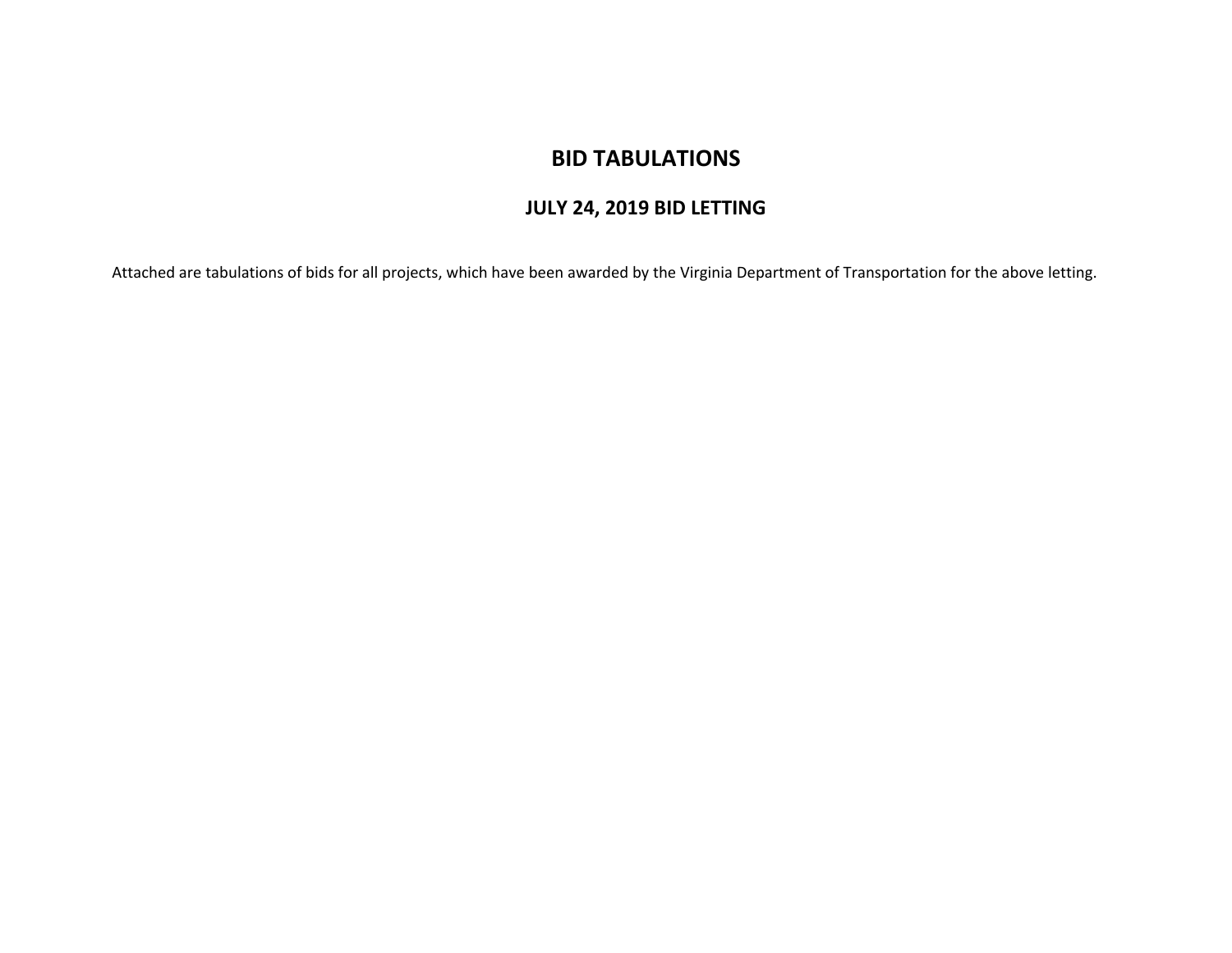|                                                                                                                          |                                                  |                          |                                 |                                     | <b>Tabulation of Bids</b>                                    |                        |                                        |                   | Page 1 of 8       |
|--------------------------------------------------------------------------------------------------------------------------|--------------------------------------------------|--------------------------|---------------------------------|-------------------------------------|--------------------------------------------------------------|------------------------|----------------------------------------|-------------------|-------------------|
| Contract ID: C0000058273M01<br>Letting Date: July 24, 2019<br>Call Order: A06<br>Contract Time: 04/18/20 COMPLETION DATE |                                                  |                          | <b>Counties: DICKENSON</b>      | District(s): BRISTOL / WISE<br>Min: | Project(s): (NFO)0611-025-444, M501, STP-025-1(073);<br>Max: |                        |                                        |                   |                   |
|                                                                                                                          | Contract Description: RURAL RUSTIC ROAD WIDENING |                          |                                 |                                     |                                                              |                        |                                        |                   |                   |
| Line No / Item ID<br><b>Item Description</b>                                                                             |                                                  |                          | (1) BORING CONTRACTORS,<br>INC. |                                     | (2) GLASS MACHINERY AND<br><b>EXCAVATION, INC.</b>           |                        | (3) W-L CONSTRUCTION &<br>PAVING, INC. |                   |                   |
|                                                                                                                          | Alt Set / Alt Member                             |                          | <b>Quantity and Units</b>       | <b>Unit Price</b>                   | <b>Ext Amount</b>                                            | <b>Unit Price</b>      | <b>Ext Amount</b>                      | <b>Unit Price</b> | <b>Ext Amount</b> |
| <b>SECTION:</b>                                                                                                          | 0001                                             | <b>REGULAR BID ITEMS</b> |                                 | <b>Cat Alt Set:</b>                 |                                                              | <b>Cat Alt Member:</b> |                                        | LCC:              |                   |
| 0010<br><b>MOBILIZATION</b>                                                                                              | 00100                                            |                          | (1)<br>LS                       | 40,000.00000                        | 40,000.00                                                    | 82,530.00000           | 82,530.00                              | 37,274.53000      | 37,274.53         |
| 0020<br><b>CONSTRUCTION</b>                                                                                              | 00101<br><b>CONSTRUCTION SURVEYING</b>           |                          | (1)<br>LS                       | 20,000.00000                        | 20,000.00                                                    | 14,661.35000           | 14,661.35                              | 22,585.49000      | 22,585.49         |
| 0030                                                                                                                     | 00110<br>CLEARING AND GRUBBING                   |                          | (1)<br>LS                       | 75,000.00000                        | 75,000.00                                                    | 45,000.00000           | 45,000.00                              | 138,004.12000     | 138,004.12        |
| 0040<br><b>GRADING</b>                                                                                                   | 00125                                            |                          | (1)<br>LS                       | 120,000.00000                       | 120,000.00                                                   | 175,000.00000          | 175,000.00                             | 343,800.43000     | 343,800.43        |
| 0050<br><b>CULVERT</b>                                                                                                   | 00212<br>MINOR STRUCTURE EXCAV. BOX              |                          | 328.000<br><b>CY</b>            | 10.00000                            | 3,280.00                                                     | 36.00000               | 11,808.00                              | 52.37000          | 17,177.36         |
| 0060                                                                                                                     | 00506<br>NS BEDDING MATL. AGGR. NO. 57           |                          | 50.000<br><b>TON</b>            | 65.00000                            | 3,250.00                                                     | 43.00000               | 2,150.00                               | 62.80000          | 3,140.00          |
| 0070<br><b>CULVERT</b>                                                                                                   | 00522<br>CONCRETE CLASS A4 BOX                   |                          | 13.500<br><b>CY</b>             | 1,500.00000                         | 20,250.00                                                    | 900.00000              | 12,150.00                              | 2,935.36000       | 39,627.36         |

**Date Printed:** 09/19/2019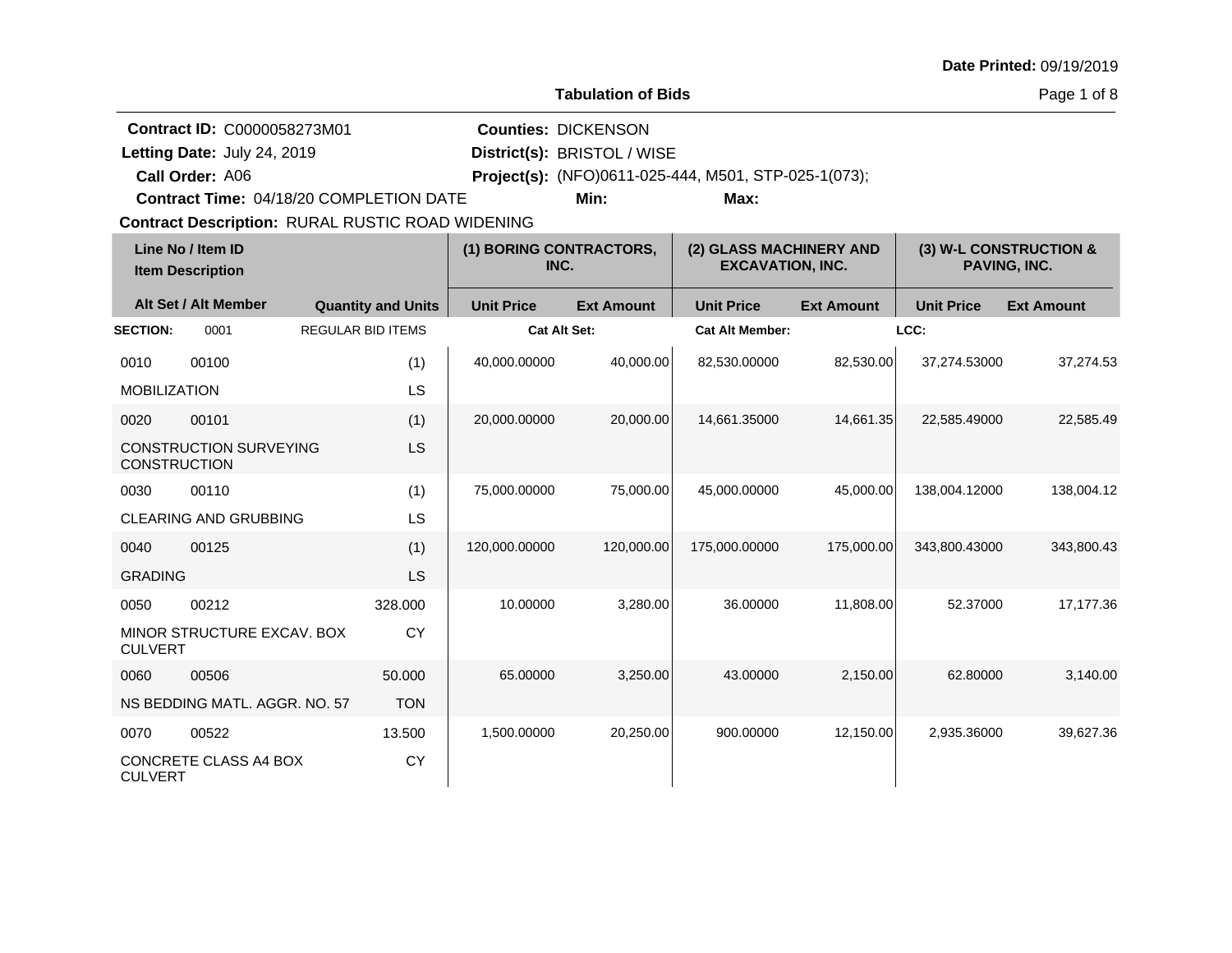|                                                                                                                                 | <b>Tabulation of Bids</b>               |  |                                 |                     |                                                                   |                                                              |                                        |                   | Page 2 of 8       |
|---------------------------------------------------------------------------------------------------------------------------------|-----------------------------------------|--|---------------------------------|---------------------|-------------------------------------------------------------------|--------------------------------------------------------------|----------------------------------------|-------------------|-------------------|
| <b>Contract ID: C0000058273M01</b><br>Letting Date: July 24, 2019<br>Call Order: A06<br>Contract Time: 04/18/20 COMPLETION DATE |                                         |  |                                 |                     | <b>Counties: DICKENSON</b><br>District(s): BRISTOL / WISE<br>Min: | Project(s): (NFO)0611-025-444, M501, STP-025-1(073);<br>Max: |                                        |                   |                   |
| <b>Contract Description: RURAL RUSTIC ROAD WIDENING</b><br>Line No / Item ID<br><b>Item Description</b>                         |                                         |  | (1) BORING CONTRACTORS,<br>INC. |                     | (2) GLASS MACHINERY AND<br><b>EXCAVATION, INC.</b>                |                                                              | (3) W-L CONSTRUCTION &<br>PAVING, INC. |                   |                   |
|                                                                                                                                 | Alt Set / Alt Member                    |  | <b>Quantity and Units</b>       | <b>Unit Price</b>   | <b>Ext Amount</b>                                                 | <b>Unit Price</b>                                            | <b>Ext Amount</b>                      | <b>Unit Price</b> | <b>Ext Amount</b> |
| <b>SECTION:</b>                                                                                                                 | 0001                                    |  | <b>REGULAR BID ITEMS</b>        | <b>Cat Alt Set:</b> |                                                                   | <b>Cat Alt Member:</b>                                       |                                        | LCC:              |                   |
| 0080<br><b>SINGLE</b>                                                                                                           | 00523<br>NS PRECAST BOX CULVERT 8' x 4' |  | 52.500<br>LF                    | 1,755.00000         | 92,137.50                                                         | 2,981.00000                                                  | 156,502.50                             | 1,764.47000       | 92,634.68         |
| 0090                                                                                                                            | 00529                                   |  | 5.000                           | 250.00000           | 1,250.00                                                          | 199.00000                                                    | 995.00                                 | 270.50000         | 1,352.50          |
|                                                                                                                                 | <b>FLOWABLE BACKFILL</b>                |  | <b>CY</b>                       |                     |                                                                   |                                                              |                                        |                   |                   |
| 0100                                                                                                                            | 00541                                   |  | 1,016.000                       | 6.00000             | 6,096.00                                                          | 3.25000                                                      | 3,302.00                               | 0.01000           | 10.16             |
| STEEL CL. I                                                                                                                     | <b>CORROSION RESISTANT REINF.</b>       |  | <b>LB</b>                       |                     |                                                                   |                                                              |                                        |                   |                   |
| 0110                                                                                                                            | 01120                                   |  | 16.000                          | 50.00000            | 800.00                                                            | 65.00000                                                     | 1.040.00                               | 67.06000          | 1,072.96          |
| <b>12" PIPE</b>                                                                                                                 |                                         |  | LF                              |                     |                                                                   |                                                              |                                        |                   |                   |
| 0120<br><b>18" PIPE</b>                                                                                                         | 01180                                   |  | 72.000<br>LF                    | 55.00000            | 3,960.00                                                          | 75.00000                                                     | 5,400.00                               | 73.19000          | 5,269.68          |
| 0130                                                                                                                            | 01182                                   |  | 44.000                          | 85.00000            | 3,740.00                                                          | 119.00000                                                    | 5,236.00                               | 87.34000          | 3,842.96          |
| 18" CONC. PIPE                                                                                                                  |                                         |  | LF                              |                     |                                                                   |                                                              |                                        |                   |                   |
| 0140                                                                                                                            | 02090                                   |  | 20.000                          | 150.00000           | 3,000.00                                                          | 650.00000                                                    | 13.000.00                              | 229.24000         | 4,584.80          |
|                                                                                                                                 | NS PIPE 53" X 41" ARCH                  |  | LF                              |                     |                                                                   |                                                              |                                        |                   |                   |
| 0150                                                                                                                            | 06180                                   |  | 4.000                           | 620.00000           | 2,480.00                                                          | 750.00000                                                    | 3,000.00                               | 803.91000         | 3,215.64          |
|                                                                                                                                 | 18" END SECTION ES-1 OR 2               |  | EA                              |                     |                                                                   |                                                              |                                        |                   |                   |
| 0160                                                                                                                            | 06181                                   |  | 2.000                           | 620.00000           | 1,240.00                                                          | 950.00000                                                    | 1,900.00                               | 1.119.97000       | 2.239.94          |
|                                                                                                                                 | 18" END SECTION ES-1                    |  | EA                              |                     |                                                                   |                                                              |                                        |                   |                   |

**Date Printed:** 09/19/2019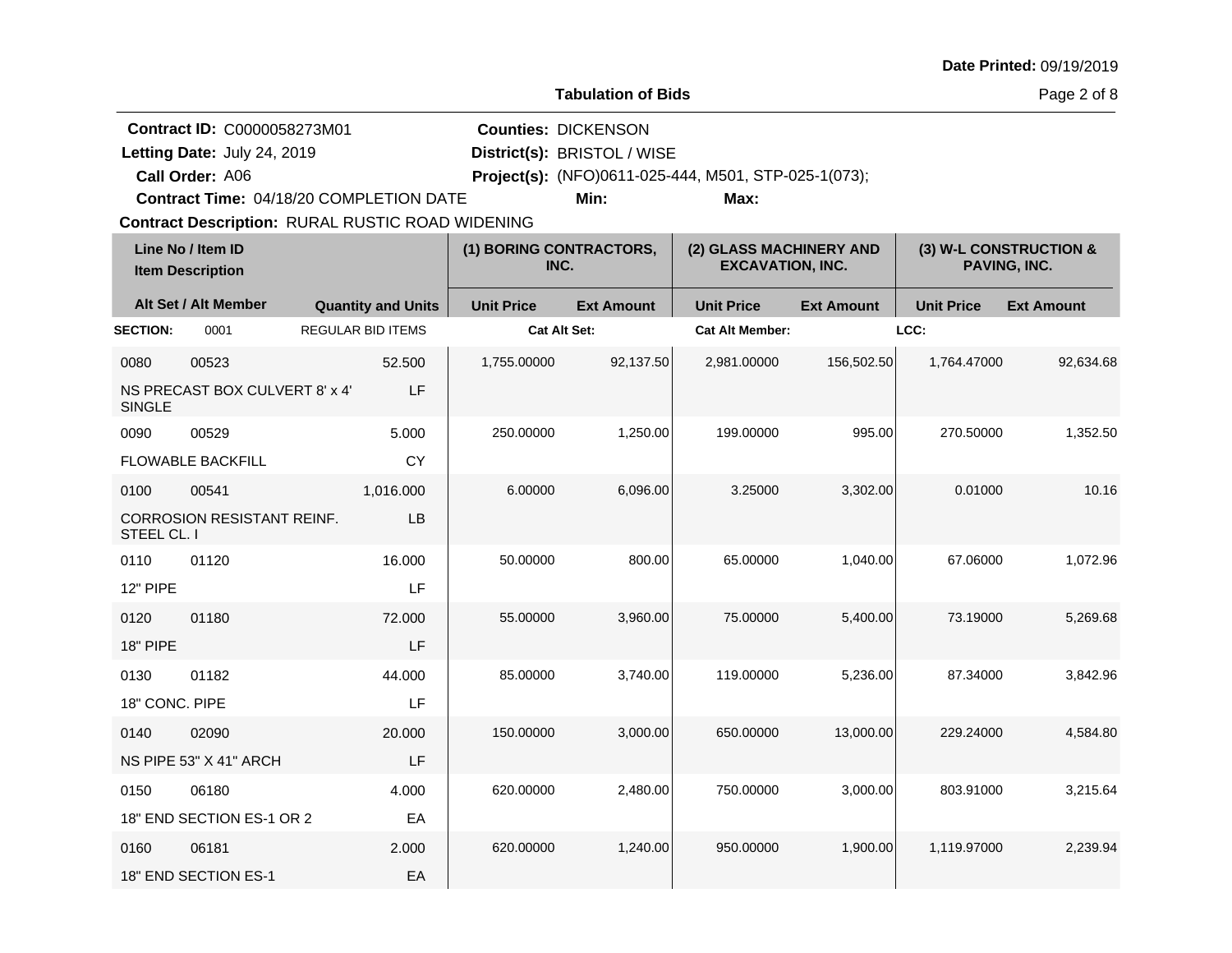| <b>Date Printed: 09/19/2019</b> |  |
|---------------------------------|--|
| Page 3 of 8                     |  |
|                                 |  |

**Contract ID:** C0000058273M01

Letting Date: July 24, 2019 **District(s): BRISTOL / WISE** Letting Date: July 24, 2019

**Call Order:**

**Counties:** DICKENSON

A06 **Project(s):** (NFO)0611-025-444, M501, STP-025-1(073);

**Contract Time:** 04/18/20 COMPLETION DATE

**Min: Max:**

**Contract Description: RURAL RUSTIC ROAD WIDENING** 

| Line No / Item ID<br><b>Item Description</b> |                                | (1) BORING CONTRACTORS,<br>INC. |                     | (2) GLASS MACHINERY AND<br><b>EXCAVATION, INC.</b> |                        | (3) W-L CONSTRUCTION &<br>PAVING, INC. |                   |                   |
|----------------------------------------------|--------------------------------|---------------------------------|---------------------|----------------------------------------------------|------------------------|----------------------------------------|-------------------|-------------------|
|                                              | Alt Set / Alt Member           | <b>Quantity and Units</b>       | <b>Unit Price</b>   | <b>Ext Amount</b>                                  | <b>Unit Price</b>      | <b>Ext Amount</b>                      | <b>Unit Price</b> | <b>Ext Amount</b> |
| <b>SECTION:</b>                              | 0001                           | <b>REGULAR BID ITEMS</b>        | <b>Cat Alt Set:</b> |                                                    | <b>Cat Alt Member:</b> |                                        | LCC:              |                   |
| 0170                                         | 09150                          | 216,000                         | 45.00000            | 9,720.00                                           | 39.00000               | 8,424.00                               | 53.26000          | 11,504.16         |
| CLASS I, EC-1                                | <b>EROSION CONTROL STONE</b>   | <b>TON</b>                      |                     |                                                    |                        |                                        |                   |                   |
| 0180                                         | 10065                          | 366,000                         | 39.00000            | 14,274.00                                          | 28.75000               | 10,522.50                              | 35.02000          | 12,817.32         |
|                                              | AGGR, MATL, NO. 1              | <b>TON</b>                      |                     |                                                    |                        |                                        |                   |                   |
| 0190                                         | 10128                          | 1,390.000                       | 38.00000            | 52,820.00                                          | 27.00000               | 37,530.00                              | 31.09000          | 43,215.10         |
|                                              | AGGR, BASE MATL, TY, I NO, 21B | <b>TON</b>                      |                     |                                                    |                        |                                        |                   |                   |
| 0200                                         | 10480                          | 17.000                          | 40.00000            | 680.00                                             | 32.40000               | 550.80                                 | 30.00000          | 510.00            |
|                                              | COVER MATL, AGGR, NO. 8        | <b>TON</b>                      |                     |                                                    |                        |                                        |                   |                   |
| 0210                                         | 10603                          | 309.000                         | 160.00000           | 49,440.00                                          | 127.21000              | 39,307.89                              | 121.15000         | 37,435.35         |
| 19.0A                                        | ASPHALT CONCRETE TY, SM-       | <b>TON</b>                      |                     |                                                    |                        |                                        |                   |                   |
| 0220                                         | 10642                          | 255,000                         | 145.00000           | 36,975.00                                          | 111.55000              | 28,445.25                              | 106.24000         | 27,091.20         |
| 25.0A                                        | ASPHALT CONCRETE TY. BM-       | <b>TON</b>                      |                     |                                                    |                        |                                        |                   |                   |
| 0230                                         | 11070                          | 40.000                          | 5.00000             | 200.00                                             | 10.00000               | 400.00                                 | 4.13000           | 165.20            |
| <b>DEPTH</b>                                 | NS SAW-CUT ASPH CONC 5"        | LF                              |                     |                                                    |                        |                                        |                   |                   |
| 0240                                         | 16260                          | 786.000                         | 10.00000            | 7,860.00                                           | 8.76000                | 6,885.36                               | 8.19000           | 6,437.34          |
|                                              | LIQUID ASPHALT MATL. CRS-2L    | GAL                             |                     |                                                    |                        |                                        |                   |                   |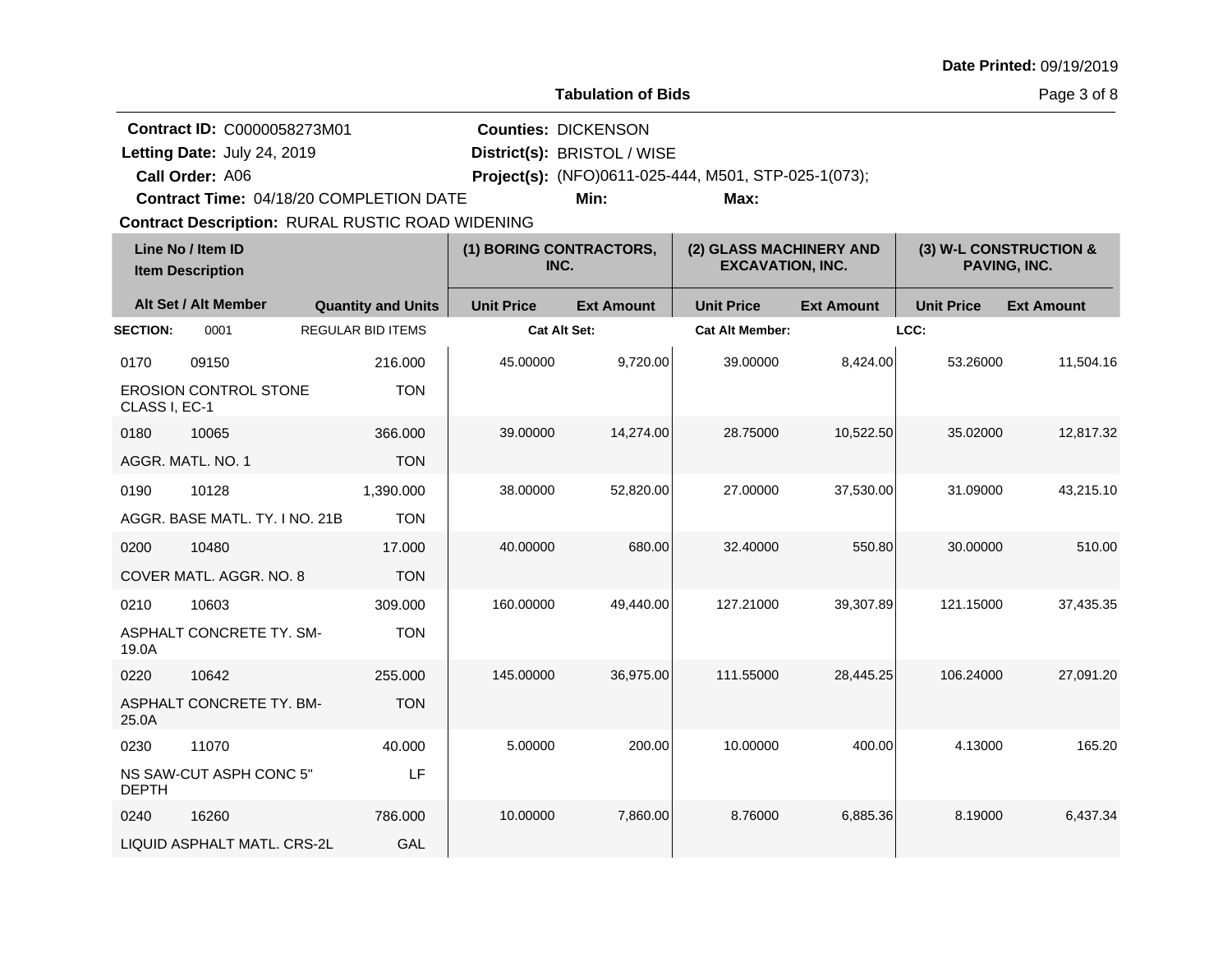|                                                      | <b>Tabulation of Bids</b>    |                                                    |                   | Page 4 of 8                                   |                   |  |  |  |  |
|------------------------------------------------------|------------------------------|----------------------------------------------------|-------------------|-----------------------------------------------|-------------------|--|--|--|--|
| <b>Counties: DICKENSON</b>                           |                              |                                                    |                   |                                               |                   |  |  |  |  |
|                                                      | District(s): BRISTOL / WISE  |                                                    |                   |                                               |                   |  |  |  |  |
| Project(s): (NFO)0611-025-444, M501, STP-025-1(073); |                              |                                                    |                   |                                               |                   |  |  |  |  |
|                                                      | Min:                         | Max:                                               |                   |                                               |                   |  |  |  |  |
| <b>DENING</b>                                        |                              |                                                    |                   |                                               |                   |  |  |  |  |
| INC.                                                 | <b>) BORING CONTRACTORS,</b> | (2) GLASS MACHINERY AND<br><b>EXCAVATION, INC.</b> |                   | (3) W-L CONSTRUCTION &<br><b>PAVING, INC.</b> |                   |  |  |  |  |
| <b>Unit Price</b>                                    | <b>Ext Amount</b>            | <b>Unit Price</b>                                  | <b>Ext Amount</b> | <b>Unit Price</b>                             | <b>Ext Amount</b> |  |  |  |  |
| Cat Alt Set:                                         |                              | <b>Cat Alt Member:</b>                             |                   | LCC:                                          |                   |  |  |  |  |
| 25.00000                                             | 3,000.00                     | 22,00000                                           | 2,640.00          | 43.14000                                      | 5,176.80          |  |  |  |  |
| 22,00000                                             | 9,350.00                     | 85.00000                                           | 36,125.00         | 27,05000                                      | 11,496.25         |  |  |  |  |

Letting Date: July 24, 2019 **District(s): BRISTOL / WISE** 

**Contract ID:** C0000058273M01

**Call Order:**

**Contract Description: RURAL RUSTIC ROAD WIDENING Contract Time:** 04/18/20 COMPLETION DATE

| Line No / Item ID<br><b>Item Description</b> |                             | (1) BORING CONTRACTORS,<br>INC. |                     | (2) GLASS MACHINERY AND<br><b>EXCAVATION, INC.</b> |                        | (3) W-L CONSTRUCTION &<br>PAVING, INC. |                   |                   |
|----------------------------------------------|-----------------------------|---------------------------------|---------------------|----------------------------------------------------|------------------------|----------------------------------------|-------------------|-------------------|
|                                              | Alt Set / Alt Member        | <b>Quantity and Units</b>       | <b>Unit Price</b>   | <b>Ext Amount</b>                                  | <b>Unit Price</b>      | <b>Ext Amount</b>                      | <b>Unit Price</b> | <b>Ext Amount</b> |
| <b>SECTION:</b>                              | 0001                        | <b>REGULAR BID ITEMS</b>        | <b>Cat Alt Set:</b> |                                                    | <b>Cat Alt Member:</b> |                                        | LCC:              |                   |
| 0250                                         | 24100                       | 120.000                         | 25.00000            | 3,000.00                                           | 22.00000               | 2,640.00                               | 43.14000          | 5,176.80          |
| <b>ALLAYING DUST</b>                         |                             | <b>HR</b>                       |                     |                                                    |                        |                                        |                   |                   |
| 0260                                         | 24160                       | 425.000                         | 22.00000            | 9,350.00                                           | 85.00000               | 36,125.00                              | 27.05000          | 11,496.25         |
| <b>SIGN</b>                                  | TEMPORARY (CONSTRUCTION)    | <b>SF</b>                       |                     |                                                    |                        |                                        |                   |                   |
| 0270                                         | 24260                       | 555.000                         | 37.00000            | 20,535.00                                          | 24.00000               | 13,320.00                              | 30.44000          | 16,894.20         |
|                                              | CR. RUN AGGR. NO. 25 OR 26  | <b>TON</b>                      |                     |                                                    |                        |                                        |                   |                   |
| 0280                                         | 24278                       | 10,032.000                      | 0.25000             | 2,508.00                                           | 0.69000                | 6,922.08                               | 1.08000           | 10,834.56         |
| <b>DEVICES</b>                               | <b>GROUP 2 CHANNELIZING</b> | <b>DAY</b>                      |                     |                                                    |                        |                                        |                   |                   |
| 0290                                         | 24282                       | 2,640.000                       | 15.00000            | 39,600.00                                          | 21.00000               | 55,440.00                              | 34.02000          | 89,812.80         |
|                                              | <b>FLAGGER SERVICE</b>      | <b>HR</b>                       |                     |                                                    |                        |                                        |                   |                   |
| 0300                                         | 24293                       | 480.000                         | 50.00000            | 24,000.00                                          | 55.00000               | 26,400.00                              | 41.25000          | 19,800.00         |
| <b>MB-11A</b>                                | NS TRAFFIC BARRIER SERVICE  | LF                              |                     |                                                    |                        |                                        |                   |                   |
| 0310                                         | 24400                       | 1.000                           | 0.01000             | 0.01                                               | 6,700.00000            | 6,700.00                               | 5,299.40000       | 5,299.40          |
|                                              | OBSCURING ROADWAY           | <b>UNIT</b>                     |                     |                                                    |                        |                                        |                   |                   |
| 0320                                         | 24430                       | 1,674.000                       | 1.00000             | 1,674.00                                           | 3.50000                | 5,859.00                               | 8.66000           | 14,496.84         |
| <b>FLEXIBLE</b>                              | DEMOLITION OF PAVEMENT      | SY                              |                     |                                                    |                        |                                        |                   |                   |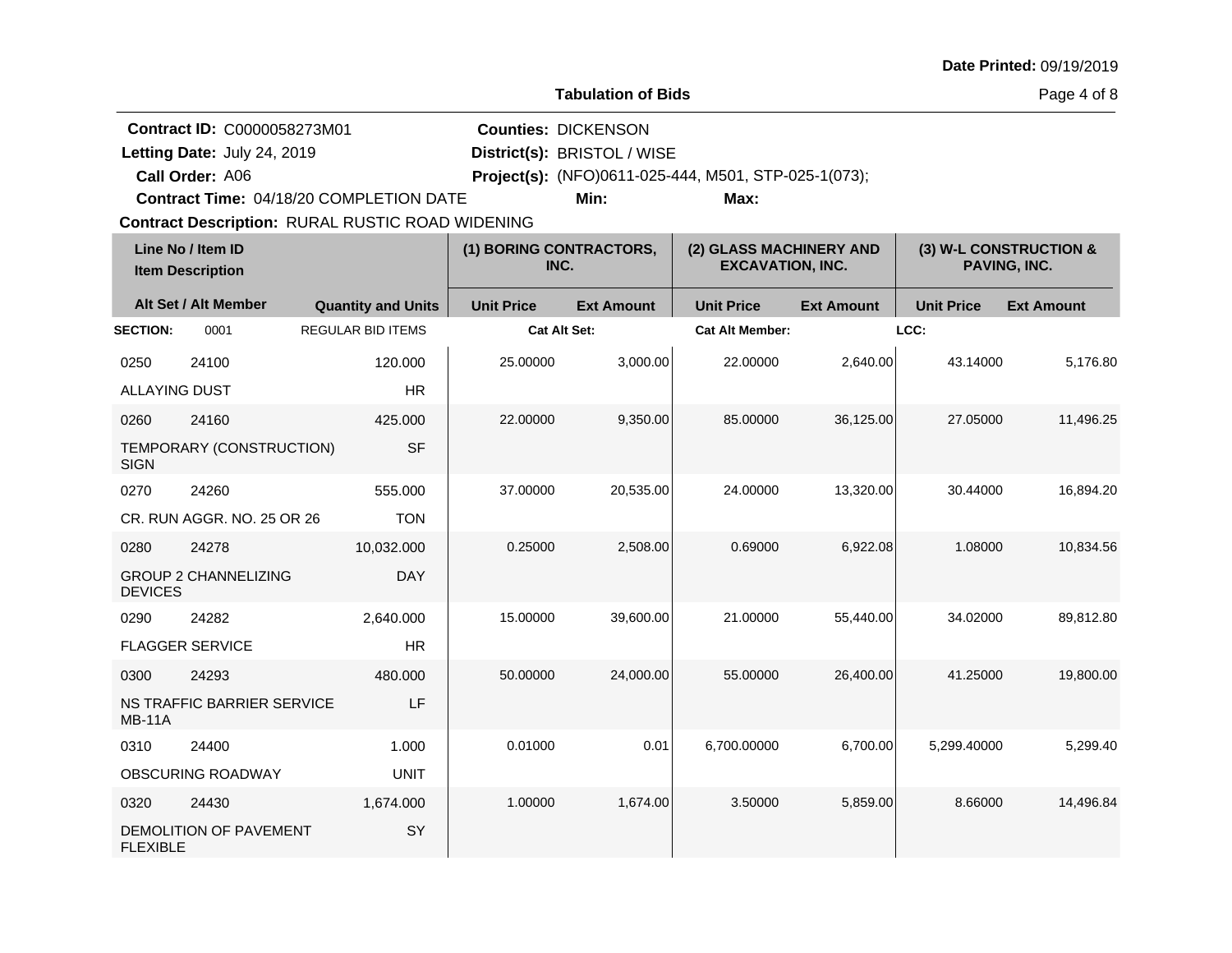| <b>Date Printed: 09/19/2019</b> |  |
|---------------------------------|--|
|---------------------------------|--|

Page 5 of 8

|                             | <b>Contract ID: C0000058273M01</b>           |                                                         |                   | <b>Counties: DICKENSON</b>                           |                        |                                                    |                   |                                        |  |
|-----------------------------|----------------------------------------------|---------------------------------------------------------|-------------------|------------------------------------------------------|------------------------|----------------------------------------------------|-------------------|----------------------------------------|--|
| Letting Date: July 24, 2019 |                                              |                                                         |                   | District(s): BRISTOL / WISE                          |                        |                                                    |                   |                                        |  |
|                             | Call Order: A06                              |                                                         |                   | Project(s): (NFO)0611-025-444, M501, STP-025-1(073); |                        |                                                    |                   |                                        |  |
|                             |                                              | <b>Contract Time: 04/18/20 COMPLETION DATE</b>          |                   | Min:                                                 | Max:                   |                                                    |                   |                                        |  |
|                             |                                              | <b>Contract Description: RURAL RUSTIC ROAD WIDENING</b> |                   |                                                      |                        |                                                    |                   |                                        |  |
|                             | Line No / Item ID<br><b>Item Description</b> |                                                         |                   | (1) BORING CONTRACTORS,<br>INC.                      |                        | (2) GLASS MACHINERY AND<br><b>EXCAVATION, INC.</b> |                   | (3) W-L CONSTRUCTION &<br>PAVING, INC. |  |
|                             | Alt Set / Alt Member                         | <b>Quantity and Units</b>                               | <b>Unit Price</b> | <b>Ext Amount</b>                                    | <b>Unit Price</b>      | <b>Ext Amount</b>                                  | <b>Unit Price</b> | <b>Ext Amount</b>                      |  |
| <b>SECTION:</b>             | 0001                                         | <b>REGULAR BID ITEMS</b>                                |                   | Cat Alt Set:                                         | <b>Cat Alt Member:</b> |                                                    | LCC:              |                                        |  |
| 0330                        | 26271                                        | 40.000                                                  | 45.00000          | 1,800.00                                             | 39.00000               | 1,560.00                                           | 53.29000          | 2,131.60                               |  |
|                             | NS DRY RIPRAP CL. 1                          | <b>TON</b>                                              |                   |                                                      |                        |                                                    |                   |                                        |  |
| 0340                        | 27100                                        | 75.000                                                  | 65.00000          | 4,875.00                                             | 19.80000               | 1,485.00                                           | 19.48000          | 1,461.00                               |  |
|                             | PERMANENT SEED                               | <b>LB</b>                                               |                   |                                                      |                        |                                                    |                   |                                        |  |
| 0350                        | 27101                                        | 20.000                                                  | 65.00000          | 1,300.00                                             | 17.60000               | 352.00                                             | 17.31000          | 346.20                                 |  |
|                             | <b>TEMPORARY SEED</b>                        | LB                                                      |                   |                                                      |                        |                                                    |                   |                                        |  |
| 0360                        | 27103                                        | 60.000                                                  | 65.00000          | 3,900.00                                             | 19.80000               | 1,188.00                                           | 19.48000          | 1,168.80                               |  |
| OVERSEEDING                 |                                              | <b>LB</b>                                               |                   |                                                      |                        |                                                    |                   |                                        |  |
| 0370                        | 27104                                        | 3.000                                                   | 65.00000          | 195.00                                               | 33.00000               | 99.00                                              | 32.46000          | 97.38                                  |  |
| <b>LEGUME SEED</b>          |                                              | LB                                                      |                   |                                                      |                        |                                                    |                   |                                        |  |
| 0380                        | 27105                                        | 2.000                                                   | 65.00000          | 130.00                                               | 33.00000               | 66.00                                              | 32.46000          | 64.92                                  |  |
|                             | LEGUME OVERSEEDING                           | LB                                                      |                   |                                                      |                        |                                                    |                   |                                        |  |
| 0390                        | 27111                                        | 1,210.000                                               | 2.00000           | 2,420.00                                             | 0.94000                | 1,137.40                                           | 0.92000           | 1,113.20                               |  |
| PRODUCT TYPE 2              | HYDRAULIC EROSION CONTROL                    | SY                                                      |                   |                                                      |                        |                                                    |                   |                                        |  |
| 0400                        | 27112                                        | 484.000                                                 | 3.00000           | 1,452.00                                             | 1.05000                | 508.20                                             | 1.03000           | 498.52                                 |  |
| PRODUCT TYPE 3              | HYDRAULIC EROSION CONTROL                    | SY                                                      |                   |                                                      |                        |                                                    |                   |                                        |  |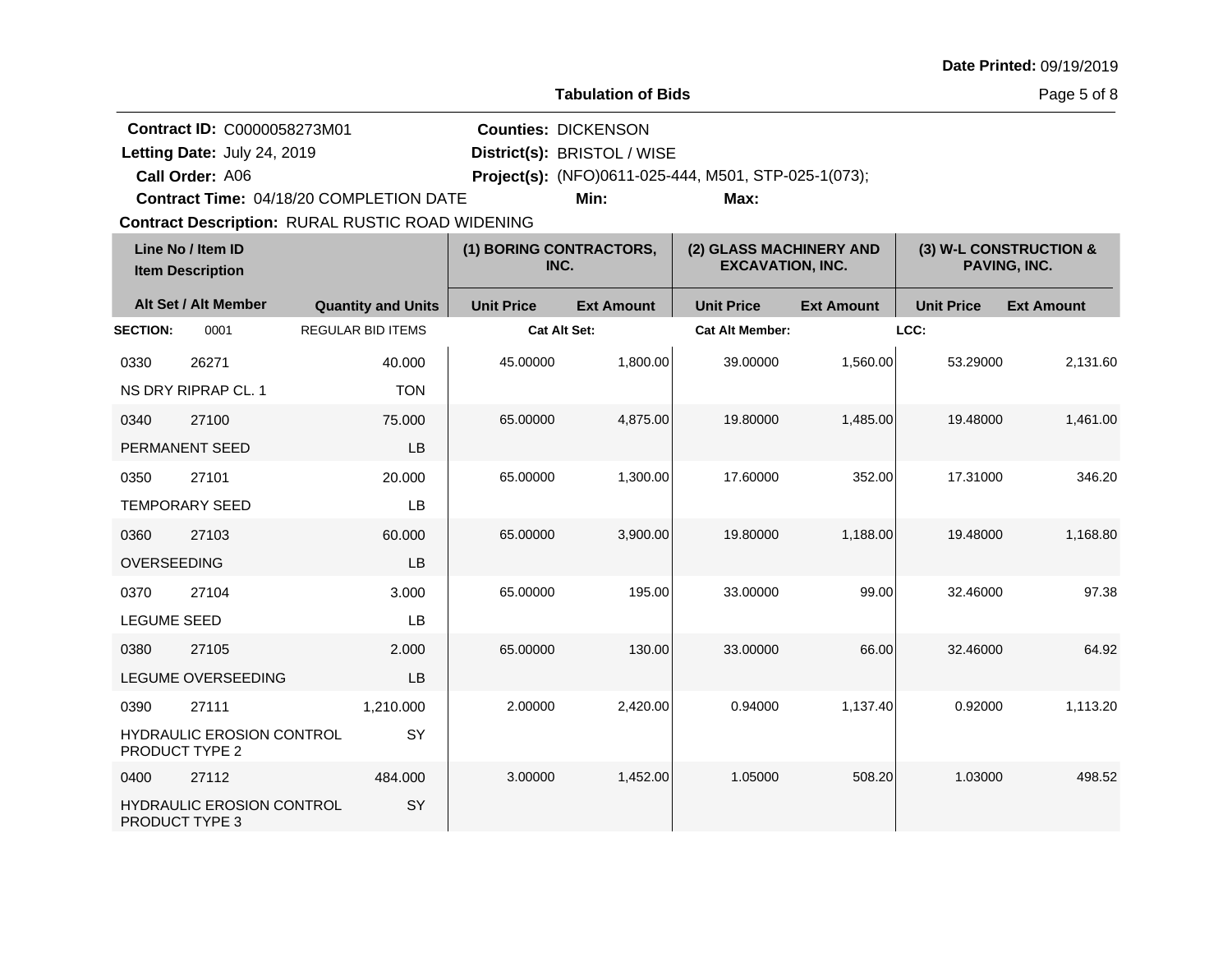|                 | <b>Tabulation of Bids</b>                                                                                                                                                                                                                                                                                                       |  |                           |                                 |                     |                                                    |                   |                                        | Page 6 of 8       |  |  |
|-----------------|---------------------------------------------------------------------------------------------------------------------------------------------------------------------------------------------------------------------------------------------------------------------------------------------------------------------------------|--|---------------------------|---------------------------------|---------------------|----------------------------------------------------|-------------------|----------------------------------------|-------------------|--|--|
|                 | Contract ID: C0000058273M01<br><b>Counties: DICKENSON</b><br>Letting Date: July 24, 2019<br>District(s): BRISTOL / WISE<br>Call Order: A06<br>Project(s): (NFO)0611-025-444, M501, STP-025-1(073);<br><b>Contract Time: 04/18/20 COMPLETION DATE</b><br>Min:<br>Max:<br><b>Contract Description: RURAL RUSTIC ROAD WIDENING</b> |  |                           |                                 |                     |                                                    |                   |                                        |                   |  |  |
|                 | Line No / Item ID<br><b>Item Description</b>                                                                                                                                                                                                                                                                                    |  |                           | (1) BORING CONTRACTORS,<br>INC. |                     | (2) GLASS MACHINERY AND<br><b>EXCAVATION, INC.</b> |                   | (3) W-L CONSTRUCTION &<br>PAVING, INC. |                   |  |  |
|                 | Alt Set / Alt Member                                                                                                                                                                                                                                                                                                            |  | <b>Quantity and Units</b> | <b>Unit Price</b>               | <b>Ext Amount</b>   | <b>Unit Price</b>                                  | <b>Ext Amount</b> | <b>Unit Price</b>                      | <b>Ext Amount</b> |  |  |
| <b>SECTION:</b> | 0001                                                                                                                                                                                                                                                                                                                            |  | <b>REGULAR BID ITEMS</b>  |                                 | <b>Cat Alt Set:</b> | <b>Cat Alt Member:</b>                             |                   | LCC:                                   |                   |  |  |
| 0410            | 27113                                                                                                                                                                                                                                                                                                                           |  | 1,815.000                 | 2.50000                         | 4,537.50            | 1.38000                                            | 2,504.70          | 1.35000                                | 2,450.25          |  |  |
|                 | <b>HYDRAULIC EROSION CONTROL</b><br>PRODUCT TYPE 4                                                                                                                                                                                                                                                                              |  | SY                        |                                 |                     |                                                    |                   |                                        |                   |  |  |
| 0420            | 27230                                                                                                                                                                                                                                                                                                                           |  | 40.000                    | 10.00000                        | 400.00              | 1.10000                                            | 44.00             | 1.08000                                | 43.20             |  |  |
|                 | FERTILIZER NITROGEN - N                                                                                                                                                                                                                                                                                                         |  | LB                        |                                 |                     |                                                    |                   |                                        |                   |  |  |
| 0430            | 27231                                                                                                                                                                                                                                                                                                                           |  | 51.000                    | 10.00000                        | 510.00              | 1.10000                                            | 56.10             | 1.08000                                | 55.08             |  |  |
|                 | FERTILIZER PHOSPHOROUS - P                                                                                                                                                                                                                                                                                                      |  | LB                        |                                 |                     |                                                    |                   |                                        |                   |  |  |
| 0440            | 27232                                                                                                                                                                                                                                                                                                                           |  | 25.000                    | 10.00000                        | 250.00              | 1.10000                                            | 27.50             | 1.08000                                | 27.00             |  |  |
|                 | FERTILIZER POTASSIUM - K                                                                                                                                                                                                                                                                                                        |  | LB                        |                                 |                     |                                                    |                   |                                        |                   |  |  |
| 0450            | 27250                                                                                                                                                                                                                                                                                                                           |  | 2.000                     | 400.00000                       | 800.00              | 165.00000                                          | 330.00            | 162.30000                              | 324.60            |  |  |
| <b>LIME</b>     |                                                                                                                                                                                                                                                                                                                                 |  | <b>TON</b>                |                                 |                     |                                                    |                   |                                        |                   |  |  |
| 0460            | 27321                                                                                                                                                                                                                                                                                                                           |  | 120.000                   | 6.00000                         | 720.00              | 6.99000                                            | 838.80            | 6.87000                                | 824.40            |  |  |
|                 | <b>ROLLED EROSION CTRL</b><br>PRODUCT EC-2 TYPE 4                                                                                                                                                                                                                                                                               |  | SY                        |                                 |                     |                                                    |                   |                                        |                   |  |  |
| 0470            | 27326                                                                                                                                                                                                                                                                                                                           |  | 276.000                   | 8.00000                         | 2,208.00            | 9.74000                                            | 2,688.24          | 9.58000                                | 2,644.08          |  |  |
|                 | ROLLED EROSION CTRL                                                                                                                                                                                                                                                                                                             |  | SY                        |                                 |                     |                                                    |                   |                                        |                   |  |  |

5.00000 100.00 6.00000 120.00 11.24000 224.80

**Date Printed:** 09/19/2019

PRODUCT EC-3 TYPE 2

TEMPORARY DIVERSION DIKE

20.000 LF

0480 27345

of 8  $\,$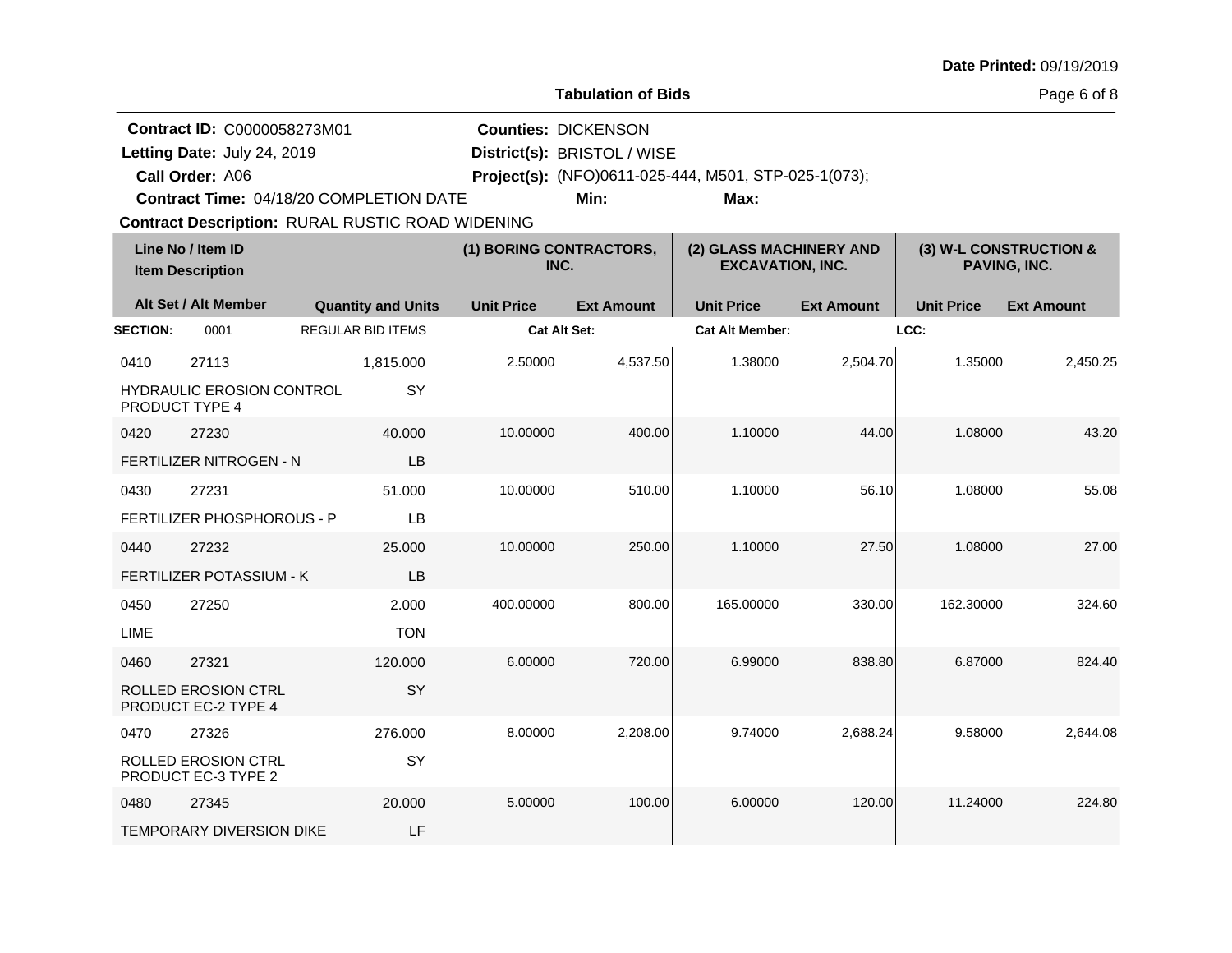|                                                                                                         |                              |                                         |                     | Page 7 of 8                                               |                                                      |                                        |                   |                   |
|---------------------------------------------------------------------------------------------------------|------------------------------|-----------------------------------------|---------------------|-----------------------------------------------------------|------------------------------------------------------|----------------------------------------|-------------------|-------------------|
| Contract ID: C0000058273M01<br>Letting Date: July 24, 2019<br>Call Order: A06                           |                              |                                         |                     | <b>Counties: DICKENSON</b><br>District(s): BRISTOL / WISE | Project(s): (NFO)0611-025-444, M501, STP-025-1(073); |                                        |                   |                   |
|                                                                                                         |                              | Contract Time: 04/18/20 COMPLETION DATE |                     | Min:                                                      | Max:                                                 |                                        |                   |                   |
| <b>Contract Description: RURAL RUSTIC ROAD WIDENING</b><br>Line No / Item ID<br><b>Item Description</b> |                              | (1) BORING CONTRACTORS,<br>INC.         |                     | (2) GLASS MACHINERY AND<br><b>EXCAVATION, INC.</b>        |                                                      | (3) W-L CONSTRUCTION &<br>PAVING, INC. |                   |                   |
|                                                                                                         | Alt Set / Alt Member         | <b>Quantity and Units</b>               | <b>Unit Price</b>   | <b>Ext Amount</b>                                         | <b>Unit Price</b>                                    | <b>Ext Amount</b>                      | <b>Unit Price</b> | <b>Ext Amount</b> |
| <b>SECTION:</b>                                                                                         | 0001                         | <b>REGULAR BID ITEMS</b>                | <b>Cat Alt Set:</b> |                                                           | <b>Cat Alt Member:</b>                               |                                        | LCC:              |                   |
| 0490                                                                                                    | 27415                        | 31.000                                  | 300.00000           | 9,300.00                                                  | 475.00000                                            | 14,725.00                              | 361.03000         | 11,191.93         |
|                                                                                                         | CHECK DAM ROCK TY. II 12"    | EA                                      |                     |                                                           |                                                      |                                        |                   |                   |
| 0500                                                                                                    | 27422                        | 2.000                                   | 2,000.00000         | 4,000.00                                                  | 1,800.00000                                          | 3,600.00                               | 1,142.74000       | 2,285.48          |
|                                                                                                         | <b>DEWATERING BASIN EC-8</b> | EA                                      |                     |                                                           |                                                      |                                        |                   |                   |
| 0510                                                                                                    | 27430                        | 178.000                                 | 0.01000             | 1.78                                                      | 11.00000                                             | 1,958.00                               | 14.61000          | 2,600.58          |
| <b>EXCAVATION</b>                                                                                       | SILTATION CONTROL            | CY                                      |                     |                                                           |                                                      |                                        |                   |                   |
| 0520                                                                                                    | 27504                        | 940.000                                 | 5.00000             | 4,700.00                                                  | 6.15000                                              | 5,781.00                               | 5.85000           | 5,499.00          |
|                                                                                                         | TEMP. SILT FENCE TYPE B      | LF                                      |                     |                                                           |                                                      |                                        |                   |                   |
| 0530                                                                                                    | 27510                        | 6.000                                   | 3,000.00000         | 18,000.00                                                 | 3,350.00000                                          | 20,100.00                              | 2,046.94000       | 12,281.64         |
| <b>COFFERDAM</b>                                                                                        |                              | EA                                      |                     |                                                           |                                                      |                                        |                   |                   |
| 0540                                                                                                    | 40061                        | 913.000                                 | 85.00000            | 77.605.00                                                 | 92.00000                                             | 83,996.00                              | 91.97000          | 83,968.61         |
|                                                                                                         | 6" DI WATER MAIN             | LF                                      |                     |                                                           |                                                      |                                        |                   |                   |
| 0550                                                                                                    | 41002                        | 1.000                                   | 1,100.00000         | 1,100.00                                                  | 889.00000                                            | 889.00                                 | 1,190.20000       | 1,190.20          |
|                                                                                                         | 2" GATE VALVE & BOX          | EA                                      |                     |                                                           |                                                      |                                        |                   |                   |
| 0560                                                                                                    | 41006                        | 3.000                                   | 1,500.00000         | 4,500.00                                                  | 1,206.00000                                          | 3,618.00                               | 1,623.00000       | 4,869.00          |
|                                                                                                         | 6" GATE VALVE & BOX          | EA                                      |                     |                                                           |                                                      |                                        |                   |                   |
| 0570                                                                                                    | 41816                        | 1.000                                   | 3,200.00000         | 3,200.00                                                  | 3,500.00000                                          | 3,500.00                               | 3,462.40000       | 3,462.40          |
|                                                                                                         | 2" BLOW-OFF VALVE & MANHOLE  | EA                                      |                     |                                                           |                                                      |                                        |                   |                   |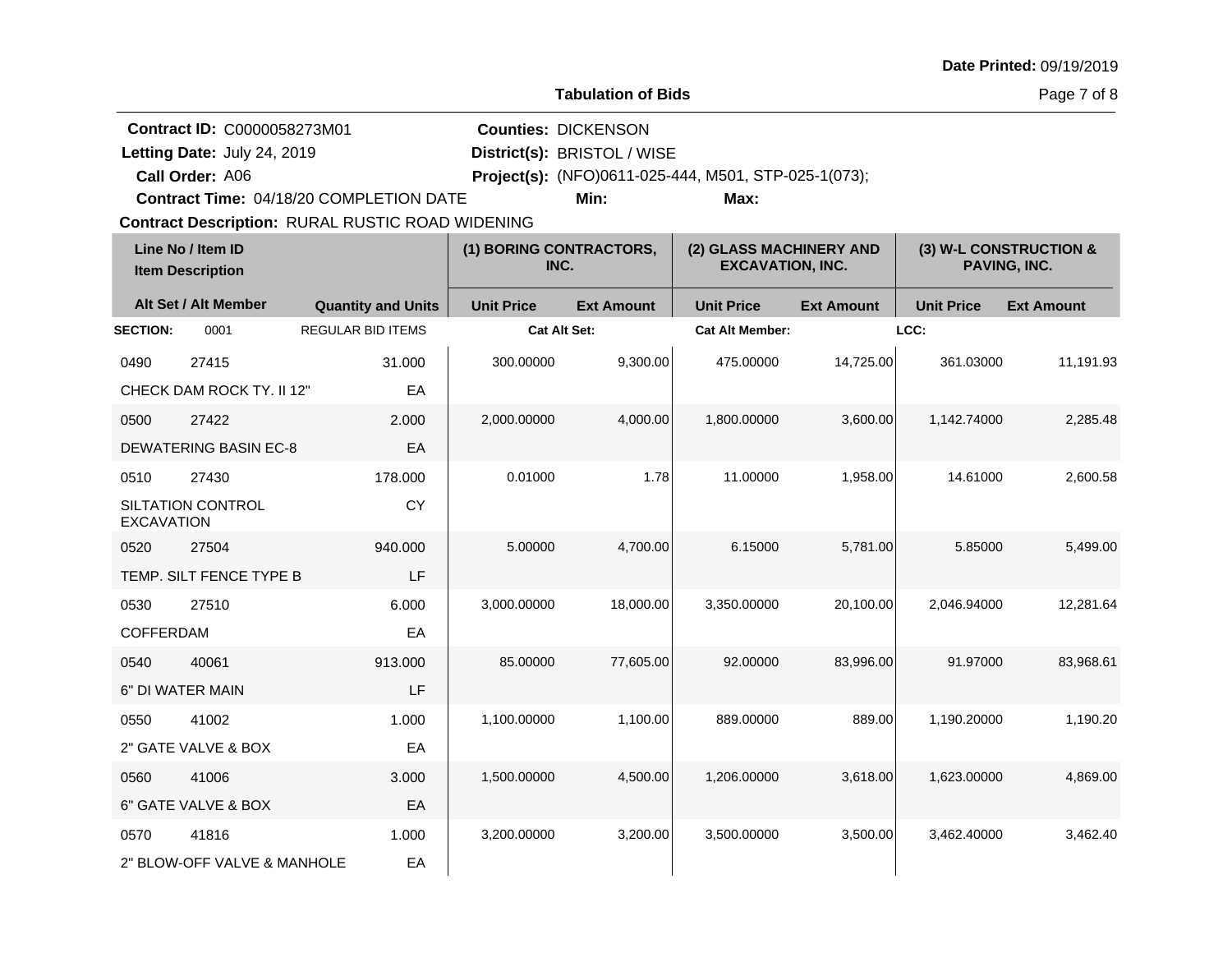| <b>Tabulation of Bids</b> |                                                                                                                                                                                                                                                                                                                                                                            |                                                   |                                                    |                                                                                |                                                                    |  |
|---------------------------|----------------------------------------------------------------------------------------------------------------------------------------------------------------------------------------------------------------------------------------------------------------------------------------------------------------------------------------------------------------------------|---------------------------------------------------|----------------------------------------------------|--------------------------------------------------------------------------------|--------------------------------------------------------------------|--|
|                           | Min:                                                                                                                                                                                                                                                                                                                                                                       | Max:                                              |                                                    |                                                                                |                                                                    |  |
|                           | (1) BORING CONTRACTORS,<br>INC.                                                                                                                                                                                                                                                                                                                                            |                                                   | (2) GLASS MACHINERY AND<br><b>EXCAVATION, INC.</b> |                                                                                | (3) W-L CONSTRUCTION &<br>PAVING, INC.                             |  |
| <b>Unit Price</b>         | <b>Ext Amount</b>                                                                                                                                                                                                                                                                                                                                                          | <b>Unit Price</b>                                 | <b>Ext Amount</b>                                  | <b>Unit Price</b>                                                              | <b>Ext Amount</b>                                                  |  |
|                           |                                                                                                                                                                                                                                                                                                                                                                            |                                                   |                                                    |                                                                                |                                                                    |  |
| 120.00000                 | 3,000.00                                                                                                                                                                                                                                                                                                                                                                   | 360.00000                                         |                                                    | 129.84000                                                                      | 3,246.00                                                           |  |
| 25.00000                  | 600.00                                                                                                                                                                                                                                                                                                                                                                     | 22.00000                                          |                                                    | 40.00000                                                                       | 960.00                                                             |  |
| 22.00000                  | 1,980.00                                                                                                                                                                                                                                                                                                                                                                   | 22.00000                                          |                                                    | 37.00000                                                                       | 3,330.00                                                           |  |
| 300.00000                 | 2,400.00                                                                                                                                                                                                                                                                                                                                                                   | 715.00000                                         |                                                    | 1,000.00000                                                                    | 8,000.00                                                           |  |
|                           | \$825,103.79                                                                                                                                                                                                                                                                                                                                                               |                                                   | \$987,546.67                                       |                                                                                | \$1,185,179.00                                                     |  |
|                           |                                                                                                                                                                                                                                                                                                                                                                            |                                                   |                                                    |                                                                                |                                                                    |  |
|                           | \$825,103.79                                                                                                                                                                                                                                                                                                                                                               |                                                   |                                                    |                                                                                | \$1,185,179.00                                                     |  |
|                           | \$825,103.79                                                                                                                                                                                                                                                                                                                                                               |                                                   | \$987,546.67                                       |                                                                                | \$1,185,179.00                                                     |  |
|                           |                                                                                                                                                                                                                                                                                                                                                                            |                                                   |                                                    |                                                                                |                                                                    |  |
|                           | \$0.00                                                                                                                                                                                                                                                                                                                                                                     |                                                   | \$0.00                                             |                                                                                | \$0.00                                                             |  |
|                           | \$825,103.79                                                                                                                                                                                                                                                                                                                                                               |                                                   | \$987,546.67                                       |                                                                                | 1,185,179.00                                                       |  |
|                           | Contract Time: 04/18/20 COMPLETION DATE<br><b>Contract Description: RURAL RUSTIC ROAD WIDENING</b><br><b>Quantity and Units</b><br><b>REGULAR BID ITEMS</b><br>25.000<br>LF<br>24.000<br><b>SF</b><br>90.000<br>LF<br>8.000<br>EA<br><b>Contract Item Totals</b><br><b>Contract Time Totals</b><br><b>Contract Life Cycle Costs Totals</b><br><b>Contract Grand Totals</b> | <b>Counties: DICKENSON</b><br><b>Cat Alt Set:</b> | District(s): BRISTOL / WISE                        | Project(s): (NFO)0611-025-444, M501, STP-025-1(073);<br><b>Cat Alt Member:</b> | LCC:<br>9,000.00<br>528.00<br>1,980.00<br>5,720.00<br>\$987,546.67 |  |

**( ) indicates item is bid as Lump Sum**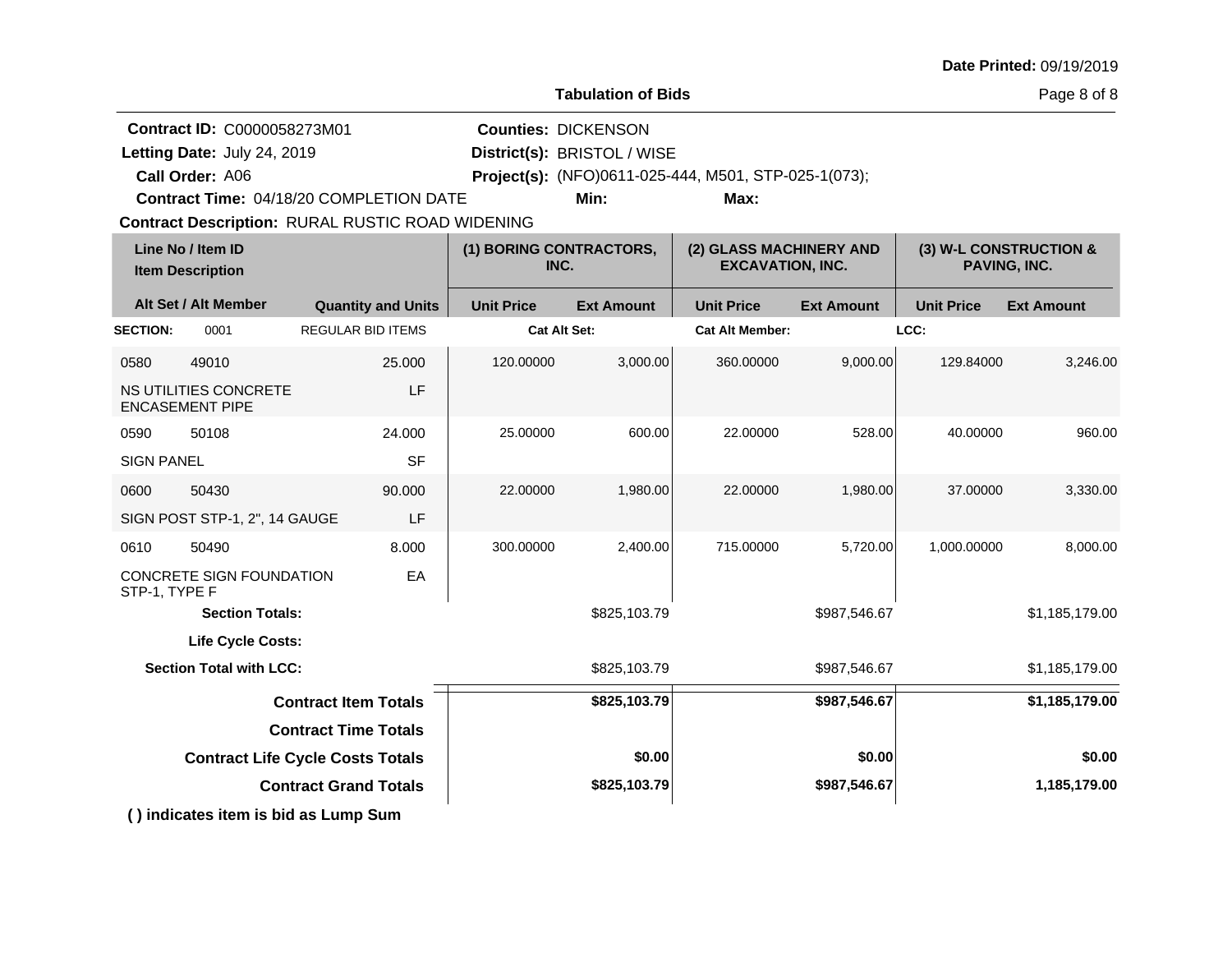**Date Printed:** 09/19/2019

**Vendor Ranking**

Page 1 of 1

|                                                  | <b>Contract ID:</b> C0000058273M01             |  | <b>Counties: DICKENSON</b>                                  |  |  |  |  |
|--------------------------------------------------|------------------------------------------------|--|-------------------------------------------------------------|--|--|--|--|
|                                                  | <b>Letting Date:</b> July 24, 2019 10:00 A.M.  |  | District(s): BRISTOL / WISE                                 |  |  |  |  |
| Call Order: A06                                  |                                                |  | <b>Project(s):</b> (NFO)0611-025-444, M501, STP-025-1(073); |  |  |  |  |
|                                                  | <b>Contract Time: 04/18/20 COMPLETION DATE</b> |  | Min:<br>Max:                                                |  |  |  |  |
| Contract Description: RURAL RUSTIC ROAD WIDENING |                                                |  |                                                             |  |  |  |  |

| Rank        | <b>Vendor ID/Name</b>                | <b>Total Bid</b> | <b>Percent Of Low</b><br><b>Bid</b> |
|-------------|--------------------------------------|------------------|-------------------------------------|
| <b>B991</b> | BORING CONTRACTORS, INC.             | \$825,103.79     | 100.00%                             |
| G326        | GLASS MACHINERY AND EXCAVATION, INC. | \$987,546.67     | 119.69%                             |
| W048        | W-L CONSTRUCTION & PAVING, INC.      | \$1,185,179.00   | 143.64%                             |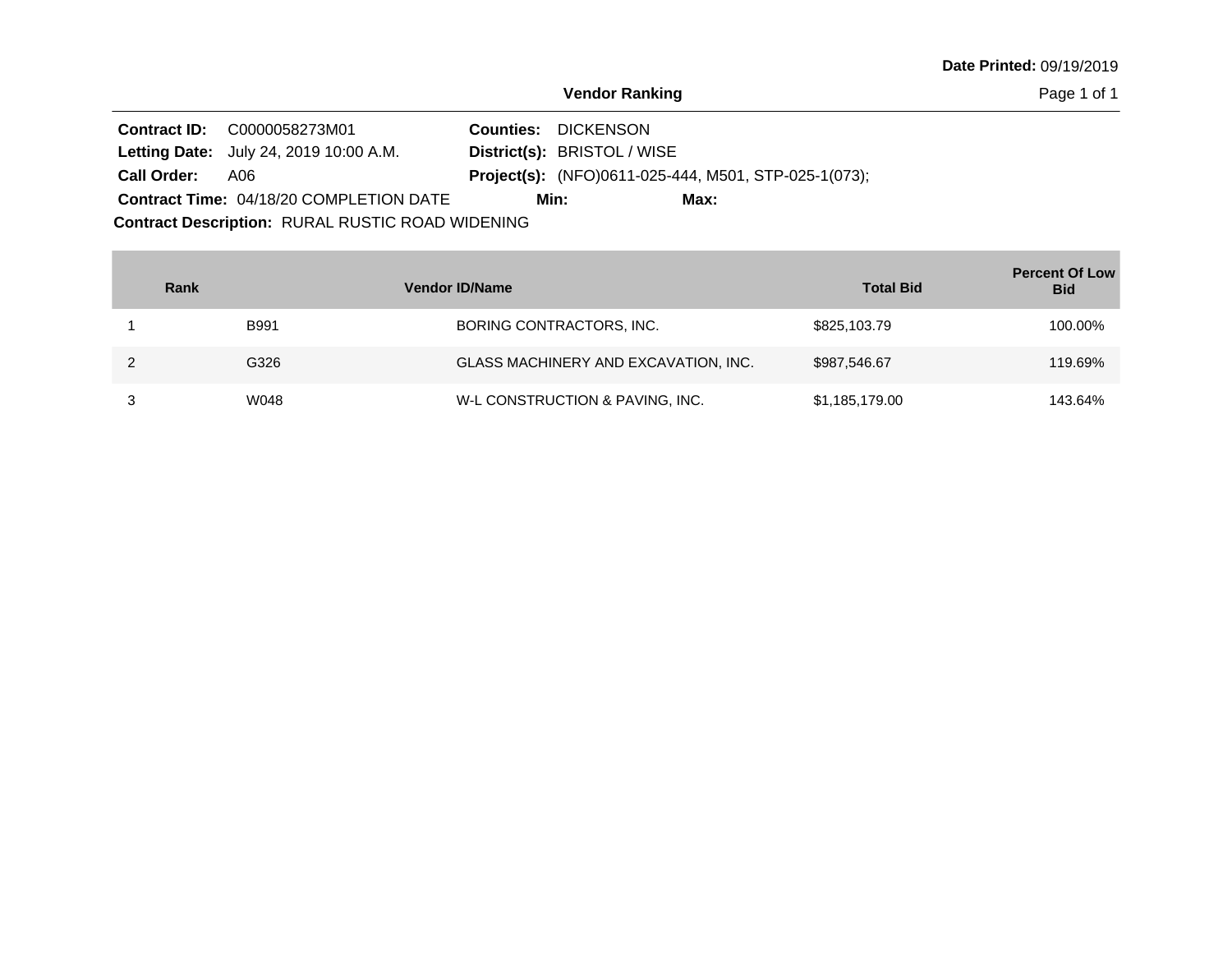| <b>Date Printed: 09/19/2019</b> |  |
|---------------------------------|--|
|---------------------------------|--|

Page 1 of 79

**Call Order: Letting Date:** July 24, 2019 **District(s):** HAMPTON ROADS / DISTRICTWIDE OR OFFICE, HAMPTON ROADS / WILLIAMSBURG **Contract ID:** C0000100921C01 **Counties:** JAMES CITY A72 **Project(s):** (NFO)0612-047-631,C501, STP-5A03(684); 0658-047-R97, M501, NONE;Letting Date: July 24, 2019

**Contract Time:** 09/02/21 COMPLETION DATE

**Min: Max:**

| Line No / Item ID<br><b>Item Description</b> |                               |                           | (1) BRANSCOME INC.  |                   | (2) BRANCH CIVIL, INC. |                   | (3) J.S.G. CORPORATION |                   |
|----------------------------------------------|-------------------------------|---------------------------|---------------------|-------------------|------------------------|-------------------|------------------------|-------------------|
|                                              | Alt Set / Alt Member          | <b>Quantity and Units</b> | <b>Unit Price</b>   | <b>Ext Amount</b> | <b>Unit Price</b>      | <b>Ext Amount</b> | <b>Unit Price</b>      | <b>Ext Amount</b> |
| <b>SECTION:</b>                              | 0001                          | <b>REGULAR BID ITEMS</b>  | <b>Cat Alt Set:</b> |                   | <b>Cat Alt Member:</b> |                   | LCC:                   |                   |
| 0010                                         | 00100                         | (1)                       | 540,094.83000       | 540,094.83        | 600,000.00000          | 600,000.00        | 641,417.33000          | 641,417.33        |
| <b>MOBILIZATION</b>                          |                               | LS                        |                     |                   |                        |                   |                        |                   |
| 0020                                         | 00101                         | (1)                       | 307,419.02000       | 307,419.02        | 80,000.00000           | 80,000.00         | 221,810.40000          | 221,810.40        |
| <b>CONSTRUCTION</b>                          | <b>CONSTRUCTION SURVEYING</b> | <b>LS</b>                 |                     |                   |                        |                   |                        |                   |
| 0030                                         | 00111                         | 2.590                     | 19,867.71000        | 51,457.37         | 60,000.00000           | 155,400.00        | 42,593.06000           | 110,316.03        |
|                                              | <b>CLEARING AND GRUBBING</b>  | <b>ACRE</b>               |                     |                   |                        |                   |                        |                   |
| 0040                                         | 00170                         | 2,835.000                 | 65.59000            | 185,947.65        | 60.00000               | 170,100.00        | 72.49000               | 205,509.15        |
|                                              | NS SOIL BIORETENTION MIXTURE  | CY                        |                     |                   |                        |                   |                        |                   |
| 0050                                         | 00120                         | 23,941.000                | 35.35000            | 846,314.35        | 25.00000               | 598,525.00        | 38.23000               | 915,264.43        |
|                                              | REGULAR EXCAVATION            | <b>CY</b>                 |                     |                   |                        |                   |                        |                   |
| 0070                                         | 00141                         | 2,766.000                 | 35.58000            | 98,414.28         | 25.00000               | 69,150.00         | 28.96000               | 80,103.36         |
| <b>CBR-10</b>                                | NS BORROW EXCAVATION MIN.     | <b>CY</b>                 |                     |                   |                        |                   |                        |                   |
| 0080                                         | 00305                         | 82.000                    | 35.29000            | 2,893.78          | 25.00000               | 2,050.00          | 44.51000               | 3,649.82          |
| CBR-10                                       | NS SELECT MATERIAL TY II MIN  | <b>CY</b>                 |                     |                   |                        |                   |                        |                   |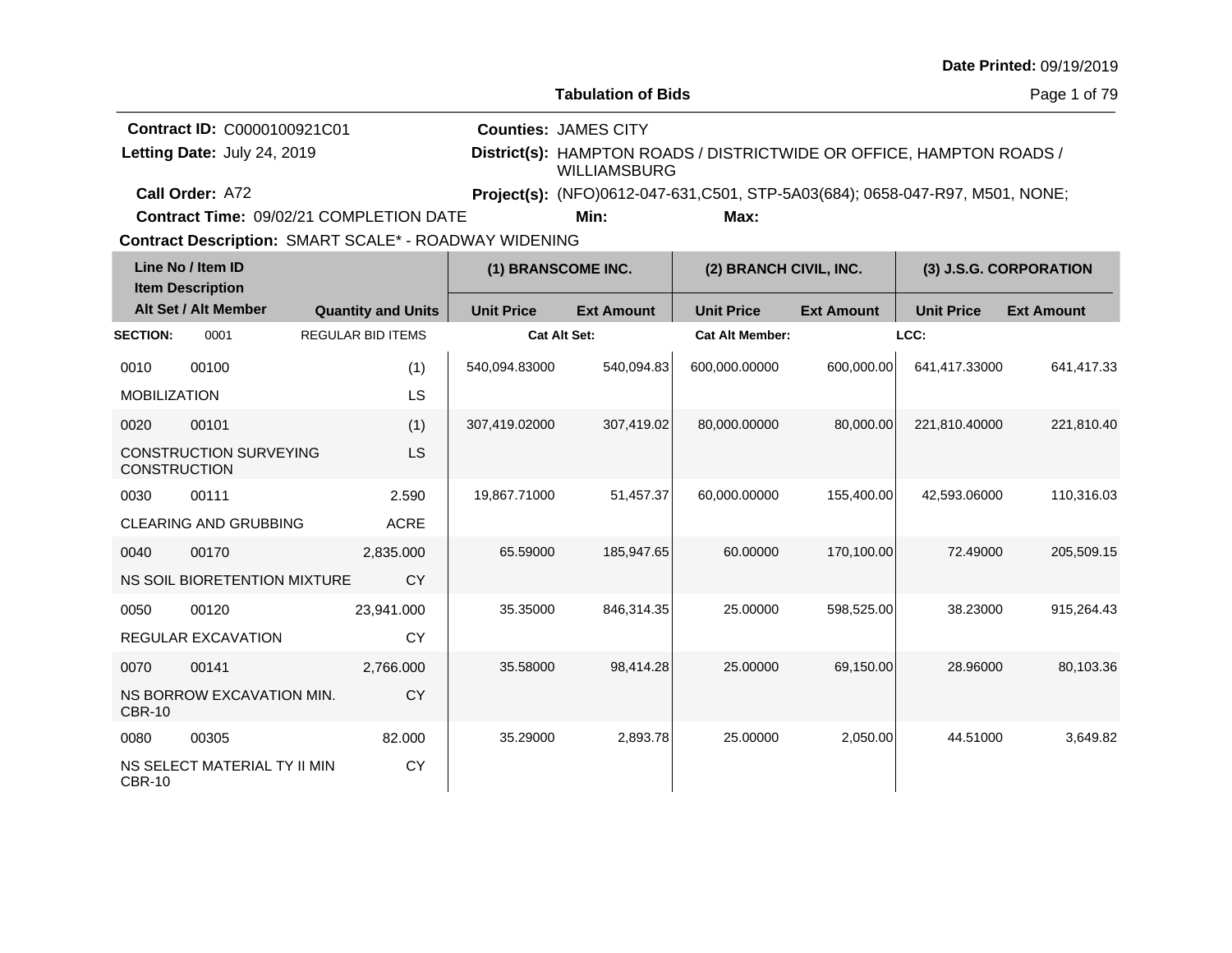| <b>Date Printed: 09/19/2019</b> |  |
|---------------------------------|--|
|---------------------------------|--|

| <b>Contract ID: C0000100921C01</b>             | <b>Counties: JAMES CITY</b> |                                                                              |
|------------------------------------------------|-----------------------------|------------------------------------------------------------------------------|
| Letting Date: July 24, 2019                    | WILLIAMSBURG                | District(s): HAMPTON ROADS / DISTRICTWIDE OR OFFICE, HAMPTON ROADS /         |
| Call Order: A72                                |                             | Project(s): (NFO)0612-047-631,C501, STP-5A03(684); 0658-047-R97, M501, NONE; |
| <b>Contract Time: 09/02/21 COMPLETION DATE</b> | Min:                        | Max:                                                                         |

**Contract Time:** 09/02/21 COMPLETION DATE

| Line No / Item ID<br><b>Item Description</b> |                          | (1) BRANSCOME INC.        |                   |                   | (2) BRANCH CIVIL, INC.<br>(3) J.S.G. CORPORATION |                   |                   |                   |
|----------------------------------------------|--------------------------|---------------------------|-------------------|-------------------|--------------------------------------------------|-------------------|-------------------|-------------------|
|                                              | Alt Set / Alt Member     | <b>Quantity and Units</b> | <b>Unit Price</b> | <b>Ext Amount</b> | <b>Unit Price</b>                                | <b>Ext Amount</b> | <b>Unit Price</b> | <b>Ext Amount</b> |
| <b>SECTION:</b>                              | 0001                     | <b>REGULAR BID ITEMS</b>  | Cat Alt Set:      |                   | <b>Cat Alt Member:</b>                           |                   | LCC:              |                   |
| 0090                                         | 00525                    | 5.520                     | 1,818.28000       | 10,036.91         | 750.00000                                        | 4,140.00          | 1,455.53000       | 8,034.53          |
|                                              | CONCRETE CLASS A3 MISC.  | CY                        |                   |                   |                                                  |                   |                   |                   |
| 0100                                         | 00529                    | 29.440                    | 392.71000         | 11,561.38         | 450.00000                                        | 13,248.00         | 720.71000         | 21,217.70         |
|                                              | <b>FLOWABLE BACKFILL</b> | <b>CY</b>                 |                   |                   |                                                  |                   |                   |                   |
| 0110                                         | 00585                    | 760.000                   | 39.02000          | 29,655.20         | 28.00000                                         | 21,280.00         | 39.09000          | 29,708.40         |
|                                              | <b>UNDERDRAIN UD-2</b>   | LF                        |                   |                   |                                                  |                   |                   |                   |
| 0120                                         | 00588                    | 6,026.000                 | 17.42000          | 104,972.92        | 12.00000                                         | 72,312.00         | 13.34000          | 80,386.84         |
|                                              | <b>UNDERDRAIN UD-4</b>   | LF                        |                   |                   |                                                  |                   |                   |                   |
| 0130                                         | 00596                    | 2.000                     | 1,389.22000       | 2,778.44          | 650.00000                                        | 1,300.00          | 531.99000         | 1,063.98          |
| <b>ENDWALL EW-12</b>                         |                          | EA                        |                   |                   |                                                  |                   |                   |                   |
| 0140                                         | 01156                    | 2,682.000                 | 98.71000          | 264,740.22        | 110.00000                                        | 295,020.00        | 83.42000          | 223,732.44        |
|                                              | STORM SEWER PIPE 15"     | LF                        |                   |                   |                                                  |                   |                   |                   |
| 0150                                         | 01186                    | 1,401.000                 | 104.88000         | 146,936.88        | 160.00000                                        | 224,160.00        | 103.86000         | 145,507.86        |
|                                              | STORM SEWER PIPE 18"     | LF                        |                   |                   |                                                  |                   |                   |                   |
| 0160                                         | 01246                    | 724.000                   | 123.19000         | 89,189.56         | 220.00000                                        | 159,280.00        | 115.55000         | 83,658.20         |
|                                              | STORM SEWER PIPE 24"     | LF                        |                   |                   |                                                  |                   |                   |                   |
| 0170                                         | 01306                    | 378.000                   | 137.60000         | 52,012.80         | 182.00000                                        | 68,796.00         | 158.07000         | 59,750.46         |
|                                              | STORM SEWER PIPE 30"     | LF                        |                   |                   |                                                  |                   |                   |                   |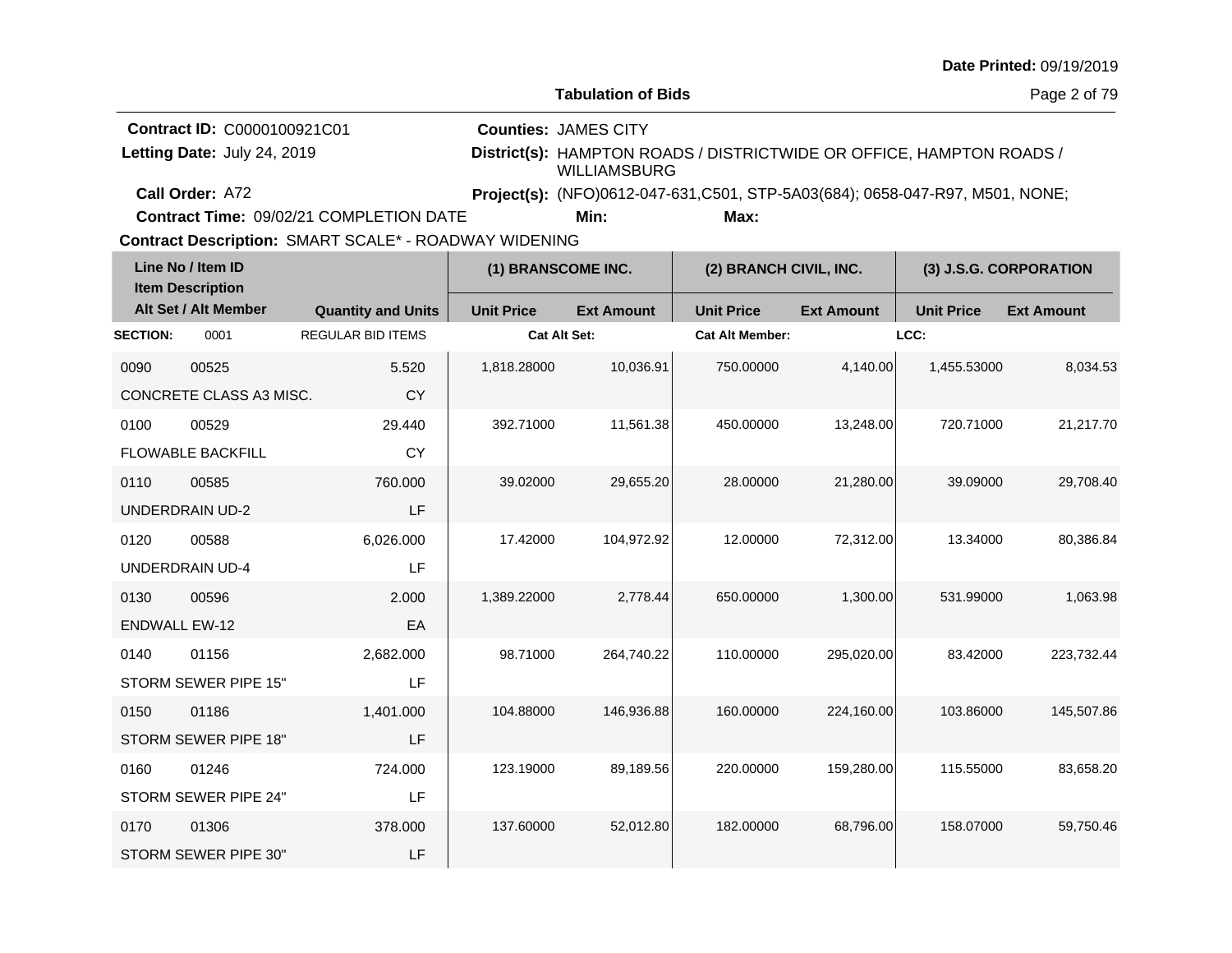| <b>Date Printed: 09/19/2019</b> |  |
|---------------------------------|--|
|---------------------------------|--|

Page 3 of 79

| <b>Contract ID: C0000100921C01</b> | <b>Counties: JAMES CITY</b>                                                          |
|------------------------------------|--------------------------------------------------------------------------------------|
| Letting Date: July 24, 2019        | District(s): HAMPTON ROADS / DISTRICTWIDE OR OFFICE, HAMPTON ROADS /<br>WILLIAMSBURG |
| Call Order: A72                    | <b>Project(s):</b> (NFO)0612-047-631, C501, STP-5A03(684); 0658-047-R97, M501, NONE; |

**Contract Time:** 09/02/21 COMPLETION DATE

**Min: Max:**

| Line No / Item ID<br><b>Item Description</b> |                                                  |                           | (1) BRANSCOME INC.  |                   | (2) BRANCH CIVIL, INC. |                   | (3) J.S.G. CORPORATION |                   |
|----------------------------------------------|--------------------------------------------------|---------------------------|---------------------|-------------------|------------------------|-------------------|------------------------|-------------------|
|                                              | Alt Set / Alt Member                             | <b>Quantity and Units</b> | <b>Unit Price</b>   | <b>Ext Amount</b> | <b>Unit Price</b>      | <b>Ext Amount</b> | <b>Unit Price</b>      | <b>Ext Amount</b> |
| <b>SECTION:</b>                              | 0001                                             | <b>REGULAR BID ITEMS</b>  | <b>Cat Alt Set:</b> |                   | <b>Cat Alt Member:</b> |                   | LCC:                   |                   |
| 0180                                         | 02090                                            | 50.000                    | 32.78000            | 1,639.00          | 37.00000               | 1,850.00          | 84.24000               | 4,212.00          |
| <b>UNDERDRAINS</b>                           | NS PIPE 6" NON-PERFORATED                        | LF                        |                     |                   |                        |                   |                        |                   |
| 0190                                         | 02090                                            | 1,489.000                 | 22,80000            | 33,949.20         | 27,00000               | 40,203.00         | 18.40000               | 27,397.60         |
| <b>UNDERDRAINS</b>                           | <b>NS PIPE 6" PERFORATED</b>                     | LF                        |                     |                   |                        |                   |                        |                   |
| 0200                                         | 02091                                            | 27.000                    | 517.08000           | 13,961.16         | 700.00000              | 18,900.00         | 659.23000              | 17,799.21         |
|                                              | <b>NS PIPE SWM BASIN</b><br>UNDERDRAIN CLEANOUTS | EA                        |                     |                   |                        |                   |                        |                   |
| 0210                                         | 02242                                            | 24.000                    | 215.37000           | 5,168.88          | 250.00000              | 6,000.00          | 311.24000              | 7,469.76          |
|                                              | 38" X 24" ELLIPTICAL CONC. PIPE                  | LF                        |                     |                   |                        |                   |                        |                   |
| 0220                                         | 06151                                            | 1.000                     | 1,755.91000         | 1,755.91          | 920.00000              | 920.00            | 1,122.82000            | 1,122.82          |
|                                              | 15" END SECTION ES-1                             | EA                        |                     |                   |                        |                   |                        |                   |
| 0230                                         | 06241                                            | 2.000                     | 1,764.88000         | 3,529.76          | 1,300.00000            | 2,600.00          | 1,394.38000            | 2,788.76          |
|                                              | 24" END SECTION ES-1                             | EA                        |                     |                   |                        |                   |                        |                   |
| 0240                                         | 06301                                            | 2.000                     | 2,460.00000         | 4,920.00          | 1,900.00000            | 3,800.00          | 1,585.05000            | 3,170.10          |
|                                              | 30" END SECTION ES-1                             | EA                        |                     |                   |                        |                   |                        |                   |
| 0250                                         | 06740                                            | 1.000                     | 4,331.62000         | 4,331.62          | 3,700.00000            | 3,700.00          | 3,859.79000            | 3,859.79          |
| <b>DROP INLET DI-1</b>                       |                                                  | EA                        |                     |                   |                        |                   |                        |                   |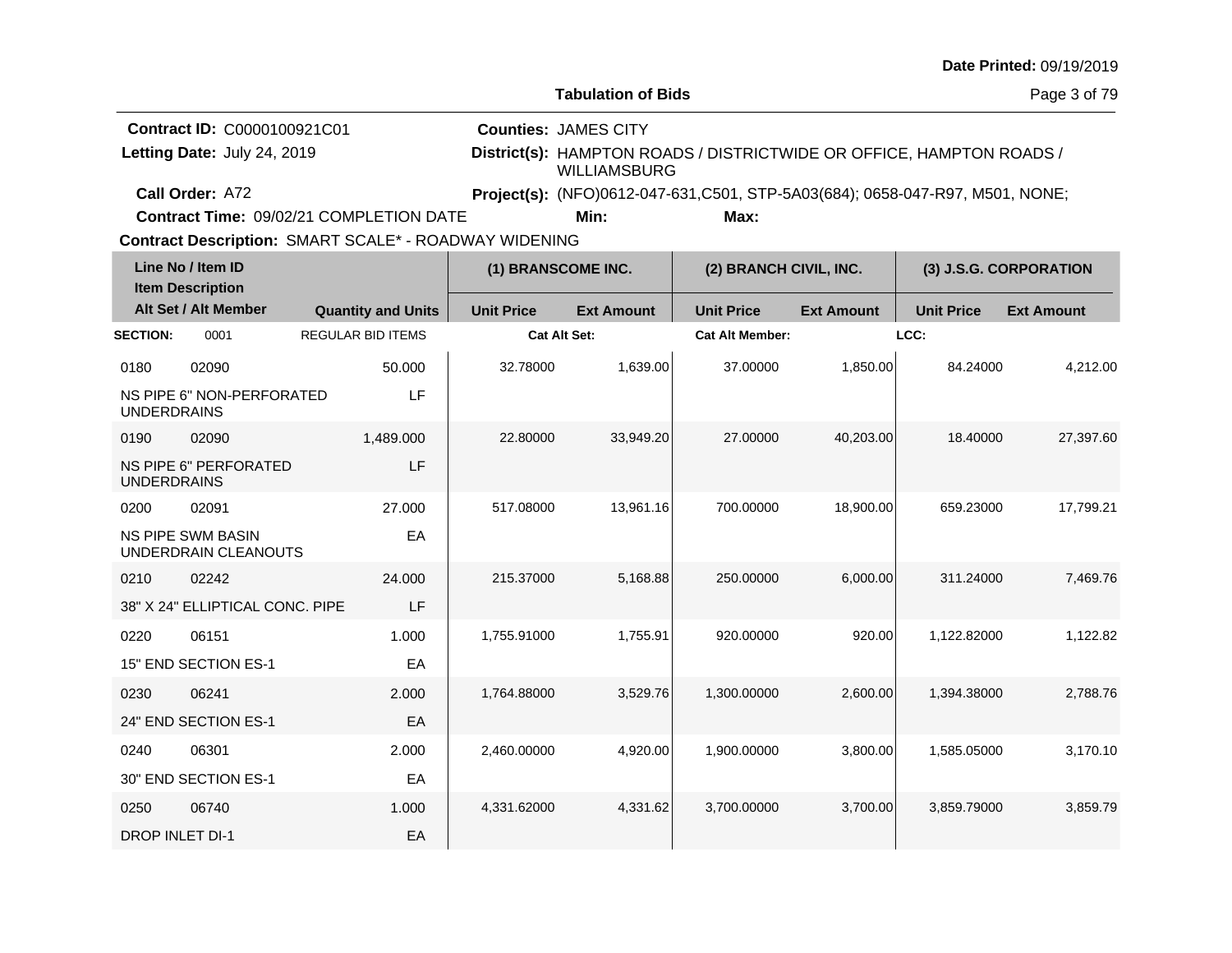| Date Printed: 09/19/2019 |  |  |  |  |
|--------------------------|--|--|--|--|
|--------------------------|--|--|--|--|

Page 4 of 79

| <b>Contract ID: C0000100921C01</b> | <b>Counties: JAMES CITY</b>                                                                 |
|------------------------------------|---------------------------------------------------------------------------------------------|
| Letting Date: July 24, 2019        | District(s): HAMPTON ROADS / DISTRICTWIDE OR OFFICE, HAMPTON ROADS /<br><b>WILLIAMSBURG</b> |
| <b>Call Order: A72</b>             | Project(s): (NFO)0612-047-631, C501, STP-5A03(684); 0658-047-R97, M501, NONE;               |
|                                    |                                                                                             |

**Contract Time:** 09/02/21 COMPLETION DATE

**Min: Max:**

| Line No / Item ID<br><b>Item Description</b> |                         | (1) BRANSCOME INC.<br>(2) BRANCH CIVIL, INC. |                   |                   | (3) J.S.G. CORPORATION |                   |                   |                   |
|----------------------------------------------|-------------------------|----------------------------------------------|-------------------|-------------------|------------------------|-------------------|-------------------|-------------------|
|                                              | Alt Set / Alt Member    | <b>Quantity and Units</b>                    | <b>Unit Price</b> | <b>Ext Amount</b> | <b>Unit Price</b>      | <b>Ext Amount</b> | <b>Unit Price</b> | <b>Ext Amount</b> |
| <b>SECTION:</b>                              | 0001                    | <b>REGULAR BID ITEMS</b>                     | Cat Alt Set:      |                   | <b>Cat Alt Member:</b> |                   | LCC:              |                   |
| 0260                                         | 06745                   | 4.000                                        | 5,489.30000       | 21,957.20         | 1,100.00000            | 4,400.00          | 4,976.32000       | 19,905.28         |
|                                              | DROP INLET DI-2A        | EA                                           |                   |                   |                        |                   |                   |                   |
| 0270                                         | 06815                   | 13.000                                       | 4,247.38000       | 55,215.94         | 3,700.00000            | 48,100.00         | 4,963.38000       | 64,523.94         |
|                                              | DROP INLET DI-3A        | EA                                           |                   |                   |                        |                   |                   |                   |
| 0280                                         | 06817                   | 5.000                                        | 4,656.54000       | 23,282.70         | 4,700.00000            | 23,500.00         | 4,963.38000       | 24,816.90         |
|                                              | DROP INLET DI-3B, L=4'  | EA                                           |                   |                   |                        |                   |                   |                   |
| 0290                                         | 06818                   | 24.000                                       | 4,873.15000       | 116,955.60        | 4,700.00000            | 112,800.00        | 3,798.15000       | 91,155.60         |
|                                              | DROP INLET DI-3B, L=6'  | EA                                           |                   |                   |                        |                   |                   |                   |
| 0300                                         | 06819                   | 9.000                                        | 5,101.80000       | 45,916.20         | 5,100.00000            | 45,900.00         | 4,963.38000       | 44,670.42         |
|                                              | DROP INLET DI-3B, L=8'  | EA                                           |                   |                   |                        |                   |                   |                   |
| 0310                                         | 06820                   | 1.000                                        | 5,504.95000       | 5,504.95          | 5,800.00000            | 5,800.00          | 4,992.27000       | 4,992.27          |
|                                              | DROP INLET DI-3B, L=10' | EA                                           |                   |                   |                        |                   |                   |                   |
| 0320                                         | 06822                   | 2.000                                        | 6,287.17000       | 12,574.34         | 7,000.00000            | 14,000.00         | 5,727.23000       | 11.454.46         |
|                                              | DROP INLET DI-3B, L=14' | EA                                           |                   |                   |                        |                   |                   |                   |
| 0330                                         | 06826                   | 1.000                                        | 6,026.66000       | 6,026.66          | 8,900.00000            | 8,900.00          | 6,538.52000       | 6,538.52          |
|                                              | DROP INLET DI-3BB, L=4' | EA                                           |                   |                   |                        |                   |                   |                   |
| 0340                                         | 06828                   | 1.000                                        | 6,601.12000       | 6,601.12          | 14,500.00000           | 14,500.00         | 6,885.20000       | 6,885.20          |
|                                              | DROP INLET DI-3BB, L=8' | EA                                           |                   |                   |                        |                   |                   |                   |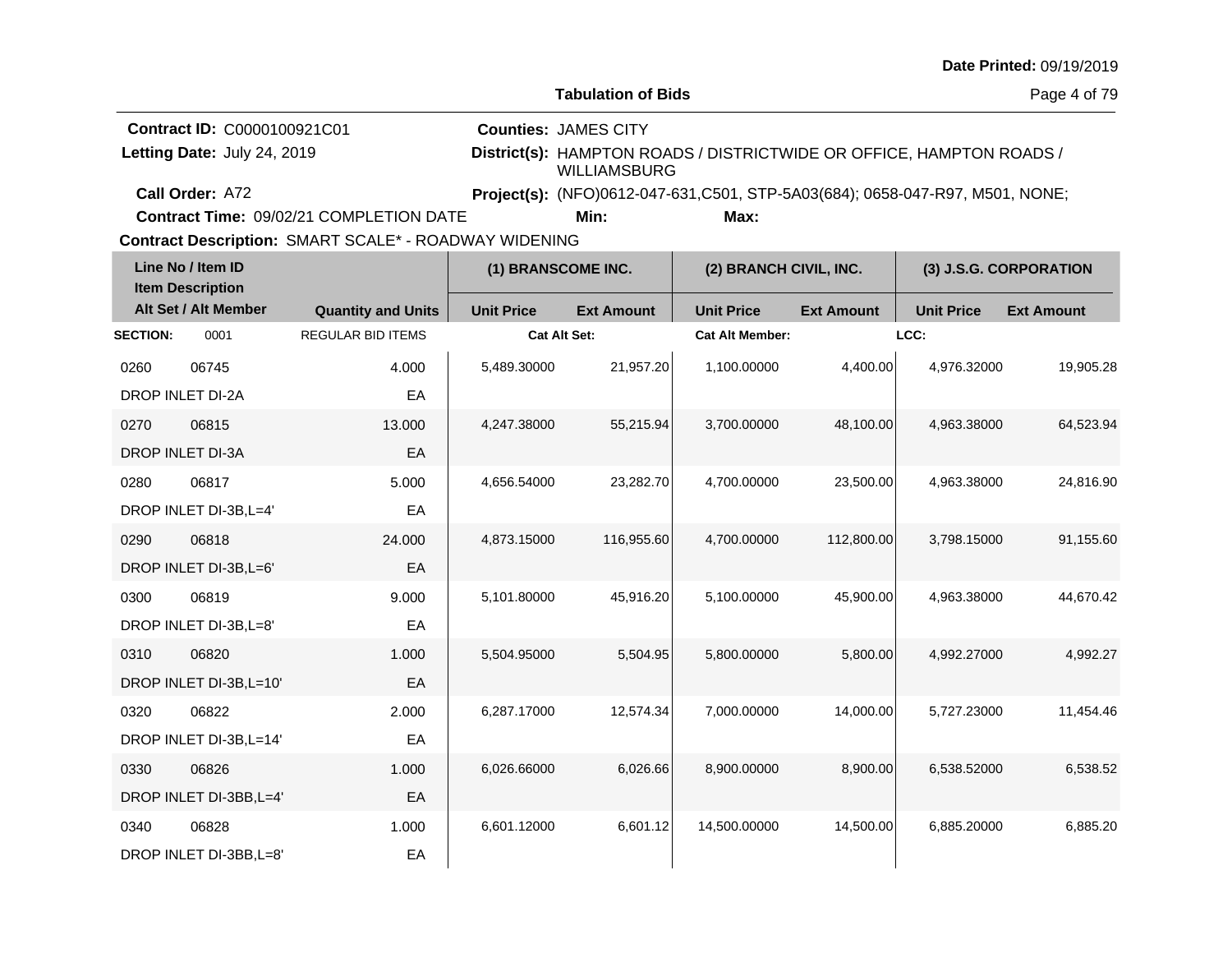| <b>Date Printed: 09/19/2019</b> |  |
|---------------------------------|--|
|---------------------------------|--|

| <b>Contract ID: C0000100921C01</b> | <b>Counties: JAMES CITY</b>                                                          |
|------------------------------------|--------------------------------------------------------------------------------------|
| Letting Date: July 24, 2019        | District(s): HAMPTON ROADS / DISTRICTWIDE OR OFFICE, HAMPTON ROADS /<br>WILLIAMSBURG |
| Call Order: A72                    | <b>Project(s):</b> (NFO)0612-047-631, C501, STP-5A03(684); 0658-047-R97, M501, NONE; |
|                                    |                                                                                      |

**Contract Time:** 09/02/21 COMPLETION DATE

**Min: Max:**

| Line No / Item ID<br><b>Item Description</b> |                              |                           | (1) BRANSCOME INC.  |                   | (2) BRANCH CIVIL, INC. |                   | (3) J.S.G. CORPORATION |                   |
|----------------------------------------------|------------------------------|---------------------------|---------------------|-------------------|------------------------|-------------------|------------------------|-------------------|
|                                              | Alt Set / Alt Member         | <b>Quantity and Units</b> | <b>Unit Price</b>   | <b>Ext Amount</b> | <b>Unit Price</b>      | <b>Ext Amount</b> | <b>Unit Price</b>      | <b>Ext Amount</b> |
| <b>SECTION:</b>                              | 0001                         | <b>REGULAR BID ITEMS</b>  | <b>Cat Alt Set:</b> |                   | <b>Cat Alt Member:</b> |                   | LCC:                   |                   |
| 0350                                         | 06835                        | 1.000                     | 4,993.50000         | 4,993.50          | 5,000.00000            | 5,000.00          | 4,963.38000            | 4,963.38          |
|                                              | DROP INLET DI-3C, L=6'       | EA                        |                     |                   |                        |                   |                        |                   |
| 0360                                         | 06838                        | 1.000                     | 5,956.23000         | 5,956.23          | 6,600.00000            | 6,600.00          | 5,425.62000            | 5,425.62          |
|                                              | DROP INLET DI-3C, L=12'      | EA                        |                     |                   |                        |                   |                        |                   |
| 0370                                         | 06851                        | 1.000                     | 5,835.89000         | 5,835.89          | 10,000.00000           | 10,000.00         | 7,463.00000            | 7,463.00          |
|                                              | DROP INLET DI-3D             | EA                        |                     |                   |                        |                   |                        |                   |
| 0380                                         | 07506                        | 6.000                     | 5,083.75000         | 30,502.50         | 5.000.00000            | 30,000.00         | 4,929.42000            | 29,576.52         |
| DROP INLET DI-5                              |                              | EA                        |                     |                   |                        |                   |                        |                   |
| 0390                                         | 07508                        | 2.000                     | 5,234.18000         | 10,468.36         | 14,500.00000           | 29,000.00         | 6,821.91000            | 13,643.82         |
| <b>DROP INLET DI-7</b>                       |                              | EA                        |                     |                   |                        |                   |                        |                   |
| 0400                                         | 08924                        | 1.000                     | 5,113.84000         | 5,113.84          | 5,400.00000            | 5,400.00          | 5,908.46000            | 5,908.46          |
|                                              | DROP INLET DI-12B, L=4'      | EA                        |                     |                   |                        |                   |                        |                   |
| 0410                                         | 09056                        | 68.500                    | 963.32000           | 65,987.42         | 950.00000              | 65,075.00         | 1,097.51000            | 75,179.44         |
|                                              | MANHOLE MH-1 OR 2            | LF                        |                     |                   |                        |                   |                        |                   |
| 0420                                         | 09057                        | 34.000                    | 660.68000           | 22,463.12         | 480.00000              | 16,320.00         | 780.25000              | 26,528.50         |
|                                              | FRAME & COVER MH-1           | EA                        |                     |                   |                        |                   |                        |                   |
| 0430                                         | 09150                        | 39.650                    | 109.75000           | 4,351.59          | 125.00000              | 4,956.25          | 164.68000              | 6,529.56          |
| CLASS I, EC-1                                | <b>EROSION CONTROL STONE</b> | <b>TON</b>                |                     |                   |                        |                   |                        |                   |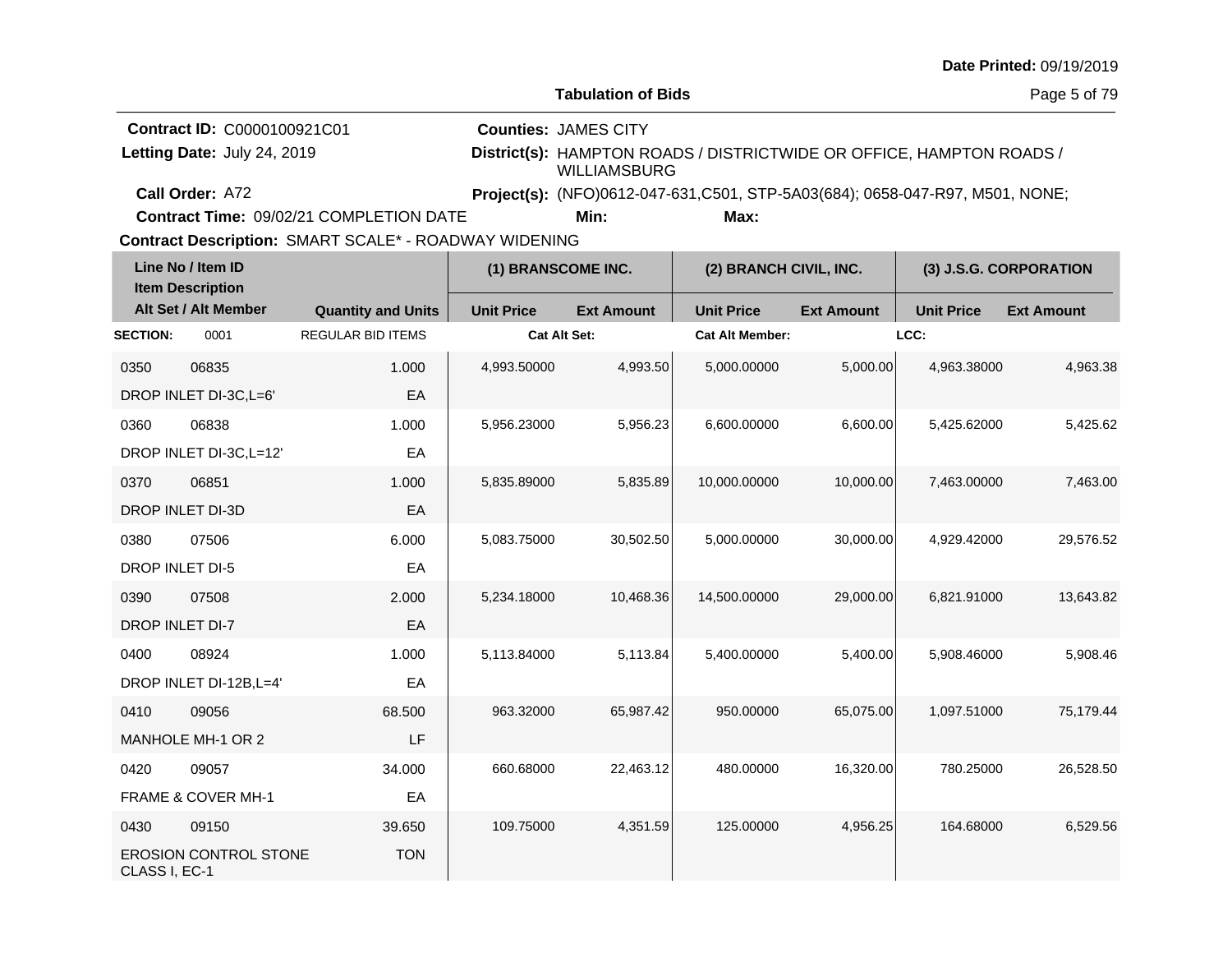| <b>Date Printed: 09/19/2019</b> |  |
|---------------------------------|--|
|---------------------------------|--|

Page 6 of 79

**Contract ID:** C0000100921C01 **Counties:** JAMES CITY Letting Date: July 24, 2019

**Letting Date:** July 24, 2019 **District(s):** HAMPTON ROADS / DISTRICTWIDE OR OFFICE, HAMPTON ROADS / WILLIAMSBURG

**Call Order:**

A72 **Project(s):** (NFO)0612-047-631,C501, STP-5A03(684); 0658-047-R97, M501, NONE;

**Contract Time:** 09/02/21 COMPLETION DATE

**Min: Max:**

| Line No / Item ID<br><b>Item Description</b> |                                                     |                           | (1) BRANSCOME INC.  |                   | (2) BRANCH CIVIL, INC. |                   | (3) J.S.G. CORPORATION |                   |  |
|----------------------------------------------|-----------------------------------------------------|---------------------------|---------------------|-------------------|------------------------|-------------------|------------------------|-------------------|--|
|                                              | Alt Set / Alt Member                                | <b>Quantity and Units</b> | <b>Unit Price</b>   | <b>Ext Amount</b> | <b>Unit Price</b>      | <b>Ext Amount</b> | <b>Unit Price</b>      | <b>Ext Amount</b> |  |
| <b>SECTION:</b>                              | 0001                                                | <b>REGULAR BID ITEMS</b>  | <b>Cat Alt Set:</b> |                   | <b>Cat Alt Member:</b> |                   | LCC:                   |                   |  |
| 0440                                         | 09185                                               | 92.000                    | 87.98000            | 8,094.16          | 90.00000               | 8,280.00          | 108.00000              | 9.936.00          |  |
|                                              | PAVED DITCH PG-2A                                   | SY                        |                     |                   |                        |                   |                        |                   |  |
| 0450                                         | 10065                                               | 2.600                     | 276.28000           | 718.33            | 60.00000               | 156.00            | 353.26000              | 918.48            |  |
|                                              | AGGR. MATL. NO. 1                                   | <b>TON</b>                |                     |                   |                        |                   |                        |                   |  |
| 0460                                         | 10123                                               | 220.000                   | 38.79000            | 8,533.80          | 90.00000               | 19,800.00         | 44.83000               | 9,862.60          |  |
|                                              | AGGR. BASE MATL. TY. I NO. 21A                      | <b>TON</b>                |                     |                   |                        |                   |                        |                   |  |
| 0470                                         | 10128                                               | 16,040.000                | 30.49000            | 489,059.60        | 35.00000               | 561,400.00        | 32.51000               | 521,460.40        |  |
|                                              | AGGR, BASE MATL, TY, I NO, 21B                      | <b>TON</b>                |                     |                   |                        |                   |                        |                   |  |
| 0480                                         | 10250                                               | 110.000                   | 56.49000            | 6,213.90          | 103.50000              | 11,385.00         | 74.75000               | 8,222.50          |  |
| CAP                                          | NS AGGR. MATERIAL LIMESTONE                         | <b>TON</b>                |                     |                   |                        |                   |                        |                   |  |
| 0490                                         | 10250                                               | 1.683.000                 | 41.35000            | 69,592.05         | 65.00000               | 109,395.00        | 44.71000               | 75,246.93         |  |
| <b>STONE</b>                                 | NS AGGR. MATERIAL NO. 57                            | <b>TON</b>                |                     |                   |                        |                   |                        |                   |  |
| 0500                                         | 16385                                               | 1,212.000                 | 25.82000            | 31,293.84         | 40.00000               | 48,480.00         | 40.92000               | 49,595.04         |  |
| <b>RAP</b>                                   | NS AGGREGATE BASE MATERIAL                          | <b>TON</b>                |                     |                   |                        |                   |                        |                   |  |
| 0510                                         | 10499                                               | 945.000                   | 88.16000            | 83,311.20         | 90.00000               | 85,050.00         | 96.03000               | 90,748.35         |  |
|                                              | NS PAVEMENT HYDRAULIC<br>CEMENT CONC. 8" ST'D. PR-2 | SY                        |                     |                   |                        |                   |                        |                   |  |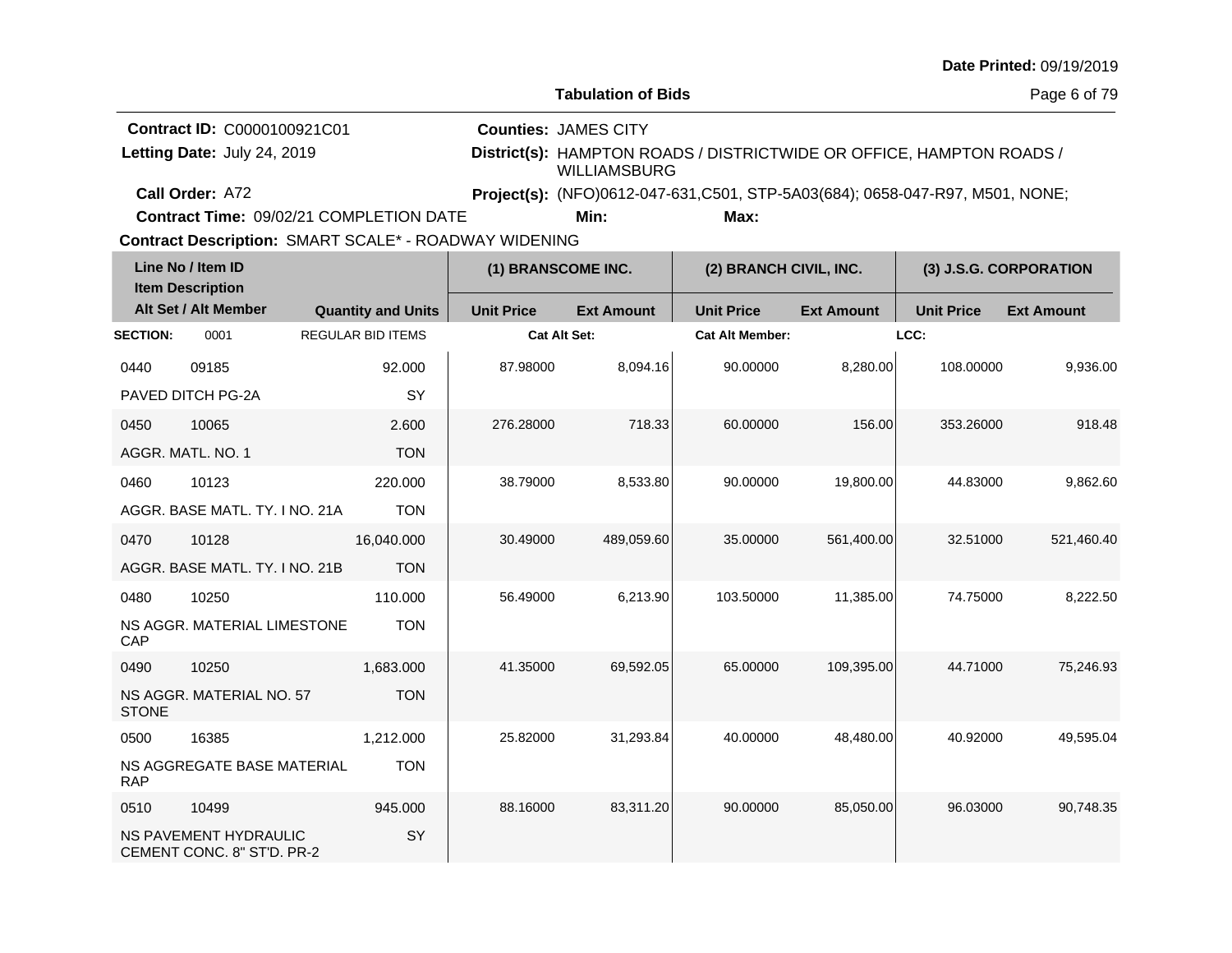| <b>Date Printed: 09/19/2019</b> |  |
|---------------------------------|--|
|---------------------------------|--|

Page 7 of 79

| <b>Contract ID: C0000100921C01</b> | <b>Counties: JAMES CITY</b>                                                                 |
|------------------------------------|---------------------------------------------------------------------------------------------|
| Letting Date: July 24, 2019        | District(s): HAMPTON ROADS / DISTRICTWIDE OR OFFICE, HAMPTON ROADS /<br><b>WILLIAMSBURG</b> |
| Call Order: A72                    | Project(s): (NFO)0612-047-631,C501, STP-5A03(684); 0658-047-R97, M501, NONE;                |

**Contract Time:** 09/02/21 COMPLETION DATE

**Min: Max:**

| Line No / Item ID<br><b>Item Description</b> |                                                        |                           | (1) BRANSCOME INC.  |                   | (2) BRANCH CIVIL, INC. |                   | (3) J.S.G. CORPORATION |                   |
|----------------------------------------------|--------------------------------------------------------|---------------------------|---------------------|-------------------|------------------------|-------------------|------------------------|-------------------|
|                                              | Alt Set / Alt Member                                   | <b>Quantity and Units</b> | <b>Unit Price</b>   | <b>Ext Amount</b> | <b>Unit Price</b>      | <b>Ext Amount</b> | <b>Unit Price</b>      | <b>Ext Amount</b> |
| <b>SECTION:</b>                              | 0001                                                   | <b>REGULAR BID ITEMS</b>  | <b>Cat Alt Set:</b> |                   | <b>Cat Alt Member:</b> |                   | LCC:                   |                   |
| 0520                                         | 10499                                                  | 121.000                   | 26.03000            | 3,149.63          | 100.00000              | 12,100.00         | 97.45000               | 11,791.45         |
|                                              | <b>NS PAVEMENT STABILIZED</b><br><b>GRASS ENTRANCE</b> | SY                        |                     |                   |                        |                   |                        |                   |
| 0530                                         | 10610                                                  | 3,242.000                 | 95.13000            | 308,411.46        | 105.00000              | 340,410.00        | 116.17000              | 376,623.14        |
|                                              | ASPHALT CONCRETE TY. IM-19.0A                          | <b>TON</b>                |                     |                   |                        |                   |                        |                   |
| 0540                                         | 10628                                                  | 3,334.000                 | 9.82000             | 32,739.88         | 7.00000                | 23,338.00         | 6.27000                | 20,904.18         |
| $-2"$                                        | FLEXIBLE PAVEMENT PLANING 0"                           | SY                        |                     |                   |                        |                   |                        |                   |
| 0550                                         | 10635                                                  | 386.000                   | 134.94000           | 52,086.84         | 155.00000              | 59,830.00         | 135.82000              | 52,426.52         |
|                                              | ASPHALT CONC.TY. SM-9.5A                               | <b>TON</b>                |                     |                   |                        |                   |                        |                   |
| 0560                                         | 10636                                                  | 2,812.000                 | 110.73000           | 311,372.76        | 105.00000              | 295,260.00        | 126.99000              | 357,095.88        |
|                                              | ASPHALT CONC.TY. SM-9.5D                               | <b>TON</b>                |                     |                   |                        |                   |                        |                   |
| 0570                                         | 10642                                                  | 4,338.000                 | 89.00000            | 386,082.00        | 105.00000              | 455,490.00        | 114.91000              | 498,479.58        |
| 25.0A                                        | <b>ASPHALT CONCRETE TY, BM-</b>                        | <b>TON</b>                |                     |                   |                        |                   |                        |                   |
| 0580                                         | 38951                                                  | 1,523.000                 | 53.11000            | 80,886.53         | 46.00000               | 70,058.00         | 42.82000               | 65,214.86         |
| <b>CONCRETE</b>                              | NS LANDSCAPE INTEGRALLY<br>COLORED AND IMPRESSED       | SY                        |                     |                   |                        |                   |                        |                   |
| 0590                                         | 11070                                                  | 1,419.000                 | 1.70000             | 2,412.30          | 3.50000                | 4,966.50          | 4.25000                | 6,030.75          |
| <b>DEPTH</b>                                 | NS SAW-CUT ASPH CONC FULL                              | LF                        |                     |                   |                        |                   |                        |                   |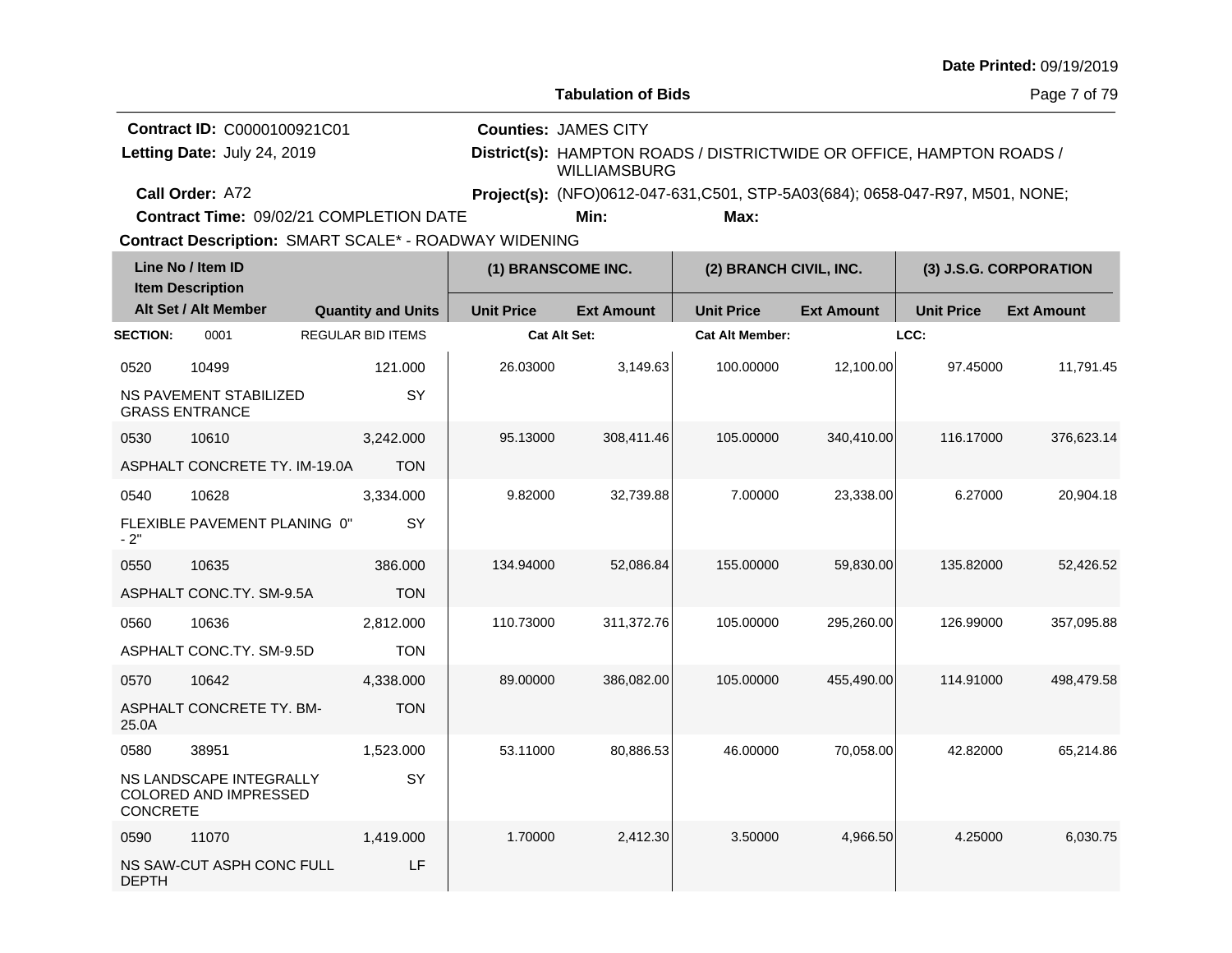| <b>Date Printed: 09/19/2019</b> |  |
|---------------------------------|--|
|---------------------------------|--|

**Counties:** JAMES CITY

Page 8 of 79

**Contract ID:** C0000100921C01 Letting Date: July 24, 2019

**Letting Date:** July 24, 2019 **District(s):** HAMPTON ROADS / DISTRICTWIDE OR OFFICE, HAMPTON ROADS / WILLIAMSBURG

**Call Order:**

A72 **Project(s):** (NFO)0612-047-631,C501, STP-5A03(684); 0658-047-R97, M501, NONE;

**Contract Time:** 09/02/21 COMPLETION DATE

**Min: Max:**

| Line No / Item ID<br><b>Item Description</b> |                              |                           | (1) BRANSCOME INC.  |                   | (2) BRANCH CIVIL, INC. |                   | (3) J.S.G. CORPORATION |                   |  |
|----------------------------------------------|------------------------------|---------------------------|---------------------|-------------------|------------------------|-------------------|------------------------|-------------------|--|
|                                              | Alt Set / Alt Member         | <b>Quantity and Units</b> | <b>Unit Price</b>   | <b>Ext Amount</b> | <b>Unit Price</b>      | <b>Ext Amount</b> | <b>Unit Price</b>      | <b>Ext Amount</b> |  |
| <b>SECTION:</b>                              | 0001                         | <b>REGULAR BID ITEMS</b>  | <b>Cat Alt Set:</b> |                   | <b>Cat Alt Member:</b> |                   | LCC:                   |                   |  |
| 0600                                         | 12020                        | 863.000                   | 20.68000            | 17,846.84         | 22.00000               | 18,986.00         | 22.84000               | 19,710.92         |  |
| STD. CURB CG-2                               |                              | LF                        |                     |                   |                        |                   |                        |                   |  |
| 0610                                         | 12022                        | 199.000                   | 20.83000            | 4,145.17          | 22.00000               | 4,378.00          | 23.11000               | 4,598.89          |  |
|                                              | <b>RADIAL CURB CG-2</b>      | LF                        |                     |                   |                        |                   |                        |                   |  |
| 0620                                         | 12025                        | 283.000                   | 28.84000            | 8,161.72          | 29.00000               | 8,207.00          | 30.39000               | 8,600.37          |  |
|                                              | NS CURB MOD. RADIAL CG-3     | LF                        |                     |                   |                        |                   |                        |                   |  |
| 0630                                         | 12030                        | 19.000                    | 28.90000            | 549.10            | 29.00000               | 551.00            | 30.39000               | 577.41            |  |
| STD. CURB CG-3                               |                              | LF                        |                     |                   |                        |                   |                        |                   |  |
| 0640                                         | 12032                        | 239.000                   | 30.02000            | 7,174.78          | 30.00000               | 7,170.00          | 31.47000               | 7,521.33          |  |
|                                              | RADIAL CURB CG-3             | LF                        |                     |                   |                        |                   |                        |                   |  |
| 0650                                         | 12311                        | 536.000                   | 27.25000            | 14,606.00         | 28.00000               | 15,008.00         | 57.40000               | 30,766.40         |  |
|                                              | ASPHALT CONC. CURB MC-3      | LF                        |                     |                   |                        |                   |                        |                   |  |
| 0660                                         | 12600                        | 292.000                   | 25.03000            | 7,308.76          | 26.00000               | 7,592.00          | 26.62000               | 7,773.04          |  |
| 6                                            | STD. COMB. CURB & GUTTER CG- | LF                        |                     |                   |                        |                   |                        |                   |  |
| 0670                                         | 12610                        | 39.000                    | 25.47000            | 993.33            | 26.00000               | 1,014.00          | 26.91000               | 1,049.49          |  |
| $CG-6$                                       | RADIAL COMB. CURB & GUTTER   | LF                        |                     |                   |                        |                   |                        |                   |  |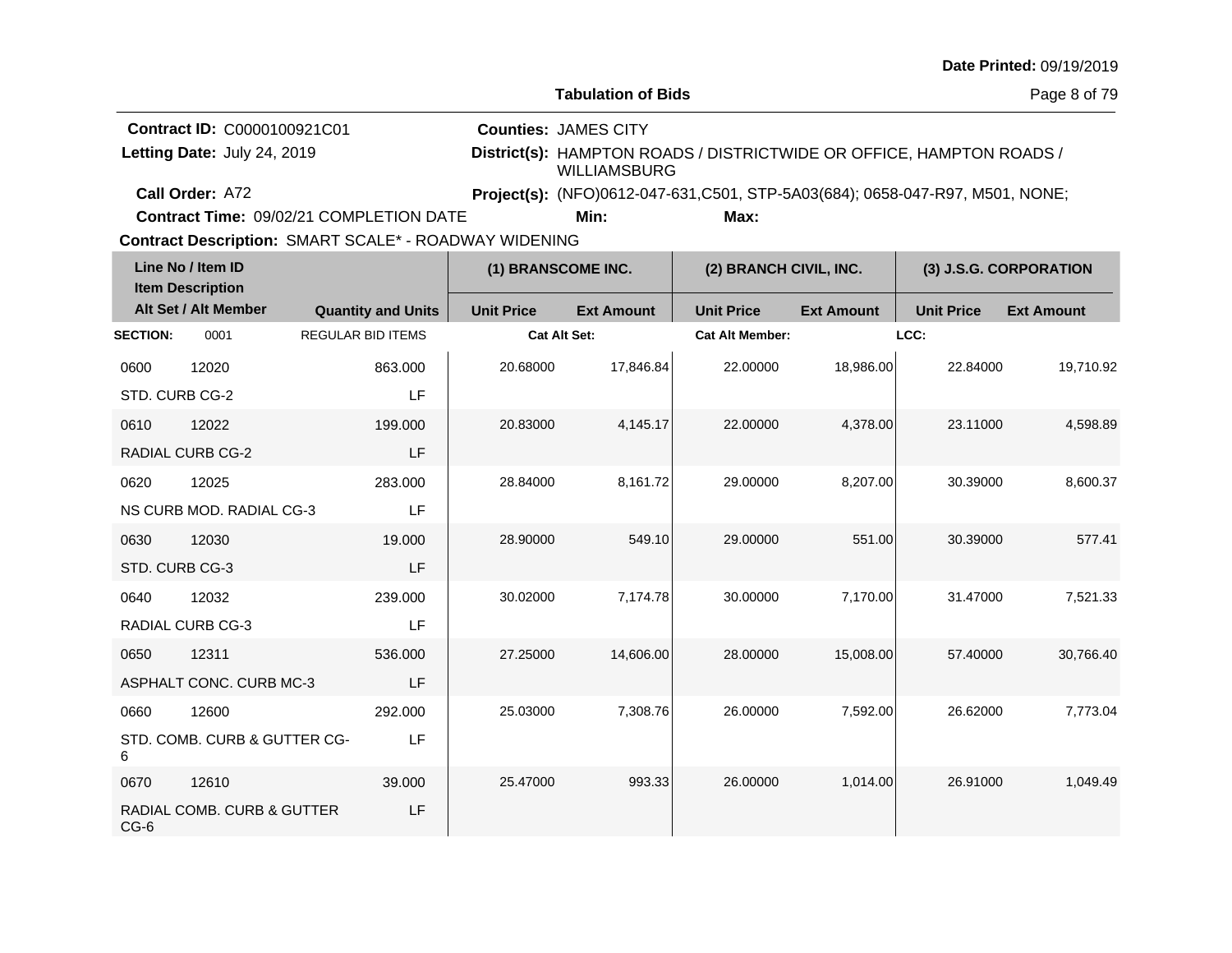| <b>Date Printed: 09/19/2019</b> |  |
|---------------------------------|--|
|---------------------------------|--|

Page 9 of 79

| <b>Contract ID: C0000100921C01</b>             | <b>Counties: JAMES CITY</b> |      |                                                                              |  |
|------------------------------------------------|-----------------------------|------|------------------------------------------------------------------------------|--|
| Letting Date: July 24, 2019                    | WILLIAMSBURG                |      | District(s): HAMPTON ROADS / DISTRICTWIDE OR OFFICE, HAMPTON ROADS /         |  |
| <b>Call Order: A72</b>                         |                             |      | Project(s): (NFO)0612-047-631,C501, STP-5A03(684); 0658-047-R97, M501, NONE; |  |
| <b>Contract Time: 09/02/21 COMPLETION DATE</b> | Min:                        | Max: |                                                                              |  |

**Contract Time:** 09/02/21 COMPLETION DATE

| Line No / Item ID<br><b>Item Description</b> |                                   |                           | (1) BRANSCOME INC.  |                   | (2) BRANCH CIVIL, INC. |                   | (3) J.S.G. CORPORATION |                   |
|----------------------------------------------|-----------------------------------|---------------------------|---------------------|-------------------|------------------------|-------------------|------------------------|-------------------|
|                                              | Alt Set / Alt Member              | <b>Quantity and Units</b> | <b>Unit Price</b>   | <b>Ext Amount</b> | <b>Unit Price</b>      | <b>Ext Amount</b> | <b>Unit Price</b>      | <b>Ext Amount</b> |
| <b>SECTION:</b>                              | 0001                              | <b>REGULAR BID ITEMS</b>  | <b>Cat Alt Set:</b> |                   | <b>Cat Alt Member:</b> |                   | LCC:                   |                   |
| 0680                                         | 12700                             | 5,240.000                 | 21.58000            | 113,079.20        | 24.00000               | 125,760.00        | 23.54000               | 123,349.60        |
| 7                                            | STD. COMB. CURB & GUTTER CG-      | LF                        |                     |                   |                        |                   |                        |                   |
| 0690                                         | 12710                             | 1,502.000                 | 21.72000            | 32,623.44         | 24.00000               | 36,048.00         | 23.65000               | 35,522.30         |
| $CG-7$                                       | RADIAL COMB. CURB & GUTTER        | LF                        |                     |                   |                        |                   |                        |                   |
| 0700                                         | 13108                             | 49.000                    | 448.44000           | 21,973.56         | 400.00000              | 19,600.00         | 434.52000              | 21,291.48         |
| <b>SURFACE</b>                               | CG-12 DETECTABLE WARNING          | SY                        |                     |                   |                        |                   |                        |                   |
| 0710                                         | 13220                             | 636,000                   | 48.91000            | 31,106.76         | 52.00000               | 33,072.00         | 52.91000               | 33,650.76         |
| SIDEWALK 4"                                  | HYDRAULIC CEMENT CONC.            | SY                        |                     |                   |                        |                   |                        |                   |
| 0720                                         | 13222                             | 72.000                    | 114.72000           | 8,259.84          | 120.00000              | 8,640.00          | 115.07000              | 8,285.04          |
| SIDEWALK 7"                                  | HYDRAULIC CEMENT CONC.            | SY                        |                     |                   |                        |                   |                        |                   |
| 0730                                         | 13232                             | 1,807.000                 | 1.94000             | 3,505.58          | 1.85000                | 3,342.95          | 2.17000                | 3,921.19          |
|                                              | <b>GEOTEXTILE DRAINAGE FABRIC</b> | SY                        |                     |                   |                        |                   |                        |                   |
| 0740                                         | 13280                             | 132.000                   | 27.58000            | 3,640.56          | 34.65000               | 4,573.80          | 22.83000               | 3,013.56          |
|                                              | <b>GUARDRAIL GR-MGS1</b>          | LF                        |                     |                   |                        |                   |                        |                   |
| 0750                                         | 13286                             | 1.000                     | 5,302.92000         | 5,302.92          | 5,196.00000            | 5,196.00          | 3,947.84000            | 3,947.84          |
|                                              | <b>GUARDRAIL TERMINAL GR-MGS2</b> | EA                        |                     |                   |                        |                   |                        |                   |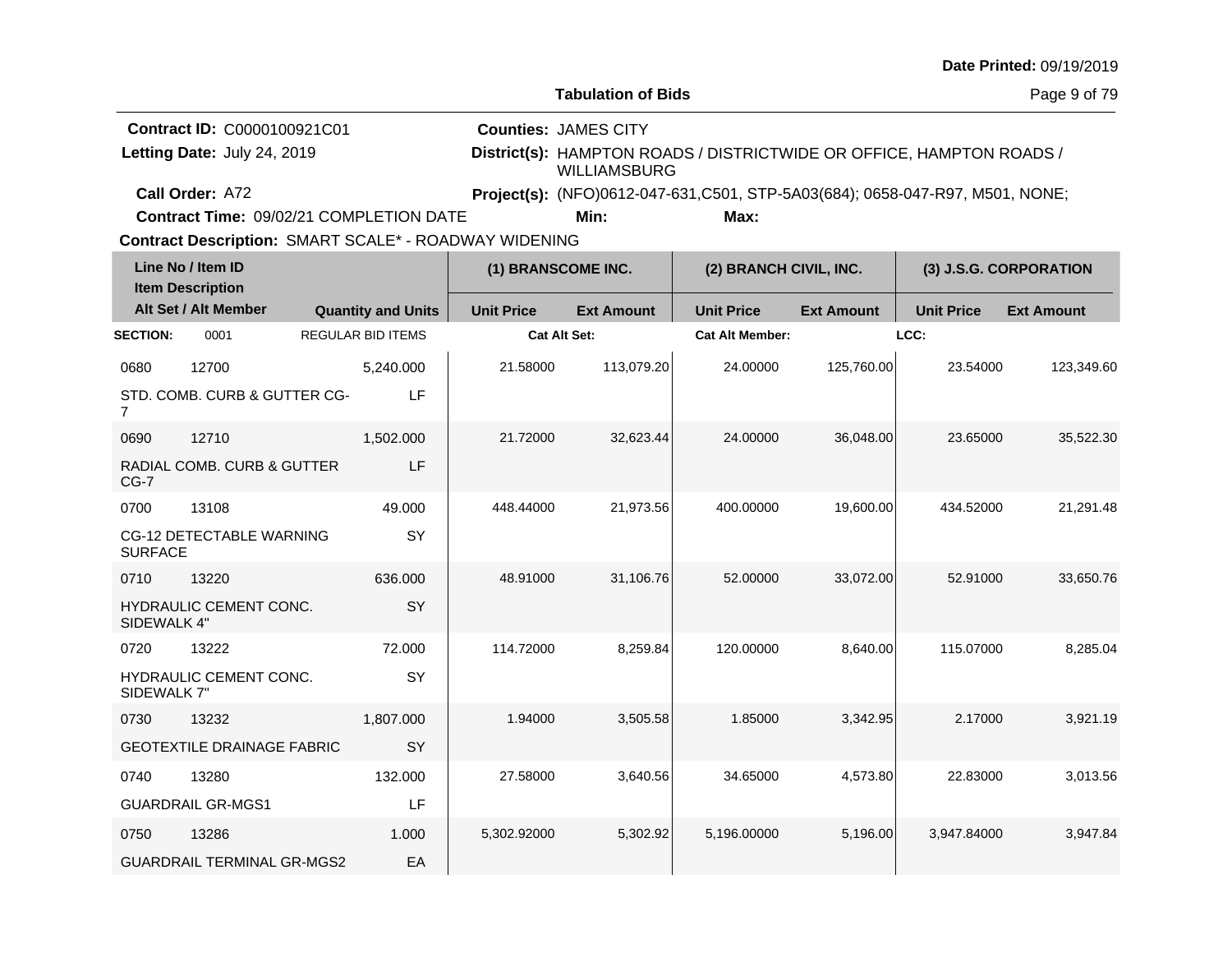| <b>Date Printed: 09/19/2019</b> |  |
|---------------------------------|--|
|---------------------------------|--|

**Contract Time:** 09/02/21 COMPLETION DATE

| Line No / Item ID<br><b>Item Description</b> |                                               | (1) BRANSCOME INC.        |                     | (2) BRANCH CIVIL, INC. |                        | (3) J.S.G. CORPORATION |                   |                   |
|----------------------------------------------|-----------------------------------------------|---------------------------|---------------------|------------------------|------------------------|------------------------|-------------------|-------------------|
|                                              | Alt Set / Alt Member                          | <b>Quantity and Units</b> | <b>Unit Price</b>   | <b>Ext Amount</b>      | <b>Unit Price</b>      | <b>Ext Amount</b>      | <b>Unit Price</b> | <b>Ext Amount</b> |
| <b>SECTION:</b>                              | 0001                                          | <b>REGULAR BID ITEMS</b>  | <b>Cat Alt Set:</b> |                        | <b>Cat Alt Member:</b> |                        | LCC:              |                   |
| 0760                                         | 13288                                         | 1.000                     | 1,996.04000         | 1,996.04               | 1,443.00000            | 1,443.00               | 1,490.84000       | 1,490.84          |
| GR-MGS4                                      | <b>GUARDRAIL HEIGHT TRANSITION</b>            | EA                        |                     |                        |                        |                        |                   |                   |
| 0770                                         | 13502                                         | 13.000                    | 103.16000           | 1,341.08               | 86.60000               | 1,125.80               | 88.94000          | 1,156.22          |
| <b>SIGN ISLAND SI-2</b>                      |                                               | <b>SY</b>                 |                     |                        |                        |                        |                   |                   |
| 0780                                         | 24260                                         | 50,000                    | 51.22000            | 2,561.00               | 51.25000               | 2,562.50               | 42.93000          | 2,146.50          |
|                                              | CR. RUN AGGR. NO. 25 OR 26                    | <b>TON</b>                |                     |                        |                        |                        |                   |                   |
| 0790                                         | 14451                                         | 13.000                    | 68.12000            | 885.56                 | 3.45000                | 44.85                  | 35.81000          | 465.53            |
| <b>SIDEWALK</b>                              | NS SAW CUT HYDRAULIC<br>CEMENT CONCRETE ITEMS | LF                        |                     |                        |                        |                        |                   |                   |
| 0800                                         | 21110                                         | 853.000                   | 95.54000            | 81,495.62              | 88.00000               | 75,064.00              | 98.81000          | 84,284.93         |
|                                              | <b>MEDIAN STRIP MS-1A</b>                     | SY                        |                     |                        |                        |                        |                   |                   |
| 0810                                         | 21215                                         | 789.000                   | 48.00000            | 37,872.00              | 48.00000               | 37,872.00              | 41.20000          | 32,506.80         |
|                                              | <b>MEDIAN STRIP MS-2</b>                      | LF                        |                     |                        |                        |                        |                   |                   |
| 0820                                         | 24100                                         | 600.000                   | 52.34000            | 31,404.00              | 1.00000                | 600.00                 | 89.84000          | 53,904.00         |
| <b>ALLAYING DUST</b>                         |                                               | <b>HR</b>                 |                     |                        |                        |                        |                   |                   |
| 0830                                         | 24150                                         | 4.000                     | 443.35000           | 1,773.40               | 593.10000              | 2,372.40               | 581.93000         | 2,327.72          |
|                                              | <b>TYPE 3 BARRICADE 4'</b>                    | EA                        |                     |                        |                        |                        |                   |                   |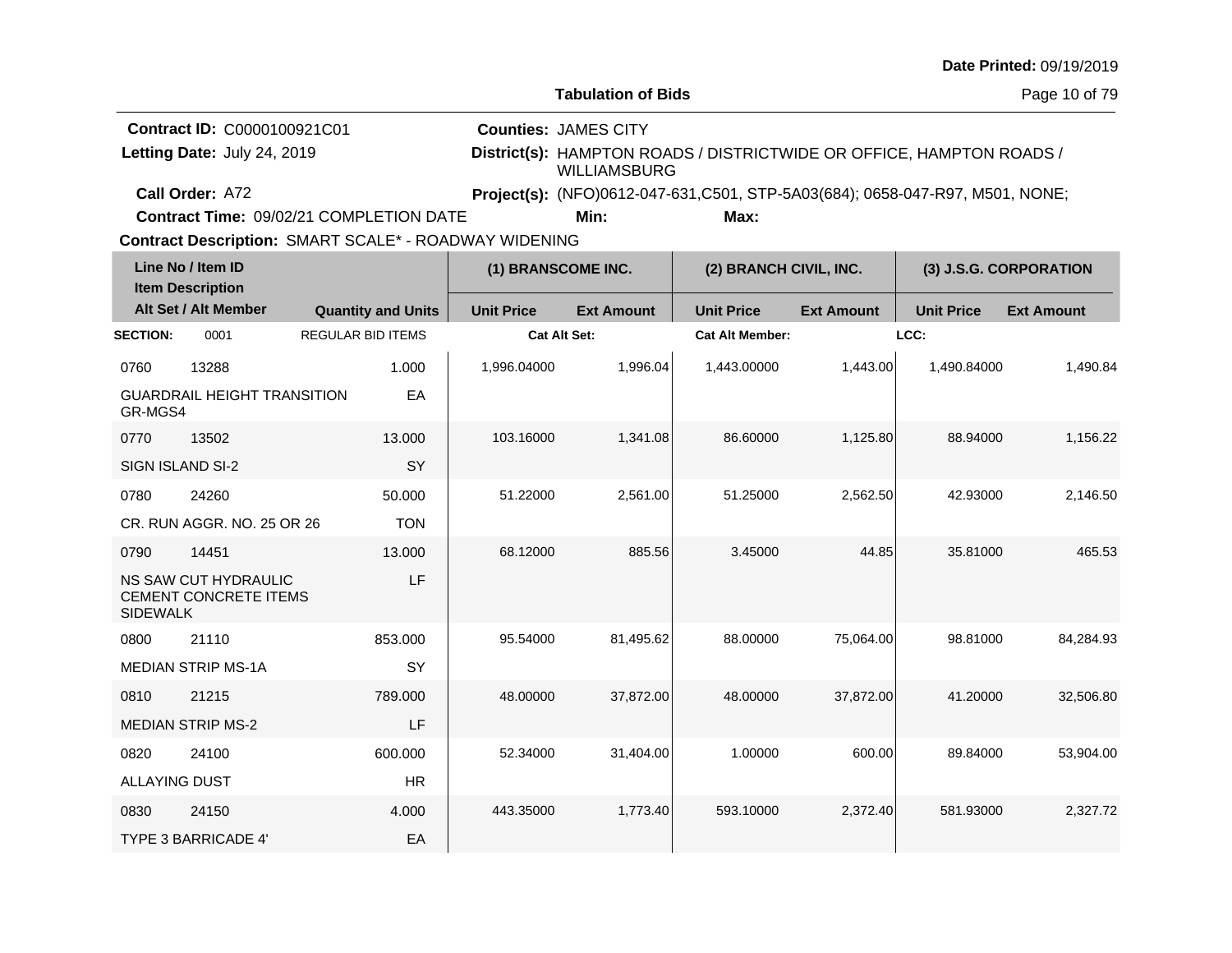|  |  | <b>Date Printed: 09/19/2019</b> |
|--|--|---------------------------------|
|--|--|---------------------------------|

**Contract Time:** 09/02/21 COMPLETION DATE

**Min: Max:**

| Line No / Item ID<br><b>Item Description</b> |                              | (1) BRANSCOME INC.        |                   | (2) BRANCH CIVIL, INC. |                        | (3) J.S.G. CORPORATION |                   |                   |
|----------------------------------------------|------------------------------|---------------------------|-------------------|------------------------|------------------------|------------------------|-------------------|-------------------|
|                                              | Alt Set / Alt Member         | <b>Quantity and Units</b> | <b>Unit Price</b> | <b>Ext Amount</b>      | <b>Unit Price</b>      | <b>Ext Amount</b>      | <b>Unit Price</b> | <b>Ext Amount</b> |
| <b>SECTION:</b>                              | 0001                         | <b>REGULAR BID ITEMS</b>  | Cat Alt Set:      |                        | <b>Cat Alt Member:</b> |                        | LCC:              |                   |
| 0840                                         | 24160                        | 934.000                   | 28.25000          | 26,385.50              | 21.70000               | 20,267.80              | 59.77000          | 55,825.18         |
| <b>SIGN</b>                                  | TEMPORARY (CONSTRUCTION)     | <b>SF</b>                 |                   |                        |                        |                        |                   |                   |
| 0850                                         | 24278                        | 36,563.000                | 0.41000           | 14,990.83              | 0.05000                | 1,828.15               | 3.11000           | 113,710.93        |
| <b>DEVICES</b>                               | <b>GROUP 2 CHANNELIZING</b>  | <b>DAY</b>                |                   |                        |                        |                        |                   |                   |
| 0860                                         | 24279                        | 11,880.000                | 4.70000           | 55,836.00              | 7.00000                | 83,160.00              | 11.20000          | 133,056.00        |
| <b>MESSAGE SIGN</b>                          | PORTABLE CHANGEABLE          | <b>HR</b>                 |                   |                        |                        |                        |                   |                   |
| 0870                                         | 24282                        | 820,000                   | 35.80000          | 29,356.00              | 100.00000              | 82,000.00              | 43.97000          | 36,055.40         |
|                                              | <b>FLAGGER SERVICE</b>       | <b>HR</b>                 |                   |                        |                        |                        |                   |                   |
| 0880                                         | 24400                        | 0.700                     | 2,498.99000       | 1,749.29               | 1,000.00000            | 700.00                 | 4,285.81000       | 3,000.07          |
|                                              | OBSCURING ROADWAY            | <b>UNIT</b>               |                   |                        |                        |                        |                   |                   |
| 0890                                         | 24420                        | 119.000                   | 14.85000          | 1,767.15               | 15.00000               | 1,785.00               | 14.29000          | 1,700.51          |
|                                              | DEMOLITION OF PAVEMENT RIGID | SY                        |                   |                        |                        |                        |                   |                   |
| 0900                                         | 24430                        | 21,616.000                | 5.63000           | 121,698.08             | 8.00000                | 172,928.00             | 3.72000           | 80,411.52         |
| <b>FLEXIBLE</b>                              | DEMOLITION OF PAVEMENT       | SY                        |                   |                        |                        |                        |                   |                   |
| 0910                                         | 24501                        | 207.000                   | 7.86000           | 1,627.02               | 10.00000               | 2,070.00               | 10.72000          | 2,219.04          |
|                                              | <b>NS REMOVE EXIST, CURB</b> | LF                        |                   |                        |                        |                        |                   |                   |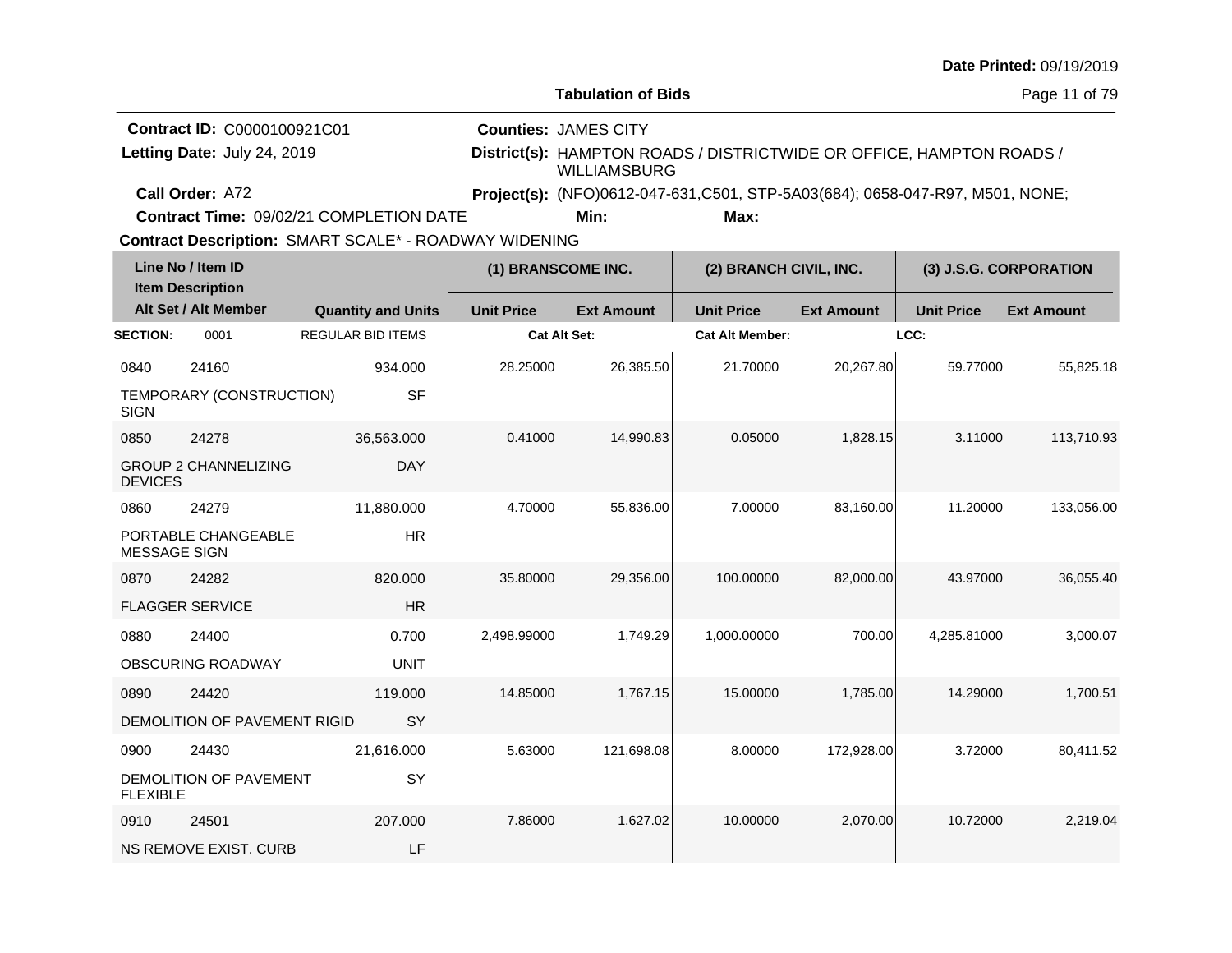| <b>Date Printed: 09/19/2019</b> |  |
|---------------------------------|--|
|---------------------------------|--|

**Contract Time:** 09/02/21 COMPLETION DATE

| Line No / Item ID<br><b>Item Description</b> |                                                      | (1) BRANSCOME INC.        |                     | (2) BRANCH CIVIL, INC. |                        | (3) J.S.G. CORPORATION |                   |                   |
|----------------------------------------------|------------------------------------------------------|---------------------------|---------------------|------------------------|------------------------|------------------------|-------------------|-------------------|
|                                              | Alt Set / Alt Member                                 | <b>Quantity and Units</b> | <b>Unit Price</b>   | <b>Ext Amount</b>      | <b>Unit Price</b>      | <b>Ext Amount</b>      | <b>Unit Price</b> | <b>Ext Amount</b> |
| <b>SECTION:</b>                              | 0001                                                 | <b>REGULAR BID ITEMS</b>  | <b>Cat Alt Set:</b> |                        | <b>Cat Alt Member:</b> |                        | LCC:              |                   |
| 0920                                         | 24504                                                | 54.000                    | 56.71000            | 3,062.34               | 73.25000               | 3,955.50               | 105.73000         | 5,709.42          |
|                                              | NS REMOVE EXISTING PAVEMENT<br><b>MARKING ARROWS</b> | EA                        |                     |                        |                        |                        |                   |                   |
| 0930                                         | 24535                                                | 2.000                     | 1,159.75000         | 2,319.50               | 204.40000              | 408.80                 | 2.726.10000       | 5,452.20          |
|                                              | NS ADJUST EXIST. STRUCTURE                           | EA                        |                     |                        |                        |                        |                   |                   |
| 0940                                         | 24600                                                | 230.000                   | 5.59000             | 1,285.70               | 5.75000                | 1,322.50               | 1.08000           | 248.40            |
|                                              | <b>REMOVE EXISTING GUARDRAIL</b>                     | LF                        |                     |                        |                        |                        |                   |                   |
| 0950                                         | 24825                                                | 20.000                    | 1,717.74000         | 34,354.80              | 5,920.00000            | 118,400.00             | 4,228.38000       | 84,567.60         |
|                                              | NS MODIFY EXIST, STRUCTURE                           | EA                        |                     |                        |                        |                        |                   |                   |
| 0960                                         | 25506                                                | 26.000                    | 4,156.06000         | 108,057.56             | 10,000.00000           | 260,000.00             | 3,556.49000       | 92,468.74         |
|                                              | FIELD OFFICE TY.II                                   | <b>MO</b>                 |                     |                        |                        |                        |                   |                   |
| 0970                                         | 25565                                                | (1)                       | 19,439.13000        | 19,439.13              | 50,000.00000           | 50,000.00              | 29,886.54000      | 29,886.54         |
|                                              | PROGRESS SCHEDULE BASELINE                           | LS                        |                     |                        |                        |                        |                   |                   |
| 0980                                         | 25567                                                | 24.000                    | 681.18000           | 16,348.32              | 2,000.00000            | 48,000.00              | 5,977.31000       | 143,455.44        |
|                                              | PROGRESS SCHEDULE UPDATES                            | EA                        |                     |                        |                        |                        |                   |                   |
| 0990                                         | 26127                                                | 317.000                   | 91.43000            | 28,983.31              | 124.10000              | 39,339.70              | 102.49000         | 32,489.33         |
|                                              | DRY RIPRAP CL.I 26"                                  | <b>TON</b>                |                     |                        |                        |                        |                   |                   |
| 1000                                         | 27012                                                | 3.070                     | 7,681.71000         | 23,582.85              | 7,000.00000            | 21,490.00              | 12,222.22000      | 37,522.22         |
|                                              | <b>TOPSOIL CLASS A 2"</b>                            | <b>ACRE</b>               |                     |                        |                        |                        |                   |                   |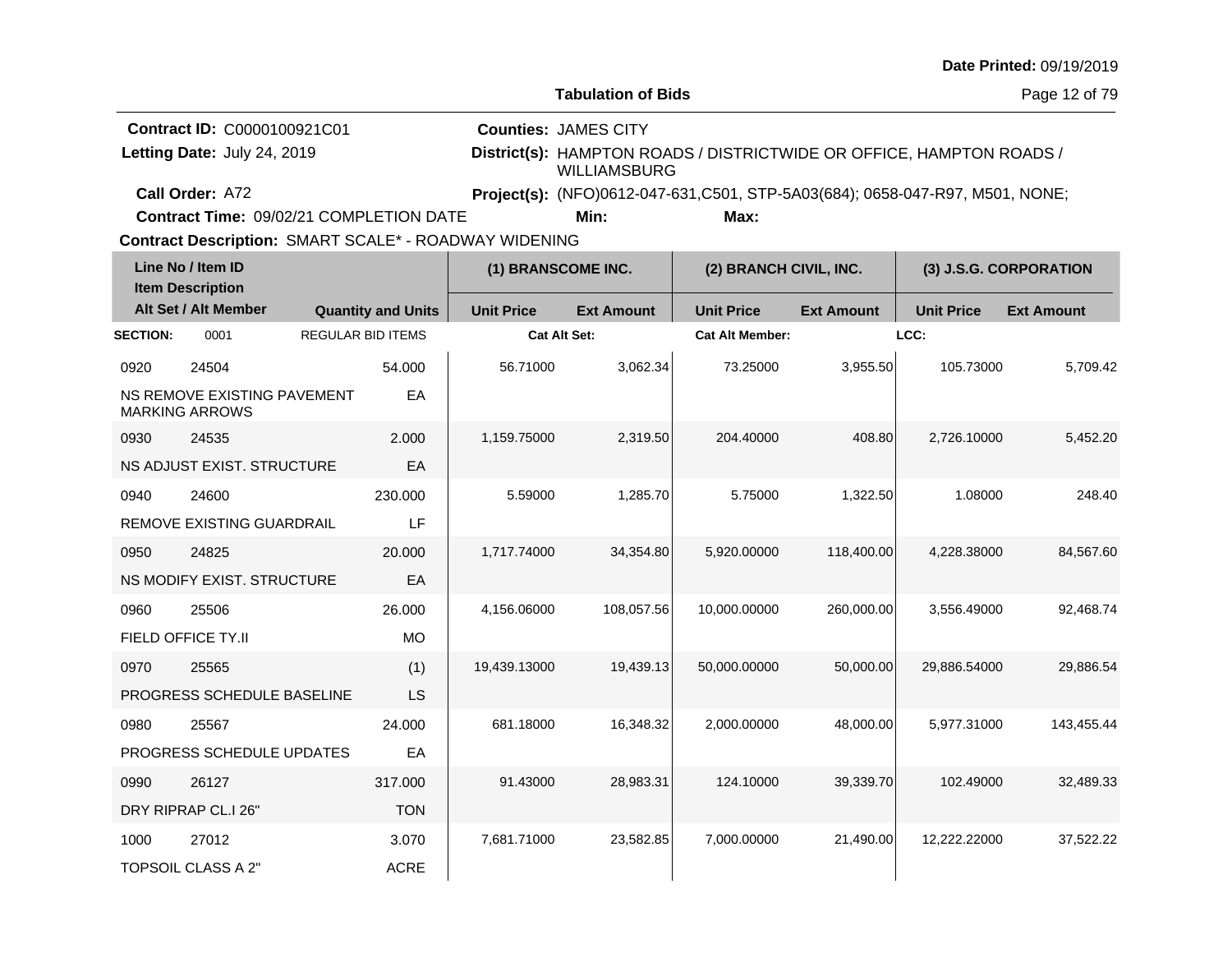| <b>Date Printed: 09/19/2019</b> |  |
|---------------------------------|--|
|---------------------------------|--|

**Contract Time:** 09/02/21 COMPLETION DATE

| Line No / Item ID<br><b>Item Description</b> |                                   | (1) BRANSCOME INC.        |                   | (2) BRANCH CIVIL, INC. |                        | (3) J.S.G. CORPORATION |                   |                   |
|----------------------------------------------|-----------------------------------|---------------------------|-------------------|------------------------|------------------------|------------------------|-------------------|-------------------|
|                                              | Alt Set / Alt Member              | <b>Quantity and Units</b> | <b>Unit Price</b> | <b>Ext Amount</b>      | <b>Unit Price</b>      | <b>Ext Amount</b>      | <b>Unit Price</b> | <b>Ext Amount</b> |
| <b>SECTION:</b>                              | 0001                              | <b>REGULAR BID ITEMS</b>  | Cat Alt Set:      |                        | <b>Cat Alt Member:</b> |                        | LCC:              |                   |
| 1010                                         | 27102                             | 817.000                   | 18.16000          | 14,836.72              | 14.20000               | 11,601.40              | 23.21000          | 18,962.57         |
| <b>REGULAR SEED</b>                          |                                   | LB                        |                   |                        |                        |                        |                   |                   |
| 1020                                         | 27103                             | 368.000                   | 15.89000          | 5,847.52               | 4.70000                | 1,729.60               | 5.78000           | 2,127.04          |
| OVERSEEDING                                  |                                   | LB                        |                   |                        |                        |                        |                   |                   |
| 1030                                         | 27111                             | 17,689.000                | 0.91000           | 16,096.99              | 0.55000                | 9,728.95               | 0.70000           | 12,382.30         |
| <b>PRODUCT TYPE 2</b>                        | <b>HYDRAULIC EROSION CONTROL</b>  | SY                        |                   |                        |                        |                        |                   |                   |
| 1040                                         | 27112                             | 14,262.000                | 1.25000           | 17,827.50              | 0.65000                | 9,270.30               | 0.86000           | 12.265.32         |
| PRODUCT TYPE 3                               | HYDRAULIC EROSION CONTROL         | SY                        |                   |                        |                        |                        |                   |                   |
| 1050                                         | 27120                             | 130.000                   | 9.08000           | 1,180.40               | 3.55000                | 461.50                 | 17.11000          | 2,224.30          |
| <b>MIN</b>                                   | SEDIMENT RETENTION ROLL 18"       | LF                        |                   |                        |                        |                        |                   |                   |
| 1060                                         | 27230                             | 370.000                   | 3.41000           | 1,261.70               | 1.15000                | 425.50                 | 4.70000           | 1,739.00          |
|                                              | FERTILIZER NITROGEN - N           | LB                        |                   |                        |                        |                        |                   |                   |
| 1070                                         | 27231                             | 557.000                   | 3.41000           | 1,899.37               | 1.15000                | 640.55                 | 4.70000           | 2,617.90          |
|                                              | <b>FERTILIZER PHOSPHOROUS - P</b> | LB                        |                   |                        |                        |                        |                   |                   |
| 1080                                         | 27232                             | 279.000                   | 3.41000           | 951.39                 | 1.15000                | 320.85                 | 4.70000           | 1,311.30          |
|                                              | FERTILIZER POTASSIUM - K          | LB                        |                   |                        |                        |                        |                   |                   |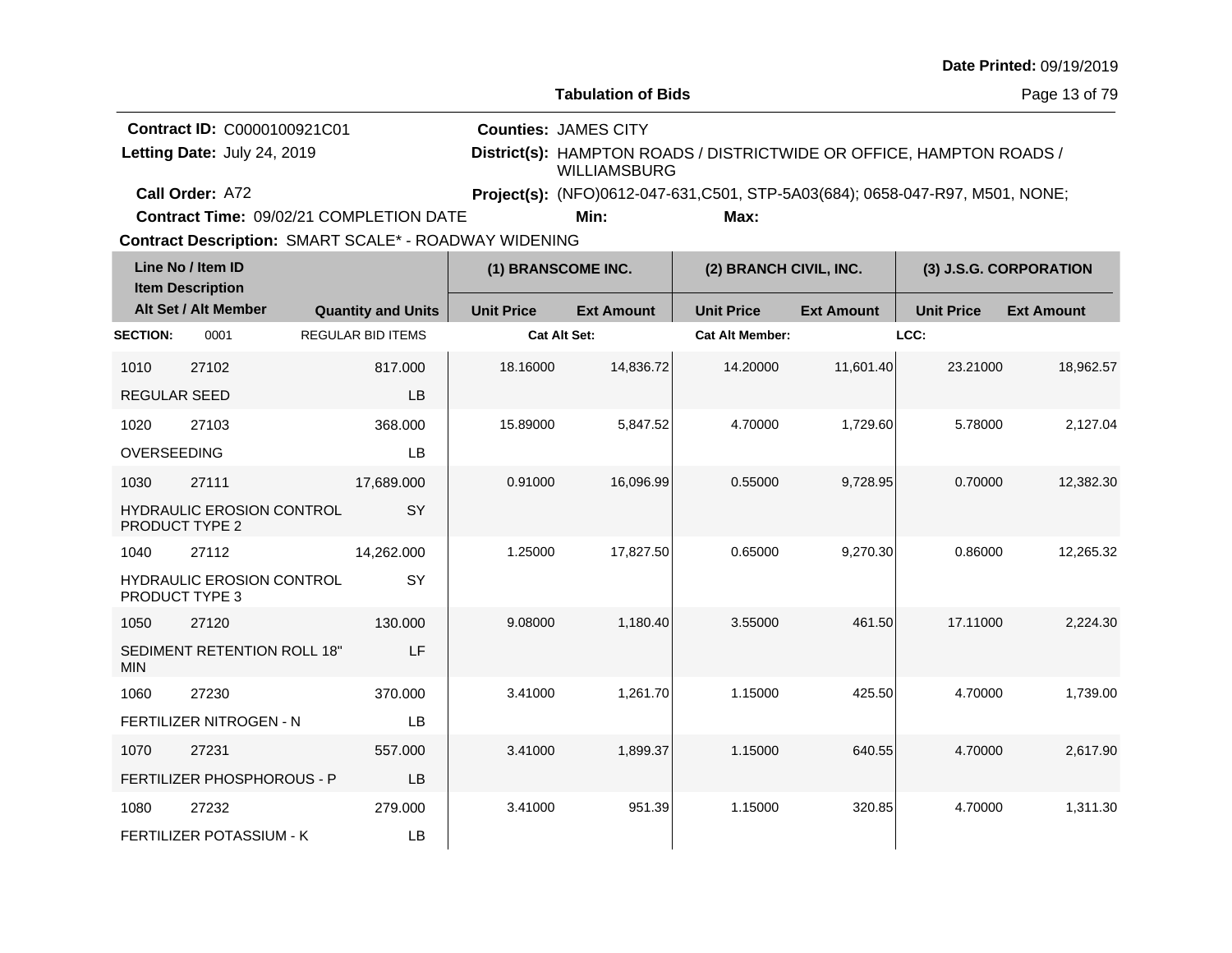|  |  | <b>Date Printed: 09/19/2019</b> |
|--|--|---------------------------------|
|--|--|---------------------------------|

**Contract Time:** 09/02/21 COMPLETION DATE

| Line No / Item ID<br><b>Item Description</b> |                                            | (1) BRANSCOME INC.        |                     | (2) BRANCH CIVIL, INC. |                        | (3) J.S.G. CORPORATION |                   |                   |
|----------------------------------------------|--------------------------------------------|---------------------------|---------------------|------------------------|------------------------|------------------------|-------------------|-------------------|
|                                              | Alt Set / Alt Member                       | <b>Quantity and Units</b> | <b>Unit Price</b>   | <b>Ext Amount</b>      | <b>Unit Price</b>      | <b>Ext Amount</b>      | <b>Unit Price</b> | <b>Ext Amount</b> |
| <b>SECTION:</b>                              | 0001                                       | <b>REGULAR BID ITEMS</b>  | <b>Cat Alt Set:</b> |                        | <b>Cat Alt Member:</b> |                        | LCC:              |                   |
| 1090                                         | 27250                                      | 13.450                    | 340.59000           | 4,580.94               | 210.10000              | 2,825.85               | 1,337.55000       | 17,990.05         |
| <b>LIME</b>                                  |                                            | <b>TON</b>                |                     |                        |                        |                        |                   |                   |
| 1100                                         | 27284                                      | 810.000                   | 1.70000             | 1,377.00               | 0.35000                | 283.50                 | 5.31000           | 4,301.10          |
|                                              | <b>EROSION CONTROL MULCH</b>               | SY                        |                     |                        |                        |                        |                   |                   |
| 1105                                         | 27300                                      | 6,823.000                 | 6.53000             | 44,554.19              | 8.10000                | 55,266.30              | 11.88000          | 81,057.24         |
| SOD                                          |                                            | SY                        |                     |                        |                        |                        |                   |                   |
| 1110                                         | 27318                                      | 1,610.000                 | 2.04000             | 3,284.40               | 3.85000                | 6,198.50               | 3.34000           | 5,377.40          |
|                                              | ROLLED EROSION CTRL<br>PRODUCT EC-2 TYPE 1 | SY                        |                     |                        |                        |                        |                   |                   |
| 1120                                         | 27410                                      | 1.000                     | 570.57000           | 570.57                 | 464.30000              | 464.30                 | 3,386.17000       | 3,386.17          |
|                                              | CHECK DAM, ROCK TY. I                      | EA                        |                     |                        |                        |                        |                   |                   |
| 1130                                         | 27415                                      | 18.000                    | 397.29000           | 7,151.22               | 1,094.00000            | 19,692.00              | 572.36000         | 10,302.48         |
|                                              | CHECK DAM ROCK TY. II                      | EA                        |                     |                        |                        |                        |                   |                   |
| 1140                                         | 27430                                      | 2,096.000                 | 9.11000             | 19,094.56              | 13.85000               | 29,029.60              | 1.12000           | 2,347.52          |
| <b>EXCAVATION</b>                            | SILTATION CONTROL                          | CY                        |                     |                        |                        |                        |                   |                   |
| 1150                                         | 27451                                      | 10.000                    | 295.71000           | 2,957.10               | 111.60000              | 1,116.00               | 172.03000         | 1,720.30          |
|                                              | <b>INLET PROTECTION TYPE A</b>             | EA                        |                     |                        |                        |                        |                   |                   |
| 1160                                         | 27461                                      | 70.000                    | 215.10000           | 15,057.00              | 206.60000              | 14,462.00              | 176.66000         | 12,366.20         |
|                                              | <b>INLET PROTECTION TYPE B</b>             | EA                        |                     |                        |                        |                        |                   |                   |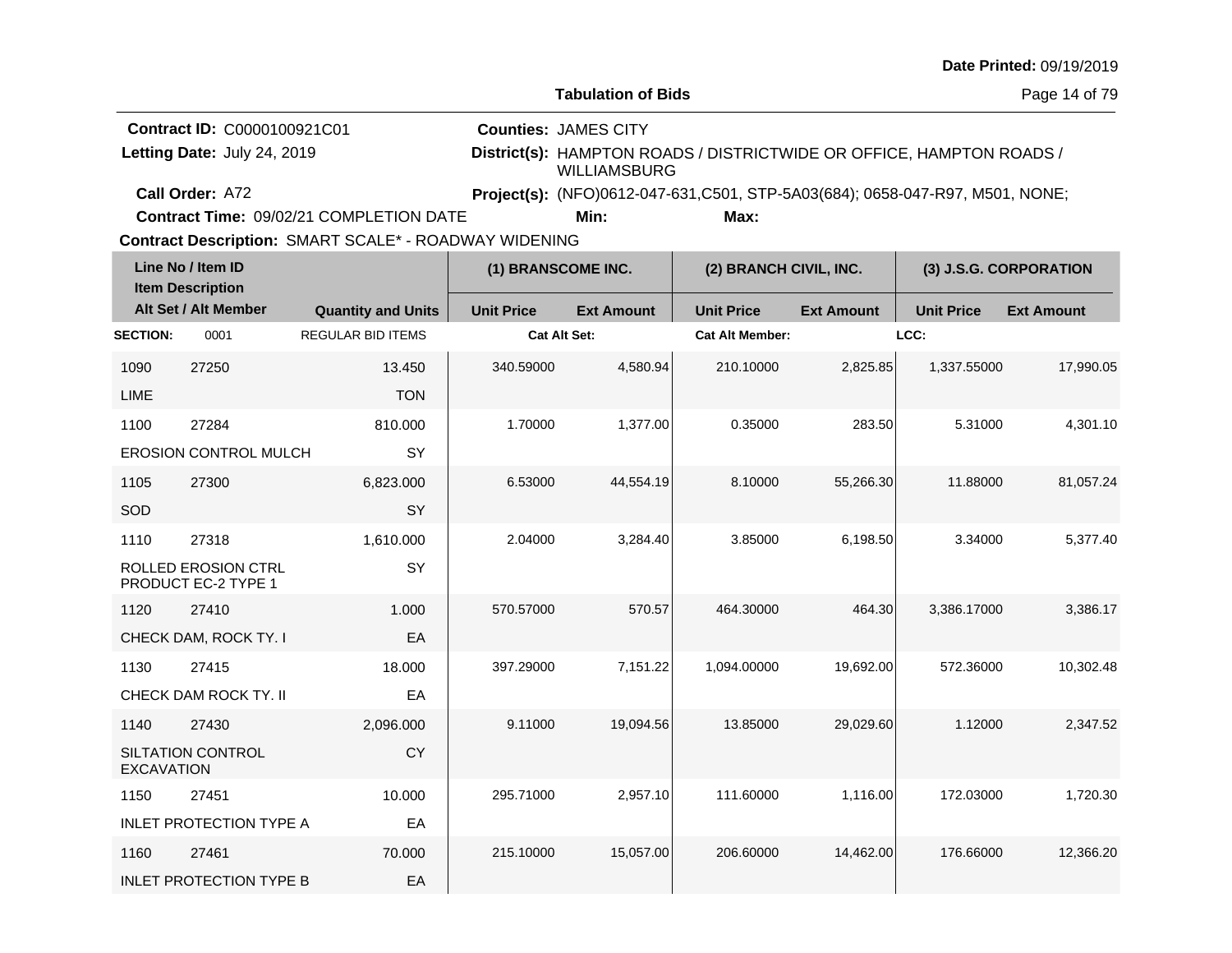| <b>Date Printed: 09/19/2019</b> |  |
|---------------------------------|--|
|---------------------------------|--|

**Contract Time:** 09/02/21 COMPLETION DATE

| Line No / Item ID<br><b>Item Description</b> |                                                                                   |                           | (1) BRANSCOME INC.  |                   | (2) BRANCH CIVIL, INC. |                   | (3) J.S.G. CORPORATION |                   |
|----------------------------------------------|-----------------------------------------------------------------------------------|---------------------------|---------------------|-------------------|------------------------|-------------------|------------------------|-------------------|
|                                              | Alt Set / Alt Member                                                              | <b>Quantity and Units</b> | <b>Unit Price</b>   | <b>Ext Amount</b> | <b>Unit Price</b>      | <b>Ext Amount</b> | <b>Unit Price</b>      | <b>Ext Amount</b> |
| <b>SECTION:</b>                              | 0001                                                                              | <b>REGULAR BID ITEMS</b>  | <b>Cat Alt Set:</b> |                   | <b>Cat Alt Member:</b> |                   | LCC:                   |                   |
| 1170                                         | 27504                                                                             | 408.000                   | 2.31000             | 942.48            | 4.15000                | 1,693.20          | 9.25000                | 3,774.00          |
|                                              | TEMP. SILT FENCE TYPE B                                                           | LF                        |                     |                   |                        |                   |                        |                   |
| 1180                                         | 27505                                                                             | 4,121.000                 | 2.35000             | 9,684.35          | 1.40000                | 5,769.40          | 3.25000                | 13,393.25         |
|                                              | TEMP. SILT FENCE TYPE A                                                           | LF                        |                     |                   |                        |                   |                        |                   |
| 1190                                         | 27543                                                                             | 1,090.000                 | 20.73000            | 22,595.70         | 22.15000               | 24,143.50         | 35.33000               | 38,509.70         |
|                                              | NS STORM WATER MANAGEMENT<br><b>LOW PERMEABILITY LINER</b>                        | SY                        |                     |                   |                        |                   |                        |                   |
| 1200                                         | 27544                                                                             | 264.000                   | 103.31000           | 27.273.84         | 65.40000               | 17,265.60         | 61.56000               | 16.251.84         |
|                                              | <b>NS STORM WATER MGT.</b><br>SHREDDED CYPRESS MULCH                              | <b>CY</b>                 |                     |                   |                        |                   |                        |                   |
| 1210                                         | 27545                                                                             | 6,294.000                 | 22.71000            | 142.936.74        | 23.50000               | 147,909.00        | 21.40000               | 134,691.60        |
|                                              | STORM WATER MANAGEMENT<br><b>BASIN EXCAVATION</b>                                 | CY                        |                     |                   |                        |                   |                        |                   |
| 1220                                         | 27553                                                                             | (1)                       | 18,164.76000        | 18,164.76         | 5,773.00000            | 5,773.00          | 7,776.00000            | 7,776.00          |
| <b>DOCUMENTS</b>                             | NS PERMANENT SWM FACILITY<br>AS-BUILT DOCUMENTATION<br><b>CONSTRUCTION RECORD</b> | LS                        |                     |                   |                        |                   |                        |                   |
| 1230                                         | 27580                                                                             | 1,636.000                 | 18.40000            | 30,102.40         | 23.50000               | 38,446.00         | 22.84000               | 37,366.24         |
| <b>EXCAVATION</b>                            | TEMP. SEDIMENT BASIN                                                              | <b>CY</b>                 |                     |                   |                        |                   |                        |                   |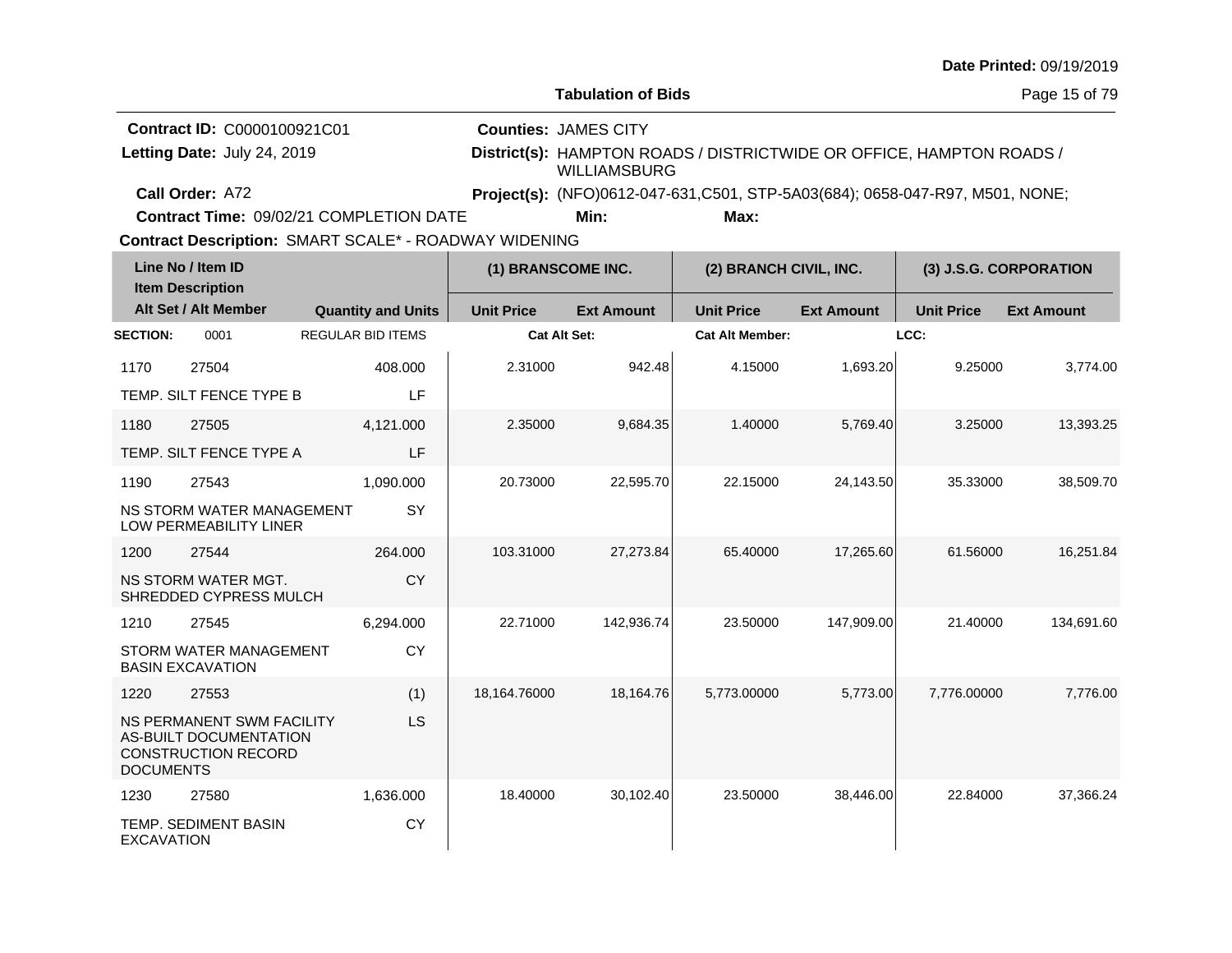| <b>Date Printed: 09/19/2019</b> |  |
|---------------------------------|--|
|---------------------------------|--|

**Contract Time:** 09/02/21 COMPLETION DATE

**Min: Max:**

| Line No / Item ID<br><b>Item Description</b>       |                              | (1) BRANSCOME INC.        |                     | (2) BRANCH CIVIL, INC. |                        | (3) J.S.G. CORPORATION |                   |                   |
|----------------------------------------------------|------------------------------|---------------------------|---------------------|------------------------|------------------------|------------------------|-------------------|-------------------|
|                                                    | Alt Set / Alt Member         | <b>Quantity and Units</b> | <b>Unit Price</b>   | <b>Ext Amount</b>      | <b>Unit Price</b>      | <b>Ext Amount</b>      | <b>Unit Price</b> | <b>Ext Amount</b> |
| <b>SECTION:</b>                                    | 0001                         | <b>REGULAR BID ITEMS</b>  | <b>Cat Alt Set:</b> |                        | <b>Cat Alt Member:</b> |                        | LCC:              |                   |
| 1240                                               | 28805                        | 12.000                    | 113.53000           | 1,362.36               | 115.50000              | 1,386.00               | 108.00000         | 1,296.00          |
|                                                    | <b>BED PREPARATION</b>       | <b>UNIT</b>               |                     |                        |                        |                        |                   |                   |
| 1250                                               | 28810                        | 15.000                    | 68.12000            | 1,021.80               | 69.30000               | 1,039.50               | 64.80000          | 972.00            |
| <b>MULCHING</b>                                    |                              | <b>CY</b>                 |                     |                        |                        |                        |                   |                   |
| 1260                                               | 28811                        | 9.000                     | 68.12000            | 613.08                 | 69.30000               | 623.70                 | 64.80000          | 583.20            |
| <b>REMULCHING</b>                                  |                              | <b>CY</b>                 |                     |                        |                        |                        |                   |                   |
| 1270                                               | 28844                        | 808.000                   | 170.29000           | 137,594.32             | 173.20000              | 139,945.60             | 162.00000         | 130,896.00        |
|                                                    | <b>OVERSIZE PLANTING PIT</b> | EA                        |                     |                        |                        |                        |                   |                   |
| 1280                                               | 38900                        | 31.000                    | 567.65000           | 17,597.15              | 577.30000              | 17,896.30              | 540.00000         | 16,740.00         |
| <b>BEECH</b>                                       | NS PLANT OR TREE AMERICAN    | EA                        |                     |                        |                        |                        |                   |                   |
| 1290                                               | 38900                        | 93.000                    | 425.74000           | 39,593.82              | 433.00000              | 40,269.00              | 405.00000         | 37,665.00         |
| <b>HOLLY</b>                                       | NS PLANT OR TREE AMERICAN    | EA                        |                     |                        |                        |                        |                   |                   |
| 1300                                               | 38900                        | 68.000                    | 85.15000            | 5,790.20               | 86.60000               | 5,888.80               | 81.00000          | 5,508.00          |
| NS PLANT OR TREE BLACK<br><b>DRAGON CRYTOMERIA</b> |                              | EA                        |                     |                        |                        |                        |                   |                   |
| 1310                                               | 38900                        | 2,500.000                 | 3.41000             | 8,525.00               | 3.45000                | 8,625.00               | 3.24000           | 8,100.00          |
|                                                    | NS PLANT OR TREE BULB MIX    | EA                        |                     |                        |                        |                        |                   |                   |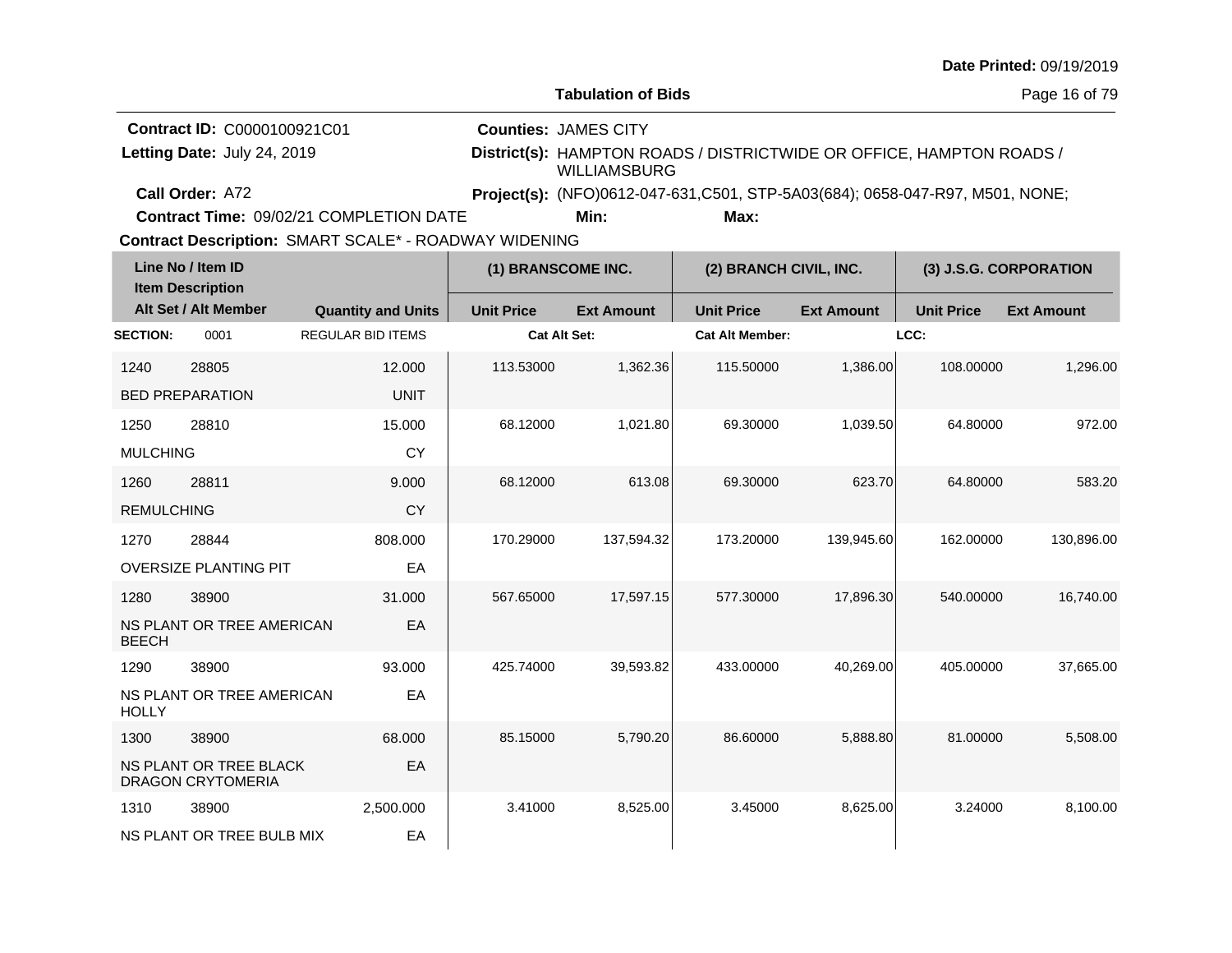|  |  | <b>Date Printed: 09/19/2019</b> |
|--|--|---------------------------------|
|--|--|---------------------------------|

**Counties:** JAMES CITY

Page 17 of 79

**Contract ID:** C0000100921C01 Letting Date: July 24, 2019

**Letting Date:** July 24, 2019 **District(s):** HAMPTON ROADS / DISTRICTWIDE OR OFFICE, HAMPTON ROADS / WILLIAMSBURG

**Call Order:**

A72 **Project(s):** (NFO)0612-047-631,C501, STP-5A03(684); 0658-047-R97, M501, NONE;**Min: Max:**

Contract Description: SMART SCALE\* - ROADWAY WIDENING

**Contract Time:** 09/02/21 COMPLETION DATE

| Line No / Item ID<br><b>Item Description</b> |                                                       |                          | (1) BRANSCOME INC.        |                     | (2) BRANCH CIVIL, INC. |                        | (3) J.S.G. CORPORATION |                   |                   |
|----------------------------------------------|-------------------------------------------------------|--------------------------|---------------------------|---------------------|------------------------|------------------------|------------------------|-------------------|-------------------|
|                                              | Alt Set / Alt Member                                  |                          | <b>Quantity and Units</b> | <b>Unit Price</b>   | <b>Ext Amount</b>      | <b>Unit Price</b>      | <b>Ext Amount</b>      | <b>Unit Price</b> | <b>Ext Amount</b> |
| <b>SECTION:</b>                              | 0001                                                  | <b>REGULAR BID ITEMS</b> |                           | <b>Cat Alt Set:</b> |                        | <b>Cat Alt Member:</b> |                        | LCC:              |                   |
| 1320                                         | 38900                                                 |                          | 6.000                     | 533.78000           | 3,202.68               | 288.70000              | 1,732.20               | 270.00000         | 1,620.00          |
| <b>CREPE MYRTLE</b>                          | NS PLANT OR TREE COMMANCHE                            |                          | EA                        |                     |                        |                        |                        |                   |                   |
| 1330                                         | 38900                                                 |                          | 27,000                    | 510.88000           | 13,793.76              | 519.60000              | 14,029.20              | 486.00000         | 13,122.00         |
| <b>CEDAR</b>                                 | NS PLANT OR TREE DEODAR                               |                          | EA                        |                     |                        |                        |                        |                   |                   |
| 1340                                         | 38900                                                 |                          | 10.000                    | 85.15000            | 851.50                 | 86.60000               | 866.00                 | 81.00000          | 810.00            |
|                                              | NS PLANT OR TREE DWARF BLUE<br>CANYON ARCTIC WILLOW   |                          | EA                        |                     |                        |                        |                        |                   |                   |
| 1350                                         | 38900                                                 |                          | 131.000                   | 68.12000            | 8,923.72               | 69.30000               | 9,078.30               | 64.80000          | 8,488.80          |
|                                              | NS PLANT OR TREE DWARF<br><b>HINOKI FALSE CYPRESS</b> |                          | EA                        |                     |                        |                        |                        |                   |                   |
| 1360                                         | 38900                                                 |                          | 106.000                   | 312.21000           | 33,094.26              | 317.50000              | 33,655.00              | 297.00000         | 31,482.00         |
| <b>RED BUD</b>                               | NS PLANT OR TREE EASTERN                              |                          | EA                        |                     |                        |                        |                        |                   |                   |
| 1370                                         | 38900                                                 |                          | 14.000                    | 227.06000           | 3,178.84               | 230.90000              | 3,232.60               | 216.00000         | 3,024.00          |
| <b>CRYPTOMERIA</b>                           | NS PLANT OR TREE ELEGANS                              |                          | EA                        |                     |                        |                        |                        |                   |                   |
| 1380                                         | 38900                                                 |                          | 563.000                   | 17.03000            | 9,587.89               | 17.30000               | 9,739.90               | 16.20000          | 9,120.60          |
|                                              | NS PLANT OR TREE HEAVY<br><b>METAL SWITCH GRASS</b>   |                          | EA                        |                     |                        |                        |                        |                   |                   |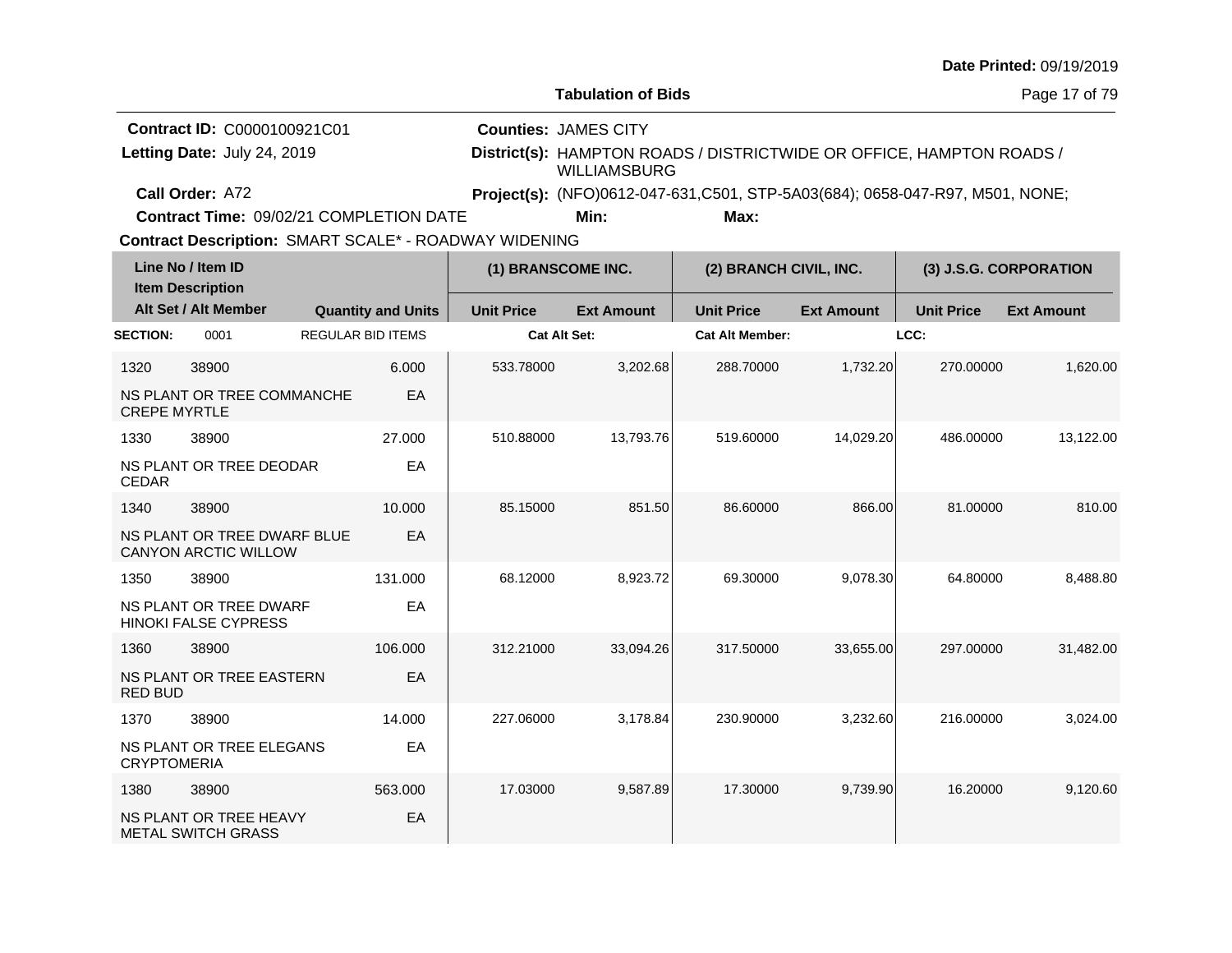| <b>Date Printed: 09/19/2019</b> |  |
|---------------------------------|--|
|---------------------------------|--|

**Contract Time:** 09/02/21 COMPLETION DATE

**Min: Max:**

| Line No / Item ID<br><b>Item Description</b> |                                                        | (1) BRANSCOME INC.        |                     | (2) BRANCH CIVIL, INC. |                        | (3) J.S.G. CORPORATION |                   |                   |
|----------------------------------------------|--------------------------------------------------------|---------------------------|---------------------|------------------------|------------------------|------------------------|-------------------|-------------------|
|                                              | Alt Set / Alt Member                                   | <b>Quantity and Units</b> | <b>Unit Price</b>   | <b>Ext Amount</b>      | <b>Unit Price</b>      | <b>Ext Amount</b>      | <b>Unit Price</b> | <b>Ext Amount</b> |
| <b>SECTION:</b>                              | 0001                                                   | <b>REGULAR BID ITEMS</b>  | <b>Cat Alt Set:</b> |                        | <b>Cat Alt Member:</b> |                        | LCC:              |                   |
| 1390                                         | 38900                                                  | 80.000                    | 340.59000           | 27,247.20              | 346.40000              | 27,712.00              | 324.00000         | 25,920.00         |
| <b>MAGNOLIA</b>                              | NS PLANT OR TREE LITTLE GEM                            | EA                        |                     |                        |                        |                        |                   |                   |
| 1400                                         | 38900                                                  | 7,056.000                 | 6.81000             | 48,051.36              | 6.95000                | 49,039.20              | 6.48000           | 45,722.88         |
| <b>SWEET</b>                                 | NS PLANT OR TREE MEADOW                                | EA                        |                     |                        |                        |                        |                   |                   |
| 1410                                         | 38900                                                  | 41.000                    | 567.65000           | 23,273.65              | 577.30000              | 23,669.30              | 540.00000         | 22,140.00         |
|                                              | NS PLANT OR TREE SANGU KAKU<br><b>CORAL BARK MAPLE</b> | EA                        |                     |                        |                        |                        |                   |                   |
| 1420                                         | 38900                                                  | 72.000                    | 397.35000           | 28,609.20              | 404.10000              | 29,095.20              | 378,00000         | 27,216.00         |
|                                              | NS PLANT OR TREE SAVANNAH<br>FOSTER'S HYBRID HOLLY     | EA                        |                     |                        |                        |                        |                   |                   |
| 1430                                         | 38900                                                  | 68.000                    | 368.97000           | 25,089.96              | 375.30000              | 25,520.40              | 351.00000         | 23,868.00         |
| <b>WHITE OAK</b>                             | NS PLANT OR TREE SWAMP                                 | EA                        |                     |                        |                        |                        |                   |                   |
| 1440                                         | 38900                                                  | 126,000                   | 340.59000           | 42,914.34              | 346.40000              | 43,646.40              | 324.00000         | 40,824.00         |
| <b>CRAPE MYRTLE</b>                          | NS PLANT OR TREE TUSCARORA                             | EA                        |                     |                        |                        |                        |                   |                   |
| 1450                                         | 38900                                                  | 138.000                   | 737.94000           | 101,835.72             | 750.50000              | 103,569.00             | 702.00000         | 96,876.00         |
| <b>ENGLISH OAK</b>                           | NS PLANT OR TREE UPRIGHT                               | EA                        |                     |                        |                        |                        |                   |                   |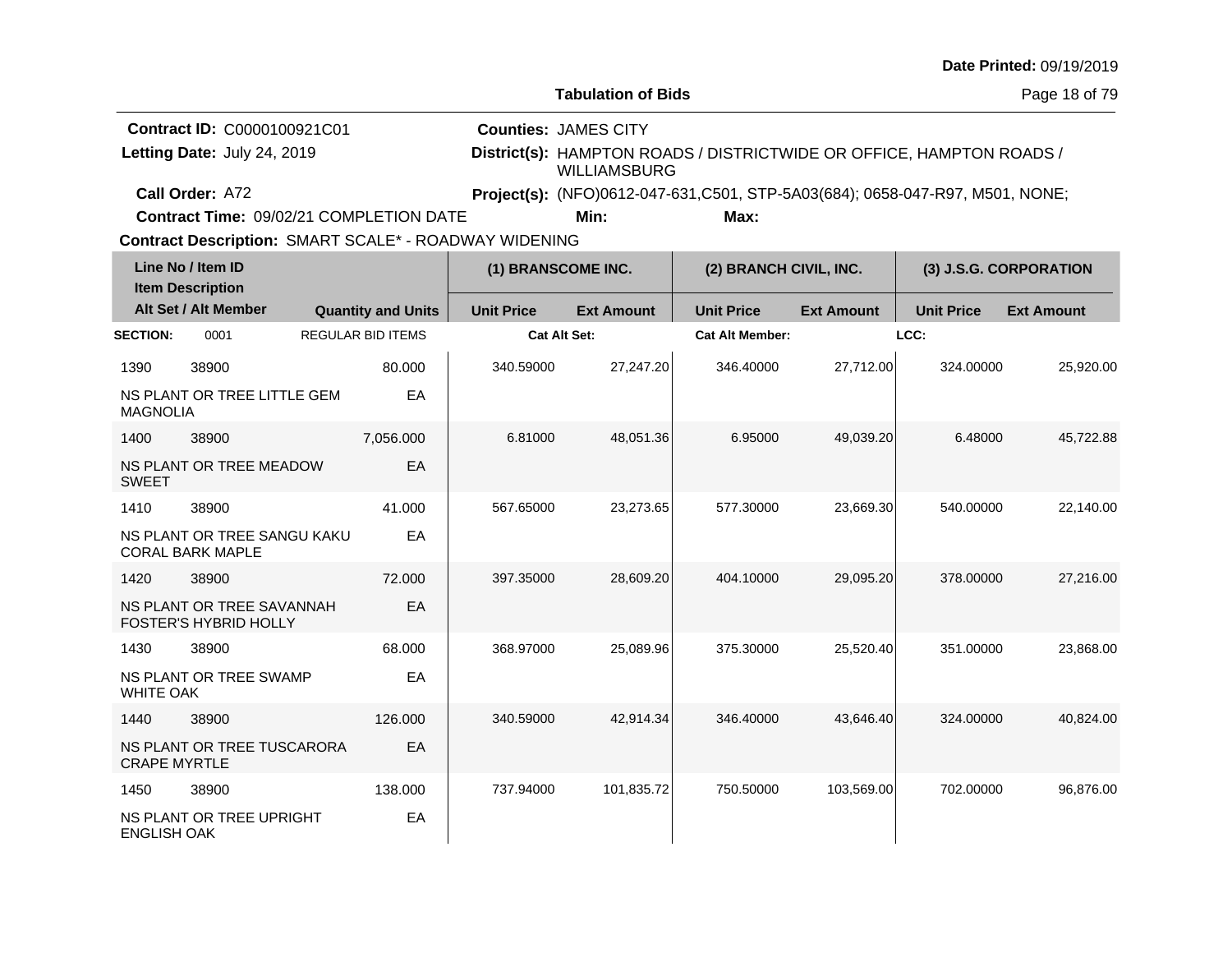|  |  | <b>Date Printed: 09/19/2019</b> |
|--|--|---------------------------------|
|--|--|---------------------------------|

| <b>Contract ID: C0000100921C01</b> | <b>Counties: JAMES CITY</b>                                                          |
|------------------------------------|--------------------------------------------------------------------------------------|
| Letting Date: July 24, 2019        | District(s): HAMPTON ROADS / DISTRICTWIDE OR OFFICE, HAMPTON ROADS /<br>WILLIAMSBURG |
| Call Order: A72                    | Project(s): (NFO)0612-047-631, C501, STP-5A03(684); 0658-047-R97, M501, NONE;        |

**Contract Time:** 09/02/21 COMPLETION DATE

**Min: Max:**

| Line No / Item ID<br><b>Item Description</b> |                                                        |                          | (1) BRANSCOME INC.        |                   | (2) BRANCH CIVIL, INC. |                        | (3) J.S.G. CORPORATION |                   |                   |
|----------------------------------------------|--------------------------------------------------------|--------------------------|---------------------------|-------------------|------------------------|------------------------|------------------------|-------------------|-------------------|
|                                              | Alt Set / Alt Member                                   |                          | <b>Quantity and Units</b> | <b>Unit Price</b> | <b>Ext Amount</b>      | <b>Unit Price</b>      | <b>Ext Amount</b>      | <b>Unit Price</b> | <b>Ext Amount</b> |
| <b>SECTION:</b>                              | 0001                                                   | <b>REGULAR BID ITEMS</b> |                           | Cat Alt Set:      |                        | <b>Cat Alt Member:</b> |                        | LCC:              |                   |
| 1460                                         | 38900                                                  |                          | 27.000                    | 283.82000         | 7,663.14               | 288.70000              | 7,794.90               | 270.00000         | 7,290.00          |
|                                              | NS PLANT OR TREE WILLOW OAK                            |                          | EA                        |                   |                        |                        |                        |                   |                   |
| 1470                                         | 38900                                                  |                          | 8.000                     | 45.41000          | 363.28                 | 46.20000               | 369.60                 | 43.20000          | 345.60            |
|                                              | NS PLANT OR TREE<br>YOUNGSTOWN JUNIPER                 |                          | EA                        |                   |                        |                        |                        |                   |                   |
| 1480                                         | 38950                                                  |                          | 9.000                     | 397.35000         | 3,576.15               | 404.10000              | 3,636.90               | 378,00000         | 3,402.00          |
|                                              | NS LANDSCAPE BOULDERS                                  |                          | EA                        |                   |                        |                        |                        |                   |                   |
| 1490                                         | 38951                                                  |                          | 346.000                   | 56.76000          | 19,638.96              | 57.75000               | 19,981.50              | 54.00000          | 18,684.00         |
| STONE COVER                                  | NS LANDSCAPE ORNAMENTAL                                |                          | SY                        |                   |                        |                        |                        |                   |                   |
| 1500                                         | 38955                                                  |                          | 145.000                   | 13.62000          | 1,974.90               | 13.85000               | 2,008.25               | 12.96000          | 1,879.20          |
|                                              | NS LANDSCAPE STEEL EDGING                              |                          | LF                        |                   |                        |                        |                        |                   |                   |
| 1510                                         | 39004                                                  |                          | 4.000                     | 170.30000         | 681.20                 | 396.00000              | 1,584.00               | 370.44000         | 1,481.76          |
| <b>MIX</b>                                   | NS SEED MIXTURE 30" WETLANDS                           |                          | LB                        |                   |                        |                        |                        |                   |                   |
| 1520                                         | 39004                                                  |                          | 19.000                    | 113.53000         | 2,157.07               | 280.60000              | 5,331.40               | 262.44000         | 4,986.36          |
|                                              | <b>NS SEED MIXTURE</b><br><b>CONSERVATION SEED MIX</b> |                          | LB                        |                   |                        |                        |                        |                   |                   |
| 1530                                         | 40002                                                  |                          | 92.000                    | 119.67000         | 11,009.64              | 56.00000               | 5,152.00               | 108.00000         | 9,936.00          |
|                                              | 3/4" WATER SERVICE LINE                                |                          | LF                        |                   |                        |                        |                        |                   |                   |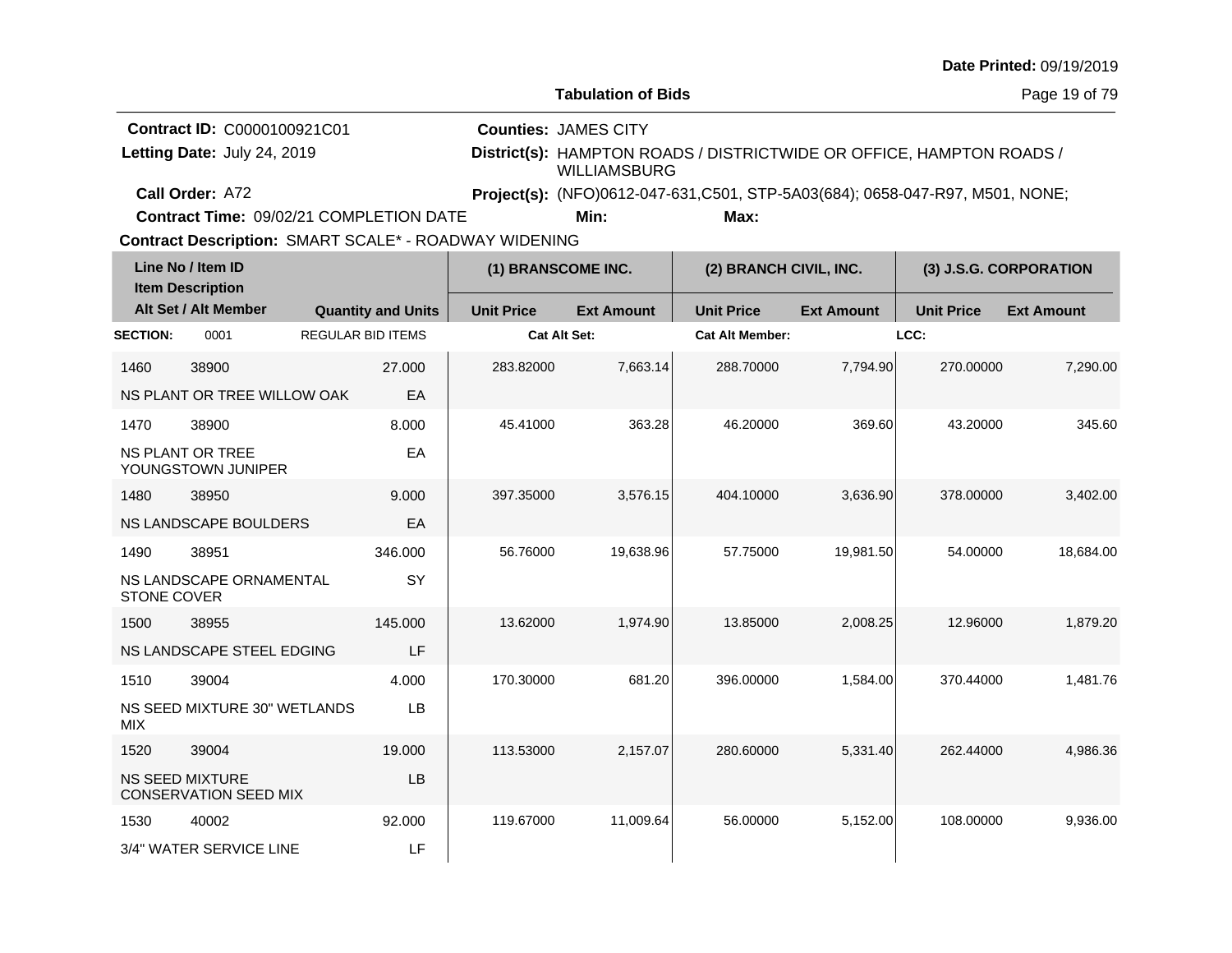| <b>Date Printed: 09/19/2019</b> |  |
|---------------------------------|--|
|---------------------------------|--|

**Letting Date:** July 24, 2019 **District(s):** HAMPTON ROADS / DISTRICTWIDE OR OFFICE, HAMPTON ROADS / WILLIAMSBURG **Contract ID:** C0000100921C01 **Counties:** JAMES CITY Letting Date: July 24, 2019

**Call Order:**

A72 **Project(s):** (NFO)0612-047-631,C501, STP-5A03(684); 0658-047-R97, M501, NONE;

**Contract Time:** 09/02/21 COMPLETION DATE

**Min: Max:**

| Line No / Item ID<br><b>Item Description</b> |                          | (1) BRANSCOME INC.        |                     | (2) BRANCH CIVIL, INC. |                        | (3) J.S.G. CORPORATION |                   |                   |
|----------------------------------------------|--------------------------|---------------------------|---------------------|------------------------|------------------------|------------------------|-------------------|-------------------|
|                                              | Alt Set / Alt Member     | <b>Quantity and Units</b> | <b>Unit Price</b>   | <b>Ext Amount</b>      | <b>Unit Price</b>      | <b>Ext Amount</b>      | <b>Unit Price</b> | <b>Ext Amount</b> |
| <b>SECTION:</b>                              | 0001                     | <b>REGULAR BID ITEMS</b>  | <b>Cat Alt Set:</b> |                        | <b>Cat Alt Member:</b> |                        | LCC:              |                   |
| 1540                                         | 40003                    | 12.000                    | 239.34000           | 2,872.08               | 208.90000              | 2,506.80               | 216.00000         | 2,592.00          |
|                                              | 1" WATER SERVICE LINE    | LF                        |                     |                        |                        |                        |                   |                   |
| 1550                                         | 40008                    | 142.000                   | 119.67000           | 16,993.14              | 220.40000              | 31,296.80              | 151.20000         | 21,470.40         |
|                                              | 4" WATER SERVICE LINE    | LF                        |                     |                        |                        |                        |                   |                   |
| 1560                                         | 40061                    | 65.000                    | 159.55000           | 10,370.75              | 59.50000               | 3,867.50               | 124.20000         | 8,073.00          |
|                                              | 6" DI WATER MAIN         | LF                        |                     |                        |                        |                        |                   |                   |
| 1570                                         | 40081                    | 74.000                    | 175.26000           | 12,969.24              | 580.80000              | 42,979.20              | 248.40000         | 18,381.60         |
|                                              | 8" DI WATER MAIN         | LF                        |                     |                        |                        |                        |                   |                   |
| 1580                                         | 40121                    | 291.000                   | 224.22000           | 65,248.02              | 202.90000              | 59,043.90              | 248.40000         | 72,284.40         |
|                                              | 12" DI WATER MAIN        | LF                        |                     |                        |                        |                        |                   |                   |
| 1590                                         | 40161                    | 4,087.000                 | 181.34000           | 741,136.58             | 232.10000              | 948,592.70             | 232.20000         | 949,001.40        |
|                                              | <b>16" DI WATER MAIN</b> | LF                        |                     |                        |                        |                        |                   |                   |
| 1600                                         | 40406                    | 15.000                    | 2,393.39000         | 35,900.85              | 2,717.00000            | 40,755.00              | 2,376.00000       | 35,640.00         |
|                                              | 16" BEND 11.25 deg bend  | EA                        |                     |                        |                        |                        |                   |                   |
| 1610                                         | 40406                    | 6.000                     | 2,393.39000         | 14,360.34              | 2,717.00000            | 16,302.00              | 2,376.00000       | 14,256.00         |
|                                              | 16" BEND 22.5 deg bend   | EA                        |                     |                        |                        |                        |                   |                   |
| 1620                                         | 40406                    | 38.000                    | 2,393.39000         | 90,948.82              | 2,752.00000            | 104,576.00             | 2,376.00000       | 90,288.00         |
|                                              | 16" BEND 45 degree bend  | EA                        |                     |                        |                        |                        |                   |                   |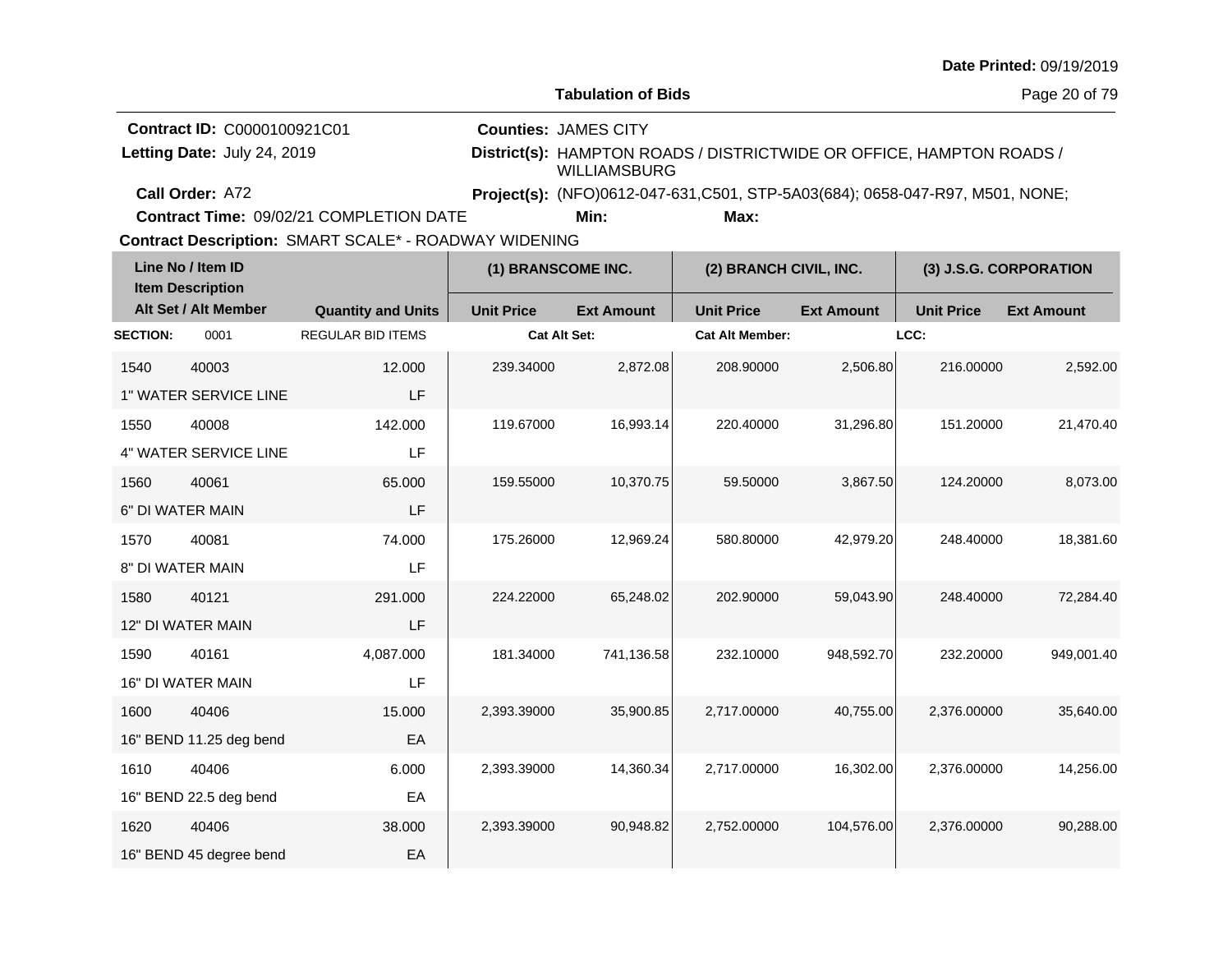| <b>Date Printed: 09/19/2019</b> |  |  |
|---------------------------------|--|--|
|---------------------------------|--|--|

Page 21 of 79

**Call Order: Letting Date:** July 24, 2019 **District(s):** HAMPTON ROADS / DISTRICTWIDE OR OFFICE, HAMPTON ROADS / WILLIAMSBURG **Contract ID:** C0000100921C01 **Counties:** JAMES CITY A72 **Project(s):** (NFO)0612-047-631,C501, STP-5A03(684); 0658-047-R97, M501, NONE;Letting Date: July 24, 2019 **Min: Max:**

**Contract Time:** 09/02/21 COMPLETION DATE

|                 | Line No / Item ID<br><b>Item Description</b> |                           | (1) BRANSCOME INC.  |                   | (2) BRANCH CIVIL, INC. |                   |                   | (3) J.S.G. CORPORATION |
|-----------------|----------------------------------------------|---------------------------|---------------------|-------------------|------------------------|-------------------|-------------------|------------------------|
|                 | Alt Set / Alt Member                         | <b>Quantity and Units</b> | <b>Unit Price</b>   | <b>Ext Amount</b> | <b>Unit Price</b>      | <b>Ext Amount</b> | <b>Unit Price</b> | <b>Ext Amount</b>      |
| <b>SECTION:</b> | 0001                                         | <b>REGULAR BID ITEMS</b>  | <b>Cat Alt Set:</b> |                   | <b>Cat Alt Member:</b> |                   | LCC:              |                        |
| 1630            | 40406                                        | 2.000                     | 3,590.09000         | 7,180.18          | 3,056.00000            | 6,112.00          | 2,376.00000       | 4,752.00               |
|                 | 16" BEND 90 degree bend                      | EA                        |                     |                   |                        |                   |                   |                        |
| 1640            | 40422                                        | 4.000                     | 3,590.09000         | 14,360.36         | 3,476.00000            | 13,904.00         | 3,456.00000       | 13,824.00              |
|                 | 16" BRANCH 16" x 12" Tee                     | EA                        |                     |                   |                        |                   |                   |                        |
| 1650            | 40422                                        | 1.000                     | 3,590.09000         | 3,590.09          | 3,977.00000            | 3,977.00          | 3,456.00000       | 3,456.00               |
|                 | 16" BRANCH 16" x 16" Tee                     | EA                        |                     |                   |                        |                   |                   |                        |
| 1660            | 40422                                        | 2.000                     | 2,991.74000         | 5,983.48          | 2,986.00000            | 5,972.00          | 5,587.19000       | 11,174.38              |
|                 | 16" BRANCH 16" x 4" Tee                      | EA                        |                     |                   |                        |                   |                   |                        |
| 1670            | 40422                                        | 5.000                     | 2,393.39000         | 11,966.95         | 3,032.00000            | 15,160.00         | 3,456.00000       | 17,280.00              |
|                 | 16" BRANCH 16" x 6" Tee                      | EA                        |                     |                   |                        |                   |                   |                        |
| 1680            | 40422                                        | 4.000                     | 2,393.39000         | 9,573.56          | 3,149.00000            | 12,596.00         | 3,456.00000       | 13,824.00              |
|                 | 16" BRANCH 16" x 8" Tee                      | EA                        |                     |                   |                        |                   |                   |                        |
| 1690            | 40460                                        | 2.000                     | 2,393.40000         | 4,786.80          | 2,029.00000            | 4,058.00          | 1,620.00000       | 3,240.00               |
|                 | 16" REDUCER 16" x 12" Reducer                | EA                        |                     |                   |                        |                   |                   |                        |
| 1700            | 40992                                        | 1.000                     | 3,590.09000         | 3,590.09          | 1.796.00000            | 1.796.00          | 3.240.00000       | 3.240.00               |
| <b>SLEEVE</b>   | NS WATER UTILITY 16" SOLID                   | EA                        |                     |                   |                        |                   |                   |                        |
| 1710            | 41004                                        | 2.000                     | 1,795.05000         | 3,590.10          | 1,656.00000            | 3,312.00          | 1,512.00000       | 3,024.00               |
|                 | 4" GATE VALVE & BOX                          | EA                        |                     |                   |                        |                   |                   |                        |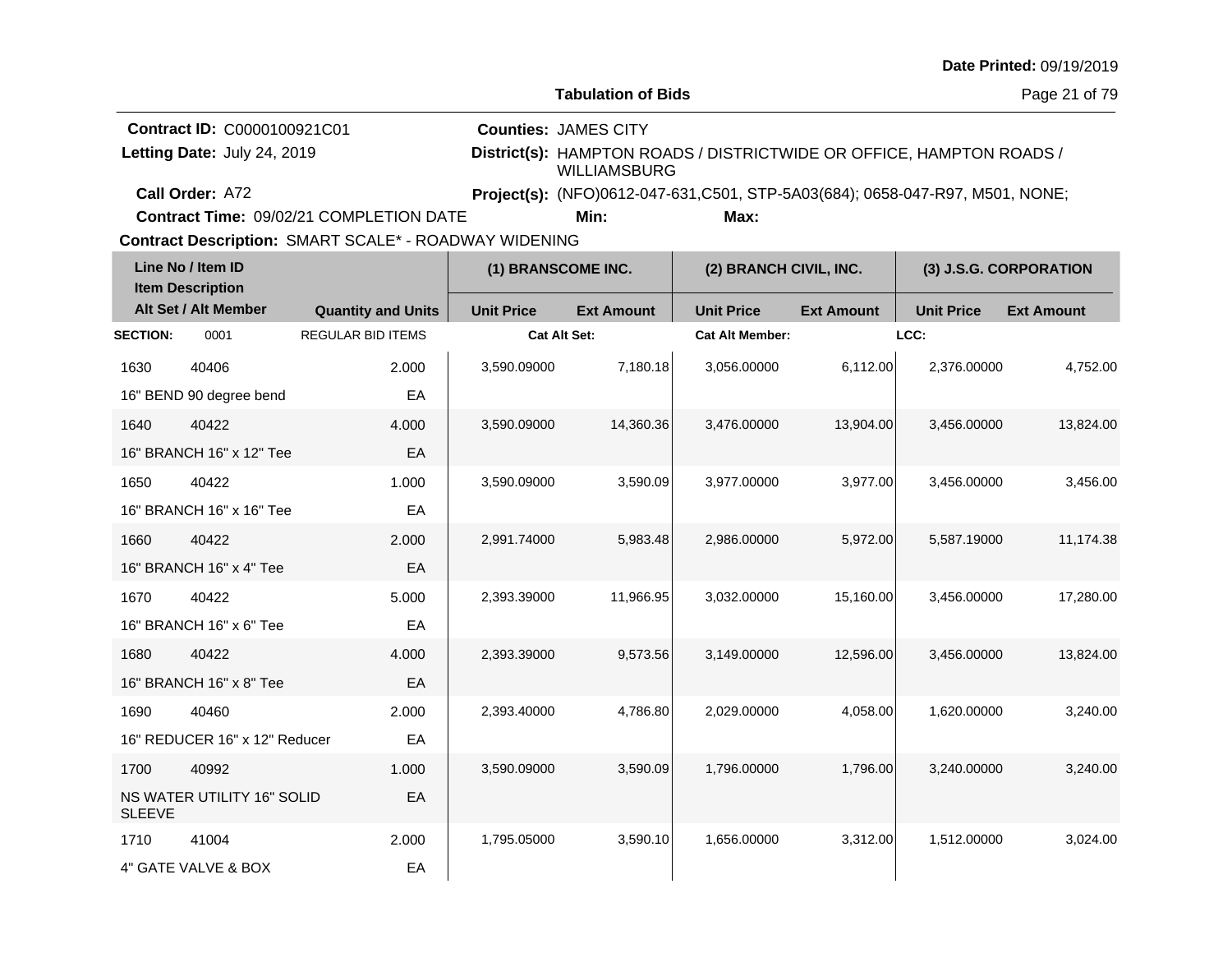|  |  | <b>Date Printed: 09/19/2019</b> |
|--|--|---------------------------------|
|--|--|---------------------------------|

**Contract Time:** 09/02/21 COMPLETION DATE

|                 | Line No / Item ID<br><b>Item Description</b> |                           | (1) BRANSCOME INC.  |                   | (2) BRANCH CIVIL, INC. |                   |                   | (3) J.S.G. CORPORATION |
|-----------------|----------------------------------------------|---------------------------|---------------------|-------------------|------------------------|-------------------|-------------------|------------------------|
|                 | Alt Set / Alt Member                         | <b>Quantity and Units</b> | <b>Unit Price</b>   | <b>Ext Amount</b> | <b>Unit Price</b>      | <b>Ext Amount</b> | <b>Unit Price</b> | <b>Ext Amount</b>      |
| <b>SECTION:</b> | 0001                                         | <b>REGULAR BID ITEMS</b>  | <b>Cat Alt Set:</b> |                   | <b>Cat Alt Member:</b> |                   | LCC:              |                        |
| 1720            | 41006                                        | 6.000                     | 1,914.71000         | 11,488.26         | 1,889.00000            | 11,334.00         | 1,620.00000       | 9,720.00               |
|                 | 6" GATE VALVE & BOX                          | EA                        |                     |                   |                        |                   |                   |                        |
| 1730            | 41008                                        | 4.000                     | 2,393.39000         | 9,573.56          | 2,292.00000            | 9,168.00          | 2,160.00000       | 8,640.00               |
|                 | 8" GATE VALVE & BOX                          | EA                        |                     |                   |                        |                   |                   |                        |
| 1740            | 41012                                        | 4.000                     | 3,590.09000         | 14,360.36         | 3,575.00000            | 14,300.00         | 3,564.00000       | 14,256.00              |
|                 | 12" GATE VALVE & BOX                         | EA                        |                     |                   |                        |                   |                   |                        |
| 1750            | 41018                                        | 12.000                    | 7,180.18000         | 86,162.16         | 7,278.00000            | 87,336.00         | 6,696.00000       | 80,352.00              |
|                 | 16" BUTTERFLY VALVE & BOX                    | EA                        |                     |                   |                        |                   |                   |                        |
| 1760            | 41820                                        | 6.000                     | 3,590.09000         | 21,540.54         | 4,665.00000            | 27,990.00         | 4,860.00000       | 29,160.00              |
| FIRE HYDRANT    |                                              | EA                        |                     |                   |                        |                   |                   |                        |
| 1770            | 41845                                        | 8.000                     | 2,393.39000         | 19,147.12         | 5,219.00000            | 41,752.00         | 5,130.00000       | 41,040.00              |
| <b>MANHOLE</b>  | 2" AIR RELEASE VALVE &                       | EA                        |                     |                   |                        |                   |                   |                        |
| 1780            | 41970                                        | 2.000                     | 1,196.70000         | 2,393.40          | 1,248.00000            | 2,496.00          | 972.00000         | 1,944.00               |
|                 | 5/8" WATER METER & BOX                       | EA                        |                     |                   |                        |                   |                   |                        |
| 1790            | 42080                                        | 343.000                   | 387.47000           | 132,902.21        | 176.10000              | 60,402.30         | 324.58000         | 111,330.94             |
|                 | 8" SAN. SEWER PIPE                           | LF                        |                     |                   |                        |                   |                   |                        |
| 1800            | 42755                                        | 22.000                    | 957.32000           | 21,061.04         | 1,190.00000            | 26,180.00         | 767.60000         | 16,887.20              |
|                 | SANITARY SEWER MANHOLE                       | LF                        |                     |                   |                        |                   |                   |                        |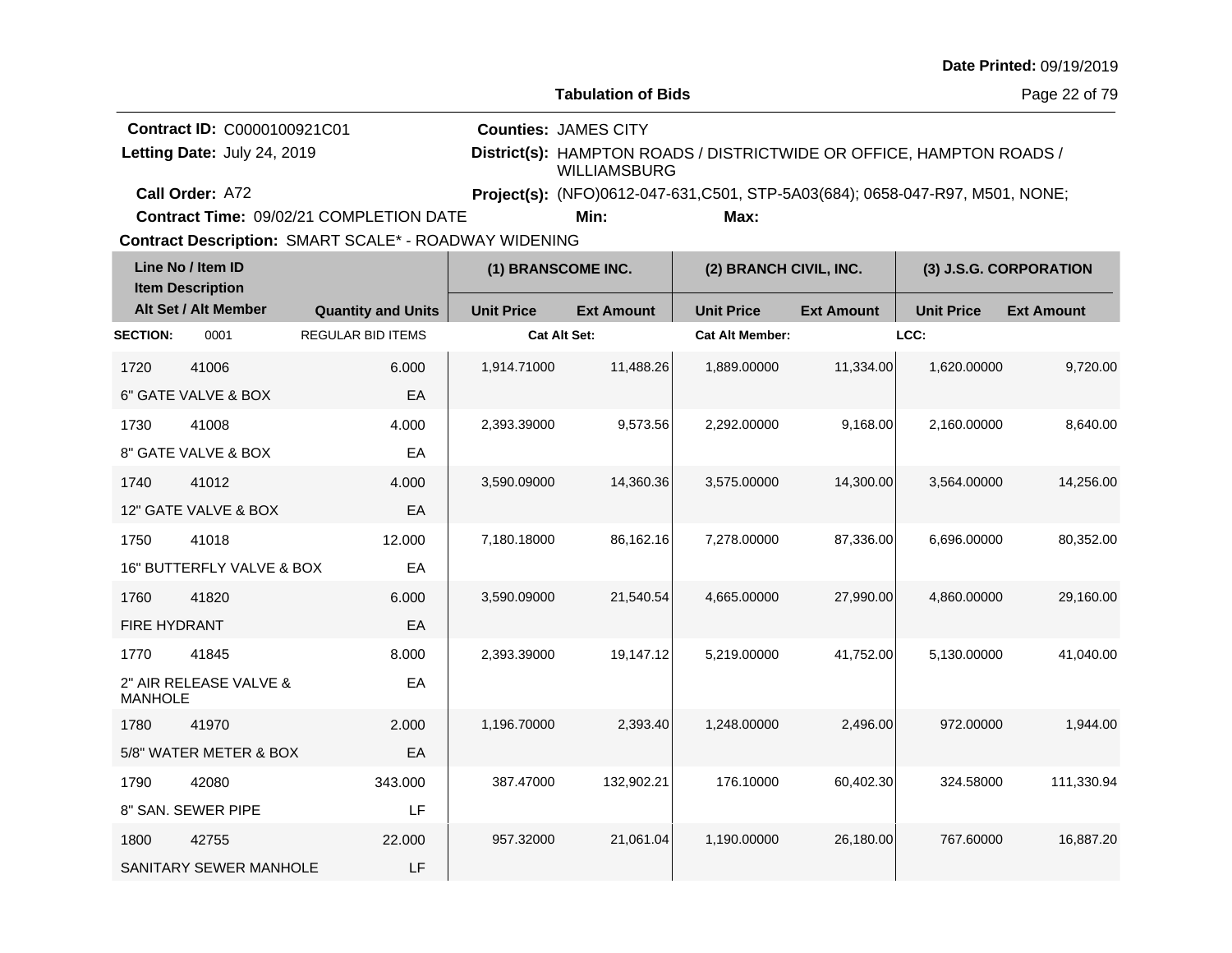| <b>Date Printed: 09/19/2019</b> |  |
|---------------------------------|--|
|---------------------------------|--|

**Contract Time:** 09/02/21 COMPLETION DATE

|                   | Line No / Item ID<br><b>Item Description</b> |                           | (1) BRANSCOME INC.  |                   | (2) BRANCH CIVIL, INC. |                   |                   | (3) J.S.G. CORPORATION |
|-------------------|----------------------------------------------|---------------------------|---------------------|-------------------|------------------------|-------------------|-------------------|------------------------|
|                   | Alt Set / Alt Member                         | <b>Quantity and Units</b> | <b>Unit Price</b>   | <b>Ext Amount</b> | <b>Unit Price</b>      | <b>Ext Amount</b> | <b>Unit Price</b> | <b>Ext Amount</b>      |
| <b>SECTION:</b>   | 0001                                         | <b>REGULAR BID ITEMS</b>  | <b>Cat Alt Set:</b> |                   | <b>Cat Alt Member:</b> |                   | LCC:              |                        |
| 1810              | 42758                                        | 4.000                     | 598.32000           | 2,393.28          | 863.10000              | 3,452.40          | 1,209.78000       | 4,839.12               |
| $C-1$             | MANHOLE FRAME & COVER WF &                   | EA                        |                     |                   |                        |                   |                   |                        |
| 1820              | 42765                                        | 6.000                     | 1,052.42000         | 6,314.52          | 1,096.00000            | 6,576.00          | 1,454.15000       | 8,724.90               |
|                   | ADJUST EXIST FRAME & COVER                   | EA                        |                     |                   |                        |                   |                   |                        |
| 1830              | 42771                                        | 24.000                    | 359.00000           | 8,616.00          | 1,797.00000            | 43,128.00         | 640.61000         | 15,374.64              |
|                   | RECONSTRUCT EXISTING<br>SANITARY MANHOLE     | LF                        |                     |                   |                        |                   |                   |                        |
| 1840              | 45505                                        | 2.000                     | 3,589.95000         | 7,179.90          | 4,362.00000            | 8,724.00          | 7,020.00000       | 14,040.00              |
|                   | CONNECT TO EXIST. A/C PIPE                   | EA                        |                     |                   |                        |                   |                   |                        |
| 1850              | 45506                                        | 189.000                   | 174.04000           | 32,893.56         | 93.30000               | 17,633.70         | 622.22000         | 117,599.58             |
|                   | REMOVE EXIST. A/C PIPE                       | LF                        |                     |                   |                        |                   |                   |                        |
| 1860              | 50108                                        | 621.000                   | 40.34000            | 25,051.14         | 19.95000               | 12,388.95         | 30.47000          | 18,921.87              |
| <b>SIGN PANEL</b> |                                              | <b>SF</b>                 |                     |                   |                        |                   |                   |                        |
| 1870              | 50430                                        | 487.000                   | 19.59000            | 9,540.33          | 14.05000               | 6,842.35          | 17.55000          | 8,546.85               |
|                   | SIGN POST STP-1, 2", 14 GAUGE                | LF                        |                     |                   |                        |                   |                   |                        |
| 1880              | 50432                                        | 24.000                    | 19.02000            | 456.48            | 14.95000               | 358.80            | 19.40000          | 465.60                 |
| <b>GAUGE</b>      | SIGN POST STP-1, 2 3/16", 10                 | LF                        |                     |                   |                        |                   |                   |                        |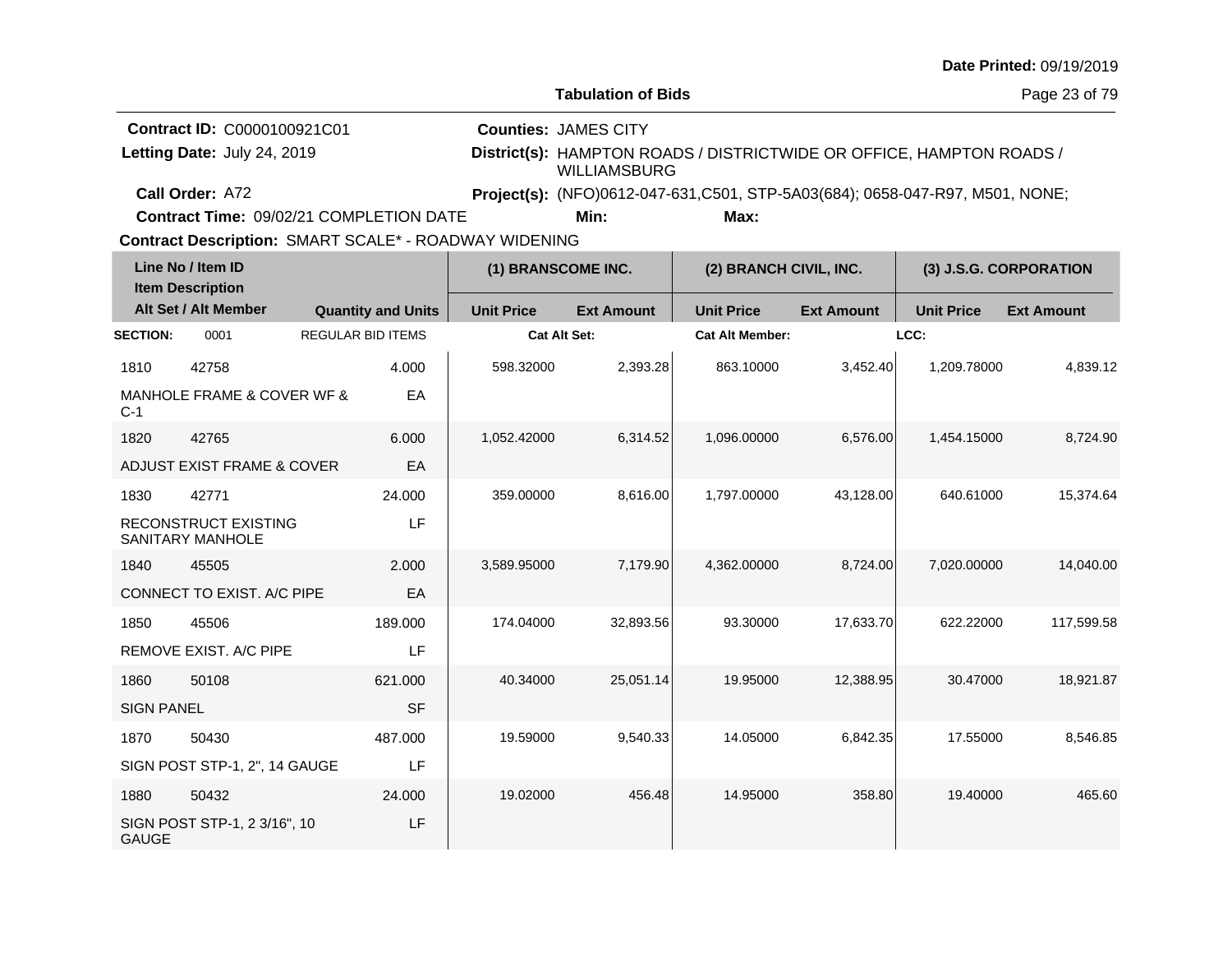| <b>Date Printed: 09/19/2019</b> |  |  |
|---------------------------------|--|--|
|---------------------------------|--|--|

Page 24 of 79

| <b>Contract ID: C0000100921C01</b> | <b>Counties: JAMES CITY</b>                                                          |
|------------------------------------|--------------------------------------------------------------------------------------|
| Letting Date: July 24, 2019        | District(s): HAMPTON ROADS / DISTRICTWIDE OR OFFICE, HAMPTON ROADS /<br>WILLIAMSBURG |
| Call Order: A72                    | <b>Project(s):</b> (NFO)0612-047-631, C501, STP-5A03(684); 0658-047-R97, M501, NONE; |

**Contract Time:** 09/02/21 COMPLETION DATE

**Min: Max:**

|                   | Line No / Item ID<br><b>Item Description</b>                                              |                           | (1) BRANSCOME INC.  |                   | (2) BRANCH CIVIL, INC. |                   |                   | (3) J.S.G. CORPORATION |
|-------------------|-------------------------------------------------------------------------------------------|---------------------------|---------------------|-------------------|------------------------|-------------------|-------------------|------------------------|
|                   | Alt Set / Alt Member                                                                      | <b>Quantity and Units</b> | <b>Unit Price</b>   | <b>Ext Amount</b> | <b>Unit Price</b>      | <b>Ext Amount</b> | <b>Unit Price</b> | <b>Ext Amount</b>      |
| <b>SECTION:</b>   | 0001                                                                                      | <b>REGULAR BID ITEMS</b>  | <b>Cat Alt Set:</b> |                   | <b>Cat Alt Member:</b> |                   | LCC:              |                        |
| 1890              | 50434                                                                                     | 73.000                    | 28.81000            | 2,103.13          | 15.25000               | 1.113.25          | 19.40000          | 1,416.20               |
| <b>GAUGE</b>      | SIGN POST STP-1, 2 1/2", 10                                                               | LF                        |                     |                   |                        |                   |                   |                        |
| 1900              | 50436                                                                                     | 402.000                   | 29.97000            | 12,047.94         | 14.65000               | 5,889.30          | 20.48000          | 8,232.96               |
| <b>GAUGE</b>      | SIGN POST STP-1, 2 1/2", 12                                                               | LF                        |                     |                   |                        |                   |                   |                        |
| 1910              | 50487                                                                                     | 5.000                     | 570.53000           | 2,852.65          | 381.00000              | 1,905.00          | 426.60000         | 2,133.00               |
| STP-1, TYPE C     | <b>CONCRETE SIGN FOUNDATION</b>                                                           | EA                        |                     |                   |                        |                   |                   |                        |
| 1920              | 50488                                                                                     | 39,000                    | 299.67000           | 11,687.13         | 293.10000              | 11,430.90         | 290.52000         | 11,330.28              |
| STP-1, TYPE D     | <b>CONCRETE SIGN FOUNDATION</b>                                                           | EA                        |                     |                   |                        |                   |                   |                        |
| 1930              | 50489                                                                                     | 31.000                    | 299.67000           | 9,289.77          | 316.50000              | 9.811.50          | 290.52000         | 9,006.12               |
| STP-1, TYPE E     | CONCRETE SIGN FOUNDATION                                                                  | EA                        |                     |                   |                        |                   |                   |                        |
| 1940              | 50902                                                                                     | 4.000                     | 230.52000           | 922.08            | 461.90000              | 1,847.60          | 171.72000         | 686.88                 |
| <b>SIGN PANEL</b> | NS TRAFFIC SIGN RELOCATE<br>EXISTING GROUND MOUNTED                                       | EA                        |                     |                   |                        |                   |                   |                        |
| 1950              | 50902                                                                                     | 2.000                     | 403.41000           | 806.82            | 461.90000              | 923.80            | 210.60000         | 421.20                 |
|                   | NS TRAFFIC SIGN RELOCATE<br><b>EXISTING GROUND MOUNTED</b><br>SIGN STRUCTURE & SIGN PANEL | EA                        |                     |                   |                        |                   |                   |                        |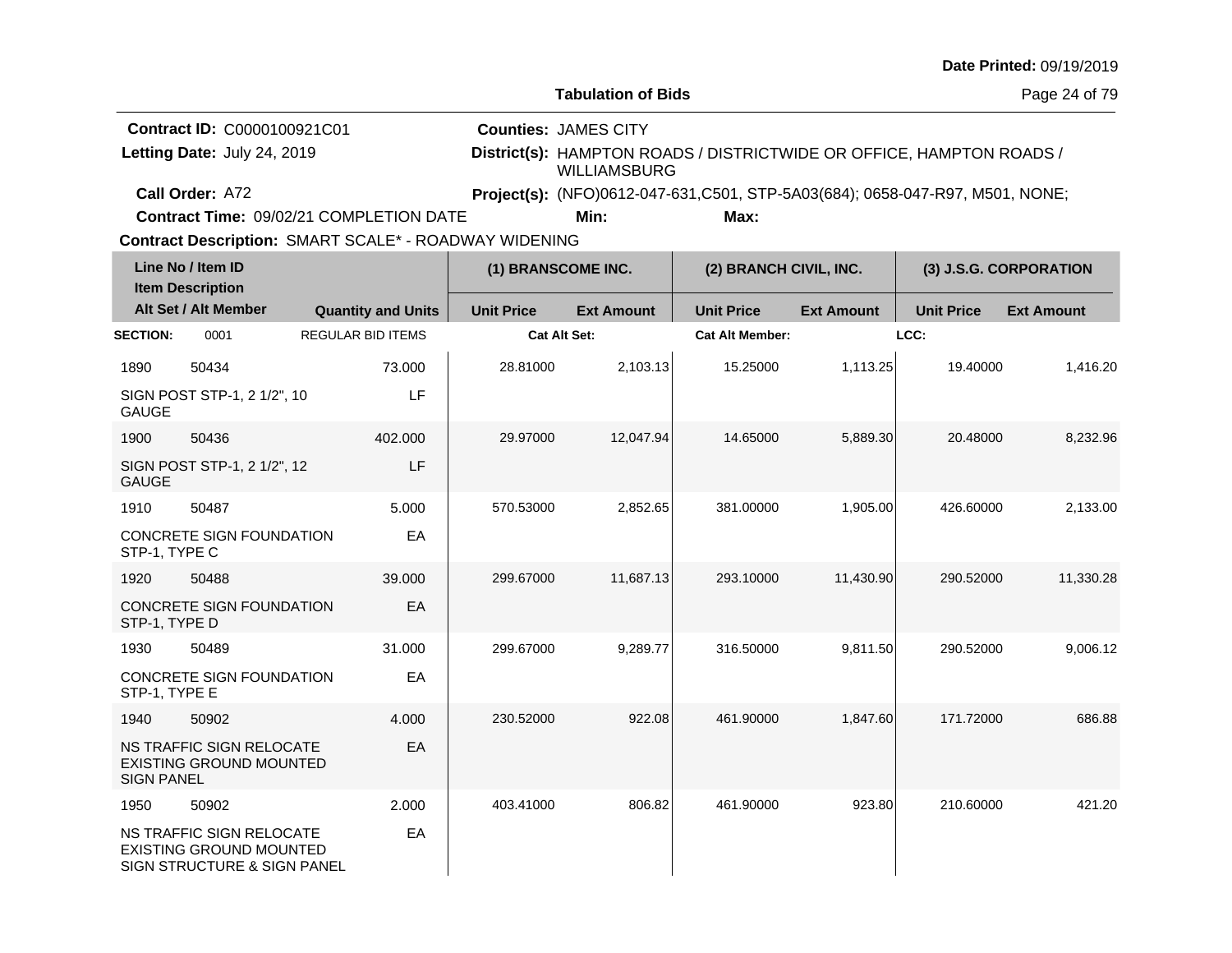|                                                                                                                        |                                                |                     |                             |                                                                              |                   |                   | <b>Date Printed: 09/19/2019</b> |
|------------------------------------------------------------------------------------------------------------------------|------------------------------------------------|---------------------|-----------------------------|------------------------------------------------------------------------------|-------------------|-------------------|---------------------------------|
|                                                                                                                        |                                                |                     | <b>Tabulation of Bids</b>   |                                                                              |                   |                   | Page 25 of 79                   |
| Contract ID: C0000100921C01                                                                                            |                                                |                     | <b>Counties: JAMES CITY</b> |                                                                              |                   |                   |                                 |
| Letting Date: July 24, 2019                                                                                            |                                                |                     | <b>WILLIAMSBURG</b>         | District(s): HAMPTON ROADS / DISTRICTWIDE OR OFFICE, HAMPTON ROADS /         |                   |                   |                                 |
| Call Order: A72                                                                                                        |                                                |                     |                             | Project(s): (NFO)0612-047-631,C501, STP-5A03(684); 0658-047-R97, M501, NONE; |                   |                   |                                 |
|                                                                                                                        | <b>Contract Time: 09/02/21 COMPLETION DATE</b> |                     | Min:                        | Max:                                                                         |                   |                   |                                 |
| <b>Contract Description: SMART SCALE* - ROADWAY WIDENING</b>                                                           |                                                |                     |                             |                                                                              |                   |                   |                                 |
| Line No / Item ID<br><b>Item Description</b>                                                                           |                                                | (1) BRANSCOME INC.  |                             | (2) BRANCH CIVIL, INC.                                                       |                   |                   | (3) J.S.G. CORPORATION          |
| Alt Set / Alt Member                                                                                                   | <b>Quantity and Units</b>                      | <b>Unit Price</b>   | <b>Ext Amount</b>           | <b>Unit Price</b>                                                            | <b>Ext Amount</b> | <b>Unit Price</b> | <b>Ext Amount</b>               |
| <b>SECTION:</b><br>0001                                                                                                | <b>REGULAR BID ITEMS</b>                       | <b>Cat Alt Set:</b> |                             | <b>Cat Alt Member:</b>                                                       |                   | LCC:              |                                 |
| 1960<br>50902                                                                                                          | 1.000                                          | 207.46000           | 207.46                      | 461.80000                                                                    | 461.80            | 605.05000         | 605.05                          |
| NS TRAFFIC SIGN REMOVE &<br><b>DISPOSE EXISTING GROUND</b><br><b>MOUNTED SIGN STRUCTURE &amp;</b><br><b>SIGN PANEL</b> | EA                                             |                     |                             |                                                                              |                   |                   |                                 |
| 1970<br>50902                                                                                                          | 1.000                                          | 207.46000           | 207.46                      | 461.80000                                                                    | 461.80            | 642.47000         | 642.47                          |
| NS TRAFFIC SIGN REMOVE &                                                                                               | EA                                             |                     |                             |                                                                              |                   |                   |                                 |

| 1970<br>50902                                                                     | 1.000     | 207.46000   | 207.46    | 461.80000   | 461.80    | 642.47000   | 642.47    |
|-----------------------------------------------------------------------------------|-----------|-------------|-----------|-------------|-----------|-------------|-----------|
| NS TRAFFIC SIGN REMOVE &<br>SALVAGE GROUND MOUNTED<br>SIGN STRUCTURE & SIGN PANEL | EA        |             |           |             |           |             |           |
| 51184<br>1980                                                                     | 70.000    | 287.27000   | 20,108.90 | 292,20000   | 20,454.00 | 270,00000   | 18,900.00 |
| TRAFFIC SIGNAL HEAD SECTION<br>12" LED                                            | EA        |             |           |             |           |             |           |
| 51199<br>1990                                                                     | 4.000     | 459.64000   | 1,838.56  | 467.50000   | 1,870.00  | 432.00000   | 1,728.00  |
| PEDESTRIAN ACTUATION PA-3                                                         | EA        |             |           |             |           |             |           |
| 2000<br>51210                                                                     | 4.000     | 976.73000   | 3,906.92  | 993.40000   | 3,973.60  | 918.00000   | 3,672.00  |
| PEDESTAL POLE PF-2 10'                                                            | EA        |             |           |             |           |             |           |
| 51238<br>2010                                                                     | 88,000    | 660.72000   | 58,143.36 | 672.00000   | 59,136.00 | 621.00000   | 54,648.00 |
| <b>CONCRETE FOUNDATION SIGNAL</b><br>POLE PF-8                                    | <b>CY</b> |             |           |             |           |             |           |
| 51240<br>2020                                                                     | 4.000     | 2,642.90000 | 10,571.60 | 2,688.00000 | 10,752.00 | 2,484.00000 | 9,936.00  |
| <b>CONCRETE FOUNDATION PF-2</b>                                                   | EA        |             |           |             |           |             |           |

## **Date Printed:** 09/19/2019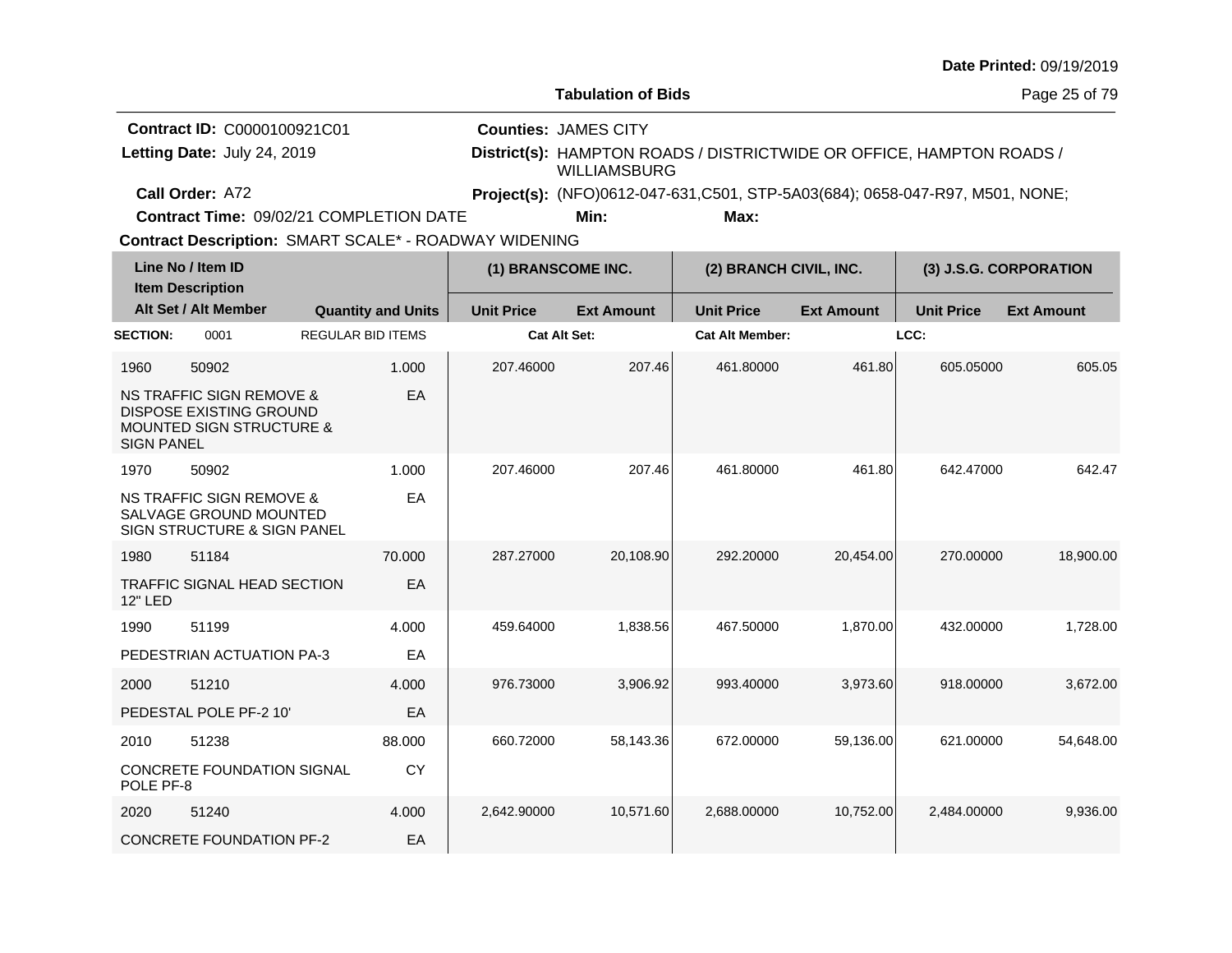|  |  | <b>Date Printed: 09/19/2019</b> |
|--|--|---------------------------------|
|--|--|---------------------------------|

**Contract Time:** 09/02/21 COMPLETION DATE

| Line No / Item ID<br><b>Item Description</b> |                                |                           | (1) BRANSCOME INC.  |                   | (2) BRANCH CIVIL, INC. |                   | (3) J.S.G. CORPORATION |                   |
|----------------------------------------------|--------------------------------|---------------------------|---------------------|-------------------|------------------------|-------------------|------------------------|-------------------|
|                                              | Alt Set / Alt Member           | <b>Quantity and Units</b> | <b>Unit Price</b>   | <b>Ext Amount</b> | <b>Unit Price</b>      | <b>Ext Amount</b> | <b>Unit Price</b>      | <b>Ext Amount</b> |
| <b>SECTION:</b>                              | 0001                           | <b>REGULAR BID ITEMS</b>  | <b>Cat Alt Set:</b> |                   | <b>Cat Alt Member:</b> |                   | LCC:                   |                   |
| 2030                                         | 51243                          | 2.000                     | 4,021.80000         | 8,043.60          | 4,090.00000            | 8,180.00          | 3,780.00000            | 7,560.00          |
|                                              | <b>NS CONC FOUNDATION CF-5</b> | EA                        |                     |                   |                        |                   |                        |                   |
| 2040                                         | 51246                          | 2.000                     | 3,217.45000         | 6,434.90          | 3,272.00000            | 6,544.00          | 6,048.00000            | 12,096.00         |
|                                              | <b>CONCRETE FOUND. CF-2</b>    | EA                        |                     |                   |                        |                   |                        |                   |
| 2050                                         | 51479                          | 5.000                     | 14,248.67000        | 71,243.35         | 14,490.00000           | 72,450.00         | 13,392.00000           | 66,960.00         |
| TYPE D                                       | SIGNAL MAST ARM POLE MP-3,     | EA                        |                     |                   |                        |                   |                        |                   |
| 2060                                         | 51480                          | 3.000                     | 15,512.67000        | 46,538.01         | 15,780.00000           | 47,340.00         | 14,580.00000           | 43,740.00         |
| TYPE E1                                      | SIGNAL MAST ARM POLE MP-3,     | EA                        |                     |                   |                        |                   |                        |                   |
| 2070                                         | 51485                          | 1.000                     | 4,510.16000         | 4,510.16          | 4,587.00000            | 4,587.00          | 4,239.00000            | 4,239.00          |
| <b>MAST ARM 30'</b>                          |                                | EA                        |                     |                   |                        |                   |                        |                   |
| 2080                                         | 51487                          | 4.000                     | 6,607.25000         | 26,429.00         | 6,720.00000            | 26,880.00         | 6,210.00000            | 24,840.00         |
| <b>MAST ARM 49'</b>                          |                                | EA                        |                     |                   |                        |                   |                        |                   |
| 2090                                         | 51488                          | 2.000                     | 9,284.63000         | 18,569.26         | 9,443.00000            | 18,886.00         | 8,726.40000            | 17,452.80         |
| <b>MAST ARM 60'</b>                          |                                | EA                        |                     |                   |                        |                   |                        |                   |
| 2100                                         | 51489                          | 1.000                     | 10,290.08000        | 10,290.08         | 10,470.00000           | 10,470.00         | 9,671.40000            | 9,671.40          |
| <b>MAST ARM 65'</b>                          |                                | EA                        |                     |                   |                        |                   |                        |                   |
| 2110                                         | 51523                          | 2.000                     | 7,813.79000         | 15,627.58         | 7,947.00000            | 15,894.00         | 7,344.00000            | 14,688.00         |
|                                              | EVP DETECTION SYSTEM 3-WAY     | EA                        |                     |                   |                        |                   |                        |                   |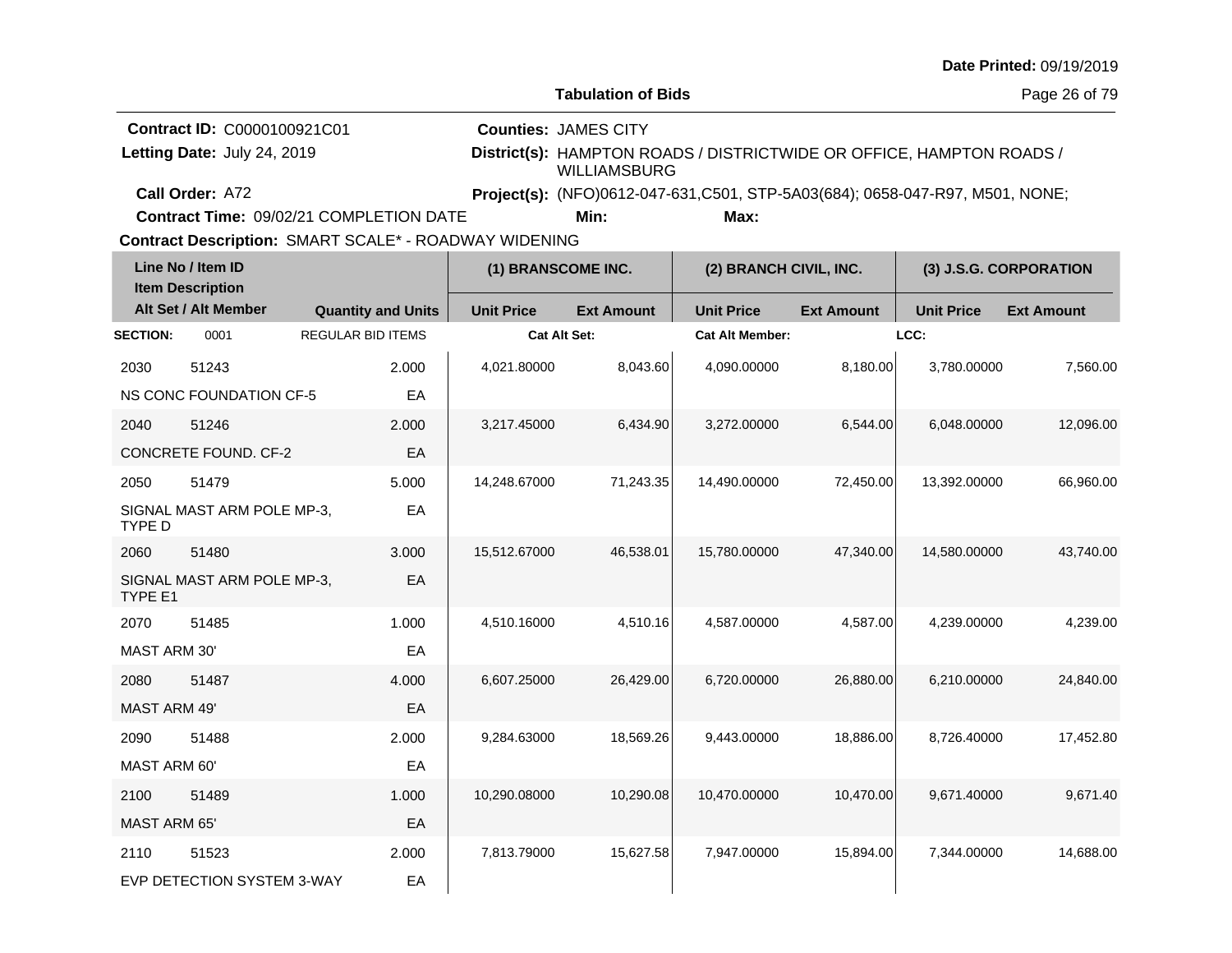|  |  | <b>Date Printed: 09/19/2019</b> |
|--|--|---------------------------------|
|--|--|---------------------------------|

**Contract Time:** 09/02/21 COMPLETION DATE

| Line No / Item ID<br><b>Item Description</b> |                           |                           | (1) BRANSCOME INC.  |                   | (2) BRANCH CIVIL, INC. |                   | (3) J.S.G. CORPORATION |                   |
|----------------------------------------------|---------------------------|---------------------------|---------------------|-------------------|------------------------|-------------------|------------------------|-------------------|
|                                              | Alt Set / Alt Member      | <b>Quantity and Units</b> | <b>Unit Price</b>   | <b>Ext Amount</b> | <b>Unit Price</b>      | <b>Ext Amount</b> | <b>Unit Price</b>      | <b>Ext Amount</b> |
| <b>SECTION:</b>                              | 0001                      | <b>REGULAR BID ITEMS</b>  | <b>Cat Alt Set:</b> |                   | <b>Cat Alt Member:</b> |                   | LCC:                   |                   |
| 2120                                         | 51525                     | 1,500.000                 | 1.15000             | 1,725.00          | 1.15000                | 1,725.00          | 1.08000                | 1,620.00          |
|                                              | <b>EVP DETECTOR CABLE</b> | LF                        |                     |                   |                        |                   |                        |                   |
| 2130                                         | 51540                     | 19.000                    | 287.27000           | 5,458.13          | 292.20000              | 5,551.80          | 270.00000              | 5,130.00          |
|                                              | LOOP DETECTOR AMPLIFIER   | EA                        |                     |                   |                        |                   |                        |                   |
| 2140                                         | 51598                     | 60.000                    | 2.53000             | 151.80            | 2.55000                | 153.00            | 2.38000                | 142.80            |
|                                              | 8/3 CONDUCTOR CABLE       | LF                        |                     |                   |                        |                   |                        |                   |
| 2150                                         | 51600                     | 1,650.000                 | 1.38000             | 2,277.00          | 1.40000                | 2,310.00          | 1.30000                | 2,145.00          |
|                                              | 14/2 CONDUCTOR CABLE      | LF                        |                     |                   |                        |                   |                        |                   |
| 2160                                         | 51602                     | 3,910.000                 | 1.72000             | 6,725.20          | 1.75000                | 6,842.50          | 1.62000                | 6,334.20          |
|                                              | 14/4 CONDUCTOR CABLE      | LF                        |                     |                   |                        |                   |                        |                   |
| 2170                                         | 51607                     | 1,090.000                 | 1.95000             | 2,125.50          | 2.00000                | 2,180.00          | 1.84000                | 2,005.60          |
|                                              | 14/7 CONDUCTOR CABLE      | LF                        |                     |                   |                        |                   |                        |                   |
| 2180                                         | 51615                     | 5,590.000                 | 2.87000             | 16,043.30         | 2.90000                | 16,211.00         | 2.70000                | 15,093.00         |
|                                              | 14/1 ENCLOSED COND. CABLE | LF                        |                     |                   |                        |                   |                        |                   |
| 2190                                         | 51700                     | 12,070.000                | 1.21000             | 14,604.70         | 1.25000                | 15,087.50         | 1.13000                | 13,639.10         |
| <b>SHIELDED</b>                              | 14/2 CONDUCTOR CABLE      | LF                        |                     |                   |                        |                   |                        |                   |
| 2200                                         | 51830                     | 21.000                    | 287.27000           | 6,032.67          | 292.20000              | 6,136.20          | 270.00000              | 5,670.00          |
| <b>WAY</b>                                   | HANGER ASSEMBLY SM-3, ONE | EA                        |                     |                   |                        |                   |                        |                   |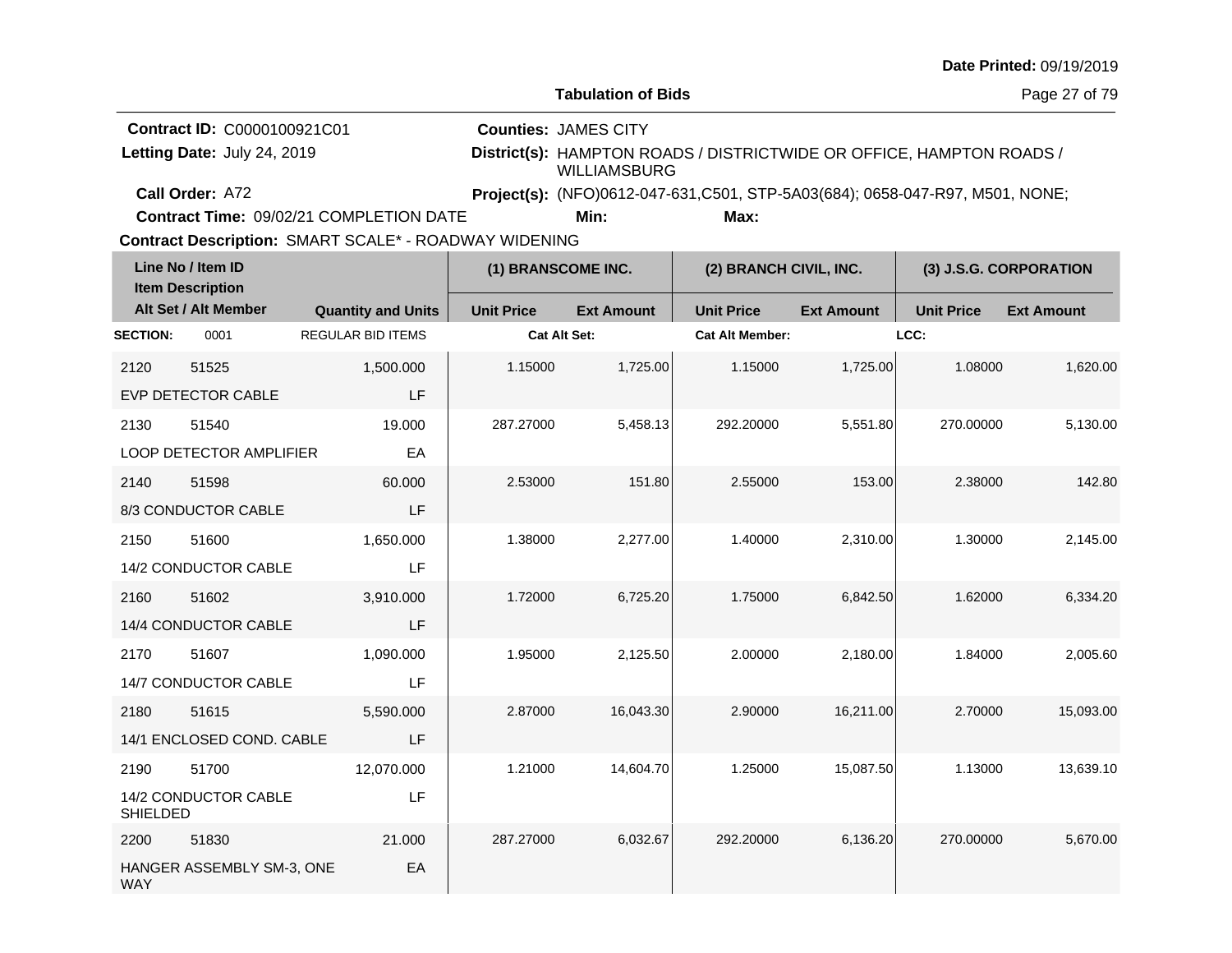| <b>Date Printed: 09/19/2019</b> |  |
|---------------------------------|--|
|---------------------------------|--|

**Contract Time:** 09/02/21 COMPLETION DATE

**Min: Max:**

| Line No / Item ID<br><b>Item Description</b> |                                   |                           | (1) BRANSCOME INC.  |                   | (2) BRANCH CIVIL, INC. |                   | (3) J.S.G. CORPORATION |                   |
|----------------------------------------------|-----------------------------------|---------------------------|---------------------|-------------------|------------------------|-------------------|------------------------|-------------------|
|                                              | Alt Set / Alt Member              | <b>Quantity and Units</b> | <b>Unit Price</b>   | <b>Ext Amount</b> | <b>Unit Price</b>      | <b>Ext Amount</b> | <b>Unit Price</b>      | <b>Ext Amount</b> |
| <b>SECTION:</b>                              | 0001                              | <b>REGULAR BID ITEMS</b>  | <b>Cat Alt Set:</b> |                   | <b>Cat Alt Member:</b> |                   | LCC:                   |                   |
| 2210                                         | 51834                             | 4.000                     | 258.55000           | 1,034.20          | 263.00000              | 1,052.00          | 243.00000              | 972.00            |
| <b>WAY</b>                                   | HANGER ASSEMBLY SMB-2, ONE        | EA                        |                     |                   |                        |                   |                        |                   |
| 2220                                         | 51838                             | 4.000                     | 143.64000           | 574.56            | 146.10000              | 584.40            | 135.00000              | 540.00            |
| <b>WAY</b>                                   | HANGER ASSEMBLY SMB-3, ONE        | EA                        |                     |                   |                        |                   |                        |                   |
| 2230                                         | 51912                             | 1,850.000                 | 4.71000             | 8,713.50          | 4.80000                | 8,880.00          | 4.43000                | 8,195.50          |
|                                              | LOOP SAW CUT 3/8"                 | LF                        |                     |                   |                        |                   |                        |                   |
| 2240                                         | 51913                             | 250.000                   | 5.17000             | 1,292.50          | 5.25000                | 1,312.50          | 4.86000                | 1,215.00          |
|                                              | LOOP SAWCUT 5/8"                  | LF                        |                     |                   |                        |                   |                        |                   |
| 2250                                         | 51933                             | 6.000                     | 229.82000           | 1,378.92          | 233.70000              | 1,402.20          | 216.00000              | 1,296.00          |
|                                              | <b>REMOVE EXISTING POLE</b>       | EA                        |                     |                   |                        |                   |                        |                   |
| 2260                                         | 51934                             | 8.000                     | 2,872.72000         | 22,981.76         | 2,922.00000            | 23,376.00         | 2,700.00000            | 21,600.00         |
|                                              | REMOVE EXISTING FOUNDATION        | EA                        |                     |                   |                        |                   |                        |                   |
| 2270                                         | 51935                             | 24.000                    | 172.36000           | 4,136.64          | 175.30000              | 4,207.20          | 162.00000              | 3,888.00          |
|                                              | REMOVE EXISTING SIGNAL HEAD       | EA                        |                     |                   |                        |                   |                        |                   |
| 2280                                         | 51936                             | 2.000                     | 287.27000           | 574.54            | 292.20000              | 584.40            | 270.00000              | 540.00            |
|                                              | <b>REMOVE EXISTING CONTROLLER</b> | EA                        |                     |                   |                        |                   |                        |                   |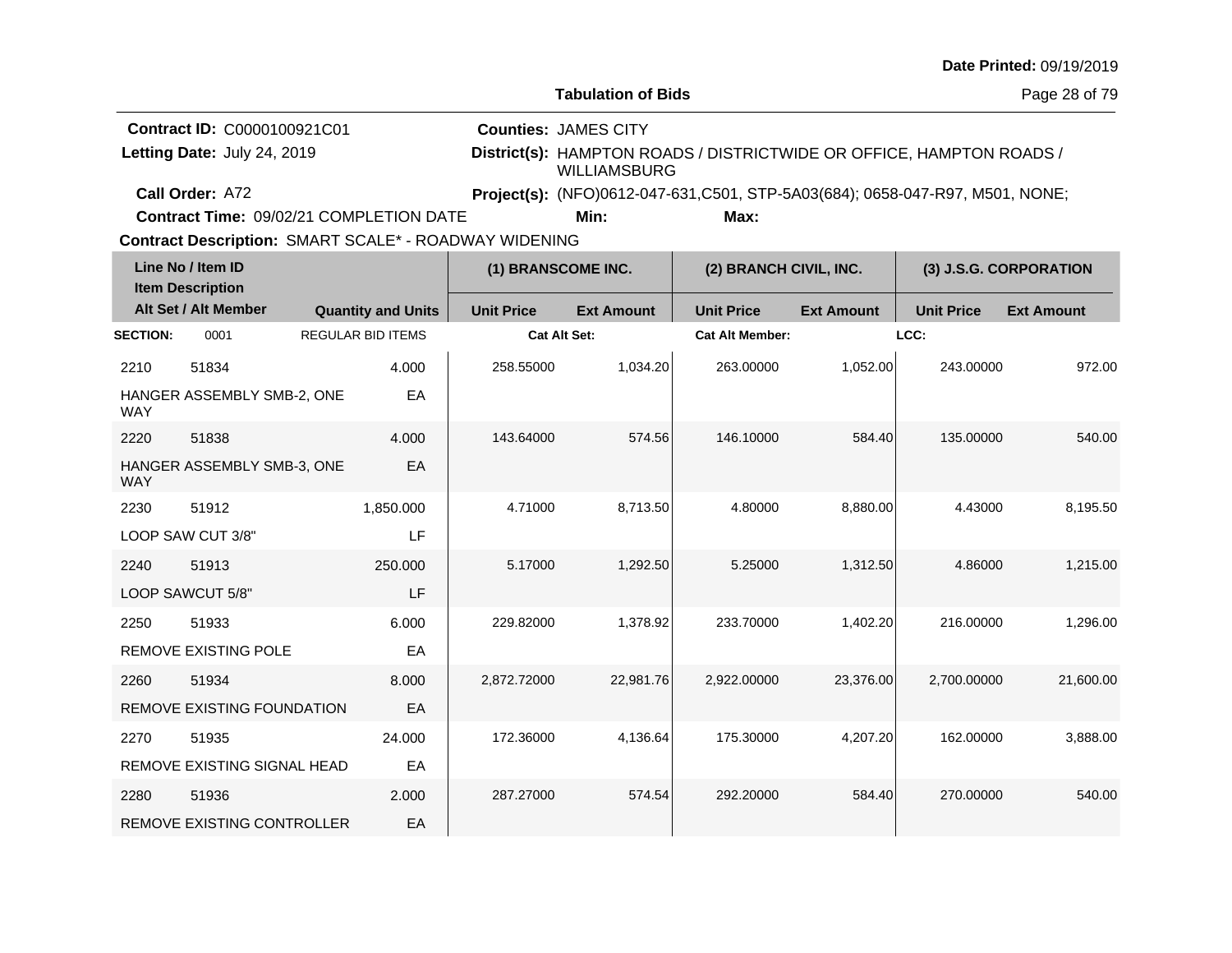| <b>Date Printed: 09/19/2019</b> |  |
|---------------------------------|--|
|---------------------------------|--|

**Tabulation of Bids**

Page 29 of 79

| <b>Contract ID: C0000100921C01</b> | <b>Counties: JAMES CITY</b>                                                          |
|------------------------------------|--------------------------------------------------------------------------------------|
| Letting Date: July 24, 2019        | District(s): HAMPTON ROADS / DISTRICTWIDE OR OFFICE, HAMPTON ROADS /<br>WILLIAMSBURG |
| Call Order: A72                    | Project(s): (NFO)0612-047-631, C501, STP-5A03(684); 0658-047-R97, M501, NONE;        |

**Contract Time:** 09/02/21 COMPLETION DATE

**Min: Max:**

| Line No / Item ID<br><b>Item Description</b> |                                                                                        | (1) BRANSCOME INC.        |                     | (2) BRANCH CIVIL, INC. |                        | (3) J.S.G. CORPORATION |                   |                   |
|----------------------------------------------|----------------------------------------------------------------------------------------|---------------------------|---------------------|------------------------|------------------------|------------------------|-------------------|-------------------|
|                                              | Alt Set / Alt Member                                                                   | <b>Quantity and Units</b> | <b>Unit Price</b>   | <b>Ext Amount</b>      | <b>Unit Price</b>      | <b>Ext Amount</b>      | <b>Unit Price</b> | <b>Ext Amount</b> |
| <b>SECTION:</b>                              | 0001                                                                                   | <b>REGULAR BID ITEMS</b>  | <b>Cat Alt Set:</b> |                        | <b>Cat Alt Member:</b> |                        | LCC:              |                   |
| 2290                                         | 51937                                                                                  | 21.000                    | 143.64000           | 3,016.44               | 146.10000              | 3,068.10               | 135.00000         | 2,835.00          |
|                                              | <b>REMOVE EXISTING</b><br><b>MANHOLE/JUNCTION BOX</b>                                  | EA                        |                     |                        |                        |                        |                   |                   |
| 2300                                         | 51963                                                                                  | 6.000                     | 114.91000           | 689.46                 | 116.90000              | 701.40                 | 108.00000         | 648.00            |
| <b>DETECTORS</b>                             | <b>NS REMOVE EXISTING</b><br><b>EMERGENCY PREEMPTION</b>                               | EA                        |                     |                        |                        |                        |                   |                   |
| 2310                                         | 51993                                                                                  | 2.000                     | 5,975.26000         | 11,950.52              | 6,077.00000            | 12,154.00              | 5,616.00000       | 11,232.00         |
| SUPPLY TYPE 1                                | UNINTERRUPTIBLE POWER                                                                  | EA                        |                     |                        |                        |                        |                   |                   |
| 2320                                         | 51995                                                                                  | 2.000                     | 3,677.08000         | 7,354.16               | 3,740.00000            | 7,480.00               | 3,456.00000       | 6,912.00          |
|                                              | UNINTERRUPTIBLE POWER<br>SUPPLY BATTERY PACK                                           | EA                        |                     |                        |                        |                        |                   |                   |
| 2330                                         | 51997                                                                                  | 2.000                     | 4,021.80000         | 8,043.60               | 4.090.00000            | 8,180.00               | 3,780.00000       | 7,560.00          |
|                                              | UNINTERRUPTIBLE POWER<br>SUPPLY CABINET DETACHED                                       | EA                        |                     |                        |                        |                        |                   |                   |
| 2340                                         | 52002                                                                                  | 8.000                     | 1,149.09000         | 9,192.72               | 1,169.00000            | 9,352.00               | 1,080.00000       | 8,640.00          |
|                                              | NS TRAFFIC SIGNALIZATION<br><b>ACCESSIBLE PEDESTRIAN</b><br>SYSTEM PUSHBUTTON STATIONS | EA                        |                     |                        |                        |                        |                   |                   |
| 2350                                         | 52002                                                                                  | 2.000                     | 33,266.06000        | 66,532.12              | 33,830.00000           | 67,660.00              | 31,266.00000      | 62,532.00         |
| <b>CONFIGURATION</b>                         | NS TRAFFIC SIGNALIZATION ATC<br>CABINET - 5-DOOR                                       | EA                        |                     |                        |                        |                        |                   |                   |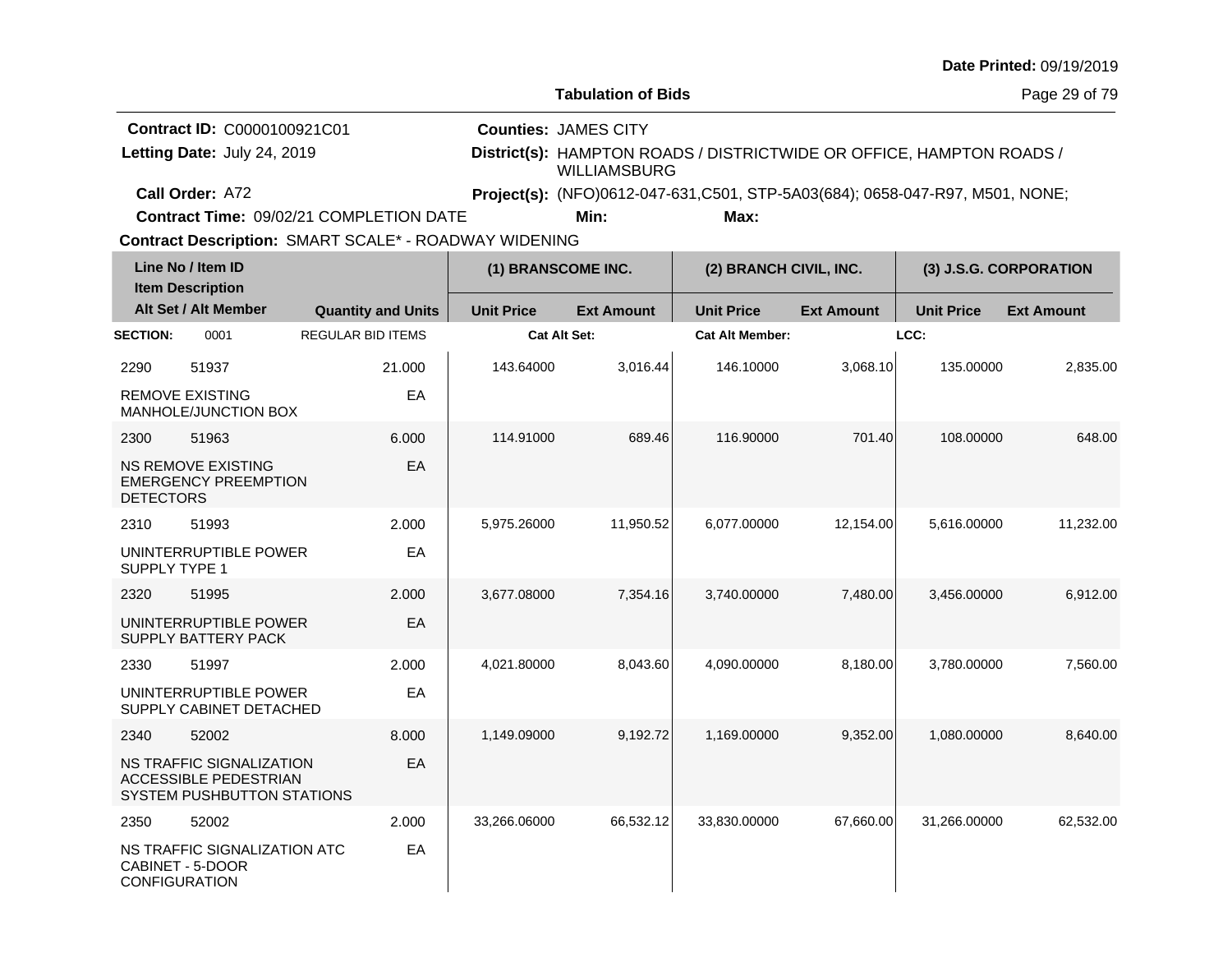|  |  | <b>Date Printed: 09/19/2019</b> |
|--|--|---------------------------------|
|--|--|---------------------------------|

| <b>Contract ID: C0000100921C01</b>      | <b>Counties: JAMES CITY</b> |      |                                                                              |
|-----------------------------------------|-----------------------------|------|------------------------------------------------------------------------------|
| Letting Date: July 24, 2019             | WILLIAMSBURG                |      | District(s): HAMPTON ROADS / DISTRICTWIDE OR OFFICE, HAMPTON ROADS /         |
| Call Order: A72                         |                             |      | Project(s): (NFO)0612-047-631,C501, STP-5A03(684); 0658-047-R97, M501, NONE; |
| Contract Time: 09/02/21 COMPLETION DATE | Min:                        | Max: |                                                                              |

**Contract Time:** 09/02/21 COMPLETION DATE

| Line No / Item ID<br><b>Item Description</b> |                                                                                    | (1) BRANSCOME INC.        |                     | (2) BRANCH CIVIL, INC. |                        | (3) J.S.G. CORPORATION |                   |                   |
|----------------------------------------------|------------------------------------------------------------------------------------|---------------------------|---------------------|------------------------|------------------------|------------------------|-------------------|-------------------|
|                                              | Alt Set / Alt Member                                                               | <b>Quantity and Units</b> | <b>Unit Price</b>   | <b>Ext Amount</b>      | <b>Unit Price</b>      | <b>Ext Amount</b>      | <b>Unit Price</b> | <b>Ext Amount</b> |
| <b>SECTION:</b>                              | 0001                                                                               | <b>REGULAR BID ITEMS</b>  | <b>Cat Alt Set:</b> |                        | <b>Cat Alt Member:</b> |                        | LCC:              |                   |
| 2360                                         | 52002                                                                              | 8.000                     | 1,378.91000         | 11,031.28              | 1,402.00000            | 11,216.00              | 1,296.00000       | 10,368.00         |
|                                              | NS TRAFFIC SIGNALIZATION<br><b>LUMINAIRE ARM 18'</b>                               | EA                        |                     |                        |                        |                        |                   |                   |
| 2370                                         | 52002                                                                              | 2.000                     | 4,906.60000         | 9,813.20               | 4,990.00000            | 9,980.00               | 4,611.60000       | 9,223.20          |
|                                              | NS TRAFFIC SIGNALIZATION<br>McCAIN ATC 2070 CONTROLLER<br><b>WITH D-4 FIRMWARE</b> | EA                        |                     |                        |                        |                        |                   |                   |
| 2380                                         | 52002                                                                              | 2.000                     | 4,596.35000         | 9,192.70               | 4,675.00000            | 9,350.00               | 4,320.00000       | 8,640.00          |
| <b>MODIFY SIGNAL</b>                         | <b>NS TRAFFIC SIGNALIZATION</b>                                                    | EA                        |                     |                        |                        |                        |                   |                   |
| 2390                                         | 52002                                                                              | 3.000                     | 258.54000           | 775.62                 | 263.00000              | 789.00                 | 243.00000         | 729.00            |
|                                              | NS TRAFFIC SIGNALIZATION<br><b>MOUNTING EXTENDER</b>                               | EA                        |                     |                        |                        |                        |                   |                   |
| 2400                                         | 52002                                                                              | 2.000                     | 75,609.90000        | 151,219.80             | 76,900.00000           | 153,800.00             | 71,064.00000      | 142,128.00        |
| <b>SIGNAL</b>                                | <b>NS TRAFFIC SIGNALIZATION</b><br>TEMPORARY TRAFFIC CONTROL                       | EA                        |                     |                        |                        |                        |                   |                   |
| 2405                                         | 52404                                                                              | 8.000                     | 861.81000           | 6,894.48               | 876.50000              | 7,012.00               | 810.00000         | 6,480.00          |
|                                              | PEDESTRIAN SIGNAL HEAD SP-9                                                        | EA                        |                     |                        |                        |                        |                   |                   |
| 2410                                         | 52425                                                                              | 2.000                     | 4,021.80000         | 8,043.60               | 4,090.00000            | 8,180.00               | 3,780.00000       | 7,560.00          |
| B                                            | ELECTRICAL SERVICE SE-3 TYPE                                                       | EA                        |                     |                        |                        |                        |                   |                   |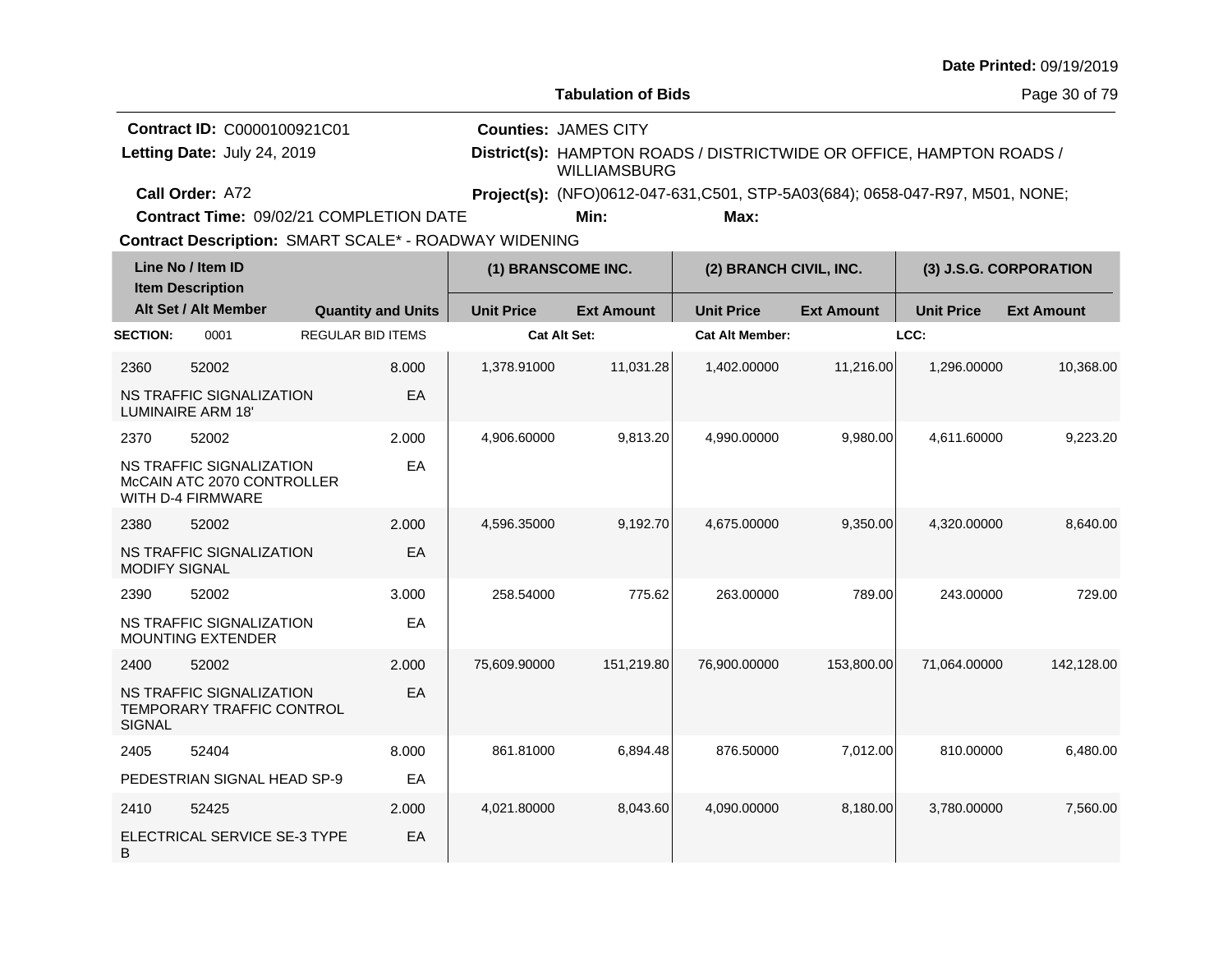|  |  | <b>Date Printed: 09/19/2019</b> |
|--|--|---------------------------------|
|--|--|---------------------------------|

**Tabulation of Bids**

**Counties:** JAMES CITY

Page 31 of 79

**Contract ID:** C0000100921C01 Letting Date: July 24, 2019

**Letting Date:** July 24, 2019 **District(s):** HAMPTON ROADS / DISTRICTWIDE OR OFFICE, HAMPTON ROADS / WILLIAMSBURG

**Call Order:** A72 **Project(s):** (NFO)0612-047-631,C501, STP-5A03(684); 0658-047-R97, M501, NONE;

**Min: Max:**

Contract Description: SMART SCALE\* - ROADWAY WIDENING

**Contract Time:** 09/02/21 COMPLETION DATE

| Line No / Item ID<br><b>Item Description</b> |                               | (1) BRANSCOME INC.        |                     | (2) BRANCH CIVIL, INC. |                        | (3) J.S.G. CORPORATION |                   |                   |
|----------------------------------------------|-------------------------------|---------------------------|---------------------|------------------------|------------------------|------------------------|-------------------|-------------------|
|                                              | Alt Set / Alt Member          | <b>Quantity and Units</b> | <b>Unit Price</b>   | <b>Ext Amount</b>      | <b>Unit Price</b>      | <b>Ext Amount</b>      | <b>Unit Price</b> | <b>Ext Amount</b> |
| <b>SECTION:</b>                              | 0001                          | <b>REGULAR BID ITEMS</b>  | <b>Cat Alt Set:</b> |                        | <b>Cat Alt Member:</b> |                        | LCC:              |                   |
| 2420                                         | 54020                         | 558.000                   | 1.12000             | 624.96                 | 0.40000                | 223.20                 | 0.70000           | 390.60            |
|                                              | TYPE A PVMT LINE MRKG 4"      | LF                        |                     |                        |                        |                        |                   |                   |
| 2430                                         | 54032                         | 19,355.000                | 0.53000             | 10,258.15              | 0.75000                | 14,516.25              | 0.70000           | 13,548.50         |
| 4"                                           | TYPE B CLASS I PVMT LINE MRKG | LF                        |                     |                        |                        |                        |                   |                   |
| 2440                                         | 54034                         | 140.000                   | 1.12000             | 156.80                 | 1.20000                | 168.00                 | 1.03000           | 144.20            |
| 6"                                           | TYPE B CLASS I PVMT LINE MRKG | LF                        |                     |                        |                        |                        |                   |                   |
| 2450                                         | 54037                         | 600.000                   | 1.69000             | 1,014.00               | 1.60000                | 960.00                 | 1.35000           | 810.00            |
| 8"                                           | TYPE B CLASS I PVMT LINE MRKG | LF                        |                     |                        |                        |                        |                   |                   |
| 2460                                         | 54042                         | 1,170.000                 | 3.96000             | 4,633.20               | 4.80000                | 5,616.00               | 5.40000           | 6,318.00          |
| <b>MARKING 24"</b>                           | TYPE B CLASS I PAVE. LINE     | LF                        |                     |                        |                        |                        |                   |                   |
| 2470                                         | 54045                         | 160.000                   | 5.67000             | 907.20                 | 6.35000                | 1,016.00               | 4.59000           | 734.40            |
| <b>MARKING 8"</b>                            | TYPE B CLASS II PAVE. LINE    | LF                        |                     |                        |                        |                        |                   |                   |
| 2480                                         | 54105                         | 25,615.000                | 0.53000             | 13,575.95              | 0.75000                | 19,211.25              | 0.65000           | 16,649.75         |
| <b>MARKING</b>                               | ERADICATE EXIST. LINEAR PVMT  | LF                        |                     |                        |                        |                        |                   |                   |
| 2490                                         | 54240                         | 80.000                    | 8.51000             | 680.80                 | 11.70000               | 936.00                 | 9.72000           | 777.60            |
|                                              | TEMP. PAVE. MARKER 1 WAY      | EA                        |                     |                        |                        |                        |                   |                   |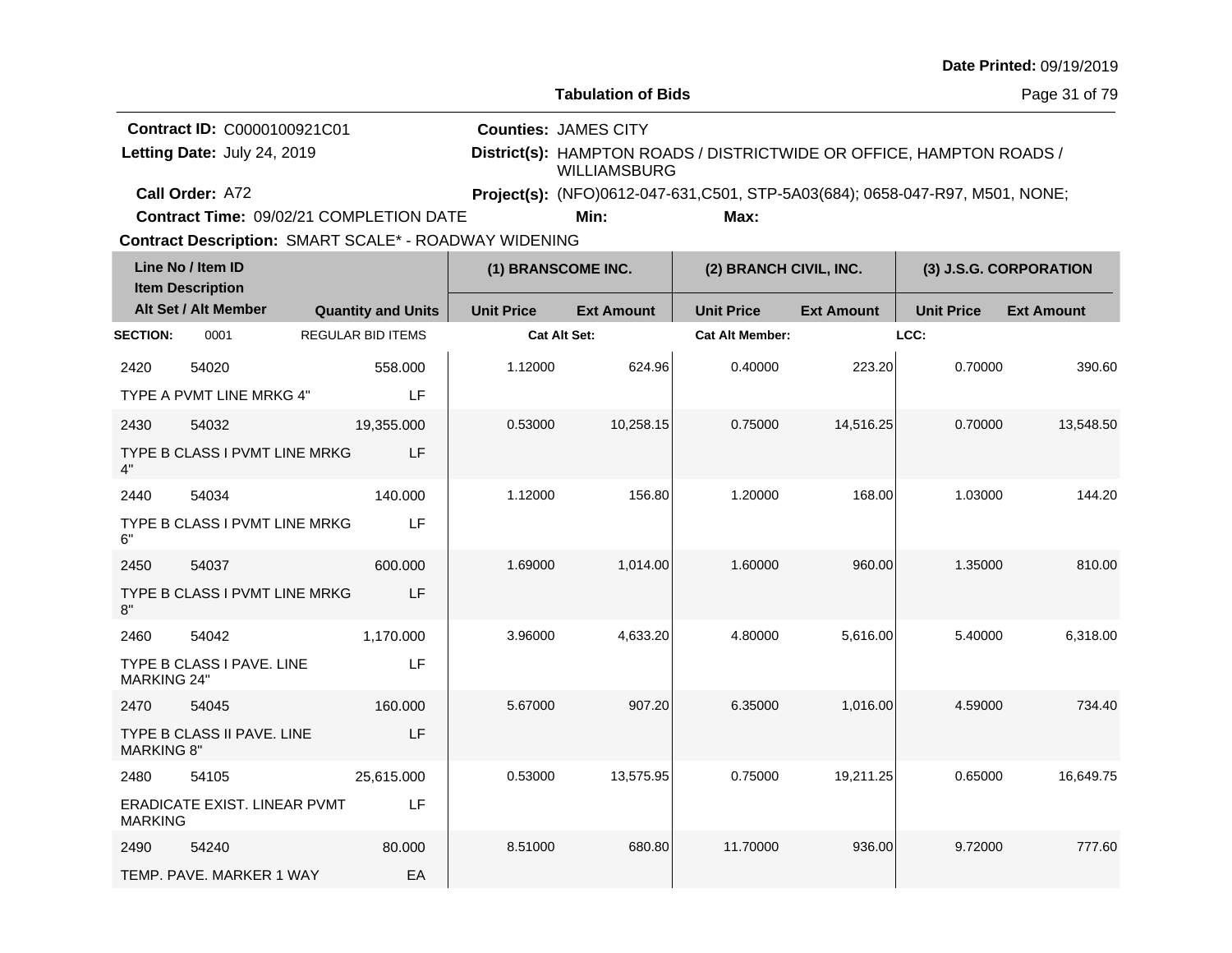| <b>Date Printed: 09/19/2019</b> |  |
|---------------------------------|--|
|---------------------------------|--|

**Contract Time:** 09/02/21 COMPLETION DATE

|                 | Line No / Item ID<br><b>Item Description</b>      |                           | (1) BRANSCOME INC. |                   | (2) BRANCH CIVIL, INC. |                   | (3) J.S.G. CORPORATION |                   |
|-----------------|---------------------------------------------------|---------------------------|--------------------|-------------------|------------------------|-------------------|------------------------|-------------------|
|                 | Alt Set / Alt Member                              | <b>Quantity and Units</b> | <b>Unit Price</b>  | <b>Ext Amount</b> | <b>Unit Price</b>      | <b>Ext Amount</b> | <b>Unit Price</b>      | <b>Ext Amount</b> |
| <b>SECTION:</b> | 0001                                              | <b>REGULAR BID ITEMS</b>  | Cat Alt Set:       |                   | <b>Cat Alt Member:</b> |                   | LCC:                   |                   |
| 2500            | 54242                                             | 10.000                    | 8.52000            | 85.20             | 11.70000               | 117.00            | 9.72000                | 97.20             |
|                 | TEMP, PAVE, MARKER 2 WAY                          | EA                        |                    |                   |                        |                   |                        |                   |
| 2510            | 54262                                             | 6.000                     | 55.63000           | 333.78            | 131.30000              | 787.80            | 162.00000              | 972.00            |
| TY. B, CL. II   | PVMT MESSAGE, 8', CHARACTER,                      | EA                        |                    |                   |                        |                   |                        |                   |
| 2520            | 54393                                             | 4.000                     | 255.44000          | 1,021.76          | 383.20000              | 1,532.80          | 486.00000              | 1,944.00          |
| <b>BCLII</b>    | PVMT MESSAGE MARK, ONLY TY                        | EA                        |                    |                   |                        |                   |                        |                   |
| 2530            | 54443                                             | 5.000                     | 28.38000           | 141.90            | 52.75000               | 263.75            | 54.00000               | 270.00            |
|                 | TEMP. PVMT SYMBOL MRKG<br>THRU ARROW TY, A        | EA                        |                    |                   |                        |                   |                        |                   |
| 2540            | 54457                                             | 32.000                    | 28.38000           | 908.16            | 52.75000               | 1,688.00          | 54.00000               | 1,728.00          |
|                 | TEMP. PVMT SYMBOL MRKG<br>SINGLE TURN ARROW TY. A | EA                        |                    |                   |                        |                   |                        |                   |
| 2550            | 54512                                             | 24,664.000                | 1.24000            | 30,583.36         | 1.30000                | 32,063.20         | 1.67000                | 41,188.88         |
| MRKG 4"         | TYPE D, CLASS II TEMP. PVMT                       | LF                        |                    |                   |                        |                   |                        |                   |
| 2560            | 54516                                             | 1,240.000                 | 1.69000            | 2,095.60          | 2.70000                | 3,348.00          | 3.19000                | 3,955.60          |
| MRKG 8"         | TYPE D, CLASS II TEMP. PVMT                       | LF                        |                    |                   |                        |                   |                        |                   |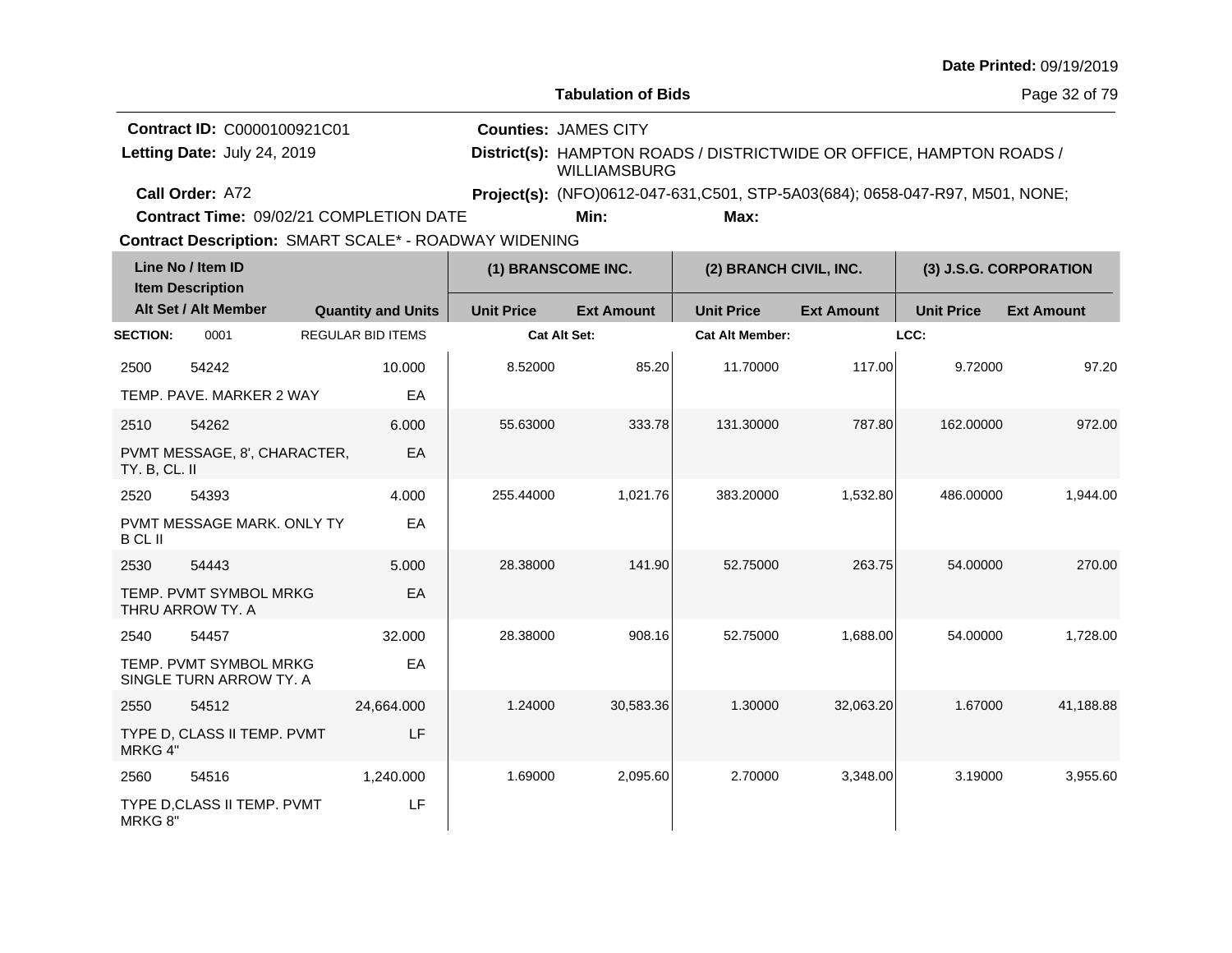| <b>Date Printed: 09/19/2019</b> |  |
|---------------------------------|--|
|---------------------------------|--|

**Contract Time:** 09/02/21 COMPLETION DATE

| Line No / Item ID<br><b>Item Description</b> |                                                               |                           | (1) BRANSCOME INC.  |                   | (2) BRANCH CIVIL, INC. |                   | (3) J.S.G. CORPORATION |                   |
|----------------------------------------------|---------------------------------------------------------------|---------------------------|---------------------|-------------------|------------------------|-------------------|------------------------|-------------------|
|                                              | Alt Set / Alt Member                                          | <b>Quantity and Units</b> | <b>Unit Price</b>   | <b>Ext Amount</b> | <b>Unit Price</b>      | <b>Ext Amount</b> | <b>Unit Price</b>      | <b>Ext Amount</b> |
| <b>SECTION:</b>                              | 0001                                                          | <b>REGULAR BID ITEMS</b>  | <b>Cat Alt Set:</b> |                   | <b>Cat Alt Member:</b> |                   | LCC:                   |                   |
| 2570                                         | 54524                                                         | 321.000                   | 5.67000             | 1,820.07          | 8.60000                | 2,760.60          | 12.96000               | 4,160.16          |
| MRKG 24"                                     | TYPE D, CLASS II TEMP. PVMT                                   | LF                        |                     |                   |                        |                   |                        |                   |
| 2580                                         | 54575                                                         | 39,000                    | 169.16000           | 6,597.24          | 263.80000              | 10,288.20         | 264.60000              | 10,319.40         |
|                                              | <b>PVMT SYMB MRKG SGL TURN</b><br>ARROW TY B, CL II           | EA                        |                     |                   |                        |                   |                        |                   |
| 2590                                         | 54578                                                         | 20.000                    | 197.54000           | 3,950.80          | 468.90000              | 9,378.00          | 540.00000              | 10,800.00         |
| $\mathbf{II}$                                | PVMT SYMB MRKG DBL TURN<br>ARROW THRU/LT OR RT TY B, CL       | EA                        |                     |                   |                        |                   |                        |                   |
| 2600                                         | 54582                                                         | 1.000                     | 225.92000           | 225.92            | 703.30000              | 703.30            | 540.00000              | 540.00            |
|                                              | PVMT SYMB MRKG TRPL TURN<br>ARROW TY B, CL II                 | EA                        |                     |                   |                        |                   |                        |                   |
| 2610                                         | 54622                                                         | 80.000                    | 28.38000            | 2,270.40          | 41.05000               | 3,284.00          | 37,80000               | 3,024.00          |
| TY B, CL II                                  | PVMT SYMB MRKG YIELD 1'x1.5"                                  | EA                        |                     |                   |                        |                   |                        |                   |
| 2620                                         | 54652                                                         | 4.000                     | 84.01000            | 336.04            | 112.50000              | 450.00            | 189.00000              | 756.00            |
|                                              | PVMT SYMB MRKG BICYCLE<br>THRU ARROW TY B CL II               | EA                        |                     |                   |                        |                   |                        |                   |
| 2630                                         | 54660                                                         | 4.000                     | 255.44000           | 1,021.76          | 263.80000              | 1,055.20          | 297.00000              | 1,188.00          |
|                                              | <b>PVMT SYMB MRKG HELMETED</b><br><b>BICYCLIST TY B CL II</b> | EA                        |                     |                   |                        |                   |                        |                   |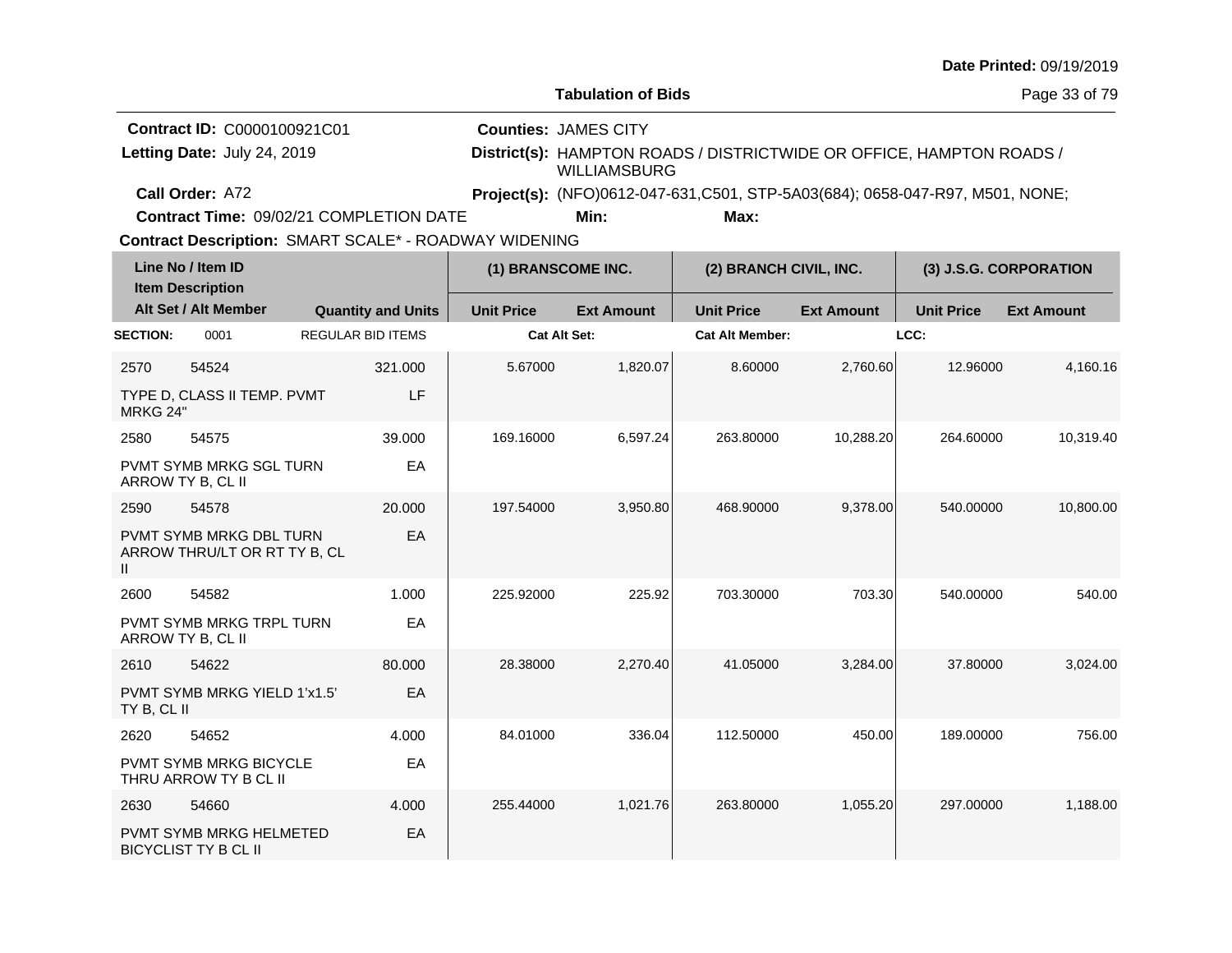| <b>Date Printed: 09/19/2019</b> |  |
|---------------------------------|--|
|---------------------------------|--|

**Tabulation of Bids**

Page 34 of 79

| <b>Contract ID: C0000100921C01</b> | <b>Counties: JAMES CITY</b>                                                          |
|------------------------------------|--------------------------------------------------------------------------------------|
| Letting Date: July 24, 2019        | District(s): HAMPTON ROADS / DISTRICTWIDE OR OFFICE, HAMPTON ROADS /<br>WILLIAMSBURG |
| Call Order: A72                    | <b>Project(s):</b> (NFO)0612-047-631, C501, STP-5A03(684); 0658-047-R97, M501, NONE; |

**Contract Time:** 09/02/21 COMPLETION DATE

**Min: Max:**

|                 | Line No / Item ID<br>(1) BRANSCOME INC.<br><b>Item Description</b> |                           | (2) BRANCH CIVIL, INC. |                   | (3) J.S.G. CORPORATION |                   |                   |                   |
|-----------------|--------------------------------------------------------------------|---------------------------|------------------------|-------------------|------------------------|-------------------|-------------------|-------------------|
|                 | Alt Set / Alt Member                                               | <b>Quantity and Units</b> | <b>Unit Price</b>      | <b>Ext Amount</b> | <b>Unit Price</b>      | <b>Ext Amount</b> | <b>Unit Price</b> | <b>Ext Amount</b> |
| <b>SECTION:</b> | 0001                                                               | <b>REGULAR BID ITEMS</b>  | <b>Cat Alt Set:</b>    |                   | <b>Cat Alt Member:</b> |                   | LCC:              |                   |
| 2640            | 55060                                                              | 15,000.000                | 1.61000                | 24,150.00         | 1.65000                | 24,750.00         | 3.02000           | 45,300.00         |
|                 | <b>6 CONDUCTOR CABLE</b>                                           | LF                        |                        |                   |                        |                   |                   |                   |
| 2650            | 55080                                                              | 3,210.000                 | 1.49000                | 4,782.90          | 1.50000                | 4,815.00          | 1.40000           | 4,494.00          |
|                 | 8 CONDUCTOR CABLE                                                  | LF                        |                        |                   |                        |                   |                   |                   |
| 2660            | 55126                                                              | 5,450.000                 | 1.55000                | 8,447.50          | 1.60000                | 8,720.00          | 1.46000           | 7,957.00          |
|                 | CONDUCTOR CABLE, NO. 8 EGC                                         | LF                        |                        |                   |                        |                   |                   |                   |
| 2670            | 55140                                                              | 23,000                    | 1,723.63000            | 39,643.49         | 1,753.00000            | 40,319.00         | 1,620.00000       | 37,260.00         |
| A               | CONCRETE FOUNDATION LF-1 TY.                                       | EA                        |                        |                   |                        |                   |                   |                   |
| 2680            | 55343                                                              | 2.000                     | 4,021.80000            | 8,043.60          | 4.090.00000            | 8,180.00          | 3,780.00000       | 7,560.00          |
|                 | ELECT. SERVICE SE-6                                                | EA                        |                        |                   |                        |                   |                   |                   |
| 2690            | 55352                                                              | 2.000                     | 8,618.15000            | 17,236.30         | 8,765.00000            | 17,530.00         | 8,100.00000       | 16,200.00         |
|                 | CONTROL CENTER CCW-1 TYPE C                                        | EA                        |                        |                   |                        |                   |                   |                   |
| 2700            | 55505                                                              | 34.000                    | 1,126.11000            | 38,287.74         | 1,145.00000            | 38,930.00         | 1,058.40000       | 35,985.60         |
|                 | NS LUMINAIRE CONVENTIONAL<br>DECORATIVE LED 52 WATT                | EA                        |                        |                   |                        |                   |                   |                   |
| 2710            | 55505                                                              | 23,000                    | 804.36000              | 18,500.28         | 818.10000              | 18,816.30         | 756.00000         | 17,388.00         |
|                 | NS LUMINAIRE CONVENTIONAL<br>ROADWAY LED 210 WATT                  | EA                        |                        |                   |                        |                   |                   |                   |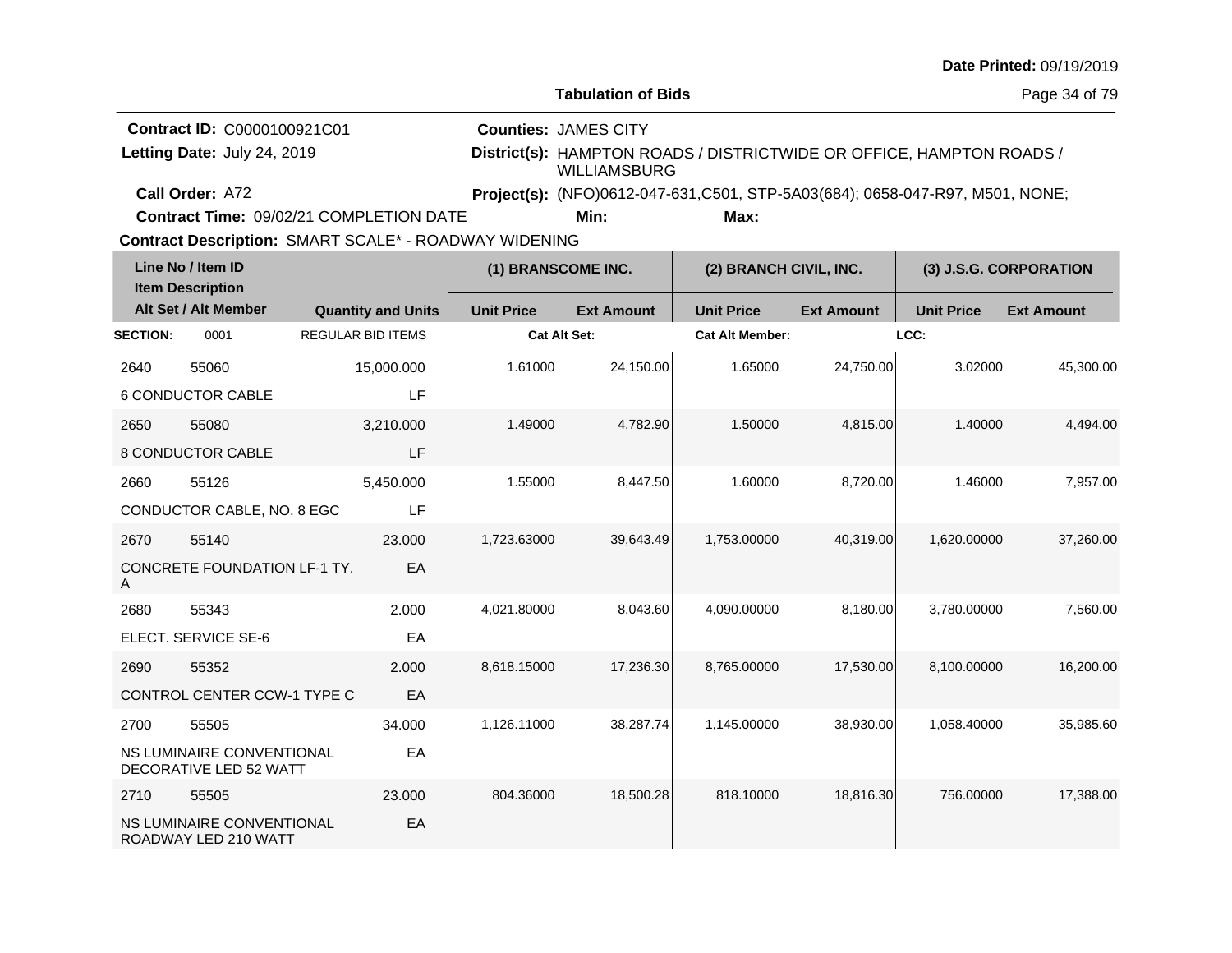|  |  | <b>Date Printed: 09/19/2019</b> |
|--|--|---------------------------------|
|--|--|---------------------------------|

**Contract Time:** 09/02/21 COMPLETION DATE

|                 | Line No / Item ID<br><b>Item Description</b>                 |                           | (1) BRANSCOME INC.  |                   | (2) BRANCH CIVIL, INC. |                   | (3) J.S.G. CORPORATION |                   |
|-----------------|--------------------------------------------------------------|---------------------------|---------------------|-------------------|------------------------|-------------------|------------------------|-------------------|
|                 | Alt Set / Alt Member                                         | <b>Quantity and Units</b> | <b>Unit Price</b>   | <b>Ext Amount</b> | <b>Unit Price</b>      | <b>Ext Amount</b> | <b>Unit Price</b>      | <b>Ext Amount</b> |
| <b>SECTION:</b> | 0001                                                         | <b>REGULAR BID ITEMS</b>  | <b>Cat Alt Set:</b> |                   | <b>Cat Alt Member:</b> |                   | LCC:                   |                   |
| 2720            | 55505                                                        | 8.000                     | 804.36000           | 6,434.88          | 818.10000              | 6,544.80          | 756.00000              | 6,048.00          |
|                 | <b>NS LUMINAIRE CONVENTIONAL</b><br>SIGNAL POLE LED 210 WATT | EA                        |                     |                   |                        |                   |                        |                   |
| 2730            | 55587                                                        | 48,000                    | 2,068.36000         | 99,281.28         | 2,104.00000            | 100,992.00        | 1,944.00000            | 93,312.00         |
|                 | JUNCTION BOX JB-S2                                           | EA                        |                     |                   |                        |                   |                        |                   |
| 2740            | 55588                                                        | 2.000                     | 2,527.99000         | 5,055.98          | 2,571.00000            | 5,142.00          | 2,376.00000            | 4,752.00          |
|                 | JUNCTION BOX JB-S3                                           | EA                        |                     |                   |                        |                   |                        |                   |
| 2750            | 56014                                                        | 20.000                    | 344.73000           | 6,894.60          | 350.60000              | 7,012.00          | 1,350.00000            | 27,000.00         |
| 10'             | ELECT. SER. GRD. ELECTRODE                                   | EA                        |                     |                   |                        |                   |                        |                   |
| 2760            | 56021                                                        | 170.000                   | 9.19000             | 1,562.30          | 9.35000                | 1,589.50          | 8.64000                | 1.468.80          |
| 1" PVC CONDUIT  |                                                              | LF                        |                     |                   |                        |                   |                        |                   |
| 2770            | 56050                                                        | 1,850.000                 | 19.53000            | 36,130.50         | 19.85000               | 36,722.50         | 18.36000               | 33,966.00         |
|                 | <b>BORED CONDUIT 2"</b>                                      | LF                        |                     |                   |                        |                   |                        |                   |
| 2780            | 56051                                                        | 1,440.000                 | 28.73000            | 41,371.20         | 29.20000               | 42,048.00         | 27.00000               | 38,880.00         |
|                 | <b>BORED CONDUIT 3"</b>                                      | LF                        |                     |                   |                        |                   |                        |                   |
| 2790            | 56053                                                        | 9,550.000                 | 9.19000             | 87,764.50         | 9.35000                | 89,292.50         | 8.64000                | 82,512.00         |
| 2" PVC CONDUIT  |                                                              | LF                        |                     |                   |                        |                   |                        |                   |
| 2800            | 56054                                                        | 280.000                   | 17.24000            | 4,827.20          | 17.55000               | 4,914.00          | 16.20000               | 4,536.00          |
|                 | 3" PVC CONDUIT                                               | LF                        |                     |                   |                        |                   |                        |                   |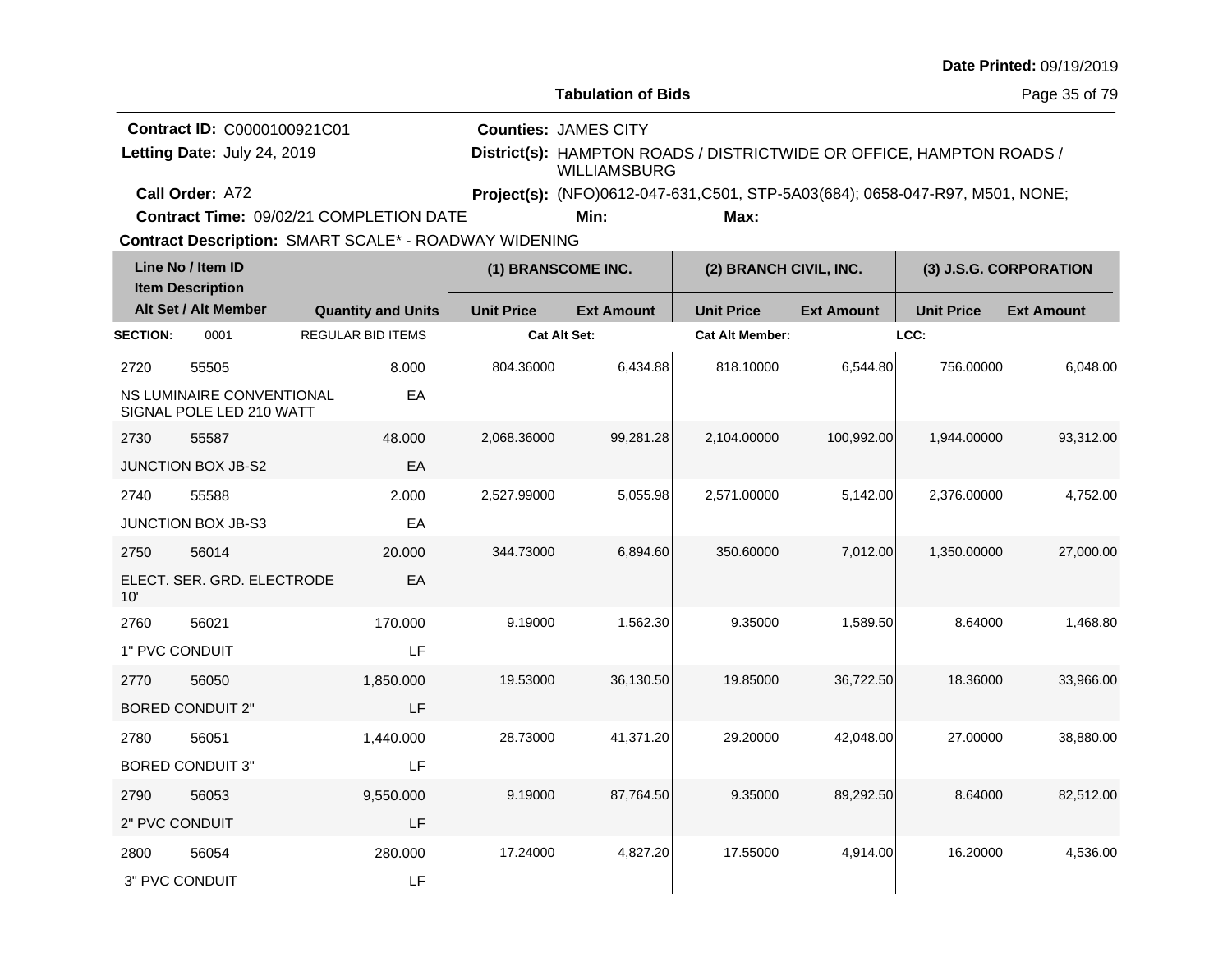|  |  | <b>Date Printed: 09/19/2019</b> |
|--|--|---------------------------------|
|--|--|---------------------------------|

**Contract Time:** 09/02/21 COMPLETION DATE

| Line No / Item ID<br><b>Item Description</b> |                                                       |                           | (1) BRANSCOME INC. |                   | (2) BRANCH CIVIL, INC. |                   | (3) J.S.G. CORPORATION |                   |
|----------------------------------------------|-------------------------------------------------------|---------------------------|--------------------|-------------------|------------------------|-------------------|------------------------|-------------------|
|                                              | Alt Set / Alt Member                                  | <b>Quantity and Units</b> | <b>Unit Price</b>  | <b>Ext Amount</b> | <b>Unit Price</b>      | <b>Ext Amount</b> | <b>Unit Price</b>      | <b>Ext Amount</b> |
| <b>SECTION:</b>                              | 0001                                                  | <b>REGULAR BID ITEMS</b>  | Cat Alt Set:       |                   | <b>Cat Alt Member:</b> |                   | LCC:                   |                   |
| 2810                                         | 56200                                                 | 9,940.000                 | 2.87000            | 28,527.80         | 2.90000                | 28,826.00         | 2.70000                | 26,838.00         |
|                                              | <b>TRENCH EXCAVATION ECI-1</b>                        | LF                        |                    |                   |                        |                   |                        |                   |
| 2820                                         | 56205                                                 | 8.000                     | 2,872.72000        | 22,981.76         | 2,922.00000            | 23,376.00         | 2.700.00000            | 21,600.00         |
| <b>TEST BORE</b>                             |                                                       | EA                        |                    |                   |                        |                   |                        |                   |
| 2840                                         | 59000                                                 | 34.000                    | 1,608.72000        | 54,696.48         | 1,636.00000            | 55,624.00         | 1,512.00000            | 51,408.00         |
|                                              | NS LIGHTING DECORATIVE<br>CONCRETE FOUNDATION         | EA                        |                    |                   |                        |                   |                        |                   |
| 2850                                         | 59000                                                 | 34.000                    | 3,332.35000        | 113,299.90        | 3,389.00000            | 115,226.00        | 3,132.00000            | 106,488.00        |
| <b>POLE</b>                                  | NS LIGHTING DECORATIVE LIGHT                          | EA                        |                    |                   |                        |                   |                        |                   |
| 2860                                         | 59000                                                 | 23.000                    | 4,136.71000        | 95,144.33         | 4,207.00000            | 96,761.00         | 3,888.00000            | 89,424.00         |
| <b>ARM</b>                                   | NS LIGHTING POLE LP-40' - 18'                         | EA                        |                    |                   |                        |                   |                        |                   |
| 2870                                         | 70000                                                 | (1)                       | 1,499.73000        | 1,499.73          | 2,731.00000            | 2,731.00          | 2.75000                | 2.75              |
| D <sub>16</sub>                              | NS DEMO. OF BLDG. PARCEL 001                          | LS                        |                    |                   |                        |                   |                        |                   |
| 2880                                         | 70000                                                 | (1)                       | 8,212.35000        | 8,212.35          | 3,280.00000            | 3,280.00          | 2.75000                | 2.75              |
|                                              | NS DEMO. OF BLDG. PARCEL 002<br>D17, D900, D908, D911 | LS                        |                    |                   |                        |                   |                        |                   |
| 2890                                         | 70000                                                 | (1)                       | 1,499.73000        | 1,499.73          | 1,012.00000            | 1,012.00          | 2.75000                | 2.75              |
| D <sub>8</sub>                               | NS DEMO. OF BLDG. PARCEL 002                          | LS                        |                    |                   |                        |                   |                        |                   |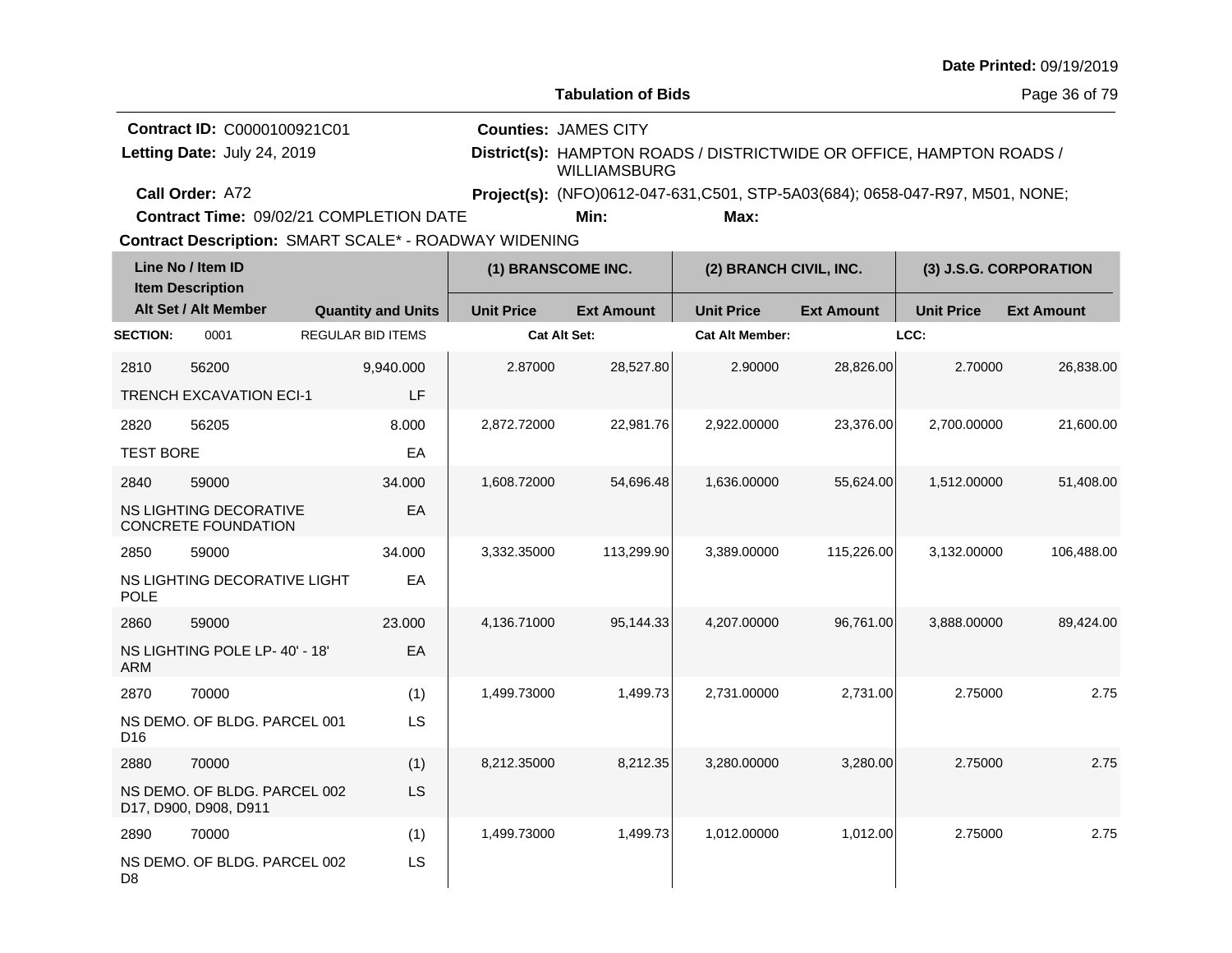| <b>Date Printed: 09/19/2019</b> |  |
|---------------------------------|--|
|---------------------------------|--|

| <b>Contract ID: C0000100921C01</b>      | <b>Counties: JAMES CITY</b> |      |                                                                              |  |
|-----------------------------------------|-----------------------------|------|------------------------------------------------------------------------------|--|
| Letting Date: July 24, 2019             | <b>WILLIAMSBURG</b>         |      | District(s): HAMPTON ROADS / DISTRICTWIDE OR OFFICE, HAMPTON ROADS /         |  |
| Call Order: A72                         |                             |      | Project(s): (NFO)0612-047-631,C501, STP-5A03(684); 0658-047-R97, M501, NONE; |  |
| Contract Time: 09/02/21 COMPLETION DATE | Min:                        | Max: |                                                                              |  |

**Contract Time:** 09/02/21 COMPLETION DATE

|                 | Line No / Item ID<br><b>Item Description</b>       |                           | (1) BRANSCOME INC. |                     | (2) BRANCH CIVIL, INC. |                        | (3) J.S.G. CORPORATION |                   |                   |
|-----------------|----------------------------------------------------|---------------------------|--------------------|---------------------|------------------------|------------------------|------------------------|-------------------|-------------------|
|                 | Alt Set / Alt Member                               | <b>Quantity and Units</b> |                    | <b>Unit Price</b>   | <b>Ext Amount</b>      | <b>Unit Price</b>      | <b>Ext Amount</b>      | <b>Unit Price</b> | <b>Ext Amount</b> |
| <b>SECTION:</b> | 0001                                               | <b>REGULAR BID ITEMS</b>  |                    | <b>Cat Alt Set:</b> |                        | <b>Cat Alt Member:</b> |                        | LCC:              |                   |
| 2900            | 70000                                              |                           | (1)                | 1,499.73000         | 1,499.73               | 852.40000              | 852.40                 | 2.75000           | 2.75              |
| D701            | NS DEMO. OF BLDG. PARCEL 003                       |                           | LS                 |                     |                        |                        |                        |                   |                   |
| 2910            | 70000                                              |                           | (1)                | 1,499.73000         | 1,499.73               | 2,578.00000            | 2,578.00               | 2.75000           | 2.75              |
| D <sub>2</sub>  | NS DEMO. OF BLDG. PARCEL 005                       |                           | LS                 |                     |                        |                        |                        |                   |                   |
| 2920            | 70000                                              |                           | (1)                | 340.59000           | 340.59                 | 0.01000                | 0.01                   | 2.75000           | 2.75              |
| D <sub>10</sub> | NS DEMO. OF BLDG. PARCEL 006                       |                           | LS                 |                     |                        |                        |                        |                   |                   |
| 2930            | 70000                                              |                           | (1)                | 324.93000           | 324.93                 | 887.60000              | 887.60                 | 2.75000           | 2.75              |
| D <sub>5</sub>  | NS DEMO. OF BLDG. PARCEL 006                       |                           | LS                 |                     |                        |                        |                        |                   |                   |
| 2940            | 70000                                              |                           | (1)                | 1,499.73000         | 1,499.73               | 3,555.00000            | 3,555.00               | 2.75000           | 2.75              |
| D <sub>7</sub>  | NS DEMO. OF BLDG. PARCEL 007                       |                           | LS                 |                     |                        |                        |                        |                   |                   |
| 2950            | 70000                                              |                           | (1)                | 3,544.53000         | 3,544.53               | 3,710.00000            | 3,710.00               | 2.75000           | 2.75              |
| 15              | NS DEMO. OF BLDG. PARCEL 007<br>D904, D903, D902 D |                           | LS                 |                     |                        |                        |                        |                   |                   |
| 2960            | 70000                                              |                           | (1)                | 1,403.23000         | 1,403.23               | 2,296.00000            | 2,296.00               | 2.75000           | 2.75              |
| D <sub>6</sub>  | NS DEMO. OF BLDG. PARCEL 009                       |                           | LS                 |                     |                        |                        |                        |                   |                   |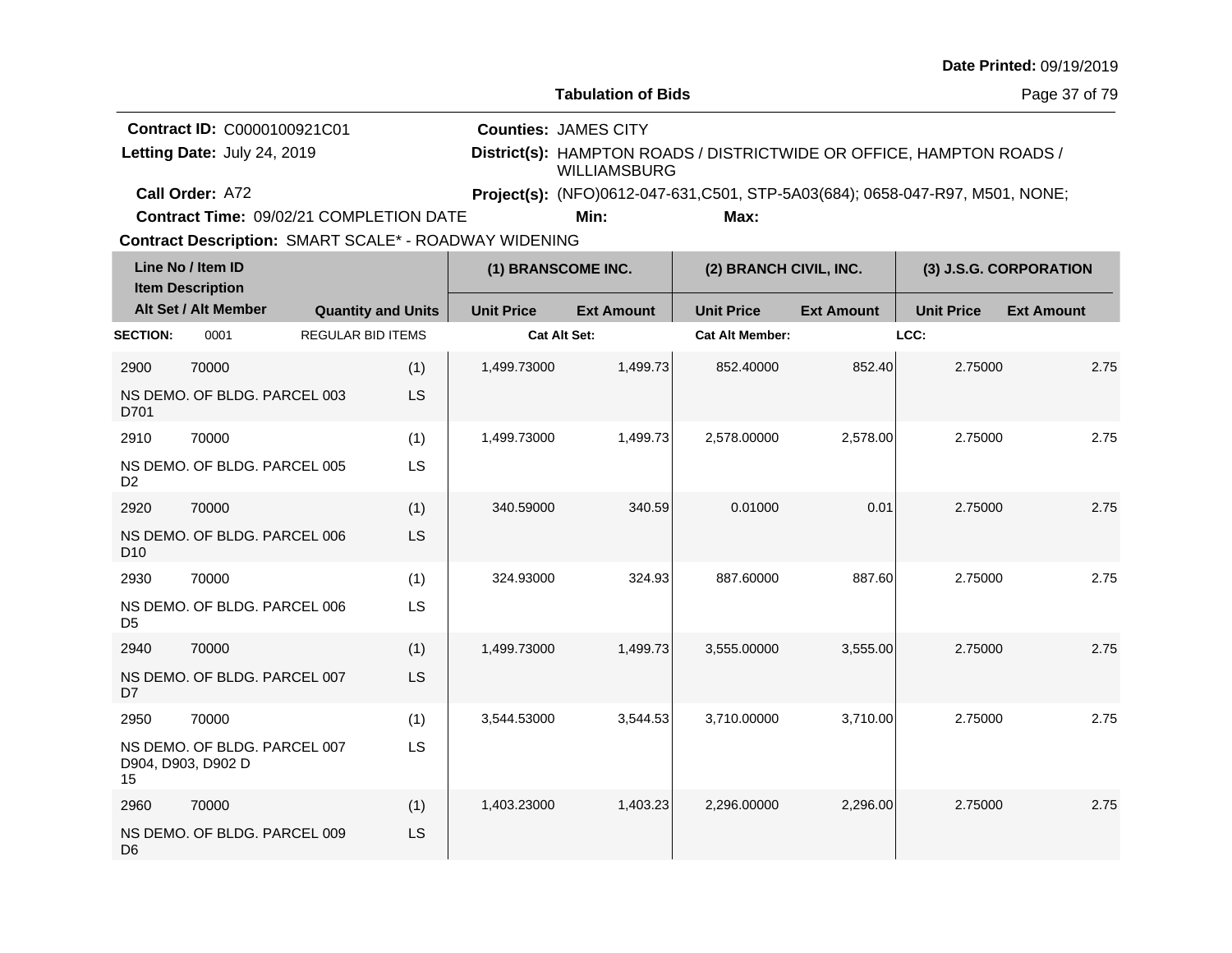| <b>Date Printed: 09/19/2019</b> |  |
|---------------------------------|--|
|---------------------------------|--|

**Contract Time:** 09/02/21 COMPLETION DATE

|                 | Line No / Item ID<br><b>Item Description</b>          |                          |                           | (1) BRANSCOME INC.  |                   | (2) BRANCH CIVIL, INC. |                   | (3) J.S.G. CORPORATION |                   |  |
|-----------------|-------------------------------------------------------|--------------------------|---------------------------|---------------------|-------------------|------------------------|-------------------|------------------------|-------------------|--|
|                 | Alt Set / Alt Member                                  |                          | <b>Quantity and Units</b> | <b>Unit Price</b>   | <b>Ext Amount</b> | <b>Unit Price</b>      | <b>Ext Amount</b> | <b>Unit Price</b>      | <b>Ext Amount</b> |  |
| <b>SECTION:</b> | 0001                                                  | <b>REGULAR BID ITEMS</b> |                           | <b>Cat Alt Set:</b> |                   | <b>Cat Alt Member:</b> |                   | LCC:                   |                   |  |
| 2970            | 70000                                                 |                          | (1)                       | 3,544.53000         | 3,544.53          | 887.60000              | 887.60            | 2.75000                | 2.75              |  |
| D703            | NS DEMO. OF BLDG. PARCEL 009                          |                          | LS                        |                     |                   |                        |                   |                        |                   |  |
| 2980            | 70000                                                 |                          | (1)                       | 3,544.53000         | 3,544.53          | 887.60000              | 887.60            | 2.75000                | 2.75              |  |
| D704            | NS DEMO. OF BLDG. PARCEL 009                          |                          | <b>LS</b>                 |                     |                   |                        |                   |                        |                   |  |
| 2990            | 70000                                                 |                          | (1)                       | 3,769.42000         | 3,769.42          | 1,708.00000            | 1,708.00          | 2.75000                | 2.75              |  |
|                 | NS DEMO. OF BLDG. PARCEL 011<br>D910, D909, D901, D12 |                          | LS                        |                     |                   |                        |                   |                        |                   |  |
| 3000            | 70000                                                 |                          | (1)                       | 324.93000           | 324.93            | 887.60000              | 887.60            | 2.75000                | 2.75              |  |
| D <sub>13</sub> | NS DEMO. OF BLDG. PARCEL 014                          |                          | LS                        |                     |                   |                        |                   |                        |                   |  |
| 3010            | 70000                                                 |                          | (1)                       | 324.93000           | 324.93            | 887.60000              | 887.60            | 2.75000                | 2.75              |  |
| D <sub>14</sub> | NS DEMO. OF BLDG. PARCEL 014                          |                          | LS                        |                     |                   |                        |                   |                        |                   |  |
| 3020            | 70000                                                 |                          | (1)                       | 324.93000           | 324.93            | 2,402.00000            | 2,402.00          | 2.75000                | 2.75              |  |
| D <sub>4</sub>  | NS DEMO. OF BLDG. PARCEL 014                          |                          | <b>LS</b>                 |                     |                   |                        |                   |                        |                   |  |
| 3030            | 70200                                                 |                          | (1)                       | 3,973.54000         | 3,973.54          | 100,000.00000          | 100,000.00        | 51,451.20000           | 51,451.20         |  |
|                 | NS CLEARING PARCEL NO. 002                            |                          | LS                        |                     |                   |                        |                   |                        |                   |  |
| 3040            | 70200                                                 |                          | (1)                       | 24,408.90000        | 24,408.90         | 50,000.00000           | 50,000.00         | 26,352.00000           | 26,352.00         |  |
|                 | NS CLEARING PARCEL NO. 007                            |                          | LS                        |                     |                   |                        |                   |                        |                   |  |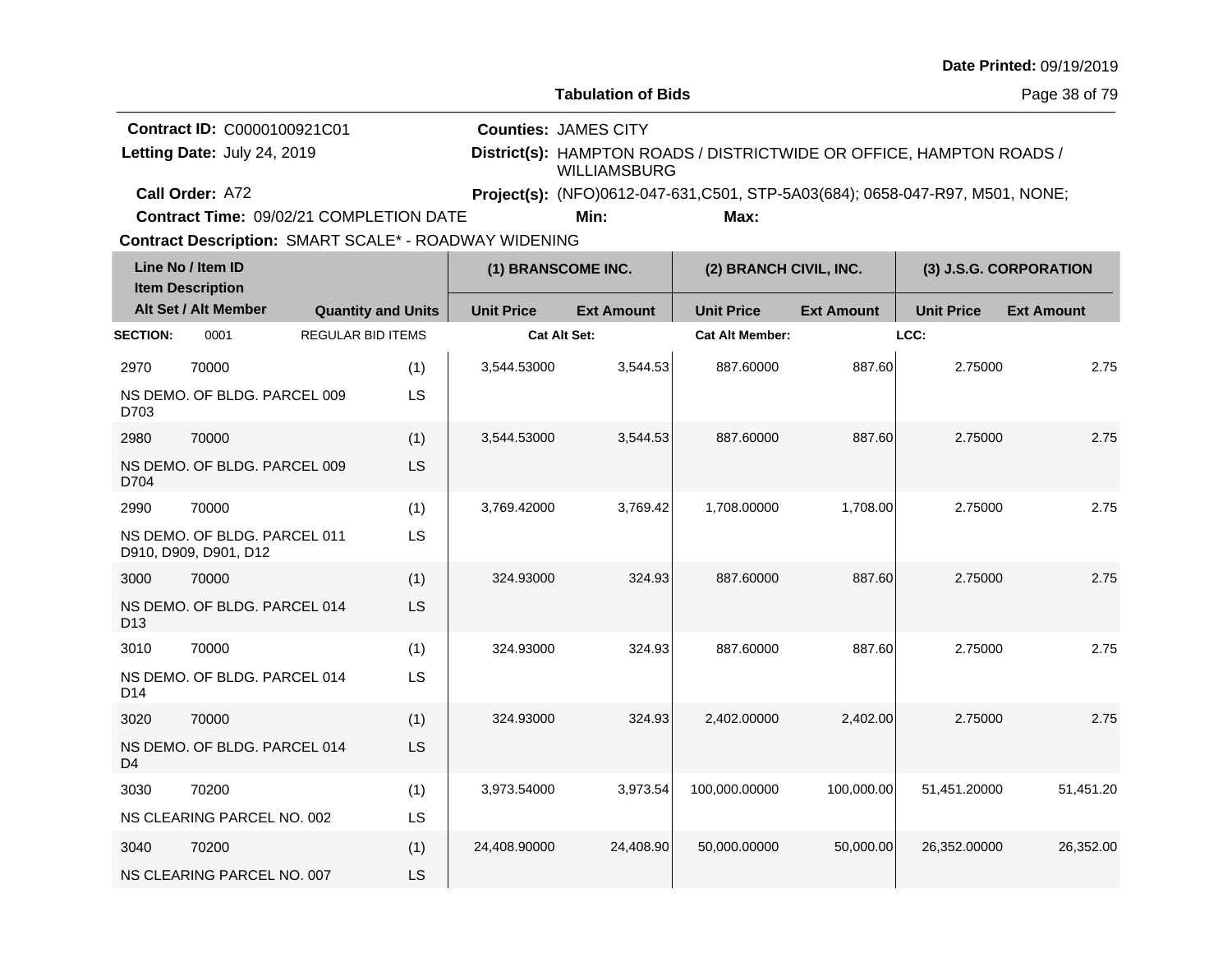|                                              |                                         |                              |                           |                                                              |                                                                                             |                        |                        |                   | Date Printed: 09/19/2019 |
|----------------------------------------------|-----------------------------------------|------------------------------|---------------------------|--------------------------------------------------------------|---------------------------------------------------------------------------------------------|------------------------|------------------------|-------------------|--------------------------|
|                                              |                                         |                              |                           |                                                              | <b>Tabulation of Bids</b>                                                                   |                        |                        |                   | Page 39 of 79            |
|                                              | Contract ID: C0000100921C01             |                              |                           |                                                              | <b>Counties: JAMES CITY</b>                                                                 |                        |                        |                   |                          |
|                                              | Letting Date: July 24, 2019             |                              |                           |                                                              | District(s): HAMPTON ROADS / DISTRICTWIDE OR OFFICE, HAMPTON ROADS /<br><b>WILLIAMSBURG</b> |                        |                        |                   |                          |
|                                              | Call Order: A72                         |                              |                           |                                                              | Project(s): (NFO)0612-047-631,C501, STP-5A03(684); 0658-047-R97, M501, NONE;                |                        |                        |                   |                          |
|                                              | Contract Time: 09/02/21 COMPLETION DATE |                              |                           |                                                              | Min:                                                                                        | Max:                   |                        |                   |                          |
|                                              |                                         |                              |                           | <b>Contract Description: SMART SCALE* - ROADWAY WIDENING</b> |                                                                                             |                        |                        |                   |                          |
| Line No / Item ID<br><b>Item Description</b> |                                         |                              | (1) BRANSCOME INC.        |                                                              | (2) BRANCH CIVIL, INC.                                                                      |                        | (3) J.S.G. CORPORATION |                   |                          |
|                                              | Alt Set / Alt Member                    |                              | <b>Quantity and Units</b> | <b>Unit Price</b>                                            | <b>Ext Amount</b>                                                                           | <b>Unit Price</b>      | <b>Ext Amount</b>      | <b>Unit Price</b> | <b>Ext Amount</b>        |
| <b>SECTION:</b>                              | 0001                                    |                              | <b>REGULAR BID ITEMS</b>  | <b>Cat Alt Set:</b>                                          |                                                                                             | <b>Cat Alt Member:</b> |                        | LCC:              |                          |
| 3050                                         | 70200                                   |                              | (1)                       | 6,244.14000                                                  | 6,244.14                                                                                    | 25,000.00000           | 25,000.00              | 15,336.00000      | 15,336.00                |
|                                              | NS CLEARING PARCEL NO. 011              |                              | LS                        |                                                              |                                                                                             |                        |                        |                   |                          |
|                                              | <b>Section Totals:</b>                  |                              |                           |                                                              | \$10,229,387.52                                                                             |                        | \$11,071,604.76        |                   | \$11,359,188.97          |
|                                              | <b>Life Cycle Costs:</b>                |                              |                           |                                                              |                                                                                             |                        |                        |                   |                          |
|                                              | <b>Section Total with LCC:</b>          |                              |                           |                                                              | \$10,229,387.52                                                                             |                        | \$11,071,604.76        |                   | \$11,359,188.97          |
|                                              |                                         | <b>Contract Item Totals</b>  |                           |                                                              | \$10,229,387.52                                                                             |                        | \$11,071,604.76        |                   | \$11,359,188.97          |
|                                              |                                         | <b>Contract Time Totals</b>  |                           |                                                              |                                                                                             |                        |                        |                   |                          |
|                                              | <b>Contract Life Cycle Costs Totals</b> |                              |                           |                                                              | \$0.00                                                                                      |                        | \$0.00                 |                   | \$0.00                   |
|                                              |                                         | <b>Contract Grand Totals</b> |                           |                                                              | \$10,229,387.52                                                                             |                        | \$11,071,604.76        |                   | 11,359,188.97            |
|                                              | () indicates item is bid as Lump Sum    |                              |                           |                                                              |                                                                                             |                        |                        |                   |                          |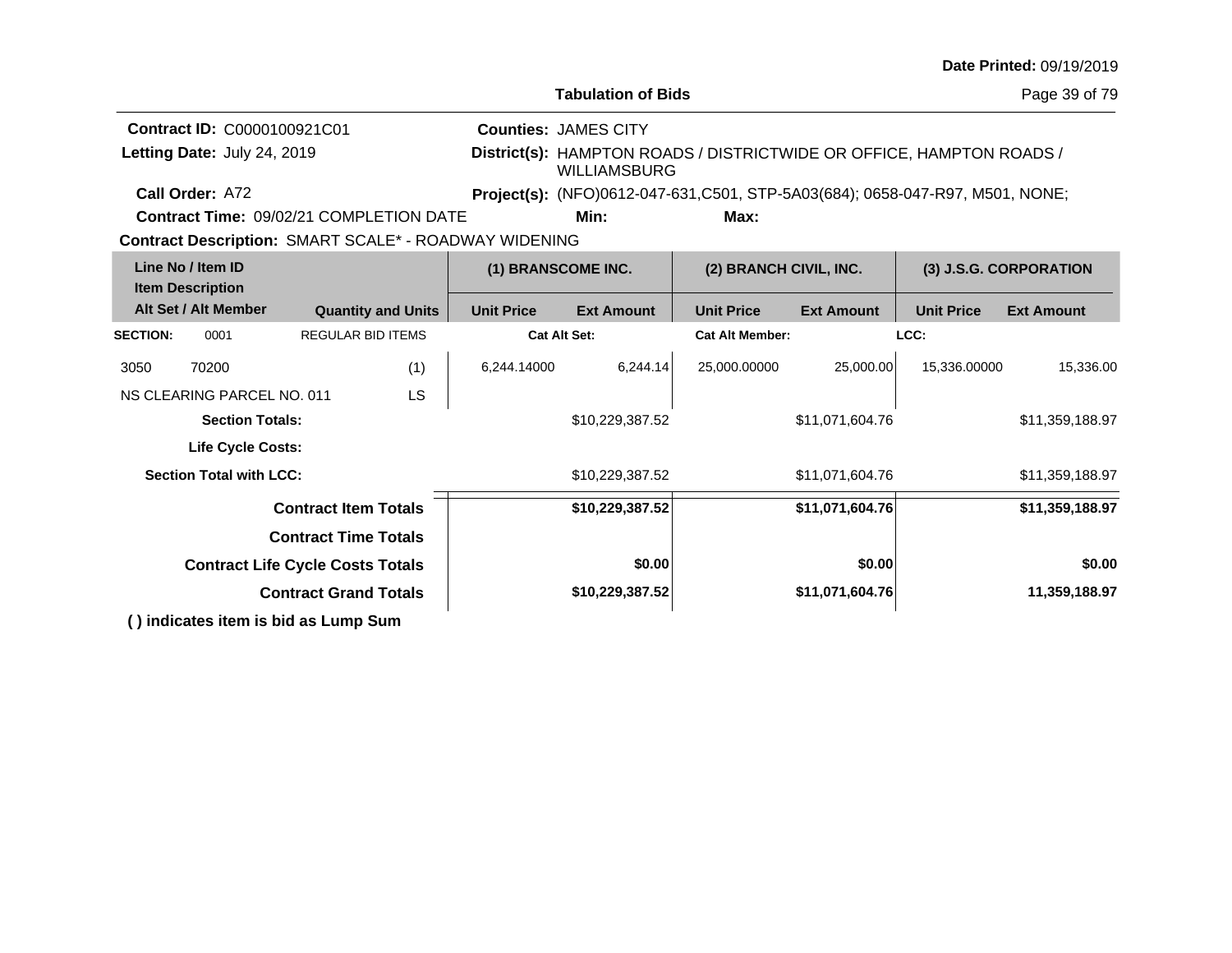|                     |                                                                   |                                                                                                  |                   |                                                                               |                                                                      |                   |                   | Date Printed: 09/19/2019                         |
|---------------------|-------------------------------------------------------------------|--------------------------------------------------------------------------------------------------|-------------------|-------------------------------------------------------------------------------|----------------------------------------------------------------------|-------------------|-------------------|--------------------------------------------------|
|                     |                                                                   |                                                                                                  |                   | <b>Tabulation of Bids</b>                                                     |                                                                      |                   |                   | Page 40 of 79                                    |
|                     | <b>Contract ID: C0000100921C01</b><br>Letting Date: July 24, 2019 |                                                                                                  |                   | <b>Counties: JAMES CITY</b><br><b>WILLIAMSBURG</b>                            | District(s): HAMPTON ROADS / DISTRICTWIDE OR OFFICE, HAMPTON ROADS / |                   |                   |                                                  |
|                     | Call Order: A72                                                   |                                                                                                  |                   | Project(s): (NFO)0612-047-631, C501, STP-5A03(684); 0658-047-R97, M501, NONE; |                                                                      |                   |                   |                                                  |
|                     |                                                                   | Contract Time: 09/02/21 COMPLETION DATE<br>Contract Description: SMART SCALE* - ROADWAY WIDENING |                   | Min:                                                                          | Max:                                                                 |                   |                   |                                                  |
|                     | Line No / Item ID<br><b>Item Description</b>                      |                                                                                                  |                   | (4) ALLAN MYERS VA, INC.                                                      | (5) CURTIS CONTRACTING,<br>INC.                                      |                   |                   | <b>(6) BASIC CONSTRUCTION</b><br>COMPANY, L.L.C. |
|                     | Alt Set / Alt Member                                              | <b>Quantity and Units</b>                                                                        | <b>Unit Price</b> | <b>Ext Amount</b>                                                             | <b>Unit Price</b>                                                    | <b>Ext Amount</b> | <b>Unit Price</b> | <b>Ext Amount</b>                                |
| <b>SECTION:</b>     | 0001                                                              | <b>REGULAR BID ITEMS</b>                                                                         |                   | <b>Cat Alt Set:</b>                                                           | <b>Cat Alt Member:</b>                                               |                   | LCC:              |                                                  |
| 0010                | 00100                                                             | (1)                                                                                              | 595,000.00000     | 595,000.00                                                                    | 624,000.00000                                                        | 624,000.00        | 481,000.00000     | 481,000.00                                       |
| <b>MOBILIZATION</b> |                                                                   | <b>LS</b>                                                                                        |                   |                                                                               |                                                                      |                   |                   |                                                  |
| 0020                | 00101                                                             | (1)                                                                                              | 225,000.00000     | 225,000.00                                                                    | 975,000.00000                                                        | 975,000.00        | 115,000.00000     | 115,000.00                                       |
|                     | <b>CONSTRUCTION SURVEYING</b><br><b>CONSTRUCTION</b>              | <b>LS</b>                                                                                        |                   |                                                                               |                                                                      |                   |                   |                                                  |
| 0030                | 00111                                                             | 2.590                                                                                            | 95,000.00000      | 246,050.00                                                                    | 28,972.14000                                                         | 75,037.84         | 22,200.00000      | 57,498.00                                        |
|                     | CLEARING AND GRUBBING                                             | <b>ACRE</b>                                                                                      |                   |                                                                               |                                                                      |                   |                   |                                                  |
| 0040                | 00170                                                             | 2.835.000                                                                                        | 40.00000          | 113,400.00                                                                    | 64.29000                                                             | 182,262.15        | 96.90000          | 274,711.50                                       |
|                     | NS SOIL BIORETENTION MIXTURE                                      | CY                                                                                               |                   |                                                                               |                                                                      |                   |                   |                                                  |
| 0050                | 00120                                                             | 23,941.000                                                                                       | 45.00000          | 1,077,345.00                                                                  | 21.33000                                                             | 510,661.53        | 48.80000          | 1,168,320.80                                     |
|                     | REGULAR EXCAVATION                                                | CY                                                                                               |                   |                                                                               |                                                                      |                   |                   |                                                  |
| 0070                | 00141                                                             | 2,766.000                                                                                        | 40.00000          | 110,640.00                                                                    | 28.82000                                                             | 79,716.12         | 41.70000          | 115,342.20                                       |
| <b>CBR-10</b>       | NS BORROW EXCAVATION MIN.                                         | CY                                                                                               |                   |                                                                               |                                                                      |                   |                   |                                                  |
| 0080                | 00305                                                             | 82.000                                                                                           | 40.00000          | 3.280.00                                                                      | 24.55000                                                             | 2.013.10          | 41.70000          | 3,419.40                                         |
| <b>CBR-10</b>       | NS SELECT MATERIAL TY II MIN                                      | CY                                                                                               |                   |                                                                               |                                                                      |                   |                   |                                                  |
| 0090                | 00525                                                             | 5.520                                                                                            | 1,500.00000       | 8,280.00                                                                      | 1,158.89000                                                          | 6,397.07          | 4,320,00000       | 23,846.40                                        |
|                     | CONCRETE CLASS A3 MISC.                                           | <b>CY</b>                                                                                        |                   |                                                                               |                                                                      |                   |                   |                                                  |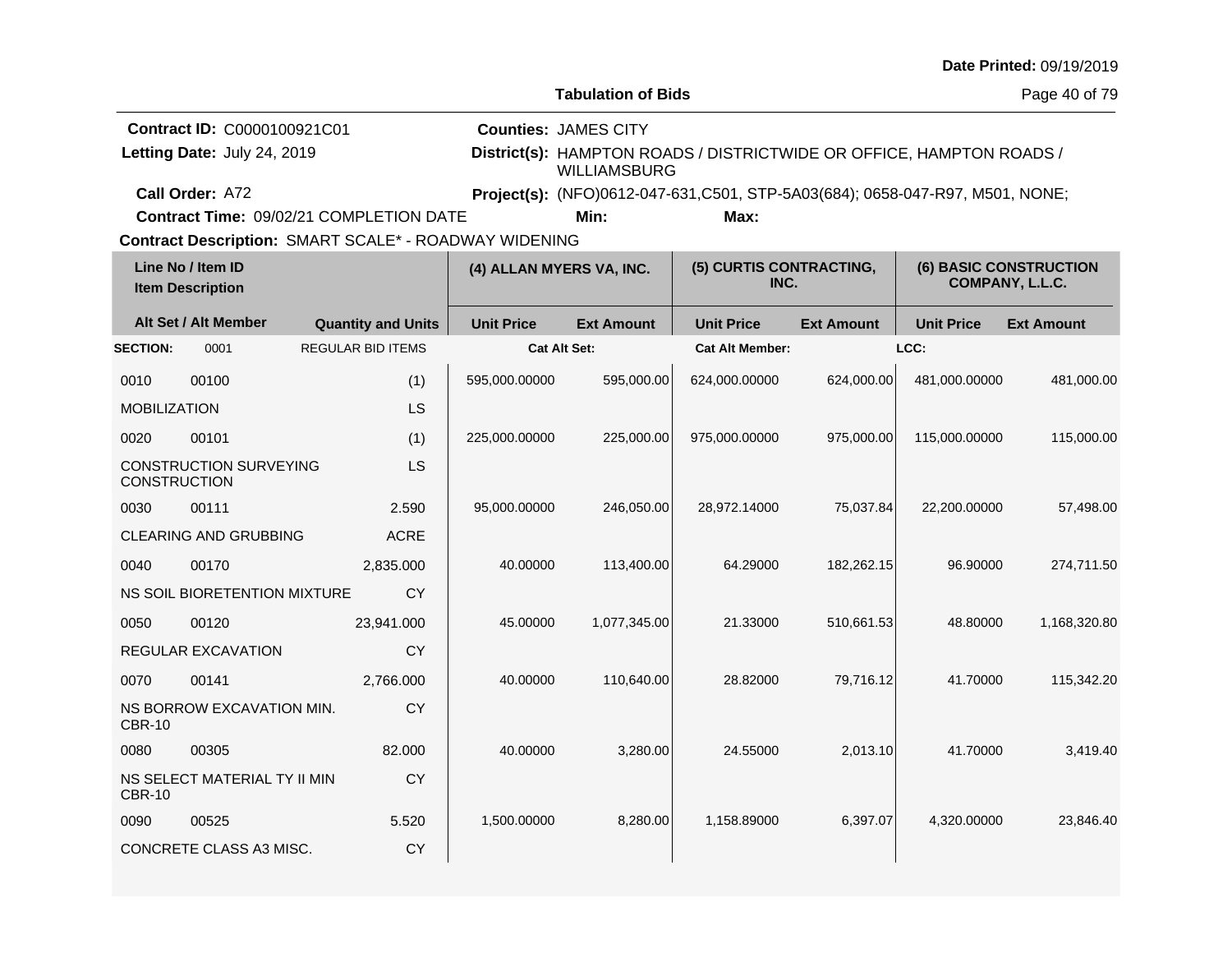|                              |                                                            |                                                              |                             |                     |                                                                               |                   |                   | Date Printed: 09/19/2019                  |  |
|------------------------------|------------------------------------------------------------|--------------------------------------------------------------|-----------------------------|---------------------|-------------------------------------------------------------------------------|-------------------|-------------------|-------------------------------------------|--|
| <b>Tabulation of Bids</b>    |                                                            |                                                              |                             |                     |                                                                               |                   |                   |                                           |  |
|                              | Contract ID: C0000100921C01<br>Letting Date: July 24, 2019 |                                                              | <b>Counties: JAMES CITY</b> | <b>WILLIAMSBURG</b> | District(s): HAMPTON ROADS / DISTRICTWIDE OR OFFICE, HAMPTON ROADS /          |                   |                   |                                           |  |
|                              | Call Order: A72                                            |                                                              |                             |                     | Project(s): (NFO)0612-047-631, C501, STP-5A03(684); 0658-047-R97, M501, NONE; |                   |                   |                                           |  |
|                              |                                                            | Contract Time: 09/02/21 COMPLETION DATE                      |                             | Min:                |                                                                               |                   |                   |                                           |  |
|                              | Line No / Item ID<br><b>Item Description</b>               | <b>Contract Description: SMART SCALE* - ROADWAY WIDENING</b> | (4) ALLAN MYERS VA, INC.    |                     | (5) CURTIS CONTRACTING,<br>INC.                                               |                   |                   | (6) BASIC CONSTRUCTION<br>COMPANY, L.L.C. |  |
|                              | Alt Set / Alt Member                                       | <b>Quantity and Units</b>                                    | <b>Unit Price</b>           | <b>Ext Amount</b>   | <b>Unit Price</b>                                                             | <b>Ext Amount</b> | <b>Unit Price</b> | <b>Ext Amount</b>                         |  |
| <b>SECTION:</b>              | 0001                                                       | <b>REGULAR BID ITEMS</b>                                     | Cat Alt Set:                |                     | <b>Cat Alt Member:</b>                                                        |                   | LCC:              |                                           |  |
| 0100                         | 00529                                                      | 29.440                                                       | 450.00000                   | 13,248.00           | 347.67000                                                                     | 10,235.40         | 641.00000         | 18,871.04                                 |  |
|                              | <b>FLOWABLE BACKFILL</b>                                   | <b>CY</b>                                                    |                             |                     |                                                                               |                   |                   |                                           |  |
| 0110                         | 00585                                                      | 760.000                                                      | 55.00000                    | 41,800.00           | 17.38000                                                                      | 13,208.80         | 43.10000          | 32,756.00                                 |  |
| LF<br><b>UNDERDRAIN UD-2</b> |                                                            |                                                              |                             |                     |                                                                               |                   |                   |                                           |  |
| 0120                         | 00588                                                      | 6,026.000                                                    | 15.00000                    | 90,390.00           | 6.78000                                                                       | 40,856.28         | 21.20000          | 127,751.20                                |  |
|                              | <b>UNDERDRAIN UD-4</b>                                     | LF                                                           |                             |                     |                                                                               |                   |                   |                                           |  |
| 0130                         | 00596                                                      | 2.000                                                        | 900.00000                   | 1,800.00            | 811.22000                                                                     | 1,622.44          | 1,290.00000       | 2,580.00                                  |  |
|                              | <b>ENDWALL EW-12</b>                                       | EA                                                           |                             |                     |                                                                               |                   |                   |                                           |  |
| 0140                         | 01156                                                      | 2,682.000                                                    | 170.00000                   | 455,940.00          | 104.30000                                                                     | 279,732.60        | 122.00000         | 327,204.00                                |  |
|                              | STORM SEWER PIPE 15"                                       | LF                                                           |                             |                     |                                                                               |                   |                   |                                           |  |
| 0150                         | 01186                                                      | 1,401.000                                                    | 180.00000                   | 252,180.00          | 115.89000                                                                     | 162,361.89        | 133.00000         | 186,333.00                                |  |
|                              | STORM SEWER PIPE 18"                                       | LF                                                           |                             |                     |                                                                               |                   |                   |                                           |  |
| 0160                         | 01246                                                      | 724.000                                                      | 190.00000                   | 137,560.00          | 144.86000                                                                     | 104,878.64        | 183.00000         | 132,492.00                                |  |
|                              | STORM SEWER PIPE 24"                                       | LF                                                           |                             |                     |                                                                               |                   |                   |                                           |  |
| 0170                         | 01306                                                      | 378.000                                                      | 210.00000                   | 79,380.00           | 185.42000                                                                     | 70,088.76         | 310.00000         | 117,180.00                                |  |
|                              | STORM SEWER PIPE 30"                                       | LF                                                           |                             |                     |                                                                               |                   |                   |                                           |  |
| 0180                         | 02090                                                      | 50.000                                                       | 30.00000                    | 1,500.00            | 12.28000                                                                      | 614.00            | 97.10000          | 4,855.00                                  |  |
| <b>UNDERDRAINS</b>           | NS PIPE 6" NON-PERFORATED                                  | LF                                                           |                             |                     |                                                                               |                   |                   |                                           |  |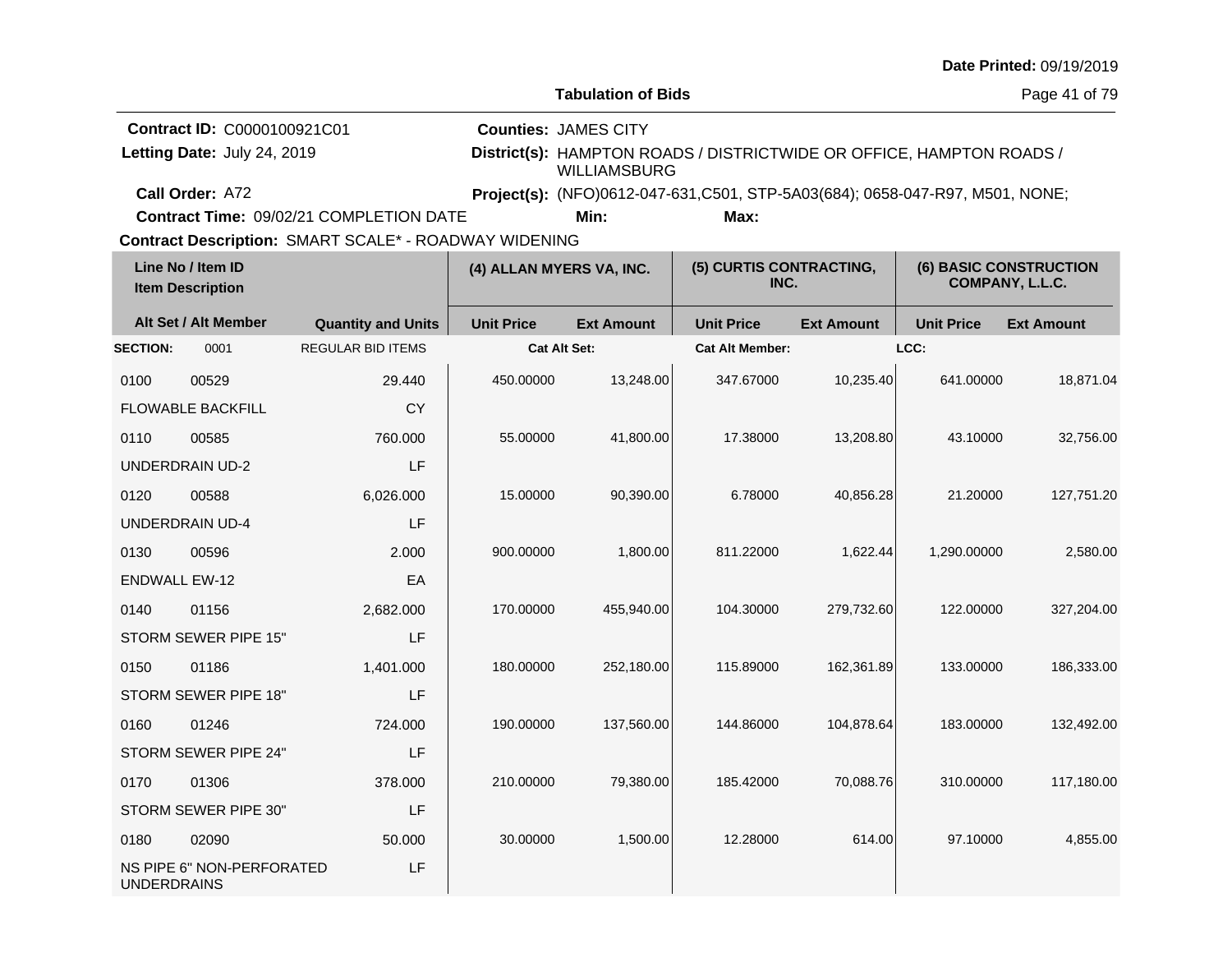|                    |                                                  |                           |        |                                                       |                                                                                             |                                                                               |                   |                   | Date Littled: $0.311372013$                      |
|--------------------|--------------------------------------------------|---------------------------|--------|-------------------------------------------------------|---------------------------------------------------------------------------------------------|-------------------------------------------------------------------------------|-------------------|-------------------|--------------------------------------------------|
|                    |                                                  |                           |        |                                                       | <b>Tabulation of Bids</b>                                                                   |                                                                               |                   |                   | Page 42 of 79                                    |
|                    | Contract ID: C0000100921C01                      |                           |        |                                                       | <b>Counties: JAMES CITY</b>                                                                 |                                                                               |                   |                   |                                                  |
|                    | Letting Date: July 24, 2019                      |                           |        |                                                       | District(s): HAMPTON ROADS / DISTRICTWIDE OR OFFICE, HAMPTON ROADS /<br><b>WILLIAMSBURG</b> |                                                                               |                   |                   |                                                  |
|                    | Call Order: A72                                  |                           |        |                                                       |                                                                                             | Project(s): (NFO)0612-047-631, C501, STP-5A03(684); 0658-047-R97, M501, NONE; |                   |                   |                                                  |
|                    | <b>Contract Time: 09/02/21 COMPLETION DATE</b>   |                           |        |                                                       | Min:                                                                                        | Max:                                                                          |                   |                   |                                                  |
|                    |                                                  |                           |        | Contract Description: SMART SCALE* - ROADWAY WIDENING |                                                                                             |                                                                               |                   |                   |                                                  |
|                    | Line No / Item ID<br><b>Item Description</b>     |                           |        | (4) ALLAN MYERS VA, INC.                              |                                                                                             | (5) CURTIS CONTRACTING,<br>INC.                                               |                   |                   | <b>(6) BASIC CONSTRUCTION</b><br>COMPANY, L.L.C. |
|                    | Alt Set / Alt Member                             | <b>Quantity and Units</b> |        | <b>Unit Price</b>                                     | <b>Ext Amount</b>                                                                           | <b>Unit Price</b>                                                             | <b>Ext Amount</b> | <b>Unit Price</b> | <b>Ext Amount</b>                                |
| <b>SECTION:</b>    | 0001                                             | <b>REGULAR BID ITEMS</b>  |        |                                                       | <b>Cat Alt Set:</b>                                                                         | <b>Cat Alt Member:</b>                                                        |                   | LCC:              |                                                  |
| 0190               | 02090                                            | 1,489.000                 |        | 10.00000                                              | 14,890.00                                                                                   | 12.28000                                                                      | 18,284.92         | 50.80000          | 75,641.20                                        |
| <b>UNDERDRAINS</b> | <b>NS PIPE 6" PERFORATED</b>                     |                           | LF     |                                                       |                                                                                             |                                                                               |                   |                   |                                                  |
| 0200               | 02091                                            |                           | 27.000 | 350.00000                                             | 9,450.00                                                                                    | 256.94000                                                                     | 6,937.38          | 1,650.00000       | 44,550.00                                        |
|                    | <b>NS PIPE SWM BASIN</b><br>UNDERDRAIN CLEANOUTS |                           | EA     |                                                       |                                                                                             |                                                                               |                   |                   |                                                  |
| 0210               | 02242                                            |                           | 24.000 | 350.00000                                             | 8,400.00                                                                                    | 208.60000                                                                     | 5,006.40          | 552.00000         | 13,248.00                                        |
|                    | 38" X 24" ELLIPTICAL CONC. PIPE                  |                           | LF     |                                                       |                                                                                             |                                                                               |                   |                   |                                                  |
| 0220               | 06151                                            |                           | 1.000  | 1,100.00000                                           | 1,100.00                                                                                    | 1,216.83000                                                                   | 1,216.83          | 1,330.00000       | 1,330.00                                         |
|                    | 15" END SECTION ES-1                             |                           | EA     |                                                       |                                                                                             |                                                                               |                   |                   |                                                  |
| 0230               | 06241                                            |                           | 2.000  | 1,400.00000                                           | 2,800.00                                                                                    | 1,715.15000                                                                   | 3,430.30          | 2,340.00000       | 4,680.00                                         |
|                    | 24" END SECTION ES-1                             |                           | EA     |                                                       |                                                                                             |                                                                               |                   |                   |                                                  |
| 0240               | 06301                                            |                           | 2.000  | 1,600.00000                                           | 3,200.00                                                                                    | 2,352.54000                                                                   | 4,705.08          | 3,260.00000       | 6,520.00                                         |
|                    | 30" END SECTION ES-1                             |                           | EA     |                                                       |                                                                                             |                                                                               |                   |                   |                                                  |
| 0250               | 06740                                            |                           | 1.000  | 4,100.00000                                           | 4,100.00                                                                                    | 4,241.52000                                                                   | 4,241.52          | 2,420.00000       | 2,420.00                                         |
|                    | <b>DROP INLET DI-1</b>                           |                           | EA     |                                                       |                                                                                             |                                                                               |                   |                   |                                                  |
| 0260               | 06745                                            |                           | 4.000  | 5,300.00000                                           | 21,200.00                                                                                   | 6,292.75000                                                                   | 25,171.00         | 3,780.00000       | 15,120.00                                        |
|                    | <b>DROP INLET DI-2A</b>                          |                           | EA     |                                                       |                                                                                             |                                                                               |                   |                   |                                                  |
|                    |                                                  |                           |        |                                                       |                                                                                             |                                                                               |                   |                   |                                                  |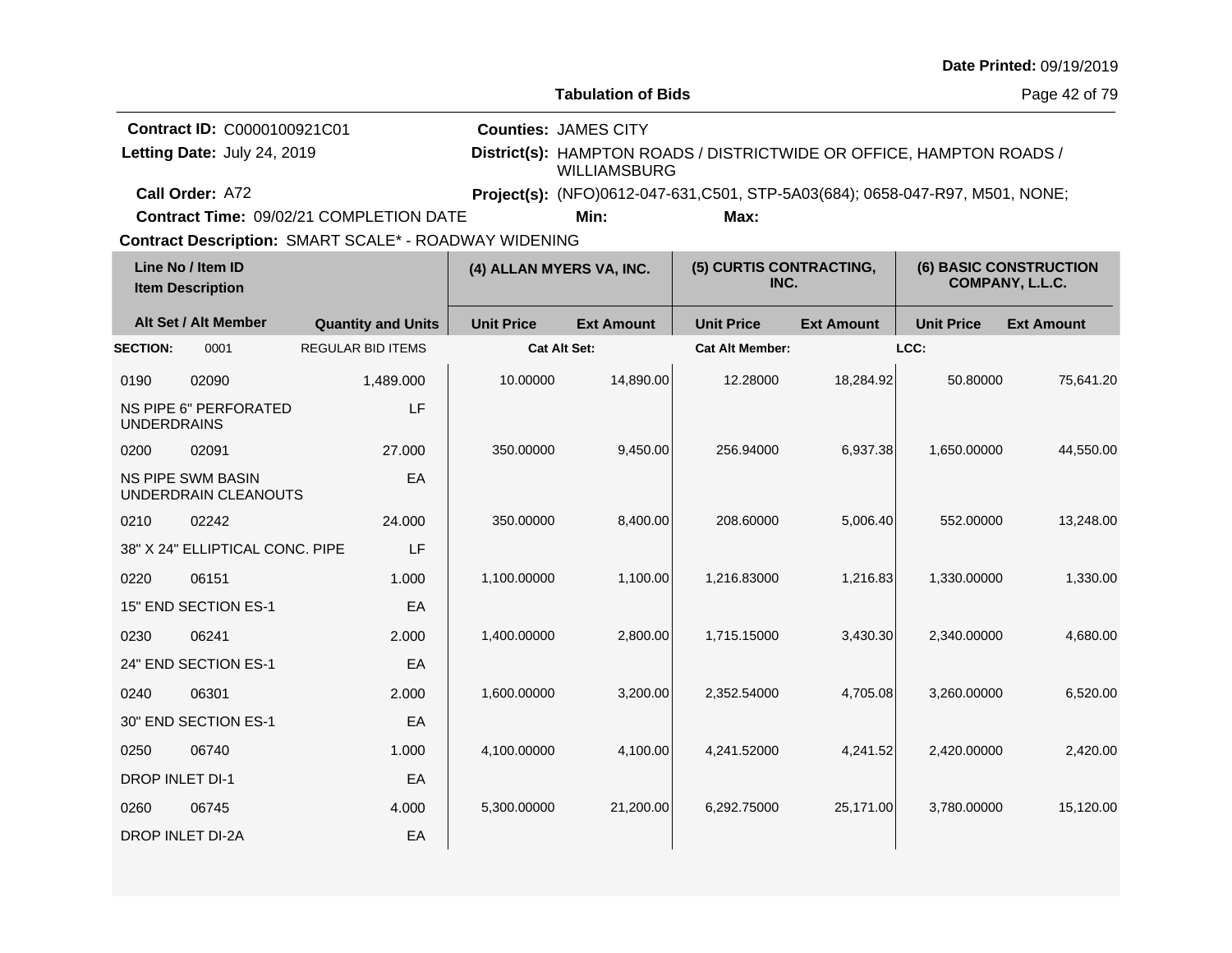|                                              |                           |                                                            |                                                                                             |                                                                                                             |                           |                                                   | $\mu$ alg Filihgu. Uy/ 19/2019                                                                                                                                                                                                              |  |  |
|----------------------------------------------|---------------------------|------------------------------------------------------------|---------------------------------------------------------------------------------------------|-------------------------------------------------------------------------------------------------------------|---------------------------|---------------------------------------------------|---------------------------------------------------------------------------------------------------------------------------------------------------------------------------------------------------------------------------------------------|--|--|
|                                              |                           |                                                            |                                                                                             |                                                                                                             |                           |                                                   | Page 43 of 79                                                                                                                                                                                                                               |  |  |
|                                              |                           |                                                            |                                                                                             |                                                                                                             |                           |                                                   |                                                                                                                                                                                                                                             |  |  |
|                                              |                           |                                                            | District(s): HAMPTON ROADS / DISTRICTWIDE OR OFFICE, HAMPTON ROADS /<br><b>WILLIAMSBURG</b> |                                                                                                             |                           |                                                   |                                                                                                                                                                                                                                             |  |  |
| Call Order: A72                              |                           |                                                            |                                                                                             |                                                                                                             |                           |                                                   |                                                                                                                                                                                                                                             |  |  |
|                                              |                           |                                                            | Min:                                                                                        | Max:                                                                                                        |                           |                                                   |                                                                                                                                                                                                                                             |  |  |
|                                              |                           |                                                            |                                                                                             |                                                                                                             |                           |                                                   |                                                                                                                                                                                                                                             |  |  |
| Line No / Item ID<br><b>Item Description</b> |                           |                                                            | (4) ALLAN MYERS VA, INC.<br>INC.                                                            |                                                                                                             |                           |                                                   | <b>(6) BASIC CONSTRUCTION</b><br>COMPANY, L.L.C.                                                                                                                                                                                            |  |  |
| Alt Set / Alt Member                         | <b>Quantity and Units</b> | <b>Unit Price</b>                                          | <b>Ext Amount</b>                                                                           | <b>Unit Price</b>                                                                                           | <b>Ext Amount</b>         | <b>Unit Price</b>                                 | <b>Ext Amount</b>                                                                                                                                                                                                                           |  |  |
| <b>SECTION:</b><br>0001                      | <b>REGULAR BID ITEMS</b>  |                                                            |                                                                                             |                                                                                                             |                           |                                                   |                                                                                                                                                                                                                                             |  |  |
| 06815                                        | 13.000                    | 4,000.00000                                                | 52,000.00                                                                                   | 4,195.16000                                                                                                 | 54,537.08                 |                                                   | 41,210.00                                                                                                                                                                                                                                   |  |  |
| DROP INLET DI-3A                             | EA                        |                                                            |                                                                                             |                                                                                                             |                           |                                                   |                                                                                                                                                                                                                                             |  |  |
| 06817                                        | 5.000                     | 4,400.00000                                                | 22,000.00                                                                                   | 4,658.72000                                                                                                 | 23,293.60                 |                                                   | 20,250.00                                                                                                                                                                                                                                   |  |  |
| DROP INLET DI-3B, L=4'                       | EA                        |                                                            |                                                                                             |                                                                                                             |                           |                                                   |                                                                                                                                                                                                                                             |  |  |
| 06818                                        | 24.000                    | 4,600.00000                                                | 110,400.00                                                                                  | 5,516.29000                                                                                                 |                           |                                                   | 101,280.00                                                                                                                                                                                                                                  |  |  |
| DROP INLET DI-3B, L=6'                       | EA                        |                                                            |                                                                                             |                                                                                                             |                           |                                                   |                                                                                                                                                                                                                                             |  |  |
| 06819                                        | 9.000                     | 5,000.00000                                                | 45,000.00                                                                                   | 5,597.42000                                                                                                 | 50,376.78                 |                                                   | 41,850.00                                                                                                                                                                                                                                   |  |  |
| DROP INLET DI-3B, L=8'                       | EA                        |                                                            |                                                                                             |                                                                                                             |                           |                                                   |                                                                                                                                                                                                                                             |  |  |
| 06820                                        | 1.000                     | 5,300.00000                                                | 5,300.00                                                                                    | 5,748.07000                                                                                                 | 5,748.07                  |                                                   | 4,880.00                                                                                                                                                                                                                                    |  |  |
| DROP INLET DI-3B, L=10'                      | EA                        |                                                            |                                                                                             |                                                                                                             |                           |                                                   |                                                                                                                                                                                                                                             |  |  |
| 06822                                        | 2.000                     | 6,000.00000                                                | 12,000.00                                                                                   | 7,382.10000                                                                                                 | 14,764.20                 |                                                   | 10,180.00                                                                                                                                                                                                                                   |  |  |
| DROP INLET DI-3B, L=14'                      | EA                        |                                                            |                                                                                             |                                                                                                             |                           |                                                   |                                                                                                                                                                                                                                             |  |  |
| 06826                                        | 1.000                     | 5,200.00000                                                | 5,200.00                                                                                    | 7,335.74000                                                                                                 | 7,335.74                  |                                                   | 8,990.00                                                                                                                                                                                                                                    |  |  |
| DROP INLET DI-3BB, L=4'                      | EA                        |                                                            |                                                                                             |                                                                                                             |                           |                                                   |                                                                                                                                                                                                                                             |  |  |
| 06828                                        | 1.000                     | 6,200.00000                                                | 6,200.00                                                                                    | 7,138.73000                                                                                                 | 7,138.73                  |                                                   | 10,500.00                                                                                                                                                                                                                                   |  |  |
| EA<br>DROP INLET DI-3BB, L=8'                |                           |                                                            |                                                                                             |                                                                                                             |                           |                                                   |                                                                                                                                                                                                                                             |  |  |
| 06835                                        | 1.000                     | 4,600.00000                                                | 4,600.00                                                                                    | 4,960.03000                                                                                                 | 4,960.03                  |                                                   | 4,570.00                                                                                                                                                                                                                                    |  |  |
| DROP INLET DI-3C, L=6'                       | EA                        |                                                            |                                                                                             |                                                                                                             |                           |                                                   |                                                                                                                                                                                                                                             |  |  |
|                                              |                           | Contract ID: C0000100921C01<br>Letting Date: July 24, 2019 | <b>Contract Time: 09/02/21 COMPLETION DATE</b>                                              | <b>Counties: JAMES CITY</b><br>Contract Description: SMART SCALE* - ROADWAY WIDENING<br><b>Cat Alt Set:</b> | <b>Tabulation of Bids</b> | (5) CURTIS CONTRACTING,<br><b>Cat Alt Member:</b> | Project(s): (NFO)0612-047-631, C501, STP-5A03(684); 0658-047-R97, M501, NONE;<br>LCC:<br>3,170.00000<br>4,050.00000<br>132.390.96<br>4,220.00000<br>4,650.00000<br>4,880.00000<br>5,090.00000<br>8,990.00000<br>10,500.00000<br>4,570.00000 |  |  |

## **Date Printed:** 09/19/2019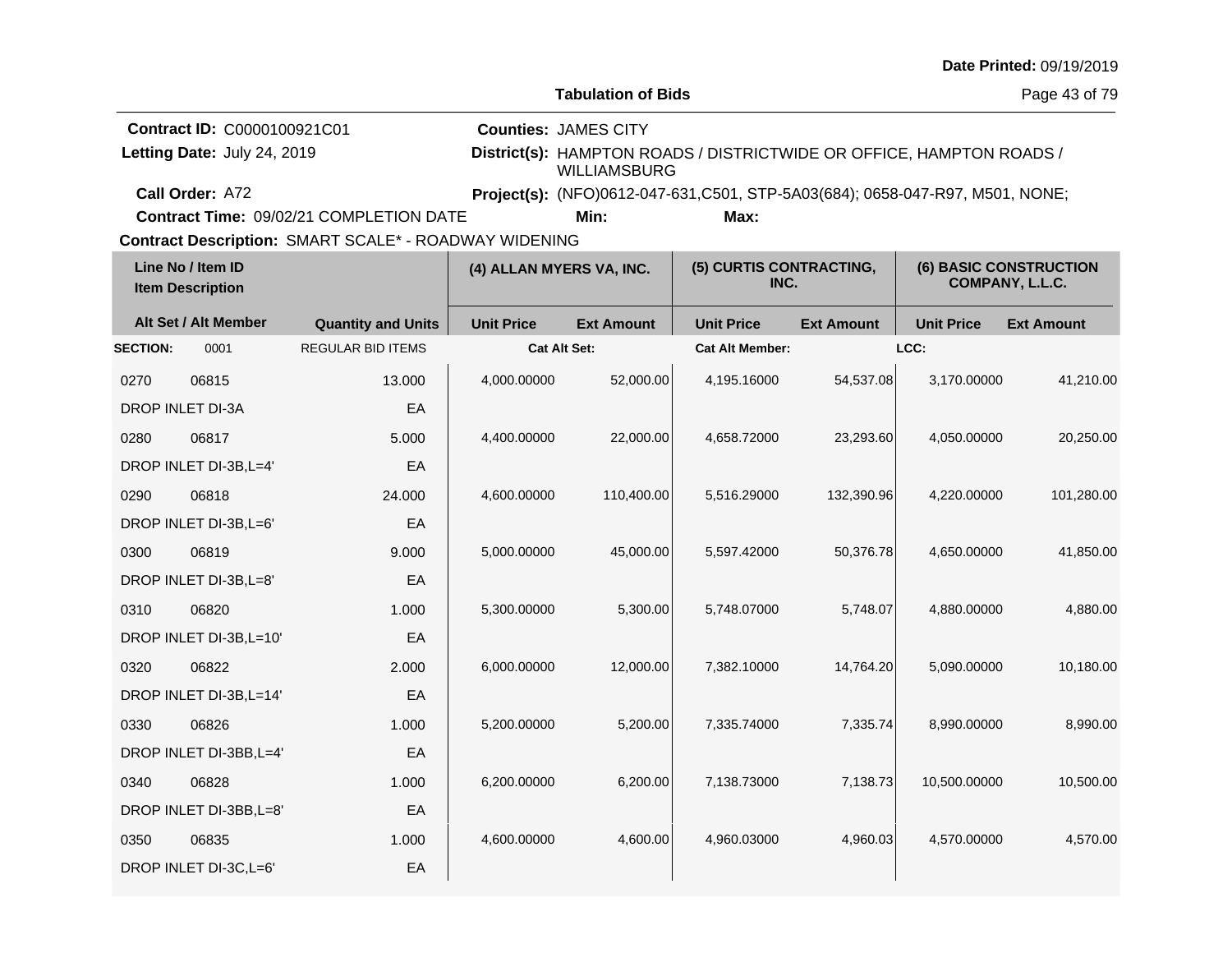|                                              |                                                            |                                                                                                  |                                                                                                                            |                                                                              |                                 |                   |                   | Date Printed: 09/19/2019                  |  |
|----------------------------------------------|------------------------------------------------------------|--------------------------------------------------------------------------------------------------|----------------------------------------------------------------------------------------------------------------------------|------------------------------------------------------------------------------|---------------------------------|-------------------|-------------------|-------------------------------------------|--|
|                                              |                                                            |                                                                                                  |                                                                                                                            | <b>Tabulation of Bids</b>                                                    |                                 |                   |                   | Page 44 of 79                             |  |
|                                              | Contract ID: C0000100921C01<br>Letting Date: July 24, 2019 |                                                                                                  | <b>Counties: JAMES CITY</b><br>District(s): HAMPTON ROADS / DISTRICTWIDE OR OFFICE, HAMPTON ROADS /<br><b>WILLIAMSBURG</b> |                                                                              |                                 |                   |                   |                                           |  |
|                                              | Call Order: A72                                            |                                                                                                  |                                                                                                                            | Project(s): (NFO)0612-047-631,C501, STP-5A03(684); 0658-047-R97, M501, NONE; |                                 |                   |                   |                                           |  |
|                                              |                                                            | Contract Time: 09/02/21 COMPLETION DATE<br>Contract Description: SMART SCALE* - ROADWAY WIDENING |                                                                                                                            | Min:                                                                         | Max:                            |                   |                   |                                           |  |
| Line No / Item ID<br><b>Item Description</b> |                                                            |                                                                                                  | (4) ALLAN MYERS VA, INC.                                                                                                   |                                                                              | (5) CURTIS CONTRACTING,<br>INC. |                   |                   | (6) BASIC CONSTRUCTION<br>COMPANY, L.L.C. |  |
|                                              | Alt Set / Alt Member                                       | <b>Quantity and Units</b>                                                                        | <b>Unit Price</b>                                                                                                          | <b>Ext Amount</b>                                                            | <b>Unit Price</b>               | <b>Ext Amount</b> | <b>Unit Price</b> | <b>Ext Amount</b>                         |  |
| <b>SECTION:</b>                              | 0001                                                       | <b>REGULAR BID ITEMS</b>                                                                         | <b>Cat Alt Set:</b>                                                                                                        |                                                                              | <b>Cat Alt Member:</b>          |                   | LCC:              |                                           |  |
| 0360                                         | 06838                                                      | 1.000                                                                                            | 5,700.00000                                                                                                                | 5,700.00                                                                     | 6,327.51000                     | 6,327.51          | 5,850.00000       | 5,850.00                                  |  |
|                                              | DROP INLET DI-3C, L=12'                                    | EA                                                                                               |                                                                                                                            |                                                                              |                                 |                   |                   |                                           |  |
| 0370                                         | 06851                                                      | 1.000                                                                                            | 6,200.00000                                                                                                                | 6,200.00                                                                     | 7,671.82000                     | 7,671.82          | 7,090.00000       | 7,090.00                                  |  |
| DROP INLET DI-3D<br>EA                       |                                                            |                                                                                                  |                                                                                                                            |                                                                              |                                 |                   |                   |                                           |  |
| 0380                                         | 07506                                                      | 6.000                                                                                            | 4,800.00000                                                                                                                | 28,800.00                                                                    | 5,214.99000                     | 31,289.94         | 5,760.00000       | 34,560.00                                 |  |
|                                              | DROP INLET DI-5                                            | EA                                                                                               |                                                                                                                            |                                                                              |                                 |                   |                   |                                           |  |
| 0390                                         | 07508                                                      | 2.000                                                                                            | 6,200.00000                                                                                                                | 12,400.00                                                                    | 9,491.27000                     | 18,982.54         | 6,740.00000       | 13,480.00                                 |  |
|                                              | DROP INLET DI-7                                            | EA                                                                                               |                                                                                                                            |                                                                              |                                 |                   |                   |                                           |  |
| 0400                                         | 08924                                                      | 1.000                                                                                            | 4,900.00000                                                                                                                | 4,900.00                                                                     | 5,249.75000                     | 5,249.75          | 7,190.00000       | 7,190.00                                  |  |
|                                              | DROP INLET DI-12B, L=4'                                    | EA                                                                                               |                                                                                                                            |                                                                              |                                 |                   |                   |                                           |  |
| 0410                                         | 09056                                                      | 68.500                                                                                           | 645.00000                                                                                                                  | 44,182.50                                                                    | 927.11000                       | 63,507.04         | 2,030.00000       | 139,055.00                                |  |
|                                              | MANHOLE MH-1 OR 2                                          | LF                                                                                               |                                                                                                                            |                                                                              |                                 |                   |                   |                                           |  |
| 0420                                         | 09057                                                      | 34.000                                                                                           | 675.00000                                                                                                                  | 22,950.00                                                                    | 695.33000                       | 23,641.22         | 748.00000         | 25,432.00                                 |  |
|                                              | FRAME & COVER MH-1                                         | EA                                                                                               |                                                                                                                            |                                                                              |                                 |                   |                   |                                           |  |
| 0430                                         | 09150                                                      | 39.650                                                                                           | 150.00000                                                                                                                  | 5,947.50                                                                     | 103.73000                       | 4,112.89          | 311.00000         | 12,331.15                                 |  |
| CLASS I, EC-1                                | EROSION CONTROL STONE                                      | <b>TON</b>                                                                                       |                                                                                                                            |                                                                              |                                 |                   |                   |                                           |  |
| 0440                                         | 09185                                                      | 92.000                                                                                           | 90.00000                                                                                                                   | 8,280.00                                                                     | 142.87000                       | 13,144.04         | 114.00000         | 10,488.00                                 |  |
|                                              | PAVED DITCH PG-2A                                          | SY                                                                                               |                                                                                                                            |                                                                              |                                 |                   |                   |                                           |  |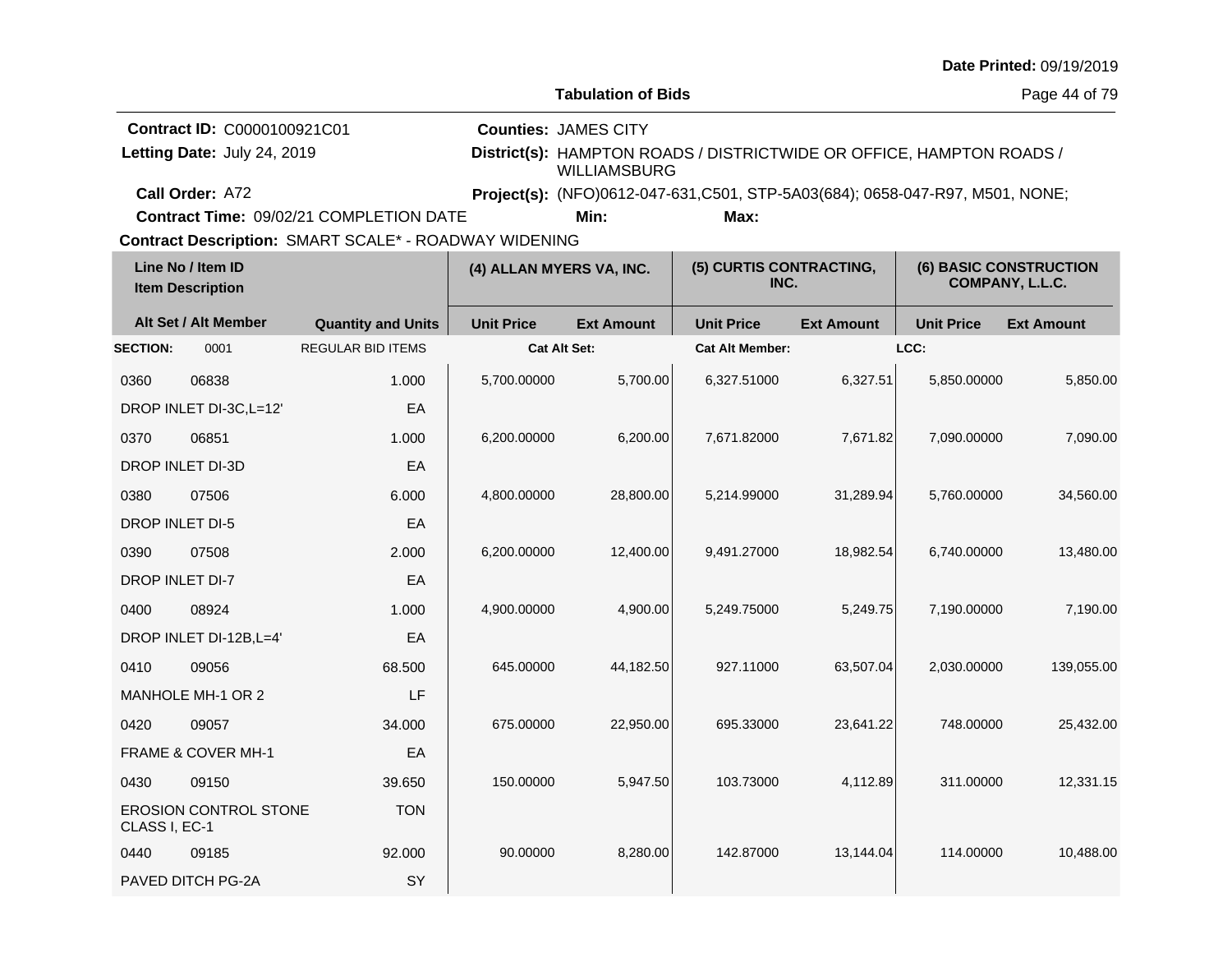|                 |                                                                                                  |                           |                          |                                                                              |                                                                      |                   |                   | Date Printed: 09/19/2019                  |
|-----------------|--------------------------------------------------------------------------------------------------|---------------------------|--------------------------|------------------------------------------------------------------------------|----------------------------------------------------------------------|-------------------|-------------------|-------------------------------------------|
|                 |                                                                                                  |                           |                          | <b>Tabulation of Bids</b>                                                    |                                                                      |                   |                   | Page 45 of 79                             |
|                 | Contract ID: C0000100921C01<br>Letting Date: July 24, 2019                                       |                           |                          | <b>Counties: JAMES CITY</b><br><b>WILLIAMSBURG</b>                           | District(s): HAMPTON ROADS / DISTRICTWIDE OR OFFICE, HAMPTON ROADS / |                   |                   |                                           |
|                 | Call Order: A72                                                                                  |                           |                          | Project(s): (NFO)0612-047-631,C501, STP-5A03(684); 0658-047-R97, M501, NONE; |                                                                      |                   |                   |                                           |
|                 | Contract Time: 09/02/21 COMPLETION DATE<br>Contract Description: SMART SCALE* - ROADWAY WIDENING |                           |                          | Min:                                                                         |                                                                      |                   |                   |                                           |
|                 | Line No / Item ID<br><b>Item Description</b>                                                     |                           | (4) ALLAN MYERS VA, INC. |                                                                              | (5) CURTIS CONTRACTING,<br>INC.                                      |                   |                   | (6) BASIC CONSTRUCTION<br>COMPANY, L.L.C. |
|                 | Alt Set / Alt Member                                                                             | <b>Quantity and Units</b> | <b>Unit Price</b>        | <b>Ext Amount</b>                                                            | <b>Unit Price</b>                                                    | <b>Ext Amount</b> | <b>Unit Price</b> | <b>Ext Amount</b>                         |
| <b>SECTION:</b> | 0001                                                                                             | <b>REGULAR BID ITEMS</b>  |                          | Cat Alt Set:                                                                 | <b>Cat Alt Member:</b>                                               |                   | LCC:              |                                           |
| 0450            | 10065                                                                                            | 2.600                     | 225.00000                | 585.00                                                                       | 307.78000                                                            | 800.23            | 1,080.00000       | 2,808.00                                  |
|                 | AGGR, MATL, NO. 1                                                                                | <b>TON</b>                |                          |                                                                              |                                                                      |                   |                   |                                           |
| 0460            | 10123                                                                                            | 220.000                   | 150.00000                | 33,000.00                                                                    | 39.27000                                                             | 8,639.40          | 90.40000          | 19,888.00                                 |
|                 | AGGR. BASE MATL. TY. I NO. 21A                                                                   | <b>TON</b>                |                          |                                                                              |                                                                      |                   |                   |                                           |
| 0470            | 10128                                                                                            | 16,040.000                | 38.00000                 | 609,520.00                                                                   | 30.61000                                                             | 490,984.40        | 66.30000          | 1,063,452.00                              |
|                 | AGGR. BASE MATL. TY. I NO. 21B                                                                   | <b>TON</b>                |                          |                                                                              |                                                                      |                   |                   |                                           |
| 0480            | 10250                                                                                            | 110.000                   | 80.00000                 | 8,800.00                                                                     | 66.64000                                                             | 7,330.40          | 103.00000         | 11,330.00                                 |
| CAP             | NS AGGR. MATERIAL LIMESTONE                                                                      | <b>TON</b>                |                          |                                                                              |                                                                      |                   |                   |                                           |
| 0490            | 10250                                                                                            | 1,683.000                 | 41.00000                 | 69,003.00                                                                    | 41.89000                                                             | 70,500.87         | 122.00000         | 205,326.00                                |
| <b>STONE</b>    | NS AGGR. MATERIAL NO. 57                                                                         | <b>TON</b>                |                          |                                                                              |                                                                      |                   |                   |                                           |
| 0500            | 16385                                                                                            | 1,212.000                 | 42.00000                 | 50,904.00                                                                    | 19.63000                                                             | 23,791.56         | 45.20000          | 54,782.40                                 |
| <b>RAP</b>      | NS AGGREGATE BASE MATERIAL                                                                       | <b>TON</b>                |                          |                                                                              |                                                                      |                   |                   |                                           |
| 0510            | 10499                                                                                            | 945.000                   | 92.00000                 | 86,940.00                                                                    | 112.76000                                                            | 106,558.20        | 84.80000          | 80,136.00                                 |
|                 | NS PAVEMENT HYDRAULIC<br>CEMENT CONC. 8" ST'D. PR-2                                              | SY                        |                          |                                                                              |                                                                      |                   |                   |                                           |
| 0520            | 10499                                                                                            | 121.000                   | 81.00000                 | 9,801.00                                                                     | 87.58000                                                             | 10,597.18         | 229.00000         | 27,709.00                                 |
|                 | NS PAVEMENT STABILIZED<br><b>GRASS ENTRANCE</b>                                                  | SY                        |                          |                                                                              |                                                                      |                   |                   |                                           |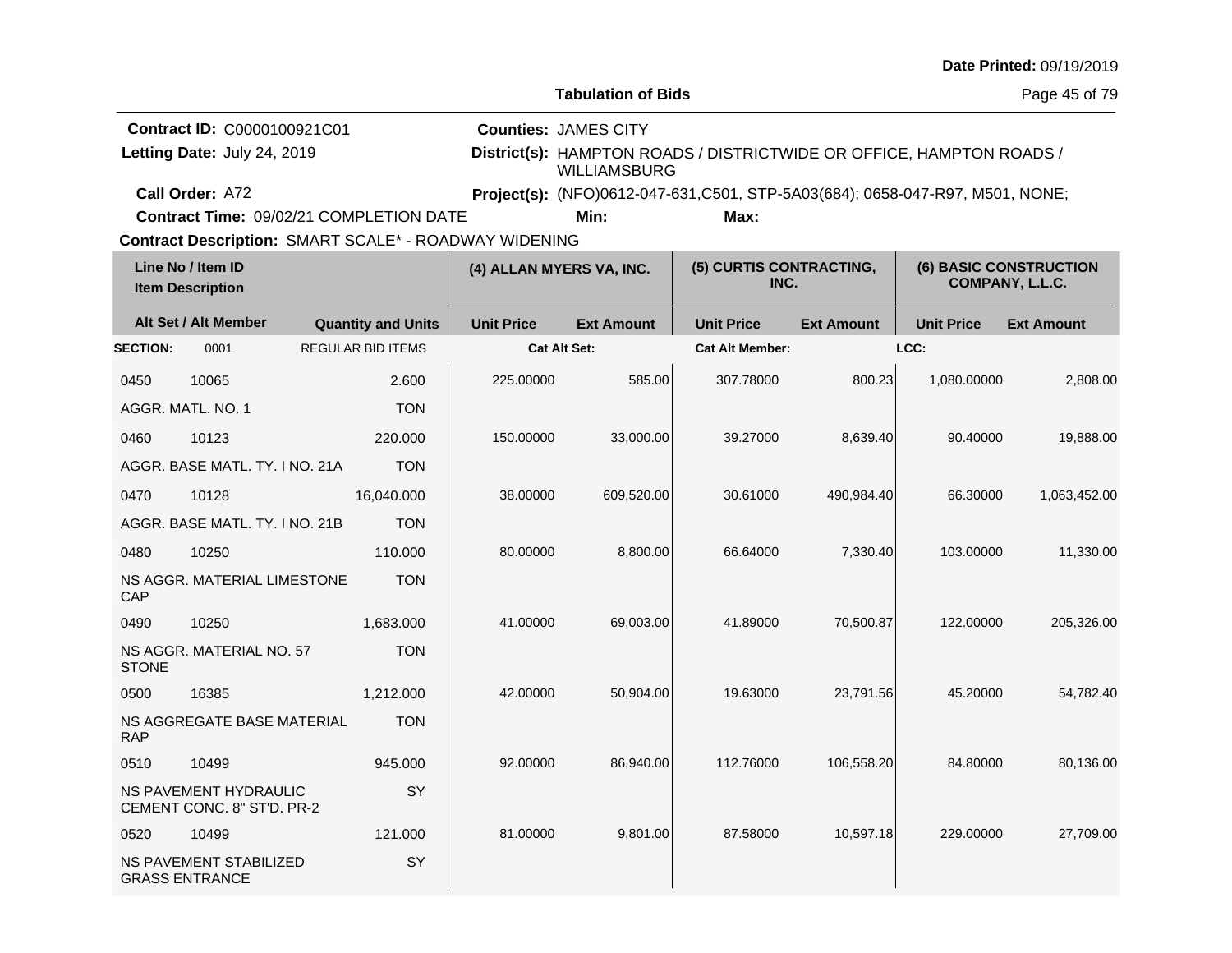|                 |                                                                               |                           |                                                                                                                                                                                                             |                           |                                 |                   |                   | Date Printed: 09/19/2019                         |  |
|-----------------|-------------------------------------------------------------------------------|---------------------------|-------------------------------------------------------------------------------------------------------------------------------------------------------------------------------------------------------------|---------------------------|---------------------------------|-------------------|-------------------|--------------------------------------------------|--|
|                 |                                                                               |                           |                                                                                                                                                                                                             | <b>Tabulation of Bids</b> |                                 |                   |                   | Page 46 of 79                                    |  |
|                 | Contract ID: C0000100921C01<br>Letting Date: July 24, 2019<br>Call Order: A72 |                           | <b>Counties: JAMES CITY</b><br>District(s): HAMPTON ROADS / DISTRICTWIDE OR OFFICE, HAMPTON ROADS /<br><b>WILLIAMSBURG</b><br>Project(s): (NFO)0612-047-631, C501, STP-5A03(684); 0658-047-R97, M501, NONE; |                           |                                 |                   |                   |                                                  |  |
|                 | Contract Time: 09/02/21 COMPLETION DATE                                       |                           |                                                                                                                                                                                                             | Min:                      | Max:                            |                   |                   |                                                  |  |
|                 |                                                                               |                           | Contract Description: SMART SCALE* - ROADWAY WIDENING                                                                                                                                                       |                           |                                 |                   |                   |                                                  |  |
|                 | Line No / Item ID<br><b>Item Description</b>                                  |                           | (4) ALLAN MYERS VA, INC.                                                                                                                                                                                    |                           | (5) CURTIS CONTRACTING,<br>INC. |                   |                   | <b>(6) BASIC CONSTRUCTION</b><br>COMPANY, L.L.C. |  |
|                 | Alt Set / Alt Member                                                          | <b>Quantity and Units</b> | <b>Unit Price</b>                                                                                                                                                                                           | <b>Ext Amount</b>         | <b>Unit Price</b>               | <b>Ext Amount</b> | <b>Unit Price</b> | <b>Ext Amount</b>                                |  |
| <b>SECTION:</b> | 0001                                                                          | <b>REGULAR BID ITEMS</b>  |                                                                                                                                                                                                             | <b>Cat Alt Set:</b>       | <b>Cat Alt Member:</b>          |                   | LCC:              |                                                  |  |
| 0530            | 10610                                                                         | 3,242.000                 | 91.00000                                                                                                                                                                                                    | 295,022.00                | 114.34000                       | 370,690.28        | 95.80000          | 310,583.60                                       |  |
|                 | ASPHALT CONCRETE TY. IM-19.0A                                                 | <b>TON</b>                |                                                                                                                                                                                                             |                           |                                 |                   |                   |                                                  |  |
| 0540            | 10628                                                                         | 3.334.000                 | 7.00000                                                                                                                                                                                                     | 23,338.00                 | 12.25000                        | 40,841.50         | 5.10000           | 17,003.40                                        |  |
| $-2"$           | FLEXIBLE PAVEMENT PLANING 0"                                                  | SY                        |                                                                                                                                                                                                             |                           |                                 |                   |                   |                                                  |  |
| 0550            | 10635                                                                         | 386.000                   | 122.00000                                                                                                                                                                                                   | 47,092.00                 | 147.90000                       | 57,089.40         | 129.00000         | 49,794.00                                        |  |
|                 | ASPHALT CONC.TY. SM-9.5A                                                      | <b>TON</b>                |                                                                                                                                                                                                             |                           |                                 |                   |                   |                                                  |  |
| 0560            | 10636                                                                         | 2,812.000                 | 92.00000                                                                                                                                                                                                    | 258,704.00                | 96.98000                        | 272,707.76        | 94.90000          | 266,858.80                                       |  |
|                 | ASPHALT CONC.TY. SM-9.5D                                                      | <b>TON</b>                |                                                                                                                                                                                                             |                           |                                 |                   |                   |                                                  |  |
| 0570            | 10642                                                                         | 4,338.000                 | 80.00000                                                                                                                                                                                                    | 347,040.00                | 102.99000                       | 446,770.62        | 85.00000          | 368,730.00                                       |  |
| 25.0A           | ASPHALT CONCRETE TY. BM-                                                      | <b>TON</b>                |                                                                                                                                                                                                             |                           |                                 |                   |                   |                                                  |  |
| 0580            | 38951                                                                         | 1,523.000                 | 45.00000                                                                                                                                                                                                    | 68,535.00                 | 133.27000                       | 202,970.21        | 44.00000          | 67,012.00                                        |  |
| CONCRETE        | NS LANDSCAPE INTEGRALLY<br>COLORED AND IMPRESSED                              | SY                        |                                                                                                                                                                                                             |                           |                                 |                   |                   |                                                  |  |
| 0590            | 11070                                                                         | 1,419.000                 | 7.00000                                                                                                                                                                                                     | 9,933.00                  | 5.79000                         | 8,216.01          | 5.50000           | 7,804.50                                         |  |
| <b>DEPTH</b>    | NS SAW-CUT ASPH CONC FULL                                                     | LF                        |                                                                                                                                                                                                             |                           |                                 |                   |                   |                                                  |  |
| 0600            | 12020                                                                         | 863.000                   | 24.00000                                                                                                                                                                                                    | 20,712.00                 | 27.53000                        | 23,758.39         | 19.70000          | 17,001.10                                        |  |
| STD. CURB CG-2  |                                                                               | LF                        |                                                                                                                                                                                                             |                           |                                 |                   |                   |                                                  |  |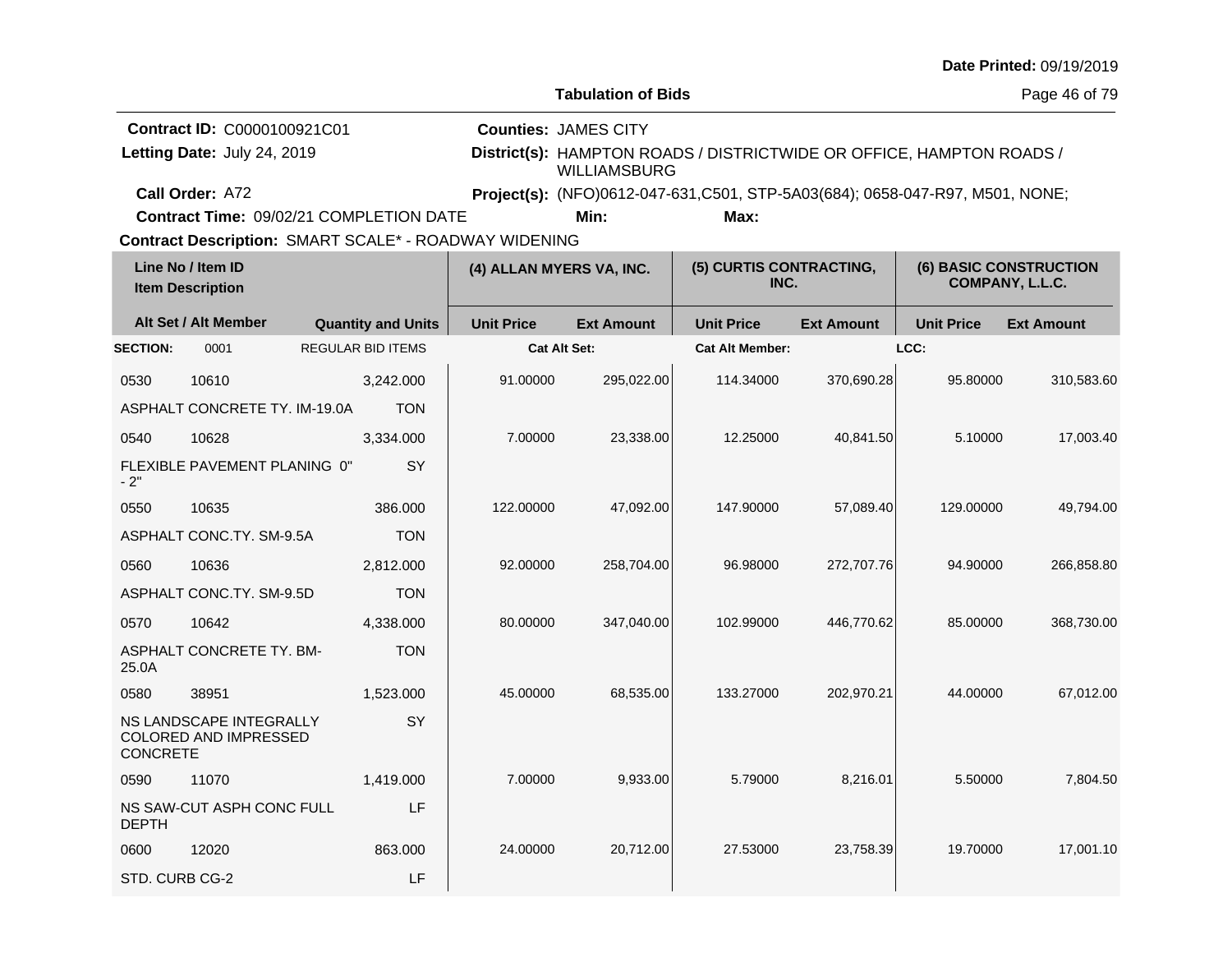|                                              |                                                            |  |                           |                                                                                                                            |                                                                              |                                 |                   |                   | Date Printed: 09/19/2019                         |  |
|----------------------------------------------|------------------------------------------------------------|--|---------------------------|----------------------------------------------------------------------------------------------------------------------------|------------------------------------------------------------------------------|---------------------------------|-------------------|-------------------|--------------------------------------------------|--|
|                                              |                                                            |  |                           |                                                                                                                            | <b>Tabulation of Bids</b>                                                    |                                 |                   | Page 47 of 79     |                                                  |  |
|                                              | Contract ID: C0000100921C01<br>Letting Date: July 24, 2019 |  |                           | <b>Counties: JAMES CITY</b><br>District(s): HAMPTON ROADS / DISTRICTWIDE OR OFFICE, HAMPTON ROADS /<br><b>WILLIAMSBURG</b> |                                                                              |                                 |                   |                   |                                                  |  |
|                                              | Call Order: A72                                            |  |                           |                                                                                                                            | Project(s): (NFO)0612-047-631,C501, STP-5A03(684); 0658-047-R97, M501, NONE; |                                 |                   |                   |                                                  |  |
|                                              | Contract Time: 09/02/21 COMPLETION DATE                    |  |                           |                                                                                                                            | Min:                                                                         | Max:                            |                   |                   |                                                  |  |
|                                              | Contract Description: SMART SCALE* - ROADWAY WIDENING      |  |                           |                                                                                                                            |                                                                              |                                 |                   |                   |                                                  |  |
| Line No / Item ID<br><b>Item Description</b> |                                                            |  |                           |                                                                                                                            | (4) ALLAN MYERS VA, INC.                                                     | (5) CURTIS CONTRACTING,<br>INC. |                   |                   | <b>(6) BASIC CONSTRUCTION</b><br>COMPANY, L.L.C. |  |
|                                              | Alt Set / Alt Member                                       |  | <b>Quantity and Units</b> | <b>Unit Price</b>                                                                                                          | <b>Ext Amount</b>                                                            | <b>Unit Price</b>               | <b>Ext Amount</b> | <b>Unit Price</b> | <b>Ext Amount</b>                                |  |
| <b>SECTION:</b>                              | 0001                                                       |  | <b>REGULAR BID ITEMS</b>  |                                                                                                                            | <b>Cat Alt Set:</b>                                                          | <b>Cat Alt Member:</b>          |                   | LCC:              |                                                  |  |
| 0610                                         | 12022                                                      |  | 199.000                   | 24.00000                                                                                                                   | 4,776.00                                                                     | 27.09000                        | 5,390.91          | 19.90000          | 3,960.10                                         |  |
|                                              | <b>RADIAL CURB CG-2</b>                                    |  | LF                        |                                                                                                                            |                                                                              |                                 |                   |                   |                                                  |  |
| 0620                                         | 12025                                                      |  | 283.000                   | 30.00000                                                                                                                   | 8,490.00                                                                     | 26.30000                        | 7,442.90          | 27.70000          | 7,839.10                                         |  |
|                                              | NS CURB MOD. RADIAL CG-3                                   |  | LF                        |                                                                                                                            |                                                                              |                                 |                   |                   |                                                  |  |
| 0630                                         | 12030                                                      |  | 19.000                    | 30.00000                                                                                                                   | 570.00                                                                       | 24.34000                        | 462.46            | 27.70000          | 526.30                                           |  |
|                                              | STD. CURB CG-3                                             |  | LF                        |                                                                                                                            |                                                                              |                                 |                   |                   |                                                  |  |
| 0640                                         | 12032                                                      |  | 239,000                   | 32.00000                                                                                                                   | 7,648.00                                                                     | 26.63000                        | 6,364.57          | 28.80000          | 6,883.20                                         |  |
|                                              | RADIAL CURB CG-3                                           |  | LF                        |                                                                                                                            |                                                                              |                                 |                   |                   |                                                  |  |
| 0650                                         | 12311                                                      |  | 536.000                   | 50.00000                                                                                                                   | 26,800.00                                                                    | 25.90000                        | 13,882.40         | 24.20000          | 12,971.20                                        |  |
|                                              | ASPHALT CONC. CURB MC-3                                    |  | LF                        |                                                                                                                            |                                                                              |                                 |                   |                   |                                                  |  |
| 0660                                         | 12600                                                      |  | 292,000                   | 27.00000                                                                                                                   | 7,884.00                                                                     | 28.54000                        | 8,333.68          | 23.80000          | 6,949.60                                         |  |
| 6                                            | STD. COMB. CURB & GUTTER CG-                               |  | LF                        |                                                                                                                            |                                                                              |                                 |                   |                   |                                                  |  |
| 0670                                         | 12610                                                      |  | 39.000                    | 27.00000                                                                                                                   | 1,053.00                                                                     | 26.65000                        | 1,039.35          | 24.10000          | 939.90                                           |  |
| $CG-6$                                       | RADIAL COMB. CURB & GUTTER                                 |  | LF                        |                                                                                                                            |                                                                              |                                 |                   |                   |                                                  |  |
| 0680                                         | 12700                                                      |  | 5,240.000                 | 25.00000                                                                                                                   | 131,000.00                                                                   | 29.29000                        | 153,479.60        | 20.50000          | 107,420.00                                       |  |
| 7                                            | STD. COMB. CURB & GUTTER CG-                               |  | LF                        |                                                                                                                            |                                                                              |                                 |                   |                   |                                                  |  |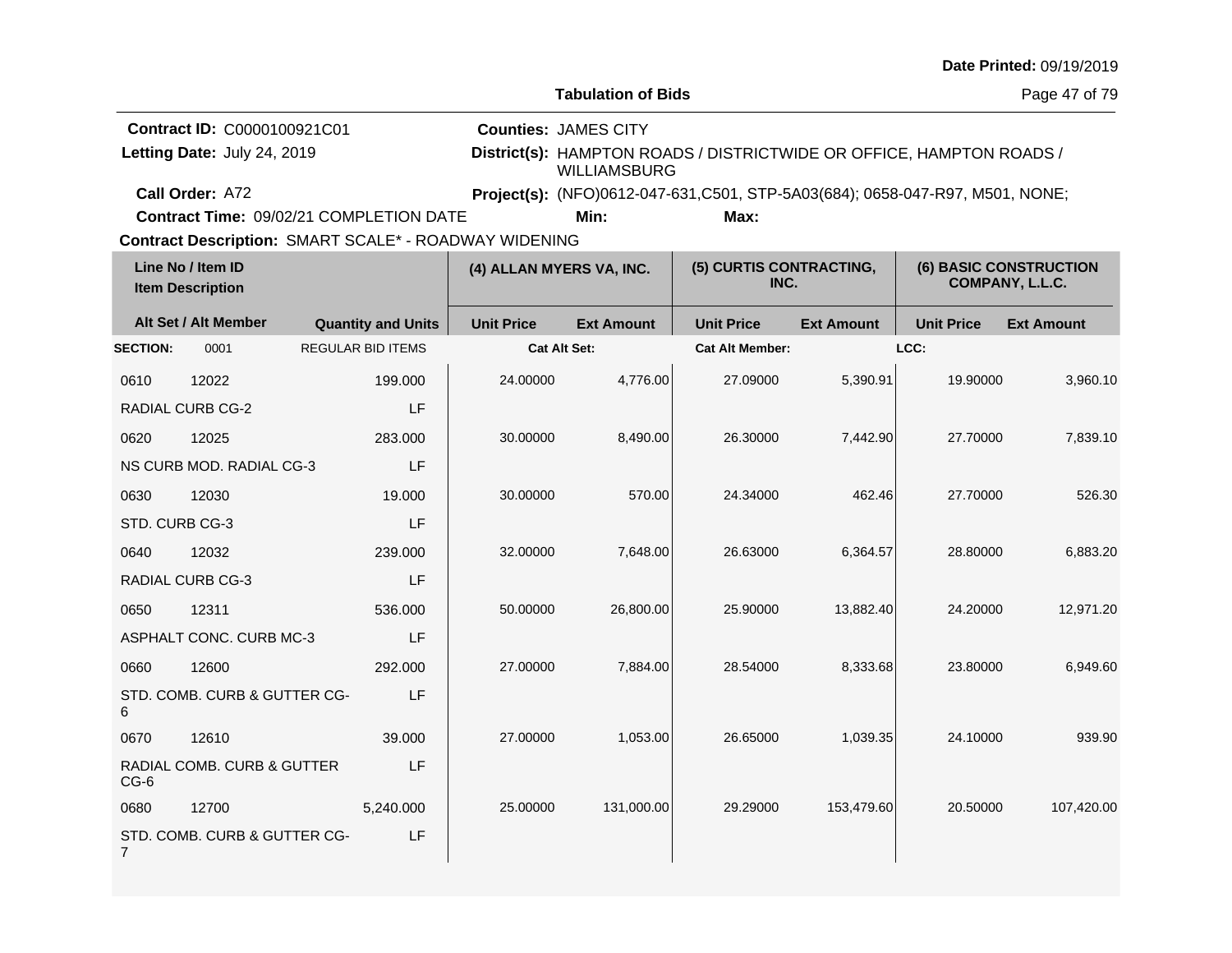|                                                                                                              |                                                            |                          |                           |                                                                                                                            |                           |                                 |                   |                                                  | Date Printed: 09/19/2019 |  |  |
|--------------------------------------------------------------------------------------------------------------|------------------------------------------------------------|--------------------------|---------------------------|----------------------------------------------------------------------------------------------------------------------------|---------------------------|---------------------------------|-------------------|--------------------------------------------------|--------------------------|--|--|
|                                                                                                              |                                                            |                          |                           |                                                                                                                            | <b>Tabulation of Bids</b> |                                 |                   |                                                  | Page 48 of 79            |  |  |
|                                                                                                              | Contract ID: C0000100921C01<br>Letting Date: July 24, 2019 |                          |                           | <b>Counties: JAMES CITY</b><br>District(s): HAMPTON ROADS / DISTRICTWIDE OR OFFICE, HAMPTON ROADS /<br><b>WILLIAMSBURG</b> |                           |                                 |                   |                                                  |                          |  |  |
|                                                                                                              | Call Order: A72                                            |                          |                           | Project(s): (NFO)0612-047-631, C501, STP-5A03(684); 0658-047-R97, M501, NONE;                                              |                           |                                 |                   |                                                  |                          |  |  |
|                                                                                                              | Contract Time: 09/02/21 COMPLETION DATE                    |                          |                           |                                                                                                                            | Min:                      | Max:                            |                   |                                                  |                          |  |  |
| <b>Contract Description: SMART SCALE* - ROADWAY WIDENING</b><br>Line No / Item ID<br><b>Item Description</b> |                                                            |                          |                           | (4) ALLAN MYERS VA, INC.                                                                                                   |                           | (5) CURTIS CONTRACTING,<br>INC. |                   | <b>(6) BASIC CONSTRUCTION</b><br>COMPANY, L.L.C. |                          |  |  |
|                                                                                                              | Alt Set / Alt Member                                       |                          | <b>Quantity and Units</b> | <b>Unit Price</b>                                                                                                          | <b>Ext Amount</b>         | <b>Unit Price</b>               | <b>Ext Amount</b> | <b>Unit Price</b>                                | <b>Ext Amount</b>        |  |  |
| <b>SECTION:</b>                                                                                              | 0001                                                       | <b>REGULAR BID ITEMS</b> |                           |                                                                                                                            | <b>Cat Alt Set:</b>       | <b>Cat Alt Member:</b>          |                   | LCC:                                             |                          |  |  |
| 0690                                                                                                         | 12710                                                      |                          | 1,502.000                 | 25.00000                                                                                                                   | 37,550.00                 | 35.79000                        | 53,756.58         | 20.60000                                         | 30,941.20                |  |  |
| $CG-7$                                                                                                       | RADIAL COMB. CURB & GUTTER                                 |                          | LF                        |                                                                                                                            |                           |                                 |                   |                                                  |                          |  |  |
| 0700                                                                                                         | 13108                                                      |                          | 49.000                    | 100.00000                                                                                                                  | 4,900.00                  | 463.55000                       | 22,713.95         | 438.00000                                        | 21,462.00                |  |  |
| <b>SURFACE</b>                                                                                               | CG-12 DETECTABLE WARNING                                   |                          | SY                        |                                                                                                                            |                           |                                 |                   |                                                  |                          |  |  |
| 0710                                                                                                         | 13220                                                      |                          | 636.000                   | 52.00000                                                                                                                   | 33,072.00                 | 76.14000                        | 48,425.04         | 46.20000                                         | 29,383.20                |  |  |
| SIDEWALK 4"                                                                                                  | HYDRAULIC CEMENT CONC.                                     |                          | SY                        |                                                                                                                            |                           |                                 |                   |                                                  |                          |  |  |
| 0720                                                                                                         | 13222                                                      |                          | 72.000                    | 120.00000                                                                                                                  | 8,640.00                  | 133.67000                       | 9,624.24          | 110.00000                                        | 7,920.00                 |  |  |
| SIDEWALK 7"                                                                                                  | HYDRAULIC CEMENT CONC.                                     |                          | SY                        |                                                                                                                            |                           |                                 |                   |                                                  |                          |  |  |
| 0730                                                                                                         | 13232                                                      |                          | 1,807.000                 | 5.00000                                                                                                                    | 9,035.00                  | 2.65000                         | 4,788.55          | 9.70000                                          | 17,527.90                |  |  |
|                                                                                                              | <b>GEOTEXTILE DRAINAGE FABRIC</b>                          |                          | SY                        |                                                                                                                            |                           |                                 |                   |                                                  |                          |  |  |
| 0740                                                                                                         | 13280                                                      |                          | 132.000                   | 25.00000                                                                                                                   | 3,300.00                  | 27.16000                        | 3,585.12          | 33.30000                                         | 4,395.60                 |  |  |
|                                                                                                              | <b>GUARDRAIL GR-MGS1</b>                                   |                          | LF                        |                                                                                                                            |                           |                                 |                   |                                                  |                          |  |  |
| 0750                                                                                                         | 13286                                                      |                          | 1.000                     | 4,600.00000                                                                                                                | 4,600.00                  | 3,599.41000                     | 3,599.41          | 4,990.00000                                      | 4,990.00                 |  |  |
|                                                                                                              | <b>GUARDRAIL TERMINAL GR-MGS2</b>                          |                          | EA                        |                                                                                                                            |                           |                                 |                   |                                                  |                          |  |  |
| 0760                                                                                                         | 13288                                                      |                          | 1.000                     | 2,000.00000                                                                                                                | 2,000.00                  | 2,033.18000                     | 2,033.18          | 1,390.00000                                      | 1,390.00                 |  |  |
| GR-MGS4                                                                                                      | <b>GUARDRAIL HEIGHT TRANSITION</b>                         |                          | EA                        |                                                                                                                            |                           |                                 |                   |                                                  |                          |  |  |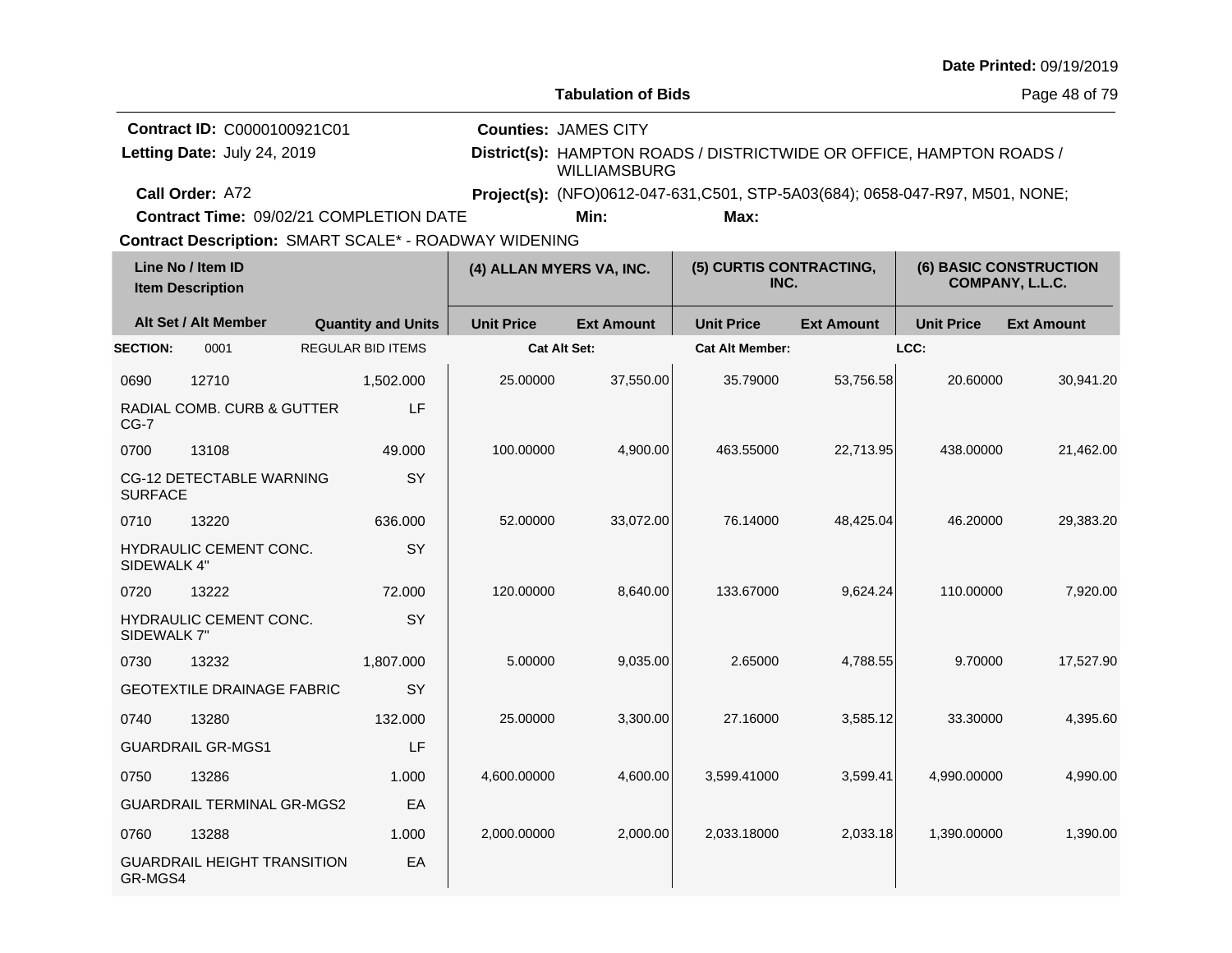|                                              |                                                            |                                                       |                                                                                                                            |                                                                               |                                 |                   |                   | Date Printed: 09/19/2019                         |  |
|----------------------------------------------|------------------------------------------------------------|-------------------------------------------------------|----------------------------------------------------------------------------------------------------------------------------|-------------------------------------------------------------------------------|---------------------------------|-------------------|-------------------|--------------------------------------------------|--|
|                                              |                                                            |                                                       |                                                                                                                            | <b>Tabulation of Bids</b>                                                     |                                 |                   | Page 49 of 79     |                                                  |  |
|                                              | Contract ID: C0000100921C01<br>Letting Date: July 24, 2019 |                                                       | <b>Counties: JAMES CITY</b><br>District(s): HAMPTON ROADS / DISTRICTWIDE OR OFFICE, HAMPTON ROADS /<br><b>WILLIAMSBURG</b> |                                                                               |                                 |                   |                   |                                                  |  |
|                                              | Call Order: A72                                            |                                                       |                                                                                                                            | Project(s): (NFO)0612-047-631, C501, STP-5A03(684); 0658-047-R97, M501, NONE; |                                 |                   |                   |                                                  |  |
|                                              |                                                            | Contract Time: 09/02/21 COMPLETION DATE               |                                                                                                                            | Min:                                                                          | Max:                            |                   |                   |                                                  |  |
|                                              |                                                            | Contract Description: SMART SCALE* - ROADWAY WIDENING |                                                                                                                            |                                                                               |                                 |                   |                   |                                                  |  |
| Line No / Item ID<br><b>Item Description</b> |                                                            |                                                       |                                                                                                                            | (4) ALLAN MYERS VA, INC.                                                      | (5) CURTIS CONTRACTING,<br>INC. |                   |                   | <b>(6) BASIC CONSTRUCTION</b><br>COMPANY, L.L.C. |  |
|                                              | Alt Set / Alt Member                                       | <b>Quantity and Units</b>                             | <b>Unit Price</b>                                                                                                          | <b>Ext Amount</b>                                                             | <b>Unit Price</b>               | <b>Ext Amount</b> | <b>Unit Price</b> | <b>Ext Amount</b>                                |  |
| <b>SECTION:</b>                              | 0001                                                       | <b>REGULAR BID ITEMS</b>                              |                                                                                                                            | <b>Cat Alt Set:</b>                                                           | <b>Cat Alt Member:</b>          |                   | LCC:              |                                                  |  |
| 0770                                         | 13502                                                      | 13.000                                                | 90.00000                                                                                                                   | 1,170.00                                                                      | 1,214.78000                     | 15,792.14         | 83.10000          | 1,080.30                                         |  |
|                                              | SIGN ISLAND SI-2                                           | <b>SY</b>                                             |                                                                                                                            |                                                                               |                                 |                   |                   |                                                  |  |
| 0780                                         | 24260                                                      | 50.000                                                | 95.00000                                                                                                                   | 4,750.00                                                                      | 32.84000                        | 1,642.00          | 111.00000         | 5,550.00                                         |  |
|                                              | CR. RUN AGGR. NO. 25 OR 26                                 | <b>TON</b>                                            |                                                                                                                            |                                                                               |                                 |                   |                   |                                                  |  |
| 0790                                         | 14451                                                      | 13.000                                                | 15.00000                                                                                                                   | 195.00                                                                        | 5.79000                         | 75.27             | 6.70000           | 87.10                                            |  |
| <b>SIDEWALK</b>                              | <b>NS SAW CUT HYDRAULIC</b><br>CEMENT CONCRETE ITEMS       | LF                                                    |                                                                                                                            |                                                                               |                                 |                   |                   |                                                  |  |
| 0800                                         | 21110                                                      | 853.000                                               | 100.00000                                                                                                                  | 85,300.00                                                                     | 132.92000                       | 113,380.76        | 93.30000          | 79,584.90                                        |  |
|                                              | <b>MEDIAN STRIP MS-1A</b>                                  | <b>SY</b>                                             |                                                                                                                            |                                                                               |                                 |                   |                   |                                                  |  |
| 0810                                         | 21215                                                      | 789.000                                               | 60.00000                                                                                                                   | 47,340.00                                                                     | 62.38000                        | 49,217.82         | 37.70000          | 29,745.30                                        |  |
|                                              | <b>MEDIAN STRIP MS-2</b>                                   | LF                                                    |                                                                                                                            |                                                                               |                                 |                   |                   |                                                  |  |
| 0820                                         | 24100                                                      | 600.000                                               | 125.00000                                                                                                                  | 75,000.00                                                                     | 40.00000                        | 24,000.00         | 54.70000          | 32,820.00                                        |  |
| <b>ALLAYING DUST</b>                         |                                                            | <b>HR</b>                                             |                                                                                                                            |                                                                               |                                 |                   |                   |                                                  |  |
| 0830                                         | 24150                                                      | 4.000                                                 | 900.00000                                                                                                                  | 3,600.00                                                                      | 452.46000                       | 1,809.84          | 238.00000         | 952.00                                           |  |
|                                              | <b>TYPE 3 BARRICADE 4'</b>                                 | EA                                                    |                                                                                                                            |                                                                               |                                 |                   |                   |                                                  |  |
| 0840                                         | 24160                                                      | 934.000                                               | 85.00000                                                                                                                   | 79,390.00                                                                     | 28.97000                        | 27,057.98         | 27.70000          | 25,871.80                                        |  |
| <b>SIGN</b>                                  | TEMPORARY (CONSTRUCTION)                                   | <b>SF</b>                                             |                                                                                                                            |                                                                               |                                 |                   |                   |                                                  |  |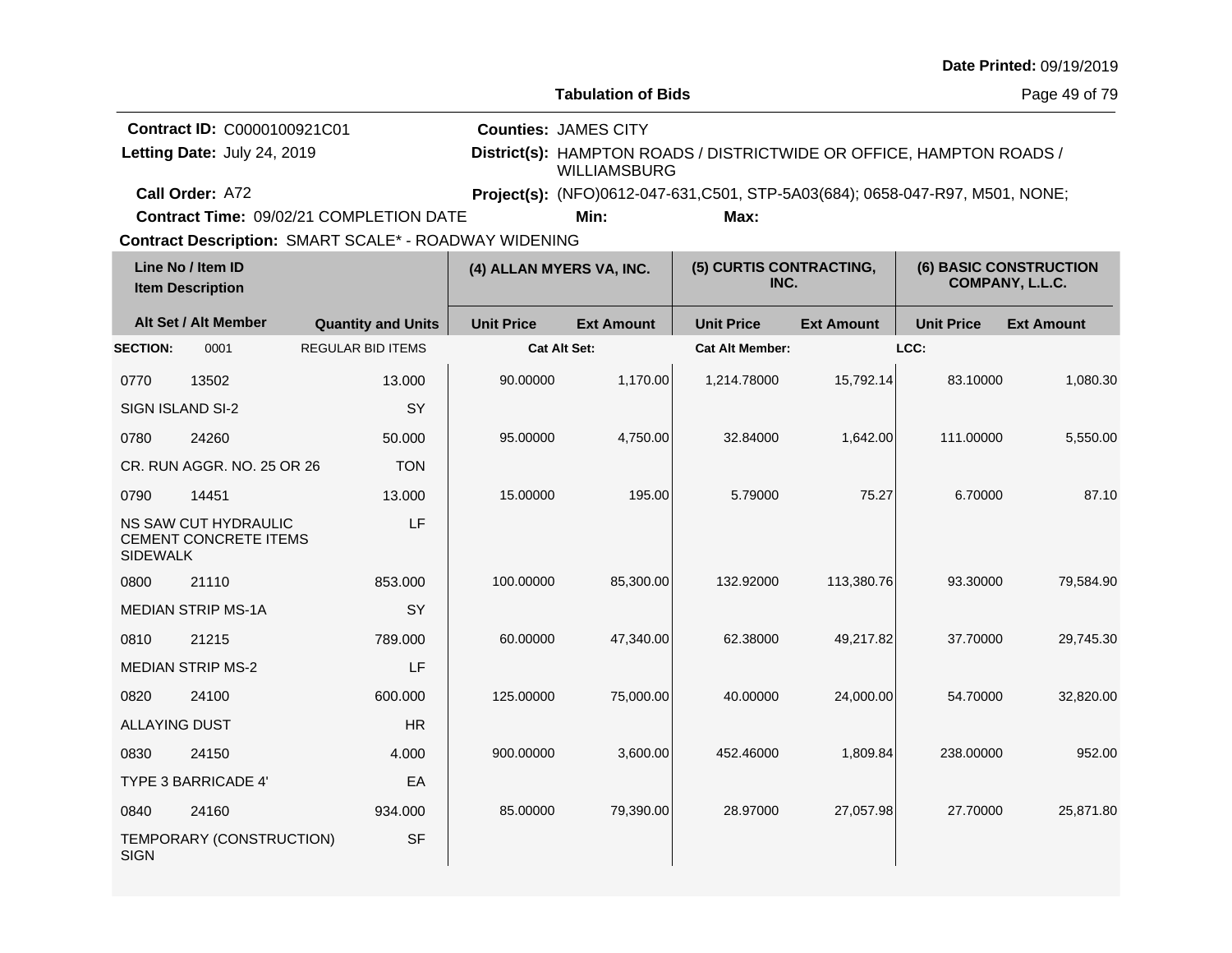|                                                                                                              |                                                            |                                         |                                                                                                                            |                                                                               |                                 |                   |                   | Date Printed: 09/19/2019                         |  |
|--------------------------------------------------------------------------------------------------------------|------------------------------------------------------------|-----------------------------------------|----------------------------------------------------------------------------------------------------------------------------|-------------------------------------------------------------------------------|---------------------------------|-------------------|-------------------|--------------------------------------------------|--|
|                                                                                                              |                                                            |                                         |                                                                                                                            | <b>Tabulation of Bids</b>                                                     |                                 |                   |                   | Page 50 of 79                                    |  |
|                                                                                                              | Contract ID: C0000100921C01<br>Letting Date: July 24, 2019 |                                         | <b>Counties: JAMES CITY</b><br>District(s): HAMPTON ROADS / DISTRICTWIDE OR OFFICE, HAMPTON ROADS /<br><b>WILLIAMSBURG</b> |                                                                               |                                 |                   |                   |                                                  |  |
|                                                                                                              | Call Order: A72                                            |                                         |                                                                                                                            | Project(s): (NFO)0612-047-631, C501, STP-5A03(684); 0658-047-R97, M501, NONE; |                                 |                   |                   |                                                  |  |
|                                                                                                              |                                                            | Contract Time: 09/02/21 COMPLETION DATE |                                                                                                                            | Min:                                                                          | Max:                            |                   |                   |                                                  |  |
| <b>Contract Description: SMART SCALE* - ROADWAY WIDENING</b><br>Line No / Item ID<br><b>Item Description</b> |                                                            |                                         | (4) ALLAN MYERS VA, INC.                                                                                                   |                                                                               | (5) CURTIS CONTRACTING,<br>INC. |                   |                   | <b>(6) BASIC CONSTRUCTION</b><br>COMPANY, L.L.C. |  |
|                                                                                                              | Alt Set / Alt Member                                       | <b>Quantity and Units</b>               | <b>Unit Price</b>                                                                                                          | <b>Ext Amount</b>                                                             | <b>Unit Price</b>               | <b>Ext Amount</b> | <b>Unit Price</b> | <b>Ext Amount</b>                                |  |
| <b>SECTION:</b>                                                                                              | 0001                                                       | <b>REGULAR BID ITEMS</b>                |                                                                                                                            | Cat Alt Set:                                                                  | <b>Cat Alt Member:</b>          |                   | LCC:              |                                                  |  |
| 0850                                                                                                         | 24278                                                      | 36,563.000                              | 0.10000                                                                                                                    | 3,656.30                                                                      | 0.31000                         | 11,334.53         | 1.00000           | 36,563.00                                        |  |
| <b>DEVICES</b>                                                                                               | <b>GROUP 2 CHANNELIZING</b>                                | <b>DAY</b>                              |                                                                                                                            |                                                                               |                                 |                   |                   |                                                  |  |
| 0860                                                                                                         | 24279                                                      | 11,880.000                              | 1.00000                                                                                                                    | 11,880.00                                                                     | 5.85000                         | 69,498.00         | 4.90000           | 58,212.00                                        |  |
| <b>MESSAGE SIGN</b>                                                                                          | PORTABLE CHANGEABLE                                        | <b>HR</b>                               |                                                                                                                            |                                                                               |                                 |                   |                   |                                                  |  |
| 0870                                                                                                         | 24282                                                      | 820.000                                 | 65.00000                                                                                                                   | 53,300.00                                                                     | 26.78000                        | 21,959.60         | 21.50000          | 17,630.00                                        |  |
|                                                                                                              | <b>FLAGGER SERVICE</b>                                     | <b>HR</b>                               |                                                                                                                            |                                                                               |                                 |                   |                   |                                                  |  |
| 0880                                                                                                         | 24400                                                      | 0.700                                   | 2,500.00000                                                                                                                | 1,750.00                                                                      | 768.47000                       | 537.93            | 8,800.00000       | 6,160.00                                         |  |
|                                                                                                              | OBSCURING ROADWAY                                          | <b>UNIT</b>                             |                                                                                                                            |                                                                               |                                 |                   |                   |                                                  |  |
| 0890                                                                                                         | 24420                                                      | 119.000                                 | 22.00000                                                                                                                   | 2,618.00                                                                      | 41.73000                        | 4,965.87          | 39.50000          | 4,700.50                                         |  |
|                                                                                                              | DEMOLITION OF PAVEMENT RIGID                               | <b>SY</b>                               |                                                                                                                            |                                                                               |                                 |                   |                   |                                                  |  |
| 0900                                                                                                         | 24430                                                      | 21,616.000                              | 9.50000                                                                                                                    | 205,352.00                                                                    | 3.54000                         | 76,520.64         | 4.50000           | 97,272.00                                        |  |
| <b>FLEXIBLE</b>                                                                                              | DEMOLITION OF PAVEMENT                                     | SY                                      |                                                                                                                            |                                                                               |                                 |                   |                   |                                                  |  |
| 0910                                                                                                         | 24501                                                      | 207.000                                 | 10.00000                                                                                                                   | 2,070.00                                                                      | 51.20000                        | 10,598.40         | 41.20000          | 8,528.40                                         |  |
|                                                                                                              | NS REMOVE EXIST. CURB                                      | LF                                      |                                                                                                                            |                                                                               |                                 |                   |                   |                                                  |  |
| 0920                                                                                                         | 24504                                                      | 54.000                                  | 280.00000                                                                                                                  | 15,120.00                                                                     | 23.18000                        | 1,251.72          | 63.30000          | 3,418.20                                         |  |
|                                                                                                              | NS REMOVE EXISTING PAVEMENT<br><b>MARKING ARROWS</b>       | EA                                      |                                                                                                                            |                                                                               |                                 |                   |                   |                                                  |  |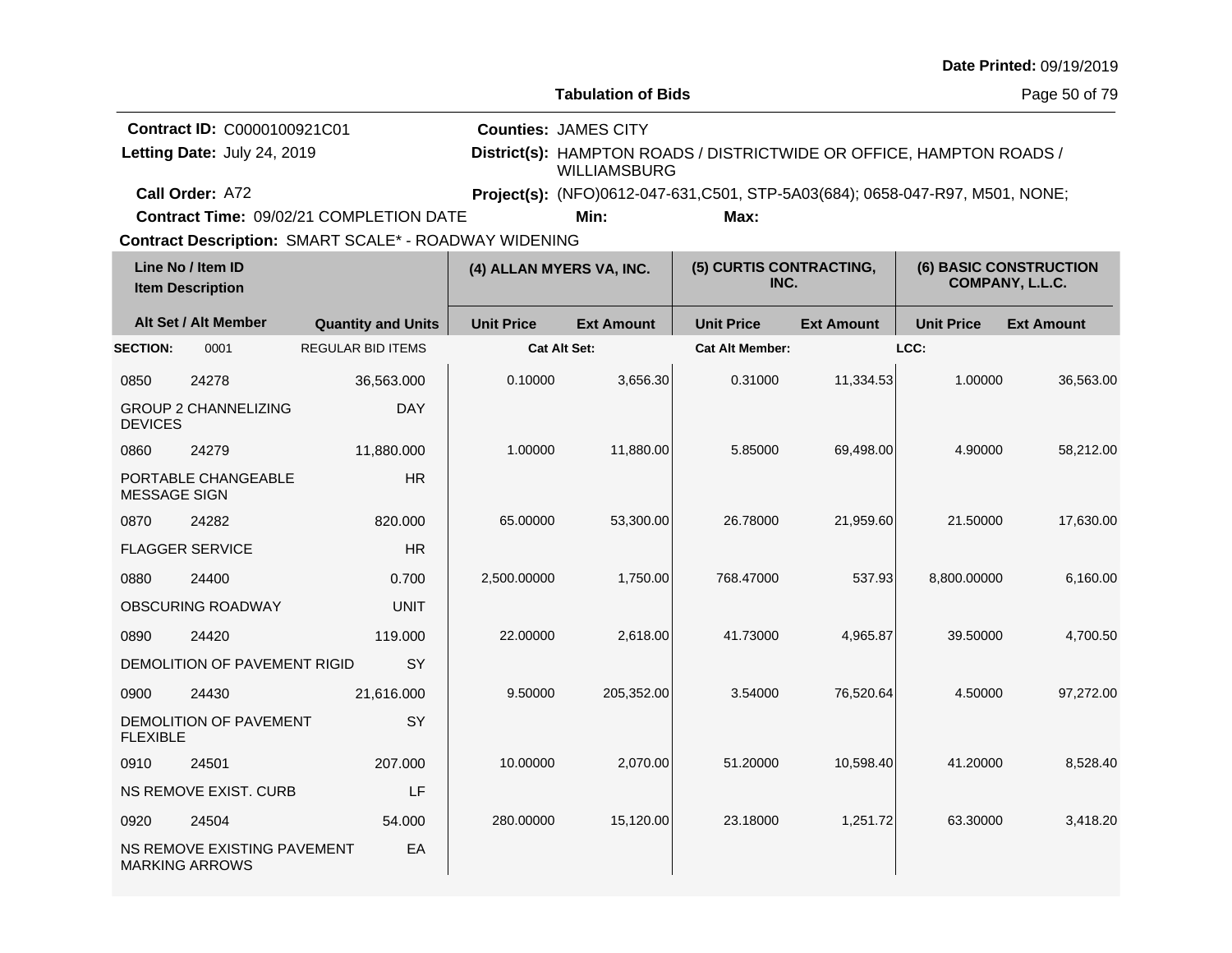|                                                                                                              |                                                            |  |                           |                                                                                                                            |                                                                              |                                 |                   |                                           | Date Printed: 09/19/2019 |  |
|--------------------------------------------------------------------------------------------------------------|------------------------------------------------------------|--|---------------------------|----------------------------------------------------------------------------------------------------------------------------|------------------------------------------------------------------------------|---------------------------------|-------------------|-------------------------------------------|--------------------------|--|
|                                                                                                              |                                                            |  |                           |                                                                                                                            | <b>Tabulation of Bids</b>                                                    |                                 |                   |                                           | Page 51 of 79            |  |
|                                                                                                              | Contract ID: C0000100921C01<br>Letting Date: July 24, 2019 |  |                           | <b>Counties: JAMES CITY</b><br>District(s): HAMPTON ROADS / DISTRICTWIDE OR OFFICE, HAMPTON ROADS /<br><b>WILLIAMSBURG</b> |                                                                              |                                 |                   |                                           |                          |  |
|                                                                                                              | Call Order: A72                                            |  |                           |                                                                                                                            | Project(s): (NFO)0612-047-631,C501, STP-5A03(684); 0658-047-R97, M501, NONE; |                                 |                   |                                           |                          |  |
|                                                                                                              | Contract Time: 09/02/21 COMPLETION DATE                    |  |                           |                                                                                                                            | Min:                                                                         | Max:                            |                   |                                           |                          |  |
| <b>Contract Description: SMART SCALE* - ROADWAY WIDENING</b><br>Line No / Item ID<br><b>Item Description</b> |                                                            |  |                           | (4) ALLAN MYERS VA, INC.                                                                                                   |                                                                              | (5) CURTIS CONTRACTING,<br>INC. |                   | (6) BASIC CONSTRUCTION<br>COMPANY, L.L.C. |                          |  |
|                                                                                                              | Alt Set / Alt Member                                       |  | <b>Quantity and Units</b> | <b>Unit Price</b>                                                                                                          | <b>Ext Amount</b>                                                            | <b>Unit Price</b>               | <b>Ext Amount</b> | <b>Unit Price</b>                         | <b>Ext Amount</b>        |  |
| <b>SECTION:</b>                                                                                              | 0001                                                       |  | <b>REGULAR BID ITEMS</b>  |                                                                                                                            | <b>Cat Alt Set:</b>                                                          | <b>Cat Alt Member:</b>          |                   | LCC:                                      |                          |  |
| 0930                                                                                                         | 24535                                                      |  | 2.000                     | 1,200.00000                                                                                                                | 2,400.00                                                                     | 4,635.55000                     | 9,271.10          | 4,160.00000                               | 8,320.00                 |  |
|                                                                                                              | NS ADJUST EXIST. STRUCTURE                                 |  | EA                        |                                                                                                                            |                                                                              |                                 |                   |                                           |                          |  |
| 0940                                                                                                         | 24600                                                      |  | 230.000                   | 9.00000                                                                                                                    | 2,070.00                                                                     | 2.32000                         | 533.60            | 5.50000                                   | 1,265.00                 |  |
|                                                                                                              | REMOVE EXISTING GUARDRAIL                                  |  | LF                        |                                                                                                                            |                                                                              |                                 |                   |                                           |                          |  |
| 0950                                                                                                         | 24825                                                      |  | 20.000                    | 1,300.00000                                                                                                                | 26,000.00                                                                    | 5,214.98000                     | 104,299.60        | 4,880.00000                               | 97,600.00                |  |
|                                                                                                              | NS MODIFY EXIST. STRUCTURE                                 |  | EA                        |                                                                                                                            |                                                                              |                                 |                   |                                           |                          |  |
| 0960                                                                                                         | 25506                                                      |  | 26.000                    | 2,000.00000                                                                                                                | 52,000.00                                                                    | 1,738.33000                     | 45,196.58         | 3,150.00000                               | 81,900.00                |  |
|                                                                                                              | <b>FIELD OFFICE TY.II</b>                                  |  | <b>MO</b>                 |                                                                                                                            |                                                                              |                                 |                   |                                           |                          |  |
| 0970                                                                                                         | 25565                                                      |  | (1)                       | 290,000.00000                                                                                                              | 290,000.00                                                                   | 400,000.00000                   | 400,000.00        | 6,340.00000                               | 6,340.00                 |  |
|                                                                                                              | PROGRESS SCHEDULE BASELINE                                 |  | <b>LS</b>                 |                                                                                                                            |                                                                              |                                 |                   |                                           |                          |  |
| 0980                                                                                                         | 25567                                                      |  | 24.000                    | 1,000.00000                                                                                                                | 24,000.00                                                                    | 579.44000                       | 13,906.56         | 444.00000                                 | 10,656.00                |  |
|                                                                                                              | PROGRESS SCHEDULE UPDATES                                  |  | EA                        |                                                                                                                            |                                                                              |                                 |                   |                                           |                          |  |
| 0990                                                                                                         | 26127                                                      |  | 317.000                   | 85.00000                                                                                                                   | 26,945.00                                                                    | 88.15000                        | 27,943.55         | 135.00000                                 | 42,795.00                |  |
|                                                                                                              | DRY RIPRAP CL.I 26"                                        |  | <b>TON</b>                |                                                                                                                            |                                                                              |                                 |                   |                                           |                          |  |
| 1000                                                                                                         | 27012                                                      |  | 3.070                     | 8,000.00000                                                                                                                | 24,560.00                                                                    | 13,447.33000                    | 41,283.30         | 21,200.00000                              | 65,084.00                |  |
|                                                                                                              | TOPSOIL CLASS A 2"<br>ACRE                                 |  |                           |                                                                                                                            |                                                                              |                                 |                   |                                           |                          |  |
| 1010                                                                                                         | 27102                                                      |  | 817.000                   | 16.50000                                                                                                                   | 13,480.50                                                                    | 18.54000                        | 15,147.18         | 22.70000                                  | 18,545.90                |  |
| REGULAR SEED                                                                                                 |                                                            |  | LB                        |                                                                                                                            |                                                                              |                                 |                   |                                           |                          |  |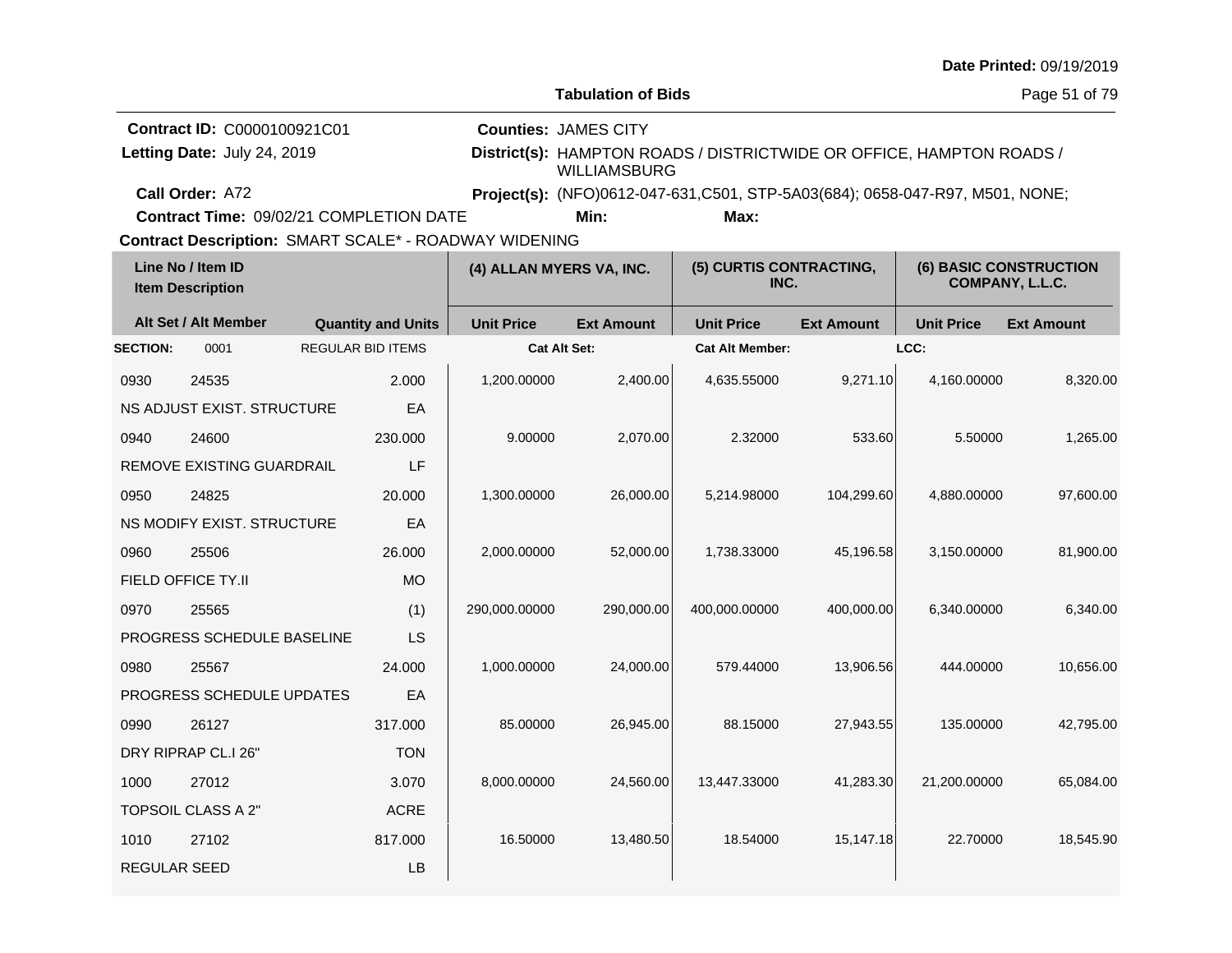|                                              |                                                            |  |                           |                                                       |                                                                              |                                                                      |                   |                   | Date Printed: 09/19/2019                         |  |  |
|----------------------------------------------|------------------------------------------------------------|--|---------------------------|-------------------------------------------------------|------------------------------------------------------------------------------|----------------------------------------------------------------------|-------------------|-------------------|--------------------------------------------------|--|--|
|                                              |                                                            |  |                           |                                                       | <b>Tabulation of Bids</b><br>Page 52 of 79                                   |                                                                      |                   |                   |                                                  |  |  |
|                                              | Contract ID: C0000100921C01<br>Letting Date: July 24, 2019 |  |                           |                                                       | <b>Counties: JAMES CITY</b><br><b>WILLIAMSBURG</b>                           | District(s): HAMPTON ROADS / DISTRICTWIDE OR OFFICE, HAMPTON ROADS / |                   |                   |                                                  |  |  |
|                                              | Call Order: A72                                            |  |                           |                                                       | Project(s): (NFO)0612-047-631,C501, STP-5A03(684); 0658-047-R97, M501, NONE; |                                                                      |                   |                   |                                                  |  |  |
|                                              | Contract Time: 09/02/21 COMPLETION DATE                    |  |                           | Contract Description: SMART SCALE* - ROADWAY WIDENING | Min:                                                                         | Max:                                                                 |                   |                   |                                                  |  |  |
| Line No / Item ID<br><b>Item Description</b> |                                                            |  |                           |                                                       | (4) ALLAN MYERS VA, INC.                                                     | (5) CURTIS CONTRACTING,<br>INC.                                      |                   |                   | <b>(6) BASIC CONSTRUCTION</b><br>COMPANY, L.L.C. |  |  |
|                                              | Alt Set / Alt Member                                       |  | <b>Quantity and Units</b> | <b>Unit Price</b>                                     | <b>Ext Amount</b>                                                            | <b>Unit Price</b>                                                    | <b>Ext Amount</b> | <b>Unit Price</b> | <b>Ext Amount</b>                                |  |  |
| <b>SECTION:</b>                              | 0001                                                       |  | <b>REGULAR BID ITEMS</b>  |                                                       | <b>Cat Alt Set:</b>                                                          | <b>Cat Alt Member:</b>                                               |                   | LCC:              |                                                  |  |  |
| 1020                                         | 27103                                                      |  | 368,000                   | 7.50000                                               | 2,760.00                                                                     | 17.38000                                                             | 6,395.84          | 13.90000          | 5,115.20                                         |  |  |
| <b>OVERSEEDING</b>                           |                                                            |  | LB                        |                                                       |                                                                              |                                                                      |                   |                   |                                                  |  |  |
| 1030                                         | 27111                                                      |  | 17,689.000                | 0.50000                                               | 8,844.50                                                                     | 3.48000                                                              | 61,557.72         | 1.10000           | 19,457.90                                        |  |  |
|                                              | <b>HYDRAULIC EROSION CONTROL</b><br><b>PRODUCT TYPE 2</b>  |  | <b>SY</b>                 |                                                       |                                                                              |                                                                      |                   |                   |                                                  |  |  |
| 1040                                         | 27112                                                      |  | 14,262.000                | 0.60000                                               | 8,557.20                                                                     | 5.79000                                                              | 82,576.98         | 1.10000           | 15,688.20                                        |  |  |
|                                              | <b>HYDRAULIC EROSION CONTROL</b><br>PRODUCT TYPE 3         |  | SY                        |                                                       |                                                                              |                                                                      |                   |                   |                                                  |  |  |
| 1050                                         | 27120                                                      |  | 130,000                   | 50.00000                                              | 6,500.00                                                                     | 19.55000                                                             | 2,541.50          | 37.80000          | 4,914.00                                         |  |  |
| <b>MIN</b>                                   | SEDIMENT RETENTION ROLL 18"                                |  | LF                        |                                                       |                                                                              |                                                                      |                   |                   |                                                  |  |  |
| 1060                                         | 27230                                                      |  | 370.000                   | 2.00000                                               | 740.00                                                                       | 1.00000                                                              | 370.00            | 0.72000           | 266.40                                           |  |  |
|                                              | <b>FERTILIZER NITROGEN - N</b>                             |  | LB                        |                                                       |                                                                              |                                                                      |                   |                   |                                                  |  |  |
| 1070                                         | 27231                                                      |  | 557.000                   | 2.00000                                               | 1,114.00                                                                     | 1.00000                                                              | 557.00            | 0.72000           | 401.04                                           |  |  |
|                                              | FERTILIZER PHOSPHOROUS - P                                 |  | <b>LB</b>                 |                                                       |                                                                              |                                                                      |                   |                   |                                                  |  |  |
| 1080                                         | 27232                                                      |  | 279.000                   | 2.00000                                               | 558.00                                                                       | 1.00000                                                              | 279.00            | 0.72000           | 200.88                                           |  |  |
| <b>FERTILIZER POTASSIUM - K</b><br>LB        |                                                            |  |                           |                                                       |                                                                              |                                                                      |                   |                   |                                                  |  |  |
| 1090                                         | 27250                                                      |  | 13.450                    | 210.00000                                             | 2,824.50                                                                     | 347.67000                                                            | 4,676.16          | 499.00000         | 6,711.55                                         |  |  |
| <b>LIME</b>                                  |                                                            |  | <b>TON</b>                |                                                       |                                                                              |                                                                      |                   |                   |                                                  |  |  |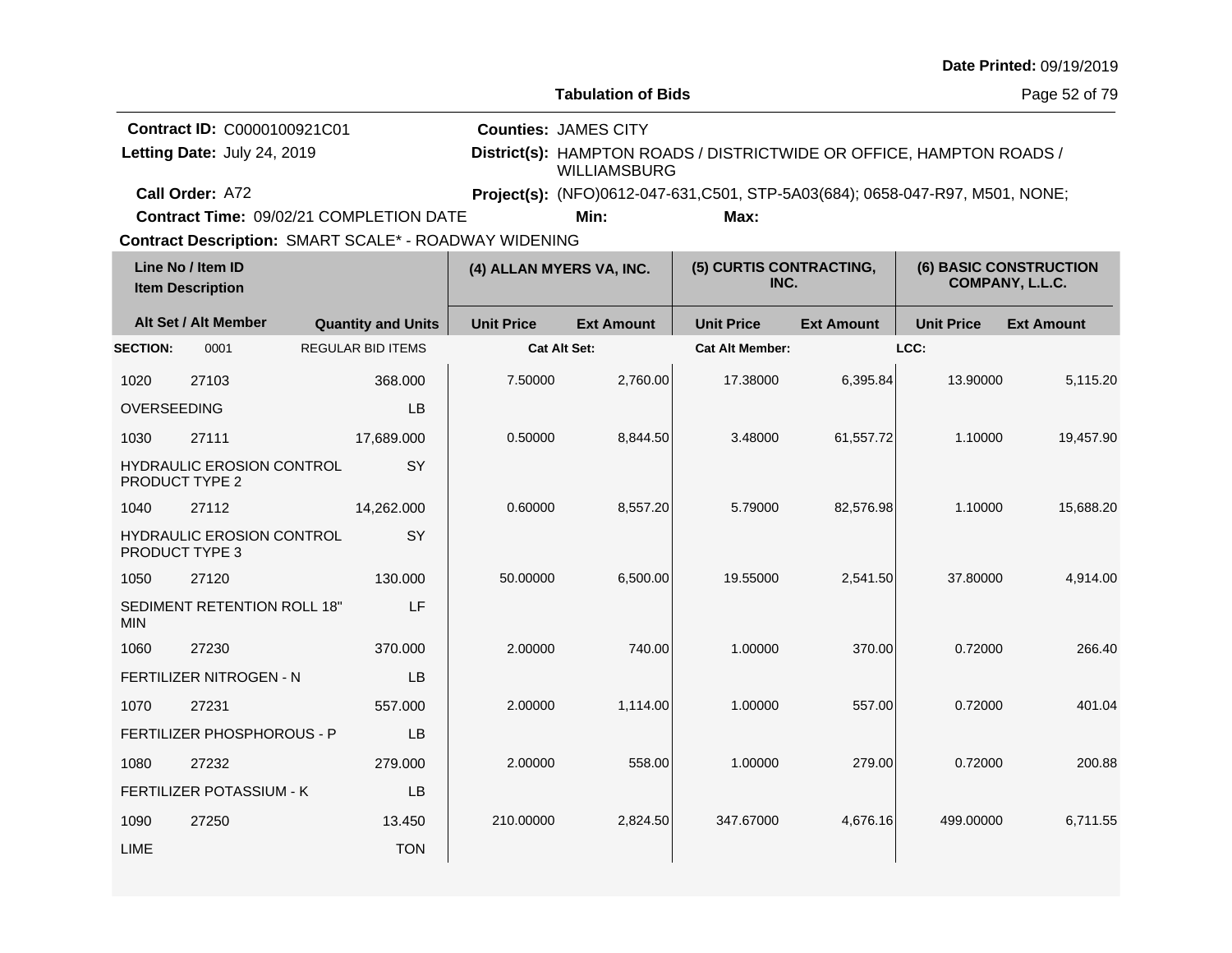|                                              |                                                   |                                                       |                   |                                                                                             |                                 |                   |                   | Date Printed: 09/19/2019                  |  |  |
|----------------------------------------------|---------------------------------------------------|-------------------------------------------------------|-------------------|---------------------------------------------------------------------------------------------|---------------------------------|-------------------|-------------------|-------------------------------------------|--|--|
|                                              |                                                   |                                                       |                   | <b>Tabulation of Bids</b>                                                                   |                                 | Page 53 of 79     |                   |                                           |  |  |
|                                              | Contract ID: C0000100921C01                       |                                                       |                   | <b>Counties: JAMES CITY</b>                                                                 |                                 |                   |                   |                                           |  |  |
|                                              | Letting Date: July 24, 2019                       |                                                       |                   | District(s): HAMPTON ROADS / DISTRICTWIDE OR OFFICE, HAMPTON ROADS /<br><b>WILLIAMSBURG</b> |                                 |                   |                   |                                           |  |  |
|                                              | Call Order: A72                                   |                                                       |                   | Project(s): (NFO)0612-047-631,C501, STP-5A03(684); 0658-047-R97, M501, NONE;                |                                 |                   |                   |                                           |  |  |
|                                              |                                                   | Contract Time: 09/02/21 COMPLETION DATE               |                   | Min:                                                                                        | Max:                            |                   |                   |                                           |  |  |
|                                              |                                                   | Contract Description: SMART SCALE* - ROADWAY WIDENING |                   |                                                                                             |                                 |                   |                   |                                           |  |  |
| Line No / Item ID<br><b>Item Description</b> |                                                   |                                                       |                   | (4) ALLAN MYERS VA, INC.                                                                    | (5) CURTIS CONTRACTING,<br>INC. |                   |                   | (6) BASIC CONSTRUCTION<br>COMPANY, L.L.C. |  |  |
|                                              | Alt Set / Alt Member                              | <b>Quantity and Units</b>                             | <b>Unit Price</b> | <b>Ext Amount</b>                                                                           | <b>Unit Price</b>               | <b>Ext Amount</b> | <b>Unit Price</b> | <b>Ext Amount</b>                         |  |  |
| <b>SECTION:</b>                              | 0001                                              | <b>REGULAR BID ITEMS</b>                              |                   | Cat Alt Set:                                                                                | <b>Cat Alt Member:</b>          |                   | LCC:              |                                           |  |  |
| 1100                                         | 27284                                             | 810.000                                               | 3.00000           | 2,430.00                                                                                    | 10.00000                        | 8,100.00          | 1.00000           | 810.00                                    |  |  |
|                                              | <b>EROSION CONTROL MULCH</b>                      | SY                                                    |                   |                                                                                             |                                 |                   |                   |                                           |  |  |
| 1105                                         | 27300                                             | 6,823.000                                             | 6.00000           | 40,938.00                                                                                   | 4.64000                         | 31,658.72         | 11.10000          | 75,735.30                                 |  |  |
| SOD                                          |                                                   | SY                                                    |                   |                                                                                             |                                 |                   |                   |                                           |  |  |
| 1110                                         | 27318                                             | 1,610.000                                             | 2.00000           | 3,220.00                                                                                    | 3.48000                         | 5,602.80          | 1.40000           | 2,254.00                                  |  |  |
|                                              | ROLLED EROSION CTRL<br><b>PRODUCT EC-2 TYPE 1</b> | SY                                                    |                   |                                                                                             |                                 |                   |                   |                                           |  |  |
| 1120                                         | 27410                                             | 1.000                                                 | 1,500.00000       | 1,500.00                                                                                    | 535.74000                       | 535.74            | 1,260.00000       | 1,260.00                                  |  |  |
|                                              | CHECK DAM, ROCK TY. I                             | EA                                                    |                   |                                                                                             |                                 |                   |                   |                                           |  |  |
| 1130                                         | 27415                                             | 18.000                                                | 1,500.00000       | 27,000.00                                                                                   | 279.45000                       | 5,030.10          | 1,010.00000       | 18,180.00                                 |  |  |
|                                              | CHECK DAM ROCK TY. II                             | EA                                                    |                   |                                                                                             |                                 |                   |                   |                                           |  |  |
| 1140                                         | 27430                                             | 2,096.000                                             | 1.00000           | 2,096.00                                                                                    | 0.01000                         | 20.96             | 32.50000          | 68,120.00                                 |  |  |
| <b>EXCAVATION</b>                            | SILTATION CONTROL                                 | CY                                                    |                   |                                                                                             |                                 |                   |                   |                                           |  |  |
| 1150                                         | 27451                                             | 10.000                                                | 300.00000         | 3,000.00                                                                                    | 161.48000                       | 1,614.80          | 1,280.00000       | 12,800.00                                 |  |  |
|                                              | <b>INLET PROTECTION TYPE A</b>                    | EA                                                    |                   |                                                                                             |                                 |                   |                   |                                           |  |  |
| 1160                                         | 27461                                             | 70.000                                                | 300.00000         | 21,000.00                                                                                   | 268.19000                       | 18,773.30         | 264.00000         | 18,480.00                                 |  |  |
|                                              | <b>INLET PROTECTION TYPE B</b>                    | EA                                                    |                   |                                                                                             |                                 |                   |                   |                                           |  |  |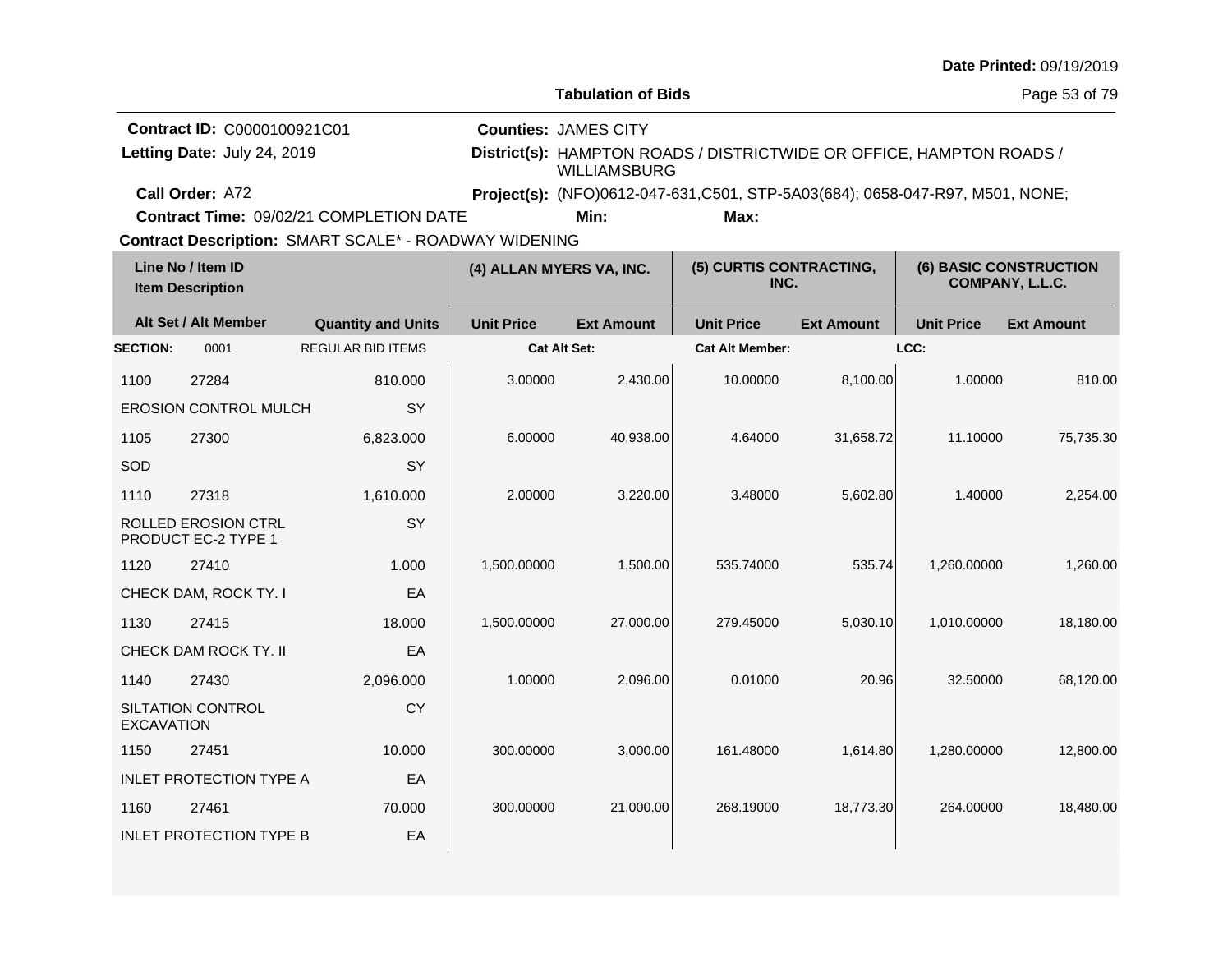|                                                              |                                                                                          |  |                           |                                                                                             |                             |                                                                               |                   |                   | Date Printed: 09/19/2019                         |  |
|--------------------------------------------------------------|------------------------------------------------------------------------------------------|--|---------------------------|---------------------------------------------------------------------------------------------|-----------------------------|-------------------------------------------------------------------------------|-------------------|-------------------|--------------------------------------------------|--|
|                                                              |                                                                                          |  |                           |                                                                                             | <b>Tabulation of Bids</b>   |                                                                               |                   | Page 54 of 79     |                                                  |  |
|                                                              | Contract ID: C0000100921C01                                                              |  |                           |                                                                                             | <b>Counties: JAMES CITY</b> |                                                                               |                   |                   |                                                  |  |
|                                                              | Letting Date: July 24, 2019                                                              |  |                           | District(s): HAMPTON ROADS / DISTRICTWIDE OR OFFICE, HAMPTON ROADS /<br><b>WILLIAMSBURG</b> |                             |                                                                               |                   |                   |                                                  |  |
|                                                              | Call Order: A72                                                                          |  |                           |                                                                                             |                             | Project(s): (NFO)0612-047-631, C501, STP-5A03(684); 0658-047-R97, M501, NONE; |                   |                   |                                                  |  |
|                                                              | Contract Time: 09/02/21 COMPLETION DATE                                                  |  |                           |                                                                                             | Min:                        | Max:                                                                          |                   |                   |                                                  |  |
| <b>Contract Description: SMART SCALE* - ROADWAY WIDENING</b> |                                                                                          |  |                           |                                                                                             |                             |                                                                               |                   |                   |                                                  |  |
| Line No / Item ID<br><b>Item Description</b>                 |                                                                                          |  |                           |                                                                                             | (4) ALLAN MYERS VA, INC.    | (5) CURTIS CONTRACTING,<br>INC.                                               |                   |                   | <b>(6) BASIC CONSTRUCTION</b><br>COMPANY, L.L.C. |  |
|                                                              | Alt Set / Alt Member                                                                     |  | <b>Quantity and Units</b> | <b>Unit Price</b>                                                                           | <b>Ext Amount</b>           | <b>Unit Price</b>                                                             | <b>Ext Amount</b> | <b>Unit Price</b> | <b>Ext Amount</b>                                |  |
| <b>SECTION:</b>                                              | 0001                                                                                     |  | <b>REGULAR BID ITEMS</b>  |                                                                                             | Cat Alt Set:                | <b>Cat Alt Member:</b>                                                        |                   | LCC:              |                                                  |  |
| 1170                                                         | 27504                                                                                    |  | 408.000                   | 8.00000                                                                                     | 3,264.00                    | 6.95000                                                                       | 2,835.60          | 5.00000           | 2,040.00                                         |  |
|                                                              | TEMP. SILT FENCE TYPE B                                                                  |  | LF                        |                                                                                             |                             |                                                                               |                   |                   |                                                  |  |
| 1180                                                         | 27505                                                                                    |  | 4,121.000                 | 8.00000                                                                                     | 32,968.00                   | 2.61000                                                                       | 10,755.81         | 3.00000           | 12,363.00                                        |  |
|                                                              | TEMP. SILT FENCE TYPE A                                                                  |  | LF                        |                                                                                             |                             |                                                                               |                   |                   |                                                  |  |
| 1190                                                         | 27543                                                                                    |  | 1,090.000                 | 30.00000                                                                                    | 32,700.00                   | 20.84000                                                                      | 22,715.60         | 15.90000          | 17,331.00                                        |  |
|                                                              | NS STORM WATER MANAGEMENT<br>LOW PERMEABILITY LINER                                      |  | <b>SY</b>                 |                                                                                             |                             |                                                                               |                   |                   |                                                  |  |
| 1200                                                         | 27544                                                                                    |  | 264.000                   | 25.00000                                                                                    | 6,600.00                    | 125.61000                                                                     | 33,161.04         | 147.00000         | 38,808.00                                        |  |
|                                                              | NS STORM WATER MGT.<br>SHREDDED CYPRESS MULCH                                            |  | <b>CY</b>                 |                                                                                             |                             |                                                                               |                   |                   |                                                  |  |
| 1210                                                         | 27545                                                                                    |  | 6,294.000                 | 75.00000                                                                                    | 472,050.00                  | 2.61000                                                                       | 16,427.34         | 40.50000          | 254,907.00                                       |  |
|                                                              | STORM WATER MANAGEMENT<br><b>BASIN EXCAVATION</b>                                        |  | <b>CY</b>                 |                                                                                             |                             |                                                                               |                   |                   |                                                  |  |
| 1220                                                         | 27553                                                                                    |  | (1)                       | 1,500.00000                                                                                 | 1,500.00                    | 8,343.97000                                                                   | 8,343.97          | 8,870.00000       | 8,870.00                                         |  |
| <b>DOCUMENTS</b>                                             | <b>NS PERMANENT SWM FACILITY</b><br>AS-BUILT DOCUMENTATION<br><b>CONSTRUCTION RECORD</b> |  | LS                        |                                                                                             |                             |                                                                               |                   |                   |                                                  |  |
| 1230                                                         | 27580                                                                                    |  | 1,636.000                 | 75.00000                                                                                    | 122,700.00                  | 24.10000                                                                      | 39,427.60         | 40.50000          | 66,258.00                                        |  |
| <b>EXCAVATION</b>                                            | TEMP. SEDIMENT BASIN                                                                     |  | CY                        |                                                                                             |                             |                                                                               |                   |                   |                                                  |  |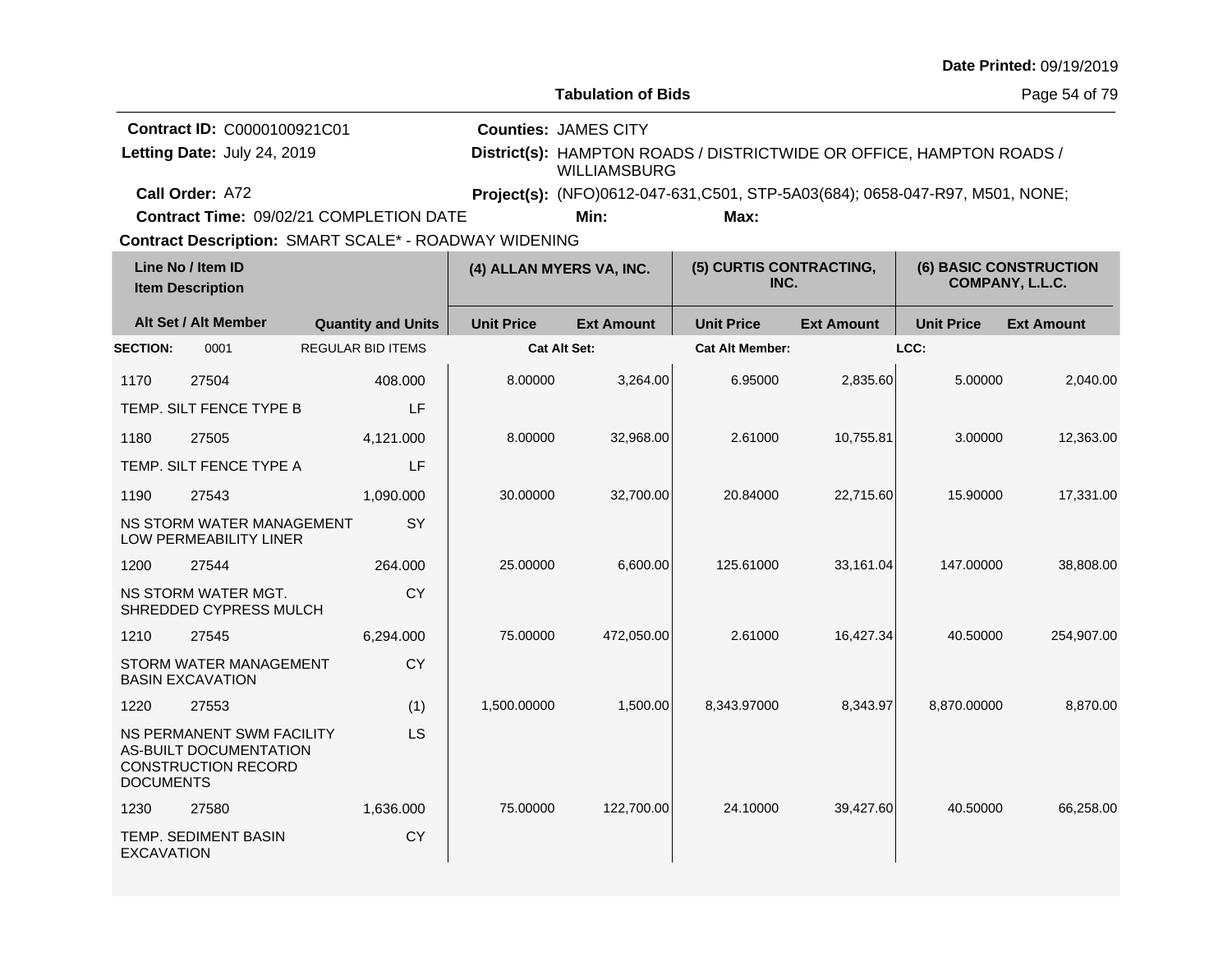|                   |                                                                   |                                                                                                  |                   |                                                    |                                                                               |                   |                   | Date Printed: 09/19/2019                         |  |
|-------------------|-------------------------------------------------------------------|--------------------------------------------------------------------------------------------------|-------------------|----------------------------------------------------|-------------------------------------------------------------------------------|-------------------|-------------------|--------------------------------------------------|--|
|                   |                                                                   |                                                                                                  |                   | <b>Tabulation of Bids</b>                          |                                                                               |                   | Page 55 of 79     |                                                  |  |
|                   | <b>Contract ID: C0000100921C01</b><br>Letting Date: July 24, 2019 |                                                                                                  |                   | <b>Counties: JAMES CITY</b><br><b>WILLIAMSBURG</b> | District(s): HAMPTON ROADS / DISTRICTWIDE OR OFFICE, HAMPTON ROADS /          |                   |                   |                                                  |  |
|                   | Call Order: A72                                                   |                                                                                                  |                   |                                                    | Project(s): (NFO)0612-047-631, C501, STP-5A03(684); 0658-047-R97, M501, NONE; |                   |                   |                                                  |  |
|                   |                                                                   | Contract Time: 09/02/21 COMPLETION DATE<br>Contract Description: SMART SCALE* - ROADWAY WIDENING |                   | Min:                                               | Max:                                                                          |                   |                   |                                                  |  |
|                   | Line No / Item ID<br><b>Item Description</b>                      |                                                                                                  |                   | (4) ALLAN MYERS VA, INC.                           | (5) CURTIS CONTRACTING,<br>INC.                                               |                   |                   | <b>(6) BASIC CONSTRUCTION</b><br>COMPANY, L.L.C. |  |
|                   | Alt Set / Alt Member                                              | <b>Quantity and Units</b>                                                                        | <b>Unit Price</b> | <b>Ext Amount</b>                                  | <b>Unit Price</b>                                                             | <b>Ext Amount</b> | <b>Unit Price</b> | <b>Ext Amount</b>                                |  |
| <b>SECTION:</b>   | 0001                                                              | <b>REGULAR BID ITEMS</b>                                                                         |                   | <b>Cat Alt Set:</b>                                | <b>Cat Alt Member:</b>                                                        |                   | LCC:              |                                                  |  |
| 1240              | 28805                                                             | 12.000                                                                                           | 150.00000         | 1,800.00                                           | 115.89000                                                                     | 1,390.68          | 111.00000         | 1,332.00                                         |  |
|                   | <b>BED PREPARATION</b>                                            | <b>UNIT</b>                                                                                      |                   |                                                    |                                                                               |                   |                   |                                                  |  |
| 1250              | 28810                                                             | 15.000                                                                                           | 200.00000         | 3,000.00                                           | 69.53000                                                                      | 1,042.95          | 66.50000          | 997.50                                           |  |
| <b>MULCHING</b>   |                                                                   | <b>CY</b>                                                                                        |                   |                                                    |                                                                               |                   |                   |                                                  |  |
| 1260              | 28811                                                             | 9.000                                                                                            | 200.00000         | 1,800.00                                           | 69.53000                                                                      | 625.77            | 66.50000          | 598.50                                           |  |
| <b>REMULCHING</b> |                                                                   | CY                                                                                               |                   |                                                    |                                                                               |                   |                   |                                                  |  |
| 1270              | 28844                                                             | 808.000                                                                                          | 50.00000          | 40,400.00                                          | 173.83000                                                                     | 140,454.64        | 166.00000         | 134,128.00                                       |  |
|                   | <b>OVERSIZE PLANTING PIT</b>                                      | EA                                                                                               |                   |                                                    |                                                                               |                   |                   |                                                  |  |
| 1280              | 38900                                                             | 31.000                                                                                           | 550.00000         | 17,050.00                                          | 579.44000                                                                     | 17,962.64         | 554.00000         | 17,174.00                                        |  |
| <b>BEECH</b>      | NS PLANT OR TREE AMERICAN                                         | EA                                                                                               |                   |                                                    |                                                                               |                   |                   |                                                  |  |
| 1290              | 38900                                                             | 93.000                                                                                           | 300.00000         | 27,900.00                                          | 434.58000                                                                     | 40,415.94         | 416.00000         | 38,688.00                                        |  |
| <b>HOLLY</b>      | NS PLANT OR TREE AMERICAN                                         | EA                                                                                               |                   |                                                    |                                                                               |                   |                   |                                                  |  |
| 1300              | 38900                                                             | 68,000                                                                                           | 40.00000          | 2.720.00                                           | 86.92000                                                                      | 5,910.56          | 83.10000          | 5.650.80                                         |  |
|                   | NS PLANT OR TREE BLACK<br><b>DRAGON CRYTOMERIA</b>                | EA                                                                                               |                   |                                                    |                                                                               |                   |                   |                                                  |  |
| 1310              | 38900                                                             | 2,500.000                                                                                        | 2.00000           | 5,000.00                                           | 3.48000                                                                       | 8.700.00          | 3.30000           | 8,250.00                                         |  |
|                   | NS PLANT OR TREE BULB MIX                                         | EA                                                                                               |                   |                                                    |                                                                               |                   |                   |                                                  |  |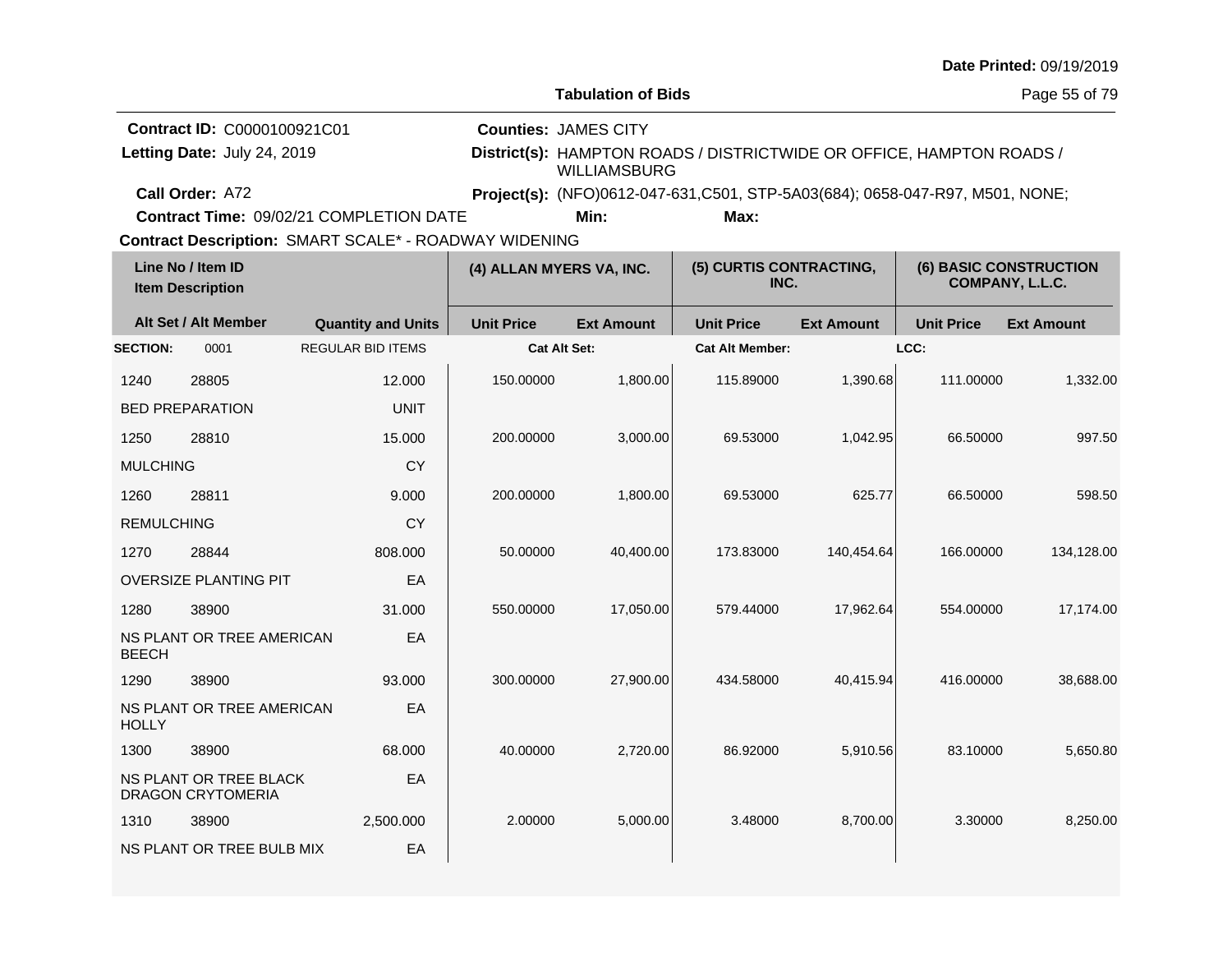|                                              |                                                            |  |                           |                                                                                                                                                                                                             |                           |                                 |                   |                   | Date Printed: 09/19/2019                         |  |
|----------------------------------------------|------------------------------------------------------------|--|---------------------------|-------------------------------------------------------------------------------------------------------------------------------------------------------------------------------------------------------------|---------------------------|---------------------------------|-------------------|-------------------|--------------------------------------------------|--|
|                                              |                                                            |  |                           |                                                                                                                                                                                                             | <b>Tabulation of Bids</b> |                                 |                   | Page 56 of 79     |                                                  |  |
|                                              | Contract ID: C0000100921C01<br>Letting Date: July 24, 2019 |  |                           | <b>Counties: JAMES CITY</b><br>District(s): HAMPTON ROADS / DISTRICTWIDE OR OFFICE, HAMPTON ROADS /<br><b>WILLIAMSBURG</b><br>Project(s): (NFO)0612-047-631, C501, STP-5A03(684); 0658-047-R97, M501, NONE; |                           |                                 |                   |                   |                                                  |  |
|                                              | Call Order: A72<br>Contract Time: 09/02/21 COMPLETION DATE |  |                           |                                                                                                                                                                                                             | Min:                      | Max:                            |                   |                   |                                                  |  |
|                                              |                                                            |  |                           | Contract Description: SMART SCALE* - ROADWAY WIDENING                                                                                                                                                       |                           |                                 |                   |                   |                                                  |  |
| Line No / Item ID<br><b>Item Description</b> |                                                            |  |                           |                                                                                                                                                                                                             | (4) ALLAN MYERS VA, INC.  | (5) CURTIS CONTRACTING,<br>INC. |                   |                   | <b>(6) BASIC CONSTRUCTION</b><br>COMPANY, L.L.C. |  |
|                                              | Alt Set / Alt Member                                       |  | <b>Quantity and Units</b> | <b>Unit Price</b>                                                                                                                                                                                           | <b>Ext Amount</b>         | <b>Unit Price</b>               | <b>Ext Amount</b> | <b>Unit Price</b> | <b>Ext Amount</b>                                |  |
| <b>SECTION:</b>                              | 0001                                                       |  | <b>REGULAR BID ITEMS</b>  |                                                                                                                                                                                                             | <b>Cat Alt Set:</b>       | <b>Cat Alt Member:</b>          |                   | LCC:              |                                                  |  |
| 1320                                         | 38900                                                      |  | 6.000                     | 240.00000                                                                                                                                                                                                   | 1,440.00                  | 289.72000                       | 1,738.32          | 277.00000         | 1,662.00                                         |  |
| <b>CREPE MYRTLE</b>                          | NS PLANT OR TREE COMMANCHE                                 |  | EA                        |                                                                                                                                                                                                             |                           |                                 |                   |                   |                                                  |  |
| 1330                                         | 38900                                                      |  | 27.000                    | 330.00000                                                                                                                                                                                                   | 8,910.00                  | 521.50000                       | 14,080.50         | 499.00000         | 13,473.00                                        |  |
| <b>CEDAR</b>                                 | NS PLANT OR TREE DEODAR                                    |  | EA                        |                                                                                                                                                                                                             |                           |                                 |                   |                   |                                                  |  |
| 1340                                         | 38900                                                      |  | 10.000                    | 60.00000                                                                                                                                                                                                    | 600.00                    | 86.92000                        | 869.20            | 83.10000          | 831.00                                           |  |
|                                              | NS PLANT OR TREE DWARF BLUE<br><b>CANYON ARCTIC WILLOW</b> |  | EA                        |                                                                                                                                                                                                             |                           |                                 |                   |                   |                                                  |  |
| 1350                                         | 38900                                                      |  | 131.000                   | 60.00000                                                                                                                                                                                                    | 7,860.00                  | 69.53000                        | 9,108.43          | 66.50000          | 8.711.50                                         |  |
|                                              | NS PLANT OR TREE DWARF<br><b>HINOKI FALSE CYPRESS</b>      |  | EA                        |                                                                                                                                                                                                             |                           |                                 |                   |                   |                                                  |  |
| 1360                                         | 38900                                                      |  | 106,000                   | 182.00000                                                                                                                                                                                                   | 19,292.00                 | 318.69000                       | 33,781.14         | 305.00000         | 32,330.00                                        |  |
| <b>RED BUD</b>                               | NS PLANT OR TREE EASTERN                                   |  | EA                        |                                                                                                                                                                                                             |                           |                                 |                   |                   |                                                  |  |
| 1370                                         | 38900                                                      |  | 14.000                    | 182.00000                                                                                                                                                                                                   | 2,548.00                  | 231.78000                       | 3,244.92          | 222.00000         | 3,108.00                                         |  |
| <b>CRYPTOMERIA</b>                           | NS PLANT OR TREE ELEGANS                                   |  | EA                        |                                                                                                                                                                                                             |                           |                                 |                   |                   |                                                  |  |
| 1380                                         | 38900                                                      |  | 563.000                   | 10.00000                                                                                                                                                                                                    | 5,630.00                  | 17.38000                        | 9,784.94          | 16.60000          | 9,345.80                                         |  |
|                                              | NS PLANT OR TREE HEAVY<br><b>METAL SWITCH GRASS</b>        |  | EA                        |                                                                                                                                                                                                             |                           |                                 |                   |                   |                                                  |  |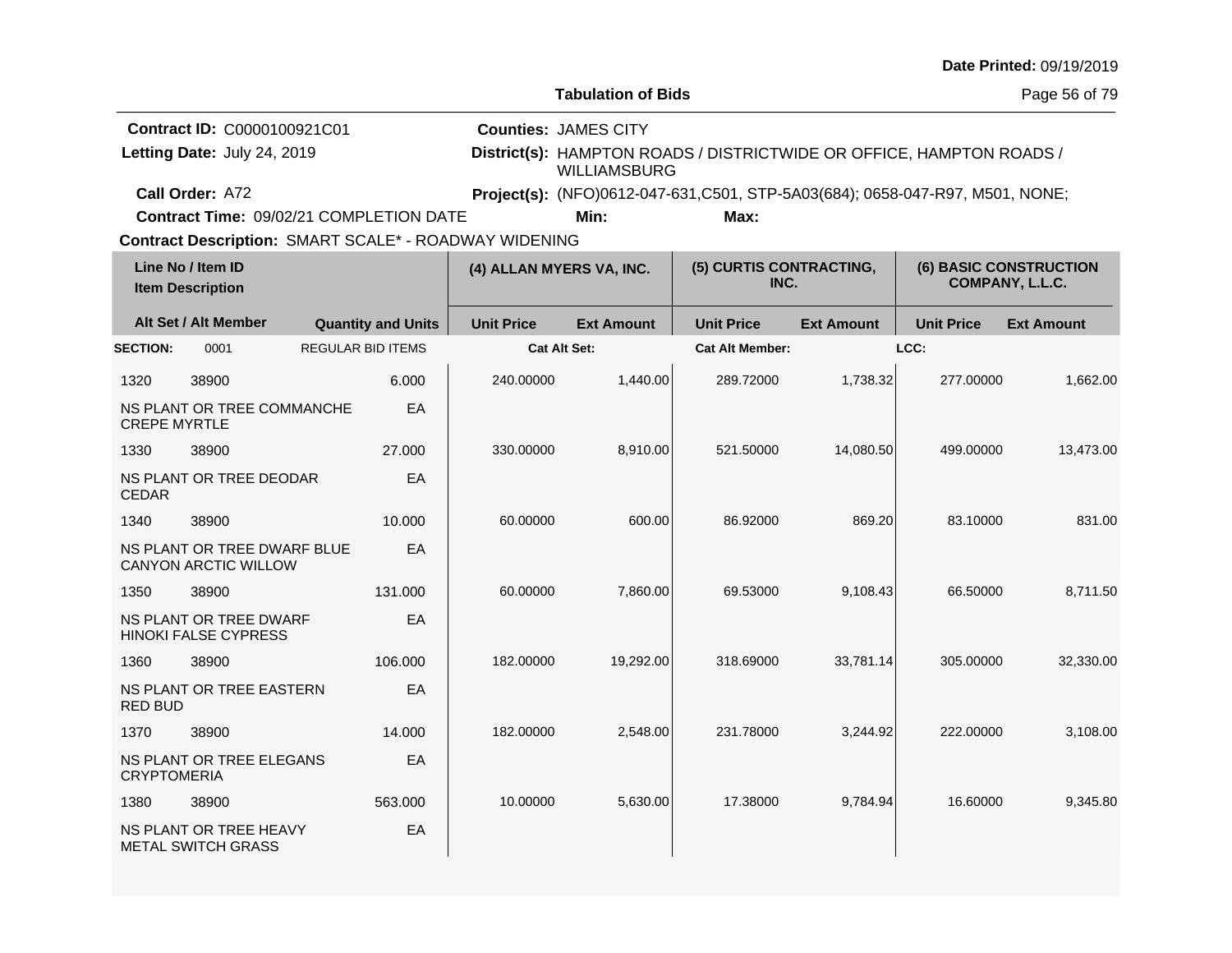|                                              |                                                                   |  |                           |                                                                                                                            |                                                                               |                        |                   |                                                  | Date Printed: 09/19/2019 |  |
|----------------------------------------------|-------------------------------------------------------------------|--|---------------------------|----------------------------------------------------------------------------------------------------------------------------|-------------------------------------------------------------------------------|------------------------|-------------------|--------------------------------------------------|--------------------------|--|
|                                              |                                                                   |  |                           |                                                                                                                            | <b>Tabulation of Bids</b>                                                     |                        |                   | Page 57 of 79                                    |                          |  |
|                                              | <b>Contract ID: C0000100921C01</b><br>Letting Date: July 24, 2019 |  |                           | <b>Counties: JAMES CITY</b><br>District(s): HAMPTON ROADS / DISTRICTWIDE OR OFFICE, HAMPTON ROADS /<br><b>WILLIAMSBURG</b> |                                                                               |                        |                   |                                                  |                          |  |
|                                              | Call Order: A72                                                   |  |                           |                                                                                                                            | Project(s): (NFO)0612-047-631, C501, STP-5A03(684); 0658-047-R97, M501, NONE; |                        |                   |                                                  |                          |  |
|                                              | <b>Contract Time: 09/02/21 COMPLETION DATE</b>                    |  |                           |                                                                                                                            | Min:                                                                          | Max:                   |                   |                                                  |                          |  |
|                                              | <b>Contract Description: SMART SCALE* - ROADWAY WIDENING</b>      |  |                           |                                                                                                                            |                                                                               |                        |                   |                                                  |                          |  |
| Line No / Item ID<br><b>Item Description</b> |                                                                   |  | (4) ALLAN MYERS VA, INC.  |                                                                                                                            | (5) CURTIS CONTRACTING,<br>INC.                                               |                        |                   | <b>(6) BASIC CONSTRUCTION</b><br>COMPANY, L.L.C. |                          |  |
|                                              | Alt Set / Alt Member                                              |  | <b>Quantity and Units</b> | <b>Unit Price</b>                                                                                                          | <b>Ext Amount</b>                                                             | <b>Unit Price</b>      | <b>Ext Amount</b> | <b>Unit Price</b>                                | <b>Ext Amount</b>        |  |
| <b>SECTION:</b>                              | 0001                                                              |  | <b>REGULAR BID ITEMS</b>  |                                                                                                                            | Cat Alt Set:                                                                  | <b>Cat Alt Member:</b> |                   | LCC:                                             |                          |  |
| 1390                                         | 38900                                                             |  | 80.000                    | 260,00000                                                                                                                  | 20,800.00                                                                     | 347.67000              | 27,813.60         | 333.00000                                        | 26,640.00                |  |
| <b>MAGNOLIA</b>                              | NS PLANT OR TREE LITTLE GEM                                       |  | EA                        |                                                                                                                            |                                                                               |                        |                   |                                                  |                          |  |
| 1400                                         | 38900                                                             |  | 7,056.000                 | 6.00000                                                                                                                    | 42,336.00                                                                     | 6.95000                | 49,039.20         | 6.70000                                          | 47,275.20                |  |
| <b>SWEET</b>                                 | NS PLANT OR TREE MEADOW                                           |  | EA                        |                                                                                                                            |                                                                               |                        |                   |                                                  |                          |  |
| 1410                                         | 38900                                                             |  | 41.000                    | 410.00000                                                                                                                  | 16,810.00                                                                     | 579.44000              | 23,757.04         | 554.00000                                        | 22,714.00                |  |
|                                              | NS PLANT OR TREE SANGU KAKU<br><b>CORAL BARK MAPLE</b>            |  | EA                        |                                                                                                                            |                                                                               |                        |                   |                                                  |                          |  |
| 1420                                         | 38900                                                             |  | 72,000                    | 230.00000                                                                                                                  | 16,560.00                                                                     | 405.61000              | 29,203.92         | 388,00000                                        | 27,936.00                |  |
|                                              | NS PLANT OR TREE SAVANNAH<br>FOSTER'S HYBRID HOLLY                |  | EA                        |                                                                                                                            |                                                                               |                        |                   |                                                  |                          |  |
| 1430                                         | 38900                                                             |  | 68,000                    | 412.00000                                                                                                                  | 28,016.00                                                                     | 376.64000              | 25,611.52         | 360,00000                                        | 24,480.00                |  |
| <b>WHITE OAK</b>                             | NS PLANT OR TREE SWAMP                                            |  | EA                        |                                                                                                                            |                                                                               |                        |                   |                                                  |                          |  |
| 1440                                         | 38900                                                             |  | 126.000                   | 200.00000                                                                                                                  | 25,200.00                                                                     | 347.67000              | 43,806.42         | 333.00000                                        | 41,958.00                |  |
| <b>CRAPE MYRTLE</b>                          | NS PLANT OR TREE TUSCARORA                                        |  | EA                        |                                                                                                                            |                                                                               |                        |                   |                                                  |                          |  |
| 1450                                         | 38900                                                             |  | 138.000                   | 600.00000                                                                                                                  | 82,800.00                                                                     | 753.28000              | 103,952.64        | 720.00000                                        | 99,360.00                |  |
| <b>ENGLISH OAK</b>                           | NS PLANT OR TREE UPRIGHT                                          |  | EA                        |                                                                                                                            |                                                                               |                        |                   |                                                  |                          |  |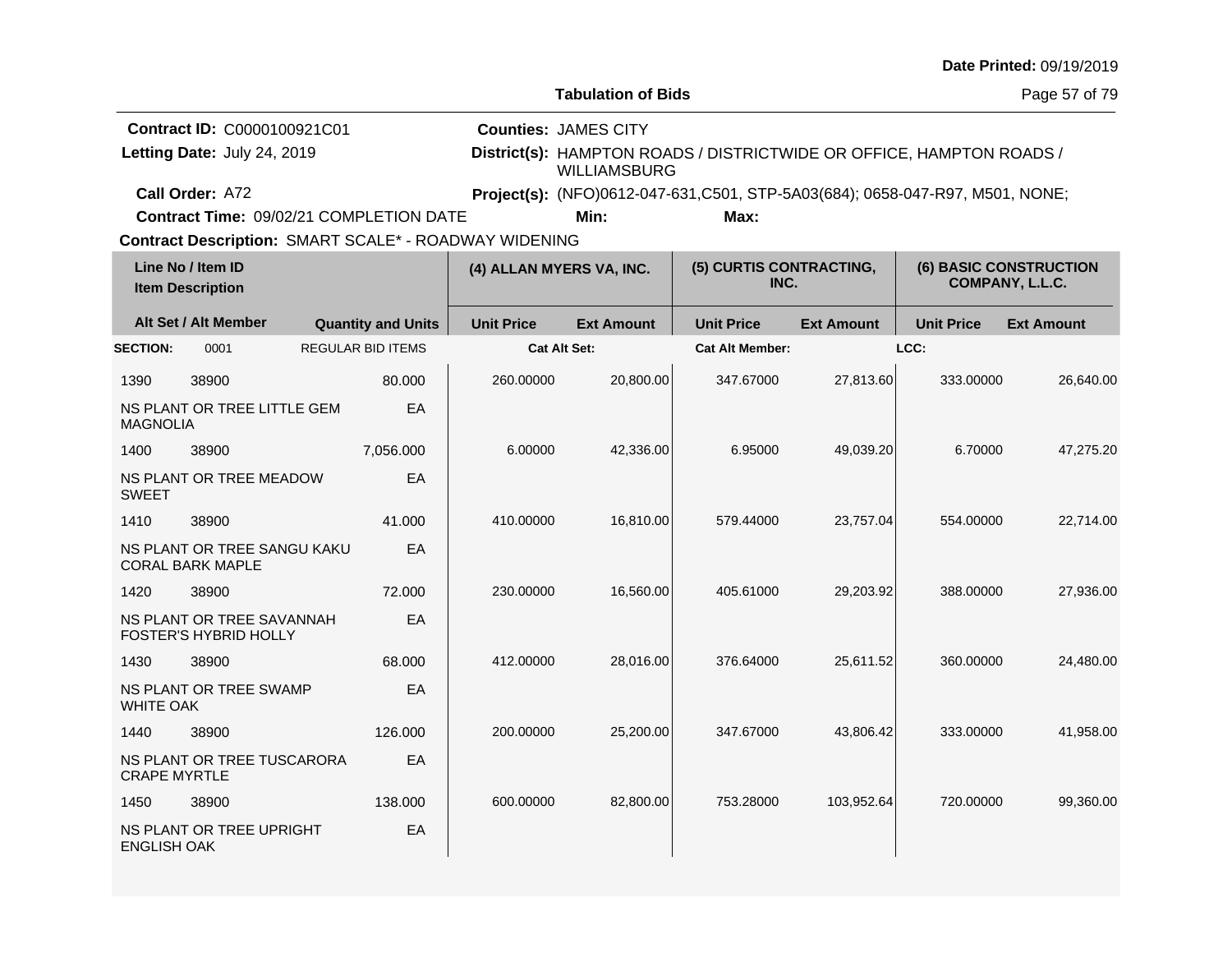|                                                                                                              |                                                            |  |                           |                          |                                                    |                                                                               |                   |                   | Date Printed: 09/19/2019                         |  |
|--------------------------------------------------------------------------------------------------------------|------------------------------------------------------------|--|---------------------------|--------------------------|----------------------------------------------------|-------------------------------------------------------------------------------|-------------------|-------------------|--------------------------------------------------|--|
|                                                                                                              |                                                            |  |                           |                          | <b>Tabulation of Bids</b>                          |                                                                               |                   | Page 58 of 79     |                                                  |  |
|                                                                                                              | Contract ID: C0000100921C01<br>Letting Date: July 24, 2019 |  |                           |                          | <b>Counties: JAMES CITY</b><br><b>WILLIAMSBURG</b> | District(s): HAMPTON ROADS / DISTRICTWIDE OR OFFICE, HAMPTON ROADS /          |                   |                   |                                                  |  |
|                                                                                                              | Call Order: A72                                            |  |                           |                          |                                                    | Project(s): (NFO)0612-047-631, C501, STP-5A03(684); 0658-047-R97, M501, NONE; |                   |                   |                                                  |  |
|                                                                                                              | Contract Time: 09/02/21 COMPLETION DATE                    |  |                           |                          | Min:                                               | Max:                                                                          |                   |                   |                                                  |  |
| <b>Contract Description: SMART SCALE* - ROADWAY WIDENING</b><br>Line No / Item ID<br><b>Item Description</b> |                                                            |  |                           | (4) ALLAN MYERS VA, INC. |                                                    | (5) CURTIS CONTRACTING,<br>INC.                                               |                   |                   | <b>(6) BASIC CONSTRUCTION</b><br>COMPANY, L.L.C. |  |
|                                                                                                              | Alt Set / Alt Member                                       |  | <b>Quantity and Units</b> | <b>Unit Price</b>        | <b>Ext Amount</b>                                  | <b>Unit Price</b>                                                             | <b>Ext Amount</b> | <b>Unit Price</b> | <b>Ext Amount</b>                                |  |
| <b>SECTION:</b>                                                                                              | 0001                                                       |  | <b>REGULAR BID ITEMS</b>  |                          | <b>Cat Alt Set:</b>                                | <b>Cat Alt Member:</b>                                                        |                   | LCC:              |                                                  |  |
| 1460                                                                                                         | 38900                                                      |  | 27.000                    | 325.00000                | 8,775.00                                           | 289.72000                                                                     | 7,822.44          | 277.00000         | 7,479.00                                         |  |
|                                                                                                              | NS PLANT OR TREE WILLOW OAK                                |  | EA                        |                          |                                                    |                                                                               |                   |                   |                                                  |  |
| 1470                                                                                                         | 38900                                                      |  | 8.000                     | 37,00000                 | 296.00                                             | 46.36000                                                                      | 370.88            | 44.30000          | 354.40                                           |  |
|                                                                                                              | NS PLANT OR TREE<br>YOUNGSTOWN JUNIPER                     |  | EA                        |                          |                                                    |                                                                               |                   |                   |                                                  |  |
| 1480                                                                                                         | 38950                                                      |  | 9.000                     | 500.00000                | 4,500.00                                           | 405.61000                                                                     | 3,650.49          | 388.00000         | 3,492.00                                         |  |
|                                                                                                              | NS LANDSCAPE BOULDERS                                      |  | EA                        |                          |                                                    |                                                                               |                   |                   |                                                  |  |
| 1490                                                                                                         | 38951                                                      |  | 346,000                   | 75,00000                 | 25,950.00                                          | 57.94000                                                                      | 20,047.24         | 55.40000          | 19,168.40                                        |  |
| <b>STONE COVER</b>                                                                                           | NS LANDSCAPE ORNAMENTAL                                    |  | SY                        |                          |                                                    |                                                                               |                   |                   |                                                  |  |
| 1500                                                                                                         | 38955                                                      |  | 145.000                   | 20.00000                 | 2,900.00                                           | 13.91000                                                                      | 2,016.95          | 13.30000          | 1,928.50                                         |  |
|                                                                                                              | NS LANDSCAPE STEEL EDGING                                  |  | LF                        |                          |                                                    |                                                                               |                   |                   |                                                  |  |
| 1510                                                                                                         | 39004                                                      |  | 4.000                     | 400.00000                | 1,600.00                                           | 201.02000                                                                     | 804.08            | 11.10000          | 44.40                                            |  |
| <b>MIX</b>                                                                                                   | NS SEED MIXTURE 30" WETLANDS                               |  | <b>LB</b>                 |                          |                                                    |                                                                               |                   |                   |                                                  |  |
| 1520                                                                                                         | 39004                                                      |  | 19.000                    | 280.00000                | 5,320.00                                           | 34.55000                                                                      | 656.45            | 11.10000          | 210.90                                           |  |
|                                                                                                              | <b>NS SEED MIXTURE</b><br><b>CONSERVATION SEED MIX</b>     |  | LB                        |                          |                                                    |                                                                               |                   |                   |                                                  |  |
| 1530                                                                                                         | 40002                                                      |  | 92.000                    | 60.00000                 | 5,520.00                                           | 115.89000                                                                     | 10,661.88         | 204.00000         | 18,768.00                                        |  |
|                                                                                                              | 3/4" WATER SERVICE LINE                                    |  | LF                        |                          |                                                    |                                                                               |                   |                   |                                                  |  |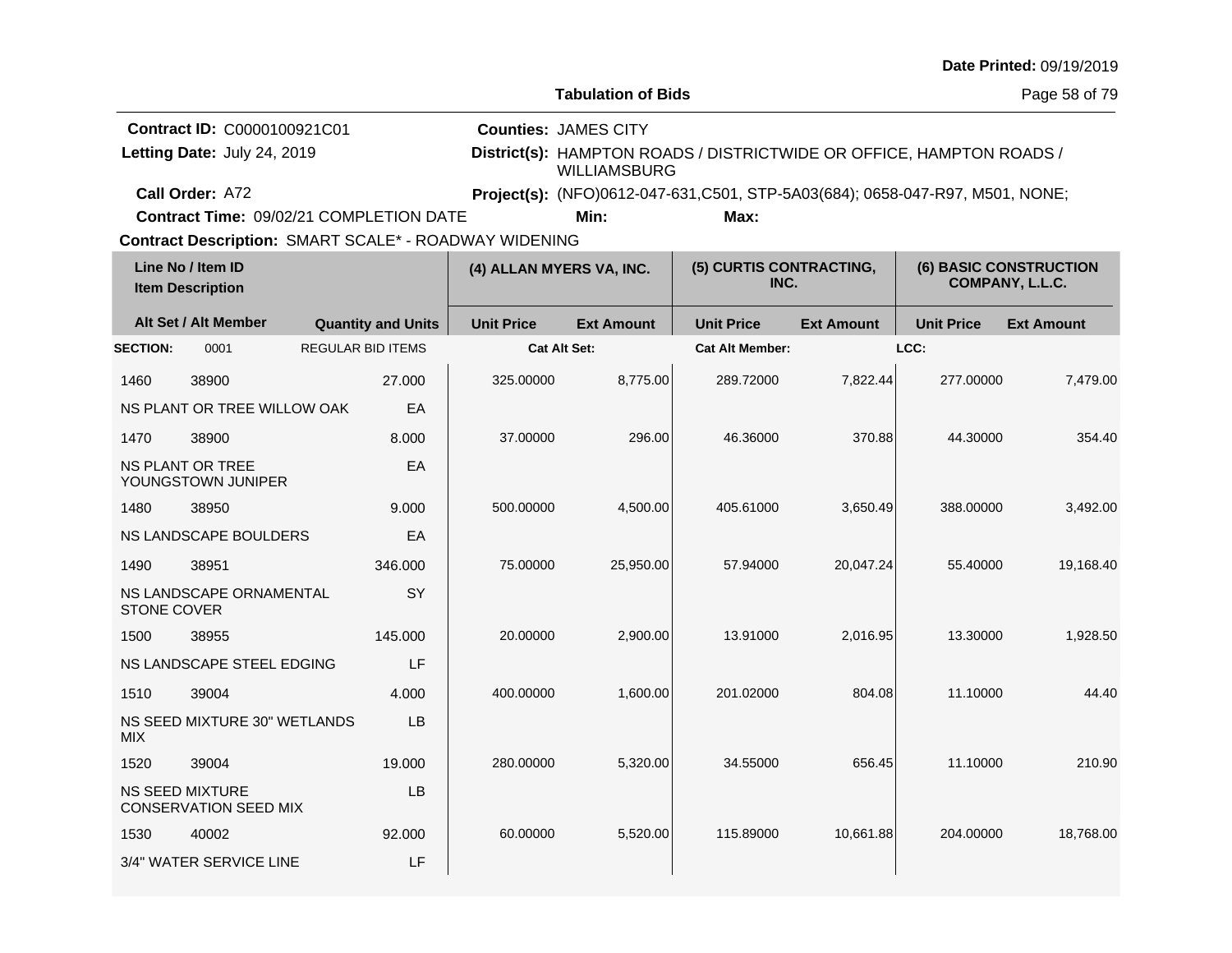|                                                                               |                         |                                                              |                                                    |                                                                                                                                                       |                                 |                   |                                           | Date Printed: 09/19/2019 |
|-------------------------------------------------------------------------------|-------------------------|--------------------------------------------------------------|----------------------------------------------------|-------------------------------------------------------------------------------------------------------------------------------------------------------|---------------------------------|-------------------|-------------------------------------------|--------------------------|
|                                                                               |                         |                                                              |                                                    | <b>Tabulation of Bids</b>                                                                                                                             |                                 |                   |                                           | Page 59 of 79            |
| Contract ID: C0000100921C01<br>Letting Date: July 24, 2019<br>Call Order: A72 |                         |                                                              | <b>Counties: JAMES CITY</b><br><b>WILLIAMSBURG</b> | District(s): HAMPTON ROADS / DISTRICTWIDE OR OFFICE, HAMPTON ROADS /<br>Project(s): (NFO)0612-047-631, C501, STP-5A03(684); 0658-047-R97, M501, NONE; |                                 |                   |                                           |                          |
|                                                                               |                         | Contract Time: 09/02/21 COMPLETION DATE                      |                                                    | Min:                                                                                                                                                  | Max:                            |                   |                                           |                          |
|                                                                               |                         | <b>Contract Description: SMART SCALE* - ROADWAY WIDENING</b> |                                                    |                                                                                                                                                       |                                 |                   |                                           |                          |
| Line No / Item ID<br><b>Item Description</b>                                  |                         |                                                              | (4) ALLAN MYERS VA, INC.                           |                                                                                                                                                       | (5) CURTIS CONTRACTING,<br>INC. |                   | (6) BASIC CONSTRUCTION<br>COMPANY, L.L.C. |                          |
|                                                                               | Alt Set / Alt Member    | <b>Quantity and Units</b>                                    | <b>Unit Price</b>                                  | <b>Ext Amount</b>                                                                                                                                     | <b>Unit Price</b>               | <b>Ext Amount</b> | <b>Unit Price</b>                         | <b>Ext Amount</b>        |
| <b>SECTION:</b>                                                               | 0001                    | <b>REGULAR BID ITEMS</b>                                     |                                                    | Cat Alt Set:                                                                                                                                          | <b>Cat Alt Member:</b>          |                   | LCC:                                      |                          |
| 1540                                                                          | 40003                   | 12.000                                                       | 220.00000                                          | 2,640.00                                                                                                                                              | 231.78000                       | 2,781.36          | 348.00000                                 | 4,176.00                 |
|                                                                               | 1" WATER SERVICE LINE   | LF                                                           |                                                    |                                                                                                                                                       |                                 |                   |                                           |                          |
| 1550                                                                          | 40008                   | 142.000                                                      | 300.00000                                          | 42,600.00                                                                                                                                             | 162.24000                       | 23,038.08         | 270.00000                                 | 38,340.00                |
|                                                                               | 4" WATER SERVICE LINE   | LF                                                           |                                                    |                                                                                                                                                       |                                 |                   |                                           |                          |
| 1560                                                                          | 40061                   | 65.000                                                       | 206.00000                                          | 13,390.00                                                                                                                                             | 133.27000                       | 8,662.55          | 319.00000                                 | 20,735.00                |
|                                                                               | 6" DI WATER MAIN        | LF                                                           |                                                    |                                                                                                                                                       |                                 |                   |                                           |                          |
| 1570                                                                          | 40081                   | 74.000                                                       | 256.00000                                          | 18,944.00                                                                                                                                             | 266.54000                       | 19,723.96         | 302.00000                                 | 22,348.00                |
|                                                                               | 8" DI WATER MAIN        | LF                                                           |                                                    |                                                                                                                                                       |                                 |                   |                                           |                          |
| 1580                                                                          | 40121                   | 291.000                                                      | 291.00000                                          | 84,681.00                                                                                                                                             | 266.54000                       | 77,563.14         | 200.00000                                 | 58,200.00                |
| 12" DI WATER MAIN                                                             |                         | LF                                                           |                                                    |                                                                                                                                                       |                                 |                   |                                           |                          |
| 1590                                                                          | 40161                   | 4,087.000                                                    | 245.00000                                          | 1,001,315.00                                                                                                                                          | 249.16000                       | 1,018,316.92      | 237.00000                                 | 968,619.00               |
|                                                                               | 16" DI WATER MAIN       | LF                                                           |                                                    |                                                                                                                                                       |                                 |                   |                                           |                          |
| 1600                                                                          | 40406                   | 15.000                                                       | 1,850.00000                                        | 27,750.00                                                                                                                                             | 2,549.55000                     | 38,243.25         | 3,310.00000                               | 49,650.00                |
|                                                                               | 16" BEND 11.25 deg bend | EA                                                           |                                                    |                                                                                                                                                       |                                 |                   |                                           |                          |
| 1610                                                                          | 40406                   | 6.000                                                        | 1,850.00000                                        | 11,100.00                                                                                                                                             | 2,549.55000                     | 15,297.30         | 3,310.00000                               | 19,860.00                |
| 16" BEND 22.5 deg bend                                                        |                         | EA                                                           |                                                    |                                                                                                                                                       |                                 |                   |                                           |                          |
| 1620                                                                          | 40406                   | 38.000                                                       | 1,900.00000                                        | 72,200.00                                                                                                                                             | 2,549.55000                     | 96,882.90         | 2,260.00000                               | 85,880.00                |
|                                                                               | 16" BEND 45 degree bend | EA                                                           |                                                    |                                                                                                                                                       |                                 |                   |                                           |                          |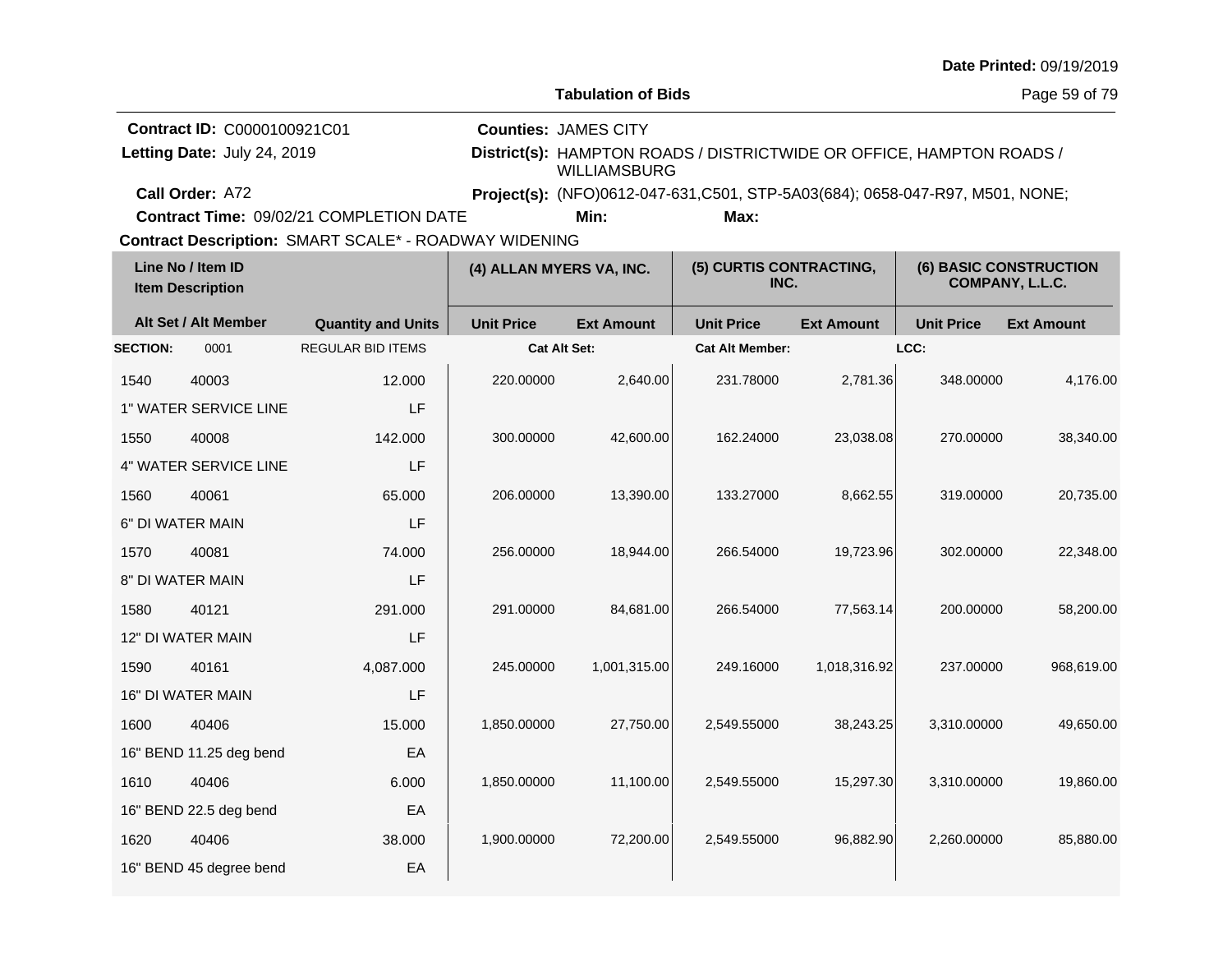|                                                            |                               |                                                       |                                                                                                                            |                                 |                                                                                      |                                                  |                   | Date Printed: 09/19/2019 |
|------------------------------------------------------------|-------------------------------|-------------------------------------------------------|----------------------------------------------------------------------------------------------------------------------------|---------------------------------|--------------------------------------------------------------------------------------|--------------------------------------------------|-------------------|--------------------------|
|                                                            |                               |                                                       |                                                                                                                            | <b>Tabulation of Bids</b>       |                                                                                      |                                                  |                   | Page 60 of 79            |
| Contract ID: C0000100921C01<br>Letting Date: July 24, 2019 |                               |                                                       | <b>Counties: JAMES CITY</b><br>District(s): HAMPTON ROADS / DISTRICTWIDE OR OFFICE, HAMPTON ROADS /<br><b>WILLIAMSBURG</b> |                                 |                                                                                      |                                                  |                   |                          |
|                                                            | Call Order: A72               | Contract Time: 09/02/21 COMPLETION DATE               |                                                                                                                            | Min:                            | Project(s): (NFO)0612-047-631,C501, STP-5A03(684); 0658-047-R97, M501, NONE;<br>Max: |                                                  |                   |                          |
|                                                            |                               | Contract Description: SMART SCALE* - ROADWAY WIDENING |                                                                                                                            |                                 |                                                                                      |                                                  |                   |                          |
| Line No / Item ID<br><b>Item Description</b>               |                               | (4) ALLAN MYERS VA, INC.                              |                                                                                                                            | (5) CURTIS CONTRACTING,<br>INC. |                                                                                      | <b>(6) BASIC CONSTRUCTION</b><br>COMPANY, L.L.C. |                   |                          |
|                                                            | Alt Set / Alt Member          | <b>Quantity and Units</b>                             | <b>Unit Price</b>                                                                                                          | <b>Ext Amount</b>               | <b>Unit Price</b>                                                                    | <b>Ext Amount</b>                                | <b>Unit Price</b> | <b>Ext Amount</b>        |
| <b>SECTION:</b>                                            | 0001                          | <b>REGULAR BID ITEMS</b>                              | Cat Alt Set:                                                                                                               |                                 | <b>Cat Alt Member:</b>                                                               |                                                  | LCC:              |                          |
| 1630                                                       | 40406                         | 2.000                                                 | 2,145.00000                                                                                                                | 4,290.00                        | 2,549.55000                                                                          | 5,099.10                                         | 5,760.00000       | 11,520.00                |
|                                                            | 16" BEND 90 degree bend       | EA                                                    |                                                                                                                            |                                 |                                                                                      |                                                  |                   |                          |
| 1640                                                       | 40422                         | 4.000                                                 | 2,480.00000                                                                                                                | 9,920.00                        | 3,708.44000                                                                          | 14,833.76                                        | 6,080.00000       | 24,320.00                |
| 16" BRANCH 16" x 12" Tee                                   |                               | EA                                                    |                                                                                                                            |                                 |                                                                                      |                                                  |                   |                          |
| 1650                                                       | 40422                         | 1.000                                                 | 2,260.00000                                                                                                                | 2,260.00                        | 3,708.44000                                                                          | 3,708.44                                         | 6,480.00000       | 6,480.00                 |
|                                                            | 16" BRANCH 16" x 16" Tee      | EA                                                    |                                                                                                                            |                                 |                                                                                      |                                                  |                   |                          |
| 1660                                                       | 40422                         | 2.000                                                 | 2,050.00000                                                                                                                | 4,100.00                        | 3,708.43000                                                                          | 7,416.86                                         | 5,840.00000       | 11,680.00                |
|                                                            | 16" BRANCH 16" x 4" Tee       | EA                                                    |                                                                                                                            |                                 |                                                                                      |                                                  |                   |                          |
| 1670                                                       | 40422                         | 5.000                                                 | 2,100.00000                                                                                                                | 10,500.00                       | 3,708.43000                                                                          | 18,542.15                                        | 5,730.00000       | 28,650.00                |
|                                                            | 16" BRANCH 16" x 6" Tee       | EA                                                    |                                                                                                                            |                                 |                                                                                      |                                                  |                   |                          |
| 1680                                                       | 40422                         | 4.000                                                 | 2,200.00000                                                                                                                | 8,800.00                        | 3,708.44000                                                                          | 14,833.76                                        | 5,820.00000       | 23,280.00                |
|                                                            | 16" BRANCH 16" x 8" Tee       | EA                                                    |                                                                                                                            |                                 |                                                                                      |                                                  |                   |                          |
| 1690                                                       | 40460                         | 2.000                                                 | 1,500.00000                                                                                                                | 3,000.00                        | 1,738.33000                                                                          | 3,476.66                                         | 5.170.00000       | 10,340.00                |
|                                                            | 16" REDUCER 16" x 12" Reducer | EA                                                    |                                                                                                                            |                                 |                                                                                      |                                                  |                   |                          |
| 1700                                                       | 40992                         | 1.000                                                 | 25,000.00000                                                                                                               | 25,000.00                       | 3,476.66000                                                                          | 3,476.66                                         | 5,430.00000       | 5,430.00                 |
| NS WATER UTILITY 16" SOLID<br><b>SLEEVE</b>                |                               | EA                                                    |                                                                                                                            |                                 |                                                                                      |                                                  |                   |                          |
| 1710                                                       | 41004                         | 2.000                                                 | 1,600.00000                                                                                                                | 3,200.00                        | 1,622.44000                                                                          | 3,244.88                                         | 5,480.00000       | 10,960.00                |
|                                                            | 4" GATE VALVE & BOX           | EA                                                    |                                                                                                                            |                                 |                                                                                      |                                                  |                   |                          |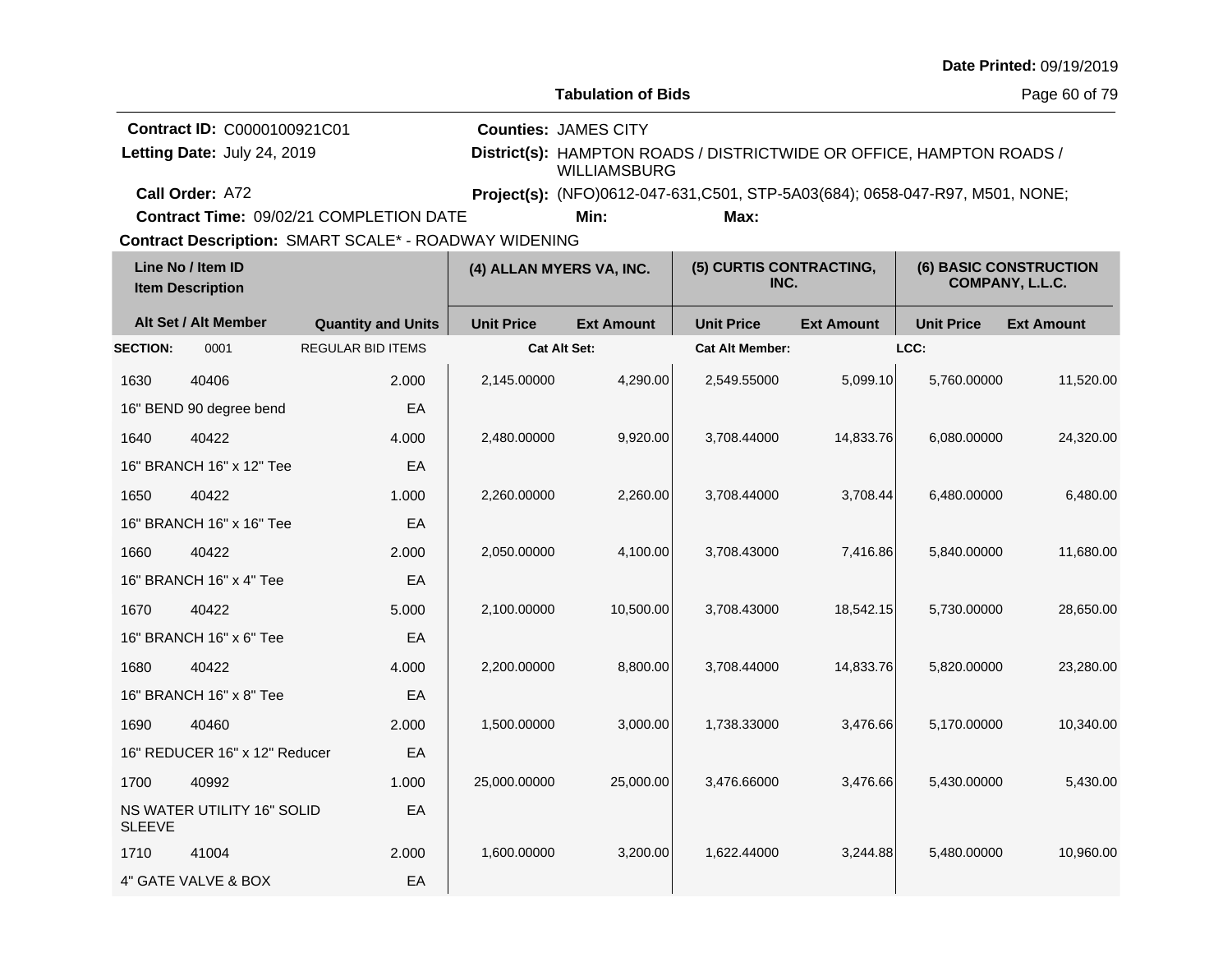|                                                                                                       |                           |                                         |                                                    |                                                                                                                                                       |                        |                                           |                   | Date Printed: 09/19/2019 |
|-------------------------------------------------------------------------------------------------------|---------------------------|-----------------------------------------|----------------------------------------------------|-------------------------------------------------------------------------------------------------------------------------------------------------------|------------------------|-------------------------------------------|-------------------|--------------------------|
|                                                                                                       |                           |                                         |                                                    | <b>Tabulation of Bids</b>                                                                                                                             |                        |                                           |                   | Page 61 of 79            |
| Contract ID: C0000100921C01<br>Letting Date: July 24, 2019<br>Call Order: A72                         |                           |                                         | <b>Counties: JAMES CITY</b><br><b>WILLIAMSBURG</b> | District(s): HAMPTON ROADS / DISTRICTWIDE OR OFFICE, HAMPTON ROADS /<br>Project(s): (NFO)0612-047-631, C501, STP-5A03(684); 0658-047-R97, M501, NONE; |                        |                                           |                   |                          |
|                                                                                                       |                           | Contract Time: 09/02/21 COMPLETION DATE |                                                    | Min:                                                                                                                                                  | Max:                   |                                           |                   |                          |
| Contract Description: SMART SCALE* - ROADWAY WIDENING<br>Line No / Item ID<br><b>Item Description</b> |                           | (4) ALLAN MYERS VA, INC.                |                                                    | (5) CURTIS CONTRACTING,<br>INC.                                                                                                                       |                        | (6) BASIC CONSTRUCTION<br>COMPANY, L.L.C. |                   |                          |
|                                                                                                       | Alt Set / Alt Member      | <b>Quantity and Units</b>               | <b>Unit Price</b>                                  | <b>Ext Amount</b>                                                                                                                                     | <b>Unit Price</b>      | <b>Ext Amount</b>                         | <b>Unit Price</b> | <b>Ext Amount</b>        |
| <b>SECTION:</b>                                                                                       | 0001                      | <b>REGULAR BID ITEMS</b>                | <b>Cat Alt Set:</b>                                |                                                                                                                                                       | <b>Cat Alt Member:</b> |                                           | LCC:              |                          |
| 1720                                                                                                  | 41006                     | 6.000                                   | 1,800.00000                                        | 10,800.00                                                                                                                                             | 1,738.33000            | 10,429.98                                 | 4,040.00000       | 24,240.00                |
|                                                                                                       | 6" GATE VALVE & BOX       | EA                                      |                                                    |                                                                                                                                                       |                        |                                           |                   |                          |
| 1730                                                                                                  | 41008                     | 4.000                                   | 2,200.00000                                        | 8,800.00                                                                                                                                              | 2,317.77000            | 9,271.08                                  | 5,960.00000       | 23,840.00                |
|                                                                                                       | 8" GATE VALVE & BOX       | EA                                      |                                                    |                                                                                                                                                       |                        |                                           |                   |                          |
| 1740                                                                                                  | 41012                     | 4.000                                   | 3,200.00000                                        | 12,800.00                                                                                                                                             | 3,824.32000            | 15,297.28                                 | 6,810.00000       | 27,240.00                |
|                                                                                                       | 12" GATE VALVE & BOX      | EA                                      |                                                    |                                                                                                                                                       |                        |                                           |                   |                          |
| 1750                                                                                                  | 41018                     | 12.000                                  | 5,400.00000                                        | 64,800.00                                                                                                                                             | 7,185.09000            | 86,221.08                                 | 8,960.00000       | 107,520.00               |
|                                                                                                       | 16" BUTTERFLY VALVE & BOX | EA                                      |                                                    |                                                                                                                                                       |                        |                                           |                   |                          |
| 1760                                                                                                  | 41820                     | 6.000                                   | 3,300.00000                                        | 19,800.00                                                                                                                                             | 5,214.99000            | 31,289.94                                 | 6,850.00000       | 41,100.00                |
| FIRE HYDRANT                                                                                          |                           | EA                                      |                                                    |                                                                                                                                                       |                        |                                           |                   |                          |
| 1770                                                                                                  | 41845                     | 8.000                                   | 2,600.00000                                        | 20,800.00                                                                                                                                             | 5,504.71000            | 44,037.68                                 | 6,200.00000       | 49,600.00                |
| <b>MANHOLE</b>                                                                                        | 2" AIR RELEASE VALVE &    | EA                                      |                                                    |                                                                                                                                                       |                        |                                           |                   |                          |
| 1780                                                                                                  | 41970                     | 2.000                                   | 1,000.00000                                        | 2,000.00                                                                                                                                              | 1,043.00000            | 2,086.00                                  | 3,130.00000       | 6,260.00                 |
|                                                                                                       | 5/8" WATER METER & BOX    | EA                                      |                                                    |                                                                                                                                                       |                        |                                           |                   |                          |
| 1790                                                                                                  | 42080                     | 343.000                                 | 250.00000                                          | 85,750.00                                                                                                                                             | 162.24000              | 55,648.32                                 | 283.00000         | 97,069.00                |
| 8" SAN. SEWER PIPE                                                                                    |                           | LF                                      |                                                    |                                                                                                                                                       |                        |                                           |                   |                          |
| 1800                                                                                                  | 42755                     | 22.000                                  | 700.00000                                          | 15,400.00                                                                                                                                             | 695.33000              | 15,297.26                                 | 949.00000         | 20,878.00                |
|                                                                                                       | SANITARY SEWER MANHOLE    | LF                                      |                                                    |                                                                                                                                                       |                        |                                           |                   |                          |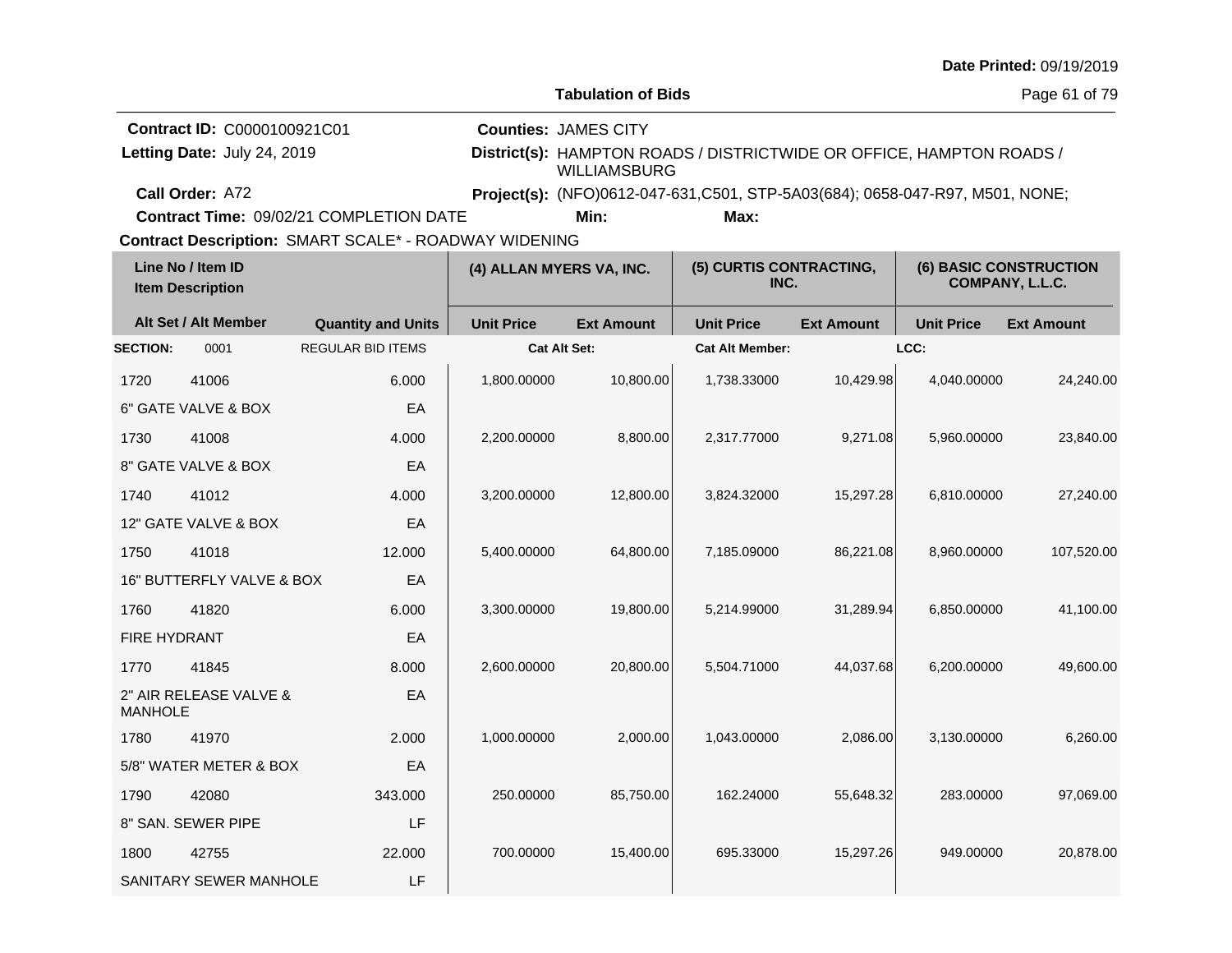|                                              |                                                 |                           |           |                                                              |                                                                                             |                                                                              |                   |                   | <b>Date Printed: 09/19/2019</b> |  |
|----------------------------------------------|-------------------------------------------------|---------------------------|-----------|--------------------------------------------------------------|---------------------------------------------------------------------------------------------|------------------------------------------------------------------------------|-------------------|-------------------|---------------------------------|--|
|                                              |                                                 |                           |           |                                                              | <b>Tabulation of Bids</b>                                                                   |                                                                              |                   |                   | Page 62 of 79                   |  |
| Contract ID: C0000100921C01                  |                                                 |                           |           |                                                              | <b>Counties: JAMES CITY</b>                                                                 |                                                                              |                   |                   |                                 |  |
| Letting Date: July 24, 2019                  |                                                 |                           |           |                                                              | District(s): HAMPTON ROADS / DISTRICTWIDE OR OFFICE, HAMPTON ROADS /<br><b>WILLIAMSBURG</b> |                                                                              |                   |                   |                                 |  |
|                                              | Call Order: A72                                 |                           |           |                                                              |                                                                                             | Project(s): (NFO)0612-047-631,C501, STP-5A03(684); 0658-047-R97, M501, NONE; |                   |                   |                                 |  |
|                                              | <b>Contract Time: 09/02/21 COMPLETION DATE</b>  |                           |           |                                                              | Min:                                                                                        | Max:                                                                         |                   |                   |                                 |  |
|                                              |                                                 |                           |           | <b>Contract Description: SMART SCALE* - ROADWAY WIDENING</b> |                                                                                             |                                                                              |                   |                   |                                 |  |
| Line No / Item ID<br><b>Item Description</b> |                                                 | (4) ALLAN MYERS VA, INC.  |           | (5) CURTIS CONTRACTING,<br>INC.                              |                                                                                             | <b>(6) BASIC CONSTRUCTION</b><br>COMPANY, L.L.C.                             |                   |                   |                                 |  |
|                                              | Alt Set / Alt Member                            | <b>Quantity and Units</b> |           | <b>Unit Price</b>                                            | <b>Ext Amount</b>                                                                           | <b>Unit Price</b>                                                            | <b>Ext Amount</b> | <b>Unit Price</b> | <b>Ext Amount</b>               |  |
| <b>SECTION:</b>                              | 0001                                            | <b>REGULAR BID ITEMS</b>  |           |                                                              | <b>Cat Alt Set:</b>                                                                         | <b>Cat Alt Member:</b>                                                       |                   | LCC:              |                                 |  |
| 1810                                         | 42758                                           | 4.000                     |           | 1,100.00000                                                  | 4,400.00                                                                                    | 1,158.89000                                                                  | 4,635.56          | 2,570.00000       | 10,280.00                       |  |
| $C-1$                                        | MANHOLE FRAME & COVER WF &                      |                           | EA        |                                                              |                                                                                             |                                                                              |                   |                   |                                 |  |
| 1820                                         | 42765                                           | 6.000                     |           | 800.00000                                                    | 4,800.00                                                                                    | 1,390.66000                                                                  | 8,343.96          | 1,520.00000       | 9,120.00                        |  |
|                                              | ADJUST EXIST FRAME & COVER                      |                           | EA        |                                                              |                                                                                             |                                                                              |                   |                   |                                 |  |
| 1830                                         | 42771                                           | 24.000                    |           | 1,400.00000                                                  | 33,600.00                                                                                   | 3,128.99000                                                                  | 75,095.76         | 543.00000         | 13,032.00                       |  |
|                                              | RECONSTRUCT EXISTING<br><b>SANITARY MANHOLE</b> |                           | LF        |                                                              |                                                                                             |                                                                              |                   |                   |                                 |  |
| 1840                                         | 45505                                           | 2.000                     |           | 6,300.00000                                                  | 12,600.00                                                                                   | 7,532.76000                                                                  | 15.065.52         | 5.010.00000       | 10,020.00                       |  |
|                                              | CONNECT TO EXIST. A/C PIPE                      |                           | EA        |                                                              |                                                                                             |                                                                              |                   |                   |                                 |  |
| 1850                                         | 45506                                           | 189,000                   |           | 120,00000                                                    | 22.680.00                                                                                   | 115.89000                                                                    | 21,903.21         | 139.00000         | 26,271.00                       |  |
|                                              | REMOVE EXIST. A/C PIPE                          |                           | LF        |                                                              |                                                                                             |                                                                              |                   |                   |                                 |  |
| 1860                                         | 50108                                           | 621.000                   |           | 28.00000                                                     | 17,388.00                                                                                   | 37.13000                                                                     | 23,057.73         | 40.40000          | 25,088.40                       |  |
| <b>SIGN PANEL</b>                            |                                                 |                           | <b>SF</b> |                                                              |                                                                                             |                                                                              |                   |                   |                                 |  |
| 1870                                         | 50430                                           | 487.000                   |           | 10.00000                                                     | 4,870.00                                                                                    | 18.43000                                                                     | 8,975.41          | 28.20000          | 13,733.40                       |  |
|                                              | SIGN POST STP-1, 2", 14 GAUGE                   |                           | LF        |                                                              |                                                                                             |                                                                              |                   |                   |                                 |  |
| 1880                                         | 50432                                           | 24.000                    |           | 14.00000                                                     | 336.00                                                                                      | 18.43000                                                                     | 442.32            | 32.10000          | 770.40                          |  |
| <b>GAUGE</b>                                 | SIGN POST STP-1, 2 3/16", 10                    |                           | LF        |                                                              |                                                                                             |                                                                              |                   |                   |                                 |  |

**Date Printed:** 09/19/2019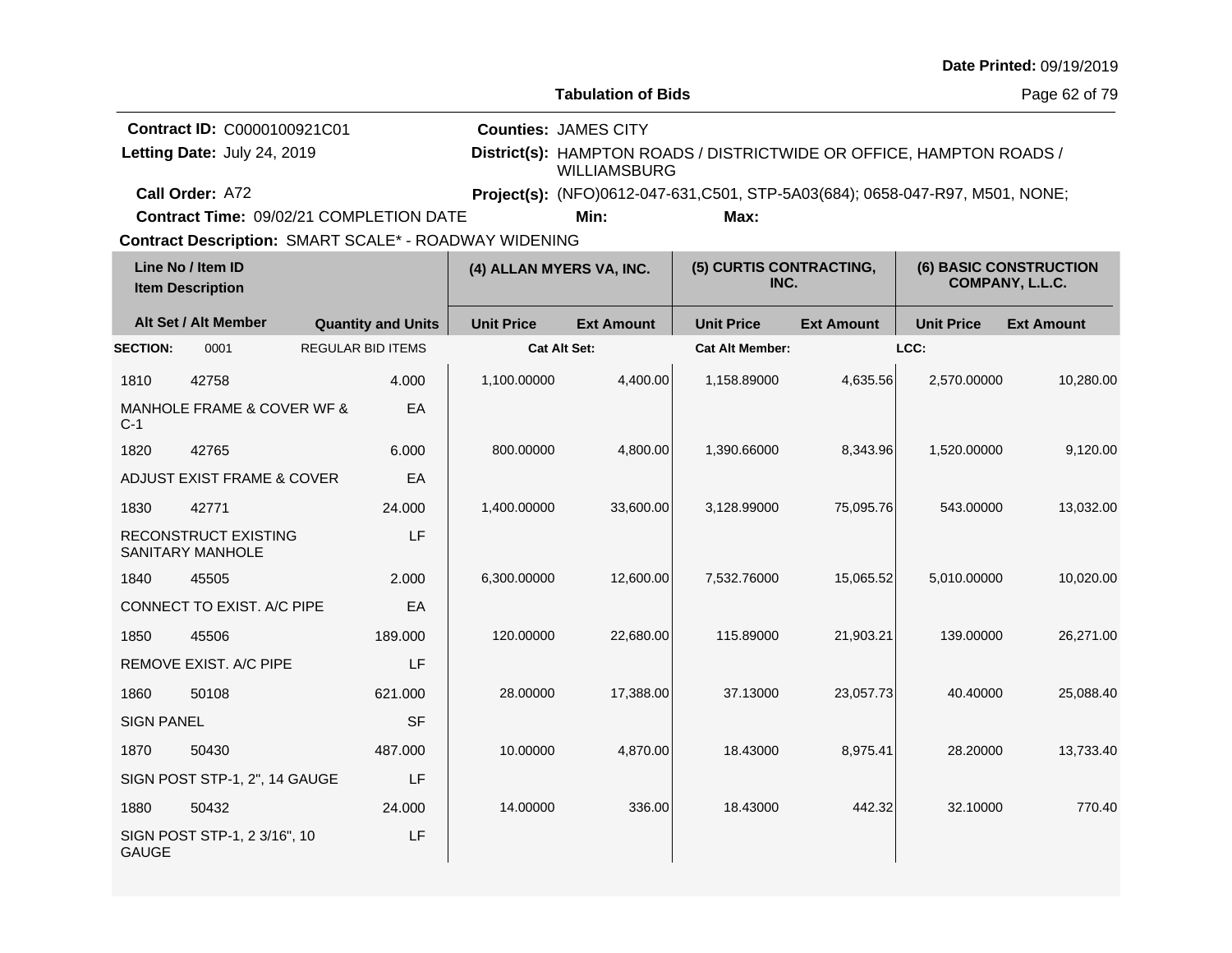|                                                                                                       |                                                                                    |                                         |                                                                                                                            |                                                                               |                                 |                   |                                                  | Date Printed: 09/19/2019 |
|-------------------------------------------------------------------------------------------------------|------------------------------------------------------------------------------------|-----------------------------------------|----------------------------------------------------------------------------------------------------------------------------|-------------------------------------------------------------------------------|---------------------------------|-------------------|--------------------------------------------------|--------------------------|
|                                                                                                       |                                                                                    |                                         |                                                                                                                            | <b>Tabulation of Bids</b>                                                     |                                 |                   |                                                  | Page 63 of 79            |
|                                                                                                       | Contract ID: C0000100921C01<br>Letting Date: July 24, 2019                         |                                         | <b>Counties: JAMES CITY</b><br>District(s): HAMPTON ROADS / DISTRICTWIDE OR OFFICE, HAMPTON ROADS /<br><b>WILLIAMSBURG</b> |                                                                               |                                 |                   |                                                  |                          |
|                                                                                                       | Call Order: A72                                                                    |                                         |                                                                                                                            | Project(s): (NFO)0612-047-631, C501, STP-5A03(684); 0658-047-R97, M501, NONE; |                                 |                   |                                                  |                          |
|                                                                                                       |                                                                                    | Contract Time: 09/02/21 COMPLETION DATE |                                                                                                                            | Min:                                                                          | Max:                            |                   |                                                  |                          |
| Contract Description: SMART SCALE* - ROADWAY WIDENING<br>Line No / Item ID<br><b>Item Description</b> |                                                                                    |                                         | (4) ALLAN MYERS VA, INC.                                                                                                   |                                                                               | (5) CURTIS CONTRACTING,<br>INC. |                   | <b>(6) BASIC CONSTRUCTION</b><br>COMPANY, L.L.C. |                          |
| Alt Set / Alt Member                                                                                  |                                                                                    | <b>Quantity and Units</b>               | <b>Unit Price</b>                                                                                                          | <b>Ext Amount</b>                                                             | <b>Unit Price</b>               | <b>Ext Amount</b> | <b>Unit Price</b>                                | <b>Ext Amount</b>        |
| <b>SECTION:</b>                                                                                       | 0001                                                                               | <b>REGULAR BID ITEMS</b>                |                                                                                                                            | Cat Alt Set:                                                                  | <b>Cat Alt Member:</b>          |                   | LCC:                                             |                          |
| 1890                                                                                                  | 50434                                                                              | 73,000                                  | 15.00000                                                                                                                   | 1,095.00                                                                      | 18.43000                        | 1,345.39          | 33.40000                                         | 2,438.20                 |
| <b>GAUGE</b>                                                                                          | SIGN POST STP-1, 2 1/2", 10                                                        | LF                                      |                                                                                                                            |                                                                               |                                 |                   |                                                  |                          |
| 1900                                                                                                  | 50436                                                                              | 402.000                                 | 11.00000                                                                                                                   | 4,422.00                                                                      | 18.43000                        | 7,408.86          | 30.80000                                         | 12,381.60                |
| <b>GAUGE</b>                                                                                          | SIGN POST STP-1, 2 1/2", 12                                                        | LF                                      |                                                                                                                            |                                                                               |                                 |                   |                                                  |                          |
| 1910                                                                                                  | 50487                                                                              | 5.000                                   | 580.00000                                                                                                                  | 2,900.00                                                                      | 135.13000                       | 675.65            | 808.00000                                        | 4,040.00                 |
| STP-1, TYPE C                                                                                         | CONCRETE SIGN FOUNDATION                                                           | EA                                      |                                                                                                                            |                                                                               |                                 |                   |                                                  |                          |
| 1920                                                                                                  | 50488                                                                              | 39.000                                  | 312.00000                                                                                                                  | 12,168.00                                                                     | 196.55000                       | 7,665.45          | 782.00000                                        | 30,498.00                |
| STP-1, TYPE D                                                                                         | CONCRETE SIGN FOUNDATION                                                           | EA                                      |                                                                                                                            |                                                                               |                                 |                   |                                                  |                          |
| 1930                                                                                                  | 50489                                                                              | 31.000                                  | 325.00000                                                                                                                  | 10,075.00                                                                     | 196.55000                       | 6,093.05          | 789.00000                                        | 24,459.00                |
| STP-1, TYPE E                                                                                         | CONCRETE SIGN FOUNDATION                                                           | EA                                      |                                                                                                                            |                                                                               |                                 |                   |                                                  |                          |
| 1940                                                                                                  | 50902                                                                              | 4.000                                   | 465.00000                                                                                                                  | 1,860.00                                                                      | 155.26000                       | 621.04            | 314.00000                                        | 1,256.00                 |
| <b>SIGN PANEL</b>                                                                                     | NS TRAFFIC SIGN RELOCATE<br><b>EXISTING GROUND MOUNTED</b>                         | EA                                      |                                                                                                                            |                                                                               |                                 |                   |                                                  |                          |
| 1950                                                                                                  | 50902                                                                              | 2.000                                   | 700.00000                                                                                                                  | 1,400.00                                                                      | 465.78000                       | 931.56            | 928.00000                                        | 1,856.00                 |
|                                                                                                       | NS TRAFFIC SIGN RELOCATE<br>EXISTING GROUND MOUNTED<br>SIGN STRUCTURE & SIGN PANEL | EA                                      |                                                                                                                            |                                                                               |                                 |                   |                                                  |                          |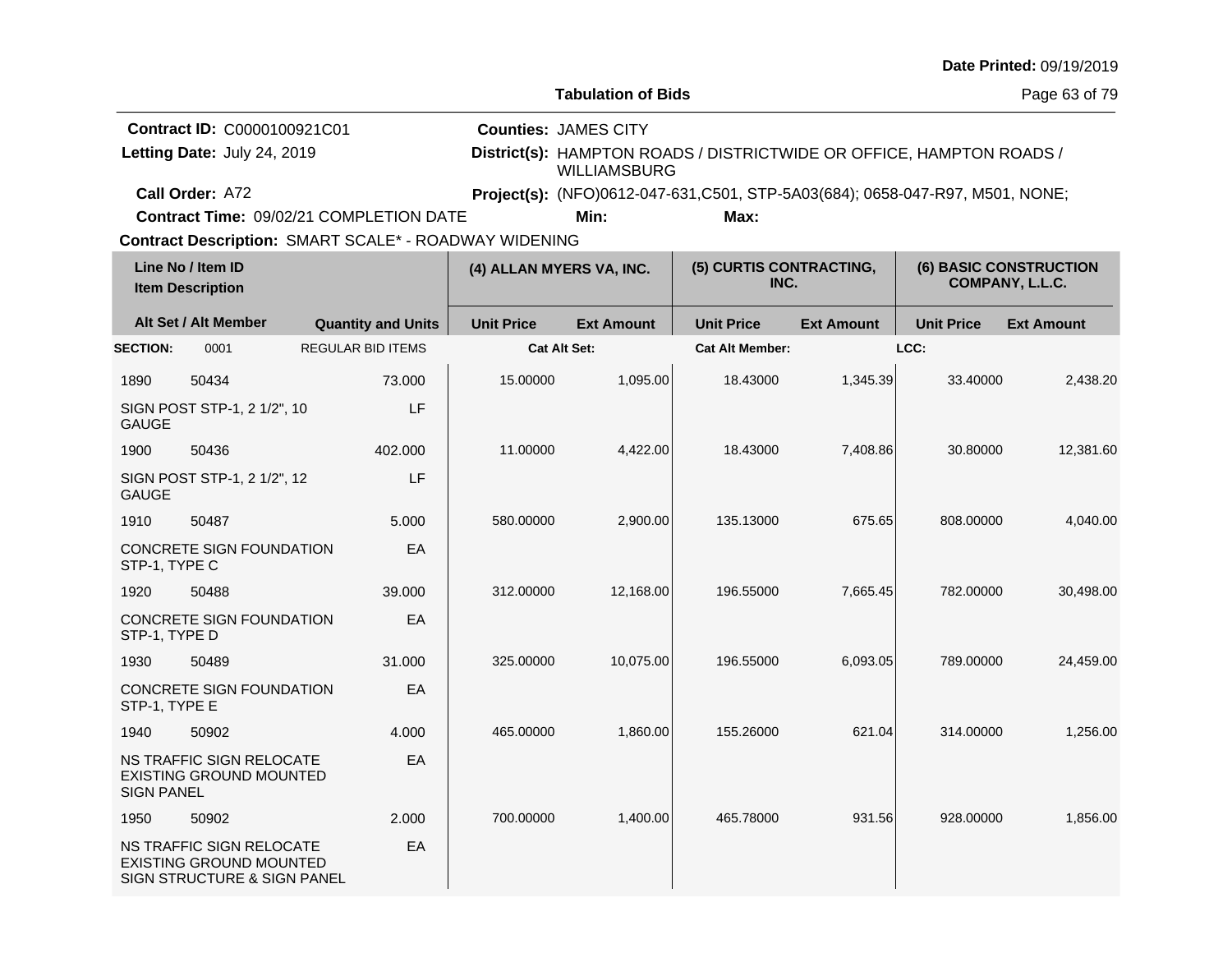|                                                                                            |                                                              |                           |                   |                                                                                             |                                 |                   |                   | Date Printed: 09/19/2019                         |  |
|--------------------------------------------------------------------------------------------|--------------------------------------------------------------|---------------------------|-------------------|---------------------------------------------------------------------------------------------|---------------------------------|-------------------|-------------------|--------------------------------------------------|--|
|                                                                                            |                                                              |                           |                   | <b>Tabulation of Bids</b>                                                                   |                                 |                   |                   | Page 64 of 79                                    |  |
|                                                                                            | <b>Contract ID: C0000100921C01</b>                           |                           |                   | <b>Counties: JAMES CITY</b>                                                                 |                                 |                   |                   |                                                  |  |
| Letting Date: July 24, 2019                                                                |                                                              |                           |                   | District(s): HAMPTON ROADS / DISTRICTWIDE OR OFFICE, HAMPTON ROADS /<br><b>WILLIAMSBURG</b> |                                 |                   |                   |                                                  |  |
| Call Order: A72                                                                            | Contract Time: 09/02/21 COMPLETION DATE                      |                           |                   | Project(s): (NFO)0612-047-631, C501, STP-5A03(684); 0658-047-R97, M501, NONE;               |                                 |                   |                   |                                                  |  |
|                                                                                            | <b>Contract Description: SMART SCALE* - ROADWAY WIDENING</b> |                           |                   | Min:                                                                                        | Max:                            |                   |                   |                                                  |  |
| Line No / Item ID<br><b>Item Description</b>                                               |                                                              |                           |                   | (4) ALLAN MYERS VA, INC.                                                                    | (5) CURTIS CONTRACTING,<br>INC. |                   |                   | <b>(6) BASIC CONSTRUCTION</b><br>COMPANY, L.L.C. |  |
| Alt Set / Alt Member                                                                       |                                                              | <b>Quantity and Units</b> | <b>Unit Price</b> | <b>Ext Amount</b>                                                                           | <b>Unit Price</b>               | <b>Ext Amount</b> | <b>Unit Price</b> | <b>Ext Amount</b>                                |  |
| <b>SECTION:</b><br>0001                                                                    |                                                              | <b>REGULAR BID ITEMS</b>  |                   | <b>Cat Alt Set:</b>                                                                         | <b>Cat Alt Member:</b>          |                   | LCC:              |                                                  |  |
| 1960<br>50902                                                                              |                                                              | 1.000                     | 700.00000         | 700.00                                                                                      | 169.75000                       | 169.75            | 621.00000         | 621.00                                           |  |
| <b>NS TRAFFIC SIGN REMOVE &amp;</b><br><b>DISPOSE EXISTING GROUND</b><br><b>SIGN PANEL</b> | <b>MOUNTED SIGN STRUCTURE &amp;</b>                          | EA                        |                   |                                                                                             |                                 |                   |                   |                                                  |  |
| 50902<br>1970                                                                              |                                                              | 1.000                     | 700.00000         | 700.00                                                                                      | 92.12000                        | 92.12             | 659.00000         | 659.00                                           |  |
| <b>NS TRAFFIC SIGN REMOVE &amp;</b>                                                        | SALVAGE GROUND MOUNTED<br>SIGN STRUCTURE & SIGN PANEL        | EA                        |                   |                                                                                             |                                 |                   |                   |                                                  |  |
| 51184<br>1980                                                                              |                                                              | 70.000                    | 280.00000         | 19,600.00                                                                                   | 294.85000                       | 20,639.50         | 277.00000         | 19,390.00                                        |  |
| 12" LED                                                                                    | TRAFFIC SIGNAL HEAD SECTION                                  | EA                        |                   |                                                                                             |                                 |                   |                   |                                                  |  |
| 51199<br>1990                                                                              |                                                              | 4.000                     | 500.00000         | 2,000.00                                                                                    | 1,664.02000                     | 6,656.08          | 443.00000         | 1,772.00                                         |  |
|                                                                                            | PEDESTRIAN ACTUATION PA-3                                    | EA                        |                   |                                                                                             |                                 |                   |                   |                                                  |  |
| 2000<br>51210                                                                              |                                                              | 4.000                     | 1,000.00000       | 4,000.00                                                                                    | 1,129.47000                     | 4,517.88          | 942.00000         | 3.768.00                                         |  |
| PEDESTAL POLE PF-2 10'                                                                     |                                                              | EA                        |                   |                                                                                             |                                 |                   |                   |                                                  |  |
| 2010<br>51238                                                                              |                                                              | 88.000                    | 850.00000         | 74,800.00                                                                                   | 1,578.45000                     | 138,903.60        | 637.00000         | 56,056.00                                        |  |
| POLE PF-8                                                                                  | <b>CONCRETE FOUNDATION SIGNAL</b>                            | CY                        |                   |                                                                                             |                                 |                   |                   |                                                  |  |
| 51240<br>2020                                                                              |                                                              | 4.000                     | 2,800.00000       | 11,200.00                                                                                   | 813.36000                       | 3,253.44          | 2,550.00000       | 10,200.00                                        |  |
|                                                                                            | <b>CONCRETE FOUNDATION PF-2</b>                              | EA                        |                   |                                                                                             |                                 |                   |                   |                                                  |  |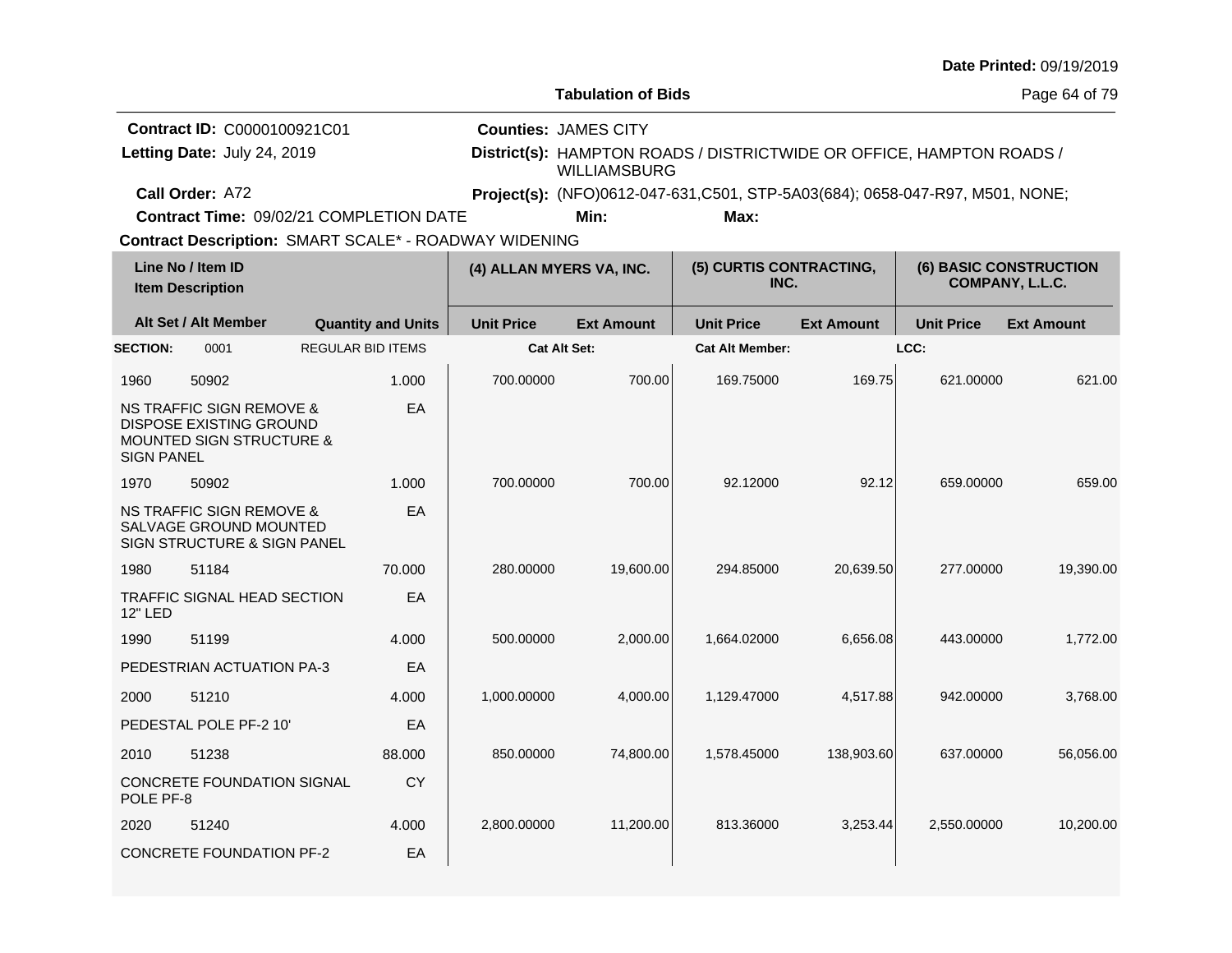| <b>Tabulation of Bids</b><br>Page 65 of 79<br><b>Contract ID: C0000100921C01</b><br><b>Counties: JAMES CITY</b><br>Letting Date: July 24, 2019<br>District(s): HAMPTON ROADS / DISTRICTWIDE OR OFFICE, HAMPTON ROADS /<br><b>WILLIAMSBURG</b><br>Call Order: A72<br>Project(s): (NFO)0612-047-631,C501, STP-5A03(684); 0658-047-R97, M501, NONE;<br><b>Contract Time: 09/02/21 COMPLETION DATE</b><br>Min:<br>Max:<br><b>Contract Description: SMART SCALE* - ROADWAY WIDENING</b><br>Line No / Item ID<br>(5) CURTIS CONTRACTING,<br><b>(6) BASIC CONSTRUCTION</b><br>(4) ALLAN MYERS VA, INC.<br>COMPANY, L.L.C.<br>INC.<br><b>Item Description</b><br>Alt Set / Alt Member<br><b>Unit Price</b><br><b>Quantity and Units</b><br><b>Unit Price</b><br><b>Ext Amount</b><br><b>Unit Price</b><br><b>Ext Amount</b><br><b>Ext Amount</b><br>LCC:<br><b>SECTION:</b><br>0001<br><b>REGULAR BID ITEMS</b><br><b>Cat Alt Set:</b><br><b>Cat Alt Member:</b><br>8,000.00<br>4,000.00000<br>9,306.72<br>3,880.00000<br>4,653.36000<br>2030<br>51243<br>2.000<br>NS CONC FOUNDATION CF-5<br>EA<br>2040<br>51246<br>2.000<br>3,100.00000<br>6,200.00<br>4,652.93000<br>9,305.86<br>3,100.00000<br><b>CONCRETE FOUND, CF-2</b><br>EA<br>2050<br>51479<br>5.000<br>15,000.00000<br>75,000.00<br>8,960.62000<br>44,803.10<br>13,700.00000<br>EA<br>SIGNAL MAST ARM POLE MP-3,<br><b>TYPE D</b><br>15,466.51000<br>46,399.53<br>15,000.00000<br>2060<br>51480<br>3.000<br>15,000.00000<br>45,000.00<br>SIGNAL MAST ARM POLE MP-3,<br>EA<br>TYPE E1<br>1.000<br>4,900.00000<br>4,900.00<br>4,573.16<br>4,350.00000<br>2070<br>51485<br>4,573.16000 |           |
|----------------------------------------------------------------------------------------------------------------------------------------------------------------------------------------------------------------------------------------------------------------------------------------------------------------------------------------------------------------------------------------------------------------------------------------------------------------------------------------------------------------------------------------------------------------------------------------------------------------------------------------------------------------------------------------------------------------------------------------------------------------------------------------------------------------------------------------------------------------------------------------------------------------------------------------------------------------------------------------------------------------------------------------------------------------------------------------------------------------------------------------------------------------------------------------------------------------------------------------------------------------------------------------------------------------------------------------------------------------------------------------------------------------------------------------------------------------------------------------------------------------------------------------------------------------------------------------------------------------------------------------|-----------|
|                                                                                                                                                                                                                                                                                                                                                                                                                                                                                                                                                                                                                                                                                                                                                                                                                                                                                                                                                                                                                                                                                                                                                                                                                                                                                                                                                                                                                                                                                                                                                                                                                                        |           |
|                                                                                                                                                                                                                                                                                                                                                                                                                                                                                                                                                                                                                                                                                                                                                                                                                                                                                                                                                                                                                                                                                                                                                                                                                                                                                                                                                                                                                                                                                                                                                                                                                                        |           |
|                                                                                                                                                                                                                                                                                                                                                                                                                                                                                                                                                                                                                                                                                                                                                                                                                                                                                                                                                                                                                                                                                                                                                                                                                                                                                                                                                                                                                                                                                                                                                                                                                                        |           |
|                                                                                                                                                                                                                                                                                                                                                                                                                                                                                                                                                                                                                                                                                                                                                                                                                                                                                                                                                                                                                                                                                                                                                                                                                                                                                                                                                                                                                                                                                                                                                                                                                                        |           |
|                                                                                                                                                                                                                                                                                                                                                                                                                                                                                                                                                                                                                                                                                                                                                                                                                                                                                                                                                                                                                                                                                                                                                                                                                                                                                                                                                                                                                                                                                                                                                                                                                                        |           |
|                                                                                                                                                                                                                                                                                                                                                                                                                                                                                                                                                                                                                                                                                                                                                                                                                                                                                                                                                                                                                                                                                                                                                                                                                                                                                                                                                                                                                                                                                                                                                                                                                                        |           |
|                                                                                                                                                                                                                                                                                                                                                                                                                                                                                                                                                                                                                                                                                                                                                                                                                                                                                                                                                                                                                                                                                                                                                                                                                                                                                                                                                                                                                                                                                                                                                                                                                                        |           |
|                                                                                                                                                                                                                                                                                                                                                                                                                                                                                                                                                                                                                                                                                                                                                                                                                                                                                                                                                                                                                                                                                                                                                                                                                                                                                                                                                                                                                                                                                                                                                                                                                                        |           |
|                                                                                                                                                                                                                                                                                                                                                                                                                                                                                                                                                                                                                                                                                                                                                                                                                                                                                                                                                                                                                                                                                                                                                                                                                                                                                                                                                                                                                                                                                                                                                                                                                                        |           |
|                                                                                                                                                                                                                                                                                                                                                                                                                                                                                                                                                                                                                                                                                                                                                                                                                                                                                                                                                                                                                                                                                                                                                                                                                                                                                                                                                                                                                                                                                                                                                                                                                                        | 7,760.00  |
|                                                                                                                                                                                                                                                                                                                                                                                                                                                                                                                                                                                                                                                                                                                                                                                                                                                                                                                                                                                                                                                                                                                                                                                                                                                                                                                                                                                                                                                                                                                                                                                                                                        |           |
|                                                                                                                                                                                                                                                                                                                                                                                                                                                                                                                                                                                                                                                                                                                                                                                                                                                                                                                                                                                                                                                                                                                                                                                                                                                                                                                                                                                                                                                                                                                                                                                                                                        | 6,200.00  |
|                                                                                                                                                                                                                                                                                                                                                                                                                                                                                                                                                                                                                                                                                                                                                                                                                                                                                                                                                                                                                                                                                                                                                                                                                                                                                                                                                                                                                                                                                                                                                                                                                                        |           |
|                                                                                                                                                                                                                                                                                                                                                                                                                                                                                                                                                                                                                                                                                                                                                                                                                                                                                                                                                                                                                                                                                                                                                                                                                                                                                                                                                                                                                                                                                                                                                                                                                                        | 68,500.00 |
|                                                                                                                                                                                                                                                                                                                                                                                                                                                                                                                                                                                                                                                                                                                                                                                                                                                                                                                                                                                                                                                                                                                                                                                                                                                                                                                                                                                                                                                                                                                                                                                                                                        |           |
|                                                                                                                                                                                                                                                                                                                                                                                                                                                                                                                                                                                                                                                                                                                                                                                                                                                                                                                                                                                                                                                                                                                                                                                                                                                                                                                                                                                                                                                                                                                                                                                                                                        | 45,000.00 |
|                                                                                                                                                                                                                                                                                                                                                                                                                                                                                                                                                                                                                                                                                                                                                                                                                                                                                                                                                                                                                                                                                                                                                                                                                                                                                                                                                                                                                                                                                                                                                                                                                                        |           |
|                                                                                                                                                                                                                                                                                                                                                                                                                                                                                                                                                                                                                                                                                                                                                                                                                                                                                                                                                                                                                                                                                                                                                                                                                                                                                                                                                                                                                                                                                                                                                                                                                                        | 4,350.00  |
| <b>MAST ARM 30'</b><br>EA                                                                                                                                                                                                                                                                                                                                                                                                                                                                                                                                                                                                                                                                                                                                                                                                                                                                                                                                                                                                                                                                                                                                                                                                                                                                                                                                                                                                                                                                                                                                                                                                              |           |
| 4.000<br>2080<br>51487<br>6,300.00000<br>25,200.00<br>7,360.43000<br>29,441.72<br>6,370.00000                                                                                                                                                                                                                                                                                                                                                                                                                                                                                                                                                                                                                                                                                                                                                                                                                                                                                                                                                                                                                                                                                                                                                                                                                                                                                                                                                                                                                                                                                                                                          | 25,480.00 |
| <b>MAST ARM 49'</b><br>EA                                                                                                                                                                                                                                                                                                                                                                                                                                                                                                                                                                                                                                                                                                                                                                                                                                                                                                                                                                                                                                                                                                                                                                                                                                                                                                                                                                                                                                                                                                                                                                                                              |           |
| 51488<br>2.000<br>9,000.00000<br>18,000.00<br>7,898.47000<br>15,796.94<br>8,960.00000<br>2090                                                                                                                                                                                                                                                                                                                                                                                                                                                                                                                                                                                                                                                                                                                                                                                                                                                                                                                                                                                                                                                                                                                                                                                                                                                                                                                                                                                                                                                                                                                                          | 17,920.00 |
| MAST ARM 60'<br>EA                                                                                                                                                                                                                                                                                                                                                                                                                                                                                                                                                                                                                                                                                                                                                                                                                                                                                                                                                                                                                                                                                                                                                                                                                                                                                                                                                                                                                                                                                                                                                                                                                     |           |
| 11,000.00<br>7,308.01<br>1.000<br>11,000.00000<br>7,308.01000<br>9,930.00000<br>2100<br>51489                                                                                                                                                                                                                                                                                                                                                                                                                                                                                                                                                                                                                                                                                                                                                                                                                                                                                                                                                                                                                                                                                                                                                                                                                                                                                                                                                                                                                                                                                                                                          | 9,930.00  |
| <b>MAST ARM 65'</b><br>EA                                                                                                                                                                                                                                                                                                                                                                                                                                                                                                                                                                                                                                                                                                                                                                                                                                                                                                                                                                                                                                                                                                                                                                                                                                                                                                                                                                                                                                                                                                                                                                                                              |           |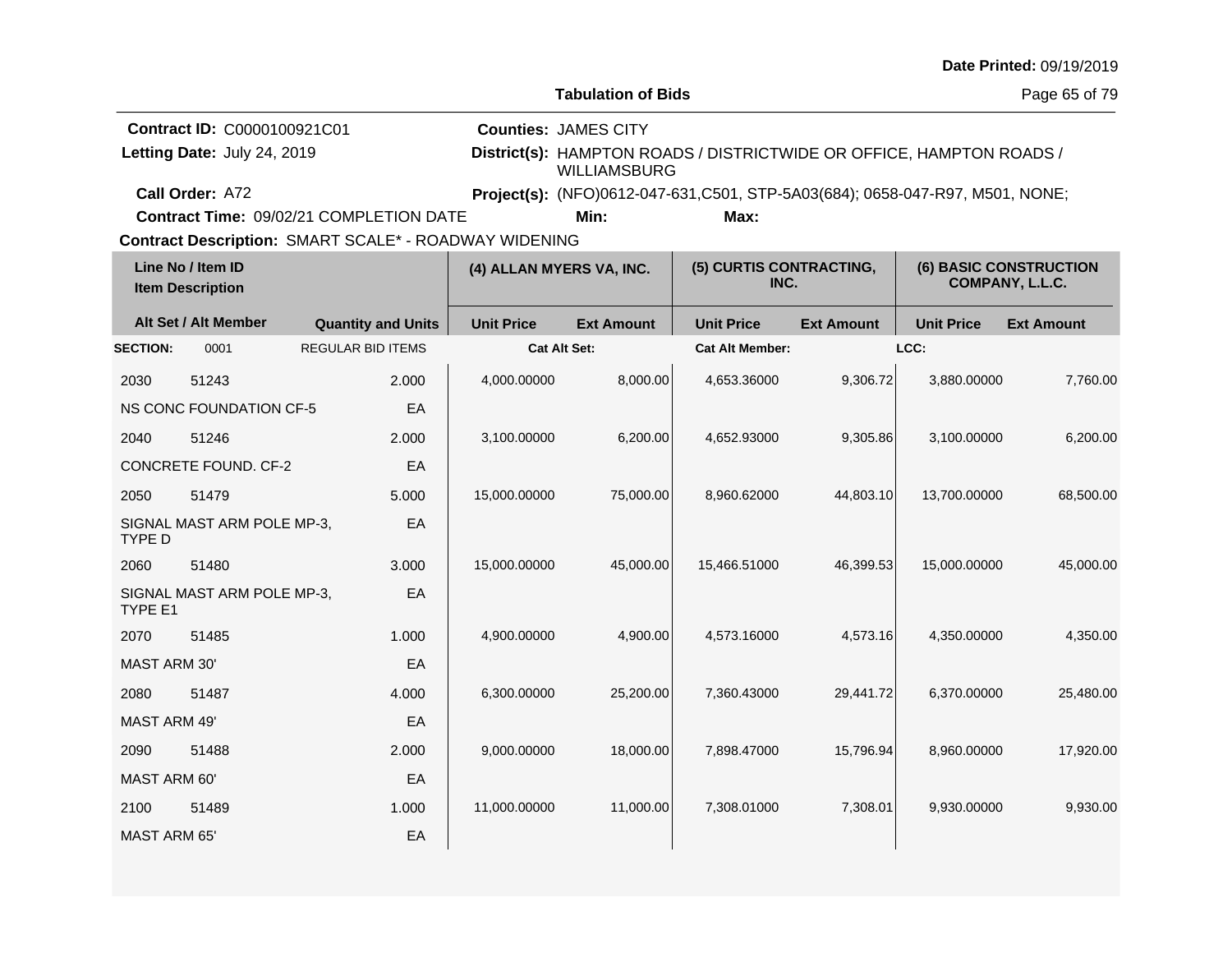|                 |                                                            |                                                                                                  |                          |                                                                                                                            |                        |                                                  |                   | Date Printed: 09/19/2019 |
|-----------------|------------------------------------------------------------|--------------------------------------------------------------------------------------------------|--------------------------|----------------------------------------------------------------------------------------------------------------------------|------------------------|--------------------------------------------------|-------------------|--------------------------|
|                 |                                                            |                                                                                                  |                          | <b>Tabulation of Bids</b>                                                                                                  |                        |                                                  |                   | Page 66 of 79            |
|                 | Contract ID: C0000100921C01<br>Letting Date: July 24, 2019 |                                                                                                  |                          | <b>Counties: JAMES CITY</b><br>District(s): HAMPTON ROADS / DISTRICTWIDE OR OFFICE, HAMPTON ROADS /<br><b>WILLIAMSBURG</b> |                        |                                                  |                   |                          |
|                 | Call Order: A72                                            |                                                                                                  |                          | Project(s): (NFO)0612-047-631,C501, STP-5A03(684); 0658-047-R97, M501, NONE;                                               |                        |                                                  |                   |                          |
|                 |                                                            | Contract Time: 09/02/21 COMPLETION DATE<br>Contract Description: SMART SCALE* - ROADWAY WIDENING |                          | Min:                                                                                                                       | Max:                   |                                                  |                   |                          |
|                 | Line No / Item ID<br><b>Item Description</b>               |                                                                                                  | (4) ALLAN MYERS VA, INC. | (5) CURTIS CONTRACTING,<br>INC.                                                                                            |                        | <b>(6) BASIC CONSTRUCTION</b><br>COMPANY, L.L.C. |                   |                          |
|                 | Alt Set / Alt Member                                       | <b>Quantity and Units</b>                                                                        | <b>Unit Price</b>        | <b>Ext Amount</b>                                                                                                          | <b>Unit Price</b>      | <b>Ext Amount</b>                                | <b>Unit Price</b> | <b>Ext Amount</b>        |
| <b>SECTION:</b> | 0001                                                       | <b>REGULAR BID ITEMS</b>                                                                         |                          | <b>Cat Alt Set:</b>                                                                                                        | <b>Cat Alt Member:</b> |                                                  | LCC:              |                          |
| 2110            | 51523                                                      | 2.000                                                                                            | 8,000.00000              | 16,000.00                                                                                                                  | 8,187.76000            | 16,375.52                                        | 7,540.00000       | 15,080.00                |
|                 | EVP DETECTION SYSTEM 3-WAY                                 | EA                                                                                               |                          |                                                                                                                            |                        |                                                  |                   |                          |
| 2120            | 51525                                                      | 1,500.000                                                                                        | 1.21000                  | 1,815.00                                                                                                                   | 7.15000                | 10,725.00                                        | 1.10000           | 1,650.00                 |
|                 | EVP DETECTOR CABLE                                         | LF                                                                                               |                          |                                                                                                                            |                        |                                                  |                   |                          |
| 2130            | 51540                                                      | 19.000                                                                                           | 300.00000                | 5,700.00                                                                                                                   | 195.91000              | 3,722.29                                         | 277.00000         | 5,263.00                 |
|                 | LOOP DETECTOR AMPLIFIER                                    | EA                                                                                               |                          |                                                                                                                            |                        |                                                  |                   |                          |
| 2140            | 51598                                                      | 60.000                                                                                           | 3.00000                  | 180.00                                                                                                                     | 7.59000                | 455.40                                           | 2.40000           | 144.00                   |
|                 | 8/3 CONDUCTOR CABLE                                        | LF                                                                                               |                          |                                                                                                                            |                        |                                                  |                   |                          |
| 2150            | 51600                                                      | 1,650.000                                                                                        | 1.46000                  | 2,409.00                                                                                                                   | 2.03000                | 3,349.50                                         | 1.30000           | 2,145.00                 |
|                 | 14/2 CONDUCTOR CABLE                                       | LF                                                                                               |                          |                                                                                                                            |                        |                                                  |                   |                          |
| 2160            | 51602                                                      | 3,910.000                                                                                        | 1.90000                  | 7,429.00                                                                                                                   | 2.16000                | 8,445.60                                         | 1.70000           | 6,647.00                 |
|                 | 14/4 CONDUCTOR CABLE                                       | LF                                                                                               |                          |                                                                                                                            |                        |                                                  |                   |                          |
| 2170            | 51607                                                      | 1,090.000                                                                                        | 2.15000                  | 2,343.50                                                                                                                   | 2.43000                | 2,648.70                                         | 1.90000           | 2,071.00                 |
|                 | 14/7 CONDUCTOR CABLE                                       | LF                                                                                               |                          |                                                                                                                            |                        |                                                  |                   |                          |
| 2180            | 51615                                                      | 5,590.000                                                                                        | 3.15000                  | 17,608.50                                                                                                                  | 3.32000                | 18,558.80                                        | 2.80000           | 15,652.00                |
|                 | LF<br>14/1 ENCLOSED COND. CABLE                            |                                                                                                  |                          |                                                                                                                            |                        |                                                  |                   |                          |
| 2190            | 51700                                                      | 12,070.000                                                                                       | 1.15000                  | 13,880.50                                                                                                                  | 2.18000                | 26,312.60                                        | 1.20000           | 14,484.00                |
| SHIELDED        | 14/2 CONDUCTOR CABLE                                       | LF                                                                                               |                          |                                                                                                                            |                        |                                                  |                   |                          |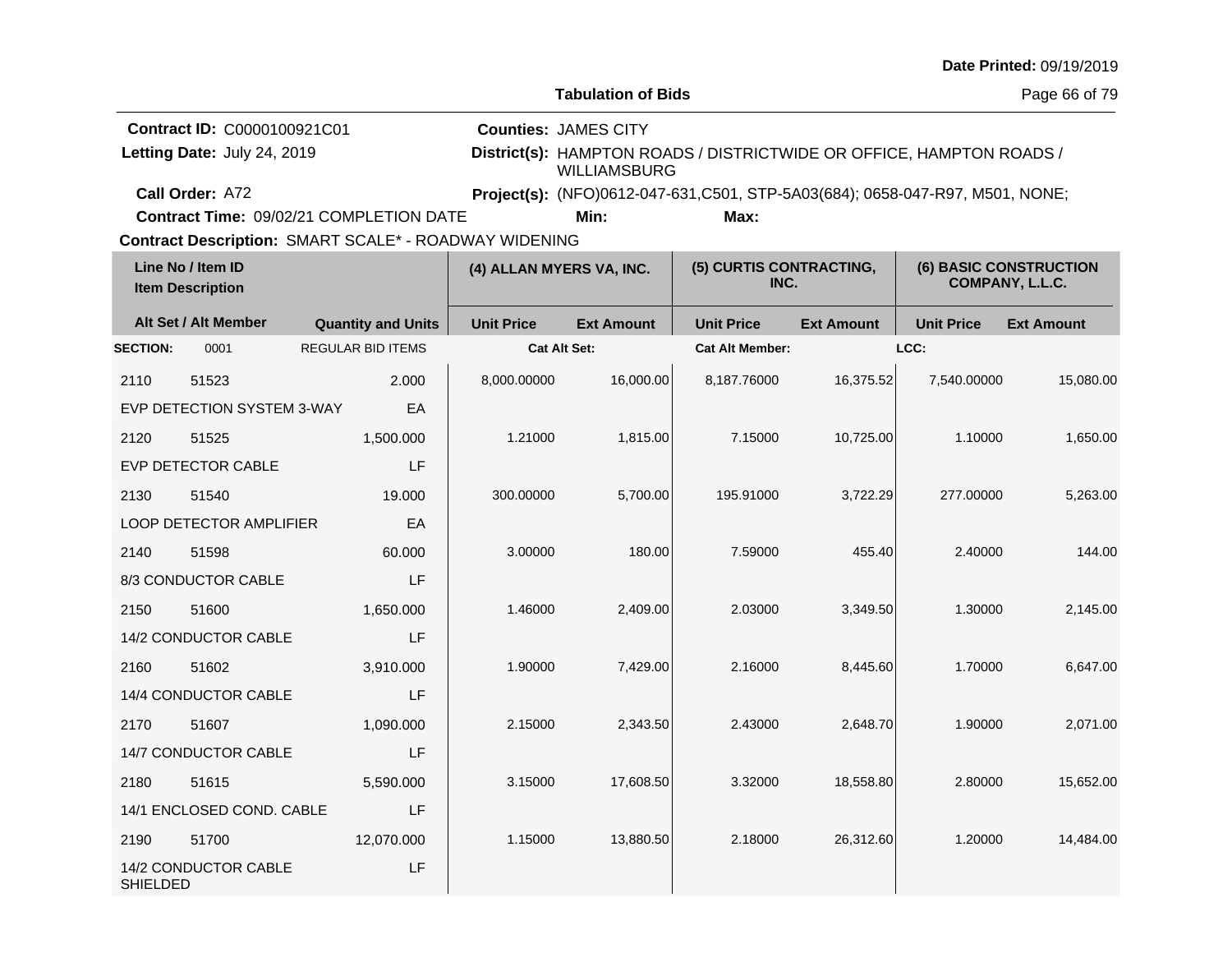|                                                                                                       |                                                                   |  |                           |                   |                                                    |                                                                               |                   |                   | Date Printed: 09/19/2019                         |
|-------------------------------------------------------------------------------------------------------|-------------------------------------------------------------------|--|---------------------------|-------------------|----------------------------------------------------|-------------------------------------------------------------------------------|-------------------|-------------------|--------------------------------------------------|
|                                                                                                       |                                                                   |  |                           |                   | <b>Tabulation of Bids</b>                          |                                                                               |                   |                   | Page 67 of 79                                    |
|                                                                                                       | <b>Contract ID: C0000100921C01</b><br>Letting Date: July 24, 2019 |  |                           |                   | <b>Counties: JAMES CITY</b><br><b>WILLIAMSBURG</b> | District(s): HAMPTON ROADS / DISTRICTWIDE OR OFFICE, HAMPTON ROADS /          |                   |                   |                                                  |
|                                                                                                       | Call Order: A72                                                   |  |                           |                   |                                                    | Project(s): (NFO)0612-047-631, C501, STP-5A03(684); 0658-047-R97, M501, NONE; |                   |                   |                                                  |
|                                                                                                       | Contract Time: 09/02/21 COMPLETION DATE                           |  |                           |                   | Min:                                               | Max:                                                                          |                   |                   |                                                  |
| Contract Description: SMART SCALE* - ROADWAY WIDENING<br>Line No / Item ID<br><b>Item Description</b> |                                                                   |  |                           |                   | (4) ALLAN MYERS VA, INC.                           | (5) CURTIS CONTRACTING,<br>INC.                                               |                   |                   | <b>(6) BASIC CONSTRUCTION</b><br>COMPANY, L.L.C. |
|                                                                                                       | Alt Set / Alt Member                                              |  | <b>Quantity and Units</b> | <b>Unit Price</b> | <b>Ext Amount</b>                                  | <b>Unit Price</b>                                                             | <b>Ext Amount</b> | <b>Unit Price</b> | <b>Ext Amount</b>                                |
| <b>SECTION:</b>                                                                                       | 0001                                                              |  | <b>REGULAR BID ITEMS</b>  |                   | <b>Cat Alt Set:</b>                                | <b>Cat Alt Member:</b>                                                        |                   | LCC:              |                                                  |
| 2200                                                                                                  | 51830                                                             |  | 21,000                    | 300.00000         | 6,300.00                                           | 343.94000                                                                     | 7,222.74          | 277.00000         | 5,817.00                                         |
| <b>WAY</b>                                                                                            | HANGER ASSEMBLY SM-3, ONE                                         |  | EA                        |                   |                                                    |                                                                               |                   |                   |                                                  |
| 2210                                                                                                  | 51834                                                             |  | 4.000                     | 280.00000         | 1,120.00                                           | 434.60000                                                                     | 1,738.40          | 249.00000         | 996.00                                           |
| <b>WAY</b>                                                                                            | HANGER ASSEMBLY SMB-2, ONE                                        |  | EA                        |                   |                                                    |                                                                               |                   |                   |                                                  |
| 2220                                                                                                  | 51838                                                             |  | 4.000                     | 150.00000         | 600.00                                             | 274.16000                                                                     | 1,096.64          | 139.00000         | 556.00                                           |
| <b>WAY</b>                                                                                            | HANGER ASSEMBLY SMB-3, ONE                                        |  | EA                        |                   |                                                    |                                                                               |                   |                   |                                                  |
| 2230                                                                                                  | 51912                                                             |  | 1,850.000                 | 5.00000           | 9,250.00                                           | 5.78000                                                                       | 10,693.00         | 4.50000           | 8,325.00                                         |
|                                                                                                       | LOOP SAW CUT 3/8"                                                 |  | LF                        |                   |                                                    |                                                                               |                   |                   |                                                  |
| 2240                                                                                                  | 51913                                                             |  | 250,000                   | 5.47000           | 1,367.50                                           | 5.78000                                                                       | 1,445.00          | 5.00000           | 1,250.00                                         |
|                                                                                                       | LOOP SAWCUT 5/8"                                                  |  | LF                        |                   |                                                    |                                                                               |                   |                   |                                                  |
| 2250                                                                                                  | 51933                                                             |  | 6.000                     | 240.00000         | 1,440.00                                           | 1,030.57000                                                                   | 6,183.42          | 222.00000         | 1,332.00                                         |
|                                                                                                       | <b>REMOVE EXISTING POLE</b>                                       |  | EA                        |                   |                                                    |                                                                               |                   |                   |                                                  |
| 2260                                                                                                  | 51934                                                             |  | 8.000                     | 3,000.00000       | 24,000.00                                          | 3,406.23000                                                                   | 27,249.84         | 2.770.00000       | 22.160.00                                        |
|                                                                                                       | REMOVE EXISTING FOUNDATION<br>EA                                  |  |                           |                   |                                                    |                                                                               |                   |                   |                                                  |
| 2270                                                                                                  | 51935                                                             |  | 24.000                    | 160.00000         | 3,840.00                                           | 332.95000                                                                     | 7,990.80          | 166.00000         | 3,984.00                                         |
|                                                                                                       | REMOVE EXISTING SIGNAL HEAD                                       |  | EA                        |                   |                                                    |                                                                               |                   |                   |                                                  |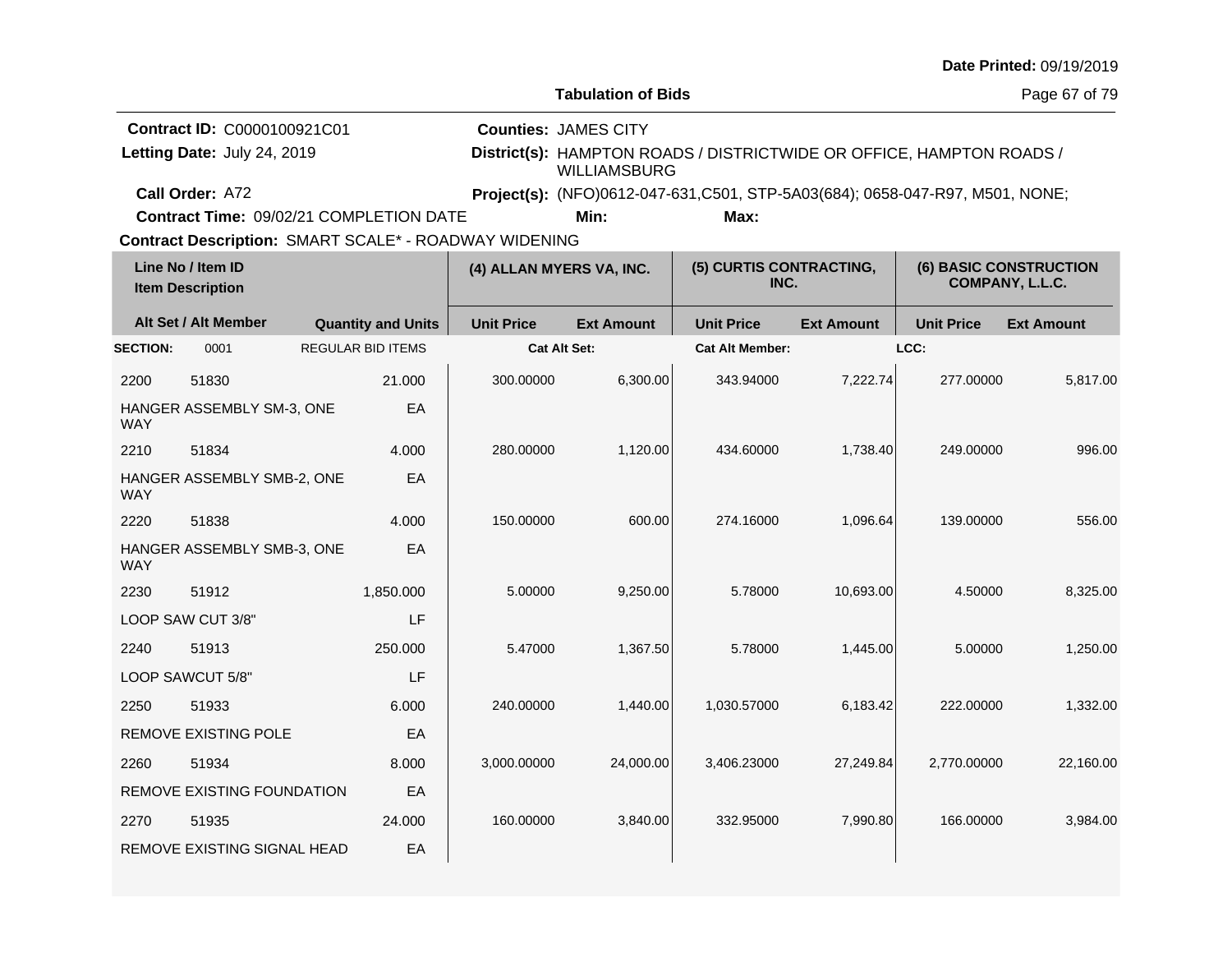|                  |                                                                                        |                                                              |                   |                                                                                             |                                 |                   |                   | Date Littled: 0a\1a\50.1a                        |  |
|------------------|----------------------------------------------------------------------------------------|--------------------------------------------------------------|-------------------|---------------------------------------------------------------------------------------------|---------------------------------|-------------------|-------------------|--------------------------------------------------|--|
|                  |                                                                                        |                                                              |                   | <b>Tabulation of Bids</b>                                                                   |                                 |                   |                   | Page 68 of 79                                    |  |
|                  | Contract ID: C0000100921C01                                                            |                                                              |                   | <b>Counties: JAMES CITY</b>                                                                 |                                 |                   |                   |                                                  |  |
|                  | Letting Date: July 24, 2019                                                            |                                                              |                   | District(s): HAMPTON ROADS / DISTRICTWIDE OR OFFICE, HAMPTON ROADS /<br><b>WILLIAMSBURG</b> |                                 |                   |                   |                                                  |  |
|                  | Call Order: A72                                                                        |                                                              |                   | Project(s): (NFO)0612-047-631,C501, STP-5A03(684); 0658-047-R97, M501, NONE;                |                                 |                   |                   |                                                  |  |
|                  |                                                                                        | Contract Time: 09/02/21 COMPLETION DATE                      |                   | Min:                                                                                        | Max:                            |                   |                   |                                                  |  |
|                  |                                                                                        | <b>Contract Description: SMART SCALE* - ROADWAY WIDENING</b> |                   |                                                                                             |                                 |                   |                   |                                                  |  |
|                  | Line No / Item ID<br><b>Item Description</b>                                           |                                                              |                   | (4) ALLAN MYERS VA, INC.                                                                    | (5) CURTIS CONTRACTING,<br>INC. |                   |                   | <b>(6) BASIC CONSTRUCTION</b><br>COMPANY, L.L.C. |  |
|                  | Alt Set / Alt Member                                                                   | <b>Quantity and Units</b>                                    | <b>Unit Price</b> | <b>Ext Amount</b>                                                                           | <b>Unit Price</b>               | <b>Ext Amount</b> | <b>Unit Price</b> | <b>Ext Amount</b>                                |  |
| <b>SECTION:</b>  | 0001                                                                                   | <b>REGULAR BID ITEMS</b>                                     |                   | <b>Cat Alt Set:</b>                                                                         | <b>Cat Alt Member:</b>          |                   | LCC:              |                                                  |  |
| 2280             | 51936                                                                                  | 2.000                                                        | 300.00000         | 600.00                                                                                      | 2,783.93000                     | 5,567.86          | 277.00000         | 554.00                                           |  |
|                  | REMOVE EXISTING CONTROLLER                                                             | EA                                                           |                   |                                                                                             |                                 |                   |                   |                                                  |  |
| 2290             | 51937                                                                                  | 21.000                                                       | 150.00000         | 3,150.00                                                                                    | 1,380.26000                     | 28,985.46         | 139.00000         | 2,919.00                                         |  |
|                  | <b>REMOVE EXISTING</b><br>MANHOLE/JUNCTION BOX                                         | EA                                                           |                   |                                                                                             |                                 |                   |                   |                                                  |  |
| 2300             | 51963                                                                                  | 6.000                                                        | 120.00000         | 720.00                                                                                      | 843.23000                       | 5,059.38          | 111.00000         | 666.00                                           |  |
| <b>DETECTORS</b> | <b>NS REMOVE EXISTING</b><br><b>EMERGENCY PREEMPTION</b>                               | EA                                                           |                   |                                                                                             |                                 |                   |                   |                                                  |  |
| 2310             | 51993                                                                                  | 2.000                                                        | 6,300.00000       | 12,600.00                                                                                   | 8,561.94000                     | 17,123.88         | 5,760.00000       | 11,520.00                                        |  |
| SUPPLY TYPE 1    | UNINTERRUPTIBLE POWER                                                                  | EA                                                           |                   |                                                                                             |                                 |                   |                   |                                                  |  |
| 2320             | 51995                                                                                  | 2.000                                                        | 3,800.00000       | 7,600.00                                                                                    | 4,330.42000                     | 8,660.84          | 3,550.00000       | 7,100.00                                         |  |
|                  | UNINTERRUPTIBLE POWER<br>SUPPLY BATTERY PACK                                           | EA                                                           |                   |                                                                                             |                                 |                   |                   |                                                  |  |
| 2330             | 51997                                                                                  | 2.000                                                        | 4,200.00000       | 8,400.00                                                                                    | 6.418.34000                     | 12,836.68         | 3,880.00000       | 7,760.00                                         |  |
|                  | UNINTERRUPTIBLE POWER<br>SUPPLY CABINET DETACHED                                       | EA                                                           |                   |                                                                                             |                                 |                   |                   |                                                  |  |
| 2340             | 52002                                                                                  | 8.000                                                        | 1,200.00000       | 9,600.00                                                                                    | 1,407.05000                     | 11,256.40         | 1,110.00000       | 8,880.00                                         |  |
|                  | NS TRAFFIC SIGNALIZATION<br><b>ACCESSIBLE PEDESTRIAN</b><br>SYSTEM PUSHBUTTON STATIONS | EA                                                           |                   |                                                                                             |                                 |                   |                   |                                                  |  |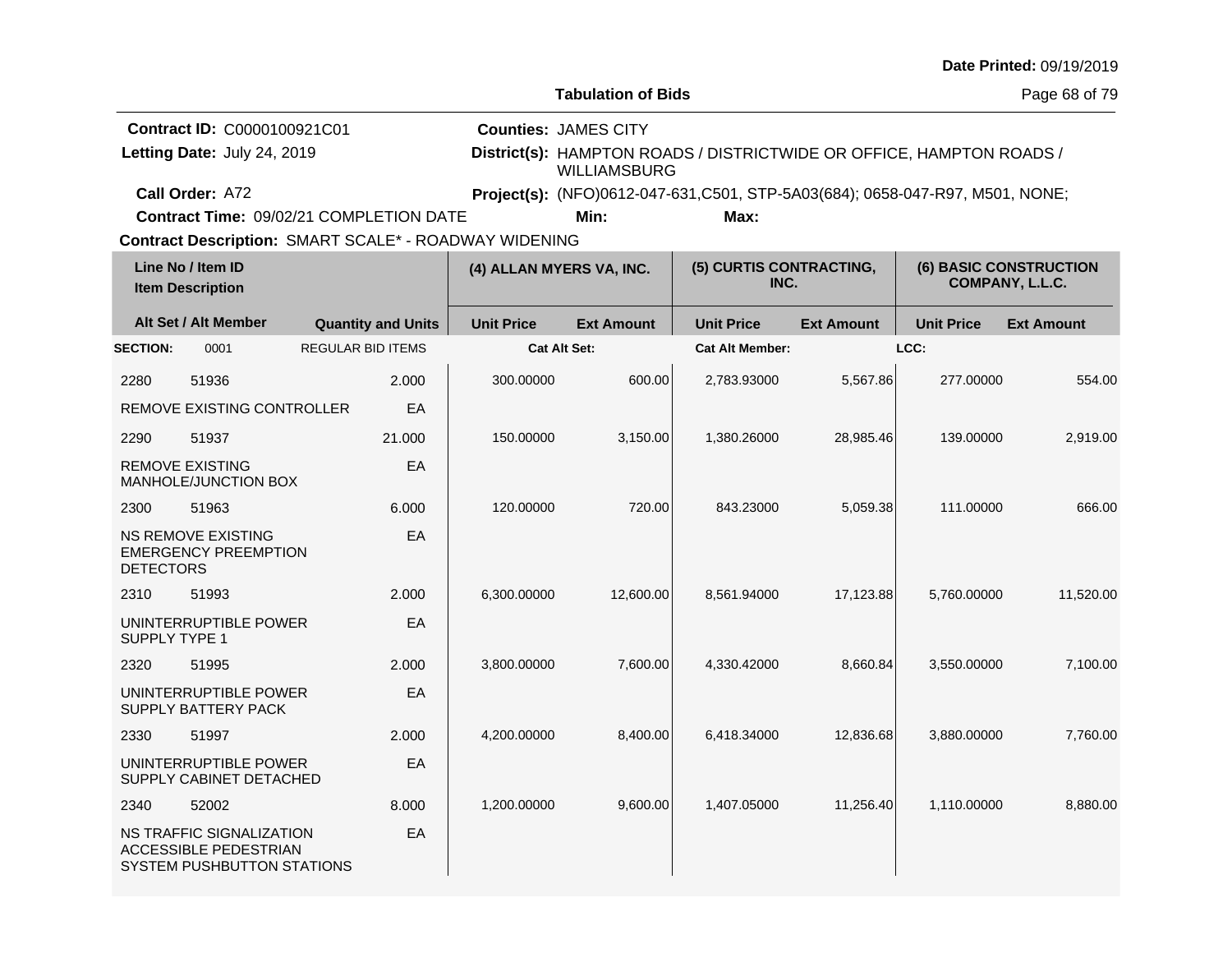|                                                                                                       |                                                                             |                                         |                             |                           |                                                                              |                   |                   | Date Printed: 09/19/2019                         |  |
|-------------------------------------------------------------------------------------------------------|-----------------------------------------------------------------------------|-----------------------------------------|-----------------------------|---------------------------|------------------------------------------------------------------------------|-------------------|-------------------|--------------------------------------------------|--|
|                                                                                                       |                                                                             |                                         |                             | <b>Tabulation of Bids</b> |                                                                              |                   |                   | Page 69 of 79                                    |  |
|                                                                                                       | <b>Contract ID: C0000100921C01</b><br>Letting Date: July 24, 2019           |                                         | <b>Counties: JAMES CITY</b> | <b>WILLIAMSBURG</b>       | District(s): HAMPTON ROADS / DISTRICTWIDE OR OFFICE, HAMPTON ROADS /         |                   |                   |                                                  |  |
|                                                                                                       | Call Order: A72                                                             |                                         |                             |                           | Project(s): (NFO)0612-047-631,C501, STP-5A03(684); 0658-047-R97, M501, NONE; |                   |                   |                                                  |  |
|                                                                                                       |                                                                             | Contract Time: 09/02/21 COMPLETION DATE |                             | Min:                      | Max:                                                                         |                   |                   |                                                  |  |
| Contract Description: SMART SCALE* - ROADWAY WIDENING<br>Line No / Item ID<br><b>Item Description</b> |                                                                             |                                         | (4) ALLAN MYERS VA, INC.    |                           | (5) CURTIS CONTRACTING,<br>INC.                                              |                   |                   | <b>(6) BASIC CONSTRUCTION</b><br>COMPANY, L.L.C. |  |
|                                                                                                       | Alt Set / Alt Member                                                        | <b>Quantity and Units</b>               | <b>Unit Price</b>           | <b>Ext Amount</b>         | <b>Unit Price</b>                                                            | <b>Ext Amount</b> | <b>Unit Price</b> | <b>Ext Amount</b>                                |  |
| <b>SECTION:</b>                                                                                       | 0001                                                                        | <b>REGULAR BID ITEMS</b>                |                             | Cat Alt Set:              | <b>Cat Alt Member:</b>                                                       |                   | LCC:              |                                                  |  |
| 2350                                                                                                  | 52002                                                                       | 2.000                                   | 35,000.00000                | 70,000.00                 | 23,985.65000                                                                 | 47,971.30         | 32,100.00000      | 64,200.00                                        |  |
|                                                                                                       | NS TRAFFIC SIGNALIZATION ATC<br>CABINET - 5-DOOR<br><b>CONFIGURATION</b>    | EA                                      |                             |                           |                                                                              |                   |                   |                                                  |  |
| 2360                                                                                                  | 52002                                                                       | 8.000                                   | 1,400.00000                 | 11,200.00                 | 1,903.14000                                                                  | 15,225.12         | 1,330.00000       | 10,640.00                                        |  |
|                                                                                                       | NS TRAFFIC SIGNALIZATION<br><b>LUMINAIRE ARM 18'</b>                        | EA                                      |                             |                           |                                                                              |                   |                   |                                                  |  |
| 2370                                                                                                  | 52002                                                                       | 2.000                                   | 5,000.00000                 | 10,000.00                 | 4,656.84000                                                                  | 9,313.68          | 4,730.00000       | 9,460.00                                         |  |
|                                                                                                       | NS TRAFFIC SIGNALIZATION<br>McCAIN ATC 2070 CONTROLLER<br>WITH D-4 FIRMWARE | EA                                      |                             |                           |                                                                              |                   |                   |                                                  |  |
| 2380                                                                                                  | 52002                                                                       | 2.000                                   | 4,800.00000                 | 9,600.00                  | 20,280.50000                                                                 | 40,561.00         | 4,430.00000       | 8,860.00                                         |  |
| <b>MODIFY SIGNAL</b>                                                                                  | NS TRAFFIC SIGNALIZATION                                                    | EA                                      |                             |                           |                                                                              |                   |                   |                                                  |  |
| 2390                                                                                                  | 52002                                                                       | 3.000                                   | 240.00000                   | 720.00                    | 797.43000                                                                    | 2,392.29          | 249.00000         | 747.00                                           |  |
|                                                                                                       | NS TRAFFIC SIGNALIZATION<br><b>MOUNTING EXTENDER</b>                        | EA                                      |                             |                           |                                                                              |                   |                   |                                                  |  |
| 2400                                                                                                  | 52002                                                                       | 2.000                                   | 80,000.00000                | 160,000.00                | 49,252.63000                                                                 | 98,505.26         | 72,900.00000      | 145,800.00                                       |  |
| <b>SIGNAL</b>                                                                                         | NS TRAFFIC SIGNALIZATION<br>TEMPORARY TRAFFIC CONTROL                       | EA                                      |                             |                           |                                                                              |                   |                   |                                                  |  |
| 2405                                                                                                  | 52404                                                                       | 8.000                                   | 900.00000                   | 7,200.00                  | 1,118.87000                                                                  | 8,950.96          | 831.00000         | 6,648.00                                         |  |
|                                                                                                       | PEDESTRIAN SIGNAL HEAD SP-9                                                 | EA                                      |                             |                           |                                                                              |                   |                   |                                                  |  |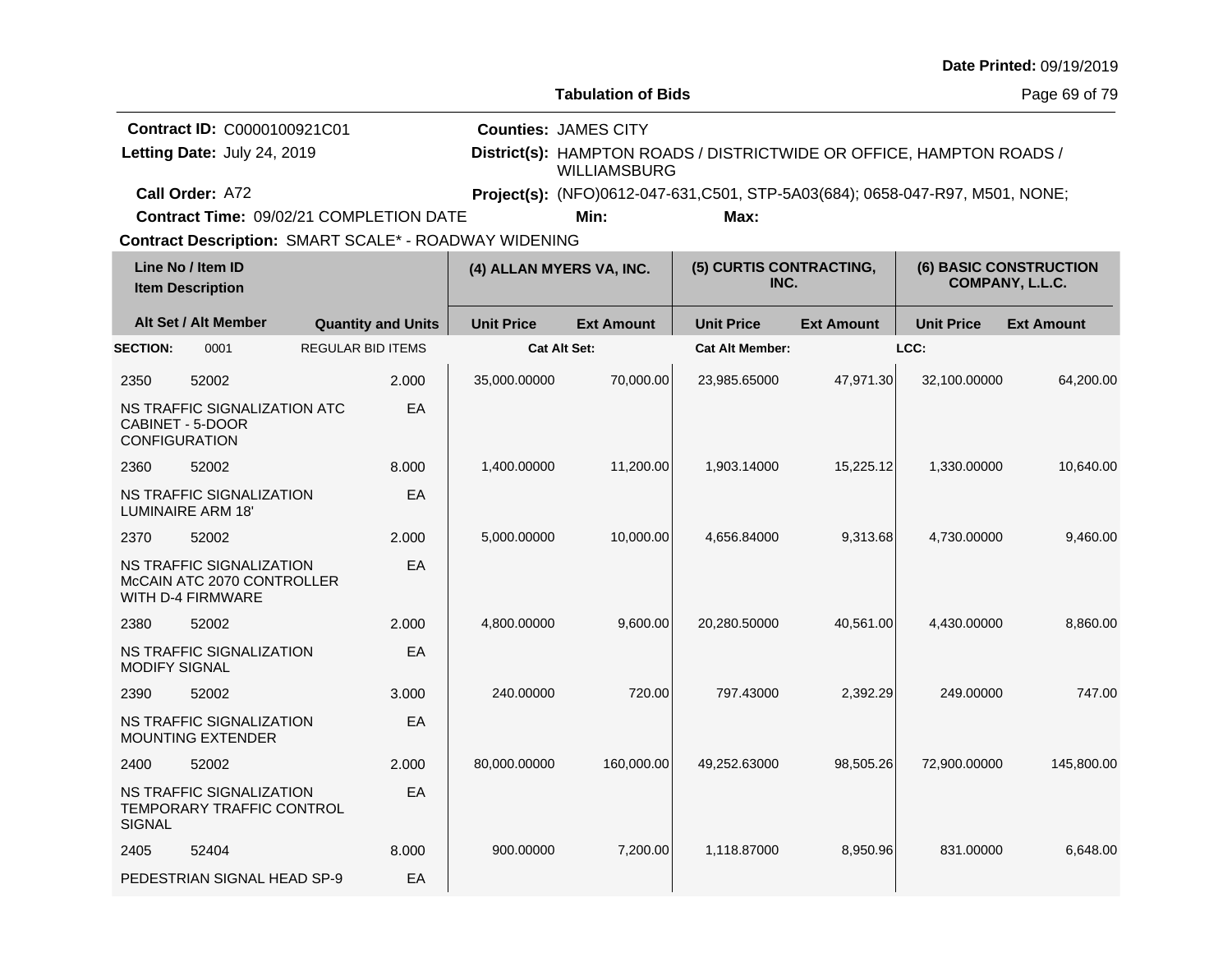|                    |                                                                                   |                           |                   |                                                                                             |                                                                               |                   |                   | Date Printed: 09/19/2019      |  |
|--------------------|-----------------------------------------------------------------------------------|---------------------------|-------------------|---------------------------------------------------------------------------------------------|-------------------------------------------------------------------------------|-------------------|-------------------|-------------------------------|--|
|                    |                                                                                   |                           |                   | <b>Tabulation of Bids</b>                                                                   |                                                                               |                   |                   | Page 70 of 79                 |  |
|                    | Contract ID: C0000100921C01<br>Letting Date: July 24, 2019                        |                           |                   | <b>Counties: JAMES CITY</b>                                                                 |                                                                               |                   |                   |                               |  |
|                    |                                                                                   |                           |                   | District(s): HAMPTON ROADS / DISTRICTWIDE OR OFFICE, HAMPTON ROADS /<br><b>WILLIAMSBURG</b> |                                                                               |                   |                   |                               |  |
|                    | Call Order: A72                                                                   |                           |                   |                                                                                             | Project(s): (NFO)0612-047-631, C501, STP-5A03(684); 0658-047-R97, M501, NONE; |                   |                   |                               |  |
|                    | Contract Time: 09/02/21 COMPLETION DATE                                           |                           |                   | Min:                                                                                        | Max:                                                                          |                   |                   |                               |  |
|                    | <b>Contract Description: SMART SCALE* - ROADWAY WIDENING</b><br>Line No / Item ID |                           |                   |                                                                                             | (5) CURTIS CONTRACTING,                                                       |                   |                   | <b>(6) BASIC CONSTRUCTION</b> |  |
|                    | <b>Item Description</b>                                                           |                           |                   | (4) ALLAN MYERS VA, INC.                                                                    | INC.                                                                          |                   |                   | COMPANY, L.L.C.               |  |
|                    | Alt Set / Alt Member                                                              | <b>Quantity and Units</b> | <b>Unit Price</b> | <b>Ext Amount</b>                                                                           | <b>Unit Price</b>                                                             | <b>Ext Amount</b> | <b>Unit Price</b> | <b>Ext Amount</b>             |  |
| <b>SECTION:</b>    | 0001                                                                              | <b>REGULAR BID ITEMS</b>  |                   | Cat Alt Set:                                                                                | <b>Cat Alt Member:</b>                                                        |                   | LCC:              |                               |  |
| 2410               | 52425                                                                             | 2.000                     | 4,200.00000       | 8,400.00                                                                                    | 2,193.57000                                                                   | 4,387.14          | 3,880.00000       | 7,760.00                      |  |
| B                  | ELECTRICAL SERVICE SE-3 TYPE                                                      | EA                        |                   |                                                                                             |                                                                               |                   |                   |                               |  |
| 2420               | 54020                                                                             | 558.000                   | 1.00000           | 558.00                                                                                      | 0.75000                                                                       | 418.50            | 1.10000           | 613.80                        |  |
|                    | TYPE A PVMT LINE MRKG 4"                                                          | LF                        |                   |                                                                                             |                                                                               |                   |                   |                               |  |
| 2430               | 54032                                                                             | 19,355.000                | 0.55000           | 10,645.25                                                                                   | 0.75000                                                                       | 14,516.25         | 0.52000           | 10,064.60                     |  |
| 4"                 | TYPE B CLASS I PVMT LINE MRKG                                                     | LF                        |                   |                                                                                             |                                                                               |                   |                   |                               |  |
| 2440               | 54034                                                                             | 140.000                   | 1.00000           | 140.00                                                                                      | 1.10000                                                                       | 154.00            | 1.10000           | 154.00                        |  |
| 6"                 | TYPE B CLASS I PVMT LINE MRKG                                                     | LF                        |                   |                                                                                             |                                                                               |                   |                   |                               |  |
| 2450               | 54037                                                                             | 600.000                   | 1.70000           | 1,020.00                                                                                    | 1.45000                                                                       | 870.00            | 1.70000           | 1,020.00                      |  |
| 8"                 | TYPE B CLASS I PVMT LINE MRKG                                                     | LF                        |                   |                                                                                             |                                                                               |                   |                   |                               |  |
| 2460               | 54042                                                                             | 1,170.000                 | 4.00000           | 4,680.00                                                                                    | 5.79000                                                                       | 6,774.30          | 3.90000           | 4,563.00                      |  |
| <b>MARKING 24"</b> | TYPE B CLASS I PAVE. LINE                                                         | LF                        |                   |                                                                                             |                                                                               |                   |                   |                               |  |
| 2470               | 54045                                                                             | 160.000                   | 5.00000           | 800.00                                                                                      | 4.93000                                                                       | 788.80            | 5.50000           | 880.00                        |  |
| <b>MARKING 8"</b>  | TYPE B CLASS II PAVE, LINE                                                        | LF                        |                   |                                                                                             |                                                                               |                   |                   |                               |  |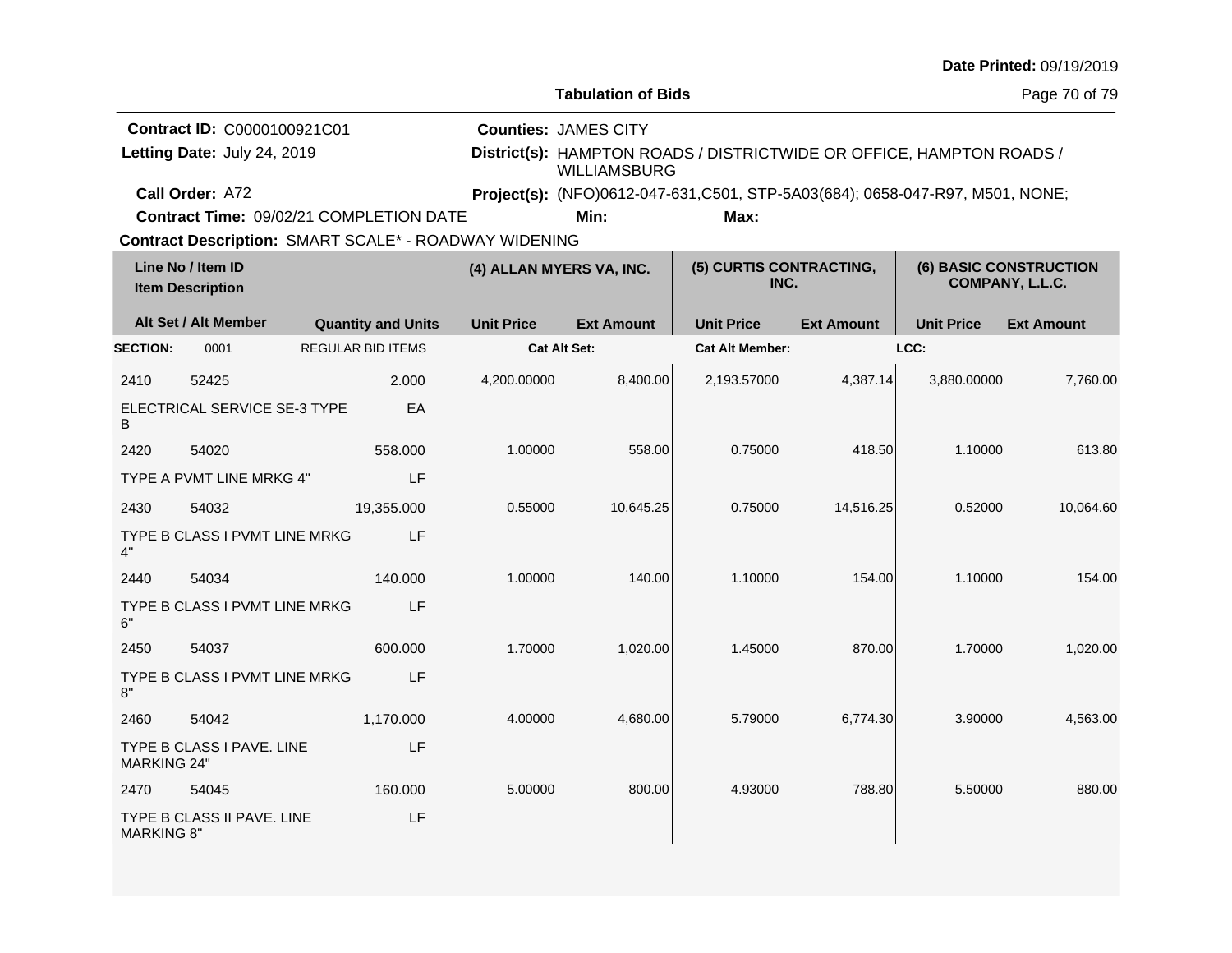|                 |                                                       |  |                           |                          |                                                                                      |                                 |                   |                   | Date Printed: 09/19/2019                  |
|-----------------|-------------------------------------------------------|--|---------------------------|--------------------------|--------------------------------------------------------------------------------------|---------------------------------|-------------------|-------------------|-------------------------------------------|
|                 |                                                       |  |                           |                          | <b>Tabulation of Bids</b>                                                            |                                 |                   |                   | Page 71 of 79                             |
|                 | Contract ID: C0000100921C01                           |  |                           |                          | <b>Counties: JAMES CITY</b>                                                          |                                 |                   |                   |                                           |
|                 | Letting Date: July 24, 2019                           |  |                           |                          | District(s): HAMPTON ROADS / DISTRICTWIDE OR OFFICE, HAMPTON ROADS /<br>WILLIAMSBURG |                                 |                   |                   |                                           |
|                 | Call Order: A72                                       |  |                           |                          | Project(s): (NFO)0612-047-631,C501, STP-5A03(684); 0658-047-R97, M501, NONE;         |                                 |                   |                   |                                           |
|                 | Contract Time: 09/02/21 COMPLETION DATE               |  |                           |                          | Min:                                                                                 | Max:                            |                   |                   |                                           |
|                 | Contract Description: SMART SCALE* - ROADWAY WIDENING |  |                           |                          |                                                                                      |                                 |                   |                   |                                           |
|                 | Line No / Item ID<br><b>Item Description</b>          |  |                           | (4) ALLAN MYERS VA, INC. |                                                                                      | (5) CURTIS CONTRACTING,<br>INC. |                   |                   | (6) BASIC CONSTRUCTION<br>COMPANY, L.L.C. |
|                 | Alt Set / Alt Member                                  |  | <b>Quantity and Units</b> | <b>Unit Price</b>        | <b>Ext Amount</b>                                                                    | <b>Unit Price</b>               | <b>Ext Amount</b> | <b>Unit Price</b> | <b>Ext Amount</b>                         |
| <b>SECTION:</b> | 0001                                                  |  | <b>REGULAR BID ITEMS</b>  |                          | <b>Cat Alt Set:</b>                                                                  | <b>Cat Alt Member:</b>          |                   | LCC:              |                                           |
| 2480            | 54105                                                 |  | 25,615.000                | 1.00000                  | 25,615.00                                                                            | 0.70000                         | 17,930.50         | 0.52000           | 13,319.80                                 |
| <b>MARKING</b>  | <b>ERADICATE EXIST, LINEAR PVMT</b>                   |  | LF                        |                          |                                                                                      |                                 |                   |                   |                                           |
| 2490            | 54240                                                 |  | 80.000                    | 75.00000                 | 6,000.00                                                                             | 10.43000                        | 834.40            | 8.30000           | 664.00                                    |
|                 | TEMP, PAVE, MARKER 1 WAY                              |  | EA                        |                          |                                                                                      |                                 |                   |                   |                                           |
| 2500            | 54242                                                 |  | 10.000                    | 75.00000                 | 750.00                                                                               | 10.43000                        | 104.30            | 8.30000           | 83.00                                     |
|                 | TEMP. PAVE. MARKER 2 WAY                              |  | EA                        |                          |                                                                                      |                                 |                   |                   |                                           |
| 2510            | 54262                                                 |  | 6.000                     | 50.00000                 | 300.00                                                                               | 173.83000                       | 1.042.98          | 54.30000          | 325.80                                    |
| TY. B, CL. II   | PVMT MESSAGE, 8', CHARACTER,                          |  | EA                        |                          |                                                                                      |                                 |                   |                   |                                           |
| 2520            | 54393                                                 |  | 4.000                     | 250.00000                | 1,000.00                                                                             | 521.50000                       | 2,086.00          | 249.00000         | 996.00                                    |
| <b>B</b> CL II  | PVMT MESSAGE MARK, ONLY TY                            |  | EA                        |                          |                                                                                      |                                 |                   |                   |                                           |
| 2530            | 54443                                                 |  | 5.000                     | 30.00000                 | 150.00                                                                               | 57.94000                        | 289.70            | 27.70000          | 138.50                                    |
|                 | TEMP. PVMT SYMBOL MRKG<br>THRU ARROW TY. A            |  | EA                        |                          |                                                                                      |                                 |                   |                   |                                           |
| 2540            | 54457                                                 |  | 32.000                    | 30.00000                 | 960.00                                                                               | 57.94000                        | 1,854.08          | 27.70000          | 886.40                                    |
|                 | TEMP. PVMT SYMBOL MRKG<br>SINGLE TURN ARROW TY. A     |  | EA                        |                          |                                                                                      |                                 |                   |                   |                                           |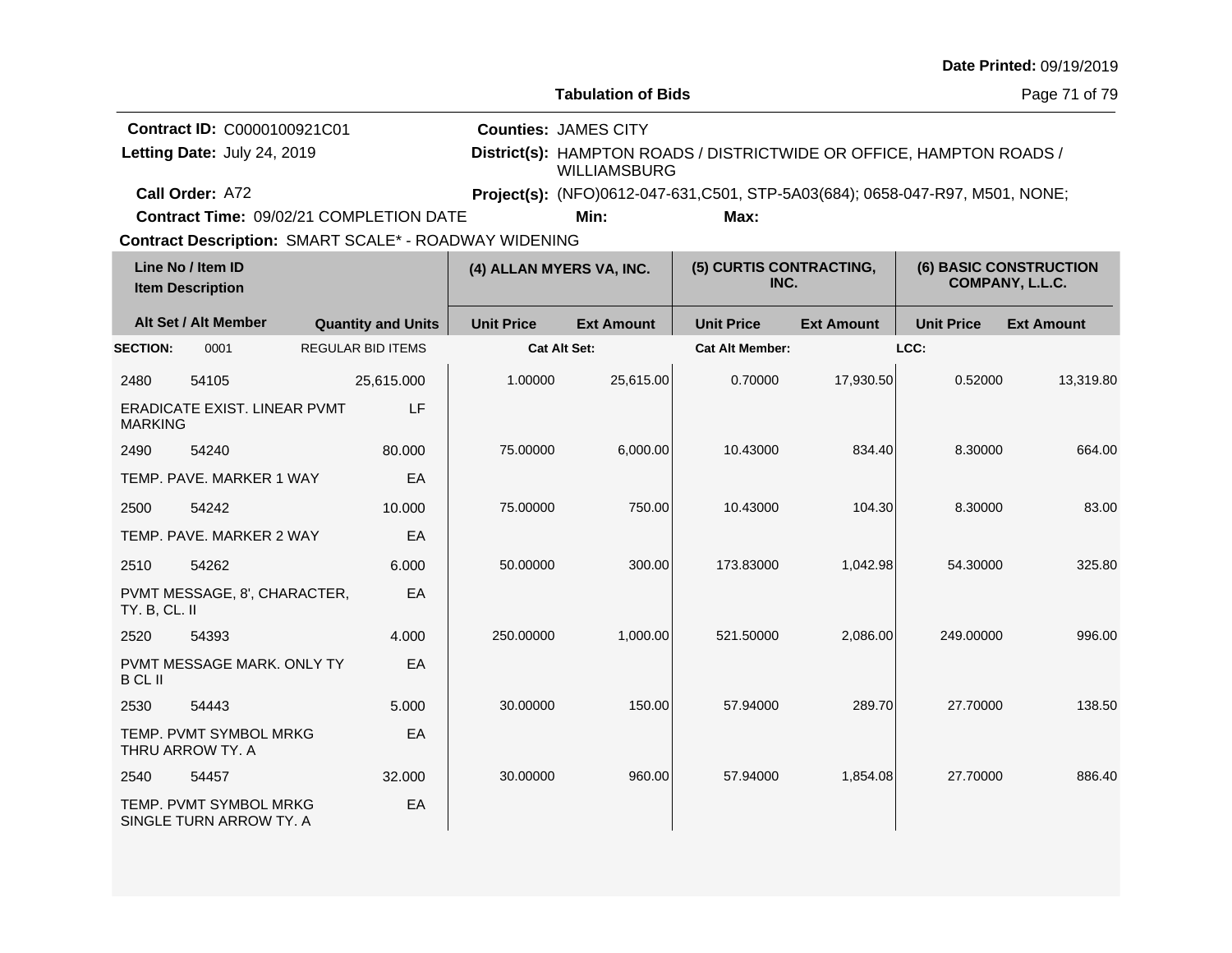|                 |                                                                |                                                       |                                                                                                     |                                                                                                              |                                 |                   |                   | Date Printed: 09/19/2019                         |  |
|-----------------|----------------------------------------------------------------|-------------------------------------------------------|-----------------------------------------------------------------------------------------------------|--------------------------------------------------------------------------------------------------------------|---------------------------------|-------------------|-------------------|--------------------------------------------------|--|
|                 |                                                                |                                                       |                                                                                                     | <b>Tabulation of Bids</b>                                                                                    |                                 |                   |                   | Page 72 of 79                                    |  |
|                 | Contract ID: C0000100921C01<br>Letting Date: July 24, 2019     |                                                       | <b>Counties: JAMES CITY</b><br>District(s): HAMPTON ROADS / DISTRICTWIDE OR OFFICE, HAMPTON ROADS / |                                                                                                              |                                 |                   |                   |                                                  |  |
|                 | Call Order: A72                                                | Contract Time: 09/02/21 COMPLETION DATE               |                                                                                                     | <b>WILLIAMSBURG</b><br>Project(s): (NFO)0612-047-631, C501, STP-5A03(684); 0658-047-R97, M501, NONE;<br>Min: |                                 |                   |                   |                                                  |  |
|                 |                                                                | Contract Description: SMART SCALE* - ROADWAY WIDENING |                                                                                                     |                                                                                                              |                                 |                   |                   |                                                  |  |
|                 | Line No / Item ID<br><b>Item Description</b>                   |                                                       | (4) ALLAN MYERS VA, INC.                                                                            |                                                                                                              | (5) CURTIS CONTRACTING,<br>INC. |                   |                   | <b>(6) BASIC CONSTRUCTION</b><br>COMPANY, L.L.C. |  |
|                 | Alt Set / Alt Member                                           | <b>Quantity and Units</b>                             | <b>Unit Price</b>                                                                                   | <b>Ext Amount</b>                                                                                            | <b>Unit Price</b>               | <b>Ext Amount</b> | <b>Unit Price</b> | <b>Ext Amount</b>                                |  |
| <b>SECTION:</b> | 0001                                                           | <b>REGULAR BID ITEMS</b>                              |                                                                                                     | Cat Alt Set:                                                                                                 | <b>Cat Alt Member:</b>          |                   | LCC:              |                                                  |  |
| 2550            | 54512                                                          | 24,664.000                                            | 1.25000                                                                                             | 30,830.00                                                                                                    | 1.80000                         | 44,395.20         | 1.20000           | 29,596.80                                        |  |
| MRKG 4"         | TYPE D, CLASS II TEMP. PVMT                                    | LF                                                    |                                                                                                     |                                                                                                              |                                 |                   |                   |                                                  |  |
| 2560            | 54516                                                          | 1,240.000                                             | 1.70000                                                                                             | 2,108.00                                                                                                     | 3.42000                         | 4,240.80          | 1.70000           | 2,108.00                                         |  |
| MRKG 8"         | TYPE D.CLASS II TEMP. PVMT                                     | LF                                                    |                                                                                                     |                                                                                                              |                                 |                   |                   |                                                  |  |
| 2570            | 54524                                                          | 321.000                                               | 6.00000                                                                                             | 1,926.00                                                                                                     | 13.91000                        | 4,465.11          | 5.50000           | 1,765.50                                         |  |
| MRKG 24"        | TYPE D, CLASS II TEMP. PVMT                                    | LF                                                    |                                                                                                     |                                                                                                              |                                 |                   |                   |                                                  |  |
| 2580            | 54575                                                          | 39.000                                                | 170.00000                                                                                           | 6,630.00                                                                                                     | 283.93000                       | 11,073.27         | 165.00000         | 6,435.00                                         |  |
|                 | PVMT SYMB MRKG SGL TURN<br>ARROW TY B, CL II                   | EA                                                    |                                                                                                     |                                                                                                              |                                 |                   |                   |                                                  |  |
| 2590            | 54578                                                          | 20.000                                                | 200.00000                                                                                           | 4,000.00                                                                                                     | 579.44000                       | 11,588.80         | 193.00000         | 3,860.00                                         |  |
| $\mathbf{H}$    | <b>PVMT SYMB MRKG DBL TURN</b><br>ARROW THRU/LT OR RT TY B, CL | EA                                                    |                                                                                                     |                                                                                                              |                                 |                   |                   |                                                  |  |
| 2600            | 54582                                                          | 1.000                                                 | 300.00000                                                                                           | 300.00                                                                                                       | 579.44000                       | 579.44            | 221.00000         | 221.00                                           |  |
|                 | PVMT SYMB MRKG TRPL TURN<br>ARROW TY B, CL II                  | EA                                                    |                                                                                                     |                                                                                                              |                                 |                   |                   |                                                  |  |
| 2610            | 54622                                                          | 80.000                                                | 28.00000                                                                                            | 2,240.00                                                                                                     | 40.56000                        | 3,244.80          | 27.70000          | 2,216.00                                         |  |
| TY B, CL II     | PVMT SYMB MRKG YIELD 1'x1.5'                                   | EA                                                    |                                                                                                     |                                                                                                              |                                 |                   |                   |                                                  |  |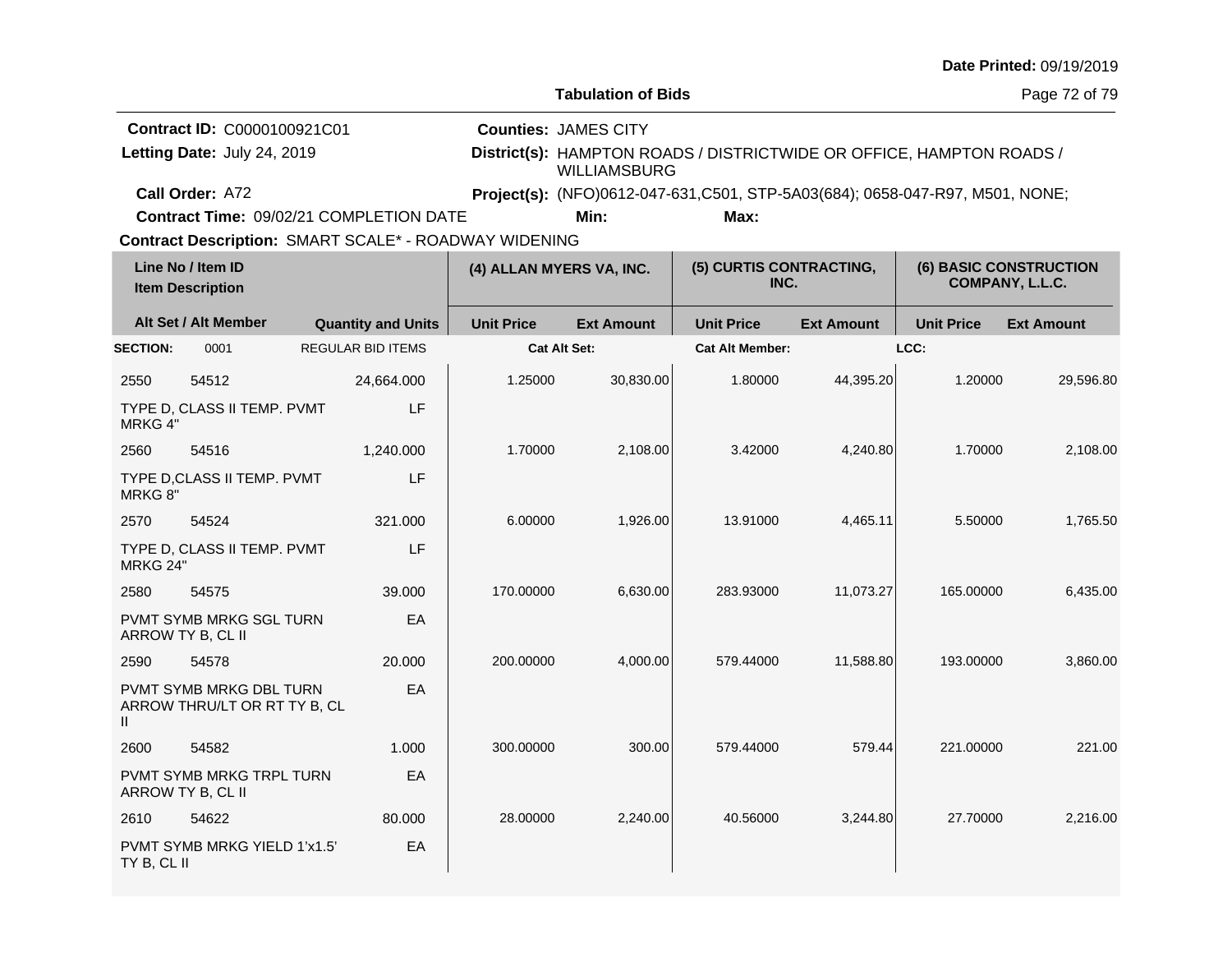|                                                                                                       |                                                                   |  |                           |                          |                                                    |                                                                               |                   |                                                  | Date Printed: 09/19/2019 |
|-------------------------------------------------------------------------------------------------------|-------------------------------------------------------------------|--|---------------------------|--------------------------|----------------------------------------------------|-------------------------------------------------------------------------------|-------------------|--------------------------------------------------|--------------------------|
|                                                                                                       |                                                                   |  |                           |                          | <b>Tabulation of Bids</b>                          |                                                                               |                   |                                                  | Page 73 of 79            |
|                                                                                                       | <b>Contract ID: C0000100921C01</b><br>Letting Date: July 24, 2019 |  |                           |                          | <b>Counties: JAMES CITY</b><br><b>WILLIAMSBURG</b> | District(s): HAMPTON ROADS / DISTRICTWIDE OR OFFICE, HAMPTON ROADS /          |                   |                                                  |                          |
|                                                                                                       | Call Order: A72                                                   |  |                           |                          |                                                    | Project(s): (NFO)0612-047-631, C501, STP-5A03(684); 0658-047-R97, M501, NONE; |                   |                                                  |                          |
|                                                                                                       | Contract Time: 09/02/21 COMPLETION DATE                           |  |                           |                          | Min:                                               | Max:                                                                          |                   |                                                  |                          |
| Contract Description: SMART SCALE* - ROADWAY WIDENING<br>Line No / Item ID<br><b>Item Description</b> |                                                                   |  |                           | (4) ALLAN MYERS VA, INC. |                                                    | (5) CURTIS CONTRACTING,<br>INC.                                               |                   | <b>(6) BASIC CONSTRUCTION</b><br>COMPANY, L.L.C. |                          |
|                                                                                                       | Alt Set / Alt Member                                              |  | <b>Quantity and Units</b> | <b>Unit Price</b>        | <b>Ext Amount</b>                                  | <b>Unit Price</b>                                                             | <b>Ext Amount</b> | <b>Unit Price</b>                                | <b>Ext Amount</b>        |
| <b>SECTION:</b>                                                                                       | 0001                                                              |  | <b>REGULAR BID ITEMS</b>  |                          | <b>Cat Alt Set:</b>                                | <b>Cat Alt Member:</b>                                                        |                   | LCC:                                             |                          |
| 2620                                                                                                  | 54652                                                             |  | 4.000                     | 85.00000                 | 340.00                                             | 202.81000                                                                     | 811.24            | 82.00000                                         | 328.00                   |
|                                                                                                       | <b>PVMT SYMB MRKG BICYCLE</b><br>THRU ARROW TY B CL II            |  | EA                        |                          |                                                    |                                                                               |                   |                                                  |                          |
| 2630                                                                                                  | 54660                                                             |  | 4.000                     | 250.00000                | 1,000.00                                           | 318.69000                                                                     | 1,274.76          | 249.00000                                        | 996.00                   |
|                                                                                                       | PVMT SYMB MRKG HELMETED<br><b>BICYCLIST TY B CL II</b>            |  | EA                        |                          |                                                    |                                                                               |                   |                                                  |                          |
| 2640                                                                                                  | 55060                                                             |  | 15,000.000                | 1.50000                  | 22,500.00                                          | 3.21000                                                                       | 48,150.00         | 1.60000                                          | 24,000.00                |
|                                                                                                       | <b>6 CONDUCTOR CABLE</b>                                          |  | LF                        |                          |                                                    |                                                                               |                   |                                                  |                          |
| 2650                                                                                                  | 55080                                                             |  | 3,210.000                 | 1.40000                  | 4,494.00                                           | 3.06000                                                                       | 9,822.60          | 1.40000                                          | 4,494.00                 |
|                                                                                                       | 8 CONDUCTOR CABLE                                                 |  | LF                        |                          |                                                    |                                                                               |                   |                                                  |                          |
| 2660                                                                                                  | 55126                                                             |  | 5,450.000                 | 1.50000                  | 8,175.00                                           | 2.14000                                                                       | 11,663.00         | 1.50000                                          | 8,175.00                 |
|                                                                                                       | CONDUCTOR CABLE, NO. 8 EGC                                        |  | LF                        |                          |                                                    |                                                                               |                   |                                                  |                          |
| 2670                                                                                                  | 55140                                                             |  | 23.000                    | 1,600.00000              | 36,800.00                                          | 985.43000                                                                     | 22,664.89         | 1,660.00000                                      | 38,180.00                |
| CONCRETE FOUNDATION LF-1 TY.<br>EA<br>A                                                               |                                                                   |  |                           |                          |                                                    |                                                                               |                   |                                                  |                          |
| 2680                                                                                                  | 55343                                                             |  | 2.000                     | 3,700.00000              | 7,400.00                                           | 1,855.24000                                                                   | 3.710.48          | 3.880.00000                                      | 7.760.00                 |
|                                                                                                       | ELECT. SERVICE SE-6<br>EA                                         |  |                           |                          |                                                    |                                                                               |                   |                                                  |                          |
| 2690                                                                                                  | 55352                                                             |  | 2.000                     | 9,000.00000              | 18,000.00                                          | 9,784.87000                                                                   | 19,569.74         | 8,310.00000                                      | 16,620.00                |
|                                                                                                       | <b>CONTROL CENTER CCW-1 TYPE C</b>                                |  | EA                        |                          |                                                    |                                                                               |                   |                                                  |                          |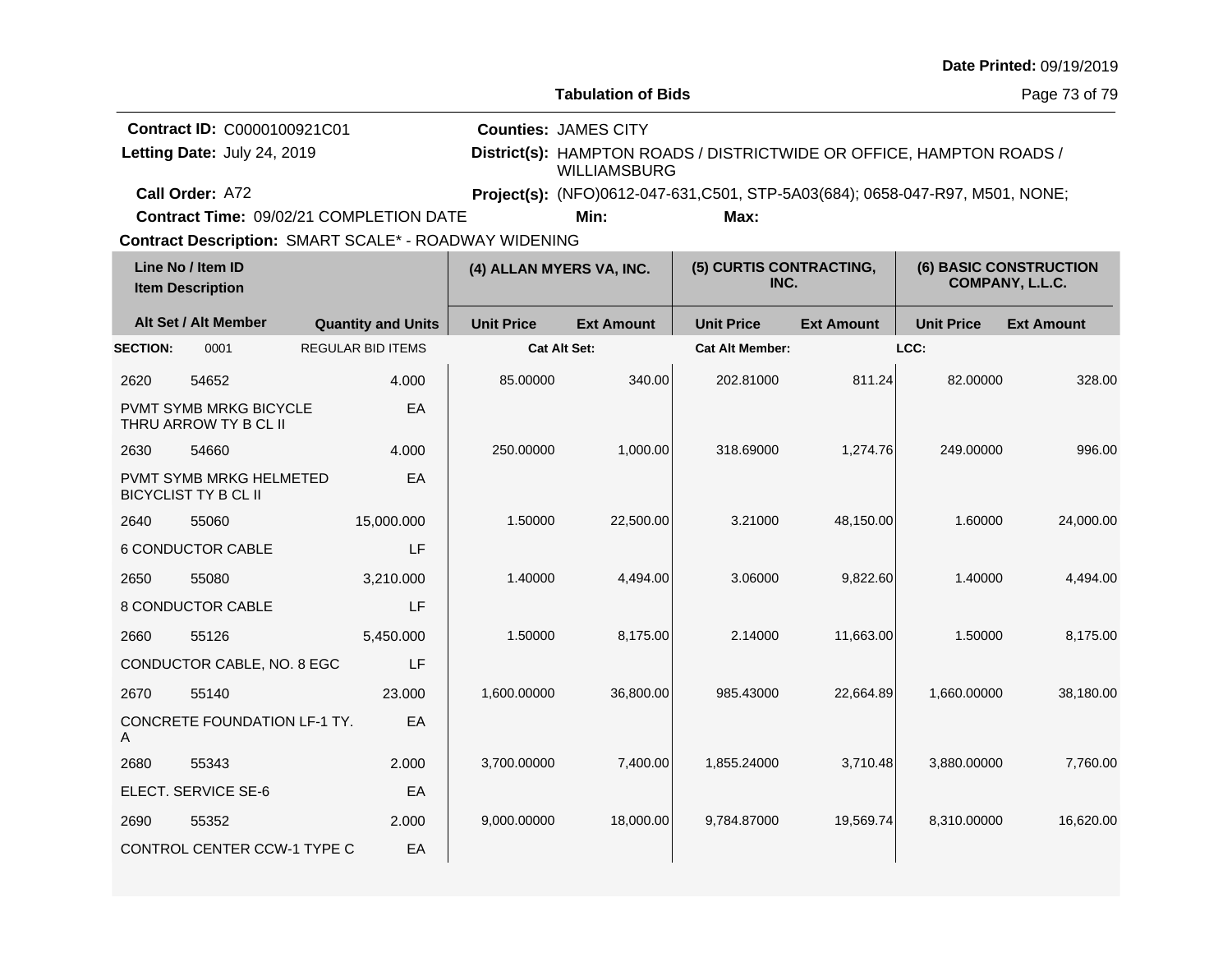|                                                              |                                                                                             |                                                                                                                            |                                                                               |                                 |                   |                   | Date Printed: 09/19/2019                         |
|--------------------------------------------------------------|---------------------------------------------------------------------------------------------|----------------------------------------------------------------------------------------------------------------------------|-------------------------------------------------------------------------------|---------------------------------|-------------------|-------------------|--------------------------------------------------|
|                                                              |                                                                                             |                                                                                                                            | <b>Tabulation of Bids</b>                                                     |                                 |                   |                   | Page 74 of 79                                    |
| Contract ID: C0000100921C01<br>Letting Date: July 24, 2019   |                                                                                             | <b>Counties: JAMES CITY</b><br>District(s): HAMPTON ROADS / DISTRICTWIDE OR OFFICE, HAMPTON ROADS /<br><b>WILLIAMSBURG</b> |                                                                               |                                 |                   |                   |                                                  |
| Call Order: A72                                              |                                                                                             |                                                                                                                            | Project(s): (NFO)0612-047-631, C501, STP-5A03(684); 0658-047-R97, M501, NONE; |                                 |                   |                   |                                                  |
| Contract Time: 09/02/21 COMPLETION DATE                      |                                                                                             |                                                                                                                            | Min:                                                                          | Max:                            |                   |                   |                                                  |
| <b>Contract Description: SMART SCALE* - ROADWAY WIDENING</b> |                                                                                             |                                                                                                                            |                                                                               |                                 |                   |                   |                                                  |
| Line No / Item ID<br><b>Item Description</b>                 |                                                                                             | (4) ALLAN MYERS VA, INC.                                                                                                   |                                                                               | (5) CURTIS CONTRACTING,<br>INC. |                   |                   | <b>(6) BASIC CONSTRUCTION</b><br>COMPANY, L.L.C. |
| Alt Set / Alt Member                                         | <b>Quantity and Units</b>                                                                   | <b>Unit Price</b>                                                                                                          | <b>Ext Amount</b>                                                             | <b>Unit Price</b>               | <b>Ext Amount</b> | <b>Unit Price</b> | <b>Ext Amount</b>                                |
| <b>SECTION:</b><br>0001                                      | <b>REGULAR BID ITEMS</b>                                                                    |                                                                                                                            | <b>Cat Alt Set:</b>                                                           | <b>Cat Alt Member:</b>          |                   | LCC:              |                                                  |
| 2700<br>55505                                                | 34.000                                                                                      | 1,100.00000                                                                                                                | 37,400.00                                                                     | 1,372.66000                     | 46,670.44         | 1,090.00000       | 37,060.00                                        |
| NS LUMINAIRE CONVENTIONAL<br>DECORATIVE LED 52 WATT          | EA                                                                                          |                                                                                                                            |                                                                               |                                 |                   |                   |                                                  |
| 2710<br>55505                                                | 23.000                                                                                      | 850.00000                                                                                                                  | 19,550.00                                                                     | 1,427.94000                     | 32,842.62         | 776.00000         | 17,848.00                                        |
| NS LUMINAIRE CONVENTIONAL<br>ROADWAY LED 210 WATT            | EA                                                                                          |                                                                                                                            |                                                                               |                                 |                   |                   |                                                  |
| 55505<br>2720                                                | 8.000                                                                                       | 850.00000                                                                                                                  | 6,800.00                                                                      | 641.66000                       | 5,133.28          | 776.00000         | 6,208.00                                         |
| NS LUMINAIRE CONVENTIONAL<br>SIGNAL POLE LED 210 WATT        | EA                                                                                          |                                                                                                                            |                                                                               |                                 |                   |                   |                                                  |
| 55587<br>2730                                                | 48.000                                                                                      | 2,100.00000                                                                                                                | 100,800.00                                                                    | 1,530.24000                     | 73,451.52         | 2,000.00000       | 96,000.00                                        |
| <b>JUNCTION BOX JB-S2</b>                                    | EA                                                                                          |                                                                                                                            |                                                                               |                                 |                   |                   |                                                  |
| 55588<br>2740                                                | 2.000                                                                                       | 2,300.00000                                                                                                                | 4,600.00                                                                      | 1,654.01000                     | 3,308.02          | 2,440.00000       | 4,880.00                                         |
| <b>JUNCTION BOX JB-S3</b>                                    | EA                                                                                          |                                                                                                                            |                                                                               |                                 |                   |                   |                                                  |
| 56014<br>2750                                                | 20.000                                                                                      | 360.00000                                                                                                                  | 7,200.00                                                                      | 139.21000                       | 2.784.20          | 333.00000         | 6,660.00                                         |
| ELECT. SER. GRD. ELECTRODE<br>10'                            | EA                                                                                          |                                                                                                                            |                                                                               |                                 |                   |                   |                                                  |
| 56021<br>2760                                                | 170.000                                                                                     | 10.00000                                                                                                                   | 1,700.00                                                                      | 9.31000                         | 1,582.70          | 8.90000           | 1,513.00                                         |
| LF<br>1" PVC CONDUIT                                         |                                                                                             |                                                                                                                            |                                                                               |                                 |                   |                   |                                                  |
| 2770<br>56050                                                | 1,850.000                                                                                   | 20.00000                                                                                                                   | 37,000.00                                                                     | 17.38000                        | 32,153.00         | 18.80000          | 34,780.00                                        |
| <b>BORED CONDUIT 2"</b>                                      | $\mathsf{LF}% _{0}\left( \mathcal{N}\right) \equiv\mathsf{LF}_{0}\left( \mathcal{N}\right)$ |                                                                                                                            |                                                                               |                                 |                   |                   |                                                  |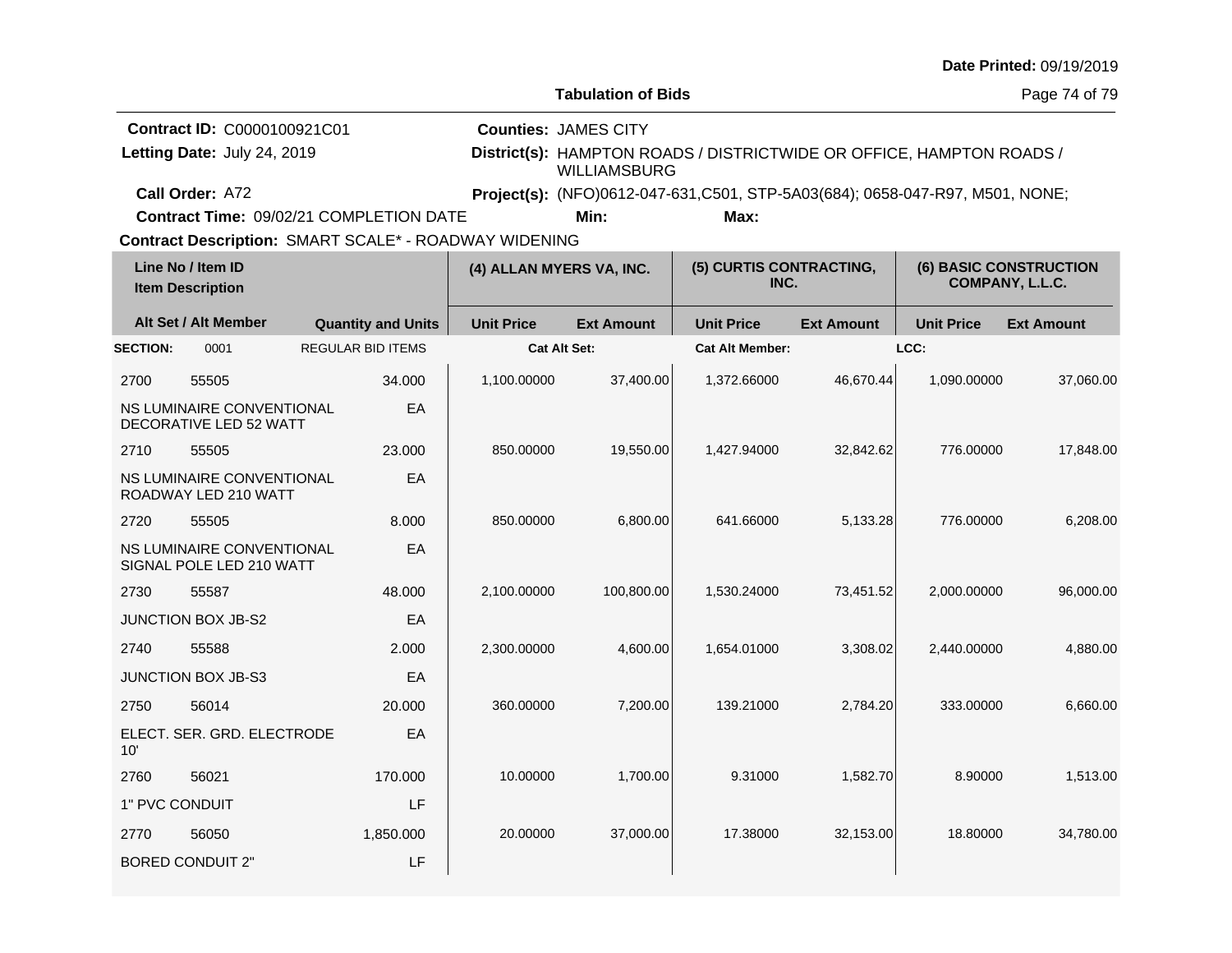|                                                            |                                                      |                                         |                          |                                                                              |                                                                      |                   |                                           | Date Printed: 09/19/2019 |  |
|------------------------------------------------------------|------------------------------------------------------|-----------------------------------------|--------------------------|------------------------------------------------------------------------------|----------------------------------------------------------------------|-------------------|-------------------------------------------|--------------------------|--|
|                                                            |                                                      |                                         |                          | <b>Tabulation of Bids</b>                                                    |                                                                      |                   | Page 75 of 79                             |                          |  |
| Contract ID: C0000100921C01<br>Letting Date: July 24, 2019 |                                                      |                                         |                          | <b>Counties: JAMES CITY</b><br><b>WILLIAMSBURG</b>                           | District(s): HAMPTON ROADS / DISTRICTWIDE OR OFFICE, HAMPTON ROADS / |                   |                                           |                          |  |
| Call Order: A72                                            |                                                      |                                         |                          | Project(s): (NFO)0612-047-631,C501, STP-5A03(684); 0658-047-R97, M501, NONE; |                                                                      |                   |                                           |                          |  |
|                                                            |                                                      | Contract Time: 09/02/21 COMPLETION DATE |                          | Min:                                                                         | Max:                                                                 |                   |                                           |                          |  |
| Contract Description: SMART SCALE* - ROADWAY WIDENING      |                                                      |                                         |                          |                                                                              |                                                                      |                   |                                           |                          |  |
|                                                            | Line No / Item ID<br><b>Item Description</b>         |                                         | (4) ALLAN MYERS VA, INC. |                                                                              | (5) CURTIS CONTRACTING,<br>INC.                                      |                   | (6) BASIC CONSTRUCTION<br>COMPANY, L.L.C. |                          |  |
|                                                            | Alt Set / Alt Member                                 | <b>Quantity and Units</b>               | <b>Unit Price</b>        | <b>Ext Amount</b>                                                            | <b>Unit Price</b>                                                    | <b>Ext Amount</b> | <b>Unit Price</b>                         | <b>Ext Amount</b>        |  |
| <b>SECTION:</b>                                            | 0001                                                 | <b>REGULAR BID ITEMS</b>                |                          | <b>Cat Alt Set:</b>                                                          | <b>Cat Alt Member:</b>                                               |                   | LCC:                                      |                          |  |
| 2780                                                       | 56051                                                | 1,440.000                               | 30.00000                 | 43,200.00                                                                    | 24.34000                                                             | 35,049.60         | 27.70000                                  | 39,888.00                |  |
|                                                            | <b>BORED CONDUIT 3"</b>                              | LF                                      |                          |                                                                              |                                                                      |                   |                                           |                          |  |
| 2790                                                       | 56053                                                | 9,550.000                               | 9.50000                  | 90,725.00                                                                    | 13.59000                                                             | 129,784.50        | 8.90000                                   | 84,995.00                |  |
|                                                            | 2" PVC CONDUIT                                       | LF                                      |                          |                                                                              |                                                                      |                   |                                           |                          |  |
| 2800                                                       | 56054                                                | 280.000                                 | 18.00000                 | 5,040.00                                                                     | 15.44000                                                             | 4,323.20          | 16.60000                                  | 4,648.00                 |  |
|                                                            | 3" PVC CONDUIT                                       | LF                                      |                          |                                                                              |                                                                      |                   |                                           |                          |  |
| 2810                                                       | 56200                                                | 9,940.000                               | 3.00000                  | 29,820.00                                                                    | 10.17000                                                             | 101,089.80        | 2.80000                                   | 27,832.00                |  |
|                                                            | <b>TRENCH EXCAVATION ECI-1</b>                       | LF                                      |                          |                                                                              |                                                                      |                   |                                           |                          |  |
| 2820                                                       | 56205                                                | 8.000                                   | 3,000.00000              | 24,000.00                                                                    | 1,158.89000                                                          | 9,271.12          | 2,770.00000                               | 22,160.00                |  |
| <b>TEST BORE</b>                                           |                                                      | EA                                      |                          |                                                                              |                                                                      |                   |                                           |                          |  |
| 2840                                                       | 59000                                                | 34.000                                  | 1,700.00000              | 57,800.00                                                                    | 927.11000                                                            | 31,521.74         | 1,550.00000                               | 52,700.00                |  |
|                                                            | NS LIGHTING DECORATIVE<br><b>CONCRETE FOUNDATION</b> | EA                                      |                          |                                                                              |                                                                      |                   |                                           |                          |  |
| 2850                                                       | 59000                                                | 34.000                                  | 3,500.00000              | 119,000.00                                                                   | 1,931.03000                                                          | 65,655.02         | 3,210.00000                               | 109,140.00               |  |
| <b>POLE</b>                                                | NS LIGHTING DECORATIVE LIGHT                         | EA                                      |                          |                                                                              |                                                                      |                   |                                           |                          |  |
| 2860                                                       | 59000                                                | 23.000                                  | 4,300.00000              | 98,900.00                                                                    | 2,808.12000                                                          | 64,586.76         | 3,990.00000                               | 91,770.00                |  |
| <b>ARM</b>                                                 | NS LIGHTING POLE LP-40' - 18'                        | EA                                      |                          |                                                                              |                                                                      |                   |                                           |                          |  |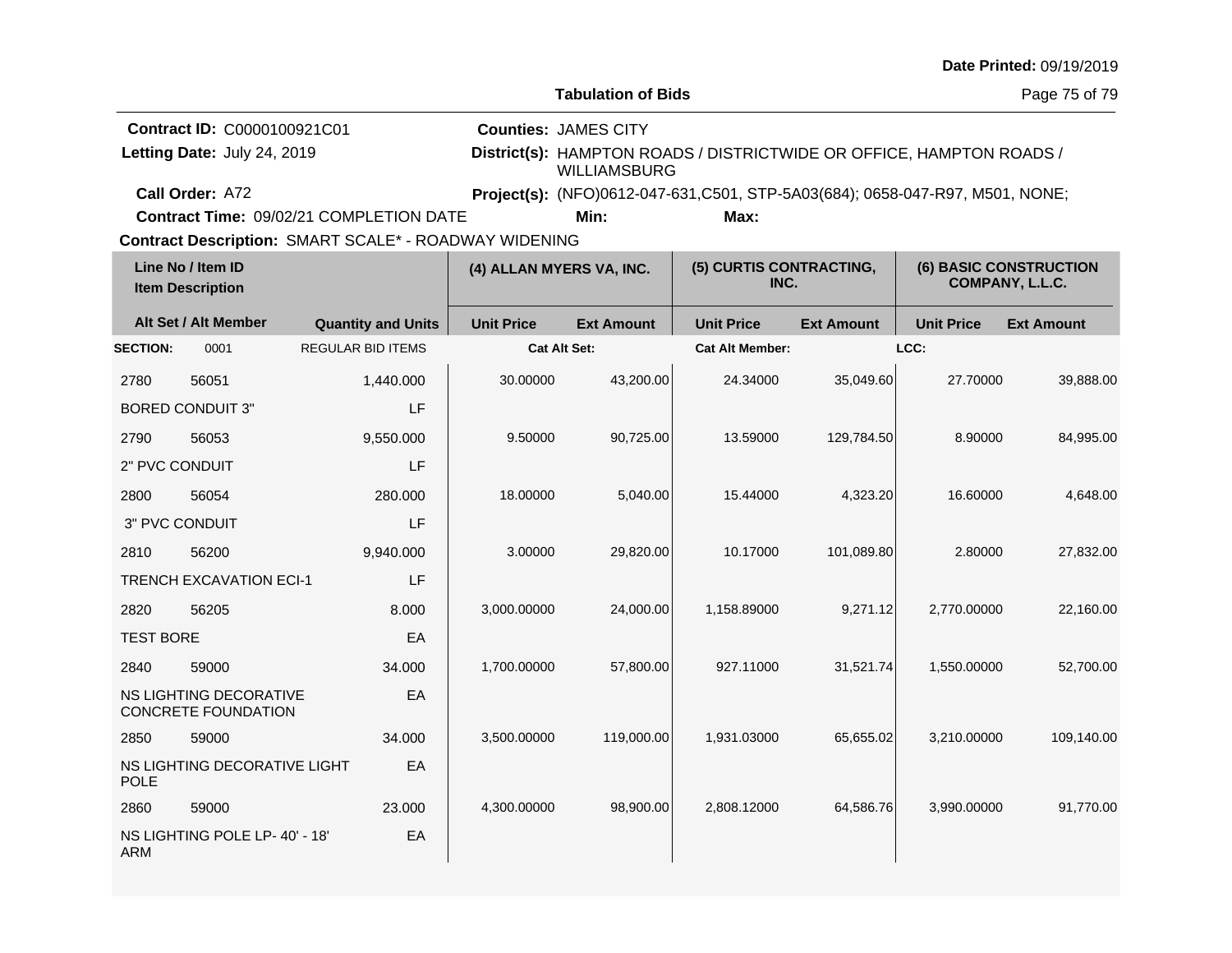|                 |                                                            |  |                           |                                                       |                                                    |                                                                               |                   |                   | Date Printed: 09/19/2019                         |
|-----------------|------------------------------------------------------------|--|---------------------------|-------------------------------------------------------|----------------------------------------------------|-------------------------------------------------------------------------------|-------------------|-------------------|--------------------------------------------------|
|                 |                                                            |  |                           |                                                       | <b>Tabulation of Bids</b>                          |                                                                               |                   |                   | Page 76 of 79                                    |
|                 | Contract ID: C0000100921C01<br>Letting Date: July 24, 2019 |  |                           |                                                       | <b>Counties: JAMES CITY</b><br><b>WILLIAMSBURG</b> | District(s): HAMPTON ROADS / DISTRICTWIDE OR OFFICE, HAMPTON ROADS /          |                   |                   |                                                  |
|                 | Call Order: A72                                            |  |                           |                                                       |                                                    | Project(s): (NFO)0612-047-631, C501, STP-5A03(684); 0658-047-R97, M501, NONE; |                   |                   |                                                  |
|                 | Contract Time: 09/02/21 COMPLETION DATE                    |  |                           |                                                       | Min:                                               | Max:                                                                          |                   |                   |                                                  |
|                 |                                                            |  |                           | Contract Description: SMART SCALE* - ROADWAY WIDENING |                                                    |                                                                               |                   |                   |                                                  |
|                 | Line No / Item ID<br><b>Item Description</b>               |  |                           | (4) ALLAN MYERS VA, INC.                              |                                                    | (5) CURTIS CONTRACTING,<br>INC.                                               |                   |                   | <b>(6) BASIC CONSTRUCTION</b><br>COMPANY, L.L.C. |
|                 | Alt Set / Alt Member                                       |  | <b>Quantity and Units</b> | <b>Unit Price</b>                                     | <b>Ext Amount</b>                                  | <b>Unit Price</b>                                                             | <b>Ext Amount</b> | <b>Unit Price</b> | <b>Ext Amount</b>                                |
| <b>SECTION:</b> | 0001                                                       |  | <b>REGULAR BID ITEMS</b>  |                                                       | <b>Cat Alt Set:</b>                                | <b>Cat Alt Member:</b>                                                        |                   | LCC:              |                                                  |
| 2870            | 70000                                                      |  | (1)                       | 550.00000                                             | 550.00                                             | 1,158.89000                                                                   | 1,158.89          | 8,780.00000       | 8,780.00                                         |
| D <sub>16</sub> | NS DEMO. OF BLDG. PARCEL 001                               |  | LS                        |                                                       |                                                    |                                                                               |                   |                   |                                                  |
| 2880            | 70000                                                      |  | (1)                       | 550.00000                                             | 550.00                                             | 1,158.89000                                                                   | 1,158.89          | 28,400.00000      | 28,400.00                                        |
|                 | NS DEMO, OF BLDG, PARCEL 002<br>D17, D900, D908, D911      |  | LS                        |                                                       |                                                    |                                                                               |                   |                   |                                                  |
| 2890            | 70000                                                      |  | (1)                       | 280.00000                                             | 280.00                                             | 1,158.89000                                                                   | 1.158.89          | 4,340.00000       | 4,340.00                                         |
| D <sub>8</sub>  | NS DEMO, OF BLDG, PARCEL 002                               |  | LS                        |                                                       |                                                    |                                                                               |                   |                   |                                                  |
| 2900            | 70000                                                      |  | (1)                       | 280.00000                                             | 280.00                                             | 579.44000                                                                     | 579.44            | 4,340.00000       | 4,340.00                                         |
| D701            | NS DEMO. OF BLDG. PARCEL 003                               |  | LS                        |                                                       |                                                    |                                                                               |                   |                   |                                                  |
| 2910            | 70000                                                      |  | (1)                       | 280.00000                                             | 280.00                                             | 0.01000                                                                       | 0.01              | 8,670.00000       | 8,670.00                                         |
| D <sub>2</sub>  | NS DEMO. OF BLDG. PARCEL 005                               |  | LS                        |                                                       |                                                    |                                                                               |                   |                   |                                                  |
| 2920            | 70000                                                      |  | (1)                       | 60.00000                                              | 60.00                                              | 0.01000                                                                       | 0.01              | 5.540.00000       | 5,540.00                                         |
| D <sub>10</sub> | NS DEMO. OF BLDG. PARCEL 006                               |  | LS                        |                                                       |                                                    |                                                                               |                   |                   |                                                  |
| 2930            | 70000                                                      |  | (1)                       | 1,200.00000                                           | 1,200.00                                           | 1,158.89000                                                                   | 1.158.89          | 1,660.00000       | 1,660.00                                         |
| D <sub>5</sub>  | NS DEMO. OF BLDG. PARCEL 006                               |  | LS                        |                                                       |                                                    |                                                                               |                   |                   |                                                  |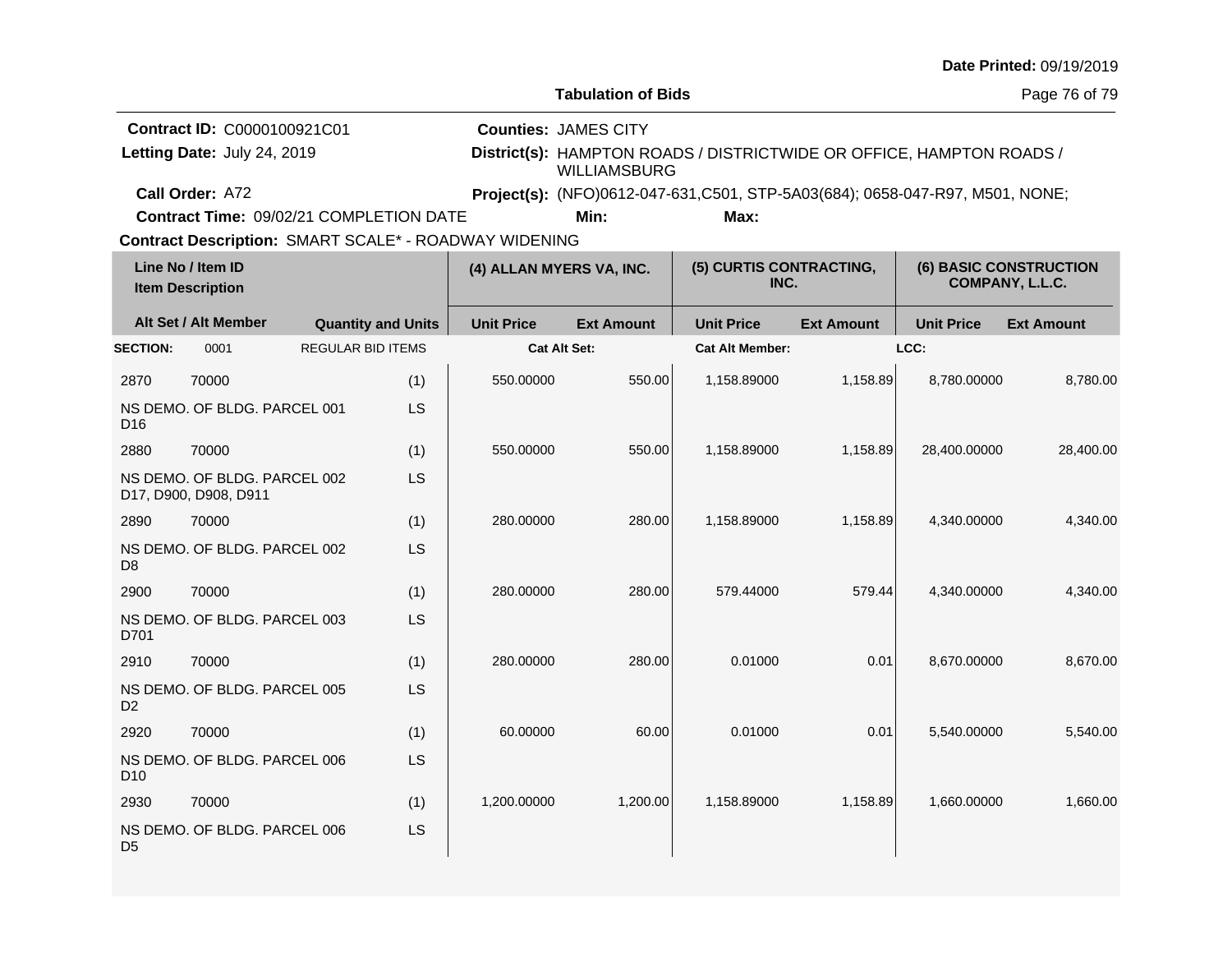|                                                            |                                                            |  |                           |                                                       |                                                                      |                                                                                       |                   |                                                  | Date Printed: 09/19/2019 |  |
|------------------------------------------------------------|------------------------------------------------------------|--|---------------------------|-------------------------------------------------------|----------------------------------------------------------------------|---------------------------------------------------------------------------------------|-------------------|--------------------------------------------------|--------------------------|--|
|                                                            |                                                            |  |                           |                                                       | <b>Tabulation of Bids</b>                                            |                                                                                       |                   | Page 77 of 79                                    |                          |  |
| Contract ID: C0000100921C01<br>Letting Date: July 24, 2019 |                                                            |  |                           | <b>Counties: JAMES CITY</b><br><b>WILLIAMSBURG</b>    | District(s): HAMPTON ROADS / DISTRICTWIDE OR OFFICE, HAMPTON ROADS / |                                                                                       |                   |                                                  |                          |  |
|                                                            | Call Order: A72<br>Contract Time: 09/02/21 COMPLETION DATE |  |                           |                                                       | Min:                                                                 | Project(s): (NFO)0612-047-631, C501, STP-5A03(684); 0658-047-R97, M501, NONE;<br>Max: |                   |                                                  |                          |  |
|                                                            |                                                            |  |                           | Contract Description: SMART SCALE* - ROADWAY WIDENING |                                                                      |                                                                                       |                   |                                                  |                          |  |
| Line No / Item ID<br><b>Item Description</b>               |                                                            |  | (4) ALLAN MYERS VA, INC.  |                                                       | (5) CURTIS CONTRACTING,<br>INC.                                      |                                                                                       |                   | <b>(6) BASIC CONSTRUCTION</b><br>COMPANY, L.L.C. |                          |  |
|                                                            | Alt Set / Alt Member                                       |  | <b>Quantity and Units</b> | <b>Unit Price</b>                                     | <b>Ext Amount</b>                                                    | <b>Unit Price</b>                                                                     | <b>Ext Amount</b> | <b>Unit Price</b>                                | <b>Ext Amount</b>        |  |
| <b>SECTION:</b>                                            | 0001                                                       |  | <b>REGULAR BID ITEMS</b>  |                                                       | Cat Alt Set:                                                         | <b>Cat Alt Member:</b>                                                                |                   | LCC:                                             |                          |  |
| 2940                                                       | 70000                                                      |  | (1)                       | 1,200.00000                                           | 1,200.00                                                             | 2,897.21000                                                                           | 2,897.21          | 8,620.00000                                      | 8,620.00                 |  |
| D <sub>7</sub>                                             | NS DEMO. OF BLDG. PARCEL 007                               |  | LS                        |                                                       |                                                                      |                                                                                       |                   |                                                  |                          |  |
| 2950                                                       | 70000                                                      |  | (1)                       | 3,400.00000                                           | 3,400.00                                                             | 5,794.43000                                                                           | 5,794.43          | 14,800.00000                                     | 14,800.00                |  |
| 15                                                         | NS DEMO. OF BLDG. PARCEL 007<br>D904, D903, D902 D         |  | LS                        |                                                       |                                                                      |                                                                                       |                   |                                                  |                          |  |
| 2960                                                       | 70000                                                      |  | (1)                       | 600.00000                                             | 600.00                                                               | 579.44000                                                                             | 579.44            | 4,390.00000                                      | 4,390.00                 |  |
| D <sub>6</sub>                                             | NS DEMO. OF BLDG. PARCEL 009                               |  | LS                        |                                                       |                                                                      |                                                                                       |                   |                                                  |                          |  |
| 2970                                                       | 70000                                                      |  | (1)                       | 300.00000                                             | 300.00                                                               | 579.44000                                                                             | 579.44            | 1,660.00000                                      | 1,660.00                 |  |
| D703                                                       | NS DEMO. OF BLDG. PARCEL 009                               |  | LS                        |                                                       |                                                                      |                                                                                       |                   |                                                  |                          |  |
| 2980                                                       | 70000                                                      |  | (1)                       | 300.00000                                             | 300.00                                                               | 579.44000                                                                             | 579.44            | 1,660.00000                                      | 1,660.00                 |  |
| D704                                                       | NS DEMO. OF BLDG. PARCEL 009                               |  | LS                        |                                                       |                                                                      |                                                                                       |                   |                                                  |                          |  |
| 2990                                                       | 70000                                                      |  | (1)                       | 600.00000                                             | 600.00                                                               | 1,158.89000                                                                           | 1,158.89          | 7,620.00000                                      | 7,620.00                 |  |
|                                                            | NS DEMO. OF BLDG. PARCEL 011<br>D910, D909, D901, D12      |  | LS                        |                                                       |                                                                      |                                                                                       |                   |                                                  |                          |  |
| 3000                                                       | 70000                                                      |  | (1)                       | 1,200.00000                                           | 1,200.00                                                             | 1,158.89000                                                                           | 1,158.89          | 1,660.00000                                      | 1,660.00                 |  |
| D <sub>13</sub>                                            | NS DEMO. OF BLDG. PARCEL 014                               |  | LS                        |                                                       |                                                                      |                                                                                       |                   |                                                  |                          |  |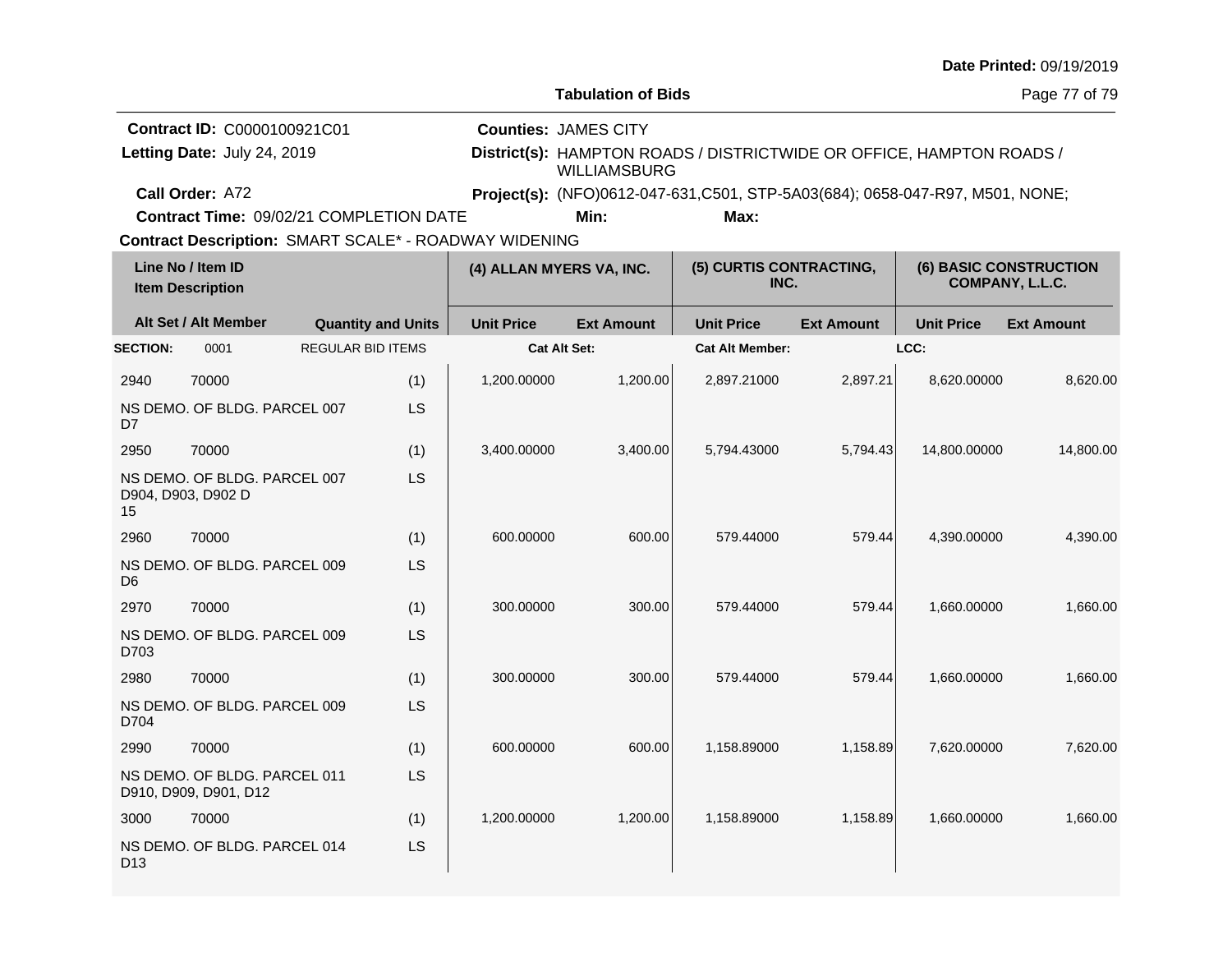|                                              |                                         |                              |                           |                                                              |                                 |                                                                               |                   |                                                  | Date Printed: 09/19/2019 |
|----------------------------------------------|-----------------------------------------|------------------------------|---------------------------|--------------------------------------------------------------|---------------------------------|-------------------------------------------------------------------------------|-------------------|--------------------------------------------------|--------------------------|
|                                              |                                         |                              |                           |                                                              | <b>Tabulation of Bids</b>       |                                                                               |                   |                                                  | Page 78 of 79            |
|                                              | Contract ID: C0000100921C01             |                              |                           |                                                              | <b>Counties: JAMES CITY</b>     |                                                                               |                   |                                                  |                          |
|                                              | Letting Date: July 24, 2019             |                              |                           |                                                              | <b>WILLIAMSBURG</b>             | District(s): HAMPTON ROADS / DISTRICTWIDE OR OFFICE, HAMPTON ROADS /          |                   |                                                  |                          |
|                                              | Call Order: A72                         |                              |                           |                                                              |                                 | Project(s): (NFO)0612-047-631, C501, STP-5A03(684); 0658-047-R97, M501, NONE; |                   |                                                  |                          |
|                                              | Contract Time: 09/02/21 COMPLETION DATE |                              |                           |                                                              | Min:                            | Max:                                                                          |                   |                                                  |                          |
|                                              |                                         |                              |                           | <b>Contract Description: SMART SCALE* - ROADWAY WIDENING</b> |                                 |                                                                               |                   |                                                  |                          |
| Line No / Item ID<br><b>Item Description</b> |                                         |                              | (4) ALLAN MYERS VA, INC.  |                                                              | (5) CURTIS CONTRACTING,<br>INC. |                                                                               |                   | <b>(6) BASIC CONSTRUCTION</b><br>COMPANY, L.L.C. |                          |
|                                              | Alt Set / Alt Member                    |                              | <b>Quantity and Units</b> | <b>Unit Price</b>                                            | <b>Ext Amount</b>               | <b>Unit Price</b>                                                             | <b>Ext Amount</b> | <b>Unit Price</b>                                | <b>Ext Amount</b>        |
| <b>SECTION:</b>                              | 0001                                    | <b>REGULAR BID ITEMS</b>     |                           |                                                              | Cat Alt Set:                    | <b>Cat Alt Member:</b>                                                        |                   | LCC:                                             |                          |
| 3010                                         | 70000                                   |                              | (1)                       | 1,200.00000                                                  | 1,200.00                        | 1,158.89000                                                                   | 1,158.89          | 1,660.00000                                      | 1,660.00                 |
| D <sub>14</sub>                              | NS DEMO. OF BLDG. PARCEL 014            |                              | <b>LS</b>                 |                                                              |                                 |                                                                               |                   |                                                  |                          |
| 3020                                         | 70000                                   |                              | (1)                       | 300.00000                                                    | 300.00                          | 3,476.66000                                                                   | 3,476.66          | 4,340.00000                                      | 4,340.00                 |
| D4                                           | NS DEMO. OF BLDG. PARCEL 014            |                              | LS                        |                                                              |                                 |                                                                               |                   |                                                  |                          |
| 3030                                         | 70200                                   |                              | (1)                       | 23,000.00000                                                 | 23,000.00                       | 30,191.29000                                                                  | 30,191.29         | 3,330.00000                                      | 3,330.00                 |
|                                              | NS CLEARING PARCEL NO. 002              |                              | <b>LS</b>                 |                                                              |                                 |                                                                               |                   |                                                  |                          |
| 3040                                         | 70200                                   |                              | (1)                       | 6,000.00000                                                  | 6,000.00                        | 6,953.31000                                                                   | 6,953.31          | 3,330.00000                                      | 3,330.00                 |
|                                              | NS CLEARING PARCEL NO. 007              |                              | LS                        |                                                              |                                 |                                                                               |                   |                                                  |                          |
| 3050                                         | 70200                                   |                              | (1)                       | 8,589.75000                                                  | 8,589.75                        | 4,948.44000                                                                   | 4,948.44          | 3,330.00000                                      | 3,330.00                 |
|                                              | NS CLEARING PARCEL NO. 011              |                              | LS                        |                                                              |                                 |                                                                               |                   |                                                  |                          |
|                                              | <b>Section Totals:</b>                  |                              |                           |                                                              | \$11,837,777.00                 |                                                                               | \$11,846,802.81   |                                                  | \$12,296,126.96          |
|                                              | Life Cycle Costs:                       |                              |                           |                                                              |                                 |                                                                               |                   |                                                  |                          |
|                                              | <b>Section Total with LCC:</b>          |                              |                           |                                                              | \$11,837,777.00                 |                                                                               | \$11,846,802.81   |                                                  | \$12,296,126.96          |
|                                              |                                         | <b>Contract Item Totals</b>  |                           |                                                              | \$11,837,777.00                 |                                                                               | \$11,846,802.81   |                                                  | \$12,296,126.96          |
|                                              |                                         | <b>Contract Time Totals</b>  |                           |                                                              |                                 |                                                                               |                   |                                                  |                          |
|                                              | <b>Contract Life Cycle Costs Totals</b> |                              |                           |                                                              | \$0.00                          |                                                                               | \$0.00            |                                                  | \$0.00                   |
|                                              |                                         | <b>Contract Grand Totals</b> |                           |                                                              | \$11,837,777.00                 |                                                                               | \$11,846,802.81   |                                                  | 12,296,126.96            |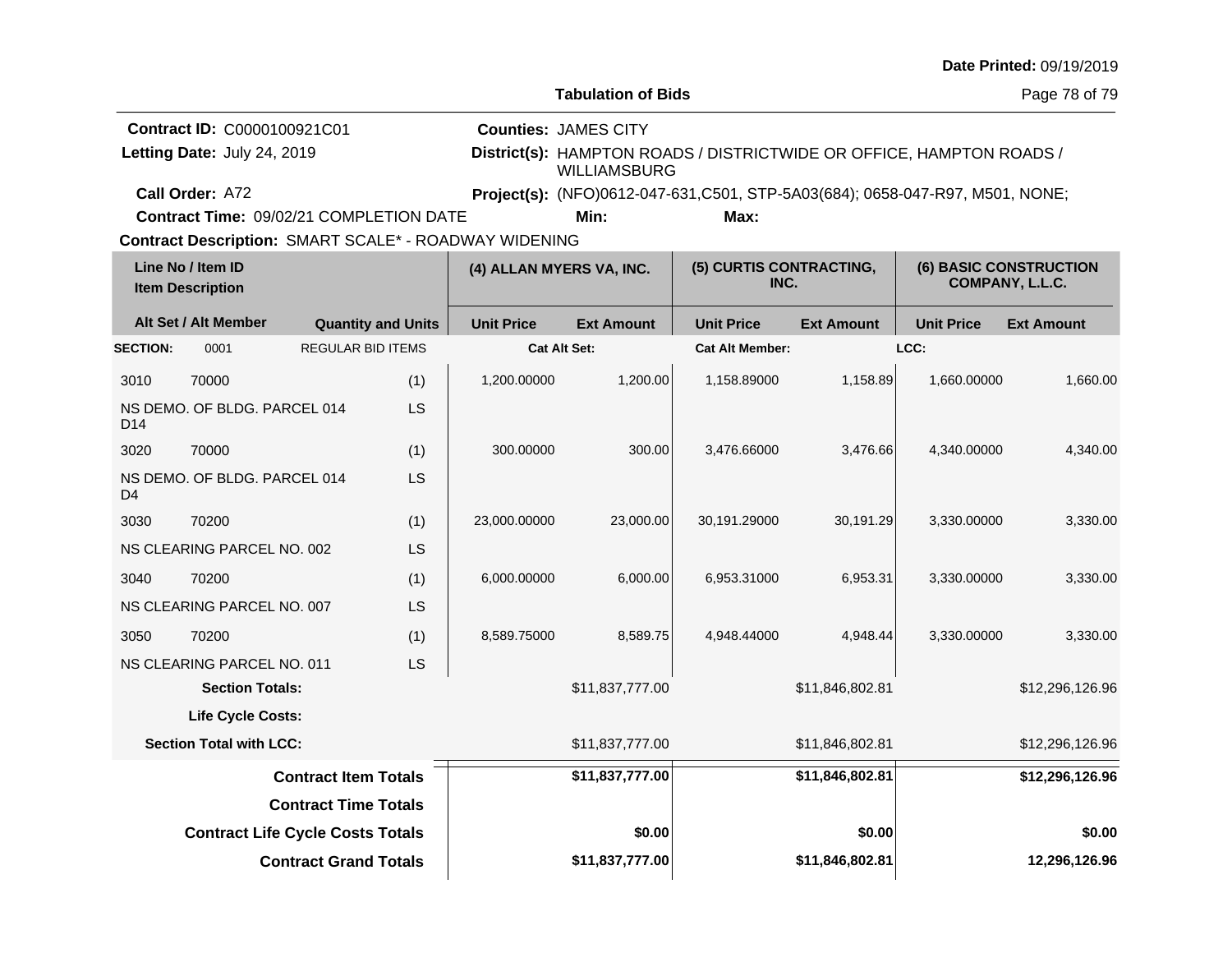| Tabulation of Bids |  |
|--------------------|--|
|--------------------|--|

| Page 79 of 79 |  |  |
|---------------|--|--|
|---------------|--|--|

| <b>Contract ID: C0000100921C01</b>                           | <b>Counties: JAMES CITY</b>                                                                 |      |                                                                              |  |
|--------------------------------------------------------------|---------------------------------------------------------------------------------------------|------|------------------------------------------------------------------------------|--|
| Letting Date: July 24, 2019                                  | District(s): HAMPTON ROADS / DISTRICTWIDE OR OFFICE, HAMPTON ROADS /<br><b>WILLIAMSBURG</b> |      |                                                                              |  |
| Call Order: A72                                              |                                                                                             |      | Project(s): (NFO)0612-047-631,C501, STP-5A03(684); 0658-047-R97, M501, NONE; |  |
| <b>Contract Time: 09/02/21 COMPLETION DATE</b>               | Min:                                                                                        | Max: |                                                                              |  |
| <b>Contract Description: SMART SCALE* - ROADWAY WIDENING</b> |                                                                                             |      |                                                                              |  |

**( ) indicates item is bid as Lump Sum**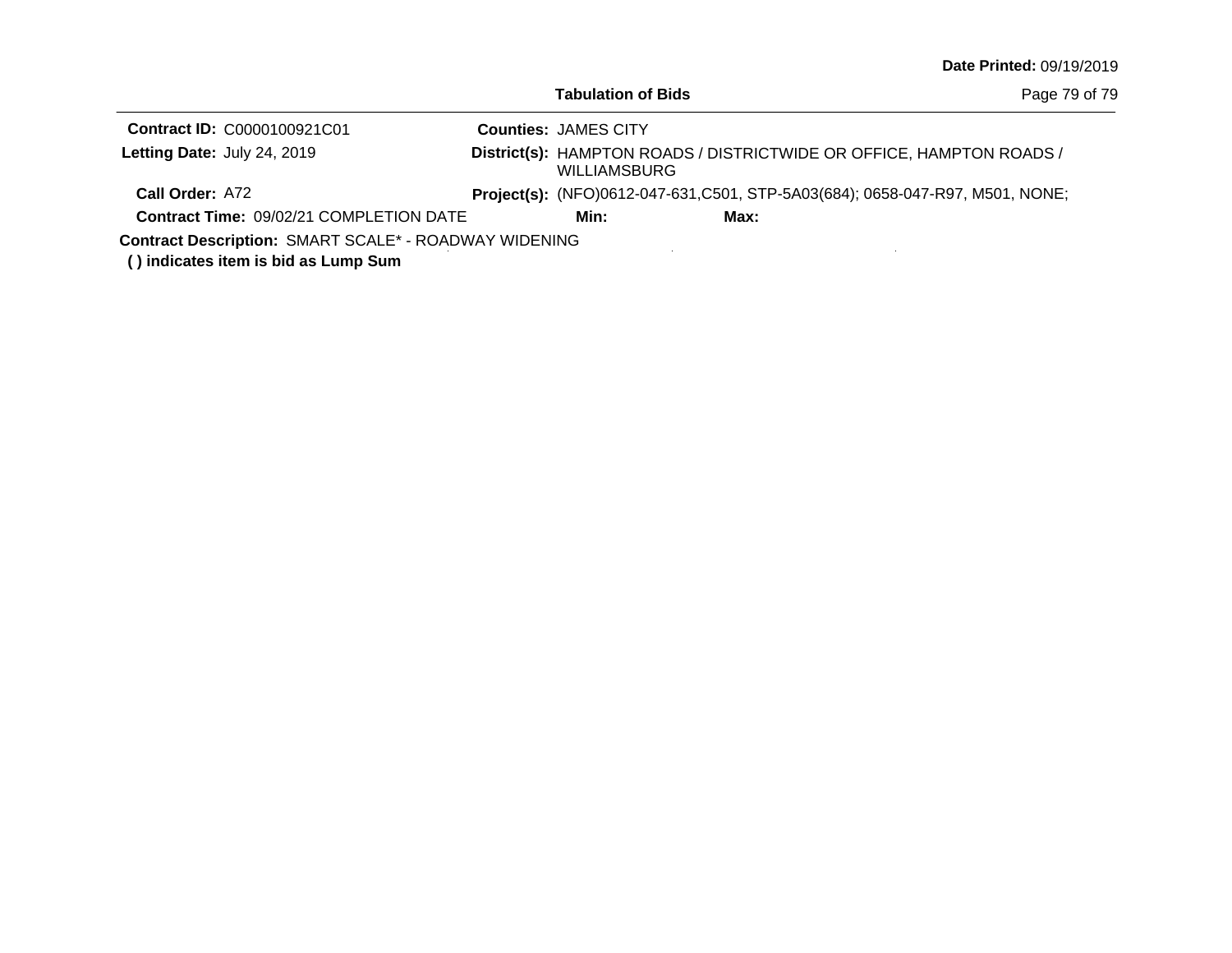Page 1 of 1

| <b>Contract ID:</b> | C0000100921C01<br><b>Letting Date:</b> July 24, 2019 10:00 A.M. | <b>Counties: JAMES CITY</b><br>District(s): HAMPTON ROADS / DISTRICTWIDE OR OFFICE, HAMPTON ROADS /<br><b>WILLIAMSBURG</b> |
|---------------------|-----------------------------------------------------------------|----------------------------------------------------------------------------------------------------------------------------|
| <b>Call Order:</b>  | - A72                                                           | <b>Project(s):</b> (NFO)0612-047-631, C501, STP-5A03(684); 0658-047-R97, M501, NONE;                                       |
|                     | <b>Contract Time: 09/02/21 COMPLETION DATE</b>                  | Min:<br>Max:                                                                                                               |
|                     | Contract Description: SMART SCALE* - ROADWAY WIDENING           |                                                                                                                            |

**Contract** 

|               | Rank             | <b>Vendor ID/Name</b>              | <b>Total Bid</b> | <b>Percent Of Low</b><br><b>Bid</b> |
|---------------|------------------|------------------------------------|------------------|-------------------------------------|
|               | <b>B850</b>      | <b>BRANSCOME INC.</b>              | \$10,229,387.52  | 100.00%                             |
| $\mathcal{P}$ | <b>B319</b>      | <b>BRANCH CIVIL, INC.</b>          | \$11,071,604.76  | 108.23%                             |
| 3             | J978             | <b>J.S.G. CORPORATION</b>          | \$11,359,188.97  | 111.04%                             |
| 4             | G303             | ALLAN MYERS VA, INC.               | \$11,837,777.00  | 115.72%                             |
| 5             | C <sub>333</sub> | CURTIS CONTRACTING, INC.           | \$11,846,802.81  | 115.81%                             |
| 6             | <b>B800</b>      | BASIC CONSTRUCTION COMPANY, L.L.C. | \$12,296,126.96  | 120.20%                             |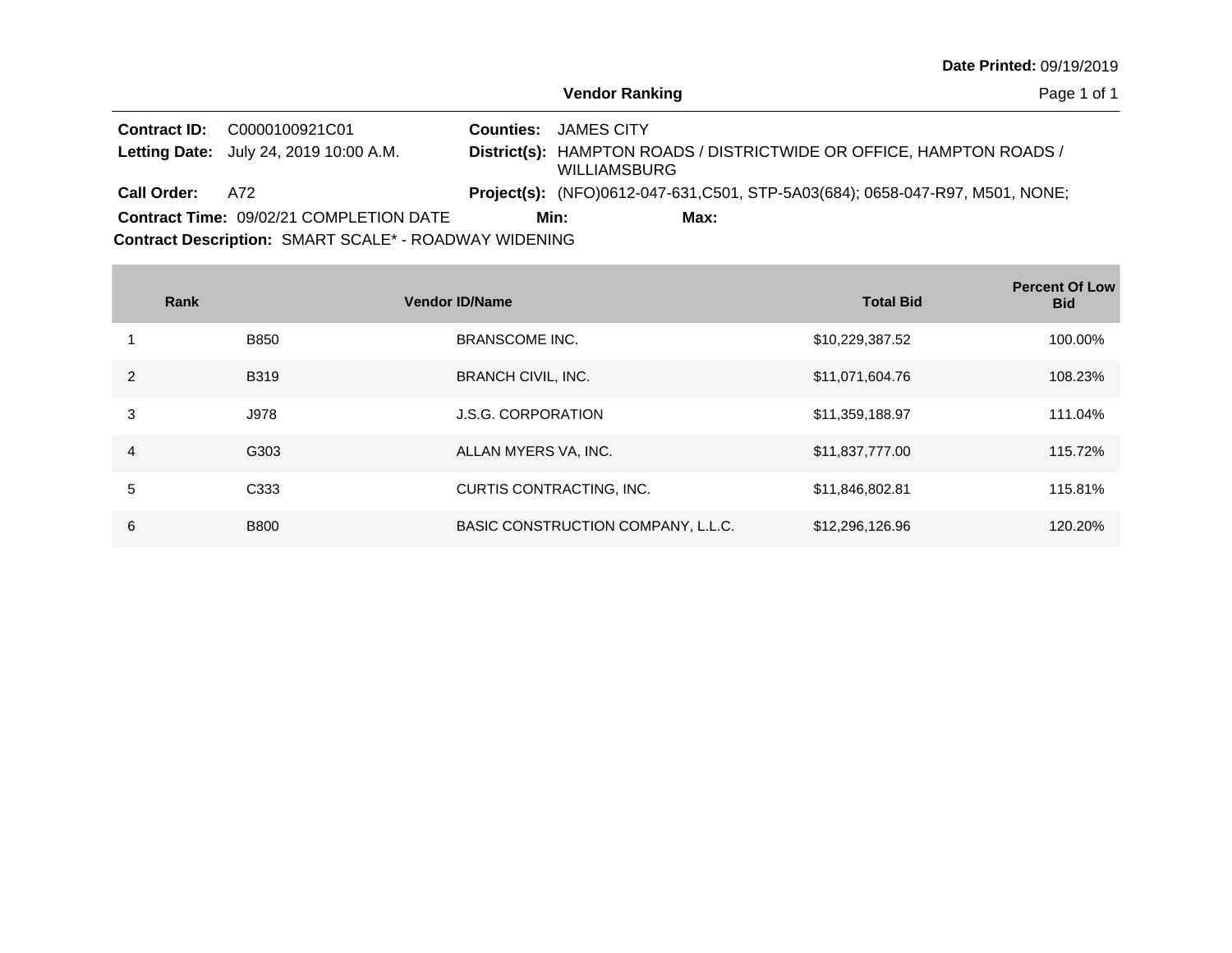**Tabulation of Bids**

Page 1 of 14

**Contract ID:** C000081548B35B

**Call Order:**

Letting Date: July 24, 2019

**Letting Date:** July 24, 2019 **District(s): BRISTOL** / WYTHEVILLE

**Counties:** BLAND

A99 **Project(s):** (NFO)0606-010-196, B635, STP-010-1(038);

**Contract Time:** 07/20/20 COMPLETION DATE

**Min: Max:**

| Line No / Item ID<br><b>Item Description</b> |                                | (1) PATRICK CONSTRUCTION,<br>INC. |                     | (2) BORING CONTRACTORS,<br>INC. |                        | (3) CROSSROADS BRIDGE<br><b>INC</b> |                   |                   |
|----------------------------------------------|--------------------------------|-----------------------------------|---------------------|---------------------------------|------------------------|-------------------------------------|-------------------|-------------------|
|                                              | Alt Set / Alt Member           | <b>Quantity and Units</b>         | <b>Unit Price</b>   | <b>Ext Amount</b>               | <b>Unit Price</b>      | <b>Ext Amount</b>                   | <b>Unit Price</b> | <b>Ext Amount</b> |
| <b>SECTION:</b>                              | 0001                           | <b>REGULAR ITEMS</b>              | <b>Cat Alt Set:</b> |                                 | <b>Cat Alt Member:</b> |                                     | LCC:              |                   |
| 0010                                         | 00100                          | (1)                               | 65,000.00000        | 65,000.00                       | 30,000.00000           | 30,000.00                           | 54,500.00000      | 54,500.00         |
| <b>MOBILIZATION</b>                          |                                | LS                                |                     |                                 |                        |                                     |                   |                   |
| 0020                                         | 00101                          | (1)                               | 6,000.00000         | 6,000.00                        | 12,500.00000           | 12,500.00                           | 10,000.00000      | 10,000.00         |
| <b>CONSTRUCTION</b>                          | <b>CONSTRUCTION SURVEYING</b>  | LS                                |                     |                                 |                        |                                     |                   |                   |
| 0030                                         | 10128                          | 21.000                            | 35.00000            | 735.00                          | 65.00000               | 1,365.00                            | 60.00000          | 1,260.00          |
|                                              | AGGR, BASE MATL, TY, I NO, 21B | <b>TON</b>                        |                     |                                 |                        |                                     |                   |                   |
| 0040                                         | 10607                          | 40.000                            | 275.00000           | 11.000.00                       | 265.00000              | 10,600.00                           | 300.00000         | 12,000.00         |
| 12.5A                                        | ASPHALT CONCRETE TY, SM-       | <b>TON</b>                        |                     |                                 |                        |                                     |                   |                   |
| 0050                                         | 10628                          | 383.000                           | 30.00000            | 11,490.00                       | 25.00000               | 9,575.00                            | 25.00000          | 9,575.00          |
| $-2"$                                        | FLEXIBLE PAVEMENT PLANING 0"   | SY                                |                     |                                 |                        |                                     |                   |                   |
| 0060                                         | 10642                          | 7.000                             | 400.00000           | 2,800.00                        | 425.00000              | 2,975.00                            | 400.00000         | 2,800.00          |
| 25.0A                                        | ASPHALT CONCRETE TY, BM-       | <b>TON</b>                        |                     |                                 |                        |                                     |                   |                   |
| 0070                                         | 13280                          | 50.000                            | 22.00000            | 1,100.00                        | 20.00000               | 1,000.00                            | 30.00000          | 1,500.00          |
|                                              | <b>GUARDRAIL GR-MGS1</b>       | LF                                |                     |                                 |                        |                                     |                   |                   |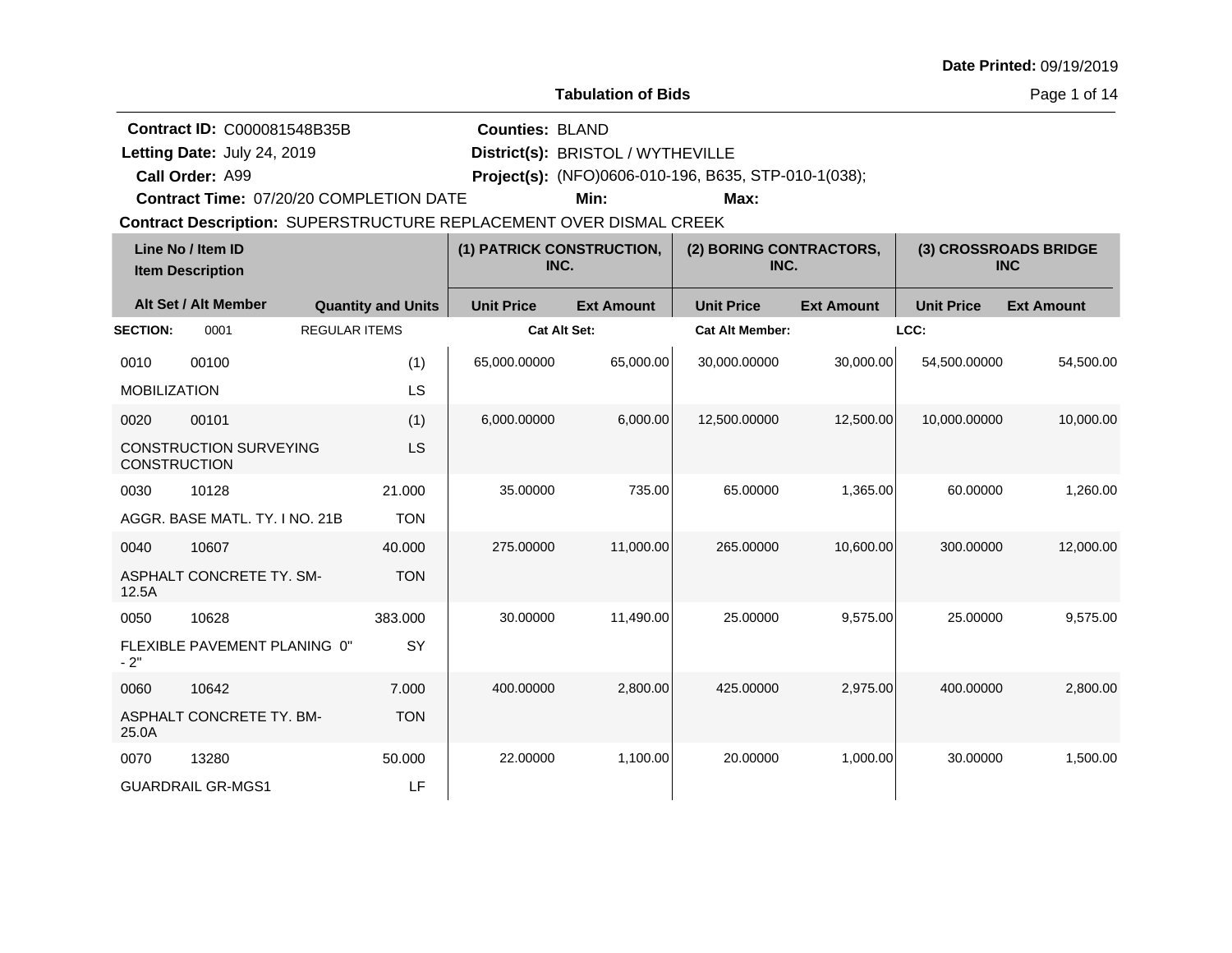**Tabulation of Bids**

Page 2 of 14

**Contract ID:** C000081548B35B

**Call Order:**

Letting Date: July 24, 2019

**Letting Date:** July 24, 2019 **District(s): BRISTOL** / WYTHEVILLE

**Counties:** BLAND

A99 **Project(s):** (NFO)0606-010-196, B635, STP-010-1(038);

**Contract Time:** 07/20/20 COMPLETION DATE

**Min: Max:**

| Line No / Item ID<br><b>Item Description</b> |                                                  | (1) PATRICK CONSTRUCTION,<br>INC. |                   | (2) BORING CONTRACTORS,<br>INC. |                        | (3) CROSSROADS BRIDGE<br><b>INC</b> |                   |                   |
|----------------------------------------------|--------------------------------------------------|-----------------------------------|-------------------|---------------------------------|------------------------|-------------------------------------|-------------------|-------------------|
|                                              | Alt Set / Alt Member                             | <b>Quantity and Units</b>         | <b>Unit Price</b> | <b>Ext Amount</b>               | <b>Unit Price</b>      | <b>Ext Amount</b>                   | <b>Unit Price</b> | <b>Ext Amount</b> |
| <b>SECTION:</b>                              | 0001                                             | <b>REGULAR ITEMS</b>              | Cat Alt Set:      |                                 | <b>Cat Alt Member:</b> |                                     | LCC:              |                   |
| 0080                                         | 13286                                            | 2.000                             | 4,000.00000       | 8,000.00                        | 3,500.00000            | 7,000.00                            | 4,000.00000       | 8,000.00          |
|                                              | <b>GUARDRAIL TERMINAL GR-MGS2</b>                | EA                                |                   |                                 |                        |                                     |                   |                   |
| 0090                                         | 13288                                            | 2.000                             | 1,300.00000       | 2,600.00                        | 1,200.00000            | 2,400.00                            | 1,000.00000       | 2,000.00          |
| GR-MGS4                                      | <b>GUARDRAIL HEIGHT TRANSITION</b>               | EA                                |                   |                                 |                        |                                     |                   |                   |
| 0100                                         | 13320                                            | 75.000                            | 22.00000          | 1,650.00                        | 21.00000               | 1,575.00                            | 28.00000          | 2,100.00          |
|                                              | <b>GUARDRAIL GR-2</b>                            | LF                                |                   |                                 |                        |                                     |                   |                   |
| 0110                                         | 13331                                            | 50.000                            | 25.00000          | 1,250.00                        | 25.00000               | 1,250.00                            | 32.00000          | 1,600.00          |
|                                              | RAD. GUARDRAIL GR-2                              | LF                                |                   |                                 |                        |                                     |                   |                   |
| 0120                                         | 13345                                            | 1.000                             | 3,300.00000       | 3,300.00                        | 3,500.00000            | 3,500.00                            | 4.500.00000       | 4,500.00          |
| <b>TERMINAL GR-9</b>                         | ALTERNATE BREAKAWAY CABLE                        | EA                                |                   |                                 |                        |                                     |                   |                   |
| 0130                                         | 13349                                            | 3.000                             | 1,000.00000       | 3,000.00                        | 1,200.00000            | 3,600.00                            | 1,000.00000       | 3,000.00          |
| PREPARATION                                  | <b>GUARDRAIL TERMINAL SITE</b>                   | EA                                |                   |                                 |                        |                                     |                   |                   |
| 0140                                         | 13383                                            | 3.000                             | 3,500.00000       | 10,500.00                       | 3,500.00000            | 10,500.00                           | 2,500.00000       | 7,500.00          |
| 1 TY. I                                      | FIXED OBJECT ATTACH, GR-FOA-                     | EA                                |                   |                                 |                        |                                     |                   |                   |
| 0150                                         | 13495                                            | 100.000                           | 50.00000          | 5,000.00                        | 55.00000               | 5,500.00                            | 65.00000          | 6,500.00          |
|                                              | TRAF. BARR. SER. CONC. SINGLE<br>FACE PAR.MB-10A | LF                                |                   |                                 |                        |                                     |                   |                   |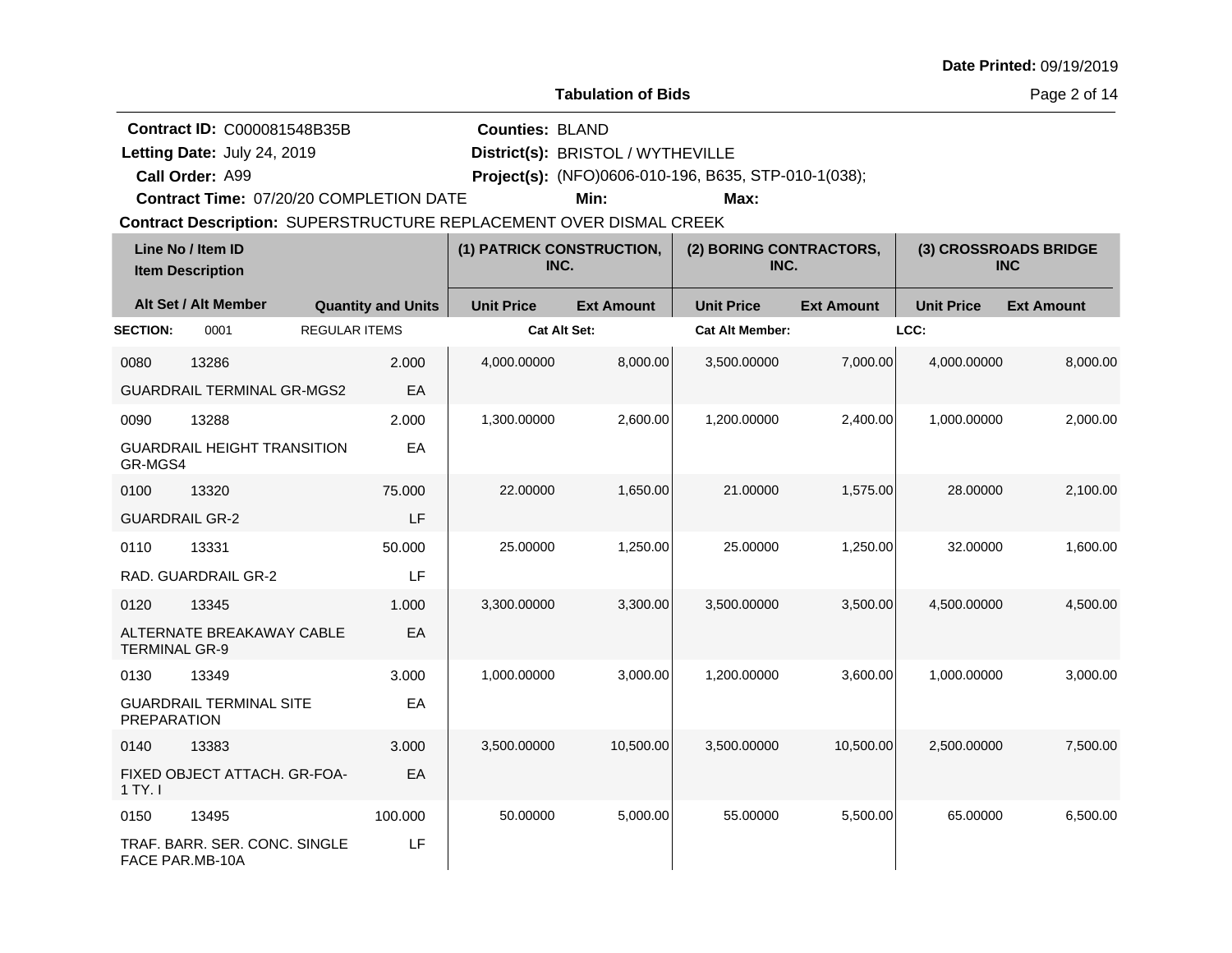**Tabulation of Bids**

Page 3 of 14

**Contract ID:** C000081548B35B

**Call Order:**

Letting Date: July 24, 2019

**Letting Date:** July 24, 2019 **District(s): BRISTOL** / WYTHEVILLE

**Counties:** BLAND

A99 **Project(s):** (NFO)0606-010-196, B635, STP-010-1(038);

**Contract Time:** 07/20/20 COMPLETION DATE

**Min: Max:**

|                   | Line No / Item ID<br><b>Item Description</b>         |                           | (1) PATRICK CONSTRUCTION,<br>INC. |                   | (2) BORING CONTRACTORS,<br>INC. |                   | (3) CROSSROADS BRIDGE<br><b>INC</b> |                   |
|-------------------|------------------------------------------------------|---------------------------|-----------------------------------|-------------------|---------------------------------|-------------------|-------------------------------------|-------------------|
|                   | Alt Set / Alt Member                                 | <b>Quantity and Units</b> | <b>Unit Price</b>                 | <b>Ext Amount</b> | <b>Unit Price</b>               | <b>Ext Amount</b> | <b>Unit Price</b>                   | <b>Ext Amount</b> |
| <b>SECTION:</b>   | 0001                                                 | <b>REGULAR ITEMS</b>      | <b>Cat Alt Set:</b>               |                   | <b>Cat Alt Member:</b>          |                   | LCC:                                |                   |
| 0160              | 13606                                                | 2.000                     | 14,000.00000                      | 28,000.00         | 5,000.00000                     | 10,000.00         | 20,000.00000                        | 40,000.00         |
| 40 MPH DES.SP     | IMPACT ATTEN. STD. IA-2, TL-2, <                     | EA                        |                                   |                   |                                 |                   |                                     |                   |
| 0170              | 24160                                                | 541.000                   | 30.00000                          | 16,230.00         | 25.00000                        | 13,525.00         | 40.00000                            | 21,640.00         |
| <b>SIGN</b>       | TEMPORARY (CONSTRUCTION)                             | <b>SF</b>                 |                                   |                   |                                 |                   |                                     |                   |
| 0180              | 24278                                                | 5,760.000                 | 2.00000                           | 11,520.00         | 1.00000                         | 5,760.00          | 1.20000                             | 6,912.00          |
| <b>DEVICES</b>    | <b>GROUP 2 CHANNELIZING</b>                          | <b>DAY</b>                |                                   |                   |                                 |                   |                                     |                   |
| 0190              | 24282                                                | 500.000                   | 25.00000                          | 12,500.00         | 20.00000                        | 10,000.00         | 20.00000                            | 10,000.00         |
|                   | <b>FLAGGER SERVICE</b>                               | <b>HR</b>                 |                                   |                   |                                 |                   |                                     |                   |
| 0200              | 24290                                                | 40.000                    | 50.00000                          | 2,000.00          | 55.00000                        | 2,200.00          | 55.00000                            | 2,200.00          |
| CONC. MB-7D PC    | <b>TRAFFIC BARRIER SERVICE</b>                       | LF                        |                                   |                   |                                 |                   |                                     |                   |
| 0210              | 24333                                                | (1)                       | 47,500.00000                      | 47,500.00         | 100,000.00000                   | 100,000.00        | 75,000.00000                        | 75,000.00         |
|                   | NS TEMPORARY TRAFFIC<br>CONTROL SIGNAL STR. NO. 6016 | LS                        |                                   |                   |                                 |                   |                                     |                   |
| 0220              | 27422                                                | 1.000                     | 2,500.00000                       | 2,500.00          | 1,500.00000                     | 1,500.00          | 4,500.00000                         | 4,500.00          |
|                   | <b>DEWATERING BASIN EC-8</b>                         | EA                        |                                   |                   |                                 |                   |                                     |                   |
| 0230              | 27430                                                | 34.000                    | 1.00000                           | 34.00             | 1.00000                         | 34.00             | 0.01000                             | 0.34              |
| <b>EXCAVATION</b> | SILTATION CONTROL                                    | CY                        |                                   |                   |                                 |                   |                                     |                   |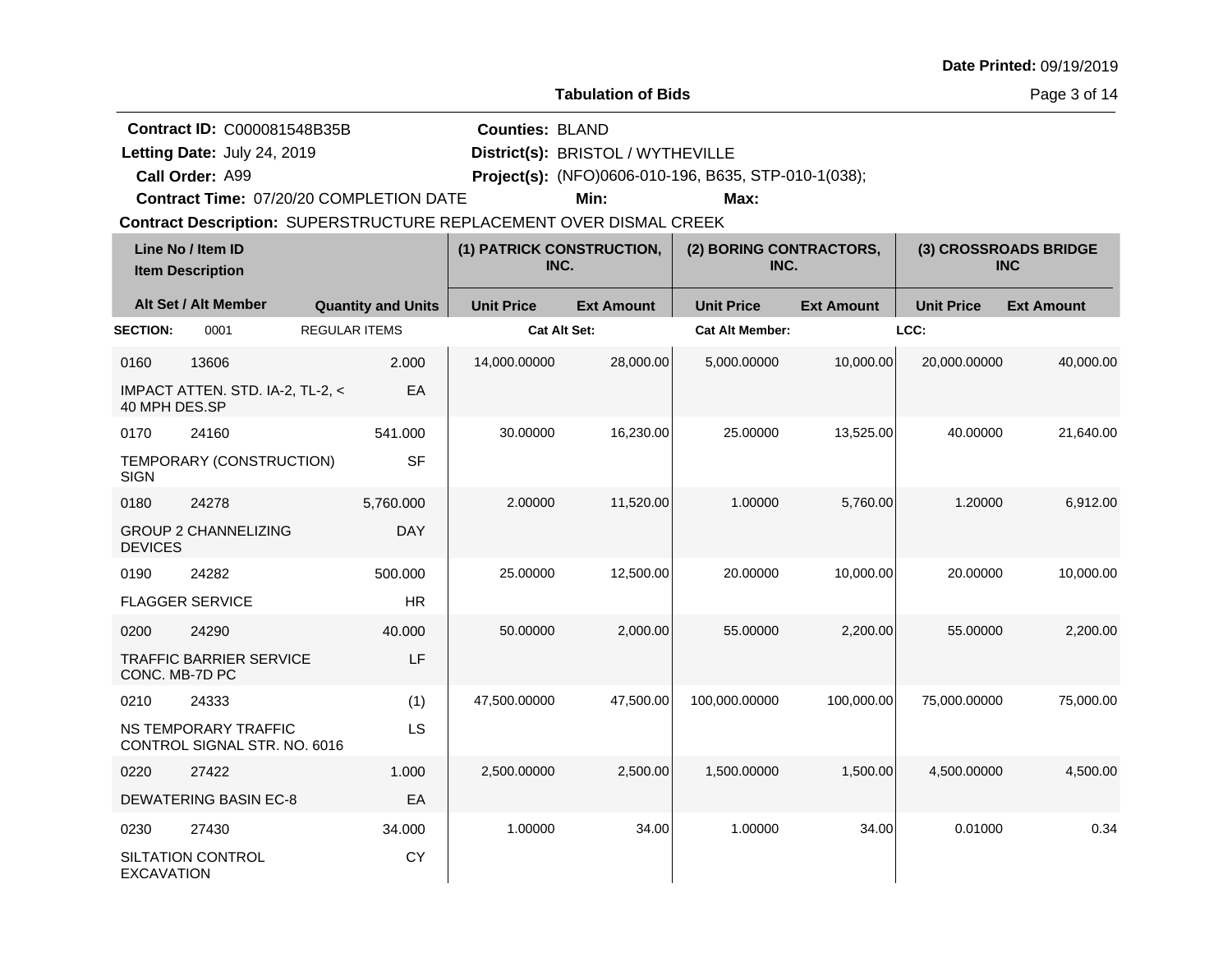**Tabulation of Bids**

Page 4 of 14

**Contract ID:** C000081548B35B

**Letting Date:** July 24, 2019 **District(s): BRISTOL** / WYTHEVILLE **Counties:** BLAND

A99 **Project(s):** (NFO)0606-010-196, B635, STP-010-1(038);

**Contract Time:** 07/20/20 COMPLETION DATE

**Call Order:**

Letting Date: July 24, 2019

**Min: Max:**

| Line No / Item ID<br><b>Item Description</b> |                               | (1) PATRICK CONSTRUCTION,<br>INC. |                   | (2) BORING CONTRACTORS,<br>INC. |                        | (3) CROSSROADS BRIDGE<br><b>INC</b> |                   |                   |
|----------------------------------------------|-------------------------------|-----------------------------------|-------------------|---------------------------------|------------------------|-------------------------------------|-------------------|-------------------|
|                                              | Alt Set / Alt Member          | <b>Quantity and Units</b>         | <b>Unit Price</b> | <b>Ext Amount</b>               | <b>Unit Price</b>      | <b>Ext Amount</b>                   | <b>Unit Price</b> | <b>Ext Amount</b> |
| <b>SECTION:</b>                              | 0001                          | <b>REGULAR ITEMS</b>              | Cat Alt Set:      |                                 | <b>Cat Alt Member:</b> |                                     | LCC:              |                   |
| 0240                                         | 27505                         | 200.000                           | 9.00000           | 1,800.00                        | 6.00000                | 1,200.00                            | 7.00000           | 1,400.00          |
|                                              | TEMP. SILT FENCE TYPE A       | LF                                |                   |                                 |                        |                                     |                   |                   |
| 0250                                         | 50108                         | 3.000                             | 300.00000         | 900.00                          | 100.00000              | 300.00                              | 90.00000          | 270.00            |
| <b>SIGN PANEL</b>                            |                               | <b>SF</b>                         |                   |                                 |                        |                                     |                   |                   |
| 0260                                         | 50430                         | 9.000                             | 30.00000          | 270.00                          | 40.00000               | 360.00                              | 50.00000          | 450.00            |
|                                              | SIGN POST STP-1, 2", 14 GAUGE | LF                                |                   |                                 |                        |                                     |                   |                   |
| 0270                                         | 54020                         | 600.000                           | 4.00000           | 2,400.00                        | 3.50000                | 2,100.00                            | 3.50000           | 2,100.00          |
|                                              | TYPE A PVMT LINE MRKG 4"      | LF                                |                   |                                 |                        |                                     |                   |                   |
| 0280                                         | 54466                         | 1,600.000                         | 4.00000           | 6,400.00                        | 2.95000                | 4,720.00                            | 3.00000           | 4,800.00          |
|                                              | TYPE E TEMP. PVMT MRKG 6"     | LF                                |                   |                                 |                        |                                     |                   |                   |
| 0290                                         | 54512                         | 600.000                           | 3.00000           | 1,800.00                        | 2.20000                | 1,320.00                            | 2.50000           | 1,500.00          |
| MRKG 4"                                      | TYPE D, CLASS II TEMP. PVMT   | LF                                |                   |                                 |                        |                                     |                   |                   |
| 0300                                         | 54516                         | 200.000                           | 5.25000           | 1,050.00                        | 4.60000                | 920.00                              | 5.00000           | 1,000.00          |
| MRKG 8"                                      | TYPE D, CLASS II TEMP. PVMT   | LF                                |                   |                                 |                        |                                     |                   |                   |
| 0310                                         | 54524                         | 24.000                            | 18.50000          | 444.00                          | 16.50000               | 396.00                              | 20.00000          | 480.00            |
| <b>MRKG 24"</b>                              | TYPE D, CLASS II TEMP. PVMT   | LF                                |                   |                                 |                        |                                     |                   |                   |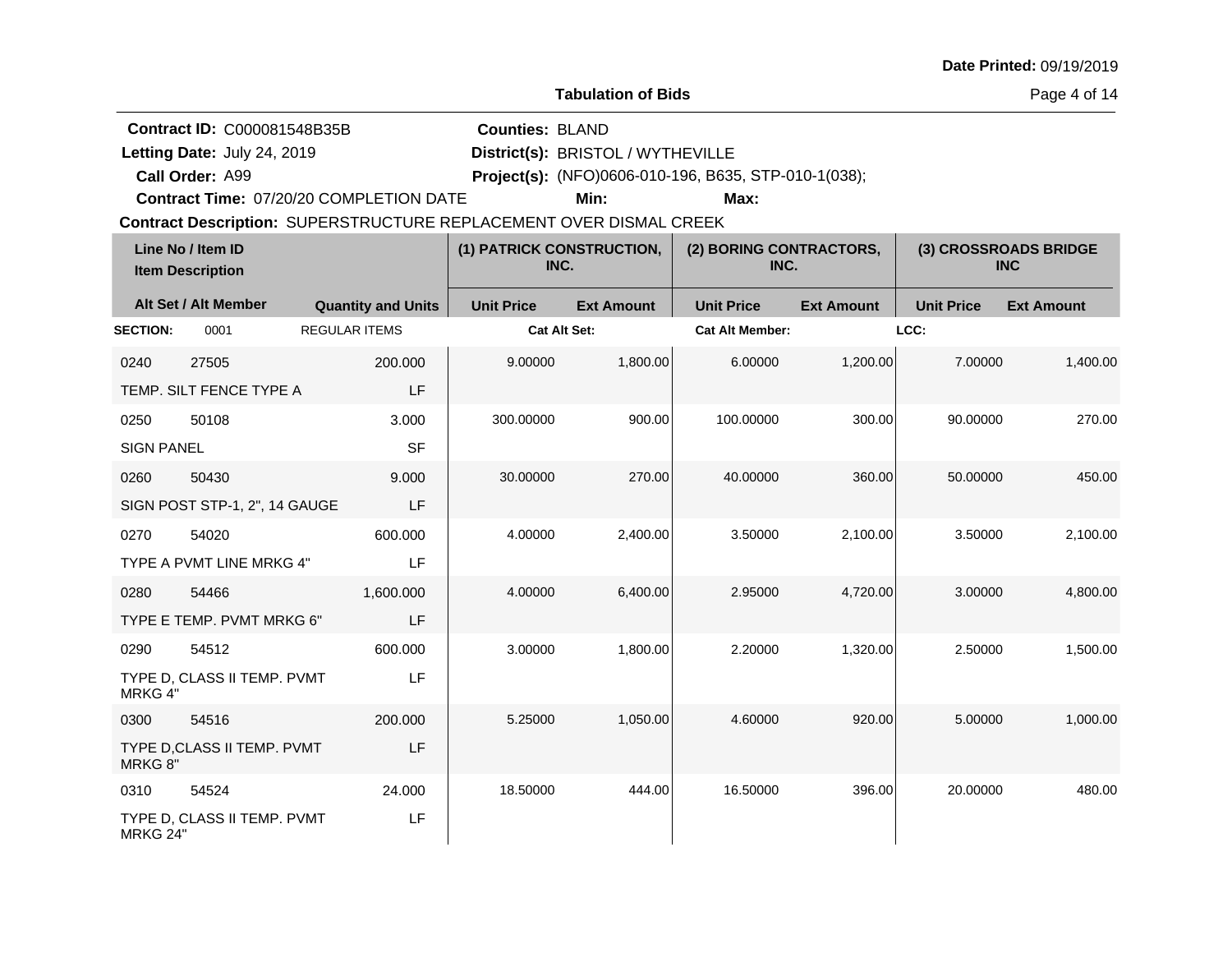| <b>Date Printed: 09/19/2019</b> |  |
|---------------------------------|--|
|---------------------------------|--|

Page 5 of 14

**Contract ID:** C000081548B35B

**Call Order:**

Letting Date: July 24, 2019

**Letting Date:** July 24, 2019 **District(s): BRISTOL** / WYTHEVILLE

**Counties:** BLAND

A99 **Project(s):** (NFO)0606-010-196, B635, STP-010-1(038);

**Contract Time:** 07/20/20 COMPLETION DATE

**Min: Max:**

| Line No / Item ID<br><b>Item Description</b> |                                                            | (1) PATRICK CONSTRUCTION,<br>INC. |                     | (2) BORING CONTRACTORS,<br>INC. |                        | (3) CROSSROADS BRIDGE<br><b>INC</b> |                   |                   |
|----------------------------------------------|------------------------------------------------------------|-----------------------------------|---------------------|---------------------------------|------------------------|-------------------------------------|-------------------|-------------------|
|                                              | Alt Set / Alt Member                                       | <b>Quantity and Units</b>         | <b>Unit Price</b>   | <b>Ext Amount</b>               | <b>Unit Price</b>      | <b>Ext Amount</b>                   | <b>Unit Price</b> | <b>Ext Amount</b> |
| <b>SECTION:</b>                              | 0001                                                       | <b>REGULAR ITEMS</b>              | <b>Cat Alt Set:</b> |                                 | <b>Cat Alt Member:</b> |                                     | LCC:              |                   |
| 0320                                         | 67904                                                      | (1)                               | 25,000.00000        | 25,000.00                       | 110,000.00000          | 110,000.00                          | 8,500.00000       | 8,500.00          |
| 6016                                         | <b>NS BRIDGE INCIDENTALS</b><br>TEMPORARY SHORING STR. NO. | LS                                |                     |                                 |                        |                                     |                   |                   |
| 0330                                         | 68023                                                      | 112.000                           | 175.00000           | 19,600.00                       | 250.00000              | 28,000.00                           | 250.00000         | 28,000.00         |
| <b>W/OUT CURB</b>                            | RAILING, KANSAS CORRAL 32"                                 | LF                                |                     |                                 |                        |                                     |                   |                   |
| 0340                                         | 68043                                                      | 56.000                            | 900.00000           | 50,400.00                       | 1,320.00000            | 73,920.00                           | 2,500.00000       | 140,000.00        |
| <b>SHRINKAGE</b>                             | CONC. CLASS A4 MOD.LOW                                     | CY                                |                     |                                 |                        |                                     |                   |                   |
| 0350                                         | 68090                                                      | 123.000                           | 75.00000            | 9,225.00                        | 8.00000                | 984.00                              | 65.00000          | 7,995.00          |
|                                              | <b>BRIDGE DECK GROOVING</b>                                | SY                                |                     |                                 |                        |                                     |                   |                   |
| 0360                                         | 68091                                                      | 14,240.000                        | 2.65000             | 37,736.00                       | 4.75000                | 67,640.00                           | 3.50000           | 49,840.00         |
| STEEL CL. I                                  | <b>CORROSION RESISTANT REINF.</b>                          | LB                                |                     |                                 |                        |                                     |                   |                   |
| 0370                                         | 68476                                                      | (1)                               | 10,000.00000        | 10,000.00                       | 5,000.00000            | 5,000.00                            | 2,500.00000       | 2,500.00          |
| STR. NO. 6016                                | NS ENV.& WORKER PROTECTION                                 | <b>LS</b>                         |                     |                                 |                        |                                     |                   |                   |
| 0380                                         | 68492                                                      | (1)                               | 2,000.00000         | 2,000.00                        | 5,000.00000            | 5,000.00                            | 500.00000         | 500.00            |
| 6016                                         | NS MATERIAL DISPOSAL STR. NO.                              | LS                                |                     |                                 |                        |                                     |                   |                   |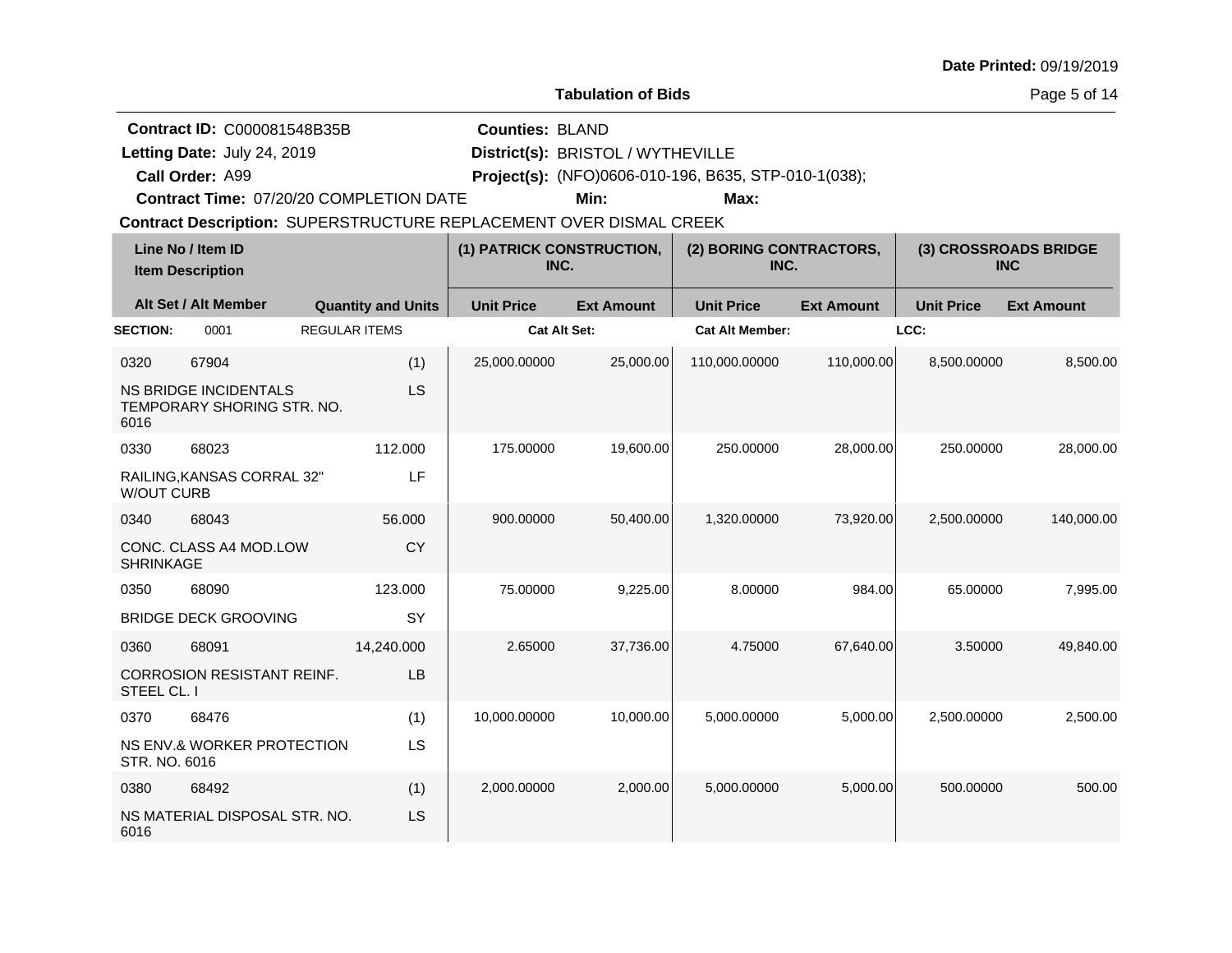**Tabulation of Bids**

Page 6 of 14

**Contract ID:** C000081548B35B

**Call Order:**

Letting Date: July 24, 2019

**Letting Date:** July 24, 2019 **District(s): BRISTOL** / WYTHEVILLE

**Counties:** BLAND

A99 **Project(s):** (NFO)0606-010-196, B635, STP-010-1(038);

**Contract Time:** 07/20/20 COMPLETION DATE

**Min: Max:**

| Line No / Item ID<br><b>Item Description</b> |                                              | (1) PATRICK CONSTRUCTION,<br>INC. |                     | (2) BORING CONTRACTORS,<br>INC. |                        | (3) CROSSROADS BRIDGE<br><b>INC</b> |                   |                   |
|----------------------------------------------|----------------------------------------------|-----------------------------------|---------------------|---------------------------------|------------------------|-------------------------------------|-------------------|-------------------|
|                                              | Alt Set / Alt Member                         | <b>Quantity and Units</b>         | <b>Unit Price</b>   | <b>Ext Amount</b>               | <b>Unit Price</b>      | <b>Ext Amount</b>                   | <b>Unit Price</b> | <b>Ext Amount</b> |
| <b>SECTION:</b>                              | 0001                                         | <b>REGULAR ITEMS</b>              | <b>Cat Alt Set:</b> |                                 | <b>Cat Alt Member:</b> |                                     | LCC:              |                   |
| 0390                                         | 68900                                        | (1)                               | 90,000.00000        | 90,000.00                       | 18,000.00000           | 18,000.00                           | 39,000.00000      | 39,000.00         |
| NO. 6016                                     | NS REM. PORT. OF EX.STR. STR.                | LS                                |                     |                                 |                        |                                     |                   |                   |
| 0400                                         | 69011                                        | 51.000                            | 50.00000            | 2,550.00                        | 100.00000              | 5,100.00                            | 100.00000         | 5,100.00          |
|                                              | STRUCTURE EXCAVATION                         | CY                                |                     |                                 |                        |                                     |                   |                   |
| 0410                                         | 69014                                        | 36.000                            | 100.00000           | 3,600.00                        | 100.00000              | 3,600.00                            | 60.00000          | 2,160.00          |
| <b>ZONE</b>                                  | SELECT BACKFILL ABUTMENT                     | <b>TON</b>                        |                     |                                 |                        |                                     |                   |                   |
| 0420                                         | 69030                                        | 16.100                            | 2,000.00000         | 32,200.00                       | 800.00000              | 12,880.00                           | 3,000.00000       | 48,300.00         |
|                                              | CONCRETE CLASS A3                            | CY                                |                     |                                 |                        |                                     |                   |                   |
| 0430                                         | 69091                                        | 560.000                           | 2.75000             | 1,540.00                        | 6.00000                | 3,360.00                            | 5.20000           | 2,912.00          |
| STEEL CL. I                                  | CORROSION RESISTANT REINF.                   | LB                                |                     |                                 |                        |                                     |                   |                   |
| 0440                                         | 69100                                        | 440.000                           | 3.00000             | 1,320.00                        | 5.00000                | 2,200.00                            | 5.20000           | 2,288.00          |
| <b>REINF. STEEL</b>                          |                                              | LB                                |                     |                                 |                        |                                     |                   |                   |
| 0450                                         | 69500                                        | 6.000                             | 1,200.00000         | 7,200.00                        | 1,200.00000            | 7,200.00                            | 1,750.00000       | 10,500.00         |
|                                              | CONCRETE SUBSTRUCT.<br><b>SURFACE REPAIR</b> | SY                                |                     |                                 |                        |                                     |                   |                   |
| 0460                                         | 69620                                        | 1.000                             | 10,000.00000        | 10,000.00                       | 5,000.00000            | 5,000.00                            | 15,000.00000      | 15,000.00         |
| <b>COFFERDAM</b>                             |                                              | EA                                |                     |                                 |                        |                                     |                   |                   |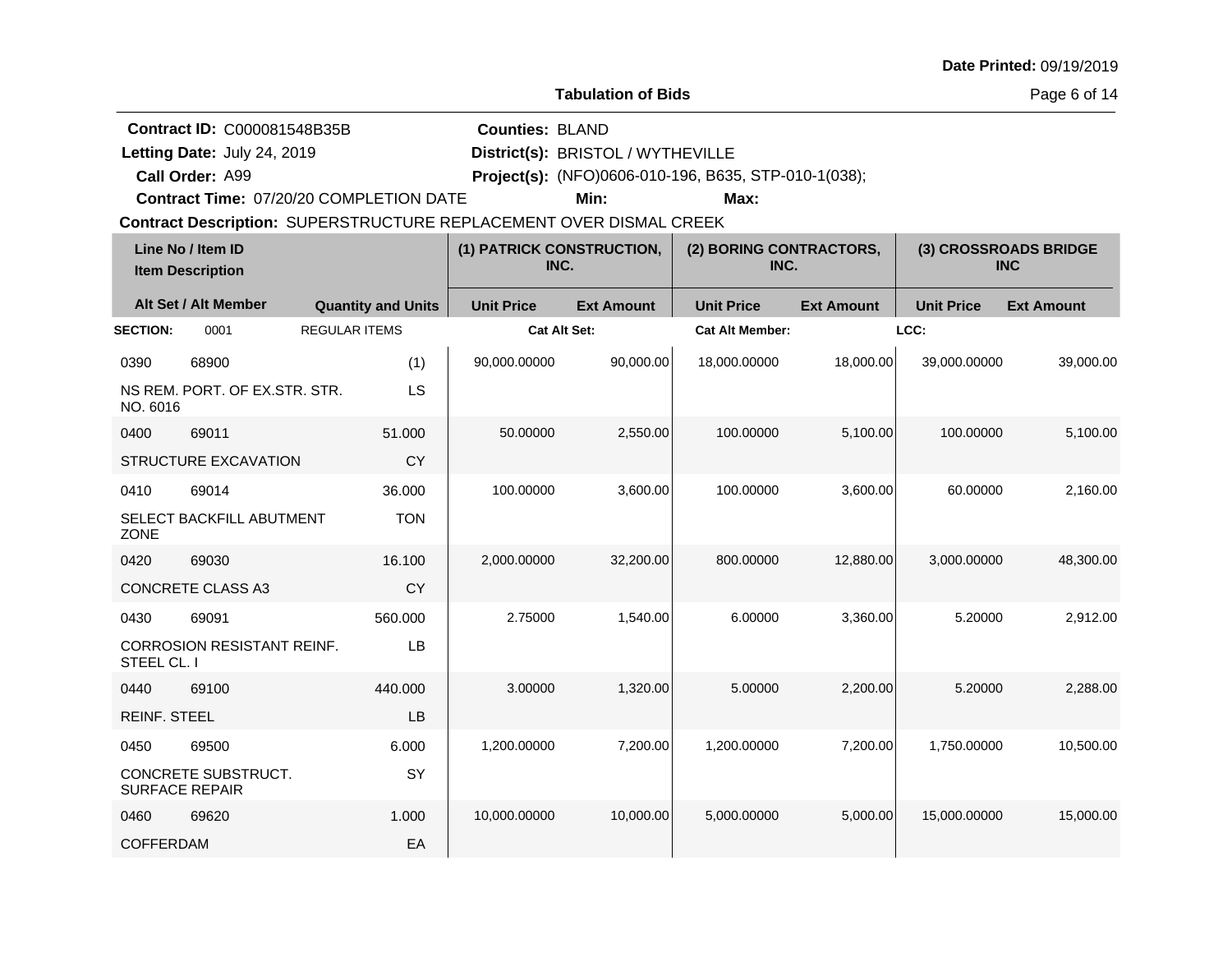|  |  | Date Printed: 09/19/2019 |
|--|--|--------------------------|
|--|--|--------------------------|

Page 7 of 14

|                                              | <b>Contract ID: C000081548B35B</b>                                            |                                   |                           | <b>Counties: BLAND</b>                                             |                                   |                                                      |                   |                   |                   |
|----------------------------------------------|-------------------------------------------------------------------------------|-----------------------------------|---------------------------|--------------------------------------------------------------------|-----------------------------------|------------------------------------------------------|-------------------|-------------------|-------------------|
|                                              | Letting Date: July 24, 2019                                                   |                                   |                           |                                                                    | District(s): BRISTOL / WYTHEVILLE |                                                      |                   |                   |                   |
|                                              | Call Order: A99                                                               |                                   |                           |                                                                    |                                   | Project(s): (NFO)0606-010-196, B635, STP-010-1(038); |                   |                   |                   |
|                                              | Contract Time: 07/20/20 COMPLETION DATE                                       |                                   |                           |                                                                    | Min:                              | Max:                                                 |                   |                   |                   |
|                                              |                                                                               |                                   |                           | Contract Description: SUPERSTRUCTURE REPLACEMENT OVER DISMAL CREEK |                                   |                                                      |                   |                   |                   |
| Line No / Item ID<br><b>Item Description</b> |                                                                               | (1) PATRICK CONSTRUCTION,<br>INC. |                           | (2) BORING CONTRACTORS,<br>INC.                                    |                                   | (3) CROSSROADS BRIDGE<br><b>INC</b>                  |                   |                   |                   |
|                                              | Alt Set / Alt Member                                                          |                                   | <b>Quantity and Units</b> | <b>Unit Price</b>                                                  | <b>Ext Amount</b>                 | <b>Unit Price</b>                                    | <b>Ext Amount</b> | <b>Unit Price</b> | <b>Ext Amount</b> |
| <b>SECTION:</b>                              | 0001                                                                          | <b>REGULAR ITEMS</b>              |                           | <b>Cat Alt Set:</b>                                                |                                   | <b>Cat Alt Member:</b>                               |                   | LCC:              |                   |
| 0470                                         | 69835                                                                         |                                   | 60,000                    | 300.00000                                                          | 18,000.00                         | 100.00000                                            | 6,000.00          | 50.00000          | 3,000.00          |
|                                              | <b>WATERPROOFING - EPOXY RESIN</b><br>TYPE EP-3B/EP-3T<br><b>SUBSTRUCTURE</b> |                                   | SY                        |                                                                    |                                   |                                                      |                   |                   |                   |
| 0480                                         | 69901                                                                         |                                   | 80,000                    | 100.00000                                                          | 8,000.00                          | 100.00000                                            | 8,000.00          | 20.00000          | 1,600.00          |
|                                              | NS BR. SUBSTR. WID./REPAIR<br><b>REPOINT MORTAR JOINTS</b>                    |                                   | LF                        |                                                                    |                                   |                                                      |                   |                   |                   |
|                                              | <b>Section Totals:</b>                                                        |                                   |                           |                                                                    | \$597,144.00                      |                                                      | \$619,559.00      |                   | \$666,282.34      |
|                                              | <b>Life Cycle Costs:</b>                                                      |                                   |                           |                                                                    |                                   |                                                      |                   |                   |                   |
|                                              | <b>Section Total with LCC:</b>                                                |                                   |                           |                                                                    | \$597,144.00                      |                                                      | \$619,559.00      |                   | \$666,282.34      |
|                                              |                                                                               | <b>Contract Item Totals</b>       |                           |                                                                    | \$597,144.00                      |                                                      | \$619,559.00      |                   | \$666,282.34      |
|                                              |                                                                               | <b>Contract Time Totals</b>       |                           |                                                                    |                                   |                                                      |                   |                   |                   |
|                                              | <b>Contract Life Cycle Costs Totals</b>                                       |                                   |                           |                                                                    | \$0.00                            |                                                      | \$0.00            |                   | \$0.00            |
|                                              |                                                                               | <b>Contract Grand Totals</b>      |                           |                                                                    | \$597,144.00                      |                                                      | \$619,559.00      |                   | 666,282.34        |
|                                              | () indicates item is bid as Lump Sum                                          |                                   |                           |                                                                    |                                   |                                                      |                   |                   |                   |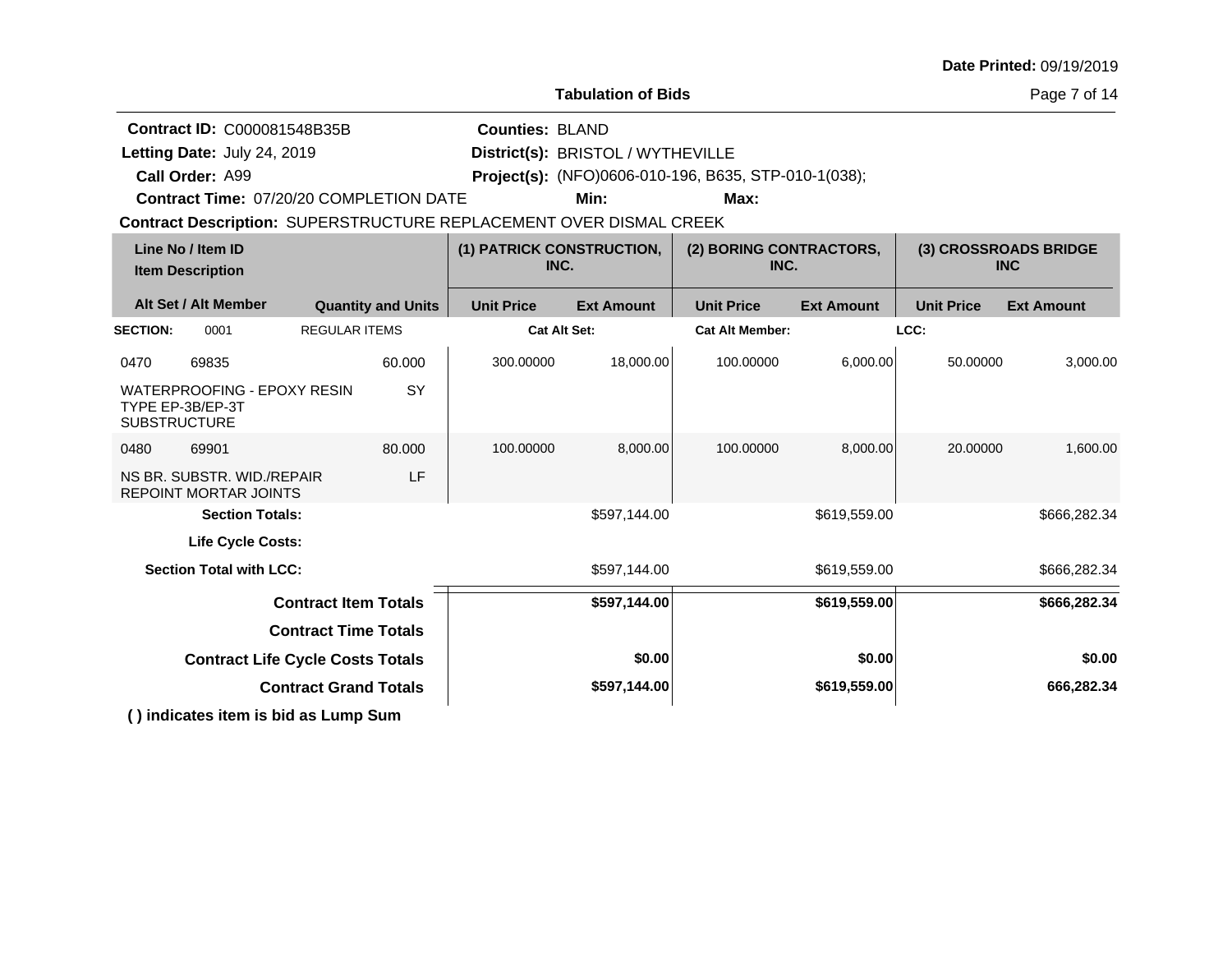**Tabulation of Bids**

Page 8 of 14

**Contract ID:** C000081548B35B

**Letting Date:** July 24, 2019 **District(s): BRISTOL** / WYTHEVILLE Letting Date: July 24, 2019

**Call Order:**

A99 **Project(s):** (NFO)0606-010-196, B635, STP-010-1(038);

**Counties:** BLAND

**Contract Time:** 07/20/20 COMPLETION DATE

**Min: Max:**

| Line No / Item ID<br><b>Item Description</b> |                                                   |                      | (4) FRANCO'S LIBERTY<br><b>BRIDGE, INC.</b> |                   |                        |                   |                   |                   |
|----------------------------------------------|---------------------------------------------------|----------------------|---------------------------------------------|-------------------|------------------------|-------------------|-------------------|-------------------|
|                                              | Alt Set / Alt Member<br><b>Quantity and Units</b> |                      | <b>Unit Price</b>                           | <b>Ext Amount</b> | <b>Unit Price</b>      | <b>Ext Amount</b> | <b>Unit Price</b> | <b>Ext Amount</b> |
| <b>SECTION:</b>                              | 0001                                              | <b>REGULAR ITEMS</b> | <b>Cat Alt Set:</b>                         |                   | <b>Cat Alt Member:</b> |                   | LCC:              |                   |
| 0010                                         | 00100                                             | (1)                  | 69,260.00000                                | 69,260.00         |                        |                   |                   |                   |
| <b>MOBILIZATION</b>                          |                                                   | LS                   |                                             |                   |                        |                   |                   |                   |
| 0020                                         | 00101                                             | (1)                  | 20,860.00000                                | 20,860.00         |                        |                   |                   |                   |
| <b>CONSTRUCTION</b>                          | <b>CONSTRUCTION SURVEYING</b>                     | <b>LS</b>            |                                             |                   |                        |                   |                   |                   |
| 0030                                         | 10128                                             | 21.000               | 280.00000                                   | 5,880.00          |                        |                   |                   |                   |
|                                              | AGGR. BASE MATL. TY. I NO. 21B                    | <b>TON</b>           |                                             |                   |                        |                   |                   |                   |
| 0040                                         | 10607                                             | 40.000               | 300.00000                                   | 12,000.00         |                        |                   |                   |                   |
| 12.5A                                        | ASPHALT CONCRETE TY. SM-                          | <b>TON</b>           |                                             |                   |                        |                   |                   |                   |
| 0050                                         | 10628                                             | 383.000              | 50.00000                                    | 19,150.00         |                        |                   |                   |                   |
| $-2"$                                        | FLEXIBLE PAVEMENT PLANING 0"                      | SY                   |                                             |                   |                        |                   |                   |                   |
| 0060                                         | 10642                                             | 7.000                | 2,955.00000                                 | 20,685.00         |                        |                   |                   |                   |
| 25.0A                                        | ASPHALT CONCRETE TY. BM-                          | <b>TON</b>           |                                             |                   |                        |                   |                   |                   |
| 0070                                         | 13280                                             | 50.000               | 32.00000                                    | 1,600.00          |                        |                   |                   |                   |
|                                              | <b>GUARDRAIL GR-MGS1</b>                          | LF                   |                                             |                   |                        |                   |                   |                   |
| 0080                                         | 13286                                             | 2.000                | 3,000.00000                                 | 6,000.00          |                        |                   |                   |                   |
|                                              | <b>GUARDRAIL TERMINAL GR-MGS2</b>                 | EA                   |                                             |                   |                        |                   |                   |                   |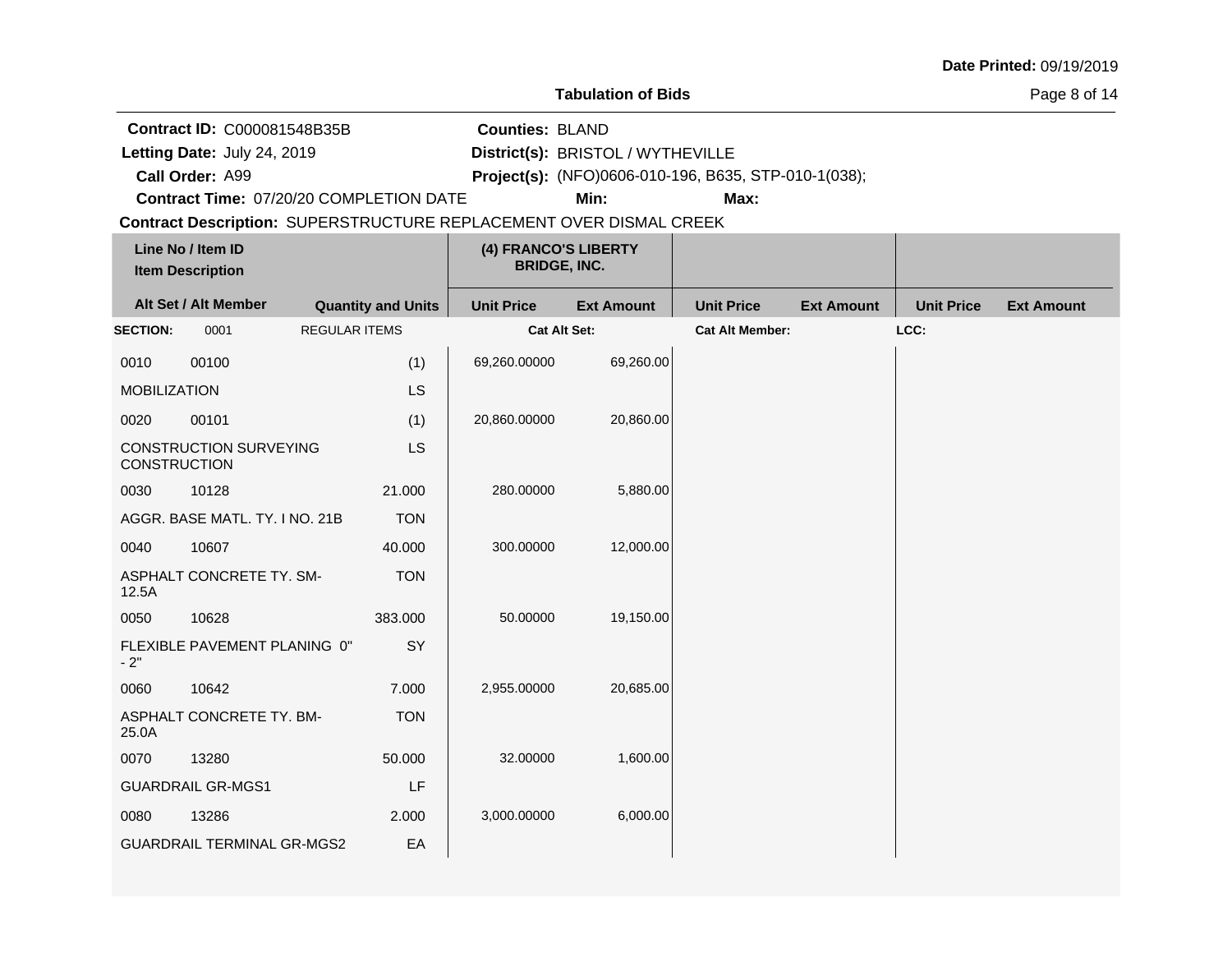**Tabulation of Bids**

Page 9 of 14

**Contract ID:** C000081548B35B

**Letting Date:** July 24, 2019 **District(s): BRISTOL** / WYTHEVILLE

**Counties:** BLAND

A99 **Project(s):** (NFO)0606-010-196, B635, STP-010-1(038);

**Contract Time:** 07/20/20 COMPLETION DATE

**Call Order:**

Letting Date: July 24, 2019

**Min: Max:**

| Line No / Item ID<br><b>Item Description</b> |                                                  |                      | (4) FRANCO'S LIBERTY<br><b>BRIDGE, INC.</b> |                   |                   |                        |                   |                   |                   |
|----------------------------------------------|--------------------------------------------------|----------------------|---------------------------------------------|-------------------|-------------------|------------------------|-------------------|-------------------|-------------------|
|                                              | Alt Set / Alt Member                             |                      | <b>Quantity and Units</b>                   | <b>Unit Price</b> | <b>Ext Amount</b> | <b>Unit Price</b>      | <b>Ext Amount</b> | <b>Unit Price</b> | <b>Ext Amount</b> |
| <b>SECTION:</b>                              | 0001                                             | <b>REGULAR ITEMS</b> |                                             | Cat Alt Set:      |                   | <b>Cat Alt Member:</b> |                   | LCC:              |                   |
| 0090                                         | 13288                                            |                      | 2.000                                       | 1,100.00000       | 2,200.00          |                        |                   |                   |                   |
| GR-MGS4                                      | <b>GUARDRAIL HEIGHT TRANSITION</b>               |                      | EA                                          |                   |                   |                        |                   |                   |                   |
| 0100                                         | 13320                                            |                      | 75.000                                      | 88.00000          | 6,600.00          |                        |                   |                   |                   |
| <b>GUARDRAIL GR-2</b>                        |                                                  |                      | LF                                          |                   |                   |                        |                   |                   |                   |
| 0110                                         | 13331                                            |                      | 50.000                                      | 285.00000         | 14,250.00         |                        |                   |                   |                   |
|                                              | RAD. GUARDRAIL GR-2                              |                      | LF                                          |                   |                   |                        |                   |                   |                   |
| 0120                                         | 13345                                            |                      | 1.000                                       | 8,890.00000       | 8,890.00          |                        |                   |                   |                   |
| <b>TERMINAL GR-9</b>                         | ALTERNATE BREAKAWAY CABLE                        |                      | EA                                          |                   |                   |                        |                   |                   |                   |
| 0130                                         | 13349                                            |                      | 3.000                                       | 1,800.00000       | 5,400.00          |                        |                   |                   |                   |
| <b>PREPARATION</b>                           | <b>GUARDRAIL TERMINAL SITE</b>                   |                      | EA                                          |                   |                   |                        |                   |                   |                   |
| 0140                                         | 13383                                            |                      | 3.000                                       | 3,500.00000       | 10,500.00         |                        |                   |                   |                   |
| 1 TY. I                                      | FIXED OBJECT ATTACH. GR-FOA-                     |                      | EA                                          |                   |                   |                        |                   |                   |                   |
| 0150                                         | 13495                                            |                      | 100.000                                     | 75.00000          | 7,500.00          |                        |                   |                   |                   |
|                                              | TRAF, BARR, SER, CONC, SINGLE<br>FACE PAR.MB-10A |                      | LF                                          |                   |                   |                        |                   |                   |                   |
| 0160                                         | 13606                                            |                      | 2.000                                       | 12,800.00000      | 25,600.00         |                        |                   |                   |                   |
| 40 MPH DES.SP                                | IMPACT ATTEN. STD. IA-2, TL-2, <                 |                      | EA                                          |                   |                   |                        |                   |                   |                   |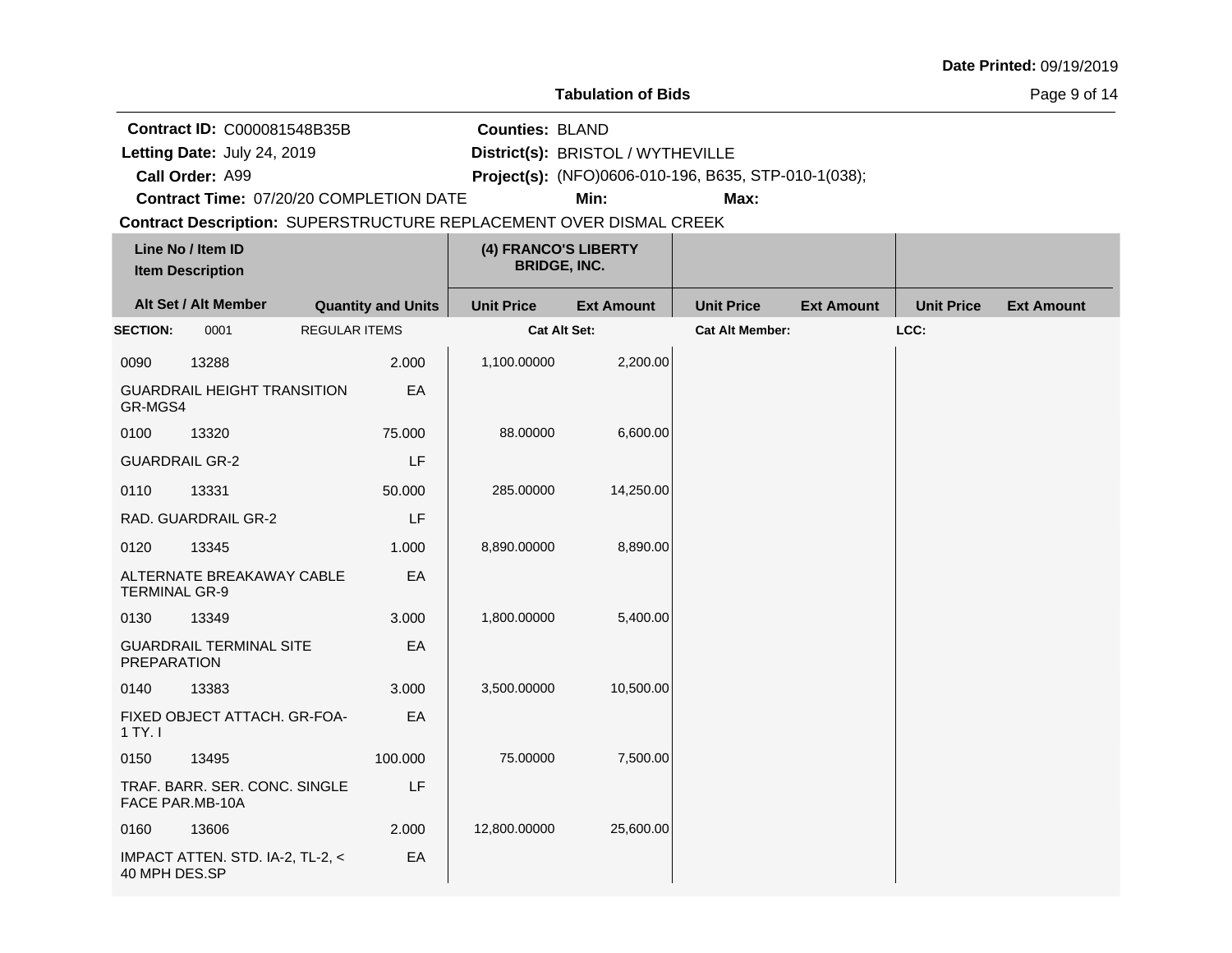**Tabulation of Bids**

Page 10 of 14

**Contract ID:** C000081548B35B

**Call Order:**

Letting Date: July 24, 2019

**Letting Date:** July 24, 2019 **District(s): BRISTOL** / WYTHEVILLE

**Counties:** BLAND

A99 **Project(s):** (NFO)0606-010-196, B635, STP-010-1(038);

**Contract Time:** 07/20/20 COMPLETION DATE

**Min: Max:**

| Line No / Item ID<br><b>Item Description</b> |                                                      | (4) FRANCO'S LIBERTY<br><b>BRIDGE, INC.</b> |                     |                   |                        |                   |                   |                   |
|----------------------------------------------|------------------------------------------------------|---------------------------------------------|---------------------|-------------------|------------------------|-------------------|-------------------|-------------------|
|                                              | Alt Set / Alt Member<br><b>Quantity and Units</b>    |                                             | <b>Unit Price</b>   | <b>Ext Amount</b> | <b>Unit Price</b>      | <b>Ext Amount</b> | <b>Unit Price</b> | <b>Ext Amount</b> |
| <b>SECTION:</b>                              | 0001                                                 | <b>REGULAR ITEMS</b>                        | <b>Cat Alt Set:</b> |                   | <b>Cat Alt Member:</b> |                   | LCC:              |                   |
| 0170                                         | 24160                                                | 541.000                                     | 60.00000            | 32,460.00         |                        |                   |                   |                   |
| <b>SIGN</b>                                  | TEMPORARY (CONSTRUCTION)                             | <b>SF</b>                                   |                     |                   |                        |                   |                   |                   |
| 0180                                         | 24278                                                | 5,760.000                                   | 5.00000             | 28,800.00         |                        |                   |                   |                   |
| <b>DEVICES</b>                               | <b>GROUP 2 CHANNELIZING</b>                          | <b>DAY</b>                                  |                     |                   |                        |                   |                   |                   |
| 0190                                         | 24282                                                | 500.000                                     | 45.00000            | 22,500.00         |                        |                   |                   |                   |
|                                              | <b>FLAGGER SERVICE</b>                               | HR                                          |                     |                   |                        |                   |                   |                   |
| 0200                                         | 24290                                                | 40.000                                      | 75.00000            | 3,000.00          |                        |                   |                   |                   |
| CONC. MB-7D PC                               | <b>TRAFFIC BARRIER SERVICE</b>                       | LF                                          |                     |                   |                        |                   |                   |                   |
| 0210                                         | 24333                                                | (1)                                         | 20,360.00000        | 20,360.00         |                        |                   |                   |                   |
|                                              | NS TEMPORARY TRAFFIC<br>CONTROL SIGNAL STR. NO. 6016 | LS                                          |                     |                   |                        |                   |                   |                   |
| 0220                                         | 27422                                                | 1.000                                       | 3,000.00000         | 3,000.00          |                        |                   |                   |                   |
|                                              | <b>DEWATERING BASIN EC-8</b>                         | EA                                          |                     |                   |                        |                   |                   |                   |
| 0230                                         | 27430                                                | 34.000                                      | 54.00000            | 1,836.00          |                        |                   |                   |                   |
| <b>EXCAVATION</b>                            | SILTATION CONTROL                                    | <b>CY</b>                                   |                     |                   |                        |                   |                   |                   |
| 0240                                         | 27505                                                | 200.000                                     | 9.00000             | 1,800.00          |                        |                   |                   |                   |
|                                              | TEMP. SILT FENCE TYPE A                              | LF                                          |                     |                   |                        |                   |                   |                   |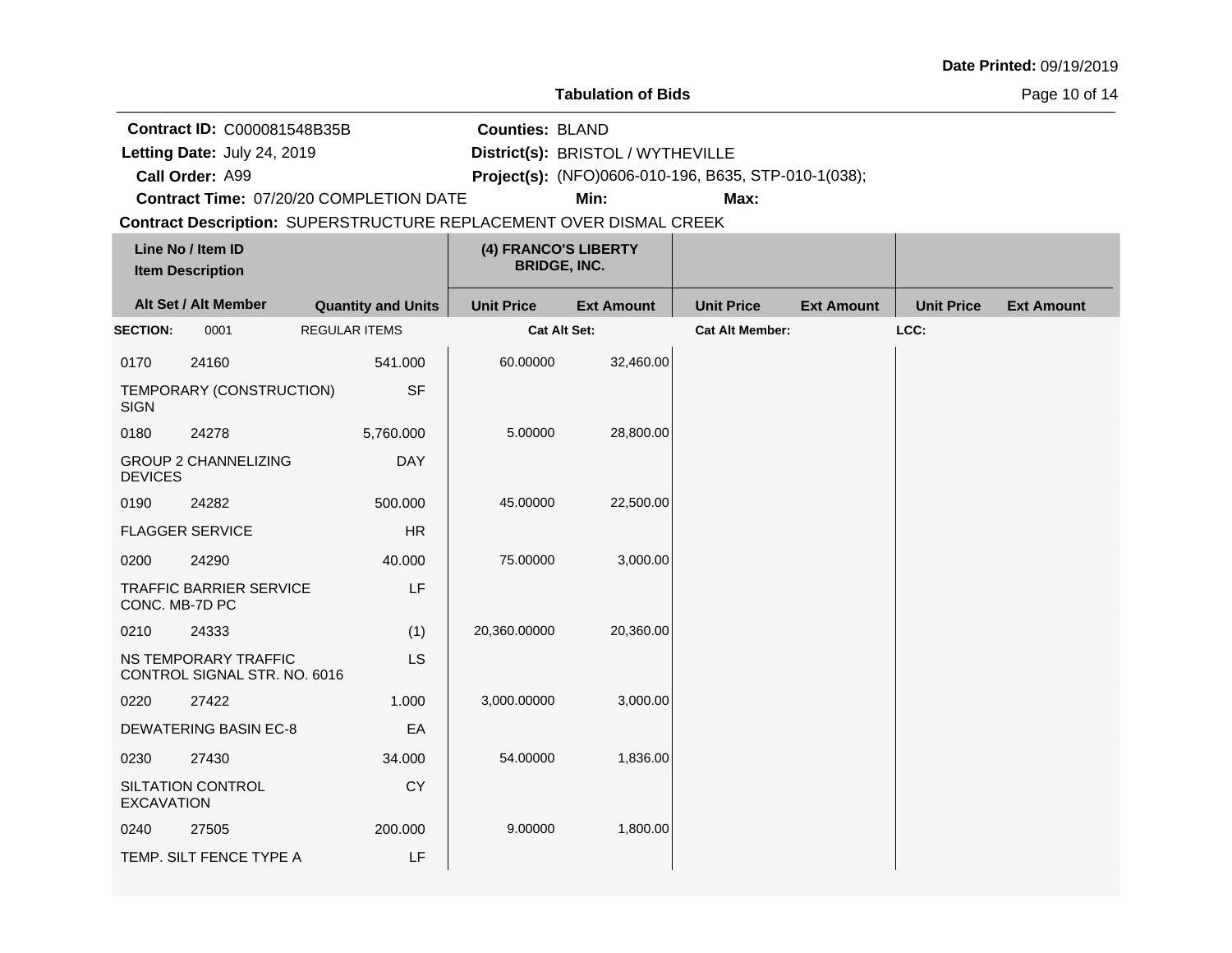#### **Tabulation of Bids**

Page 11 of 14

**Contract ID:** C000081548B35B

**Letting Date:** July 24, 2019 **District(s): BRISTOL** / WYTHEVILLE

**Counties:** BLAND

A99 **Project(s):** (NFO)0606-010-196, B635, STP-010-1(038);

**Contract Time:** 07/20/20 COMPLETION DATE

**Call Order:**

Letting Date: July 24, 2019

**Min: Max:**

| Line No / Item ID<br><b>Item Description</b> |                                                     |                           | (4) FRANCO'S LIBERTY<br><b>BRIDGE, INC.</b> |                   |                        |                   |                   |                   |
|----------------------------------------------|-----------------------------------------------------|---------------------------|---------------------------------------------|-------------------|------------------------|-------------------|-------------------|-------------------|
|                                              | Alt Set / Alt Member                                | <b>Quantity and Units</b> | <b>Unit Price</b>                           | <b>Ext Amount</b> | <b>Unit Price</b>      | <b>Ext Amount</b> | <b>Unit Price</b> | <b>Ext Amount</b> |
| <b>SECTION:</b>                              | 0001                                                | <b>REGULAR ITEMS</b>      | Cat Alt Set:                                |                   | <b>Cat Alt Member:</b> |                   | LCC:              |                   |
| 0250                                         | 50108                                               | 3.000                     | 260.00000                                   | 780.00            |                        |                   |                   |                   |
| <b>SIGN PANEL</b>                            |                                                     | <b>SF</b>                 |                                             |                   |                        |                   |                   |                   |
| 0260                                         | 50430                                               | 9.000                     | 20.00000                                    | 180.00            |                        |                   |                   |                   |
|                                              | SIGN POST STP-1, 2", 14 GAUGE                       | LF                        |                                             |                   |                        |                   |                   |                   |
| 0270                                         | 54020                                               | 600.000                   | 5.25000                                     | 3,150.00          |                        |                   |                   |                   |
|                                              | TYPE A PVMT LINE MRKG 4"                            | LF                        |                                             |                   |                        |                   |                   |                   |
| 0280                                         | 54466                                               | 1,600.000                 | 6.25000                                     | 10,000.00         |                        |                   |                   |                   |
|                                              | TYPE E TEMP. PVMT MRKG 6"                           | LF                        |                                             |                   |                        |                   |                   |                   |
| 0290                                         | 54512                                               | 600.000                   | 8.25000                                     | 4,950.00          |                        |                   |                   |                   |
| MRKG 4"                                      | TYPE D, CLASS II TEMP. PVMT                         | LF                        |                                             |                   |                        |                   |                   |                   |
| 0300                                         | 54516                                               | 200.000                   | 12.25000                                    | 2,450.00          |                        |                   |                   |                   |
| MRKG 8"                                      | TYPE D, CLASS II TEMP. PVMT                         | LF                        |                                             |                   |                        |                   |                   |                   |
| 0310                                         | 54524                                               | 24.000                    | 28.00000                                    | 672.00            |                        |                   |                   |                   |
| MRKG 24"                                     | TYPE D, CLASS II TEMP. PVMT                         | LF                        |                                             |                   |                        |                   |                   |                   |
| 0320                                         | 67904                                               | (1)                       | 18,652.00000                                | 18,652.00         |                        |                   |                   |                   |
| 6016                                         | NS BRIDGE INCIDENTALS<br>TEMPORARY SHORING STR. NO. | <b>LS</b>                 |                                             |                   |                        |                   |                   |                   |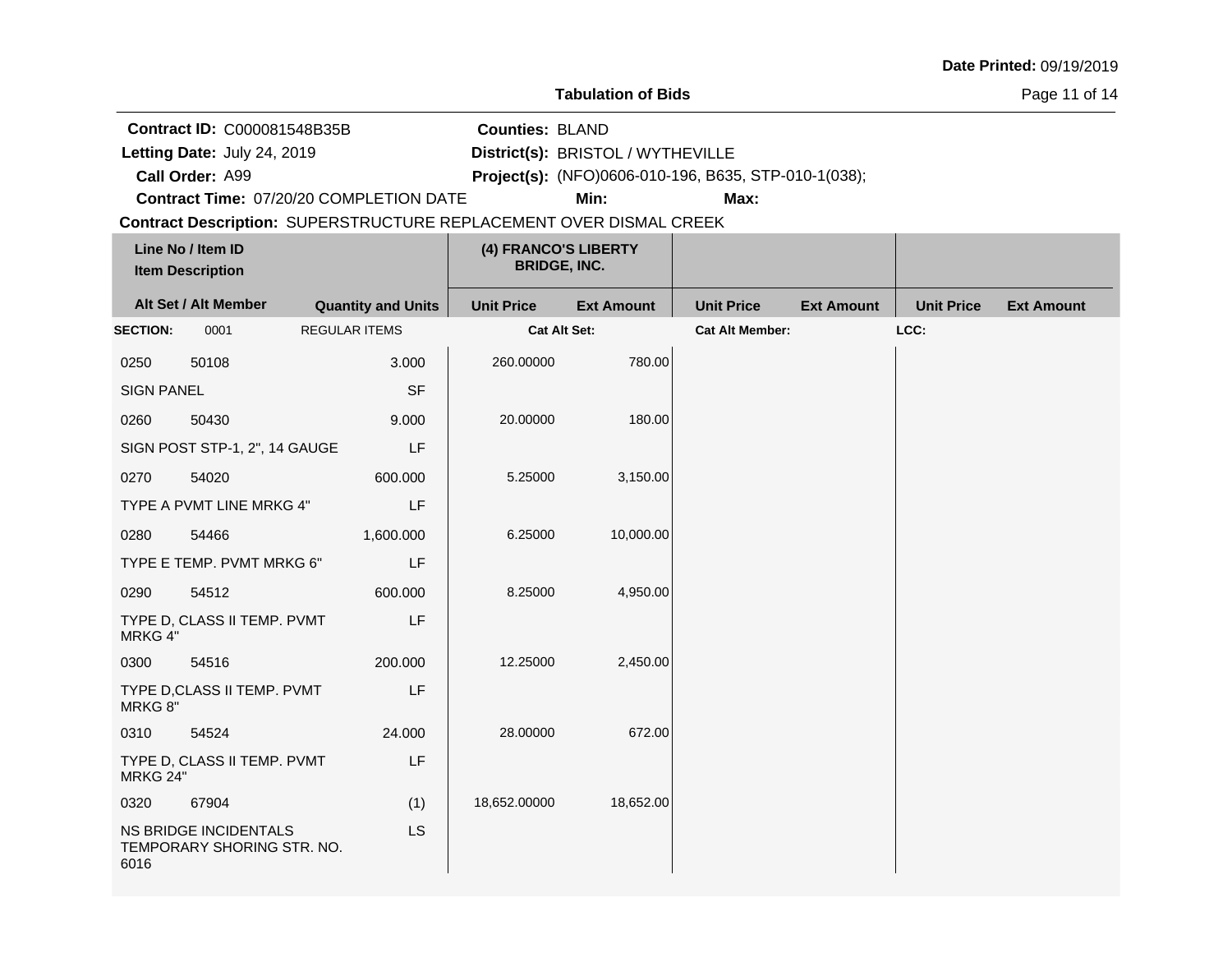**Tabulation of Bids**

Page 12 of 14

**Contract ID:** C000081548B35B

**Call Order:**

Letting Date: July 24, 2019

**Letting Date:** July 24, 2019 **District(s): BRISTOL** / WYTHEVILLE

**Counties:** BLAND

A99 **Project(s):** (NFO)0606-010-196, B635, STP-010-1(038);

**Contract Time:** 07/20/20 COMPLETION DATE

**Min: Max:**

| Line No / Item ID<br><b>Item Description</b> |                                   | (4) FRANCO'S LIBERTY<br><b>BRIDGE, INC.</b> |                   |                   |                        |                   |                   |                   |
|----------------------------------------------|-----------------------------------|---------------------------------------------|-------------------|-------------------|------------------------|-------------------|-------------------|-------------------|
|                                              | Alt Set / Alt Member              | <b>Quantity and Units</b>                   | <b>Unit Price</b> | <b>Ext Amount</b> | <b>Unit Price</b>      | <b>Ext Amount</b> | <b>Unit Price</b> | <b>Ext Amount</b> |
| <b>SECTION:</b>                              | 0001                              | <b>REGULAR ITEMS</b>                        | Cat Alt Set:      |                   | <b>Cat Alt Member:</b> |                   | LCC:              |                   |
| 0330                                         | 68023                             | 112.000                                     | 325.00000         | 36,400.00         |                        |                   |                   |                   |
| <b>W/OUT CURB</b>                            | RAILING, KANSAS CORRAL 32"        | LF                                          |                   |                   |                        |                   |                   |                   |
| 0340                                         | 68043                             | 56.000                                      | 1,200.00000       | 67,200.00         |                        |                   |                   |                   |
| <b>SHRINKAGE</b>                             | CONC. CLASS A4 MOD.LOW            | <b>CY</b>                                   |                   |                   |                        |                   |                   |                   |
| 0350                                         | 68090                             | 123.000                                     | 118.00000         | 14,514.00         |                        |                   |                   |                   |
|                                              | <b>BRIDGE DECK GROOVING</b>       | SY                                          |                   |                   |                        |                   |                   |                   |
| 0360                                         | 68091                             | 14,240.000                                  | 8.00000           | 113,920.00        |                        |                   |                   |                   |
| STEEL CL. I                                  | <b>CORROSION RESISTANT REINF.</b> | LB                                          |                   |                   |                        |                   |                   |                   |
| 0370                                         | 68476                             | (1)                                         | 10,420.00000      | 10,420.00         |                        |                   |                   |                   |
| STR. NO. 6016                                | NS ENV.& WORKER PROTECTION        | <b>LS</b>                                   |                   |                   |                        |                   |                   |                   |
| 0380                                         | 68492                             | (1)                                         | 15,052.00000      | 15,052.00         |                        |                   |                   |                   |
| 6016                                         | NS MATERIAL DISPOSAL STR. NO.     | <b>LS</b>                                   |                   |                   |                        |                   |                   |                   |
| 0390                                         | 68900                             | (1)                                         | 25,250.00000      | 25,250.00         |                        |                   |                   |                   |
| NO. 6016                                     | NS REM. PORT. OF EX.STR. STR.     | <b>LS</b>                                   |                   |                   |                        |                   |                   |                   |
| 0400                                         | 69011                             | 51.000                                      | 185.00000         | 9,435.00          |                        |                   |                   |                   |
|                                              | <b>STRUCTURE EXCAVATION</b>       | <b>CY</b>                                   |                   |                   |                        |                   |                   |                   |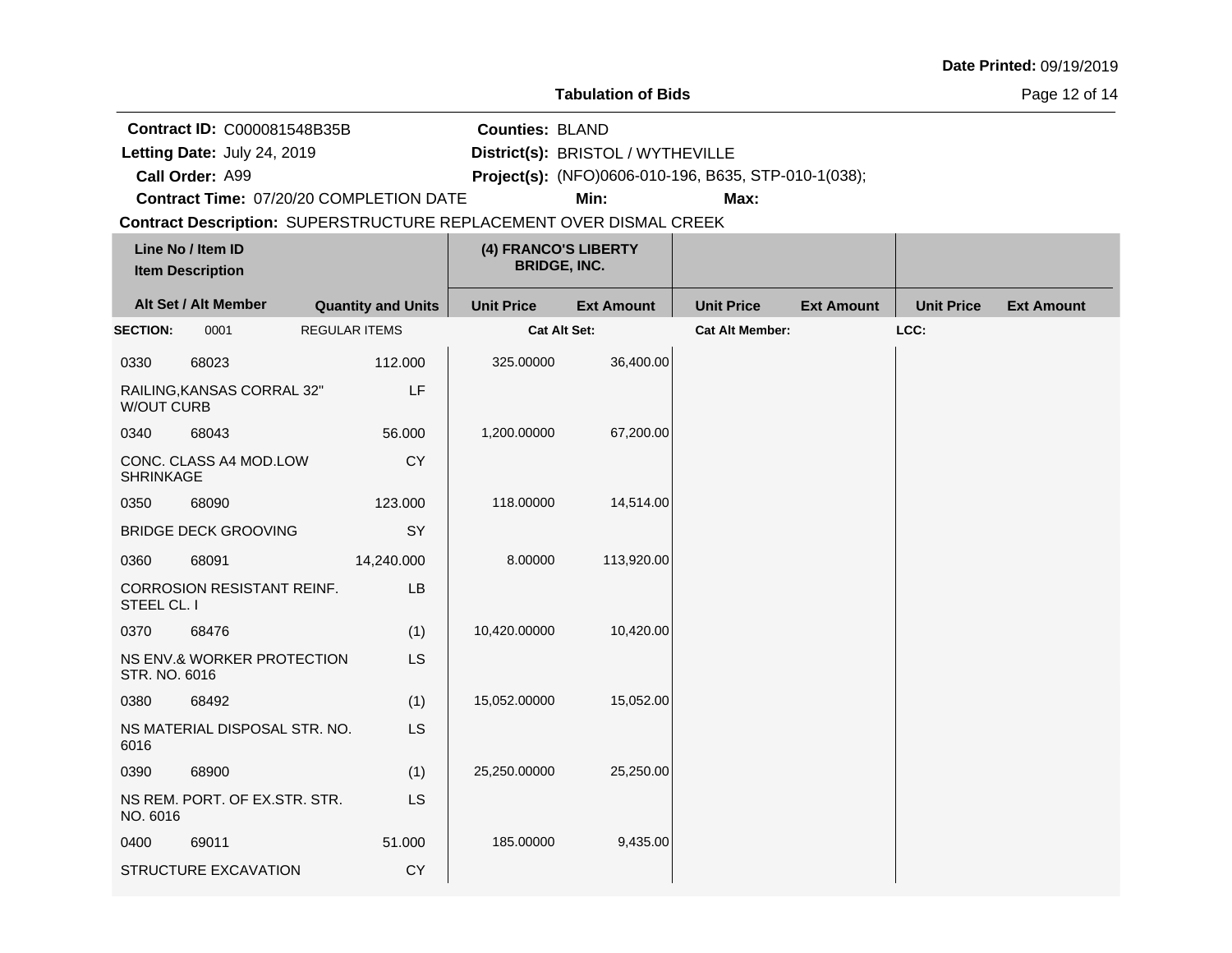**Tabulation of Bids**

Page 13 of 14

**Contract ID:** C000081548B35B

**Letting Date:** July 24, 2019 **District(s): BRISTOL** / WYTHEVILLE Letting Date: July 24, 2019

**Call Order:**

**Counties:** BLAND

A99 **Project(s):** (NFO)0606-010-196, B635, STP-010-1(038);

**Contract Time:** 07/20/20 COMPLETION DATE

**Min: Max:**

| Line No / Item ID<br><b>Item Description</b> |                                                     |                      | (4) FRANCO'S LIBERTY<br><b>BRIDGE, INC.</b> |                   |                        |                   |                   |                   |
|----------------------------------------------|-----------------------------------------------------|----------------------|---------------------------------------------|-------------------|------------------------|-------------------|-------------------|-------------------|
|                                              | Alt Set / Alt Member<br><b>Quantity and Units</b>   |                      | <b>Unit Price</b>                           | <b>Ext Amount</b> | <b>Unit Price</b>      | <b>Ext Amount</b> | <b>Unit Price</b> | <b>Ext Amount</b> |
| <b>SECTION:</b>                              | 0001                                                | <b>REGULAR ITEMS</b> | Cat Alt Set:                                |                   | <b>Cat Alt Member:</b> |                   | LCC:              |                   |
| 0410                                         | 69014                                               | 36.000               | 92.00000                                    | 3,312.00          |                        |                   |                   |                   |
| <b>ZONE</b>                                  | SELECT BACKFILL ABUTMENT                            | <b>TON</b>           |                                             |                   |                        |                   |                   |                   |
| 0420                                         | 69030                                               | 16.100               | 3,050.00000                                 | 49,105.00         |                        |                   |                   |                   |
|                                              | CONCRETE CLASS A3                                   | <b>CY</b>            |                                             |                   |                        |                   |                   |                   |
| 0430                                         | 69091                                               | 560.000              | 12.00000                                    | 6,720.00          |                        |                   |                   |                   |
| STEEL CL. I                                  | <b>CORROSION RESISTANT REINF.</b>                   | LB                   |                                             |                   |                        |                   |                   |                   |
| 0440                                         | 69100                                               | 440.000              | 18.00000                                    | 7,920.00          |                        |                   |                   |                   |
| <b>REINF. STEEL</b>                          |                                                     | LB                   |                                             |                   |                        |                   |                   |                   |
| 0450                                         | 69500                                               | 6.000                | 2,050.00000                                 | 12,300.00         |                        |                   |                   |                   |
|                                              | CONCRETE SUBSTRUCT.<br><b>SURFACE REPAIR</b>        | SY                   |                                             |                   |                        |                   |                   |                   |
| 0460                                         | 69620                                               | 1.000                | 20,080.00000                                | 20,080.00         |                        |                   |                   |                   |
| COFFERDAM                                    |                                                     | EA                   |                                             |                   |                        |                   |                   |                   |
| 0470                                         | 69835                                               | 60.000               | 90.00000                                    | 5,400.00          |                        |                   |                   |                   |
| <b>SUBSTRUCTURE</b>                          | WATERPROOFING - EPOXY RESIN<br>TYPE EP-3B/EP-3T     | SY                   |                                             |                   |                        |                   |                   |                   |
| 0480                                         | 69901                                               | 80.000               | 125.00000                                   | 10,000.00         |                        |                   |                   |                   |
|                                              | NS BR. SUBSTR. WID./REPAIR<br>REPOINT MORTAR JOINTS | LF                   |                                             |                   |                        |                   |                   |                   |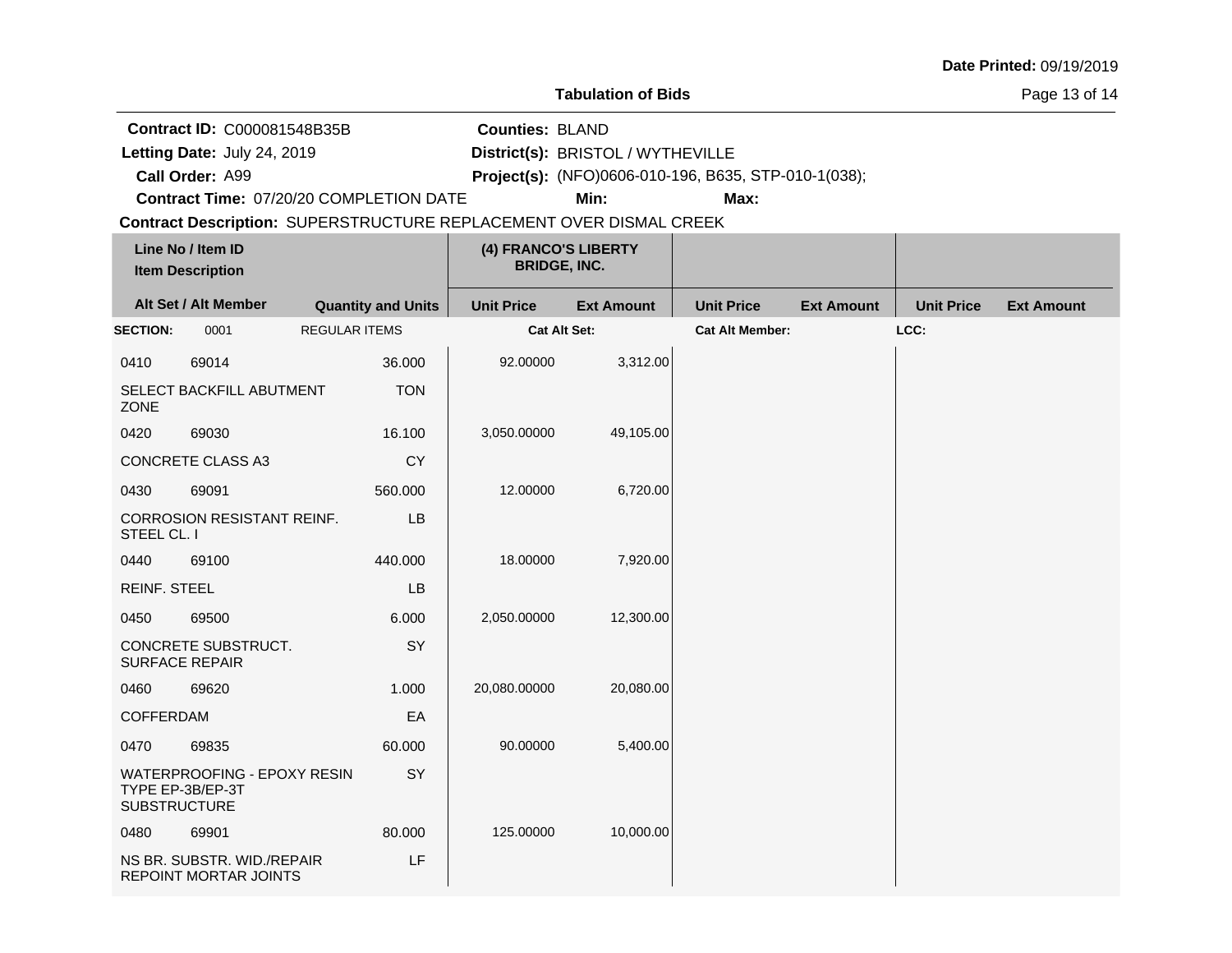|                                                                           |                              |                   |                                                             |                   |                   |                   | <b>Date Printed: 09/19/2019</b> |
|---------------------------------------------------------------------------|------------------------------|-------------------|-------------------------------------------------------------|-------------------|-------------------|-------------------|---------------------------------|
|                                                                           |                              |                   | <b>Tabulation of Bids</b>                                   |                   |                   |                   | Page 14 of 14                   |
| <b>Contract ID: C000081548B35B</b>                                        | <b>Counties: BLAND</b>       |                   |                                                             |                   |                   |                   |                                 |
| Letting Date: July 24, 2019                                               |                              |                   | District(s): BRISTOL / WYTHEVILLE                           |                   |                   |                   |                                 |
| Call Order: A99                                                           |                              |                   | <b>Project(s):</b> (NFO)0606-010-196, B635, STP-010-1(038); |                   |                   |                   |                                 |
| <b>Contract Time: 07/20/20 COMPLETION DATE</b>                            |                              |                   | Min:                                                        | Max:              |                   |                   |                                 |
| <b>Contract Description: SUPERSTRUCTURE REPLACEMENT OVER DISMAL CREEK</b> |                              |                   |                                                             |                   |                   |                   |                                 |
| Line No / Item ID<br><b>Item Description</b>                              |                              |                   | (4) FRANCO'S LIBERTY<br><b>BRIDGE, INC.</b>                 |                   |                   |                   |                                 |
| Alt Set / Alt Member                                                      | <b>Quantity and Units</b>    | <b>Unit Price</b> | <b>Ext Amount</b>                                           | <b>Unit Price</b> | <b>Ext Amount</b> | <b>Unit Price</b> | <b>Ext Amount</b>               |
| <b>Section Totals:</b>                                                    |                              |                   | \$797,993.00                                                |                   |                   |                   |                                 |
| <b>Life Cycle Costs:</b>                                                  |                              |                   |                                                             |                   |                   |                   |                                 |
| <b>Section Total with LCC:</b>                                            |                              |                   | \$797,993.00                                                |                   |                   |                   |                                 |
|                                                                           | <b>Contract Item Totals</b>  |                   | \$797,993.00                                                |                   |                   |                   |                                 |
|                                                                           | <b>Contract Time Totals</b>  |                   |                                                             |                   |                   |                   |                                 |
| <b>Contract Life Cycle Costs Totals</b>                                   |                              |                   | \$0.00                                                      |                   |                   |                   |                                 |
|                                                                           | <b>Contract Grand Totals</b> |                   | \$797,993.00                                                |                   |                   |                   |                                 |
| () indicates item is bid as Lump Sum                                      |                              |                   |                                                             |                   |                   |                   |                                 |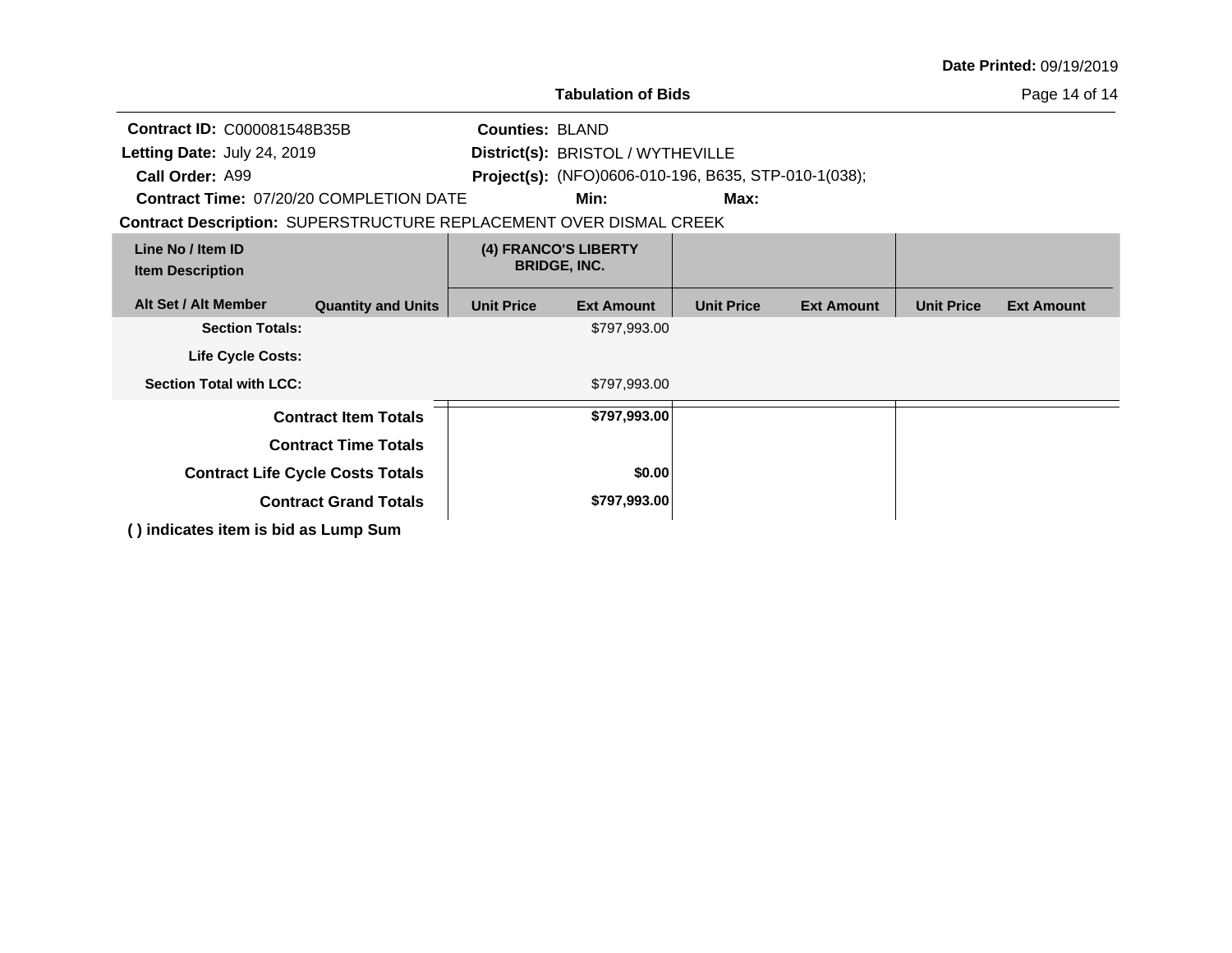Page 1 of 1

**Contract ID:** C000081548B35B Letting Date: July 24, 2019 10:00 A.M. **District(s): BRISTOL / WYTHEVILLE** District(s): BRISTOL / WYTHEVILLE Contract Time: 07/20/20 COMPLETION DATE Project(s): (NFO)0606-010-196, B635, STP-010-1(038); **Counties: BLAND** A99 **Call Order: Min: Max:**

| Rank |                   | <b>Vendor ID/Name</b>         | <b>Total Bid</b> | <b>Percent Of Low</b><br><b>Bid</b> |
|------|-------------------|-------------------------------|------------------|-------------------------------------|
|      | P316              | PATRICK CONSTRUCTION, INC.    | \$597,144.00     | 100.00%                             |
| າ    | <b>B991</b>       | BORING CONTRACTORS, INC.      | \$619,559.00     | 103.75%                             |
|      | C <sub>1334</sub> | CROSSROADS BRIDGE INC         | \$666,282.34     | 111.58%                             |
| 4    | F991              | FRANCO'S LIBERTY BRIDGE, INC. | \$797,993.00     | 133.63%                             |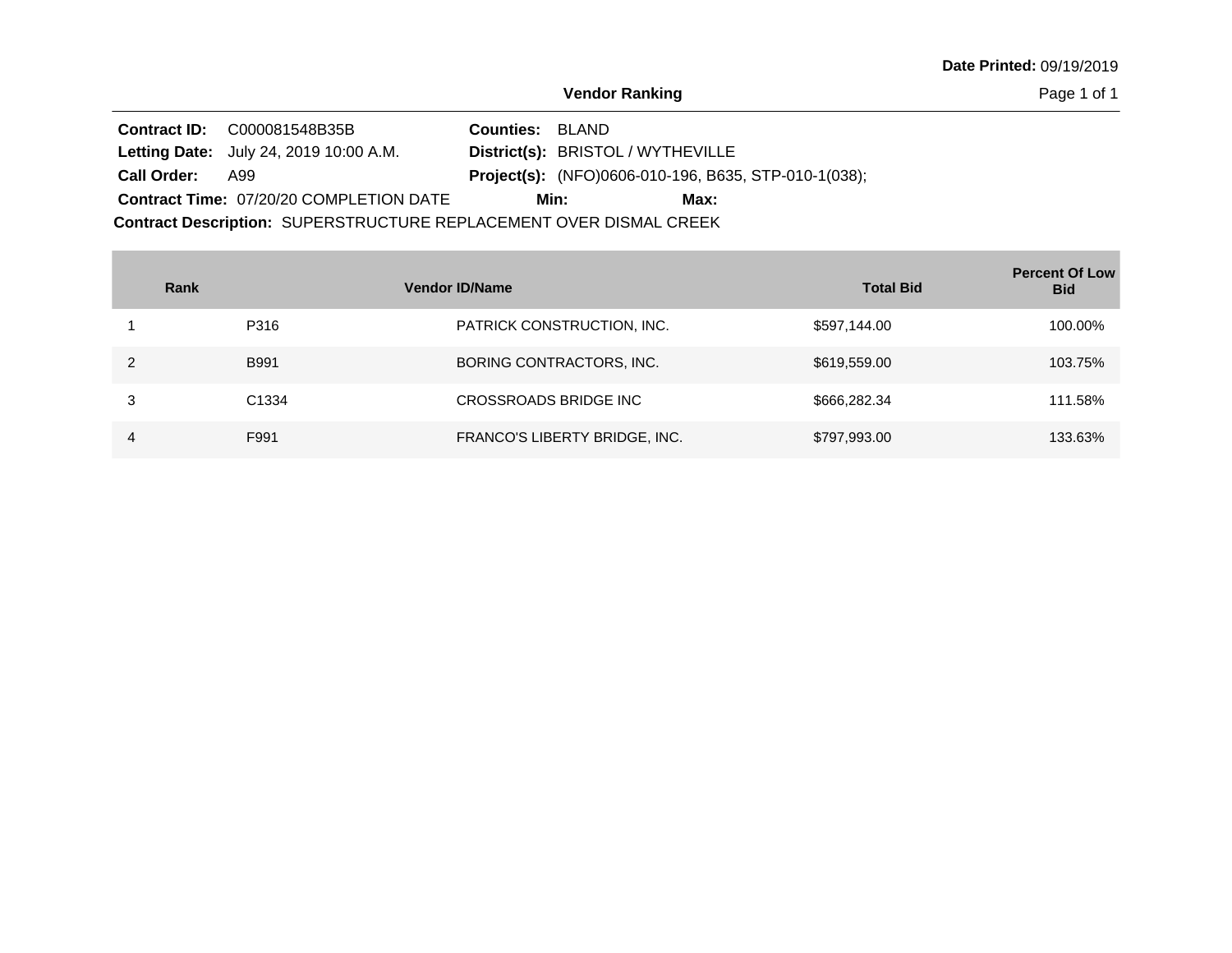| Date Printed: 09/19/2019 |  |  |  |
|--------------------------|--|--|--|
|--------------------------|--|--|--|

Page 1 of 6

|                                              |                                                |                          |                           |                                                                        | Lavulativii vi Dius                |                                                                                     |                   |                   | <b>raye</b> i vi v              |
|----------------------------------------------|------------------------------------------------|--------------------------|---------------------------|------------------------------------------------------------------------|------------------------------------|-------------------------------------------------------------------------------------|-------------------|-------------------|---------------------------------|
|                                              | <b>Contract ID: C0000101241B41</b>             |                          |                           |                                                                        | <b>Counties: BRUNSWICK</b>         |                                                                                     |                   |                   |                                 |
|                                              | Letting Date: July 24, 2019                    |                          |                           |                                                                        | District(s): RICHMOND / SOUTH HILL |                                                                                     |                   |                   |                                 |
|                                              | Call Order: B24                                |                          |                           |                                                                        |                                    | Project(s): 0630-012-729, M501, STP-012-4(047); 0630-012-729, B641, STP-012-4(047); |                   |                   |                                 |
|                                              | <b>Contract Time: 06/02/20 COMPLETION DATE</b> |                          |                           |                                                                        | Min:                               | Max:                                                                                |                   |                   |                                 |
|                                              |                                                |                          |                           | <b>Contract Description: SGR - BRIDGE REPLACEMENT OVER WAQUA CREEK</b> |                                    |                                                                                     |                   |                   |                                 |
| Line No / Item ID<br><b>Item Description</b> |                                                |                          |                           | (1) BURLEIGH<br><b>CONSTRUCTION CO., INC.</b>                          |                                    | (2) ENGLISH CONSTRUCTION<br><b>COMPANY, INCORPORATED</b>                            |                   |                   | (3) CURTIS CONTRACTING,<br>INC. |
|                                              | Alt Set / Alt Member                           |                          | <b>Quantity and Units</b> | <b>Unit Price</b>                                                      | <b>Ext Amount</b>                  | <b>Unit Price</b>                                                                   | <b>Ext Amount</b> | <b>Unit Price</b> | <b>Ext Amount</b>               |
| <b>SECTION:</b>                              | 0001                                           | <b>REGULAR BID ITEMS</b> |                           | <b>Cat Alt Set:</b>                                                    |                                    | <b>Cat Alt Member:</b>                                                              |                   | LCC:              |                                 |
| 0010                                         | 00100                                          |                          | (1)                       | 82.000.00000                                                           | 82.000.00                          | 84,000.00000                                                                        | 84,000.00         | 90.000.00000      | 90.000.00                       |
| <b>MOBILIZATION</b>                          |                                                |                          | LS                        |                                                                        |                                    |                                                                                     |                   |                   |                                 |
| 0020                                         | 00102                                          |                          | (1)                       | 18,000.00000                                                           | 18,000.00                          | 11,000.00000                                                                        | 11,000.00         | 5,315.89000       | 5,315.89                        |
| -PLAN                                        | CONSTRUCTION SURVEYING MIN.                    |                          | LS                        |                                                                        |                                    |                                                                                     |                   |                   |                                 |
| 0030                                         | 00120                                          |                          | 32.000                    | 125.00000                                                              | 4.000.00                           | 100.00000                                                                           | 3,200.00          | 148.58000         | 4.754.56                        |
|                                              | <b>REGULAR EXCAVATION</b>                      |                          | <b>CY</b>                 |                                                                        |                                    |                                                                                     |                   |                   |                                 |
| 0040                                         | 00140                                          |                          | 33,000                    | 125.00000                                                              | 4,125.00                           | 80.00000                                                                            | 2,640.00          | 68.61000          | 2,264.13                        |
|                                              | <b>DODDOMI EVO MIATIONI</b>                    |                          | $\sim$                    |                                                                        |                                    |                                                                                     |                   |                   |                                 |

| 0040          | 00140                          | 33,000     | 125.00000    | 4,125.00  | 80.00000     | 2,640.00  | 68.61000     | 2,264.13  |
|---------------|--------------------------------|------------|--------------|-----------|--------------|-----------|--------------|-----------|
|               | <b>BORROW EXCAVATION</b>       | <b>CY</b>  |              |           |              |           |              |           |
| 0050          | 10128                          | 112,000    | 60.00000     | 6,720.00  | 62.00000     | 6,944.00  | 79.63000     | 8,918.56  |
|               | AGGR. BASE MATL, TY, I NO. 21B | <b>TON</b> |              |           |              |           |              |           |
| 0060          | 10635                          | 21.000     | 950,00000    | 19,950.00 | 836,00000    | 17,556.00 | 586.16000    | 12,309.36 |
|               | ASPHALT CONC.TY, SM-9.5A       | <b>TON</b> |              |           |              |           |              |           |
| 0070          | 24260                          | 5.000      | 65.00000     | 325.00    | 205.00000    | 1,025.00  | 151.78000    | 758.90    |
|               | CR. RUN AGGR, NO. 25 OR 26     | <b>TON</b> |              |           |              |           |              |           |
| 0080          | 24265                          | (1)        | 33,000.00000 | 33,000.00 | 25,000.00000 | 25,000.00 | 23,596.36000 | 23,596.36 |
| STR. NO. 6033 | NS MAINTENANCE OF TRAFFIC      | LS         |              |           |              |           |              |           |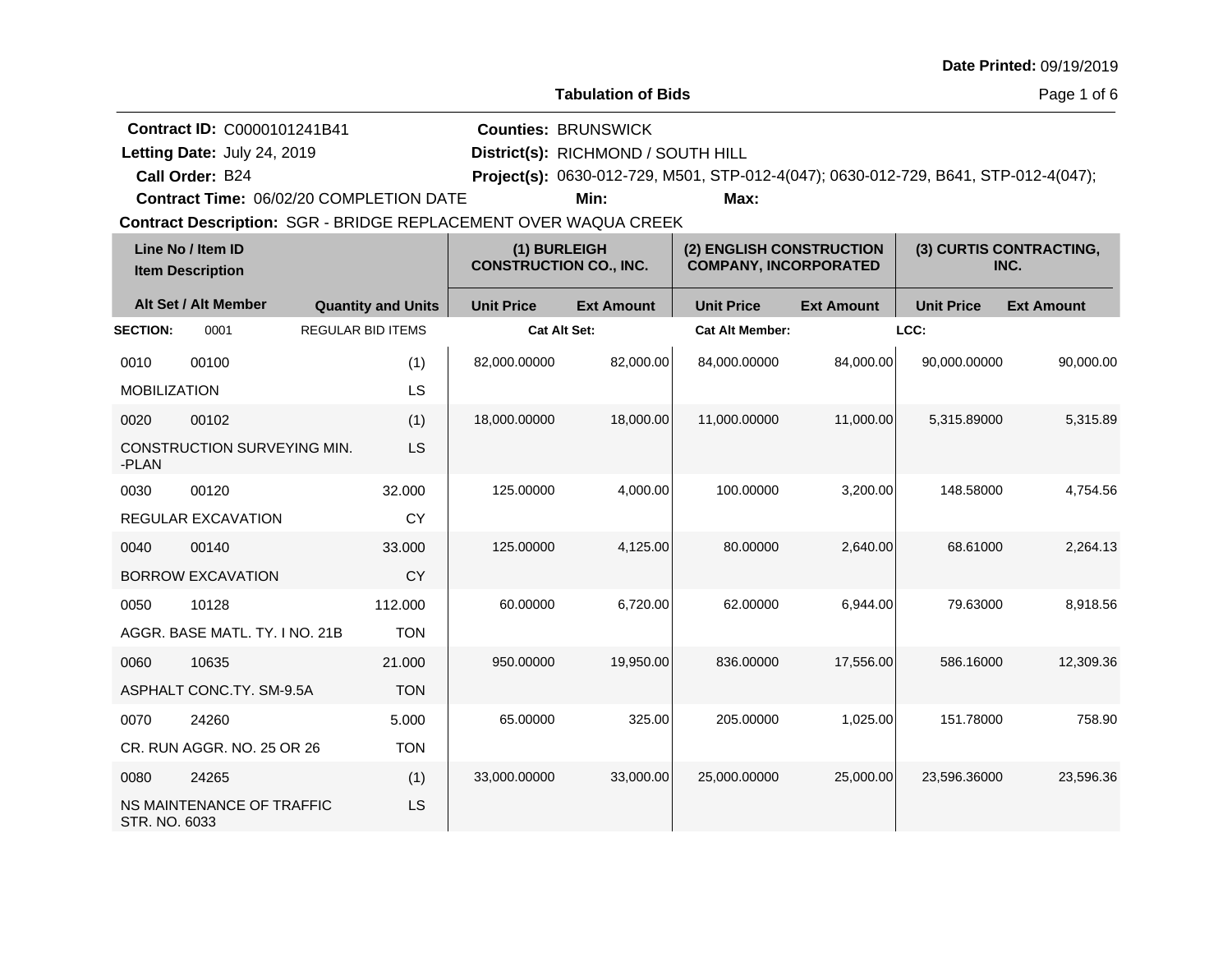| <b>Date Printed: 09/19/2019</b> |  |  |
|---------------------------------|--|--|
|---------------------------------|--|--|

Page 2 of 6

**Call Order: Letting Date:** July 24, 2019 **District(s): RICHMOND / SOUTH HILL Contract ID:** C0000101241B41 **Counties:** BRUNSWICK B24 **Project(s):** 0630-012-729, M501, STP-012-4(047); 0630-012-729, B641, STP-012-4(047);**Contract Time:** 06/02/20 COMPLETION DATE Letting Date: July 24, 2019 **Min: Max:**

Contract Description: SGR - BRIDGE REPLACEMENT OVER WAQUA CREEK

| Line No / Item ID<br><b>Item Description</b> |                                                           | (1) BURLEIGH<br><b>CONSTRUCTION CO., INC.</b> |                     | (2) ENGLISH CONSTRUCTION<br><b>COMPANY, INCORPORATED</b> |                        | (3) CURTIS CONTRACTING,<br>INC. |                   |                   |
|----------------------------------------------|-----------------------------------------------------------|-----------------------------------------------|---------------------|----------------------------------------------------------|------------------------|---------------------------------|-------------------|-------------------|
|                                              | Alt Set / Alt Member                                      | <b>Quantity and Units</b>                     | <b>Unit Price</b>   | <b>Ext Amount</b>                                        | <b>Unit Price</b>      | <b>Ext Amount</b>               | <b>Unit Price</b> | <b>Ext Amount</b> |
| <b>SECTION:</b>                              | 0001                                                      | <b>REGULAR BID ITEMS</b>                      | <b>Cat Alt Set:</b> |                                                          | <b>Cat Alt Member:</b> |                                 | LCC:              |                   |
| 0090                                         | 24279                                                     | 1,008.000                                     | 12.00000            | 12,096.00                                                | 11.00000               | 11,088.00                       | 12.08000          | 12,176.64         |
| <b>MESSAGE SIGN</b>                          | PORTABLE CHANGEABLE                                       | <b>HR</b>                                     |                     |                                                          |                        |                                 |                   |                   |
| 0100                                         | 27101                                                     | 18.000                                        | 40.00000            | 720.00                                                   | 28.00000               | 504.00                          | 60.41000          | 1,087.38          |
|                                              | <b>TEMPORARY SEED</b>                                     | LB                                            |                     |                                                          |                        |                                 |                   |                   |
| 0110                                         | 27102                                                     | 46.000                                        | 40.00000            | 1,840.00                                                 | 28.00000               | 1,288.00                        | 60.41000          | 2,778.86          |
| <b>REGULAR SEED</b>                          |                                                           | LB                                            |                     |                                                          |                        |                                 |                   |                   |
| 0120                                         | 27103                                                     | 10.000                                        | 16.00000            | 160.00                                                   | 13.50000               | 135.00                          | 60.41000          | 604.10            |
| OVERSEEDING                                  |                                                           | LB                                            |                     |                                                          |                        |                                 |                   |                   |
| 0130                                         | 27112                                                     | 883.000                                       | 7.00000             | 6,181.00                                                 | 4.20000                | 3,708.60                        | 4.23000           | 3,735.09          |
|                                              | <b>HYDRAULIC EROSION CONTROL</b><br><b>PRODUCT TYPE 3</b> | SY                                            |                     |                                                          |                        |                                 |                   |                   |
| 0140                                         | 27230                                                     | 15,000                                        | 4.00000             | 60.00                                                    | 2.20000                | 33.00                           | 30.20000          | 453.00            |
|                                              | FERTILIZER NITROGEN - N                                   | LB                                            |                     |                                                          |                        |                                 |                   |                   |
| 0150                                         | 27231                                                     | 21.000                                        | 4.00000             | 84.00                                                    | 2.20000                | 46.20                           | 30.20000          | 634.20            |
|                                              | FERTILIZER PHOSPHOROUS - P                                | LB                                            |                     |                                                          |                        |                                 |                   |                   |
| 0160                                         | 27232                                                     | 10.000                                        | 4.00000             | 40.00                                                    | 2.20000                | 22.00                           | 30.20000          | 302.00            |
|                                              | FERTILIZER POTASSIUM - K                                  | LB                                            |                     |                                                          |                        |                                 |                   |                   |
| 0170                                         | 27250                                                     | 0.660                                         | 750.00000           | 495.00                                                   | 450.00000              | 297.00                          | 362.45000         | 239.22            |
| LIME                                         |                                                           | <b>TON</b>                                    |                     |                                                          |                        |                                 |                   |                   |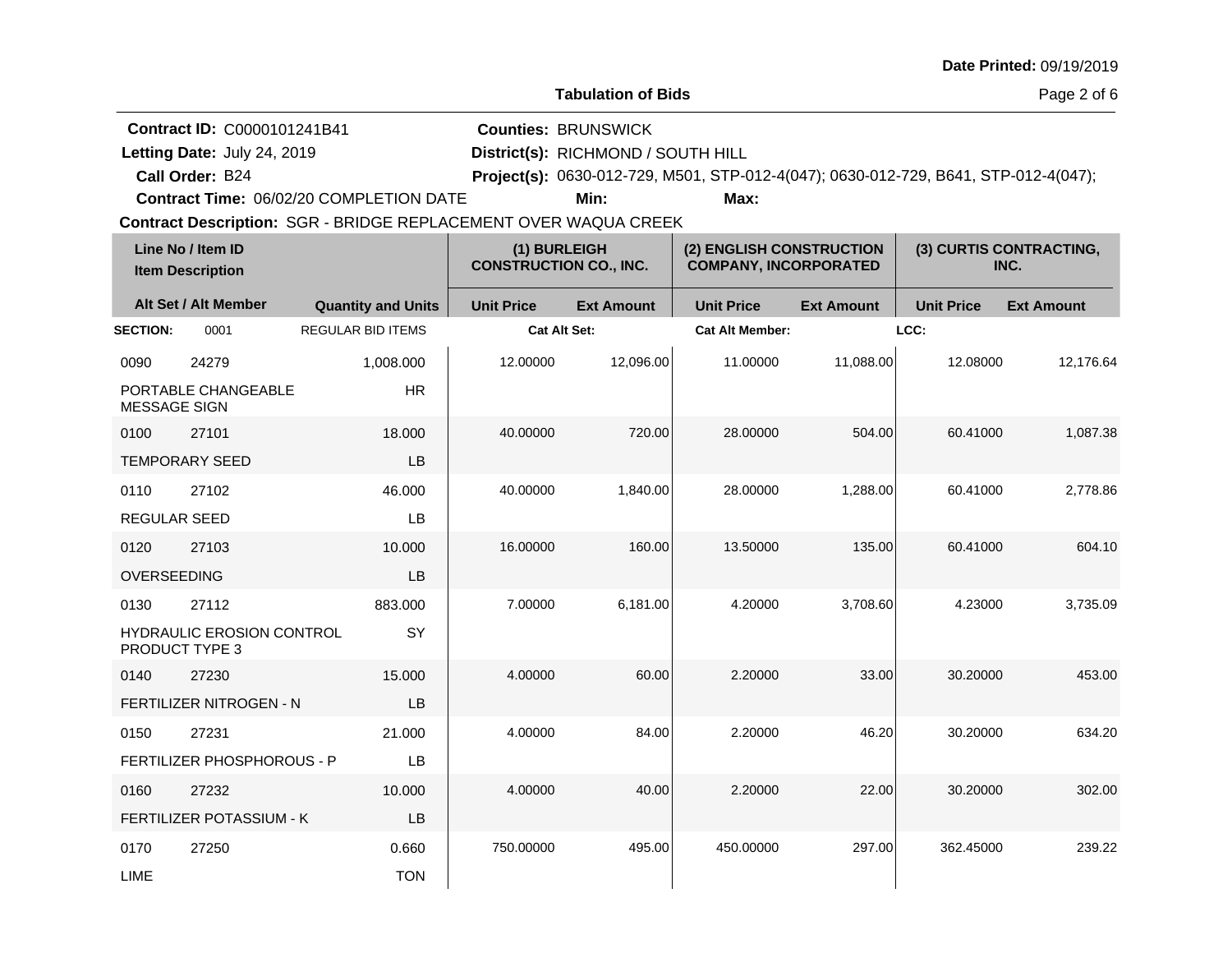|  |  | <b>Date Printed: 09/19/2019</b> |
|--|--|---------------------------------|
|--|--|---------------------------------|

Page 3 of 6

|                   |                                              |                                                                        |                                               | Lavulativii vi Dius                |                                                                                     |                   |                   | r ay <del>c</del> o or o        |
|-------------------|----------------------------------------------|------------------------------------------------------------------------|-----------------------------------------------|------------------------------------|-------------------------------------------------------------------------------------|-------------------|-------------------|---------------------------------|
|                   | Contract ID: C0000101241B41                  |                                                                        |                                               | <b>Counties: BRUNSWICK</b>         |                                                                                     |                   |                   |                                 |
|                   | Letting Date: July 24, 2019                  |                                                                        |                                               | District(s): RICHMOND / SOUTH HILL |                                                                                     |                   |                   |                                 |
|                   | Call Order: B24                              |                                                                        |                                               |                                    | Project(s): 0630-012-729, M501, STP-012-4(047); 0630-012-729, B641, STP-012-4(047); |                   |                   |                                 |
|                   |                                              | <b>Contract Time: 06/02/20 COMPLETION DATE</b>                         |                                               | Min:                               | Max:                                                                                |                   |                   |                                 |
|                   |                                              | <b>Contract Description: SGR - BRIDGE REPLACEMENT OVER WAQUA CREEK</b> |                                               |                                    |                                                                                     |                   |                   |                                 |
|                   | Line No / Item ID<br><b>Item Description</b> |                                                                        | (1) BURLEIGH<br><b>CONSTRUCTION CO., INC.</b> |                                    | (2) ENGLISH CONSTRUCTION<br><b>COMPANY, INCORPORATED</b>                            |                   |                   | (3) CURTIS CONTRACTING,<br>INC. |
|                   | Alt Set / Alt Member                         | <b>Quantity and Units</b>                                              | <b>Unit Price</b>                             | <b>Ext Amount</b>                  | <b>Unit Price</b>                                                                   | <b>Ext Amount</b> | <b>Unit Price</b> | <b>Ext Amount</b>               |
| <b>SECTION:</b>   | 0001                                         | <b>REGULAR BID ITEMS</b>                                               | <b>Cat Alt Set:</b>                           |                                    | <b>Cat Alt Member:</b>                                                              |                   | LCC:              |                                 |
| 0180              | 27284                                        | 755.000                                                                | 4.00000                                       | 3,020.00                           | 2.20000                                                                             | 1,661.00          | 1.21000           | 913.55                          |
|                   | <b>EROSION CONTROL MULCH</b>                 | <b>SY</b>                                                              |                                               |                                    |                                                                                     |                   |                   |                                 |
| 0190              | 27430                                        | 92.000                                                                 | 1.00000                                       | 92.00                              | 1.00000                                                                             | 92.00             | 0.33000           | 30.36                           |
| <b>EXCAVATION</b> | <b>SILTATION CONTROL</b>                     | <b>CY</b>                                                              |                                               |                                    |                                                                                     |                   |                   |                                 |
| 0200              | 27504                                        | 578.000                                                                | 9.00000                                       | 5,202.00                           | 9.00000                                                                             | 5,202.00          | 7.25000           | 4,190.50                        |
|                   | TEMP. SILT FENCE TYPE B                      | LF                                                                     |                                               |                                    |                                                                                     |                   |                   |                                 |
| 0210              | 27505                                        | 500.000                                                                | 7.00000                                       | 3,500.00                           | 5.00000                                                                             | 2.500.00          | 2.72000           | 1.360.00                        |
|                   | TEMP. SILT FENCE TYPE A                      | LF                                                                     |                                               |                                    |                                                                                     |                   |                   |                                 |

75.00000 6,037.50 55.00000 4,427.50 25.61000 2,061.61

75.00000 6,000.00 41.00000 3,280.00 67.23000 5,378.40

650.00000 9,100.00 830.00000 11,620.00 327.83000 4,589.62

150.00000 27,150.00 100.00000 18,100.00 185.04000 33,492.24

0220 50108 SIGN PANEL

0230 50436

0240 50486

STP-1, TYPE B

0250 60515

GAUGE

SIGN POST STP-1, 2 1/2", 12

CONCRETE SIGN FOUNDATION

GUARDRAIL, THRIE BEAM

80.500 SF

80.000 LF

14.000

181.000

EA

LF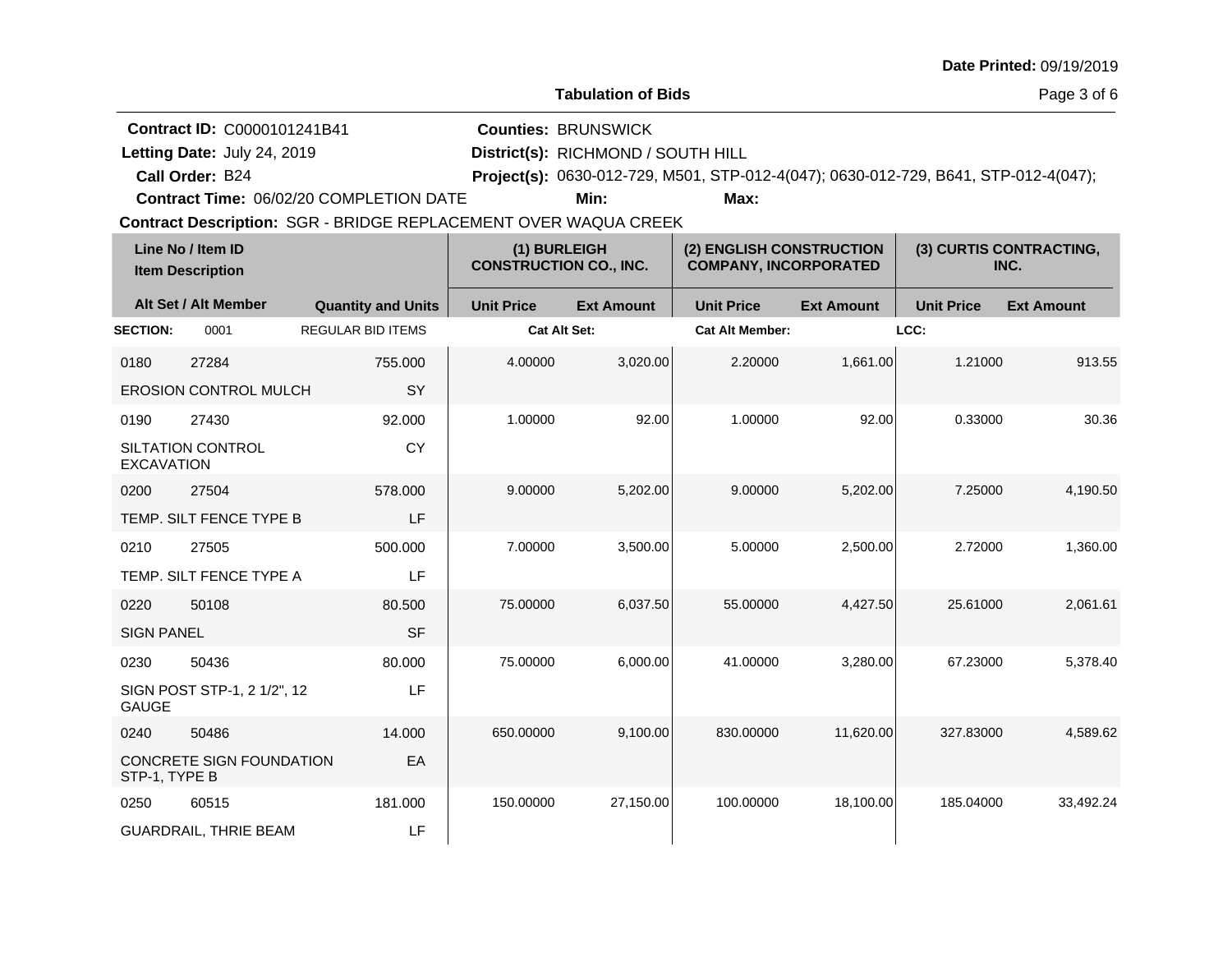|                     |                                                                                                                                                                                                    |                           |                                               |                                                                          |                                                                                             |                   |                   | <b>Date Printed: 09/19/2019</b> |
|---------------------|----------------------------------------------------------------------------------------------------------------------------------------------------------------------------------------------------|---------------------------|-----------------------------------------------|--------------------------------------------------------------------------|---------------------------------------------------------------------------------------------|-------------------|-------------------|---------------------------------|
|                     |                                                                                                                                                                                                    |                           |                                               | <b>Tabulation of Bids</b>                                                |                                                                                             |                   |                   | Page 4 of 6                     |
|                     | <b>Contract ID: C0000101241B41</b><br>Letting Date: July 24, 2019<br>Call Order: B24<br>Contract Time: 06/02/20 COMPLETION DATE<br>Contract Description: SGR - BRIDGE REPLACEMENT OVER WAQUA CREEK |                           |                                               | <b>Counties: BRUNSWICK</b><br>District(s): RICHMOND / SOUTH HILL<br>Min: | Project(s): 0630-012-729, M501, STP-012-4(047); 0630-012-729, B641, STP-012-4(047);<br>Max: |                   |                   |                                 |
|                     | Line No / Item ID<br><b>Item Description</b>                                                                                                                                                       |                           | (1) BURLEIGH<br><b>CONSTRUCTION CO., INC.</b> |                                                                          | (2) ENGLISH CONSTRUCTION<br><b>COMPANY, INCORPORATED</b>                                    |                   |                   | (3) CURTIS CONTRACTING,<br>INC. |
|                     | Alt Set / Alt Member                                                                                                                                                                               | <b>Quantity and Units</b> | <b>Unit Price</b>                             | <b>Ext Amount</b>                                                        | <b>Unit Price</b>                                                                           | <b>Ext Amount</b> | <b>Unit Price</b> | <b>Ext Amount</b>               |
| <b>SECTION:</b>     | 0001                                                                                                                                                                                               | <b>REGULAR BID ITEMS</b>  | <b>Cat Alt Set:</b>                           |                                                                          | <b>Cat Alt Member:</b>                                                                      |                   | LCC:              |                                 |
| 0260                | 61020<br>VIRGINIA ADJACENT MEMBER<br>CONNECTION BLOCK-OUTS                                                                                                                                         | 93.000<br><b>CF</b>       | 300.00000                                     | 27,900.00                                                                | 284.00000                                                                                   | 26,412.00         | 291.73000         | 27,130.89                       |
| 0270                | 61711                                                                                                                                                                                              | 460.000                   | 4.00000                                       | 1,840.00                                                                 | 4.50000                                                                                     | 2,070.00          | 1.23000           | 565.80                          |
| STEEL CL. I         | <b>CORROSION RESISTANT REINF.</b>                                                                                                                                                                  | LB                        |                                               |                                                                          |                                                                                             |                   |                   |                                 |
| 0280                | 62535<br>NS BRIDGE SUPERSTRUCTURE<br>PRESTRESSED CONCRETE BOX<br>BEAM - EXTERIOR BEAM SOLID 3'<br>X 2'-9" X (+85'-90')                                                                             | 2.000<br>EA               | 45.000.00000                                  | 90.000.00                                                                | 58.250.00000                                                                                | 116,500.00        | 42.739.36000      | 85.478.72                       |
| 0290                | 62535<br>NS BRIDGE SUPERSTRUCTURE<br>PRESTRESSED CONCRETE BOX<br>BEAM 3' X 2'-9" X (+85'-90')                                                                                                      | 3.000<br>EA               | 45,000.00000                                  | 135,000.00                                                               | 60,000.00000                                                                                | 180,000.00        | 32,103.41000      | 96,310.23                       |
| 0300                | 64011                                                                                                                                                                                              | 1,274.000                 | 45.00000                                      | 57,330.00                                                                | 50.00000                                                                                    | 63,700.00         | 58.69000          | 74,771.06                       |
|                     | STRUCTURE EXCAVATION                                                                                                                                                                               | CY                        |                                               |                                                                          |                                                                                             |                   |                   |                                 |
| 0310<br><b>ZONE</b> | 64015<br>SELECT BACKFILL ABUTMENT                                                                                                                                                                  | 2,196.000<br><b>TON</b>   | 48.00000                                      | 105,408.00                                                               | 41.00000                                                                                    | 90.036.00         | 54.63000          | 119,967.48                      |
| 0320                | 64032<br><b>GEOCOMPOSITE WALL DRAIN</b>                                                                                                                                                            | 86.000<br>SY              | 35.00000                                      | 3,010.00                                                                 | 53.00000                                                                                    | 4,558.00          | 96.46000          | 8,295.56                        |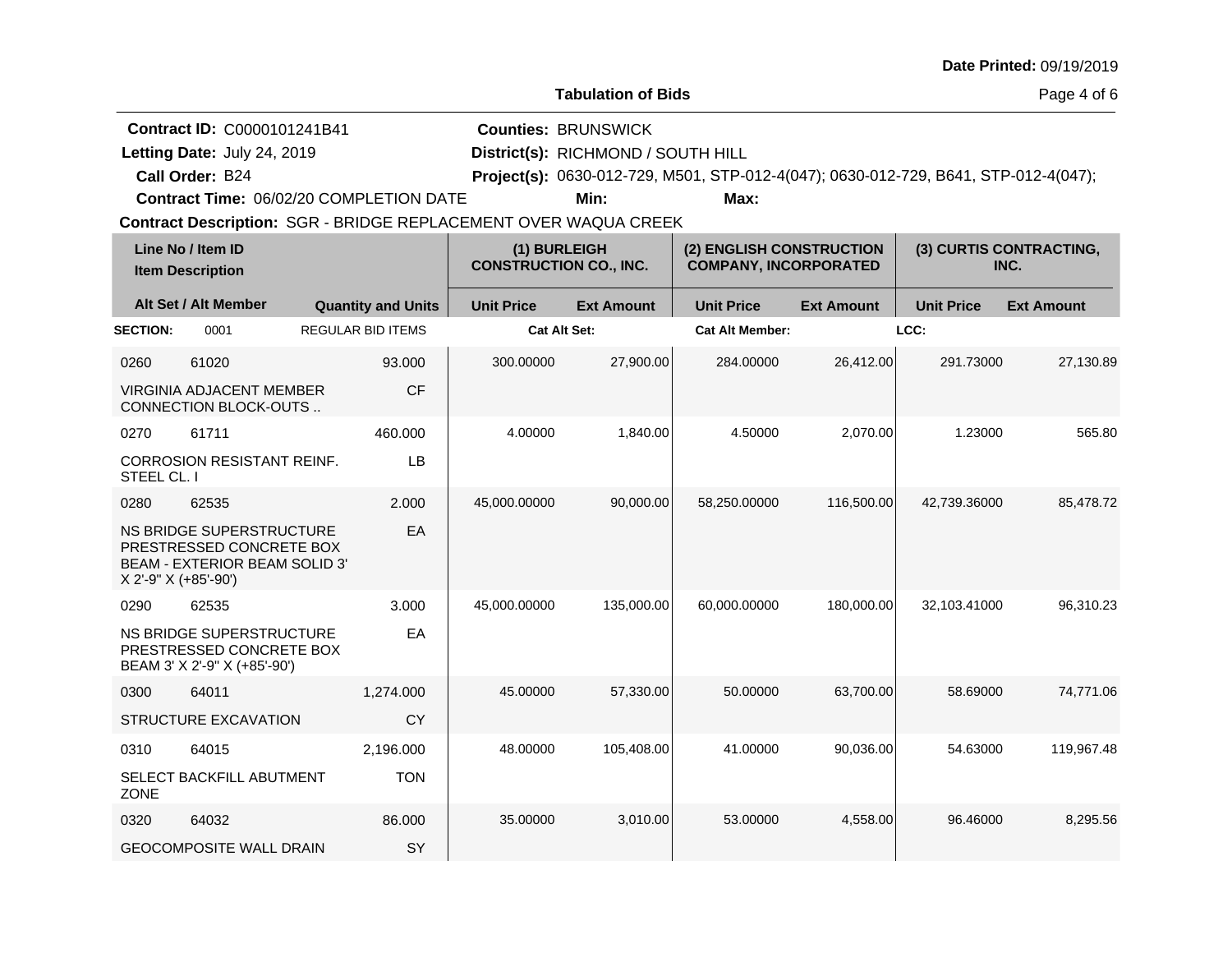|  |  | <b>Date Printed: 09/19/2019</b> |
|--|--|---------------------------------|
|--|--|---------------------------------|

Page 5 of 6

| <b>Contract ID: C0000101241B41</b>                                     | <b>Counties: BRUNSWICK</b>         |      |                                                                                     |  |
|------------------------------------------------------------------------|------------------------------------|------|-------------------------------------------------------------------------------------|--|
| Letting Date: July 24, 2019                                            | District(s): RICHMOND / SOUTH HILL |      |                                                                                     |  |
| Call Order: B24                                                        |                                    |      | Project(s): 0630-012-729, M501, STP-012-4(047); 0630-012-729, B641, STP-012-4(047); |  |
| <b>Contract Time: 06/02/20 COMPLETION DATE</b>                         | Min:                               | Max: |                                                                                     |  |
| <b>Contract Description: SGR - BRIDGE REPLACEMENT OVER WAQUA CREEK</b> |                                    |      |                                                                                     |  |
|                                                                        |                                    |      |                                                                                     |  |

| Line No / Item ID<br><b>Item Description</b> |                                   |                           | (1) BURLEIGH<br><b>CONSTRUCTION CO., INC.</b> |                   | (2) ENGLISH CONSTRUCTION<br><b>COMPANY, INCORPORATED</b> |                   | (3) CURTIS CONTRACTING,<br>INC. |                   |
|----------------------------------------------|-----------------------------------|---------------------------|-----------------------------------------------|-------------------|----------------------------------------------------------|-------------------|---------------------------------|-------------------|
|                                              | Alt Set / Alt Member              | <b>Quantity and Units</b> | <b>Unit Price</b>                             | <b>Ext Amount</b> | <b>Unit Price</b>                                        | <b>Ext Amount</b> | <b>Unit Price</b>               | <b>Ext Amount</b> |
| <b>SECTION:</b>                              | 0001                              | <b>REGULAR BID ITEMS</b>  | <b>Cat Alt Set:</b>                           |                   | <b>Cat Alt Member:</b>                                   |                   | LCC:                            |                   |
| 0330                                         | 64036                             | 117.000                   | 25.00000                                      | 2,925.00          | 3.00000                                                  | 351.00            | 18.12000                        | 2,120.04          |
|                                              | PIPE UNDERDRAIN 6"                | LF                        |                                               |                   |                                                          |                   |                                 |                   |
| 0340                                         | 65013                             | 144.300                   | 1,050.00000                                   | 151,515.00        | 1,140.00000                                              | 164,502.00        | 1,077.57000                     | 155,493.35        |
|                                              | <b>CONCRETE CLASS A3</b>          | <b>CY</b>                 |                                               |                   |                                                          |                   |                                 |                   |
| 0350                                         | 65200                             | 7,150.000                 | 1.60000                                       | 11,440.00         | 2.40000                                                  | 17,160.00         | 1.23000                         | 8,794.50          |
| <b>REINF. STEEL</b>                          |                                   | LB                        |                                               |                   |                                                          |                   |                                 |                   |
| 0360                                         | 65211                             | 5,910.000                 | 4.00000                                       | 23,640.00         | 3.00000                                                  | 17,730.00         | 2.27000                         | 13,415.70         |
| STEEL CL. I                                  | <b>CORROSION RESISTANT REINF.</b> | LB                        |                                               |                   |                                                          |                   |                                 |                   |
| 0370                                         | 66120                             | 2.000                     | 10,000.00000                                  | 20,000.00         | 10,000.00000                                             | 20,000.00         | 4,228.55000                     | 8,457.10          |
| COFFERDAM                                    |                                   | EA                        |                                               |                   |                                                          |                   |                                 |                   |
| 0380                                         | 66239                             | 485.000                   | 75.00000                                      | 36,375.00         | 88.00000                                                 | 42,680.00         | 99.97000                        | 48,485.45         |
|                                              | DRY RIPRAP CL.II 38"              | <b>TON</b>                |                                               |                   |                                                          |                   |                                 |                   |
| 0390                                         | 67900                             | (1)                       | 123,000.00000                                 | 123,000.00        | 130,000.00000                                            | 130,000.00        | 349,206.68000                   | 349,206.68        |
| NO. 6033                                     | NS DISM. & REM. EXIST. STR. STR.  | LS                        |                                               |                   |                                                          |                   |                                 |                   |
| 0400                                         | 67910                             | 1.000                     | 5,000.00000                                   | 5,000.00          | 6.700.00000                                              | 6,700.00          | 1.785.13000                     | 1,785.13          |
| STR. NO. 6033                                | NS NBIS ACCESS, UNDER BRIDGE      | <b>DAY</b>                |                                               |                   |                                                          |                   |                                 |                   |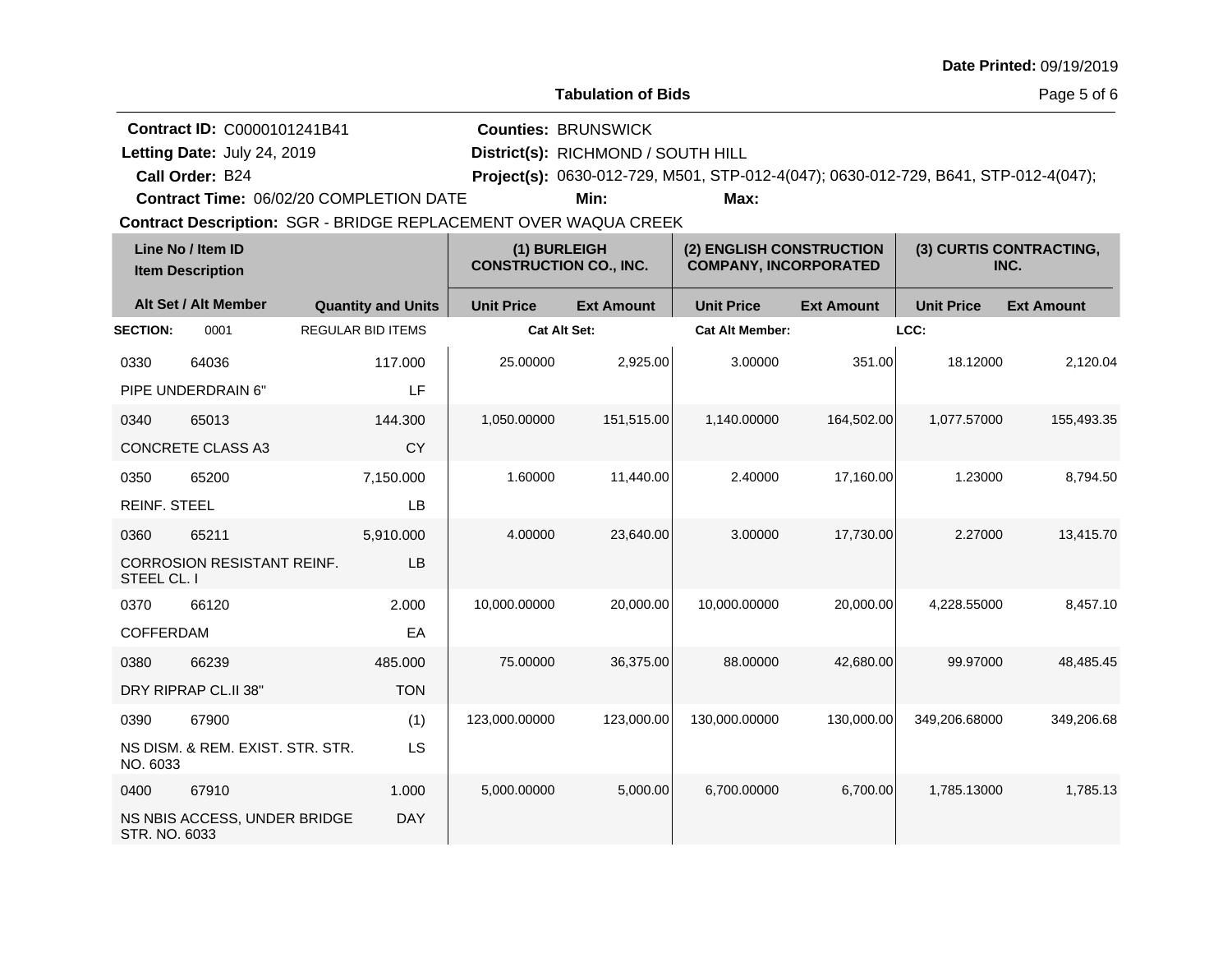|                                                                        |                                         |                                    |                                               |                                                          |                                                                                     |                   | <b>Date Printed: 09/19/2019</b> |
|------------------------------------------------------------------------|-----------------------------------------|------------------------------------|-----------------------------------------------|----------------------------------------------------------|-------------------------------------------------------------------------------------|-------------------|---------------------------------|
|                                                                        |                                         |                                    | <b>Tabulation of Bids</b>                     |                                                          |                                                                                     |                   | Page 6 of 6                     |
| <b>Contract ID: C0000101241B41</b>                                     |                                         |                                    | <b>Counties: BRUNSWICK</b>                    |                                                          |                                                                                     |                   |                                 |
| Letting Date: July 24, 2019                                            |                                         | District(s): RICHMOND / SOUTH HILL |                                               |                                                          |                                                                                     |                   |                                 |
| Call Order: B24                                                        |                                         |                                    |                                               |                                                          | Project(s): 0630-012-729, M501, STP-012-4(047); 0630-012-729, B641, STP-012-4(047); |                   |                                 |
| <b>Contract Time: 06/02/20 COMPLETION DATE</b>                         |                                         |                                    | Min:                                          | Max:                                                     |                                                                                     |                   |                                 |
| <b>Contract Description: SGR - BRIDGE REPLACEMENT OVER WAQUA CREEK</b> |                                         |                                    |                                               |                                                          |                                                                                     |                   |                                 |
| Line No / Item ID<br><b>Item Description</b>                           |                                         |                                    | (1) BURLEIGH<br><b>CONSTRUCTION CO., INC.</b> | (2) ENGLISH CONSTRUCTION<br><b>COMPANY, INCORPORATED</b> |                                                                                     |                   | (3) CURTIS CONTRACTING,<br>INC. |
| Alt Set / Alt Member                                                   | <b>Quantity and Units</b>               | <b>Unit Price</b>                  | <b>Ext Amount</b>                             | <b>Unit Price</b>                                        | <b>Ext Amount</b>                                                                   | <b>Unit Price</b> | <b>Ext Amount</b>               |
| <b>Section Totals:</b>                                                 |                                         |                                    | \$1,044,280.50                                |                                                          | \$1,097,768.30                                                                      |                   | \$1,222,222.22                  |
| Life Cycle Costs:                                                      |                                         |                                    |                                               |                                                          |                                                                                     |                   |                                 |
| <b>Section Total with LCC:</b>                                         |                                         |                                    | \$1,044,280.50                                |                                                          | \$1,097,768.30                                                                      |                   | \$1,222,222.22                  |
|                                                                        | <b>Contract Item Totals</b>             |                                    | \$1,044,280.50                                |                                                          | \$1,097,768.30                                                                      |                   | \$1,222,222.22                  |
|                                                                        | <b>Contract Time Totals</b>             |                                    |                                               |                                                          |                                                                                     |                   |                                 |
|                                                                        | <b>Contract Life Cycle Costs Totals</b> |                                    | \$0.00                                        |                                                          | \$0.00                                                                              |                   | \$0.00                          |
|                                                                        | <b>Contract Grand Totals</b>            |                                    | \$1,044,280.50                                |                                                          | \$1,097,768.30                                                                      |                   | 1,222,222.22                    |
| () indicates item is bid as Lump Sum                                   |                                         |                                    |                                               |                                                          |                                                                                     |                   |                                 |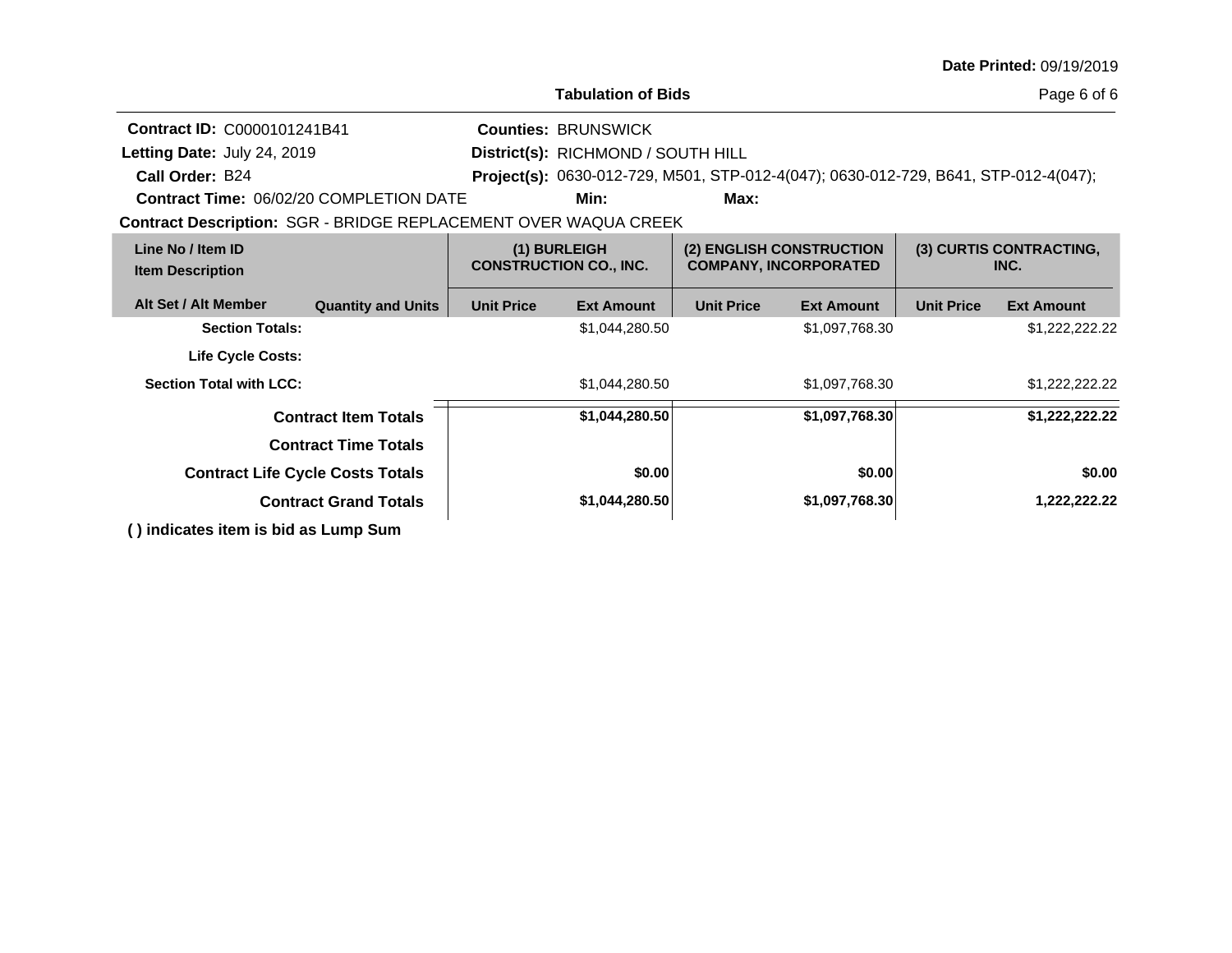Page 1 of 1

**Contract ID:** C0000101241B41 Contract Description: SGR - BRIDGE REPLACEMENT OVER WAQUA CREEK **Letting Date:** July 24, 2019 10:00 A.M. **District(s): RICHMOND / SOUTH HILL** District(s): RICHMOND / SOUTH HILL Contract Time: 06/02/20 COMPLETION DATE Project(s): 0630-012-729, M501, STP-012-4(047); 0630-012-729, B641, STP-012-4(047); BRUNSWICK **Counties:** B24 **Call Order: Min: Max:**

| Rank |                  | <b>Vendor ID/Name</b>                                | <b>Total Bid</b> | <b>Percent Of Low</b><br><b>Bid</b> |
|------|------------------|------------------------------------------------------|------------------|-------------------------------------|
|      | W <sub>210</sub> | BURLEIGH CONSTRUCTION CO., INC.                      | \$1,044,280.50   | 100.00%                             |
|      | E008             | ENGLISH CONSTRUCTION COMPANY,<br><b>INCORPORATED</b> | \$1,097,768.30   | 105.12%                             |
|      | C333             | CURTIS CONTRACTING, INC.                             | \$1,222,222,22   | 117.04%                             |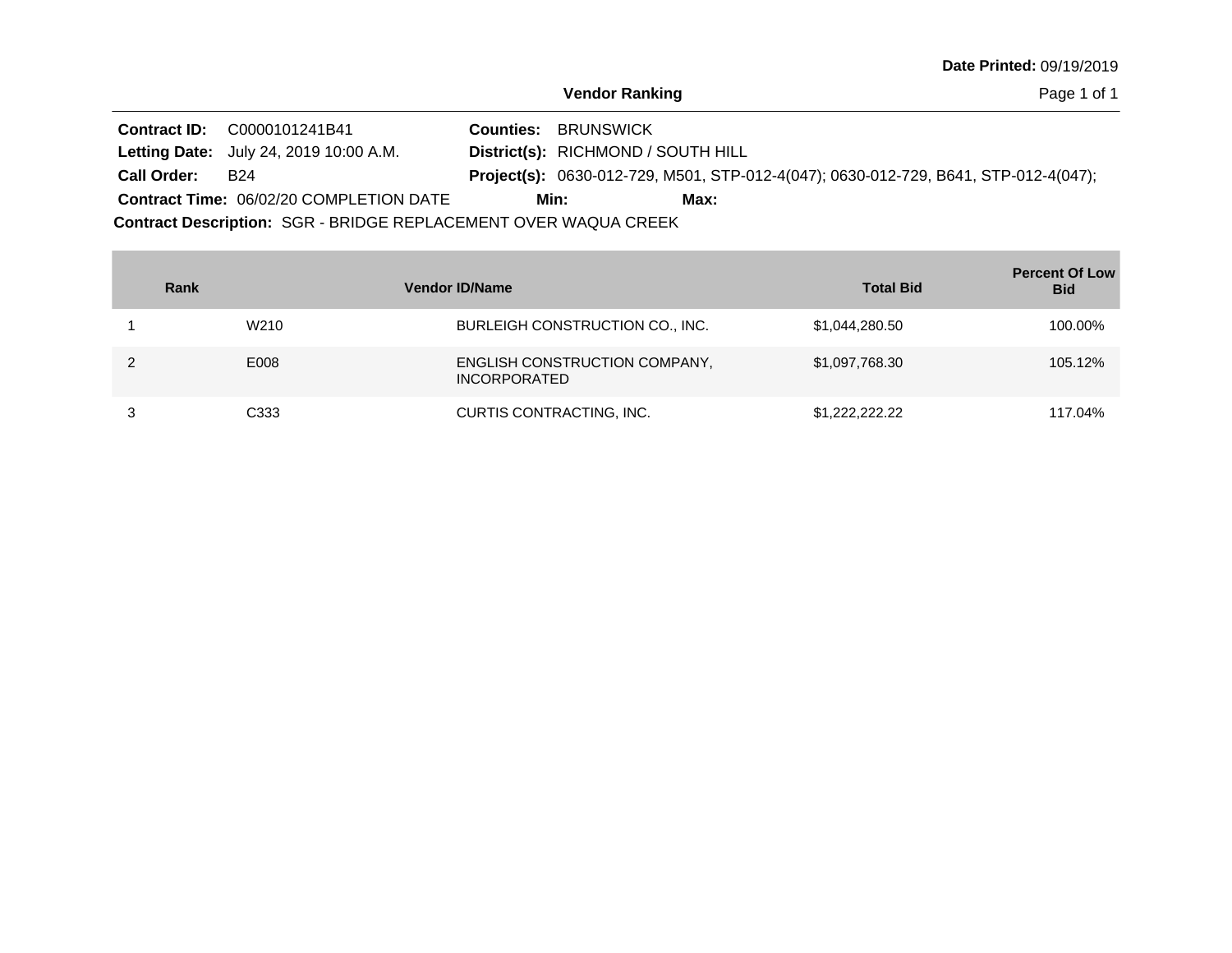**Tabulation of Bids**

Page 1 of 16

| Contract ID: C000111753C01<br>Letting Date: July 24, 2019<br>Call Order: B25 |                                              |                                                                             | <b>Counties: STAFFORD</b>         |                   | District(s): FREDERICKSBURG / FREDERICKSBURG<br>Project(s): 0001-089-610, C501, CMAQ-5111(352); |                   |                   |                          |
|------------------------------------------------------------------------------|----------------------------------------------|-----------------------------------------------------------------------------|-----------------------------------|-------------------|-------------------------------------------------------------------------------------------------|-------------------|-------------------|--------------------------|
|                                                                              |                                              | Contract Time: 01/03/20 COMPLETION DATE                                     |                                   | Min:              | Max:                                                                                            |                   |                   |                          |
|                                                                              |                                              | Contract Description: SMART SCALE - LEFT TURN LANE ONTO POTOMAC CREEK DRIVE |                                   |                   |                                                                                                 |                   |                   |                          |
|                                                                              | Line No / Item ID<br><b>Item Description</b> |                                                                             | (1) TAVARES CONCRETE CO.,<br>INC. |                   | (2) J. R. CASKEY, INC.                                                                          |                   |                   | (3) M & F CONCRETE, INC. |
|                                                                              | Alt Set / Alt Member                         | <b>Quantity and Units</b>                                                   | <b>Unit Price</b>                 | <b>Ext Amount</b> | <b>Unit Price</b>                                                                               | <b>Ext Amount</b> | <b>Unit Price</b> | <b>Ext Amount</b>        |
| <b>SECTION:</b>                                                              | 0001                                         | ALL BID ITEMS                                                               | <b>Cat Alt Set:</b>               |                   | <b>Cat Alt Member:</b>                                                                          |                   | LCC:              |                          |
| 0010                                                                         | 00100                                        | (1)                                                                         | 70,000.00000                      | 70,000.00         | 81,000.00000                                                                                    | 81,000.00         | 40.000.00000      | 40,000.00                |
| <b>MOBILIZATION</b>                                                          |                                              | LS                                                                          |                                   |                   |                                                                                                 |                   |                   |                          |
| 0020                                                                         | 00101                                        | (1)                                                                         | 11.150.00000                      | 11,150.00         | 35.770.00000                                                                                    | 35.770.00         | 10.140.00000      | 10.140.00                |
| <b>CONSTRUCTION</b>                                                          | <b>CONSTRUCTION SURVEYING</b>                | <b>LS</b>                                                                   |                                   |                   |                                                                                                 |                   |                   |                          |
| 0030                                                                         | 00110                                        | (1)                                                                         | 95,000.00000                      | 95,000.00         | 52,585.00000                                                                                    | 52,585.00         | 5,000.00000       | 5,000.00                 |
|                                                                              | CLEARING AND GRUBBING                        | LS                                                                          |                                   |                   |                                                                                                 |                   |                   |                          |
| 0040                                                                         | 00120                                        | 3,855.000                                                                   | 60.00000                          | 231,300.00        | 53.00000                                                                                        | 204,315.00        | 65.00000          | 250,575.00               |
|                                                                              | REGULAR EXCAVATION                           | <b>CY</b>                                                                   |                                   |                   |                                                                                                 |                   |                   |                          |
| 0050                                                                         | 00140                                        | 3,513.000                                                                   | 30.00000                          | 105,390.00        | 50.00000                                                                                        | 175,650.00        | 65.00000          | 228,345.00               |
|                                                                              | <b>BORROW EXCAVATION</b>                     | CY                                                                          |                                   |                   |                                                                                                 |                   |                   |                          |
| 0060                                                                         | 00155                                        | 856.000                                                                     | 2.00000                           | 1,712.00          | 3.60000                                                                                         | 3,081.60          | 13.00000          | 11,128.00                |
| <b>STABILIZATION</b>                                                         | <b>GEOTEXTILE EMBANKMENT</b>                 | SY                                                                          |                                   |                   |                                                                                                 |                   |                   |                          |
| 0070                                                                         | 00525                                        | 1.000                                                                       | 2,400.00000                       | 2,400.00          | 4,652.80000                                                                                     | 4,652.80          | 700.00000         | 700.00                   |
|                                                                              | CONCRETE CLASS A3 MISC.                      | <b>CY</b>                                                                   |                                   |                   |                                                                                                 |                   |                   |                          |
| 0080                                                                         | 01150                                        | 91.000                                                                      | 65.00000                          | 5,915.00          | 155.00000                                                                                       | 14,105.00         | 78,00000          | 7,098.00                 |
| <b>15" PIPE</b>                                                              |                                              | LF                                                                          |                                   |                   |                                                                                                 |                   |                   |                          |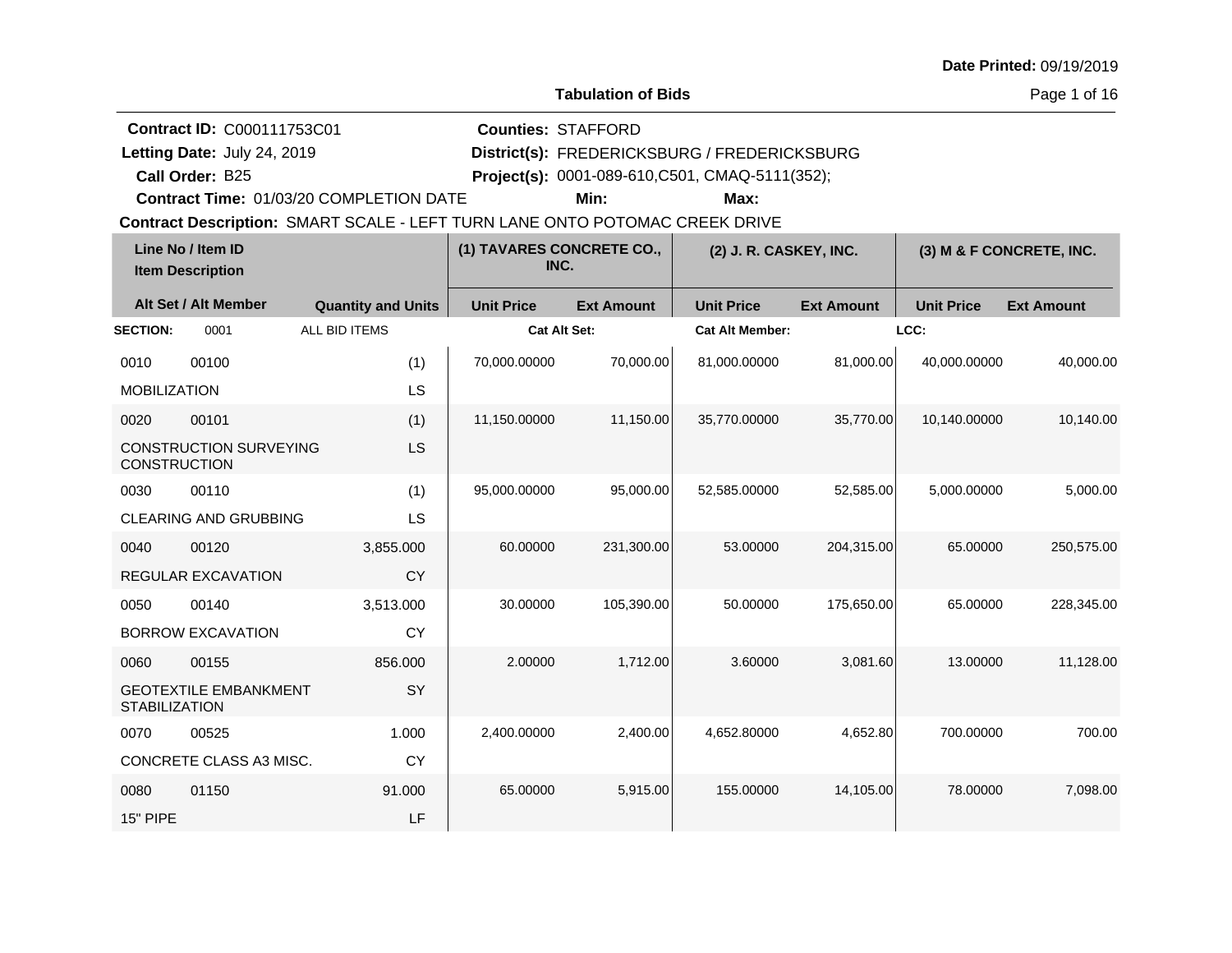**Tabulation of Bids**

**Counties:** STAFFORD

Page 2 of 16

| <b>Contract ID: C000111753C01</b> |
|-----------------------------------|
|-----------------------------------|

**Call Order:**

Letting Date: July 24, 2019

**Letting Date:** July 24, 2019 **District(s): FREDERICKSBURG** / FREDERICKSBURG

B25 **Project(s):** 0001-089-610,C501, CMAQ-5111(352);

**Contract Time:** 01/03/20 COMPLETION DATE

**Min: Max:**

| Line No / Item ID<br><b>Item Description</b> |                                | (1) TAVARES CONCRETE CO.,<br>INC. |                   | (2) J. R. CASKEY, INC. |                        | (3) M & F CONCRETE, INC. |                   |                   |
|----------------------------------------------|--------------------------------|-----------------------------------|-------------------|------------------------|------------------------|--------------------------|-------------------|-------------------|
|                                              | Alt Set / Alt Member           | <b>Quantity and Units</b>         | <b>Unit Price</b> | <b>Ext Amount</b>      | <b>Unit Price</b>      | <b>Ext Amount</b>        | <b>Unit Price</b> | <b>Ext Amount</b> |
| <b>SECTION:</b>                              | 0001                           | ALL BID ITEMS                     | Cat Alt Set:      |                        | <b>Cat Alt Member:</b> |                          | LCC:              |                   |
| 0090                                         | 01152                          | 16.000                            | 285.00000         | 4,560.00               | 1,500.00000            | 24,000.00                | 91.00000          | 1,456.00          |
| 15" CONC. PIPE                               |                                | LF                                |                   |                        |                        |                          |                   |                   |
| 0100                                         | 09150                          | 4.000                             | 240.00000         | 960.00                 | 401.10000              | 1,604.40                 | 110.80000         | 443.20            |
| CLASS I, EC-1                                | <b>EROSION CONTROL STONE</b>   | <b>TON</b>                        |                   |                        |                        |                          |                   |                   |
| 0110                                         | 10128                          | 1,786.000                         | 40.00000          | 71,440.00              | 38.00000               | 67,868.00                | 42.00000          | 75,012.00         |
|                                              | AGGR. BASE MATL. TY. I NO. 21B | <b>TON</b>                        |                   |                        |                        |                          |                   |                   |
| 0120                                         | 10250                          | 292,000                           | 52.00000          | 15,184.00              | 35.00000               | 10,220.00                | 47.75000          | 13,943.00         |
| <b>STONE</b>                                 | NS AGGR. MATERIAL VA. SIZE #3  | <b>TON</b>                        |                   |                        |                        |                          |                   |                   |
| 0130                                         | 10607                          | 1,421.000                         | 100.00000         | 142,100.00             | 96.80000               | 137,552.80               | 106.60000         | 151,478.60        |
| 12.5A                                        | ASPHALT CONCRETE TY, SM-       | <b>TON</b>                        |                   |                        |                        |                          |                   |                   |
| 0140                                         | 10610                          | 323.000                           | 108.00000         | 34,884.00              | 106.20000              | 34,302.60                | 117.00000         | 37,791.00         |
|                                              | ASPHALT CONCRETE TY. IM-19.0A  | <b>TON</b>                        |                   |                        |                        |                          |                   |                   |
| 0150                                         | 10628                          | 7,894.000                         | 4.00000           | 31,576.00              | 2.95000                | 23,287.30                | 3.25000           | 25,655.50         |
| $-2"$                                        | FLEXIBLE PAVEMENT PLANING 0"   | SY                                |                   |                        |                        |                          |                   |                   |
| 0160                                         | 10642                          | 214.000                           | 120.00000         | 25,680.00              | 118.00000              | 25,252.00                | 130.00000         | 27,820.00         |
| 25.0A                                        | ASPHALT CONCRETE TY. BM-       | <b>TON</b>                        |                   |                        |                        |                          |                   |                   |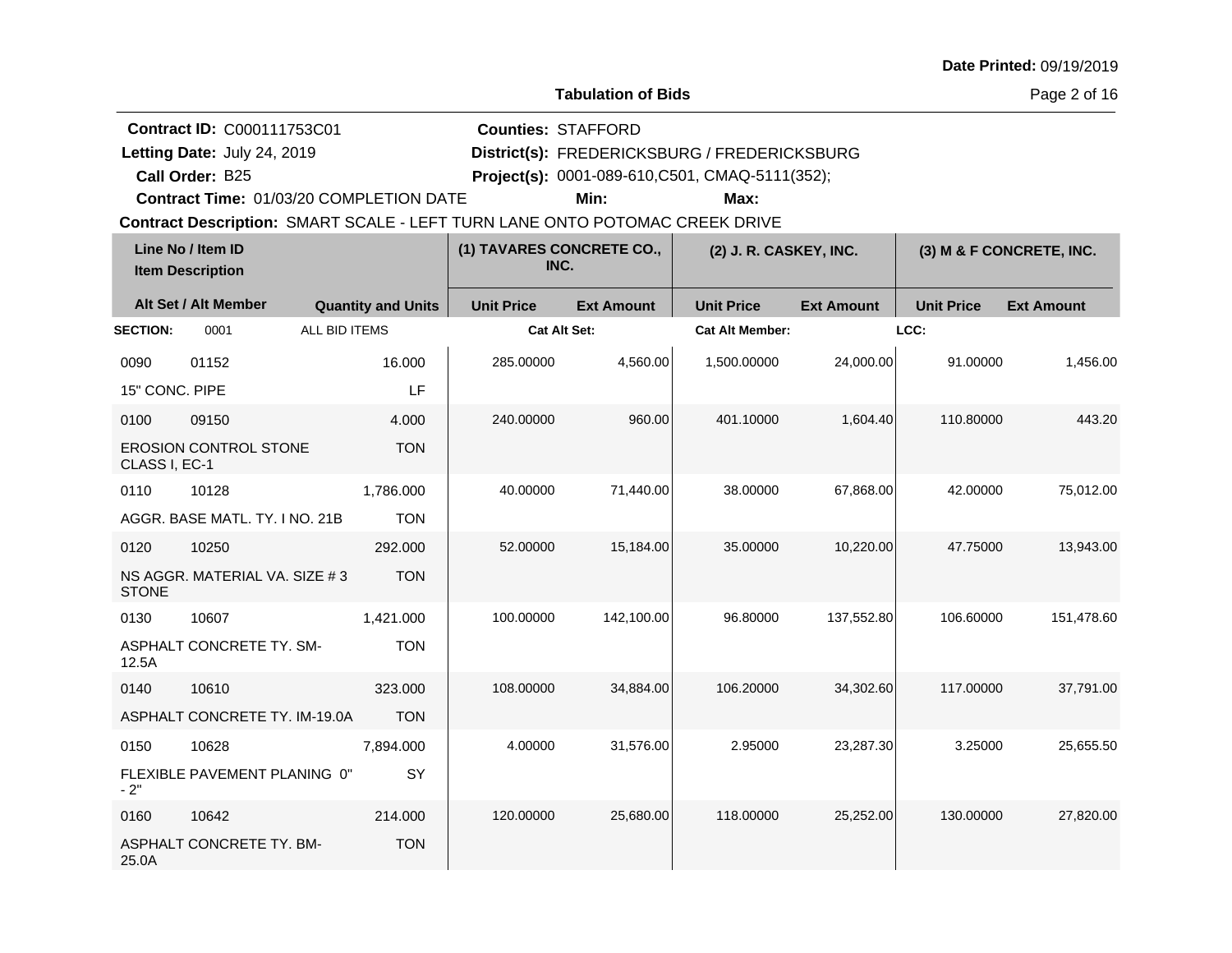**Tabulation of Bids**

**Counties:** STAFFORD

Page 3 of 16

**Call Order:**

Letting Date: July 24, 2019

**Letting Date:** July 24, 2019 **District(s): FREDERICKSBURG** / FREDERICKSBURG

B25 **Project(s):** 0001-089-610,C501, CMAQ-5111(352);

**Contract Time:** 01/03/20 COMPLETION DATE

**Min: Max:**

| Line No / Item ID<br><b>Item Description</b> |                                   |                           | (1) TAVARES CONCRETE CO.,<br>INC. |                   | (2) J. R. CASKEY, INC. |                   | (3) M & F CONCRETE, INC. |                   |
|----------------------------------------------|-----------------------------------|---------------------------|-----------------------------------|-------------------|------------------------|-------------------|--------------------------|-------------------|
|                                              | Alt Set / Alt Member              | <b>Quantity and Units</b> | <b>Unit Price</b>                 | <b>Ext Amount</b> | <b>Unit Price</b>      | <b>Ext Amount</b> | <b>Unit Price</b>        | <b>Ext Amount</b> |
| <b>SECTION:</b>                              | 0001                              | ALL BID ITEMS             | <b>Cat Alt Set:</b>               |                   | <b>Cat Alt Member:</b> |                   | LCC:                     |                   |
| 0170                                         | 11070                             | 1,677.000                 | 3.00000                           | 5,031.00          | 5.00000                | 8,385.00          | 5.00000                  | 8,385.00          |
| <b>DEPTH</b>                                 | NS SAW-CUT ASPH CONC FULL         | LF                        |                                   |                   |                        |                   |                          |                   |
| 0180                                         | 12710                             | 32.000                    | 75.00000                          | 2,400.00          | 150.00000              | 4,800.00          | 70.00000                 | 2,240.00          |
| $CG-7$                                       | RADIAL COMB. CURB & GUTTER        | LF                        |                                   |                   |                        |                   |                          |                   |
| 0190                                         | 13280                             | 562.000                   | 24.00000                          | 13.488.00         | 23.00000               | 12,926.00         | 28.60000                 | 16.073.20         |
|                                              | <b>GUARDRAIL GR-MGS1</b>          | LF                        |                                   |                   |                        |                   |                          |                   |
| 0200                                         | 13286                             | 2.000                     | 3,400.00000                       | 6,800.00          | 3,304.00000            | 6,608.00          | 3,900.00000              | 7,800.00          |
|                                              | <b>GUARDRAIL TERMINAL GR-MGS2</b> | EA                        |                                   |                   |                        |                   |                          |                   |
| 0210                                         | 23560                             | 557.000                   | 8.00000                           | 4,456.00          | 2.55000                | 1.420.35          | 5.00000                  | 2.785.00          |
|                                              | TEMP. SAFETY FENCE 4'             | LF                        |                                   |                   |                        |                   |                          |                   |
| 0220                                         | 24152                             | 5.000                     | 325.00000                         | 1,625.00          | 739.90000              | 3,699.50          | 150.00000                | 750.00            |
|                                              | TYPE 3 BARRICADE 8'               | EA                        |                                   |                   |                        |                   |                          |                   |
| 0230                                         | 24160                             | 354.000                   | 33.00000                          | 11,682.00         | 49.40000               | 17,487.60         | 36.00000                 | 12,744.00         |
| <b>SIGN</b>                                  | TEMPORARY (CONSTRUCTION)          | <b>SF</b>                 |                                   |                   |                        |                   |                          |                   |
| 0240                                         | 24272                             | 900.000                   | 44.00000                          | 39,600.00         | 19.30000               | 17,370.00         | 5.00000                  | 4,500.00          |
|                                              | <b>TRUCK MOUNTED ATTENUATOR</b>   | <b>HR</b>                 |                                   |                   |                        |                   |                          |                   |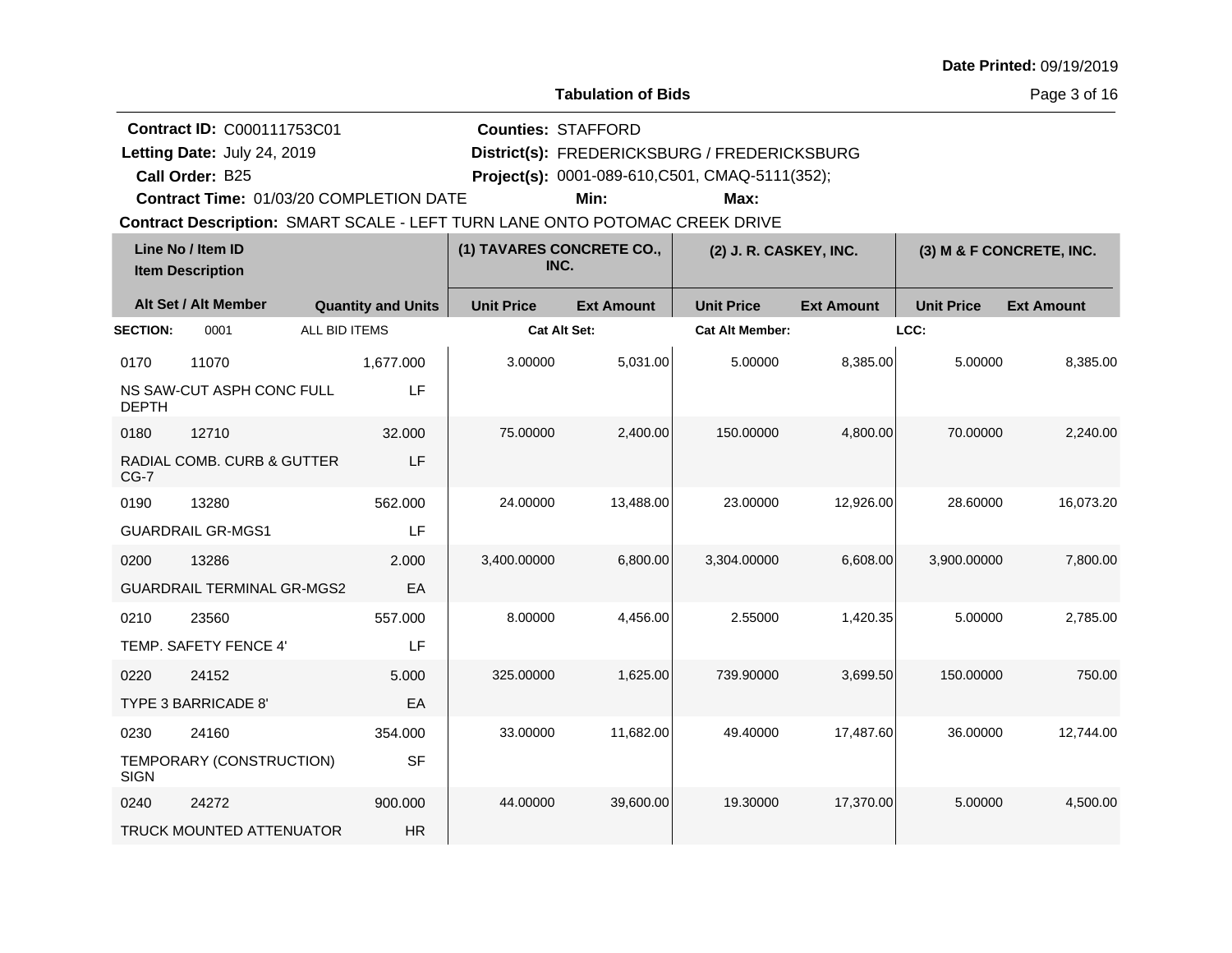**Tabulation of Bids**

**Counties:** STAFFORD

**Contract ID:** C000111753C01

**Letting Date:** July 24, 2019 **District(s): FREDERICKSBURG** / FREDERICKSBURG Letting Date: July 24, 2019

**Call Order:**

B25 **Project(s):** 0001-089-610,C501, CMAQ-5111(352);

**Contract Time:** 01/03/20 COMPLETION DATE

**Min: Max:**

| Line No / Item ID<br><b>Item Description</b> |                             | (1) TAVARES CONCRETE CO.,<br>INC. |                     | (2) J. R. CASKEY, INC. |                        | (3) M & F CONCRETE, INC. |                   |                   |
|----------------------------------------------|-----------------------------|-----------------------------------|---------------------|------------------------|------------------------|--------------------------|-------------------|-------------------|
|                                              | Alt Set / Alt Member        | <b>Quantity and Units</b>         | <b>Unit Price</b>   | <b>Ext Amount</b>      | <b>Unit Price</b>      | <b>Ext Amount</b>        | <b>Unit Price</b> | <b>Ext Amount</b> |
| <b>SECTION:</b>                              | 0001                        | ALL BID ITEMS                     | <b>Cat Alt Set:</b> |                        | <b>Cat Alt Member:</b> |                          | LCC:              |                   |
| 0250                                         | 24278                       | 4,500.000                         | 1.00000             | 4,500.00               | 1.85000                | 8,325.00                 | 1.00000           | 4,500.00          |
| <b>DEVICES</b>                               | <b>GROUP 2 CHANNELIZING</b> | <b>DAY</b>                        |                     |                        |                        |                          |                   |                   |
| 0260                                         | 24279                       | 250.000                           | 11.00000            | 2,750.00               | 37.20000               | 9,300.00                 | 10.00000          | 2,500.00          |
| <b>MESSAGE SIGN</b>                          | PORTABLE CHANGEABLE         | <b>HR</b>                         |                     |                        |                        |                          |                   |                   |
| 0270                                         | 24281                       | 250,000                           | 8.00000             | 2,000.00               | 15.80000               | 3,950.00                 | 10.00000          | 2,500.00          |
|                                              | ELECTRONIC ARROW BOARD      | <b>HR</b>                         |                     |                        |                        |                          |                   |                   |
| 0280                                         | 24282                       | 100.000                           | 25.00000            | 2,500.00               | 29.50000               | 2,950.00                 | 50.00000          | 5,000.00          |
|                                              | <b>FLAGGER SERVICE</b>      | <b>HR</b>                         |                     |                        |                        |                          |                   |                   |
| 0290                                         | 24430                       | 405.000                           | 20.00000            | 8,100.00               | 20.00000               | 8,100.00                 | 20.77000          | 8,411.85          |
| <b>FLEXIBLE</b>                              | DEMOLITION OF PAVEMENT      | SY                                |                     |                        |                        |                          |                   |                   |
| 0310                                         | 27101                       | 34.000                            | 25.00000            | 850.00                 | 34.40000               | 1,169.60                 | 10.00000          | 340.00            |
|                                              | <b>TEMPORARY SEED</b>       | LB                                |                     |                        |                        |                          |                   |                   |
| 0320                                         | 27102                       | 55.000                            | 25,00000            | 1,375.00               | 20.20000               | 1,111.00                 | 10.00000          | 550.00            |
| <b>REGULAR SEED</b>                          |                             | LB                                |                     |                        |                        |                          |                   |                   |
| 0330                                         | 27103                       | 44.000                            | 6.00000             | 264.00                 | 5.05000                | 222.20                   | 10.00000          | 440.00            |
| <b>OVERSEEDING</b>                           |                             | LB                                |                     |                        |                        |                          |                   |                   |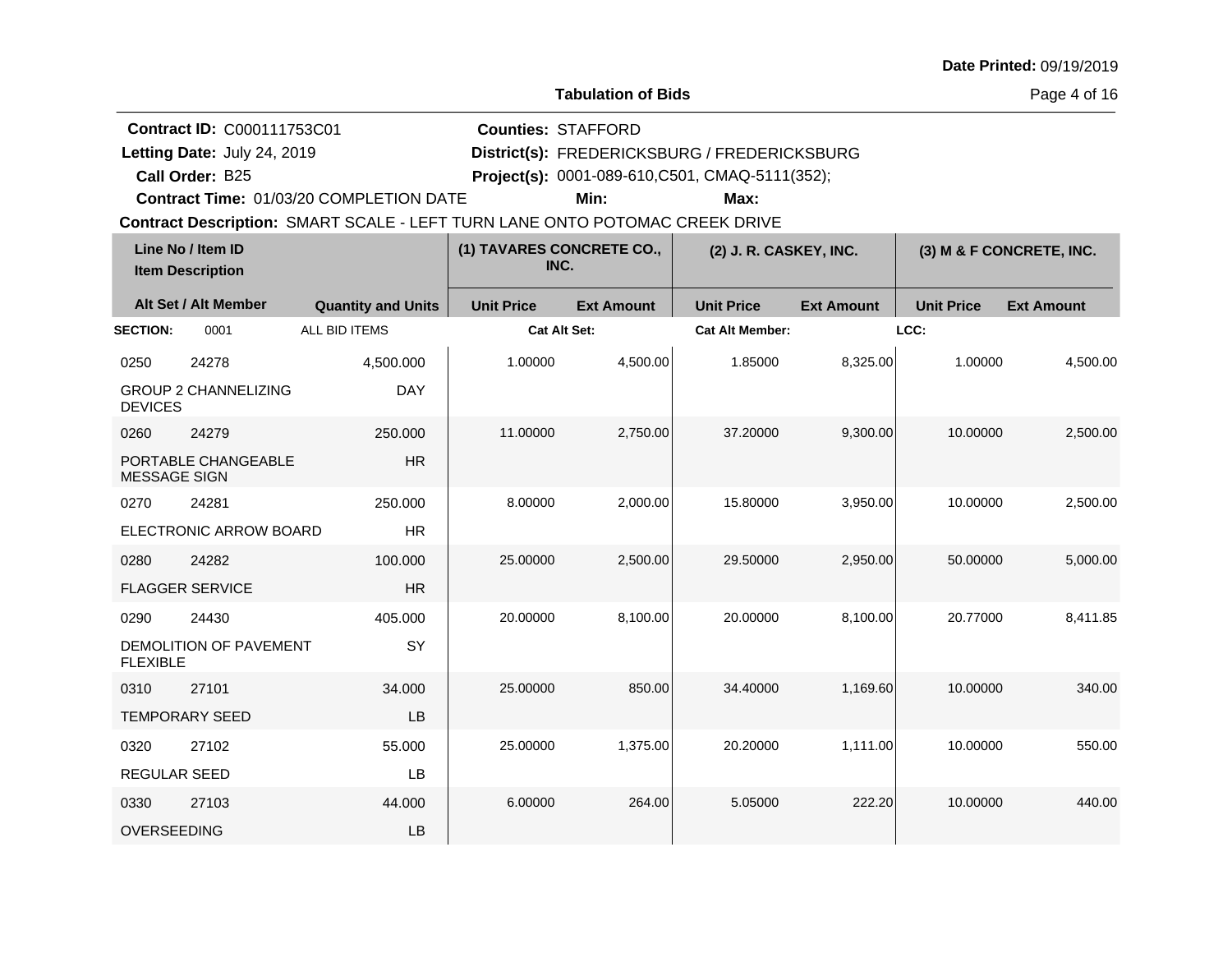**Tabulation of Bids**

**Counties:** STAFFORD

Page 5 of 16

|  | <b>Contract ID: C000111753C01</b> |
|--|-----------------------------------|
|--|-----------------------------------|

**Call Order:**

Letting Date: July 24, 2019

**Letting Date:** July 24, 2019 **District(s): FREDERICKSBURG** / FREDERICKSBURG

B25 **Project(s):** 0001-089-610,C501, CMAQ-5111(352);

**Contract Time:** 01/03/20 COMPLETION DATE

**Min: Max:**

| Line No / Item ID<br><b>Item Description</b> |                                                           | (1) TAVARES CONCRETE CO.,<br>INC. |                     | (2) J. R. CASKEY, INC. |                        | (3) M & F CONCRETE, INC. |                   |                   |
|----------------------------------------------|-----------------------------------------------------------|-----------------------------------|---------------------|------------------------|------------------------|--------------------------|-------------------|-------------------|
|                                              | Alt Set / Alt Member                                      | <b>Quantity and Units</b>         | <b>Unit Price</b>   | <b>Ext Amount</b>      | <b>Unit Price</b>      | <b>Ext Amount</b>        | <b>Unit Price</b> | <b>Ext Amount</b> |
| <b>SECTION:</b>                              | 0001                                                      | ALL BID ITEMS                     | <b>Cat Alt Set:</b> |                        | <b>Cat Alt Member:</b> |                          | LCC:              |                   |
| 0340                                         | 27111                                                     | 424.000                           | 1.00000             | 424.00                 | 0.55000                | 233.20                   | 5.00000           | 2,120.00          |
|                                              | <b>HYDRAULIC EROSION CONTROL</b><br><b>PRODUCT TYPE 2</b> | SY                                |                     |                        |                        |                          |                   |                   |
| 0350                                         | 27112                                                     | 3,279.000                         | 1.00000             | 3,279.00               | 0.65000                | 2,131.35                 | 5.00000           | 16,395.00         |
|                                              | HYDRAULIC EROSION CONTROL<br>PRODUCT TYPE 3               | SY                                |                     |                        |                        |                          |                   |                   |
| 0360                                         | 27230                                                     | 33.000                            | 1.25000             | 41.25                  | 8.25000                | 272.25                   | 10.00000          | 330.00            |
|                                              | <b>FERTILIZER NITROGEN - N</b>                            | LB                                |                     |                        |                        |                          |                   |                   |
| 0370                                         | 27231                                                     | 45,000                            | 1.25000             | 56.25                  | 8.40000                | 378.00                   | 10.00000          | 450.00            |
|                                              | FERTILIZER PHOSPHOROUS - P                                | LB                                |                     |                        |                        |                          |                   |                   |
| 0380                                         | 27232                                                     | 22.000                            | 1.25000             | 27.50                  | 8.55000                | 188.10                   | 10.00000          | 220.00            |
|                                              | FERTILIZER POTASSIUM - K                                  | LB                                |                     |                        |                        |                          |                   |                   |
| 0390                                         | 27250                                                     | 2.000                             | 230.00000           | 460.00                 | 214.80000              | 429.60                   | 500.00000         | 1,000.00          |
| <b>LIME</b>                                  |                                                           | <b>TON</b>                        |                     |                        |                        |                          |                   |                   |
| 0400                                         | 27318                                                     | 491.000                           | 3.00000             | 1,473.00               | 2.35000                | 1,153.85                 | 5.00000           | 2,455.00          |
|                                              | <b>ROLLED EROSION CTRL</b><br>PRODUCT EC-2 TYPE 1         | SY                                |                     |                        |                        |                          |                   |                   |
| 0410                                         | 27325                                                     | 67.000                            | 8.00000             | 536.00                 | 7.20000                | 482.40                   | 5.00000           | 335.00            |
|                                              | <b>ROLLED EROSION CTRL</b><br>PRODUCT EC-3 TYPE 1         | SY                                |                     |                        |                        |                          |                   |                   |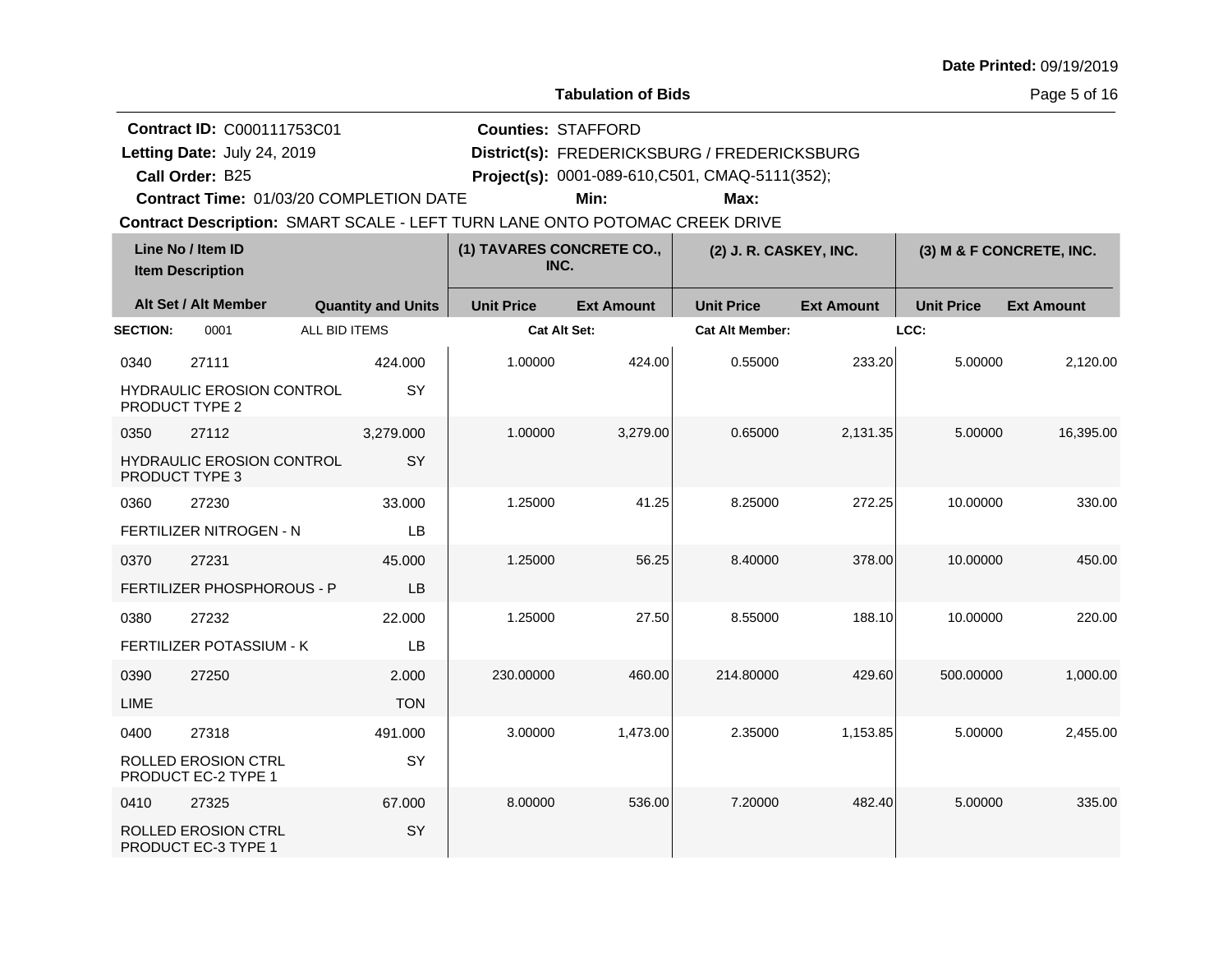**Tabulation of Bids**

Page 6 of 16

|                   | <b>Contract ID: C000111753C01</b>              |                                                                             |                   | <b>Counties: STAFFORD</b>         |                                                                                                 |                   |                   |                          |
|-------------------|------------------------------------------------|-----------------------------------------------------------------------------|-------------------|-----------------------------------|-------------------------------------------------------------------------------------------------|-------------------|-------------------|--------------------------|
|                   | Letting Date: July 24, 2019<br>Call Order: B25 |                                                                             |                   |                                   | District(s): FREDERICKSBURG / FREDERICKSBURG<br>Project(s): 0001-089-610, C501, CMAQ-5111(352); |                   |                   |                          |
|                   |                                                | Contract Time: 01/03/20 COMPLETION DATE                                     |                   | Min:                              | Max:                                                                                            |                   |                   |                          |
|                   |                                                | Contract Description: SMART SCALE - LEFT TURN LANE ONTO POTOMAC CREEK DRIVE |                   |                                   |                                                                                                 |                   |                   |                          |
|                   | Line No / Item ID<br><b>Item Description</b>   |                                                                             |                   | (1) TAVARES CONCRETE CO.,<br>INC. | (2) J. R. CASKEY, INC.                                                                          |                   |                   | (3) M & F CONCRETE, INC. |
|                   | Alt Set / Alt Member                           | <b>Quantity and Units</b>                                                   | <b>Unit Price</b> | <b>Ext Amount</b>                 | <b>Unit Price</b>                                                                               | <b>Ext Amount</b> | <b>Unit Price</b> | <b>Ext Amount</b>        |
| <b>SECTION:</b>   | 0001                                           | ALL BID ITEMS                                                               |                   | Cat Alt Set:                      | <b>Cat Alt Member:</b>                                                                          |                   | LCC:              |                          |
| 0420              | 27410                                          | 1.000                                                                       | 500.00000         | 500.00                            | 737.60000                                                                                       | 737.60            | 200.00000         | 200.00                   |
|                   | CHECK DAM, ROCK TY. I                          | EA                                                                          |                   |                                   |                                                                                                 |                   |                   |                          |
| 0430              | 27415                                          | 10.000                                                                      | 500.00000         | 5,000.00                          | 309.60000                                                                                       | 3,096.00          | 200.00000         | 2,000.00                 |
|                   | CHECK DAM ROCK TY. II                          | EA                                                                          |                   |                                   |                                                                                                 |                   |                   |                          |
| 0440              | 27430                                          | 72.000                                                                      | 20.00000          | 1,440.00                          | 10.00000                                                                                        | 720.00            | 2.00000           | 144.00                   |
| <b>EXCAVATION</b> | SILTATION CONTROL                              | <b>CY</b>                                                                   |                   |                                   |                                                                                                 |                   |                   |                          |
| 0450              | 27505                                          | 365.000                                                                     | 8.00000           | 2,920.00                          | 3.80000                                                                                         | 1,387.00          | 5.00000           | 1,825.00                 |
|                   | TEMP. SILT FENCE TYPE A                        | LF                                                                          |                   |                                   |                                                                                                 |                   |                   |                          |
| 0460              | 41104                                          | 6.000                                                                       | 2,000.00000       | 12,000.00                         | 723.06000                                                                                       | 4,338.36          | 2,600.00000       | 15,600.00                |
|                   | ADJUST EXIST. VALVE BOX                        | EA                                                                          |                   |                                   |                                                                                                 |                   |                   |                          |
| 0470              | 41827                                          | 1.000                                                                       | 5,000.00000       | 5,000.00                          | 1,474.30000                                                                                     | 1,474.30          | 6,500.00000       | 6,500.00                 |
|                   | ADJUST EXIST. FIRE HYDRANT                     | EA                                                                          |                   |                                   |                                                                                                 |                   |                   |                          |
| 0480              | 50108                                          | 38.000                                                                      | 54.00000          | 2,052.00                          | 38.90000                                                                                        | 1,478.20          | 52.00000          | 1,976.00                 |
| <b>SIGN PANEL</b> |                                                | SF                                                                          |                   |                                   |                                                                                                 |                   |                   |                          |
| 0490              | 50430                                          | 60.000                                                                      | 54.00000          | 3,240.00                          | 21.40000                                                                                        | 1,284.00          | 58.50000          | 3,510.00                 |
|                   | SIGN POST STP-1, 2", 14 GAUGE                  | LF                                                                          |                   |                                   |                                                                                                 |                   |                   |                          |
| 0500              | 50485                                          | 5.000                                                                       | 430.00000         | 2,150.00                          | 424.80000                                                                                       | 2,124.00          | 357.50000         | 1,787.50                 |
| STP-1, TYPE A     | CONCRETE SIGN FOUNDATION                       | EA                                                                          |                   |                                   |                                                                                                 |                   |                   |                          |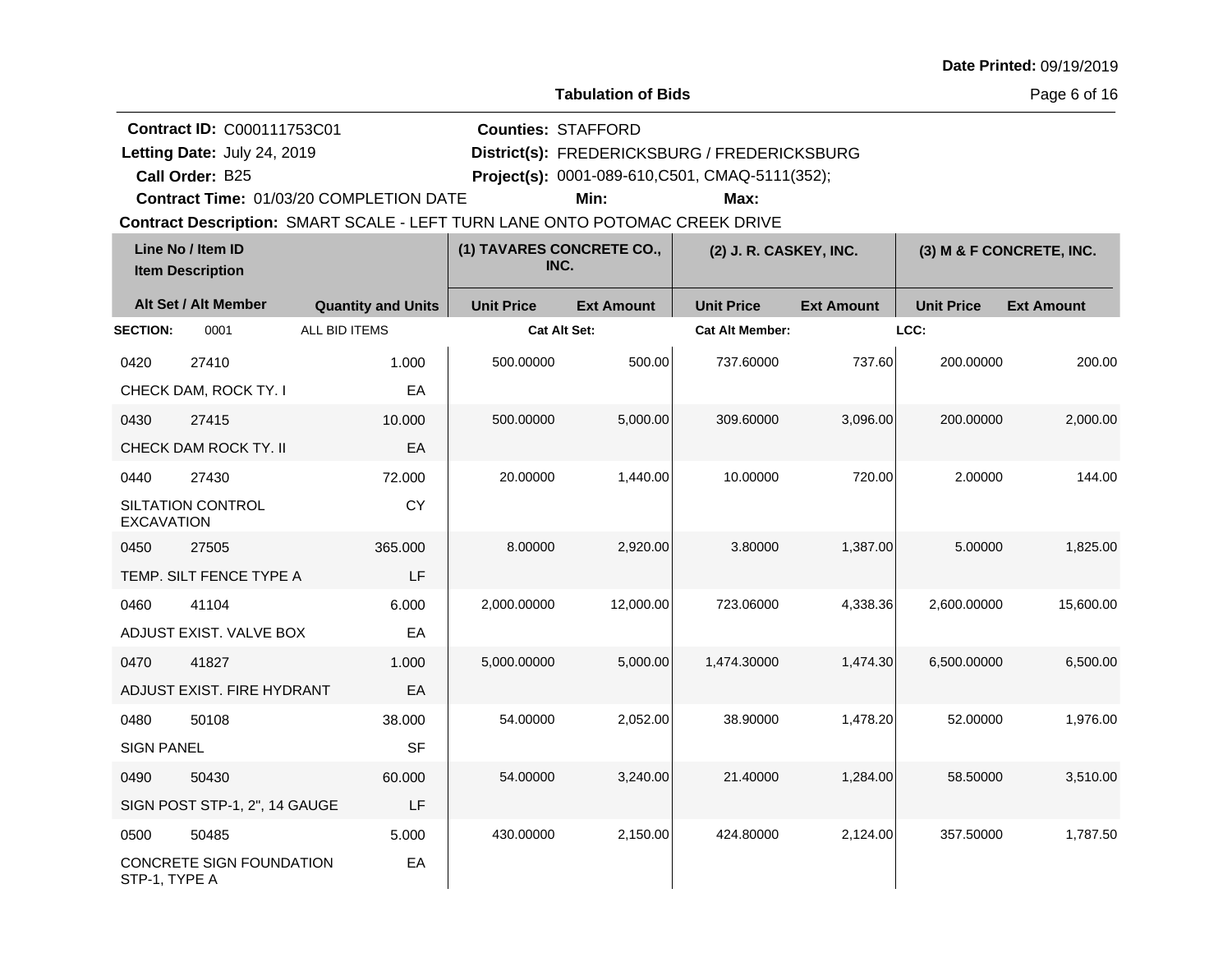|  | Date Printed: 09/19/2019 |  |  |
|--|--------------------------|--|--|
|--|--------------------------|--|--|

Page 7 of 16

|                                              | <b>Contract ID: C000111753C01</b>                                           |                           | <b>Counties: STAFFORD</b>         |                   |                                                         |                   |                   |                          |  |
|----------------------------------------------|-----------------------------------------------------------------------------|---------------------------|-----------------------------------|-------------------|---------------------------------------------------------|-------------------|-------------------|--------------------------|--|
|                                              | Letting Date: July 24, 2019                                                 |                           |                                   |                   | District(s): FREDERICKSBURG / FREDERICKSBURG            |                   |                   |                          |  |
|                                              | Call Order: B25<br>Contract Time: 01/03/20 COMPLETION DATE                  |                           |                                   | Min:              | Project(s): 0001-089-610, C501, CMAQ-5111(352);<br>Max: |                   |                   |                          |  |
|                                              | Contract Description: SMART SCALE - LEFT TURN LANE ONTO POTOMAC CREEK DRIVE |                           |                                   |                   |                                                         |                   |                   |                          |  |
| Line No / Item ID<br><b>Item Description</b> |                                                                             |                           | (1) TAVARES CONCRETE CO.,<br>INC. |                   | (2) J. R. CASKEY, INC.                                  |                   |                   | (3) M & F CONCRETE, INC. |  |
|                                              | Alt Set / Alt Member                                                        | <b>Quantity and Units</b> | <b>Unit Price</b>                 | <b>Ext Amount</b> | <b>Unit Price</b>                                       | <b>Ext Amount</b> | <b>Unit Price</b> | <b>Ext Amount</b>        |  |
| <b>SECTION:</b>                              | ALL BID ITEMS<br>0001                                                       |                           | Cat Alt Set:                      |                   | <b>Cat Alt Member:</b>                                  |                   | LCC:              |                          |  |
| 0510                                         | 51930                                                                       | 3.000                     | 300.00000                         | 900.00            | 177.00000                                               | 531.00            | 195.00000         | 585.00                   |  |
|                                              | NS REMOVE EXISTING SIGN<br>STRUCTURE GROUND MOUNTED                         | EA                        |                                   |                   |                                                         |                   |                   |                          |  |
| 0520                                         | 54032                                                                       | 11,991.000                | 0.90000                           | 10,791.90         | 0.70000                                                 | 8,393.70          | 0.91000           | 10,911.81                |  |
| 4"                                           | TYPE B CLASS I PVMT LINE MRKG                                               | LF                        |                                   |                   |                                                         |                   |                   |                          |  |
| 0530                                         | 54042                                                                       | 97.000                    | 8.00000                           | 776.00            | 7.10000                                                 | 688.70            | 13.00000          | 1,261.00                 |  |
| <b>MARKING 24"</b>                           | <b>TYPE B CLASS I PAVE, LINE</b>                                            | LF                        |                                   |                   |                                                         |                   |                   |                          |  |
| 0540                                         | 54100                                                                       | 18.000                    | 14.00000                          | 252.00            | 10.60000                                                | 190.80            | 15.60000          | 280.80                   |  |
|                                              | NS PAVEMENT MARKING 36" TY. B<br>CL. 1 PAVE. LINE MARK                      | LF                        |                                   |                   |                                                         |                   |                   |                          |  |
| 0550                                         | 54105                                                                       | 1,200.000                 | 2.00000                           | 2,400.00          | 0.75000                                                 | 900.00            | 1.50000           | 1,800.00                 |  |
| <b>MARKING</b>                               | ERADICATE EXIST. LINEAR PVMT                                                | LF                        |                                   |                   |                                                         |                   |                   |                          |  |
| 0560                                         | 54217                                                                       | 148.000                   | 56.00000                          | 8,288.00          | 37.80000                                                | 5,594.40          | 52.00000          | 7,696.00                 |  |
|                                              | SNOW PLOW. RAISED PAVE.<br><b>MARKER ASPH.CONC</b>                          | EA                        |                                   |                   |                                                         |                   |                   |                          |  |
| 0570                                         | 54574                                                                       | 4.000                     | 245.00000                         | 980.00            | 121.50000                                               | 486.00            | 117.00000         | 468.00                   |  |
| ARROW TY B, CL I                             | <b>PVMT SYMB MRKG SGL TURN</b>                                              | EA                        |                                   |                   |                                                         |                   |                   |                          |  |
| 0580                                         | 70200                                                                       | (1)                       | 1.00000                           | 1.00              | 3,500.00000                                             | 3,500.00          | 5,000.00000       | 5,000.00                 |  |
|                                              | NS CLEARING PARCEL NO. 005                                                  | LS                        |                                   |                   |                                                         |                   |                   |                          |  |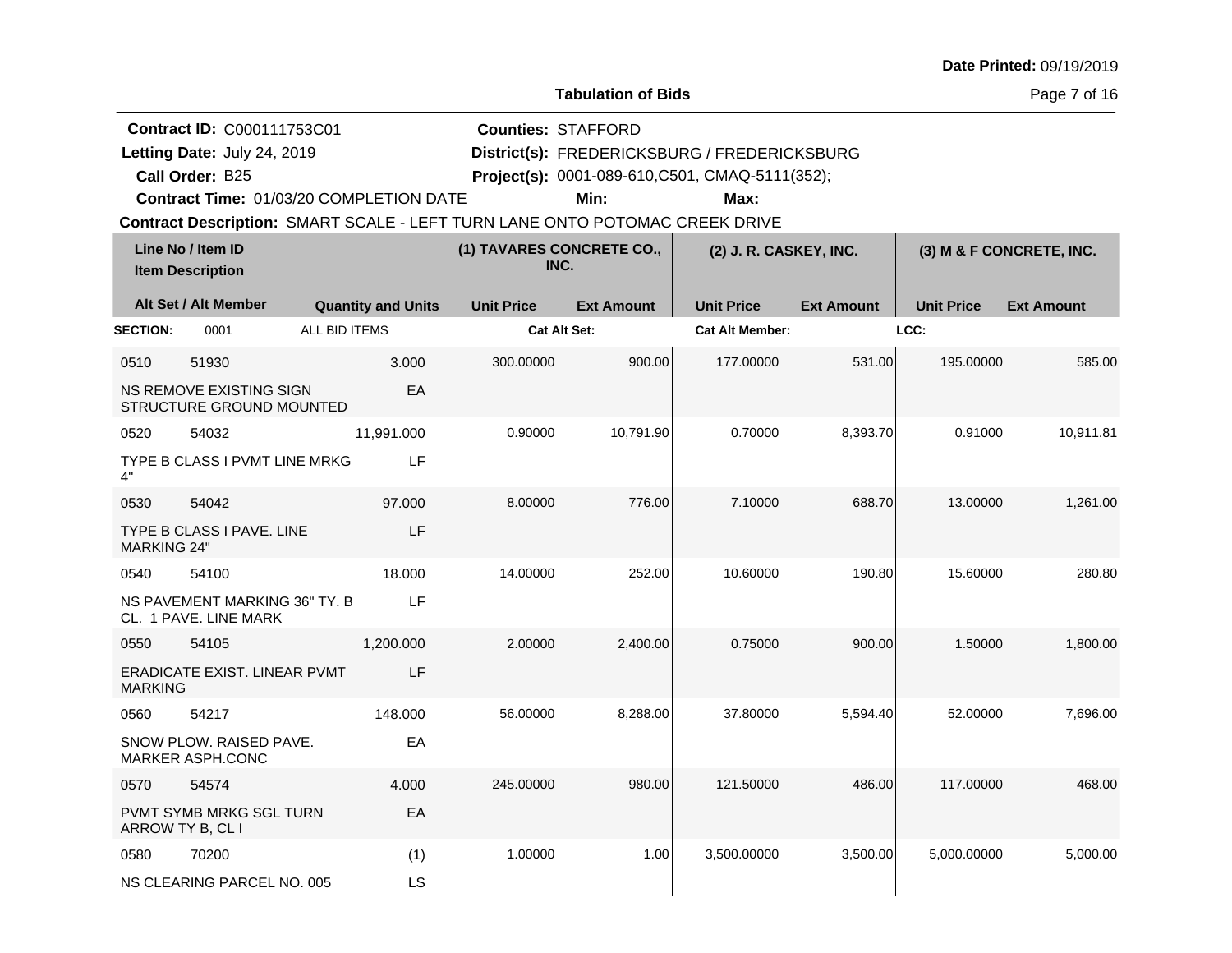|                                                                             |                                                             | Page 8 of 16                     |                                              |                          |                   |                   |                   |  |
|-----------------------------------------------------------------------------|-------------------------------------------------------------|----------------------------------|----------------------------------------------|--------------------------|-------------------|-------------------|-------------------|--|
| <b>Contract ID: C000111753C01</b>                                           |                                                             |                                  | <b>Counties: STAFFORD</b>                    |                          |                   |                   |                   |  |
| Letting Date: July 24, 2019                                                 |                                                             |                                  | District(s): FREDERICKSBURG / FREDERICKSBURG |                          |                   |                   |                   |  |
| Call Order: B25                                                             | Project(s): 0001-089-610, C501, CMAQ-5111(352);             |                                  |                                              |                          |                   |                   |                   |  |
| <b>Contract Time: 01/03/20 COMPLETION DATE</b>                              |                                                             |                                  | Min:                                         | Max:                     |                   |                   |                   |  |
| Contract Description: SMART SCALE - LEFT TURN LANE ONTO POTOMAC CREEK DRIVE |                                                             |                                  |                                              |                          |                   |                   |                   |  |
| Line No / Item ID<br><b>Item Description</b>                                | (1) TAVARES CONCRETE CO.,<br>(2) J. R. CASKEY, INC.<br>INC. |                                  |                                              | (3) M & F CONCRETE, INC. |                   |                   |                   |  |
| Alt Set / Alt Member                                                        | <b>Quantity and Units</b>                                   | <b>Unit Price</b>                | <b>Ext Amount</b>                            | <b>Unit Price</b>        | <b>Ext Amount</b> | <b>Unit Price</b> | <b>Ext Amount</b> |  |
| <b>Section Totals:</b>                                                      |                                                             | \$1,021,659.90                   |                                              |                          | \$1,045,263.56    |                   | \$1,050,954.46    |  |
| <b>Life Cycle Costs:</b>                                                    |                                                             |                                  |                                              |                          |                   |                   |                   |  |
| <b>Section Total with LCC:</b>                                              |                                                             |                                  | \$1,021,659.90                               |                          | \$1,045,263.56    | \$1,050,954.46    |                   |  |
|                                                                             | <b>Contract Item Totals</b>                                 |                                  | \$1,021,659.90                               |                          | \$1,045,263.56    |                   | \$1,050,954.46    |  |
|                                                                             | <b>Contract Time Totals</b>                                 |                                  |                                              |                          |                   |                   |                   |  |
|                                                                             | <b>Contract Life Cycle Costs Totals</b>                     |                                  | \$0.00                                       |                          | \$0.00            |                   | \$0.00            |  |
|                                                                             | <b>Contract Grand Totals</b>                                | \$1,021,659.90<br>\$1,045,263.56 |                                              |                          |                   | 1,050,954.46      |                   |  |
| () indicates item is bid as Lump Sum                                        |                                                             |                                  |                                              |                          |                   |                   |                   |  |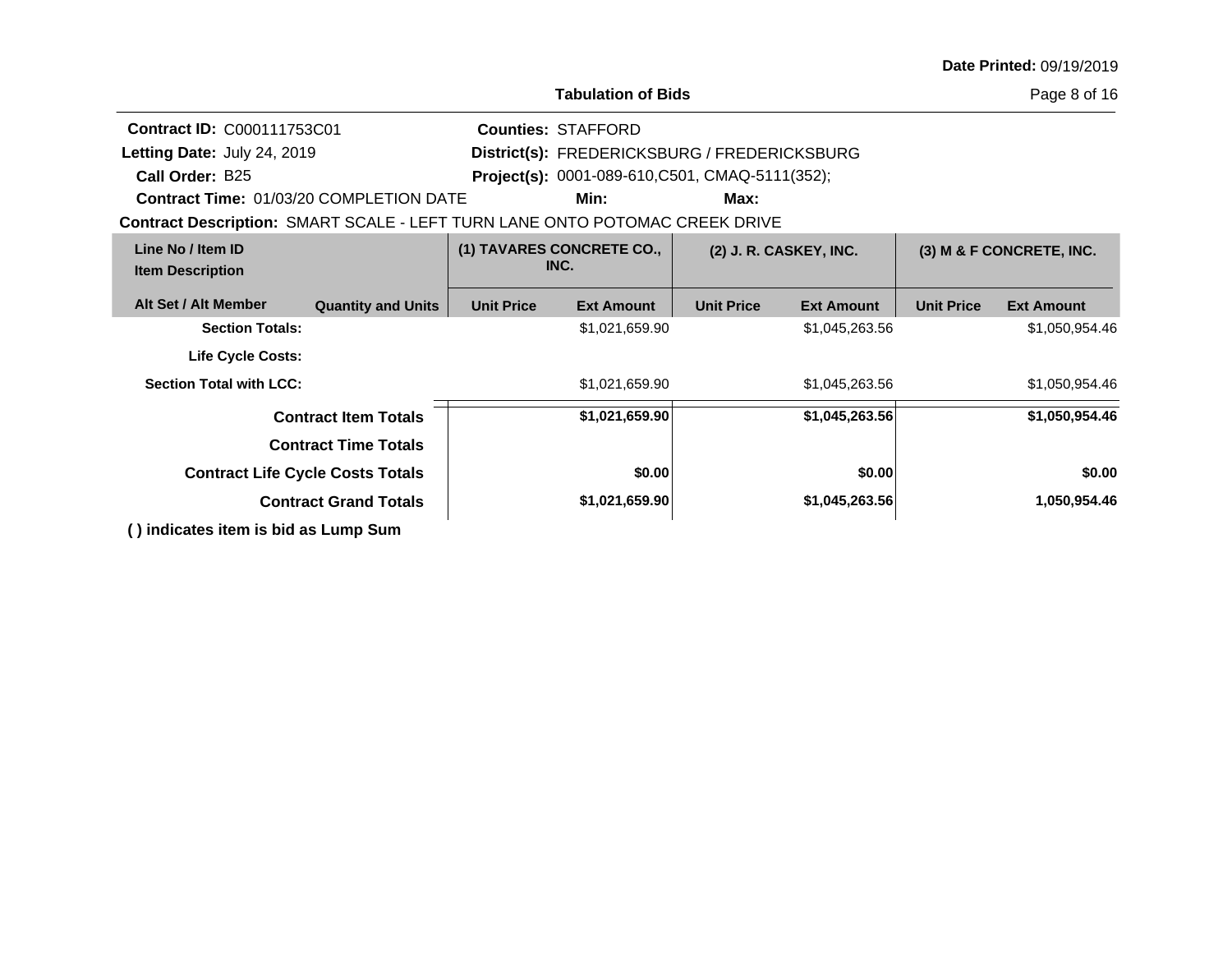#### **Tabulation of Bids**

**Counties:** STAFFORD

Page 9 of 16

**Contract ID:** C000111753C01

**Letting Date:** July 24, 2019 **District(s): FREDERICKSBURG** / FREDERICKSBURG Letting Date: July 24, 2019

**Call Order:**

B25 **Project(s):** 0001-089-610,C501, CMAQ-5111(352);

**Contract Time:** 01/03/20 COMPLETION DATE

**Min: Max:**

|                         | Line No / Item ID             |                           | (4) CES CONSULTING, LLC                |            |                        |                   |                   |                   |
|-------------------------|-------------------------------|---------------------------|----------------------------------------|------------|------------------------|-------------------|-------------------|-------------------|
| <b>Item Description</b> |                               |                           |                                        |            |                        |                   |                   |                   |
|                         | Alt Set / Alt Member          | <b>Quantity and Units</b> | <b>Unit Price</b><br><b>Ext Amount</b> |            | <b>Unit Price</b>      | <b>Ext Amount</b> | <b>Unit Price</b> | <b>Ext Amount</b> |
| <b>SECTION:</b>         | 0001                          | ALL BID ITEMS             | Cat Alt Set:                           |            | <b>Cat Alt Member:</b> |                   | LCC:              |                   |
| 0010                    | 00100                         | (1)                       | 80,000.00000                           | 80,000.00  |                        |                   |                   |                   |
| <b>MOBILIZATION</b>     |                               | LS                        |                                        |            |                        |                   |                   |                   |
| 0020                    | 00101                         | (1)                       | 50,000.00000                           | 50,000.00  |                        |                   |                   |                   |
| <b>CONSTRUCTION</b>     | <b>CONSTRUCTION SURVEYING</b> | LS                        |                                        |            |                        |                   |                   |                   |
| 0030                    | 00110                         | (1)                       | 75,000.00000                           | 75,000.00  |                        |                   |                   |                   |
|                         | <b>CLEARING AND GRUBBING</b>  | LS                        |                                        |            |                        |                   |                   |                   |
| 0040                    | 00120                         | 3,855.000                 | 50.00000                               | 192,750.00 |                        |                   |                   |                   |
|                         | REGULAR EXCAVATION            | <b>CY</b>                 |                                        |            |                        |                   |                   |                   |
| 0050                    | 00140                         | 3,513.000                 | 40.00000                               | 140,520.00 |                        |                   |                   |                   |
|                         | <b>BORROW EXCAVATION</b>      | <b>CY</b>                 |                                        |            |                        |                   |                   |                   |
| 0060                    | 00155                         | 856.000                   | 10.00000                               | 8,560.00   |                        |                   |                   |                   |
| <b>STABILIZATION</b>    | <b>GEOTEXTILE EMBANKMENT</b>  | SY                        |                                        |            |                        |                   |                   |                   |
| 0070                    | 00525                         | 1.000                     | 2,500.00000                            | 2,500.00   |                        |                   |                   |                   |
|                         | CONCRETE CLASS A3 MISC.       | <b>CY</b>                 |                                        |            |                        |                   |                   |                   |
| 0080                    | 01150                         | 91.000                    | 85.00000                               | 7,735.00   |                        |                   |                   |                   |
| 15" PIPE                |                               | LF                        |                                        |            |                        |                   |                   |                   |
| 0090                    | 01152                         | 16.000                    | 150.00000                              | 2,400.00   |                        |                   |                   |                   |
| 15" CONC. PIPE          |                               | LF                        |                                        |            |                        |                   |                   |                   |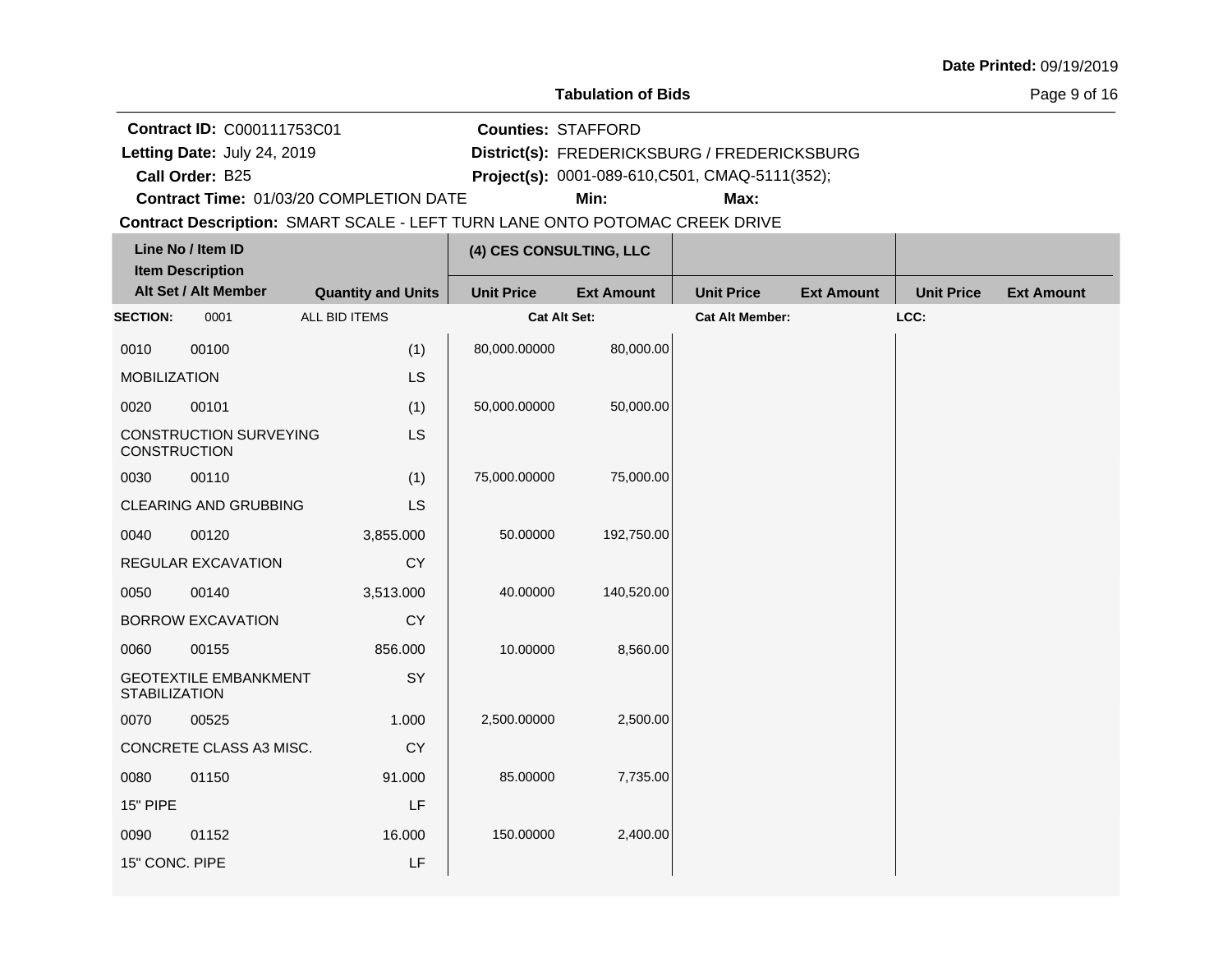#### **Tabulation of Bids**

Page 10 of 16

**Contract ID:** C000111753C01

Letting Date: July 24, 2019

**Call Order:**

**Letting Date:** July 24, 2019 **District(s): FREDERICKSBURG** / FREDERICKSBURG

B25 **Project(s):** 0001-089-610,C501, CMAQ-5111(352);

**Counties:** STAFFORD

**Contract Time:** 01/03/20 COMPLETION DATE

**Min: Max:**

|                 | Line No / Item ID<br><b>Item Description</b> |                           | (4) CES CONSULTING, LLC |                   |                        |                   |                   |                   |
|-----------------|----------------------------------------------|---------------------------|-------------------------|-------------------|------------------------|-------------------|-------------------|-------------------|
|                 | Alt Set / Alt Member                         | <b>Quantity and Units</b> | <b>Unit Price</b>       | <b>Ext Amount</b> | <b>Unit Price</b>      | <b>Ext Amount</b> | <b>Unit Price</b> | <b>Ext Amount</b> |
| <b>SECTION:</b> | 0001                                         | ALL BID ITEMS             | Cat Alt Set:            |                   | <b>Cat Alt Member:</b> |                   | LCC:              |                   |
| 0100            | 09150                                        | 4.000                     | 500.00000               | 2,000.00          |                        |                   |                   |                   |
| CLASS I, EC-1   | <b>EROSION CONTROL STONE</b>                 | <b>TON</b>                |                         |                   |                        |                   |                   |                   |
| 0110            | 10128                                        | 1,786.000                 | 35.00000                | 62,510.00         |                        |                   |                   |                   |
|                 | AGGR. BASE MATL. TY. I NO. 21B               | <b>TON</b>                |                         |                   |                        |                   |                   |                   |
| 0120            | 10250                                        | 292.000                   | 50.00000                | 14,600.00         |                        |                   |                   |                   |
| <b>STONE</b>    | NS AGGR. MATERIAL VA. SIZE #3                | <b>TON</b>                |                         |                   |                        |                   |                   |                   |
| 0130            | 10607                                        | 1,421.000                 | 125.00000               | 177,625.00        |                        |                   |                   |                   |
| 12.5A           | ASPHALT CONCRETE TY. SM-                     | <b>TON</b>                |                         |                   |                        |                   |                   |                   |
| 0140            | 10610                                        | 323.000                   | 125.00000               | 40,375.00         |                        |                   |                   |                   |
|                 | ASPHALT CONCRETE TY. IM-19.0A                | <b>TON</b>                |                         |                   |                        |                   |                   |                   |
| 0150            | 10628                                        | 7,894.000                 | 8.00000                 | 63,152.00         |                        |                   |                   |                   |
| $-2"$           | FLEXIBLE PAVEMENT PLANING 0"                 | SY                        |                         |                   |                        |                   |                   |                   |
| 0160            | 10642                                        | 214.000                   | 125.00000               | 26,750.00         |                        |                   |                   |                   |
| 25.0A           | ASPHALT CONCRETE TY. BM-                     | <b>TON</b>                |                         |                   |                        |                   |                   |                   |
| 0170            | 11070                                        | 1,677.000                 | 15.00000                | 25,155.00         |                        |                   |                   |                   |
| <b>DEPTH</b>    | NS SAW-CUT ASPH CONC FULL                    | LF                        |                         |                   |                        |                   |                   |                   |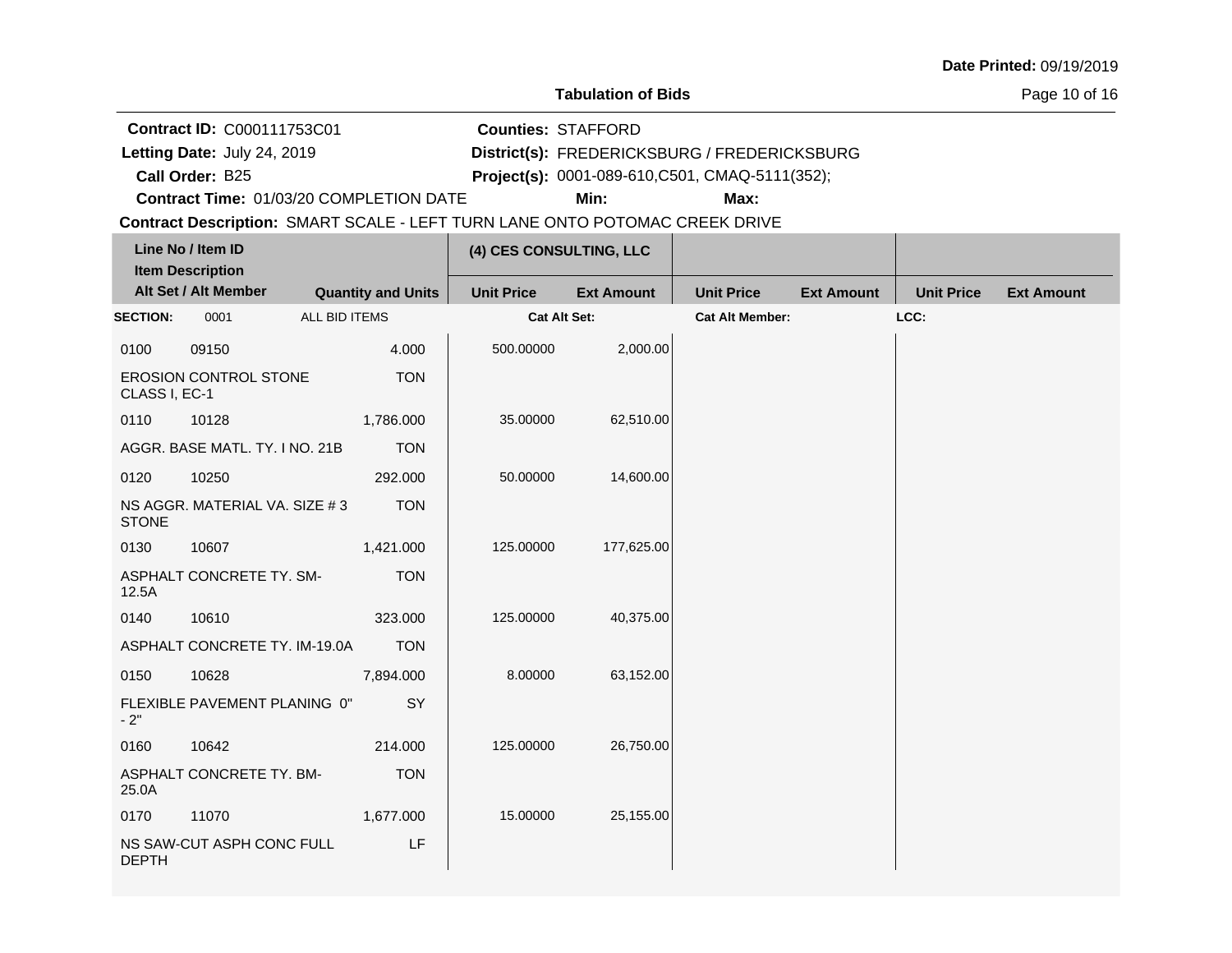#### **Tabulation of Bids**

**Counties:** STAFFORD

Page 11 of 16

**Contract ID:** C000111753C01

**Letting Date:** July 24, 2019 **District(s): FREDERICKSBURG** / FREDERICKSBURG Letting Date: July 24, 2019

**Call Order:**

B25 **Project(s):** 0001-089-610,C501, CMAQ-5111(352);

**Contract Time:** 01/03/20 COMPLETION DATE

**Min: Max:**

| Line No / Item ID<br><b>Item Description</b> |                                   | (4) CES CONSULTING, LLC   |                   |                   |                        |                   |                   |                   |
|----------------------------------------------|-----------------------------------|---------------------------|-------------------|-------------------|------------------------|-------------------|-------------------|-------------------|
|                                              | Alt Set / Alt Member              | <b>Quantity and Units</b> | <b>Unit Price</b> | <b>Ext Amount</b> | <b>Unit Price</b>      | <b>Ext Amount</b> | <b>Unit Price</b> | <b>Ext Amount</b> |
| <b>SECTION:</b>                              | 0001                              | ALL BID ITEMS             | Cat Alt Set:      |                   | <b>Cat Alt Member:</b> |                   | LCC:              |                   |
| 0180                                         | 12710                             | 32.000                    | 30.00000          | 960.00            |                        |                   |                   |                   |
| $CG-7$                                       | RADIAL COMB. CURB & GUTTER        | LF                        |                   |                   |                        |                   |                   |                   |
| 0190                                         | 13280                             | 562,000                   | 15.00000          | 8,430.00          |                        |                   |                   |                   |
|                                              | <b>GUARDRAIL GR-MGS1</b>          | LF                        |                   |                   |                        |                   |                   |                   |
| 0200                                         | 13286                             | 2.000                     | 5,000.00000       | 10,000.00         |                        |                   |                   |                   |
|                                              | <b>GUARDRAIL TERMINAL GR-MGS2</b> | EA                        |                   |                   |                        |                   |                   |                   |
| 0210                                         | 23560                             | 557.000                   | 10.00000          | 5,570.00          |                        |                   |                   |                   |
|                                              | TEMP. SAFETY FENCE 4'             | LF                        |                   |                   |                        |                   |                   |                   |
| 0220                                         | 24152                             | 5.000                     | 2,500.00000       | 12,500.00         |                        |                   |                   |                   |
|                                              | TYPE 3 BARRICADE 8'               | EA                        |                   |                   |                        |                   |                   |                   |
| 0230                                         | 24160                             | 354.000                   | 35.00000          | 12,390.00         |                        |                   |                   |                   |
| <b>SIGN</b>                                  | TEMPORARY (CONSTRUCTION)          | <b>SF</b>                 |                   |                   |                        |                   |                   |                   |
| 0240                                         | 24272                             | 900.000                   | 35.00000          | 31,500.00         |                        |                   |                   |                   |
|                                              | TRUCK MOUNTED ATTENUATOR          | ${\sf HR}$                |                   |                   |                        |                   |                   |                   |
| 0250                                         | 24278                             | 4,500.000                 | 1.00000           | 4,500.00          |                        |                   |                   |                   |
| <b>DEVICES</b>                               | <b>GROUP 2 CHANNELIZING</b>       | <b>DAY</b>                |                   |                   |                        |                   |                   |                   |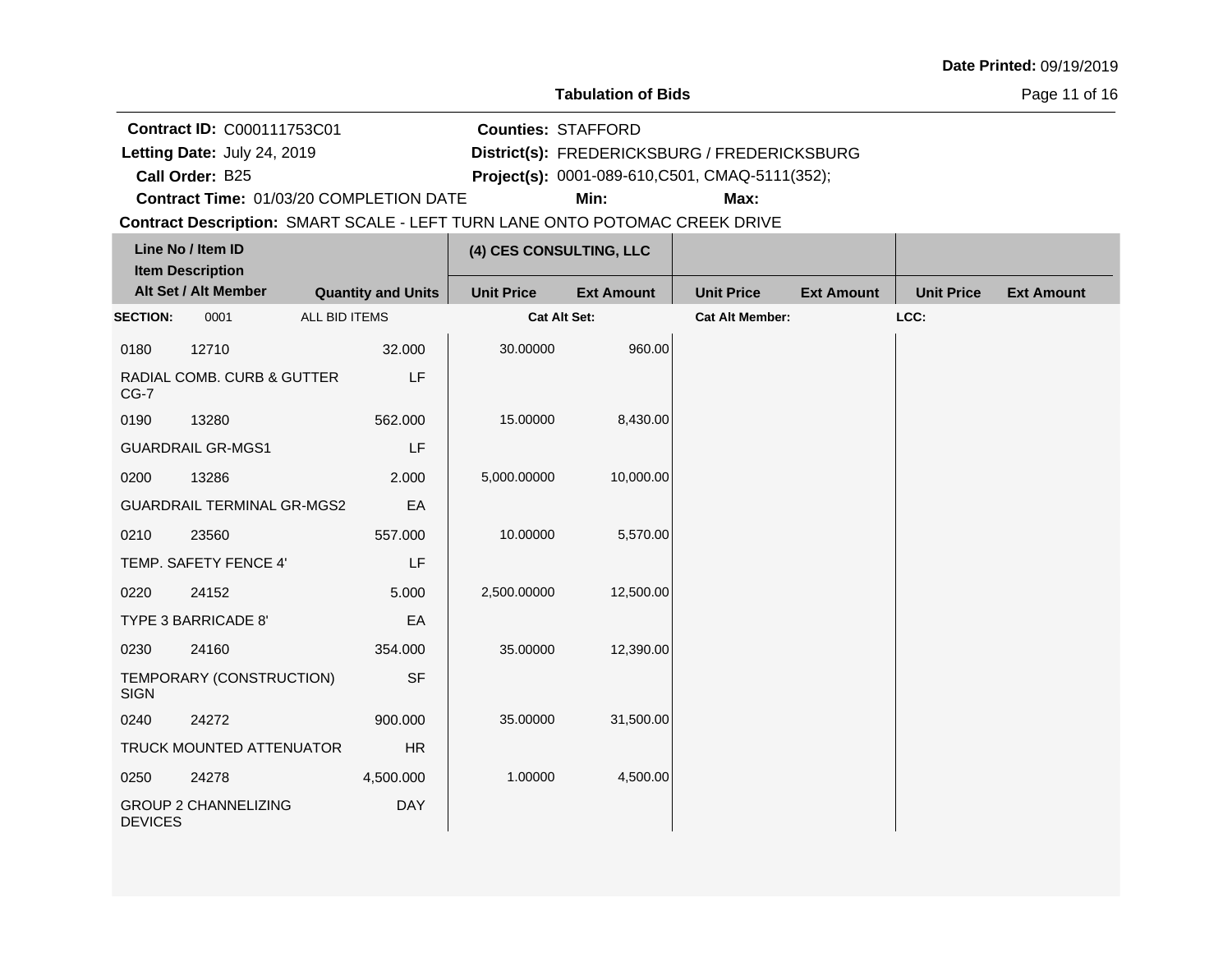#### **Tabulation of Bids**

Page 12 of 16

**Contract ID:** C000111753C01

**Letting Date:** July 24, 2019 **District(s): FREDERICKSBURG** / FREDERICKSBURG Letting Date: July 24, 2019

**Call Order:**

B25 **Project(s):** 0001-089-610,C501, CMAQ-5111(352);

**Counties:** STAFFORD

**Contract Time:** 01/03/20 COMPLETION DATE

**Min: Max:**

| Line No / Item ID<br><b>Item Description</b> |                                                    | (4) CES CONSULTING, LLC   |                     |                   |                        |                   |                   |                   |
|----------------------------------------------|----------------------------------------------------|---------------------------|---------------------|-------------------|------------------------|-------------------|-------------------|-------------------|
|                                              | Alt Set / Alt Member                               | <b>Quantity and Units</b> | <b>Unit Price</b>   | <b>Ext Amount</b> | <b>Unit Price</b>      | <b>Ext Amount</b> | <b>Unit Price</b> | <b>Ext Amount</b> |
| <b>SECTION:</b>                              | 0001                                               | ALL BID ITEMS             | <b>Cat Alt Set:</b> |                   | <b>Cat Alt Member:</b> |                   | LCC:              |                   |
| 0260                                         | 24279                                              | 250.000                   | 25.00000            | 6,250.00          |                        |                   |                   |                   |
| <b>MESSAGE SIGN</b>                          | PORTABLE CHANGEABLE                                | HR                        |                     |                   |                        |                   |                   |                   |
| 0270                                         | 24281                                              | 250,000                   | 10.00000            | 2,500.00          |                        |                   |                   |                   |
|                                              | ELECTRONIC ARROW BOARD                             | HR                        |                     |                   |                        |                   |                   |                   |
| 0280                                         | 24282                                              | 100.000                   | 20.00000            | 2,000.00          |                        |                   |                   |                   |
|                                              | <b>FLAGGER SERVICE</b>                             | <b>HR</b>                 |                     |                   |                        |                   |                   |                   |
| 0290                                         | 24430                                              | 405.000                   | 15.00000            | 6,075.00          |                        |                   |                   |                   |
| <b>FLEXIBLE</b>                              | DEMOLITION OF PAVEMENT                             | SY                        |                     |                   |                        |                   |                   |                   |
| 0310                                         | 27101                                              | 34.000                    | 50.00000            | 1,700.00          |                        |                   |                   |                   |
|                                              | <b>TEMPORARY SEED</b>                              | <b>LB</b>                 |                     |                   |                        |                   |                   |                   |
| 0320                                         | 27102                                              | 55.000                    | 50.00000            | 2,750.00          |                        |                   |                   |                   |
| REGULAR SEED                                 |                                                    | LB                        |                     |                   |                        |                   |                   |                   |
| 0330                                         | 27103                                              | 44.000                    | 10.00000            | 440.00            |                        |                   |                   |                   |
| OVERSEEDING                                  |                                                    | <b>LB</b>                 |                     |                   |                        |                   |                   |                   |
| 0340                                         | 27111                                              | 424.000                   | 10.00000            | 4,240.00          |                        |                   |                   |                   |
|                                              | <b>HYDRAULIC EROSION CONTROL</b><br>PRODUCT TYPE 2 | SY                        |                     |                   |                        |                   |                   |                   |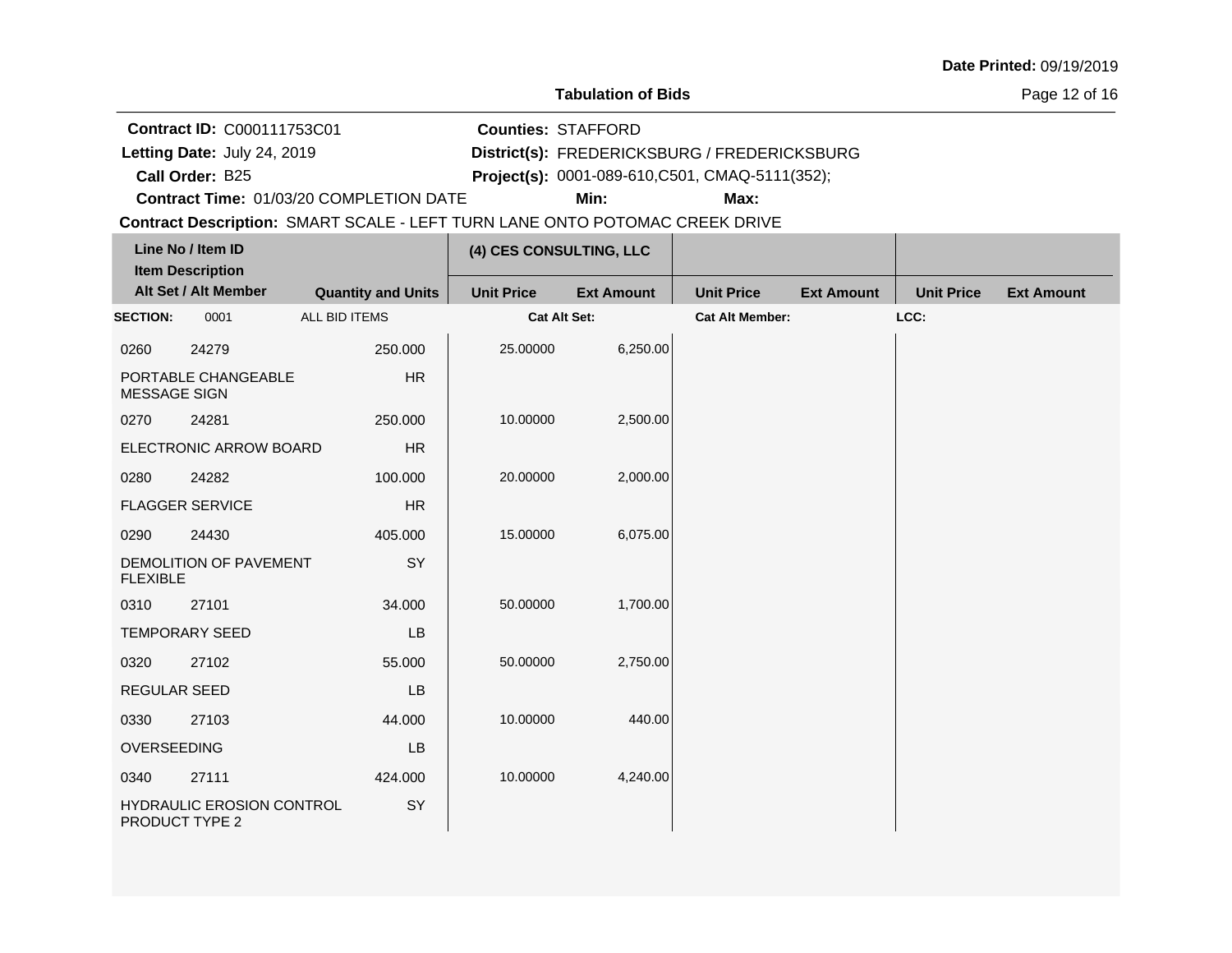#### **Tabulation of Bids**

**Counties:** STAFFORD

Page 13 of 16

**Contract ID:** C000111753C01

**Letting Date:** July 24, 2019 **District(s): FREDERICKSBURG** / FREDERICKSBURG Letting Date: July 24, 2019

**Call Order:**

B25 **Project(s):** 0001-089-610,C501, CMAQ-5111(352);

**Contract Time:** 01/03/20 COMPLETION DATE

**Min: Max:**

|                 | Line No / Item ID<br><b>Item Description</b>      |               |                           | (4) CES CONSULTING, LLC |                   |                        |                   |                   |                   |
|-----------------|---------------------------------------------------|---------------|---------------------------|-------------------------|-------------------|------------------------|-------------------|-------------------|-------------------|
|                 | Alt Set / Alt Member                              |               | <b>Quantity and Units</b> | <b>Unit Price</b>       | <b>Ext Amount</b> | <b>Unit Price</b>      | <b>Ext Amount</b> | <b>Unit Price</b> | <b>Ext Amount</b> |
| <b>SECTION:</b> | 0001                                              | ALL BID ITEMS |                           | Cat Alt Set:            |                   | <b>Cat Alt Member:</b> |                   | LCC:              |                   |
| 0350            | 27112                                             |               | 3,279.000                 | 15.00000                | 49,185.00         |                        |                   |                   |                   |
|                 | HYDRAULIC EROSION CONTROL<br>PRODUCT TYPE 3       |               | SY                        |                         |                   |                        |                   |                   |                   |
| 0360            | 27230                                             |               | 33.000                    | 10.00000                | 330.00            |                        |                   |                   |                   |
|                 | FERTILIZER NITROGEN - N                           |               | <b>LB</b>                 |                         |                   |                        |                   |                   |                   |
| 0370            | 27231                                             |               | 45.000                    | 10.00000                | 450.00            |                        |                   |                   |                   |
|                 | FERTILIZER PHOSPHOROUS - P                        |               | LB                        |                         |                   |                        |                   |                   |                   |
| 0380            | 27232                                             |               | 22.000                    | 10.00000                | 220.00            |                        |                   |                   |                   |
|                 | FERTILIZER POTASSIUM - K                          |               | LB                        |                         |                   |                        |                   |                   |                   |
| 0390            | 27250                                             |               | 2.000                     | 500.00000               | 1,000.00          |                        |                   |                   |                   |
| LIME            |                                                   |               | <b>TON</b>                |                         |                   |                        |                   |                   |                   |
| 0400            | 27318                                             |               | 491.000                   | 20.00000                | 9,820.00          |                        |                   |                   |                   |
|                 | <b>ROLLED EROSION CTRL</b><br>PRODUCT EC-2 TYPE 1 |               | SY                        |                         |                   |                        |                   |                   |                   |
| 0410            | 27325                                             |               | 67.000                    | 10.00000                | 670.00            |                        |                   |                   |                   |
|                 | ROLLED EROSION CTRL<br>PRODUCT EC-3 TYPE 1        |               | SY                        |                         |                   |                        |                   |                   |                   |
| 0420            | 27410                                             |               | 1.000                     | 750.00000               | 750.00            |                        |                   |                   |                   |
|                 | CHECK DAM, ROCK TY. I                             |               | EA                        |                         |                   |                        |                   |                   |                   |
| 0430            | 27415                                             |               | 10.000                    | 900.00000               | 9,000.00          |                        |                   |                   |                   |
|                 | CHECK DAM ROCK TY. II                             |               | EA                        |                         |                   |                        |                   |                   |                   |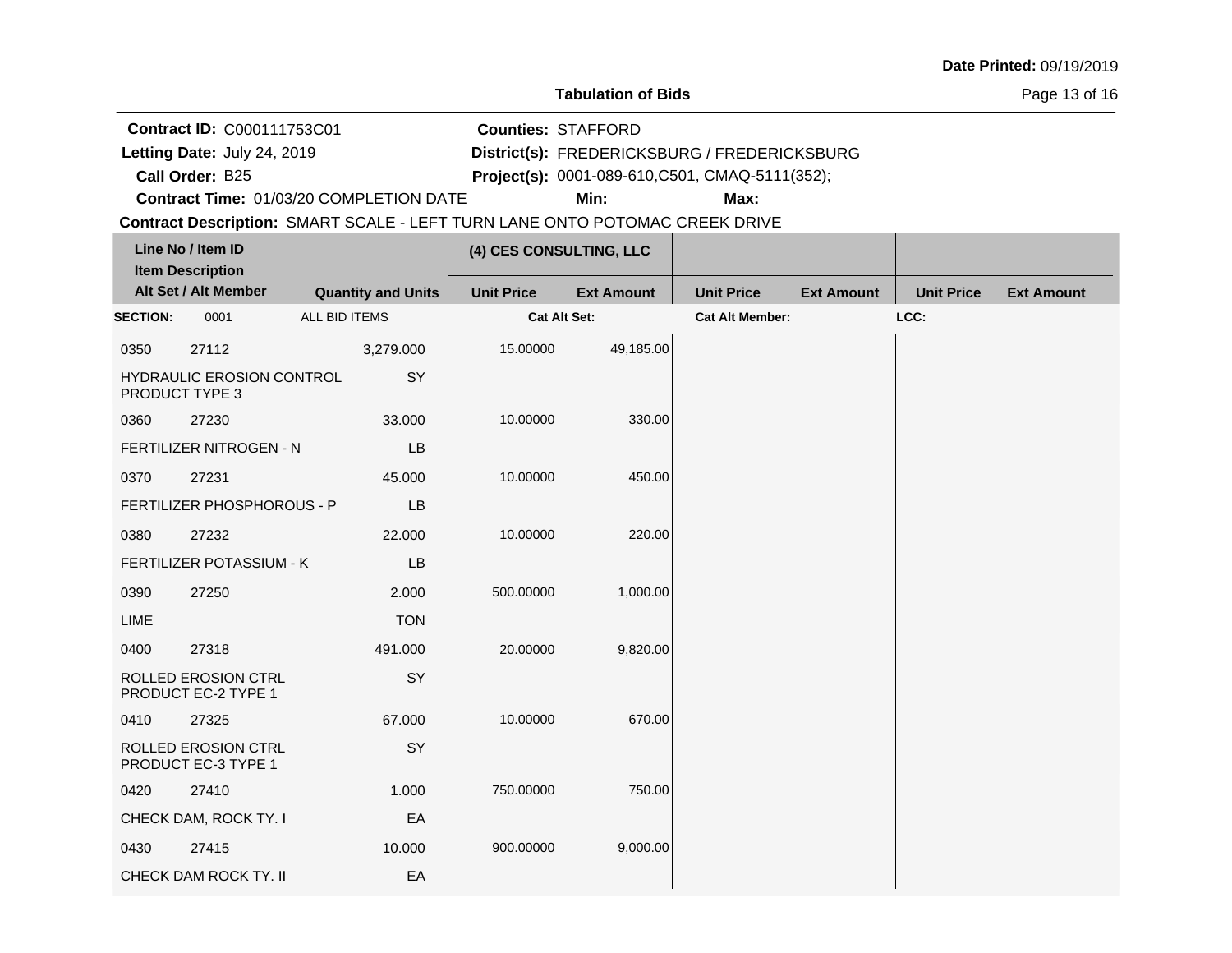#### **Tabulation of Bids**

Page 14 of 16

**Contract ID:** C000111753C01

**Letting Date:** July 24, 2019 **District(s): FREDERICKSBURG** / FREDERICKSBURG Letting Date: July 24, 2019

**Call Order:**

B25 **Project(s):** 0001-089-610,C501, CMAQ-5111(352);

**Counties:** STAFFORD

**Contract Time:** 01/03/20 COMPLETION DATE

**Min: Max:**

| Line No / Item ID       |                                                            |                           | (4) CES CONSULTING, LLC |                   |                        |                   |                   |                   |
|-------------------------|------------------------------------------------------------|---------------------------|-------------------------|-------------------|------------------------|-------------------|-------------------|-------------------|
| <b>Item Description</b> |                                                            |                           |                         |                   |                        |                   |                   |                   |
|                         | Alt Set / Alt Member                                       | <b>Quantity and Units</b> | <b>Unit Price</b>       | <b>Ext Amount</b> | <b>Unit Price</b>      | <b>Ext Amount</b> | <b>Unit Price</b> | <b>Ext Amount</b> |
| <b>SECTION:</b>         | 0001                                                       | ALL BID ITEMS             | <b>Cat Alt Set:</b>     |                   | <b>Cat Alt Member:</b> |                   | LCC:              |                   |
| 0440                    | 27430                                                      | 72.000                    | 10.00000                | 720.00            |                        |                   |                   |                   |
| <b>EXCAVATION</b>       | SILTATION CONTROL                                          | <b>CY</b>                 |                         |                   |                        |                   |                   |                   |
| 0450                    | 27505                                                      | 365.000                   | 10.00000                | 3,650.00          |                        |                   |                   |                   |
|                         | TEMP. SILT FENCE TYPE A                                    | LF                        |                         |                   |                        |                   |                   |                   |
| 0460                    | 41104                                                      | 6.000                     | 500.00000               | 3,000.00          |                        |                   |                   |                   |
|                         | ADJUST EXIST. VALVE BOX                                    | EA                        |                         |                   |                        |                   |                   |                   |
| 0470                    | 41827                                                      | 1.000                     | 1,500.00000             | 1,500.00          |                        |                   |                   |                   |
|                         | ADJUST EXIST. FIRE HYDRANT                                 | EA                        |                         |                   |                        |                   |                   |                   |
| 0480                    | 50108                                                      | 38,000                    | 35.00000                | 1,330.00          |                        |                   |                   |                   |
| <b>SIGN PANEL</b>       |                                                            | <b>SF</b>                 |                         |                   |                        |                   |                   |                   |
| 0490                    | 50430                                                      | 60.000                    | 18.00000                | 1,080.00          |                        |                   |                   |                   |
|                         | SIGN POST STP-1, 2", 14 GAUGE                              | LF                        |                         |                   |                        |                   |                   |                   |
| 0500                    | 50485                                                      | 5.000                     | 600.00000               | 3,000.00          |                        |                   |                   |                   |
| STP-1, TYPE A           | CONCRETE SIGN FOUNDATION                                   | EA                        |                         |                   |                        |                   |                   |                   |
| 0510                    | 51930                                                      | 3.000                     | 250.00000               | 750.00            |                        |                   |                   |                   |
|                         | <b>NS REMOVE EXISTING SIGN</b><br>STRUCTURE GROUND MOUNTED | EA                        |                         |                   |                        |                   |                   |                   |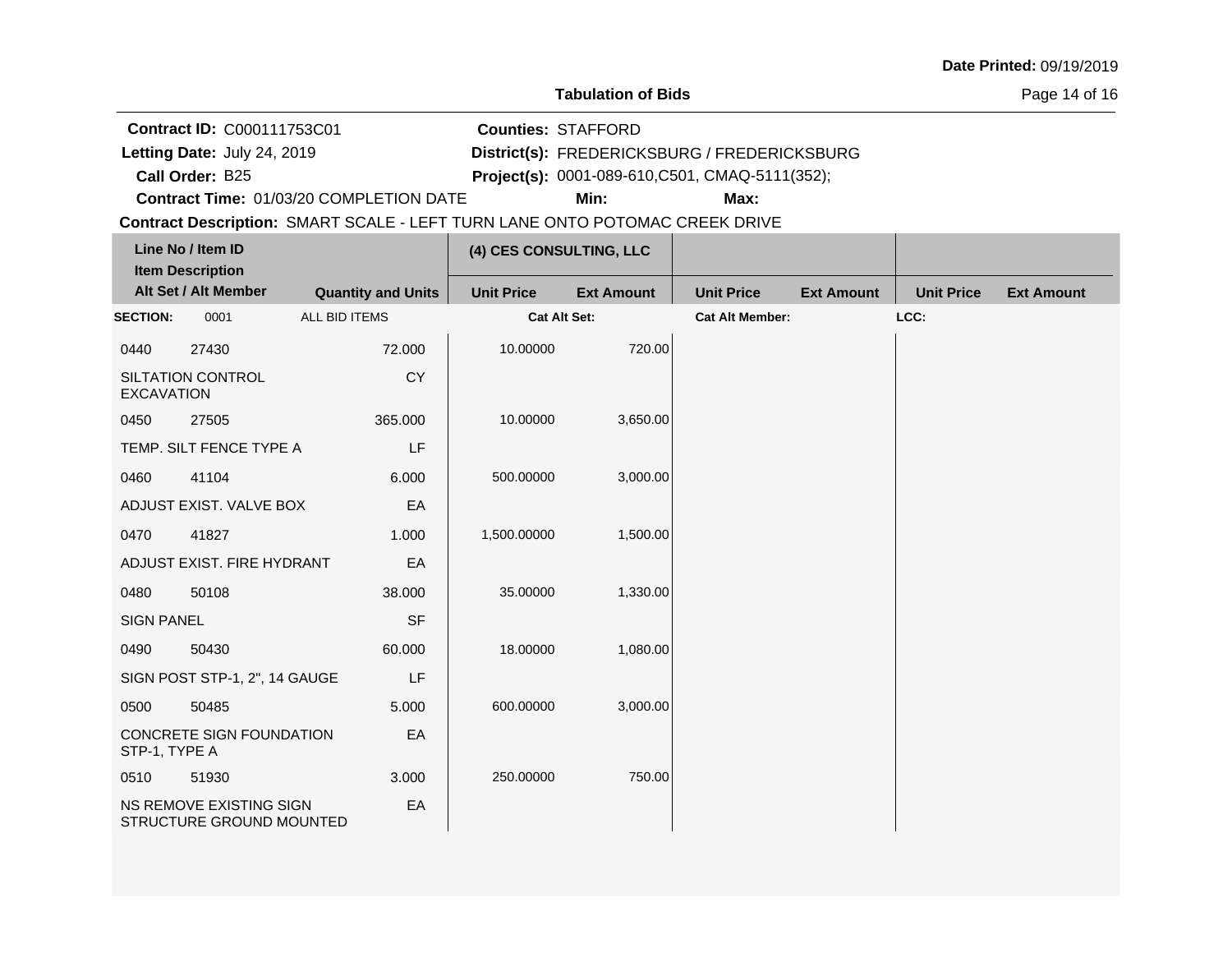#### **Tabulation of Bids**

**Counties:** STAFFORD

### Page 15 of 16

**Contract ID:** C000111753C01

**Letting Date:** July 24, 2019 **District(s): FREDERICKSBURG** / FREDERICKSBURG Letting Date: July 24, 2019

**Call Order:**

B25 **Project(s):** 0001-089-610,C501, CMAQ-5111(352);

**Contract Time:** 01/03/20 COMPLETION DATE

**Min: Max:**

| Line No / Item ID<br><b>Item Description</b> |                                                        |               | (4) CES CONSULTING, LLC   |                     |                   |                        |                   |                   |                   |
|----------------------------------------------|--------------------------------------------------------|---------------|---------------------------|---------------------|-------------------|------------------------|-------------------|-------------------|-------------------|
|                                              | Alt Set / Alt Member                                   |               | <b>Quantity and Units</b> | <b>Unit Price</b>   | <b>Ext Amount</b> | <b>Unit Price</b>      | <b>Ext Amount</b> | <b>Unit Price</b> | <b>Ext Amount</b> |
| <b>SECTION:</b>                              | 0001                                                   | ALL BID ITEMS |                           | <b>Cat Alt Set:</b> |                   | <b>Cat Alt Member:</b> |                   | LCC:              |                   |
| 0520                                         | 54032                                                  |               | 11,991.000                | 3.00000             | 35,973.00         |                        |                   |                   |                   |
| 4"                                           | TYPE B CLASS I PVMT LINE MRKG                          |               | LF                        |                     |                   |                        |                   |                   |                   |
| 0530                                         | 54042                                                  |               | 97.000                    | 24.00000            | 2,328.00          |                        |                   |                   |                   |
| <b>MARKING 24"</b>                           | TYPE B CLASS I PAVE, LINE                              |               | LF                        |                     |                   |                        |                   |                   |                   |
| 0540                                         | 54100                                                  |               | 18.000                    | 60.00000            | 1,080.00          |                        |                   |                   |                   |
|                                              | NS PAVEMENT MARKING 36" TY. B<br>CL. 1 PAVE. LINE MARK |               | LF                        |                     |                   |                        |                   |                   |                   |
| 0550                                         | 54105                                                  |               | 1,200.000                 | 3.00000             | 3,600.00          |                        |                   |                   |                   |
| <b>MARKING</b>                               | ERADICATE EXIST. LINEAR PVMT                           |               | LF                        |                     |                   |                        |                   |                   |                   |
| 0560                                         | 54217                                                  |               | 148.000                   | 150.00000           | 22,200.00         |                        |                   |                   |                   |
|                                              | SNOW PLOW. RAISED PAVE.<br>MARKER ASPH.CONC            |               | EA                        |                     |                   |                        |                   |                   |                   |
| 0570                                         | 54574                                                  |               | 4.000                     | 750.00000           | 3,000.00          |                        |                   |                   |                   |
|                                              | PVMT SYMB MRKG SGL TURN<br>ARROW TY B, CL I            |               | EA                        |                     |                   |                        |                   |                   |                   |
| 0580                                         | 70200                                                  |               | (1)                       | 2,500.00000         | 2,500.00          |                        |                   |                   |                   |
|                                              | NS CLEARING PARCEL NO. 005                             |               | <b>LS</b>                 |                     |                   |                        |                   |                   |                   |
|                                              | <b>Section Totals:</b>                                 |               |                           |                     | \$1,240,573.00    |                        |                   |                   |                   |
|                                              | Life Cycle Costs:                                      |               |                           |                     |                   |                        |                   |                   |                   |
|                                              | <b>Section Total with LCC:</b>                         |               |                           |                     | \$1,240,573.00    |                        |                   |                   |                   |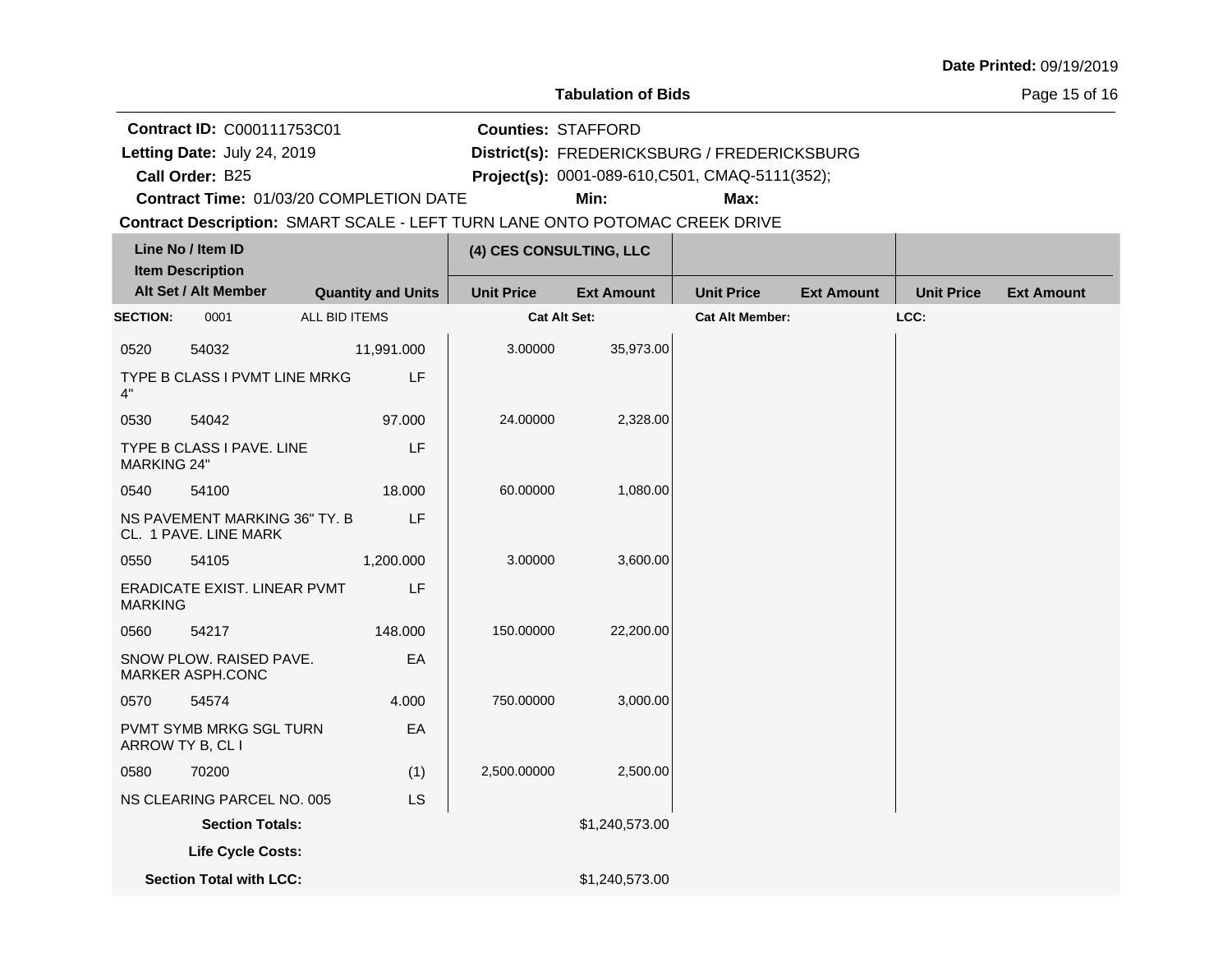| Date Printed: 09/19/2019 |  |
|--------------------------|--|
|--------------------------|--|

Page 16 of 16

**Call Order: Letting Date:** July 24, 2019 **District(s): FREDERICKSBURG** / FREDERICKSBURG **Contract ID:** C000111753C01 **Counties:** STAFFORD B25 **Project(s):** 0001-089-610,C501, CMAQ-5111(352);Letting Date: July 24, 2019

**Contract Time:** 01/03/20 COMPLETION DATE

**Min: Max:**

| <b>Contract Item Totals</b>             | \$1,240,573.00 |  |
|-----------------------------------------|----------------|--|
|                                         |                |  |
|                                         |                |  |
| <b>Contract Time Totals</b>             |                |  |
|                                         |                |  |
|                                         |                |  |
| <b>Contract Life Cycle Costs Totals</b> | \$0.00         |  |
|                                         |                |  |
|                                         |                |  |
| <b>Contract Grand Totals</b>            | \$1,240,573.00 |  |
|                                         |                |  |
|                                         |                |  |
| () indicates item is bid as Lump Sum    |                |  |
|                                         |                |  |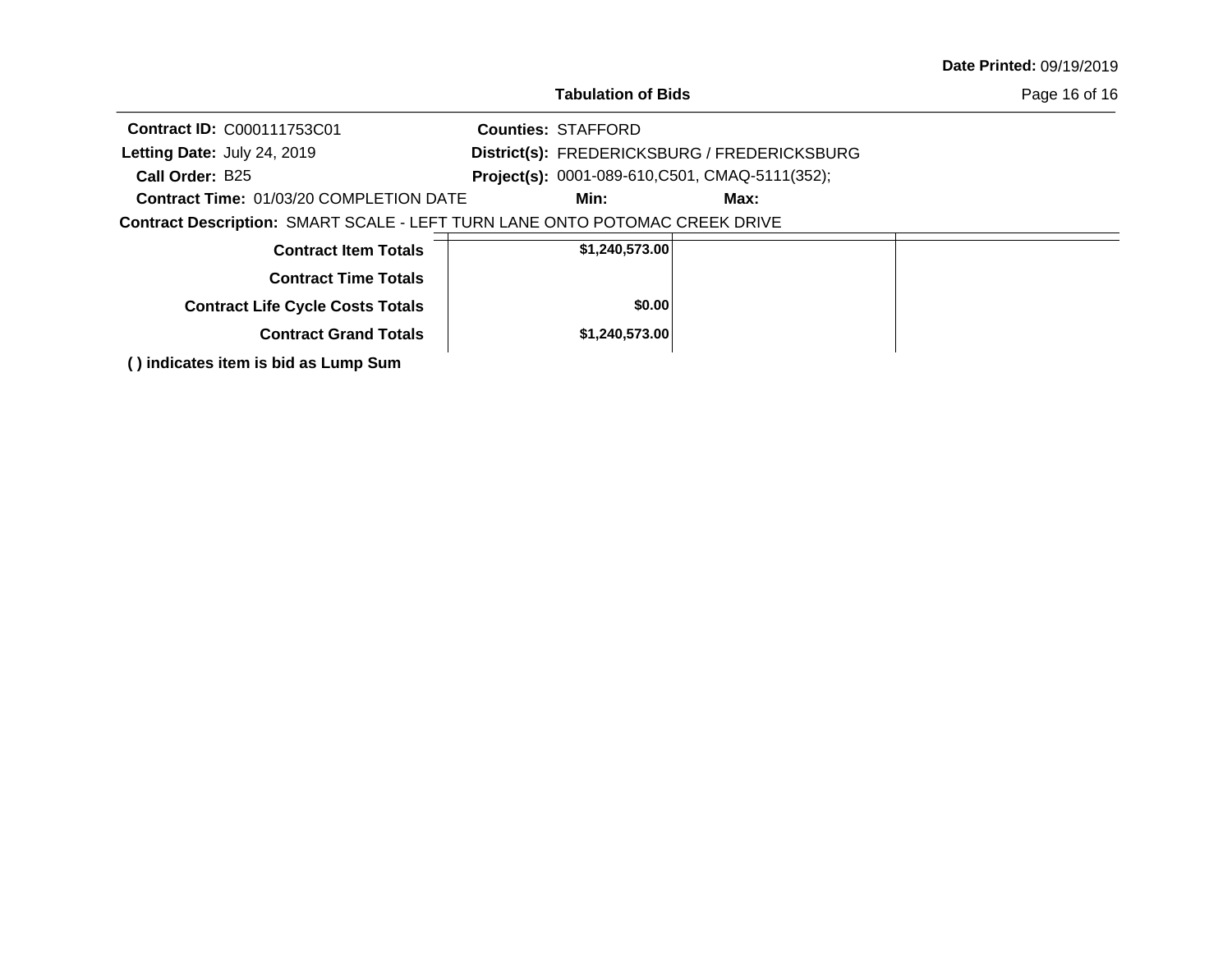Page 1 of 1

|                                                                             | <b>Contract ID: C000111753C01</b>              |  | <b>Counties: STAFFORD</b> |                                                        |  |
|-----------------------------------------------------------------------------|------------------------------------------------|--|---------------------------|--------------------------------------------------------|--|
|                                                                             | Letting Date: July 24, 2019 10:00 A.M.         |  |                           | District(s): FREDERICKSBURG / FREDERICKSBURG           |  |
| <b>Call Order:</b>                                                          | B <sub>25</sub>                                |  |                           | <b>Project(s):</b> 0001-089-610, C501, CMAQ-5111(352); |  |
|                                                                             | <b>Contract Time: 01/03/20 COMPLETION DATE</b> |  | Min:                      | Max:                                                   |  |
| Contract Description: SMART SCALE - LEFT TURN LANE ONTO POTOMAC CREEK DRIVE |                                                |  |                           |                                                        |  |

| Rank |                   | <b>Vendor ID/Name</b>      | <b>Total Bid</b> | <b>Percent Of Low</b><br><b>Bid</b> |
|------|-------------------|----------------------------|------------------|-------------------------------------|
|      | T <sub>131</sub>  | TAVARES CONCRETE CO., INC. | \$1,021,659.90   | 100.00%                             |
| 2    | C <sub>1331</sub> | J. R. CASKEY, INC.         | \$1,045,263.56   | 102.31%                             |
| 3    | M1117             | M & F CONCRETE, INC.       | \$1,050,954.46   | 102.87%                             |
|      | C1407             | CES CONSULTING, LLC        | \$1,240,573.00   | 121.43%                             |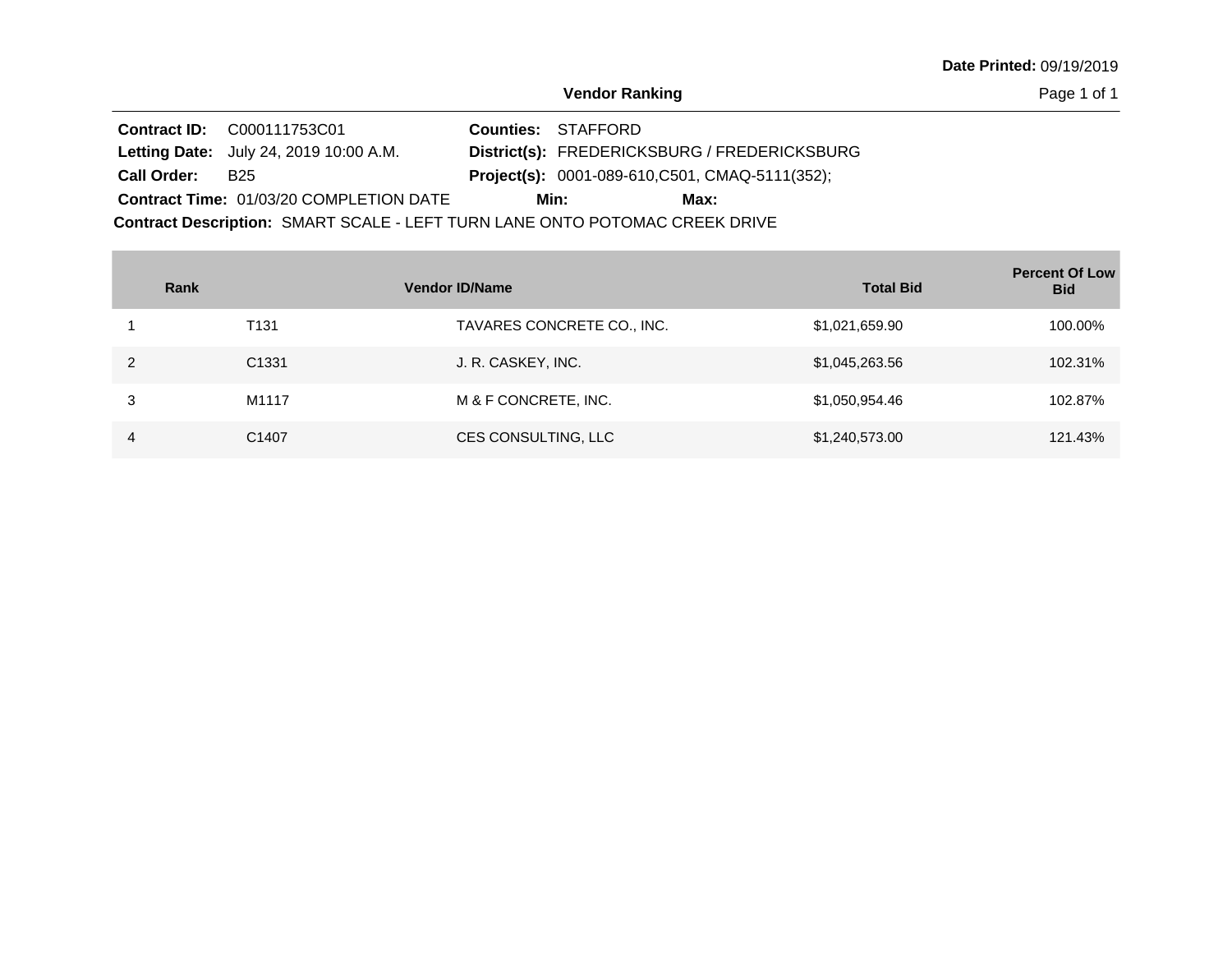**Tabulation of Bids**

Page 1 of 42

| <b>Contract ID: C0000105222B12</b> | <b>Counties: HAMPTON, YORK</b>                                                                              |
|------------------------------------|-------------------------------------------------------------------------------------------------------------|
| Letting Date: July 24, 2019        | District(s): HAMPTON ROADS / SUFFOLK, HAMPTON ROADS / WILLIAMSBURG                                          |
| Call Order: B28                    | Project(s): (NFO)0134-099-632, M501, B612, NHPP-5A03(969); (NFO)0134-099-<br>632, M501, B612, BR-5A03(969); |

**Contract Time:** 05/26/21 COMPLETION DATE

**Min: Max:**

| Line No / Item ID<br><b>Item Description</b> |                               | (1) ALLAN MYERS VA, INC.  |                     | (2) MCLEAN CONTRACTING<br><b>COMPANY</b> |                        | (3) CURTIS CONTRACTING,<br>INC. |                   |                   |
|----------------------------------------------|-------------------------------|---------------------------|---------------------|------------------------------------------|------------------------|---------------------------------|-------------------|-------------------|
|                                              | Alt Set / Alt Member          | <b>Quantity and Units</b> | <b>Unit Price</b>   | <b>Ext Amount</b>                        | <b>Unit Price</b>      | <b>Ext Amount</b>               | <b>Unit Price</b> | <b>Ext Amount</b> |
| <b>SECTION:</b>                              | 0001                          | <b>Base Bid</b>           | <b>Cat Alt Set:</b> |                                          | <b>Cat Alt Member:</b> |                                 | LCC:              |                   |
| 0010                                         | 00100                         | (1)                       | 230,000.00000       | 230,000.00                               | 202,049.80000          | 202,049.80                      | 302,000.00000     | 302,000.00        |
| <b>MOBILIZATION</b>                          |                               | LS                        |                     |                                          |                        |                                 |                   |                   |
| 0020                                         | 00101                         | (1)                       | 60,000.00000        | 60.000.00                                | 25,000.00000           | 25,000.00                       | 16,600.00000      | 16,600.00         |
| <b>CONSTRUCTION</b>                          | <b>CONSTRUCTION SURVEYING</b> | LS                        |                     |                                          |                        |                                 |                   |                   |
| 0030                                         | 00110                         | (1)                       | 175,000.00000       | 175,000.00                               | 30,000.00000           | 30,000.00                       | 46,667.99000      | 46,667.99         |
|                                              | <b>CLEARING AND GRUBBING</b>  | LS                        |                     |                                          |                        |                                 |                   |                   |
| 0040                                         | 00120                         | 5,025.000                 | 50.00000            | 251,250.00                               | 50.00000               | 251,250.00                      | 32.61000          | 163,865.25        |
|                                              | <b>REGULAR EXCAVATION</b>     | CY                        |                     |                                          |                        |                                 |                   |                   |
| 0050                                         | 00137                         | 6,449.000                 | 35.00000            | 225,715.00                               | 60.00000               | 386,940.00                      | 30.29000          | 195,340.21        |
| <b>CBR-15</b>                                | NS BORROW EXCAVATION MIN.     | <b>CY</b>                 |                     |                                          |                        |                                 |                   |                   |
| 0060                                         | 00155                         | 3.546.000                 | 2.00000             | 7,092.00                                 | 10.00000               | 35,460.00                       | 4.33000           | 15,354.18         |
| <b>STABILIZATION</b>                         | <b>GEOTEXTILE EMBANKMENT</b>  | SY                        |                     |                                          |                        |                                 |                   |                   |
| 0070                                         | 00355                         | 2,260.000                 | 2.00000             | 4,520.00                                 | 11.00000               | 24,860.00                       | 3.16000           | 7,141.60          |
| <b>STABILIZATION</b>                         | <b>GEOTEXTILE SUBGRADE</b>    | SY                        |                     |                                          |                        |                                 |                   |                   |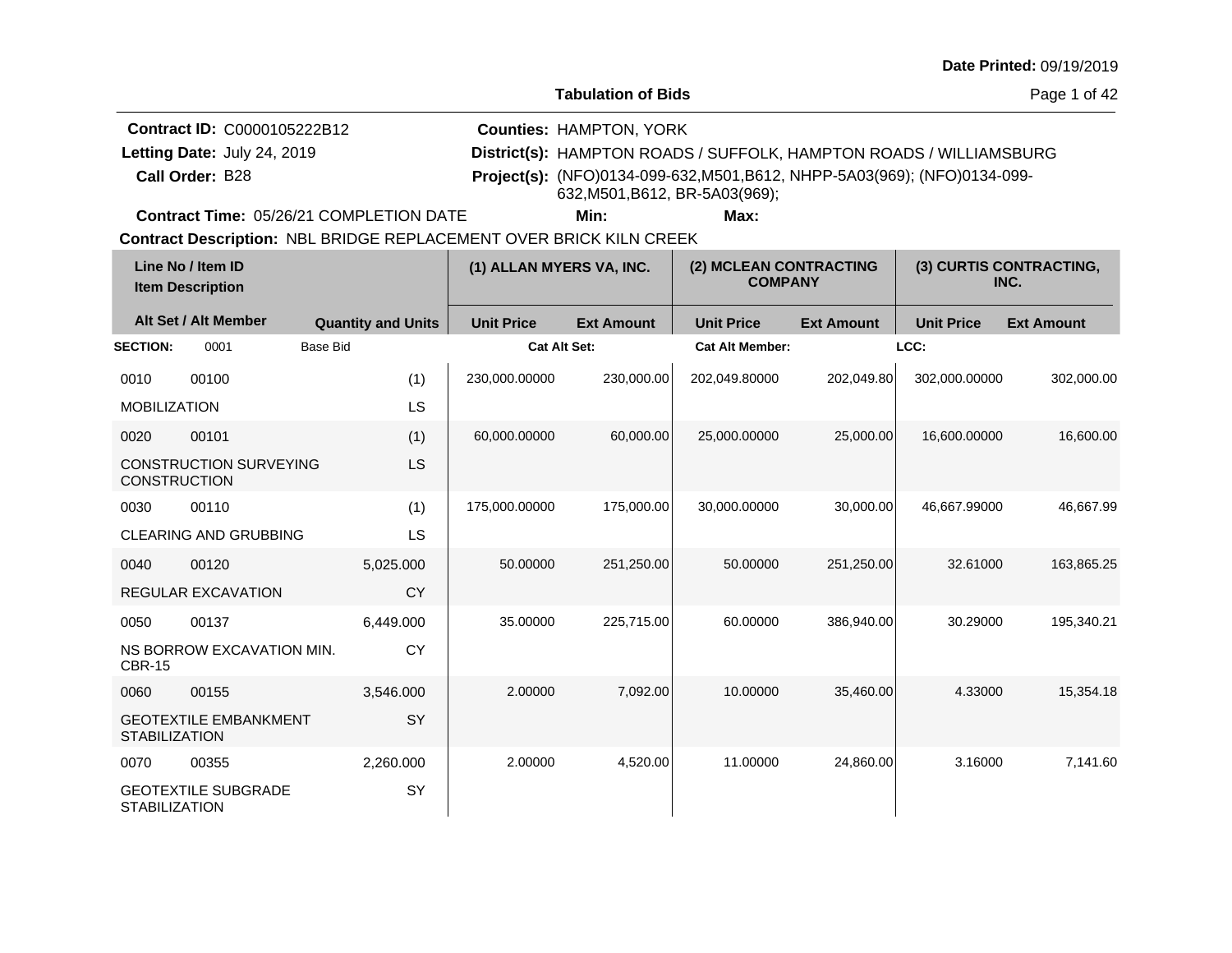Page 2 of 42

| <b>Contract ID: C0000105222B12</b> | <b>Counties: HAMPTON, YORK</b>                                                                              |
|------------------------------------|-------------------------------------------------------------------------------------------------------------|
| Letting Date: July 24, 2019        | District(s): HAMPTON ROADS / SUFFOLK, HAMPTON ROADS / WILLIAMSBURG                                          |
| Call Order: B28                    | Project(s): (NFO)0134-099-632, M501, B612, NHPP-5A03(969); (NFO)0134-099-<br>632, M501, B612, BR-5A03(969); |

**Contract Time:** 05/26/21 COMPLETION DATE

**Min: Max:**

| Line No / Item ID<br><b>Item Description</b> |                           | (1) ALLAN MYERS VA, INC.  |                   | (2) MCLEAN CONTRACTING<br><b>COMPANY</b> |                        | (3) CURTIS CONTRACTING,<br>INC. |                   |                   |
|----------------------------------------------|---------------------------|---------------------------|-------------------|------------------------------------------|------------------------|---------------------------------|-------------------|-------------------|
|                                              | Alt Set / Alt Member      | <b>Quantity and Units</b> | <b>Unit Price</b> | <b>Ext Amount</b>                        | <b>Unit Price</b>      | <b>Ext Amount</b>               | <b>Unit Price</b> | <b>Ext Amount</b> |
| <b>SECTION:</b>                              | 0001                      | <b>Base Bid</b>           | Cat Alt Set:      |                                          | <b>Cat Alt Member:</b> |                                 | LCC:              |                   |
| 0080                                         | 00525                     | 16.180                    | 1,300.00000       | 21,034.00                                | 240.00000              | 3,883.20                        | 2,560.21000       | 41,424.20         |
|                                              | CONCRETE CLASS A3 MISC.   | <b>CY</b>                 |                   |                                          |                        |                                 |                   |                   |
| 0090                                         | 00529                     | 37.200                    | 500.00000         | 18,600.00                                | 300.00000              | 11,160.00                       | 408.34000         | 15,190.25         |
|                                              | <b>FLOWABLE BACKFILL</b>  | <b>CY</b>                 |                   |                                          |                        |                                 |                   |                   |
| 0100                                         | 01150                     | 83.000                    | 125.00000         | 10,375.00                                | 115,00000              | 9,545.00                        | 93.34000          | 7,747.22          |
| 15" PIPE                                     |                           | LF                        |                   |                                          |                        |                                 |                   |                   |
| 0110                                         | 01156                     | 238.000                   | 125.00000         | 29,750.00                                | 157.00000              | 37,366.00                       | 116.67000         | 27,767.46         |
|                                              | STORM SEWER PIPE 15"      | LF                        |                   |                                          |                        |                                 |                   |                   |
| 0120                                         | 01182                     | 24.000                    | 130.00000         | 3,120.00                                 | 130.00000              | 3,120.00                        | 128.34000         | 3,080.16          |
| 18" CONC. PIPE                               |                           | LF                        |                   |                                          |                        |                                 |                   |                   |
| 0130                                         | 01186                     | 189.000                   | 130.00000         | 24,570.00                                | 190.00000              | 35,910.00                       | 151.67000         | 28,665.63         |
|                                              | STORM SEWER PIPE 18"      | LF                        |                   |                                          |                        |                                 |                   |                   |
| 0140                                         | 06150                     | 5.000                     | 1,200.00000       | 6,000.00                                 | 1,400.00000            | 7,000.00                        | 1,633.38000       | 8,166.90          |
|                                              | 15" END SECTION ES-1 OR 2 | EA                        |                   |                                          |                        |                                 |                   |                   |
| 0150                                         | 06740                     | 1.000                     | 3,500.00000       | 3,500.00                                 | 4,200.00000            | 4,200.00                        | 4,375.12000       | 4,375.12          |
| DROP INLET DI-1                              |                           | EA                        |                   |                                          |                        |                                 |                   |                   |
| 0160                                         | 06745                     | 1.000                     | 5,500.00000       | 5,500.00                                 | 8,000.00000            | 8,000.00                        | 5,880.17000       | 5,880.17          |
|                                              | DROP INLET DI-2A          | EA                        |                   |                                          |                        |                                 |                   |                   |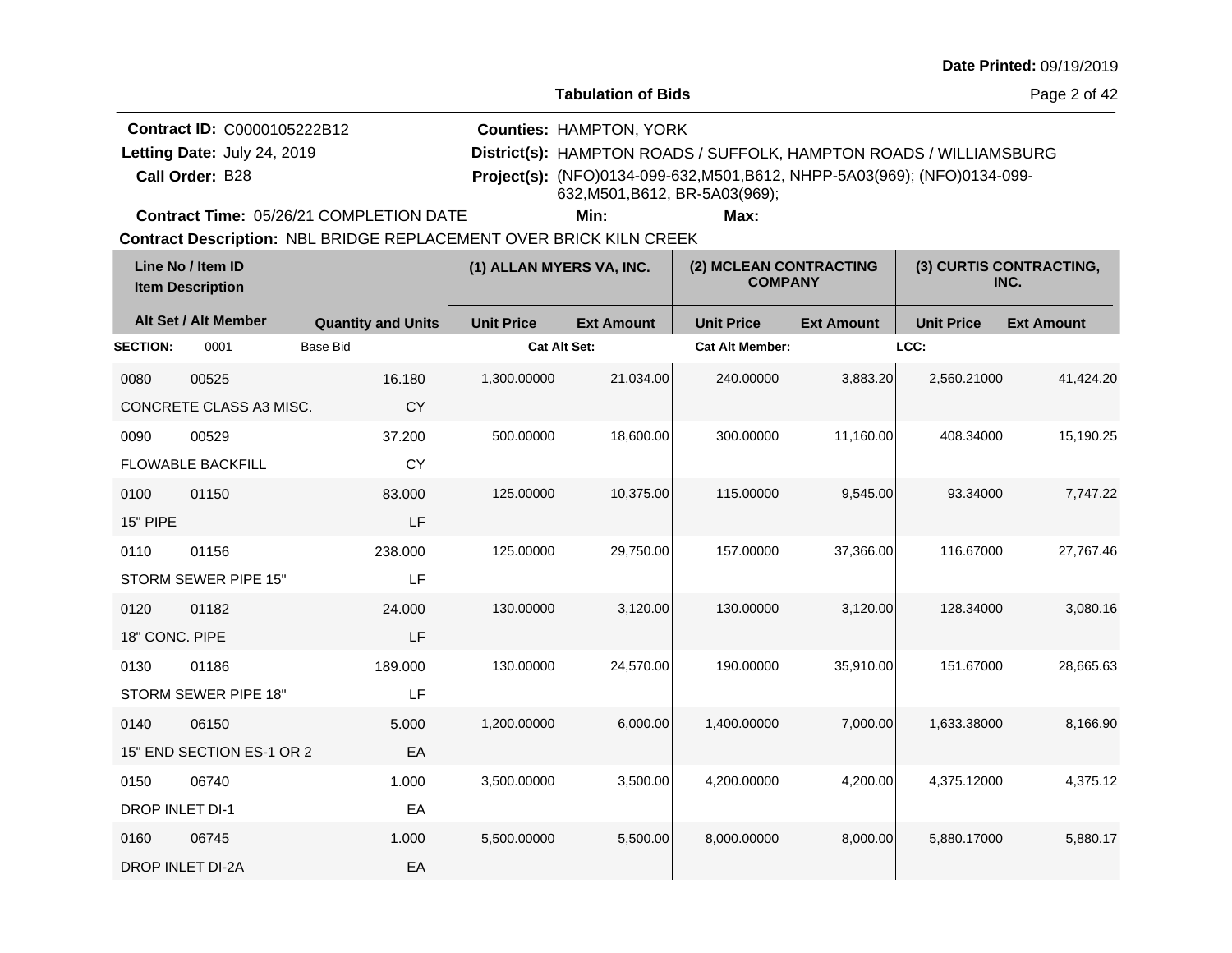Page 3 of 42

| <b>Contract ID: C0000105222B12</b> | <b>Counties: HAMPTON, YORK</b>                                                                              |
|------------------------------------|-------------------------------------------------------------------------------------------------------------|
| Letting Date: July 24, 2019        | District(s): HAMPTON ROADS / SUFFOLK, HAMPTON ROADS / WILLIAMSBURG                                          |
| Call Order: B28                    | Project(s): (NFO)0134-099-632, M501, B612, NHPP-5A03(969); (NFO)0134-099-<br>632, M501, B612, BR-5A03(969); |

**Contract Time:** 05/26/21 COMPLETION DATE

**Min: Max:**

| Line No / Item ID<br><b>Item Description</b> |                                                            | (1) ALLAN MYERS VA, INC.  |                     | (2) MCLEAN CONTRACTING<br><b>COMPANY</b> |                        | (3) CURTIS CONTRACTING,<br>INC. |                   |                   |
|----------------------------------------------|------------------------------------------------------------|---------------------------|---------------------|------------------------------------------|------------------------|---------------------------------|-------------------|-------------------|
|                                              | Alt Set / Alt Member                                       | <b>Quantity and Units</b> | <b>Unit Price</b>   | <b>Ext Amount</b>                        | <b>Unit Price</b>      | <b>Ext Amount</b>               | <b>Unit Price</b> | <b>Ext Amount</b> |
| <b>SECTION:</b>                              | 0001                                                       | <b>Base Bid</b>           | <b>Cat Alt Set:</b> |                                          | <b>Cat Alt Member:</b> |                                 | LCC:              |                   |
| 0170                                         | 06747                                                      | 1.000                     | 5,500.00000         | 5,500.00                                 | 5,000.00000            | 5,000.00                        | 6,311.84000       | 6,311.84          |
|                                              | DROP INLET DI-2B, L=4'                                     | EA                        |                     |                                          |                        |                                 |                   |                   |
| 0180                                         | 06765                                                      | 1.000                     | 6,000.00000         | 6,000.00                                 | 5,600.00000            | 5,600.00                        | 6,871.86000       | 6,871.86          |
|                                              | DROP INLET DI-2C, L=6'                                     | EA                        |                     |                                          |                        |                                 |                   |                   |
| 0190                                         | 07506                                                      | 1.000                     | 4,500.00000         | 4,500.00                                 | 4,500.00000            | 4,500.00                        | 5,670.16000       | 5,670.16          |
| <b>DROP INLET DI-5</b>                       |                                                            | EA                        |                     |                                          |                        |                                 |                   |                   |
| 0200                                         | 08962                                                      | 7.000                     | 3,800.00000         | 26,600.00                                | 4,700.00000            | 32,900.00                       | 4,736.80000       | 33,157.60         |
|                                              | DROP INLET DI-13 TY.I                                      | EA                        |                     |                                          |                        |                                 |                   |                   |
| 0210                                         | 09056                                                      | 4.900                     | 1,300.00000         | 6,370.00                                 | 1,300.00000            | 6,370.00                        | 1,516.71000       | 7,431.88          |
|                                              | MANHOLE MH-1 OR 2                                          | LF                        |                     |                                          |                        |                                 |                   |                   |
| 0220                                         | 09057                                                      | 2.000                     | 500.00000           | 1,000.00                                 | 1,800.00000            | 3,600.00                        | 700.02000         | 1,400.04          |
|                                              | <b>FRAME &amp; COVER MH-1</b>                              | EA                        |                     |                                          |                        |                                 |                   |                   |
| 0230                                         | 09066                                                      | 2.000                     | 1,600.00000         | 3,200.00                                 | 775.00000              | 1,550.00                        | 1,772.44000       | 3,544.88          |
|                                              | <b>NS FRAME &amp; COVER STEEL</b><br>PLATE, 5' X 6' X 1/4" | EA                        |                     |                                          |                        |                                 |                   |                   |
| 0240                                         | 09150                                                      | 8.000                     | 250.00000           | 2,000.00                                 | 240.00000              | 1,920.00                        | 154.02000         | 1,232.16          |
| CLASS I, EC-1                                | <b>EROSION CONTROL STONE</b>                               | <b>TON</b>                |                     |                                          |                        |                                 |                   |                   |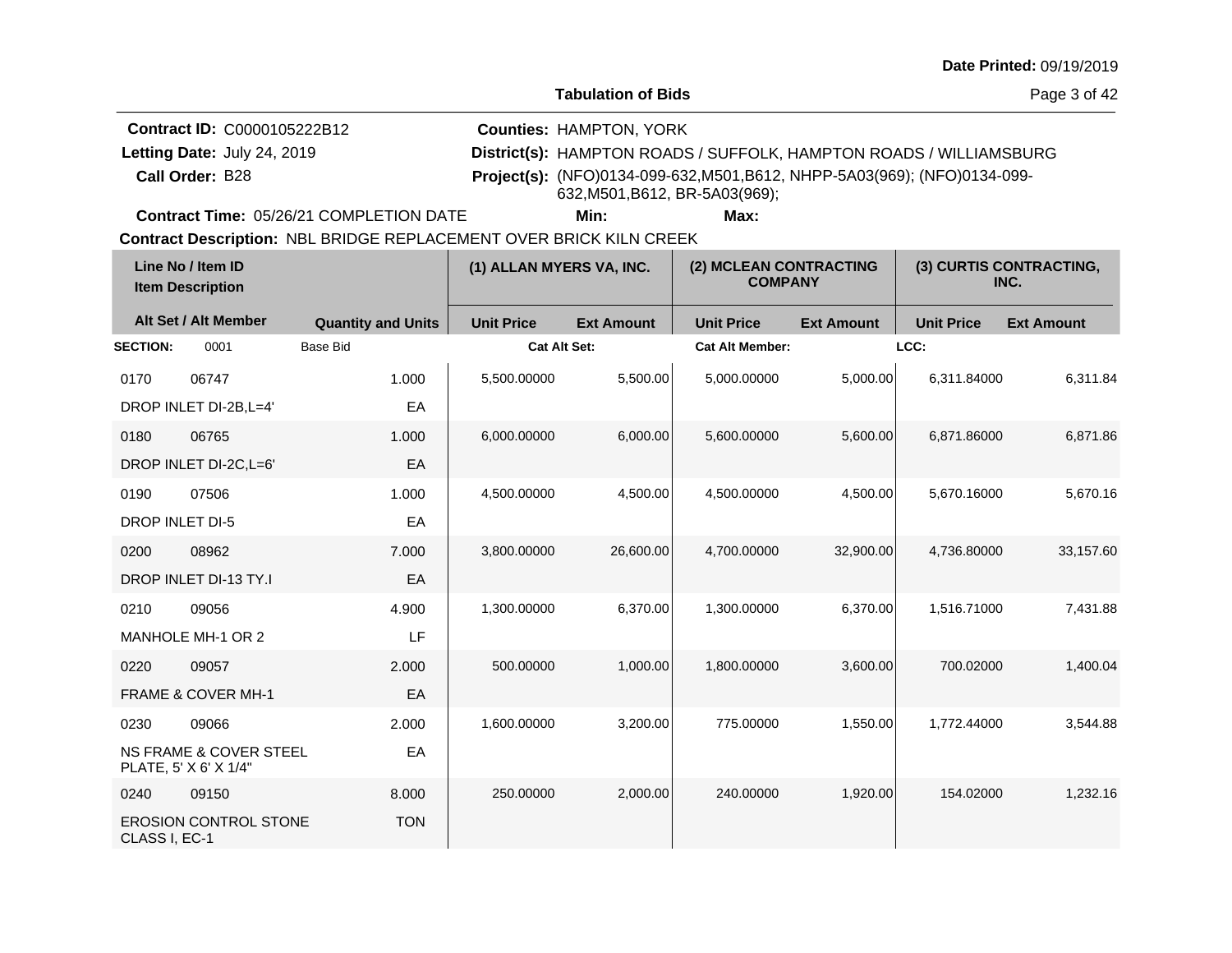**Tabulation of Bids**

Page 4 of 42

| <b>Contract ID: C0000105222B12</b> | <b>Counties: HAMPTON, YORK</b>                                                                              |
|------------------------------------|-------------------------------------------------------------------------------------------------------------|
| Letting Date: July 24, 2019        | District(s): HAMPTON ROADS / SUFFOLK, HAMPTON ROADS / WILLIAMSBURG                                          |
| Call Order: B28                    | Project(s): (NFO)0134-099-632, M501, B612, NHPP-5A03(969); (NFO)0134-099-<br>632, M501, B612, BR-5A03(969); |

**Contract Time:** 05/26/21 COMPLETION DATE

**Min: Max:**

| Line No / Item ID<br><b>Item Description</b> |                                | (1) ALLAN MYERS VA, INC.  |                     | (2) MCLEAN CONTRACTING<br><b>COMPANY</b> |                        | (3) CURTIS CONTRACTING,<br>INC. |                   |                   |
|----------------------------------------------|--------------------------------|---------------------------|---------------------|------------------------------------------|------------------------|---------------------------------|-------------------|-------------------|
|                                              | Alt Set / Alt Member           | <b>Quantity and Units</b> | <b>Unit Price</b>   | <b>Ext Amount</b>                        | <b>Unit Price</b>      | <b>Ext Amount</b>               | <b>Unit Price</b> | <b>Ext Amount</b> |
| <b>SECTION:</b>                              | 0001<br><b>Base Bid</b>        |                           | <b>Cat Alt Set:</b> |                                          | <b>Cat Alt Member:</b> |                                 | LCC:              |                   |
| 0250                                         | 09185                          | 62.000                    | 130.00000           | 8,060.00                                 | 120.00000              | 7,440.00                        | 198.11000         | 12,282.82         |
|                                              | PAVED DITCH PG-2A              | SY                        |                     |                                          |                        |                                 |                   |                   |
| 0260                                         | 09246                          | 226.000                   | 100.00000           | 22,600.00                                | 140.00000              | 31,640.00                       | 127.64000         | 28,846.64         |
| <b>MAT</b>                                   | NS PAVED DITCH FLEXIBLE CONC   | SY                        |                     |                                          |                        |                                 |                   |                   |
| 0270                                         | 10128                          | 2,125.000                 | 45.00000            | 95,625.00                                | 77.00000               | 163,625.00                      | 48.01000          | 102,021.25        |
|                                              | AGGR. BASE MATL. TY. I NO. 21B | <b>TON</b>                |                     |                                          |                        |                                 |                   |                   |
| 0280                                         | 10628                          | 135.000                   | 35.00000            | 4,725.00                                 | 50.00000               | 6,750.00                        | 53.60000          | 7,236.00          |
| $-2"$                                        | FLEXIBLE PAVEMENT PLANING 0"   | SY                        |                     |                                          |                        |                                 |                   |                   |
| 0290                                         | 10629                          | 255.000                   | 40.00000            | 10.200.00                                | 52.00000               | 13,260.00                       | 32.10000          | 8,185.50          |
| ABOVE 2" - 4"                                | FLEXIBLE PAVEMENT PLANING      | SY                        |                     |                                          |                        |                                 |                   |                   |
| 0300                                         | 10635                          | 604.000                   | 132.00000           | 79,728.00                                | 145.00000              | 87,580.00                       | 137.00000         | 82,748.00         |
|                                              | ASPHALT CONC.TY. SM-9.5A       | <b>TON</b>                |                     |                                          |                        |                                 |                   |                   |
| 0310                                         | 10642                          | 1,743.000                 | 95.00000            | 165,585.00                               | 130.00000              | 226,590.00                      | 112.00000         | 195,216.00        |
| 25.0A                                        | ASPHALT CONCRETE TY. BM-       | <b>TON</b>                |                     |                                          |                        |                                 |                   |                   |
| 0320                                         | 11070                          | 4,381.000                 | 2.00000             | 8,762.00                                 | 15.00000               | 65,715.00                       | 3.50000           | 15,333.50         |
| <b>DEPTH</b>                                 | NS SAW-CUT ASPH CONC FULL      | LF                        |                     |                                          |                        |                                 |                   |                   |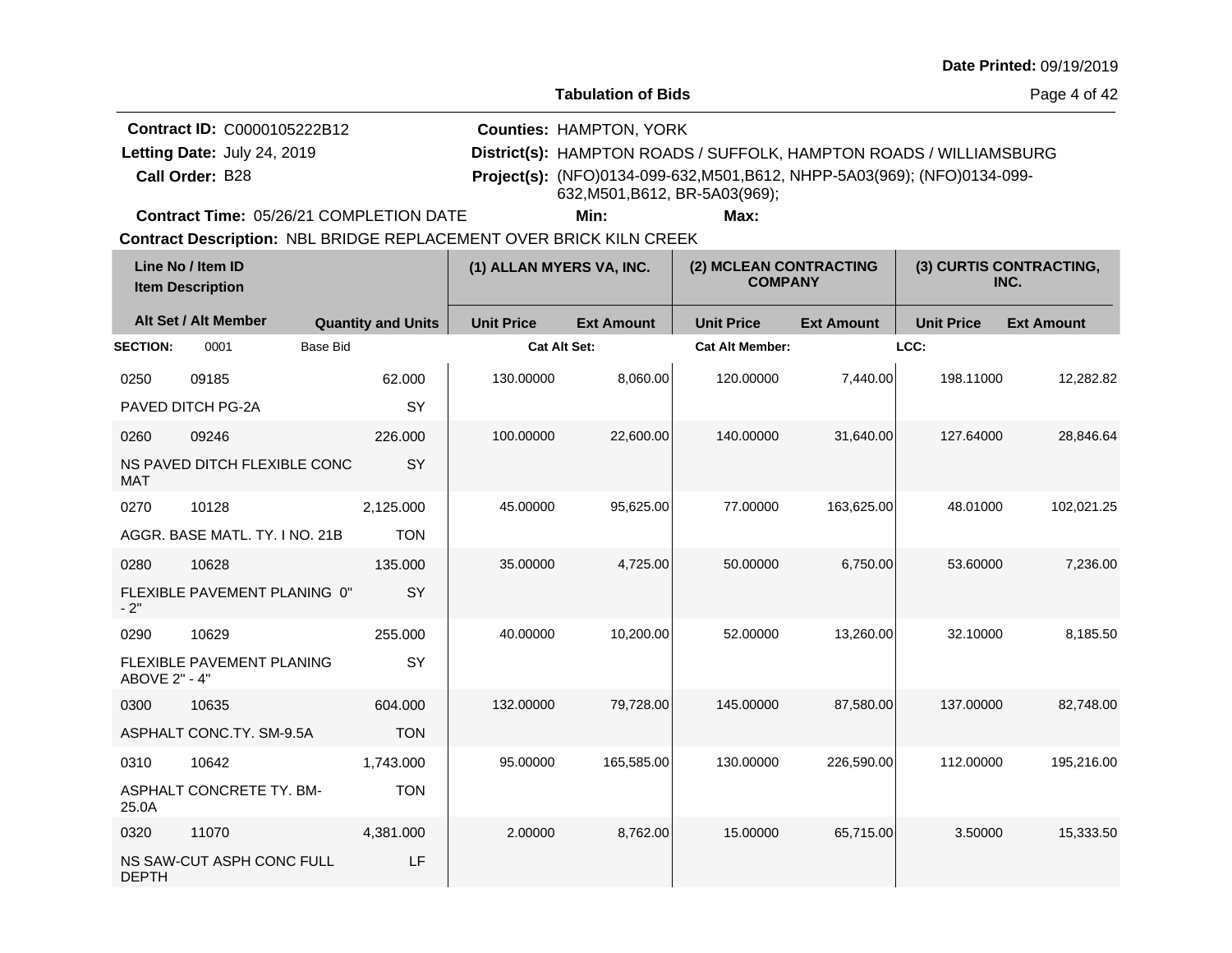Page 5 of 42

| <b>Contract ID: C0000105222B12</b> | <b>Counties: HAMPTON, YORK</b>                                                                              |
|------------------------------------|-------------------------------------------------------------------------------------------------------------|
| Letting Date: July 24, 2019        | District(s): HAMPTON ROADS / SUFFOLK, HAMPTON ROADS / WILLIAMSBURG                                          |
| Call Order: B28                    | Project(s): (NFO)0134-099-632, M501, B612, NHPP-5A03(969); (NFO)0134-099-<br>632, M501, B612, BR-5A03(969); |

**Contract Time:** 05/26/21 COMPLETION DATE

**Min: Max:**

| Line No / Item ID<br><b>Item Description</b> |                                                  | (1) ALLAN MYERS VA, INC.  |                     | (2) MCLEAN CONTRACTING<br><b>COMPANY</b> |                        | (3) CURTIS CONTRACTING,<br>INC. |                   |                   |
|----------------------------------------------|--------------------------------------------------|---------------------------|---------------------|------------------------------------------|------------------------|---------------------------------|-------------------|-------------------|
|                                              | Alt Set / Alt Member                             | <b>Quantity and Units</b> | <b>Unit Price</b>   | <b>Ext Amount</b>                        | <b>Unit Price</b>      | <b>Ext Amount</b>               | <b>Unit Price</b> | <b>Ext Amount</b> |
| <b>SECTION:</b>                              | <b>Base Bid</b><br>0001                          |                           | <b>Cat Alt Set:</b> |                                          | <b>Cat Alt Member:</b> |                                 | LCC:              |                   |
| 0330                                         | 11071                                            | 24.000                    | 20.00000            | 480.00                                   | 21.00000               | 504.00                          | 58.34000          | 1,400.16          |
| <b>NS SAW-CUT</b><br>DEPTH)                  | HYDR.CEM.CONC.PAVE. (FULL                        | LF                        |                     |                                          |                        |                                 |                   |                   |
| 0340                                         | 12030                                            | 547.000                   | 30.00000            | 16,410.00                                | 30.00000               | 16,410.00                       | 39.03000          | 21,349.41         |
| STD. CURB CG-3                               |                                                  | LF                        |                     |                                          |                        |                                 |                   |                   |
| 0350                                         | 12322                                            | 1,150.000                 | 21.00000            | 24,150.00                                | 12.90000               | 14,835.00                       | 25.07000          | 28,830.50         |
|                                              | ASPHALT CONC. CURB TY. MC-3B                     | LF                        |                     |                                          |                        |                                 |                   |                   |
| 0360                                         | 12505                                            | 46.500                    | 100.00000           | 4,650.00                                 | 160.00000              | 7,440.00                        | 279.42000         | 12,993.03         |
|                                              | ASPHALT CONCRETE, CURB<br><b>BACKUP MATERIAL</b> | <b>TON</b>                |                     |                                          |                        |                                 |                   |                   |
| 0370                                         | 13282                                            | 1,662.000                 | 25.22000            | 41,915.64                                | 22.00000               | 36,564.00                       | 20.88000          | 34,702.56         |
|                                              | <b>GUARDRAIL GR-MGS1, 9' POST</b>                | LF                        |                     |                                          |                        |                                 |                   |                   |
| 0380                                         | 13286                                            | 5.000                     | 2,800.00000         | 14,000.00                                | 2,800.00000            | 14,000.00                       | 2,254.20000       | 11,271.00         |
|                                              | <b>GUARDRAIL TERMINAL GR-MGS2</b>                | EA                        |                     |                                          |                        |                                 |                   |                   |
| 0390                                         | 13287                                            | 3.000                     | 900.00000           | 2,700.00                                 | 900.00000              | 2,700.00                        | 955.66000         | 2,866.98          |
| GR-MGS3                                      | <b>GUARDRAIL END ANCHORAGE</b>                   | EA                        |                     |                                          |                        |                                 |                   |                   |
| 0400                                         | 13288                                            | 8.000                     | 800.00000           | 6,400.00                                 | 800.00000              | 6,400.00                        | 677.40000         | 5,419.20          |
| GR-MGS4                                      | <b>GUARDRAIL HEIGHT TRANSITION</b>               | EA                        |                     |                                          |                        |                                 |                   |                   |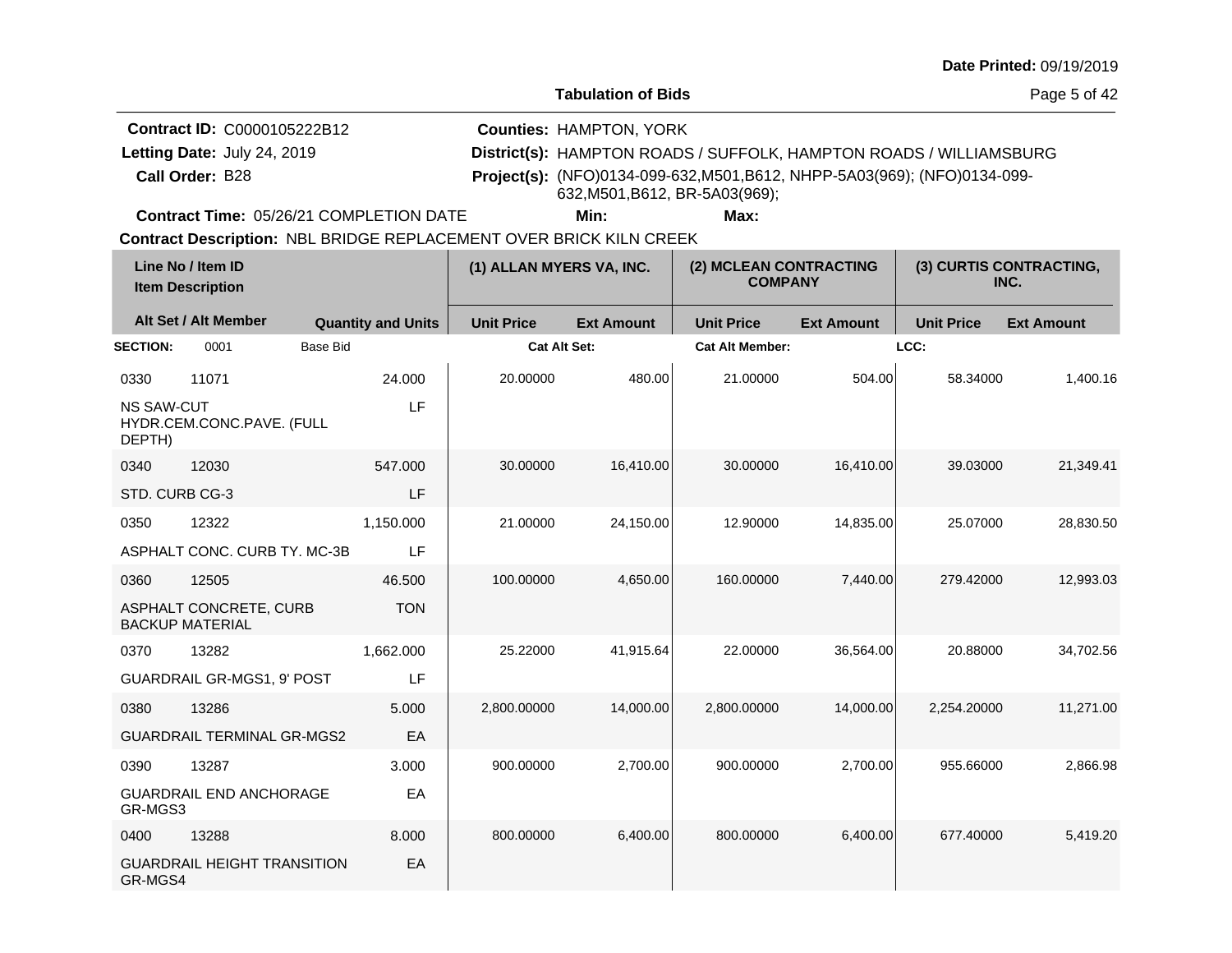Page 6 of 42

| <b>Contract ID: C0000105222B12</b> | <b>Counties: HAMPTON, YORK</b>                                                                              |
|------------------------------------|-------------------------------------------------------------------------------------------------------------|
| Letting Date: July 24, 2019        | District(s): HAMPTON ROADS / SUFFOLK, HAMPTON ROADS / WILLIAMSBURG                                          |
| Call Order: B28                    | Project(s): (NFO)0134-099-632, M501, B612, NHPP-5A03(969); (NFO)0134-099-<br>632, M501, B612, BR-5A03(969); |

**Contract Time:** 05/26/21 COMPLETION DATE

**Min: Max:**

|                       | Line No / Item ID<br><b>Item Description</b>            |                           | (1) ALLAN MYERS VA, INC. |                   | (2) MCLEAN CONTRACTING<br><b>COMPANY</b> |                   |                   | (3) CURTIS CONTRACTING,<br>INC. |
|-----------------------|---------------------------------------------------------|---------------------------|--------------------------|-------------------|------------------------------------------|-------------------|-------------------|---------------------------------|
|                       | Alt Set / Alt Member                                    | <b>Quantity and Units</b> | <b>Unit Price</b>        | <b>Ext Amount</b> | <b>Unit Price</b>                        | <b>Ext Amount</b> | <b>Unit Price</b> | <b>Ext Amount</b>               |
| <b>SECTION:</b>       | <b>Base Bid</b><br>0001                                 |                           | <b>Cat Alt Set:</b>      |                   | <b>Cat Alt Member:</b>                   |                   | LCC:              |                                 |
| 0410                  | 13372                                                   | 1.000                     | 700.00000                | 700.00            | 600.00000                                | 600.00            | 5,429.16000       | 5,429.16                        |
|                       | NS SP. DES. GR.BR.ATTACH BR-<br>GR-17E; RUN-OFF         | EA                        |                          |                   |                                          |                   |                   |                                 |
| 0420                  | 13372                                                   | 3.000                     | 2,400.00000              | 7,200.00          | 2,400.00000                              | 7,200.00          | 5,429.15000       | 16,287.45                       |
| <b>GR-17E; RUN-ON</b> | NS SP. DES. GR.BR.ATTACH BR-                            | EA                        |                          |                   |                                          |                   |                   |                                 |
| 0430                  | 13383                                                   | 2.000                     | 2,400.00000              | 4,800.00          | 2,400.00000                              | 4,800.00          | 2,286.66000       | 4,573.32                        |
| 1 TY. I               | FIXED OBJECT ATTACH, GR-FOA-                            | EA                        |                          |                   |                                          |                   |                   |                                 |
| 0440                  | 13384                                                   | 2.000                     | 600.00000                | 1,200.00          | 600.00000                                | 1,200.00          | 732.12000         | 1,464.24                        |
| $1$ TY. II            | FIXED OBJECT ATTACH, GR-FOA-                            | EA                        |                          |                   |                                          |                   |                   |                                 |
| 0450                  | 13460                                                   | 108.000                   | 60.00000                 | 6,480.00          | 65.00000                                 | 7,020.00          | 60.57000          | 6,541.56                        |
|                       | <b>MEDIAN BARRIER MB-7D</b>                             | LF                        |                          |                   |                                          |                   |                   |                                 |
| 0460                  | 13496                                                   | 1,566.000                 | 80.00000                 | 125,280.00        | 50.00000                                 | 78,300.00         | 105.39000         | 165,040.74                      |
|                       | TRAF. BARR. SER. CONC. DOUBLE<br><b>FACE PAR.MB-11A</b> | LF                        |                          |                   |                                          |                   |                   |                                 |
| 0470                  | 13604                                                   | 2.000                     | 15,000.00000             | 30,000.00         | 16,000.00000                             | 32,000.00         | 17,408.51000      | 34,817.02                       |
| $>=$ 40 MPH           | IMPACT ATTEN. SER. TY. 1 TL-3,                          | EA                        |                          |                   |                                          |                   |                   |                                 |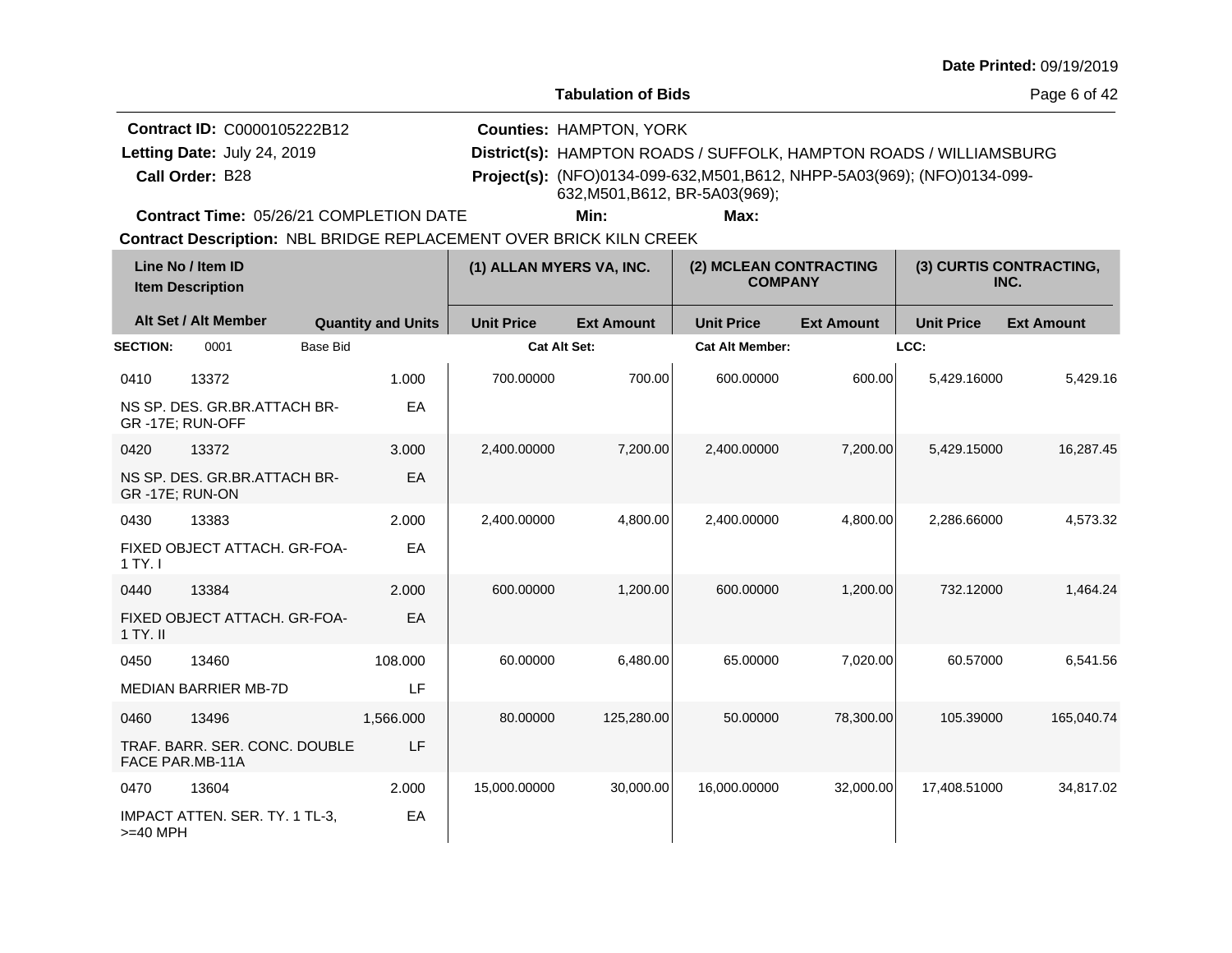Page 7 of 42

| <b>Contract ID: C0000105222B12</b> | <b>Counties: HAMPTON, YORK</b>                                                                              |
|------------------------------------|-------------------------------------------------------------------------------------------------------------|
| Letting Date: July 24, 2019        | District(s): HAMPTON ROADS / SUFFOLK, HAMPTON ROADS / WILLIAMSBURG                                          |
| Call Order: B28                    | Project(s): (NFO)0134-099-632, M501, B612, NHPP-5A03(969); (NFO)0134-099-<br>632, M501, B612, BR-5A03(969); |

**Contract Time:** 05/26/21 COMPLETION DATE

**Min: Max:**

| Line No / Item ID<br><b>Item Description</b> |                                 | (1) ALLAN MYERS VA, INC.  |                     | (2) MCLEAN CONTRACTING<br><b>COMPANY</b> |                        | (3) CURTIS CONTRACTING,<br>INC. |                   |                   |
|----------------------------------------------|---------------------------------|---------------------------|---------------------|------------------------------------------|------------------------|---------------------------------|-------------------|-------------------|
|                                              | Alt Set / Alt Member            | <b>Quantity and Units</b> | <b>Unit Price</b>   | <b>Ext Amount</b>                        | <b>Unit Price</b>      | <b>Ext Amount</b>               | <b>Unit Price</b> | <b>Ext Amount</b> |
| <b>SECTION:</b>                              | 0001<br><b>Base Bid</b>         |                           | <b>Cat Alt Set:</b> |                                          | <b>Cat Alt Member:</b> |                                 | LCC:              |                   |
| 0480                                         | 14260                           | 181.000                   | 75.00000            | 13,575.00                                | 60.00000               | 10,860.00                       | 41.30000          | 7,475.30          |
| 25 OR 26                                     | CRUSHER RUN AGGREGATE NO.       | <b>TON</b>                |                     |                                          |                        |                                 |                   |                   |
| 0490                                         | 24100                           | 40.000                    | 200.00000           | 8,000.00                                 | 50.00000               | 2,000.00                        | 77.94000          | 3,117.60          |
| <b>ALLAYING DUST</b>                         |                                 | <b>HR</b>                 |                     |                                          |                        |                                 |                   |                   |
| 0500                                         | 24152                           | 15,000                    | 200.00000           | 3,000.00                                 | 325.00000              | 4,875.00                        | 385.18000         | 5,777.70          |
|                                              | <b>TYPE 3 BARRICADE 8'</b>      | EA                        |                     |                                          |                        |                                 |                   |                   |
| 0510                                         | 24160                           | 988.000                   | 50.00000            | 49,400.00                                | 28.00000               | 27,664.00                       | 29.17000          | 28,819.96         |
| <b>SIGN</b>                                  | TEMPORARY (CONSTRUCTION)        | <b>SF</b>                 |                     |                                          |                        |                                 |                   |                   |
| 0520                                         | 24272                           | 1,080.000                 | 30.00000            | 32,400.00                                | 25.00000               | 27,000.00                       | 10.00000          | 10.800.00         |
|                                              | <b>TRUCK MOUNTED ATTENUATOR</b> | <b>HR</b>                 |                     |                                          |                        |                                 |                   |                   |
| 0530                                         | 24278                           | 40,710.000                | 0.20000             | 8,142.00                                 | 0.55000                | 22,390.50                       | 0.01000           | 407.10            |
| <b>DEVICES</b>                               | <b>GROUP 2 CHANNELIZING</b>     | <b>DAY</b>                |                     |                                          |                        |                                 |                   |                   |
| 0540                                         | 24279                           | 1.344.000                 | 11.00000            | 14,784.00                                | 10.00000               | 13,440.00                       | 11.67000          | 15,684.48         |
| <b>MESSAGE SIGN</b>                          | PORTABLE CHANGEABLE             | <b>HR</b>                 |                     |                                          |                        |                                 |                   |                   |
| 0550                                         | 24281                           | 19,260.000                | 0.50000             | 9,630.00                                 | 3.00000                | 57,780.00                       | 1.00000           | 19,260.00         |
|                                              | ELECTRONIC ARROW BOARD          | <b>HR</b>                 |                     |                                          |                        |                                 |                   |                   |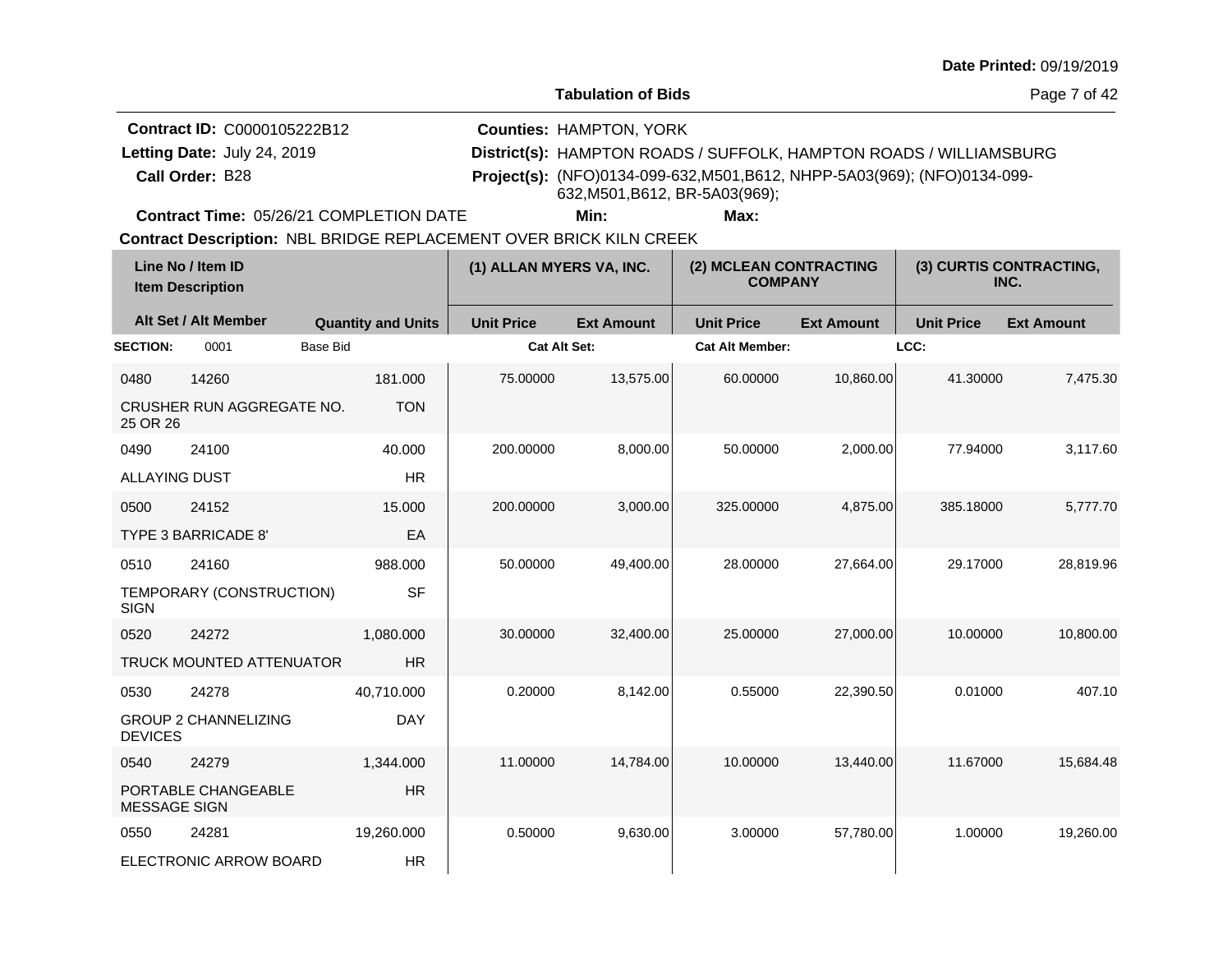Page 8 of 42

| <b>Contract ID: C0000105222B12</b> | <b>Counties: HAMPTON, YORK</b>                                                                              |
|------------------------------------|-------------------------------------------------------------------------------------------------------------|
| Letting Date: July 24, 2019        | District(s): HAMPTON ROADS / SUFFOLK, HAMPTON ROADS / WILLIAMSBURG                                          |
| Call Order: B28                    | Project(s): (NFO)0134-099-632, M501, B612, NHPP-5A03(969); (NFO)0134-099-<br>632, M501, B612, BR-5A03(969); |

**Contract Time:** 05/26/21 COMPLETION DATE

**Min: Max:**

| Line No / Item ID<br><b>Item Description</b> |                                  | (1) ALLAN MYERS VA, INC.  |                     | (2) MCLEAN CONTRACTING<br><b>COMPANY</b> |                        | (3) CURTIS CONTRACTING,<br>INC. |                   |                   |
|----------------------------------------------|----------------------------------|---------------------------|---------------------|------------------------------------------|------------------------|---------------------------------|-------------------|-------------------|
|                                              | Alt Set / Alt Member             | <b>Quantity and Units</b> | <b>Unit Price</b>   | <b>Ext Amount</b>                        | <b>Unit Price</b>      | <b>Ext Amount</b>               | <b>Unit Price</b> | <b>Ext Amount</b> |
| <b>SECTION:</b>                              | 0001                             | <b>Base Bid</b>           | <b>Cat Alt Set:</b> |                                          | <b>Cat Alt Member:</b> |                                 | LCC:              |                   |
| 0560                                         | 24420                            | 1,215.000                 | 16.50000            | 20,047.50                                | 20.00000               | 24,300.00                       | 17.25000          | 20,958.75         |
|                                              | DEMOLITION OF PAVEMENT RIGID     | <b>SY</b>                 |                     |                                          |                        |                                 |                   |                   |
| 0570                                         | 24430                            | 1,297.000                 | 10.00000            | 12,970.00                                | 20.00000               | 25,940.00                       | 8.21000           | 10,648.37         |
| <b>FLEXIBLE</b>                              | DEMOLITION OF PAVEMENT           | SY                        |                     |                                          |                        |                                 |                   |                   |
| 0580                                         | 24600                            | 1,887.000                 | 10.00000            | 18,870.00                                | 4.00000                | 7,548.00                        | 4.74000           | 8,944.38          |
|                                              | <b>REMOVE EXISTING GUARDRAIL</b> | LF                        |                     |                                          |                        |                                 |                   |                   |
| 0590                                         | 25506                            | 26.000                    | 1,600.00000         | 41,600.00                                | 3,200.00000            | 83,200.00                       | 1,413.50000       | 36,751.00         |
|                                              | FIELD OFFICE TY.II               | <b>MO</b>                 |                     |                                          |                        |                                 |                   |                   |
| 0600                                         | 26119                            | 388.000                   | 90.00000            | 34,920.00                                | 225.00000              | 87,300.00                       | 104.35000         | 40,487.80         |
|                                              | DRY RIPRAP CL.I 18"              | <b>TON</b>                |                     |                                          |                        |                                 |                   |                   |
| 0610                                         | 27022                            | 1.870                     | 5,000.00000         | 9,350.00                                 | 13.000.00000           | 24,310.00                       | 30,392.72000      | 56,834.39         |
|                                              | TOPSOIL CLASS B 2"               | <b>ACRE</b>               |                     |                                          |                        |                                 |                   |                   |
| 0620                                         | 27101                            | 122.000                   | 20.00000            | 2,440.00                                 | 40.00000               | 4,880.00                        | 23.33000          | 2,846.26          |
|                                              | <b>TEMPORARY SEED</b>            | LB                        |                     |                                          |                        |                                 |                   |                   |
| 0630                                         | 27102                            | 247.000                   | 20.00000            | 4,940.00                                 | 40.00000               | 9,880.00                        | 23.33000          | 5,762.51          |
| REGULAR SEED                                 |                                  | LB                        |                     |                                          |                        |                                 |                   |                   |
| 0640                                         | 27103                            | 197.000                   | 20.00000            | 3,940.00                                 | 130.00000              | 25.610.00                       | 23.33000          | 4,596.01          |
| OVERSEEDING                                  |                                  | LB                        |                     |                                          |                        |                                 |                   |                   |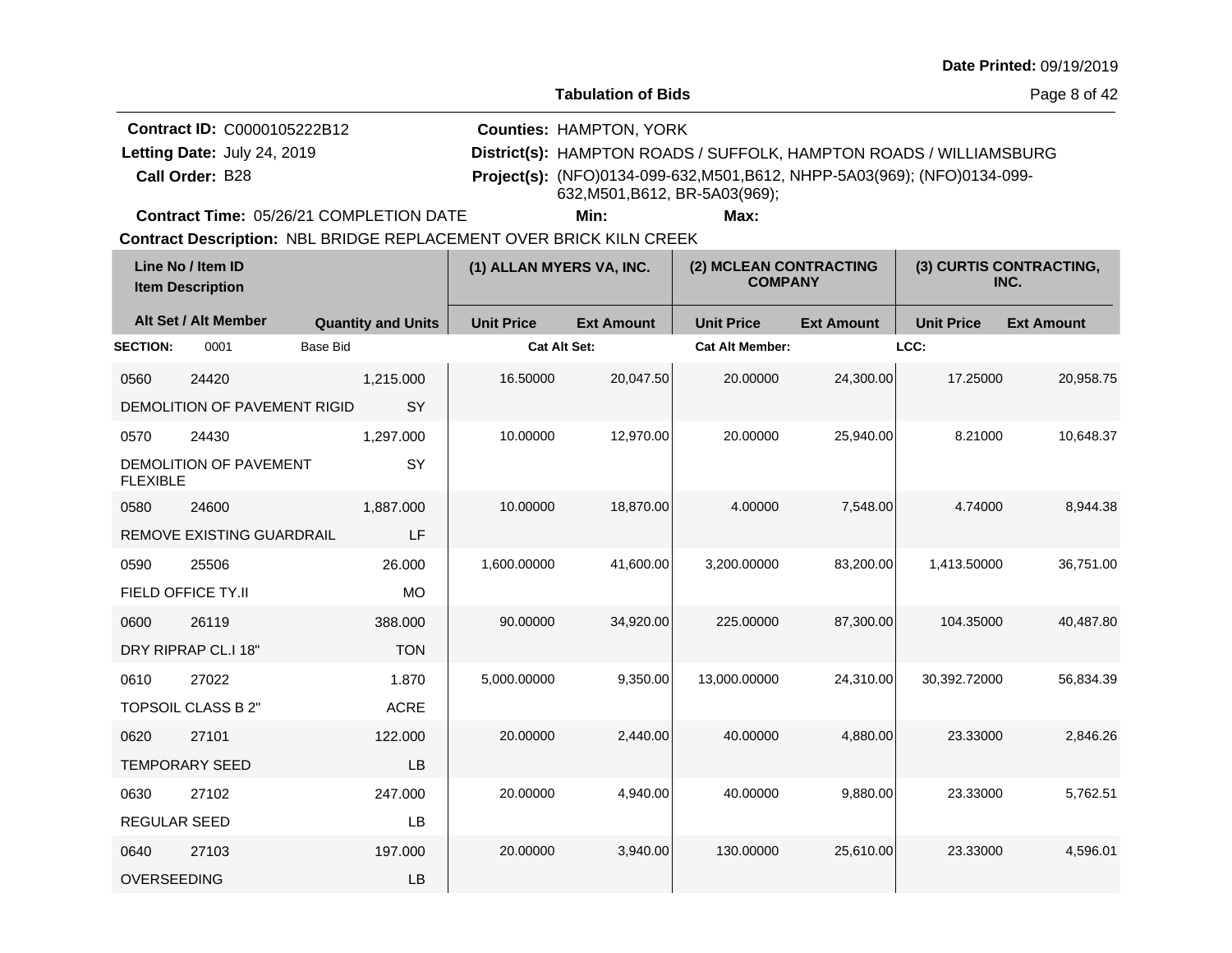**Tabulation of Bids**

Page 9 of 42

| <b>Contract ID: C0000105222B12</b> | <b>Counties: HAMPTON, YORK</b>                                                                              |
|------------------------------------|-------------------------------------------------------------------------------------------------------------|
| Letting Date: July 24, 2019        | District(s): HAMPTON ROADS / SUFFOLK, HAMPTON ROADS / WILLIAMSBURG                                          |
| Call Order: B28                    | Project(s): (NFO)0134-099-632, M501, B612, NHPP-5A03(969); (NFO)0134-099-<br>632, M501, B612, BR-5A03(969); |

**Contract Time:** 05/26/21 COMPLETION DATE

**Min: Max:**

|                 | Line No / Item ID<br><b>Item Description</b>       |                           | (1) ALLAN MYERS VA, INC. |                   | (2) MCLEAN CONTRACTING<br><b>COMPANY</b> |                   |                   | (3) CURTIS CONTRACTING,<br>INC. |
|-----------------|----------------------------------------------------|---------------------------|--------------------------|-------------------|------------------------------------------|-------------------|-------------------|---------------------------------|
|                 | Alt Set / Alt Member                               | <b>Quantity and Units</b> | <b>Unit Price</b>        | <b>Ext Amount</b> | <b>Unit Price</b>                        | <b>Ext Amount</b> | <b>Unit Price</b> | <b>Ext Amount</b>               |
| <b>SECTION:</b> | 0001                                               | Base Bid                  | <b>Cat Alt Set:</b>      |                   | <b>Cat Alt Member:</b>                   |                   | LCC:              |                                 |
| 0650            | 27110                                              | 8,047.000                 | 0.50000                  | 4,023.50          | 0.40000                                  | 3,218.80          | 1.63000           | 13,116.61                       |
| PRODUCT TYPE 1  | <b>HYDRAULIC EROSION CONTROL</b>                   | SY                        |                          |                   |                                          |                   |                   |                                 |
| 0660            | 27111                                              | 4,284.000                 | 0.50000                  | 2,142.00          | 1.00000                                  | 4,284.00          | 2.33000           | 9,981.72                        |
|                 | <b>HYDRAULIC EROSION CONTROL</b><br>PRODUCT TYPE 2 | SY                        |                          |                   |                                          |                   |                   |                                 |
| 0670            | 27112                                              | 4,888.000                 | 0.50000                  | 2,444.00          | 1.00000                                  | 4,888.00          | 4.08000           | 19,943.04                       |
|                 | <b>HYDRAULIC EROSION CONTROL</b><br>PRODUCT TYPE 3 | SY                        |                          |                   |                                          |                   |                   |                                 |
| 0680            | 27230                                              | 167.000                   | 5.00000                  | 835.00            | 7.50000                                  | 1,252.50          | 1.17000           | 195.39                          |
|                 | FERTILIZER NITROGEN - N                            | LB                        |                          |                   |                                          |                   |                   |                                 |
| 0690            | 27231                                              | 221.000                   | 5.00000                  | 1,105.00          | 7.50000                                  | 1,657.50          | 1.17000           | 258.57                          |
|                 | FERTILIZER PHOSPHOROUS - P                         | LB                        |                          |                   |                                          |                   |                   |                                 |
| 0700            | 27232                                              | 110.000                   | 7.00000                  | 770.00            | 7.50000                                  | 825.00            | 1.17000           | 128.70                          |
|                 | FERTILIZER POTASSIUM - K                           | LB                        |                          |                   |                                          |                   |                   |                                 |
| 0710            | 27250                                              | 7.770                     | 400.00000                | 3,108.00          | 650.00000                                | 5,050.50          | 350.01000         | 2,719.58                        |
| LIME            |                                                    | <b>TON</b>                |                          |                   |                                          |                   |                   |                                 |
| 0720            | 27318                                              | 1,162.000                 | 1.10000                  | 1,278.20          | 1.40000                                  | 1,626.80          | 3.50000           | 4,067.00                        |
|                 | ROLLED EROSION CTRL<br>PRODUCT EC-2 TYPE 1         | SY                        |                          |                   |                                          |                   |                   |                                 |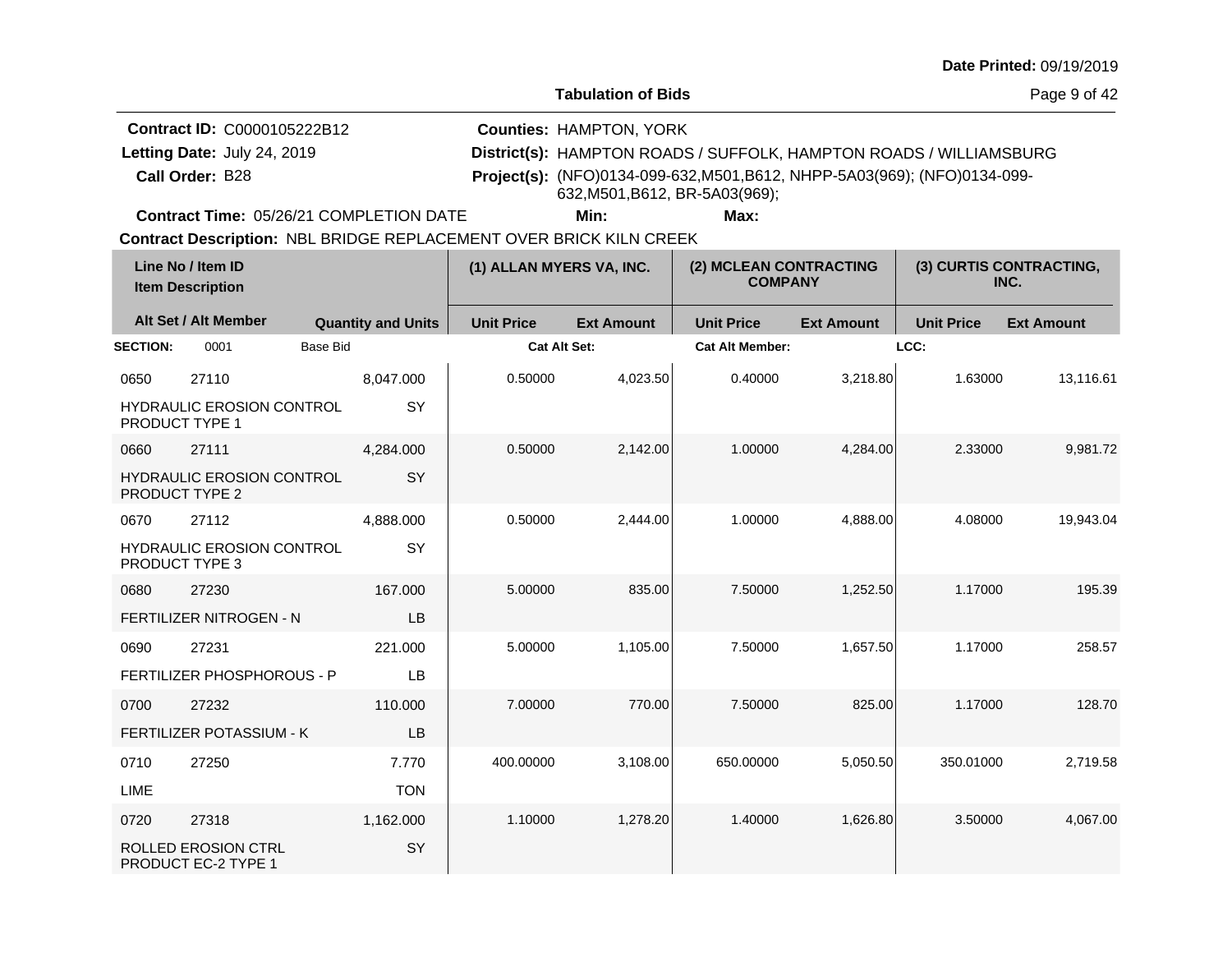**Tabulation of Bids**

Page 10 of 42

| <b>Contract ID: C0000105222B12</b> | <b>Counties: HAMPTON, YORK</b>                                                                              |
|------------------------------------|-------------------------------------------------------------------------------------------------------------|
| Letting Date: July 24, 2019        | District(s): HAMPTON ROADS / SUFFOLK, HAMPTON ROADS / WILLIAMSBURG                                          |
| <b>Call Order: B28</b>             | Project(s): (NFO)0134-099-632, M501, B612, NHPP-5A03(969); (NFO)0134-099-<br>632, M501, B612, BR-5A03(969); |

**Contract Time:** 05/26/21 COMPLETION DATE

**Min: Max:**

| Line No / Item ID<br><b>Item Description</b> |                                                        |                           | (2) MCLEAN CONTRACTING<br>(1) ALLAN MYERS VA, INC.<br><b>COMPANY</b> |                   | INC.                   |                   | (3) CURTIS CONTRACTING, |                   |
|----------------------------------------------|--------------------------------------------------------|---------------------------|----------------------------------------------------------------------|-------------------|------------------------|-------------------|-------------------------|-------------------|
|                                              | Alt Set / Alt Member                                   | <b>Quantity and Units</b> | <b>Unit Price</b>                                                    | <b>Ext Amount</b> | <b>Unit Price</b>      | <b>Ext Amount</b> | <b>Unit Price</b>       | <b>Ext Amount</b> |
| <b>SECTION:</b>                              | 0001                                                   | <b>Base Bid</b>           | <b>Cat Alt Set:</b>                                                  |                   | <b>Cat Alt Member:</b> |                   | LCC:                    |                   |
| 0730                                         | 27415                                                  | 10.000                    | 500.00000                                                            | 5,000.00          | 900.00000              | 9,000.00          | 281.34000               | 2,813.40          |
|                                              | CHECK DAM ROCK TY. II                                  | EA                        |                                                                      |                   |                        |                   |                         |                   |
| 0740                                         | 27417                                                  | 12.000                    | 700.00000                                                            | 8,400.00          | 2,300.00000            | 27,600.00         | 1,346.68000             | 16,160.16         |
|                                              | <b>CHECK DAM SEDIMENT</b><br><b>RETENTION ROLL 18"</b> | EA                        |                                                                      |                   |                        |                   |                         |                   |
| 0750                                         | 27419                                                  | 1.000                     | 1,000.00000                                                          | 1,000.00          | 540.00000              | 540.00            | 1,451.03000             | 1,451.03          |
| <b>TEMPORARY</b>                             | <b>CHECK DAM ROCK TYPE I</b>                           | EA                        |                                                                      |                   |                        |                   |                         |                   |
| 0760                                         | 27422                                                  | 2.000                     | 1,000.00000                                                          | 2,000.00          | 1,600.00000            | 3,200.00          | 624.51000               | 1,249.02          |
|                                              | <b>DEWATERING BASIN EC-8</b>                           | EA                        |                                                                      |                   |                        |                   |                         |                   |
| 0770                                         | 27430                                                  | 1,775.000                 | 1.00000                                                              | 1,775.00          | 20.00000               | 35,500.00         | 0.01000                 | 17.75             |
| <b>EXCAVATION</b>                            | <b>SILTATION CONTROL</b>                               | <b>CY</b>                 |                                                                      |                   |                        |                   |                         |                   |
| 0780                                         | 27451                                                  | 5.000                     | 300.00000                                                            | 1,500.00          | 700.00000              | 3,500.00          | 523.02000               | 2,615.10          |
|                                              | <b>INLET PROTECTION TYPE A</b>                         | EA                        |                                                                      |                   |                        |                   |                         |                   |
| 0790                                         | 27461                                                  | 10.000                    | 300.00000                                                            | 3,000.00          | 700.00000              | 7.000.00          | 270.00000               | 2,700.00          |
|                                              | <b>INLET PROTECTION TYPE B</b>                         | EA                        |                                                                      |                   |                        |                   |                         |                   |
| 0800                                         | 27504                                                  | 2,748.000                 | 6.00000                                                              | 16,488.00         | 2.00000                | 5,496.00          | 8.17000                 | 22,451.16         |
|                                              | TEMP. SILT FENCE TYPE B                                | LF                        |                                                                      |                   |                        |                   |                         |                   |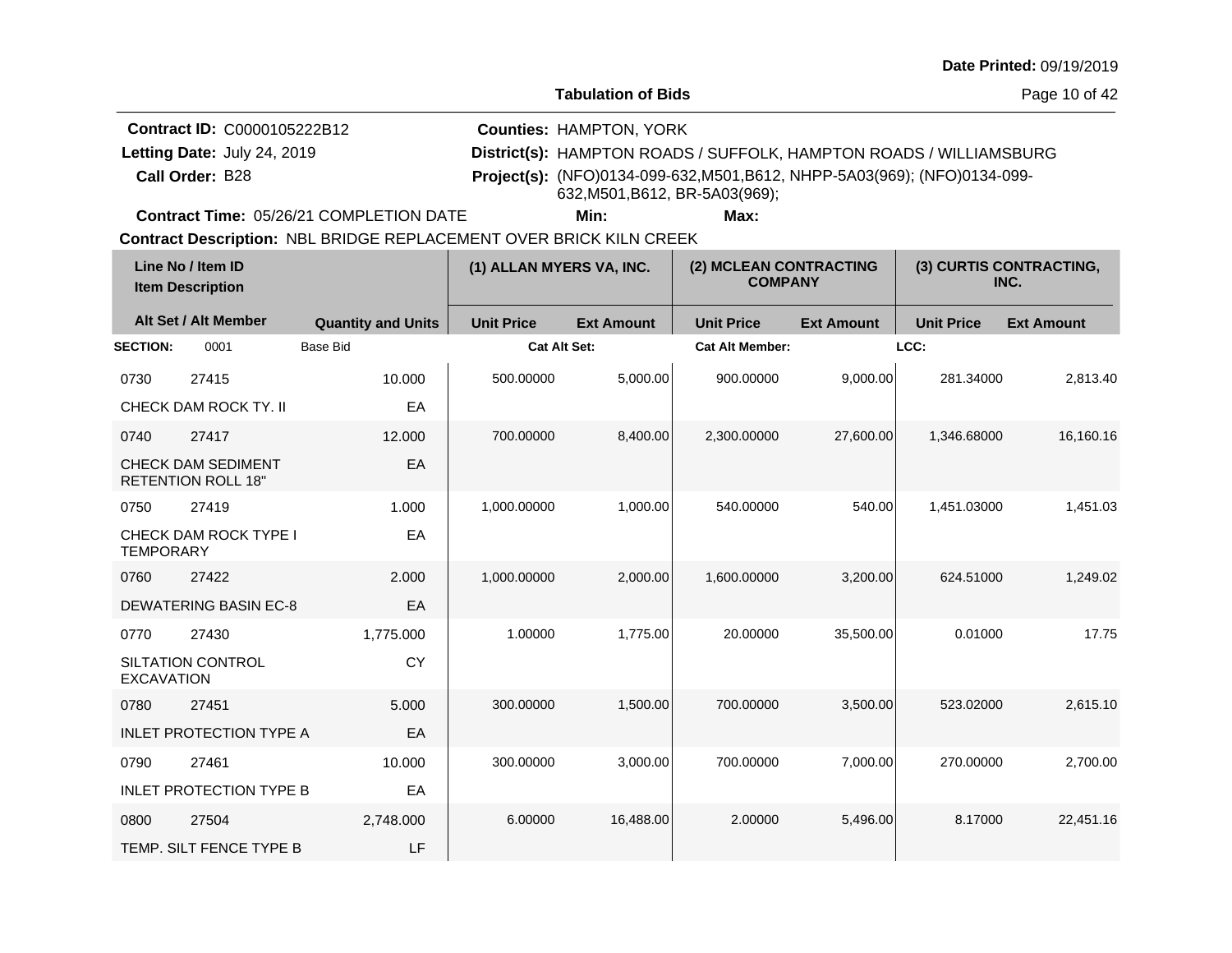**Tabulation of Bids**

Page 11 of 42

| <b>Contract ID: C0000105222B12</b> | <b>Counties: HAMPTON, YORK</b>                                                                              |
|------------------------------------|-------------------------------------------------------------------------------------------------------------|
| Letting Date: July 24, 2019        | District(s): HAMPTON ROADS / SUFFOLK, HAMPTON ROADS / WILLIAMSBURG                                          |
| Call Order: B28                    | Project(s): (NFO)0134-099-632, M501, B612, NHPP-5A03(969); (NFO)0134-099-<br>632, M501, B612, BR-5A03(969); |

**Contract Time:** 05/26/21 COMPLETION DATE

**Min: Max:**

| Line No / Item ID<br><b>Item Description</b> |                              |                           | (1) ALLAN MYERS VA, INC. |                   | (2) MCLEAN CONTRACTING<br><b>COMPANY</b> |                   | (3) CURTIS CONTRACTING,<br>INC. |                   |
|----------------------------------------------|------------------------------|---------------------------|--------------------------|-------------------|------------------------------------------|-------------------|---------------------------------|-------------------|
|                                              | Alt Set / Alt Member         | <b>Quantity and Units</b> | <b>Unit Price</b>        | <b>Ext Amount</b> | <b>Unit Price</b>                        | <b>Ext Amount</b> | <b>Unit Price</b>               | <b>Ext Amount</b> |
| <b>SECTION:</b>                              | 0001                         | <b>Base Bid</b>           | <b>Cat Alt Set:</b>      |                   | <b>Cat Alt Member:</b>                   |                   | LCC:                            |                   |
| 0810                                         | 27505                        | 6,872.000                 | 4.00000                  | 27,488.00         | 1.00000                                  | 6,872.00          | 4.08000                         | 28,037.76         |
|                                              | TEMP. SILT FENCE TYPE A      | LF                        |                          |                   |                                          |                   |                                 |                   |
| 0820                                         | 27510                        | 2.000                     | 10,000.00000             | 20,000.00         | 5,500.00000                              | 11,000.00         | 3,000.00000                     | 6,000.00          |
| <b>COFFERDAM</b>                             |                              | EA                        |                          |                   |                                          |                   |                                 |                   |
| 0830                                         | 27526                        | 326.000                   | 23.00000                 | 7,498.00          | 40.00000                                 | 13,040.00         | 16.46000                        | 5,365.96          |
| <b>IMPERVIOUS</b>                            | TURBIDITY CURTAIN,           | LF                        |                          |                   |                                          |                   |                                 |                   |
| 0840                                         | 40201                        | 319.000                   | 250.00000                | 79,750.00         | 590.00000                                | 188,210.00        | 355.84000                       | 113,512.96        |
|                                              | 20" DI WATER MAIN            | LF                        |                          |                   |                                          |                   |                                 |                   |
| 0850                                         | 40410                        | 4.000                     | 5,000.00000              | 20,000.00         | 4,200.00000                              | 16,800.00         | 4,083.45000                     | 16,333.80         |
| 20" BEND                                     |                              | EA                        |                          |                   |                                          |                   |                                 |                   |
| 0860                                         | 40444                        | 4.000                     | 1,500.00000              | 6,000.00          | 2,400.00000                              | 9,600.00          | 4,666.80000                     | 18,667.20         |
| 20" PLUG OR CAP                              |                              | EA                        |                          |                   |                                          |                   |                                 |                   |
| 0870                                         | 41026                        | 1.000                     | 10,000.00000             | 10,000.00         | 14,000.00000                             | 14,000.00         | 8,575.24000                     | 8,575.24          |
|                                              | 20" BUTTERFLY VALVE & BOX    | EA                        |                          |                   |                                          |                   |                                 |                   |
| 0880                                         | 41982                        | 2.000                     | 5,000.00000              | 10,000.00         | 11,000.00000                             | 22,000.00         | 17,500.50000                    | 35,001.00         |
| <b>MJ Adapter</b>                            | NS WATER FACILITIES 20" HDPE | EA                        |                          |                   |                                          |                   |                                 |                   |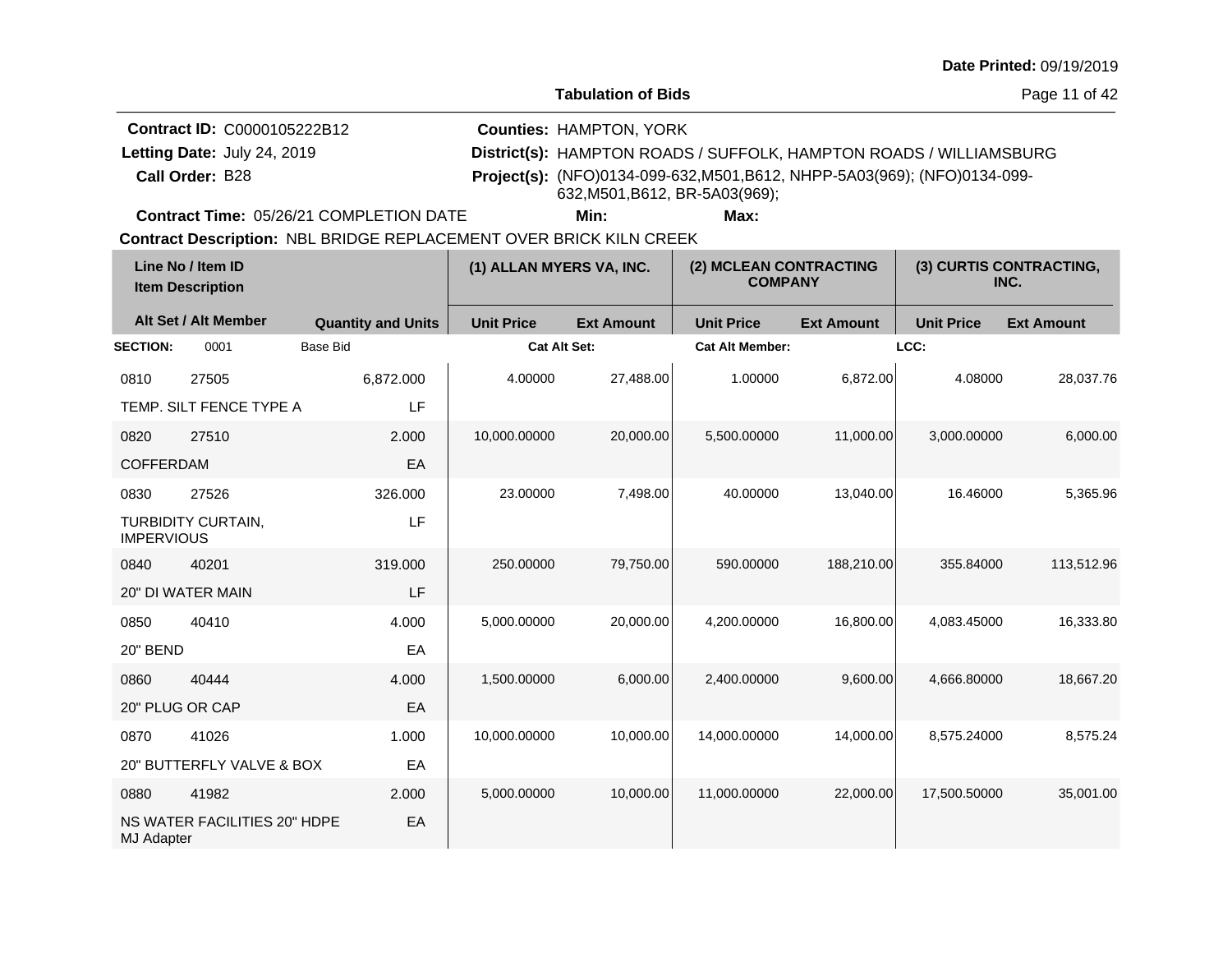**Tabulation of Bids**

Page 12 of 42

| <b>Contract ID: C0000105222B12</b> | <b>Counties: HAMPTON, YORK</b>                                                                              |
|------------------------------------|-------------------------------------------------------------------------------------------------------------|
| Letting Date: July 24, 2019        | District(s): HAMPTON ROADS / SUFFOLK, HAMPTON ROADS / WILLIAMSBURG                                          |
| Call Order: B28                    | Project(s): (NFO)0134-099-632, M501, B612, NHPP-5A03(969); (NFO)0134-099-<br>632, M501, B612, BR-5A03(969); |

**Contract Time:** 05/26/21 COMPLETION DATE

**Min: Max:**

| Line No / Item ID<br><b>Item Description</b> |                                                                     | (1) ALLAN MYERS VA, INC. |                           | (2) MCLEAN CONTRACTING<br><b>COMPANY</b> |                   | (3) CURTIS CONTRACTING,<br>INC. |                   |                   |                   |
|----------------------------------------------|---------------------------------------------------------------------|--------------------------|---------------------------|------------------------------------------|-------------------|---------------------------------|-------------------|-------------------|-------------------|
|                                              | Alt Set / Alt Member                                                |                          | <b>Quantity and Units</b> | <b>Unit Price</b>                        | <b>Ext Amount</b> | <b>Unit Price</b>               | <b>Ext Amount</b> | <b>Unit Price</b> | <b>Ext Amount</b> |
| <b>SECTION:</b>                              | 0001                                                                | <b>Base Bid</b>          |                           | <b>Cat Alt Set:</b>                      |                   | <b>Cat Alt Member:</b>          |                   | LCC:              |                   |
| 0890                                         | 41982                                                               |                          | 4.000                     | 5,000.00000                              | 20,000.00         | 5,400.00000                     | 21,600.00         | 5,833.50000       | 23,334.00         |
| Sleeve Each                                  | NS WATER FACILITIES 20" Solid                                       |                          | EA                        |                                          |                   |                                 |                   |                   |                   |
| 0900                                         | 41983                                                               |                          | (1)                       | 735,000.00000                            | 735.000.00        | 400,000.00000                   | 400,000.00        | 233,339.93000     | 233,339.93        |
| (HDD) (20" HDPE)                             | NS WATER FACILITIES Water Main                                      |                          | <b>LS</b>                 |                                          |                   |                                 |                   |                   |                   |
| 0910                                         | 50108                                                               |                          | 114.000                   | 15.00000                                 | 1,710.00          | 48.00000                        | 5,472.00          | 37.38000          | 4,261.32          |
| <b>SIGN PANEL</b>                            |                                                                     |                          | <b>SF</b>                 |                                          |                   |                                 |                   |                   |                   |
| 0920                                         | 50300                                                               |                          | 11.000                    | 250.00000                                | 2,750.00          | 800.00000                       | 8,800.00          | 536.30000         | 5,899.30          |
| <b>STRUCTURE</b>                             | REMOVE EXISTING 1 POST SIGN                                         |                          | EA                        |                                          |                   |                                 |                   |                   |                   |
| 0930                                         | 50320                                                               |                          | 1.000                     | 500.00000                                | 500.00            | 330.00000                       | 330.00            | 169.78000         | 169.78            |
| <b>PANEL</b>                                 | <b>REMOVE EXISTING 1 POST SIGN</b>                                  |                          | EA                        |                                          |                   |                                 |                   |                   |                   |
| 0940                                         | 50340                                                               |                          | 1.000                     | 500.00000                                | 500.00            | 600.00000                       | 600.00            | 371.74000         | 371.74            |
|                                              | <b>RELOCATE EXISTING 1 POST</b><br><b>GROUND MOUNTED SIGN PANEL</b> |                          | EA                        |                                          |                   |                                 |                   |                   |                   |
| 0950                                         | 50430                                                               |                          | 30,000                    | 20.00000                                 | 600.00            | 30.00000                        | 900.00            | 14.28000          | 428.40            |
|                                              | SIGN POST STP-1, 2", 14 GAUGE                                       |                          | LF                        |                                          |                   |                                 |                   |                   |                   |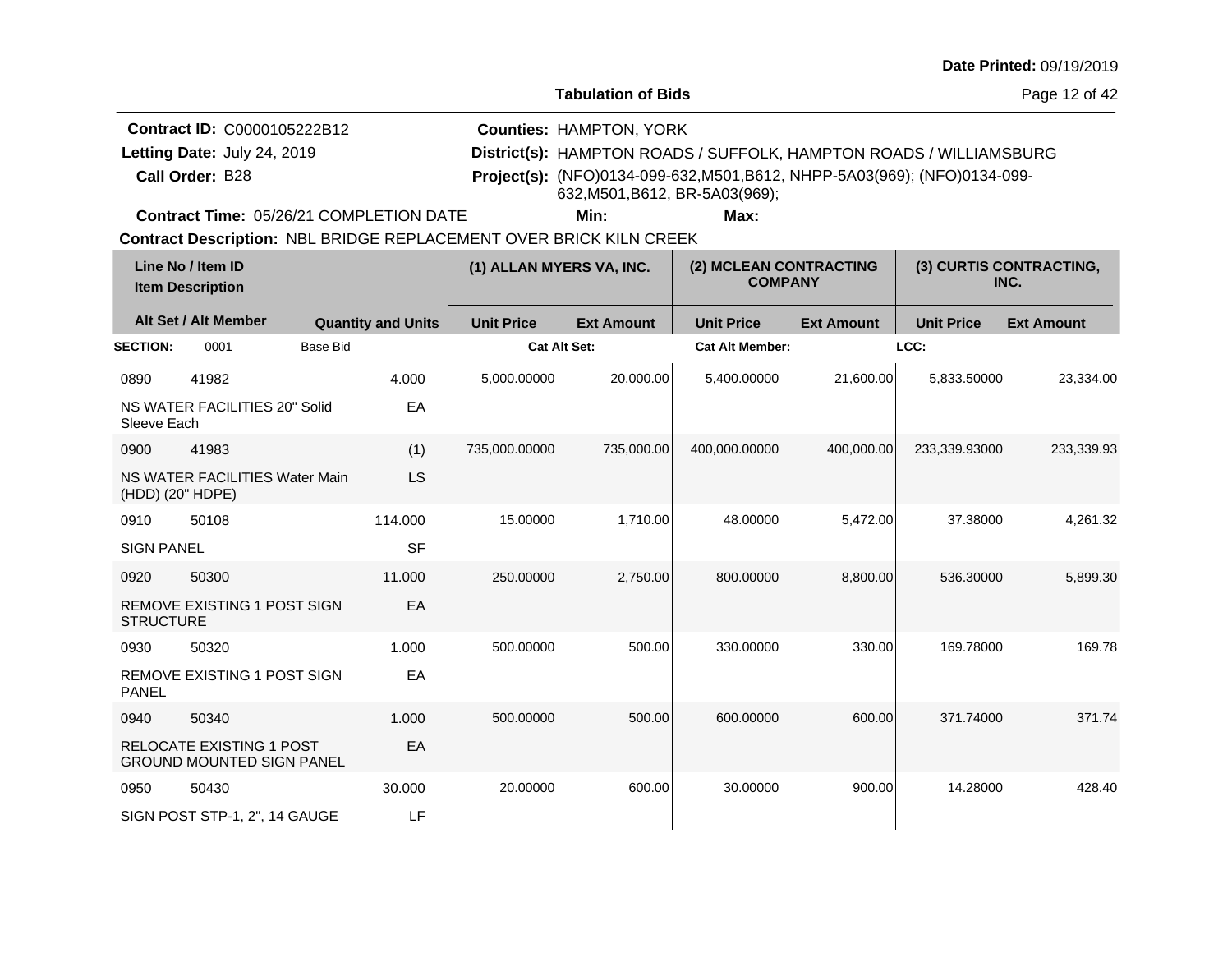**Tabulation of Bids**

Page 13 of 42

| <b>Contract ID: C0000105222B12</b> | <b>Counties: HAMPTON, YORK</b>                                                                              |
|------------------------------------|-------------------------------------------------------------------------------------------------------------|
| Letting Date: July 24, 2019        | District(s): HAMPTON ROADS / SUFFOLK, HAMPTON ROADS / WILLIAMSBURG                                          |
| Call Order: B28                    | Project(s): (NFO)0134-099-632, M501, B612, NHPP-5A03(969); (NFO)0134-099-<br>632, M501, B612, BR-5A03(969); |

**Contract Time:** 05/26/21 COMPLETION DATE

**Min: Max:**

| Line No / Item ID<br><b>Item Description</b> |                                                                                               | (1) ALLAN MYERS VA, INC.  | (2) MCLEAN CONTRACTING<br><b>COMPANY</b> |                   | (3) CURTIS CONTRACTING,<br>INC. |                   |                   |                   |
|----------------------------------------------|-----------------------------------------------------------------------------------------------|---------------------------|------------------------------------------|-------------------|---------------------------------|-------------------|-------------------|-------------------|
|                                              | Alt Set / Alt Member                                                                          | <b>Quantity and Units</b> | <b>Unit Price</b>                        | <b>Ext Amount</b> | <b>Unit Price</b>               | <b>Ext Amount</b> | <b>Unit Price</b> | <b>Ext Amount</b> |
| <b>SECTION:</b>                              | 0001                                                                                          | <b>Base Bid</b>           | <b>Cat Alt Set:</b>                      |                   | <b>Cat Alt Member:</b>          |                   | LCC:              |                   |
| 0960                                         | 50432                                                                                         | 18,000                    | 20.00000                                 | 360.00            | 30.00000                        | 540.00            | 12.36000          | 222.48            |
| <b>GAUGE</b>                                 | SIGN POST STP-1, 2 3/16", 10                                                                  | LF                        |                                          |                   |                                 |                   |                   |                   |
| 0970                                         | 50434                                                                                         | 66.000                    | 25.00000                                 | 1,650.00          | 30.00000                        | 1,980.00          | 19.04000          | 1,256.64          |
| <b>GAUGE</b>                                 | SIGN POST STP-1, 2 1/2", 10                                                                   | LF                        |                                          |                   |                                 |                   |                   |                   |
| 0980                                         | 50436                                                                                         | 74.500                    | 20.00000                                 | 1,490.00          | 30.00000                        | 2,235.00          | 19.04000          | 1,418.48          |
| <b>GAUGE</b>                                 | SIGN POST STP-1, 2 1/2", 12                                                                   | LF                        |                                          |                   |                                 |                   |                   |                   |
| 0990                                         | 50487                                                                                         | 5.000                     | 500.00000                                | 2,500.00          | 875.00000                       | 4,375.00          | 573.19000         | 2,865.95          |
| STP-1, TYPE C                                | CONCRETE SIGN FOUNDATION                                                                      | EA                        |                                          |                   |                                 |                   |                   |                   |
| 1000                                         | 50488                                                                                         | 2.000                     | 300.00000                                | 600.00            | 840,00000                       | 1,680.00          | 635.02000         | 1,270.04          |
| STP-1, TYPE D                                | <b>CONCRETE SIGN FOUNDATION</b>                                                               | EA                        |                                          |                   |                                 |                   |                   |                   |
| 1010                                         | 50489                                                                                         | 5.000                     | 300.00000                                | 1,500.00          | 800.00000                       | 4,000.00          | 635.02000         | 3,175.10          |
| STP-1, TYPE E                                | CONCRETE SIGN FOUNDATION                                                                      | EA                        |                                          |                   |                                 |                   |                   |                   |
| 1020                                         | 50902                                                                                         | 1.000                     | 550.00000                                | 550.00            | 1,000.00000                     | 1,000.00          | 586.92000         | 586.92            |
|                                              | <b>NS TRAFFIC SIGN RELOCATE</b><br>EXIST. 1 POST GROUND MOUNT<br><b>SIGN PANEL &amp; POST</b> | EA                        |                                          |                   |                                 |                   |                   |                   |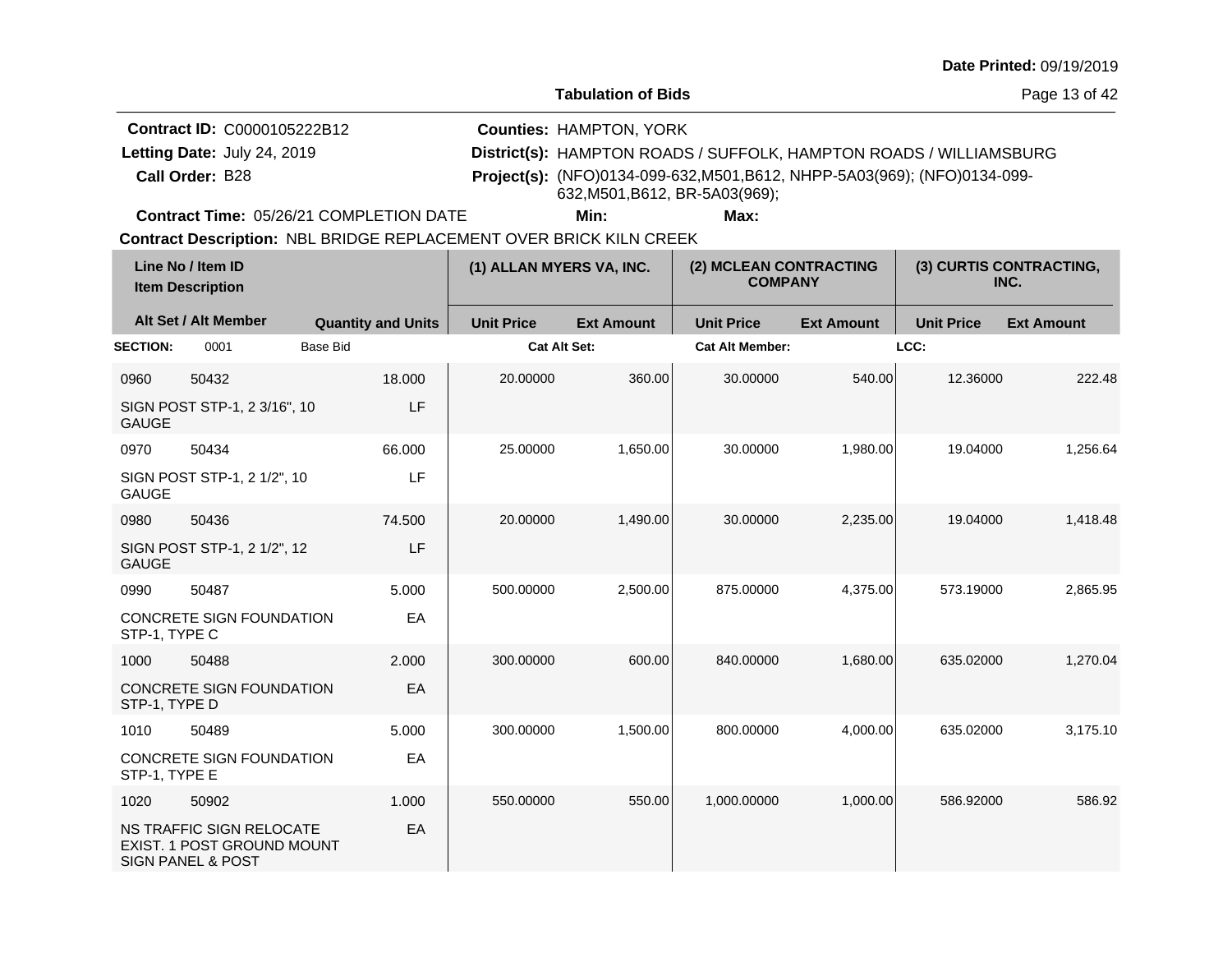**Tabulation of Bids**

Page 14 of 42

| <b>Contract ID: C0000105222B12</b> | <b>Counties: HAMPTON, YORK</b>                                                                              |
|------------------------------------|-------------------------------------------------------------------------------------------------------------|
| Letting Date: July 24, 2019        | District(s): HAMPTON ROADS / SUFFOLK, HAMPTON ROADS / WILLIAMSBURG                                          |
| Call Order: B28                    | Project(s): (NFO)0134-099-632, M501, B612, NHPP-5A03(969); (NFO)0134-099-<br>632, M501, B612, BR-5A03(969); |

**Contract Time:** 05/26/21 COMPLETION DATE

**Min: Max:**

| Line No / Item ID<br><b>Item Description</b> |                                                    | (1) ALLAN MYERS VA, INC.  |                     | (2) MCLEAN CONTRACTING<br><b>COMPANY</b> |                        | (3) CURTIS CONTRACTING,<br>INC. |                   |                   |
|----------------------------------------------|----------------------------------------------------|---------------------------|---------------------|------------------------------------------|------------------------|---------------------------------|-------------------|-------------------|
|                                              | Alt Set / Alt Member                               | <b>Quantity and Units</b> | <b>Unit Price</b>   | <b>Ext Amount</b>                        | <b>Unit Price</b>      | <b>Ext Amount</b>               | <b>Unit Price</b> | <b>Ext Amount</b> |
| <b>SECTION:</b>                              | 0001<br><b>Base Bid</b>                            |                           | <b>Cat Alt Set:</b> |                                          | <b>Cat Alt Member:</b> |                                 | LCC:              |                   |
| 1030                                         | 51240                                              | 1.000                     | 630.00000           | 630.00                                   | 1,000.00000            | 1,000.00                        | 1,158.82000       | 1,158.82          |
|                                              | <b>CONCRETE FOUNDATION PF-2</b>                    | EA                        |                     |                                          |                        |                                 |                   |                   |
| 1040                                         | 54032                                              | 14,519.000                | 0.65000             | 9,437.35                                 | 0.60000                | 8,711.40                        | 0.76000           | 11,034.44         |
| 4"                                           | TYPE B CLASS I PVMT LINE MRKG                      | LF                        |                     |                                          |                        |                                 |                   |                   |
| 1050                                         | 54042                                              | 69.000                    | 6.00000             | 414.00                                   | 4.50000                | 310.50                          | 7.00000           | 483.00            |
| <b>MARKING 24"</b>                           | TYPE B CLASS I PAVE. LINE                          | LF                        |                     |                                          |                        |                                 |                   |                   |
| 1060                                         | 54055                                              | 467.000                   | 3.50000             | 1,634.50                                 | 3.50000                | 1,634.50                        | 4.08000           | 1,905.36          |
| MRKG 4"                                      | TYPE B CLASS IV PVMT LINE                          | LF                        |                     |                                          |                        |                                 |                   |                   |
| 1070                                         | 54105                                              | 7,842.000                 | 1.25000             | 9,802.50                                 | 0.50000                | 3,921.00                        | 1.05000           | 8,234.10          |
| <b>MARKING</b>                               | ERADICATE EXIST. LINEAR PVMT                       | LF                        |                     |                                          |                        |                                 |                   |                   |
| 1080                                         | 54217                                              | 48.000                    | 85.00000            | 4,080.00                                 | 31.00000               | 1.488.00                        | 87.50000          | 4,200.00          |
|                                              | SNOW PLOW. RAISED PAVE.<br>MARKER ASPH.CONC        | EA                        |                     |                                          |                        |                                 |                   |                   |
| 1090                                         | 54218                                              | 21.000                    | 115.00000           | 2,415.00                                 | 31.00000               | 651.00                          | 116.67000         | 2,450.07          |
|                                              | SNOW PLOW, RAISED PAVE.<br><b>MARKER HYD, CONC</b> | EA                        |                     |                                          |                        |                                 |                   |                   |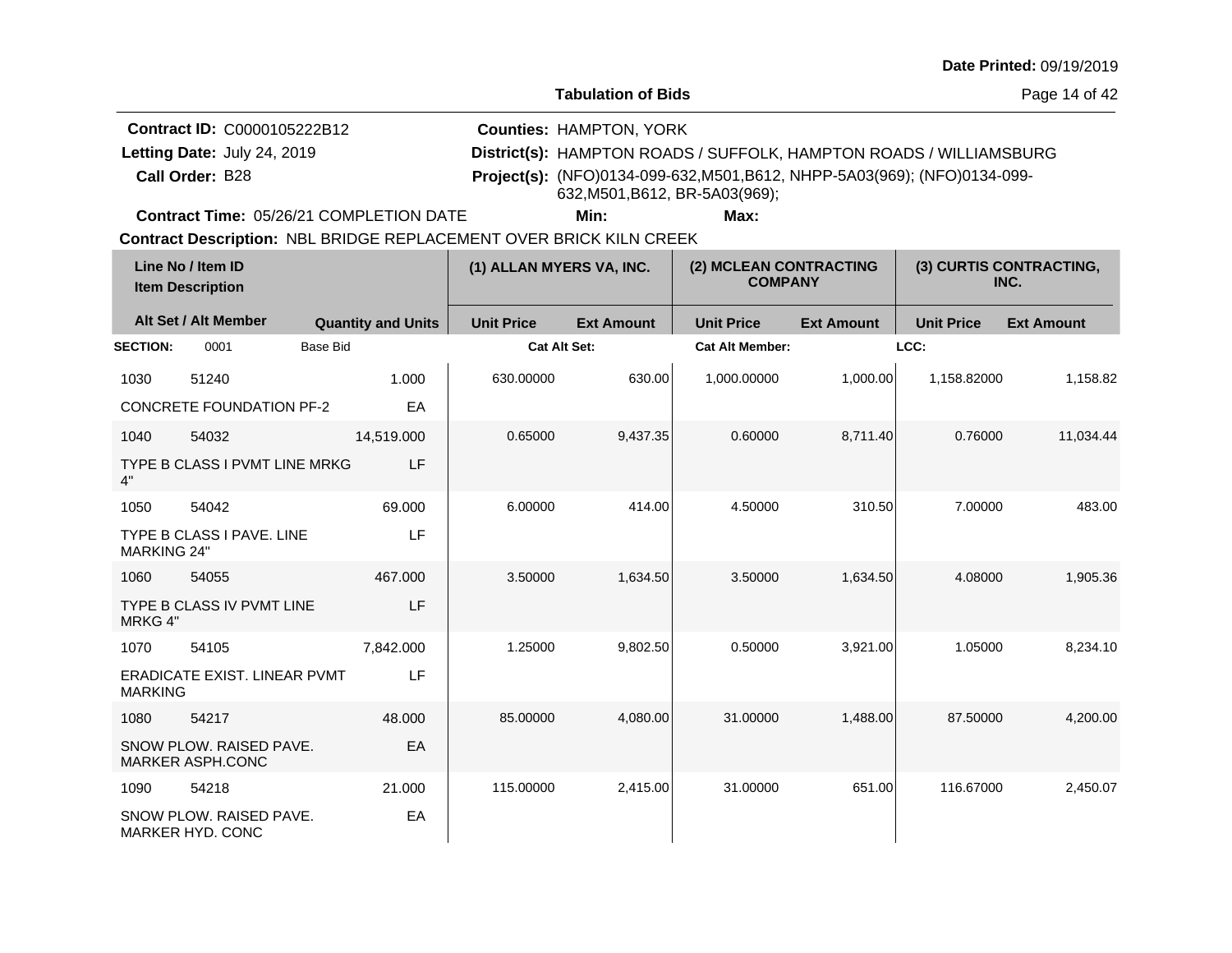**Tabulation of Bids**

Page 15 of 42

| <b>Contract ID: C0000105222B12</b> | <b>Counties: HAMPTON, YORK</b>                                                                              |
|------------------------------------|-------------------------------------------------------------------------------------------------------------|
| Letting Date: July 24, 2019        | District(s): HAMPTON ROADS / SUFFOLK, HAMPTON ROADS / WILLIAMSBURG                                          |
| Call Order: B28                    | Project(s): (NFO)0134-099-632, M501, B612, NHPP-5A03(969); (NFO)0134-099-<br>632, M501, B612, BR-5A03(969); |

**Contract Time:** 05/26/21 COMPLETION DATE

**Min: Max:**

| Line No / Item ID<br><b>Item Description</b> |                                              |                           | (2) MCLEAN CONTRACTING<br>(1) ALLAN MYERS VA, INC.<br><b>COMPANY</b> |                   |                        | (3) CURTIS CONTRACTING,<br>INC. |                   |                   |
|----------------------------------------------|----------------------------------------------|---------------------------|----------------------------------------------------------------------|-------------------|------------------------|---------------------------------|-------------------|-------------------|
|                                              | Alt Set / Alt Member                         | <b>Quantity and Units</b> | <b>Unit Price</b>                                                    | <b>Ext Amount</b> | <b>Unit Price</b>      | <b>Ext Amount</b>               | <b>Unit Price</b> | <b>Ext Amount</b> |
| <b>SECTION:</b>                              | 0001                                         | <b>Base Bid</b>           | Cat Alt Set:                                                         |                   | <b>Cat Alt Member:</b> |                                 | LCC:              |                   |
| 1100                                         | 54240                                        | 182,000                   | 20.00000                                                             | 3,640.00          | 6.50000                | 1,183.00                        | 11.67000          | 2,123.94          |
|                                              | TEMP. PAVE. MARKER 1 WAY                     | EA                        |                                                                      |                   |                        |                                 |                   |                   |
| 1110                                         | 54428                                        | 6,913.000                 | 1.00000                                                              | 6,913.00          | 0.20000                | 1,382.60                        | 0.64000           | 4,424.32          |
|                                              | TEMP. PVMT MRKG, TY. A, 4"                   | LF                        |                                                                      |                   |                        |                                 |                   |                   |
| 1120                                         | 54432                                        | 3,460.000                 | 2.00000                                                              | 6,920.00          | 0.40000                | 1,384.00                        | 1.28000           | 4,428.80          |
|                                              | TEMP. PVMT MRKG, TY. A, 8"                   | LF                        |                                                                      |                   |                        |                                 |                   |                   |
| 1130                                         | 54542                                        | 2,526.000                 | 4.00000                                                              | 10,104.00         | 1.40000                | 3,536.40                        | 3.50000           | 8,841.00          |
| MRKG 4"                                      | TYPE D, CLASS III TEMP. PVMT                 | LF                        |                                                                      |                   |                        |                                 |                   |                   |
| 1140                                         | 54575                                        | 9.000                     | 300.00000                                                            | 2,700.00          | 245.00000              | 2,205.00                        | 291.67000         | 2,625.03          |
|                                              | PVMT SYMB MRKG SGL TURN<br>ARROW TY B, CL II | EA                        |                                                                      |                   |                        |                                 |                   |                   |
| 1150                                         | 60409                                        | 168.600                   | 500.00000                                                            | 84,300.00         | 1,400.00000            | 236,040.00                      | 1,681.28000       | 283,463.81        |
| <b>SHRINKAGE</b>                             | CONC. CLASS A4 MOD. LOW                      | <b>CY</b>                 |                                                                      |                   |                        |                                 |                   |                   |
| 1160                                         | 60450                                        | 101.400                   | 225.00000                                                            | 22,815.00         | 975.00000              | 98,865.00                       | 568.75000         | 57,671.25         |
| <b>SLAB</b>                                  | CONC. CLASS A4 BRIDGE APPR.                  | CY                        |                                                                      |                   |                        |                                 |                   |                   |
| 1170                                         | 60452                                        | 14,780.000                | 1.00000                                                              | 14,780.00         | 1.50000                | 22,170.00                       | 1.47000           | 21,726.60         |
| <b>SLAB</b>                                  | REINF. STEEL BRIDGE APPR.                    | LB                        |                                                                      |                   |                        |                                 |                   |                   |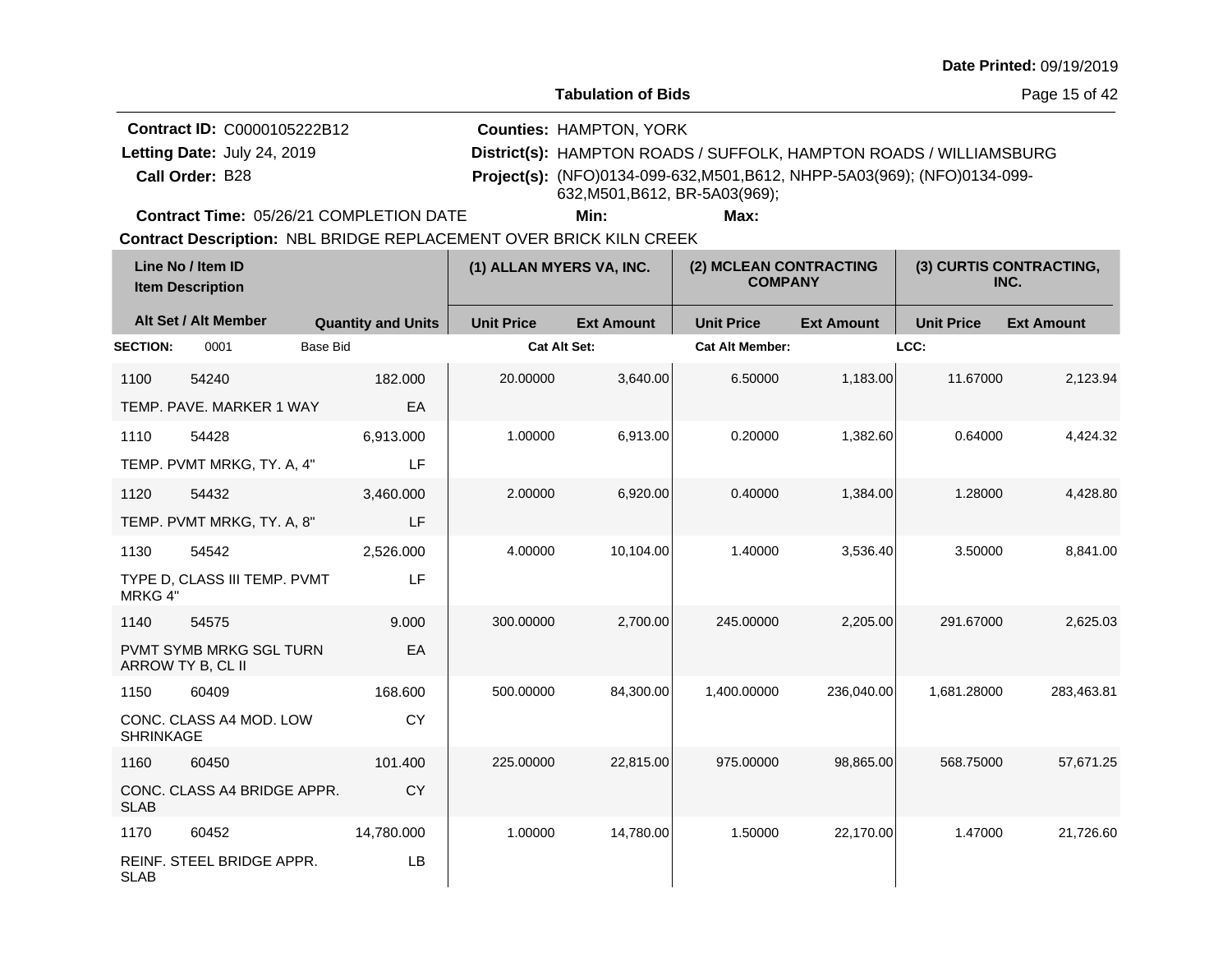**Tabulation of Bids**

Page 16 of 42

| <b>Contract ID: C0000105222B12</b> | <b>Counties: HAMPTON, YORK</b>                                                                              |
|------------------------------------|-------------------------------------------------------------------------------------------------------------|
| Letting Date: July 24, 2019        | District(s): HAMPTON ROADS / SUFFOLK, HAMPTON ROADS / WILLIAMSBURG                                          |
| Call Order: B28                    | Project(s): (NFO)0134-099-632, M501, B612, NHPP-5A03(969); (NFO)0134-099-<br>632, M501, B612, BR-5A03(969); |

**Contract Time:** 05/26/21 COMPLETION DATE

**Min: Max:**

| Line No / Item ID<br><b>Item Description</b> |                                                                 |                           | (1) ALLAN MYERS VA, INC. |                   | (2) MCLEAN CONTRACTING<br><b>COMPANY</b> |                   | (3) CURTIS CONTRACTING,<br>INC. |                   |
|----------------------------------------------|-----------------------------------------------------------------|---------------------------|--------------------------|-------------------|------------------------------------------|-------------------|---------------------------------|-------------------|
|                                              | Alt Set / Alt Member                                            | <b>Quantity and Units</b> | <b>Unit Price</b>        | <b>Ext Amount</b> | <b>Unit Price</b>                        | <b>Ext Amount</b> | <b>Unit Price</b>               | <b>Ext Amount</b> |
| <b>SECTION:</b>                              | 0001                                                            | <b>Base Bid</b>           | <b>Cat Alt Set:</b>      |                   | <b>Cat Alt Member:</b>                   |                   | LCC:                            |                   |
| 1180                                         | 60490                                                           | 623.000                   | 3.00000                  | 1,869.00          | 12.00000                                 | 7,476.00          | 11.09000                        | 6,909.07          |
|                                              | <b>BRIDGE DECK GROOVING</b>                                     | <b>SY</b>                 |                          |                   |                                          |                   |                                 |                   |
| 1190                                         | 60495                                                           | 445.000                   | 2.00000                  | 890.00            | 12.00000                                 | 5,340.00          | 5.83000                         | 2,594.35          |
|                                              | <b>COVER DEPTH SURVEY</b>                                       | SY                        |                          |                   |                                          |                   |                                 |                   |
| 1200                                         | 61210                                                           | 10.000                    | 7,600.00000              | 76,000.00         | 40,000.00000                             | 400,000.00        | 37,510.65000                    | 375,106.50        |
| DEPTH 40'-50'                                | PREST.CONC.BEAM, BULB-T 29"                                     | EA                        |                          |                   |                                          |                   |                                 |                   |
| 1210                                         | 61713                                                           | 33,070.000                | 1.50000                  | 49,605.00         | 4.00000                                  | 132,280.00        | 3.16000                         | 104,501.20        |
| STEEL CL. III                                | <b>CORROSION RESISTANT REINF.</b>                               | LB                        |                          |                   |                                          |                   |                                 |                   |
| 1220                                         | 62041                                                           | 104.000                   | 125.00000                | 13,000.00         | 320,00000                                | 33,280.00         | 331.39000                       | 34,464.56         |
|                                              | RAILING, BR27C 1 RAIL                                           | LF                        |                          |                   |                                          |                   |                                 |                   |
| 1230                                         | 62043                                                           | 104.000                   | 150.00000                | 15,600.00         | 320,00000                                | 33,280.00         | 364.60000                       | 37,918.40         |
|                                              | RAILING, BR27C 3 RAILS                                          | LF                        |                          |                   |                                          |                   |                                 |                   |
| 1240                                         | 62411                                                           | 80.000                    | 40.00000                 | 3,200.00          | 300.00000                                | 24,000.00         | 68.50000                        | 5,480.00          |
| CLASS I, 1-1/2"                              | ADHESIVE BASED JOINT SEALER                                     | LF                        |                          |                   |                                          |                   |                                 |                   |
| 1250                                         | 62534                                                           | 62.000                    | 53.00000                 | 3,286.00          | 300.00000                                | 18,600.00         | 156.30000                       | 9,690.60          |
| <b>THICKNESS</b>                             | <b>NS BRIDGE SUPERSTRUCTURE</b><br><b>ELASTIC INCLUSION 12"</b> | SY                        |                          |                   |                                          |                   |                                 |                   |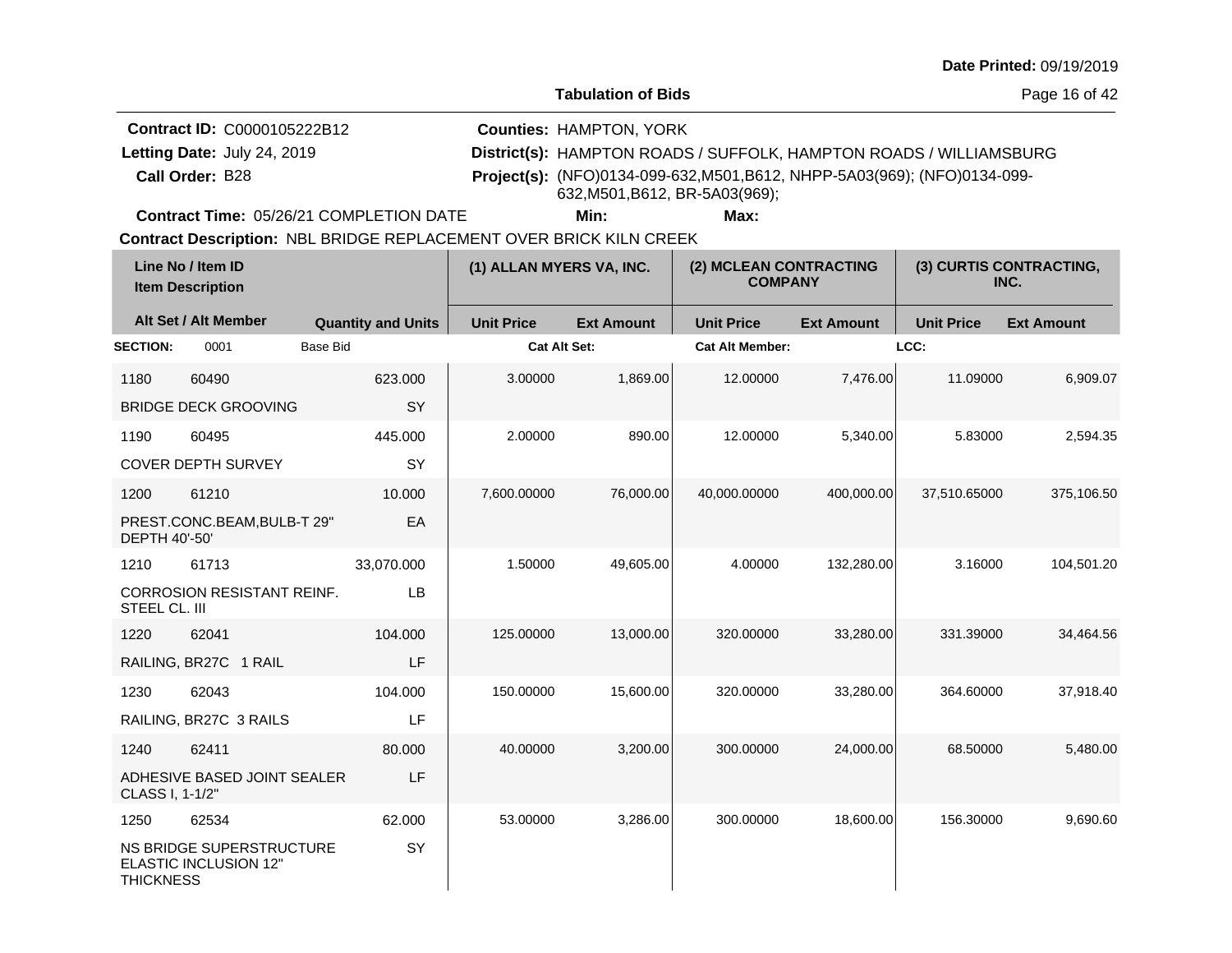**Tabulation of Bids**

Page 17 of 42

| <b>Contract ID: C0000105222B12</b> | <b>Counties: HAMPTON, YORK</b>                                                                              |
|------------------------------------|-------------------------------------------------------------------------------------------------------------|
| Letting Date: July 24, 2019        | District(s): HAMPTON ROADS / SUFFOLK, HAMPTON ROADS / WILLIAMSBURG                                          |
| Call Order: B28                    | Project(s): (NFO)0134-099-632, M501, B612, NHPP-5A03(969); (NFO)0134-099-<br>632, M501, B612, BR-5A03(969); |

**Contract Time:** 05/26/21 COMPLETION DATE

**Min: Max:**

| Line No / Item ID<br><b>Item Description</b> |                                                       |                           | (1) ALLAN MYERS VA, INC. |                   | (2) MCLEAN CONTRACTING<br><b>COMPANY</b> |                   | (3) CURTIS CONTRACTING,<br>INC. |                   |
|----------------------------------------------|-------------------------------------------------------|---------------------------|--------------------------|-------------------|------------------------------------------|-------------------|---------------------------------|-------------------|
|                                              | Alt Set / Alt Member                                  | <b>Quantity and Units</b> | <b>Unit Price</b>        | <b>Ext Amount</b> | <b>Unit Price</b>                        | <b>Ext Amount</b> | <b>Unit Price</b>               | <b>Ext Amount</b> |
| <b>SECTION:</b>                              | 0001                                                  | <b>Base Bid</b>           | <b>Cat Alt Set:</b>      |                   | <b>Cat Alt Member:</b>                   |                   | LCC:                            |                   |
| 1260                                         | 64011                                                 | 640.000                   | 60.00000                 | 38,400.00         | 40.00000                                 | 25,600.00         | 41.73000                        | 26.707.20         |
|                                              | <b>STRUCTURE EXCAVATION</b>                           | <b>CY</b>                 |                          |                   |                                          |                   |                                 |                   |
| 1270                                         | 64015                                                 | 1.094.000                 | 40.00000                 | 43.760.00         | 55.00000                                 | 60,170.00         | 56.02000                        | 61,285.88         |
| ZONE                                         | SELECT BACKFILL ABUTMENT                              | <b>TON</b>                |                          |                   |                                          |                   |                                 |                   |
| 1280                                         | 64032                                                 | 24,000                    | 30.00000                 | 720.00            | 66.00000                                 | 1,584.00          | 117.95000                       | 2,830.80          |
|                                              | <b>GEOCOMPOSITE WALL DRAIN</b>                        | SY                        |                          |                   |                                          |                   |                                 |                   |
| 1290                                         | 64036                                                 | 144.000                   | 20.00000                 | 2,880.00          | 25.00000                                 | 3,600.00          | 17.50000                        | 2,520.00          |
|                                              | PIPE UNDERDRAIN 6"                                    | LF                        |                          |                   |                                          |                   |                                 |                   |
| 1300                                         | 64101                                                 | 3.000                     | 10,000.00000             | 30,000.00         | 1,500.00000                              | 4,500.00          | 1,050.03000                     | 3,150.09          |
|                                              | <b>DYNAMIC PILE TEST</b>                              | EA                        |                          |                   |                                          |                   |                                 |                   |
| 1310                                         | 64418                                                 | 450.000                   | 103.00000                | 46,350.00         | 300.00000                                | 135,000.00        | 415.29000                       | 186,880.50        |
|                                              | PRESTR. CONC. CARBON STEEL<br><b>STRAND PILES 18"</b> | LF                        |                          |                   |                                          |                   |                                 |                   |
| 1320                                         | 64828                                                 | 134.000                   | 130.00000                | 17,420.00         | 300.00000                                | 40,200.00         | 394.34000                       | 52,841.56         |
| CONC. PILE                                   | DRIVING TEST FOR 18" PRESTR.                          | LF                        |                          |                   |                                          |                   |                                 |                   |
| 1330                                         | 65013                                                 | 54.200                    | 2,100.00000              | 113,820.00        | 2,500.00000                              | 135,500.00        | 1,847.34000                     | 100,125.83        |
|                                              | <b>CONCRETE CLASS A3</b>                              | <b>CY</b>                 |                          |                   |                                          |                   |                                 |                   |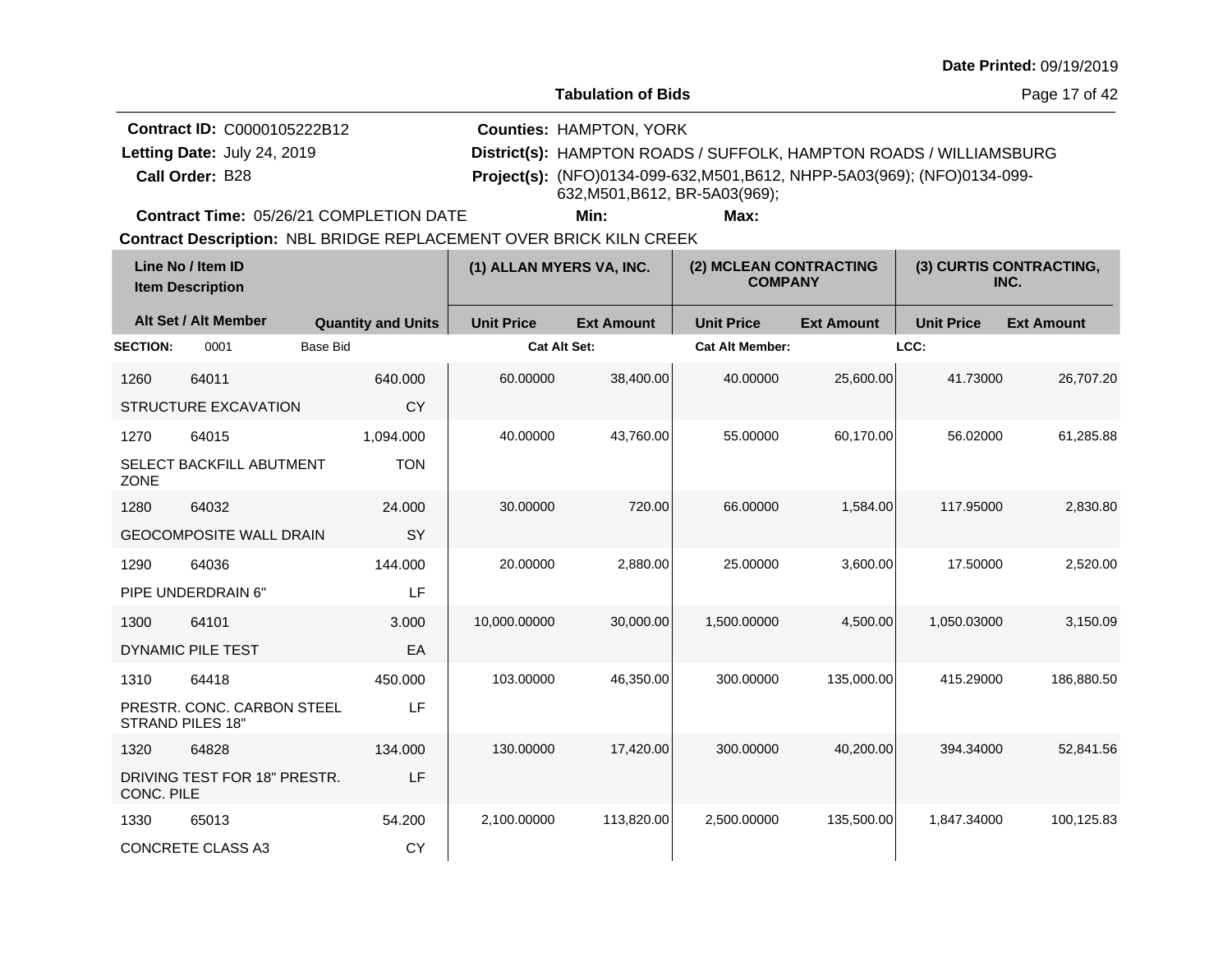**Tabulation of Bids**

Page 18 of 42

| <b>Contract ID: C0000105222B12</b> | <b>Counties: HAMPTON, YORK</b>                                                                              |
|------------------------------------|-------------------------------------------------------------------------------------------------------------|
| Letting Date: July 24, 2019        | District(s): HAMPTON ROADS / SUFFOLK, HAMPTON ROADS / WILLIAMSBURG                                          |
| Call Order: B28                    | Project(s): (NFO)0134-099-632, M501, B612, NHPP-5A03(969); (NFO)0134-099-<br>632, M501, B612, BR-5A03(969); |

**Contract Time:** 05/26/21 COMPLETION DATE

**Min: Max:**

| Line No / Item ID<br><b>Item Description</b> |                                                            |                           | (1) ALLAN MYERS VA, INC. |                   | (2) MCLEAN CONTRACTING<br><b>COMPANY</b> |                   | (3) CURTIS CONTRACTING,<br>INC. |                   |
|----------------------------------------------|------------------------------------------------------------|---------------------------|--------------------------|-------------------|------------------------------------------|-------------------|---------------------------------|-------------------|
|                                              | Alt Set / Alt Member                                       | <b>Quantity and Units</b> | <b>Unit Price</b>        | <b>Ext Amount</b> | <b>Unit Price</b>                        | <b>Ext Amount</b> | <b>Unit Price</b>               | <b>Ext Amount</b> |
| <b>SECTION:</b>                              | <b>Base Bid</b><br>0001                                    |                           | <b>Cat Alt Set:</b>      |                   | <b>Cat Alt Member:</b>                   |                   | LCC:                            |                   |
| 1340                                         | 65211                                                      | 6,500.000                 | 1.50000                  | 9,750.00          | 3.00000                                  | 19,500.00         | 2.43000                         | 15.795.00         |
| STEEL CL. I                                  | <b>CORROSION RESISTANT REINF.</b>                          | LB                        |                          |                   |                                          |                   |                                 |                   |
| 1350                                         | 66120                                                      | 2.000                     | 45,000.00000             | 90,000.00         | 70,000.00000                             | 140,000.00        | 90,000.00000                    | 180,000.00        |
| <b>COFFERDAM</b>                             |                                                            | EA                        |                          |                   |                                          |                   |                                 |                   |
| 1360                                         | 66127                                                      | 209.000                   | 110.00000                | 22,990.00         | 200.00000                                | 41,800.00         | 143.47000                       | 29,985.23         |
|                                              | DRY RIPRAP CL.I 26"                                        | <b>TON</b>                |                          |                   |                                          |                   |                                 |                   |
| 1370                                         | 67904                                                      | (1)                       | 12,000.00000             | 12,000.00         | 25,000.00000                             | 25,000.00         | 7,000.20000                     | 7,000.20          |
| 1900)                                        | <b>NS BRIDGE INCIDENTALS</b><br>ASBESTOS REMOVAL (STR. NO. | LS                        |                          |                   |                                          |                   |                                 |                   |
| 1380                                         | 67910                                                      | 1.000                     | 3,000.00000              | 3,000.00          | 350.00000                                | 350.00            | 1,723.88000                     | 1,723.88          |
| B612                                         | NS NBIS ACCESS, UNDER BRIDGE                               | <b>DAY</b>                |                          |                   |                                          |                   |                                 |                   |
| 1390                                         | 68492                                                      | (1)                       | 12,000.00000             | 12,000.00         | 1,200.00000                              | 1,200.00          | 6,156.58000                     | 6,156.58          |
| NO. 1900)                                    | NS MATERIAL DISPOSAL (STR.                                 | LS                        |                          |                   |                                          |                   |                                 |                   |
| 1400                                         | 68900                                                      | (1)                       | 525,000.00000            | 525,000.00        | 100,000.00000                            | 100,000.00        | 849,000.00000                   | 849,000.00        |
| NO. 1900)                                    | NS REM. PORT. OF EX.STR. (STR.                             | LS                        |                          |                   |                                          |                   |                                 |                   |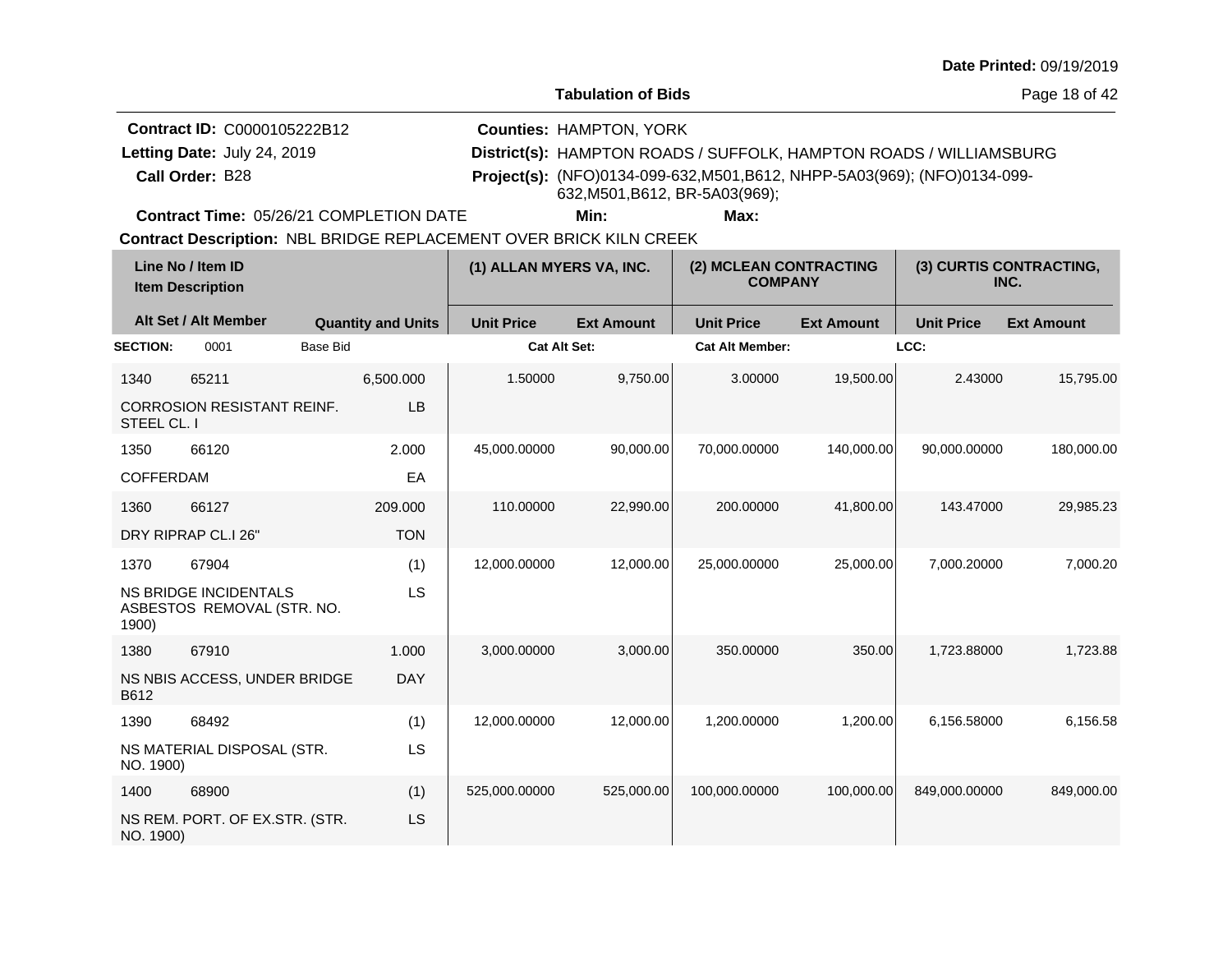| <b>Date Printed: 09/19/2019</b> |  |
|---------------------------------|--|
|---------------------------------|--|

Page 19 of 42

| <b>Contract ID: C0000105222B12</b> | <b>Counties: HAMPTON, YORK</b>                                                                            |
|------------------------------------|-----------------------------------------------------------------------------------------------------------|
| Letting Date: July 24, 2019        | District(s): HAMPTON ROADS / SUFFOLK, HAMPTON ROADS / WILLIAMSBURG                                        |
| Call Order: B28                    | Project(s): (NFO)0134-099-632, M501, B612, NHPP-5A03(969); (NFO)0134-099-<br>632,M501,B612, BR-5A03(969); |

**Contract Time:** 05/26/21 COMPLETION DATE

**Min: Max:**

| Line No / Item ID<br><b>Item Description</b> |                                                  |                           | (1) ALLAN MYERS VA, INC. |                     | (2) MCLEAN CONTRACTING<br><b>COMPANY</b> |                        | (3) CURTIS CONTRACTING,<br>INC. |                   |                   |
|----------------------------------------------|--------------------------------------------------|---------------------------|--------------------------|---------------------|------------------------------------------|------------------------|---------------------------------|-------------------|-------------------|
|                                              | Alt Set / Alt Member                             | <b>Quantity and Units</b> |                          | <b>Unit Price</b>   | <b>Ext Amount</b>                        | <b>Unit Price</b>      | <b>Ext Amount</b>               | <b>Unit Price</b> | <b>Ext Amount</b> |
| <b>SECTION:</b>                              | 0001                                             | Base Bid                  |                          | <b>Cat Alt Set:</b> |                                          | <b>Cat Alt Member:</b> |                                 | LCC:              |                   |
| 1410                                         | 85011                                            |                           | (1)                      | 65.721.81000        | 65,721.81                                | 70.000.00000           | 70.000.00                       | 2.000.00000       | 2.000.00          |
|                                              | NS TEMPORARY STREAM<br>BYPASS PUMPING AND PIPING |                           | LS.                      |                     |                                          |                        |                                 |                   |                   |
|                                              | <b>Section Totals:</b>                           |                           |                          |                     | \$4,484,017.00                           |                        | \$5,121,150.00                  |                   | \$5,168,314.61    |
|                                              | <b>Life Cycle Costs:</b>                         |                           |                          |                     |                                          |                        |                                 |                   |                   |
|                                              | <b>Section Total with LCC:</b>                   |                           |                          |                     | \$4,484,017.00                           |                        | \$5,121,150.00                  |                   | \$5,168,314.61    |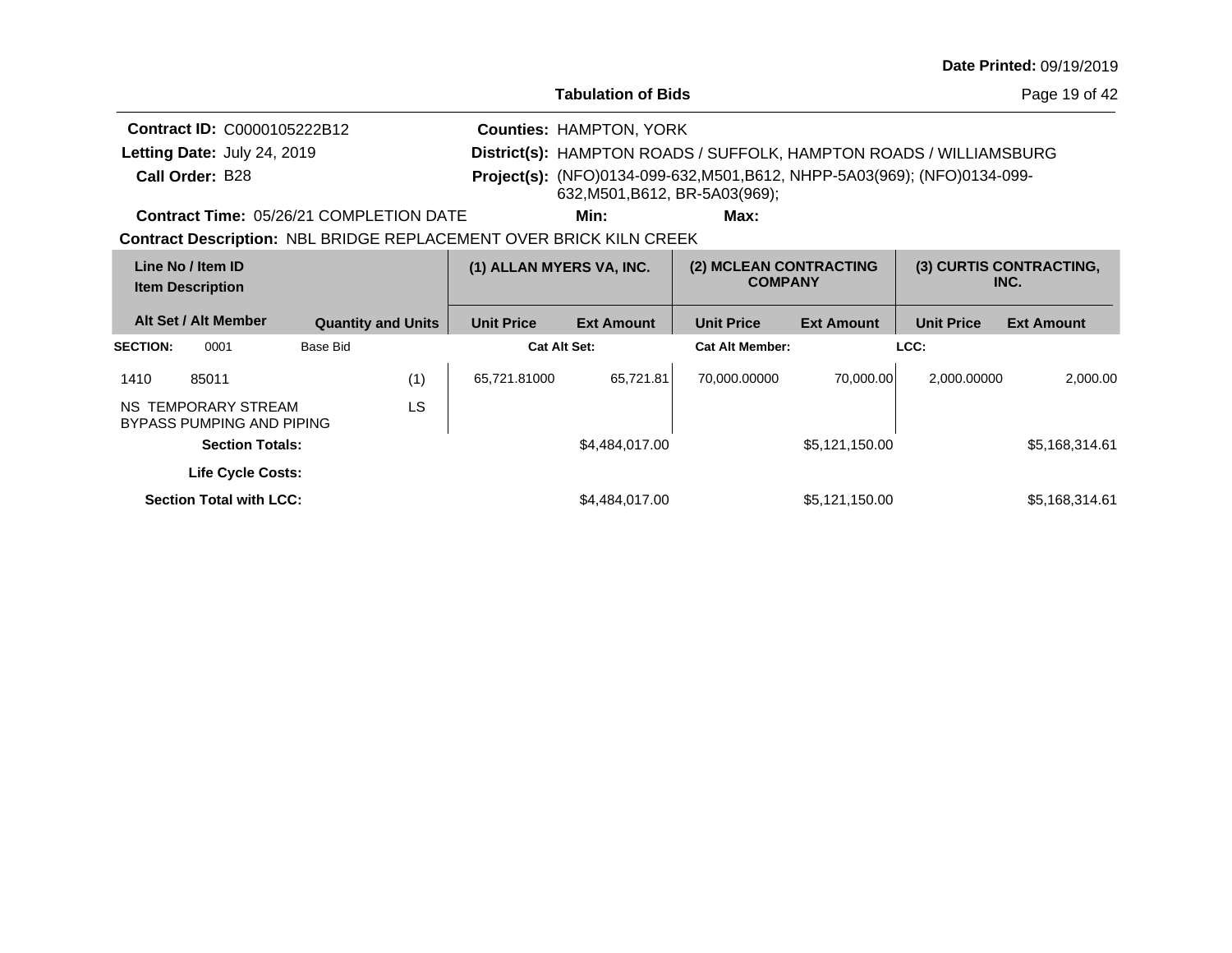**Tabulation of Bids**

Page 20 of 42

| <b>Contract ID: C0000105222B12</b> | <b>Counties: HAMPTON, YORK</b>                                                                              |
|------------------------------------|-------------------------------------------------------------------------------------------------------------|
| Letting Date: July 24, 2019        | District(s): HAMPTON ROADS / SUFFOLK, HAMPTON ROADS / WILLIAMSBURG                                          |
| Call Order: B28                    | Project(s): (NFO)0134-099-632, M501, B612, NHPP-5A03(969); (NFO)0134-099-<br>632, M501, B612, BR-5A03(969); |

**Contract Time:** 05/26/21 COMPLETION DATE

**Min: Max:**

| Line No / Item ID<br><b>Item Description</b> |                                                         |                                                                      | (1) ALLAN MYERS VA, INC. |                   | (2) MCLEAN CONTRACTING<br><b>COMPANY</b> |                   | (3) CURTIS CONTRACTING,<br>INC. |                   |
|----------------------------------------------|---------------------------------------------------------|----------------------------------------------------------------------|--------------------------|-------------------|------------------------------------------|-------------------|---------------------------------|-------------------|
|                                              | Alt Set / Alt Member                                    | <b>Quantity and Units</b>                                            | <b>Unit Price</b>        | <b>Ext Amount</b> | <b>Unit Price</b>                        | <b>Ext Amount</b> | <b>Unit Price</b>               | <b>Ext Amount</b> |
| <b>SECTION:</b>                              | 0002                                                    | Piling Alternate A: 24" Piling with<br><b>Stainless Steel Strand</b> |                          | Cat Alt Set:      | <b>Cat Alt Member:</b>                   |                   | LCC:                            |                   |
| 1420                                         | 64524                                                   | 284.000                                                              | 10.00000                 | 2.840.00          | 550.00000                                | 156,200.00        | 719.81000                       | 204,426.04        |
|                                              | PRESTR. CONC STAINLESS<br>STEEL STRAND PILES 24"        | LF                                                                   |                          |                   |                                          |                   |                                 |                   |
| 1430                                         | 64870                                                   | 81.000                                                               | 15,00000                 | 1,215.00          | 650,00000                                | 52,650.00         | 719.85000                       | 58,307.85         |
|                                              | DRIVING TEST FOR 24" PSC<br>STAINLESS STEEL STRAND PILE | LF                                                                   |                          |                   |                                          |                   |                                 |                   |
|                                              | <b>Section Totals:</b>                                  |                                                                      |                          | \$4,055,00        |                                          | \$208,850.00      |                                 | \$262,733.89      |
|                                              | Life Cycle Costs:                                       |                                                                      |                          |                   |                                          |                   |                                 |                   |
|                                              | <b>Section Total with LCC:</b>                          |                                                                      |                          | \$4,055.00        |                                          | \$208,850.00      |                                 | \$262,733.89      |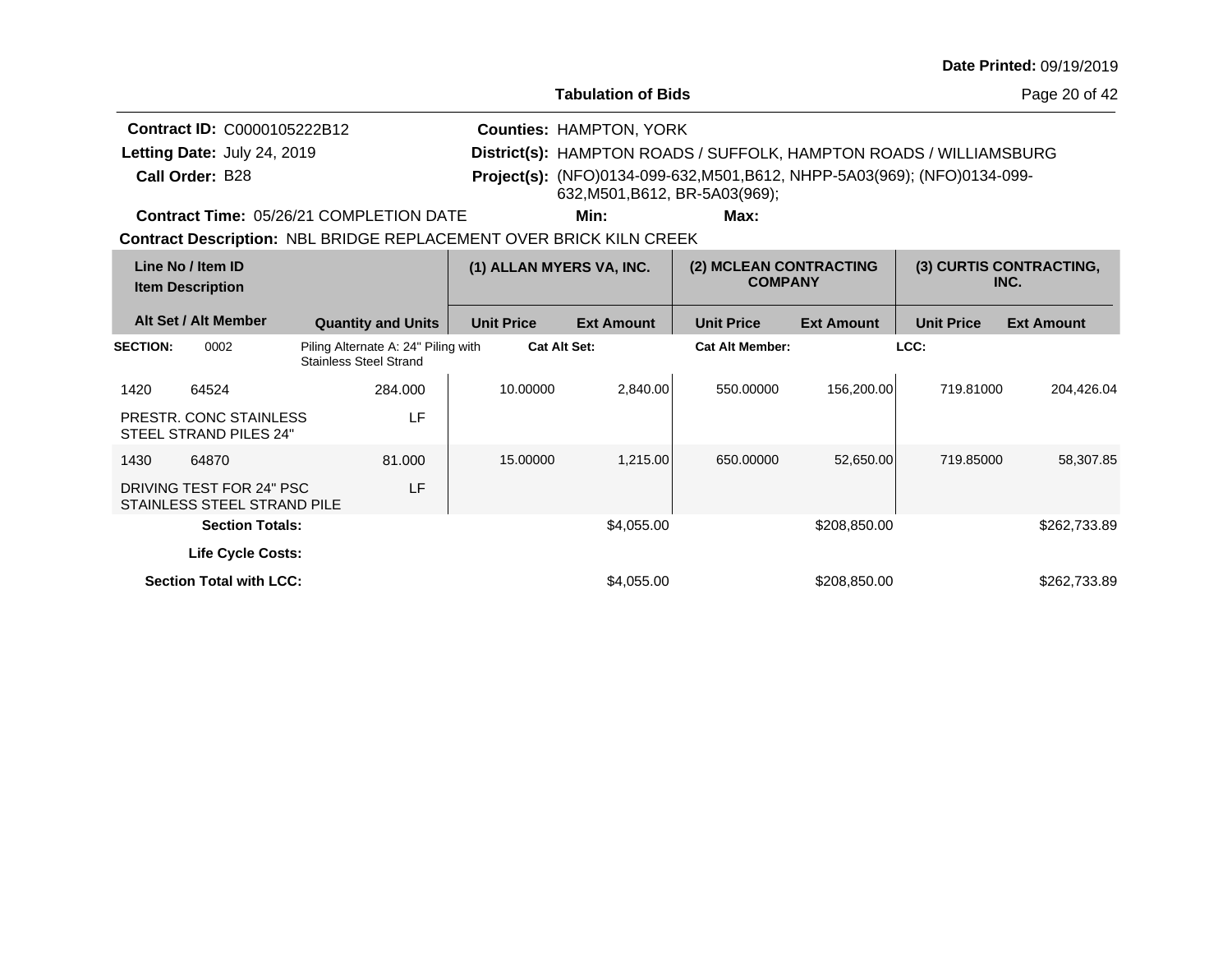**Tabulation of Bids**

Page 21 of 42

**Call Order:** Letting Date: July 24, 2019 **District(s): HAMPTON ROADS / SUFFOLK, HAMPTON ROADS / WILLIAMSBURG Contract ID:** C0000105222B12 **Counties:** HAMPTON, YORK B28 **Project(s):** (NFO)0134-099-632,M501,B612, NHPP-5A03(969); (NFO)0134-099- Letting Date: July 24, 2019 632,M501,B612, BR-5A03(969);

**Contract Time:** 05/26/21 COMPLETION DATE

**Min: Max:**

| Line No / Item ID<br><b>Item Description</b> |                                      |                             | (1) ALLAN MYERS VA, INC.                                          |                   | (2) MCLEAN CONTRACTING<br><b>COMPANY</b> |                        | (3) CURTIS CONTRACTING,<br>INC. |                   |                   |
|----------------------------------------------|--------------------------------------|-----------------------------|-------------------------------------------------------------------|-------------------|------------------------------------------|------------------------|---------------------------------|-------------------|-------------------|
|                                              | Alt Set / Alt Member                 |                             | <b>Quantity and Units</b>                                         | <b>Unit Price</b> | <b>Ext Amount</b>                        | <b>Unit Price</b>      | <b>Ext Amount</b>               | <b>Unit Price</b> | <b>Ext Amount</b> |
| <b>SECTION:</b>                              | 0003                                 |                             | Piling Alternate B: 24" Concrete Pile<br>with Carbon Fiber Strand |                   | <b>Cat Alt Set:</b>                      | <b>Cat Alt Member:</b> |                                 | LCC:              |                   |
| 1440                                         | 64624                                |                             | 284.000                                                           | 0.00000           | 0.00                                     | 0.00000                | 0.00                            | 0.00000           | 0.00              |
| PILES 24"                                    | PRESTR. CONC CFRP STRAND             |                             | LF                                                                |                   |                                          |                        |                                 |                   |                   |
| 1450                                         | 64871                                |                             | 81.000                                                            | 0.00000           | 0.00                                     | 0.00000                | 0.00                            | 0.00000           | 0.00              |
| <b>STRAND PILE</b>                           | DRIVING TEST FOR 24" PSC CFRP        |                             | LF                                                                |                   |                                          |                        |                                 |                   |                   |
|                                              | <b>Section Totals:</b>               |                             |                                                                   |                   | \$0.00                                   |                        | \$0.00                          |                   | \$0.00            |
|                                              | Life Cycle Costs:                    |                             |                                                                   |                   |                                          |                        |                                 |                   |                   |
|                                              | <b>Section Total with LCC:</b>       |                             |                                                                   |                   | \$0.00                                   |                        | \$0.00                          |                   | \$0.00            |
|                                              |                                      | <b>Contract Item Totals</b> |                                                                   |                   | \$4,488,072.00                           |                        | \$5,330,000.00                  |                   | \$5,431,048.50    |
| <b>Contract Time Totals</b>                  |                                      |                             |                                                                   |                   |                                          |                        |                                 |                   |                   |
| <b>Contract Life Cycle Costs Totals</b>      |                                      |                             |                                                                   |                   | \$0.00                                   |                        | \$0.00                          |                   | \$0.00            |
| <b>Contract Grand Totals</b>                 |                                      |                             |                                                                   |                   | \$4,488,072.00                           |                        | \$5,330,000.00                  |                   | 5,431,048.50      |
|                                              | () indicates item is bid as Lump Sum |                             |                                                                   |                   |                                          |                        |                                 |                   |                   |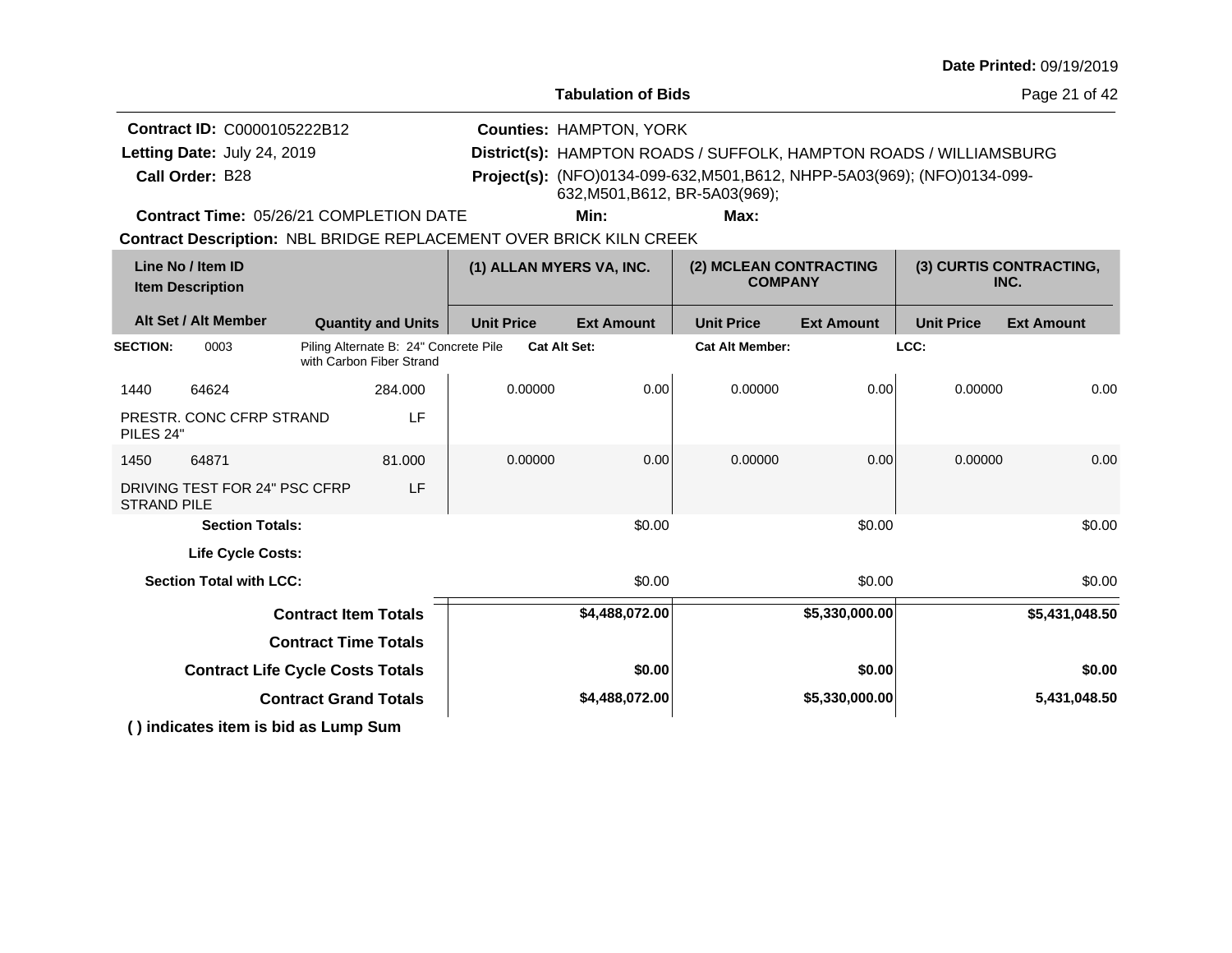**Tabulation of Bids**

Page 22 of 42

**Call Order:** Letting Date: July 24, 2019 **District(s): HAMPTON ROADS / SUFFOLK, HAMPTON ROADS / WILLIAMSBURG Contract ID:** C0000105222B12 **Counties:** HAMPTON, YORK B28 **Project(s):** (NFO)0134-099-632,M501,B612, NHPP-5A03(969); (NFO)0134-099- Letting Date: July 24, 2019 632,M501,B612, BR-5A03(969);

**Contract Time:** 05/26/21 COMPLETION DATE

**Min: Max:**

|                      | Line No / Item ID<br><b>Item Description</b> |                           | (4) WAGMAN HEAVY CIVIL,<br>INC. |                   |                        |                   |                   |                   |
|----------------------|----------------------------------------------|---------------------------|---------------------------------|-------------------|------------------------|-------------------|-------------------|-------------------|
|                      | Alt Set / Alt Member                         | <b>Quantity and Units</b> | <b>Unit Price</b>               | <b>Ext Amount</b> | <b>Unit Price</b>      | <b>Ext Amount</b> | <b>Unit Price</b> | <b>Ext Amount</b> |
| <b>SECTION:</b>      | 0001                                         | <b>Base Bid</b>           | Cat Alt Set:                    |                   | <b>Cat Alt Member:</b> |                   | LCC:              |                   |
| 0010                 | 00100                                        | (1)                       | 345,000.00000                   | 345,000.00        |                        |                   |                   |                   |
| <b>MOBILIZATION</b>  |                                              | <b>LS</b>                 |                                 |                   |                        |                   |                   |                   |
| 0020                 | 00101                                        | (1)                       | 155,000.00000                   | 155,000.00        |                        |                   |                   |                   |
| <b>CONSTRUCTION</b>  | <b>CONSTRUCTION SURVEYING</b>                | <b>LS</b>                 |                                 |                   |                        |                   |                   |                   |
| 0030                 | 00110                                        | (1)                       | 55,000.00000                    | 55,000.00         |                        |                   |                   |                   |
|                      | <b>CLEARING AND GRUBBING</b>                 | LS                        |                                 |                   |                        |                   |                   |                   |
| 0040                 | 00120                                        | 5,025.000                 | 60.00000                        | 301,500.00        |                        |                   |                   |                   |
|                      | REGULAR EXCAVATION                           | <b>CY</b>                 |                                 |                   |                        |                   |                   |                   |
| 0050                 | 00137                                        | 6,449.000                 | 30.00000                        | 193,470.00        |                        |                   |                   |                   |
| <b>CBR-15</b>        | NS BORROW EXCAVATION MIN.                    | <b>CY</b>                 |                                 |                   |                        |                   |                   |                   |
| 0060                 | 00155                                        | 3,546.000                 | 8.00000                         | 28,368.00         |                        |                   |                   |                   |
| <b>STABILIZATION</b> | <b>GEOTEXTILE EMBANKMENT</b>                 | SY                        |                                 |                   |                        |                   |                   |                   |
| 0070                 | 00355                                        | 2,260.000                 | 5.00000                         | 11,300.00         |                        |                   |                   |                   |
| <b>STABILIZATION</b> | <b>GEOTEXTILE SUBGRADE</b>                   | SY                        |                                 |                   |                        |                   |                   |                   |
| 0080                 | 00525                                        | 16.180                    | 2,400.00000                     | 38,832.00         |                        |                   |                   |                   |
|                      | CONCRETE CLASS A3 MISC.                      | <b>CY</b>                 |                                 |                   |                        |                   |                   |                   |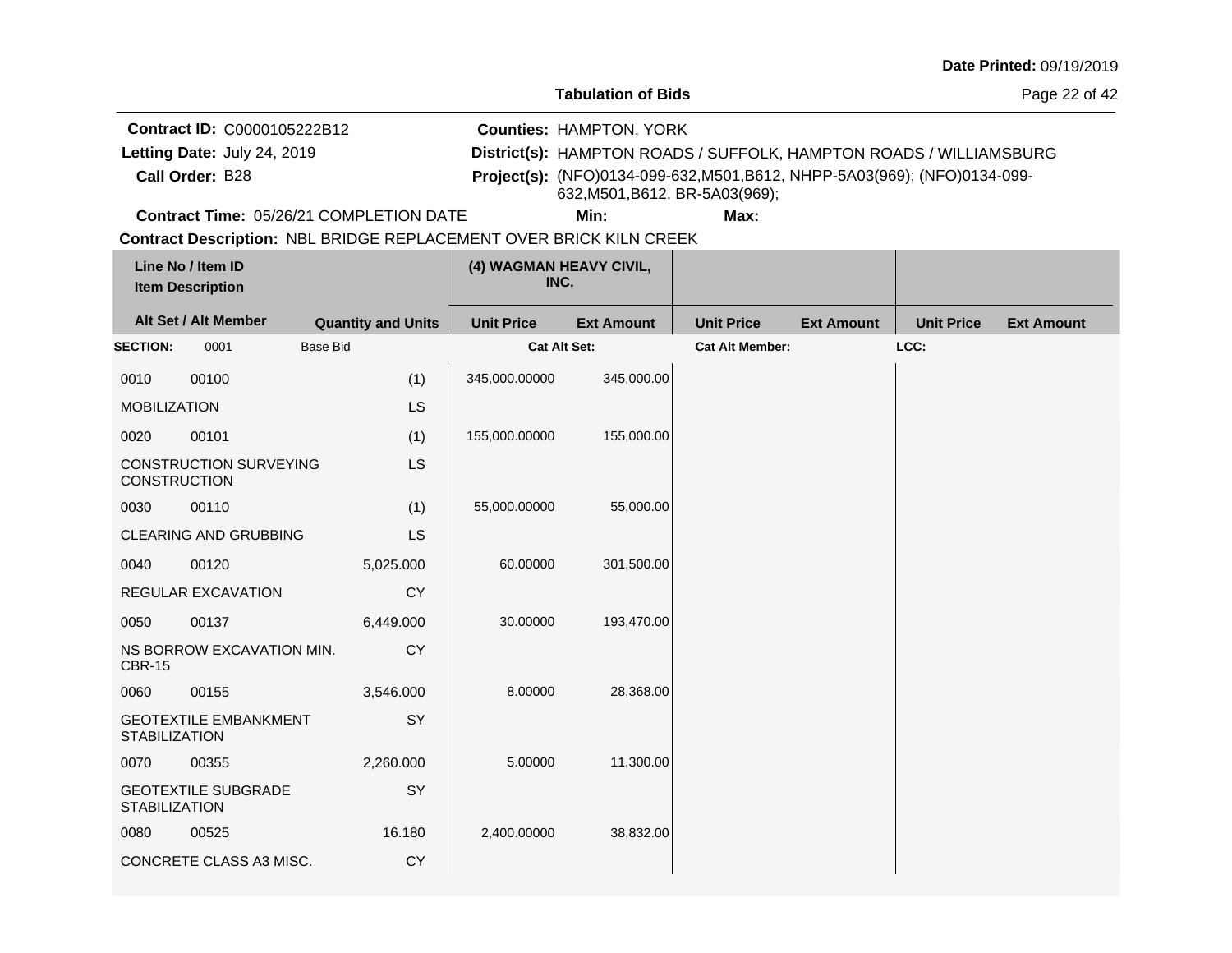**Tabulation of Bids**

Page 23 of 42

**Call Order:** Letting Date: July 24, 2019 **District(s): HAMPTON ROADS / SUFFOLK, HAMPTON ROADS / WILLIAMSBURG Contract ID:** C0000105222B12 **Counties:** HAMPTON, YORK B28 **Project(s):** (NFO)0134-099-632,M501,B612, NHPP-5A03(969); (NFO)0134-099- Letting Date: July 24, 2019 632,M501,B612, BR-5A03(969);

**Contract Time:** 05/26/21 COMPLETION DATE

**Min: Max:**

|                 | Line No / Item ID<br><b>Item Description</b> |                           | (4) WAGMAN HEAVY CIVIL,<br>INC. |                   |                        |                   |                   |                   |
|-----------------|----------------------------------------------|---------------------------|---------------------------------|-------------------|------------------------|-------------------|-------------------|-------------------|
|                 | Alt Set / Alt Member                         | <b>Quantity and Units</b> | <b>Unit Price</b>               | <b>Ext Amount</b> | <b>Unit Price</b>      | <b>Ext Amount</b> | <b>Unit Price</b> | <b>Ext Amount</b> |
| <b>SECTION:</b> | 0001                                         | Base Bid                  | Cat Alt Set:                    |                   | <b>Cat Alt Member:</b> |                   | LCC:              |                   |
| 0090            | 00529                                        | 37.200                    | 400.00000                       | 14,880.00         |                        |                   |                   |                   |
|                 | <b>FLOWABLE BACKFILL</b>                     | <b>CY</b>                 |                                 |                   |                        |                   |                   |                   |
| 0100            | 01150                                        | 83.000                    | 240.00000                       | 19,920.00         |                        |                   |                   |                   |
| 15" PIPE        |                                              | LF                        |                                 |                   |                        |                   |                   |                   |
| 0110            | 01156                                        | 238.000                   | 240.00000                       | 57,120.00         |                        |                   |                   |                   |
|                 | STORM SEWER PIPE 15"                         | LF                        |                                 |                   |                        |                   |                   |                   |
| 0120            | 01182                                        | 24.000                    | 290.00000                       | 6,960.00          |                        |                   |                   |                   |
| 18" CONC. PIPE  |                                              | LF                        |                                 |                   |                        |                   |                   |                   |
| 0130            | 01186                                        | 189.000                   | 290.00000                       | 54,810.00         |                        |                   |                   |                   |
|                 | STORM SEWER PIPE 18"                         | LF                        |                                 |                   |                        |                   |                   |                   |
| 0140            | 06150                                        | 5.000                     | 2,200.00000                     | 11,000.00         |                        |                   |                   |                   |
|                 | 15" END SECTION ES-1 OR 2                    | EA                        |                                 |                   |                        |                   |                   |                   |
| 0150            | 06740                                        | 1.000                     | 7,500.00000                     | 7,500.00          |                        |                   |                   |                   |
| DROP INLET DI-1 |                                              | EA                        |                                 |                   |                        |                   |                   |                   |
| 0160            | 06745                                        | 1.000                     | 10,800.00000                    | 10,800.00         |                        |                   |                   |                   |
|                 | DROP INLET DI-2A                             | EA                        |                                 |                   |                        |                   |                   |                   |
| 0170            | 06747                                        | 1.000                     | 12,500.00000                    | 12,500.00         |                        |                   |                   |                   |
|                 | DROP INLET DI-2B, L=4'                       | EA                        |                                 |                   |                        |                   |                   |                   |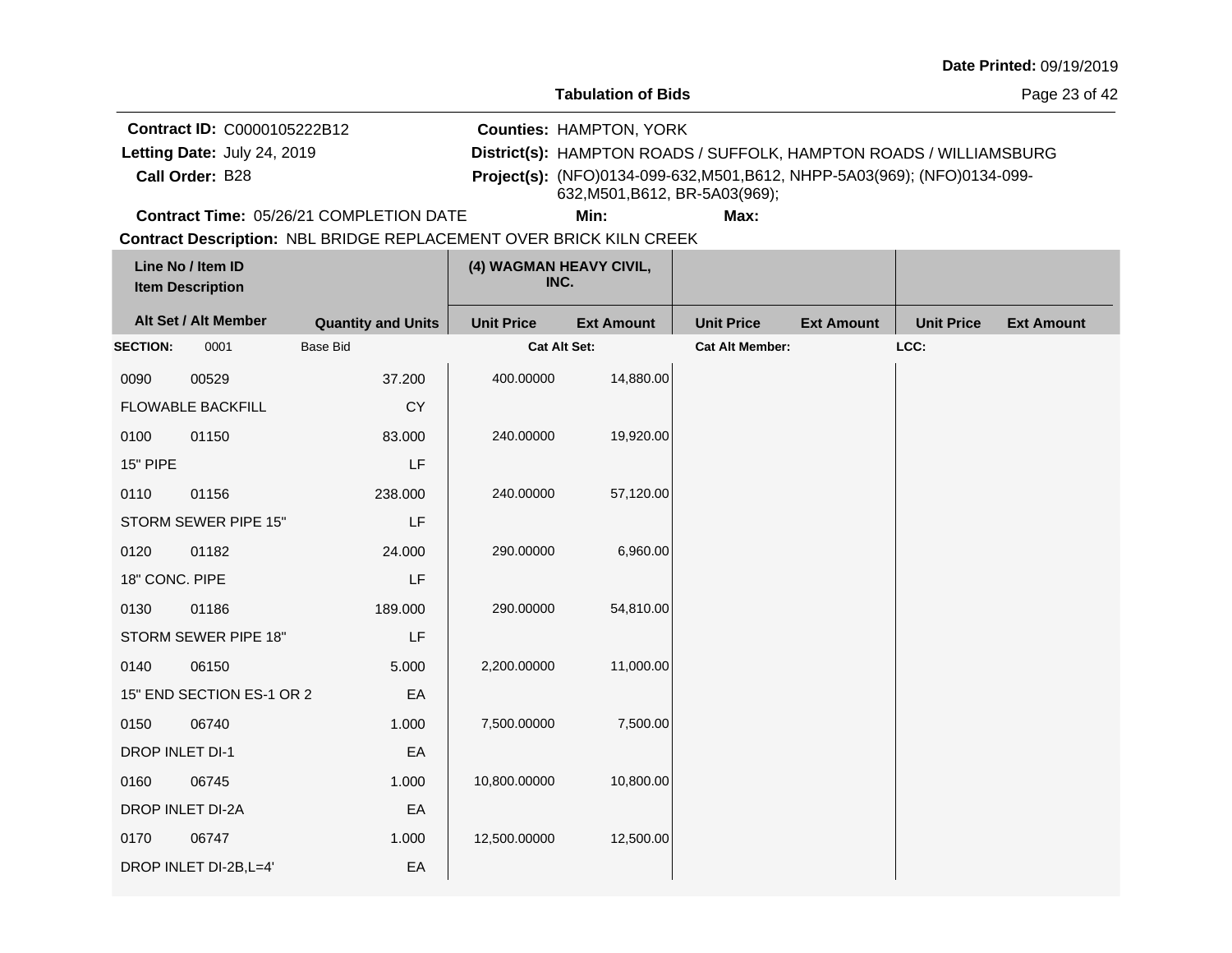**Tabulation of Bids**

Page 24 of 42

**Call Order:** Letting Date: July 24, 2019 **District(s): HAMPTON ROADS / SUFFOLK, HAMPTON ROADS / WILLIAMSBURG Contract ID:** C0000105222B12 **Counties:** HAMPTON, YORK B28 **Project(s):** (NFO)0134-099-632,M501,B612, NHPP-5A03(969); (NFO)0134-099- Letting Date: July 24, 2019 632,M501,B612, BR-5A03(969);

**Contract Time:** 05/26/21 COMPLETION DATE

**Min: Max:**

|                        | Line No / Item ID<br><b>Item Description</b>               |                           | (4) WAGMAN HEAVY CIVIL,<br>INC. |                   |                        |                   |                   |                   |
|------------------------|------------------------------------------------------------|---------------------------|---------------------------------|-------------------|------------------------|-------------------|-------------------|-------------------|
|                        | Alt Set / Alt Member                                       | <b>Quantity and Units</b> | <b>Unit Price</b>               | <b>Ext Amount</b> | <b>Unit Price</b>      | <b>Ext Amount</b> | <b>Unit Price</b> | <b>Ext Amount</b> |
| <b>SECTION:</b>        | 0001                                                       | <b>Base Bid</b>           | Cat Alt Set:                    |                   | <b>Cat Alt Member:</b> |                   | LCC:              |                   |
| 0180                   | 06765                                                      | 1.000                     | 14,220.00000                    | 14,220.00         |                        |                   |                   |                   |
|                        | DROP INLET DI-2C, L=6'                                     | EA                        |                                 |                   |                        |                   |                   |                   |
| 0190                   | 07506                                                      | 1.000                     | 8,500.00000                     | 8,500.00          |                        |                   |                   |                   |
| <b>DROP INLET DI-5</b> |                                                            | EA                        |                                 |                   |                        |                   |                   |                   |
| 0200                   | 08962                                                      | 7.000                     | 7,000.00000                     | 49,000.00         |                        |                   |                   |                   |
|                        | DROP INLET DI-13 TY.I                                      | EA                        |                                 |                   |                        |                   |                   |                   |
| 0210                   | 09056                                                      | 4.900                     | 2,500.00000                     | 12,250.00         |                        |                   |                   |                   |
|                        | MANHOLE MH-1 OR 2                                          | LF                        |                                 |                   |                        |                   |                   |                   |
| 0220                   | 09057                                                      | 2.000                     | 1,200.00000                     | 2,400.00          |                        |                   |                   |                   |
|                        | FRAME & COVER MH-1                                         | EA                        |                                 |                   |                        |                   |                   |                   |
| 0230                   | 09066                                                      | 2.000                     | 5,000.00000                     | 10,000.00         |                        |                   |                   |                   |
|                        | <b>NS FRAME &amp; COVER STEEL</b><br>PLATE, 5' X 6' X 1/4" | EA                        |                                 |                   |                        |                   |                   |                   |
| 0240                   | 09150                                                      | 8.000                     | 225.00000                       | 1,800.00          |                        |                   |                   |                   |
| CLASS I, EC-1          | <b>EROSION CONTROL STONE</b>                               | <b>TON</b>                |                                 |                   |                        |                   |                   |                   |
| 0250                   | 09185                                                      | 62.000                    | 150.00000                       | 9,300.00          |                        |                   |                   |                   |
|                        | PAVED DITCH PG-2A                                          | SY                        |                                 |                   |                        |                   |                   |                   |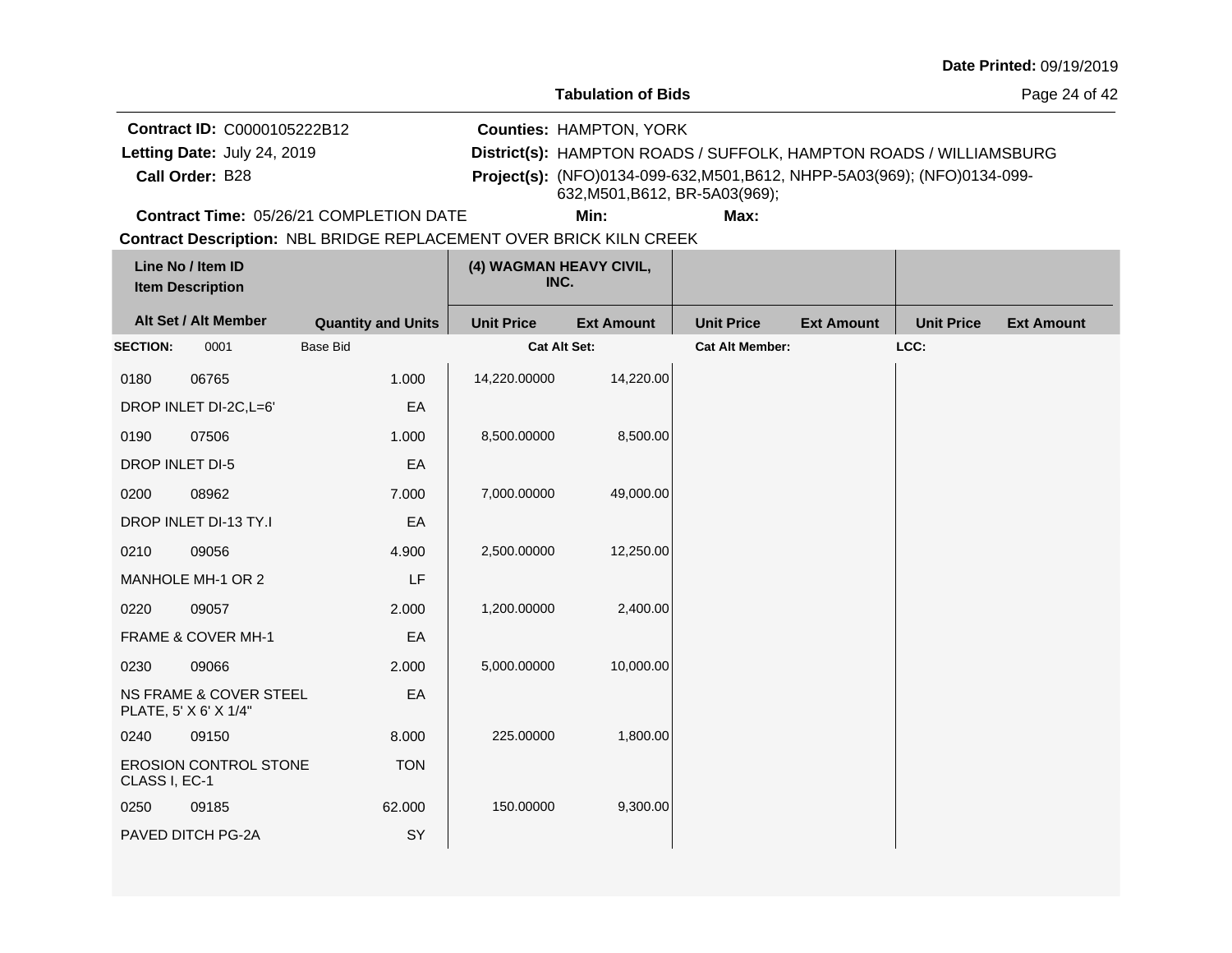**Tabulation of Bids**

Page 25 of 42

**Call Order:** Letting Date: July 24, 2019 **District(s): HAMPTON ROADS / SUFFOLK, HAMPTON ROADS / WILLIAMSBURG Contract ID:** C0000105222B12 **Counties:** HAMPTON, YORK B28 **Project(s):** (NFO)0134-099-632,M501,B612, NHPP-5A03(969); (NFO)0134-099- Letting Date: July 24, 2019 632,M501,B612, BR-5A03(969);

**Contract Time:** 05/26/21 COMPLETION DATE

**Min: Max:**

|                 | Line No / Item ID<br><b>Item Description</b><br>Alt Set / Alt Member<br><b>Quantity and Units</b> |            |                     | (4) WAGMAN HEAVY CIVIL,<br>INC. |                        |                   |                   |                   |
|-----------------|---------------------------------------------------------------------------------------------------|------------|---------------------|---------------------------------|------------------------|-------------------|-------------------|-------------------|
|                 |                                                                                                   |            | <b>Unit Price</b>   | <b>Ext Amount</b>               | <b>Unit Price</b>      | <b>Ext Amount</b> | <b>Unit Price</b> | <b>Ext Amount</b> |
| <b>SECTION:</b> | <b>Base Bid</b><br>0001                                                                           |            | <b>Cat Alt Set:</b> |                                 | <b>Cat Alt Member:</b> |                   | LCC:              |                   |
| 0260            | 09246                                                                                             | 226.000    | 115.00000           | 25,990.00                       |                        |                   |                   |                   |
| <b>MAT</b>      | NS PAVED DITCH FLEXIBLE CONC                                                                      | SY         |                     |                                 |                        |                   |                   |                   |
| 0270            | 10128                                                                                             | 2,125.000  | 60.00000            | 127,500.00                      |                        |                   |                   |                   |
|                 | AGGR. BASE MATL. TY. I NO. 21B                                                                    | <b>TON</b> |                     |                                 |                        |                   |                   |                   |
| 0280            | 10628                                                                                             | 135.000    | 52.00000            | 7,020.00                        |                        |                   |                   |                   |
| $-2"$           | FLEXIBLE PAVEMENT PLANING 0"                                                                      | SY         |                     |                                 |                        |                   |                   |                   |
| 0290            | 10629                                                                                             | 255.000    | 52.00000            | 13,260.00                       |                        |                   |                   |                   |
| ABOVE 2" - 4"   | FLEXIBLE PAVEMENT PLANING                                                                         | SY         |                     |                                 |                        |                   |                   |                   |
| 0300            | 10635                                                                                             | 604.000    | 160.00000           | 96,640.00                       |                        |                   |                   |                   |
|                 | ASPHALT CONC.TY. SM-9.5A                                                                          | <b>TON</b> |                     |                                 |                        |                   |                   |                   |
| 0310            | 10642                                                                                             | 1,743.000  | 149.00000           | 259,707.00                      |                        |                   |                   |                   |
| 25.0A           | ASPHALT CONCRETE TY. BM-                                                                          | <b>TON</b> |                     |                                 |                        |                   |                   |                   |
| 0320            | 11070                                                                                             | 4,381.000  | 9.00000             | 39,429.00                       |                        |                   |                   |                   |
| <b>DEPTH</b>    | NS SAW-CUT ASPH CONC FULL                                                                         | LF         |                     |                                 |                        |                   |                   |                   |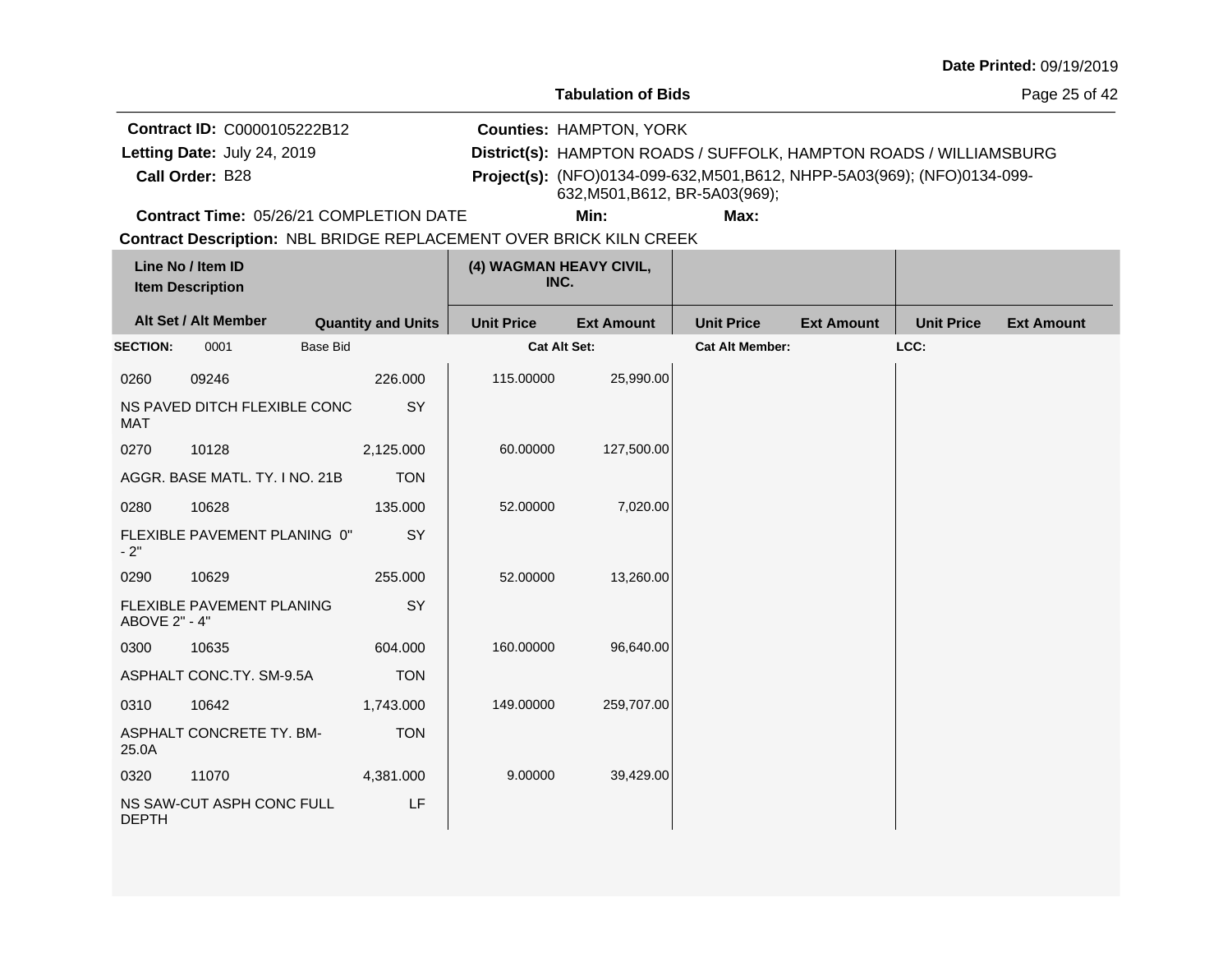**Tabulation of Bids**

Page 26 of 42

**Call Order:** Letting Date: July 24, 2019 **District(s): HAMPTON ROADS / SUFFOLK, HAMPTON ROADS / WILLIAMSBURG Contract ID:** C0000105222B12 **Counties:** HAMPTON, YORK B28 **Project(s):** (NFO)0134-099-632,M501,B612, NHPP-5A03(969); (NFO)0134-099- Letting Date: July 24, 2019 632,M501,B612, BR-5A03(969);

**Contract Time:** 05/26/21 COMPLETION DATE

**Min: Max:**

|                             | Line No / Item ID<br><b>Item Description</b>     |                           | (4) WAGMAN HEAVY CIVIL,<br>INC. |                   |                        |                   |                   |                   |
|-----------------------------|--------------------------------------------------|---------------------------|---------------------------------|-------------------|------------------------|-------------------|-------------------|-------------------|
|                             | Alt Set / Alt Member                             | <b>Quantity and Units</b> | <b>Unit Price</b>               | <b>Ext Amount</b> | <b>Unit Price</b>      | <b>Ext Amount</b> | <b>Unit Price</b> | <b>Ext Amount</b> |
| <b>SECTION:</b>             | 0001                                             | <b>Base Bid</b>           | Cat Alt Set:                    |                   | <b>Cat Alt Member:</b> |                   | LCC:              |                   |
| 0330                        | 11071                                            | 24.000                    | 32.00000                        | 768.00            |                        |                   |                   |                   |
| <b>NS SAW-CUT</b><br>DEPTH) | HYDR.CEM.CONC.PAVE. (FULL                        | LF                        |                                 |                   |                        |                   |                   |                   |
| 0340                        | 12030                                            | 547.000                   | 38.00000                        | 20,786.00         |                        |                   |                   |                   |
| STD. CURB CG-3              |                                                  | LF                        |                                 |                   |                        |                   |                   |                   |
| 0350                        | 12322                                            | 1,150.000                 | 50.00000                        | 57,500.00         |                        |                   |                   |                   |
|                             | ASPHALT CONC. CURB TY. MC-3B                     | LF                        |                                 |                   |                        |                   |                   |                   |
| 0360                        | 12505                                            | 46.500                    | 330.00000                       | 15,345.00         |                        |                   |                   |                   |
|                             | ASPHALT CONCRETE, CURB<br><b>BACKUP MATERIAL</b> | <b>TON</b>                |                                 |                   |                        |                   |                   |                   |
| 0370                        | 13282                                            | 1,662.000                 | 26.00000                        | 43,212.00         |                        |                   |                   |                   |
|                             | GUARDRAIL GR-MGS1, 9' POST                       | LF                        |                                 |                   |                        |                   |                   |                   |
| 0380                        | 13286                                            | 5.000                     | 3,053.00000                     | 15,265.00         |                        |                   |                   |                   |
|                             | <b>GUARDRAIL TERMINAL GR-MGS2</b>                | EA                        |                                 |                   |                        |                   |                   |                   |
| 0390                        | 13287                                            | 3.000                     | 1,210.00000                     | 3,630.00          |                        |                   |                   |                   |
| GR-MGS3                     | <b>GUARDRAIL END ANCHORAGE</b>                   | EA                        |                                 |                   |                        |                   |                   |                   |
| 0400                        | 13288                                            | 8.000                     | 1,045.00000                     | 8,360.00          |                        |                   |                   |                   |
| GR-MGS4                     | <b>GUARDRAIL HEIGHT TRANSITION</b>               | EA                        |                                 |                   |                        |                   |                   |                   |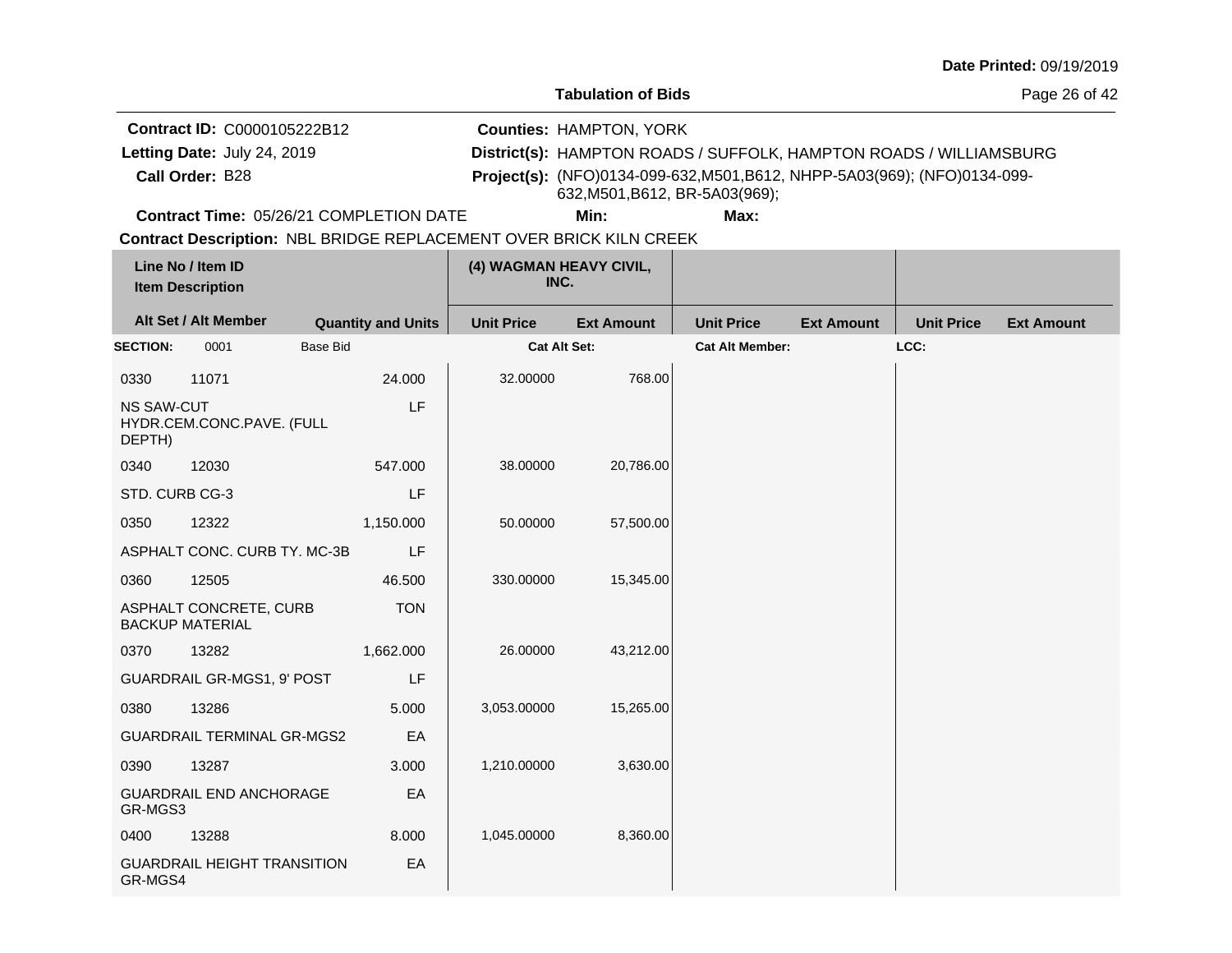**Tabulation of Bids**

Page 27 of 42

**Call Order:** Letting Date: July 24, 2019 **District(s): HAMPTON ROADS / SUFFOLK, HAMPTON ROADS / WILLIAMSBURG Contract ID:** C0000105222B12 **Counties:** HAMPTON, YORK B28 **Project(s):** (NFO)0134-099-632,M501,B612, NHPP-5A03(969); (NFO)0134-099- Letting Date: July 24, 2019 632,M501,B612, BR-5A03(969);

**Contract Time:** 05/26/21 COMPLETION DATE

**Min: Max:**

|                       | Line No / Item ID<br><b>Item Description</b>    |                           | (4) WAGMAN HEAVY CIVIL,<br>INC. |                   |                        |                   |                   |                   |
|-----------------------|-------------------------------------------------|---------------------------|---------------------------------|-------------------|------------------------|-------------------|-------------------|-------------------|
|                       | Alt Set / Alt Member                            | <b>Quantity and Units</b> | <b>Unit Price</b>               | <b>Ext Amount</b> | <b>Unit Price</b>      | <b>Ext Amount</b> | <b>Unit Price</b> | <b>Ext Amount</b> |
| <b>SECTION:</b>       | <b>Base Bid</b><br>0001                         |                           | <b>Cat Alt Set:</b>             |                   | <b>Cat Alt Member:</b> |                   | LCC:              |                   |
| 0410                  | 13372                                           | 1.000                     | 3,190.00000                     | 3,190.00          |                        |                   |                   |                   |
|                       | NS SP. DES. GR.BR.ATTACH BR-<br>GR-17E; RUN-OFF | EA                        |                                 |                   |                        |                   |                   |                   |
| 0420                  | 13372                                           | 3.000                     | 1,210.00000                     | 3,630.00          |                        |                   |                   |                   |
| <b>GR-17E; RUN-ON</b> | NS SP. DES. GR.BR.ATTACH BR-                    | EA                        |                                 |                   |                        |                   |                   |                   |
| 0430                  | 13383                                           | 2.000                     | 2,750.00000                     | 5,500.00          |                        |                   |                   |                   |
| 1 TY. I               | FIXED OBJECT ATTACH. GR-FOA-                    | EA                        |                                 |                   |                        |                   |                   |                   |
| 0440                  | 13384                                           | 2.000                     | 660.00000                       | 1,320.00          |                        |                   |                   |                   |
| 1 TY. II              | FIXED OBJECT ATTACH, GR-FOA-                    | EA                        |                                 |                   |                        |                   |                   |                   |
| 0450                  | 13460                                           | 108.000                   | 45.00000                        | 4,860.00          |                        |                   |                   |                   |
|                       | MEDIAN BARRIER MB-7D                            | LF                        |                                 |                   |                        |                   |                   |                   |
| 0460                  | 13496                                           | 1,566.000                 | 65.00000                        | 101,790.00        |                        |                   |                   |                   |
| FACE PAR.MB-11A       | TRAF. BARR. SER. CONC. DOUBLE                   | LF                        |                                 |                   |                        |                   |                   |                   |
| 0470                  | 13604                                           | 2.000                     | 20,000.00000                    | 40,000.00         |                        |                   |                   |                   |
| $>=$ 40 MPH           | IMPACT ATTEN. SER. TY. 1 TL-3,                  | EA                        |                                 |                   |                        |                   |                   |                   |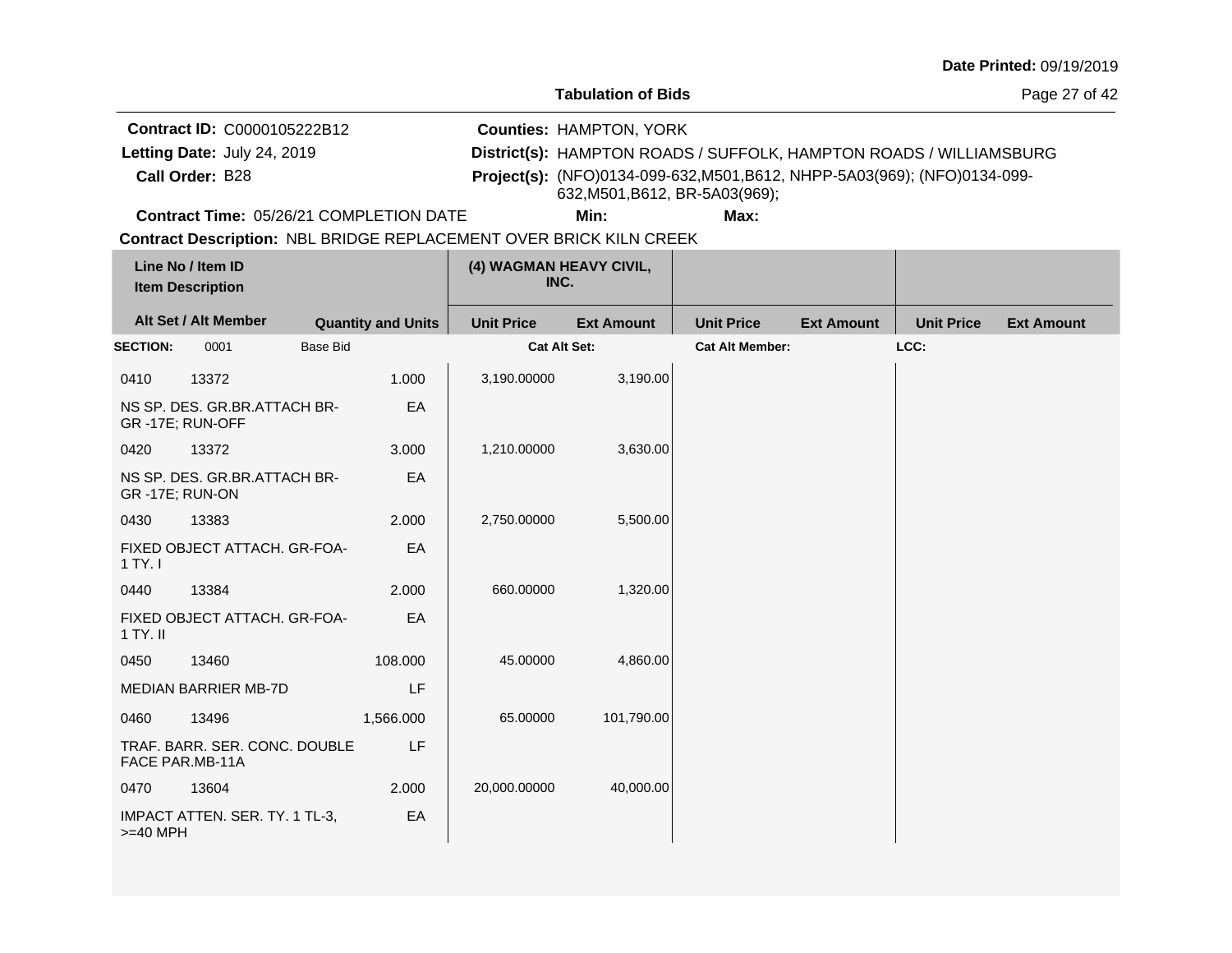**Tabulation of Bids**

Page 28 of 42

**Call Order:** Letting Date: July 24, 2019 **District(s): HAMPTON ROADS / SUFFOLK, HAMPTON ROADS / WILLIAMSBURG Contract ID:** C0000105222B12 **Counties:** HAMPTON, YORK B28 **Project(s):** (NFO)0134-099-632,M501,B612, NHPP-5A03(969); (NFO)0134-099- Letting Date: July 24, 2019 632,M501,B612, BR-5A03(969);

**Contract Time:** 05/26/21 COMPLETION DATE

**Min: Max:**

|                      | Line No / Item ID<br><b>Item Description</b> |                 |                           | (4) WAGMAN HEAVY CIVIL,<br>INC. |                   |                        |                   |                   |                   |
|----------------------|----------------------------------------------|-----------------|---------------------------|---------------------------------|-------------------|------------------------|-------------------|-------------------|-------------------|
|                      | Alt Set / Alt Member                         |                 | <b>Quantity and Units</b> | <b>Unit Price</b>               | <b>Ext Amount</b> | <b>Unit Price</b>      | <b>Ext Amount</b> | <b>Unit Price</b> | <b>Ext Amount</b> |
| <b>SECTION:</b>      | 0001                                         | <b>Base Bid</b> |                           | <b>Cat Alt Set:</b>             |                   | <b>Cat Alt Member:</b> |                   | LCC:              |                   |
| 0480                 | 14260                                        |                 | 181.000                   | 76.00000                        | 13,756.00         |                        |                   |                   |                   |
| 25 OR 26             | CRUSHER RUN AGGREGATE NO.                    |                 | <b>TON</b>                |                                 |                   |                        |                   |                   |                   |
| 0490                 | 24100                                        |                 | 40.000                    | 165.00000                       | 6,600.00          |                        |                   |                   |                   |
| <b>ALLAYING DUST</b> |                                              |                 | <b>HR</b>                 |                                 |                   |                        |                   |                   |                   |
| 0500                 | 24152                                        |                 | 15.000                    | 500.00000                       | 7,500.00          |                        |                   |                   |                   |
|                      | TYPE 3 BARRICADE 8'                          |                 | EA                        |                                 |                   |                        |                   |                   |                   |
| 0510                 | 24160                                        |                 | 988.000                   | 40.00000                        | 39,520.00         |                        |                   |                   |                   |
| <b>SIGN</b>          | TEMPORARY (CONSTRUCTION)                     |                 | <b>SF</b>                 |                                 |                   |                        |                   |                   |                   |
| 0520                 | 24272                                        |                 | 1,080.000                 | 20.00000                        | 21,600.00         |                        |                   |                   |                   |
|                      | <b>TRUCK MOUNTED ATTENUATOR</b>              |                 | <b>HR</b>                 |                                 |                   |                        |                   |                   |                   |
| 0530                 | 24278                                        |                 | 40,710.000                | 0.50000                         | 20,355.00         |                        |                   |                   |                   |
| <b>DEVICES</b>       | <b>GROUP 2 CHANNELIZING</b>                  |                 | <b>DAY</b>                |                                 |                   |                        |                   |                   |                   |
| 0540                 | 24279                                        |                 | 1,344.000                 | 8.00000                         | 10,752.00         |                        |                   |                   |                   |
| <b>MESSAGE SIGN</b>  | PORTABLE CHANGEABLE                          |                 | HR                        |                                 |                   |                        |                   |                   |                   |
| 0550                 | 24281                                        |                 | 19,260.000                | 3.00000                         | 57,780.00         |                        |                   |                   |                   |
|                      | ELECTRONIC ARROW BOARD                       |                 | <b>HR</b>                 |                                 |                   |                        |                   |                   |                   |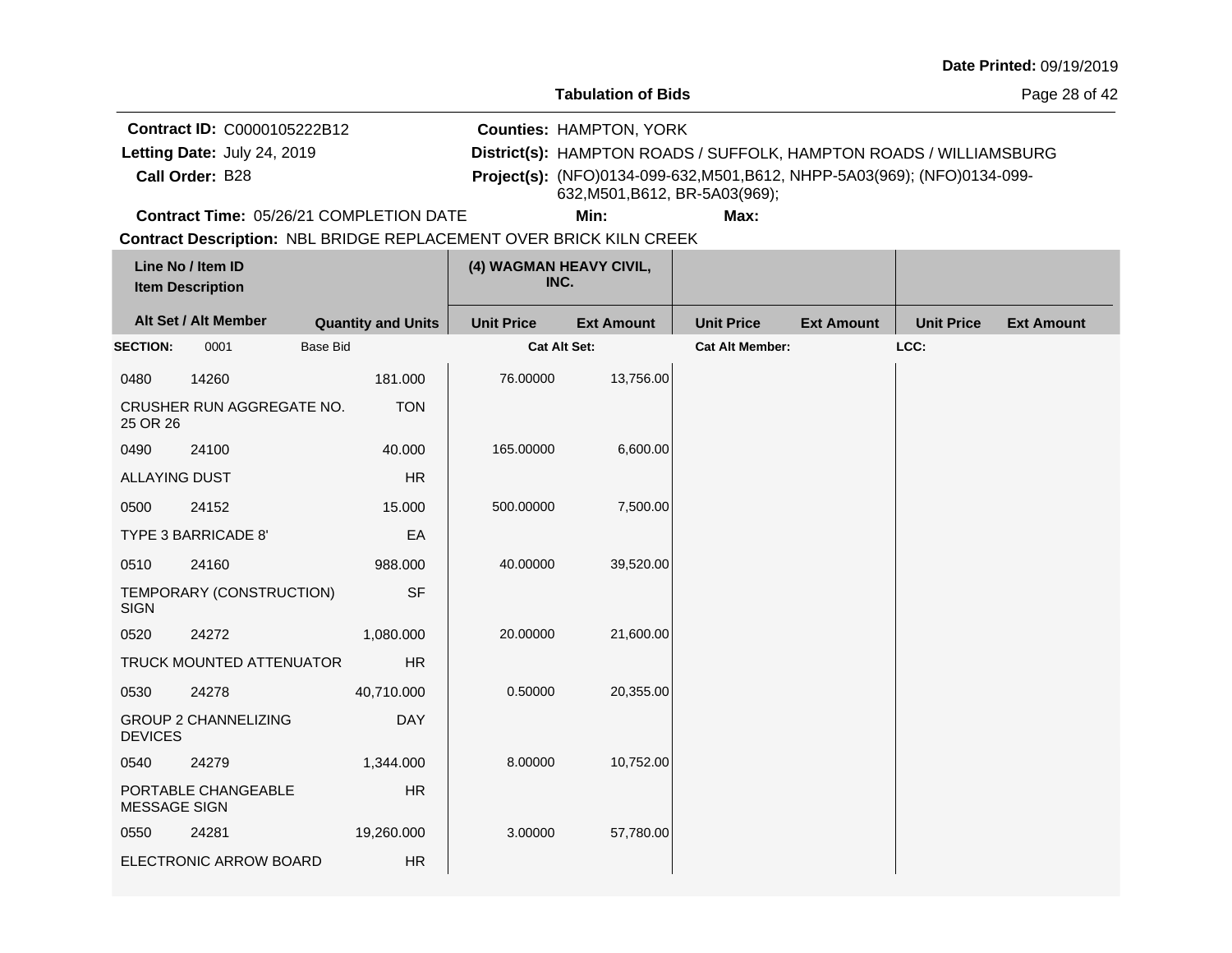**Tabulation of Bids**

Page 29 of 42

**Call Order:** Letting Date: July 24, 2019 **District(s): HAMPTON ROADS / SUFFOLK, HAMPTON ROADS / WILLIAMSBURG Contract ID:** C0000105222B12 **Counties:** HAMPTON, YORK B28 **Project(s):** (NFO)0134-099-632,M501,B612, NHPP-5A03(969); (NFO)0134-099- Letting Date: July 24, 2019 632,M501,B612, BR-5A03(969);

**Contract Time:** 05/26/21 COMPLETION DATE

**Min: Max:**

|                 | Line No / Item ID<br><b>Item Description</b> |                           | (4) WAGMAN HEAVY CIVIL,<br>INC. |                   |                        |                   |                   |                   |
|-----------------|----------------------------------------------|---------------------------|---------------------------------|-------------------|------------------------|-------------------|-------------------|-------------------|
|                 | Alt Set / Alt Member                         | <b>Quantity and Units</b> | <b>Unit Price</b>               | <b>Ext Amount</b> | <b>Unit Price</b>      | <b>Ext Amount</b> | <b>Unit Price</b> | <b>Ext Amount</b> |
| <b>SECTION:</b> | 0001                                         | <b>Base Bid</b>           | <b>Cat Alt Set:</b>             |                   | <b>Cat Alt Member:</b> |                   | LCC:              |                   |
| 0560            | 24420                                        | 1,215.000                 | 30.00000                        | 36,450.00         |                        |                   |                   |                   |
|                 | DEMOLITION OF PAVEMENT RIGID                 | SY                        |                                 |                   |                        |                   |                   |                   |
| 0570            | 24430                                        | 1,297.000                 | 26.00000                        | 33,722.00         |                        |                   |                   |                   |
| <b>FLEXIBLE</b> | DEMOLITION OF PAVEMENT                       | SY                        |                                 |                   |                        |                   |                   |                   |
| 0580            | 24600                                        | 1,887.000                 | 5.00000                         | 9,435.00          |                        |                   |                   |                   |
|                 | REMOVE EXISTING GUARDRAIL                    | LF                        |                                 |                   |                        |                   |                   |                   |
| 0590            | 25506                                        | 26.000                    | 2,600.00000                     | 67,600.00         |                        |                   |                   |                   |
|                 | FIELD OFFICE TY.II                           | <b>MO</b>                 |                                 |                   |                        |                   |                   |                   |
| 0600            | 26119                                        | 388.000                   | 135.00000                       | 52,380.00         |                        |                   |                   |                   |
|                 | DRY RIPRAP CL.I 18"                          | <b>TON</b>                |                                 |                   |                        |                   |                   |                   |
| 0610            | 27022                                        | 1.870                     | 25,000.00000                    | 46,750.00         |                        |                   |                   |                   |
|                 | <b>TOPSOIL CLASS B 2"</b>                    | <b>ACRE</b>               |                                 |                   |                        |                   |                   |                   |
| 0620            | 27101                                        | 122.000                   | 30.00000                        | 3,660.00          |                        |                   |                   |                   |
|                 | <b>TEMPORARY SEED</b>                        | LB                        |                                 |                   |                        |                   |                   |                   |
| 0630            | 27102                                        | 247.000                   | 30.00000                        | 7,410.00          |                        |                   |                   |                   |
| REGULAR SEED    |                                              | LB                        |                                 |                   |                        |                   |                   |                   |
| 0640            | 27103                                        | 197.000                   | 30.00000                        | 5,910.00          |                        |                   |                   |                   |
| OVERSEEDING     |                                              | <b>LB</b>                 |                                 |                   |                        |                   |                   |                   |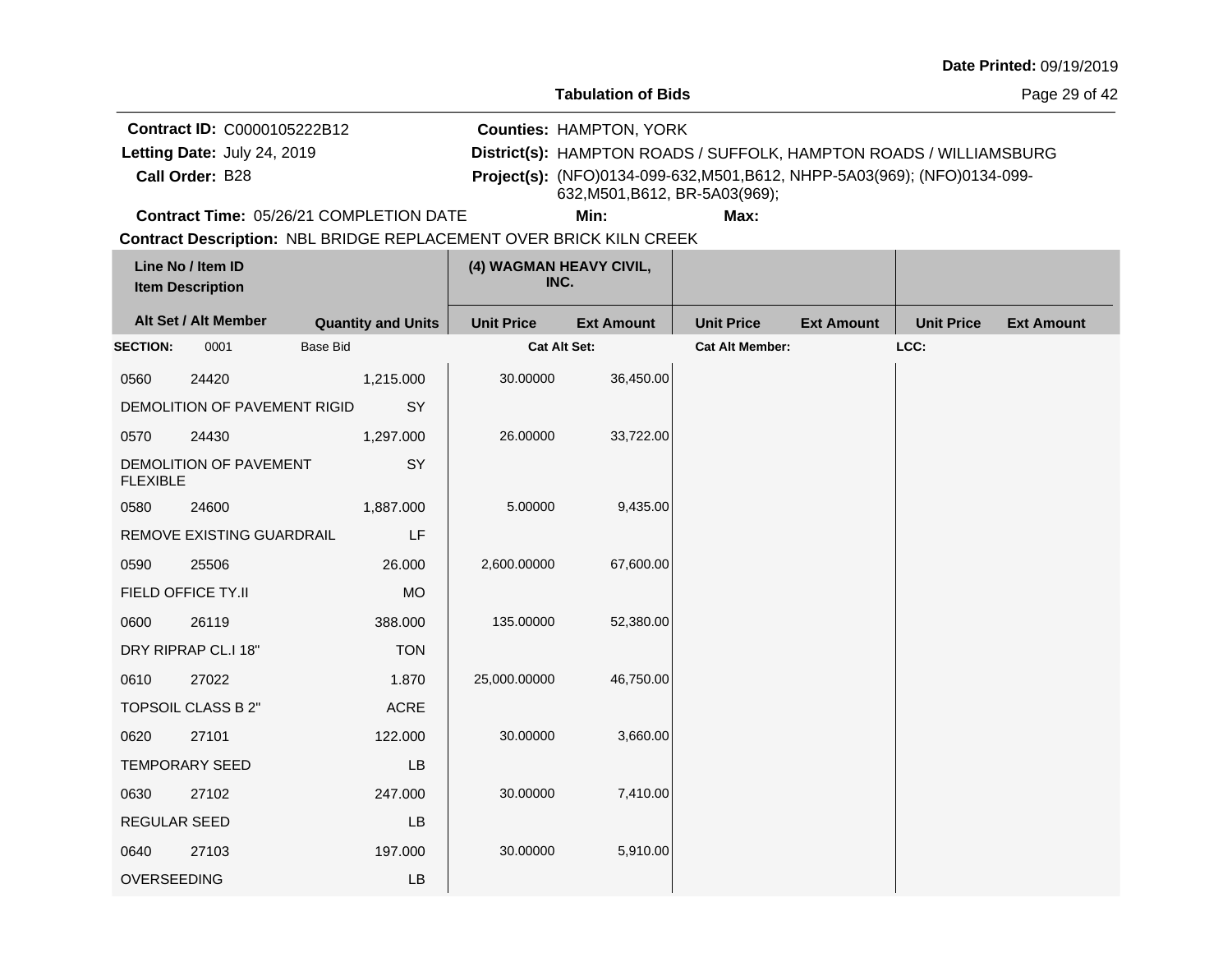**Tabulation of Bids**

Page 30 of 42

**Call Order:** Letting Date: July 24, 2019 **District(s): HAMPTON ROADS / SUFFOLK, HAMPTON ROADS / WILLIAMSBURG Contract ID:** C0000105222B12 **Counties:** HAMPTON, YORK B28 **Project(s):** (NFO)0134-099-632,M501,B612, NHPP-5A03(969); (NFO)0134-099- Letting Date: July 24, 2019 632,M501,B612, BR-5A03(969);

**Contract Time:** 05/26/21 COMPLETION DATE

**Min: Max:**

|                 | Line No / Item ID<br><b>Item Description</b>       |                 |                           | (4) WAGMAN HEAVY CIVIL,<br>INC. |                   |                        |                   |                   |                   |
|-----------------|----------------------------------------------------|-----------------|---------------------------|---------------------------------|-------------------|------------------------|-------------------|-------------------|-------------------|
|                 | Alt Set / Alt Member                               |                 | <b>Quantity and Units</b> | <b>Unit Price</b>               | <b>Ext Amount</b> | <b>Unit Price</b>      | <b>Ext Amount</b> | <b>Unit Price</b> | <b>Ext Amount</b> |
| <b>SECTION:</b> | 0001                                               | <b>Base Bid</b> |                           | <b>Cat Alt Set:</b>             |                   | <b>Cat Alt Member:</b> |                   | LCC:              |                   |
| 0650            | 27110                                              |                 | 8,047.000                 | 0.42000                         | 3,379.74          |                        |                   |                   |                   |
|                 | <b>HYDRAULIC EROSION CONTROL</b><br>PRODUCT TYPE 1 |                 | SY                        |                                 |                   |                        |                   |                   |                   |
| 0660            | 27111                                              |                 | 4,284.000                 | 0.96000                         | 4,112.64          |                        |                   |                   |                   |
|                 | HYDRAULIC EROSION CONTROL<br>PRODUCT TYPE 2        |                 | SY                        |                                 |                   |                        |                   |                   |                   |
| 0670            | 27112                                              |                 | 4,888.000                 | 1.03000                         | 5,034.64          |                        |                   |                   |                   |
|                 | HYDRAULIC EROSION CONTROL<br>PRODUCT TYPE 3        |                 | SY                        |                                 |                   |                        |                   |                   |                   |
| 0680            | 27230                                              |                 | 167.000                   | 8.00000                         | 1,336.00          |                        |                   |                   |                   |
|                 | FERTILIZER NITROGEN - N                            |                 | LB                        |                                 |                   |                        |                   |                   |                   |
| 0690            | 27231                                              |                 | 221.000                   | 8.00000                         | 1,768.00          |                        |                   |                   |                   |
|                 | FERTILIZER PHOSPHOROUS - P                         |                 | <b>LB</b>                 |                                 |                   |                        |                   |                   |                   |
| 0700            | 27232                                              |                 | 110.000                   | 8.00000                         | 880.00            |                        |                   |                   |                   |
|                 | <b>FERTILIZER POTASSIUM - K</b>                    |                 | LB                        |                                 |                   |                        |                   |                   |                   |
| 0710            | 27250                                              |                 | 7.770                     | 400.00000                       | 3,108.00          |                        |                   |                   |                   |
| LIME            |                                                    |                 | <b>TON</b>                |                                 |                   |                        |                   |                   |                   |
| 0720            | 27318                                              |                 | 1,162.000                 | 1.50000                         | 1,743.00          |                        |                   |                   |                   |
|                 | ROLLED EROSION CTRL<br>PRODUCT EC-2 TYPE 1         |                 | SY                        |                                 |                   |                        |                   |                   |                   |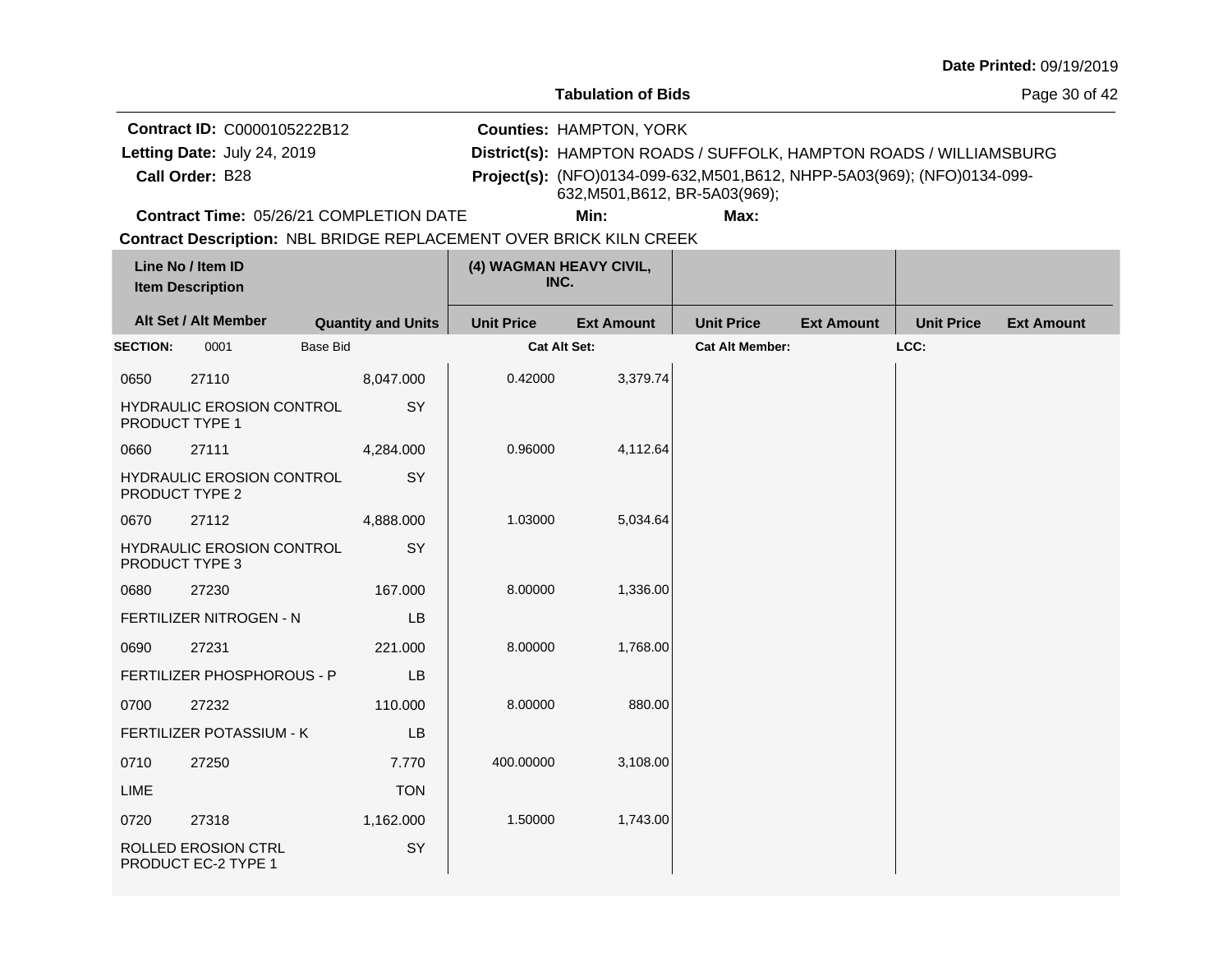**Tabulation of Bids**

Page 31 of 42

**Call Order:** Letting Date: July 24, 2019 **District(s): HAMPTON ROADS / SUFFOLK, HAMPTON ROADS / WILLIAMSBURG Contract ID:** C0000105222B12 **Counties:** HAMPTON, YORK B28 **Project(s):** (NFO)0134-099-632,M501,B612, NHPP-5A03(969); (NFO)0134-099- Letting Date: July 24, 2019 632,M501,B612, BR-5A03(969);

**Contract Time:** 05/26/21 COMPLETION DATE

**Min: Max:**

|                   | Line No / Item ID<br><b>Item Description</b>    |                           | (4) WAGMAN HEAVY CIVIL,<br>INC. |                   |                        |                   |                   |                   |
|-------------------|-------------------------------------------------|---------------------------|---------------------------------|-------------------|------------------------|-------------------|-------------------|-------------------|
|                   | Alt Set / Alt Member                            | <b>Quantity and Units</b> | <b>Unit Price</b>               | <b>Ext Amount</b> | <b>Unit Price</b>      | <b>Ext Amount</b> | <b>Unit Price</b> | <b>Ext Amount</b> |
| <b>SECTION:</b>   | 0001                                            | <b>Base Bid</b>           | <b>Cat Alt Set:</b>             |                   | <b>Cat Alt Member:</b> |                   | LCC:              |                   |
| 0730              | 27415                                           | 10.000                    | 600.00000                       | 6,000.00          |                        |                   |                   |                   |
|                   | CHECK DAM ROCK TY. II                           | EA                        |                                 |                   |                        |                   |                   |                   |
| 0740              | 27417                                           | 12.000                    | 600.00000                       | 7,200.00          |                        |                   |                   |                   |
|                   | CHECK DAM SEDIMENT<br><b>RETENTION ROLL 18"</b> | EA                        |                                 |                   |                        |                   |                   |                   |
| 0750              | 27419                                           | 1.000                     | 1,000.00000                     | 1,000.00          |                        |                   |                   |                   |
| <b>TEMPORARY</b>  | CHECK DAM ROCK TYPE I                           | EA                        |                                 |                   |                        |                   |                   |                   |
| 0760              | 27422                                           | 2.000                     | 2,000.00000                     | 4,000.00          |                        |                   |                   |                   |
|                   | <b>DEWATERING BASIN EC-8</b>                    | EA                        |                                 |                   |                        |                   |                   |                   |
| 0770              | 27430                                           | 1,775.000                 | 1.00000                         | 1,775.00          |                        |                   |                   |                   |
| <b>EXCAVATION</b> | SILTATION CONTROL                               | CY                        |                                 |                   |                        |                   |                   |                   |
| 0780              | 27451                                           | 5.000                     | 500.00000                       | 2,500.00          |                        |                   |                   |                   |
|                   | <b>INLET PROTECTION TYPE A</b>                  | EA                        |                                 |                   |                        |                   |                   |                   |
| 0790              | 27461                                           | 10.000                    | 350.00000                       | 3,500.00          |                        |                   |                   |                   |
|                   | <b>INLET PROTECTION TYPE B</b>                  | EA                        |                                 |                   |                        |                   |                   |                   |
| 0800              | 27504                                           | 2,748.000                 | 11.00000                        | 30,228.00         |                        |                   |                   |                   |
|                   | TEMP. SILT FENCE TYPE B                         | LF                        |                                 |                   |                        |                   |                   |                   |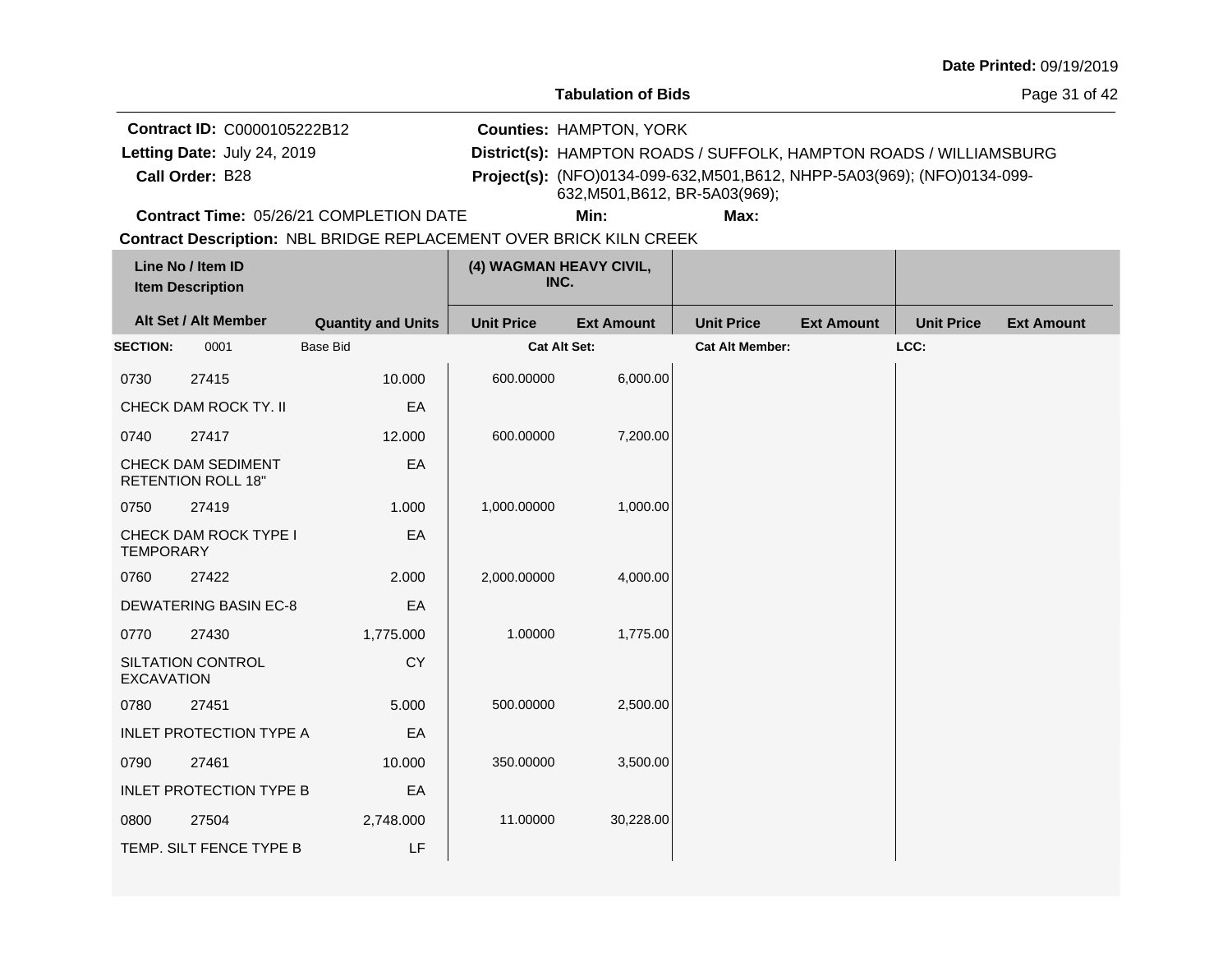**Tabulation of Bids**

Page 32 of 42

**Call Order:** Letting Date: July 24, 2019 **District(s): HAMPTON ROADS / SUFFOLK, HAMPTON ROADS / WILLIAMSBURG Contract ID:** C0000105222B12 **Counties:** HAMPTON, YORK B28 **Project(s):** (NFO)0134-099-632,M501,B612, NHPP-5A03(969); (NFO)0134-099- Letting Date: July 24, 2019 632,M501,B612, BR-5A03(969);

**Contract Time:** 05/26/21 COMPLETION DATE

**Min: Max:**

|                                               | Line No / Item ID<br><b>Item Description</b> |                           | (4) WAGMAN HEAVY CIVIL,<br>INC. |                   |                        |                   |                   |                   |
|-----------------------------------------------|----------------------------------------------|---------------------------|---------------------------------|-------------------|------------------------|-------------------|-------------------|-------------------|
|                                               | Alt Set / Alt Member                         | <b>Quantity and Units</b> | <b>Unit Price</b>               | <b>Ext Amount</b> | <b>Unit Price</b>      | <b>Ext Amount</b> | <b>Unit Price</b> | <b>Ext Amount</b> |
| <b>SECTION:</b>                               | 0001                                         | <b>Base Bid</b>           | Cat Alt Set:                    |                   | <b>Cat Alt Member:</b> |                   | LCC:              |                   |
| 0810                                          | 27505                                        | 6,872.000                 | 5.50000                         | 37,796.00         |                        |                   |                   |                   |
|                                               | TEMP. SILT FENCE TYPE A                      | LF                        |                                 |                   |                        |                   |                   |                   |
| 0820                                          | 27510                                        | 2.000                     | 16,000.00000                    | 32,000.00         |                        |                   |                   |                   |
| <b>COFFERDAM</b><br>EA                        |                                              |                           |                                 |                   |                        |                   |                   |                   |
| 0830                                          | 27526                                        | 326.000                   | 40.00000                        | 13,040.00         |                        |                   |                   |                   |
| TURBIDITY CURTAIN,<br>LF<br><b>IMPERVIOUS</b> |                                              |                           |                                 |                   |                        |                   |                   |                   |
| 0840                                          | 40201                                        | 319.000                   | 740.00000                       | 236,060.00        |                        |                   |                   |                   |
|                                               | 20" DI WATER MAIN                            | LF                        |                                 |                   |                        |                   |                   |                   |
| 0850                                          | 40410                                        | 4.000                     | 5,200.00000                     | 20,800.00         |                        |                   |                   |                   |
| <b>20" BEND</b>                               |                                              | EA                        |                                 |                   |                        |                   |                   |                   |
| 0860                                          | 40444                                        | 4.000                     | 3,000.00000                     | 12,000.00         |                        |                   |                   |                   |
| 20" PLUG OR CAP                               |                                              | EA                        |                                 |                   |                        |                   |                   |                   |
| 0870                                          | 41026                                        | 1.000                     | 18,000.00000                    | 18,000.00         |                        |                   |                   |                   |
|                                               | 20" BUTTERFLY VALVE & BOX<br>EA              |                           |                                 |                   |                        |                   |                   |                   |
| 0880                                          | 41982                                        | 2.000                     | 14,000.00000                    | 28,000.00         |                        |                   |                   |                   |
| MJ Adapter                                    | NS WATER FACILITIES 20" HDPE                 | EA                        |                                 |                   |                        |                   |                   |                   |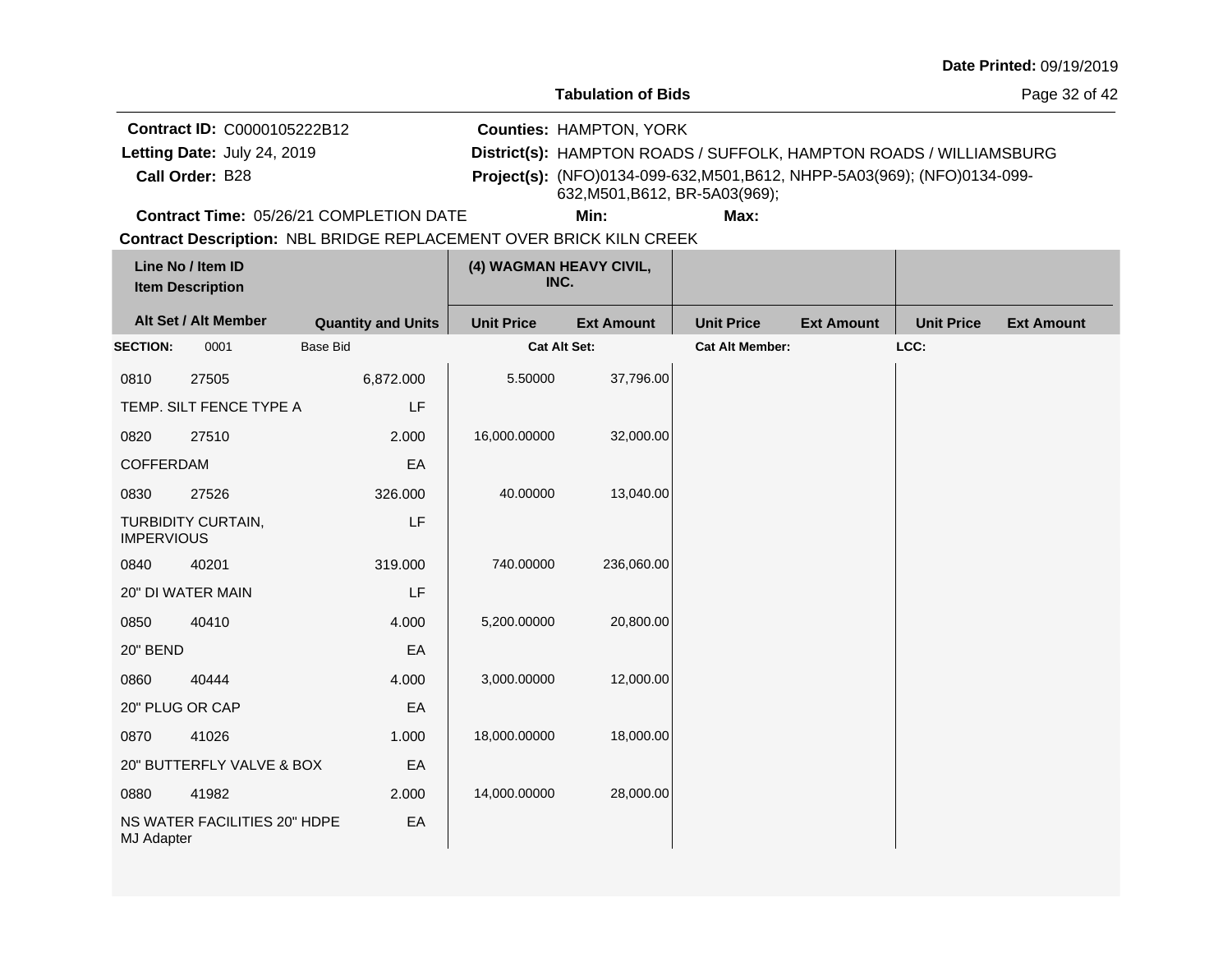|  |  | Date Printed: 09/19/2019 |  |
|--|--|--------------------------|--|
|--|--|--------------------------|--|

Page 33 of 42

**Call Order:** Letting Date: July 24, 2019 **District(s): HAMPTON ROADS / SUFFOLK, HAMPTON ROADS / WILLIAMSBURG Contract ID:** C0000105222B12 **Counties:** HAMPTON, YORK B28 **Project(s):** (NFO)0134-099-632,M501,B612, NHPP-5A03(969); (NFO)0134-099- Letting Date: July 24, 2019 632,M501,B612, BR-5A03(969);

**Contract Time:** 05/26/21 COMPLETION DATE

**Min: Max:**

|                   | Line No / Item ID<br><b>Item Description</b>                        |                 |                           |                     | (4) WAGMAN HEAVY CIVIL,<br>INC. |                        |                   |                   |                   |
|-------------------|---------------------------------------------------------------------|-----------------|---------------------------|---------------------|---------------------------------|------------------------|-------------------|-------------------|-------------------|
|                   | Alt Set / Alt Member                                                |                 | <b>Quantity and Units</b> | <b>Unit Price</b>   | <b>Ext Amount</b>               | <b>Unit Price</b>      | <b>Ext Amount</b> | <b>Unit Price</b> | <b>Ext Amount</b> |
| <b>SECTION:</b>   | 0001                                                                | <b>Base Bid</b> |                           | <b>Cat Alt Set:</b> |                                 | <b>Cat Alt Member:</b> |                   | LCC:              |                   |
| 0890              | 41982                                                               |                 | 4.000                     | 6,800.00000         | 27,200.00                       |                        |                   |                   |                   |
| Sleeve Each       | NS WATER FACILITIES 20" Solid                                       |                 | EA                        |                     |                                 |                        |                   |                   |                   |
| 0900              | 41983                                                               |                 | (1)                       | 1,054,520.00000     | 1,054,520.00                    |                        |                   |                   |                   |
| (HDD) (20" HDPE)  | NS WATER FACILITIES Water Main                                      |                 | LS                        |                     |                                 |                        |                   |                   |                   |
| 0910              | 50108                                                               |                 | 114.000                   | 32.00000            | 3,648.00                        |                        |                   |                   |                   |
| <b>SIGN PANEL</b> |                                                                     |                 | <b>SF</b>                 |                     |                                 |                        |                   |                   |                   |
| 0920              | 50300                                                               |                 | 11.000                    | 427.00000           | 4,697.00                        |                        |                   |                   |                   |
| <b>STRUCTURE</b>  | REMOVE EXISTING 1 POST SIGN                                         |                 | EA                        |                     |                                 |                        |                   |                   |                   |
| 0930              | 50320                                                               |                 | 1.000                     | 166.00000           | 166.00                          |                        |                   |                   |                   |
| <b>PANEL</b>      | REMOVE EXISTING 1 POST SIGN                                         |                 | EA                        |                     |                                 |                        |                   |                   |                   |
| 0940              | 50340                                                               |                 | 1.000                     | 447.00000           | 447.00                          |                        |                   |                   |                   |
|                   | <b>RELOCATE EXISTING 1 POST</b><br><b>GROUND MOUNTED SIGN PANEL</b> |                 | EA                        |                     |                                 |                        |                   |                   |                   |
| 0950              | 50430                                                               |                 | 30.000                    | 38.00000            | 1,140.00                        |                        |                   |                   |                   |
|                   | SIGN POST STP-1, 2", 14 GAUGE                                       |                 | LF                        |                     |                                 |                        |                   |                   |                   |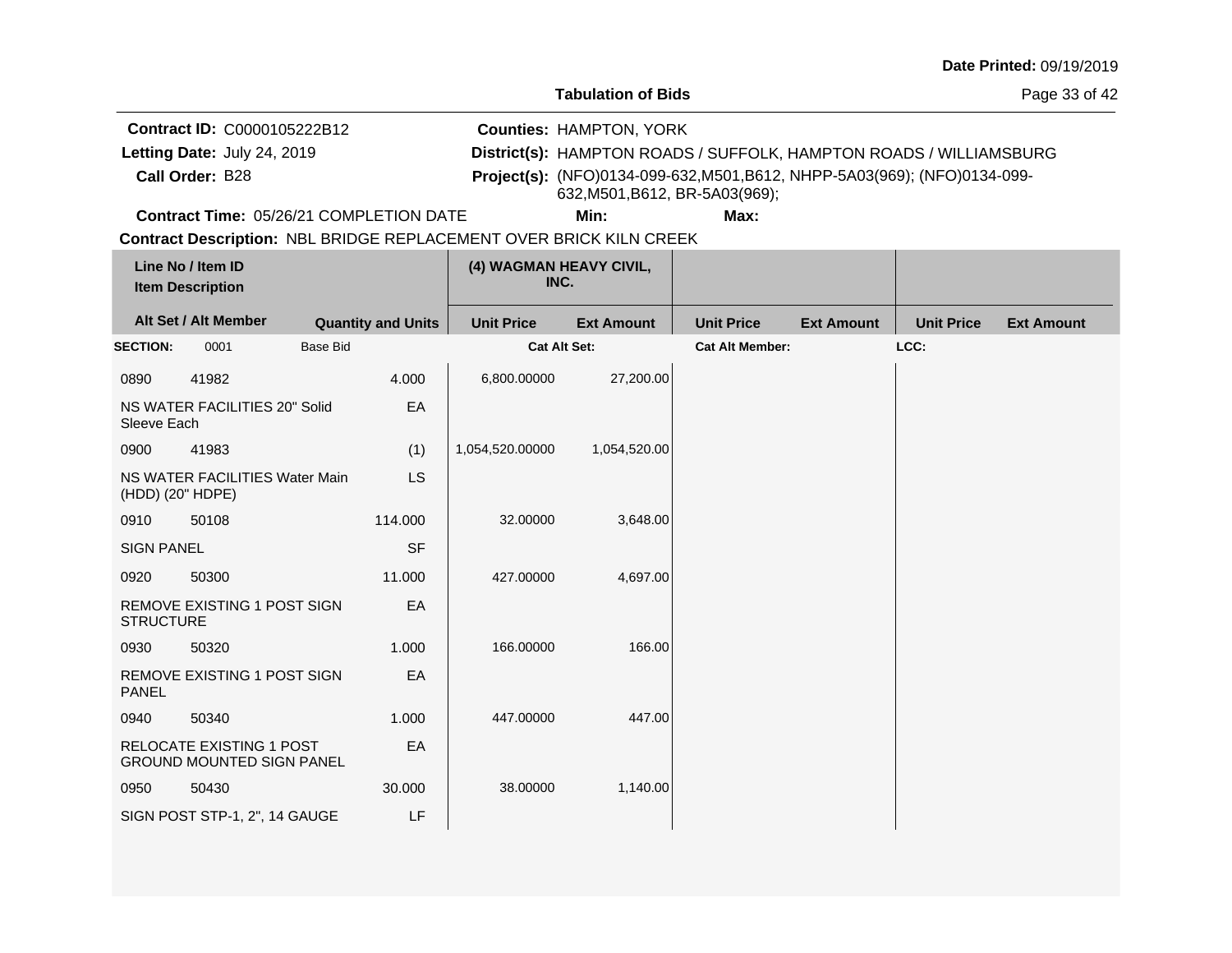**Tabulation of Bids**

Page 34 of 42

**Call Order:** Letting Date: July 24, 2019 **District(s): HAMPTON ROADS / SUFFOLK, HAMPTON ROADS / WILLIAMSBURG Contract ID:** C0000105222B12 **Counties:** HAMPTON, YORK B28 **Project(s):** (NFO)0134-099-632,M501,B612, NHPP-5A03(969); (NFO)0134-099- Letting Date: July 24, 2019 632,M501,B612, BR-5A03(969);

**Contract Time:** 05/26/21 COMPLETION DATE

**Min: Max:**

|                 | Line No / Item ID<br><b>Item Description</b>                                           |                           | (4) WAGMAN HEAVY CIVIL,<br>INC. |                   |                        |                   |                   |                   |
|-----------------|----------------------------------------------------------------------------------------|---------------------------|---------------------------------|-------------------|------------------------|-------------------|-------------------|-------------------|
|                 | Alt Set / Alt Member                                                                   | <b>Quantity and Units</b> | <b>Unit Price</b>               | <b>Ext Amount</b> | <b>Unit Price</b>      | <b>Ext Amount</b> | <b>Unit Price</b> | <b>Ext Amount</b> |
| <b>SECTION:</b> | 0001                                                                                   | <b>Base Bid</b>           | <b>Cat Alt Set:</b>             |                   | <b>Cat Alt Member:</b> |                   | LCC:              |                   |
| 0960            | 50432                                                                                  | 18.000                    | 42.00000                        | 756.00            |                        |                   |                   |                   |
| <b>GAUGE</b>    | SIGN POST STP-1, 2 3/16", 10                                                           | LF                        |                                 |                   |                        |                   |                   |                   |
| 0970            | 50434                                                                                  | 66.000                    | 44.00000                        | 2,904.00          |                        |                   |                   |                   |
| <b>GAUGE</b>    | SIGN POST STP-1, 2 1/2", 10                                                            | LF                        |                                 |                   |                        |                   |                   |                   |
| 0980            | 50436                                                                                  | 74.500                    | 40.00000                        | 2,980.00          |                        |                   |                   |                   |
| <b>GAUGE</b>    | SIGN POST STP-1, 2 1/2", 12                                                            | LF                        |                                 |                   |                        |                   |                   |                   |
| 0990            | 50487                                                                                  | 5.000                     | 978.00000                       | 4,890.00          |                        |                   |                   |                   |
| STP-1, TYPE C   | CONCRETE SIGN FOUNDATION                                                               | EA                        |                                 |                   |                        |                   |                   |                   |
| 1000            | 50488                                                                                  | 2.000                     | 947.00000                       | 1,894.00          |                        |                   |                   |                   |
| STP-1, TYPE D   | CONCRETE SIGN FOUNDATION                                                               | EA                        |                                 |                   |                        |                   |                   |                   |
| 1010            | 50489                                                                                  | 5.000                     | 979.00000                       | 4,895.00          |                        |                   |                   |                   |
| STP-1, TYPE E   | CONCRETE SIGN FOUNDATION                                                               | EA                        |                                 |                   |                        |                   |                   |                   |
| 1020            | 50902                                                                                  | 1.000                     | 2,118.00000                     | 2,118.00          |                        |                   |                   |                   |
|                 | NS TRAFFIC SIGN RELOCATE<br>EXIST. 1 POST GROUND MOUNT<br><b>SIGN PANEL &amp; POST</b> | EA                        |                                 |                   |                        |                   |                   |                   |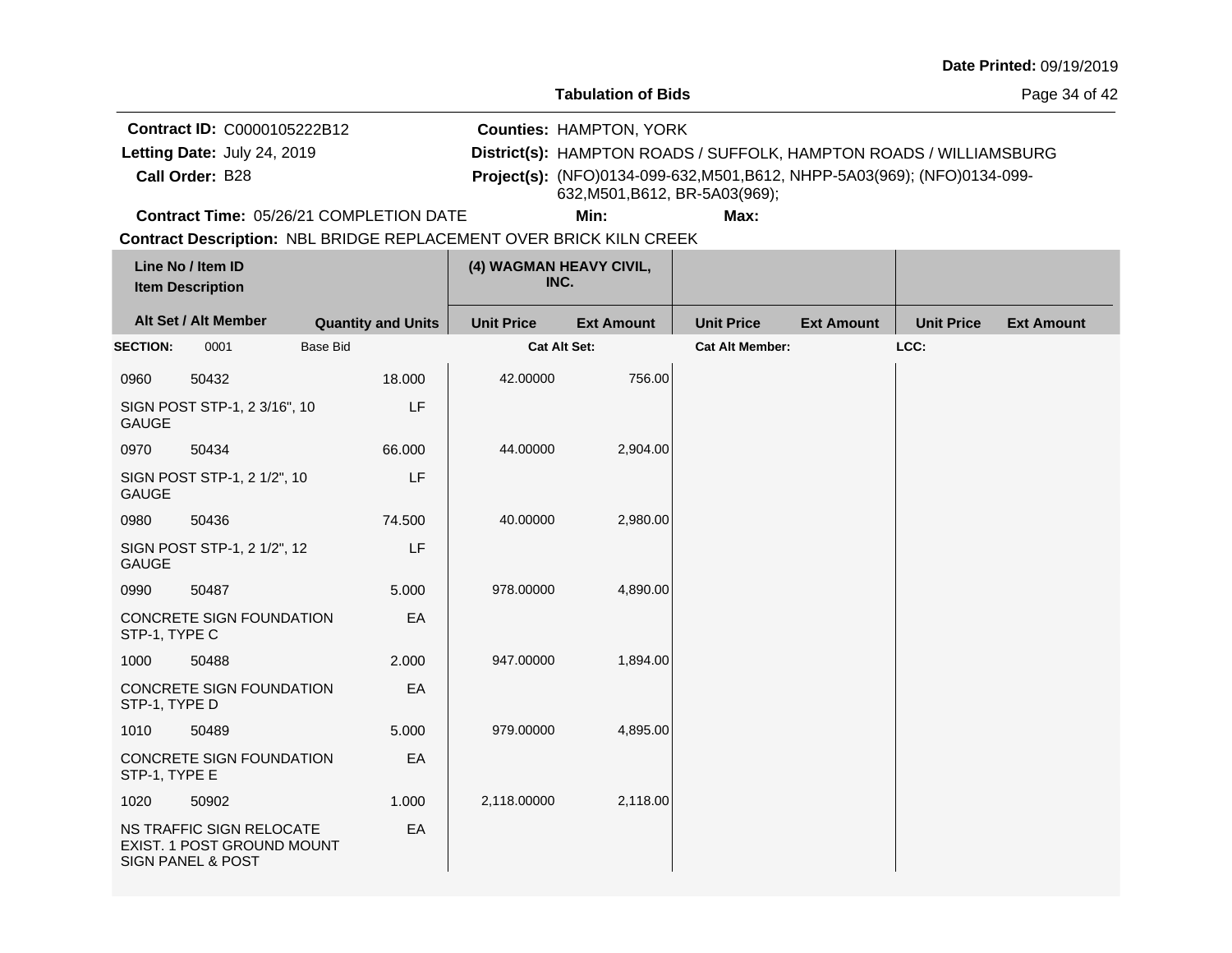**Tabulation of Bids**

Page 35 of 42

**Call Order:** Letting Date: July 24, 2019 **District(s): HAMPTON ROADS / SUFFOLK, HAMPTON ROADS / WILLIAMSBURG Contract ID:** C0000105222B12 **Counties:** HAMPTON, YORK B28 **Project(s):** (NFO)0134-099-632,M501,B612, NHPP-5A03(969); (NFO)0134-099- Letting Date: July 24, 2019 632,M501,B612, BR-5A03(969);

**Contract Time:** 05/26/21 COMPLETION DATE

**Min: Max:**

|                    | Line No / Item ID<br>(4) WAGMAN HEAVY CIVIL,<br>INC.<br><b>Item Description</b> |                 |                           |                     |                   |                        |                   |                   |                   |
|--------------------|---------------------------------------------------------------------------------|-----------------|---------------------------|---------------------|-------------------|------------------------|-------------------|-------------------|-------------------|
|                    | Alt Set / Alt Member                                                            |                 | <b>Quantity and Units</b> | <b>Unit Price</b>   | <b>Ext Amount</b> | <b>Unit Price</b>      | <b>Ext Amount</b> | <b>Unit Price</b> | <b>Ext Amount</b> |
| <b>SECTION:</b>    | 0001                                                                            | <b>Base Bid</b> |                           | <b>Cat Alt Set:</b> |                   | <b>Cat Alt Member:</b> |                   | LCC:              |                   |
| 1030               | 51240                                                                           |                 | 1.000                     | 1,150.00000         | 1,150.00          |                        |                   |                   |                   |
|                    | <b>CONCRETE FOUNDATION PF-2</b>                                                 |                 | EA                        |                     |                   |                        |                   |                   |                   |
| 1040               | 54032                                                                           |                 | 14,519.000                | 0.70000             | 10,163.30         |                        |                   |                   |                   |
| 4"                 | TYPE B CLASS I PVMT LINE MRKG                                                   |                 | <b>LF</b>                 |                     |                   |                        |                   |                   |                   |
| 1050               | 54042                                                                           |                 | 69.000                    | 5.50000             | 379.50            |                        |                   |                   |                   |
| <b>MARKING 24"</b> | TYPE B CLASS I PAVE, LINE                                                       |                 | LF                        |                     |                   |                        |                   |                   |                   |
| 1060               | 54055                                                                           |                 | 467.000                   | 3.80000             | 1,774.60          |                        |                   |                   |                   |
| MRKG 4"            | TYPE B CLASS IV PVMT LINE                                                       |                 | LF                        |                     |                   |                        |                   |                   |                   |
| 1070               | 54105                                                                           |                 | 7,842.000                 | 0.61000             | 4,783.62          |                        |                   |                   |                   |
| <b>MARKING</b>     | ERADICATE EXIST. LINEAR PVMT                                                    |                 | LF                        |                     |                   |                        |                   |                   |                   |
| 1080               | 54217                                                                           |                 | 48.000                    | 35.00000            | 1,680.00          |                        |                   |                   |                   |
|                    | SNOW PLOW. RAISED PAVE.<br>MARKER ASPH.CONC                                     |                 | EA                        |                     |                   |                        |                   |                   |                   |
| 1090               | 54218                                                                           |                 | 21.000                    | 39.00000            | 819.00            |                        |                   |                   |                   |
|                    | SNOW PLOW. RAISED PAVE.<br>MARKER HYD. CONC                                     |                 | EA                        |                     |                   |                        |                   |                   |                   |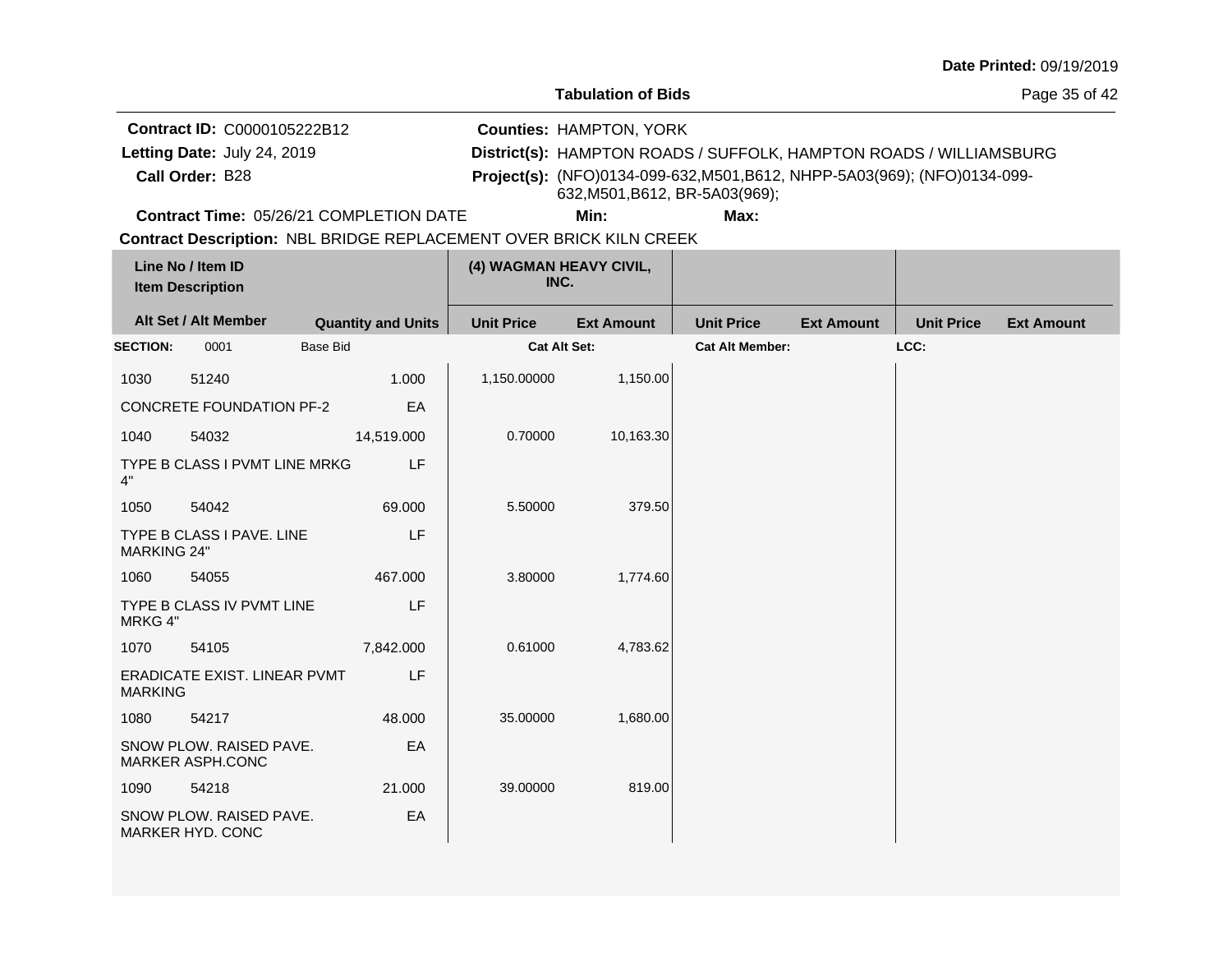**Tabulation of Bids**

Page 36 of 42

**Call Order:** Letting Date: July 24, 2019 **District(s): HAMPTON ROADS / SUFFOLK, HAMPTON ROADS / WILLIAMSBURG Contract ID:** C0000105222B12 **Counties:** HAMPTON, YORK B28 **Project(s):** (NFO)0134-099-632,M501,B612, NHPP-5A03(969); (NFO)0134-099- Letting Date: July 24, 2019 632,M501,B612, BR-5A03(969);

**Contract Time:** 05/26/21 COMPLETION DATE

**Min: Max:**

|                  | Line No / Item ID<br><b>Item Description</b> |                           | (4) WAGMAN HEAVY CIVIL,<br>INC. |                   |                        |                   |                   |                   |
|------------------|----------------------------------------------|---------------------------|---------------------------------|-------------------|------------------------|-------------------|-------------------|-------------------|
|                  | Alt Set / Alt Member                         | <b>Quantity and Units</b> | <b>Unit Price</b>               | <b>Ext Amount</b> | <b>Unit Price</b>      | <b>Ext Amount</b> | <b>Unit Price</b> | <b>Ext Amount</b> |
| <b>SECTION:</b>  | 0001                                         | <b>Base Bid</b>           | <b>Cat Alt Set:</b>             |                   | <b>Cat Alt Member:</b> |                   | LCC:              |                   |
| 1100             | 54240                                        | 182.000                   | 8.00000                         | 1,456.00          |                        |                   |                   |                   |
|                  | TEMP. PAVE. MARKER 1 WAY                     | EA                        |                                 |                   |                        |                   |                   |                   |
| 1110             | 54428                                        | 6,913.000                 | 0.31000                         | 2,143.03          |                        |                   |                   |                   |
|                  | TEMP. PVMT MRKG, TY. A, 4"                   | LF                        |                                 |                   |                        |                   |                   |                   |
| 1120             | 54432                                        | 3,460.000                 | 0.46000                         | 1,591.60          |                        |                   |                   |                   |
|                  | TEMP. PVMT MRKG, TY. A, 8"                   | LF                        |                                 |                   |                        |                   |                   |                   |
| 1130             | 54542                                        | 2,526.000                 | 1.56000                         | 3,940.56          |                        |                   |                   |                   |
| MRKG 4"          | TYPE D, CLASS III TEMP. PVMT                 | LF                        |                                 |                   |                        |                   |                   |                   |
| 1140             | 54575                                        | 9.000                     | 275.00000                       | 2,475.00          |                        |                   |                   |                   |
|                  | PVMT SYMB MRKG SGL TURN<br>ARROW TY B, CL II | EA                        |                                 |                   |                        |                   |                   |                   |
| 1150             | 60409                                        | 168.600                   | 1,461.00000                     | 246,324.60        |                        |                   |                   |                   |
| <b>SHRINKAGE</b> | CONC. CLASS A4 MOD. LOW                      | <b>CY</b>                 |                                 |                   |                        |                   |                   |                   |
| 1160             | 60450                                        | 101.400                   | 850.00000                       | 86,190.00         |                        |                   |                   |                   |
| <b>SLAB</b>      | CONC. CLASS A4 BRIDGE APPR.                  | <b>CY</b>                 |                                 |                   |                        |                   |                   |                   |
| 1170             | 60452                                        | 14,780.000                | 2.85000                         | 42,123.00         |                        |                   |                   |                   |
| <b>SLAB</b>      | REINF. STEEL BRIDGE APPR.                    | LB                        |                                 |                   |                        |                   |                   |                   |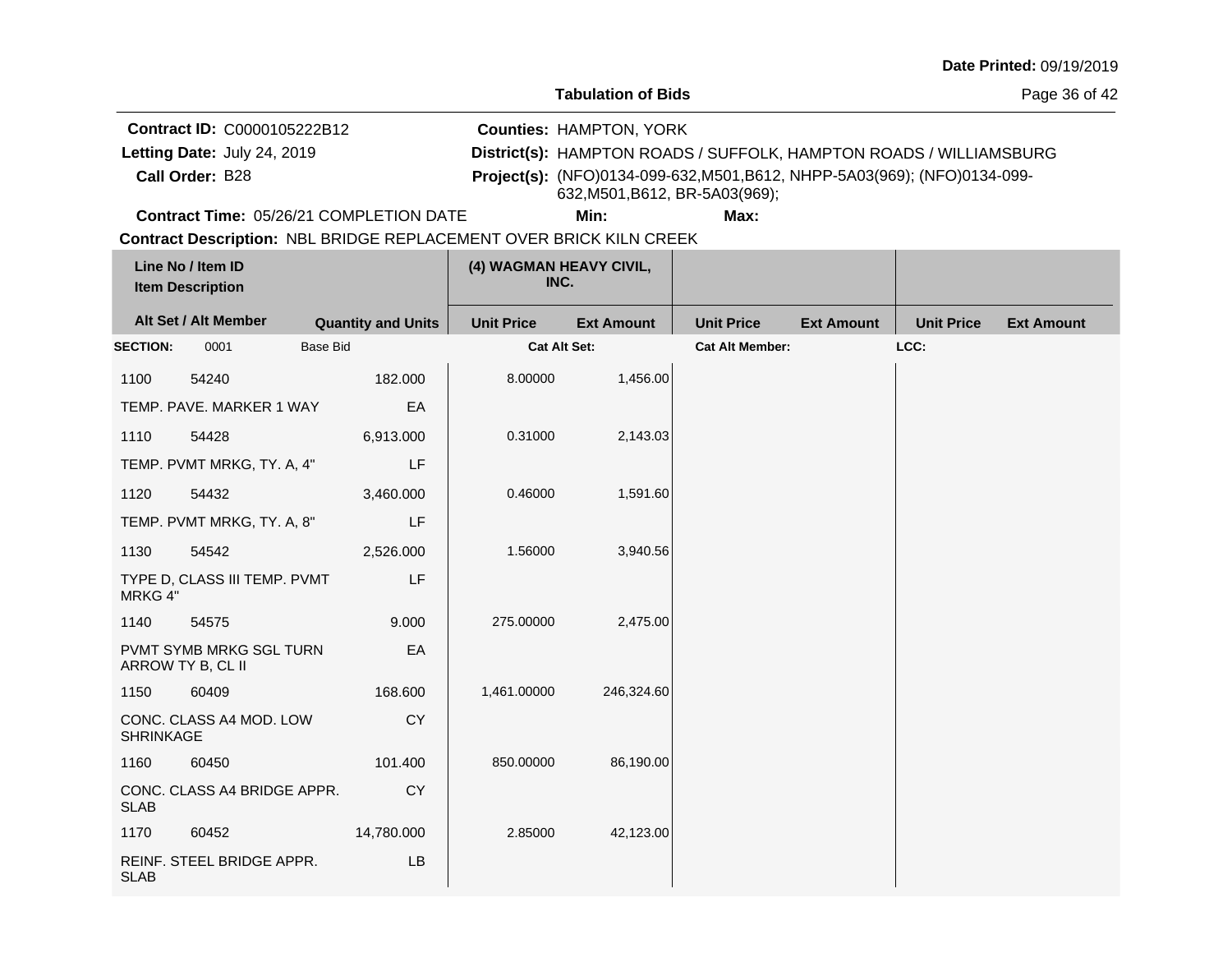**Tabulation of Bids**

Page 37 of 42

**Call Order:** Letting Date: July 24, 2019 **District(s): HAMPTON ROADS / SUFFOLK, HAMPTON ROADS / WILLIAMSBURG Contract ID:** C0000105222B12 **Counties:** HAMPTON, YORK B28 **Project(s):** (NFO)0134-099-632,M501,B612, NHPP-5A03(969); (NFO)0134-099- Letting Date: July 24, 2019 632,M501,B612, BR-5A03(969);

**Contract Time:** 05/26/21 COMPLETION DATE

**Min: Max:**

|                  | Line No / Item ID<br><b>Item Description</b>             |                           | (4) WAGMAN HEAVY CIVIL,<br>INC. |                   |                        |                   |                   |                   |
|------------------|----------------------------------------------------------|---------------------------|---------------------------------|-------------------|------------------------|-------------------|-------------------|-------------------|
|                  | Alt Set / Alt Member                                     | <b>Quantity and Units</b> | <b>Unit Price</b>               | <b>Ext Amount</b> | <b>Unit Price</b>      | <b>Ext Amount</b> | <b>Unit Price</b> | <b>Ext Amount</b> |
| <b>SECTION:</b>  | 0001                                                     | <b>Base Bid</b>           | Cat Alt Set:                    |                   | <b>Cat Alt Member:</b> |                   | LCC:              |                   |
| 1180             | 60490                                                    | 623.000                   | 11.00000                        | 6,853.00          |                        |                   |                   |                   |
|                  | <b>BRIDGE DECK GROOVING</b>                              | SY                        |                                 |                   |                        |                   |                   |                   |
| 1190             | 60495                                                    | 445.000                   | 12.00000                        | 5,340.00          |                        |                   |                   |                   |
|                  | <b>COVER DEPTH SURVEY</b>                                | SY                        |                                 |                   |                        |                   |                   |                   |
| 1200             | 61210                                                    | 10.000                    | 37,500.00000                    | 375,000.00        |                        |                   |                   |                   |
| DEPTH 40'-50'    | PREST.CONC.BEAM, BULB-T 29"                              | EA                        |                                 |                   |                        |                   |                   |                   |
| 1210             | 61713                                                    | 33,070.000                | 3.94000                         | 130,295.80        |                        |                   |                   |                   |
| STEEL CL. III    | <b>CORROSION RESISTANT REINF.</b>                        | LB                        |                                 |                   |                        |                   |                   |                   |
| 1220             | 62041                                                    | 104.000                   | 535.00000                       | 55,640.00         |                        |                   |                   |                   |
|                  | RAILING, BR27C 1 RAIL                                    | LF                        |                                 |                   |                        |                   |                   |                   |
| 1230             | 62043                                                    | 104.000                   | 663.00000                       | 68,952.00         |                        |                   |                   |                   |
|                  | RAILING, BR27C 3 RAILS                                   | LF                        |                                 |                   |                        |                   |                   |                   |
| 1240             | 62411                                                    | 80.000                    | 125.00000                       | 10,000.00         |                        |                   |                   |                   |
| CLASS I, 1-1/2"  | ADHESIVE BASED JOINT SEALER                              | LF                        |                                 |                   |                        |                   |                   |                   |
| 1250             | 62534                                                    | 62.000                    | 200.00000                       | 12,400.00         |                        |                   |                   |                   |
| <b>THICKNESS</b> | NS BRIDGE SUPERSTRUCTURE<br><b>ELASTIC INCLUSION 12"</b> | SY                        |                                 |                   |                        |                   |                   |                   |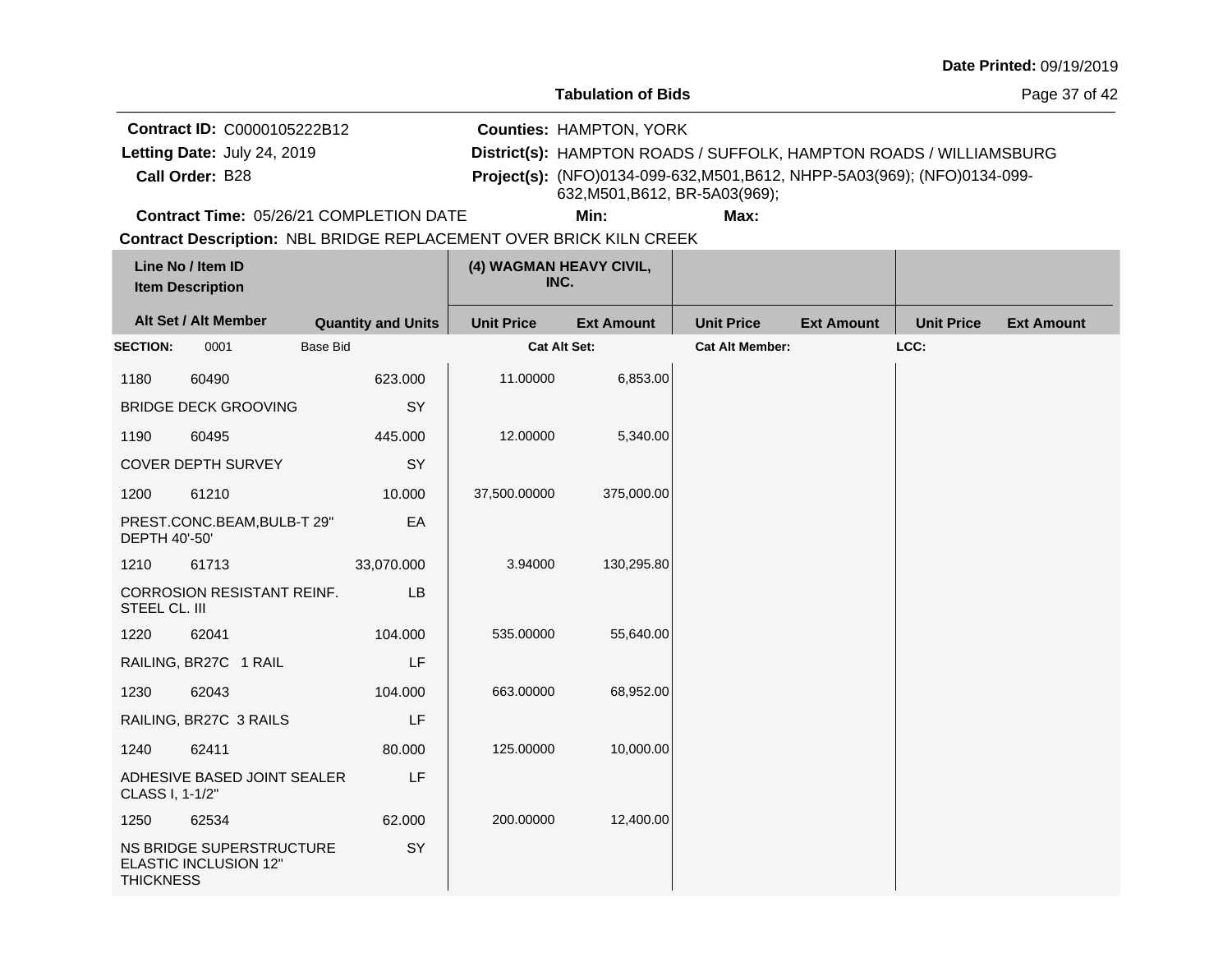**Tabulation of Bids**

Page 38 of 42

**Call Order:** Letting Date: July 24, 2019 **District(s): HAMPTON ROADS / SUFFOLK, HAMPTON ROADS / WILLIAMSBURG Contract ID:** C0000105222B12 **Counties:** HAMPTON, YORK B28 **Project(s):** (NFO)0134-099-632,M501,B612, NHPP-5A03(969); (NFO)0134-099- Letting Date: July 24, 2019 632,M501,B612, BR-5A03(969);

**Contract Time:** 05/26/21 COMPLETION DATE

**Min: Max:**

|                 | Line No / Item ID<br><b>Item Description</b>   |                           | (4) WAGMAN HEAVY CIVIL,<br>INC. |                   |                        |                   |                   |                   |
|-----------------|------------------------------------------------|---------------------------|---------------------------------|-------------------|------------------------|-------------------|-------------------|-------------------|
|                 | Alt Set / Alt Member                           | <b>Quantity and Units</b> | <b>Unit Price</b>               | <b>Ext Amount</b> | <b>Unit Price</b>      | <b>Ext Amount</b> | <b>Unit Price</b> | <b>Ext Amount</b> |
| <b>SECTION:</b> | 0001                                           | <b>Base Bid</b>           | <b>Cat Alt Set:</b>             |                   | <b>Cat Alt Member:</b> |                   | LCC:              |                   |
| 1260            | 64011                                          | 640.000                   | 75.00000                        | 48,000.00         |                        |                   |                   |                   |
|                 | STRUCTURE EXCAVATION                           | <b>CY</b>                 |                                 |                   |                        |                   |                   |                   |
| 1270            | 64015                                          | 1,094.000                 | 50.00000                        | 54,700.00         |                        |                   |                   |                   |
| ZONE            | SELECT BACKFILL ABUTMENT                       | <b>TON</b>                |                                 |                   |                        |                   |                   |                   |
| 1280            | 64032                                          | 24.000                    | 45.00000                        | 1,080.00          |                        |                   |                   |                   |
|                 | <b>GEOCOMPOSITE WALL DRAIN</b>                 | SY                        |                                 |                   |                        |                   |                   |                   |
| 1290            | 64036                                          | 144.000                   | 10.00000                        | 1,440.00          |                        |                   |                   |                   |
|                 | PIPE UNDERDRAIN 6"                             | LF                        |                                 |                   |                        |                   |                   |                   |
| 1300            | 64101                                          | 3.000                     | 5,000.00000                     | 15,000.00         |                        |                   |                   |                   |
|                 | DYNAMIC PILE TEST                              | EA                        |                                 |                   |                        |                   |                   |                   |
| 1310            | 64418                                          | 450.000                   | 85.00000                        | 38,250.00         |                        |                   |                   |                   |
|                 | PRESTR. CONC. CARBON STEEL<br>STRAND PILES 18" | LF                        |                                 |                   |                        |                   |                   |                   |
| 1320            | 64828                                          | 134.000                   | 160.00000                       | 21,440.00         |                        |                   |                   |                   |
| CONC. PILE      | DRIVING TEST FOR 18" PRESTR.                   | LF                        |                                 |                   |                        |                   |                   |                   |
| 1330            | 65013                                          | 54.200                    | 1,350.00000                     | 73,170.00         |                        |                   |                   |                   |
|                 | <b>CONCRETE CLASS A3</b>                       | <b>CY</b>                 |                                 |                   |                        |                   |                   |                   |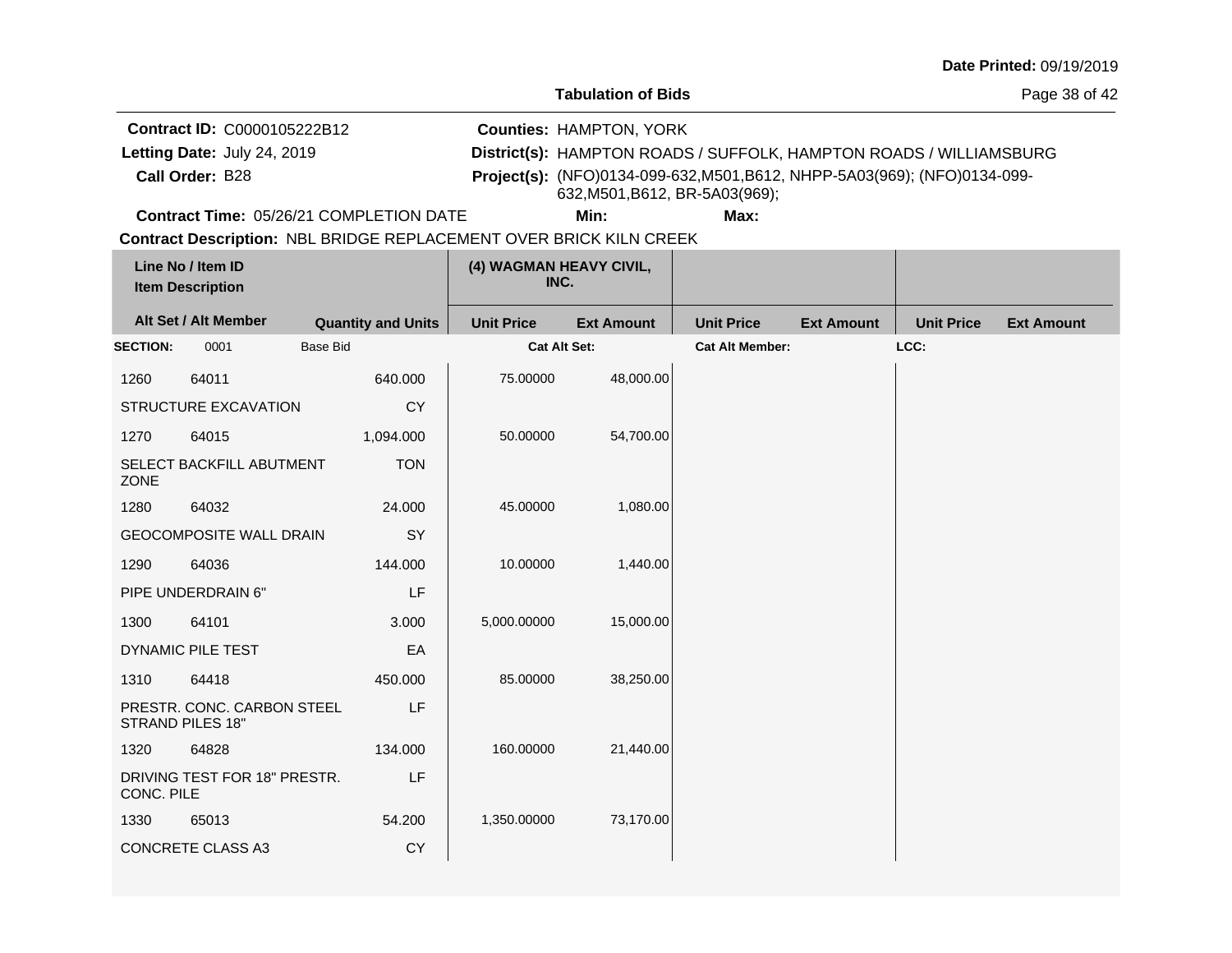**Tabulation of Bids**

Page 39 of 42

**Call Order:** Letting Date: July 24, 2019 **District(s): HAMPTON ROADS / SUFFOLK, HAMPTON ROADS / WILLIAMSBURG Contract ID:** C0000105222B12 **Counties:** HAMPTON, YORK B28 **Project(s):** (NFO)0134-099-632,M501,B612, NHPP-5A03(969); (NFO)0134-099- Letting Date: July 24, 2019 632,M501,B612, BR-5A03(969);

**Contract Time:** 05/26/21 COMPLETION DATE

**Min: Max:**

|                  | Line No / Item ID<br><b>Item Description</b>        |                 |                           | (4) WAGMAN HEAVY CIVIL,<br>INC. |                   |                        |                   |                   |                   |
|------------------|-----------------------------------------------------|-----------------|---------------------------|---------------------------------|-------------------|------------------------|-------------------|-------------------|-------------------|
|                  | Alt Set / Alt Member                                |                 | <b>Quantity and Units</b> | <b>Unit Price</b>               | <b>Ext Amount</b> | <b>Unit Price</b>      | <b>Ext Amount</b> | <b>Unit Price</b> | <b>Ext Amount</b> |
| <b>SECTION:</b>  | 0001                                                | <b>Base Bid</b> |                           | Cat Alt Set:                    |                   | <b>Cat Alt Member:</b> |                   | LCC:              |                   |
| 1340             | 65211                                               |                 | 6,500.000                 | 2.90000                         | 18,850.00         |                        |                   |                   |                   |
| STEEL CL. I      | <b>CORROSION RESISTANT REINF.</b>                   |                 | LB                        |                                 |                   |                        |                   |                   |                   |
| 1350             | 66120                                               |                 | 2.000                     | 105,000.00000                   | 210,000.00        |                        |                   |                   |                   |
| <b>COFFERDAM</b> |                                                     |                 | EA                        |                                 |                   |                        |                   |                   |                   |
| 1360             | 66127                                               |                 | 209.000                   | 137.00000                       | 28,633.00         |                        |                   |                   |                   |
|                  | DRY RIPRAP CL.I 26"                                 |                 | <b>TON</b>                |                                 |                   |                        |                   |                   |                   |
| 1370             | 67904                                               |                 | (1)                       | 20,000.00000                    | 20,000.00         |                        |                   |                   |                   |
| 1900)            | NS BRIDGE INCIDENTALS<br>ASBESTOS REMOVAL (STR. NO. |                 | <b>LS</b>                 |                                 |                   |                        |                   |                   |                   |
| 1380             | 67910                                               |                 | 1.000                     | 4,000.00000                     | 4,000.00          |                        |                   |                   |                   |
| B612             | NS NBIS ACCESS, UNDER BRIDGE                        |                 | <b>DAY</b>                |                                 |                   |                        |                   |                   |                   |
| 1390             | 68492                                               |                 | (1)                       | 7,500.00000                     | 7,500.00          |                        |                   |                   |                   |
| NO. 1900)        | NS MATERIAL DISPOSAL (STR.                          |                 | LS                        |                                 |                   |                        |                   |                   |                   |
| 1400             | 68900                                               |                 | (1)                       | 280,000.00000                   | 280,000.00        |                        |                   |                   |                   |
| NO. 1900)        | NS REM. PORT. OF EX.STR. (STR.                      |                 | <b>LS</b>                 |                                 |                   |                        |                   |                   |                   |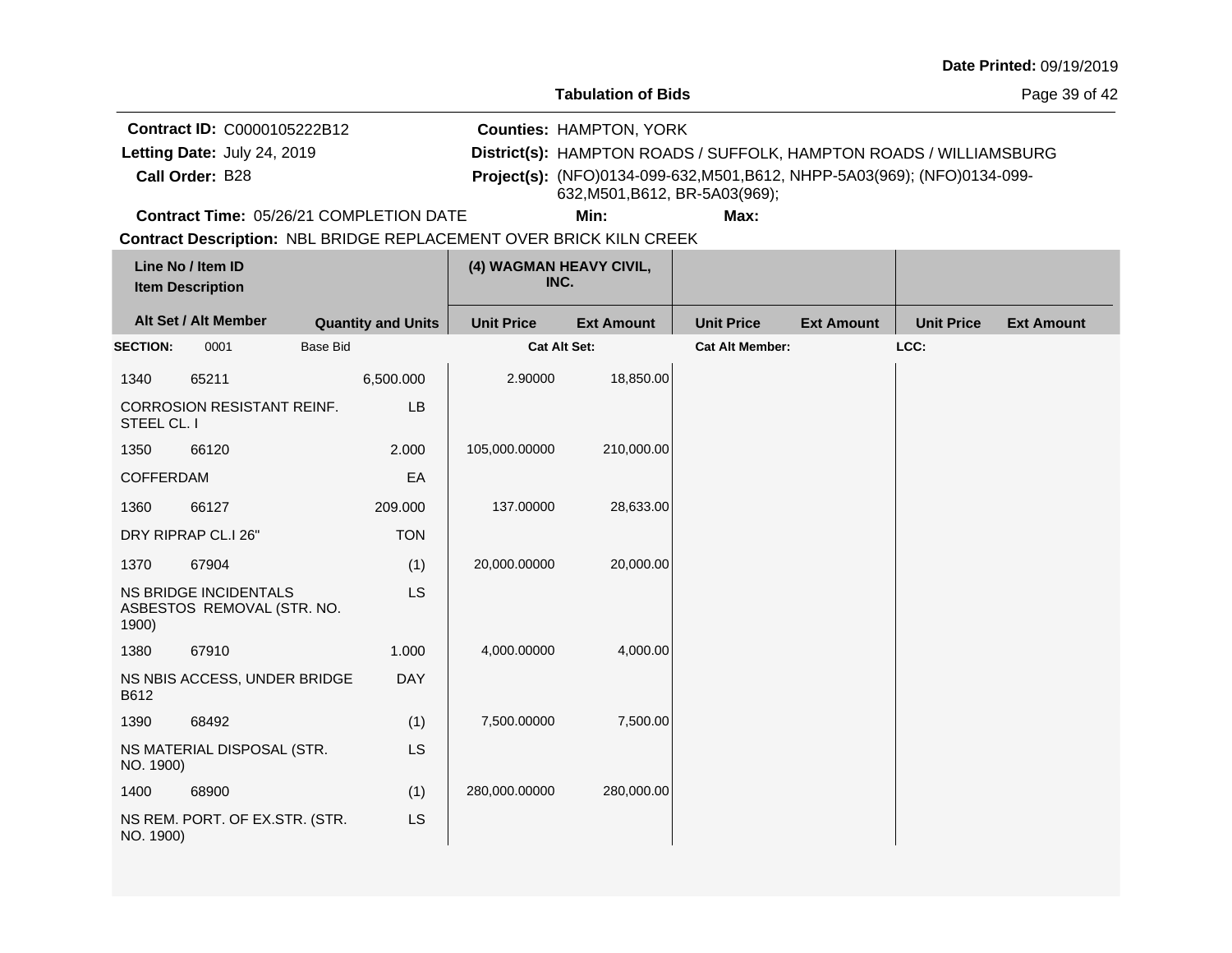| <b>Date Printed: 09/19/2019</b> |  |
|---------------------------------|--|
|---------------------------------|--|

Page 40 of 42

| Contract ID: C0000105222B12<br>Letting Date: July 24, 2019 |                                                                           |                     | <b>Counties: HAMPTON, YORK</b>  | District(s): HAMPTON ROADS / SUFFOLK, HAMPTON ROADS / WILLIAMSBURG                                          |                   |                   |                   |
|------------------------------------------------------------|---------------------------------------------------------------------------|---------------------|---------------------------------|-------------------------------------------------------------------------------------------------------------|-------------------|-------------------|-------------------|
| Call Order: B28                                            |                                                                           |                     |                                 | Project(s): (NFO)0134-099-632, M501, B612, NHPP-5A03(969); (NFO)0134-099-<br>632, M501, B612, BR-5A03(969); |                   |                   |                   |
|                                                            | <b>Contract Time: 05/26/21 COMPLETION DATE</b>                            |                     | Min:                            | Max:                                                                                                        |                   |                   |                   |
|                                                            | <b>Contract Description: NBL BRIDGE REPLACEMENT OVER BRICK KILN CREEK</b> |                     |                                 |                                                                                                             |                   |                   |                   |
| Line No / Item ID<br><b>Item Description</b>               |                                                                           |                     | (4) WAGMAN HEAVY CIVIL,<br>INC. |                                                                                                             |                   |                   |                   |
| Alt Set / Alt Member                                       | <b>Quantity and Units</b>                                                 | <b>Unit Price</b>   | <b>Ext Amount</b>               | <b>Unit Price</b>                                                                                           | <b>Ext Amount</b> | <b>Unit Price</b> | <b>Ext Amount</b> |
| <b>SECTION:</b><br>0001                                    | Base Bid                                                                  | <b>Cat Alt Set:</b> |                                 | <b>Cat Alt Member:</b>                                                                                      |                   | LCC:              |                   |
| 1410<br>85011                                              | (1)                                                                       | 19,000.00000        | 19,000.00                       |                                                                                                             |                   |                   |                   |
| NS TEMPORARY STREAM<br>BYPASS PUMPING AND PIPING           | LS                                                                        |                     |                                 |                                                                                                             |                   |                   |                   |
| <b>Section Totals:</b>                                     |                                                                           |                     | \$6,267,365.63                  |                                                                                                             |                   |                   |                   |
|                                                            |                                                                           |                     |                                 |                                                                                                             |                   |                   |                   |
| <b>Life Cycle Costs:</b>                                   |                                                                           |                     |                                 |                                                                                                             |                   |                   |                   |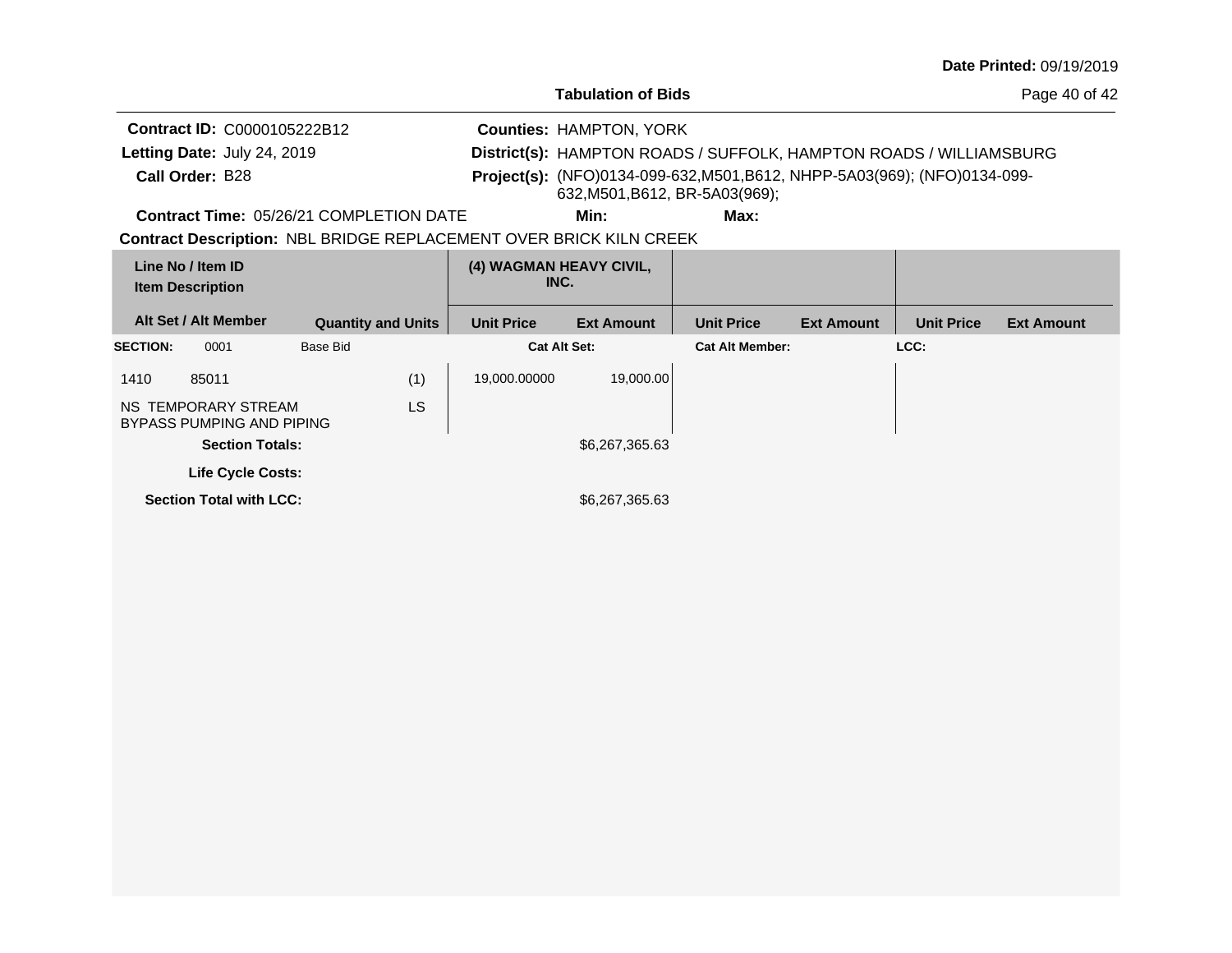| <b>Date Printed: 09/19/2019</b> |  |
|---------------------------------|--|
|---------------------------------|--|

Page 41 of 42

**Quantity and Units Unit Price Alt Set / Alt Member Ext Amount Ext Amount Line No / Item ID Unit Price Ext Amount Unit Price Item Description (4) WAGMAN HEAVY CIVIL, INC.** 0002 Piling Alternate A: 24" Piling with **SECTION: Cat Alt Set: Cat Alt Member: LCC:** Stainless Steel Strand **Contract Description: NBL BRIDGE REPLACEMENT OVER BRICK KILN CREEK Call Order:** Letting Date: July 24, 2019 **District(s): HAMPTON ROADS / SUFFOLK, HAMPTON ROADS / WILLIAMSBURG Contract ID:** C0000105222B12 **Counties:** HAMPTON, YORK B28 **Project(s):** (NFO)0134-099-632,M501,B612, NHPP-5A03(969); (NFO)0134-099- **Contract Time:** 05/26/21 COMPLETION DATE Letting Date: July 24, 2019 **Min: Max:** 632,M501,B612, BR-5A03(969);

| 1420 | 64524                                                   | 284.000 | 435,00000 | 123,540.00   |
|------|---------------------------------------------------------|---------|-----------|--------------|
|      | PRESTR. CONC STAINLESS<br>STEEL STRAND PILES 24"        | LF      |           |              |
| 1430 | 64870                                                   | 81.000  | 497.00000 | 40,257.00    |
|      | DRIVING TEST FOR 24" PSC<br>STAINLESS STEEL STRAND PILE | LF      |           |              |
|      | <b>Section Totals:</b>                                  |         |           | \$163,797.00 |
|      | <b>Life Cycle Costs:</b>                                |         |           |              |
|      | <b>Section Total with LCC:</b>                          |         |           | \$163,797.00 |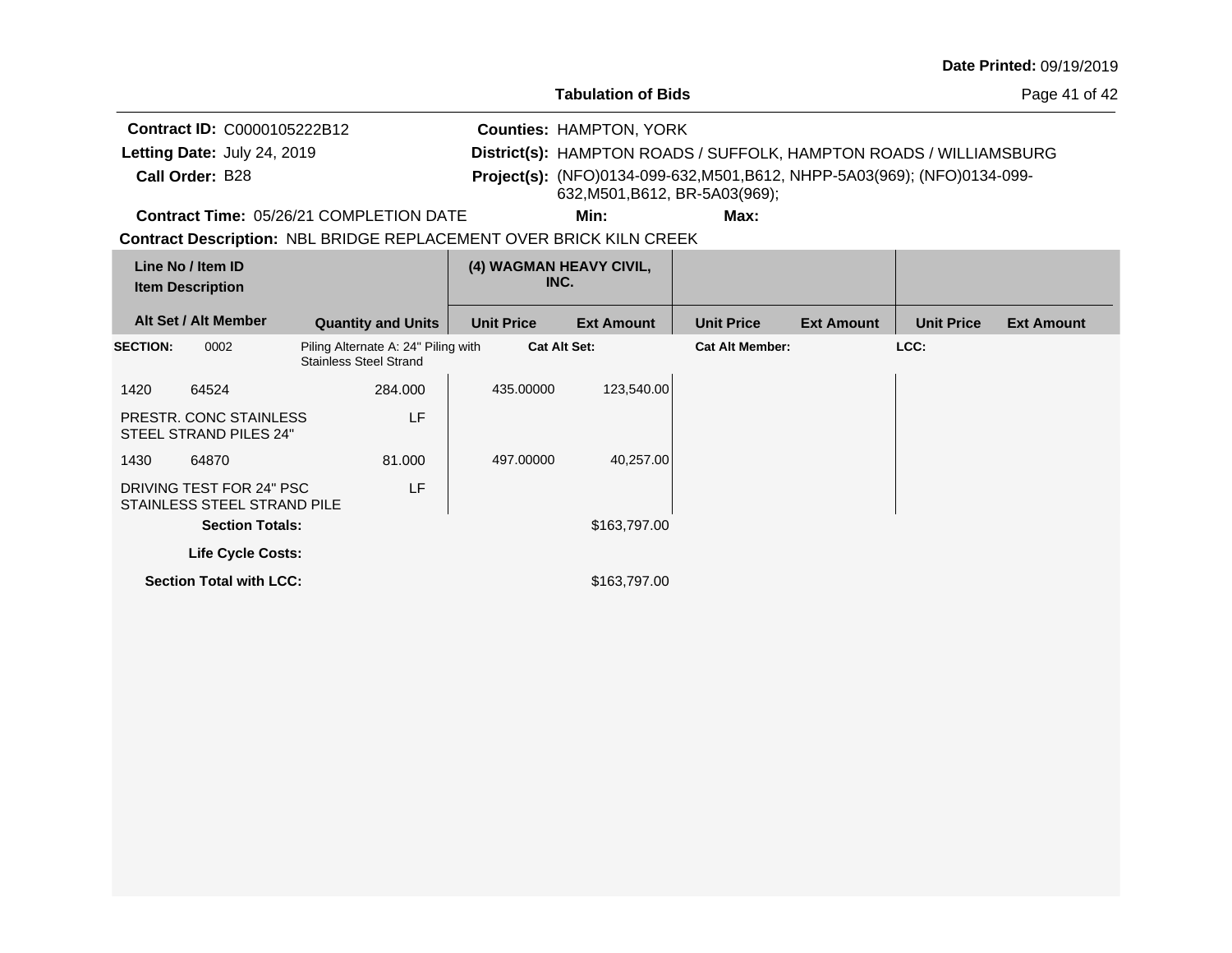| <b>Date Printed: 09/19/2019</b> |  |
|---------------------------------|--|
|---------------------------------|--|

Page 42 of 42

**Quantity and Units Unit Price Alt Set / Alt Member Ext Amount Ext Amount Line No / Item ID Unit Price Ext Amount Unit Price Item Description (4) WAGMAN HEAVY CIVIL, INC.** 0003 Piling Alternate B: 24" Concrete Pile **SECTION: Cat Alt Set: Cat Alt Member: LCC:** with Carbon Fiber Strand 1440 64624 PRESTR. CONC CFRP STRAND PILES 24" 284.000 LF  $0.00000$  0.00 1450 64871 DRIVING TEST FOR 24" PSC CFRP STRAND PILE 81.000 LF  $0.00000$  0.00 **Section Totals:**  $$0.00$ **Contract Description: NBL BRIDGE REPLACEMENT OVER BRICK KILN CREEK Call Order:** Letting Date: July 24, 2019 **District(s): HAMPTON ROADS / SUFFOLK, HAMPTON ROADS / WILLIAMSBURG Contract ID:** C0000105222B12 **Counties:** HAMPTON, YORK B28 **Project(s):** (NFO)0134-099-632,M501,B612, NHPP-5A03(969); (NFO)0134-099- **Contract Time:** 05/26/21 COMPLETION DATE Letting Date: July 24, 2019 **Min: Max:** 632,M501,B612, BR-5A03(969);

**Life Cycle Costs:**

**Section Total with LCC:**  $$0.00$ 

| <b>Contract Item Totals</b>             | \$6,431,162.63 |  |
|-----------------------------------------|----------------|--|
| <b>Contract Time Totals</b>             |                |  |
| <b>Contract Life Cycle Costs Totals</b> | \$0.00         |  |
| <b>Contract Grand Totals</b>            | \$6,431,162.63 |  |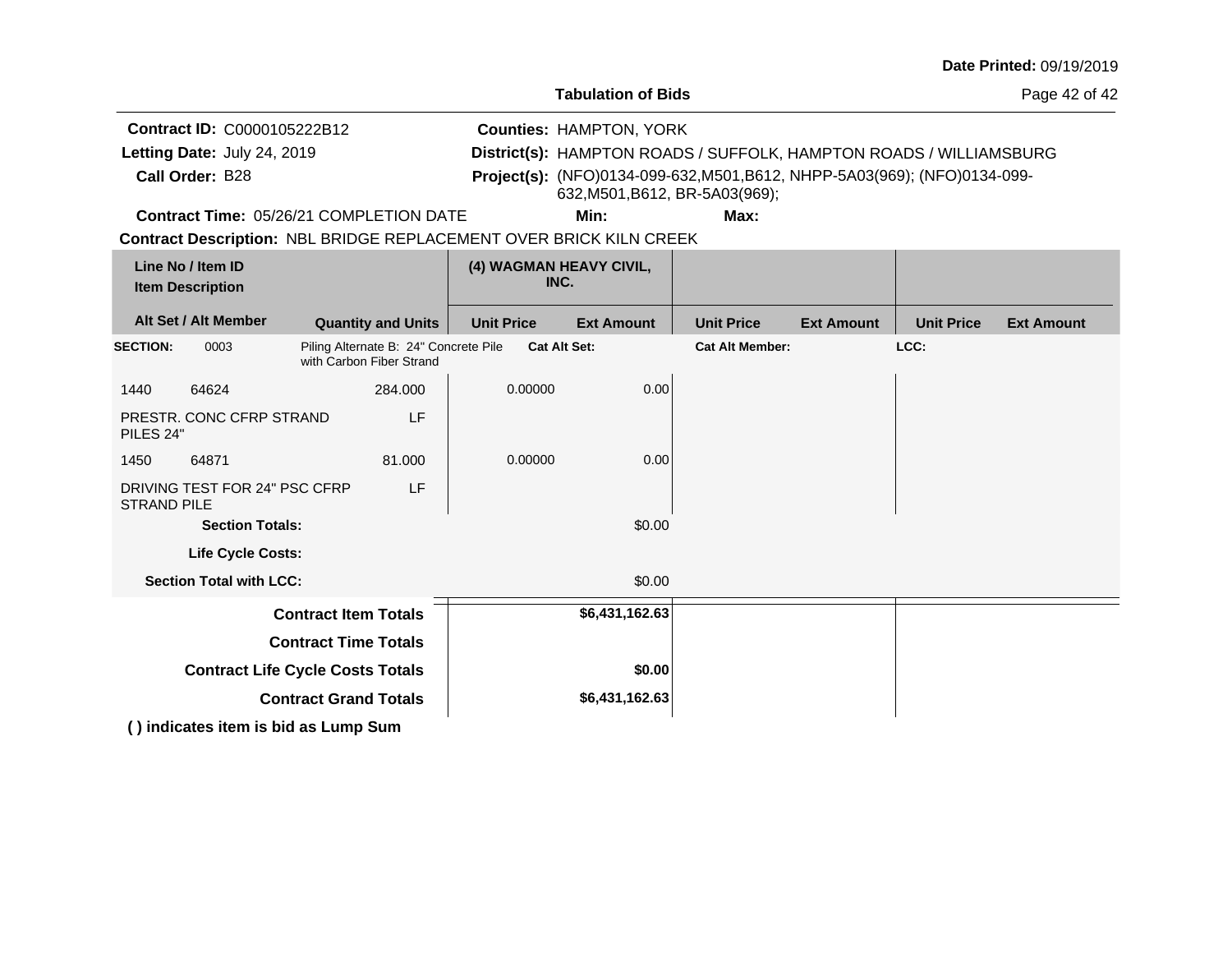Page 1 of 1

**Vendor Ranking**

**Contract ID:** C0000105222B12 Letting Date: July 24, 2019 10:00 A.M. **District(s):** HAMPTON ROADS / SUFFOLK, HAMPTON ROADS / WILLIAMSBURG Letting Date: July 24, 2019 10:00 A.M. Project(s): (NFO)0134-099-632, M501, B612, NHPP-5A03(969); (NFO)0134-099-632,M501,B612, BR-5A03(969); **Counties: HAMPTON, YORK** B28 **Call Order:** 

**Contract Description: NBL BRIDGE REPLACEMENT OVER BRICK KILN CREEK** Contract Time: 05/26/21 COMPLETION DATE **Min: Max:**

|   | Rank             | <b>Vendor ID/Name</b>      | <b>Total Bid</b> | <b>Percent Of Low</b><br><b>Bid</b> |
|---|------------------|----------------------------|------------------|-------------------------------------|
|   | G303             | ALLAN MYERS VA, INC.       | \$4,488,072.00   | 100.00%                             |
|   | M047             | MCLEAN CONTRACTING COMPANY | \$5,330,000.00   | 118.76%                             |
| 3 | C <sub>333</sub> | CURTIS CONTRACTING, INC.   | \$5,431,048.50   | 121.01%                             |
| 4 | W002             | WAGMAN HEAVY CIVIL, INC.   | \$6,431,162.63   | 143.29%                             |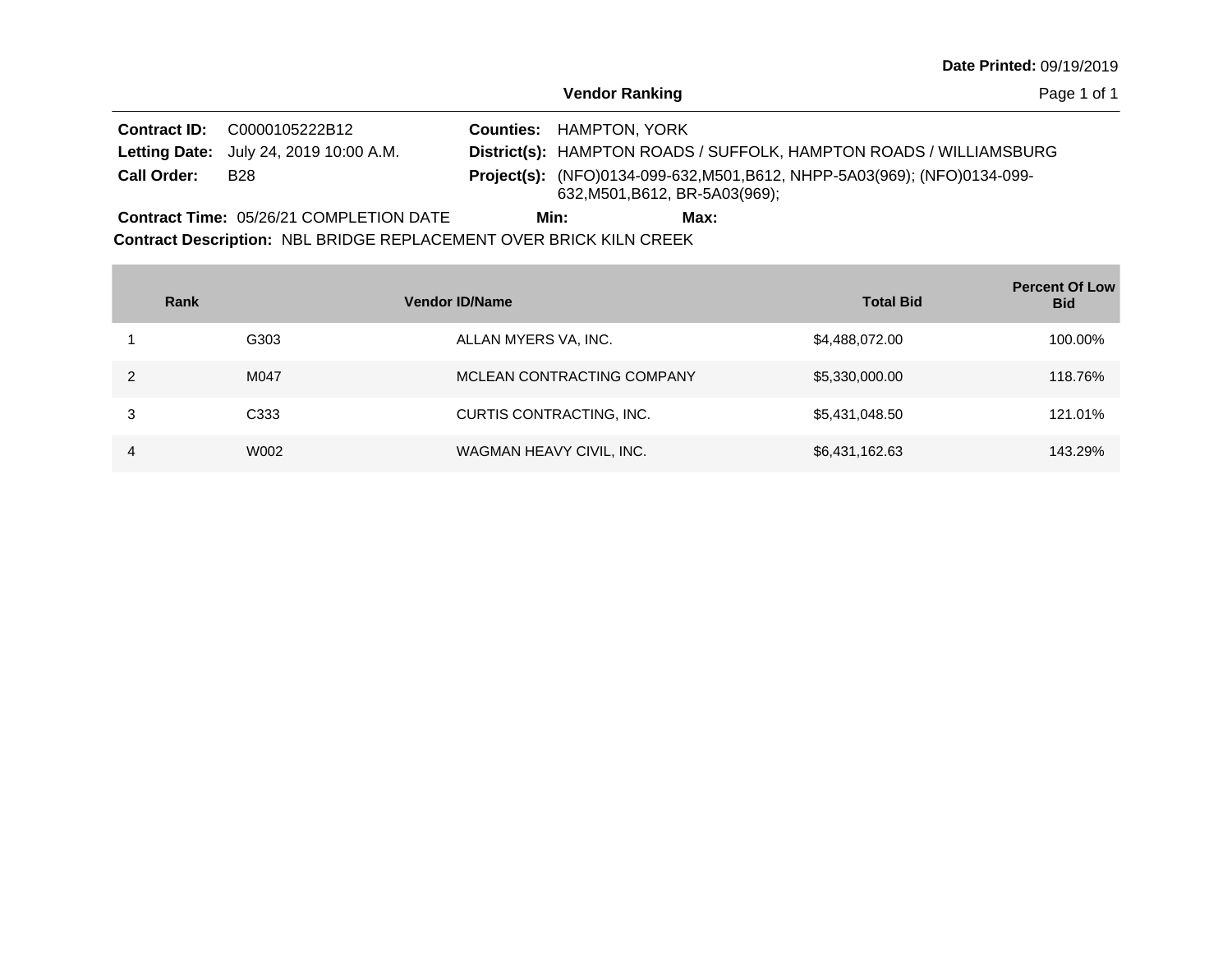|  |  | <b>Date Printed: 09/19/2019</b> |
|--|--|---------------------------------|
|--|--|---------------------------------|

|                                              |                                                                            |                          |                                                     |                   | <b>Tabulation of Bids</b>                            |                                                                                                                                                                            |                                                                                      |                   | Page 1 of 61      |  |  |
|----------------------------------------------|----------------------------------------------------------------------------|--------------------------|-----------------------------------------------------|-------------------|------------------------------------------------------|----------------------------------------------------------------------------------------------------------------------------------------------------------------------------|--------------------------------------------------------------------------------------|-------------------|-------------------|--|--|
|                                              | Contract ID: C0000114462N01                                                |                          |                                                     |                   |                                                      | Counties: AMELIA, BRUNSWICK, CHARLES CITY, CHESTERFIELD, DINWIDDIE,<br>GOOCHLAND, HANOVER, HENRICO, LUNENBURG, MECKLENBURG, NEW<br>KENT, NOTTOWAY, POWHATAN, PRINCE GEORGE |                                                                                      |                   |                   |  |  |
|                                              | Letting Date: July 24, 2019                                                |                          |                                                     |                   |                                                      | District(s): RICHMOND / DISTRICTWIDE OR OFFICE                                                                                                                             |                                                                                      |                   |                   |  |  |
|                                              | Call Order: B29                                                            |                          |                                                     |                   | Project(s): (NFO)9999-964-592, N501, NHPP-TS04(274); |                                                                                                                                                                            |                                                                                      |                   |                   |  |  |
|                                              | <b>Contract Time: 10/29/21 COMPLETION DATE</b>                             |                          |                                                     |                   | Min:                                                 | Max:                                                                                                                                                                       |                                                                                      |                   |                   |  |  |
|                                              | <b>Contract Description: ON-CALL TRAFFIC SIGNALS</b>                       |                          |                                                     |                   |                                                      |                                                                                                                                                                            |                                                                                      |                   |                   |  |  |
| Line No / Item ID<br><b>Item Description</b> |                                                                            |                          | (1) RICHARDSON-WAYLAND<br><b>ELECTRICAL CO. LLC</b> |                   | (2) B & B SIGNAL CO., L.L.C.                         |                                                                                                                                                                            | (3) VIRGINIA SIGN AND<br><b>LIGHTING COMPANY,</b><br><b>DIVISION OF THE LANE CON</b> |                   |                   |  |  |
|                                              | Alt Set / Alt Member                                                       |                          | <b>Quantity and Units</b>                           | <b>Unit Price</b> | <b>Ext Amount</b>                                    | <b>Unit Price</b>                                                                                                                                                          | <b>Ext Amount</b>                                                                    | <b>Unit Price</b> | <b>Ext Amount</b> |  |  |
| <b>SECTION:</b>                              | 0001                                                                       | <b>REGULAR BID ITEMS</b> |                                                     |                   | <b>Cat Alt Set:</b>                                  | <b>Cat Alt Member:</b>                                                                                                                                                     |                                                                                      | LCC:              |                   |  |  |
| 0010                                         | 00098                                                                      |                          | 2.000                                               | 3,637.85000       | 7,275.70                                             | 1,500.00000                                                                                                                                                                | 3,000.00                                                                             | 7,000.00000       | 14,000.00         |  |  |
| <b>RESPONSE</b>                              | NS MOBILIZATION EMERGENCY                                                  |                          | EA                                                  |                   |                                                      |                                                                                                                                                                            |                                                                                      |                   |                   |  |  |
| 0020                                         | 00124                                                                      |                          | 3.500                                               | 632.90000         | 2,215.15                                             | 500.00000                                                                                                                                                                  | 1,750.00                                                                             | 573.00000         | 2,005.50          |  |  |
|                                              | ROCK EXCAVATION                                                            |                          | <b>CY</b>                                           |                   |                                                      |                                                                                                                                                                            |                                                                                      |                   |                   |  |  |
| 0030                                         | 00180                                                                      |                          | 45.000                                              | 656.35000         | 29,535.75                                            | 865.00000                                                                                                                                                                  | 38,925.00                                                                            | 338.00000         | 15,210.00         |  |  |
|                                              | UTILITY TEST PIT UNPAVED<br>RECONSTRUCT UTILITY                            |                          | EA                                                  |                   |                                                      |                                                                                                                                                                            |                                                                                      |                   |                   |  |  |
| 0040                                         | 00181                                                                      |                          | 12,000                                              | 1,061.95000       | 12,743.40                                            | 1,800.00000                                                                                                                                                                | 21,600.00                                                                            | 822.00000         | 9,864.00          |  |  |
| <b>UTILITY</b>                               | UTILITY TEST PIT ASPHALT<br>CONCRETE RECONSTRUCT                           |                          | EA                                                  |                   |                                                      |                                                                                                                                                                            |                                                                                      |                   |                   |  |  |
| 0050                                         | 00182                                                                      |                          | 4.000                                               | 1,120.59000       | 4,482.36                                             | 1,950.00000                                                                                                                                                                | 7,800.00                                                                             | 828.00000         | 3,312.00          |  |  |
|                                              | UTILITY TEST PIT PORTLAND<br><b>CEMENT CONCRETE</b><br>RECONSTRUCT UTILITY |                          | EA                                                  |                   |                                                      |                                                                                                                                                                            |                                                                                      |                   |                   |  |  |
| 0060                                         | 00525                                                                      |                          | 8.000                                               | 331.79000         | 2,654.32                                             | 230.00000                                                                                                                                                                  | 1.840.00                                                                             | 563.50000         | 4,508.00          |  |  |
|                                              | CONCRETE CLASS A3 MISC.                                                    |                          | <b>CY</b>                                           |                   |                                                      |                                                                                                                                                                            |                                                                                      |                   |                   |  |  |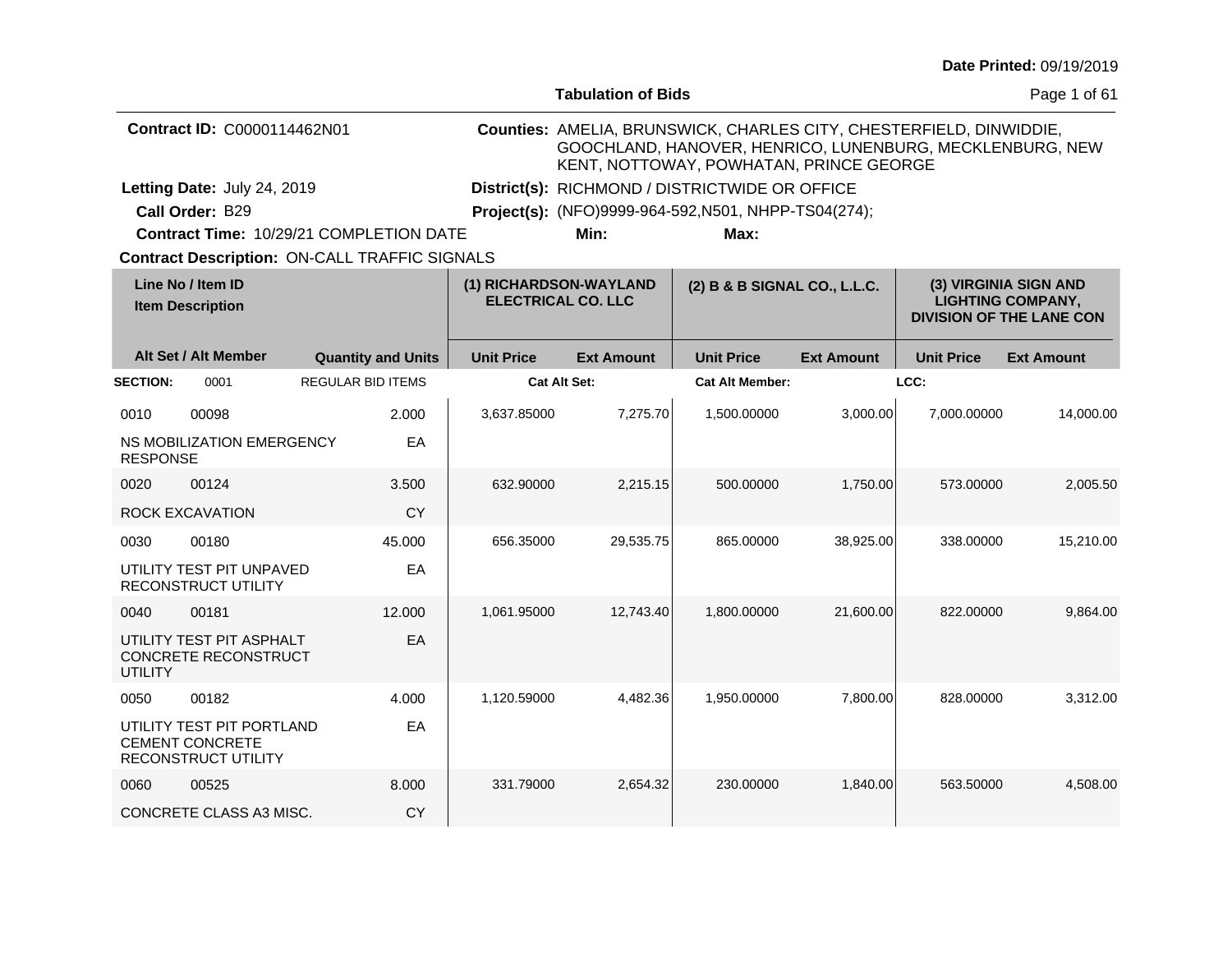|                                              |                                                      |  |                           |                                                     |                                                |                                                                                                                                                                            |                                                                                      |                   | Date Printed: 09/19/2019 |  |  |
|----------------------------------------------|------------------------------------------------------|--|---------------------------|-----------------------------------------------------|------------------------------------------------|----------------------------------------------------------------------------------------------------------------------------------------------------------------------------|--------------------------------------------------------------------------------------|-------------------|--------------------------|--|--|
|                                              |                                                      |  |                           |                                                     | <b>Tabulation of Bids</b>                      |                                                                                                                                                                            |                                                                                      |                   | Page 2 of 61             |  |  |
| Contract ID: C0000114462N01                  |                                                      |  |                           |                                                     |                                                | Counties: AMELIA, BRUNSWICK, CHARLES CITY, CHESTERFIELD, DINWIDDIE,<br>GOOCHLAND, HANOVER, HENRICO, LUNENBURG, MECKLENBURG, NEW<br>KENT, NOTTOWAY, POWHATAN, PRINCE GEORGE |                                                                                      |                   |                          |  |  |
|                                              | Letting Date: July 24, 2019                          |  |                           |                                                     | District(s): RICHMOND / DISTRICTWIDE OR OFFICE |                                                                                                                                                                            |                                                                                      |                   |                          |  |  |
|                                              | Call Order: B29                                      |  |                           |                                                     |                                                | Project(s): (NFO)9999-964-592, N501, NHPP-TS04(274);                                                                                                                       |                                                                                      |                   |                          |  |  |
|                                              | Contract Time: 10/29/21 COMPLETION DATE              |  |                           |                                                     | Min:                                           | Max:                                                                                                                                                                       |                                                                                      |                   |                          |  |  |
|                                              | <b>Contract Description: ON-CALL TRAFFIC SIGNALS</b> |  |                           |                                                     |                                                |                                                                                                                                                                            |                                                                                      |                   |                          |  |  |
| Line No / Item ID<br><b>Item Description</b> |                                                      |  |                           | (1) RICHARDSON-WAYLAND<br><b>ELECTRICAL CO. LLC</b> | (2) B & B SIGNAL CO., L.L.C.                   |                                                                                                                                                                            | (3) VIRGINIA SIGN AND<br><b>LIGHTING COMPANY,</b><br><b>DIVISION OF THE LANE CON</b> |                   |                          |  |  |
|                                              | Alt Set / Alt Member                                 |  | <b>Quantity and Units</b> | <b>Unit Price</b>                                   | <b>Ext Amount</b>                              | <b>Unit Price</b>                                                                                                                                                          | <b>Ext Amount</b>                                                                    | <b>Unit Price</b> | <b>Ext Amount</b>        |  |  |
| <b>SECTION:</b>                              | 0001                                                 |  | <b>REGULAR BID ITEMS</b>  |                                                     | <b>Cat Alt Set:</b>                            | <b>Cat Alt Member:</b>                                                                                                                                                     |                                                                                      | LCC:              |                          |  |  |
| 0070                                         | 10113                                                |  | 8.000                     | 164.10000                                           | 1,312.80                                       | 125.00000                                                                                                                                                                  | 1,000.00                                                                             | 149.50000         | 1,196.00                 |  |  |
| <b>OR 21B</b>                                | AGGR. BASE MATL. TY. I NO. 21A                       |  | <b>TON</b>                |                                                     |                                                |                                                                                                                                                                            |                                                                                      |                   |                          |  |  |
| 0080                                         | 11070                                                |  | 200.000                   | 65.63000                                            | 13,126.00                                      | 7.65000                                                                                                                                                                    | 1,530.00                                                                             | 10.60000          | 2,120.00                 |  |  |
|                                              | NS SAW-CUT ASPH CONC PAVE.                           |  | LF                        |                                                     |                                                |                                                                                                                                                                            |                                                                                      |                   |                          |  |  |
| 0090                                         | 12020                                                |  | 32.000                    | 109.88000                                           | 3,516.16                                       | 175.00000                                                                                                                                                                  | 5,600.00                                                                             | 181.00000         | 5,792.00                 |  |  |
| STD. CURB CG-2                               |                                                      |  | LF                        |                                                     |                                                |                                                                                                                                                                            |                                                                                      |                   |                          |  |  |
| 0100                                         | 12030                                                |  | 32.000                    | 76.69000                                            | 2,454.08                                       | 175.00000                                                                                                                                                                  | 5,600.00                                                                             | 181.00000         | 5,792.00                 |  |  |
| STD. CURB CG-3                               |                                                      |  | LF                        |                                                     |                                                |                                                                                                                                                                            |                                                                                      |                   |                          |  |  |
| 0110                                         | 12600                                                |  | 32,000                    | 132.00000                                           | 4,224.00                                       | 270.00000                                                                                                                                                                  | 8,640.00                                                                             | 200.00000         | 6,400.00                 |  |  |
| 6                                            | STD. COMB. CURB & GUTTER CG-                         |  | LF                        |                                                     |                                                |                                                                                                                                                                            |                                                                                      |                   |                          |  |  |
| 0120                                         | 12700                                                |  | 32.000                    | 132,00000                                           | 4,224.00                                       | 100.00000                                                                                                                                                                  | 3,200.00                                                                             | 200.00000         | 6,400.00                 |  |  |
| $\overline{7}$                               | STD. COMB. CURB & GUTTER CG-                         |  | LF                        |                                                     |                                                |                                                                                                                                                                            |                                                                                      |                   |                          |  |  |
| 0130                                         | 13108                                                |  | 18.000                    | 452.81000                                           | 8,150.58                                       | 435.00000                                                                                                                                                                  | 7,830.00                                                                             | 684.00000         | 12,312.00                |  |  |
| <b>SURFACE</b>                               | <b>CG-12 DETECTABLE WARNING</b>                      |  | <b>SY</b>                 |                                                     |                                                |                                                                                                                                                                            |                                                                                      |                   |                          |  |  |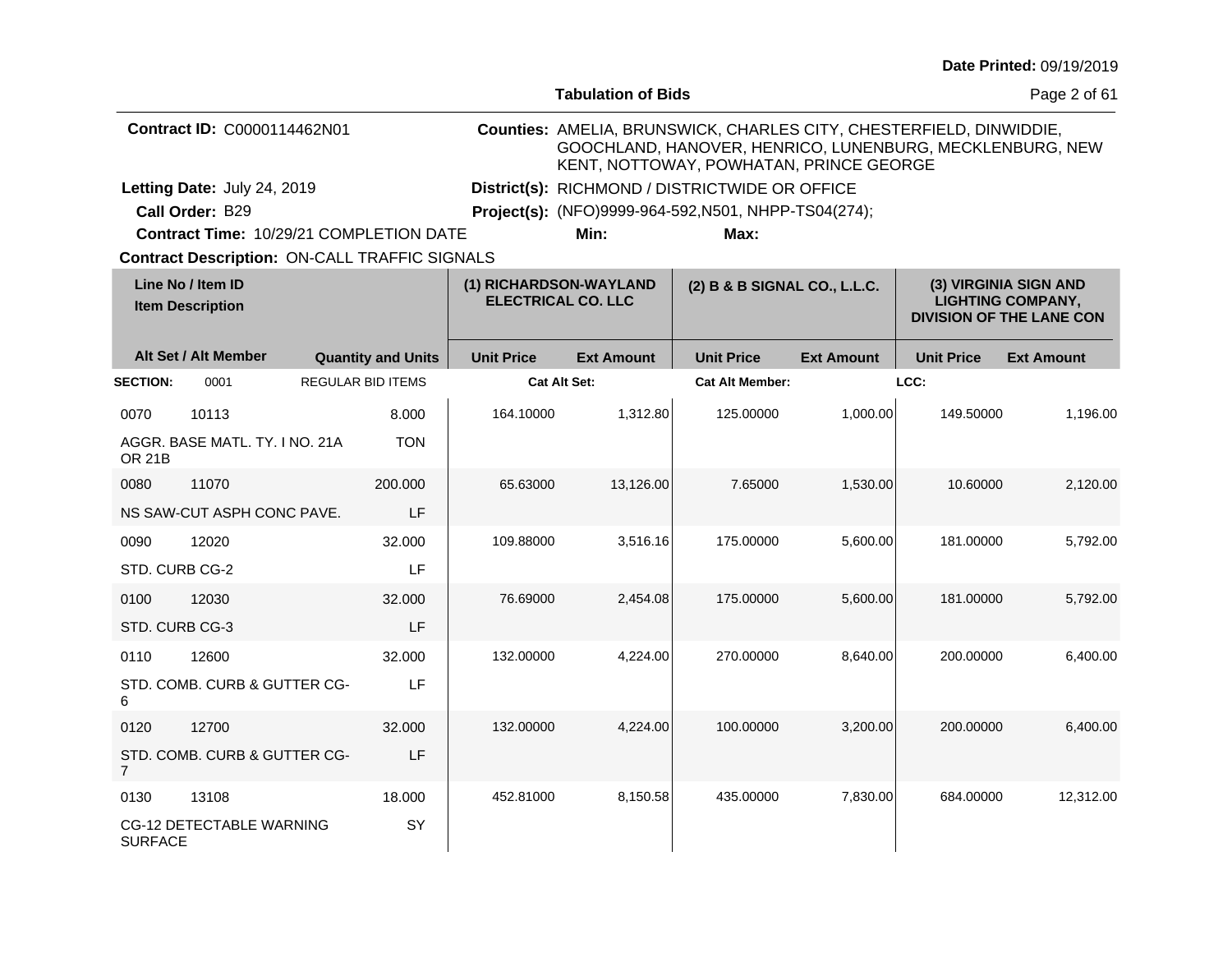| <b>Date Printed: 09/19/2019</b> |  |  |
|---------------------------------|--|--|
|---------------------------------|--|--|

|                                              |                                    |                                                      |                   | <b>Tabulation of Bids</b>                           |                                                                                                                                                                            |                   |                   | Page 3 of 61                                                                         |  |
|----------------------------------------------|------------------------------------|------------------------------------------------------|-------------------|-----------------------------------------------------|----------------------------------------------------------------------------------------------------------------------------------------------------------------------------|-------------------|-------------------|--------------------------------------------------------------------------------------|--|
|                                              | <b>Contract ID: C0000114462N01</b> |                                                      |                   |                                                     | Counties: AMELIA, BRUNSWICK, CHARLES CITY, CHESTERFIELD, DINWIDDIE,<br>GOOCHLAND, HANOVER, HENRICO, LUNENBURG, MECKLENBURG, NEW<br>KENT, NOTTOWAY, POWHATAN, PRINCE GEORGE |                   |                   |                                                                                      |  |
|                                              | Letting Date: July 24, 2019        |                                                      |                   |                                                     | District(s): RICHMOND / DISTRICTWIDE OR OFFICE                                                                                                                             |                   |                   |                                                                                      |  |
|                                              | Call Order: B29                    |                                                      |                   |                                                     | Project(s): (NFO)9999-964-592, N501, NHPP-TS04(274);                                                                                                                       |                   |                   |                                                                                      |  |
|                                              |                                    | Contract Time: 10/29/21 COMPLETION DATE              |                   | Min:                                                | Max:                                                                                                                                                                       |                   |                   |                                                                                      |  |
|                                              |                                    | <b>Contract Description: ON-CALL TRAFFIC SIGNALS</b> |                   |                                                     |                                                                                                                                                                            |                   |                   |                                                                                      |  |
| Line No / Item ID<br><b>Item Description</b> |                                    |                                                      |                   | (1) RICHARDSON-WAYLAND<br><b>ELECTRICAL CO. LLC</b> | (2) B & B SIGNAL CO., L.L.C.                                                                                                                                               |                   |                   | (3) VIRGINIA SIGN AND<br><b>LIGHTING COMPANY,</b><br><b>DIVISION OF THE LANE CON</b> |  |
|                                              | Alt Set / Alt Member               | <b>Quantity and Units</b>                            | <b>Unit Price</b> | <b>Ext Amount</b>                                   | <b>Unit Price</b>                                                                                                                                                          | <b>Ext Amount</b> | <b>Unit Price</b> | <b>Ext Amount</b>                                                                    |  |
| <b>SECTION:</b>                              | 0001                               | <b>REGULAR BID ITEMS</b>                             |                   | <b>Cat Alt Set:</b>                                 | <b>Cat Alt Member:</b>                                                                                                                                                     |                   | LCC:              |                                                                                      |  |
| 0140                                         | 13220                              | 70.000                                               | 147.49000         | 10,324.30                                           | 230.00000                                                                                                                                                                  | 16,100.00         | 514.00000         | 35,980.00                                                                            |  |
| SIDEWALK 4"                                  | HYDRAULIC CEMENT CONC.             | <b>SY</b>                                            |                   |                                                     |                                                                                                                                                                            |                   |                   |                                                                                      |  |
| 0150                                         | 14100                              | 70,000                                               | 117.62000         | 8,233.40                                            | 200.00000                                                                                                                                                                  | 14,000.00         | 107.75000         | 7,542.50                                                                             |  |
| <b>ENTRANCE</b>                              | <b>REMOVE SIDEWALK AND</b>         | SY                                                   |                   |                                                     |                                                                                                                                                                            |                   |                   |                                                                                      |  |
| 0160                                         | 14120                              | 135.000                                              | 65.63000          | 8,860.05                                            | 140.00000                                                                                                                                                                  | 18,900.00         | 65.75000          | 8,876.25                                                                             |  |
| <b>GUTTER</b>                                | REMOVE COMB. CURB AND              | LF                                                   |                   |                                                     |                                                                                                                                                                            |                   |                   |                                                                                      |  |
| 0170                                         | 24269                              | 6.000                                                | 2,295.26000       | 13,771.56                                           | 1,200.00000                                                                                                                                                                | 7,200.00          | 2,570.00000       | 15,420.00                                                                            |  |
| <b>STRIP</b>                                 | PORTABLE TEMPORARY RUMBLE          | EA                                                   |                   |                                                     |                                                                                                                                                                            |                   |                   |                                                                                      |  |
| 0180                                         | 24272                              | 1,200.000                                            | 20.25000          | 24,300.00                                           | 35.00000                                                                                                                                                                   | 42,000.00         | 36.00000          | 43,200.00                                                                            |  |
|                                              | <b>TRUCK MOUNTED ATTENUATOR</b>    | <b>HR</b>                                            |                   |                                                     |                                                                                                                                                                            |                   |                   |                                                                                      |  |
| 0190                                         | 24278                              | 1,200.000                                            | 0.76000           | 912.00                                              | 1.25000                                                                                                                                                                    | 1,500.00          | 7.75000           | 9,300.00                                                                             |  |
| <b>DEVICES</b>                               | <b>GROUP 2 CHANNELIZING</b>        | <b>DAY</b>                                           |                   |                                                     |                                                                                                                                                                            |                   |                   |                                                                                      |  |
| 0200                                         | 24279                              | 750.000                                              | 8.86000           | 6,645.00                                            | 23.00000                                                                                                                                                                   | 17,250.00         | 18.75000          | 14,062.50                                                                            |  |
| <b>MESSAGE SIGN</b>                          | PORTABLE CHANGEABLE                | <b>HR</b>                                            |                   |                                                     |                                                                                                                                                                            |                   |                   |                                                                                      |  |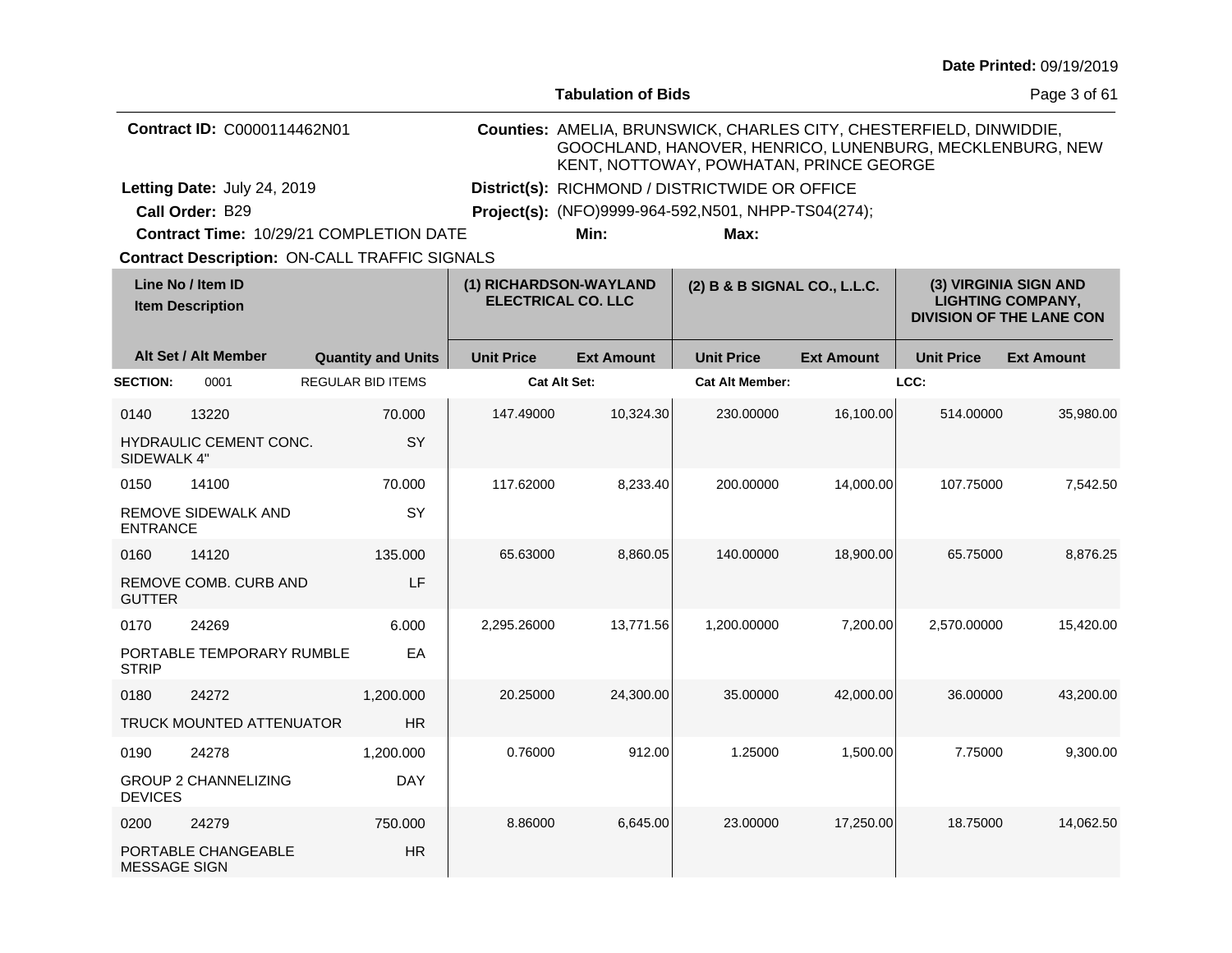|                                              |                                                                  |                                                      |                   | <b>Tabulation of Bids</b>                                                                                                                                                  |                                                      |                   |                                                                                      | Page 4 of 61      |
|----------------------------------------------|------------------------------------------------------------------|------------------------------------------------------|-------------------|----------------------------------------------------------------------------------------------------------------------------------------------------------------------------|------------------------------------------------------|-------------------|--------------------------------------------------------------------------------------|-------------------|
|                                              | Contract ID: C0000114462N01                                      |                                                      |                   | Counties: AMELIA, BRUNSWICK, CHARLES CITY, CHESTERFIELD, DINWIDDIE,<br>GOOCHLAND, HANOVER, HENRICO, LUNENBURG, MECKLENBURG, NEW<br>KENT, NOTTOWAY, POWHATAN, PRINCE GEORGE |                                                      |                   |                                                                                      |                   |
|                                              | Letting Date: July 24, 2019                                      |                                                      |                   |                                                                                                                                                                            | District(s): RICHMOND / DISTRICTWIDE OR OFFICE       |                   |                                                                                      |                   |
|                                              | Call Order: B29                                                  |                                                      |                   |                                                                                                                                                                            | Project(s): (NFO)9999-964-592, N501, NHPP-TS04(274); |                   |                                                                                      |                   |
|                                              |                                                                  | Contract Time: 10/29/21 COMPLETION DATE              |                   | Min:                                                                                                                                                                       | Max:                                                 |                   |                                                                                      |                   |
|                                              |                                                                  | <b>Contract Description: ON-CALL TRAFFIC SIGNALS</b> |                   |                                                                                                                                                                            |                                                      |                   |                                                                                      |                   |
| Line No / Item ID<br><b>Item Description</b> |                                                                  |                                                      |                   | (1) RICHARDSON-WAYLAND<br><b>ELECTRICAL CO. LLC</b>                                                                                                                        | (2) B & B SIGNAL CO., L.L.C.                         |                   | (3) VIRGINIA SIGN AND<br><b>LIGHTING COMPANY,</b><br><b>DIVISION OF THE LANE CON</b> |                   |
|                                              | Alt Set / Alt Member                                             | <b>Quantity and Units</b>                            | <b>Unit Price</b> | <b>Ext Amount</b>                                                                                                                                                          | <b>Unit Price</b>                                    | <b>Ext Amount</b> | <b>Unit Price</b>                                                                    | <b>Ext Amount</b> |
| <b>SECTION:</b>                              | 0001                                                             | <b>REGULAR BID ITEMS</b>                             |                   | Cat Alt Set:                                                                                                                                                               | <b>Cat Alt Member:</b>                               |                   | LCC:                                                                                 |                   |
| 0210                                         | 24281                                                            | 1,200.000                                            | 6.33000           | 7,596.00                                                                                                                                                                   | 10.00000                                             | 12,000.00         | 8.50000                                                                              | 10,200.00         |
|                                              | ELECTRONIC ARROW BOARD                                           | <b>HR</b>                                            |                   |                                                                                                                                                                            |                                                      |                   |                                                                                      |                   |
| 0220                                         | 24282                                                            | 200,000                                              | 76.22000          | 15,244.00                                                                                                                                                                  | 40.00000                                             | 8,000.00          | 47.00000                                                                             | 9,400.00          |
|                                              | <b>FLAGGER SERVICE</b>                                           | HR.                                                  |                   |                                                                                                                                                                            |                                                      |                   |                                                                                      |                   |
| 0230                                         | 24430                                                            | 100.000                                              | 93.29000          | 9,329.00                                                                                                                                                                   | 22,00000                                             | 2,200.00          | 33.00000                                                                             | 3,300.00          |
| <b>FLEXIBLE</b>                              | DEMOLITION OF PAVEMENT                                           | SY                                                   |                   |                                                                                                                                                                            |                                                      |                   |                                                                                      |                   |
| 0240                                         | 24502                                                            | 4.000                                                | 126.58000         | 506.32                                                                                                                                                                     | 65.00000                                             | 260.00            | 167.25000                                                                            | 669.00            |
|                                              | NS REMOVE EXIST. AND DISPOSE<br><b>GROUND MOUNTED SIGN PANEL</b> | EA                                                   |                   |                                                                                                                                                                            |                                                      |                   |                                                                                      |                   |
| 0250                                         | 24502                                                            | 4.000                                                | 282.48000         | 1,129.92                                                                                                                                                                   | 250.00000                                            | 1,000.00          | 221.25000                                                                            | 885.00            |
| STRUCT.                                      | NS REMOVE EXIST. AND DISPOSE<br><b>GROUND MOUNTED SIGN</b>       | EA                                                   |                   |                                                                                                                                                                            |                                                      |                   |                                                                                      |                   |
| 0260                                         | 24502                                                            | 2.000                                                | 126.58000         | 253.16                                                                                                                                                                     | 250.00000                                            | 500.00            | 291.50000                                                                            | 583.00            |
|                                              | NS REMOVE EXIST. EXIST. COMM.<br>ANTENNA & MAST                  | EA                                                   |                   |                                                                                                                                                                            |                                                      |                   |                                                                                      |                   |
| 0270                                         | 24502                                                            | 4.000                                                | 253.16000         | 1,012.64                                                                                                                                                                   | 250.00000                                            | 1.000.00          | 1,152.00000                                                                          | 4,608.00          |
|                                              | NS REMOVE EXIST. EXIST.<br>ELECTRICAL SERVICE                    | EA                                                   |                   |                                                                                                                                                                            |                                                      |                   |                                                                                      |                   |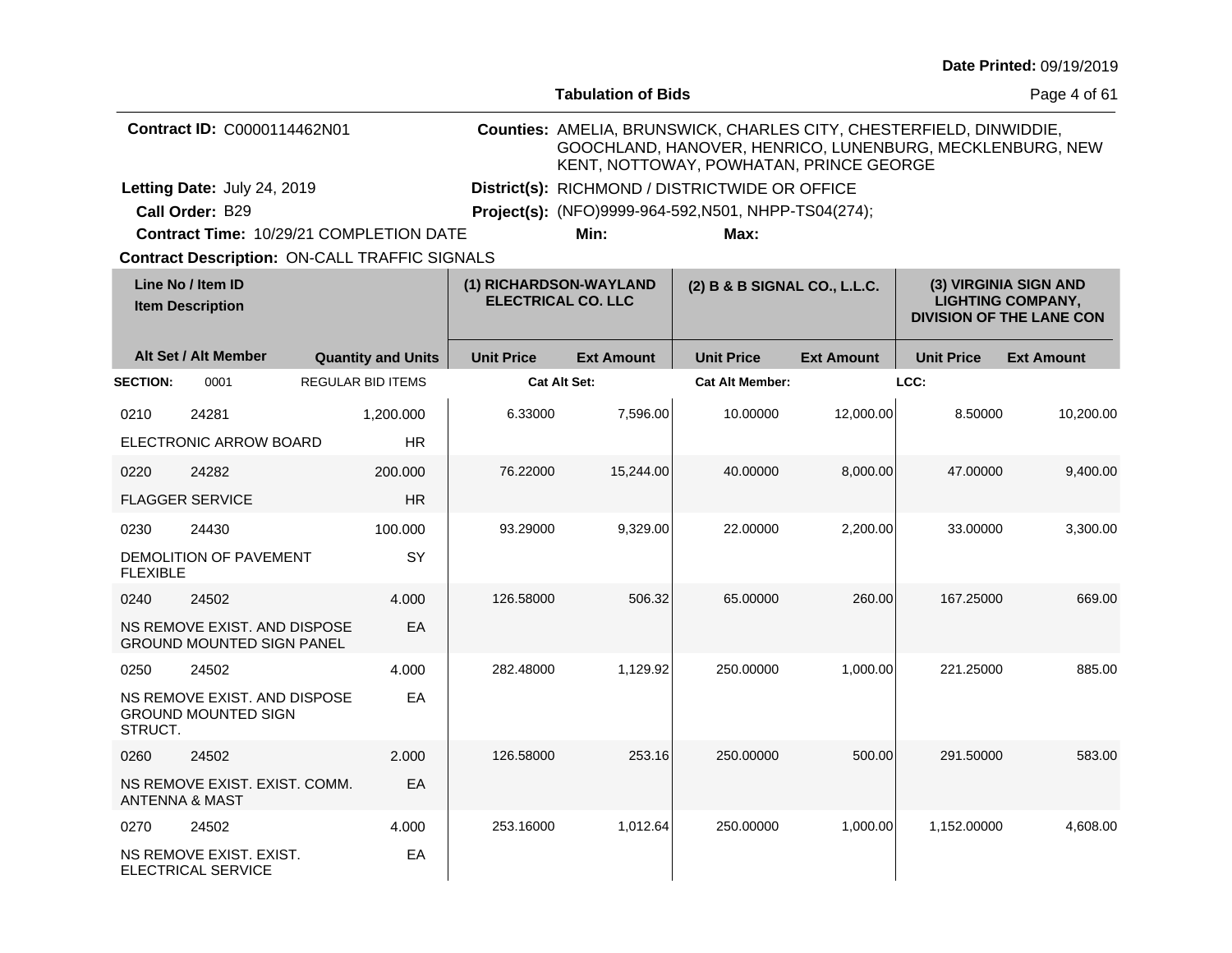|                                              |                                                                                 |  |                           |                        | <b>Tabulation of Bids</b>                                                                                                                                                  |                              |                   |                                                                                      | Page 5 of 61      |  |  |  |
|----------------------------------------------|---------------------------------------------------------------------------------|--|---------------------------|------------------------|----------------------------------------------------------------------------------------------------------------------------------------------------------------------------|------------------------------|-------------------|--------------------------------------------------------------------------------------|-------------------|--|--|--|
|                                              | Contract ID: C0000114462N01                                                     |  |                           |                        | Counties: AMELIA, BRUNSWICK, CHARLES CITY, CHESTERFIELD, DINWIDDIE,<br>GOOCHLAND, HANOVER, HENRICO, LUNENBURG, MECKLENBURG, NEW<br>KENT, NOTTOWAY, POWHATAN, PRINCE GEORGE |                              |                   |                                                                                      |                   |  |  |  |
|                                              | Letting Date: July 24, 2019                                                     |  |                           |                        | District(s): RICHMOND / DISTRICTWIDE OR OFFICE                                                                                                                             |                              |                   |                                                                                      |                   |  |  |  |
|                                              | Call Order: B29                                                                 |  |                           |                        | Project(s): (NFO)9999-964-592, N501, NHPP-TS04(274);                                                                                                                       |                              |                   |                                                                                      |                   |  |  |  |
|                                              | Contract Time: 10/29/21 COMPLETION DATE                                         |  |                           |                        | Min:                                                                                                                                                                       | Max:                         |                   |                                                                                      |                   |  |  |  |
|                                              | <b>Contract Description: ON-CALL TRAFFIC SIGNALS</b>                            |  |                           |                        |                                                                                                                                                                            |                              |                   |                                                                                      |                   |  |  |  |
| Line No / Item ID<br><b>Item Description</b> |                                                                                 |  |                           | (1) RICHARDSON-WAYLAND | <b>ELECTRICAL CO. LLC</b>                                                                                                                                                  | (2) B & B SIGNAL CO., L.L.C. |                   | (3) VIRGINIA SIGN AND<br><b>LIGHTING COMPANY,</b><br><b>DIVISION OF THE LANE CON</b> |                   |  |  |  |
|                                              | Alt Set / Alt Member                                                            |  | <b>Quantity and Units</b> | <b>Unit Price</b>      | <b>Ext Amount</b>                                                                                                                                                          | <b>Unit Price</b>            | <b>Ext Amount</b> | <b>Unit Price</b>                                                                    | <b>Ext Amount</b> |  |  |  |
| <b>SECTION:</b>                              | 0001                                                                            |  | <b>REGULAR BID ITEMS</b>  |                        | <b>Cat Alt Set:</b>                                                                                                                                                        | <b>Cat Alt Member:</b>       |                   | LCC:                                                                                 |                   |  |  |  |
| 0280                                         | 24502                                                                           |  | 2.000                     | 83.54000               | 167.08                                                                                                                                                                     | 250.00000                    | 500.00            | 291.50000                                                                            | 583.00            |  |  |  |
| <b>DETECTOR</b>                              | NS REMOVE EXIST. EXIST.<br><b>EMERGENCY PREEMPTION</b>                          |  | EA                        |                        |                                                                                                                                                                            |                              |                   |                                                                                      |                   |  |  |  |
| 0290                                         | 24502                                                                           |  | 1.000                     | 83.54000               | 83.54                                                                                                                                                                      | 75.00000                     | 75.00             | 148.00000                                                                            | 148.00            |  |  |  |
| <b>BUTTON</b>                                | NS REMOVE EXIST, EXIST, PUSH                                                    |  | EA                        |                        |                                                                                                                                                                            |                              |                   |                                                                                      |                   |  |  |  |
| 0300                                         | 24502                                                                           |  | 6.000                     | 379.74000              | 2.278.44                                                                                                                                                                   | 120.00000                    | 720.00            | 463.75000                                                                            | 2.782.50          |  |  |  |
|                                              | NS REMOVE EXIST. EXIST.<br>UNINTERRUPTIBLE POWER<br><b>SUPPLY &amp; CABINET</b> |  | EA                        |                        |                                                                                                                                                                            |                              |                   |                                                                                      |                   |  |  |  |
| 0310                                         | 24502                                                                           |  | 6.000                     | 189.87000              | 1,139.22                                                                                                                                                                   | 125.00000                    | 750.00            | 578.50000                                                                            | 3,471.00          |  |  |  |
|                                              | NS REMOVE EXIST, EXIST, VIDEO<br><b>DETECTION CAMERA</b>                        |  | EA                        |                        |                                                                                                                                                                            |                              |                   |                                                                                      |                   |  |  |  |
| 0320                                         | 24502                                                                           |  | 12.000                    | 564.95000              | 6,779.40                                                                                                                                                                   | 1.100.00000                  | 13.200.00         | 881.75000                                                                            | 10,581.00         |  |  |  |
| <b>POLE</b>                                  | NS REMOVE EXIST. EXISTING                                                       |  | EA                        |                        |                                                                                                                                                                            |                              |                   |                                                                                      |                   |  |  |  |
| 0330                                         | 24502                                                                           |  | 12.000                    | 126.58000              | 1,518.96                                                                                                                                                                   | 80.00000                     | 960.00            | 463.75000                                                                            | 5,565.00          |  |  |  |
|                                              | NS REMOVE EXIST, O.H. SIGN<br>(MAST ARM / SPAN WIRE)                            |  | EA                        |                        |                                                                                                                                                                            |                              |                   |                                                                                      |                   |  |  |  |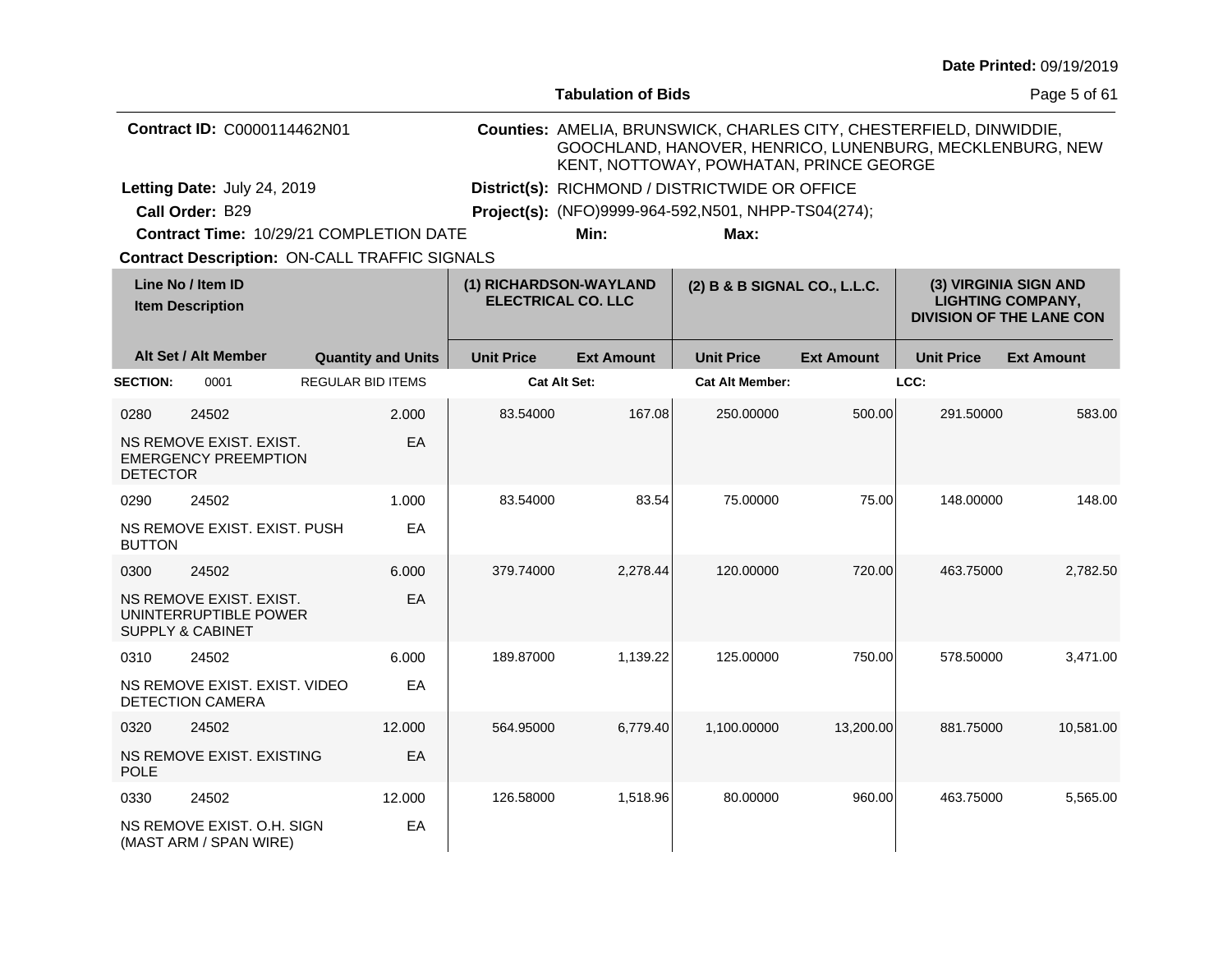|                                              |                                                        |  |                           |                                                     | <b>Tabulation of Bids</b>                      |                                                                                                                                                                            |                   |                                                                                      | Page 6 of 61      |  |  |
|----------------------------------------------|--------------------------------------------------------|--|---------------------------|-----------------------------------------------------|------------------------------------------------|----------------------------------------------------------------------------------------------------------------------------------------------------------------------------|-------------------|--------------------------------------------------------------------------------------|-------------------|--|--|
|                                              | Contract ID: C0000114462N01                            |  |                           |                                                     |                                                | Counties: AMELIA, BRUNSWICK, CHARLES CITY, CHESTERFIELD, DINWIDDIE,<br>GOOCHLAND, HANOVER, HENRICO, LUNENBURG, MECKLENBURG, NEW<br>KENT, NOTTOWAY, POWHATAN, PRINCE GEORGE |                   |                                                                                      |                   |  |  |
|                                              | Letting Date: July 24, 2019                            |  |                           |                                                     | District(s): RICHMOND / DISTRICTWIDE OR OFFICE |                                                                                                                                                                            |                   |                                                                                      |                   |  |  |
|                                              | Call Order: B29                                        |  |                           |                                                     |                                                | Project(s): (NFO)9999-964-592, N501, NHPP-TS04(274);                                                                                                                       |                   |                                                                                      |                   |  |  |
|                                              | Contract Time: 10/29/21 COMPLETION DATE                |  |                           |                                                     | Min:                                           | Max:                                                                                                                                                                       |                   |                                                                                      |                   |  |  |
|                                              | <b>Contract Description: ON-CALL TRAFFIC SIGNALS</b>   |  |                           |                                                     |                                                |                                                                                                                                                                            |                   |                                                                                      |                   |  |  |
| Line No / Item ID<br><b>Item Description</b> |                                                        |  |                           | (1) RICHARDSON-WAYLAND<br><b>ELECTRICAL CO. LLC</b> |                                                | (2) B & B SIGNAL CO., L.L.C.                                                                                                                                               |                   | (3) VIRGINIA SIGN AND<br><b>LIGHTING COMPANY,</b><br><b>DIVISION OF THE LANE CON</b> |                   |  |  |
|                                              | Alt Set / Alt Member                                   |  | <b>Quantity and Units</b> | <b>Unit Price</b>                                   | <b>Ext Amount</b>                              | <b>Unit Price</b>                                                                                                                                                          | <b>Ext Amount</b> | <b>Unit Price</b>                                                                    | <b>Ext Amount</b> |  |  |
| <b>SECTION:</b>                              | 0001                                                   |  | <b>REGULAR BID ITEMS</b>  |                                                     | <b>Cat Alt Set:</b>                            | <b>Cat Alt Member:</b>                                                                                                                                                     |                   | LCC:                                                                                 |                   |  |  |
| 0340                                         | 24505                                                  |  | 1.000                     | 467.69000                                           | 467.69                                         | 475.00000                                                                                                                                                                  | 475.00            | 611.25000                                                                            | 611.25            |  |  |
|                                              | <b>NS RELOCATE EXISTING</b><br>EMERGENCY PREEMPT. DET. |  | EA                        |                                                     |                                                |                                                                                                                                                                            |                   |                                                                                      |                   |  |  |
| 0350                                         | 24505                                                  |  | 1.000                     | 497.00000                                           | 497.00                                         | 475.00000                                                                                                                                                                  | 475.00            | 420.00000                                                                            | 420.00            |  |  |
|                                              | NS RELOCATE EXISTING<br>EXIST.COMM. ANTENNA & MAST     |  | EA                        |                                                     |                                                |                                                                                                                                                                            |                   |                                                                                      |                   |  |  |
| 0360                                         | 24505                                                  |  | 7.000                     | 479.41000                                           | 3,355.87                                       | 105.00000                                                                                                                                                                  | 735.00            | 402.00000                                                                            | 2,814.00          |  |  |
| <b>ARM SIGN</b>                              | NS RELOCATE EXISTING MAST                              |  | EA                        |                                                     |                                                |                                                                                                                                                                            |                   |                                                                                      |                   |  |  |
| 0370                                         | 24505                                                  |  | 18.000                    | 618.92000                                           | 11,140.56                                      | 105.00000                                                                                                                                                                  | 1,890.00          | 482.00000                                                                            | 8.676.00          |  |  |
| <b>ARM SIGNAL</b>                            | NS RELOCATE EXISTING MAST                              |  | EA                        |                                                     |                                                |                                                                                                                                                                            |                   |                                                                                      |                   |  |  |
| 0380                                         | 24505                                                  |  | 1.000                     | 282.48000                                           | 282.48                                         | 105.00000                                                                                                                                                                  | 105.00            | 400.25000                                                                            | 400.25            |  |  |
| <b>WIRE SIGN</b>                             | NS RELOCATE EXISTING SPAN                              |  | EA                        |                                                     |                                                |                                                                                                                                                                            |                   |                                                                                      |                   |  |  |
| 0390                                         | 24505                                                  |  | 1.000                     | 438.37000                                           | 438.37                                         | 105.00000                                                                                                                                                                  | 105.00            | 477.00000                                                                            | 477.00            |  |  |
| <b>WIRE SIGNAL</b>                           | NS RELOCATE EXISTING SPAN                              |  | EA                        |                                                     |                                                |                                                                                                                                                                            |                   |                                                                                      |                   |  |  |
| 0400                                         | 24505                                                  |  | 1.000                     | 652.90000                                           | 652.90                                         | 425.00000                                                                                                                                                                  | 425.00            | 1.185.00000                                                                          | 1.185.00          |  |  |

DETECTION CAMERA

NS RELOCATE EXISTING VIDEO

EA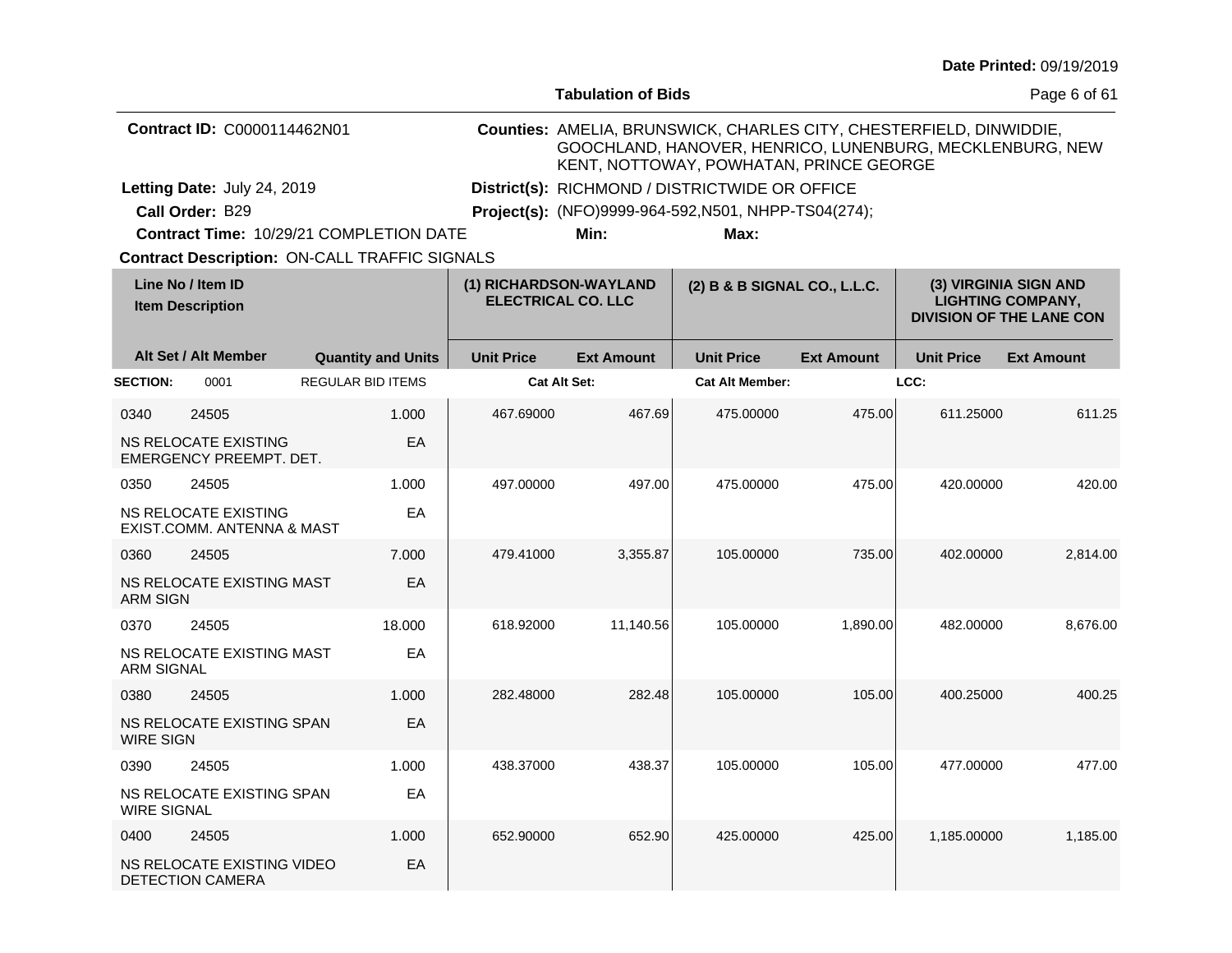|                                              |                                                       |                          |                           |                        | <b>Tabulation of Bids</b>                      |                                                                                                                                                                            |                   |                                                                                      | Page 7 of 61      |  |
|----------------------------------------------|-------------------------------------------------------|--------------------------|---------------------------|------------------------|------------------------------------------------|----------------------------------------------------------------------------------------------------------------------------------------------------------------------------|-------------------|--------------------------------------------------------------------------------------|-------------------|--|
|                                              | Contract ID: C0000114462N01                           |                          |                           |                        |                                                | Counties: AMELIA, BRUNSWICK, CHARLES CITY, CHESTERFIELD, DINWIDDIE,<br>GOOCHLAND, HANOVER, HENRICO, LUNENBURG, MECKLENBURG, NEW<br>KENT, NOTTOWAY, POWHATAN, PRINCE GEORGE |                   |                                                                                      |                   |  |
|                                              | Letting Date: July 24, 2019                           |                          |                           |                        | District(s): RICHMOND / DISTRICTWIDE OR OFFICE |                                                                                                                                                                            |                   |                                                                                      |                   |  |
|                                              | Call Order: B29                                       |                          |                           |                        |                                                | Project(s): (NFO)9999-964-592, N501, NHPP-TS04(274);                                                                                                                       |                   |                                                                                      |                   |  |
|                                              | <b>Contract Time: 10/29/21 COMPLETION DATE</b>        |                          |                           |                        | Min:                                           | Max:                                                                                                                                                                       |                   |                                                                                      |                   |  |
|                                              | <b>Contract Description: ON-CALL TRAFFIC SIGNALS</b>  |                          |                           | (1) RICHARDSON-WAYLAND |                                                |                                                                                                                                                                            |                   |                                                                                      |                   |  |
| Line No / Item ID<br><b>Item Description</b> |                                                       |                          | <b>ELECTRICAL CO. LLC</b> |                        | (2) B & B SIGNAL CO., L.L.C.                   |                                                                                                                                                                            |                   | (3) VIRGINIA SIGN AND<br><b>LIGHTING COMPANY,</b><br><b>DIVISION OF THE LANE CON</b> |                   |  |
|                                              | Alt Set / Alt Member                                  |                          | <b>Quantity and Units</b> | <b>Unit Price</b>      | <b>Ext Amount</b>                              | <b>Unit Price</b>                                                                                                                                                          | <b>Ext Amount</b> | <b>Unit Price</b>                                                                    | <b>Ext Amount</b> |  |
| <b>SECTION:</b>                              | 0001                                                  | <b>REGULAR BID ITEMS</b> |                           |                        | <b>Cat Alt Set:</b>                            | <b>Cat Alt Member:</b>                                                                                                                                                     |                   | LCC:                                                                                 |                   |  |
| 0410                                         | 24535                                                 |                          | 5.000                     | 994.01000              | 4,970.05                                       | 450.00000                                                                                                                                                                  | 2,250.00          | 611.00000                                                                            | 3,055.00          |  |
|                                              | NS ADJUST EXIST. JUNCTION BOX                         |                          | EA                        |                        |                                                |                                                                                                                                                                            |                   |                                                                                      |                   |  |
| 0420                                         | 24825                                                 |                          | 12.000                    | 1,247.17000            | 14,966.04                                      | 1,100.00000                                                                                                                                                                | 13,200.00         | 1,232.00000                                                                          | 14,784.00         |  |
| <b>CABINET</b>                               | NS MODIFY EXIST. CONTROLLER                           |                          | EA                        |                        |                                                |                                                                                                                                                                            |                   |                                                                                      |                   |  |
| 0430                                         | 24825                                                 |                          | 1.000                     | 394.58000              | 394.58                                         | 240.00000                                                                                                                                                                  | 240.00            | 261.00000                                                                            | 261.00            |  |
|                                              | NS MODIFY EXIST. MAST ARM<br>HANGER ASSEMBLY (SMD-2)  |                          | EA                        |                        |                                                |                                                                                                                                                                            |                   |                                                                                      |                   |  |
| 0440                                         | 24825                                                 |                          | 1.000                     | 429.05000              | 429.05                                         | 240.00000                                                                                                                                                                  | 240.00            | 261.00000                                                                            | 261.00            |  |
|                                              | NS MODIFY EXIST. MAST ARM<br>HANGER ASSEMBLY (SM-3)   |                          | EA                        |                        |                                                |                                                                                                                                                                            |                   |                                                                                      |                   |  |
| 0450                                         | 27000                                                 |                          | 2.000                     | 2,648.87000            | 5,297.74                                       | 2,000.00000                                                                                                                                                                | 4,000.00          | 5,087.00000                                                                          | 10,174.00         |  |
|                                              | SELECTIVE TREE REMOVAL<br><b>TRIMMING AND CLEANUP</b> |                          | <b>ACRE</b>               |                        |                                                |                                                                                                                                                                            |                   |                                                                                      |                   |  |
| 0460                                         | 27505                                                 |                          | 250,000                   | 5.77000                | 1,442.50                                       | 7.00000                                                                                                                                                                    | 1,750.00          | 14.75000                                                                             | 3,687.50          |  |
|                                              | TEMP. SILT FENCE TYPE A                               |                          | LF                        |                        |                                                |                                                                                                                                                                            |                   |                                                                                      |                   |  |
| 0470                                         | 50108                                                 |                          | 360.000                   | 27.28000               | 9,820.80                                       | 46.50000                                                                                                                                                                   | 16,740.00         | 30.75000                                                                             | 11.070.00         |  |
| <b>SIGN PANEL</b>                            |                                                       |                          | <b>SF</b>                 |                        |                                                |                                                                                                                                                                            |                   |                                                                                      |                   |  |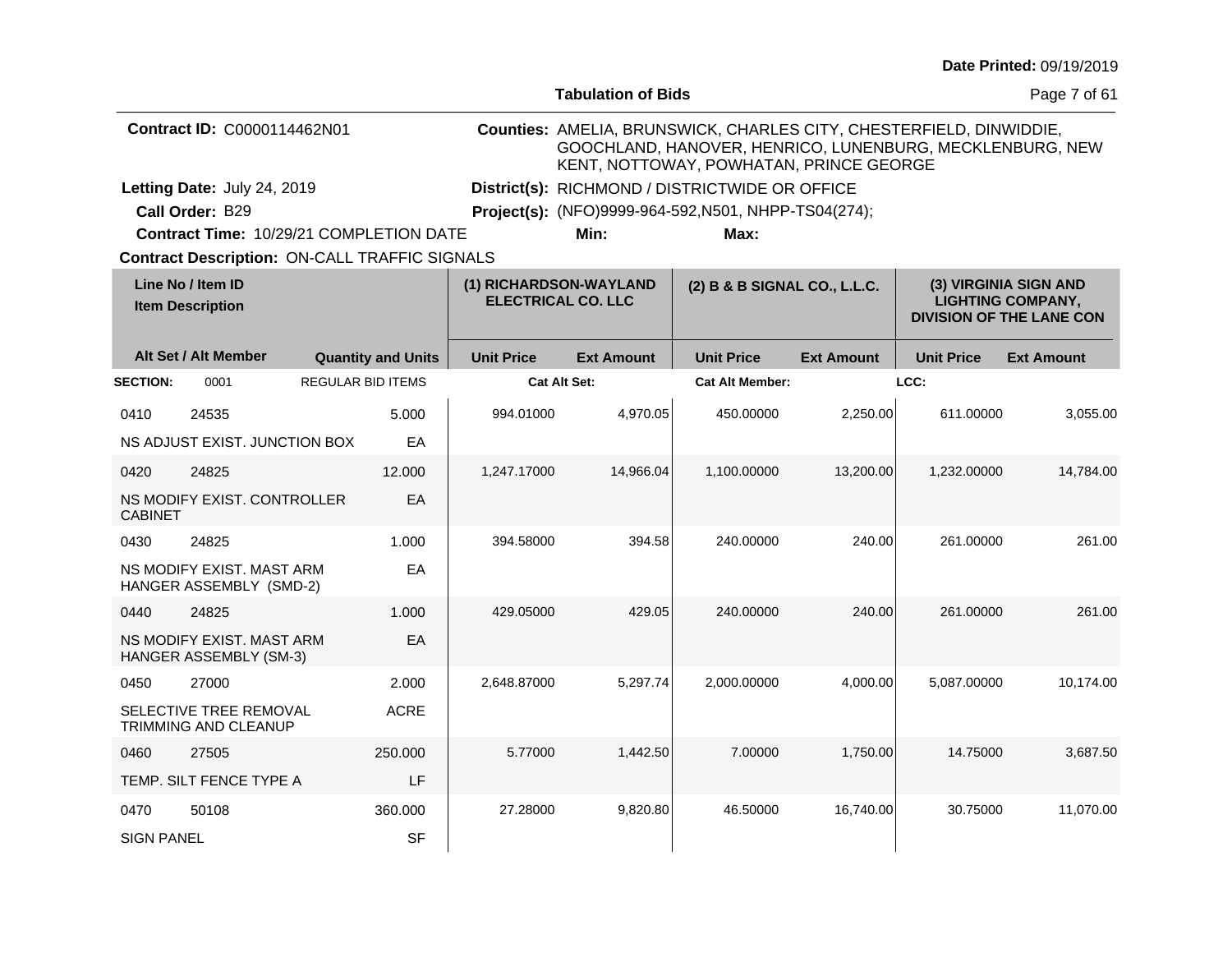|                                              |                                                      |                          |                                                     |                   | <b>Tabulation of Bids</b>                                                                                                                                                  |                                                |                                                                                      |                   | Page 8 of 61      |  |  |  |
|----------------------------------------------|------------------------------------------------------|--------------------------|-----------------------------------------------------|-------------------|----------------------------------------------------------------------------------------------------------------------------------------------------------------------------|------------------------------------------------|--------------------------------------------------------------------------------------|-------------------|-------------------|--|--|--|
|                                              | Contract ID: C0000114462N01                          |                          |                                                     |                   | Counties: AMELIA, BRUNSWICK, CHARLES CITY, CHESTERFIELD, DINWIDDIE,<br>GOOCHLAND, HANOVER, HENRICO, LUNENBURG, MECKLENBURG, NEW<br>KENT, NOTTOWAY, POWHATAN, PRINCE GEORGE |                                                |                                                                                      |                   |                   |  |  |  |
|                                              | Letting Date: July 24, 2019                          |                          |                                                     |                   |                                                                                                                                                                            | District(s): RICHMOND / DISTRICTWIDE OR OFFICE |                                                                                      |                   |                   |  |  |  |
|                                              | Call Order: B29                                      |                          |                                                     |                   | Project(s): (NFO)9999-964-592, N501, NHPP-TS04(274);                                                                                                                       |                                                |                                                                                      |                   |                   |  |  |  |
|                                              | Contract Time: 10/29/21 COMPLETION DATE              |                          |                                                     |                   | Min:                                                                                                                                                                       | Max:                                           |                                                                                      |                   |                   |  |  |  |
|                                              | <b>Contract Description: ON-CALL TRAFFIC SIGNALS</b> |                          |                                                     |                   |                                                                                                                                                                            |                                                |                                                                                      |                   |                   |  |  |  |
| Line No / Item ID<br><b>Item Description</b> |                                                      |                          | (1) RICHARDSON-WAYLAND<br><b>ELECTRICAL CO. LLC</b> |                   | (2) B & B SIGNAL CO., L.L.C.                                                                                                                                               |                                                | (3) VIRGINIA SIGN AND<br><b>LIGHTING COMPANY,</b><br><b>DIVISION OF THE LANE CON</b> |                   |                   |  |  |  |
|                                              | Alt Set / Alt Member                                 |                          | <b>Quantity and Units</b>                           | <b>Unit Price</b> | <b>Ext Amount</b>                                                                                                                                                          | <b>Unit Price</b>                              | <b>Ext Amount</b>                                                                    | <b>Unit Price</b> | <b>Ext Amount</b> |  |  |  |
| <b>SECTION:</b>                              | 0001                                                 | <b>REGULAR BID ITEMS</b> |                                                     |                   | <b>Cat Alt Set:</b>                                                                                                                                                        | <b>Cat Alt Member:</b>                         |                                                                                      | LCC:              |                   |  |  |  |
| 0480                                         | 50430                                                |                          | 60.000                                              | 29.42000          | 1,765.20                                                                                                                                                                   | 30.00000                                       | 1,800.00                                                                             | 26.00000          | 1,560.00          |  |  |  |
|                                              | SIGN POST STP-1, 2", 14 GAUGE                        |                          | LF                                                  |                   |                                                                                                                                                                            |                                                |                                                                                      |                   |                   |  |  |  |
| 0490                                         | 50432                                                |                          | 36.000                                              | 33.82000          | 1,217.52                                                                                                                                                                   | 33.50000                                       | 1,206.00                                                                             | 21.75000          | 783.00            |  |  |  |
| GAUGE                                        | SIGN POST STP-1, 2 3/16", 10                         |                          | LF                                                  |                   |                                                                                                                                                                            |                                                |                                                                                      |                   |                   |  |  |  |
| 0500                                         | 50434                                                |                          | 60.000                                              | 34.40000          | 2,064.00                                                                                                                                                                   | 34.00000                                       | 2,040.00                                                                             | 33.50000          | 2,010.00          |  |  |  |
| <b>GAUGE</b>                                 | SIGN POST STP-1, 2 1/2", 10                          |                          | LF                                                  |                   |                                                                                                                                                                            |                                                |                                                                                      |                   |                   |  |  |  |
| 0510                                         | 50436                                                |                          | 60.000                                              | 31.77000          | 1,906.20                                                                                                                                                                   | 33.50000                                       | 2,010.00                                                                             | 21.00000          | 1,260.00          |  |  |  |
| <b>GAUGE</b>                                 | SIGN POST STP-1, 2 1/2", 12                          |                          | LF                                                  |                   |                                                                                                                                                                            |                                                |                                                                                      |                   |                   |  |  |  |
| 0520                                         | 50485                                                |                          | 6.000                                               | 756.84000         | 4,541.04                                                                                                                                                                   | 650.00000                                      | 3,900.00                                                                             | 461.50000         | 2,769.00          |  |  |  |
| STP-1, TYPE A                                | <b>CONCRETE SIGN FOUNDATION</b>                      |                          | EA                                                  |                   |                                                                                                                                                                            |                                                |                                                                                      |                   |                   |  |  |  |
| 0530                                         | 50486                                                |                          | 6.000                                               | 790.16000         | 4,740.96                                                                                                                                                                   | 850.00000                                      | 5,100.00                                                                             | 649.75000         | 3,898.50          |  |  |  |
| STP-1, TYPE B                                | CONCRETE SIGN FOUNDATION                             |                          | EA                                                  |                   |                                                                                                                                                                            |                                                |                                                                                      |                   |                   |  |  |  |
| 0540                                         | 51162                                                |                          | 1.000                                               | 5,993.54000       | 5,993.54                                                                                                                                                                   | 1,200.00000                                    | 1,200.00                                                                             | 4,331.00000       | 4,331.00          |  |  |  |
|                                              | <b>FLASHING BEACON FB-2</b>                          |                          | EA                                                  |                   |                                                                                                                                                                            |                                                |                                                                                      |                   |                   |  |  |  |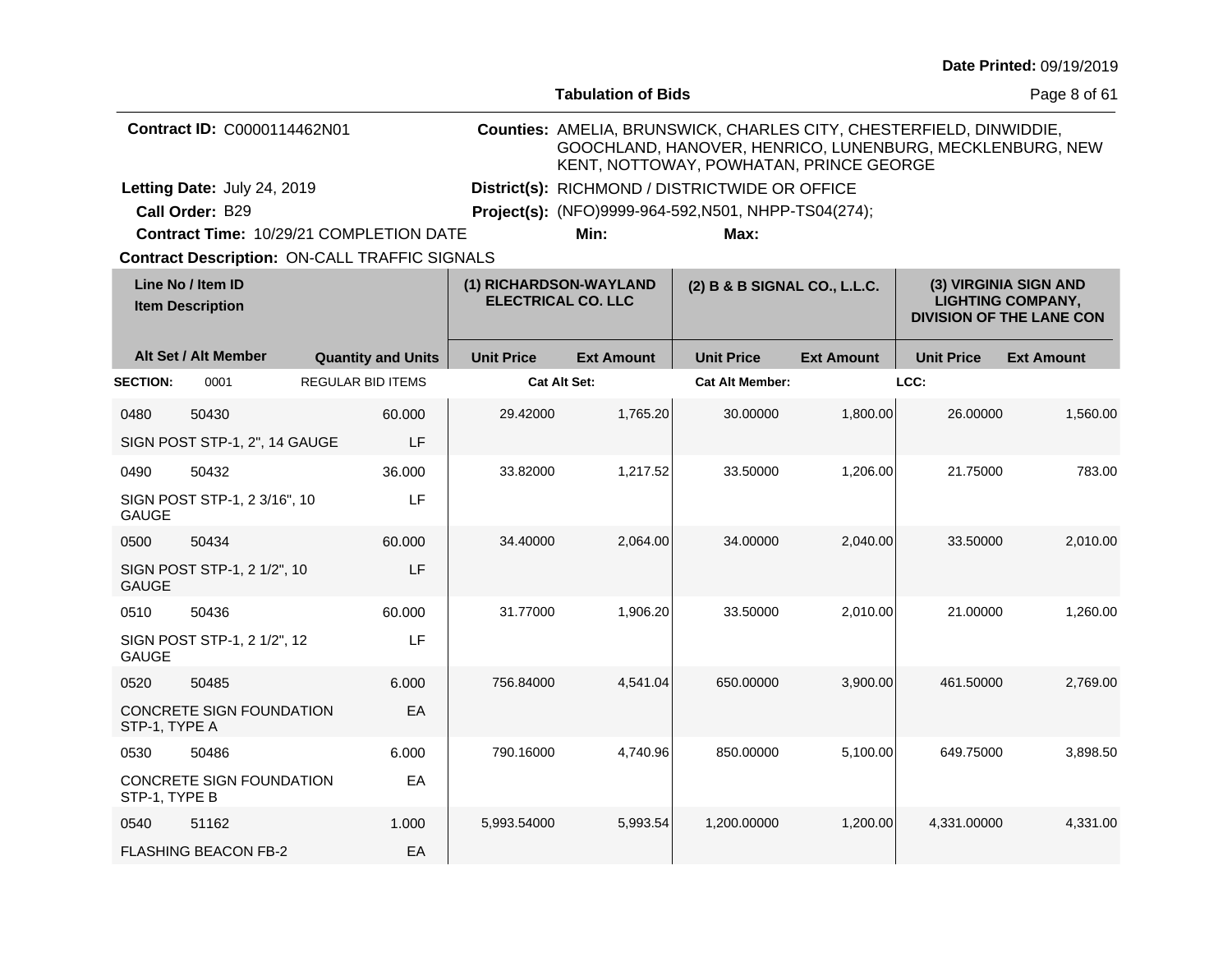| <b>Date Printed: 09/19/2019</b> |  |
|---------------------------------|--|
|---------------------------------|--|

|                                              |                                                      |                          |                           |                                                | <b>Tabulation of Bids</b>                            |                                                                                                                                                                            |                   |                   | Page 9 of 61                                                                         |  |  |
|----------------------------------------------|------------------------------------------------------|--------------------------|---------------------------|------------------------------------------------|------------------------------------------------------|----------------------------------------------------------------------------------------------------------------------------------------------------------------------------|-------------------|-------------------|--------------------------------------------------------------------------------------|--|--|
|                                              | Contract ID: C0000114462N01                          |                          |                           |                                                |                                                      | Counties: AMELIA, BRUNSWICK, CHARLES CITY, CHESTERFIELD, DINWIDDIE,<br>GOOCHLAND, HANOVER, HENRICO, LUNENBURG, MECKLENBURG, NEW<br>KENT, NOTTOWAY, POWHATAN, PRINCE GEORGE |                   |                   |                                                                                      |  |  |
|                                              | Letting Date: July 24, 2019                          |                          |                           | District(s): RICHMOND / DISTRICTWIDE OR OFFICE |                                                      |                                                                                                                                                                            |                   |                   |                                                                                      |  |  |
|                                              | Call Order: B29                                      |                          |                           |                                                | Project(s): (NFO)9999-964-592, N501, NHPP-TS04(274); |                                                                                                                                                                            |                   |                   |                                                                                      |  |  |
|                                              | Contract Time: 10/29/21 COMPLETION DATE              |                          |                           |                                                | Min:                                                 | Max:                                                                                                                                                                       |                   |                   |                                                                                      |  |  |
|                                              | <b>Contract Description: ON-CALL TRAFFIC SIGNALS</b> |                          |                           |                                                |                                                      |                                                                                                                                                                            |                   |                   |                                                                                      |  |  |
| Line No / Item ID<br><b>Item Description</b> |                                                      |                          |                           |                                                | (1) RICHARDSON-WAYLAND<br><b>ELECTRICAL CO. LLC</b>  | (2) B & B SIGNAL CO., L.L.C.                                                                                                                                               |                   |                   | (3) VIRGINIA SIGN AND<br><b>LIGHTING COMPANY,</b><br><b>DIVISION OF THE LANE CON</b> |  |  |
|                                              | Alt Set / Alt Member                                 |                          | <b>Quantity and Units</b> | <b>Unit Price</b>                              | <b>Ext Amount</b>                                    | <b>Unit Price</b>                                                                                                                                                          | <b>Ext Amount</b> | <b>Unit Price</b> | <b>Ext Amount</b>                                                                    |  |  |
| <b>SECTION:</b>                              | 0001                                                 | <b>REGULAR BID ITEMS</b> |                           |                                                | <b>Cat Alt Set:</b>                                  | <b>Cat Alt Member:</b>                                                                                                                                                     |                   | LCC:              |                                                                                      |  |  |
| 0550                                         | 51163                                                |                          | 2.000                     | 1,329.40000                                    | 2,658.80                                             | 500.00000                                                                                                                                                                  | 1,000.00          | 1,019.50000       | 2,039.00                                                                             |  |  |
| <b>FLASHER</b>                               |                                                      |                          | EA                        |                                                |                                                      |                                                                                                                                                                            |                   |                   |                                                                                      |  |  |
| 0560                                         | 51170                                                |                          | 8.000                     | 4,290.53000                                    | 34,324.24                                            | 4,000.00000                                                                                                                                                                | 32,000.00         | 4,831.00000       | 38,648.00                                                                            |  |  |
|                                              | <b>ELECTRICAL SERVICE SE-5</b>                       |                          | EA                        |                                                |                                                      |                                                                                                                                                                            |                   |                   |                                                                                      |  |  |
| 0570                                         | 51183                                                |                          | 15.000                    | 599.08000                                      | 8,986.20                                             | 330.00000                                                                                                                                                                  | 4,950.00          | 568.50000         | 8.527.50                                                                             |  |  |
| SEL. VIEW                                    | TRAFFIC SIGNAL HEAD SECT. 12"                        |                          | EA                        |                                                |                                                      |                                                                                                                                                                            |                   |                   |                                                                                      |  |  |
| 0580                                         | 51185                                                |                          | 180,000                   | 342.31000                                      | 61,615.80                                            | 350,00000                                                                                                                                                                  | 63.000.00         | 268.00000         | 48.240.00                                                                            |  |  |
|                                              | TRAFFIC SIGNAL HEAD SECTION<br>12" HVS BACKPLATE     |                          | EA                        |                                                |                                                      |                                                                                                                                                                            |                   |                   |                                                                                      |  |  |
| 0590                                         | 51210                                                |                          | 4.000                     | 1,015.59000                                    | 4,062.36                                             | 700.00000                                                                                                                                                                  | 2,800.00          | 1,106.00000       | 4,424.00                                                                             |  |  |
|                                              | PEDESTAL POLE PF-2 10'                               |                          | EA                        |                                                |                                                      |                                                                                                                                                                            |                   |                   |                                                                                      |  |  |
| 0600                                         | 51212                                                |                          | 3.000                     | 969.57000                                      | 2,908.71                                             | 750.00000                                                                                                                                                                  | 2,250.00          | 1,120.00000       | 3,360.00                                                                             |  |  |
|                                              | PEDESTAL POLE PF-2 12'                               |                          | EA                        |                                                |                                                      |                                                                                                                                                                            |                   |                   |                                                                                      |  |  |
| 0610                                         | 51238                                                |                          | 200.000                   | 1,472.37000                                    | 294,474.00                                           | 1,400.00000                                                                                                                                                                | 280,000.00        | 1,245.00000       | 249,000.00                                                                           |  |  |
| POLE PF-8                                    | CONCRETE FOUNDATION SIGNAL                           |                          | <b>CY</b>                 |                                                |                                                      |                                                                                                                                                                            |                   |                   |                                                                                      |  |  |
| 0620                                         | 51240                                                |                          | 7.000                     | 896.74000                                      | 6,277.18                                             | 1,250.00000                                                                                                                                                                | 8,750.00          | 715.00000         | 5,005.00                                                                             |  |  |
|                                              | <b>CONCRETE FOUNDATION PF-2</b>                      |                          | EA                        |                                                |                                                      |                                                                                                                                                                            |                   |                   |                                                                                      |  |  |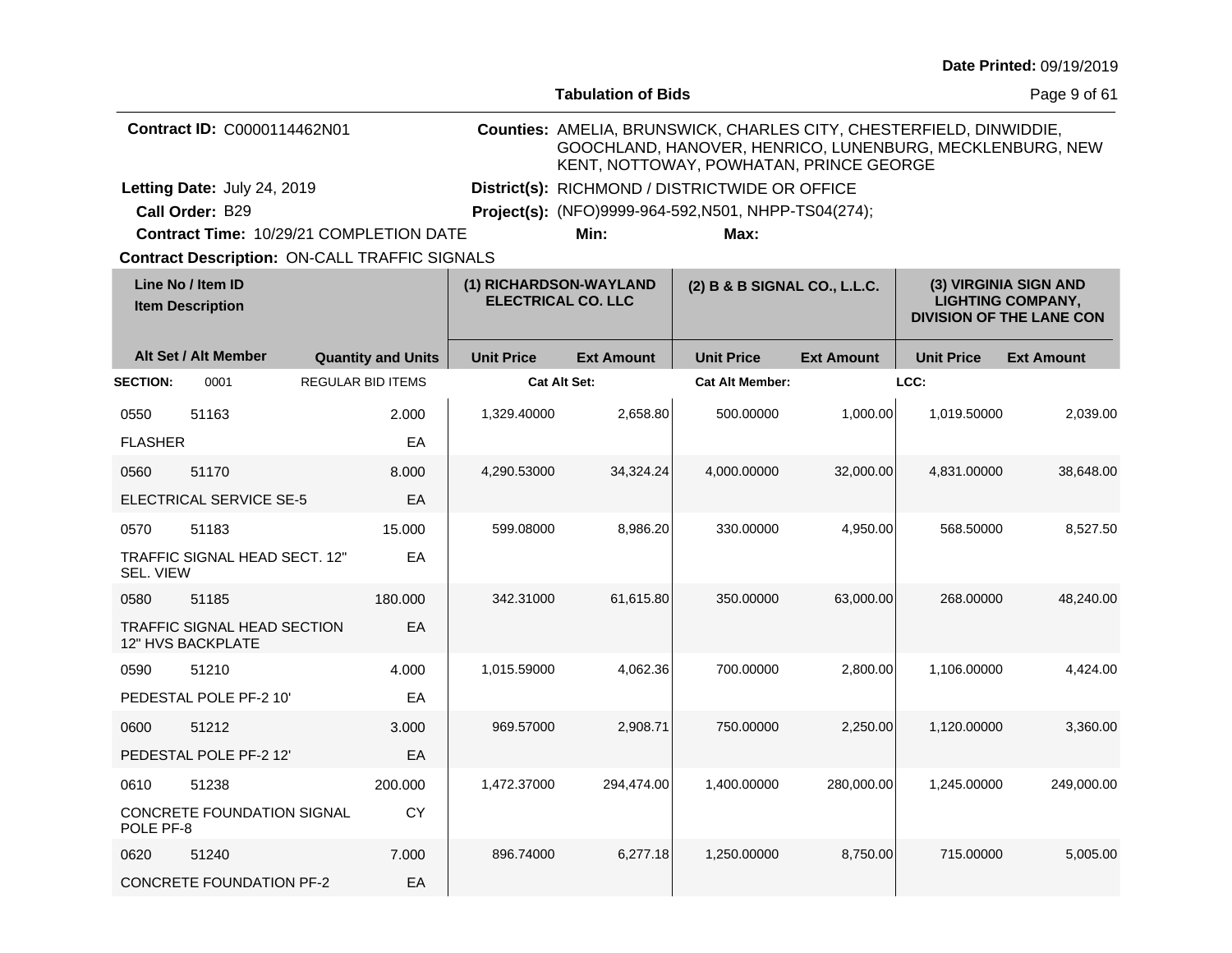|                                                                                                                                 | <b>Date Printed: 09/19/2019</b> |
|---------------------------------------------------------------------------------------------------------------------------------|---------------------------------|
| <b>Tabulation of Bids</b>                                                                                                       | Page 10 of 61                   |
| Counties: AMELIA, BRUNSWICK, CHARLES CITY, CHESTERFIELD, DINWIDDIE,<br>GOOCHLAND, HANOVER, HENRICO, LUNENBURG, MECKLENBURG, NEW |                                 |

**Contract ID:** C0000114462N01

**Letting Date:** July 24, 2019 **District(s):** RICHMOND / DISTRICTWIDE OR OFFICE Letting Date: July 24, 2019

**Call Order:** B29 **Project(s):** (NFO)9999-964-592,N501, NHPP-TS04(274);

**Contract Time:** 10/29/21 COMPLETION DATE

**Min: Max:**

KENT, NOTTOWAY, POWHATAN, PRINCE GEORGE

**Contract Description: ON-CALL TRAFFIC SIGNALS** 

| Line No / Item ID<br><b>Item Description</b> |                              |                          |                           | (1) RICHARDSON-WAYLAND<br><b>ELECTRICAL CO. LLC</b> |                   | (2) B & B SIGNAL CO., L.L.C. |                   | (3) VIRGINIA SIGN AND<br><b>LIGHTING COMPANY,</b><br><b>DIVISION OF THE LANE CON</b> |                   |
|----------------------------------------------|------------------------------|--------------------------|---------------------------|-----------------------------------------------------|-------------------|------------------------------|-------------------|--------------------------------------------------------------------------------------|-------------------|
|                                              | Alt Set / Alt Member         |                          | <b>Quantity and Units</b> | <b>Unit Price</b>                                   | <b>Ext Amount</b> | <b>Unit Price</b>            | <b>Ext Amount</b> | <b>Unit Price</b>                                                                    | <b>Ext Amount</b> |
| <b>SECTION:</b>                              | 0001                         | <b>REGULAR BID ITEMS</b> |                           | Cat Alt Set:                                        |                   | <b>Cat Alt Member:</b>       |                   | LCC:                                                                                 |                   |
| 0630                                         | 51243                        |                          | 9.000                     | 2,299.80000                                         | 20,698.20         | 5,000.00000                  | 45,000.00         | 3,561.00000                                                                          | 32,049.00         |
|                                              | NS CONC FOUNDATION CF-5      |                          | EA                        |                                                     |                   |                              |                   |                                                                                      |                   |
| 0640                                         | 51260                        |                          | 14.000                    | 1,472.37000                                         | 20,613.18         | 1,400.00000                  | 19,600.00         | 1,790.00000                                                                          | 25,060.00         |
| <b>CAMERA POLE</b>                           | NS CONCRETE FOUNDATION       |                          | <b>CY</b>                 |                                                     |                   |                              |                   |                                                                                      |                   |
| 0650                                         | 51425                        |                          | 1.000                     | 1,125.09000                                         | 1,125.09          | 925.00000                    | 925.00            | 1,148.00000                                                                          | 1,148.00          |
| PF-2,15                                      | NS SIGNAL POLE PEDESTAL POLE |                          | EA                        |                                                     |                   |                              |                   |                                                                                      |                   |
| 0660                                         | 51425                        |                          | 4.000                     | 1,452.37000                                         | 5,809.48          | 2,900.00000                  | 11,600.00         | 2,590.00000                                                                          | 10,360.00         |
| 3 40'                                        | NS SIGNAL POLE WOOD POLE CL. |                          | EA                        |                                                     |                   |                              |                   |                                                                                      |                   |
| 0670                                         | 51425                        |                          | 1.000                     | 1,892.10000                                         | 1,892.10          | 3,000.00000                  | 3,000.00          | 3,055.00000                                                                          | 3,055.00          |
| 360                                          | NS SIGNAL POLE WOOD POLE CL. |                          | EA                        |                                                     |                   |                              |                   |                                                                                      |                   |
| 0680                                         | 51475                        |                          | 1.000                     | 8,608.57000                                         | 8,608.57          | 9,225.00000                  | 9,225.00          | 10,648.00000                                                                         | 10,648.00         |
| <b>TYPE A</b>                                | SIGNAL MAST ARM POLE MP-3,   |                          | EA                        |                                                     |                   |                              |                   |                                                                                      |                   |
| 0690                                         | 51476                        |                          | 1.000                     | 11,093.04000                                        | 11,093.04         | 11,925.00000                 | 11,925.00         | 12,738.00000                                                                         | 12,738.00         |
| TYPE B1                                      | SIGNAL MAST ARM POLE MP-3,   |                          | EA                        |                                                     |                   |                              |                   |                                                                                      |                   |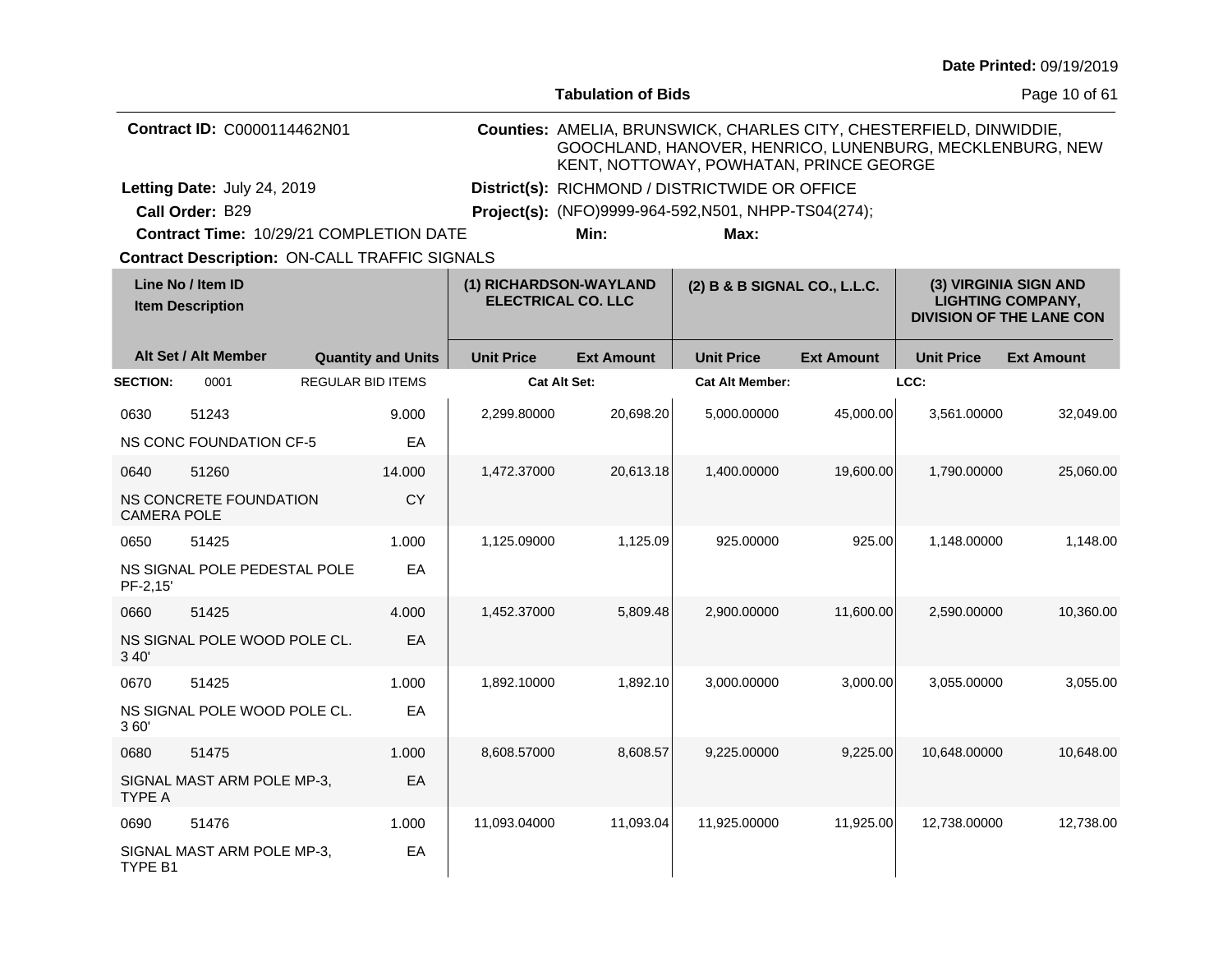|                                              |                                                      |  |                           |                                                     | <b>Tabulation of Bids</b>                                                                                                                                                  |                              |                   |                                                                                      | Page 11 of 61     |  |
|----------------------------------------------|------------------------------------------------------|--|---------------------------|-----------------------------------------------------|----------------------------------------------------------------------------------------------------------------------------------------------------------------------------|------------------------------|-------------------|--------------------------------------------------------------------------------------|-------------------|--|
|                                              | Contract ID: C0000114462N01                          |  |                           |                                                     | Counties: AMELIA, BRUNSWICK, CHARLES CITY, CHESTERFIELD, DINWIDDIE,<br>GOOCHLAND, HANOVER, HENRICO, LUNENBURG, MECKLENBURG, NEW<br>KENT, NOTTOWAY, POWHATAN, PRINCE GEORGE |                              |                   |                                                                                      |                   |  |
|                                              | Letting Date: July 24, 2019                          |  |                           | District(s): RICHMOND / DISTRICTWIDE OR OFFICE      |                                                                                                                                                                            |                              |                   |                                                                                      |                   |  |
|                                              | Call Order: B29                                      |  |                           |                                                     | Project(s): (NFO)9999-964-592, N501, NHPP-TS04(274);                                                                                                                       |                              |                   |                                                                                      |                   |  |
|                                              | Contract Time: 10/29/21 COMPLETION DATE              |  |                           |                                                     | Min:                                                                                                                                                                       | Max:                         |                   |                                                                                      |                   |  |
|                                              | <b>Contract Description: ON-CALL TRAFFIC SIGNALS</b> |  |                           |                                                     |                                                                                                                                                                            |                              |                   |                                                                                      |                   |  |
| Line No / Item ID<br><b>Item Description</b> |                                                      |  |                           | (1) RICHARDSON-WAYLAND<br><b>ELECTRICAL CO. LLC</b> |                                                                                                                                                                            | (2) B & B SIGNAL CO., L.L.C. |                   | (3) VIRGINIA SIGN AND<br><b>LIGHTING COMPANY,</b><br><b>DIVISION OF THE LANE CON</b> |                   |  |
|                                              | Alt Set / Alt Member                                 |  | <b>Quantity and Units</b> | <b>Unit Price</b>                                   | <b>Ext Amount</b>                                                                                                                                                          | <b>Unit Price</b>            | <b>Ext Amount</b> | <b>Unit Price</b>                                                                    | <b>Ext Amount</b> |  |
| <b>SECTION:</b>                              | 0001                                                 |  | <b>REGULAR BID ITEMS</b>  | <b>Cat Alt Set:</b>                                 |                                                                                                                                                                            | <b>Cat Alt Member:</b>       |                   | LCC:                                                                                 |                   |  |
| 0700                                         | 51477                                                |  | 1.000                     | 11,493.83000                                        | 11,493.83                                                                                                                                                                  | 12,400.00000                 | 12,400.00         | 14,777.75000                                                                         | 14,777.75         |  |
| TYPE B <sub>2</sub>                          | SIGNAL MAST ARM POLE MP-3,                           |  | EA                        |                                                     |                                                                                                                                                                            |                              |                   |                                                                                      |                   |  |
| 0710                                         | 51478                                                |  | 1.000                     | 13,425.03000                                        | 13,425.03                                                                                                                                                                  | 14,475.00000                 | 14,475.00         | 15,552.50000                                                                         | 15,552.50         |  |
| TYPE C                                       | SIGNAL MAST ARM POLE MP-3,                           |  | EA                        |                                                     |                                                                                                                                                                            |                              |                   |                                                                                      |                   |  |
| 0720                                         | 51479                                                |  | 4.000                     | 8,647.84000                                         | 34,591.36                                                                                                                                                                  | 9,300.00000                  | 37,200.00         | 11,613.00000                                                                         | 46,452.00         |  |
| <b>TYPE D</b>                                | SIGNAL MAST ARM POLE MP-3,                           |  | EA                        |                                                     |                                                                                                                                                                            |                              |                   |                                                                                      |                   |  |
| 0730                                         | 51480                                                |  | 8.000                     | 11,555.05000                                        | 92,440.40                                                                                                                                                                  | 12,450.00000                 | 99,600.00         | 14,107.00000                                                                         | 112,856.00        |  |
| TYPE E1                                      | SIGNAL MAST ARM POLE MP-3,                           |  | EA                        |                                                     |                                                                                                                                                                            |                              |                   |                                                                                      |                   |  |
| 0740                                         | 51481                                                |  | 1.000                     | 12,126.78000                                        | 12,126.78                                                                                                                                                                  | 13,100.00000                 | 13,100.00         | 16,454.00000                                                                         | 16,454.00         |  |
| TYPE E2                                      | SIGNAL MAST ARM POLE MP-3,                           |  | EA                        |                                                     |                                                                                                                                                                            |                              |                   |                                                                                      |                   |  |
| 0750                                         | 51482                                                |  | 3.000                     | 13,936.71000                                        | 41,810.13                                                                                                                                                                  | 15,000.00000                 | 45,000.00         | 17,217.75000                                                                         | 51,653.25         |  |
| TYPE F                                       | SIGNAL MAST ARM POLE MP-3,                           |  | EA                        |                                                     |                                                                                                                                                                            |                              |                   |                                                                                      |                   |  |
| 0760                                         | 51485                                                |  | 1.000                     | 3,181.11000                                         | 3,181.11                                                                                                                                                                   | 3,400.00000                  | 3,400.00          | 3,870.00000                                                                          | 3,870.00          |  |
| <b>MAST ARM 30'</b>                          |                                                      |  | EA                        |                                                     |                                                                                                                                                                            |                              |                   |                                                                                      |                   |  |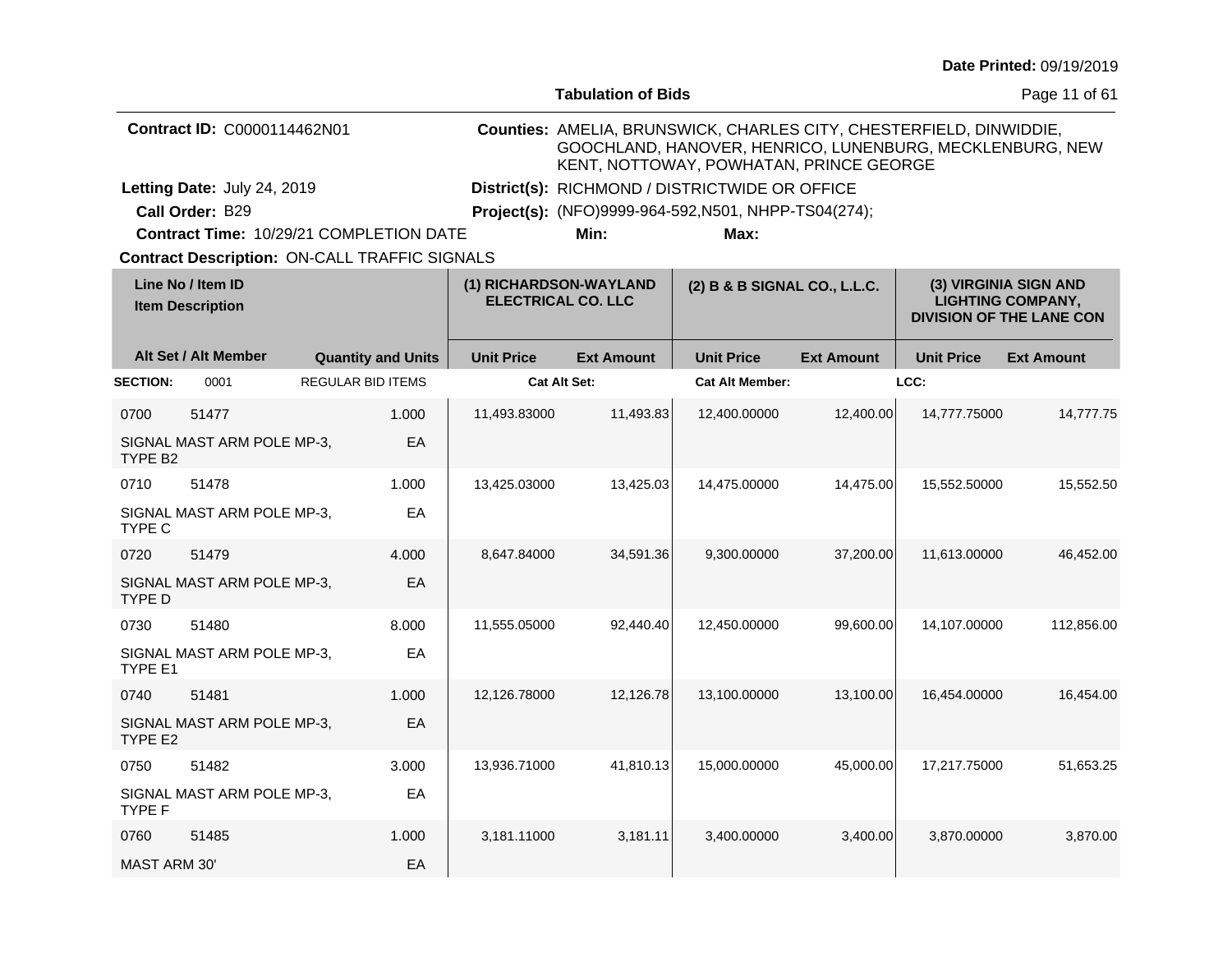|                                              |                               |                                                      |                                                     | <b>Tabulation of Bids</b> |                                                                                                                                                                            | Page 12 of 61     |                                                                                      |                   |
|----------------------------------------------|-------------------------------|------------------------------------------------------|-----------------------------------------------------|---------------------------|----------------------------------------------------------------------------------------------------------------------------------------------------------------------------|-------------------|--------------------------------------------------------------------------------------|-------------------|
|                                              | Contract ID: C0000114462N01   |                                                      |                                                     |                           | Counties: AMELIA, BRUNSWICK, CHARLES CITY, CHESTERFIELD, DINWIDDIE,<br>GOOCHLAND, HANOVER, HENRICO, LUNENBURG, MECKLENBURG, NEW<br>KENT, NOTTOWAY, POWHATAN, PRINCE GEORGE |                   |                                                                                      |                   |
|                                              | Letting Date: July 24, 2019   |                                                      |                                                     |                           | District(s): RICHMOND / DISTRICTWIDE OR OFFICE                                                                                                                             |                   |                                                                                      |                   |
|                                              | Call Order: B29               |                                                      |                                                     |                           | Project(s): (NFO)9999-964-592, N501, NHPP-TS04(274);                                                                                                                       |                   |                                                                                      |                   |
|                                              |                               | Contract Time: 10/29/21 COMPLETION DATE              |                                                     | Min:                      | Max:                                                                                                                                                                       |                   |                                                                                      |                   |
|                                              |                               | <b>Contract Description: ON-CALL TRAFFIC SIGNALS</b> |                                                     |                           |                                                                                                                                                                            |                   |                                                                                      |                   |
| Line No / Item ID<br><b>Item Description</b> |                               |                                                      | (1) RICHARDSON-WAYLAND<br><b>ELECTRICAL CO. LLC</b> |                           | (2) B & B SIGNAL CO., L.L.C.                                                                                                                                               |                   | (3) VIRGINIA SIGN AND<br><b>LIGHTING COMPANY,</b><br><b>DIVISION OF THE LANE CON</b> |                   |
|                                              | Alt Set / Alt Member          | <b>Quantity and Units</b>                            | <b>Unit Price</b>                                   | <b>Ext Amount</b>         | <b>Unit Price</b>                                                                                                                                                          | <b>Ext Amount</b> | <b>Unit Price</b>                                                                    | <b>Ext Amount</b> |
| <b>SECTION:</b>                              | 0001                          | <b>REGULAR BID ITEMS</b>                             |                                                     | <b>Cat Alt Set:</b>       | <b>Cat Alt Member:</b>                                                                                                                                                     |                   | LCC:                                                                                 |                   |
| 0770                                         | 51486                         | 1.000                                                | 3,629.26000                                         | 3,629.26                  | 3,900.00000                                                                                                                                                                | 3,900.00          | 4,061.00000                                                                          | 4,061.00          |
| <b>MAST ARM 40'</b>                          |                               | EA                                                   |                                                     |                           |                                                                                                                                                                            |                   |                                                                                      |                   |
| 0780                                         | 51487                         | 4.000                                                | 5,826.12000                                         | 23,304.48                 | 6,400.00000                                                                                                                                                                | 25,600.00         | 4,908.00000                                                                          | 19,632.00         |
| <b>MAST ARM 49'</b>                          |                               | EA                                                   |                                                     |                           |                                                                                                                                                                            |                   |                                                                                      |                   |
| 0790                                         | 51488                         | 4.000                                                | 6,619.83000                                         | 26,479.32                 | 7,000.00000                                                                                                                                                                | 28,000.00         | 7,618.00000                                                                          | 30,472.00         |
| MAST ARM 60'                                 |                               | EA                                                   |                                                     |                           |                                                                                                                                                                            |                   |                                                                                      |                   |
| 0800                                         | 51489                         | 4.000                                                | 7,771.39000                                         | 31,085.56                 | 8,400.00000                                                                                                                                                                | 33,600.00         | 8,008.00000                                                                          | 32,032.00         |
| <b>MAST ARM 65'</b>                          |                               | EA                                                   |                                                     |                           |                                                                                                                                                                            |                   |                                                                                      |                   |
| 0810                                         | 51490                         | 4.000                                                | 9,177.06000                                         | 36,708.24                 | 9,900.00000                                                                                                                                                                | 39,600.00         | 8,698.00000                                                                          | 34,792.00         |
| <b>MAST ARM 70'</b>                          |                               | EA                                                   |                                                     |                           |                                                                                                                                                                            |                   |                                                                                      |                   |
| 0820                                         | 51491                         | 2.000                                                | 9,715.30000                                         | 19,430.60                 | 12,200.00000                                                                                                                                                               | 24,400.00         | 9,726.00000                                                                          | 19,452.00         |
|                                              | MAST ARM 75' CASE 1 LOADING   | EA                                                   |                                                     |                           |                                                                                                                                                                            |                   |                                                                                      |                   |
| 0830                                         | 51492                         | 1.000                                                | 11,217.99000                                        | 11,217.99                 | 10,500.00000                                                                                                                                                               | 10,500.00         | 14,025.00000                                                                         | 14,025.00         |
|                                              | MAST ARM 75' CASE 2 LOADING   | EA                                                   |                                                     |                           |                                                                                                                                                                            |                   |                                                                                      |                   |
| 0840                                         | 51507                         | 1.000                                                | 2,490.45000                                         | 2,490.45                  | 2,765.00000                                                                                                                                                                | 2,765.00          | 3,358.00000                                                                          | 3,358.00          |
|                                              | <b>VIDEO DETECTION CAMERA</b> | EA                                                   |                                                     |                           |                                                                                                                                                                            |                   |                                                                                      |                   |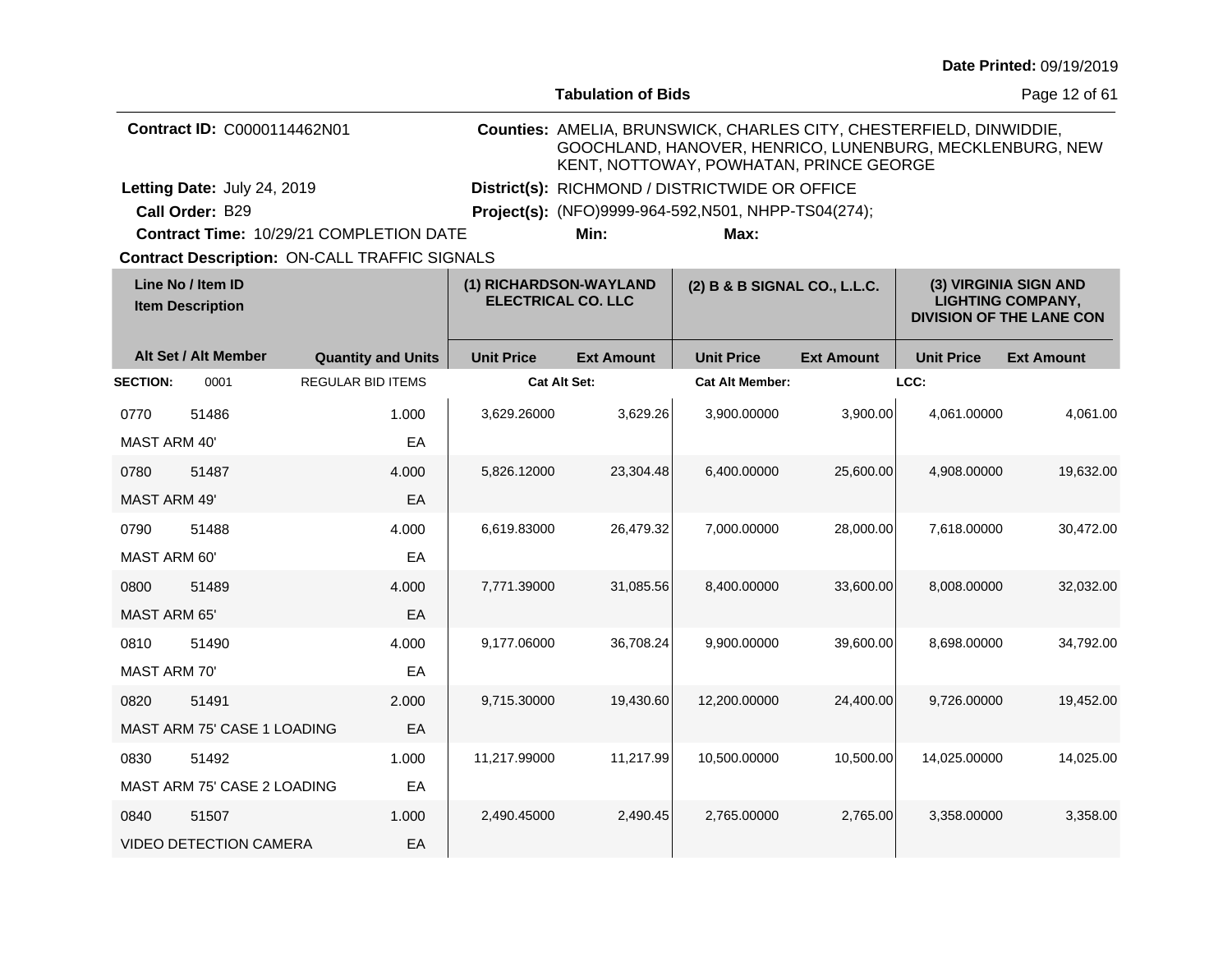|                                              |                                                      |                          |                           |                                                     | <b>Tabulation of Bids</b>                      |                                                                                                                                                                            |                   |                                                                                      | Page 13 of 61     |  |  |
|----------------------------------------------|------------------------------------------------------|--------------------------|---------------------------|-----------------------------------------------------|------------------------------------------------|----------------------------------------------------------------------------------------------------------------------------------------------------------------------------|-------------------|--------------------------------------------------------------------------------------|-------------------|--|--|
|                                              | Contract ID: C0000114462N01                          |                          |                           |                                                     |                                                | Counties: AMELIA, BRUNSWICK, CHARLES CITY, CHESTERFIELD, DINWIDDIE,<br>GOOCHLAND, HANOVER, HENRICO, LUNENBURG, MECKLENBURG, NEW<br>KENT, NOTTOWAY, POWHATAN, PRINCE GEORGE |                   |                                                                                      |                   |  |  |
|                                              | Letting Date: July 24, 2019                          |                          |                           |                                                     | District(s): RICHMOND / DISTRICTWIDE OR OFFICE |                                                                                                                                                                            |                   |                                                                                      |                   |  |  |
|                                              | Call Order: B29                                      |                          |                           |                                                     |                                                | Project(s): (NFO)9999-964-592, N501, NHPP-TS04(274);                                                                                                                       |                   |                                                                                      |                   |  |  |
|                                              | Contract Time: 10/29/21 COMPLETION DATE              |                          |                           |                                                     | Min:                                           | Max:                                                                                                                                                                       |                   |                                                                                      |                   |  |  |
|                                              | <b>Contract Description: ON-CALL TRAFFIC SIGNALS</b> |                          |                           |                                                     |                                                |                                                                                                                                                                            |                   |                                                                                      |                   |  |  |
| Line No / Item ID<br><b>Item Description</b> |                                                      |                          |                           | (1) RICHARDSON-WAYLAND<br><b>ELECTRICAL CO. LLC</b> |                                                | (2) B & B SIGNAL CO., L.L.C.                                                                                                                                               |                   | (3) VIRGINIA SIGN AND<br><b>LIGHTING COMPANY,</b><br><b>DIVISION OF THE LANE CON</b> |                   |  |  |
|                                              | Alt Set / Alt Member                                 |                          | <b>Quantity and Units</b> | <b>Unit Price</b>                                   | <b>Ext Amount</b>                              | <b>Unit Price</b>                                                                                                                                                          | <b>Ext Amount</b> | <b>Unit Price</b>                                                                    | <b>Ext Amount</b> |  |  |
| <b>SECTION:</b>                              | 0001                                                 | <b>REGULAR BID ITEMS</b> |                           | <b>Cat Alt Set:</b>                                 |                                                | <b>Cat Alt Member:</b>                                                                                                                                                     |                   | LCC:                                                                                 |                   |  |  |
| 0850                                         | 51508                                                |                          | 250.000                   | 4.84000                                             | 1,210.00                                       | 7.00000                                                                                                                                                                    | 1,750.00          | 8.35000                                                                              | 2,087.50          |  |  |
|                                              | <b>VIDEO DETECTION CABLE</b>                         |                          | LF                        |                                                     |                                                |                                                                                                                                                                            |                   |                                                                                      |                   |  |  |
| 0860                                         | 51509                                                |                          | 1.000                     | 4,863.64000                                         | 4,863.64                                       | 16,625.00000                                                                                                                                                               | 16,625.00         | 4,939.00000                                                                          | 4,939.00          |  |  |
|                                              | <b>VIDEO DETECTION SYSTEM</b>                        |                          | EA                        |                                                     |                                                |                                                                                                                                                                            |                   |                                                                                      |                   |  |  |
| 0870                                         | 51526                                                |                          | 2.000                     | 850.02000                                           | 1,700.04                                       | 1,050.00000                                                                                                                                                                | 2,100.00          | 1,030.00000                                                                          | 2,060.00          |  |  |
| <b>DETECTOR</b>                              | <b>AUX. PREEMPTION OPTICAL</b>                       |                          | EA                        |                                                     |                                                |                                                                                                                                                                            |                   |                                                                                      |                   |  |  |
| 0880                                         | 51540                                                |                          | 10.000                    | 259.44000                                           | 2,594.40                                       | 210.00000                                                                                                                                                                  | 2,100.00          | 232,00000                                                                            | 2,320.00          |  |  |
|                                              | <b>LOOP DETECTOR AMPLIFIER</b>                       |                          | EA                        |                                                     |                                                |                                                                                                                                                                            |                   |                                                                                      |                   |  |  |
| 0890                                         | 51541                                                |                          | 3.000                     | 712.89000                                           | 2,138.67                                       | 750.00000                                                                                                                                                                  | 2,250.00          | 755.00000                                                                            | 2,265.00          |  |  |
| <b>MODULE</b>                                | NS DETECTOR PORT EXPANDER                            |                          | EA                        |                                                     |                                                |                                                                                                                                                                            |                   |                                                                                      |                   |  |  |
| 0900                                         | 51541                                                |                          | 6.000                     | 934.33000                                           | 5,605.98                                       | 565.00000                                                                                                                                                                  | 3,390.00          | 578.00000                                                                            | 3,468.00          |  |  |
| <b>ASSEMBLY</b>                              | NS DETECTOR REPEATER BOARD                           |                          | EA                        |                                                     |                                                |                                                                                                                                                                            |                   |                                                                                      |                   |  |  |
| 0910                                         | 51541                                                |                          | 3.000                     | 937.21000                                           | 2,811.63                                       | 1,025.00000                                                                                                                                                                | 3,075.00          | 1,085.00000                                                                          | 3,255.00          |  |  |
|                                              | NS DETECTOR TS-1, 170/2070<br><b>CABINET HARNESS</b> |                          | EA                        |                                                     |                                                |                                                                                                                                                                            |                   |                                                                                      |                   |  |  |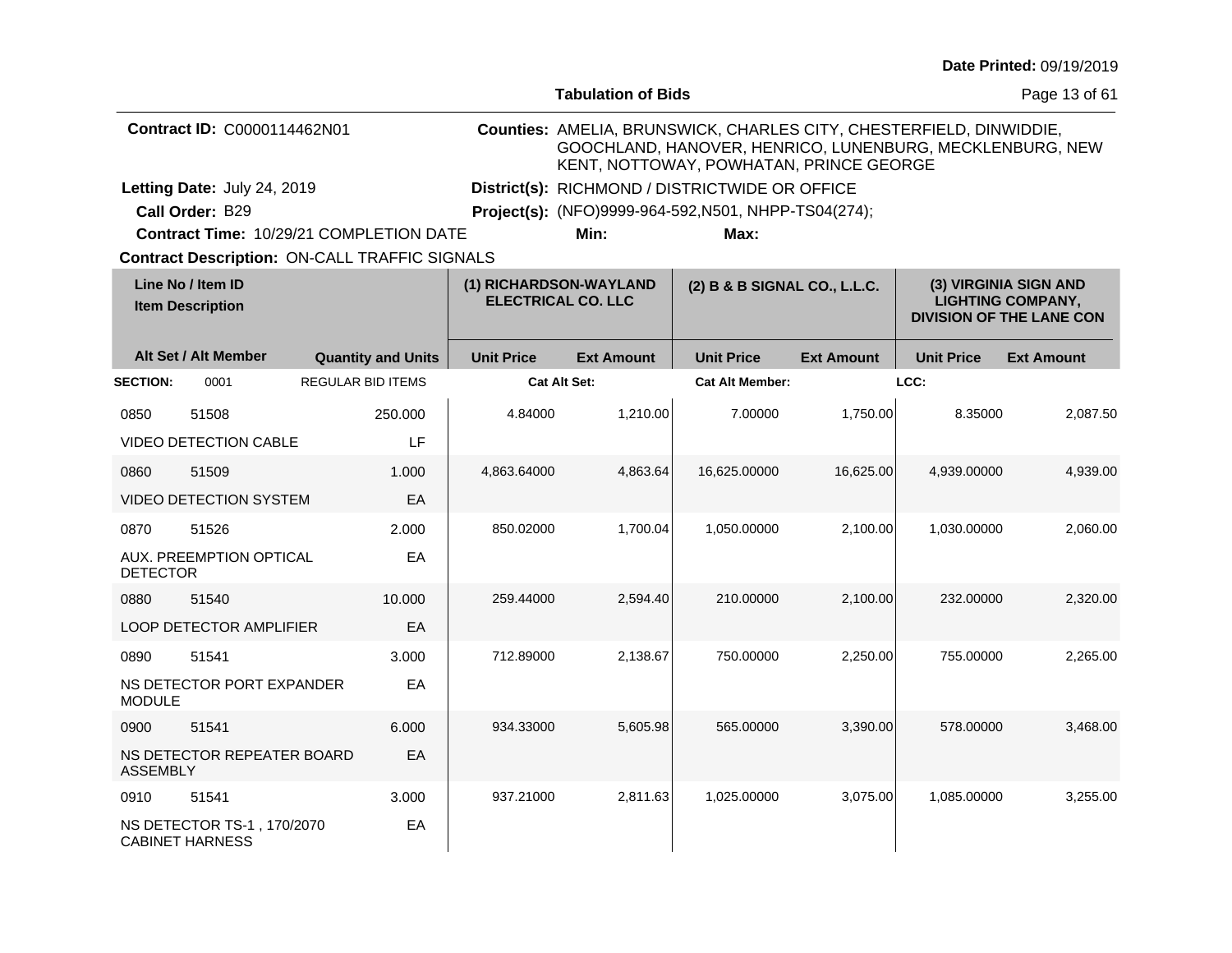| <b>Date Printed: 09/19/2019</b> |  |
|---------------------------------|--|
|---------------------------------|--|

|                                              |                                                            |                           |                   | <b>Tabulation of Bids</b>                           |                                                                                                                                                                            |                   |                   | Page 14 of 61                                                                        |
|----------------------------------------------|------------------------------------------------------------|---------------------------|-------------------|-----------------------------------------------------|----------------------------------------------------------------------------------------------------------------------------------------------------------------------------|-------------------|-------------------|--------------------------------------------------------------------------------------|
|                                              | <b>Contract ID: C0000114462N01</b>                         |                           |                   |                                                     | Counties: AMELIA, BRUNSWICK, CHARLES CITY, CHESTERFIELD, DINWIDDIE,<br>GOOCHLAND, HANOVER, HENRICO, LUNENBURG, MECKLENBURG, NEW<br>KENT, NOTTOWAY, POWHATAN, PRINCE GEORGE |                   |                   |                                                                                      |
|                                              | Letting Date: July 24, 2019                                |                           |                   |                                                     | District(s): RICHMOND / DISTRICTWIDE OR OFFICE                                                                                                                             |                   |                   |                                                                                      |
|                                              | Call Order: B29                                            |                           |                   |                                                     | Project(s): (NFO)9999-964-592, N501, NHPP-TS04(274);                                                                                                                       |                   |                   |                                                                                      |
|                                              | Contract Time: 10/29/21 COMPLETION DATE                    |                           |                   | Min:                                                | Max:                                                                                                                                                                       |                   |                   |                                                                                      |
|                                              | <b>Contract Description: ON-CALL TRAFFIC SIGNALS</b>       |                           |                   |                                                     |                                                                                                                                                                            |                   |                   |                                                                                      |
| Line No / Item ID<br><b>Item Description</b> |                                                            |                           |                   | (1) RICHARDSON-WAYLAND<br><b>ELECTRICAL CO. LLC</b> | (2) B & B SIGNAL CO., L.L.C.                                                                                                                                               |                   |                   | (3) VIRGINIA SIGN AND<br><b>LIGHTING COMPANY,</b><br><b>DIVISION OF THE LANE CON</b> |
|                                              | Alt Set / Alt Member                                       | <b>Quantity and Units</b> | <b>Unit Price</b> | <b>Ext Amount</b>                                   | <b>Unit Price</b>                                                                                                                                                          | <b>Ext Amount</b> | <b>Unit Price</b> | <b>Ext Amount</b>                                                                    |
| <b>SECTION:</b>                              | 0001                                                       | <b>REGULAR BID ITEMS</b>  |                   | <b>Cat Alt Set:</b>                                 | <b>Cat Alt Member:</b>                                                                                                                                                     |                   | LCC:              |                                                                                      |
| 0920                                         | 51541                                                      | 1.000                     | 119.89000         | 119.89                                              | 150.00000                                                                                                                                                                  | 150.00            | 141.75000         | 141.75                                                                               |
| <b>MODULE</b>                                | NS DETECTOR TS-1 INPUT                                     | EA                        |                   |                                                     |                                                                                                                                                                            |                   |                   |                                                                                      |
| 0930                                         | 51541                                                      | 1.000                     | 119.89000         | 119.89                                              | 150.00000                                                                                                                                                                  | 150.00            | 141.75000         | 141.75                                                                               |
| <b>MODULE</b>                                | NS DETECTOR TS-2 INPUT                                     | EA                        |                   |                                                     |                                                                                                                                                                            |                   |                   |                                                                                      |
| 0940                                         | 51541                                                      | 8.000                     | 2,549.08000       | 20,392.64                                           | 2,800.00000                                                                                                                                                                | 22,400.00         | 3.034.00000       | 24,272.00                                                                            |
|                                              | NS DETECTOR VIDEO DETECTION<br>CAMERA (360 DEG., ADVANCED) | EA                        |                   |                                                     |                                                                                                                                                                            |                   |                   |                                                                                      |
| 0950                                         | 51541                                                      | 5.000                     | 4,413.54000       | 22,067.70                                           | 4,900.00000                                                                                                                                                                | 24,500.00         | 5,139.00000       | 25,695.00                                                                            |
|                                              | NS DETECTOR VIDEO DETECTION<br>CAMERA (360 DEG., FISHEYE)  | EA                        |                   |                                                     |                                                                                                                                                                            |                   |                   |                                                                                      |
| 0960                                         | 51541                                                      | 5.000                     | 17,738.96000      | 88,694.80                                           | 18,000.00000                                                                                                                                                               | 90.000.00         | 19,463.00000      | 97,315.00                                                                            |
|                                              | NS DETECTOR VIDEO DETECTION<br>SYSTEM (360 DEGREE)         | EA                        |                   |                                                     |                                                                                                                                                                            |                   |                   |                                                                                      |
| 0970                                         | 51602                                                      | 1,500.000                 | 4.28000           | 6,420.00                                            | 5.50000                                                                                                                                                                    | 8,250.00          | 6.15000           | 9,225.00                                                                             |
|                                              | 14/4 CONDUCTOR CABLE                                       | LF                        |                   |                                                     |                                                                                                                                                                            |                   |                   |                                                                                      |
| 0980                                         | 51607                                                      | 12,000.000                | 4.55000           | 54,600.00                                           | 6.00000                                                                                                                                                                    | 72,000.00         | 6.55000           | 78,600.00                                                                            |
|                                              | 14/7 CONDUCTOR CABLE                                       | LF                        |                   |                                                     |                                                                                                                                                                            |                   |                   |                                                                                      |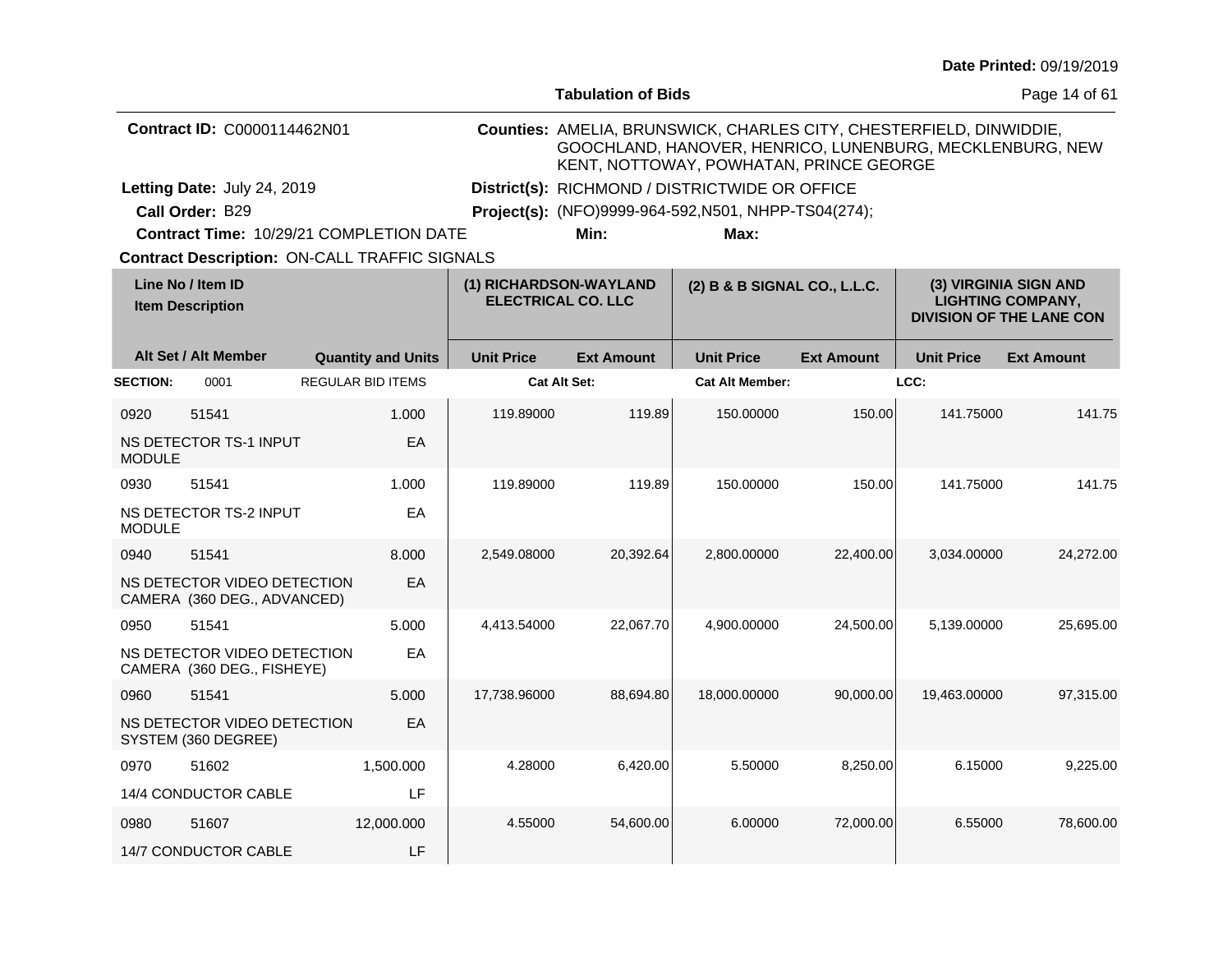|                                              |                                                                                   |  |                           |                        | <b>Tabulation of Bids</b>                            |                                                                                                                                                                            |                   |                                                                                      | Page 15 of 61     |  |  |
|----------------------------------------------|-----------------------------------------------------------------------------------|--|---------------------------|------------------------|------------------------------------------------------|----------------------------------------------------------------------------------------------------------------------------------------------------------------------------|-------------------|--------------------------------------------------------------------------------------|-------------------|--|--|
|                                              | Contract ID: C0000114462N01                                                       |  |                           |                        |                                                      | Counties: AMELIA, BRUNSWICK, CHARLES CITY, CHESTERFIELD, DINWIDDIE,<br>GOOCHLAND, HANOVER, HENRICO, LUNENBURG, MECKLENBURG, NEW<br>KENT, NOTTOWAY, POWHATAN, PRINCE GEORGE |                   |                                                                                      |                   |  |  |
|                                              | Letting Date: July 24, 2019                                                       |  |                           |                        | District(s): RICHMOND / DISTRICTWIDE OR OFFICE       |                                                                                                                                                                            |                   |                                                                                      |                   |  |  |
|                                              | Call Order: B29                                                                   |  |                           |                        | Project(s): (NFO)9999-964-592, N501, NHPP-TS04(274); |                                                                                                                                                                            |                   |                                                                                      |                   |  |  |
|                                              | Contract Time: 10/29/21 COMPLETION DATE                                           |  |                           |                        | Min:                                                 | Max:                                                                                                                                                                       |                   |                                                                                      |                   |  |  |
|                                              | <b>Contract Description: ON-CALL TRAFFIC SIGNALS</b>                              |  |                           |                        |                                                      |                                                                                                                                                                            |                   |                                                                                      |                   |  |  |
| Line No / Item ID<br><b>Item Description</b> |                                                                                   |  |                           | (1) RICHARDSON-WAYLAND | <b>ELECTRICAL CO. LLC</b>                            | (2) B & B SIGNAL CO., L.L.C.                                                                                                                                               |                   | (3) VIRGINIA SIGN AND<br><b>LIGHTING COMPANY,</b><br><b>DIVISION OF THE LANE CON</b> |                   |  |  |
|                                              | Alt Set / Alt Member                                                              |  | <b>Quantity and Units</b> | <b>Unit Price</b>      | <b>Ext Amount</b>                                    | <b>Unit Price</b>                                                                                                                                                          | <b>Ext Amount</b> | <b>Unit Price</b>                                                                    | <b>Ext Amount</b> |  |  |
| <b>SECTION:</b>                              | 0001                                                                              |  | <b>REGULAR BID ITEMS</b>  |                        | <b>Cat Alt Set:</b>                                  | <b>Cat Alt Member:</b>                                                                                                                                                     |                   | LCC:                                                                                 |                   |  |  |
| 0990                                         | 51614                                                                             |  | 2,000.000                 | 4.78000                | 9,560.00                                             | 5.75000                                                                                                                                                                    | 11,500.00         | 6.10000                                                                              | 12,200.00         |  |  |
|                                              | NS CONDUCTOR CABLE 12/4                                                           |  | LF                        |                        |                                                      |                                                                                                                                                                            |                   |                                                                                      |                   |  |  |
| 1000                                         | 51614                                                                             |  | 2,400.000                 | 4.28000                | 10,272.00                                            | 5.65000                                                                                                                                                                    | 13,560.00         | 6.05000                                                                              | 14,520.00         |  |  |
| <b>BURIAL CABLE</b>                          | NS CONDUCTOR CABLE CAT 5e<br><b>GEL FILLED SHIELDED DIRECT</b>                    |  | LF                        |                        |                                                      |                                                                                                                                                                            |                   |                                                                                      |                   |  |  |
| 1010                                         | 51614                                                                             |  | 750.000                   | 3.94000                | 2,955.00                                             | 6.00000                                                                                                                                                                    | 4,500.00          | 6.00000                                                                              | 4,500.00          |  |  |
|                                              | NS CONDUCTOR CABLE CAT 6<br><b>WATER BLOCKING SHIELDED</b><br>DIRECT BURIAL CABLE |  | LF                        |                        |                                                      |                                                                                                                                                                            |                   |                                                                                      |                   |  |  |
| 1020                                         | 51614                                                                             |  | 1,000.000                 | 4.42000                | 4,420.00                                             | 6.40000                                                                                                                                                                    | 6,400.00          | 7.00000                                                                              | 7,000.00          |  |  |
|                                              | NS CONDUCTOR CABLE EVP<br>DETECTOR CABLE (GPS)                                    |  | LF                        |                        |                                                      |                                                                                                                                                                            |                   |                                                                                      |                   |  |  |
| 1030                                         | 51614                                                                             |  | 2,000.000                 | 3.89000                | 7,780.00                                             | 5.75000                                                                                                                                                                    | 11,500.00         | 6.10000                                                                              | 12,200.00         |  |  |
|                                              | NS CONDUCTOR CABLE EVP<br>DETECTOR CABLE (INFRARED)                               |  | LF                        |                        |                                                      |                                                                                                                                                                            |                   |                                                                                      |                   |  |  |
| 1040                                         | 51614                                                                             |  | 850.000                   | 3.97000                | 3,374.50                                             | 2.00000                                                                                                                                                                    | 1,700.00          | 6.20000                                                                              | 5,270.00          |  |  |
| <b>CABLE</b>                                 | <b>NS CONDUCTOR CABLE</b><br>RELOCATE/REUSE EXISTING                              |  | LF                        |                        |                                                      |                                                                                                                                                                            |                   |                                                                                      |                   |  |  |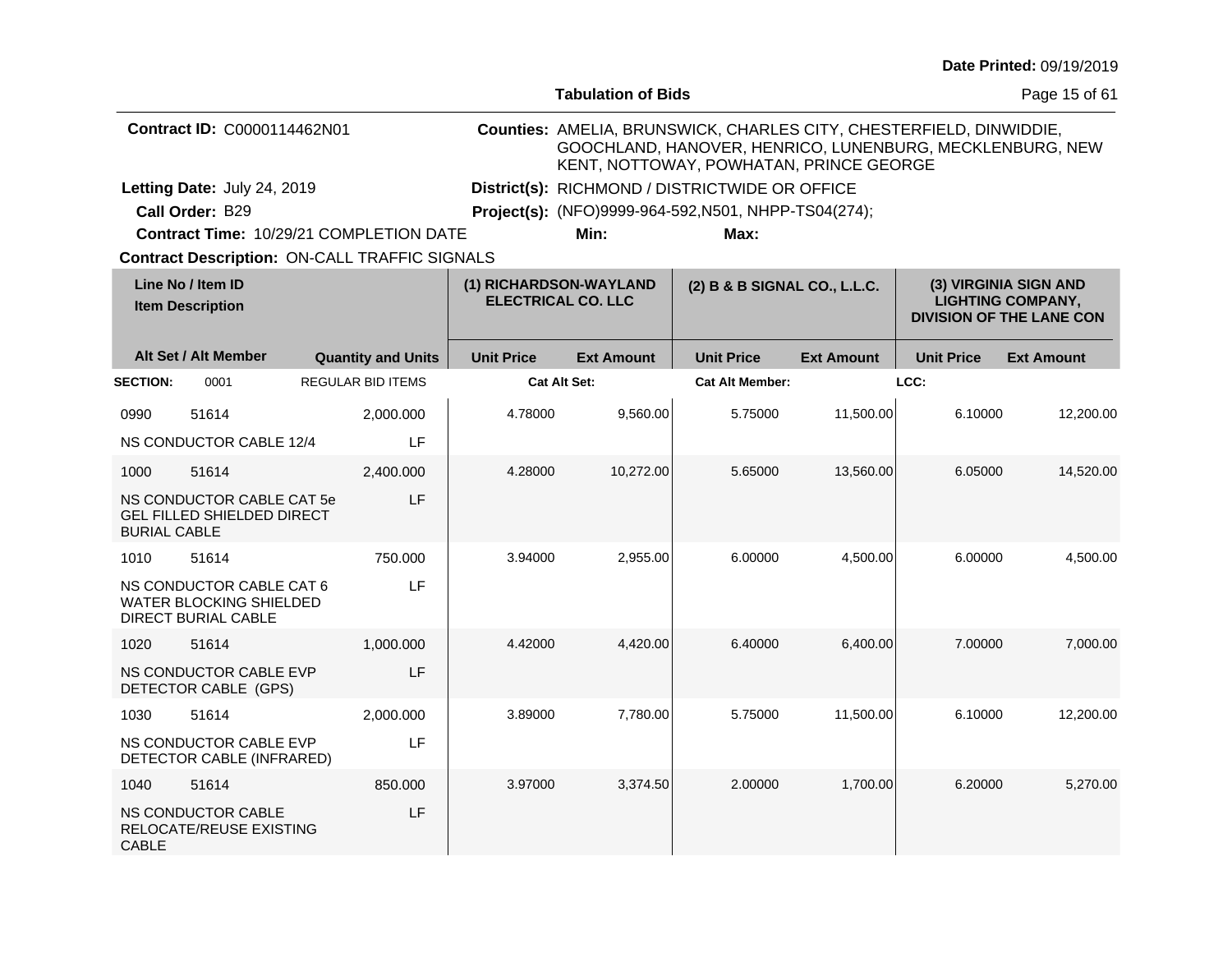|                                              |                                                       |                           |                                                |                                                     |                                                                                                                                                                            |                   |                   | Date Printed: 09/19/2019                                                             |  |
|----------------------------------------------|-------------------------------------------------------|---------------------------|------------------------------------------------|-----------------------------------------------------|----------------------------------------------------------------------------------------------------------------------------------------------------------------------------|-------------------|-------------------|--------------------------------------------------------------------------------------|--|
|                                              |                                                       |                           |                                                | <b>Tabulation of Bids</b>                           |                                                                                                                                                                            |                   |                   | Page 16 of 61                                                                        |  |
|                                              | Contract ID: C0000114462N01                           |                           |                                                |                                                     | Counties: AMELIA, BRUNSWICK, CHARLES CITY, CHESTERFIELD, DINWIDDIE,<br>GOOCHLAND, HANOVER, HENRICO, LUNENBURG, MECKLENBURG, NEW<br>KENT, NOTTOWAY, POWHATAN, PRINCE GEORGE |                   |                   |                                                                                      |  |
|                                              | Letting Date: July 24, 2019                           |                           | District(s): RICHMOND / DISTRICTWIDE OR OFFICE |                                                     |                                                                                                                                                                            |                   |                   |                                                                                      |  |
|                                              | Call Order: B29                                       |                           |                                                |                                                     | Project(s): (NFO)9999-964-592, N501, NHPP-TS04(274);                                                                                                                       |                   |                   |                                                                                      |  |
|                                              | Contract Time: 10/29/21 COMPLETION DATE               |                           |                                                | Min:                                                | Max:                                                                                                                                                                       |                   |                   |                                                                                      |  |
|                                              | <b>Contract Description: ON-CALL TRAFFIC SIGNALS</b>  |                           |                                                |                                                     |                                                                                                                                                                            |                   |                   |                                                                                      |  |
| Line No / Item ID<br><b>Item Description</b> |                                                       |                           |                                                | (1) RICHARDSON-WAYLAND<br><b>ELECTRICAL CO. LLC</b> | (2) B & B SIGNAL CO., L.L.C.                                                                                                                                               |                   |                   | (3) VIRGINIA SIGN AND<br><b>LIGHTING COMPANY,</b><br><b>DIVISION OF THE LANE CON</b> |  |
|                                              | Alt Set / Alt Member                                  | <b>Quantity and Units</b> | <b>Unit Price</b>                              | <b>Ext Amount</b>                                   | <b>Unit Price</b>                                                                                                                                                          | <b>Ext Amount</b> | <b>Unit Price</b> | <b>Ext Amount</b>                                                                    |  |
| <b>SECTION:</b>                              | 0001                                                  | <b>REGULAR BID ITEMS</b>  |                                                | <b>Cat Alt Set:</b>                                 | <b>Cat Alt Member:</b>                                                                                                                                                     |                   | LCC:              |                                                                                      |  |
| 1050                                         | 51614                                                 | 850,000                   | 2.53000                                        | 2,150.50                                            | 1.00000                                                                                                                                                                    | 850.00            | 5.35000           | 4,547.50                                                                             |  |
|                                              | NS CONDUCTOR CABLE REMOVE<br>EXISTING CONDUCTOR CABLE | LF                        |                                                |                                                     |                                                                                                                                                                            |                   |                   |                                                                                      |  |
| 1060                                         | 51615                                                 | 2,500.000                 | 2.20000                                        | 5,500.00                                            | 5.50000                                                                                                                                                                    | 13,750.00         | 5.70000           | 14,250.00                                                                            |  |
|                                              | 14/1 ENCLOSED COND. CABLE                             | LF                        |                                                |                                                     |                                                                                                                                                                            |                   |                   |                                                                                      |  |
| 1070                                         | 51700                                                 | 2.500.000                 | 2.91000                                        | 7,275.00                                            | 5.50000                                                                                                                                                                    | 13,750.00         | 5.90000           | 14,750.00                                                                            |  |
| <b>SHIELDED</b>                              | 14/2 CONDUCTOR CABLE                                  | LF                        |                                                |                                                     |                                                                                                                                                                            |                   |                   |                                                                                      |  |
| 1080                                         | 51730                                                 | 300.000                   | 7.00000                                        | 2,100.00                                            | 5.30000                                                                                                                                                                    | 1,590.00          | 12.65000          | 3.795.00                                                                             |  |
| SPAN WIRE 1/2"                               |                                                       | LF                        |                                                |                                                     |                                                                                                                                                                            |                   |                   |                                                                                      |  |
| 1090                                         | 51735                                                 | 300.000                   | 4.15000                                        | 1,245.00                                            | 4.35000                                                                                                                                                                    | 1,305.00          | 11.70000          | 3,510.00                                                                             |  |
|                                              | TETHER WIRE, 1/4"                                     | LF                        |                                                |                                                     |                                                                                                                                                                            |                   |                   |                                                                                      |  |
| 1100                                         | 51826                                                 | 7.000                     | 204.21000                                      | 1,429.47                                            | 155.00000                                                                                                                                                                  | 1,085.00          | 240.50000         | 1,683.50                                                                             |  |
| WAY                                          | HANGER ASSEMBLY SW-2, ONE                             | EA                        |                                                |                                                     |                                                                                                                                                                            |                   |                   |                                                                                      |  |
| 1110                                         | 51834                                                 | 1.000                     | 259.09000                                      | 259.09                                              | 260.00000                                                                                                                                                                  | 260.00            | 326.75000         | 326.75                                                                               |  |
| WAY                                          | HANGER ASSEMBLY SMB-2, ONE                            | EA                        |                                                |                                                     |                                                                                                                                                                            |                   |                   |                                                                                      |  |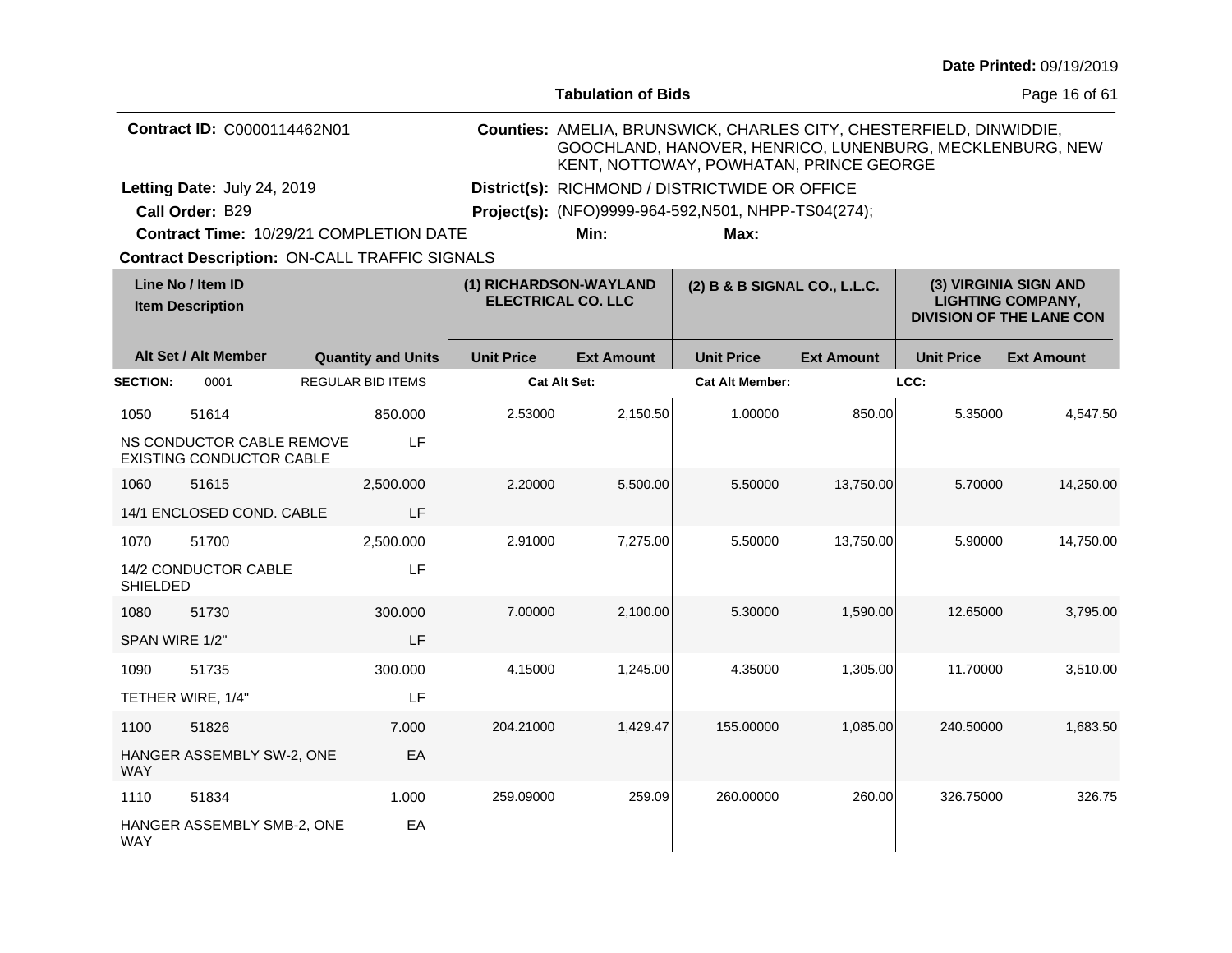|                                              |                                                             |  |                           |                                                     | <b>Tabulation of Bids</b>                      |                                                                                                                                                                            |                   |                                                                                      | Page 17 of 61     |  |
|----------------------------------------------|-------------------------------------------------------------|--|---------------------------|-----------------------------------------------------|------------------------------------------------|----------------------------------------------------------------------------------------------------------------------------------------------------------------------------|-------------------|--------------------------------------------------------------------------------------|-------------------|--|
|                                              | Contract ID: C0000114462N01                                 |  |                           |                                                     |                                                | Counties: AMELIA, BRUNSWICK, CHARLES CITY, CHESTERFIELD, DINWIDDIE,<br>GOOCHLAND, HANOVER, HENRICO, LUNENBURG, MECKLENBURG, NEW<br>KENT, NOTTOWAY, POWHATAN, PRINCE GEORGE |                   |                                                                                      |                   |  |
|                                              | Letting Date: July 24, 2019                                 |  |                           |                                                     | District(s): RICHMOND / DISTRICTWIDE OR OFFICE |                                                                                                                                                                            |                   |                                                                                      |                   |  |
|                                              | Call Order: B29                                             |  |                           |                                                     |                                                | Project(s): (NFO)9999-964-592, N501, NHPP-TS04(274);                                                                                                                       |                   |                                                                                      |                   |  |
| Contract Time: 10/29/21 COMPLETION DATE      |                                                             |  |                           |                                                     | Min:                                           | Max:                                                                                                                                                                       |                   |                                                                                      |                   |  |
|                                              | <b>Contract Description: ON-CALL TRAFFIC SIGNALS</b>        |  |                           |                                                     |                                                |                                                                                                                                                                            |                   |                                                                                      |                   |  |
| Line No / Item ID<br><b>Item Description</b> |                                                             |  |                           | (1) RICHARDSON-WAYLAND<br><b>ELECTRICAL CO. LLC</b> |                                                | (2) B & B SIGNAL CO., L.L.C.                                                                                                                                               |                   | (3) VIRGINIA SIGN AND<br><b>LIGHTING COMPANY,</b><br><b>DIVISION OF THE LANE CON</b> |                   |  |
|                                              | Alt Set / Alt Member                                        |  | <b>Quantity and Units</b> | <b>Unit Price</b>                                   | <b>Ext Amount</b>                              | <b>Unit Price</b>                                                                                                                                                          | <b>Ext Amount</b> | <b>Unit Price</b>                                                                    | <b>Ext Amount</b> |  |
| <b>SECTION:</b>                              | 0001                                                        |  | <b>REGULAR BID ITEMS</b>  |                                                     | <b>Cat Alt Set:</b>                            | <b>Cat Alt Member:</b>                                                                                                                                                     |                   | LCC:                                                                                 |                   |  |
| 1120                                         | 51835                                                       |  | 1.000                     | 391.56000                                           | 391.56                                         | 335.00000                                                                                                                                                                  | 335.00            | 563.00000                                                                            | 563.00            |  |
| WAY                                          | HANGER ASSEMBLY SMB-2, TWO                                  |  | EA                        |                                                     |                                                |                                                                                                                                                                            |                   |                                                                                      |                   |  |
| 1130                                         | 51838                                                       |  | 8.000                     | 315.79000                                           | 2,526.32                                       | 350.00000                                                                                                                                                                  | 2,800.00          | 264.00000                                                                            | 2,112.00          |  |
| WAY                                          | HANGER ASSEMBLY SMB-3, ONE                                  |  | EA                        |                                                     |                                                |                                                                                                                                                                            |                   |                                                                                      |                   |  |
| 1140                                         | 51839                                                       |  | 4.000                     | 488.83000                                           | 1,955.32                                       | 300.00000                                                                                                                                                                  | 1,200.00          | 542.00000                                                                            | 2,168.00          |  |
| <b>WAY</b>                                   | HANGER ASSEMBLY SMB-3, TWO                                  |  | EA                        |                                                     |                                                |                                                                                                                                                                            |                   |                                                                                      |                   |  |
| 1150                                         | 51840                                                       |  | 84.000                    | 357.55000                                           | 30,034.20                                      | 375.00000                                                                                                                                                                  | 31,500.00         | 287.00000                                                                            | 24,108.00         |  |
| $(IN-LINE)$                                  | <b>NS HANGER ASSEMBLY MAST</b><br>ARM HANGER ASSEMBLY, SM-3 |  | EA                        |                                                     |                                                |                                                                                                                                                                            |                   |                                                                                      |                   |  |
| 1160                                         | 51840                                                       |  | 6.000                     | 533.42000                                           | 3,200.52                                       | 355.00000                                                                                                                                                                  | 2,130.00          | 460.25000                                                                            | 2,761.50          |  |
| (CLUSTER)                                    | NS HANGER ASSEMBLY MAST<br>ARM HANGER ASSEMBLY, SM-3        |  | EA                        |                                                     |                                                |                                                                                                                                                                            |                   |                                                                                      |                   |  |
| 1170                                         | 51840                                                       |  | 15,000                    | 248.53000                                           | 3,727.95                                       | 185.00000                                                                                                                                                                  | 2,775.00          | 270,50000                                                                            | 4,057.50          |  |
|                                              | NS HANGER ASSEMBLY MAST<br>ARM HANGER ASSEMBLY, SMD-2       |  | EA                        |                                                     |                                                |                                                                                                                                                                            |                   |                                                                                      |                   |  |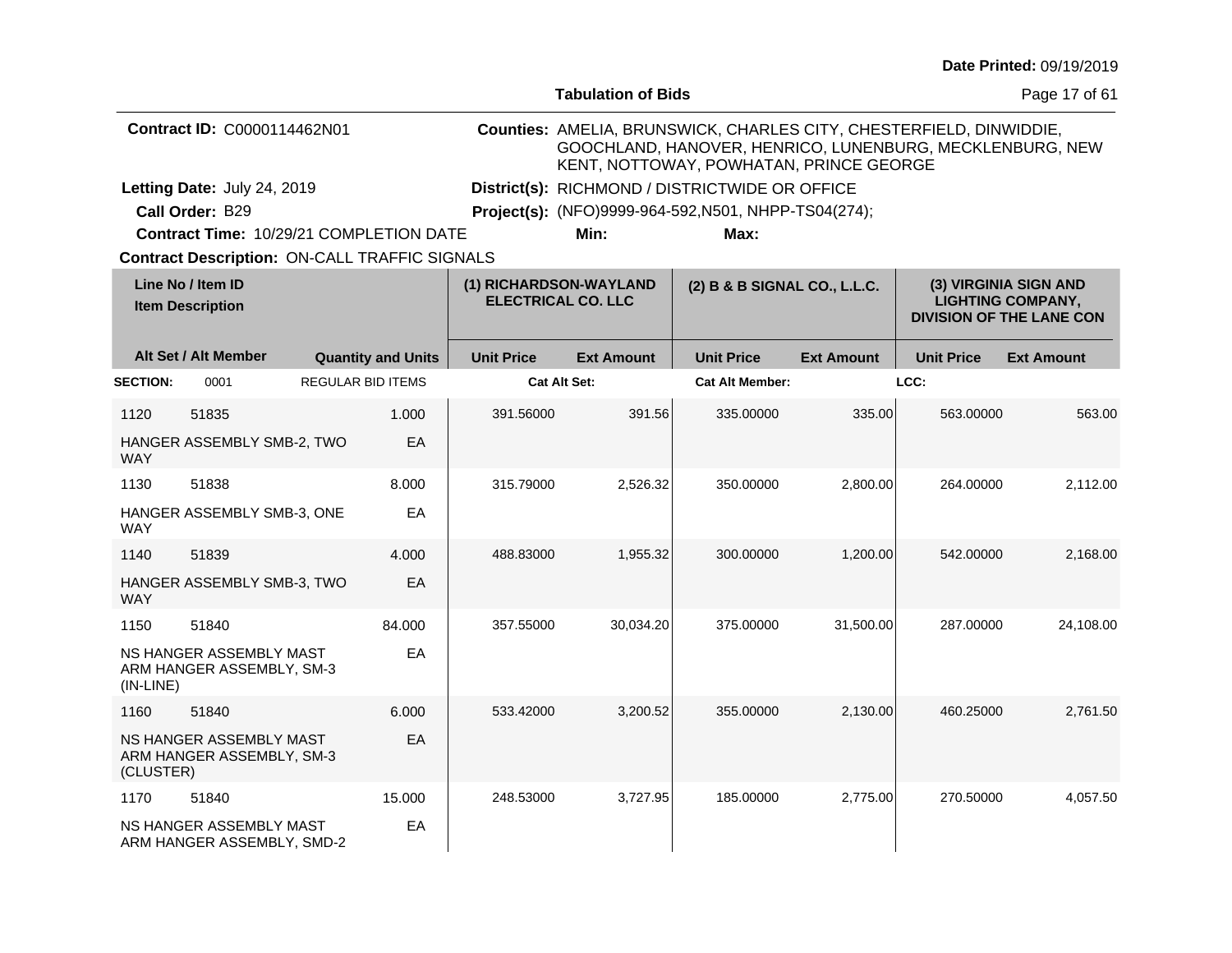|                                              |                                                |                                                      |                                                                                     | <b>Tabulation of Bids</b> |                                                                                                                                                                            |                   |                   | Page 18 of 61                                                                        |
|----------------------------------------------|------------------------------------------------|------------------------------------------------------|-------------------------------------------------------------------------------------|---------------------------|----------------------------------------------------------------------------------------------------------------------------------------------------------------------------|-------------------|-------------------|--------------------------------------------------------------------------------------|
|                                              | Contract ID: C0000114462N01                    |                                                      |                                                                                     |                           | Counties: AMELIA, BRUNSWICK, CHARLES CITY, CHESTERFIELD, DINWIDDIE,<br>GOOCHLAND, HANOVER, HENRICO, LUNENBURG, MECKLENBURG, NEW<br>KENT, NOTTOWAY, POWHATAN, PRINCE GEORGE |                   |                   |                                                                                      |
|                                              | Letting Date: July 24, 2019                    |                                                      |                                                                                     |                           | District(s): RICHMOND / DISTRICTWIDE OR OFFICE                                                                                                                             |                   |                   |                                                                                      |
|                                              | Call Order: B29                                |                                                      |                                                                                     |                           | Project(s): (NFO)9999-964-592, N501, NHPP-TS04(274);                                                                                                                       |                   |                   |                                                                                      |
|                                              |                                                | Contract Time: 10/29/21 COMPLETION DATE              |                                                                                     | Min:                      | Max:                                                                                                                                                                       |                   |                   |                                                                                      |
|                                              |                                                | <b>Contract Description: ON-CALL TRAFFIC SIGNALS</b> |                                                                                     |                           |                                                                                                                                                                            |                   |                   |                                                                                      |
| Line No / Item ID<br><b>Item Description</b> |                                                |                                                      | (1) RICHARDSON-WAYLAND<br>(2) B & B SIGNAL CO., L.L.C.<br><b>ELECTRICAL CO. LLC</b> |                           |                                                                                                                                                                            |                   |                   | (3) VIRGINIA SIGN AND<br><b>LIGHTING COMPANY,</b><br><b>DIVISION OF THE LANE CON</b> |
|                                              | Alt Set / Alt Member                           | <b>Quantity and Units</b>                            | <b>Unit Price</b>                                                                   | <b>Ext Amount</b>         | <b>Unit Price</b>                                                                                                                                                          | <b>Ext Amount</b> | <b>Unit Price</b> | <b>Ext Amount</b>                                                                    |
| <b>SECTION:</b>                              | 0001                                           | <b>REGULAR BID ITEMS</b>                             |                                                                                     | Cat Alt Set:              | <b>Cat Alt Member:</b>                                                                                                                                                     |                   | LCC:              |                                                                                      |
| 1180                                         | 51840                                          | 1.000                                                | 243.84000                                                                           | 243.84                    | 185.00000                                                                                                                                                                  | 185.00            | 252.00000         | 252.00                                                                               |
|                                              | <b>NS HANGER ASSEMBLY SMD-1</b>                | EA                                                   |                                                                                     |                           |                                                                                                                                                                            |                   |                   |                                                                                      |
| 1190                                         | 51912                                          | 500.000                                              | 25.62000                                                                            | 12,810.00                 | 18.00000                                                                                                                                                                   | 9,000.00          | 20.00000          | 10,000.00                                                                            |
|                                              | LOOP SAW CUT 3/8"                              | LF                                                   |                                                                                     |                           |                                                                                                                                                                            |                   |                   |                                                                                      |
| 1200                                         | 51913                                          | 125.000                                              | 29.42000                                                                            | 3,677.50                  | 22.00000                                                                                                                                                                   | 2,750.00          | 23.00000          | 2,875.00                                                                             |
|                                              | LOOP SAWCUT 5/8"                               | LF                                                   |                                                                                     |                           |                                                                                                                                                                            |                   |                   |                                                                                      |
| 1210                                         | 51934                                          | 15.000                                               | 1,383.07000                                                                         | 20,746.05                 | 1,450.00000                                                                                                                                                                | 21,750.00         | 1,507.00000       | 22,605.00                                                                            |
|                                              | <b>REMOVE EXISTING FOUNDATION</b>              | EA                                                   |                                                                                     |                           |                                                                                                                                                                            |                   |                   |                                                                                      |
| 1220                                         | 51935                                          | 60.000                                               | 126.58000                                                                           | 7,594.80                  | 80.00000                                                                                                                                                                   | 4,800.00          | 101.50000         | 6.090.00                                                                             |
|                                              | REMOVE EXISTING SIGNAL HEAD                    | EА                                                   |                                                                                     |                           |                                                                                                                                                                            |                   |                   |                                                                                      |
| 1230                                         | 51936                                          | 6.000                                                | 253.16000                                                                           | 1,518.96                  | 500.00000                                                                                                                                                                  | 3,000.00          | 387.00000         | 2,322.00                                                                             |
|                                              | REMOVE EXISTING CONTROLLER                     | ЕA                                                   |                                                                                     |                           |                                                                                                                                                                            |                   |                   |                                                                                      |
| 1240                                         | 51937                                          | 18,000                                               | 311.79000                                                                           | 5,612.22                  | 450.00000                                                                                                                                                                  | 8,100.00          | 406.75000         | 7,321.50                                                                             |
|                                              | <b>REMOVE EXISTING</b><br>MANHOLE/JUNCTION BOX | EA                                                   |                                                                                     |                           |                                                                                                                                                                            |                   |                   |                                                                                      |
| 1250                                         | 51951                                          | 10.000                                               | 215.19000                                                                           | 2,151.90                  | 200.00000                                                                                                                                                                  | 2,000.00          | 200.00000         | 2,000.00                                                                             |
|                                              | INSTALL SIGN (GROUND MOUNT)                    | EA                                                   |                                                                                     |                           |                                                                                                                                                                            |                   |                   |                                                                                      |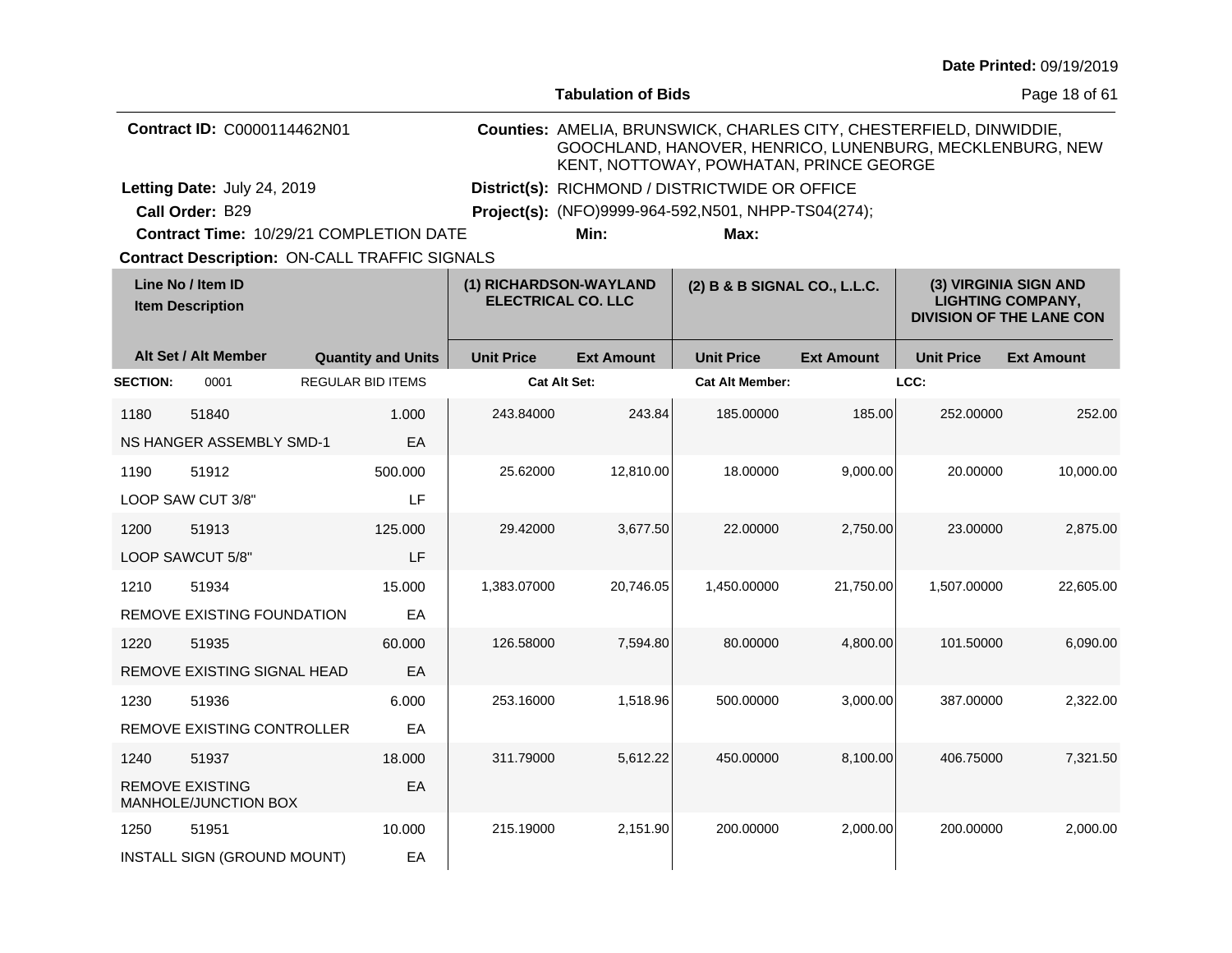|                                              |                             |                                                      |                   |                                                      |                                                                                                                                                                            |                   |                   | <b>Date Littled:</b> 09/19/2019                                                      |  |
|----------------------------------------------|-----------------------------|------------------------------------------------------|-------------------|------------------------------------------------------|----------------------------------------------------------------------------------------------------------------------------------------------------------------------------|-------------------|-------------------|--------------------------------------------------------------------------------------|--|
|                                              |                             |                                                      |                   | <b>Tabulation of Bids</b>                            |                                                                                                                                                                            |                   |                   | Page 19 of 61                                                                        |  |
|                                              | Contract ID: C0000114462N01 |                                                      |                   |                                                      | Counties: AMELIA, BRUNSWICK, CHARLES CITY, CHESTERFIELD, DINWIDDIE,<br>GOOCHLAND, HANOVER, HENRICO, LUNENBURG, MECKLENBURG, NEW<br>KENT, NOTTOWAY, POWHATAN, PRINCE GEORGE |                   |                   |                                                                                      |  |
|                                              | Letting Date: July 24, 2019 |                                                      |                   |                                                      | District(s): RICHMOND / DISTRICTWIDE OR OFFICE                                                                                                                             |                   |                   |                                                                                      |  |
|                                              | Call Order: B29             |                                                      |                   | Project(s): (NFO)9999-964-592, N501, NHPP-TS04(274); |                                                                                                                                                                            |                   |                   |                                                                                      |  |
|                                              |                             | Contract Time: 10/29/21 COMPLETION DATE              |                   | Min:                                                 | Max:                                                                                                                                                                       |                   |                   |                                                                                      |  |
|                                              |                             | <b>Contract Description: ON-CALL TRAFFIC SIGNALS</b> |                   |                                                      |                                                                                                                                                                            |                   |                   |                                                                                      |  |
| Line No / Item ID<br><b>Item Description</b> |                             |                                                      |                   | (1) RICHARDSON-WAYLAND<br><b>ELECTRICAL CO. LLC</b>  | (2) B & B SIGNAL CO., L.L.C.                                                                                                                                               |                   |                   | (3) VIRGINIA SIGN AND<br><b>LIGHTING COMPANY,</b><br><b>DIVISION OF THE LANE CON</b> |  |
|                                              | Alt Set / Alt Member        | <b>Quantity and Units</b>                            | <b>Unit Price</b> | <b>Ext Amount</b>                                    | <b>Unit Price</b>                                                                                                                                                          | <b>Ext Amount</b> | <b>Unit Price</b> | <b>Ext Amount</b>                                                                    |  |
| <b>SECTION:</b>                              | 0001                        | REGULAR BID ITEMS                                    |                   | <b>Cat Alt Set:</b>                                  | <b>Cat Alt Member:</b>                                                                                                                                                     |                   | LCC:              |                                                                                      |  |
| 1260                                         | 51960                       | 2.000                                                | 1,801.44000       | 3,602.88                                             | 1,000.00000                                                                                                                                                                | 2,000.00          | 2,233.00000       | 4,466.00                                                                             |  |
|                                              | NS INSTALL CABINET          | EA                                                   |                   |                                                      |                                                                                                                                                                            |                   |                   |                                                                                      |  |
| 1270                                         | 51960                       | 2.000                                                | 506.32000         | 1,012.64                                             | 1,000.00000                                                                                                                                                                | 2,000.00          | 279.00000         | 558.00                                                                               |  |
|                                              | NS INSTALL CONTROLLER       | EA                                                   |                   |                                                      |                                                                                                                                                                            |                   |                   |                                                                                      |  |
| 1280                                         | 51960                       | 5.000                                                | 189.87000         | 949.35                                               | 205.00000                                                                                                                                                                  | 1,025.00          | 676.00000         | 3,380.00                                                                             |  |
|                                              | NS INSTALL SIGN (MAST ARM)  | EA                                                   |                   |                                                      |                                                                                                                                                                            |                   |                   |                                                                                      |  |
| 1290                                         | 51960                       | 1.000                                                | 227.84000         | 227.84                                               | 205.00000                                                                                                                                                                  | 205.00            | 370.00000         | 370.00                                                                               |  |
|                                              | NS INSTALL SIGN (SPAN WIRE) | EA                                                   |                   |                                                      |                                                                                                                                                                            |                   |                   |                                                                                      |  |
| 1300                                         | 51960                       | 2.000                                                | 253.16000         | 506.32                                               | 100.00000                                                                                                                                                                  | 200.00            | 554.00000         | 1,108.00                                                                             |  |
| POWER SUPPLY                                 | NS INSTALL UNINTERRUPTIBLE  | EA                                                   |                   |                                                      |                                                                                                                                                                            |                   |                   |                                                                                      |  |
| 1310                                         | 51994                       | 9.000                                                | 5,982.59000       | 53,843.31                                            | 6,250.00000                                                                                                                                                                | 56,250.00         | 7,124.50000       | 64,120.50                                                                            |  |
| SUPPLY TYPE 2                                | UNINTERRUPTIBLE POWER       | EA                                                   |                   |                                                      |                                                                                                                                                                            |                   |                   |                                                                                      |  |
| 1320                                         | 51995                       | 9.000                                                | 2,869.30000       | 25,823.70                                            | 2,800.00000                                                                                                                                                                | 25,200.00         | 3,288.00000       | 29,592.00                                                                            |  |
|                                              | UNINTERRUPTIBLE POWER       | EА                                                   |                   |                                                      |                                                                                                                                                                            |                   |                   |                                                                                      |  |

SUPPLY BATTERY PACK (8 PACK)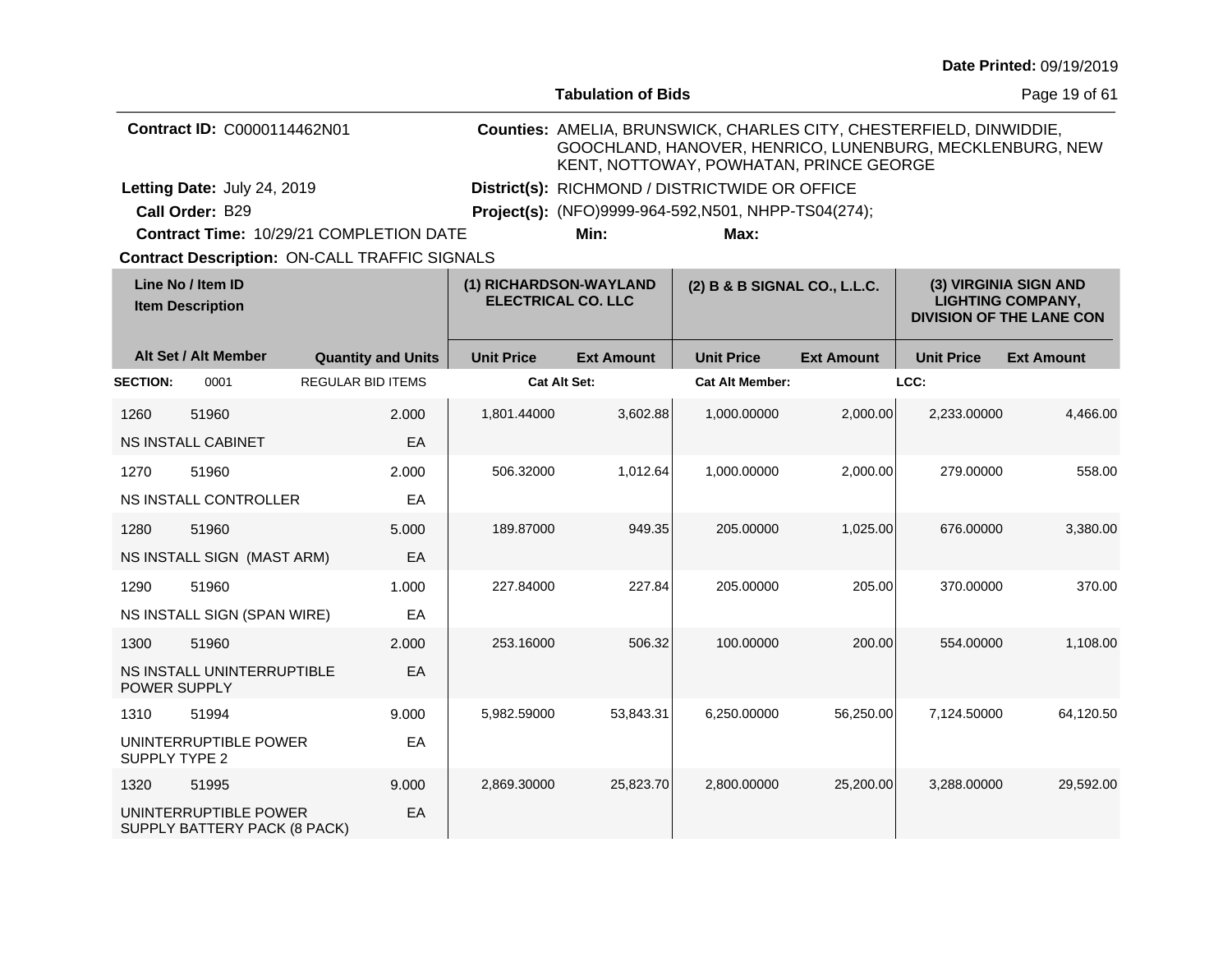|                                              |                                                                                                   |  |                           |                                                                                     | <b>Tabulation of Bids</b>                                                                                                                                                  |                                                      |                   |                                                                                      | Page 20 of 61     |  |
|----------------------------------------------|---------------------------------------------------------------------------------------------------|--|---------------------------|-------------------------------------------------------------------------------------|----------------------------------------------------------------------------------------------------------------------------------------------------------------------------|------------------------------------------------------|-------------------|--------------------------------------------------------------------------------------|-------------------|--|
|                                              | Contract ID: C0000114462N01                                                                       |  |                           |                                                                                     | Counties: AMELIA, BRUNSWICK, CHARLES CITY, CHESTERFIELD, DINWIDDIE,<br>GOOCHLAND, HANOVER, HENRICO, LUNENBURG, MECKLENBURG, NEW<br>KENT, NOTTOWAY, POWHATAN, PRINCE GEORGE |                                                      |                   |                                                                                      |                   |  |
|                                              | Letting Date: July 24, 2019                                                                       |  |                           |                                                                                     | District(s): RICHMOND / DISTRICTWIDE OR OFFICE                                                                                                                             |                                                      |                   |                                                                                      |                   |  |
|                                              | Call Order: B29                                                                                   |  |                           |                                                                                     |                                                                                                                                                                            | Project(s): (NFO)9999-964-592, N501, NHPP-TS04(274); |                   |                                                                                      |                   |  |
|                                              | Contract Time: 10/29/21 COMPLETION DATE                                                           |  |                           |                                                                                     | Min:                                                                                                                                                                       | Max:                                                 |                   |                                                                                      |                   |  |
|                                              | <b>Contract Description: ON-CALL TRAFFIC SIGNALS</b>                                              |  |                           |                                                                                     |                                                                                                                                                                            |                                                      |                   |                                                                                      |                   |  |
| Line No / Item ID<br><b>Item Description</b> |                                                                                                   |  |                           | (1) RICHARDSON-WAYLAND<br>(2) B & B SIGNAL CO., L.L.C.<br><b>ELECTRICAL CO. LLC</b> |                                                                                                                                                                            |                                                      |                   | (3) VIRGINIA SIGN AND<br><b>LIGHTING COMPANY,</b><br><b>DIVISION OF THE LANE CON</b> |                   |  |
|                                              | Alt Set / Alt Member                                                                              |  | <b>Quantity and Units</b> | <b>Unit Price</b>                                                                   | <b>Ext Amount</b>                                                                                                                                                          | <b>Unit Price</b>                                    | <b>Ext Amount</b> | <b>Unit Price</b>                                                                    | <b>Ext Amount</b> |  |
| <b>SECTION:</b>                              | 0001                                                                                              |  | <b>REGULAR BID ITEMS</b>  | <b>Cat Alt Set:</b>                                                                 |                                                                                                                                                                            | <b>Cat Alt Member:</b>                               |                   | LCC:                                                                                 |                   |  |
| 1330                                         | 52002                                                                                             |  | 16.000                    | 1,385.78000                                                                         | 22,172.48                                                                                                                                                                  | 1,125.00000                                          | 18,000.00         | 926.00000                                                                            | 14,816.00         |  |
|                                              | NS TRAFFIC SIGNALIZATION APS<br>PEDESTRIAN ACTUATION (PA-2)                                       |  | EA                        |                                                                                     |                                                                                                                                                                            |                                                      |                   |                                                                                      |                   |  |
| 1340                                         | 52002                                                                                             |  | 16.000                    | 2,214.57000                                                                         | 35,433.12                                                                                                                                                                  | 1,375.00000                                          | 22,000.00         | 2,199.00000                                                                          | 35,184.00         |  |
|                                              | NS TRAFFIC SIGNALIZATION APS<br>PEDESTRIAN ACTUATION (PA-3)                                       |  | EA                        |                                                                                     |                                                                                                                                                                            |                                                      |                   |                                                                                      |                   |  |
| 1350                                         | 52002                                                                                             |  | 7.000                     | 28,680.94000                                                                        | 200,766.58                                                                                                                                                                 | 26,500.00000                                         | 185,500.00        | 28,329.50000                                                                         | 198,306.50        |  |
|                                              | NS TRAFFIC SIGNALIZATION ATC<br>CABINET - COMBINATION<br><b>CONFIGURATION (16 OUTPUTS)</b>        |  | EA                        |                                                                                     |                                                                                                                                                                            |                                                      |                   |                                                                                      |                   |  |
| 1360                                         | 52002                                                                                             |  | 1.000                     | 30,557.13000                                                                        | 30,557.13                                                                                                                                                                  | 37,500.00000                                         | 37,500.00         | 38,800.00000                                                                         | 38,800.00         |  |
|                                              | NS TRAFFIC SIGNALIZATION ATC<br><b>CABINET - COMBINATION</b><br><b>CONFIGURATION (32 OUTPUTS)</b> |  | EA                        |                                                                                     |                                                                                                                                                                            |                                                      |                   |                                                                                      |                   |  |
| 1370                                         | 52002                                                                                             |  | 5.000                     | 3,678.25000                                                                         | 18,391.25                                                                                                                                                                  | 3,700.00000                                          | 18,500.00         | 3,876.00000                                                                          | 19,380.00         |  |
|                                              | NS TRAFFIC SIGNALIZATION AUX.<br>PREEMPTION GPS RADIO UNIT                                        |  | EA                        |                                                                                     |                                                                                                                                                                            |                                                      |                   |                                                                                      |                   |  |
| 1380                                         | 52002                                                                                             |  | 8.000                     | 1,134.72000                                                                         | 9,077.76                                                                                                                                                                   | 450.00000                                            | 3,600.00          | 596.25000                                                                            | 4,770.00          |  |
| <b>CABINET</b>                               | NS TRAFFIC SIGNALIZATION<br><b>AUXILIARY COMMUNICATIONS</b>                                       |  | EA                        |                                                                                     |                                                                                                                                                                            |                                                      |                   |                                                                                      |                   |  |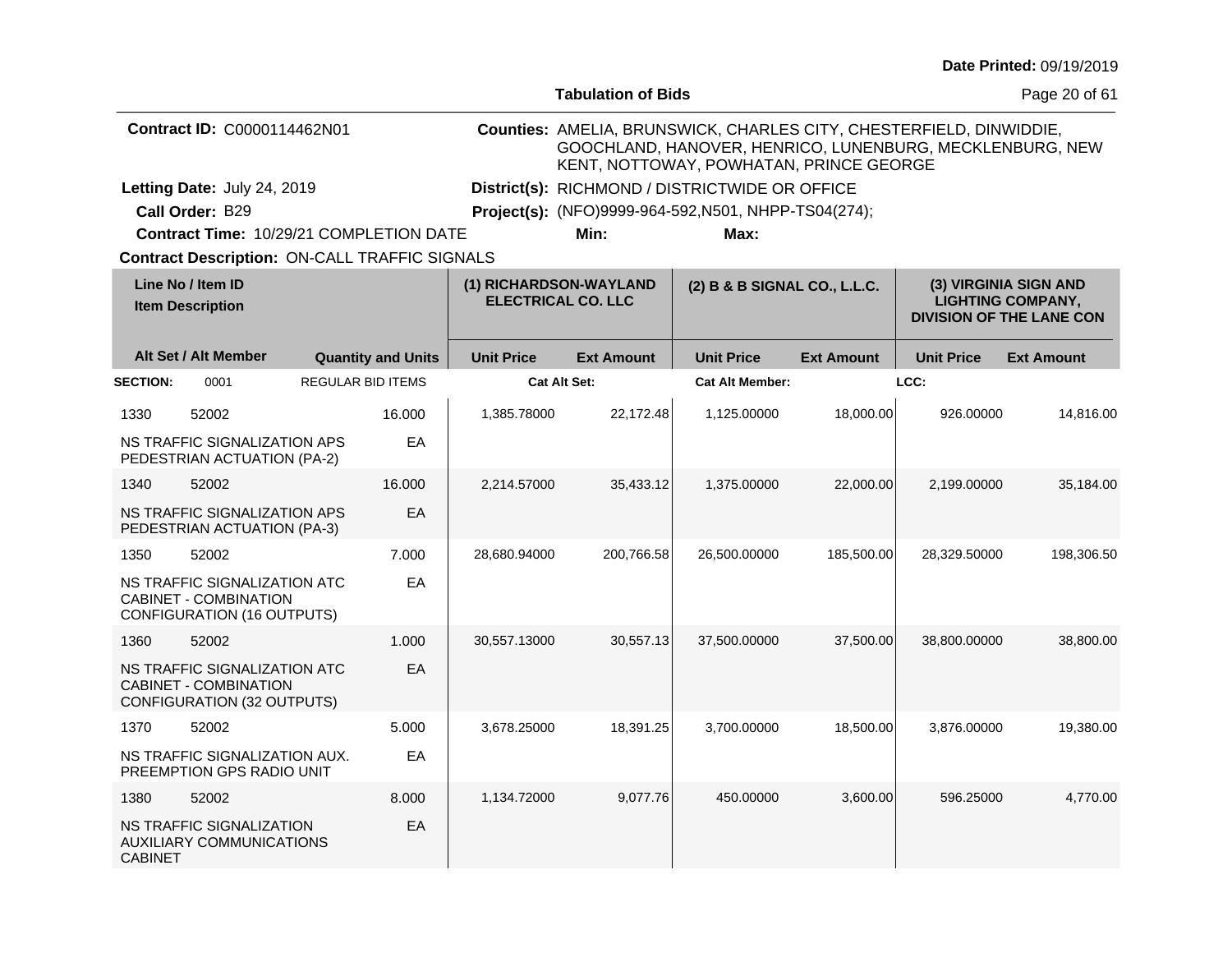|                                              |                                                                                   |  |                           |                                                     | <b>Tabulation of Bids</b>                            |                                                                                                                                                                            |                   |                   | Page 21 of 61                                                                        |  |
|----------------------------------------------|-----------------------------------------------------------------------------------|--|---------------------------|-----------------------------------------------------|------------------------------------------------------|----------------------------------------------------------------------------------------------------------------------------------------------------------------------------|-------------------|-------------------|--------------------------------------------------------------------------------------|--|
|                                              | Contract ID: C0000114462N01                                                       |  |                           |                                                     |                                                      | Counties: AMELIA, BRUNSWICK, CHARLES CITY, CHESTERFIELD, DINWIDDIE,<br>GOOCHLAND, HANOVER, HENRICO, LUNENBURG, MECKLENBURG, NEW<br>KENT, NOTTOWAY, POWHATAN, PRINCE GEORGE |                   |                   |                                                                                      |  |
|                                              | Letting Date: July 24, 2019                                                       |  |                           |                                                     | District(s): RICHMOND / DISTRICTWIDE OR OFFICE       |                                                                                                                                                                            |                   |                   |                                                                                      |  |
|                                              | Call Order: B29                                                                   |  |                           |                                                     | Project(s): (NFO)9999-964-592, N501, NHPP-TS04(274); |                                                                                                                                                                            |                   |                   |                                                                                      |  |
|                                              | Contract Time: 10/29/21 COMPLETION DATE                                           |  |                           |                                                     | Min:                                                 | Max:                                                                                                                                                                       |                   |                   |                                                                                      |  |
|                                              | <b>Contract Description: ON-CALL TRAFFIC SIGNALS</b>                              |  |                           |                                                     |                                                      |                                                                                                                                                                            |                   |                   |                                                                                      |  |
| Line No / Item ID<br><b>Item Description</b> |                                                                                   |  |                           | (1) RICHARDSON-WAYLAND<br><b>ELECTRICAL CO. LLC</b> |                                                      | (2) B & B SIGNAL CO., L.L.C.                                                                                                                                               |                   |                   | (3) VIRGINIA SIGN AND<br><b>LIGHTING COMPANY,</b><br><b>DIVISION OF THE LANE CON</b> |  |
|                                              | Alt Set / Alt Member                                                              |  | <b>Quantity and Units</b> | <b>Unit Price</b>                                   | <b>Ext Amount</b>                                    | <b>Unit Price</b>                                                                                                                                                          | <b>Ext Amount</b> | <b>Unit Price</b> | <b>Ext Amount</b>                                                                    |  |
| <b>SECTION:</b>                              | 0001                                                                              |  | <b>REGULAR BID ITEMS</b>  | Cat Alt Set:                                        |                                                      | <b>Cat Alt Member:</b>                                                                                                                                                     |                   | LCC:              |                                                                                      |  |
| 1390                                         | 52002                                                                             |  | 2.000                     | 7,726.92000                                         | 15,453.84                                            | 7,300.00000                                                                                                                                                                | 14,600.00         | 7,500.00000       | 15,000.00                                                                            |  |
|                                              | NS TRAFFIC SIGNALIZATION EVP<br>DETECTION SYSTEM GPS                              |  | EA                        |                                                     |                                                      |                                                                                                                                                                            |                   |                   |                                                                                      |  |
| 1400                                         | 52002                                                                             |  | 1.000                     | 6.032.74000                                         | 6,032.74                                             | 6.650.00000                                                                                                                                                                | 6,650.00          | 6.670.00000       | 6,670.00                                                                             |  |
| $[3-WAY]$                                    | NS TRAFFIC SIGNALIZATION EVP<br>DETECTION SYSTEM INFRARED                         |  | EA                        |                                                     |                                                      |                                                                                                                                                                            |                   |                   |                                                                                      |  |
| 1410                                         | 52002                                                                             |  | 4.000                     | 6,947.25000                                         | 27,789.00                                            | 7,700.00000                                                                                                                                                                | 30,800.00         | 7,539.00000       | 30,156.00                                                                            |  |
| $[4-WAY]$                                    | NS TRAFFIC SIGNALIZATION EVP<br>DETECTION SYSTEM INFRARED                         |  | EA                        |                                                     |                                                      |                                                                                                                                                                            |                   |                   |                                                                                      |  |
| 1420                                         | 52002                                                                             |  | 8.000                     | 4,447.25000                                         | 35,578.00                                            | 5,425.00000                                                                                                                                                                | 43,400.00         | 5,167.00000       | 41,336.00                                                                            |  |
|                                              | NS TRAFFIC SIGNALIZATION<br>LOCAL CONTROLLER (ATC)                                |  | EA                        |                                                     |                                                      |                                                                                                                                                                            |                   |                   |                                                                                      |  |
| 1430                                         | 52002                                                                             |  | 6.000                     | 1,499.40000                                         | 8,996.40                                             | 850.00000                                                                                                                                                                  | 5,100.00          | 1,344.50000       | 8,067.00                                                                             |  |
|                                              | NS TRAFFIC SIGNALIZATION<br><b>NEMA AUXILIARY</b><br><b>COMMUNICATION CABINET</b> |  | EA                        |                                                     |                                                      |                                                                                                                                                                            |                   |                   |                                                                                      |  |
| 1440                                         | 52002                                                                             |  | 1.000                     | 23,098.49000                                        | 23,098.49                                            | 7,525.00000                                                                                                                                                                | 7,525.00          | 8,850.00000       | 8,850.00                                                                             |  |
|                                              | NS TRAFFIC SIGNALIZATION<br>RECTANGULAR RAPID FLASHING<br><b>BEACON ASSEMBLY</b>  |  | EA                        |                                                     |                                                      |                                                                                                                                                                            |                   |                   |                                                                                      |  |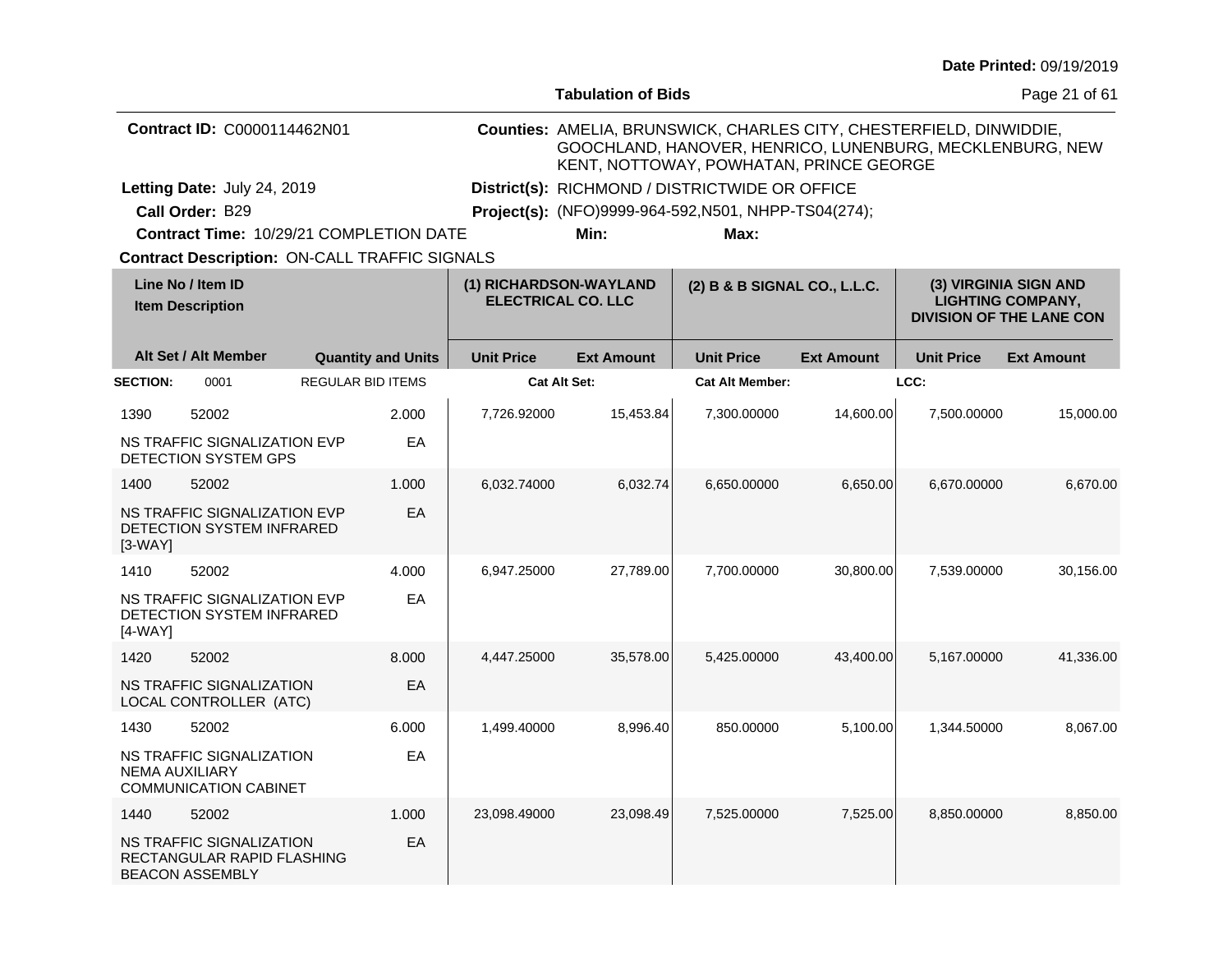|                                                                                                      |                                                                                   |  |                                                     |                   | <b>Tabulation of Bids</b>                                                                                                                                                  |                                                      |                   |                                                                                      | Page 22 of 61     |
|------------------------------------------------------------------------------------------------------|-----------------------------------------------------------------------------------|--|-----------------------------------------------------|-------------------|----------------------------------------------------------------------------------------------------------------------------------------------------------------------------|------------------------------------------------------|-------------------|--------------------------------------------------------------------------------------|-------------------|
|                                                                                                      | Contract ID: C0000114462N01                                                       |  |                                                     |                   | Counties: AMELIA, BRUNSWICK, CHARLES CITY, CHESTERFIELD, DINWIDDIE,<br>GOOCHLAND, HANOVER, HENRICO, LUNENBURG, MECKLENBURG, NEW<br>KENT, NOTTOWAY, POWHATAN, PRINCE GEORGE |                                                      |                   |                                                                                      |                   |
|                                                                                                      | Letting Date: July 24, 2019                                                       |  |                                                     |                   | District(s): RICHMOND / DISTRICTWIDE OR OFFICE                                                                                                                             |                                                      |                   |                                                                                      |                   |
|                                                                                                      | Call Order: B29                                                                   |  |                                                     |                   |                                                                                                                                                                            | Project(s): (NFO)9999-964-592, N501, NHPP-TS04(274); |                   |                                                                                      |                   |
|                                                                                                      | Contract Time: 10/29/21 COMPLETION DATE                                           |  |                                                     |                   | Min:                                                                                                                                                                       | Max:                                                 |                   |                                                                                      |                   |
| <b>Contract Description: ON-CALL TRAFFIC SIGNALS</b><br>Line No / Item ID<br><b>Item Description</b> |                                                                                   |  | (1) RICHARDSON-WAYLAND<br><b>ELECTRICAL CO. LLC</b> |                   | (2) B & B SIGNAL CO., L.L.C.                                                                                                                                               |                                                      |                   | (3) VIRGINIA SIGN AND<br><b>LIGHTING COMPANY,</b><br><b>DIVISION OF THE LANE CON</b> |                   |
|                                                                                                      | Alt Set / Alt Member                                                              |  | <b>Quantity and Units</b>                           | <b>Unit Price</b> | <b>Ext Amount</b>                                                                                                                                                          | <b>Unit Price</b>                                    | <b>Ext Amount</b> | <b>Unit Price</b>                                                                    | <b>Ext Amount</b> |
| <b>SECTION:</b>                                                                                      | 0001                                                                              |  | <b>REGULAR BID ITEMS</b>                            |                   | <b>Cat Alt Set:</b>                                                                                                                                                        | <b>Cat Alt Member:</b>                               |                   | LCC:                                                                                 |                   |
| 1450                                                                                                 | 52002                                                                             |  | 180.000                                             | 124.58000         | 22.424.40                                                                                                                                                                  | 210.00000                                            | 37,800.00         | 186.50000                                                                            | 33,570.00         |
|                                                                                                      | NS TRAFFIC SIGNALIZATION<br>REPLACE HVSB BACKPLATE (12")                          |  | EA                                                  |                   |                                                                                                                                                                            |                                                      |                   |                                                                                      |                   |
| 1460                                                                                                 | 52002                                                                             |  | 30,000                                              | 123.78000         | 3,713.40                                                                                                                                                                   | 100.00000                                            | 3,000.00          | 121.00000                                                                            | 3,630.00          |
|                                                                                                      | NS TRAFFIC SIGNALIZATION<br>RETRO-FIT LED (12")                                   |  | EA                                                  |                   |                                                                                                                                                                            |                                                      |                   |                                                                                      |                   |
| 1470                                                                                                 | 52002                                                                             |  | 9.000                                               | 311.82000         | 2,806.38                                                                                                                                                                   | 185.00000                                            | 1,665.00          | 255.00000                                                                            | 2,295.00          |
|                                                                                                      | NS TRAFFIC SIGNALIZATION<br>TRAFFIC SIGNAL HEAD SECT.(12",<br>STANDARD BACKPLATE) |  | EA                                                  |                   |                                                                                                                                                                            |                                                      |                   |                                                                                      |                   |
| 1475                                                                                                 | 52002                                                                             |  | 300,000                                             | 95.27000          | 28,581.00                                                                                                                                                                  | 200.00000                                            | 60,000.00         | 137.50000                                                                            | 41,250.00         |
|                                                                                                      | NS TRAFFIC SIGNALIZATION<br><b>INSTALL BACKPLATE (12")</b>                        |  | EA                                                  |                   |                                                                                                                                                                            |                                                      |                   |                                                                                      |                   |
| 1480                                                                                                 | 52403                                                                             |  | 1.000                                               | 465.44000         | 465.44                                                                                                                                                                     | 350.00000                                            | 350.00            | 583.00000                                                                            | 583.00            |
|                                                                                                      | PEDESTRIAN SIGNAL HEAD SP-8                                                       |  | EA                                                  |                   |                                                                                                                                                                            |                                                      |                   |                                                                                      |                   |
| 1490                                                                                                 | 52404                                                                             |  | 8.000                                               | 582.70000         | 4,661.60                                                                                                                                                                   | 650.00000                                            | 5,200.00          | 763.00000                                                                            | 6,104.00          |
|                                                                                                      | PEDESTRIAN SIGNAL HEAD SP-9                                                       |  | EA                                                  |                   |                                                                                                                                                                            |                                                      |                   |                                                                                      |                   |
| 1500                                                                                                 | 52424                                                                             |  | 2.000                                               | 2,505.13000       | 5,010.26                                                                                                                                                                   | 2,900.00000                                          | 5,800.00          | 1,997.25000                                                                          | 3,994.50          |
| Α                                                                                                    | ELECTRICAL SERVICE SE-3 TYPE                                                      |  | EA                                                  |                   |                                                                                                                                                                            |                                                      |                   |                                                                                      |                   |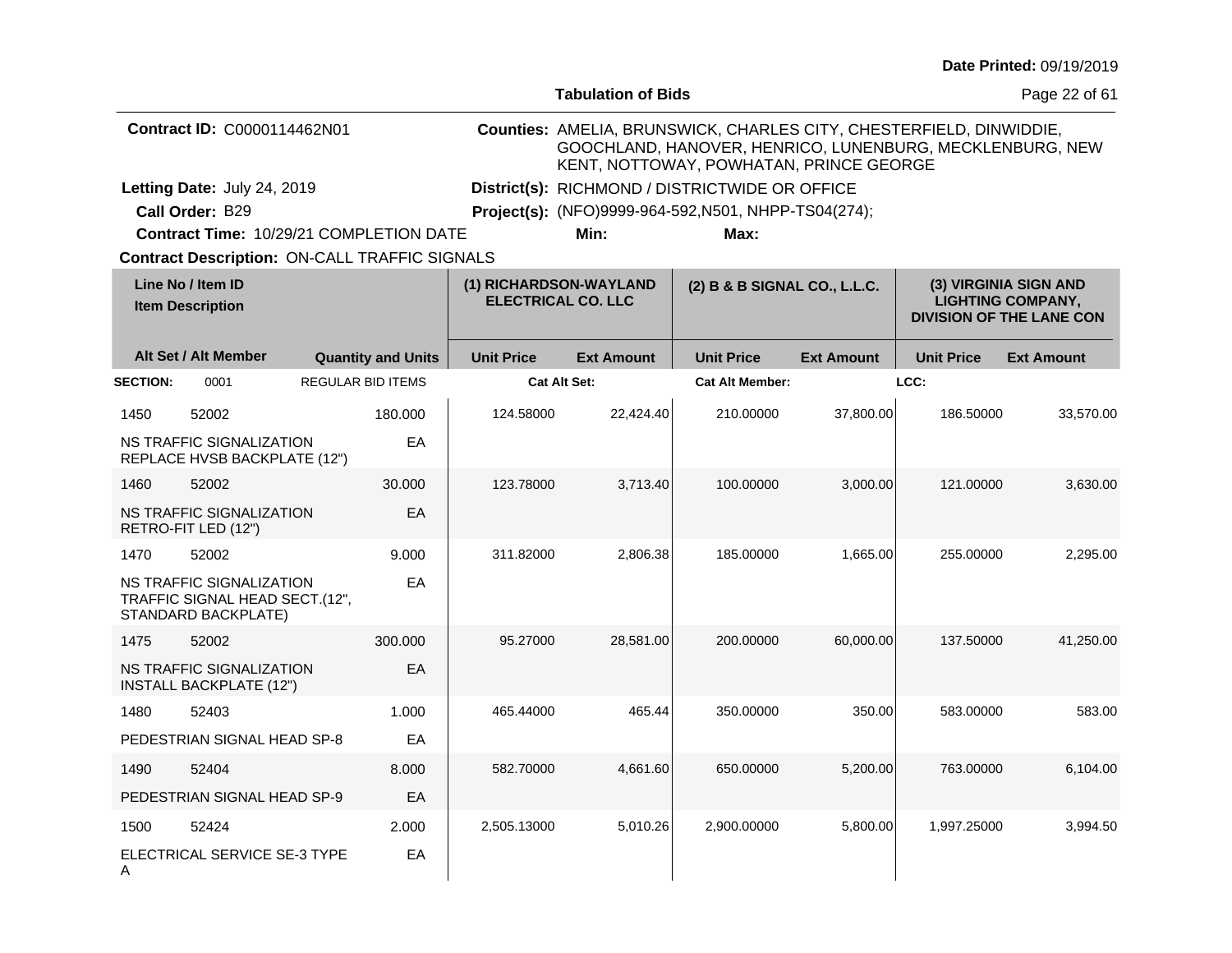|                                              |                                                      |                                                     |                   | <b>Tabulation of Bids</b>                            |                                                                                                                                                                            |                   |                                                                                      | Page 23 of 61     |
|----------------------------------------------|------------------------------------------------------|-----------------------------------------------------|-------------------|------------------------------------------------------|----------------------------------------------------------------------------------------------------------------------------------------------------------------------------|-------------------|--------------------------------------------------------------------------------------|-------------------|
|                                              | Contract ID: C0000114462N01                          |                                                     |                   |                                                      | Counties: AMELIA, BRUNSWICK, CHARLES CITY, CHESTERFIELD, DINWIDDIE,<br>GOOCHLAND, HANOVER, HENRICO, LUNENBURG, MECKLENBURG, NEW<br>KENT, NOTTOWAY, POWHATAN, PRINCE GEORGE |                   |                                                                                      |                   |
|                                              | Letting Date: July 24, 2019                          |                                                     |                   |                                                      | District(s): RICHMOND / DISTRICTWIDE OR OFFICE                                                                                                                             |                   |                                                                                      |                   |
|                                              | Call Order: B29                                      |                                                     |                   | Project(s): (NFO)9999-964-592, N501, NHPP-TS04(274); |                                                                                                                                                                            |                   |                                                                                      |                   |
|                                              | Contract Time: 10/29/21 COMPLETION DATE              |                                                     |                   | Min:                                                 | Max:                                                                                                                                                                       |                   |                                                                                      |                   |
|                                              | <b>Contract Description: ON-CALL TRAFFIC SIGNALS</b> |                                                     |                   |                                                      |                                                                                                                                                                            |                   |                                                                                      |                   |
| Line No / Item ID<br><b>Item Description</b> |                                                      | (1) RICHARDSON-WAYLAND<br><b>ELECTRICAL CO. LLC</b> |                   | (2) B & B SIGNAL CO., L.L.C.                         |                                                                                                                                                                            |                   | (3) VIRGINIA SIGN AND<br><b>LIGHTING COMPANY,</b><br><b>DIVISION OF THE LANE CON</b> |                   |
|                                              | Alt Set / Alt Member                                 | <b>Quantity and Units</b>                           | <b>Unit Price</b> | <b>Ext Amount</b>                                    | <b>Unit Price</b>                                                                                                                                                          | <b>Ext Amount</b> | <b>Unit Price</b>                                                                    | <b>Ext Amount</b> |
| <b>SECTION:</b>                              | 0001                                                 | <b>REGULAR BID ITEMS</b>                            |                   | <b>Cat Alt Set:</b>                                  | <b>Cat Alt Member:</b>                                                                                                                                                     |                   | LCC:                                                                                 |                   |
| 1510                                         | 52426                                                | 1.000                                               | 3,011.45000       | 3,011.45                                             | 6,200.00000                                                                                                                                                                | 6,200.00          | 1,975.00000                                                                          | 1,975.00          |
| A                                            | ELECTRICAL SERVICE SE-4 TYPE                         | EA                                                  |                   |                                                      |                                                                                                                                                                            |                   |                                                                                      |                   |
| 1520                                         | 54032                                                | 1,200.000                                           | 47.85000          | 57,420.00                                            | 15.00000                                                                                                                                                                   | 18,000.00         | 7.85000                                                                              | 9,420.00          |
| 4"                                           | TYPE B CLASS I PVMT LINE MRKG                        | LF                                                  |                   |                                                      |                                                                                                                                                                            |                   |                                                                                      |                   |
| 1530                                         | 54034                                                | 850.000                                             | 45.73000          | 38,870.50                                            | 12.50000                                                                                                                                                                   | 10,625.00         | 9.45000                                                                              | 8,032.50          |
| 6"                                           | TYPE B CLASS I PVMT LINE MRKG                        | LF                                                  |                   |                                                      |                                                                                                                                                                            |                   |                                                                                      |                   |
| 1540                                         | 54037                                                | 600.000                                             | 46.30000          | 27,780.00                                            | 13.00000                                                                                                                                                                   | 7,800.00          | 11.00000                                                                             | 6,600.00          |
| 8"                                           | TYPE B CLASS I PVMT LINE MRKG                        | LF                                                  |                   |                                                      |                                                                                                                                                                            |                   |                                                                                      |                   |
| 1550                                         | 54040                                                | 300.000                                             | 48.42000          | 14,526.00                                            | 15.25000                                                                                                                                                                   | 4,575.00          | 12.60000                                                                             | 3,780.00          |
| 12"                                          | TYPE B CLASS I PVMT LINE MRKG                        | LF                                                  |                   |                                                      |                                                                                                                                                                            |                   |                                                                                      |                   |
| 1560                                         | 54042                                                | 300,000                                             | 53.20000          | 15,960.00                                            | 20.00000                                                                                                                                                                   | 6,000.00          | 20.60000                                                                             | 6,180.00          |
| <b>MARKING 24"</b>                           | TYPE B CLASS I PAVE. LINE                            | LF                                                  |                   |                                                      |                                                                                                                                                                            |                   |                                                                                      |                   |
| 1570                                         | 54105                                                | 250.000                                             | 43.74000          | 10,935.00                                            | 10.50000                                                                                                                                                                   | 2,625.00          | 11.25000                                                                             | 2,812.50          |
| <b>MARKING</b>                               | ERADICATE EXIST. LINEAR PVMT                         | LF                                                  |                   |                                                      |                                                                                                                                                                            |                   |                                                                                      |                   |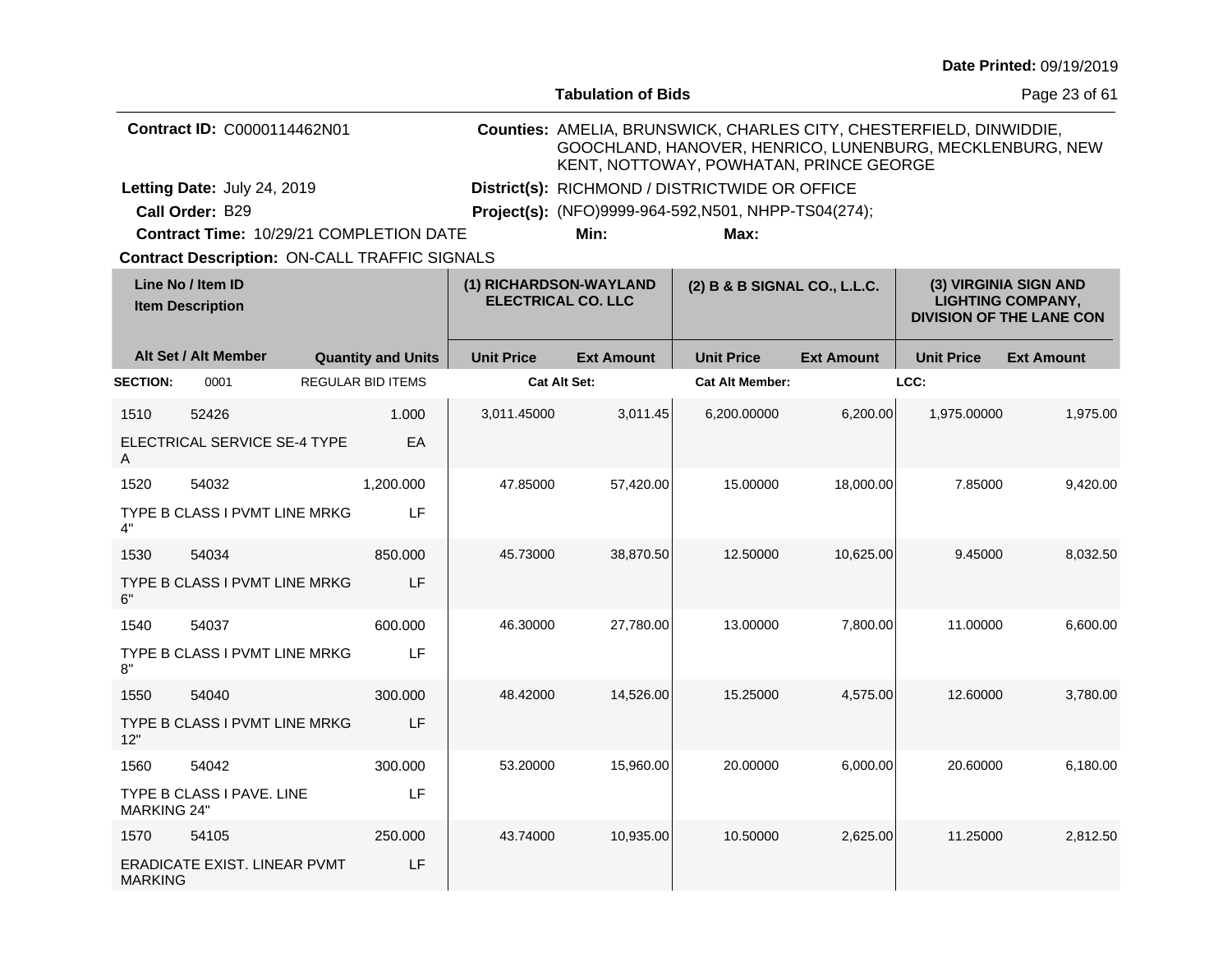| <b>Tabulation of Bids</b>                    |                                                         |                                                     |                                                      |                                                                                                                                                                            |                                                |                   | Page 24 of 61                                                                        |                   |
|----------------------------------------------|---------------------------------------------------------|-----------------------------------------------------|------------------------------------------------------|----------------------------------------------------------------------------------------------------------------------------------------------------------------------------|------------------------------------------------|-------------------|--------------------------------------------------------------------------------------|-------------------|
|                                              | Contract ID: C0000114462N01                             |                                                     |                                                      | Counties: AMELIA, BRUNSWICK, CHARLES CITY, CHESTERFIELD, DINWIDDIE,<br>GOOCHLAND, HANOVER, HENRICO, LUNENBURG, MECKLENBURG, NEW<br>KENT, NOTTOWAY, POWHATAN, PRINCE GEORGE |                                                |                   |                                                                                      |                   |
|                                              | Letting Date: July 24, 2019                             |                                                     |                                                      |                                                                                                                                                                            | District(s): RICHMOND / DISTRICTWIDE OR OFFICE |                   |                                                                                      |                   |
|                                              | Call Order: B29                                         |                                                     | Project(s): (NFO)9999-964-592, N501, NHPP-TS04(274); |                                                                                                                                                                            |                                                |                   |                                                                                      |                   |
|                                              | <b>Contract Time: 10/29/21 COMPLETION DATE</b>          |                                                     |                                                      | Min:                                                                                                                                                                       | Max:                                           |                   |                                                                                      |                   |
|                                              | <b>Contract Description: ON-CALL TRAFFIC SIGNALS</b>    |                                                     |                                                      |                                                                                                                                                                            |                                                |                   |                                                                                      |                   |
| Line No / Item ID<br><b>Item Description</b> |                                                         | (1) RICHARDSON-WAYLAND<br><b>ELECTRICAL CO. LLC</b> |                                                      | (2) B & B SIGNAL CO., L.L.C.                                                                                                                                               |                                                |                   | (3) VIRGINIA SIGN AND<br><b>LIGHTING COMPANY,</b><br><b>DIVISION OF THE LANE CON</b> |                   |
|                                              | Alt Set / Alt Member                                    | <b>Quantity and Units</b>                           | <b>Unit Price</b>                                    | <b>Ext Amount</b>                                                                                                                                                          | <b>Unit Price</b>                              | <b>Ext Amount</b> | <b>Unit Price</b>                                                                    | <b>Ext Amount</b> |
| <b>SECTION:</b>                              | 0001                                                    | <b>REGULAR BID ITEMS</b>                            | <b>Cat Alt Set:</b>                                  |                                                                                                                                                                            | <b>Cat Alt Member:</b>                         |                   | LCC:                                                                                 |                   |
| 1580                                         | 54106                                                   | 180.000                                             | 47.58000                                             | 8,564.40                                                                                                                                                                   | 6.75000                                        | 1,215.00          | 20.60000                                                                             | 3,708.00          |
| <b>PVMT MRKG</b>                             | <b>ERADICATE EXIST, NONLINEAR</b>                       | <b>SF</b>                                           |                                                      |                                                                                                                                                                            |                                                |                   |                                                                                      |                   |
| 1590                                         | 54210                                                   | 10.000                                              | 296.10000                                            | 2,961.00                                                                                                                                                                   | 275,00000                                      | 2,750.00          | 68.00000                                                                             | 680.00            |
|                                              | <b>REMOVE EXIST, RAISED</b><br><b>PAVEMENT MARKER</b>   | EA                                                  |                                                      |                                                                                                                                                                            |                                                |                   |                                                                                      |                   |
| 1600                                         | 54257                                                   | 6.000                                               | 320.24000                                            | 1,921.44                                                                                                                                                                   | 275.00000                                      | 1,650.00          | 240.50000                                                                            | 1,443.00          |
| TY. B, CL. II                                | PVMT MESSAGE, 6', CHARACTER,                            | EA                                                  |                                                      |                                                                                                                                                                            |                                                |                   |                                                                                      |                   |
| 1610                                         | 54262                                                   | 6.000                                               | 370.11000                                            | 2,220.66                                                                                                                                                                   | 350,00000                                      | 2,100.00          | 240.50000                                                                            | 1,443.00          |
| TY. B, CL. II                                | PVMT MESSAGE, 8', CHARACTER,                            | EA                                                  |                                                      |                                                                                                                                                                            |                                                |                   |                                                                                      |                   |
| 1620                                         | 54575                                                   | 10.000                                              | 672.16000                                            | 6,721.60                                                                                                                                                                   | 670.00000                                      | 6,700.00          | 639.00000                                                                            | 6,390.00          |
|                                              | <b>PVMT SYMB MRKG SGL TURN</b><br>ARROW TY B, CL II     | EA                                                  |                                                      |                                                                                                                                                                            |                                                |                   |                                                                                      |                   |
| 1630                                         | 54578                                                   | 2.000                                               | 1,116.18000                                          | 2,232.36                                                                                                                                                                   | 1,150.00000                                    | 2,300.00          | 722.00000                                                                            | 1,444.00          |
| Ш                                            | PVMT SYMB MRKG DBL TURN<br>ARROW THRU/LT OR RT TY B, CL | EA                                                  |                                                      |                                                                                                                                                                            |                                                |                   |                                                                                      |                   |
| 1640                                         | 55080                                                   | 2,400.000                                           | 2.91000                                              | 6,984.00                                                                                                                                                                   | 5.40000                                        | 12,960.00         | 6.10000                                                                              | 14,640.00         |
|                                              | 8 CONDUCTOR CABLE                                       | LF                                                  |                                                      |                                                                                                                                                                            |                                                |                   |                                                                                      |                   |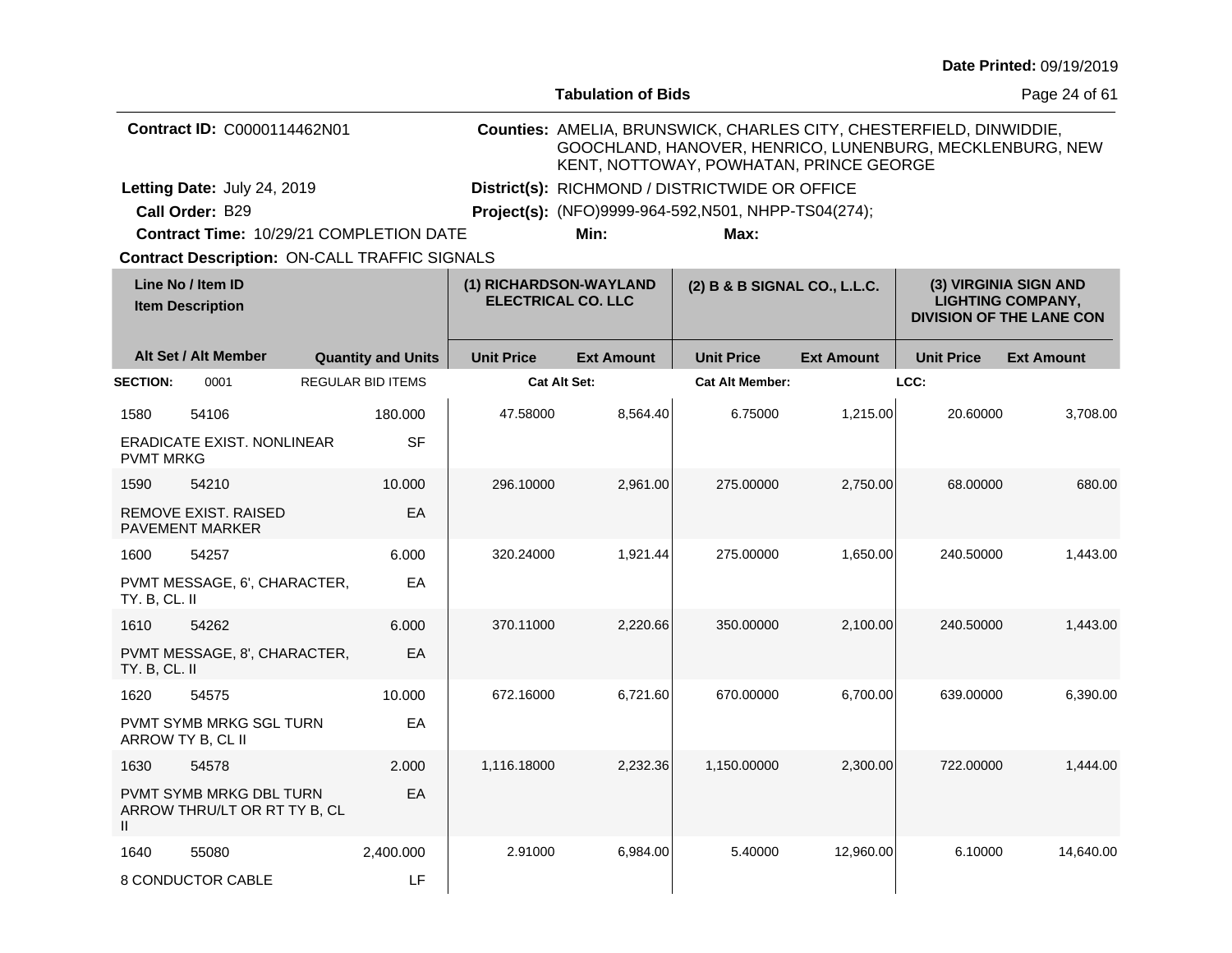|                                              |                                                               |                          |                           |                                                                                     | <b>Tabulation of Bids</b>                                                                                                                                                  |                        |                   |                                                                                      | Page 25 of 61     |  |  |
|----------------------------------------------|---------------------------------------------------------------|--------------------------|---------------------------|-------------------------------------------------------------------------------------|----------------------------------------------------------------------------------------------------------------------------------------------------------------------------|------------------------|-------------------|--------------------------------------------------------------------------------------|-------------------|--|--|
|                                              | Contract ID: C0000114462N01                                   |                          |                           |                                                                                     | Counties: AMELIA, BRUNSWICK, CHARLES CITY, CHESTERFIELD, DINWIDDIE,<br>GOOCHLAND, HANOVER, HENRICO, LUNENBURG, MECKLENBURG, NEW<br>KENT, NOTTOWAY, POWHATAN, PRINCE GEORGE |                        |                   |                                                                                      |                   |  |  |
|                                              | Letting Date: July 24, 2019                                   |                          |                           |                                                                                     | District(s): RICHMOND / DISTRICTWIDE OR OFFICE                                                                                                                             |                        |                   |                                                                                      |                   |  |  |
|                                              | Call Order: B29                                               |                          |                           |                                                                                     | Project(s): (NFO)9999-964-592, N501, NHPP-TS04(274);                                                                                                                       |                        |                   |                                                                                      |                   |  |  |
|                                              | Contract Time: 10/29/21 COMPLETION DATE                       |                          |                           |                                                                                     | Min:                                                                                                                                                                       | Max:                   |                   |                                                                                      |                   |  |  |
|                                              | <b>Contract Description: ON-CALL TRAFFIC SIGNALS</b>          |                          |                           |                                                                                     |                                                                                                                                                                            |                        |                   |                                                                                      |                   |  |  |
| Line No / Item ID<br><b>Item Description</b> |                                                               |                          |                           | (1) RICHARDSON-WAYLAND<br>(2) B & B SIGNAL CO., L.L.C.<br><b>ELECTRICAL CO. LLC</b> |                                                                                                                                                                            |                        |                   | (3) VIRGINIA SIGN AND<br><b>LIGHTING COMPANY,</b><br><b>DIVISION OF THE LANE CON</b> |                   |  |  |
|                                              | Alt Set / Alt Member                                          |                          | <b>Quantity and Units</b> | <b>Unit Price</b>                                                                   | <b>Ext Amount</b>                                                                                                                                                          | <b>Unit Price</b>      | <b>Ext Amount</b> | <b>Unit Price</b>                                                                    | <b>Ext Amount</b> |  |  |
| <b>SECTION:</b>                              | 0001                                                          | <b>REGULAR BID ITEMS</b> |                           |                                                                                     | <b>Cat Alt Set:</b>                                                                                                                                                        | <b>Cat Alt Member:</b> |                   | LCC:                                                                                 |                   |  |  |
| 1650                                         | 55385                                                         |                          | 6.000                     | 867.43000                                                                           | 5,204.58                                                                                                                                                                   | 850.00000              | 5,100.00          | 690.25000                                                                            | 4,141.50          |  |  |
|                                              | ELECTRICAL SERVICE WORK PAD                                   |                          | EA                        |                                                                                     |                                                                                                                                                                            |                        |                   |                                                                                      |                   |  |  |
| 1660                                         | 55505                                                         |                          | 4.000                     | 799.63000                                                                           | 3,198.52                                                                                                                                                                   | 800.00000              | 3,200.00          | 660.00000                                                                            | 2,640.00          |  |  |
| W, LED)                                      | <b>NS LUMINAIRE LUMINAIRE-</b><br>CONVENTIONAL LUMINAIRE (210 |                          | EA                        |                                                                                     |                                                                                                                                                                            |                        |                   |                                                                                      |                   |  |  |
| 1670                                         | 55505                                                         |                          | 4.000                     | 893.44000                                                                           | 3,573.76                                                                                                                                                                   | 830.00000              | 3,320.00          | 690.00000                                                                            | 2,760.00          |  |  |
| W, LED)                                      | <b>NS LUMINAIRE LUMINAIRE-</b><br>CONVENTIONAL LUMINAIRE (300 |                          | EA                        |                                                                                     |                                                                                                                                                                            |                        |                   |                                                                                      |                   |  |  |
| 1680                                         | 55586                                                         |                          | 4.000                     | 1,084.36000                                                                         | 4,337.44                                                                                                                                                                   | 1,300.00000            | 5,200.00          | 1,410.50000                                                                          | 5,642.00          |  |  |
|                                              | <b>JUNCTION BOX JB-S1</b>                                     |                          | EA                        |                                                                                     |                                                                                                                                                                            |                        |                   |                                                                                      |                   |  |  |
| 1690                                         | 55587                                                         |                          | 62.000                    | 1,298.89000                                                                         | 80,531.18                                                                                                                                                                  | 1,500.00000            | 93,000.00         | 1,511.50000                                                                          | 93,713.00         |  |  |
|                                              | <b>JUNCTION BOX JB-S2</b>                                     |                          | EA                        |                                                                                     |                                                                                                                                                                            |                        |                   |                                                                                      |                   |  |  |
| 1700                                         | 55588                                                         |                          | 8.000                     | 1,513.41000                                                                         | 12,107.28                                                                                                                                                                  | 1,650.00000            | 13,200.00         | 1,662.25000                                                                          | 13,298.00         |  |  |
|                                              | JUNCTION BOX JB-S3                                            |                          | EA                        |                                                                                     |                                                                                                                                                                            |                        |                   |                                                                                      |                   |  |  |
| 1710                                         | 55589                                                         |                          | 1.000                     | 2,672.94000                                                                         | 2,672.94                                                                                                                                                                   | 1,975.00000            | 1,975.00          | 2,922.00000                                                                          | 2,922.00          |  |  |
|                                              | <b>JUNCTION BOX JB-S4</b>                                     |                          | EA                        |                                                                                     |                                                                                                                                                                            |                        |                   |                                                                                      |                   |  |  |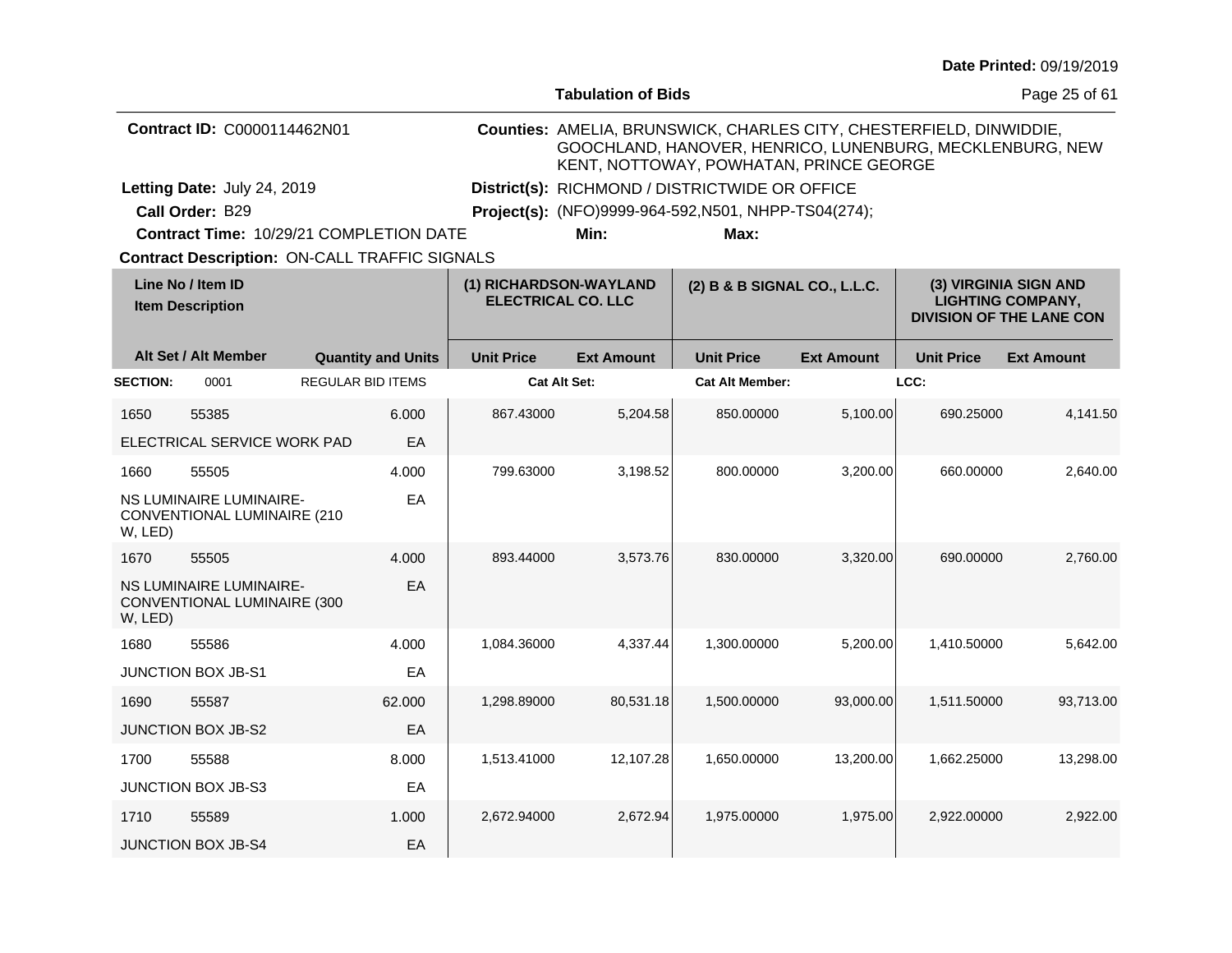|  |  | <b>Date Printed: 09/19/2019</b> |
|--|--|---------------------------------|
|--|--|---------------------------------|

|                 |                                              |                                                      |                   | <b>Tabulation of Bids</b>                            |                                                                                                                                                                            |                   |                   | Page 26 of 61                                                                        |  |
|-----------------|----------------------------------------------|------------------------------------------------------|-------------------|------------------------------------------------------|----------------------------------------------------------------------------------------------------------------------------------------------------------------------------|-------------------|-------------------|--------------------------------------------------------------------------------------|--|
|                 | Contract ID: C0000114462N01                  |                                                      |                   |                                                      | Counties: AMELIA, BRUNSWICK, CHARLES CITY, CHESTERFIELD, DINWIDDIE,<br>GOOCHLAND, HANOVER, HENRICO, LUNENBURG, MECKLENBURG, NEW<br>KENT, NOTTOWAY, POWHATAN, PRINCE GEORGE |                   |                   |                                                                                      |  |
|                 | Letting Date: July 24, 2019                  |                                                      |                   | District(s): RICHMOND / DISTRICTWIDE OR OFFICE       |                                                                                                                                                                            |                   |                   |                                                                                      |  |
|                 | Call Order: B29                              |                                                      |                   | Project(s): (NFO)9999-964-592, N501, NHPP-TS04(274); |                                                                                                                                                                            |                   |                   |                                                                                      |  |
|                 |                                              | Contract Time: 10/29/21 COMPLETION DATE              |                   | Min:                                                 | Max:                                                                                                                                                                       |                   |                   |                                                                                      |  |
|                 |                                              | <b>Contract Description: ON-CALL TRAFFIC SIGNALS</b> |                   |                                                      |                                                                                                                                                                            |                   |                   |                                                                                      |  |
|                 | Line No / Item ID<br><b>Item Description</b> |                                                      |                   | (1) RICHARDSON-WAYLAND<br><b>ELECTRICAL CO. LLC</b>  | (2) B & B SIGNAL CO., L.L.C.                                                                                                                                               |                   |                   | (3) VIRGINIA SIGN AND<br><b>LIGHTING COMPANY,</b><br><b>DIVISION OF THE LANE CON</b> |  |
|                 | Alt Set / Alt Member                         | <b>Quantity and Units</b>                            | <b>Unit Price</b> | <b>Ext Amount</b>                                    | <b>Unit Price</b>                                                                                                                                                          | <b>Ext Amount</b> | <b>Unit Price</b> | <b>Ext Amount</b>                                                                    |  |
| <b>SECTION:</b> | 0001                                         | <b>REGULAR BID ITEMS</b>                             |                   | <b>Cat Alt Set:</b>                                  | <b>Cat Alt Member:</b>                                                                                                                                                     |                   | LCC:              |                                                                                      |  |
| 1720            | 56014                                        | 35.000                                               | 135.64000         | 4,747.40                                             | 160.00000                                                                                                                                                                  | 5,600.00          | 153.50000         | 5,372.50                                                                             |  |
| 10'             | ELECT. SER. GRD. ELECTRODE                   | EA                                                   |                   |                                                      |                                                                                                                                                                            |                   |                   |                                                                                      |  |
| 1730            | 56021                                        | 100.000                                              | 5.50000           | 550.00                                               | 31.50000                                                                                                                                                                   | 3,150.00          | 11.25000          | 1,125.00                                                                             |  |
| 1" PVC CONDUIT  |                                              | LF                                                   |                   |                                                      |                                                                                                                                                                            |                   |                   |                                                                                      |  |
| 1740            | 56028                                        | 60.000                                               | 13.50000          | 810.00                                               | 25.50000                                                                                                                                                                   | 1,530.00          | 25.50000          | 1,530.00                                                                             |  |
|                 | 1 1/2" METAL CONDUIT                         | LF                                                   |                   |                                                      |                                                                                                                                                                            |                   |                   |                                                                                      |  |
| 1750            | 56032                                        | 40.000                                               | 15.39000          | 615.60                                               | 28.00000                                                                                                                                                                   | 1,120.00          | 26.30000          | 1,052.00                                                                             |  |
|                 | 2" METAL CONDUIT                             | LF                                                   |                   |                                                      |                                                                                                                                                                            |                   |                   |                                                                                      |  |
| 1760            | 56050                                        | 250.000                                              | 23.72000          | 5,930.00                                             | 25.00000                                                                                                                                                                   | 6,250.00          | 32.50000          | 8,125.00                                                                             |  |
|                 | <b>BORED CONDUIT 2"</b>                      | LF                                                   |                   |                                                      |                                                                                                                                                                            |                   |                   |                                                                                      |  |
| 1770            | 56051                                        | 1,500.000                                            | 34.90000          | 52,350.00                                            | 25.00000                                                                                                                                                                   | 37,500.00         | 37.50000          | 56,250.00                                                                            |  |
|                 | <b>BORED CONDUIT 3"</b>                      | LF                                                   |                   |                                                      |                                                                                                                                                                            |                   |                   |                                                                                      |  |
| 1780            | 56052                                        | 250.000                                              | 49.20000          | 12,300.00                                            | 60.00000                                                                                                                                                                   | 15,000.00         | 40.50000          | 10,125.00                                                                            |  |
|                 | <b>BORED CONDUIT 4"</b>                      | LF                                                   |                   |                                                      |                                                                                                                                                                            |                   |                   |                                                                                      |  |
| 1790            | 56053                                        | 750.000                                              | 4.64000           | 3,480.00                                             | 15.50000                                                                                                                                                                   | 11,625.00         | 9.00000           | 6,750.00                                                                             |  |
| 2" PVC CONDUIT  |                                              | LF                                                   |                   |                                                      |                                                                                                                                                                            |                   |                   |                                                                                      |  |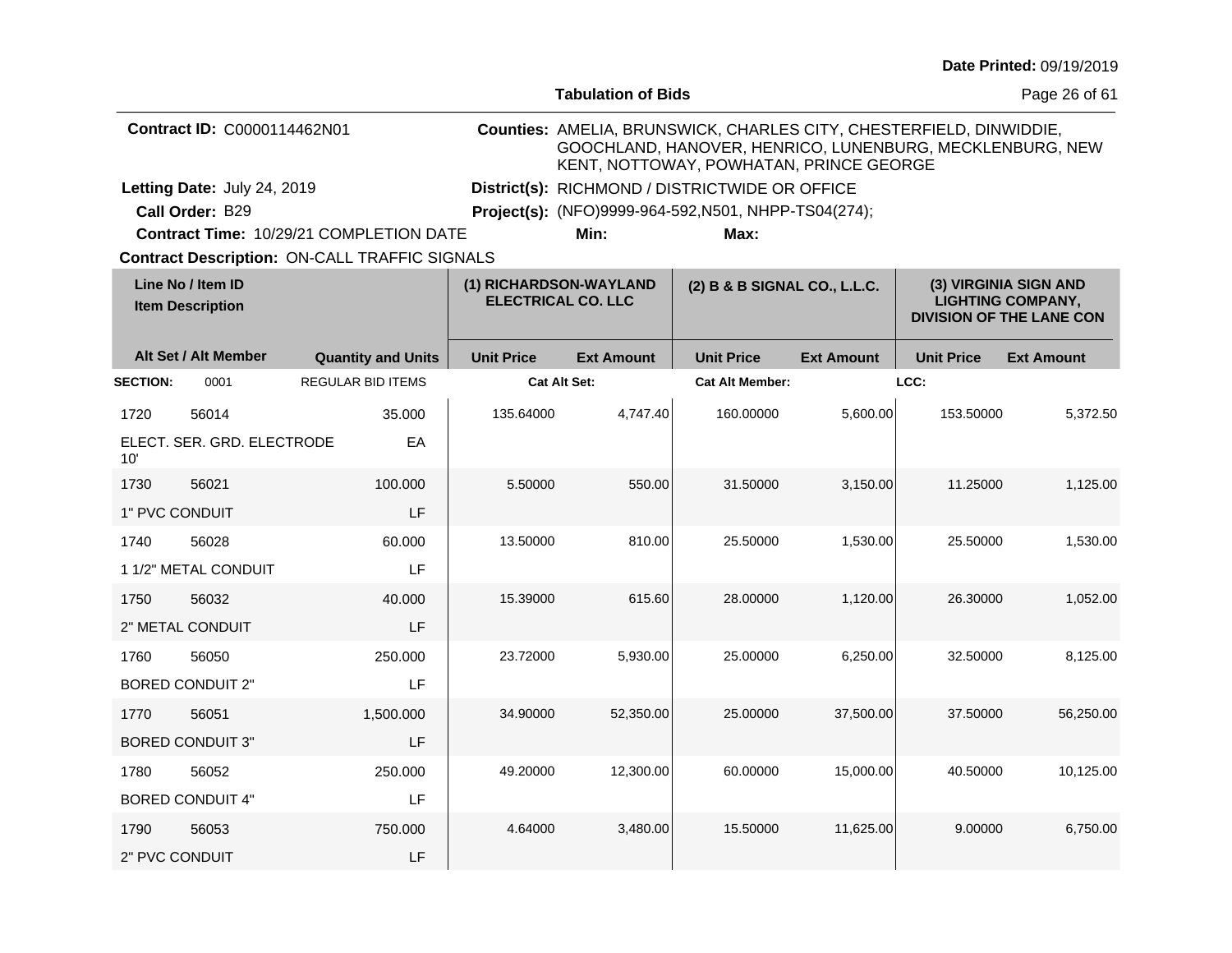|                                              |                                                        |                                                                                     |                     | <b>Tabulation of Bids</b>                            |                                                                                                                                                                            |                                                                                      |                   | Page 27 of 61     |
|----------------------------------------------|--------------------------------------------------------|-------------------------------------------------------------------------------------|---------------------|------------------------------------------------------|----------------------------------------------------------------------------------------------------------------------------------------------------------------------------|--------------------------------------------------------------------------------------|-------------------|-------------------|
|                                              | Contract ID: C0000114462N01                            |                                                                                     |                     |                                                      | Counties: AMELIA, BRUNSWICK, CHARLES CITY, CHESTERFIELD, DINWIDDIE,<br>GOOCHLAND, HANOVER, HENRICO, LUNENBURG, MECKLENBURG, NEW<br>KENT, NOTTOWAY, POWHATAN, PRINCE GEORGE |                                                                                      |                   |                   |
|                                              | Letting Date: July 24, 2019                            |                                                                                     |                     | District(s): RICHMOND / DISTRICTWIDE OR OFFICE       |                                                                                                                                                                            |                                                                                      |                   |                   |
|                                              | Call Order: B29                                        |                                                                                     |                     | Project(s): (NFO)9999-964-592, N501, NHPP-TS04(274); |                                                                                                                                                                            |                                                                                      |                   |                   |
|                                              |                                                        | <b>Contract Time: 10/29/21 COMPLETION DATE</b>                                      |                     | Min:                                                 | Max:                                                                                                                                                                       |                                                                                      |                   |                   |
|                                              |                                                        | <b>Contract Description: ON-CALL TRAFFIC SIGNALS</b>                                |                     |                                                      |                                                                                                                                                                            |                                                                                      |                   |                   |
| Line No / Item ID<br><b>Item Description</b> |                                                        | (1) RICHARDSON-WAYLAND<br>(2) B & B SIGNAL CO., L.L.C.<br><b>ELECTRICAL CO. LLC</b> |                     |                                                      |                                                                                                                                                                            | (3) VIRGINIA SIGN AND<br><b>LIGHTING COMPANY,</b><br><b>DIVISION OF THE LANE CON</b> |                   |                   |
|                                              | Alt Set / Alt Member                                   | <b>Quantity and Units</b>                                                           | <b>Unit Price</b>   | <b>Ext Amount</b>                                    | <b>Unit Price</b>                                                                                                                                                          | <b>Ext Amount</b>                                                                    | <b>Unit Price</b> | <b>Ext Amount</b> |
| <b>SECTION:</b>                              | 0001                                                   | <b>REGULAR BID ITEMS</b>                                                            | <b>Cat Alt Set:</b> |                                                      | <b>Cat Alt Member:</b>                                                                                                                                                     |                                                                                      | LCC:              |                   |
| 1800                                         | 56054                                                  | 800.000                                                                             | 5.66000             | 4,528.00                                             | 15.00000                                                                                                                                                                   | 12,000.00                                                                            | 10.00000          | 8,000.00          |
|                                              | 3" PVC CONDUIT                                         | LF                                                                                  |                     |                                                      |                                                                                                                                                                            |                                                                                      |                   |                   |
| 1810                                         | 56055                                                  | 100.000                                                                             | 6.41000             | 641.00                                               | 15.00000                                                                                                                                                                   | 1,500.00                                                                             | 10.00000          | 1,000.00          |
| 4" PVC CONDUIT                               |                                                        | LF                                                                                  |                     |                                                      |                                                                                                                                                                            |                                                                                      |                   |                   |
| 1820                                         | 56200                                                  | 4,200.000                                                                           | 6.41000             | 26,922.00                                            | 14.00000                                                                                                                                                                   | 58,800.00                                                                            | 28.80000          | 120,960.00        |
|                                              | <b>TRENCH EXCAVATION ECI-1</b>                         | LF                                                                                  |                     |                                                      |                                                                                                                                                                            |                                                                                      |                   |                   |
| 1830                                         | 56205                                                  | 14.000                                                                              | 2,627.90000         | 36,790.60                                            | 1,100.00000                                                                                                                                                                | 15,400.00                                                                            | 2,208,00000       | 30,912.00         |
| <b>TEST BORE</b>                             |                                                        | EA                                                                                  |                     |                                                      |                                                                                                                                                                            |                                                                                      |                   |                   |
| 1840                                         | 57010                                                  | 1.000                                                                               | 9,848.73000         | 9,848.73                                             | 8,225.00000                                                                                                                                                                | 8,225.00                                                                             | 8,775.00000       | 8,775.00          |
|                                              | <b>ITS CONTROLLER CABINET</b><br><b>GROUND MOUNTED</b> | EA                                                                                  |                     |                                                      |                                                                                                                                                                            |                                                                                      |                   |                   |
| 1850                                         | 57011                                                  | 1.000                                                                               | 9,086.53000         | 9,086.53                                             | 7,425.00000                                                                                                                                                                | 7,425.00                                                                             | 8,185.00000       | 8,185.00          |
| <b>MOUNTED</b>                               | ITS CONTROLLER CABINET POLE                            | EA                                                                                  |                     |                                                      |                                                                                                                                                                            |                                                                                      |                   |                   |
| 1860                                         | 57050                                                  | 2.000                                                                               | 3,137.80000         | 6,275.60                                             | 3,150.00000                                                                                                                                                                | 6,300.00                                                                             | 3,544.00000       | 7,088.00          |
| SUPPLY ITS-CC                                | UNINTERRUPTIBLE POWER                                  | EA                                                                                  |                     |                                                      |                                                                                                                                                                            |                                                                                      |                   |                   |
| 1870                                         | 57060                                                  | 2.000                                                                               | 6,557.23000         | 13,114.46                                            | 6,350.00000                                                                                                                                                                | 12,700.00                                                                            | 6,775.00000       | 13,550.00         |
|                                              | <b>CCTV CAMERA DIGITAL</b>                             | EA                                                                                  |                     |                                                      |                                                                                                                                                                            |                                                                                      |                   |                   |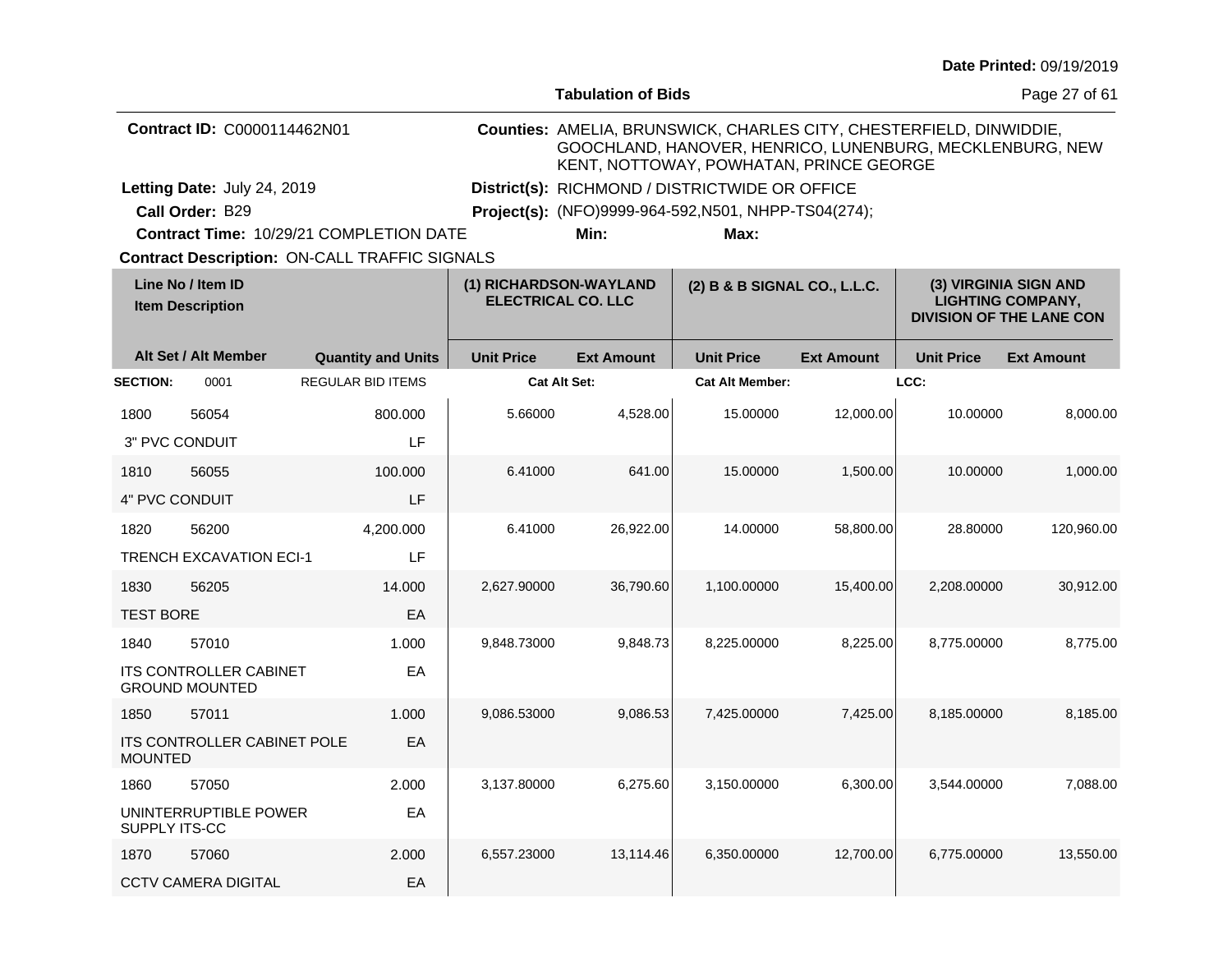|                |                                                |                                               |                        |                           |                                                                                                                                                                            |                   |                   | Date Printed: 09/19/2019                                                             |
|----------------|------------------------------------------------|-----------------------------------------------|------------------------|---------------------------|----------------------------------------------------------------------------------------------------------------------------------------------------------------------------|-------------------|-------------------|--------------------------------------------------------------------------------------|
|                |                                                |                                               |                        | <b>Tabulation of Bids</b> |                                                                                                                                                                            |                   |                   | Page 28 of 61                                                                        |
|                | Contract ID: C0000114462N01                    |                                               |                        |                           | Counties: AMELIA, BRUNSWICK, CHARLES CITY, CHESTERFIELD, DINWIDDIE,<br>GOOCHLAND, HANOVER, HENRICO, LUNENBURG, MECKLENBURG, NEW<br>KENT, NOTTOWAY, POWHATAN, PRINCE GEORGE |                   |                   |                                                                                      |
|                | Letting Date: July 24, 2019<br>Call Order: B29 |                                               |                        |                           | District(s): RICHMOND / DISTRICTWIDE OR OFFICE<br>Project(s): (NFO)9999-964-592, N501, NHPP-TS04(274);                                                                     |                   |                   |                                                                                      |
|                |                                                | Contract Time: 10/29/21 COMPLETION DATE       |                        | Min:                      | Max:                                                                                                                                                                       |                   |                   |                                                                                      |
|                |                                                | Contract Description: ON-CALL TRAFFIC SIGNALS |                        |                           |                                                                                                                                                                            |                   |                   |                                                                                      |
|                | Line No / Item ID<br><b>Item Description</b>   |                                               | (1) RICHARDSON-WAYLAND | <b>ELECTRICAL CO. LLC</b> | (2) B & B SIGNAL CO., L.L.C.                                                                                                                                               |                   |                   | (3) VIRGINIA SIGN AND<br><b>LIGHTING COMPANY,</b><br><b>DIVISION OF THE LANE CON</b> |
|                | Alt Set / Alt Member                           | <b>Quantity and Units</b>                     | <b>Unit Price</b>      | <b>Ext Amount</b>         | <b>Unit Price</b>                                                                                                                                                          | <b>Ext Amount</b> | <b>Unit Price</b> | <b>Ext Amount</b>                                                                    |
| <b>ECTION:</b> | 0001                                           | <b>REGULAR BID ITEMS</b>                      |                        | <b>Cat Alt Set:</b>       | <b>Cat Alt Member:</b>                                                                                                                                                     |                   | LCC:              |                                                                                      |
| 1880           | 57080                                          | 250.000                                       | 8.47000                | 2,117.50                  | 3.75000                                                                                                                                                                    | 937.50            | 25.00000          | 6,250.00                                                                             |
| (DIGITAL)      | NS CCTV COMPOSITE CABLE                        | LF                                            |                        |                           |                                                                                                                                                                            |                   |                   |                                                                                      |
| 1890           | 57091                                          | 1.000                                         | 7,171.22000            | 7,171.22                  | 10,700.00000                                                                                                                                                               | 10,700.00         | 5,494.00000       | 5,494.00                                                                             |
|                | CCTV CAMERA POLE 40'                           | EA                                            |                        |                           |                                                                                                                                                                            |                   |                   |                                                                                      |
| 1900           | 57093                                          | 1.000                                         | 18,356.31000           | 18,356.31                 | 20.500.00000                                                                                                                                                               | 20,500.00         | 19,340.00000      | 19,340.00                                                                            |
|                | CCTV CAMERA POLE 60' WITH<br>LOWERING DEVICE   | EA                                            |                        |                           |                                                                                                                                                                            |                   |                   |                                                                                      |
| 1910           | 57094                                          | 1.000                                         | 21,722.89000           | 21,722.89                 | 24,100.00000                                                                                                                                                               | 24,100.00         | 26,368.00000      | 26,368.00                                                                            |
|                | CCTV CAMERA POLE 80' WITH<br>LOWERING DEVICE   | EA                                            |                        |                           |                                                                                                                                                                            |                   |                   |                                                                                      |
| 1920           | 57192                                          | 12.000                                        | 2,234.88000            | 26,818.56                 | 2,500.00000                                                                                                                                                                | 30,000.00         | 3,151.00000       | 37,812.00                                                                            |
| RADIO          | 5.8 GHZ WIRELESS BROADBAND                     | EA                                            |                        |                           |                                                                                                                                                                            |                   |                   |                                                                                      |

|                 | <b>Item Description</b>                                    | <b>ELECTRICAL CO. LLC</b> |                     |                   |                        | <b>LIGHTING COMPANY,</b><br><b>DIVISION OF THE LANE CON</b> |                   |                   |
|-----------------|------------------------------------------------------------|---------------------------|---------------------|-------------------|------------------------|-------------------------------------------------------------|-------------------|-------------------|
|                 | Alt Set / Alt Member                                       | <b>Quantity and Units</b> | <b>Unit Price</b>   | <b>Ext Amount</b> | <b>Unit Price</b>      | <b>Ext Amount</b>                                           | <b>Unit Price</b> | <b>Ext Amount</b> |
| <b>SECTION:</b> | 0001                                                       | <b>REGULAR BID ITEMS</b>  | <b>Cat Alt Set:</b> |                   | <b>Cat Alt Member:</b> |                                                             | LCC:              |                   |
| 1880            | 57080                                                      | 250.000                   | 8.47000             | 2,117.50          | 3.75000                | 937.50                                                      | 25.00000          | 6,250.00          |
| (DIGITAL)       | NS CCTV COMPOSITE CABLE                                    | LF                        |                     |                   |                        |                                                             |                   |                   |
| 1890            | 57091                                                      | 1.000                     | 7,171.22000         | 7,171.22          | 10,700.00000           | 10,700.00                                                   | 5,494.00000       | 5,494.00          |
|                 | <b>CCTV CAMERA POLE 40'</b>                                | EA                        |                     |                   |                        |                                                             |                   |                   |
| 1900            | 57093                                                      | 1.000                     | 18,356.31000        | 18,356.31         | 20,500.00000           | 20,500.00                                                   | 19,340.00000      | 19,340.00         |
|                 | CCTV CAMERA POLE 60' WITH<br><b>LOWERING DEVICE</b>        | EA                        |                     |                   |                        |                                                             |                   |                   |
| 1910            | 57094                                                      | 1.000                     | 21,722.89000        | 21,722.89         | 24,100.00000           | 24,100.00                                                   | 26,368.00000      | 26,368.00         |
|                 | <b>CCTV CAMERA POLE 80' WITH</b><br><b>LOWERING DEVICE</b> | EA                        |                     |                   |                        |                                                             |                   |                   |
| 1920            | 57192                                                      | 12.000                    | 2,234.88000         | 26,818.56         | 2,500.00000            | 30,000.00                                                   | 3,151.00000       | 37,812.00         |
| <b>RADIO</b>    | 5.8 GHZ WIRELESS BROADBAND                                 | EA                        |                     |                   |                        |                                                             |                   |                   |
| 1930            | 57202                                                      | 350.000                   | 13.09000            | 4,581.50          | 2.25000                | 787.50                                                      | 27,00000          | 9,450.00          |
|                 | FIBER OPTIC CABLE 96 STRAND                                | LF                        |                     |                   |                        |                                                             |                   |                   |
| 1940            | 57203                                                      | 1,000.000                 | 5.96000             | 5,960.00          | 5.25000                | 5,250.00                                                    | 13.00000          | 13,000.00         |
| <b>STRAND</b>   | FIBER OPTIC DROP CABLE 12                                  | LF                        |                     |                   |                        |                                                             |                   |                   |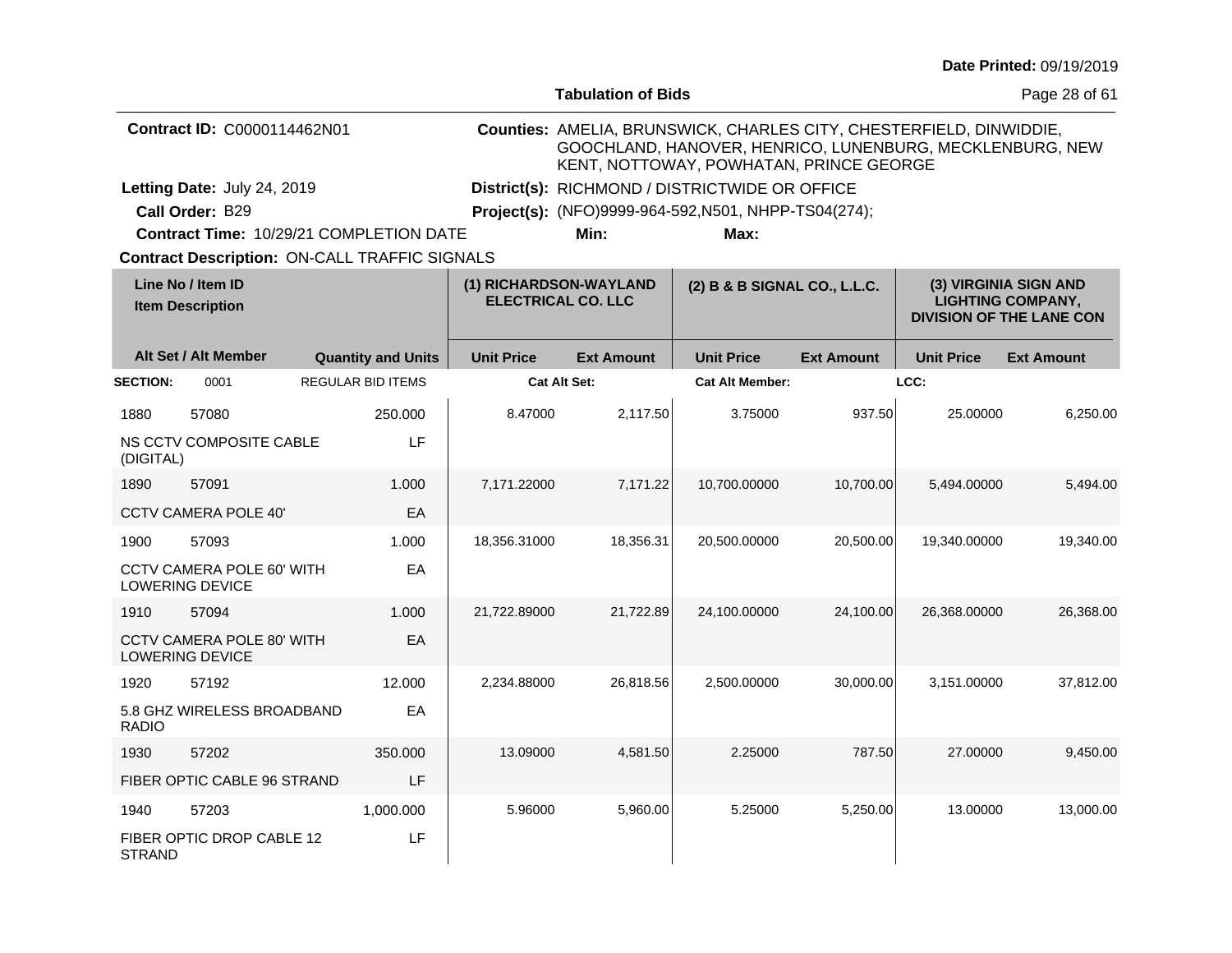|  |  | <b>Date Printed: 09/19/2019</b> |
|--|--|---------------------------------|
|--|--|---------------------------------|

|                                              |                                                              |                                                      |                                                     | <b>Tabulation of Bids</b>                            |                                                                                                                                                                            |                   |                                                                                      | Page 29 of 61     |
|----------------------------------------------|--------------------------------------------------------------|------------------------------------------------------|-----------------------------------------------------|------------------------------------------------------|----------------------------------------------------------------------------------------------------------------------------------------------------------------------------|-------------------|--------------------------------------------------------------------------------------|-------------------|
|                                              | Contract ID: C0000114462N01                                  |                                                      |                                                     |                                                      | Counties: AMELIA, BRUNSWICK, CHARLES CITY, CHESTERFIELD, DINWIDDIE,<br>GOOCHLAND, HANOVER, HENRICO, LUNENBURG, MECKLENBURG, NEW<br>KENT, NOTTOWAY, POWHATAN, PRINCE GEORGE |                   |                                                                                      |                   |
|                                              | Letting Date: July 24, 2019                                  |                                                      |                                                     |                                                      | District(s): RICHMOND / DISTRICTWIDE OR OFFICE                                                                                                                             |                   |                                                                                      |                   |
|                                              | Call Order: B29                                              |                                                      |                                                     | Project(s): (NFO)9999-964-592, N501, NHPP-TS04(274); |                                                                                                                                                                            |                   |                                                                                      |                   |
|                                              |                                                              | Contract Time: 10/29/21 COMPLETION DATE              |                                                     | Min:                                                 | Max:                                                                                                                                                                       |                   |                                                                                      |                   |
|                                              |                                                              | <b>Contract Description: ON-CALL TRAFFIC SIGNALS</b> |                                                     |                                                      |                                                                                                                                                                            |                   |                                                                                      |                   |
| Line No / Item ID<br><b>Item Description</b> |                                                              |                                                      | (1) RICHARDSON-WAYLAND<br><b>ELECTRICAL CO. LLC</b> |                                                      | (2) B & B SIGNAL CO., L.L.C.                                                                                                                                               |                   | (3) VIRGINIA SIGN AND<br><b>LIGHTING COMPANY,</b><br><b>DIVISION OF THE LANE CON</b> |                   |
|                                              | Alt Set / Alt Member                                         | <b>Quantity and Units</b>                            | <b>Unit Price</b>                                   | <b>Ext Amount</b>                                    | <b>Unit Price</b>                                                                                                                                                          | <b>Ext Amount</b> | <b>Unit Price</b>                                                                    | <b>Ext Amount</b> |
| <b>SECTION:</b>                              | 0001                                                         | <b>REGULAR BID ITEMS</b>                             |                                                     | <b>Cat Alt Set:</b>                                  | <b>Cat Alt Member:</b>                                                                                                                                                     |                   | LCC:                                                                                 |                   |
| 1950                                         | 57210                                                        | 2.000                                                | 1,480.73000                                         | 2,961.46                                             | 2,375.00000                                                                                                                                                                | 4,750.00          | 1,938.00000                                                                          | 3,876.00          |
| <b>ENCLOSURE</b>                             | UNDERGROUND SPLICE                                           | EA                                                   |                                                     |                                                      |                                                                                                                                                                            |                   |                                                                                      |                   |
| 1960                                         | 57221                                                        | 6.000                                                | 3,810.35000                                         | 22,862.10                                            | 2,200.00000                                                                                                                                                                | 13,200.00         | 2,583.00000                                                                          | 15,498.00         |
| <b>SWITCH Gbps</b>                           | <b>MANAGED FIELD ETHERNET</b>                                | EA                                                   |                                                     |                                                      |                                                                                                                                                                            |                   |                                                                                      |                   |
| 1970                                         | 57227                                                        | 3.000                                                | 901.68000                                           | 2,705.04                                             | 450.00000                                                                                                                                                                  | 1,350.00          | 402.50000                                                                            | 1,207.50          |
|                                              | DISTRIBUTION SFP MODULE<br>1Gbps, LC, AND SHORT HAUL         | EA                                                   |                                                     |                                                      |                                                                                                                                                                            |                   |                                                                                      |                   |
| 1980                                         | 57228                                                        | 2.000                                                | 1,352.55000                                         | 2,705.10                                             | 1,150.00000                                                                                                                                                                | 2,300.00          | 1,095.00000                                                                          | 2,190.00          |
|                                              | <b>DISTRIBUTION SFP MODULE</b><br>1Gbps, LC, AND MEDIUM HAUL | EA                                                   |                                                     |                                                      |                                                                                                                                                                            |                   |                                                                                      |                   |
| 1990                                         | 57240                                                        | 1.000                                                | 2,811.87000                                         | 2,811.87                                             | 1,800.00000                                                                                                                                                                | 1,800.00          | 1,755.00000                                                                          | 1,755.00          |
|                                              | NS DISTRIBUTION SFP MODULE<br>(1 Gbps, LC, AND LONG HAUL     | EA                                                   |                                                     |                                                      |                                                                                                                                                                            |                   |                                                                                      |                   |
| 2000                                         | 57351                                                        | 750.000                                              | 27.66000                                            | 20,745.00                                            | 25.00000                                                                                                                                                                   | 18,750.00         | 32.00000                                                                             | 24,000.00         |
|                                              | BORED ITS CONDUIT HDPE 2"                                    | LF                                                   |                                                     |                                                      |                                                                                                                                                                            |                   |                                                                                      |                   |
| 2010                                         | 57361                                                        | 750.000                                              | 6.90000                                             | 5,175.00                                             | 14.50000                                                                                                                                                                   | 10,875.00         | 11.50000                                                                             | 8,625.00          |
|                                              | ITS CONDUIT HDPE 2"                                          | LF                                                   |                                                     |                                                      |                                                                                                                                                                            |                   |                                                                                      |                   |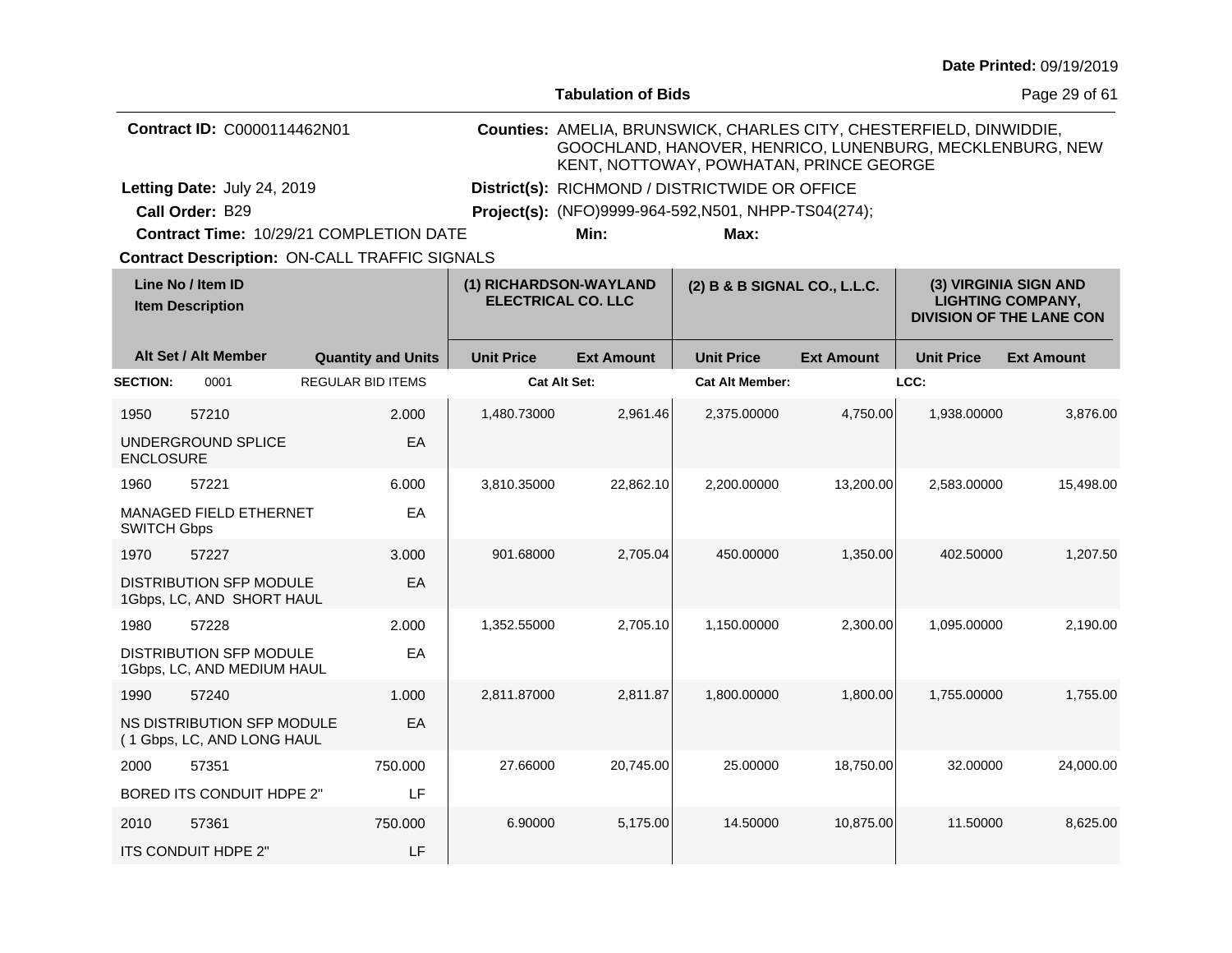|                                              |                                                                                  |                             |                                                     |                                                      | <b>Tabulation of Bids</b>                                                                                                                                                  |                                                |                   |                                                                                      | Page 30 of 61     |
|----------------------------------------------|----------------------------------------------------------------------------------|-----------------------------|-----------------------------------------------------|------------------------------------------------------|----------------------------------------------------------------------------------------------------------------------------------------------------------------------------|------------------------------------------------|-------------------|--------------------------------------------------------------------------------------|-------------------|
|                                              | Contract ID: C0000114462N01                                                      |                             |                                                     |                                                      | Counties: AMELIA, BRUNSWICK, CHARLES CITY, CHESTERFIELD, DINWIDDIE,<br>GOOCHLAND, HANOVER, HENRICO, LUNENBURG, MECKLENBURG, NEW<br>KENT, NOTTOWAY, POWHATAN, PRINCE GEORGE |                                                |                   |                                                                                      |                   |
|                                              | Letting Date: July 24, 2019                                                      |                             |                                                     |                                                      |                                                                                                                                                                            | District(s): RICHMOND / DISTRICTWIDE OR OFFICE |                   |                                                                                      |                   |
|                                              | Call Order: B29                                                                  |                             |                                                     | Project(s): (NFO)9999-964-592, N501, NHPP-TS04(274); |                                                                                                                                                                            |                                                |                   |                                                                                      |                   |
|                                              | Contract Time: 10/29/21 COMPLETION DATE                                          |                             |                                                     |                                                      | Min:                                                                                                                                                                       | Max:                                           |                   |                                                                                      |                   |
|                                              | <b>Contract Description: ON-CALL TRAFFIC SIGNALS</b>                             |                             |                                                     |                                                      |                                                                                                                                                                            |                                                |                   |                                                                                      |                   |
| Line No / Item ID<br><b>Item Description</b> |                                                                                  |                             | (1) RICHARDSON-WAYLAND<br><b>ELECTRICAL CO. LLC</b> |                                                      |                                                                                                                                                                            | (2) B & B SIGNAL CO., L.L.C.                   |                   | (3) VIRGINIA SIGN AND<br><b>LIGHTING COMPANY,</b><br><b>DIVISION OF THE LANE CON</b> |                   |
|                                              | Alt Set / Alt Member                                                             |                             | <b>Quantity and Units</b>                           | <b>Unit Price</b>                                    | <b>Ext Amount</b>                                                                                                                                                          | <b>Unit Price</b>                              | <b>Ext Amount</b> | <b>Unit Price</b>                                                                    | <b>Ext Amount</b> |
| <b>SECTION:</b>                              | 0001                                                                             |                             | <b>REGULAR BID ITEMS</b>                            |                                                      | <b>Cat Alt Set:</b>                                                                                                                                                        | <b>Cat Alt Member:</b>                         |                   | LCC:                                                                                 |                   |
| 2020                                         | 59000                                                                            |                             | 8.000                                               | 1,063.52000                                          | 8,508.16                                                                                                                                                                   | 1,100.00000                                    | 8,800.00          | 1,763.00000                                                                          | 14,104.00         |
|                                              | <b>NS LIGHTING LUMINAIRE ARM 18'</b>                                             |                             | EA                                                  |                                                      |                                                                                                                                                                            |                                                |                   |                                                                                      |                   |
| 2030                                         | 59050                                                                            |                             | 3.000                                               | 4,013.53000                                          | 12,040.59                                                                                                                                                                  | 2,275.00000                                    | 6,825.00          | 2,800.00000                                                                          | 8,400.00          |
|                                              | NS COMMUNICATION EQUIP.<br><b>CELLULAR ROUTER</b>                                |                             | EA                                                  |                                                      |                                                                                                                                                                            |                                                |                   |                                                                                      |                   |
| 2040                                         | 59050                                                                            |                             | 6.000                                               | 3,603.11000                                          | 21,618.66                                                                                                                                                                  | 1,600.00000                                    | 9,600.00          | 1,840.00000                                                                          | 11,040.00         |
| <b>FIELD ROUTER</b>                          | NS COMMUNICATION EQUIP.                                                          |                             | EA                                                  |                                                      |                                                                                                                                                                            |                                                |                   |                                                                                      |                   |
| 2050                                         | 59050                                                                            |                             | 2.000                                               | 2,823.60000                                          | 5,647.20                                                                                                                                                                   | 400.00000                                      | 800.00            | 1,834.00000                                                                          | 3,668.00          |
|                                              | NS COMMUNICATION EQUIP. PRE-<br>TERMINATED FIBER PATCH<br>PANEL (19" RACK MOUNT) |                             | EA                                                  |                                                      |                                                                                                                                                                            |                                                |                   |                                                                                      |                   |
| 2060                                         | 59050                                                                            |                             | 1.000                                               | 2.002.77000                                          | 2,002.77                                                                                                                                                                   | 225.00000                                      | 225.00            | 1.834.00000                                                                          | 1,834.00          |
|                                              | NS COMMUNICATION EQUIP. PRE-<br><b>TERMINATED FIBER PATCH</b><br>PANEL (COMPACT) |                             | EA                                                  |                                                      |                                                                                                                                                                            |                                                |                   |                                                                                      |                   |
| <b>Section Totals:</b>                       |                                                                                  |                             |                                                     |                                                      | \$2,792,005.12                                                                                                                                                             |                                                | \$2,818,736.00    |                                                                                      | \$2,980,602.00    |
|                                              | <b>Life Cycle Costs:</b>                                                         |                             |                                                     |                                                      |                                                                                                                                                                            |                                                |                   |                                                                                      |                   |
|                                              | <b>Section Total with LCC:</b>                                                   |                             |                                                     |                                                      | \$2,792,005.12                                                                                                                                                             |                                                | \$2,818,736.00    |                                                                                      | \$2,980,602.00    |
|                                              |                                                                                  | <b>Contract Item Totals</b> |                                                     |                                                      | \$2,792,005.12                                                                                                                                                             |                                                | \$2,818,736.00    |                                                                                      | \$2,980,602.00    |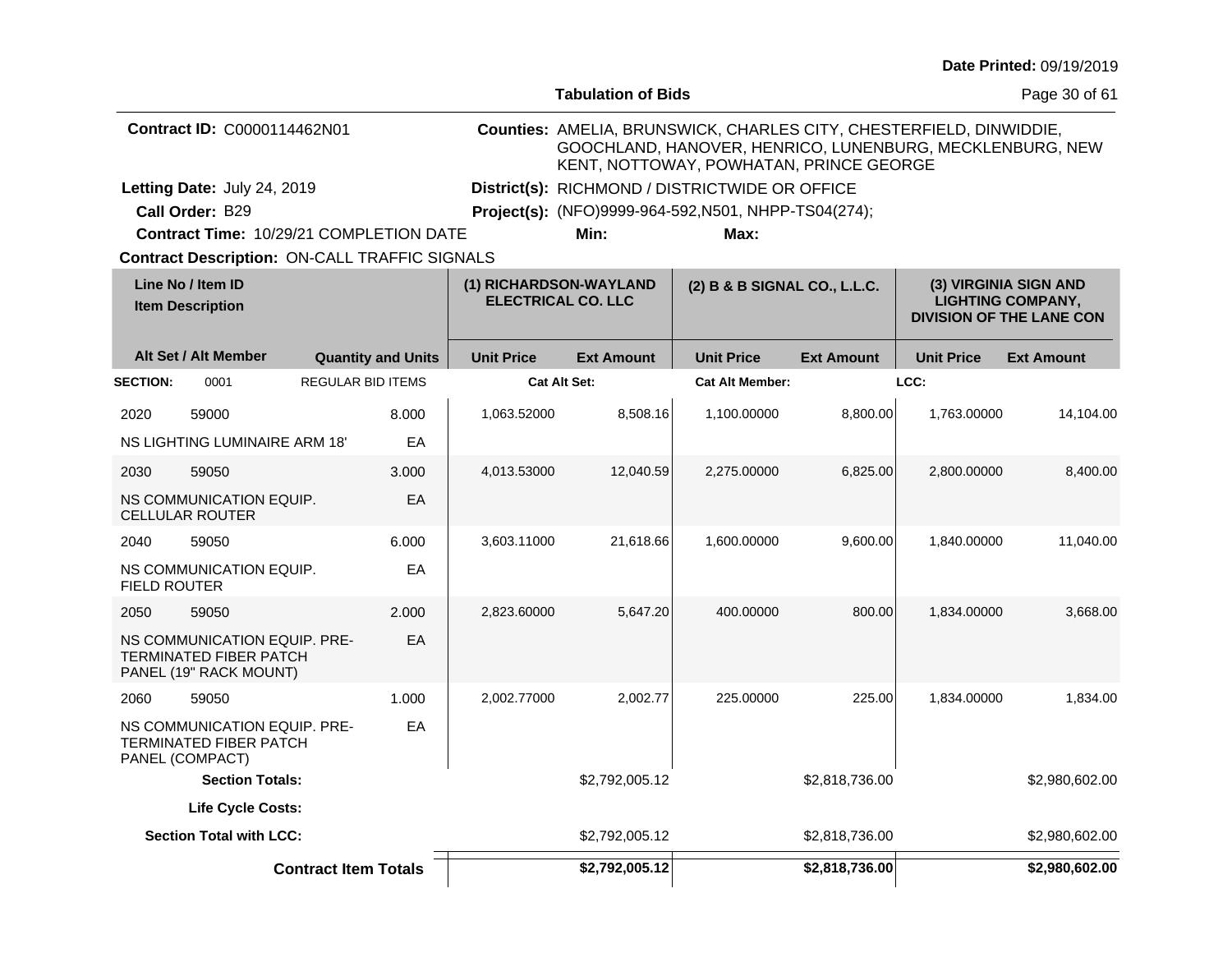|                                                      | <b>Tabulation of Bids</b> |                                                                                                                       |                | Page 31 of 61                                            |
|------------------------------------------------------|---------------------------|-----------------------------------------------------------------------------------------------------------------------|----------------|----------------------------------------------------------|
| Contract ID: C0000114462N01                          |                           | <b>Counties: AMELIA, BRUNSWICK, CHARLES CITY, CHESTERFIELD, DINWIDDIE,</b><br>KENT, NOTTOWAY, POWHATAN, PRINCE GEORGE |                | GOOCHLAND, HANOVER, HENRICO, LUNENBURG, MECKLENBURG, NEW |
| Letting Date: July 24, 2019                          |                           | District(s): RICHMOND / DISTRICTWIDE OR OFFICE                                                                        |                |                                                          |
| Call Order: B29                                      |                           | Project(s): (NFO)9999-964-592, N501, NHPP-TS04(274);                                                                  |                |                                                          |
| <b>Contract Time: 10/29/21 COMPLETION DATE</b>       | Min:                      | Max:                                                                                                                  |                |                                                          |
| <b>Contract Description: ON-CALL TRAFFIC SIGNALS</b> |                           |                                                                                                                       |                |                                                          |
| <b>Contract Time Totals</b>                          |                           |                                                                                                                       |                |                                                          |
| <b>Contract Life Cycle Costs Totals</b>              | \$0.00                    |                                                                                                                       | \$0.00         | \$0.00                                                   |
| <b>Contract Grand Totals</b>                         | \$2,792,005.12            |                                                                                                                       | \$2,818,736.00 | 2,980,602.00                                             |
| () indicates item is bid as Lump Sum                 |                           |                                                                                                                       |                |                                                          |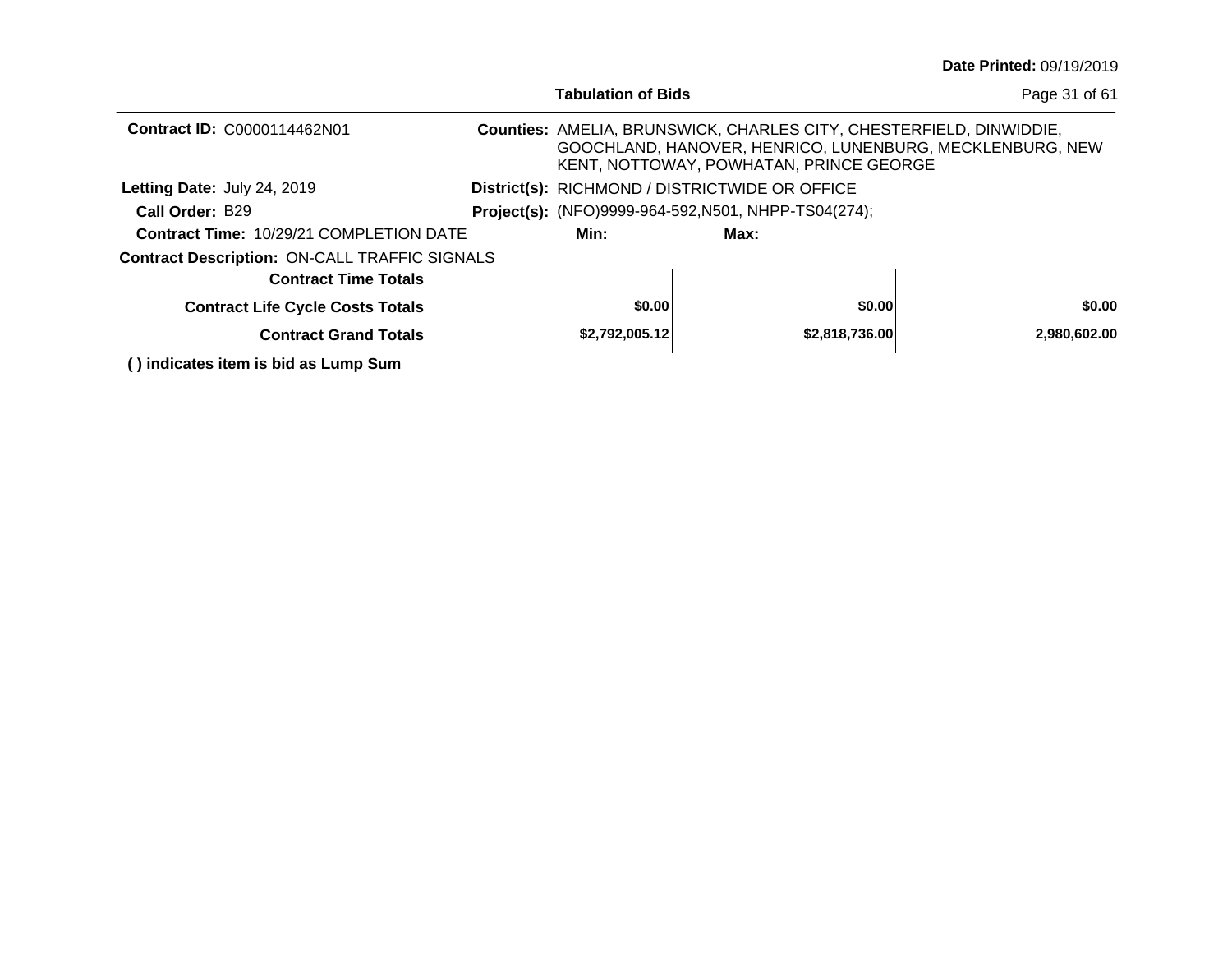|                                                      |                                                                                   |                                         |                   | <b>Tabulation of Bids</b>                                                                                                                                                  |                        |                   |                   | Page 32 of 61     |
|------------------------------------------------------|-----------------------------------------------------------------------------------|-----------------------------------------|-------------------|----------------------------------------------------------------------------------------------------------------------------------------------------------------------------|------------------------|-------------------|-------------------|-------------------|
|                                                      | Contract ID: C0000114462N01                                                       |                                         |                   | Counties: AMELIA, BRUNSWICK, CHARLES CITY, CHESTERFIELD, DINWIDDIE,<br>GOOCHLAND, HANOVER, HENRICO, LUNENBURG, MECKLENBURG, NEW<br>KENT, NOTTOWAY, POWHATAN, PRINCE GEORGE |                        |                   |                   |                   |
|                                                      | Letting Date: July 24, 2019                                                       |                                         |                   | District(s): RICHMOND / DISTRICTWIDE OR OFFICE                                                                                                                             |                        |                   |                   |                   |
|                                                      | Call Order: B29                                                                   |                                         |                   | Project(s): (NFO)9999-964-592, N501, NHPP-TS04(274);                                                                                                                       |                        |                   |                   |                   |
|                                                      |                                                                                   | Contract Time: 10/29/21 COMPLETION DATE |                   | Min:                                                                                                                                                                       | Max:                   |                   |                   |                   |
| <b>Contract Description: ON-CALL TRAFFIC SIGNALS</b> |                                                                                   |                                         |                   |                                                                                                                                                                            |                        |                   |                   |                   |
| Line No / Item ID<br><b>Item Description</b>         |                                                                                   |                                         |                   | (4) ELITE CONTRACTING<br>GROUP, INC.                                                                                                                                       |                        |                   |                   |                   |
|                                                      | Alt Set / Alt Member                                                              | <b>Quantity and Units</b>               | <b>Unit Price</b> | <b>Ext Amount</b>                                                                                                                                                          | <b>Unit Price</b>      | <b>Ext Amount</b> | <b>Unit Price</b> | <b>Ext Amount</b> |
| <b>SECTION:</b>                                      | 0001                                                                              | <b>REGULAR BID ITEMS</b>                |                   | <b>Cat Alt Set:</b>                                                                                                                                                        | <b>Cat Alt Member:</b> |                   | LCC:              |                   |
| 0010                                                 | 00098                                                                             | 2.000                                   | 3,720.60000       | 7,441.20                                                                                                                                                                   |                        |                   |                   |                   |
| <b>RESPONSE</b>                                      | NS MOBILIZATION EMERGENCY                                                         | EA                                      |                   |                                                                                                                                                                            |                        |                   |                   |                   |
| 0020                                                 | 00124                                                                             | 3.500                                   | 1,089.40000       | 3,812.90                                                                                                                                                                   |                        |                   |                   |                   |
|                                                      | ROCK EXCAVATION                                                                   | <b>CY</b>                               |                   |                                                                                                                                                                            |                        |                   |                   |                   |
| 0030                                                 | 00180                                                                             | 45.000                                  | 350.40000         | 15,768.00                                                                                                                                                                  |                        |                   |                   |                   |
|                                                      | UTILITY TEST PIT UNPAVED<br>RECONSTRUCT UTILITY                                   | EA                                      |                   |                                                                                                                                                                            |                        |                   |                   |                   |
| 0040                                                 | 00181                                                                             | 12.000                                  | 406.40000         | 4,876.80                                                                                                                                                                   |                        |                   |                   |                   |
| <b>UTILITY</b>                                       | UTILITY TEST PIT ASPHALT<br>CONCRETE RECONSTRUCT                                  | EA                                      |                   |                                                                                                                                                                            |                        |                   |                   |                   |
| 0050                                                 | 00182                                                                             | 4.000                                   | 525.40000         | 2,101.60                                                                                                                                                                   |                        |                   |                   |                   |
|                                                      | UTILITY TEST PIT PORTLAND<br><b>CEMENT CONCRETE</b><br><b>RECONSTRUCT UTILITY</b> | EA                                      |                   |                                                                                                                                                                            |                        |                   |                   |                   |
| 0060                                                 | 00525                                                                             | 8.000                                   | 510.40000         | 4,083.20                                                                                                                                                                   |                        |                   |                   |                   |
|                                                      | CONCRETE CLASS A3 MISC.                                                           | СY                                      |                   |                                                                                                                                                                            |                        |                   |                   |                   |
| 0070                                                 | 10113                                                                             | 8.000                                   | 428.08000         | 3,424.64                                                                                                                                                                   |                        |                   |                   |                   |
| <b>OR 21B</b>                                        | AGGR. BASE MATL. TY. I NO. 21A                                                    | <b>TON</b>                              |                   |                                                                                                                                                                            |                        |                   |                   |                   |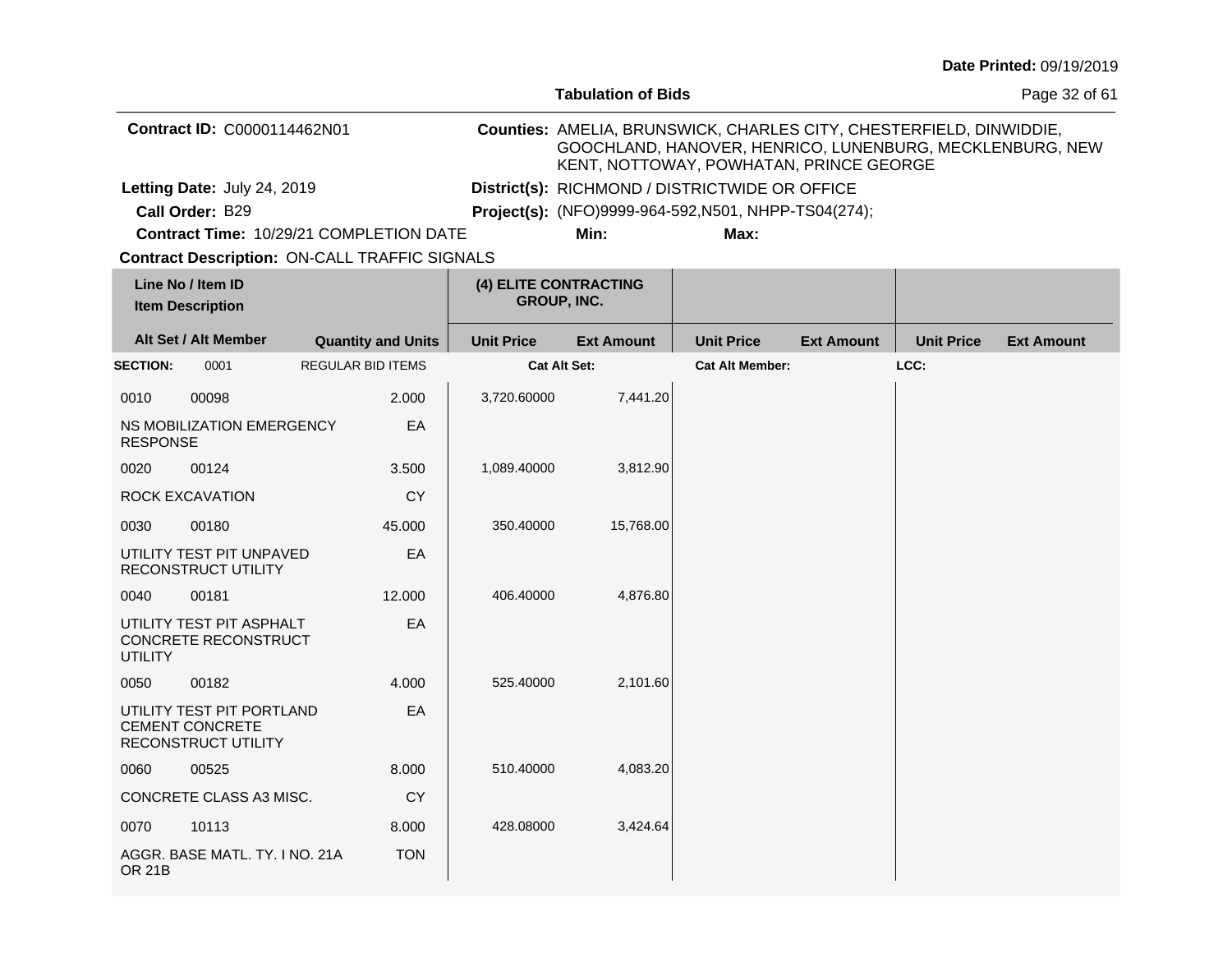|                                              |                                                      |                           |         |                   | <b>Tabulation of Bids</b>                                                                                                                                                  |                        |                   |                   | Page 33 of 61     |  |
|----------------------------------------------|------------------------------------------------------|---------------------------|---------|-------------------|----------------------------------------------------------------------------------------------------------------------------------------------------------------------------|------------------------|-------------------|-------------------|-------------------|--|
|                                              | Contract ID: C0000114462N01                          |                           |         |                   | Counties: AMELIA, BRUNSWICK, CHARLES CITY, CHESTERFIELD, DINWIDDIE,<br>GOOCHLAND, HANOVER, HENRICO, LUNENBURG, MECKLENBURG, NEW<br>KENT, NOTTOWAY, POWHATAN, PRINCE GEORGE |                        |                   |                   |                   |  |
|                                              | Letting Date: July 24, 2019                          |                           |         |                   | District(s): RICHMOND / DISTRICTWIDE OR OFFICE                                                                                                                             |                        |                   |                   |                   |  |
|                                              | Call Order: B29                                      |                           |         |                   | Project(s): (NFO)9999-964-592, N501, NHPP-TS04(274);                                                                                                                       |                        |                   |                   |                   |  |
|                                              | Contract Time: 10/29/21 COMPLETION DATE              |                           |         |                   | Min:                                                                                                                                                                       | Max:                   |                   |                   |                   |  |
|                                              | <b>Contract Description: ON-CALL TRAFFIC SIGNALS</b> |                           |         |                   |                                                                                                                                                                            |                        |                   |                   |                   |  |
| Line No / Item ID<br><b>Item Description</b> |                                                      |                           |         |                   | (4) ELITE CONTRACTING<br>GROUP, INC.                                                                                                                                       |                        |                   |                   |                   |  |
|                                              | Alt Set / Alt Member                                 | <b>Quantity and Units</b> |         | <b>Unit Price</b> | <b>Ext Amount</b>                                                                                                                                                          | <b>Unit Price</b>      | <b>Ext Amount</b> | <b>Unit Price</b> | <b>Ext Amount</b> |  |
| <b>SECTION:</b>                              | 0001                                                 | REGULAR BID ITEMS         |         |                   | <b>Cat Alt Set:</b>                                                                                                                                                        | <b>Cat Alt Member:</b> |                   | LCC:              |                   |  |
| 0080                                         | 11070                                                |                           | 200.000 | 6.20000           | 1,240.00                                                                                                                                                                   |                        |                   |                   |                   |  |
|                                              | NS SAW-CUT ASPH CONC PAVE.                           |                           | LF      |                   |                                                                                                                                                                            |                        |                   |                   |                   |  |
| 0090                                         | 12020                                                |                           | 32.000  | 63.49000          | 2,031.68                                                                                                                                                                   |                        |                   |                   |                   |  |
| STD. CURB CG-2                               |                                                      |                           | LF      |                   |                                                                                                                                                                            |                        |                   |                   |                   |  |
| 0100                                         | 12030                                                |                           | 32.000  | 42.33000          | 1,354.56                                                                                                                                                                   |                        |                   |                   |                   |  |
| STD. CURB CG-3                               |                                                      |                           | LF      |                   |                                                                                                                                                                            |                        |                   |                   |                   |  |
| 0110                                         | 12600                                                |                           | 32.000  | 126.98000         | 4,063.36                                                                                                                                                                   |                        |                   |                   |                   |  |
| 6                                            | STD. COMB. CURB & GUTTER CG-                         |                           | LF      |                   |                                                                                                                                                                            |                        |                   |                   |                   |  |
| 0120                                         | 12700                                                |                           | 32.000  | 126.98000         | 4,063.36                                                                                                                                                                   |                        |                   |                   |                   |  |
| $\overline{7}$                               | STD. COMB. CURB & GUTTER CG-                         |                           | LF      |                   |                                                                                                                                                                            |                        |                   |                   |                   |  |
| 0130                                         | 13108                                                |                           | 18.000  | 421.66000         | 7,589.88                                                                                                                                                                   |                        |                   |                   |                   |  |
| <b>SURFACE</b>                               | CG-12 DETECTABLE WARNING                             |                           | SY      |                   |                                                                                                                                                                            |                        |                   |                   |                   |  |
| 0140                                         | 13220                                                |                           | 70.000  | 120.96000         | 8,467.20                                                                                                                                                                   |                        |                   |                   |                   |  |
| SIDEWALK 4"                                  | HYDRAULIC CEMENT CONC.                               |                           | SY      |                   |                                                                                                                                                                            |                        |                   |                   |                   |  |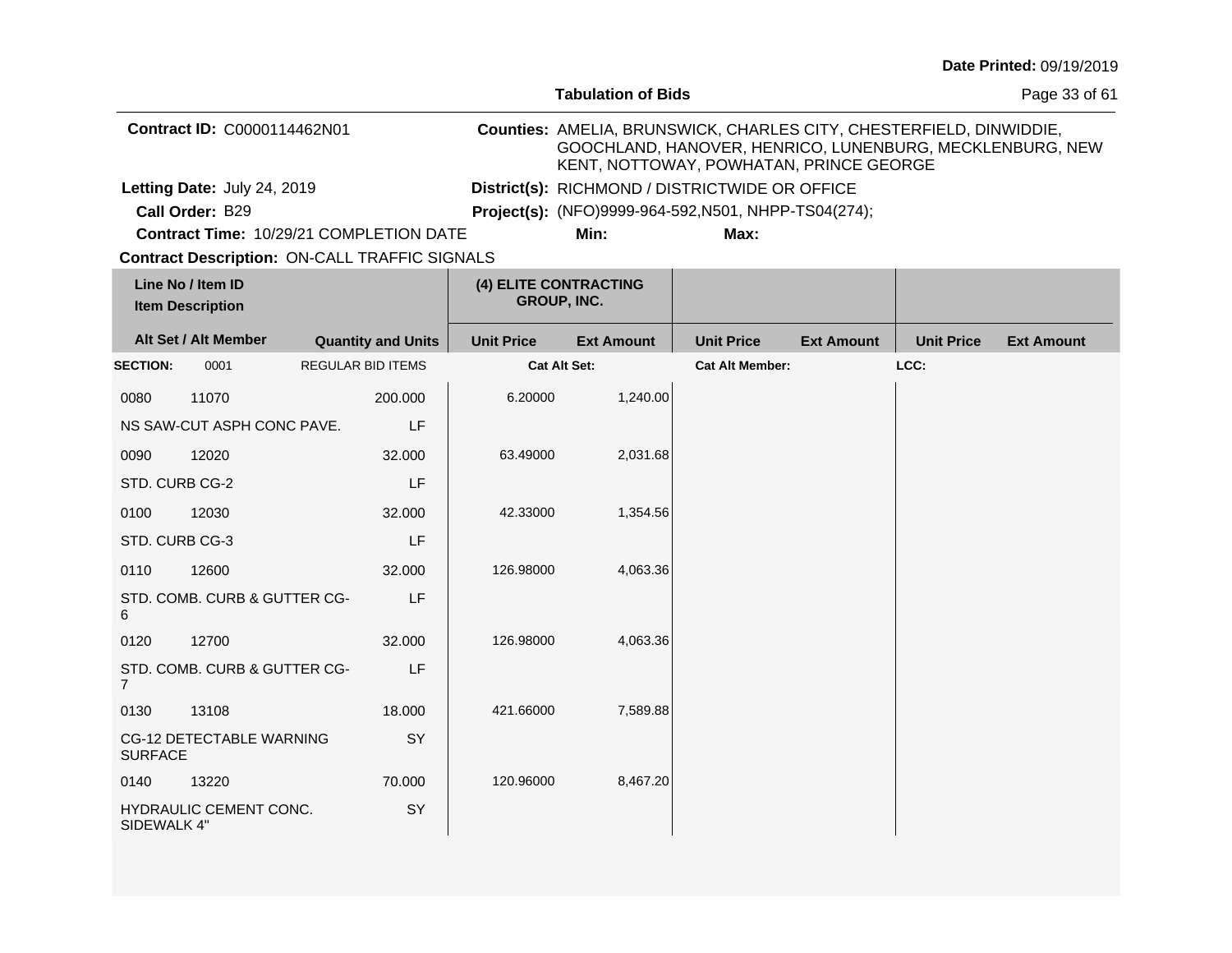|                                              |                             |                                                      |                                      | <b>Tabulation of Bids</b>                                                                                                                                                  |                                                |                   |                   | Page 34 of 61     |  |
|----------------------------------------------|-----------------------------|------------------------------------------------------|--------------------------------------|----------------------------------------------------------------------------------------------------------------------------------------------------------------------------|------------------------------------------------|-------------------|-------------------|-------------------|--|
|                                              | Contract ID: C0000114462N01 |                                                      |                                      | Counties: AMELIA, BRUNSWICK, CHARLES CITY, CHESTERFIELD, DINWIDDIE,<br>GOOCHLAND, HANOVER, HENRICO, LUNENBURG, MECKLENBURG, NEW<br>KENT, NOTTOWAY, POWHATAN, PRINCE GEORGE |                                                |                   |                   |                   |  |
|                                              | Letting Date: July 24, 2019 |                                                      |                                      |                                                                                                                                                                            | District(s): RICHMOND / DISTRICTWIDE OR OFFICE |                   |                   |                   |  |
|                                              | Call Order: B29             |                                                      |                                      | Project(s): (NFO)9999-964-592, N501, NHPP-TS04(274);                                                                                                                       |                                                |                   |                   |                   |  |
|                                              |                             | Contract Time: 10/29/21 COMPLETION DATE              |                                      | Min:                                                                                                                                                                       | Max:                                           |                   |                   |                   |  |
|                                              |                             | <b>Contract Description: ON-CALL TRAFFIC SIGNALS</b> |                                      |                                                                                                                                                                            |                                                |                   |                   |                   |  |
| Line No / Item ID<br><b>Item Description</b> |                             |                                                      | (4) ELITE CONTRACTING<br>GROUP, INC. |                                                                                                                                                                            |                                                |                   |                   |                   |  |
|                                              | Alt Set / Alt Member        | <b>Quantity and Units</b>                            | <b>Unit Price</b>                    | <b>Ext Amount</b>                                                                                                                                                          | <b>Unit Price</b>                              | <b>Ext Amount</b> | <b>Unit Price</b> | <b>Ext Amount</b> |  |
| <b>SECTION:</b>                              | 0001                        | <b>REGULAR BID ITEMS</b>                             |                                      | <b>Cat Alt Set:</b>                                                                                                                                                        | <b>Cat Alt Member:</b>                         |                   | LCC:              |                   |  |
| 0150                                         | 14100                       | 70.000                                               | 82.16000                             | 5,751.20                                                                                                                                                                   |                                                |                   |                   |                   |  |
| <b>ENTRANCE</b>                              | REMOVE SIDEWALK AND         | SY                                                   |                                      |                                                                                                                                                                            |                                                |                   |                   |                   |  |
| 0160                                         | 14120                       | 135.000                                              | 29.70000                             | 4,009.50                                                                                                                                                                   |                                                |                   |                   |                   |  |
| <b>GUTTER</b>                                | REMOVE COMB. CURB AND       | LF                                                   |                                      |                                                                                                                                                                            |                                                |                   |                   |                   |  |
| 0170                                         | 24269                       | 6.000                                                | 814.00000                            | 4,884.00                                                                                                                                                                   |                                                |                   |                   |                   |  |
| <b>STRIP</b>                                 | PORTABLE TEMPORARY RUMBLE   | EA                                                   |                                      |                                                                                                                                                                            |                                                |                   |                   |                   |  |
| 0180                                         | 24272                       | 1,200.000                                            | 36.88000                             | 44,256.00                                                                                                                                                                  |                                                |                   |                   |                   |  |
|                                              | TRUCK MOUNTED ATTENUATOR    | <b>HR</b>                                            |                                      |                                                                                                                                                                            |                                                |                   |                   |                   |  |
| 0190                                         | 24278                       | 1,200.000                                            | 1.00000                              | 1,200.00                                                                                                                                                                   |                                                |                   |                   |                   |  |
| <b>DEVICES</b>                               | <b>GROUP 2 CHANNELIZING</b> | <b>DAY</b>                                           |                                      |                                                                                                                                                                            |                                                |                   |                   |                   |  |
| 0200                                         | 24279                       | 750.000                                              | 14.00000                             | 10,500.00                                                                                                                                                                  |                                                |                   |                   |                   |  |
| <b>MESSAGE SIGN</b>                          | PORTABLE CHANGEABLE         | <b>HR</b>                                            |                                      |                                                                                                                                                                            |                                                |                   |                   |                   |  |
| 0210                                         | 24281                       | 1,200.000                                            | 9.00000                              | 10,800.00                                                                                                                                                                  |                                                |                   |                   |                   |  |
|                                              | ELECTRONIC ARROW BOARD      | <b>HR</b>                                            |                                      |                                                                                                                                                                            |                                                |                   |                   |                   |  |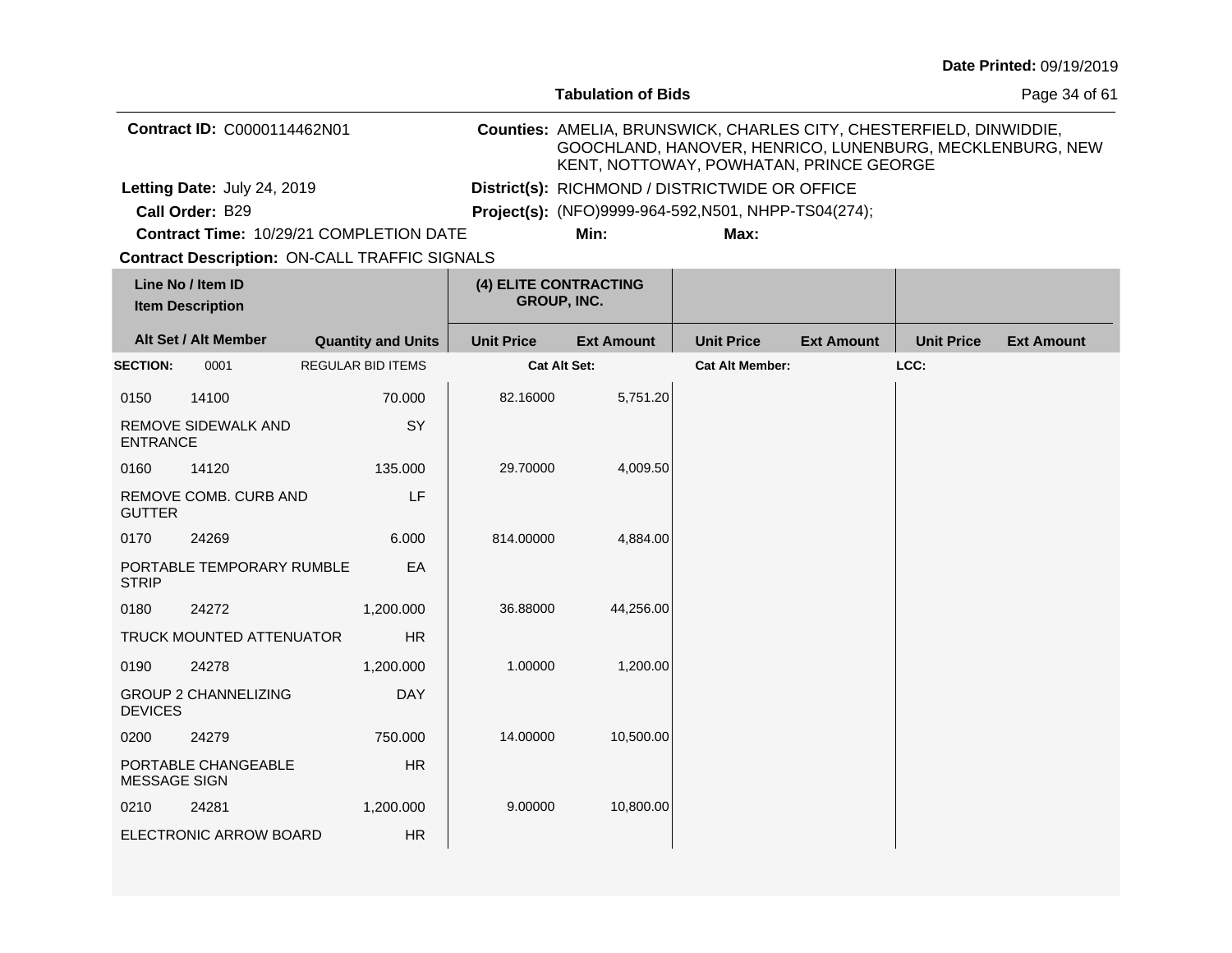|                 |                                                                  |                           |                    | <b>Tabulation of Bids</b>                                                                                                                                                  |                                                      |                   |                   | Page 35 of 61     |
|-----------------|------------------------------------------------------------------|---------------------------|--------------------|----------------------------------------------------------------------------------------------------------------------------------------------------------------------------|------------------------------------------------------|-------------------|-------------------|-------------------|
|                 | Contract ID: C0000114462N01                                      |                           |                    | Counties: AMELIA, BRUNSWICK, CHARLES CITY, CHESTERFIELD, DINWIDDIE,<br>GOOCHLAND, HANOVER, HENRICO, LUNENBURG, MECKLENBURG, NEW<br>KENT, NOTTOWAY, POWHATAN, PRINCE GEORGE |                                                      |                   |                   |                   |
|                 | Letting Date: July 24, 2019                                      |                           |                    |                                                                                                                                                                            | District(s): RICHMOND / DISTRICTWIDE OR OFFICE       |                   |                   |                   |
|                 | Call Order: B29                                                  |                           |                    |                                                                                                                                                                            | Project(s): (NFO)9999-964-592, N501, NHPP-TS04(274); |                   |                   |                   |
|                 | Contract Time: 10/29/21 COMPLETION DATE                          |                           |                    | Min:                                                                                                                                                                       | Max:                                                 |                   |                   |                   |
|                 | <b>Contract Description: ON-CALL TRAFFIC SIGNALS</b>             |                           |                    |                                                                                                                                                                            |                                                      |                   |                   |                   |
|                 | Line No / Item ID<br><b>Item Description</b>                     |                           | <b>GROUP, INC.</b> | (4) ELITE CONTRACTING                                                                                                                                                      |                                                      |                   |                   |                   |
|                 | Alt Set / Alt Member                                             | <b>Quantity and Units</b> | <b>Unit Price</b>  | <b>Ext Amount</b>                                                                                                                                                          | <b>Unit Price</b>                                    | <b>Ext Amount</b> | <b>Unit Price</b> | <b>Ext Amount</b> |
| <b>SECTION:</b> | 0001                                                             | REGULAR BID ITEMS         |                    | Cat Alt Set:                                                                                                                                                               | <b>Cat Alt Member:</b>                               |                   | LCC:              |                   |
| 0220            | 24282                                                            | 200,000                   | 87.60000           | 17,520.00                                                                                                                                                                  |                                                      |                   |                   |                   |
|                 | <b>FLAGGER SERVICE</b>                                           | <b>HR</b>                 |                    |                                                                                                                                                                            |                                                      |                   |                   |                   |
| 0230            | 24430                                                            | 100.000                   | 91.59000           | 9,159.00                                                                                                                                                                   |                                                      |                   |                   |                   |
| <b>FLEXIBLE</b> | DEMOLITION OF PAVEMENT                                           | SY                        |                    |                                                                                                                                                                            |                                                      |                   |                   |                   |
| 0240            | 24502                                                            | 4.000                     | 137.01000          | 548.04                                                                                                                                                                     |                                                      |                   |                   |                   |
|                 | NS REMOVE EXIST. AND DISPOSE<br><b>GROUND MOUNTED SIGN PANEL</b> | EA                        |                    |                                                                                                                                                                            |                                                      |                   |                   |                   |
| 0250            | 24502                                                            | 4.000                     | 726.80000          | 2,907.20                                                                                                                                                                   |                                                      |                   |                   |                   |
| STRUCT.         | NS REMOVE EXIST. AND DISPOSE<br><b>GROUND MOUNTED SIGN</b>       | EA                        |                    |                                                                                                                                                                            |                                                      |                   |                   |                   |
| 0260            | 24502                                                            | 2.000                     | 372.64000          | 745.28                                                                                                                                                                     |                                                      |                   |                   |                   |
|                 | NS REMOVE EXIST. EXIST. COMM.<br>ANTENNA & MAST                  | EA                        |                    |                                                                                                                                                                            |                                                      |                   |                   |                   |
| 0270            | 24502                                                            | 4.000                     | 1,122.60000        | 4,490.40                                                                                                                                                                   |                                                      |                   |                   |                   |
|                 | NS REMOVE EXIST. EXIST.<br><b>ELECTRICAL SERVICE</b>             | EA                        |                    |                                                                                                                                                                            |                                                      |                   |                   |                   |
| 0280            | 24502                                                            | 2.000                     | 372.64000          | 745.28                                                                                                                                                                     |                                                      |                   |                   |                   |
| <b>DETECTOR</b> | NS REMOVE EXIST. EXIST.<br><b>EMERGENCY PREEMPTION</b>           | EA                        |                    |                                                                                                                                                                            |                                                      |                   |                   |                   |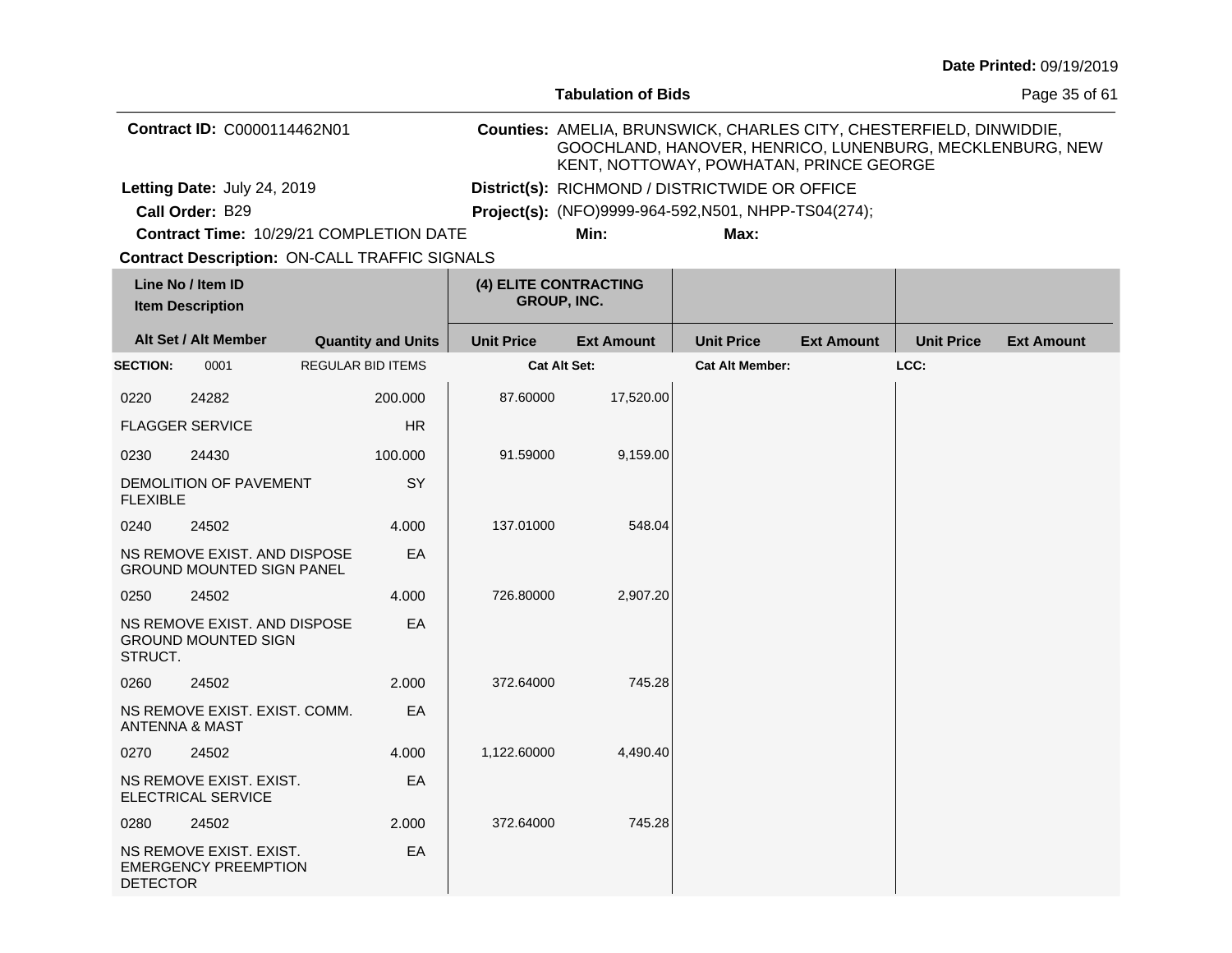|                 |                                                                                 |                           |                                             | <b>Tabulation of Bids</b>                                                                                                                                                  |                                                      |                   | Page 36 of 61     |                   |  |
|-----------------|---------------------------------------------------------------------------------|---------------------------|---------------------------------------------|----------------------------------------------------------------------------------------------------------------------------------------------------------------------------|------------------------------------------------------|-------------------|-------------------|-------------------|--|
|                 | Contract ID: C0000114462N01                                                     |                           |                                             | Counties: AMELIA, BRUNSWICK, CHARLES CITY, CHESTERFIELD, DINWIDDIE,<br>GOOCHLAND, HANOVER, HENRICO, LUNENBURG, MECKLENBURG, NEW<br>KENT, NOTTOWAY, POWHATAN, PRINCE GEORGE |                                                      |                   |                   |                   |  |
|                 | Letting Date: July 24, 2019                                                     |                           |                                             | District(s): RICHMOND / DISTRICTWIDE OR OFFICE                                                                                                                             |                                                      |                   |                   |                   |  |
|                 | Call Order: B29                                                                 |                           |                                             |                                                                                                                                                                            | Project(s): (NFO)9999-964-592, N501, NHPP-TS04(274); |                   |                   |                   |  |
|                 | Contract Time: 10/29/21 COMPLETION DATE                                         |                           |                                             | Min:                                                                                                                                                                       | Max:                                                 |                   |                   |                   |  |
|                 | <b>Contract Description: ON-CALL TRAFFIC SIGNALS</b>                            |                           |                                             |                                                                                                                                                                            |                                                      |                   |                   |                   |  |
|                 | Line No / Item ID<br><b>Item Description</b>                                    |                           | (4) ELITE CONTRACTING<br><b>GROUP, INC.</b> |                                                                                                                                                                            |                                                      |                   |                   |                   |  |
|                 | Alt Set / Alt Member                                                            | <b>Quantity and Units</b> | <b>Unit Price</b>                           | <b>Ext Amount</b>                                                                                                                                                          | <b>Unit Price</b>                                    | <b>Ext Amount</b> | <b>Unit Price</b> | <b>Ext Amount</b> |  |
| <b>SECTION:</b> | 0001                                                                            | REGULAR BID ITEMS         |                                             | <b>Cat Alt Set:</b>                                                                                                                                                        | <b>Cat Alt Member:</b>                               |                   | LCC:              |                   |  |
| 0290            | 24502                                                                           | 1.000                     | 347.04000                                   | 347.04                                                                                                                                                                     |                                                      |                   |                   |                   |  |
| <b>BUTTON</b>   | NS REMOVE EXIST. EXIST. PUSH                                                    | EA                        |                                             |                                                                                                                                                                            |                                                      |                   |                   |                   |  |
| 0300            | 24502                                                                           | 6.000                     | 593.30000                                   | 3,559.80                                                                                                                                                                   |                                                      |                   |                   |                   |  |
|                 | NS REMOVE EXIST. EXIST.<br>UNINTERRUPTIBLE POWER<br><b>SUPPLY &amp; CABINET</b> | EA                        |                                             |                                                                                                                                                                            |                                                      |                   |                   |                   |  |
| 0310            | 24502                                                                           | 6.000                     | 465.80000                                   | 2,794.80                                                                                                                                                                   |                                                      |                   |                   |                   |  |
|                 | NS REMOVE EXIST. EXIST. VIDEO<br><b>DETECTION CAMERA</b>                        | EA                        |                                             |                                                                                                                                                                            |                                                      |                   |                   |                   |  |
| 0320            | 24502                                                                           | 12.000                    | 1,150.08000                                 | 13,800.96                                                                                                                                                                  |                                                      |                   |                   |                   |  |
| <b>POLE</b>     | NS REMOVE EXIST. EXISTING                                                       | EA                        |                                             |                                                                                                                                                                            |                                                      |                   |                   |                   |  |
| 0330            | 24502                                                                           | 12.000                    | 155.27000                                   | 1,863.24                                                                                                                                                                   |                                                      |                   |                   |                   |  |
|                 | NS REMOVE EXIST, O.H. SIGN<br>(MAST ARM / SPAN WIRE)                            | EA                        |                                             |                                                                                                                                                                            |                                                      |                   |                   |                   |  |
| 0340            | 24505                                                                           | 1.000                     | 485.64000                                   | 485.64                                                                                                                                                                     |                                                      |                   |                   |                   |  |
|                 | NS RELOCATE EXISTING<br><b>EMERGENCY PREEMPT. DET.</b>                          | EA                        |                                             |                                                                                                                                                                            |                                                      |                   |                   |                   |  |
| 0350            | 24505                                                                           | 1.000                     | 622.64000                                   | 622.64                                                                                                                                                                     |                                                      |                   |                   |                   |  |
|                 | NS RELOCATE EXISTING<br>EXIST.COMM. ANTENNA & MAST                              | EA                        |                                             |                                                                                                                                                                            |                                                      |                   |                   |                   |  |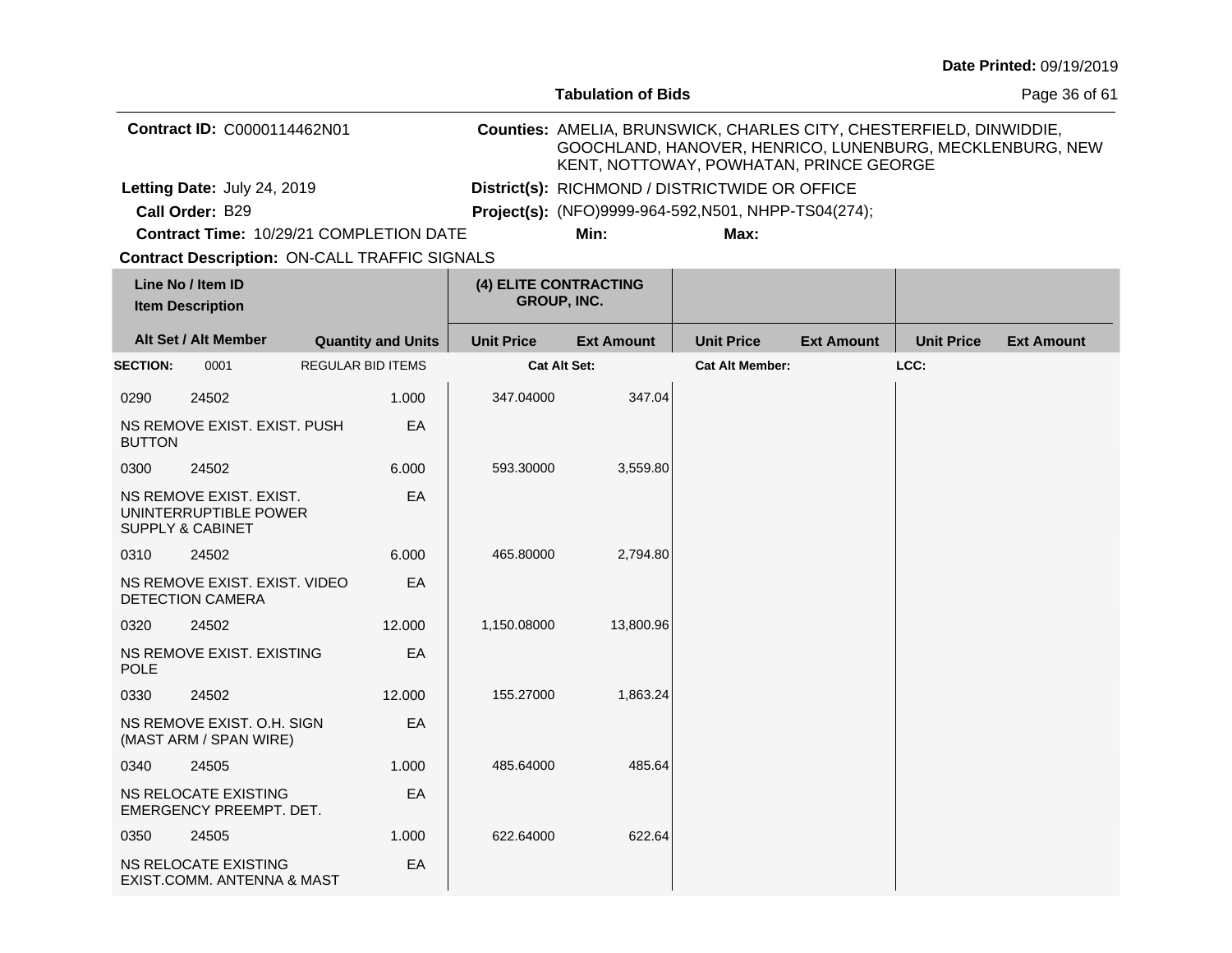|                                              |                                                       |                                                      |                                             | <b>Tabulation of Bids</b>                                                                                                                                                  |                                                      |                   |                   | Page 37 of 61     |
|----------------------------------------------|-------------------------------------------------------|------------------------------------------------------|---------------------------------------------|----------------------------------------------------------------------------------------------------------------------------------------------------------------------------|------------------------------------------------------|-------------------|-------------------|-------------------|
|                                              | Contract ID: C0000114462N01                           |                                                      |                                             | Counties: AMELIA, BRUNSWICK, CHARLES CITY, CHESTERFIELD, DINWIDDIE,<br>GOOCHLAND, HANOVER, HENRICO, LUNENBURG, MECKLENBURG, NEW<br>KENT, NOTTOWAY, POWHATAN, PRINCE GEORGE |                                                      |                   |                   |                   |
|                                              | Letting Date: July 24, 2019                           |                                                      |                                             |                                                                                                                                                                            | District(s): RICHMOND / DISTRICTWIDE OR OFFICE       |                   |                   |                   |
|                                              | Call Order: B29                                       |                                                      |                                             |                                                                                                                                                                            | Project(s): (NFO)9999-964-592, N501, NHPP-TS04(274); |                   |                   |                   |
|                                              |                                                       | Contract Time: 10/29/21 COMPLETION DATE              |                                             | Min:                                                                                                                                                                       | Max:                                                 |                   |                   |                   |
|                                              |                                                       | <b>Contract Description: ON-CALL TRAFFIC SIGNALS</b> |                                             |                                                                                                                                                                            |                                                      |                   |                   |                   |
| Line No / Item ID<br><b>Item Description</b> |                                                       |                                                      | (4) ELITE CONTRACTING<br><b>GROUP, INC.</b> |                                                                                                                                                                            |                                                      |                   |                   |                   |
|                                              | Alt Set / Alt Member                                  | <b>Quantity and Units</b>                            | <b>Unit Price</b>                           | <b>Ext Amount</b>                                                                                                                                                          | <b>Unit Price</b>                                    | <b>Ext Amount</b> | <b>Unit Price</b> | <b>Ext Amount</b> |
| <b>SECTION:</b>                              | 0001                                                  | <b>REGULAR BID ITEMS</b>                             |                                             | <b>Cat Alt Set:</b>                                                                                                                                                        | <b>Cat Alt Member:</b>                               |                   | LCC:              |                   |
| 0360                                         | 24505                                                 | 7.000                                                | 547.64000                                   | 3,833.48                                                                                                                                                                   |                                                      |                   |                   |                   |
| <b>ARM SIGN</b>                              | NS RELOCATE EXISTING MAST                             | EA                                                   |                                             |                                                                                                                                                                            |                                                      |                   |                   |                   |
| 0370                                         | 24505                                                 | 18.000                                               | 535.14000                                   | 9,632.52                                                                                                                                                                   |                                                      |                   |                   |                   |
| <b>ARM SIGNAL</b>                            | NS RELOCATE EXISTING MAST                             | EA                                                   |                                             |                                                                                                                                                                            |                                                      |                   |                   |                   |
| 0380                                         | 24505                                                 | 1.000                                                | 516.39000                                   | 516.39                                                                                                                                                                     |                                                      |                   |                   |                   |
| <b>WIRE SIGN</b>                             | NS RELOCATE EXISTING SPAN                             | EA                                                   |                                             |                                                                                                                                                                            |                                                      |                   |                   |                   |
| 0390                                         | 24505                                                 | 1.000                                                | 528.89000                                   | 528.89                                                                                                                                                                     |                                                      |                   |                   |                   |
| <b>WIRE SIGNAL</b>                           | NS RELOCATE EXISTING SPAN                             | EA                                                   |                                             |                                                                                                                                                                            |                                                      |                   |                   |                   |
| 0400                                         | 24505                                                 | 1.000                                                | 787.14000                                   | 787.14                                                                                                                                                                     |                                                      |                   |                   |                   |
|                                              | NS RELOCATE EXISTING VIDEO<br><b>DETECTION CAMERA</b> | EA                                                   |                                             |                                                                                                                                                                            |                                                      |                   |                   |                   |
| 0410                                         | 24535                                                 | 5.000                                                | 700.40000                                   | 3,502.00                                                                                                                                                                   |                                                      |                   |                   |                   |
|                                              | NS ADJUST EXIST. JUNCTION BOX                         | EA                                                   |                                             |                                                                                                                                                                            |                                                      |                   |                   |                   |
| 0420                                         | 24825                                                 | 12.000                                               | 1,715.20000                                 | 20,582.40                                                                                                                                                                  |                                                      |                   |                   |                   |
| <b>CABINET</b>                               | NS MODIFY EXIST. CONTROLLER                           | EA                                                   |                                             |                                                                                                                                                                            |                                                      |                   |                   |                   |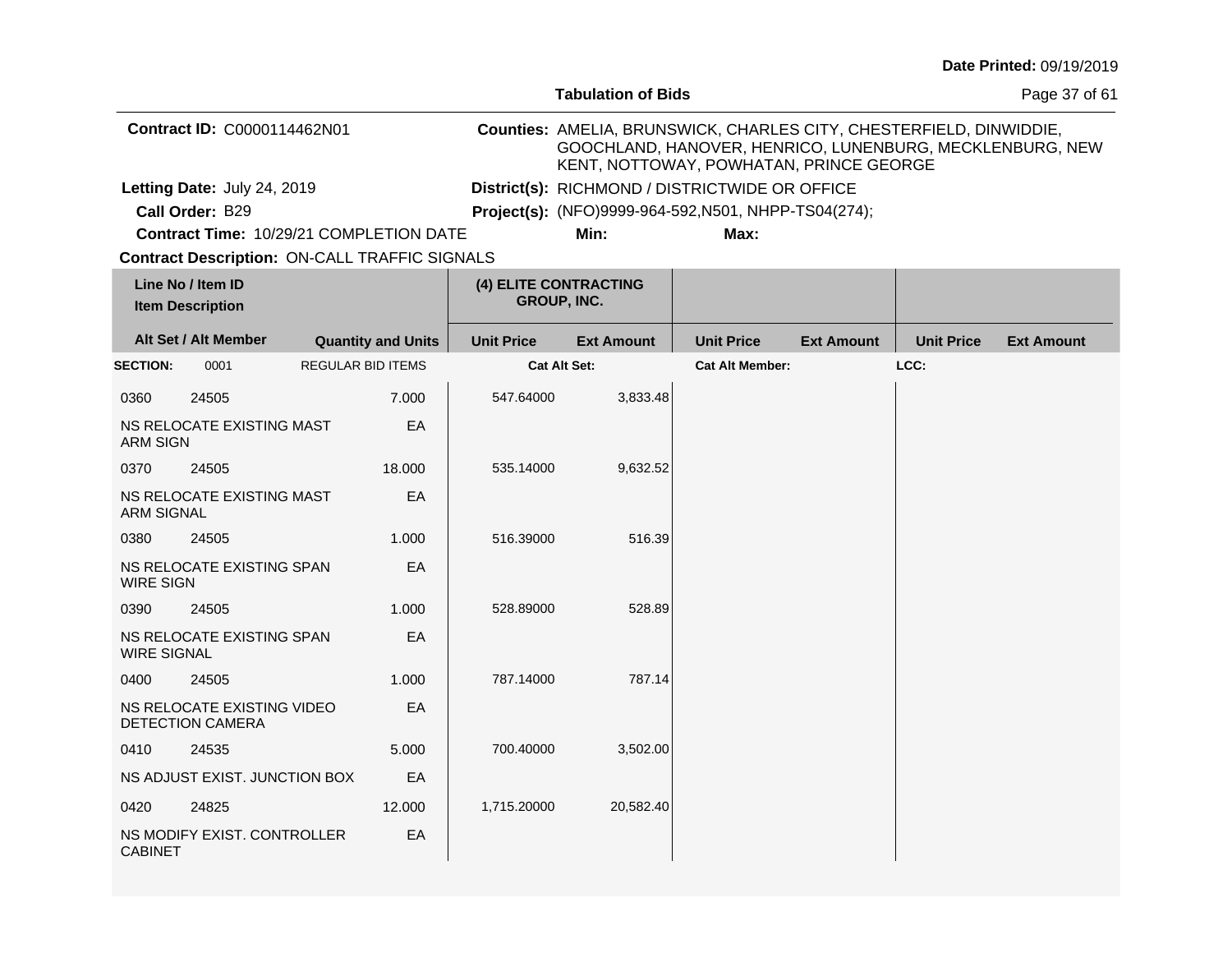|                                              |                                                       |                                                      |                   | <b>Tabulation of Bids</b> |                                                                                                                                                                            |                   |                   | Page 38 of 61     |
|----------------------------------------------|-------------------------------------------------------|------------------------------------------------------|-------------------|---------------------------|----------------------------------------------------------------------------------------------------------------------------------------------------------------------------|-------------------|-------------------|-------------------|
|                                              | Contract ID: C0000114462N01                           |                                                      |                   |                           | Counties: AMELIA, BRUNSWICK, CHARLES CITY, CHESTERFIELD, DINWIDDIE,<br>GOOCHLAND, HANOVER, HENRICO, LUNENBURG, MECKLENBURG, NEW<br>KENT, NOTTOWAY, POWHATAN, PRINCE GEORGE |                   |                   |                   |
|                                              | Letting Date: July 24, 2019                           |                                                      |                   |                           | District(s): RICHMOND / DISTRICTWIDE OR OFFICE                                                                                                                             |                   |                   |                   |
|                                              | Call Order: B29                                       |                                                      |                   |                           | Project(s): (NFO)9999-964-592, N501, NHPP-TS04(274);                                                                                                                       |                   |                   |                   |
|                                              |                                                       | Contract Time: 10/29/21 COMPLETION DATE              |                   | Min:                      | Max:                                                                                                                                                                       |                   |                   |                   |
|                                              |                                                       | <b>Contract Description: ON-CALL TRAFFIC SIGNALS</b> |                   |                           |                                                                                                                                                                            |                   |                   |                   |
| Line No / Item ID<br><b>Item Description</b> |                                                       | (4) ELITE CONTRACTING<br><b>GROUP, INC.</b>          |                   |                           |                                                                                                                                                                            |                   |                   |                   |
|                                              | Alt Set / Alt Member                                  | <b>Quantity and Units</b>                            | <b>Unit Price</b> | <b>Ext Amount</b>         | <b>Unit Price</b>                                                                                                                                                          | <b>Ext Amount</b> | <b>Unit Price</b> | <b>Ext Amount</b> |
| <b>SECTION:</b>                              | 0001                                                  | <b>REGULAR BID ITEMS</b>                             |                   | <b>Cat Alt Set:</b>       | <b>Cat Alt Member:</b>                                                                                                                                                     |                   | LCC:              |                   |
| 0430                                         | 24825                                                 | 1.000                                                | 372.64000         | 372.64                    |                                                                                                                                                                            |                   |                   |                   |
|                                              | NS MODIFY EXIST. MAST ARM<br>HANGER ASSEMBLY (SMD-2)  | EA                                                   |                   |                           |                                                                                                                                                                            |                   |                   |                   |
| 0440                                         | 24825                                                 | 1.000                                                | 372.64000         | 372.64                    |                                                                                                                                                                            |                   |                   |                   |
|                                              | NS MODIFY EXIST. MAST ARM<br>HANGER ASSEMBLY (SM-3)   | EA                                                   |                   |                           |                                                                                                                                                                            |                   |                   |                   |
| 0450                                         | 27000                                                 | 2.000                                                | 9,034.20000       | 18,068.40                 |                                                                                                                                                                            |                   |                   |                   |
|                                              | SELECTIVE TREE REMOVAL<br><b>TRIMMING AND CLEANUP</b> | <b>ACRE</b>                                          |                   |                           |                                                                                                                                                                            |                   |                   |                   |
| 0460                                         | 27505                                                 | 250.000                                              | 3.77000           | 942.50                    |                                                                                                                                                                            |                   |                   |                   |
|                                              | TEMP. SILT FENCE TYPE A                               | LF                                                   |                   |                           |                                                                                                                                                                            |                   |                   |                   |
| 0470                                         | 50108                                                 | 360.000                                              | 40.77000          | 14,677.20                 |                                                                                                                                                                            |                   |                   |                   |
| <b>SIGN PANEL</b>                            |                                                       | <b>SF</b>                                            |                   |                           |                                                                                                                                                                            |                   |                   |                   |
| 0480                                         | 50430                                                 | 60.000                                               | 20.83000          | 1,249.80                  |                                                                                                                                                                            |                   |                   |                   |
|                                              | SIGN POST STP-1, 2", 14 GAUGE                         | LF                                                   |                   |                           |                                                                                                                                                                            |                   |                   |                   |
| 0490                                         | 50432                                                 | 36.000                                               | 28.31000          | 1,019.16                  |                                                                                                                                                                            |                   |                   |                   |
| <b>GAUGE</b>                                 | SIGN POST STP-1, 2 3/16", 10                          | LF                                                   |                   |                           |                                                                                                                                                                            |                   |                   |                   |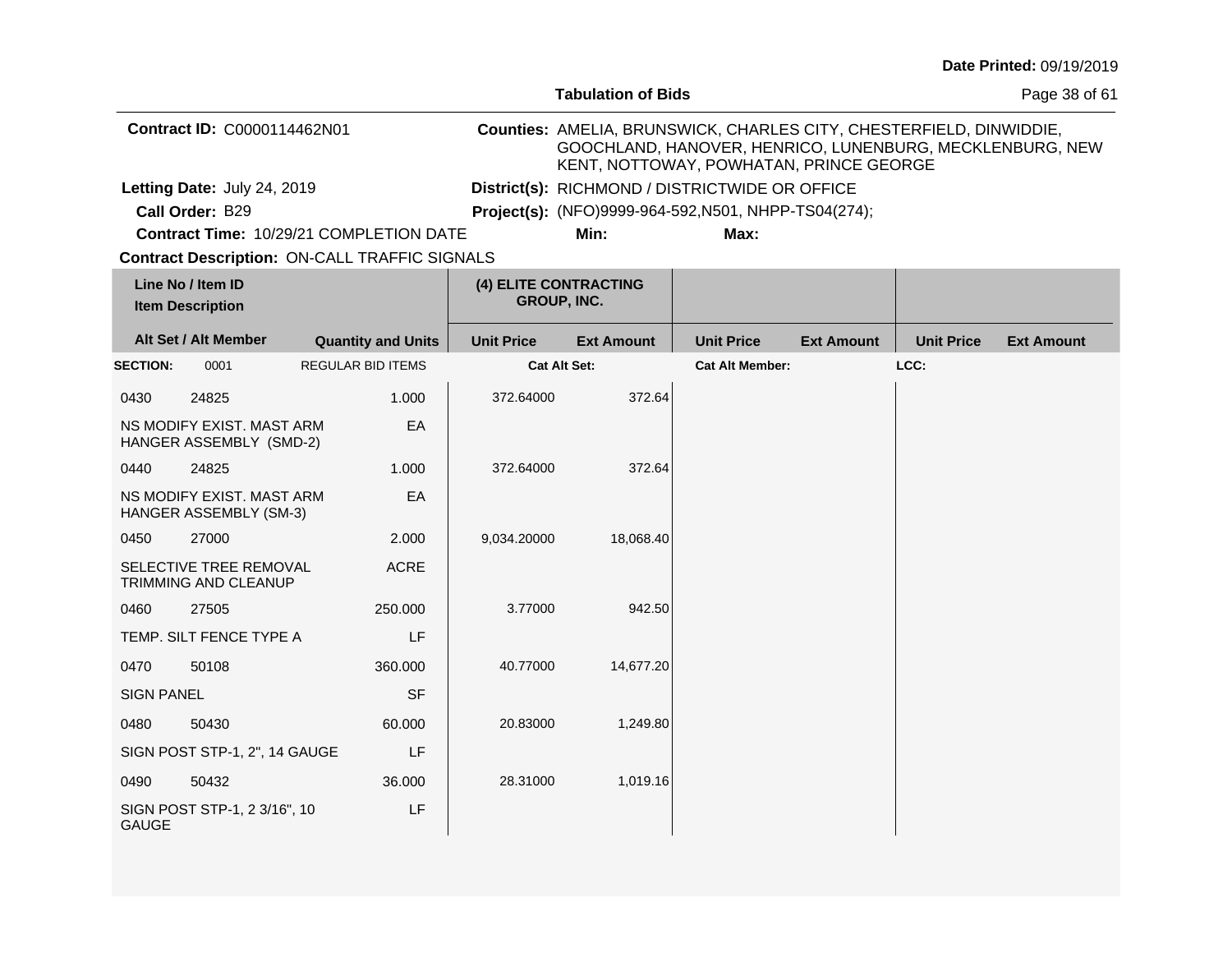|                                              |                             |                                                      |                                      | <b>Tabulation of Bids</b>                                                                                                                                                  | Page 39 of 61                                        |                   |                   |                   |  |
|----------------------------------------------|-----------------------------|------------------------------------------------------|--------------------------------------|----------------------------------------------------------------------------------------------------------------------------------------------------------------------------|------------------------------------------------------|-------------------|-------------------|-------------------|--|
|                                              | Contract ID: C0000114462N01 |                                                      |                                      | Counties: AMELIA, BRUNSWICK, CHARLES CITY, CHESTERFIELD, DINWIDDIE,<br>GOOCHLAND, HANOVER, HENRICO, LUNENBURG, MECKLENBURG, NEW<br>KENT, NOTTOWAY, POWHATAN, PRINCE GEORGE |                                                      |                   |                   |                   |  |
|                                              | Letting Date: July 24, 2019 |                                                      |                                      |                                                                                                                                                                            | District(s): RICHMOND / DISTRICTWIDE OR OFFICE       |                   |                   |                   |  |
|                                              | Call Order: B29             |                                                      |                                      |                                                                                                                                                                            | Project(s): (NFO)9999-964-592, N501, NHPP-TS04(274); |                   |                   |                   |  |
|                                              |                             | <b>Contract Time: 10/29/21 COMPLETION DATE</b>       |                                      | Min:                                                                                                                                                                       | Max:                                                 |                   |                   |                   |  |
|                                              |                             | <b>Contract Description: ON-CALL TRAFFIC SIGNALS</b> |                                      |                                                                                                                                                                            |                                                      |                   |                   |                   |  |
| Line No / Item ID<br><b>Item Description</b> |                             |                                                      | (4) ELITE CONTRACTING<br>GROUP, INC. |                                                                                                                                                                            |                                                      |                   |                   |                   |  |
|                                              | Alt Set / Alt Member        | <b>Quantity and Units</b>                            | <b>Unit Price</b>                    | <b>Ext Amount</b>                                                                                                                                                          | <b>Unit Price</b>                                    | <b>Ext Amount</b> | <b>Unit Price</b> | <b>Ext Amount</b> |  |
| <b>SECTION:</b>                              | 0001                        | <b>REGULAR BID ITEMS</b>                             |                                      | <b>Cat Alt Set:</b>                                                                                                                                                        | <b>Cat Alt Member:</b>                               |                   | LCC:              |                   |  |
| 0500                                         | 50434                       | 60.000                                               | 30.20000                             | 1,812.00                                                                                                                                                                   |                                                      |                   |                   |                   |  |
| <b>GAUGE</b>                                 | SIGN POST STP-1, 2 1/2", 10 | LF                                                   |                                      |                                                                                                                                                                            |                                                      |                   |                   |                   |  |
| 0510                                         | 50436                       | 60.000                                               | 31.16000                             | 1,869.60                                                                                                                                                                   |                                                      |                   |                   |                   |  |
| <b>GAUGE</b>                                 | SIGN POST STP-1, 2 1/2", 12 | LF                                                   |                                      |                                                                                                                                                                            |                                                      |                   |                   |                   |  |
| 0520                                         | 50485                       | 6.000                                                | 389.20000                            | 2,335.20                                                                                                                                                                   |                                                      |                   |                   |                   |  |
| STP-1, TYPE A                                | CONCRETE SIGN FOUNDATION    | EA                                                   |                                      |                                                                                                                                                                            |                                                      |                   |                   |                   |  |
| 0530                                         | 50486                       | 6.000                                                | 630.56000                            | 3,783.36                                                                                                                                                                   |                                                      |                   |                   |                   |  |
| STP-1, TYPE B                                | CONCRETE SIGN FOUNDATION    | EA                                                   |                                      |                                                                                                                                                                            |                                                      |                   |                   |                   |  |
| 0540                                         | 51162                       | 1.000                                                | 7,504.44000                          | 7,504.44                                                                                                                                                                   |                                                      |                   |                   |                   |  |
|                                              | <b>FLASHING BEACON FB-2</b> | EA                                                   |                                      |                                                                                                                                                                            |                                                      |                   |                   |                   |  |
| 0550                                         | 51163                       | 2.000                                                | 1,797.60000                          | 3,595.20                                                                                                                                                                   |                                                      |                   |                   |                   |  |
| <b>FLASHER</b>                               |                             | EA                                                   |                                      |                                                                                                                                                                            |                                                      |                   |                   |                   |  |
| 0560                                         | 51170                       | 8.000                                                | 5,107.15000                          | 40,857.20                                                                                                                                                                  |                                                      |                   |                   |                   |  |
|                                              | ELECTRICAL SERVICE SE-5     | EA                                                   |                                      |                                                                                                                                                                            |                                                      |                   |                   |                   |  |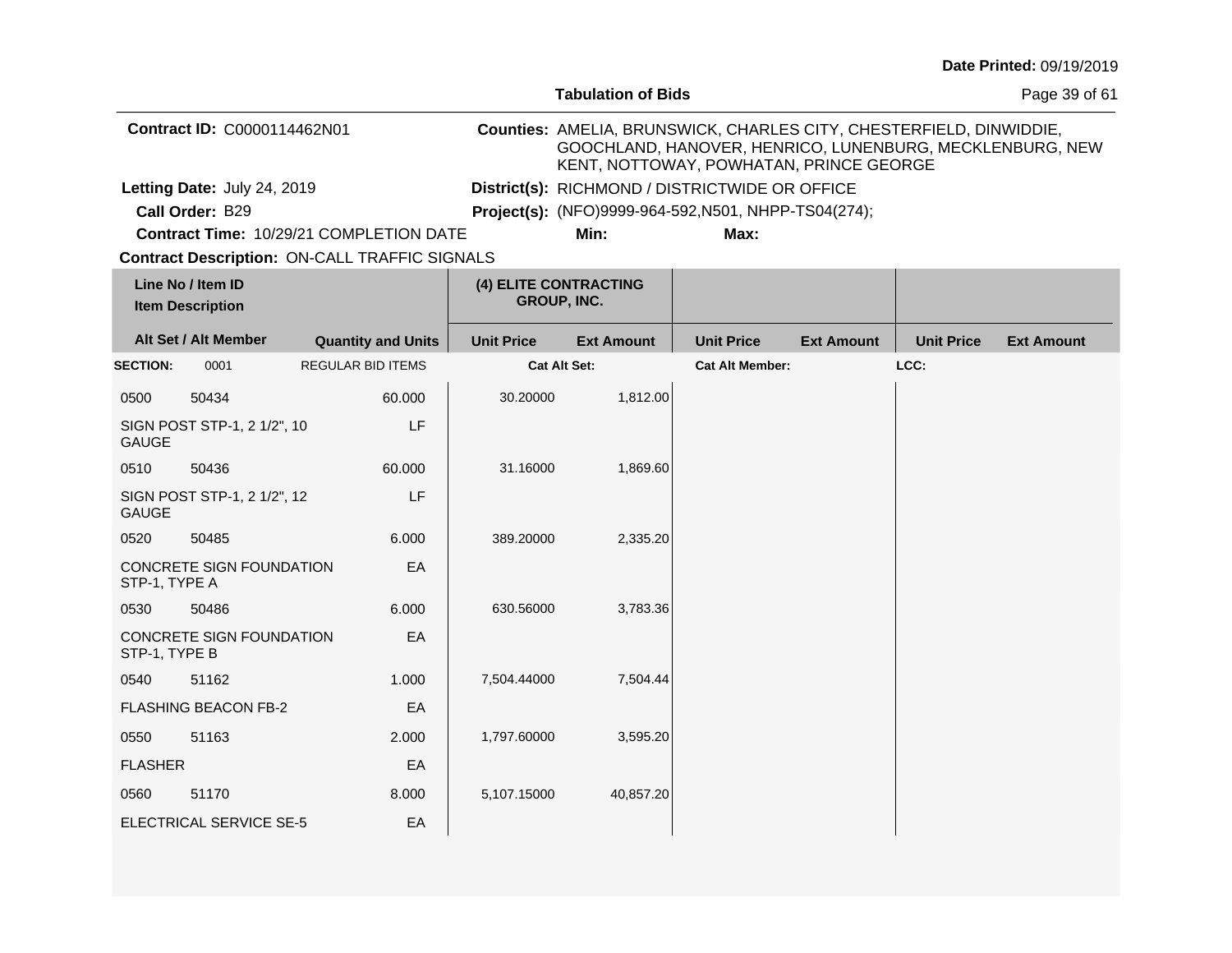|                             |                                                      |  |                           |                                             | <b>Tabulation of Bids</b>                                                                                                                                                  |                                                      | Page 40 of 61     |                   |                   |
|-----------------------------|------------------------------------------------------|--|---------------------------|---------------------------------------------|----------------------------------------------------------------------------------------------------------------------------------------------------------------------------|------------------------------------------------------|-------------------|-------------------|-------------------|
| Contract ID: C0000114462N01 |                                                      |  |                           |                                             | Counties: AMELIA, BRUNSWICK, CHARLES CITY, CHESTERFIELD, DINWIDDIE,<br>GOOCHLAND, HANOVER, HENRICO, LUNENBURG, MECKLENBURG, NEW<br>KENT, NOTTOWAY, POWHATAN, PRINCE GEORGE |                                                      |                   |                   |                   |
|                             | Letting Date: July 24, 2019                          |  |                           |                                             |                                                                                                                                                                            | District(s): RICHMOND / DISTRICTWIDE OR OFFICE       |                   |                   |                   |
|                             | Call Order: B29                                      |  |                           |                                             |                                                                                                                                                                            | Project(s): (NFO)9999-964-592, N501, NHPP-TS04(274); |                   |                   |                   |
|                             | Contract Time: 10/29/21 COMPLETION DATE              |  |                           |                                             | Min:                                                                                                                                                                       | Max:                                                 |                   |                   |                   |
|                             | <b>Contract Description: ON-CALL TRAFFIC SIGNALS</b> |  |                           |                                             |                                                                                                                                                                            |                                                      |                   |                   |                   |
|                             | Line No / Item ID<br><b>Item Description</b>         |  |                           | (4) ELITE CONTRACTING<br><b>GROUP, INC.</b> |                                                                                                                                                                            |                                                      |                   |                   |                   |
|                             | Alt Set / Alt Member                                 |  | <b>Quantity and Units</b> | <b>Unit Price</b>                           | <b>Ext Amount</b>                                                                                                                                                          | <b>Unit Price</b>                                    | <b>Ext Amount</b> | <b>Unit Price</b> | <b>Ext Amount</b> |
| <b>SECTION:</b>             | 0001                                                 |  | <b>REGULAR BID ITEMS</b>  |                                             | Cat Alt Set:                                                                                                                                                               | <b>Cat Alt Member:</b>                               |                   | LCC:              |                   |
| 0570                        | 51183                                                |  | 15,000                    | 767.05000                                   | 11,505.75                                                                                                                                                                  |                                                      |                   |                   |                   |
| SEL. VIEW                   | TRAFFIC SIGNAL HEAD SECT. 12"                        |  | ЕA                        |                                             |                                                                                                                                                                            |                                                      |                   |                   |                   |
| 0580                        | 51185                                                |  | 180.000                   | 331.31000                                   | 59,635.80                                                                                                                                                                  |                                                      |                   |                   |                   |
|                             | TRAFFIC SIGNAL HEAD SECTION<br>12" HVS BACKPLATE     |  | EA                        |                                             |                                                                                                                                                                            |                                                      |                   |                   |                   |
| 0590                        | 51210                                                |  | 4.000                     | 995.25000                                   | 3,981.00                                                                                                                                                                   |                                                      |                   |                   |                   |
|                             | PEDESTAL POLE PF-2 10'                               |  | EA                        |                                             |                                                                                                                                                                            |                                                      |                   |                   |                   |
| 0600                        | 51212                                                |  | 3.000                     | 1,146.50000                                 | 3,439.50                                                                                                                                                                   |                                                      |                   |                   |                   |
|                             | PEDESTAL POLE PF-2 12'                               |  | EA                        |                                             |                                                                                                                                                                            |                                                      |                   |                   |                   |
| 0610                        | 51238                                                |  | 200.000                   | 1,203.46000                                 | 240,692.00                                                                                                                                                                 |                                                      |                   |                   |                   |
| POLE PF-8                   | CONCRETE FOUNDATION SIGNAL                           |  | <b>CY</b>                 |                                             |                                                                                                                                                                            |                                                      |                   |                   |                   |
| 0620                        | 51240                                                |  | 7.000                     | 1,211.10000                                 | 8,477.70                                                                                                                                                                   |                                                      |                   |                   |                   |
|                             | <b>CONCRETE FOUNDATION PF-2</b>                      |  | EA                        |                                             |                                                                                                                                                                            |                                                      |                   |                   |                   |
| 0630                        | 51243                                                |  | 9.000                     | 4,984.05000                                 | 44,856.45                                                                                                                                                                  |                                                      |                   |                   |                   |
|                             | NS CONC FOUNDATION CF-5                              |  | EA                        |                                             |                                                                                                                                                                            |                                                      |                   |                   |                   |
| 0640                        | 51260                                                |  | 14.000                    | 1,280.03000                                 | 17,920.42                                                                                                                                                                  |                                                      |                   |                   |                   |
| <b>CAMERA POLE</b>          | NS CONCRETE FOUNDATION                               |  | CY                        |                                             |                                                                                                                                                                            |                                                      |                   |                   |                   |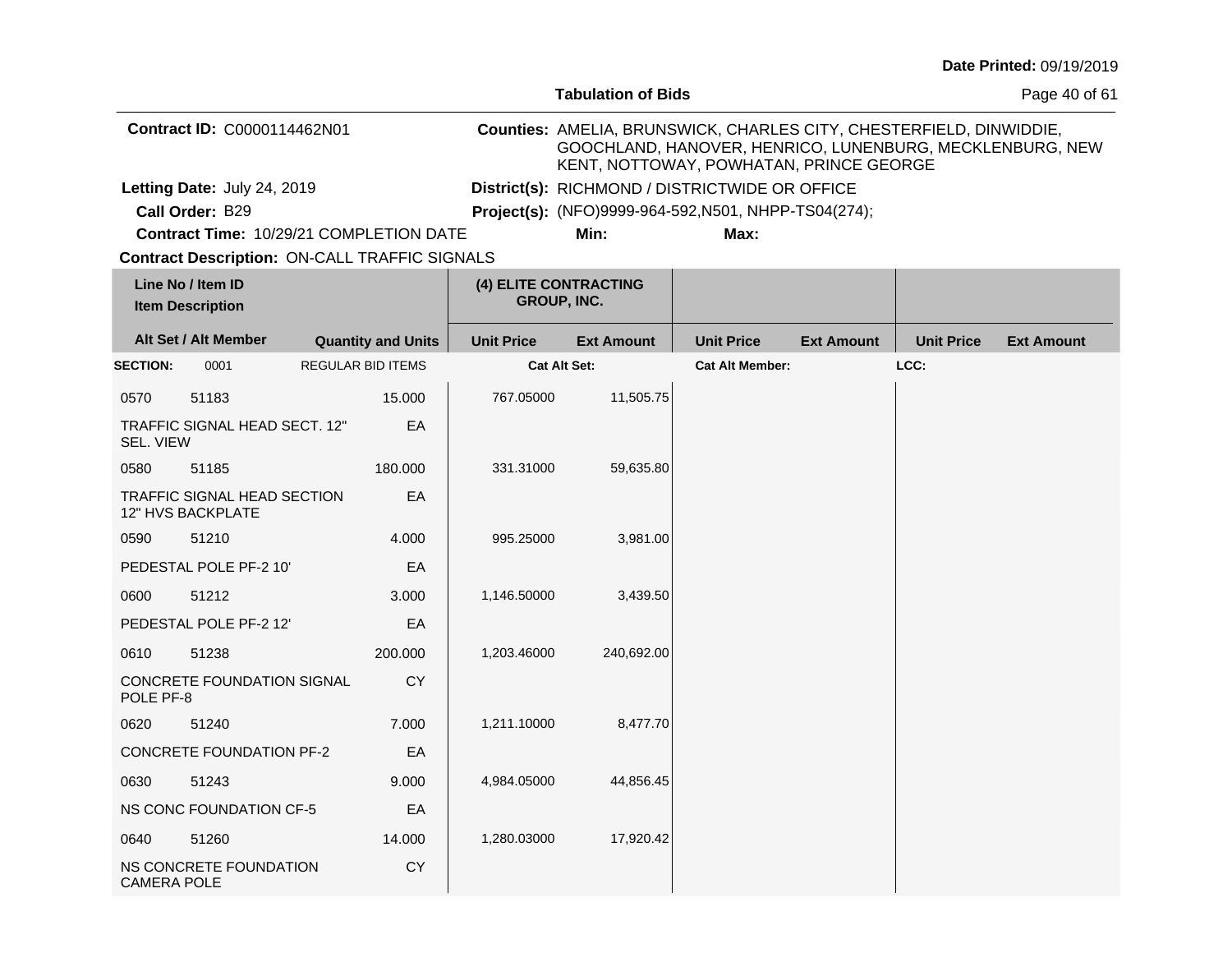|                                              |                                                      |                          |                                             |                   | <b>Tabulation of Bids</b>                                                                                                                                                  |                                                      | Page 41 of 61     |                   |                   |
|----------------------------------------------|------------------------------------------------------|--------------------------|---------------------------------------------|-------------------|----------------------------------------------------------------------------------------------------------------------------------------------------------------------------|------------------------------------------------------|-------------------|-------------------|-------------------|
| Contract ID: C0000114462N01                  |                                                      |                          |                                             |                   | Counties: AMELIA, BRUNSWICK, CHARLES CITY, CHESTERFIELD, DINWIDDIE,<br>GOOCHLAND, HANOVER, HENRICO, LUNENBURG, MECKLENBURG, NEW<br>KENT, NOTTOWAY, POWHATAN, PRINCE GEORGE |                                                      |                   |                   |                   |
|                                              | Letting Date: July 24, 2019                          |                          |                                             |                   |                                                                                                                                                                            | District(s): RICHMOND / DISTRICTWIDE OR OFFICE       |                   |                   |                   |
|                                              | Call Order: B29                                      |                          |                                             |                   |                                                                                                                                                                            | Project(s): (NFO)9999-964-592, N501, NHPP-TS04(274); |                   |                   |                   |
|                                              | Contract Time: 10/29/21 COMPLETION DATE              |                          |                                             |                   | Min:                                                                                                                                                                       | Max:                                                 |                   |                   |                   |
|                                              | <b>Contract Description: ON-CALL TRAFFIC SIGNALS</b> |                          |                                             |                   |                                                                                                                                                                            |                                                      |                   |                   |                   |
| Line No / Item ID<br><b>Item Description</b> |                                                      |                          | (4) ELITE CONTRACTING<br><b>GROUP, INC.</b> |                   |                                                                                                                                                                            |                                                      |                   |                   |                   |
|                                              | Alt Set / Alt Member                                 |                          | <b>Quantity and Units</b>                   | <b>Unit Price</b> | <b>Ext Amount</b>                                                                                                                                                          | <b>Unit Price</b>                                    | <b>Ext Amount</b> | <b>Unit Price</b> | <b>Ext Amount</b> |
| <b>SECTION:</b>                              | 0001                                                 | <b>REGULAR BID ITEMS</b> |                                             |                   | <b>Cat Alt Set:</b>                                                                                                                                                        | <b>Cat Alt Member:</b>                               |                   | LCC:              |                   |
| 0650                                         | 51425                                                |                          | 1.000                                       | 1,232.53000       | 1,232.53                                                                                                                                                                   |                                                      |                   |                   |                   |
| PF-2,15'                                     | NS SIGNAL POLE PEDESTAL POLE                         |                          | EA                                          |                   |                                                                                                                                                                            |                                                      |                   |                   |                   |
| 0660                                         | 51425                                                |                          | 4.000                                       | 3,137.10000       | 12,548.40                                                                                                                                                                  |                                                      |                   |                   |                   |
| 3 40'                                        | NS SIGNAL POLE WOOD POLE CL.                         |                          | EA                                          |                   |                                                                                                                                                                            |                                                      |                   |                   |                   |
| 0670                                         | 51425                                                |                          | 1.000                                       | 3,288.90000       | 3,288.90                                                                                                                                                                   |                                                      |                   |                   |                   |
| 360'                                         | NS SIGNAL POLE WOOD POLE CL.                         |                          | EA                                          |                   |                                                                                                                                                                            |                                                      |                   |                   |                   |
| 0680                                         | 51475                                                |                          | 1.000                                       | 14,039.74000      | 14,039.74                                                                                                                                                                  |                                                      |                   |                   |                   |
| TYPE A                                       | SIGNAL MAST ARM POLE MP-3,                           |                          | EA                                          |                   |                                                                                                                                                                            |                                                      |                   |                   |                   |
| 0690                                         | 51476                                                |                          | 1.000                                       | 15,225.68000      | 15,225.68                                                                                                                                                                  |                                                      |                   |                   |                   |
| TYPE B1                                      | SIGNAL MAST ARM POLE MP-3,                           |                          | EA                                          |                   |                                                                                                                                                                            |                                                      |                   |                   |                   |
| 0700                                         | 51477                                                |                          | 1.000                                       | 15,225.68000      | 15,225.68                                                                                                                                                                  |                                                      |                   |                   |                   |
| TYPE B <sub>2</sub>                          | SIGNAL MAST ARM POLE MP-3,                           |                          | EA                                          |                   |                                                                                                                                                                            |                                                      |                   |                   |                   |
| 0710                                         | 51478                                                |                          | 1.000                                       | 18,955.37000      | 18,955.37                                                                                                                                                                  |                                                      |                   |                   |                   |
| TYPE C                                       | SIGNAL MAST ARM POLE MP-3,                           |                          | EA                                          |                   |                                                                                                                                                                            |                                                      |                   |                   |                   |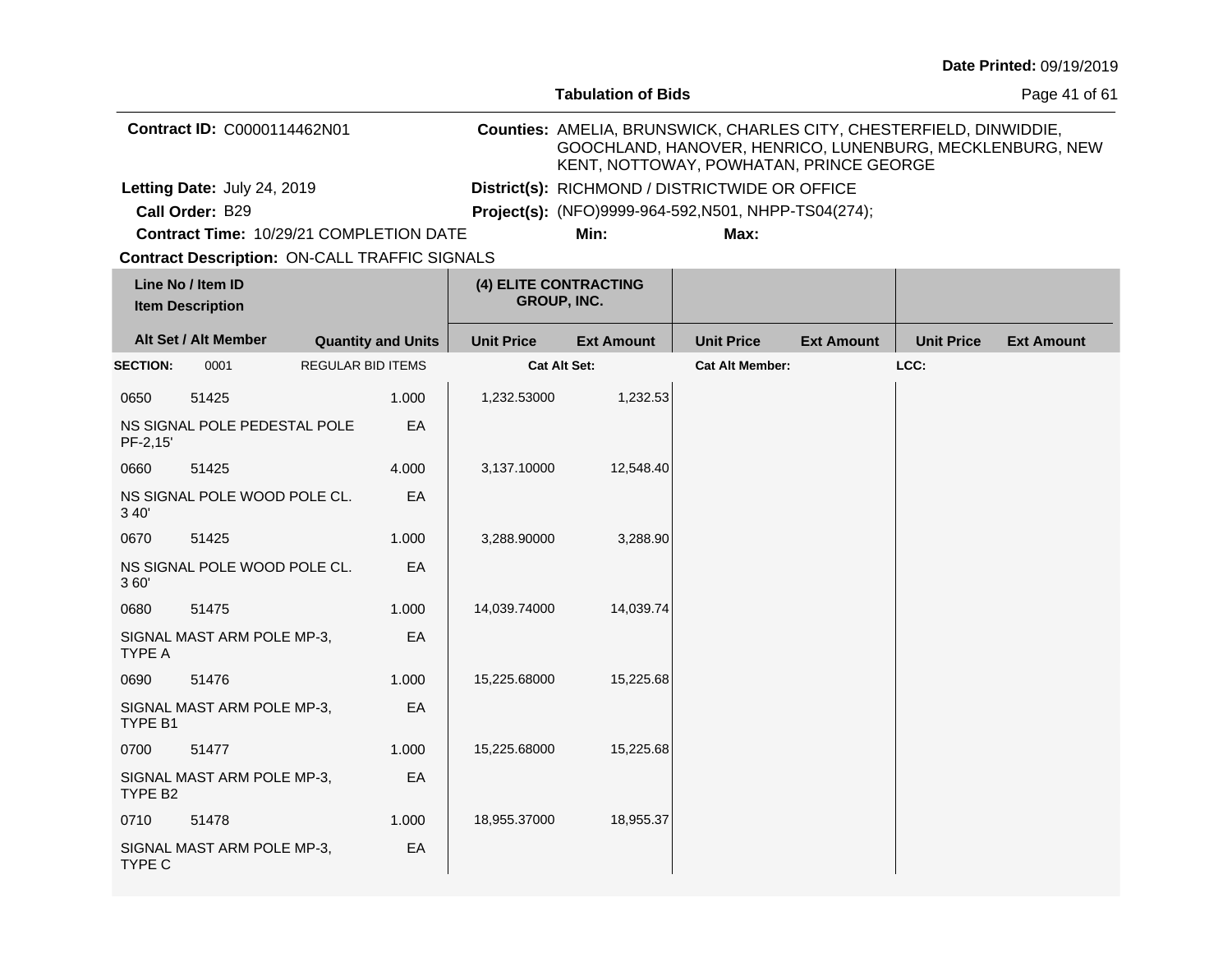|                                                      |                                              |  |                           |                                             | <b>Tabulation of Bids</b>                                                                                                                                                  |                                                      |                   |                   | Page 42 of 61     |
|------------------------------------------------------|----------------------------------------------|--|---------------------------|---------------------------------------------|----------------------------------------------------------------------------------------------------------------------------------------------------------------------------|------------------------------------------------------|-------------------|-------------------|-------------------|
| Contract ID: C0000114462N01                          |                                              |  |                           |                                             | Counties: AMELIA, BRUNSWICK, CHARLES CITY, CHESTERFIELD, DINWIDDIE,<br>GOOCHLAND, HANOVER, HENRICO, LUNENBURG, MECKLENBURG, NEW<br>KENT, NOTTOWAY, POWHATAN, PRINCE GEORGE |                                                      |                   |                   |                   |
|                                                      | Letting Date: July 24, 2019                  |  |                           |                                             |                                                                                                                                                                            | District(s): RICHMOND / DISTRICTWIDE OR OFFICE       |                   |                   |                   |
|                                                      | Call Order: B29                              |  |                           |                                             |                                                                                                                                                                            | Project(s): (NFO)9999-964-592, N501, NHPP-TS04(274); |                   |                   |                   |
|                                                      | Contract Time: 10/29/21 COMPLETION DATE      |  |                           |                                             | Min:                                                                                                                                                                       | Max:                                                 |                   |                   |                   |
| <b>Contract Description: ON-CALL TRAFFIC SIGNALS</b> |                                              |  |                           |                                             |                                                                                                                                                                            |                                                      |                   |                   |                   |
|                                                      | Line No / Item ID<br><b>Item Description</b> |  |                           | (4) ELITE CONTRACTING<br><b>GROUP, INC.</b> |                                                                                                                                                                            |                                                      |                   |                   |                   |
|                                                      | Alt Set / Alt Member                         |  | <b>Quantity and Units</b> | <b>Unit Price</b>                           | <b>Ext Amount</b>                                                                                                                                                          | <b>Unit Price</b>                                    | <b>Ext Amount</b> | <b>Unit Price</b> | <b>Ext Amount</b> |
| <b>SECTION:</b>                                      | 0001                                         |  | <b>REGULAR BID ITEMS</b>  |                                             | Cat Alt Set:                                                                                                                                                               | <b>Cat Alt Member:</b>                               |                   | LCC:              |                   |
| 0720                                                 | 51479                                        |  | 4.000                     | 14,959.27000                                | 59,837.08                                                                                                                                                                  |                                                      |                   |                   |                   |
| TYPE D                                               | SIGNAL MAST ARM POLE MP-3,                   |  | EA                        |                                             |                                                                                                                                                                            |                                                      |                   |                   |                   |
| 0730                                                 | 51480                                        |  | 8.000                     | 17,331.15000                                | 138,649.20                                                                                                                                                                 |                                                      |                   |                   |                   |
| TYPE E1                                              | SIGNAL MAST ARM POLE MP-3,                   |  | EA                        |                                             |                                                                                                                                                                            |                                                      |                   |                   |                   |
| 0740                                                 | 51481                                        |  | 1.000                     | 16,415.74000                                | 16,415.74                                                                                                                                                                  |                                                      |                   |                   |                   |
| TYPE E2                                              | SIGNAL MAST ARM POLE MP-3,                   |  | EA                        |                                             |                                                                                                                                                                            |                                                      |                   |                   |                   |
| 0750                                                 | 51482                                        |  | 3.000                     | 19,221.77000                                | 57,665.31                                                                                                                                                                  |                                                      |                   |                   |                   |
| TYPE F                                               | SIGNAL MAST ARM POLE MP-3,                   |  | EA                        |                                             |                                                                                                                                                                            |                                                      |                   |                   |                   |
| 0760                                                 | 51485                                        |  | 1.000                     | 8,502.70000                                 | 8,502.70                                                                                                                                                                   |                                                      |                   |                   |                   |
| MAST ARM 30'                                         |                                              |  | EA                        |                                             |                                                                                                                                                                            |                                                      |                   |                   |                   |
| 0770                                                 | 51486                                        |  | 1.000                     | 9,448.01000                                 | 9,448.01                                                                                                                                                                   |                                                      |                   |                   |                   |
| <b>MAST ARM 40'</b>                                  |                                              |  | EA                        |                                             |                                                                                                                                                                            |                                                      |                   |                   |                   |
| 0780                                                 | 51487                                        |  | 4.000                     | 9,748.79000                                 | 38,995.16                                                                                                                                                                  |                                                      |                   |                   |                   |
| MAST ARM 49'                                         |                                              |  | EA                        |                                             |                                                                                                                                                                            |                                                      |                   |                   |                   |
| 0790                                                 | 51488                                        |  | 4.000                     | 12,060.51000                                | 48,242.04                                                                                                                                                                  |                                                      |                   |                   |                   |
| MAST ARM 60'                                         |                                              |  | EA                        |                                             |                                                                                                                                                                            |                                                      |                   |                   |                   |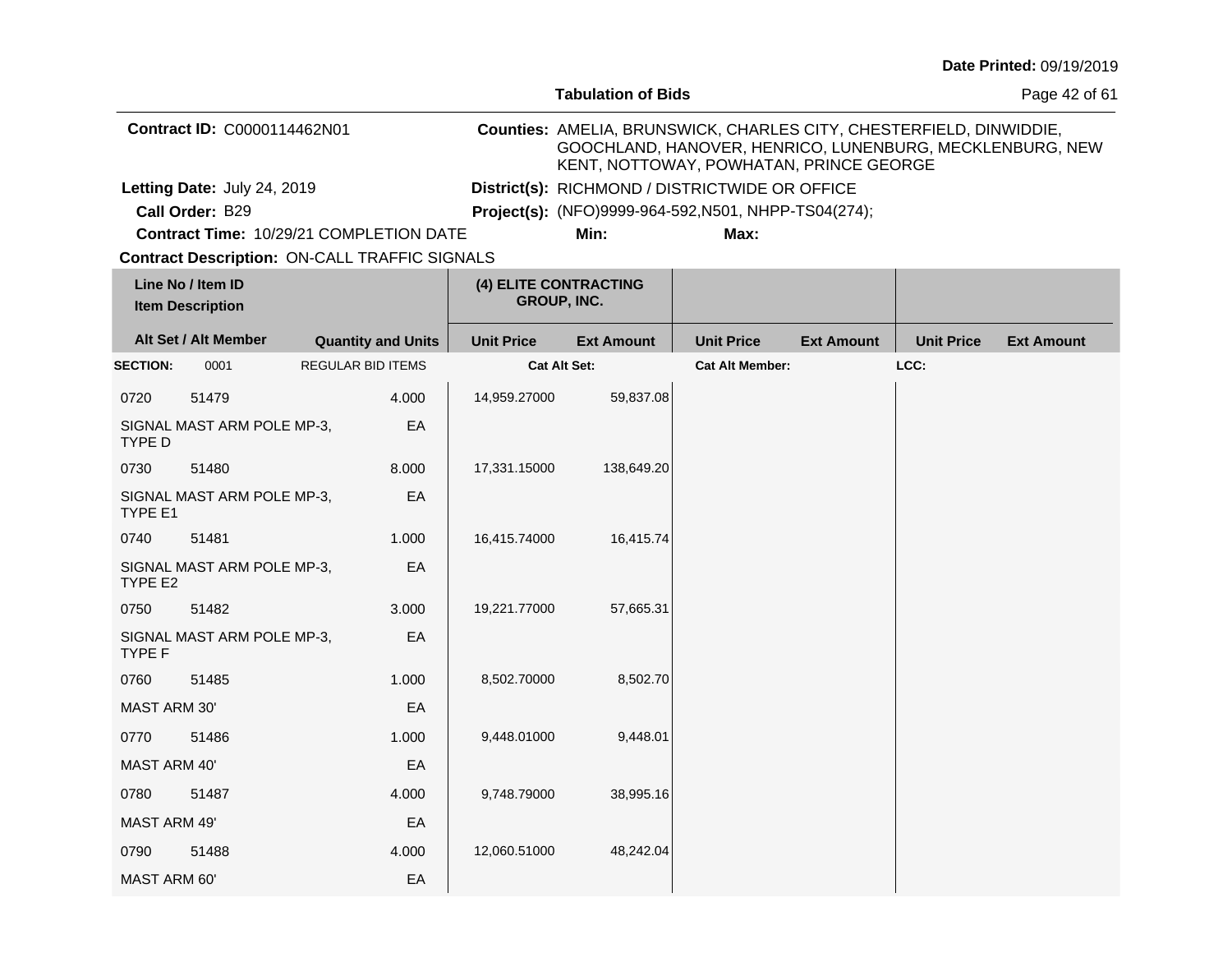|                                              |                               |                                                      |                   | <b>Tabulation of Bids</b>                                                                                                                                                  |                        | Page 43 of 61     |                   |                   |
|----------------------------------------------|-------------------------------|------------------------------------------------------|-------------------|----------------------------------------------------------------------------------------------------------------------------------------------------------------------------|------------------------|-------------------|-------------------|-------------------|
|                                              | Contract ID: C0000114462N01   |                                                      |                   | Counties: AMELIA, BRUNSWICK, CHARLES CITY, CHESTERFIELD, DINWIDDIE,<br>GOOCHLAND, HANOVER, HENRICO, LUNENBURG, MECKLENBURG, NEW<br>KENT, NOTTOWAY, POWHATAN, PRINCE GEORGE |                        |                   |                   |                   |
|                                              | Letting Date: July 24, 2019   |                                                      |                   | District(s): RICHMOND / DISTRICTWIDE OR OFFICE                                                                                                                             |                        |                   |                   |                   |
|                                              | Call Order: B29               |                                                      |                   | Project(s): (NFO)9999-964-592, N501, NHPP-TS04(274);                                                                                                                       |                        |                   |                   |                   |
|                                              |                               | Contract Time: 10/29/21 COMPLETION DATE              |                   | Min:                                                                                                                                                                       | Max:                   |                   |                   |                   |
|                                              |                               | <b>Contract Description: ON-CALL TRAFFIC SIGNALS</b> |                   |                                                                                                                                                                            |                        |                   |                   |                   |
| Line No / Item ID<br><b>Item Description</b> |                               |                                                      |                   | (4) ELITE CONTRACTING<br><b>GROUP, INC.</b>                                                                                                                                |                        |                   |                   |                   |
|                                              | Alt Set / Alt Member          | <b>Quantity and Units</b>                            | <b>Unit Price</b> | <b>Ext Amount</b>                                                                                                                                                          | <b>Unit Price</b>      | <b>Ext Amount</b> | <b>Unit Price</b> | <b>Ext Amount</b> |
| <b>SECTION:</b>                              | 0001                          | <b>REGULAR BID ITEMS</b>                             |                   | <b>Cat Alt Set:</b>                                                                                                                                                        | <b>Cat Alt Member:</b> |                   | LCC:              |                   |
| 0800                                         | 51489                         | 4.000                                                | 14,307.95000      | 57,231.80                                                                                                                                                                  |                        |                   |                   |                   |
| <b>MAST ARM 65'</b>                          |                               | EA                                                   |                   |                                                                                                                                                                            |                        |                   |                   |                   |
| 0810                                         | 51490                         | 4.000                                                | 15,468.10000      | 61,872.40                                                                                                                                                                  |                        |                   |                   |                   |
| <b>MAST ARM 70'</b>                          |                               | EA                                                   |                   |                                                                                                                                                                            |                        |                   |                   |                   |
| 0820                                         | 51491                         | 2.000                                                | 16,456.39000      | 32,912.78                                                                                                                                                                  |                        |                   |                   |                   |
|                                              | MAST ARM 75' CASE 1 LOADING   | EA                                                   |                   |                                                                                                                                                                            |                        |                   |                   |                   |
| 0830                                         | 51492                         | 1.000                                                | 16,456.39000      | 16,456.39                                                                                                                                                                  |                        |                   |                   |                   |
|                                              | MAST ARM 75' CASE 2 LOADING   | ЕA                                                   |                   |                                                                                                                                                                            |                        |                   |                   |                   |
| 0840                                         | 51507                         | 1.000                                                | 3,955.35000       | 3,955.35                                                                                                                                                                   |                        |                   |                   |                   |
|                                              | <b>VIDEO DETECTION CAMERA</b> | EA                                                   |                   |                                                                                                                                                                            |                        |                   |                   |                   |
| 0850                                         | 51508                         | 250.000                                              | 2.89000           | 722.50                                                                                                                                                                     |                        |                   |                   |                   |
| LF<br><b>VIDEO DETECTION CABLE</b>           |                               |                                                      |                   |                                                                                                                                                                            |                        |                   |                   |                   |
| 0860                                         | 51509                         | 1.000                                                | 5,171.60000       | 5,171.60                                                                                                                                                                   |                        |                   |                   |                   |
| <b>VIDEO DETECTION SYSTEM</b><br>EA          |                               |                                                      |                   |                                                                                                                                                                            |                        |                   |                   |                   |
| 0870                                         | 51526                         | 2.000                                                | 1,023.64000       | 2,047.28                                                                                                                                                                   |                        |                   |                   |                   |
| <b>DETECTOR</b>                              | AUX. PREEMPTION OPTICAL       | EA                                                   |                   |                                                                                                                                                                            |                        |                   |                   |                   |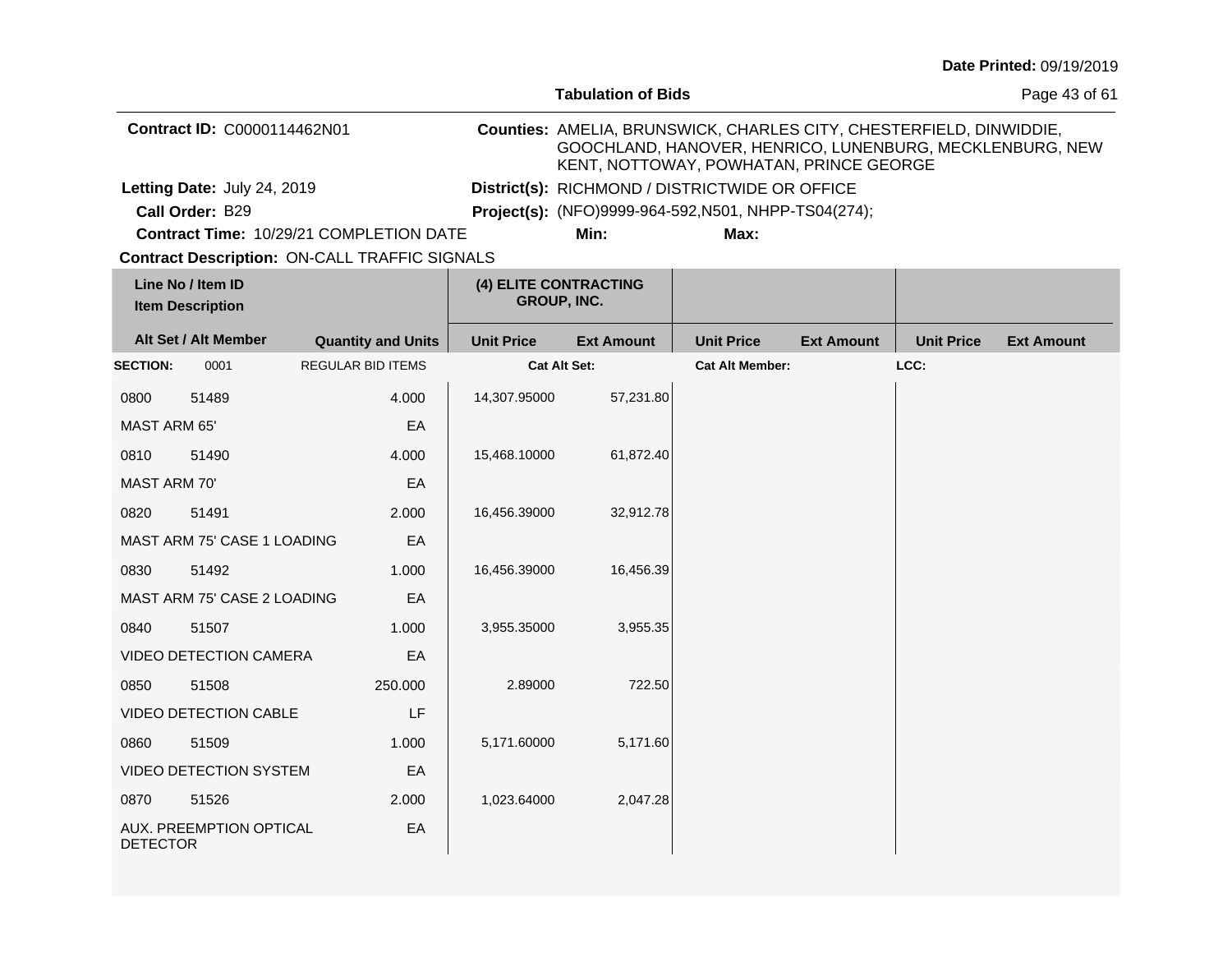|                                              |                                                            |                                                      |                                                                                                                                                                            | <b>Tabulation of Bids</b> | Page 44 of 61                                        |                   |                   |                   |
|----------------------------------------------|------------------------------------------------------------|------------------------------------------------------|----------------------------------------------------------------------------------------------------------------------------------------------------------------------------|---------------------------|------------------------------------------------------|-------------------|-------------------|-------------------|
|                                              | Contract ID: C0000114462N01                                |                                                      | Counties: AMELIA, BRUNSWICK, CHARLES CITY, CHESTERFIELD, DINWIDDIE,<br>GOOCHLAND, HANOVER, HENRICO, LUNENBURG, MECKLENBURG, NEW<br>KENT, NOTTOWAY, POWHATAN, PRINCE GEORGE |                           |                                                      |                   |                   |                   |
|                                              | Letting Date: July 24, 2019                                |                                                      |                                                                                                                                                                            |                           | District(s): RICHMOND / DISTRICTWIDE OR OFFICE       |                   |                   |                   |
|                                              | Call Order: B29                                            |                                                      |                                                                                                                                                                            |                           | Project(s): (NFO)9999-964-592, N501, NHPP-TS04(274); |                   |                   |                   |
|                                              |                                                            | Contract Time: 10/29/21 COMPLETION DATE              |                                                                                                                                                                            | Min:                      | Max:                                                 |                   |                   |                   |
|                                              |                                                            | <b>Contract Description: ON-CALL TRAFFIC SIGNALS</b> |                                                                                                                                                                            |                           |                                                      |                   |                   |                   |
| Line No / Item ID<br><b>Item Description</b> |                                                            |                                                      | GROUP, INC.                                                                                                                                                                | (4) ELITE CONTRACTING     |                                                      |                   |                   |                   |
|                                              | Alt Set / Alt Member                                       | <b>Quantity and Units</b>                            | <b>Unit Price</b>                                                                                                                                                          | <b>Ext Amount</b>         | <b>Unit Price</b>                                    | <b>Ext Amount</b> | <b>Unit Price</b> | <b>Ext Amount</b> |
| <b>SECTION:</b>                              | 0001                                                       | <b>REGULAR BID ITEMS</b>                             |                                                                                                                                                                            | <b>Cat Alt Set:</b>       | <b>Cat Alt Member:</b>                               |                   | LCC:              |                   |
| 0880                                         | 51540                                                      | 10.000                                               | 455.54000                                                                                                                                                                  | 4,555.40                  |                                                      |                   |                   |                   |
|                                              | <b>LOOP DETECTOR AMPLIFIER</b>                             | EA                                                   |                                                                                                                                                                            |                           |                                                      |                   |                   |                   |
| 0890                                         | 51541                                                      | 3.000                                                | 850.67000                                                                                                                                                                  | 2,552.01                  |                                                      |                   |                   |                   |
| <b>MODULE</b>                                | NS DETECTOR PORT EXPANDER                                  | EA                                                   |                                                                                                                                                                            |                           |                                                      |                   |                   |                   |
| 0900                                         | 51541                                                      | 6.000                                                | 886.09000                                                                                                                                                                  | 5,316.54                  |                                                      |                   |                   |                   |
| <b>ASSEMBLY</b>                              | NS DETECTOR REPEATER BOARD                                 | EA                                                   |                                                                                                                                                                            |                           |                                                      |                   |                   |                   |
| 0910                                         | 51541                                                      | 3.000                                                | 1,236.72000                                                                                                                                                                | 3,710.16                  |                                                      |                   |                   |                   |
|                                              | NS DETECTOR TS-1, 170/2070<br><b>CABINET HARNESS</b>       | EA                                                   |                                                                                                                                                                            |                           |                                                      |                   |                   |                   |
| 0920                                         | 51541                                                      | 1.000                                                | 364.97000                                                                                                                                                                  | 364.97                    |                                                      |                   |                   |                   |
| <b>MODULE</b>                                | NS DETECTOR TS-1 INPUT                                     | EA                                                   |                                                                                                                                                                            |                           |                                                      |                   |                   |                   |
| 0930                                         | 51541                                                      | 1.000                                                | 364.97000                                                                                                                                                                  | 364.97                    |                                                      |                   |                   |                   |
| <b>MODULE</b>                                | NS DETECTOR TS-2 INPUT                                     | EA                                                   |                                                                                                                                                                            |                           |                                                      |                   |                   |                   |
| 0940                                         | 51541                                                      | 8.000                                                | 2,786.96000                                                                                                                                                                | 22,295.68                 |                                                      |                   |                   |                   |
|                                              | NS DETECTOR VIDEO DETECTION<br>CAMERA (360 DEG., ADVANCED) | EA                                                   |                                                                                                                                                                            |                           |                                                      |                   |                   |                   |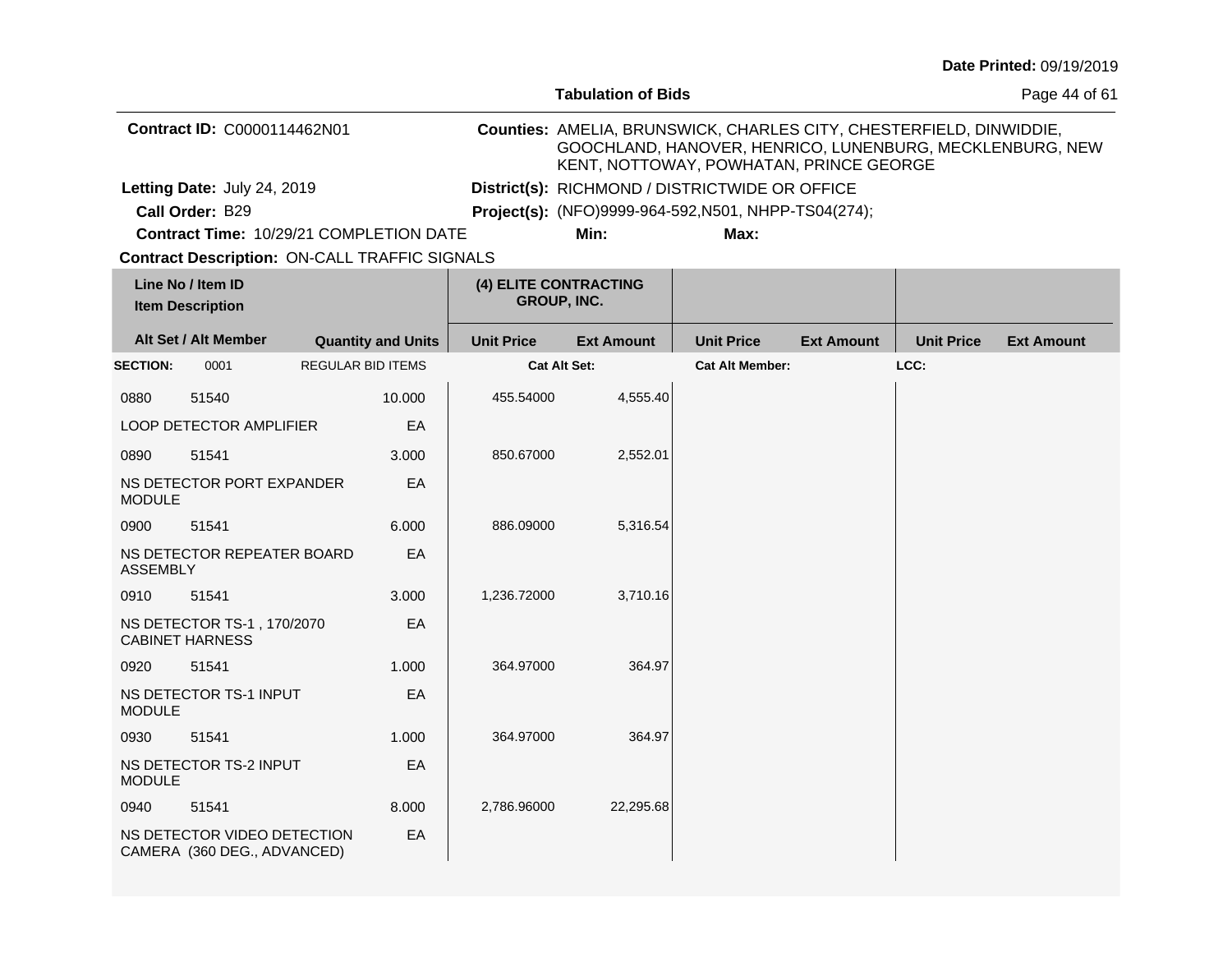|                     |                                                                                          |                                                      |                                                      | <b>Tabulation of Bids</b>                                                                                                                                                  |                        | Page 45 of 61     |                   |                   |  |  |
|---------------------|------------------------------------------------------------------------------------------|------------------------------------------------------|------------------------------------------------------|----------------------------------------------------------------------------------------------------------------------------------------------------------------------------|------------------------|-------------------|-------------------|-------------------|--|--|
|                     | Contract ID: C0000114462N01                                                              |                                                      |                                                      | Counties: AMELIA, BRUNSWICK, CHARLES CITY, CHESTERFIELD, DINWIDDIE,<br>GOOCHLAND, HANOVER, HENRICO, LUNENBURG, MECKLENBURG, NEW<br>KENT, NOTTOWAY, POWHATAN, PRINCE GEORGE |                        |                   |                   |                   |  |  |
|                     | Letting Date: July 24, 2019                                                              |                                                      |                                                      | District(s): RICHMOND / DISTRICTWIDE OR OFFICE                                                                                                                             |                        |                   |                   |                   |  |  |
|                     | Call Order: B29                                                                          |                                                      | Project(s): (NFO)9999-964-592, N501, NHPP-TS04(274); |                                                                                                                                                                            |                        |                   |                   |                   |  |  |
|                     |                                                                                          | Contract Time: 10/29/21 COMPLETION DATE              |                                                      | Min:                                                                                                                                                                       | Max:                   |                   |                   |                   |  |  |
|                     |                                                                                          | <b>Contract Description: ON-CALL TRAFFIC SIGNALS</b> |                                                      |                                                                                                                                                                            |                        |                   |                   |                   |  |  |
|                     | Line No / Item ID<br><b>Item Description</b>                                             |                                                      |                                                      | (4) ELITE CONTRACTING<br><b>GROUP, INC.</b>                                                                                                                                |                        |                   |                   |                   |  |  |
|                     | Alt Set / Alt Member                                                                     | <b>Quantity and Units</b>                            | <b>Unit Price</b>                                    | <b>Ext Amount</b>                                                                                                                                                          | <b>Unit Price</b>      | <b>Ext Amount</b> | <b>Unit Price</b> | <b>Ext Amount</b> |  |  |
| <b>SECTION:</b>     | 0001                                                                                     | <b>REGULAR BID ITEMS</b>                             |                                                      | Cat Alt Set:                                                                                                                                                               | <b>Cat Alt Member:</b> |                   | LCC:              |                   |  |  |
| 0950                | 51541                                                                                    | 5.000                                                | 5,570.73000                                          | 27,853.65                                                                                                                                                                  |                        |                   |                   |                   |  |  |
|                     | NS DETECTOR VIDEO DETECTION<br>CAMERA (360 DEG., FISHEYE)                                | EA                                                   |                                                      |                                                                                                                                                                            |                        |                   |                   |                   |  |  |
| 0960                | 51541                                                                                    | 5.000                                                | 27,555.77000                                         | 137,778.85                                                                                                                                                                 |                        |                   |                   |                   |  |  |
|                     | NS DETECTOR VIDEO DETECTION<br>SYSTEM (360 DEGREE)                                       | EA                                                   |                                                      |                                                                                                                                                                            |                        |                   |                   |                   |  |  |
| 0970                | 51602                                                                                    | 1,500.000                                            | 2.66000                                              | 3,990.00                                                                                                                                                                   |                        |                   |                   |                   |  |  |
|                     | 14/4 CONDUCTOR CABLE                                                                     | LF                                                   |                                                      |                                                                                                                                                                            |                        |                   |                   |                   |  |  |
| 0980                | 51607                                                                                    | 12,000.000                                           | 3.04000                                              | 36,480.00                                                                                                                                                                  |                        |                   |                   |                   |  |  |
|                     | 14/7 CONDUCTOR CABLE                                                                     | LF                                                   |                                                      |                                                                                                                                                                            |                        |                   |                   |                   |  |  |
| 0990                | 51614                                                                                    | 2,000.000                                            | 3.09000                                              | 6,180.00                                                                                                                                                                   |                        |                   |                   |                   |  |  |
|                     | NS CONDUCTOR CABLE 12/4                                                                  | LF                                                   |                                                      |                                                                                                                                                                            |                        |                   |                   |                   |  |  |
| 1000                | 51614                                                                                    | 2,400.000                                            | 2.96000                                              | 7,104.00                                                                                                                                                                   |                        |                   |                   |                   |  |  |
| <b>BURIAL CABLE</b> | NS CONDUCTOR CABLE CAT 5e<br><b>GEL FILLED SHIELDED DIRECT</b>                           | LF                                                   |                                                      |                                                                                                                                                                            |                        |                   |                   |                   |  |  |
| 1010                | 51614                                                                                    | 750.000                                              | 3.12000                                              | 2,340.00                                                                                                                                                                   |                        |                   |                   |                   |  |  |
|                     | NS CONDUCTOR CABLE CAT 6<br><b>WATER BLOCKING SHIELDED</b><br><b>DIRECT BURIAL CABLE</b> | LF                                                   |                                                      |                                                                                                                                                                            |                        |                   |                   |                   |  |  |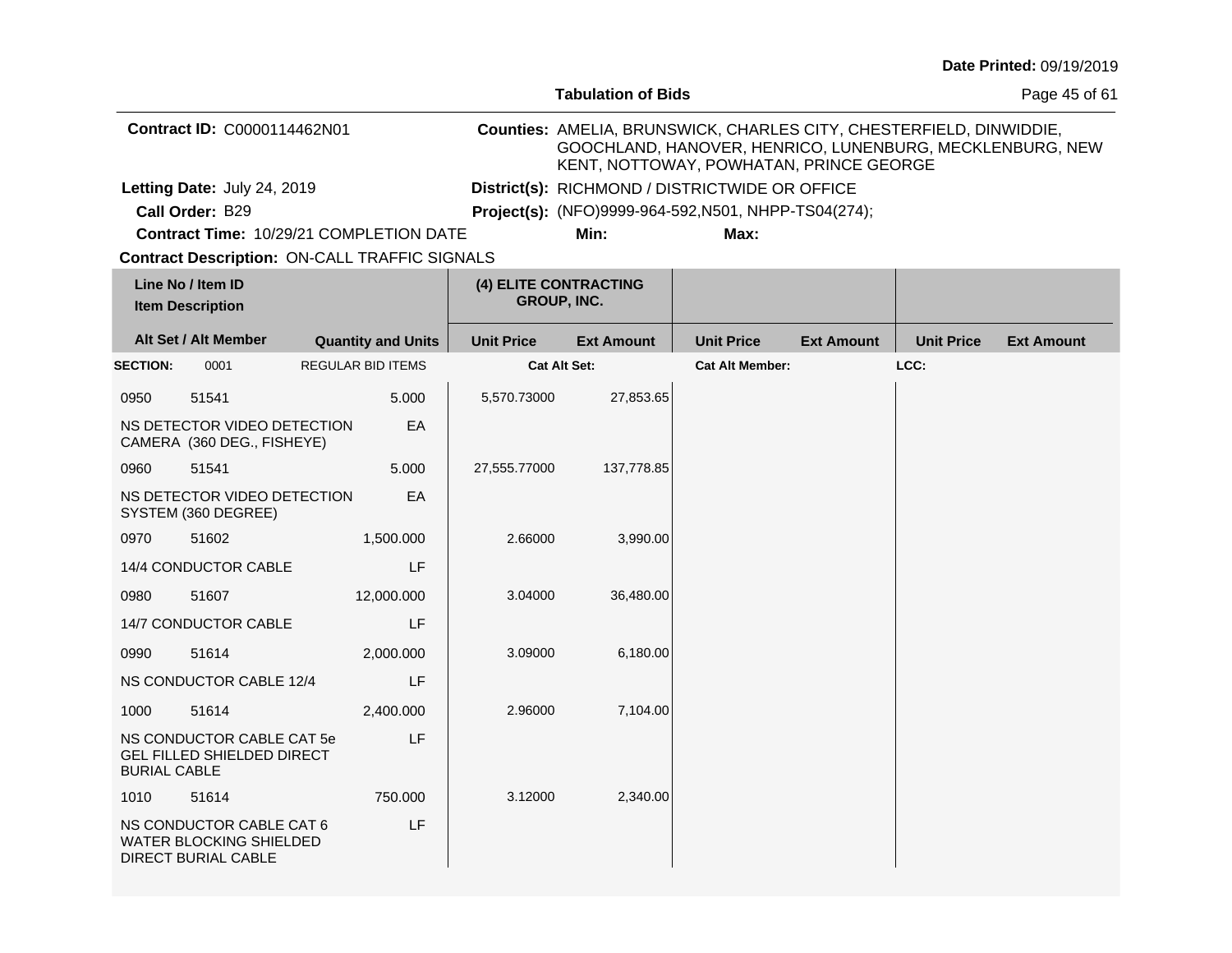|                                              |                                                              |                                                      |                                                      | <b>Tabulation of Bids</b>                                                                                                                                                  |                        | Page 46 of 61     |                   |                   |  |  |
|----------------------------------------------|--------------------------------------------------------------|------------------------------------------------------|------------------------------------------------------|----------------------------------------------------------------------------------------------------------------------------------------------------------------------------|------------------------|-------------------|-------------------|-------------------|--|--|
|                                              | Contract ID: C0000114462N01                                  |                                                      |                                                      | Counties: AMELIA, BRUNSWICK, CHARLES CITY, CHESTERFIELD, DINWIDDIE,<br>GOOCHLAND, HANOVER, HENRICO, LUNENBURG, MECKLENBURG, NEW<br>KENT, NOTTOWAY, POWHATAN, PRINCE GEORGE |                        |                   |                   |                   |  |  |
|                                              | Letting Date: July 24, 2019                                  |                                                      |                                                      | District(s): RICHMOND / DISTRICTWIDE OR OFFICE                                                                                                                             |                        |                   |                   |                   |  |  |
|                                              | Call Order: B29                                              |                                                      | Project(s): (NFO)9999-964-592, N501, NHPP-TS04(274); |                                                                                                                                                                            |                        |                   |                   |                   |  |  |
|                                              |                                                              | Contract Time: 10/29/21 COMPLETION DATE              |                                                      | Min:                                                                                                                                                                       | Max:                   |                   |                   |                   |  |  |
|                                              |                                                              | <b>Contract Description: ON-CALL TRAFFIC SIGNALS</b> |                                                      |                                                                                                                                                                            |                        |                   |                   |                   |  |  |
| Line No / Item ID<br><b>Item Description</b> |                                                              |                                                      |                                                      | (4) ELITE CONTRACTING<br>GROUP, INC.                                                                                                                                       |                        |                   |                   |                   |  |  |
|                                              | Alt Set / Alt Member                                         | <b>Quantity and Units</b>                            | <b>Unit Price</b>                                    | <b>Ext Amount</b>                                                                                                                                                          | <b>Unit Price</b>      | <b>Ext Amount</b> | <b>Unit Price</b> | <b>Ext Amount</b> |  |  |
| <b>SECTION:</b>                              | 0001                                                         | <b>REGULAR BID ITEMS</b>                             |                                                      | <b>Cat Alt Set:</b>                                                                                                                                                        | <b>Cat Alt Member:</b> |                   | LCC:              |                   |  |  |
| 1020                                         | 51614                                                        | 1,000.000                                            | 3.46000                                              | 3,460.00                                                                                                                                                                   |                        |                   |                   |                   |  |  |
|                                              | NS CONDUCTOR CABLE EVP<br>DETECTOR CABLE (GPS)               | LF                                                   |                                                      |                                                                                                                                                                            |                        |                   |                   |                   |  |  |
| 1030                                         | 51614                                                        | 2,000.000                                            | 2.89000                                              | 5,780.00                                                                                                                                                                   |                        |                   |                   |                   |  |  |
|                                              | NS CONDUCTOR CABLE EVP<br>DETECTOR CABLE (INFRARED)          | LF                                                   |                                                      |                                                                                                                                                                            |                        |                   |                   |                   |  |  |
| 1040                                         | 51614                                                        | 850.000                                              | 3.50000                                              | 2,975.00                                                                                                                                                                   |                        |                   |                   |                   |  |  |
| <b>CABLE</b>                                 | NS CONDUCTOR CABLE<br>RELOCATE/REUSE EXISTING                | LF                                                   |                                                      |                                                                                                                                                                            |                        |                   |                   |                   |  |  |
| 1050                                         | 51614                                                        | 850.000                                              | 3.50000                                              | 2,975.00                                                                                                                                                                   |                        |                   |                   |                   |  |  |
|                                              | NS CONDUCTOR CABLE REMOVE<br><b>EXISTING CONDUCTOR CABLE</b> | LF                                                   |                                                      |                                                                                                                                                                            |                        |                   |                   |                   |  |  |
| 1060                                         | 51615                                                        | 2,500.000                                            | 1.90000                                              | 4,750.00                                                                                                                                                                   |                        |                   |                   |                   |  |  |
|                                              | 14/1 ENCLOSED COND. CABLE                                    | LF                                                   |                                                      |                                                                                                                                                                            |                        |                   |                   |                   |  |  |
| 1070                                         | 51700                                                        | 2,500.000                                            | 2.64000                                              | 6,600.00                                                                                                                                                                   |                        |                   |                   |                   |  |  |
| <b>SHIELDED</b>                              | 14/2 CONDUCTOR CABLE                                         | LF                                                   |                                                      |                                                                                                                                                                            |                        |                   |                   |                   |  |  |
| 1080                                         | 51730                                                        | 300.000                                              | 7.26000                                              | 2,178.00                                                                                                                                                                   |                        |                   |                   |                   |  |  |
| SPAN WIRE 1/2"                               |                                                              | LF                                                   |                                                      |                                                                                                                                                                            |                        |                   |                   |                   |  |  |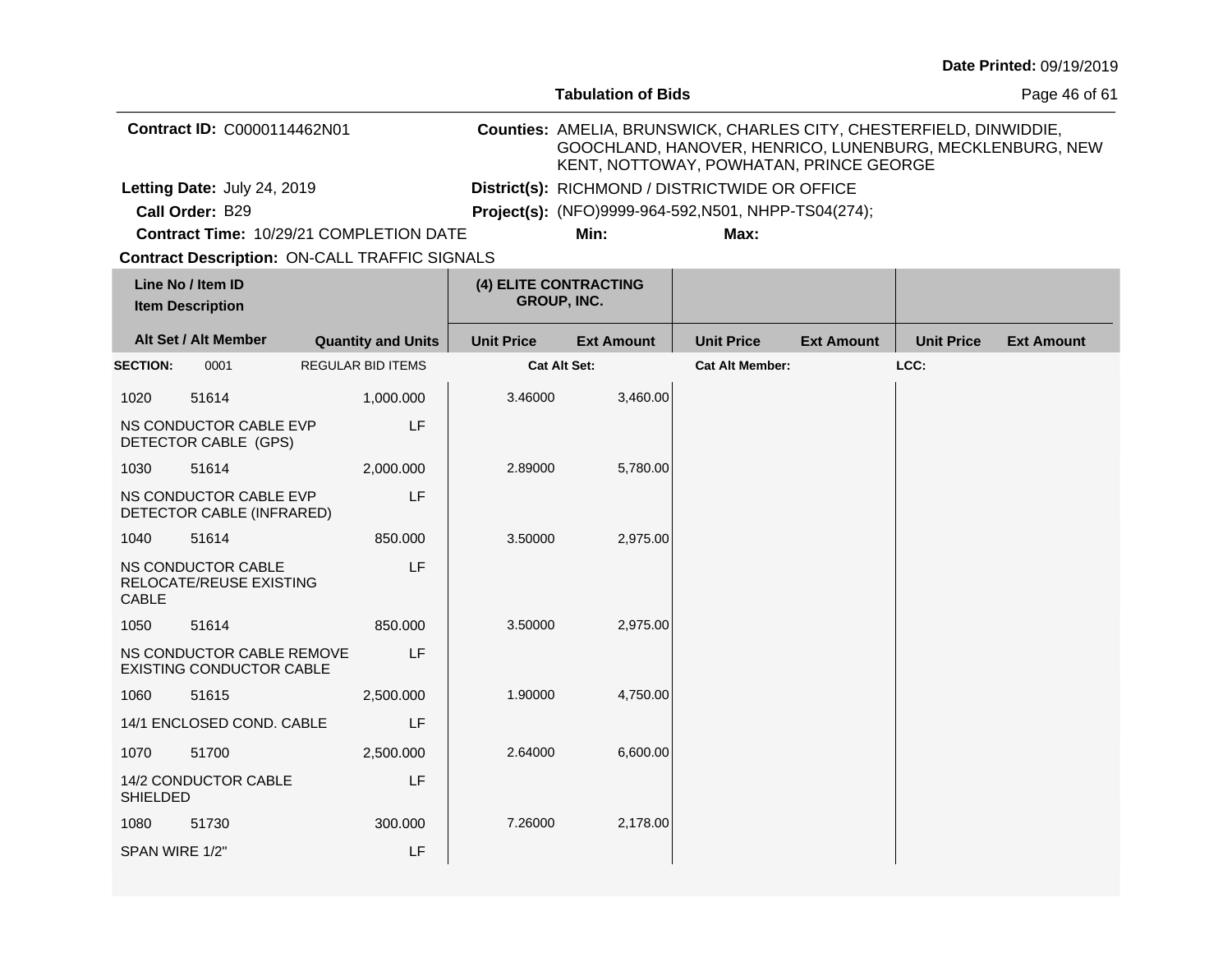|                 |                                                      |                           |         |                                                      | <b>Tabulation of Bids</b>                                                                                                                                                  |                        | Page 47 of 61     |                   |                   |
|-----------------|------------------------------------------------------|---------------------------|---------|------------------------------------------------------|----------------------------------------------------------------------------------------------------------------------------------------------------------------------------|------------------------|-------------------|-------------------|-------------------|
|                 | Contract ID: C0000114462N01                          |                           |         |                                                      | Counties: AMELIA, BRUNSWICK, CHARLES CITY, CHESTERFIELD, DINWIDDIE,<br>GOOCHLAND, HANOVER, HENRICO, LUNENBURG, MECKLENBURG, NEW<br>KENT, NOTTOWAY, POWHATAN, PRINCE GEORGE |                        |                   |                   |                   |
|                 | Letting Date: July 24, 2019                          |                           |         | District(s): RICHMOND / DISTRICTWIDE OR OFFICE       |                                                                                                                                                                            |                        |                   |                   |                   |
|                 | Call Order: B29                                      |                           |         | Project(s): (NFO)9999-964-592, N501, NHPP-TS04(274); |                                                                                                                                                                            |                        |                   |                   |                   |
|                 | Contract Time: 10/29/21 COMPLETION DATE              |                           |         |                                                      | Min:                                                                                                                                                                       | Max:                   |                   |                   |                   |
|                 | <b>Contract Description: ON-CALL TRAFFIC SIGNALS</b> |                           |         |                                                      |                                                                                                                                                                            |                        |                   |                   |                   |
|                 | Line No / Item ID<br><b>Item Description</b>         |                           |         |                                                      | (4) ELITE CONTRACTING<br>GROUP, INC.                                                                                                                                       |                        |                   |                   |                   |
|                 | Alt Set / Alt Member                                 | <b>Quantity and Units</b> |         | <b>Unit Price</b>                                    | <b>Ext Amount</b>                                                                                                                                                          | <b>Unit Price</b>      | <b>Ext Amount</b> | <b>Unit Price</b> | <b>Ext Amount</b> |
| <b>SECTION:</b> | 0001                                                 | <b>REGULAR BID ITEMS</b>  |         |                                                      | <b>Cat Alt Set:</b>                                                                                                                                                        | <b>Cat Alt Member:</b> |                   | LCC:              |                   |
| 1090            | 51735                                                |                           | 300.000 | 7.19000                                              | 2,157.00                                                                                                                                                                   |                        |                   |                   |                   |
|                 | TETHER WIRE, 1/4"                                    |                           | LF      |                                                      |                                                                                                                                                                            |                        |                   |                   |                   |
| 1100            | 51826                                                |                           | 7.000   | 248.32000                                            | 1,738.24                                                                                                                                                                   |                        |                   |                   |                   |
| <b>WAY</b>      | HANGER ASSEMBLY SW-2, ONE                            |                           | EA      |                                                      |                                                                                                                                                                            |                        |                   |                   |                   |
| 1110            | 51834                                                |                           | 1.000   | 269.09000                                            | 269.09                                                                                                                                                                     |                        |                   |                   |                   |
| <b>WAY</b>      | HANGER ASSEMBLY SMB-2, ONE                           |                           | EA      |                                                      |                                                                                                                                                                            |                        |                   |                   |                   |
| 1120            | 51835                                                |                           | 1.000   | 269.09000                                            | 269.09                                                                                                                                                                     |                        |                   |                   |                   |
| <b>WAY</b>      | HANGER ASSEMBLY SMB-2, TWO                           |                           | EA      |                                                      |                                                                                                                                                                            |                        |                   |                   |                   |
| 1130            | 51838                                                |                           | 8.000   | 214.94000                                            | 1,719.52                                                                                                                                                                   |                        |                   |                   |                   |
| <b>WAY</b>      | HANGER ASSEMBLY SMB-3, ONE                           |                           | EA      |                                                      |                                                                                                                                                                            |                        |                   |                   |                   |
| 1140            | 51839                                                |                           | 4.000   | 345.51000                                            | 1,382.04                                                                                                                                                                   |                        |                   |                   |                   |
| <b>WAY</b>      | HANGER ASSEMBLY SMB-3, TWO                           |                           | EA      |                                                      |                                                                                                                                                                            |                        |                   |                   |                   |
| 1150            | 51840                                                |                           | 84.000  | 294.66000                                            | 24,751.44                                                                                                                                                                  |                        |                   |                   |                   |
| $(IN-LINE)$     | NS HANGER ASSEMBLY MAST<br>ARM HANGER ASSEMBLY, SM-3 |                           | EA      |                                                      |                                                                                                                                                                            |                        |                   |                   |                   |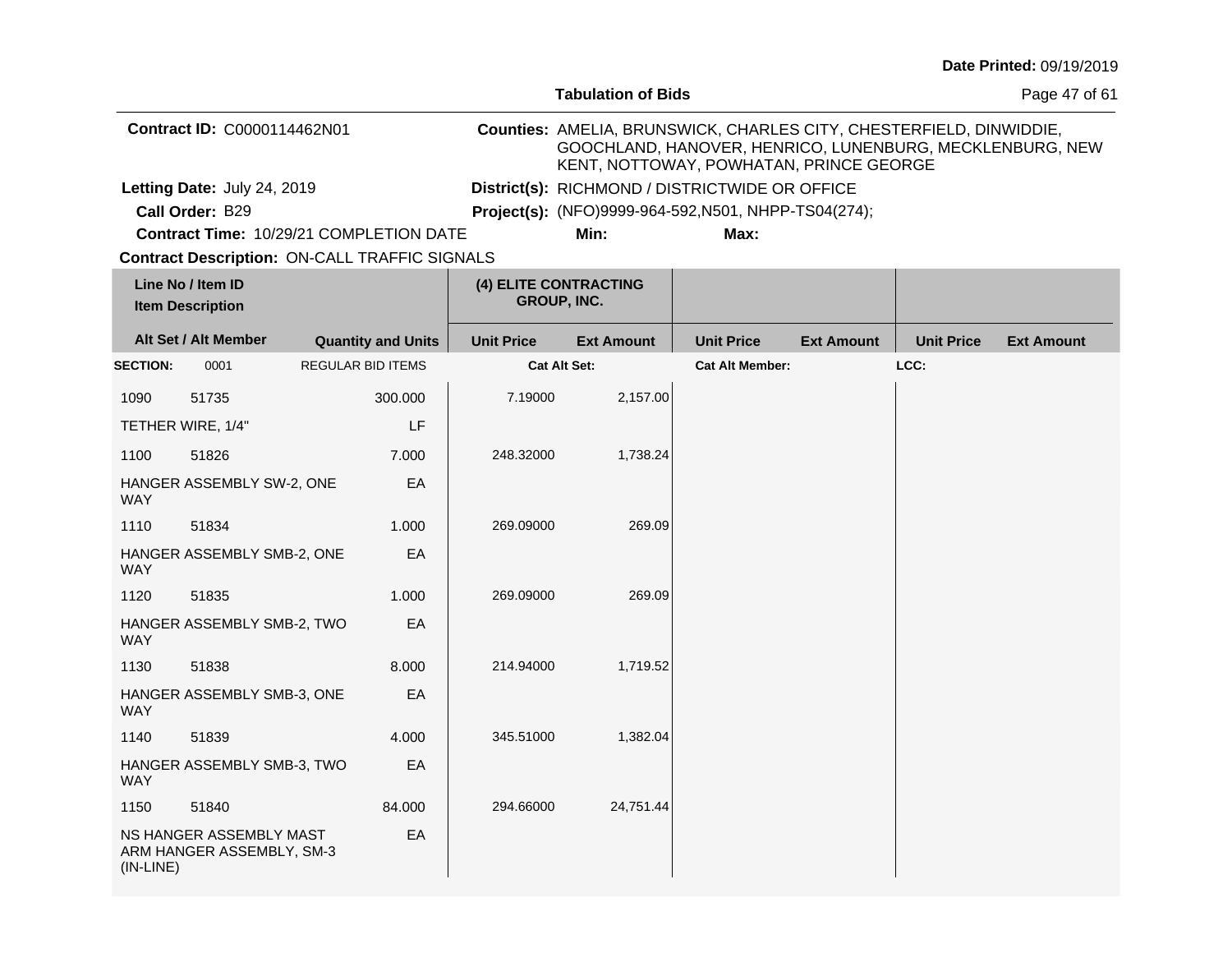|                 |                                                       |                           |                   | <b>Tabulation of Bids</b>                                                                                                                                                  |                        | Page 48 of 61     |                   |                   |
|-----------------|-------------------------------------------------------|---------------------------|-------------------|----------------------------------------------------------------------------------------------------------------------------------------------------------------------------|------------------------|-------------------|-------------------|-------------------|
|                 | Contract ID: C0000114462N01                           |                           |                   | Counties: AMELIA, BRUNSWICK, CHARLES CITY, CHESTERFIELD, DINWIDDIE,<br>GOOCHLAND, HANOVER, HENRICO, LUNENBURG, MECKLENBURG, NEW<br>KENT, NOTTOWAY, POWHATAN, PRINCE GEORGE |                        |                   |                   |                   |
|                 | Letting Date: July 24, 2019                           |                           |                   | District(s): RICHMOND / DISTRICTWIDE OR OFFICE                                                                                                                             |                        |                   |                   |                   |
|                 | Call Order: B29                                       |                           |                   | Project(s): (NFO)9999-964-592, N501, NHPP-TS04(274);                                                                                                                       |                        |                   |                   |                   |
|                 | Contract Time: 10/29/21 COMPLETION DATE               |                           |                   | Min:                                                                                                                                                                       | Max:                   |                   |                   |                   |
|                 | <b>Contract Description: ON-CALL TRAFFIC SIGNALS</b>  |                           |                   |                                                                                                                                                                            |                        |                   |                   |                   |
|                 | Line No / Item ID<br><b>Item Description</b>          |                           |                   | (4) ELITE CONTRACTING<br><b>GROUP, INC.</b>                                                                                                                                |                        |                   |                   |                   |
|                 | Alt Set / Alt Member                                  | <b>Quantity and Units</b> | <b>Unit Price</b> | <b>Ext Amount</b>                                                                                                                                                          | <b>Unit Price</b>      | <b>Ext Amount</b> | <b>Unit Price</b> | <b>Ext Amount</b> |
| <b>SECTION:</b> | 0001                                                  | <b>REGULAR BID ITEMS</b>  |                   | Cat Alt Set:                                                                                                                                                               | <b>Cat Alt Member:</b> |                   | LCC:              |                   |
| 1160            | 51840                                                 | 6.000                     | 420.14000         | 2,520.84                                                                                                                                                                   |                        |                   |                   |                   |
| (CLUSTER)       | NS HANGER ASSEMBLY MAST<br>ARM HANGER ASSEMBLY, SM-3  | EA                        |                   |                                                                                                                                                                            |                        |                   |                   |                   |
| 1170            | 51840                                                 | 15.000                    | 263.91000         | 3,958.65                                                                                                                                                                   |                        |                   |                   |                   |
|                 | NS HANGER ASSEMBLY MAST<br>ARM HANGER ASSEMBLY, SMD-2 | EA                        |                   |                                                                                                                                                                            |                        |                   |                   |                   |
| 1180            | 51840                                                 | 1.000                     | 252.44000         | 252.44                                                                                                                                                                     |                        |                   |                   |                   |
|                 | NS HANGER ASSEMBLY SMD-1                              | EA                        |                   |                                                                                                                                                                            |                        |                   |                   |                   |
| 1190            | 51912                                                 | 500.000                   | 17.24000          | 8,620.00                                                                                                                                                                   |                        |                   |                   |                   |
|                 | LOOP SAW CUT 3/8"                                     | LF                        |                   |                                                                                                                                                                            |                        |                   |                   |                   |
| 1200            | 51913                                                 | 125.000                   | 29.36000          | 3,670.00                                                                                                                                                                   |                        |                   |                   |                   |
|                 | LOOP SAWCUT 5/8"                                      | LF                        |                   |                                                                                                                                                                            |                        |                   |                   |                   |
| 1210            | 51934                                                 | 15.000                    | 2,279.80000       | 34,197.00                                                                                                                                                                  |                        |                   |                   |                   |
|                 | <b>REMOVE EXISTING FOUNDATION</b>                     | EA                        |                   |                                                                                                                                                                            |                        |                   |                   |                   |
| 1220            | 51935                                                 | 60.000                    | 186.32000         | 11,179.20                                                                                                                                                                  |                        |                   |                   |                   |
|                 | REMOVE EXISTING SIGNAL HEAD                           | EA                        |                   |                                                                                                                                                                            |                        |                   |                   |                   |
| 1230            | 51936                                                 | 6.000                     | 1,645.20000       | 9,871.20                                                                                                                                                                   |                        |                   |                   |                   |
|                 | REMOVE EXISTING CONTROLLER                            | EA                        |                   |                                                                                                                                                                            |                        |                   |                   |                   |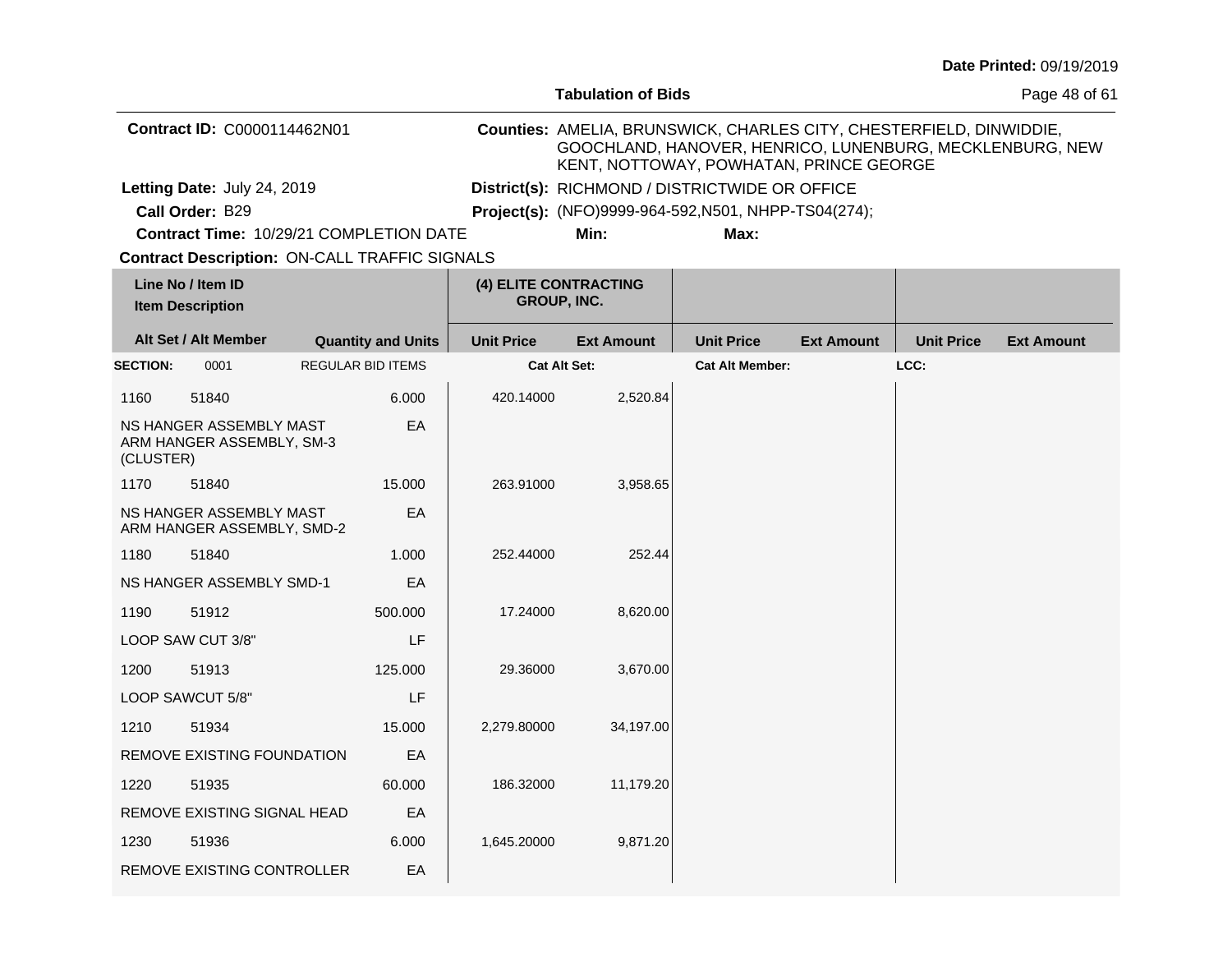|                 |                                                      |                           |                                                      | <b>Tabulation of Bids</b>                                                                                                                                                  |                        |                   | Page 49 of 61     |                   |
|-----------------|------------------------------------------------------|---------------------------|------------------------------------------------------|----------------------------------------------------------------------------------------------------------------------------------------------------------------------------|------------------------|-------------------|-------------------|-------------------|
|                 | Contract ID: C0000114462N01                          |                           |                                                      | Counties: AMELIA, BRUNSWICK, CHARLES CITY, CHESTERFIELD, DINWIDDIE,<br>GOOCHLAND, HANOVER, HENRICO, LUNENBURG, MECKLENBURG, NEW<br>KENT, NOTTOWAY, POWHATAN, PRINCE GEORGE |                        |                   |                   |                   |
|                 | Letting Date: July 24, 2019                          |                           |                                                      | District(s): RICHMOND / DISTRICTWIDE OR OFFICE                                                                                                                             |                        |                   |                   |                   |
|                 | Call Order: B29                                      |                           | Project(s): (NFO)9999-964-592, N501, NHPP-TS04(274); |                                                                                                                                                                            |                        |                   |                   |                   |
|                 | Contract Time: 10/29/21 COMPLETION DATE              |                           |                                                      | Min:                                                                                                                                                                       | Max:                   |                   |                   |                   |
|                 | <b>Contract Description: ON-CALL TRAFFIC SIGNALS</b> |                           |                                                      |                                                                                                                                                                            |                        |                   |                   |                   |
|                 | Line No / Item ID<br><b>Item Description</b>         |                           |                                                      | (4) ELITE CONTRACTING<br><b>GROUP, INC.</b>                                                                                                                                |                        |                   |                   |                   |
|                 | Alt Set / Alt Member                                 | <b>Quantity and Units</b> | <b>Unit Price</b>                                    | <b>Ext Amount</b>                                                                                                                                                          | <b>Unit Price</b>      | <b>Ext Amount</b> | <b>Unit Price</b> | <b>Ext Amount</b> |
| <b>SECTION:</b> | 0001                                                 | <b>REGULAR BID ITEMS</b>  |                                                      | <b>Cat Alt Set:</b>                                                                                                                                                        | <b>Cat Alt Member:</b> |                   | LCC:              |                   |
| 1240            | 51937                                                | 18,000                    | 437.92000                                            | 7,882.56                                                                                                                                                                   |                        |                   |                   |                   |
|                 | <b>REMOVE EXISTING</b><br>MANHOLE/JUNCTION BOX       | EA                        |                                                      |                                                                                                                                                                            |                        |                   |                   |                   |
| 1250            | 51951                                                | 10.000                    | 465.80000                                            | 4,658.00                                                                                                                                                                   |                        |                   |                   |                   |
|                 | INSTALL SIGN (GROUND MOUNT)                          | EA                        |                                                      |                                                                                                                                                                            |                        |                   |                   |                   |
| 1260            | 51960                                                | 2.000                     | 2,420.40000                                          | 4,840.80                                                                                                                                                                   |                        |                   |                   |                   |
|                 | <b>NS INSTALL CABINET</b>                            | EА                        |                                                      |                                                                                                                                                                            |                        |                   |                   |                   |
| 1270            | 51960                                                | 2.000                     | 2,245.20000                                          | 4,490.40                                                                                                                                                                   |                        |                   |                   |                   |
|                 | NS INSTALL CONTROLLER                                | EA                        |                                                      |                                                                                                                                                                            |                        |                   |                   |                   |
| 1280            | 51960                                                | 5.000                     | 413.82000                                            | 2,069.10                                                                                                                                                                   |                        |                   |                   |                   |
|                 | NS INSTALL SIGN (MAST ARM)                           | EA                        |                                                      |                                                                                                                                                                            |                        |                   |                   |                   |
| 1290            | 51960                                                | 1.000                     | 330.07000                                            | 330.07                                                                                                                                                                     |                        |                   |                   |                   |
|                 | NS INSTALL SIGN (SPAN WIRE)                          | EА                        |                                                      |                                                                                                                                                                            |                        |                   |                   |                   |
| 1300            | 51960                                                | 2.000                     | 1,835.10000                                          | 3,670.20                                                                                                                                                                   |                        |                   |                   |                   |
|                 | NS INSTALL UNINTERRUPTIBLE<br>POWER SUPPLY           | EА                        |                                                      |                                                                                                                                                                            |                        |                   |                   |                   |
| 1310            | 51994                                                | 9.000                     | 6,536.86000                                          | 58,831.74                                                                                                                                                                  |                        |                   |                   |                   |
| SUPPLY TYPE 2   | UNINTERRUPTIBLE POWER                                | EA                        |                                                      |                                                                                                                                                                            |                        |                   |                   |                   |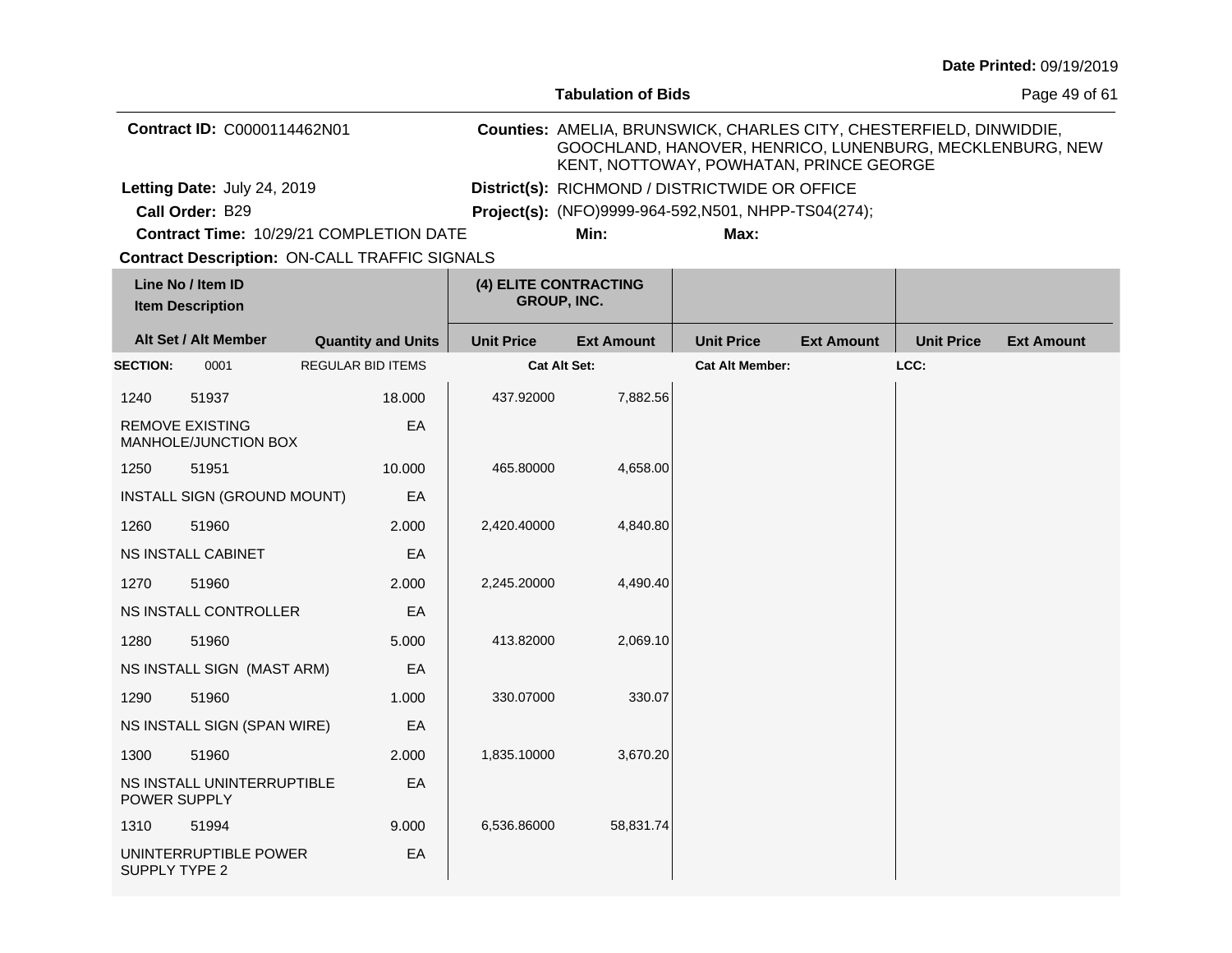|                 |                                                                                                   |                           |                                                      | <b>Tabulation of Bids</b> |                                                                                                                                                                            | Page 50 of 61     |                   |                   |  |
|-----------------|---------------------------------------------------------------------------------------------------|---------------------------|------------------------------------------------------|---------------------------|----------------------------------------------------------------------------------------------------------------------------------------------------------------------------|-------------------|-------------------|-------------------|--|
|                 | Contract ID: C0000114462N01                                                                       |                           |                                                      |                           | Counties: AMELIA, BRUNSWICK, CHARLES CITY, CHESTERFIELD, DINWIDDIE,<br>GOOCHLAND, HANOVER, HENRICO, LUNENBURG, MECKLENBURG, NEW<br>KENT, NOTTOWAY, POWHATAN, PRINCE GEORGE |                   |                   |                   |  |
|                 | Letting Date: July 24, 2019                                                                       |                           |                                                      |                           | District(s): RICHMOND / DISTRICTWIDE OR OFFICE                                                                                                                             |                   |                   |                   |  |
|                 | Call Order: B29                                                                                   |                           | Project(s): (NFO)9999-964-592, N501, NHPP-TS04(274); |                           |                                                                                                                                                                            |                   |                   |                   |  |
|                 | Contract Time: 10/29/21 COMPLETION DATE                                                           |                           |                                                      | Min:                      | Max:                                                                                                                                                                       |                   |                   |                   |  |
|                 | <b>Contract Description: ON-CALL TRAFFIC SIGNALS</b>                                              |                           |                                                      |                           |                                                                                                                                                                            |                   |                   |                   |  |
|                 | Line No / Item ID<br><b>Item Description</b>                                                      |                           | (4) ELITE CONTRACTING<br>GROUP, INC.                 |                           |                                                                                                                                                                            |                   |                   |                   |  |
|                 | Alt Set / Alt Member                                                                              | <b>Quantity and Units</b> | <b>Unit Price</b>                                    | <b>Ext Amount</b>         | <b>Unit Price</b>                                                                                                                                                          | <b>Ext Amount</b> | <b>Unit Price</b> | <b>Ext Amount</b> |  |
| <b>SECTION:</b> | 0001                                                                                              | REGULAR BID ITEMS         | <b>Cat Alt Set:</b>                                  |                           | <b>Cat Alt Member:</b>                                                                                                                                                     |                   | LCC:              |                   |  |
| 1320            | 51995                                                                                             | 9.000                     | 3,544.86000                                          | 31,903.74                 |                                                                                                                                                                            |                   |                   |                   |  |
|                 | UNINTERRUPTIBLE POWER<br>SUPPLY BATTERY PACK (8 PACK)                                             | EA                        |                                                      |                           |                                                                                                                                                                            |                   |                   |                   |  |
| 1330            | 52002                                                                                             | 16.000                    | 1,654.18000                                          | 26,466.88                 |                                                                                                                                                                            |                   |                   |                   |  |
|                 | NS TRAFFIC SIGNALIZATION APS<br>PEDESTRIAN ACTUATION (PA-2)                                       | EA                        |                                                      |                           |                                                                                                                                                                            |                   |                   |                   |  |
| 1340            | 52002                                                                                             | 16.000                    | 1,654.18000                                          | 26,466.88                 |                                                                                                                                                                            |                   |                   |                   |  |
|                 | NS TRAFFIC SIGNALIZATION APS<br>PEDESTRIAN ACTUATION (PA-3)                                       | EA                        |                                                      |                           |                                                                                                                                                                            |                   |                   |                   |  |
| 1350            | 52002                                                                                             | 7.000                     | 31,075.40000                                         | 217,527.80                |                                                                                                                                                                            |                   |                   |                   |  |
|                 | NS TRAFFIC SIGNALIZATION ATC<br><b>CABINET - COMBINATION</b><br><b>CONFIGURATION (16 OUTPUTS)</b> | EA                        |                                                      |                           |                                                                                                                                                                            |                   |                   |                   |  |
| 1360            | 52002                                                                                             | 1.000                     | 33,075.40000                                         | 33,075.40                 |                                                                                                                                                                            |                   |                   |                   |  |
|                 | NS TRAFFIC SIGNALIZATION ATC<br>CABINET - COMBINATION<br>CONFIGURATION (32 OUTPUTS)               | EA                        |                                                      |                           |                                                                                                                                                                            |                   |                   |                   |  |
| 1370            | 52002                                                                                             | 5.000                     | 4,747.70000                                          | 23,738.50                 |                                                                                                                                                                            |                   |                   |                   |  |
|                 | NS TRAFFIC SIGNALIZATION AUX.<br>PREEMPTION GPS RADIO UNIT                                        | EA                        |                                                      |                           |                                                                                                                                                                            |                   |                   |                   |  |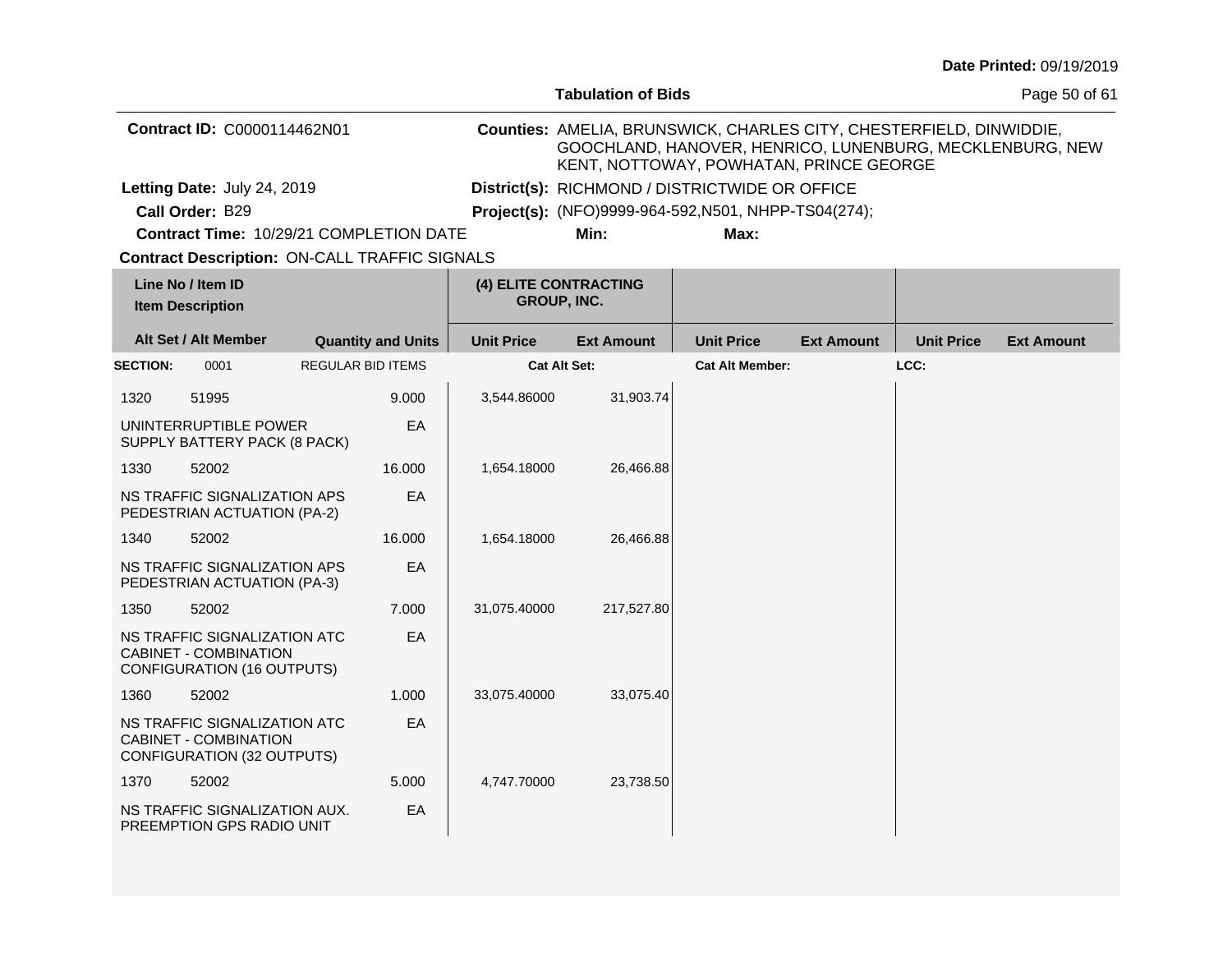|                       |                                                             |                                                      |                   | <b>Tabulation of Bids</b>                                                                                                                                                  |                        |                   | Page 51 of 61     |                   |
|-----------------------|-------------------------------------------------------------|------------------------------------------------------|-------------------|----------------------------------------------------------------------------------------------------------------------------------------------------------------------------|------------------------|-------------------|-------------------|-------------------|
|                       | Contract ID: C0000114462N01                                 |                                                      |                   | Counties: AMELIA, BRUNSWICK, CHARLES CITY, CHESTERFIELD, DINWIDDIE,<br>GOOCHLAND, HANOVER, HENRICO, LUNENBURG, MECKLENBURG, NEW<br>KENT, NOTTOWAY, POWHATAN, PRINCE GEORGE |                        |                   |                   |                   |
|                       | Letting Date: July 24, 2019                                 |                                                      |                   | District(s): RICHMOND / DISTRICTWIDE OR OFFICE                                                                                                                             |                        |                   |                   |                   |
|                       | Call Order: B29                                             |                                                      |                   | Project(s): (NFO)9999-964-592, N501, NHPP-TS04(274);                                                                                                                       |                        |                   |                   |                   |
|                       |                                                             | Contract Time: 10/29/21 COMPLETION DATE              |                   | Min:                                                                                                                                                                       | Max:                   |                   |                   |                   |
|                       |                                                             | <b>Contract Description: ON-CALL TRAFFIC SIGNALS</b> |                   |                                                                                                                                                                            |                        |                   |                   |                   |
|                       | Line No / Item ID<br><b>Item Description</b>                |                                                      |                   | (4) ELITE CONTRACTING<br>GROUP, INC.                                                                                                                                       |                        |                   |                   |                   |
|                       | Alt Set / Alt Member                                        | <b>Quantity and Units</b>                            | <b>Unit Price</b> | <b>Ext Amount</b>                                                                                                                                                          | <b>Unit Price</b>      | <b>Ext Amount</b> | <b>Unit Price</b> | <b>Ext Amount</b> |
| <b>SECTION:</b>       | 0001                                                        | <b>REGULAR BID ITEMS</b>                             |                   | <b>Cat Alt Set:</b>                                                                                                                                                        | <b>Cat Alt Member:</b> |                   | LCC:              |                   |
| 1380                  | 52002                                                       | 8.000                                                | 874.75000         | 6,998.00                                                                                                                                                                   |                        |                   |                   |                   |
| <b>CABINET</b>        | NS TRAFFIC SIGNALIZATION<br><b>AUXILIARY COMMUNICATIONS</b> | EA                                                   |                   |                                                                                                                                                                            |                        |                   |                   |                   |
| 1390                  | 52002                                                       | 2.000                                                | 9,939.15000       | 19,878.30                                                                                                                                                                  |                        |                   |                   |                   |
|                       | NS TRAFFIC SIGNALIZATION EVP<br>DETECTION SYSTEM GPS        | EA                                                   |                   |                                                                                                                                                                            |                        |                   |                   |                   |
| 1400                  | 52002                                                       | 1.000                                                | 8,672.90000       | 8,672.90                                                                                                                                                                   |                        |                   |                   |                   |
| $[3-WAY]$             | NS TRAFFIC SIGNALIZATION EVP<br>DETECTION SYSTEM INFRARED   | EA                                                   |                   |                                                                                                                                                                            |                        |                   |                   |                   |
| 1410                  | 52002                                                       | 4.000                                                | 9,377.90000       | 37,511.60                                                                                                                                                                  |                        |                   |                   |                   |
| $[4-WAY]$             | NS TRAFFIC SIGNALIZATION EVP<br>DETECTION SYSTEM INFRARED   | EA                                                   |                   |                                                                                                                                                                            |                        |                   |                   |                   |
| 1420                  | 52002                                                       | 8.000                                                | 5,702.70000       | 45,621.60                                                                                                                                                                  |                        |                   |                   |                   |
|                       | NS TRAFFIC SIGNALIZATION<br>LOCAL CONTROLLER (ATC)          | EA                                                   |                   |                                                                                                                                                                            |                        |                   |                   |                   |
| 1430                  | 52002                                                       | 6.000                                                | 1,196.35000       | 7,178.10                                                                                                                                                                   |                        |                   |                   |                   |
| <b>NEMA AUXILIARY</b> | NS TRAFFIC SIGNALIZATION<br><b>COMMUNICATION CABINET</b>    | EA                                                   |                   |                                                                                                                                                                            |                        |                   |                   |                   |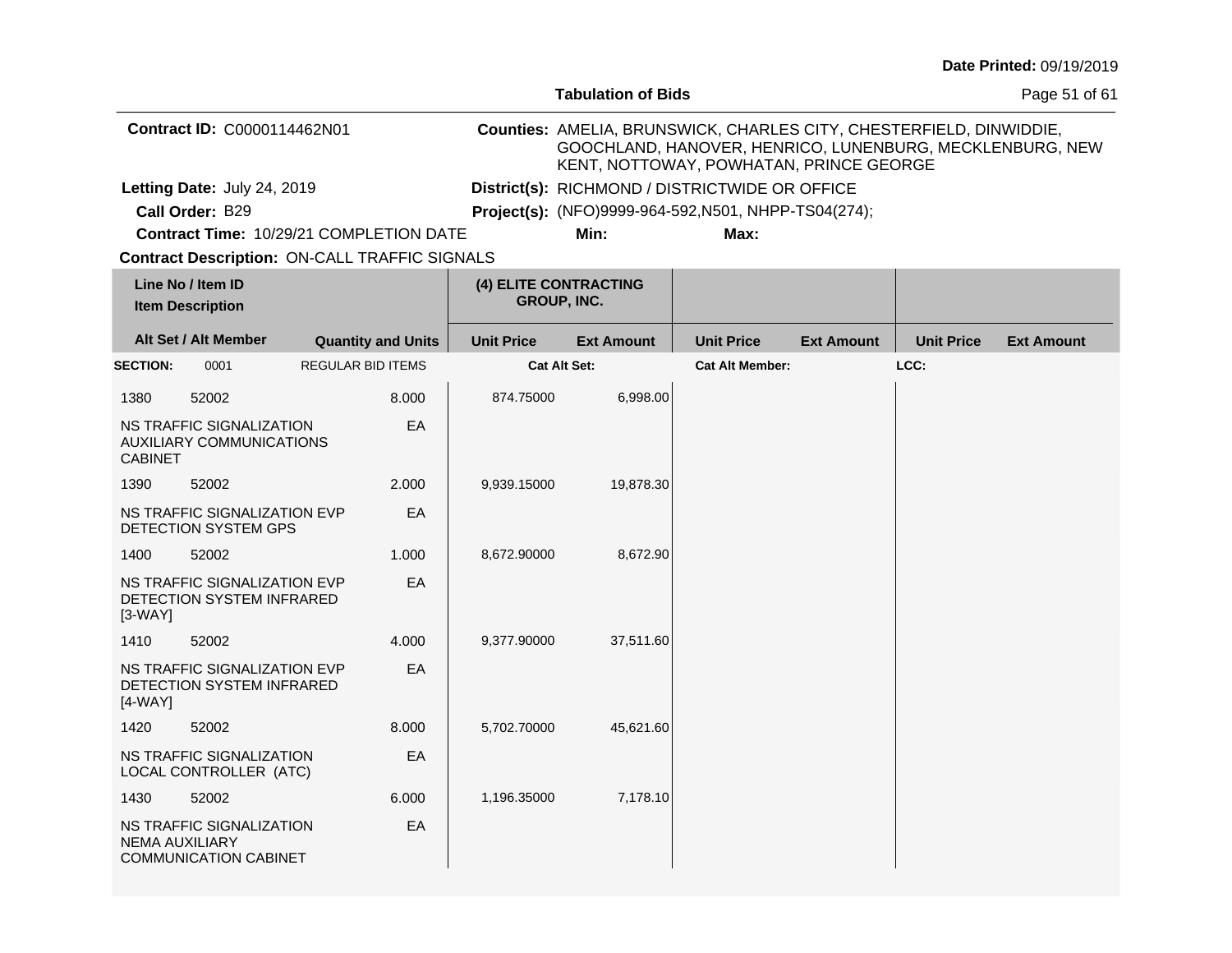|                 |                                                                                   |                           |                   | <b>Tabulation of Bids</b>                                                                                                                                                  |                        | Page 52 of 61     |                   |                   |
|-----------------|-----------------------------------------------------------------------------------|---------------------------|-------------------|----------------------------------------------------------------------------------------------------------------------------------------------------------------------------|------------------------|-------------------|-------------------|-------------------|
|                 | Contract ID: C0000114462N01                                                       |                           |                   | Counties: AMELIA, BRUNSWICK, CHARLES CITY, CHESTERFIELD, DINWIDDIE,<br>GOOCHLAND, HANOVER, HENRICO, LUNENBURG, MECKLENBURG, NEW<br>KENT, NOTTOWAY, POWHATAN, PRINCE GEORGE |                        |                   |                   |                   |
|                 | Letting Date: July 24, 2019                                                       |                           |                   | District(s): RICHMOND / DISTRICTWIDE OR OFFICE                                                                                                                             |                        |                   |                   |                   |
|                 | Call Order: B29                                                                   |                           |                   | Project(s): (NFO)9999-964-592, N501, NHPP-TS04(274);                                                                                                                       |                        |                   |                   |                   |
|                 | Contract Time: 10/29/21 COMPLETION DATE                                           |                           |                   | Min:                                                                                                                                                                       | Max:                   |                   |                   |                   |
|                 | <b>Contract Description: ON-CALL TRAFFIC SIGNALS</b>                              |                           |                   |                                                                                                                                                                            |                        |                   |                   |                   |
|                 | Line No / Item ID<br><b>Item Description</b>                                      |                           |                   | (4) ELITE CONTRACTING<br>GROUP, INC.                                                                                                                                       |                        |                   |                   |                   |
|                 | Alt Set / Alt Member                                                              | <b>Quantity and Units</b> | <b>Unit Price</b> | <b>Ext Amount</b>                                                                                                                                                          | <b>Unit Price</b>      | <b>Ext Amount</b> | <b>Unit Price</b> | <b>Ext Amount</b> |
| <b>SECTION:</b> | 0001                                                                              | <b>REGULAR BID ITEMS</b>  |                   | Cat Alt Set:                                                                                                                                                               | <b>Cat Alt Member:</b> |                   | LCC:              |                   |
| 1440            | 52002                                                                             | 1.000                     | 8,389.33000       | 8,389.33                                                                                                                                                                   |                        |                   |                   |                   |
|                 | NS TRAFFIC SIGNALIZATION<br>RECTANGULAR RAPID FLASHING<br><b>BEACON ASSEMBLY</b>  | EA                        |                   |                                                                                                                                                                            |                        |                   |                   |                   |
| 1450            | 52002                                                                             | 180,000                   | 176.38000         | 31,748.40                                                                                                                                                                  |                        |                   |                   |                   |
|                 | NS TRAFFIC SIGNALIZATION<br>REPLACE HVSB BACKPLATE (12")                          | EA                        |                   |                                                                                                                                                                            |                        |                   |                   |                   |
| 1460            | 52002                                                                             | 30,000                    | 278.57000         | 8,357.10                                                                                                                                                                   |                        |                   |                   |                   |
|                 | NS TRAFFIC SIGNALIZATION<br>RETRO-FIT LED (12")                                   | EA                        |                   |                                                                                                                                                                            |                        |                   |                   |                   |
| 1470            | 52002                                                                             | 9.000                     | 263.09000         | 2,367.81                                                                                                                                                                   |                        |                   |                   |                   |
|                 | NS TRAFFIC SIGNALIZATION<br>TRAFFIC SIGNAL HEAD SECT.(12",<br>STANDARD BACKPLATE) | EA                        |                   |                                                                                                                                                                            |                        |                   |                   |                   |
| 1475            | 52002                                                                             | 300.000                   | 217.57000         | 65,271.00                                                                                                                                                                  |                        |                   |                   |                   |
|                 | NS TRAFFIC SIGNALIZATION<br><b>INSTALL BACKPLATE (12")</b>                        | EA                        |                   |                                                                                                                                                                            |                        |                   |                   |                   |
| 1480            | 52403                                                                             | 1.000                     | 928.30000         | 928.30                                                                                                                                                                     |                        |                   |                   |                   |
|                 | PEDESTRIAN SIGNAL HEAD SP-8                                                       | EA                        |                   |                                                                                                                                                                            |                        |                   |                   |                   |
| 1490            | 52404                                                                             | 8.000                     | 1,087.05000       | 8,696.40                                                                                                                                                                   |                        |                   |                   |                   |
|                 | PEDESTRIAN SIGNAL HEAD SP-9                                                       | EA                        |                   |                                                                                                                                                                            |                        |                   |                   |                   |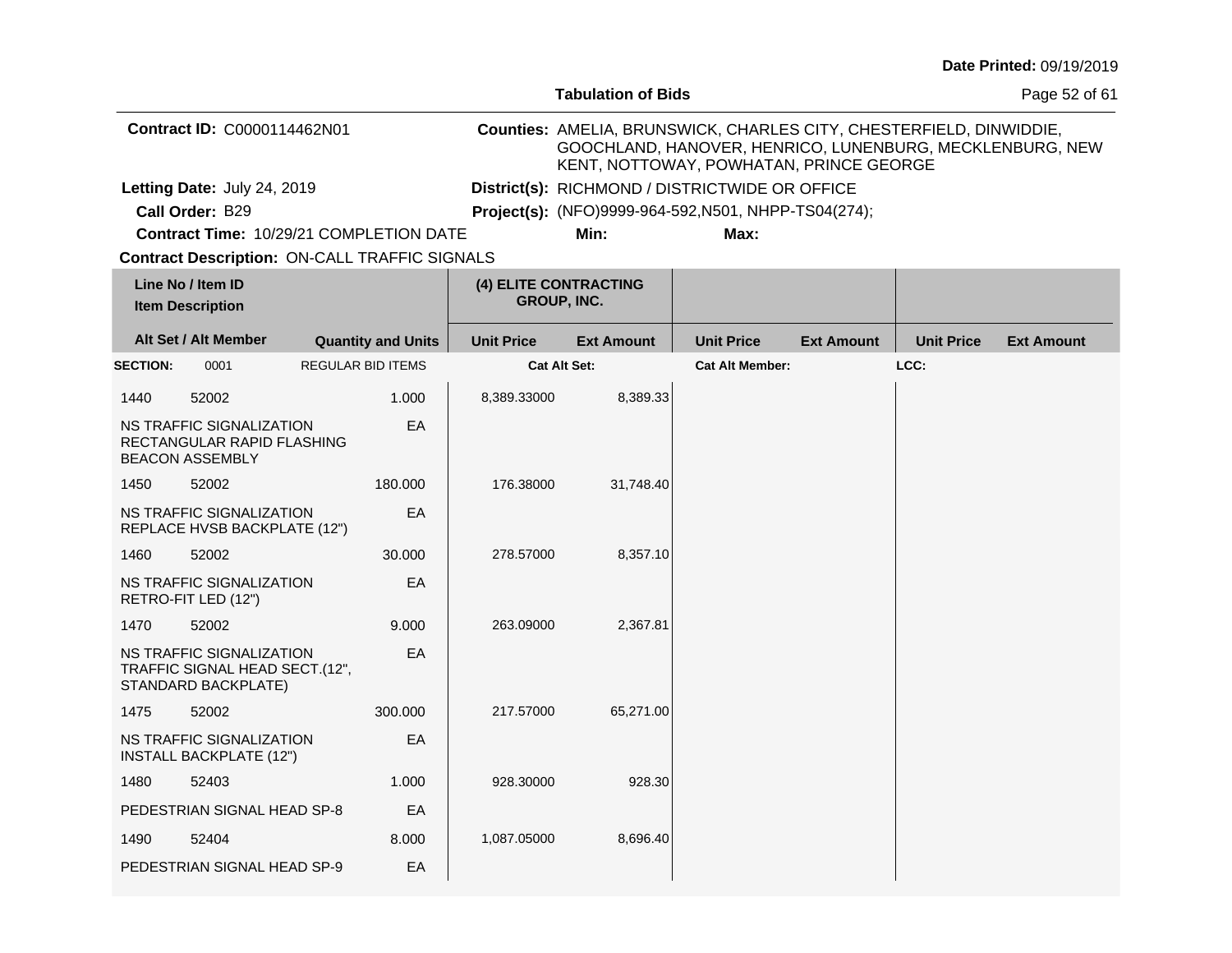|                                              |                                                      |  |                           |                   | <b>Tabulation of Bids</b>                                                                                                                                                  |                                                      |                   | Page 53 of 61     |                   |
|----------------------------------------------|------------------------------------------------------|--|---------------------------|-------------------|----------------------------------------------------------------------------------------------------------------------------------------------------------------------------|------------------------------------------------------|-------------------|-------------------|-------------------|
|                                              | Contract ID: C0000114462N01                          |  |                           |                   | Counties: AMELIA, BRUNSWICK, CHARLES CITY, CHESTERFIELD, DINWIDDIE,<br>GOOCHLAND, HANOVER, HENRICO, LUNENBURG, MECKLENBURG, NEW<br>KENT, NOTTOWAY, POWHATAN, PRINCE GEORGE |                                                      |                   |                   |                   |
|                                              | Letting Date: July 24, 2019                          |  |                           |                   | District(s): RICHMOND / DISTRICTWIDE OR OFFICE                                                                                                                             |                                                      |                   |                   |                   |
|                                              | Call Order: B29                                      |  |                           |                   |                                                                                                                                                                            | Project(s): (NFO)9999-964-592, N501, NHPP-TS04(274); |                   |                   |                   |
|                                              | Contract Time: 10/29/21 COMPLETION DATE              |  |                           |                   | Min:                                                                                                                                                                       | Max:                                                 |                   |                   |                   |
|                                              | <b>Contract Description: ON-CALL TRAFFIC SIGNALS</b> |  |                           |                   |                                                                                                                                                                            |                                                      |                   |                   |                   |
| Line No / Item ID<br><b>Item Description</b> |                                                      |  |                           |                   | (4) ELITE CONTRACTING<br>GROUP, INC.                                                                                                                                       |                                                      |                   |                   |                   |
|                                              | Alt Set / Alt Member                                 |  | <b>Quantity and Units</b> | <b>Unit Price</b> | <b>Ext Amount</b>                                                                                                                                                          | <b>Unit Price</b>                                    | <b>Ext Amount</b> | <b>Unit Price</b> | <b>Ext Amount</b> |
| <b>SECTION:</b>                              | 0001                                                 |  | <b>REGULAR BID ITEMS</b>  |                   | <b>Cat Alt Set:</b>                                                                                                                                                        | <b>Cat Alt Member:</b>                               |                   | LCC:              |                   |
| 1500                                         | 52424                                                |  | 2.000                     | 3,171.45000       | 6,342.90                                                                                                                                                                   |                                                      |                   |                   |                   |
| A                                            | ELECTRICAL SERVICE SE-3 TYPE                         |  | EA                        |                   |                                                                                                                                                                            |                                                      |                   |                   |                   |
| 1510                                         | 52426                                                |  | 1.000                     | 5,359.15000       | 5,359.15                                                                                                                                                                   |                                                      |                   |                   |                   |
| Α                                            | ELECTRICAL SERVICE SE-4 TYPE                         |  | EA                        |                   |                                                                                                                                                                            |                                                      |                   |                   |                   |
| 1520                                         | 54032                                                |  | 1,200.000                 | 2.50000           | 3,000.00                                                                                                                                                                   |                                                      |                   |                   |                   |
| 4"                                           | TYPE B CLASS I PVMT LINE MRKG                        |  | LF.                       |                   |                                                                                                                                                                            |                                                      |                   |                   |                   |
| 1530                                         | 54034                                                |  | 850.000                   | 4.37000           | 3,714.50                                                                                                                                                                   |                                                      |                   |                   |                   |
| 6"                                           | TYPE B CLASS I PVMT LINE MRKG                        |  | LF                        |                   |                                                                                                                                                                            |                                                      |                   |                   |                   |
| 1540                                         | 54037                                                |  | 600.000                   | 5.62000           | 3,372.00                                                                                                                                                                   |                                                      |                   |                   |                   |
| 8"                                           | TYPE B CLASS I PVMT LINE MRKG                        |  | LF                        |                   |                                                                                                                                                                            |                                                      |                   |                   |                   |
| 1550                                         | 54040                                                |  | 300.000                   | 7.50000           | 2,250.00                                                                                                                                                                   |                                                      |                   |                   |                   |
| 12"                                          | TYPE B CLASS I PVMT LINE MRKG                        |  | LF                        |                   |                                                                                                                                                                            |                                                      |                   |                   |                   |
| 1560                                         | 54042                                                |  | 300.000                   | 32.50000          | 9,750.00                                                                                                                                                                   |                                                      |                   |                   |                   |
| <b>MARKING 24"</b>                           | TYPE B CLASS I PAVE. LINE                            |  | LF                        |                   |                                                                                                                                                                            |                                                      |                   |                   |                   |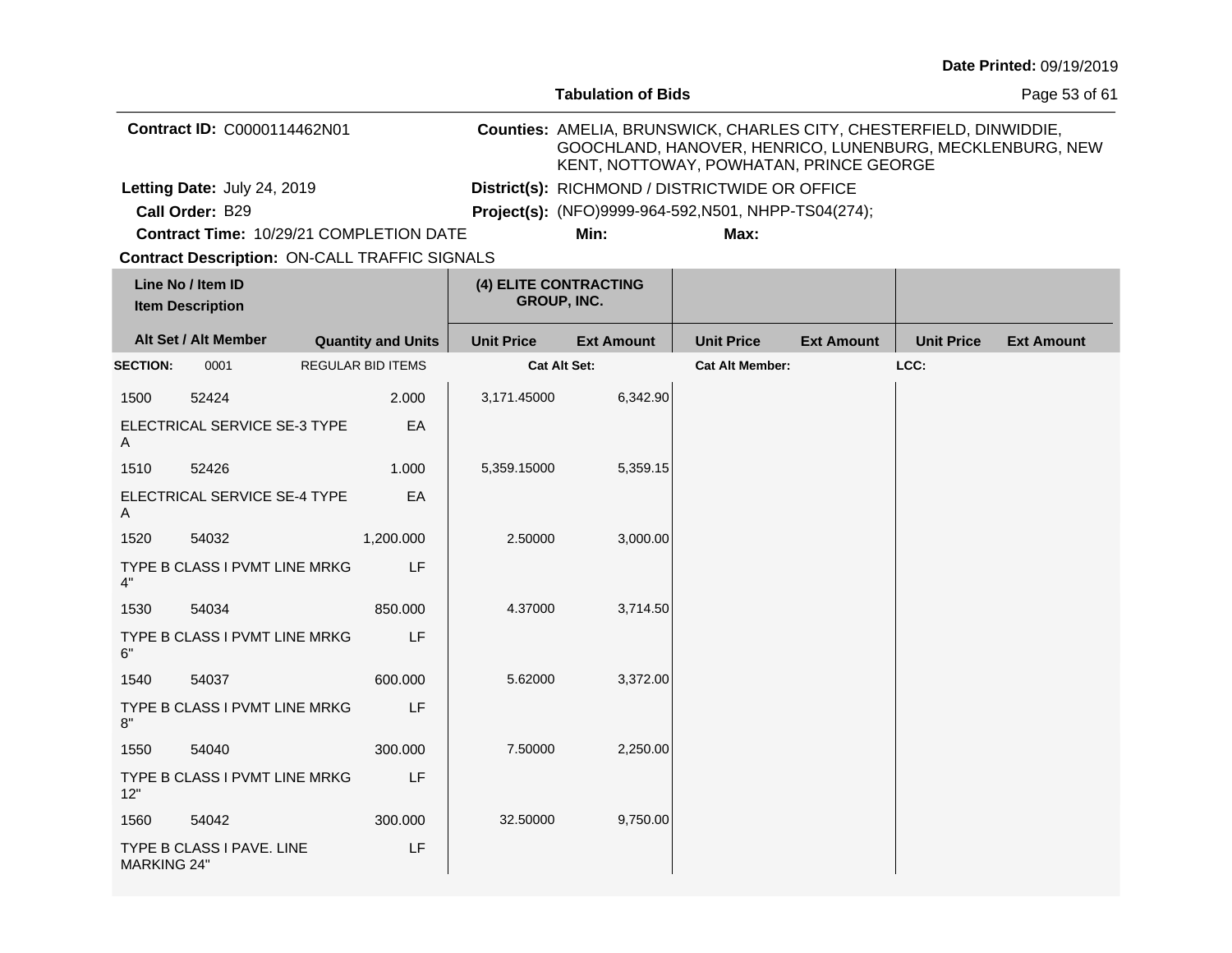|                  |                                                         |                           |                   | <b>Tabulation of Bids</b>                                                                                                                                                  | Page 54 of 61                                        |                   |                   |                   |
|------------------|---------------------------------------------------------|---------------------------|-------------------|----------------------------------------------------------------------------------------------------------------------------------------------------------------------------|------------------------------------------------------|-------------------|-------------------|-------------------|
|                  | Contract ID: C0000114462N01                             |                           |                   | Counties: AMELIA, BRUNSWICK, CHARLES CITY, CHESTERFIELD, DINWIDDIE,<br>GOOCHLAND, HANOVER, HENRICO, LUNENBURG, MECKLENBURG, NEW<br>KENT, NOTTOWAY, POWHATAN, PRINCE GEORGE |                                                      |                   |                   |                   |
|                  | Letting Date: July 24, 2019                             |                           |                   |                                                                                                                                                                            | District(s): RICHMOND / DISTRICTWIDE OR OFFICE       |                   |                   |                   |
|                  | Call Order: B29                                         |                           |                   |                                                                                                                                                                            | Project(s): (NFO)9999-964-592, N501, NHPP-TS04(274); |                   |                   |                   |
|                  | Contract Time: 10/29/21 COMPLETION DATE                 |                           |                   | Min:                                                                                                                                                                       | Max:                                                 |                   |                   |                   |
|                  | <b>Contract Description: ON-CALL TRAFFIC SIGNALS</b>    |                           |                   |                                                                                                                                                                            |                                                      |                   |                   |                   |
|                  | Line No / Item ID<br><b>Item Description</b>            |                           |                   | (4) ELITE CONTRACTING<br><b>GROUP, INC.</b>                                                                                                                                |                                                      |                   |                   |                   |
|                  | Alt Set / Alt Member                                    | <b>Quantity and Units</b> | <b>Unit Price</b> | <b>Ext Amount</b>                                                                                                                                                          | <b>Unit Price</b>                                    | <b>Ext Amount</b> | <b>Unit Price</b> | <b>Ext Amount</b> |
| <b>SECTION:</b>  | 0001                                                    | REGULAR BID ITEMS         |                   | <b>Cat Alt Set:</b>                                                                                                                                                        | <b>Cat Alt Member:</b>                               |                   | LCC:              |                   |
| 1570             | 54105                                                   | 250.000                   | 3.13000           | 782.50                                                                                                                                                                     |                                                      |                   |                   |                   |
| <b>MARKING</b>   | ERADICATE EXIST. LINEAR PVMT                            | LF                        |                   |                                                                                                                                                                            |                                                      |                   |                   |                   |
| 1580             | 54106                                                   | 180.000                   | 12.50000          | 2,250.00                                                                                                                                                                   |                                                      |                   |                   |                   |
| <b>PVMT MRKG</b> | ERADICATE EXIST. NONLINEAR                              | <b>SF</b>                 |                   |                                                                                                                                                                            |                                                      |                   |                   |                   |
| 1590             | 54210                                                   | 10.000                    | 81.70000          | 817.00                                                                                                                                                                     |                                                      |                   |                   |                   |
|                  | REMOVE EXIST. RAISED<br><b>PAVEMENT MARKER</b>          | EA                        |                   |                                                                                                                                                                            |                                                      |                   |                   |                   |
| 1600             | 54257                                                   | 6.000                     | 137.50000         | 825.00                                                                                                                                                                     |                                                      |                   |                   |                   |
| TY. B, CL. II    | PVMT MESSAGE, 6', CHARACTER,                            | EA                        |                   |                                                                                                                                                                            |                                                      |                   |                   |                   |
| 1610             | 54262                                                   | 6.000                     | 171.88000         | 1,031.28                                                                                                                                                                   |                                                      |                   |                   |                   |
| TY. B, CL. II    | PVMT MESSAGE, 8', CHARACTER,                            | EA                        |                   |                                                                                                                                                                            |                                                      |                   |                   |                   |
| 1620             | 54575                                                   | 10.000                    | 364.58000         | 3,645.80                                                                                                                                                                   |                                                      |                   |                   |                   |
|                  | PVMT SYMB MRKG SGL TURN<br>ARROW TY B, CL II            | EA                        |                   |                                                                                                                                                                            |                                                      |                   |                   |                   |
| 1630             | 54578                                                   | 2.000                     | 450.00000         | 900.00                                                                                                                                                                     |                                                      |                   |                   |                   |
| Ш                | PVMT SYMB MRKG DBL TURN<br>ARROW THRU/LT OR RT TY B, CL | EA                        |                   |                                                                                                                                                                            |                                                      |                   |                   |                   |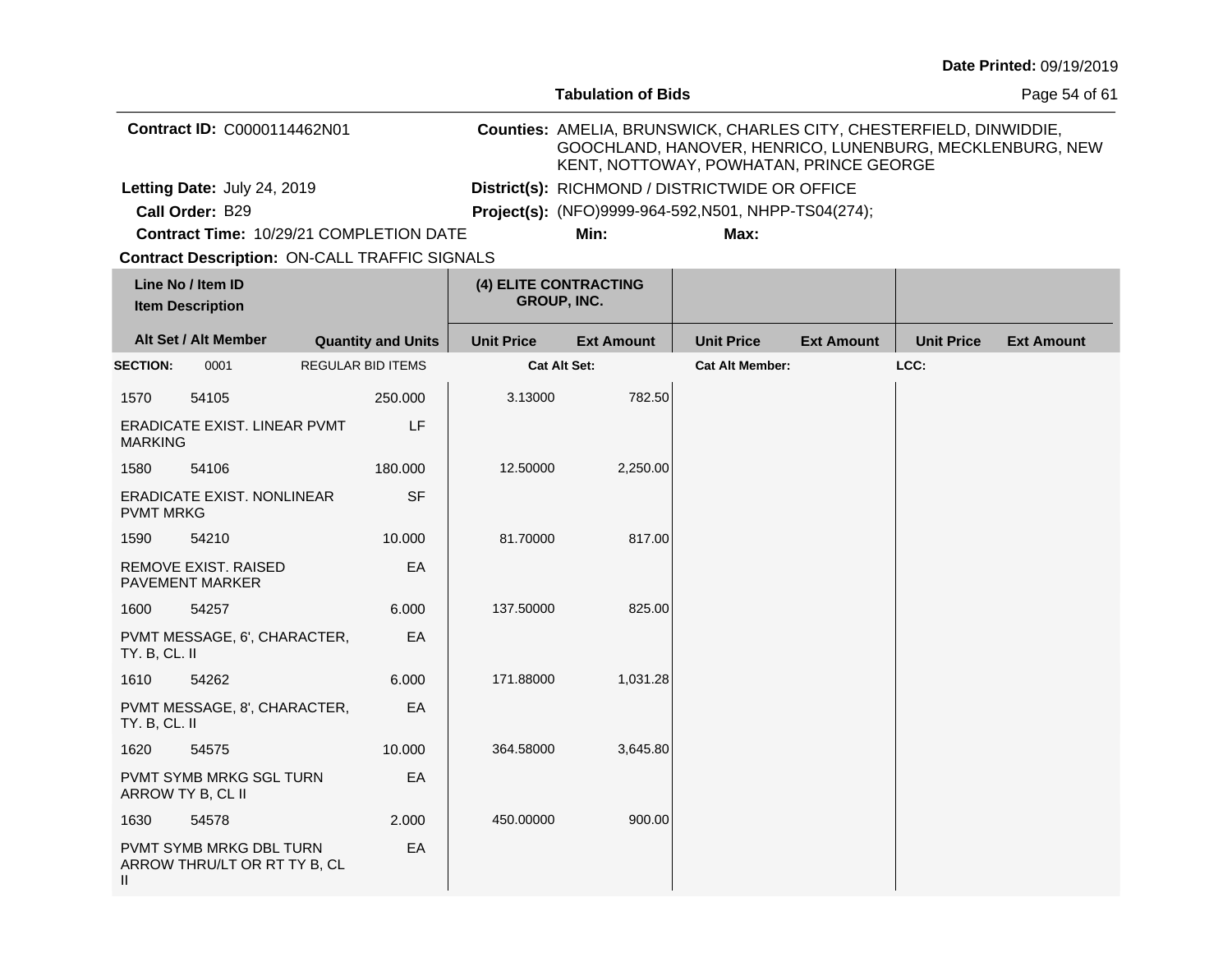|                 |                                                        |                                                      |                   | <b>Tabulation of Bids</b>                                                                                                                                                  |                        |                   |                   | Page 55 of 61     |
|-----------------|--------------------------------------------------------|------------------------------------------------------|-------------------|----------------------------------------------------------------------------------------------------------------------------------------------------------------------------|------------------------|-------------------|-------------------|-------------------|
|                 | Contract ID: C0000114462N01                            |                                                      |                   | Counties: AMELIA, BRUNSWICK, CHARLES CITY, CHESTERFIELD, DINWIDDIE,<br>GOOCHLAND, HANOVER, HENRICO, LUNENBURG, MECKLENBURG, NEW<br>KENT, NOTTOWAY, POWHATAN, PRINCE GEORGE |                        |                   |                   |                   |
|                 | Letting Date: July 24, 2019                            |                                                      |                   | District(s): RICHMOND / DISTRICTWIDE OR OFFICE                                                                                                                             |                        |                   |                   |                   |
|                 | Call Order: B29                                        |                                                      |                   | Project(s): (NFO)9999-964-592, N501, NHPP-TS04(274);                                                                                                                       |                        |                   |                   |                   |
|                 |                                                        | Contract Time: 10/29/21 COMPLETION DATE              |                   | Min:                                                                                                                                                                       | Max:                   |                   |                   |                   |
|                 |                                                        | <b>Contract Description: ON-CALL TRAFFIC SIGNALS</b> |                   |                                                                                                                                                                            |                        |                   |                   |                   |
|                 | Line No / Item ID<br><b>Item Description</b>           |                                                      |                   | (4) ELITE CONTRACTING<br>GROUP, INC.                                                                                                                                       |                        |                   |                   |                   |
|                 | Alt Set / Alt Member                                   | <b>Quantity and Units</b>                            | <b>Unit Price</b> | <b>Ext Amount</b>                                                                                                                                                          | <b>Unit Price</b>      | <b>Ext Amount</b> | <b>Unit Price</b> | <b>Ext Amount</b> |
| <b>SECTION:</b> | 0001                                                   | <b>REGULAR BID ITEMS</b>                             |                   | <b>Cat Alt Set:</b>                                                                                                                                                        | <b>Cat Alt Member:</b> |                   | LCC:              |                   |
| 1640            | 55080                                                  | 2,400.000                                            | 2.66000           | 6,384.00                                                                                                                                                                   |                        |                   |                   |                   |
|                 | 8 CONDUCTOR CABLE                                      | LF                                                   |                   |                                                                                                                                                                            |                        |                   |                   |                   |
| 1650            | 55385                                                  | 6.000                                                | 644.25000         | 3,865.50                                                                                                                                                                   |                        |                   |                   |                   |
|                 | ELECTRICAL SERVICE WORK PAD                            | EA                                                   |                   |                                                                                                                                                                            |                        |                   |                   |                   |
| 1660            | 55505                                                  | 4.000                                                | 1,214.10000       | 4,856.40                                                                                                                                                                   |                        |                   |                   |                   |
| W, LED)         | NS LUMINAIRE LUMINAIRE-<br>CONVENTIONAL LUMINAIRE (210 | EA                                                   |                   |                                                                                                                                                                            |                        |                   |                   |                   |
| 1670            | 55505                                                  | 4.000                                                | 1,308.60000       | 5,234.40                                                                                                                                                                   |                        |                   |                   |                   |
| W, LED)         | NS LUMINAIRE LUMINAIRE-<br>CONVENTIONAL LUMINAIRE (300 | EA                                                   |                   |                                                                                                                                                                            |                        |                   |                   |                   |
| 1680            | 55586                                                  | 4.000                                                | 1,037.52000       | 4,150.08                                                                                                                                                                   |                        |                   |                   |                   |
|                 | <b>JUNCTION BOX JB-S1</b>                              | EA                                                   |                   |                                                                                                                                                                            |                        |                   |                   |                   |
| 1690            | 55587                                                  | 62.000                                               | 1,346.90000       | 83,507.80                                                                                                                                                                  |                        |                   |                   |                   |
|                 | JUNCTION BOX JB-S2                                     | EA                                                   |                   |                                                                                                                                                                            |                        |                   |                   |                   |
| 1700            | 55588                                                  | 8.000                                                | 1,481.93000       | 11,855.44                                                                                                                                                                  |                        |                   |                   |                   |
|                 | JUNCTION BOX JB-S3                                     | EA                                                   |                   |                                                                                                                                                                            |                        |                   |                   |                   |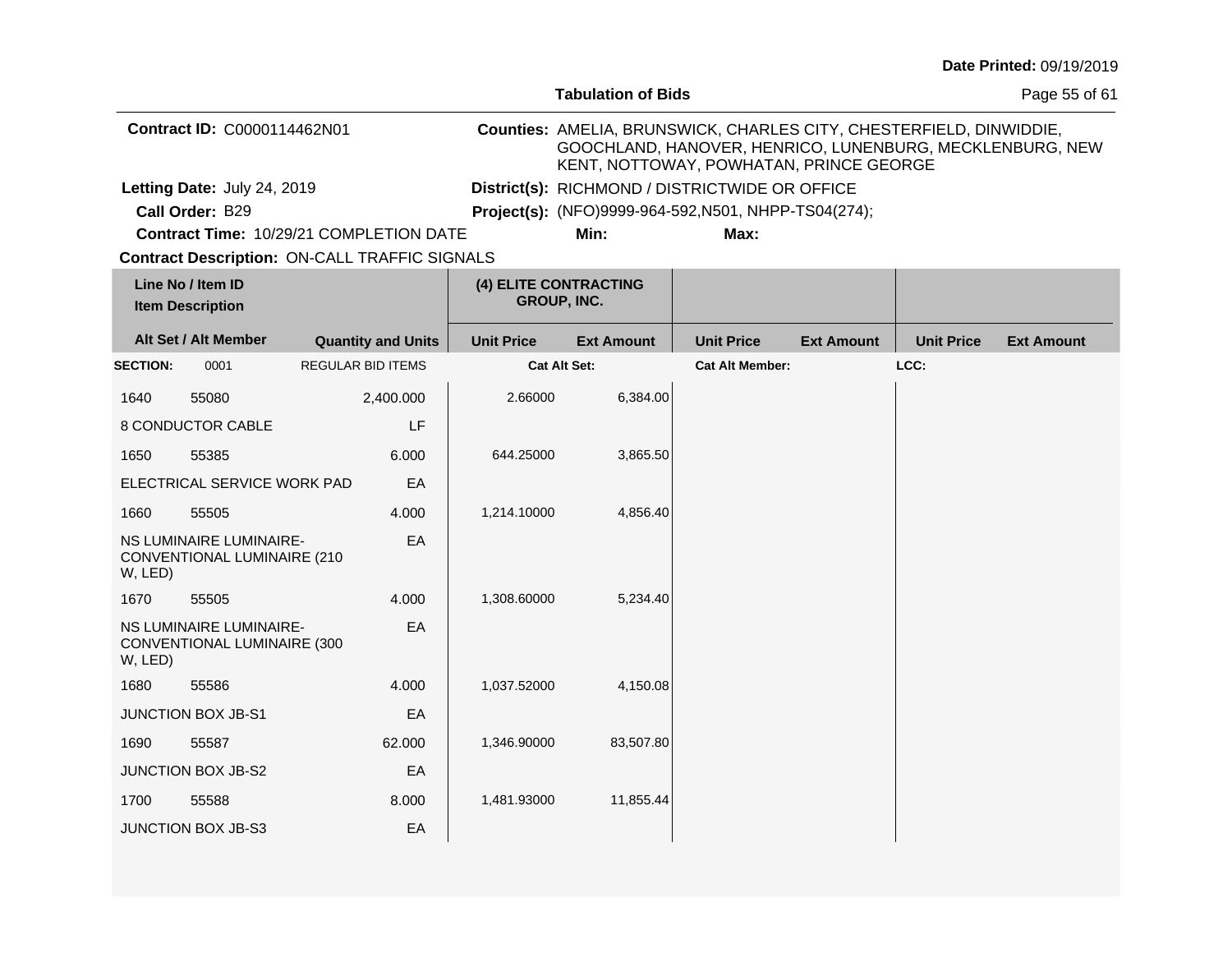|                                              |                               |                                                      |                                      |                                                                                                                                                                            |                        |                   |                   | Date Printed: 09/19/2019 |  |  |  |
|----------------------------------------------|-------------------------------|------------------------------------------------------|--------------------------------------|----------------------------------------------------------------------------------------------------------------------------------------------------------------------------|------------------------|-------------------|-------------------|--------------------------|--|--|--|
|                                              |                               |                                                      |                                      | <b>Tabulation of Bids</b>                                                                                                                                                  |                        |                   |                   | Page 56 of 61            |  |  |  |
|                                              | Contract ID: C0000114462N01   |                                                      |                                      | Counties: AMELIA, BRUNSWICK, CHARLES CITY, CHESTERFIELD, DINWIDDIE,<br>GOOCHLAND, HANOVER, HENRICO, LUNENBURG, MECKLENBURG, NEW<br>KENT, NOTTOWAY, POWHATAN, PRINCE GEORGE |                        |                   |                   |                          |  |  |  |
|                                              | Letting Date: July 24, 2019   |                                                      |                                      | District(s): RICHMOND / DISTRICTWIDE OR OFFICE                                                                                                                             |                        |                   |                   |                          |  |  |  |
|                                              | Call Order: B29               |                                                      |                                      | Project(s): (NFO)9999-964-592, N501, NHPP-TS04(274);                                                                                                                       |                        |                   |                   |                          |  |  |  |
|                                              |                               | Contract Time: 10/29/21 COMPLETION DATE              |                                      | Min:                                                                                                                                                                       | Max:                   |                   |                   |                          |  |  |  |
|                                              |                               | <b>Contract Description: ON-CALL TRAFFIC SIGNALS</b> |                                      |                                                                                                                                                                            |                        |                   |                   |                          |  |  |  |
| Line No / Item ID<br><b>Item Description</b> |                               |                                                      | (4) ELITE CONTRACTING<br>GROUP, INC. |                                                                                                                                                                            |                        |                   |                   |                          |  |  |  |
|                                              | Alt Set / Alt Member          | <b>Quantity and Units</b>                            | <b>Unit Price</b>                    | <b>Ext Amount</b>                                                                                                                                                          | <b>Unit Price</b>      | <b>Ext Amount</b> | <b>Unit Price</b> | <b>Ext Amount</b>        |  |  |  |
| <b>SECTION:</b>                              | 0001                          | <b>REGULAR BID ITEMS</b>                             | <b>Cat Alt Set:</b>                  |                                                                                                                                                                            | <b>Cat Alt Member:</b> |                   | LCC:              |                          |  |  |  |
| 1710                                         | 55589                         | 1.000                                                | 5,406.45000                          | 5,406.45                                                                                                                                                                   |                        |                   |                   |                          |  |  |  |
|                                              | JUNCTION BOX JB-S4            | EA                                                   |                                      |                                                                                                                                                                            |                        |                   |                   |                          |  |  |  |
| 1720                                         | 56014                         | 35.000                                               | 116.43000                            | 4,075.05                                                                                                                                                                   |                        |                   |                   |                          |  |  |  |
| 10'                                          | ELECT. SER. GRD. ELECTRODE    | EA                                                   |                                      |                                                                                                                                                                            |                        |                   |                   |                          |  |  |  |
| 1730                                         | 56021                         | 100.000                                              | 7.45000                              | 745.00                                                                                                                                                                     |                        |                   |                   |                          |  |  |  |
|                                              | 1" PVC CONDUIT                | LF                                                   |                                      |                                                                                                                                                                            |                        |                   |                   |                          |  |  |  |
| 1740                                         | 56028                         | 60.000                                               | 10.83000                             | 649.80                                                                                                                                                                     |                        |                   |                   |                          |  |  |  |
|                                              | 1 1/2" METAL CONDUIT          | LF                                                   |                                      |                                                                                                                                                                            |                        |                   |                   |                          |  |  |  |
| 1750                                         | 56032                         | 40.000                                               | 20.52000                             | 820.80                                                                                                                                                                     |                        |                   |                   |                          |  |  |  |
|                                              | 2" METAL CONDUIT              | LF                                                   |                                      |                                                                                                                                                                            |                        |                   |                   |                          |  |  |  |
| 1760                                         | 56050                         | 250.000                                              | 21.66000                             | 5,415.00                                                                                                                                                                   |                        |                   |                   |                          |  |  |  |
|                                              | <b>BORED CONDUIT 2"</b>       | LF                                                   |                                      |                                                                                                                                                                            |                        |                   |                   |                          |  |  |  |
| 1770                                         | 56051                         | 1,500.000                                            | 27.24000                             | 40,860.00                                                                                                                                                                  |                        |                   |                   |                          |  |  |  |
|                                              | LF<br><b>BORED CONDUIT 3"</b> |                                                      |                                      |                                                                                                                                                                            |                        |                   |                   |                          |  |  |  |
| 1780                                         | 56052                         | 250.000                                              | 32.22000                             | 8,055.00                                                                                                                                                                   |                        |                   |                   |                          |  |  |  |
|                                              | <b>BORED CONDUIT 4"</b>       | LF                                                   |                                      |                                                                                                                                                                            |                        |                   |                   |                          |  |  |  |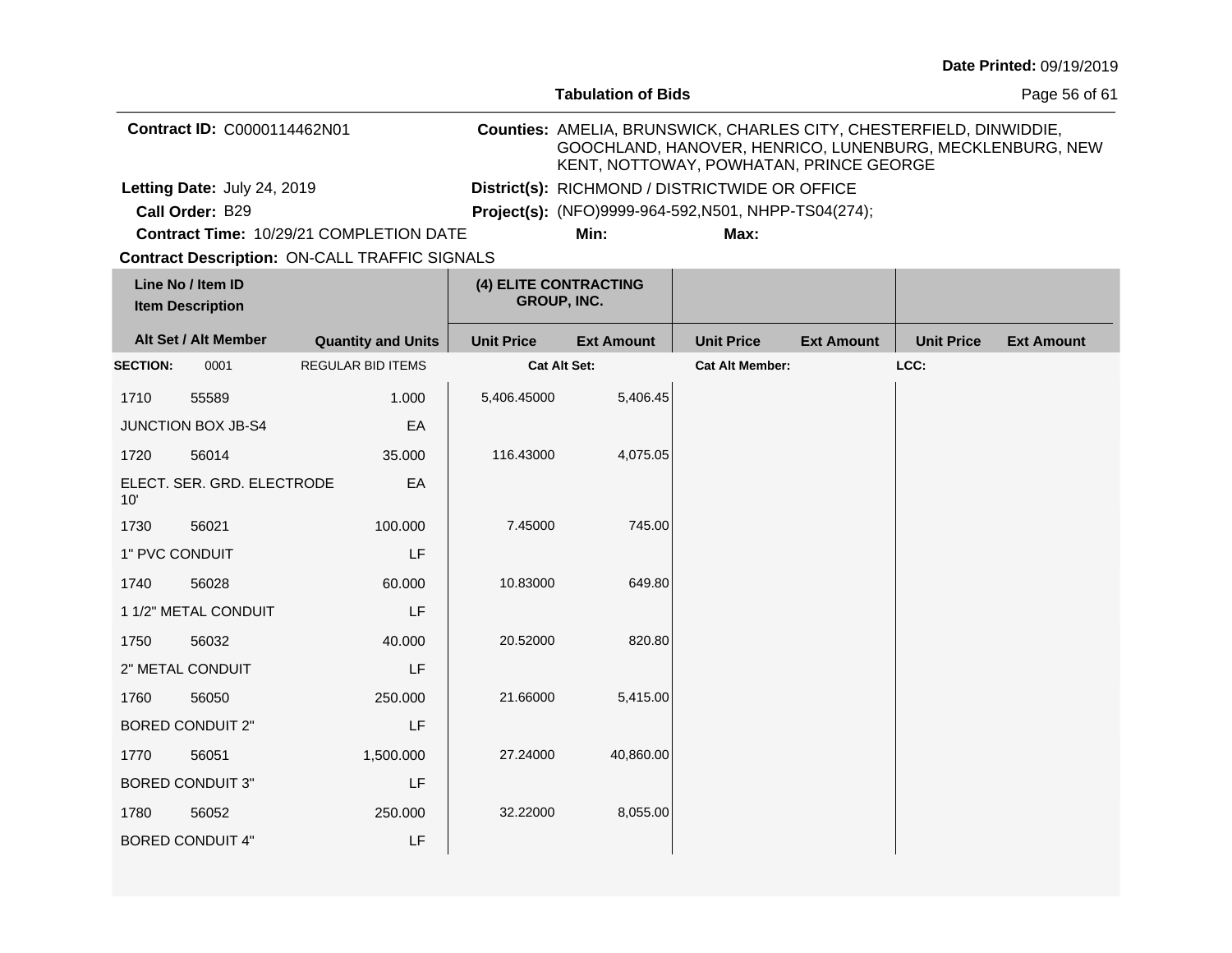|                             |                                                        |                                                      |       |                                                                                                                                                                            | <b>Tabulation of Bids</b>            |                                                      | Page 57 of 61     |                   |                   |
|-----------------------------|--------------------------------------------------------|------------------------------------------------------|-------|----------------------------------------------------------------------------------------------------------------------------------------------------------------------------|--------------------------------------|------------------------------------------------------|-------------------|-------------------|-------------------|
| Contract ID: C0000114462N01 |                                                        |                                                      |       | Counties: AMELIA, BRUNSWICK, CHARLES CITY, CHESTERFIELD, DINWIDDIE,<br>GOOCHLAND, HANOVER, HENRICO, LUNENBURG, MECKLENBURG, NEW<br>KENT, NOTTOWAY, POWHATAN, PRINCE GEORGE |                                      |                                                      |                   |                   |                   |
|                             | Letting Date: July 24, 2019                            |                                                      |       |                                                                                                                                                                            |                                      | District(s): RICHMOND / DISTRICTWIDE OR OFFICE       |                   |                   |                   |
|                             | Call Order: B29                                        |                                                      |       |                                                                                                                                                                            |                                      | Project(s): (NFO)9999-964-592, N501, NHPP-TS04(274); |                   |                   |                   |
|                             |                                                        | Contract Time: 10/29/21 COMPLETION DATE              |       |                                                                                                                                                                            | Min:                                 | Max:                                                 |                   |                   |                   |
|                             |                                                        | <b>Contract Description: ON-CALL TRAFFIC SIGNALS</b> |       |                                                                                                                                                                            |                                      |                                                      |                   |                   |                   |
|                             | Line No / Item ID<br><b>Item Description</b>           |                                                      |       |                                                                                                                                                                            | (4) ELITE CONTRACTING<br>GROUP, INC. |                                                      |                   |                   |                   |
|                             | Alt Set / Alt Member                                   | <b>Quantity and Units</b>                            |       | <b>Unit Price</b>                                                                                                                                                          | <b>Ext Amount</b>                    | <b>Unit Price</b>                                    | <b>Ext Amount</b> | <b>Unit Price</b> | <b>Ext Amount</b> |
| <b>SECTION:</b>             | 0001                                                   | <b>REGULAR BID ITEMS</b>                             |       |                                                                                                                                                                            | <b>Cat Alt Set:</b>                  | <b>Cat Alt Member:</b>                               |                   | LCC:              |                   |
| 1790                        | 56053                                                  | 750.000                                              |       | 6.83000                                                                                                                                                                    | 5,122.50                             |                                                      |                   |                   |                   |
| 2" PVC CONDUIT              |                                                        |                                                      | LF    |                                                                                                                                                                            |                                      |                                                      |                   |                   |                   |
| 1800                        | 56054                                                  | 800,000                                              |       | 8.56000                                                                                                                                                                    | 6,848.00                             |                                                      |                   |                   |                   |
|                             | 3" PVC CONDUIT                                         |                                                      | LF    |                                                                                                                                                                            |                                      |                                                      |                   |                   |                   |
| 1810                        | 56055                                                  | 100.000                                              |       | 10.00000                                                                                                                                                                   | 1,000.00                             |                                                      |                   |                   |                   |
| 4" PVC CONDUIT              |                                                        |                                                      | LF    |                                                                                                                                                                            |                                      |                                                      |                   |                   |                   |
| 1820                        | 56200                                                  | 4,200.000                                            |       | 11.37000                                                                                                                                                                   | 47,754.00                            |                                                      |                   |                   |                   |
|                             | <b>TRENCH EXCAVATION ECI-1</b>                         |                                                      | LF    |                                                                                                                                                                            |                                      |                                                      |                   |                   |                   |
| 1830                        | 56205                                                  | 14.000                                               |       | 2,945.00000                                                                                                                                                                | 41,230.00                            |                                                      |                   |                   |                   |
| <b>TEST BORE</b>            |                                                        |                                                      | EA    |                                                                                                                                                                            |                                      |                                                      |                   |                   |                   |
| 1840                        | 57010                                                  |                                                      | 1.000 | 11,645.60000                                                                                                                                                               | 11,645.60                            |                                                      |                   |                   |                   |
|                             | <b>ITS CONTROLLER CABINET</b><br><b>GROUND MOUNTED</b> |                                                      | EA    |                                                                                                                                                                            |                                      |                                                      |                   |                   |                   |
| 1850                        | 57011                                                  |                                                      | 1.000 | 10,833.10000                                                                                                                                                               | 10,833.10                            |                                                      |                   |                   |                   |
| <b>MOUNTED</b>              | ITS CONTROLLER CABINET POLE                            |                                                      | EA    |                                                                                                                                                                            |                                      |                                                      |                   |                   |                   |
| 1860                        | 57050                                                  | 2.000                                                |       | 3,807.60000                                                                                                                                                                | 7,615.20                             |                                                      |                   |                   |                   |
| SUPPLY ITS-CC               | UNINTERRUPTIBLE POWER                                  |                                                      | EA    |                                                                                                                                                                            |                                      |                                                      |                   |                   |                   |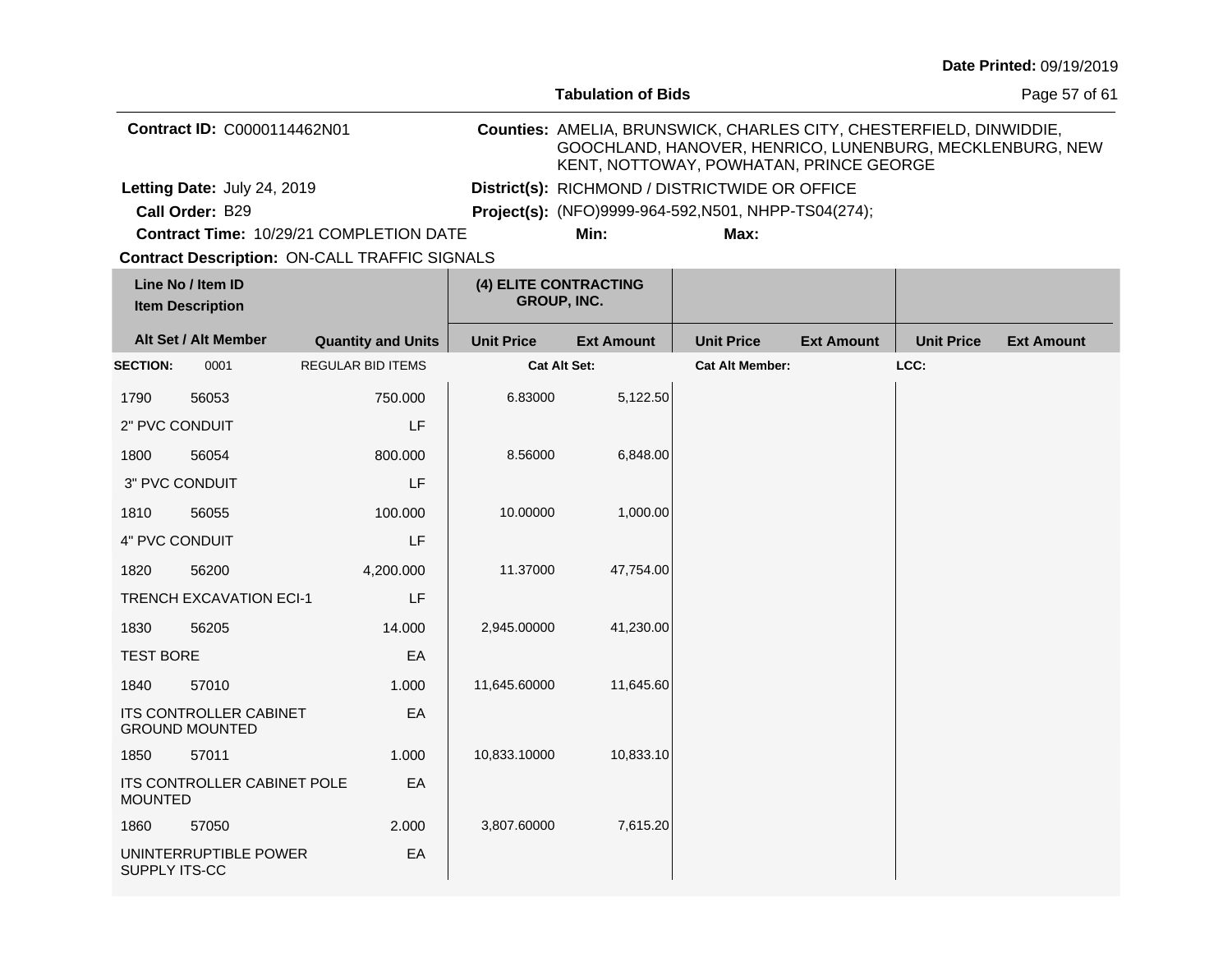|                 |                                                            |                                                      |                    | <b>Tabulation of Bids</b>                                                                                                                                                  |                                                      |                   |                   | Page 58 of 61     |
|-----------------|------------------------------------------------------------|------------------------------------------------------|--------------------|----------------------------------------------------------------------------------------------------------------------------------------------------------------------------|------------------------------------------------------|-------------------|-------------------|-------------------|
|                 | Contract ID: C0000114462N01                                |                                                      |                    | Counties: AMELIA, BRUNSWICK, CHARLES CITY, CHESTERFIELD, DINWIDDIE,<br>GOOCHLAND, HANOVER, HENRICO, LUNENBURG, MECKLENBURG, NEW<br>KENT, NOTTOWAY, POWHATAN, PRINCE GEORGE |                                                      |                   |                   |                   |
|                 | Letting Date: July 24, 2019                                |                                                      |                    |                                                                                                                                                                            | District(s): RICHMOND / DISTRICTWIDE OR OFFICE       |                   |                   |                   |
|                 | Call Order: B29                                            |                                                      |                    |                                                                                                                                                                            | Project(s): (NFO)9999-964-592, N501, NHPP-TS04(274); |                   |                   |                   |
|                 |                                                            | <b>Contract Time: 10/29/21 COMPLETION DATE</b>       |                    | Min:                                                                                                                                                                       | Max:                                                 |                   |                   |                   |
|                 |                                                            | <b>Contract Description: ON-CALL TRAFFIC SIGNALS</b> |                    |                                                                                                                                                                            |                                                      |                   |                   |                   |
|                 | Line No / Item ID<br><b>Item Description</b>               |                                                      | <b>GROUP, INC.</b> | (4) ELITE CONTRACTING                                                                                                                                                      |                                                      |                   |                   |                   |
|                 | Alt Set / Alt Member                                       | <b>Quantity and Units</b>                            | <b>Unit Price</b>  | <b>Ext Amount</b>                                                                                                                                                          | <b>Unit Price</b>                                    | <b>Ext Amount</b> | <b>Unit Price</b> | <b>Ext Amount</b> |
| <b>SECTION:</b> | 0001                                                       | <b>REGULAR BID ITEMS</b>                             |                    | <b>Cat Alt Set:</b>                                                                                                                                                        | <b>Cat Alt Member:</b>                               |                   | LCC:              |                   |
| 1870            | 57060                                                      | 2.000                                                | 5,480.10000        | 10,960.20                                                                                                                                                                  |                                                      |                   |                   |                   |
|                 | <b>CCTV CAMERA DIGITAL</b>                                 | EA                                                   |                    |                                                                                                                                                                            |                                                      |                   |                   |                   |
| 1880            | 57080                                                      | 250,000                                              | 12.64000           | 3,160.00                                                                                                                                                                   |                                                      |                   |                   |                   |
| (DIGITAL)       | NS CCTV COMPOSITE CABLE                                    | LF                                                   |                    |                                                                                                                                                                            |                                                      |                   |                   |                   |
| 1890            | 57091                                                      | 1.000                                                | 6,517.20000        | 6,517.20                                                                                                                                                                   |                                                      |                   |                   |                   |
|                 | <b>CCTV CAMERA POLE 40'</b>                                | EA                                                   |                    |                                                                                                                                                                            |                                                      |                   |                   |                   |
| 1900            | 57093                                                      | 1.000                                                | 28,337.86000       | 28,337.86                                                                                                                                                                  |                                                      |                   |                   |                   |
|                 | <b>CCTV CAMERA POLE 60' WITH</b><br>LOWERING DEVICE        | EA                                                   |                    |                                                                                                                                                                            |                                                      |                   |                   |                   |
| 1910            | 57094                                                      | 1.000                                                | 46,236.20000       | 46,236.20                                                                                                                                                                  |                                                      |                   |                   |                   |
|                 | <b>CCTV CAMERA POLE 80' WITH</b><br><b>LOWERING DEVICE</b> | EA                                                   |                    |                                                                                                                                                                            |                                                      |                   |                   |                   |
| 1920            | 57192                                                      | 12,000                                               | 4,285.20000        | 51,422.40                                                                                                                                                                  |                                                      |                   |                   |                   |
| <b>RADIO</b>    | 5.8 GHZ WIRELESS BROADBAND                                 | EA                                                   |                    |                                                                                                                                                                            |                                                      |                   |                   |                   |
| 1930            | 57202                                                      | 350.000                                              | 5.64000            | 1,974.00                                                                                                                                                                   |                                                      |                   |                   |                   |
|                 | FIBER OPTIC CABLE 96 STRAND                                | LF                                                   |                    |                                                                                                                                                                            |                                                      |                   |                   |                   |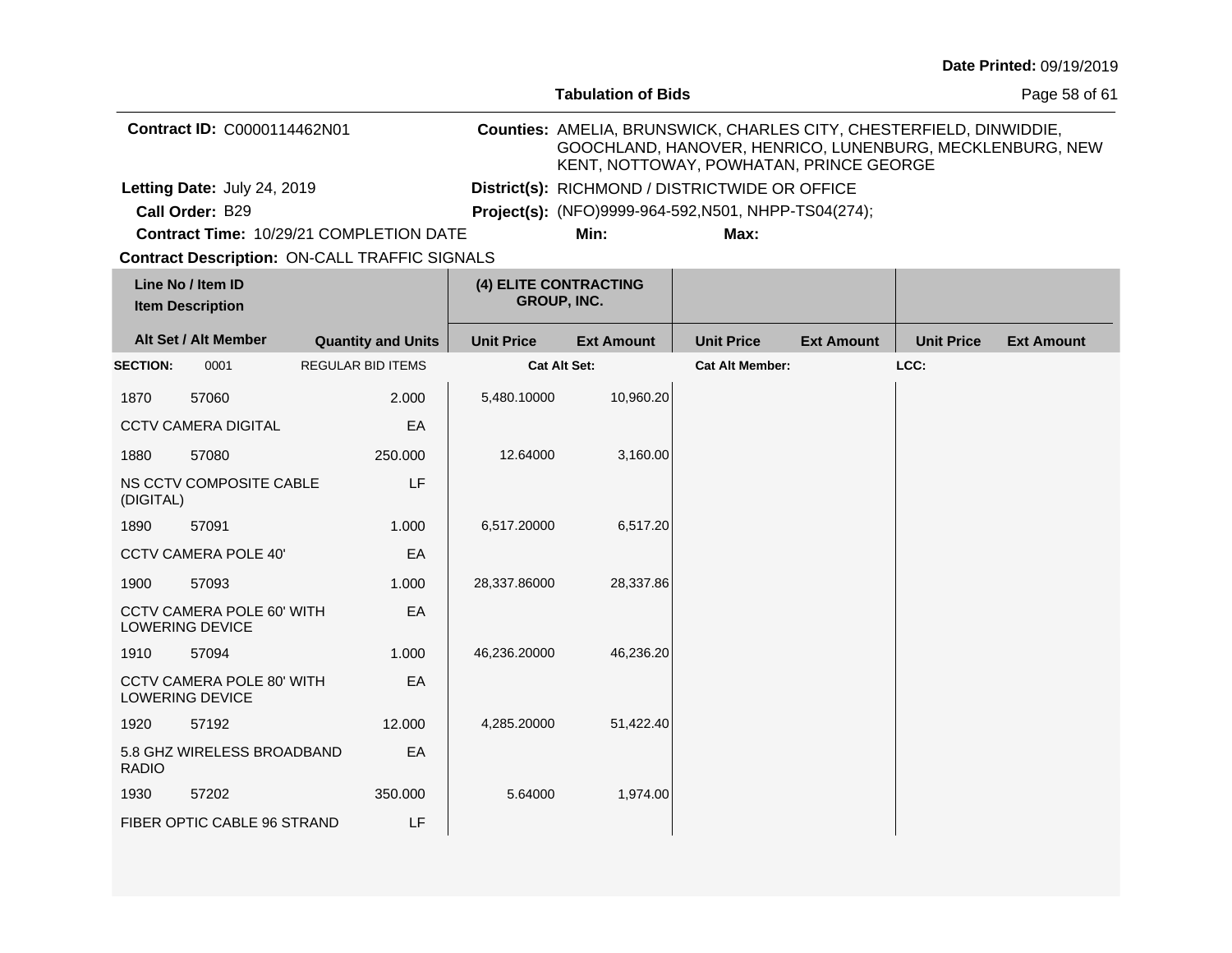|                                         |                                                              |  |                           |                                             |                                                                                                                                                                            |                                                |                   |                   | Date Printed: 09/19/2019 |
|-----------------------------------------|--------------------------------------------------------------|--|---------------------------|---------------------------------------------|----------------------------------------------------------------------------------------------------------------------------------------------------------------------------|------------------------------------------------|-------------------|-------------------|--------------------------|
|                                         |                                                              |  |                           |                                             | <b>Tabulation of Bids</b>                                                                                                                                                  |                                                |                   |                   | Page 59 of 61            |
|                                         | Contract ID: C0000114462N01                                  |  |                           |                                             | Counties: AMELIA, BRUNSWICK, CHARLES CITY, CHESTERFIELD, DINWIDDIE,<br>GOOCHLAND, HANOVER, HENRICO, LUNENBURG, MECKLENBURG, NEW<br>KENT, NOTTOWAY, POWHATAN, PRINCE GEORGE |                                                |                   |                   |                          |
| Letting Date: July 24, 2019             |                                                              |  |                           |                                             |                                                                                                                                                                            | District(s): RICHMOND / DISTRICTWIDE OR OFFICE |                   |                   |                          |
| Call Order: B29                         |                                                              |  |                           |                                             | Project(s): (NFO)9999-964-592, N501, NHPP-TS04(274);                                                                                                                       |                                                |                   |                   |                          |
| Contract Time: 10/29/21 COMPLETION DATE |                                                              |  |                           | Min:                                        | Max:                                                                                                                                                                       |                                                |                   |                   |                          |
|                                         | <b>Contract Description: ON-CALL TRAFFIC SIGNALS</b>         |  |                           |                                             |                                                                                                                                                                            |                                                |                   |                   |                          |
|                                         | Line No / Item ID<br><b>Item Description</b>                 |  |                           | (4) ELITE CONTRACTING<br><b>GROUP, INC.</b> |                                                                                                                                                                            |                                                |                   |                   |                          |
|                                         | Alt Set / Alt Member                                         |  | <b>Quantity and Units</b> | <b>Unit Price</b>                           | <b>Ext Amount</b>                                                                                                                                                          | <b>Unit Price</b>                              | <b>Ext Amount</b> | <b>Unit Price</b> | <b>Ext Amount</b>        |
| <b>SECTION:</b>                         | 0001                                                         |  | <b>REGULAR BID ITEMS</b>  | <b>Cat Alt Set:</b>                         |                                                                                                                                                                            | <b>Cat Alt Member:</b>                         |                   | LCC:              |                          |
| 1940                                    | 57203                                                        |  | 1,000.000                 | 4.89000                                     | 4,890.00                                                                                                                                                                   |                                                |                   |                   |                          |
| <b>STRAND</b>                           | FIBER OPTIC DROP CABLE 12                                    |  | LF                        |                                             |                                                                                                                                                                            |                                                |                   |                   |                          |
| 1950                                    | 57210                                                        |  | 2.000                     | 3,555.13000                                 | 7,110.26                                                                                                                                                                   |                                                |                   |                   |                          |
| <b>ENCLOSURE</b>                        | UNDERGROUND SPLICE                                           |  | EA                        |                                             |                                                                                                                                                                            |                                                |                   |                   |                          |
| 1960                                    | 57221                                                        |  | 6.000                     | 3,178.80000                                 | 19,072.80                                                                                                                                                                  |                                                |                   |                   |                          |
| <b>SWITCH Gbps</b>                      | <b>MANAGED FIELD ETHERNET</b>                                |  | EA                        |                                             |                                                                                                                                                                            |                                                |                   |                   |                          |
| 1970                                    | 57227                                                        |  | 3.000                     | 487.55000                                   | 1,462.65                                                                                                                                                                   |                                                |                   |                   |                          |
|                                         | DISTRIBUTION SFP MODULE<br>1Gbps, LC, AND SHORT HAUL         |  | EA                        |                                             |                                                                                                                                                                            |                                                |                   |                   |                          |
| 1980                                    | 57228                                                        |  | 2.000                     | 1,080.16000                                 | 2,160.32                                                                                                                                                                   |                                                |                   |                   |                          |
|                                         | <b>DISTRIBUTION SFP MODULE</b><br>1Gbps, LC, AND MEDIUM HAUL |  | EA                        |                                             |                                                                                                                                                                            |                                                |                   |                   |                          |
| 1990                                    | 57240                                                        |  | 1.000                     | 1,858.02000                                 | 1,858.02                                                                                                                                                                   |                                                |                   |                   |                          |
|                                         | NS DISTRIBUTION SFP MODULE<br>(1 Gbps, LC, AND LONG HAUL     |  | EA                        |                                             |                                                                                                                                                                            |                                                |                   |                   |                          |
| 2000                                    | 57351                                                        |  | 750.000                   | 25.50000                                    | 19,125.00                                                                                                                                                                  |                                                |                   |                   |                          |
|                                         | <b>BORED ITS CONDUIT HDPE 2"</b>                             |  | LF                        |                                             |                                                                                                                                                                            |                                                |                   |                   |                          |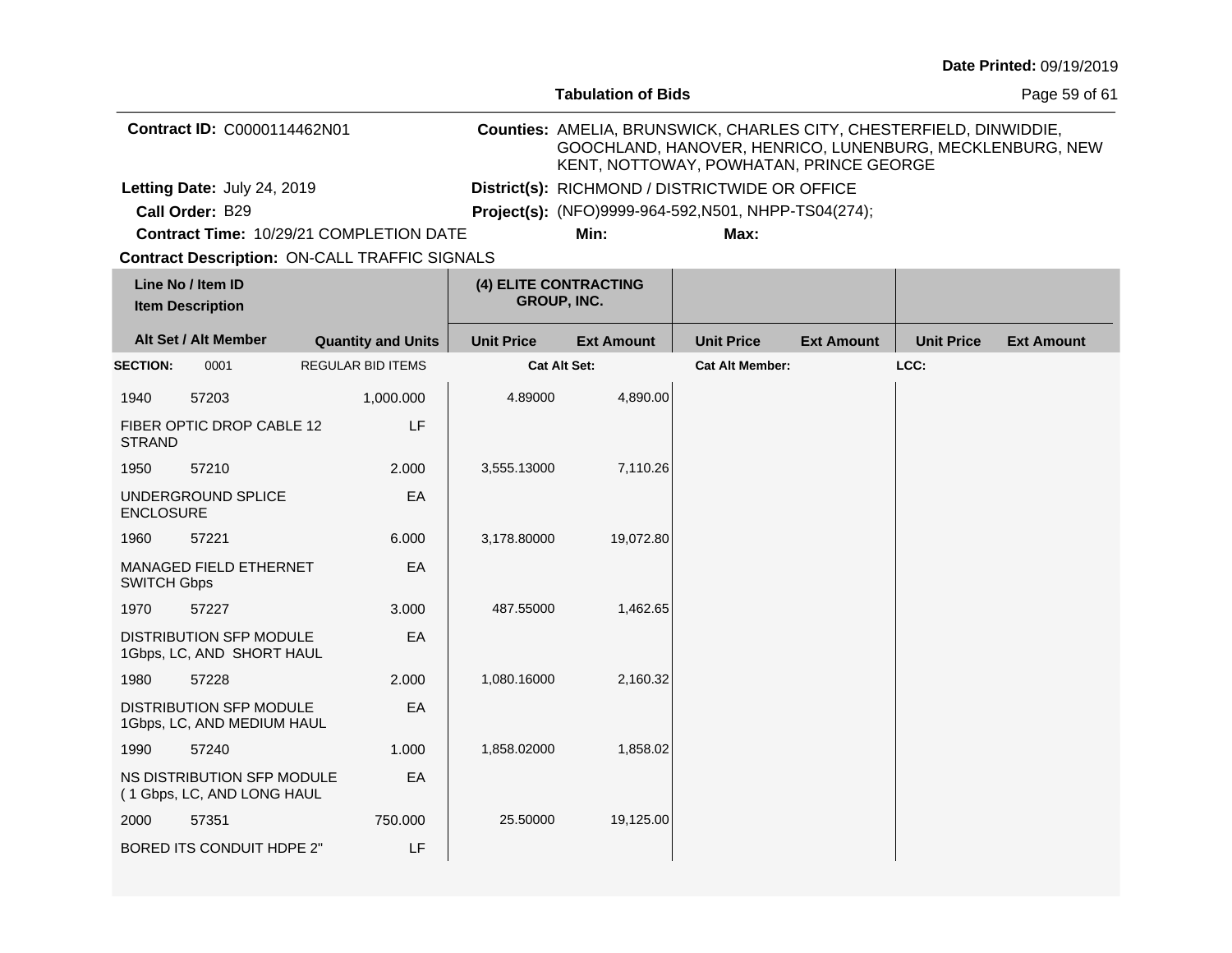|                     |                                                                                         |                           |                                                                                                                                                                            | <b>Tabulation of Bids</b>                            |                        |                   | Page 60 of 61     |                   |
|---------------------|-----------------------------------------------------------------------------------------|---------------------------|----------------------------------------------------------------------------------------------------------------------------------------------------------------------------|------------------------------------------------------|------------------------|-------------------|-------------------|-------------------|
|                     | Contract ID: C0000114462N01                                                             |                           | Counties: AMELIA, BRUNSWICK, CHARLES CITY, CHESTERFIELD, DINWIDDIE,<br>GOOCHLAND, HANOVER, HENRICO, LUNENBURG, MECKLENBURG, NEW<br>KENT, NOTTOWAY, POWHATAN, PRINCE GEORGE |                                                      |                        |                   |                   |                   |
|                     | Letting Date: July 24, 2019                                                             |                           |                                                                                                                                                                            | District(s): RICHMOND / DISTRICTWIDE OR OFFICE       |                        |                   |                   |                   |
|                     | Call Order: B29                                                                         |                           |                                                                                                                                                                            | Project(s): (NFO)9999-964-592, N501, NHPP-TS04(274); |                        |                   |                   |                   |
|                     | Contract Time: 10/29/21 COMPLETION DATE                                                 |                           |                                                                                                                                                                            | Min:                                                 | Max:                   |                   |                   |                   |
|                     | <b>Contract Description: ON-CALL TRAFFIC SIGNALS</b>                                    |                           |                                                                                                                                                                            |                                                      |                        |                   |                   |                   |
|                     | Line No / Item ID<br><b>Item Description</b>                                            |                           | (4) ELITE CONTRACTING<br><b>GROUP, INC.</b>                                                                                                                                |                                                      |                        |                   |                   |                   |
|                     | Alt Set / Alt Member                                                                    | <b>Quantity and Units</b> | <b>Unit Price</b>                                                                                                                                                          | <b>Ext Amount</b>                                    | <b>Unit Price</b>      | <b>Ext Amount</b> | <b>Unit Price</b> | <b>Ext Amount</b> |
| <b>SECTION:</b>     | 0001                                                                                    | <b>REGULAR BID ITEMS</b>  |                                                                                                                                                                            | Cat Alt Set:                                         | <b>Cat Alt Member:</b> |                   | LCC:              |                   |
| 2010                | 57361                                                                                   | 750.000                   | 10.72000                                                                                                                                                                   | 8,040.00                                             |                        |                   |                   |                   |
|                     | ITS CONDUIT HDPE 2"                                                                     | LF                        |                                                                                                                                                                            |                                                      |                        |                   |                   |                   |
| 2020                | 59000                                                                                   | 8.000                     | 1,815.80000                                                                                                                                                                | 14,526.40                                            |                        |                   |                   |                   |
|                     | NS LIGHTING LUMINAIRE ARM 18'                                                           | EA                        |                                                                                                                                                                            |                                                      |                        |                   |                   |                   |
| 2030                | 59050                                                                                   | 3.000                     | 2,637.92000                                                                                                                                                                | 7,913.76                                             |                        |                   |                   |                   |
|                     | NS COMMUNICATION EQUIP.<br><b>CELLULAR ROUTER</b>                                       | EA                        |                                                                                                                                                                            |                                                      |                        |                   |                   |                   |
| 2040                | 59050                                                                                   | 6.000                     | 1,975.74000                                                                                                                                                                | 11,854.44                                            |                        |                   |                   |                   |
| <b>FIELD ROUTER</b> | NS COMMUNICATION EQUIP.                                                                 | EA                        |                                                                                                                                                                            |                                                      |                        |                   |                   |                   |
| 2050                | 59050                                                                                   | 2.000                     | 1,612.60000                                                                                                                                                                | 3,225.20                                             |                        |                   |                   |                   |
|                     | NS COMMUNICATION EQUIP. PRE-<br><b>TERMINATED FIBER PATCH</b><br>PANEL (19" RACK MOUNT) | EA                        |                                                                                                                                                                            |                                                      |                        |                   |                   |                   |
| 2060                | 59050                                                                                   | 1.000                     | 1,436.04000                                                                                                                                                                | 1,436.04                                             |                        |                   |                   |                   |
|                     | NS COMMUNICATION EQUIP. PRE-<br><b>TERMINATED FIBER PATCH</b><br>PANEL (COMPACT)        | EA                        |                                                                                                                                                                            |                                                      |                        |                   |                   |                   |
|                     | <b>Section Totals:</b>                                                                  |                           |                                                                                                                                                                            | \$3,085,283.71                                       |                        |                   |                   |                   |
|                     | Life Cycle Costs:                                                                       |                           |                                                                                                                                                                            |                                                      |                        |                   |                   |                   |
|                     | <b>Section Total with LCC:</b>                                                          |                           |                                                                                                                                                                            | \$3,085,283.71                                       |                        |                   |                   |                   |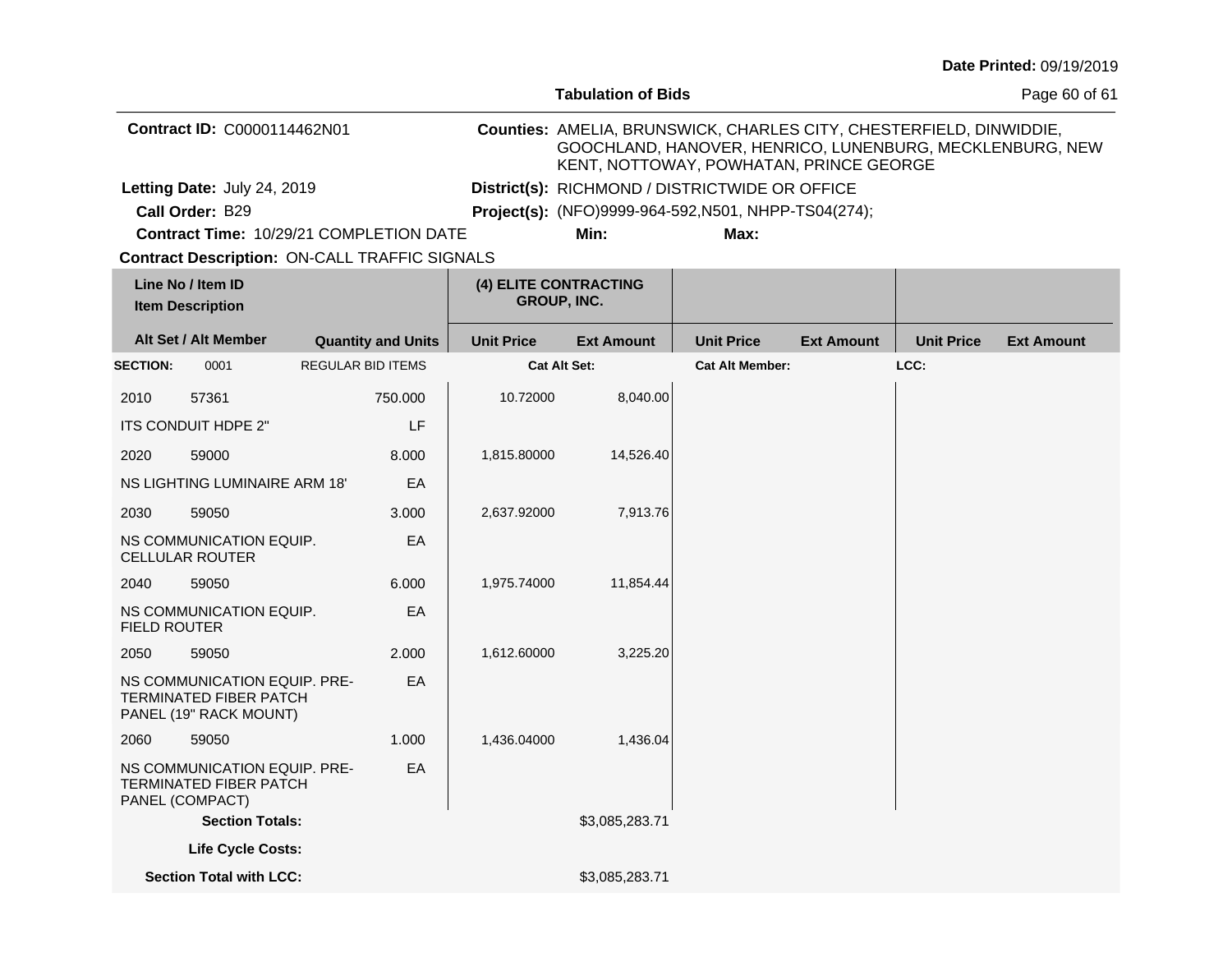| <b>Date Printed: 09/19/2019</b> |  |
|---------------------------------|--|
|---------------------------------|--|

|                                                      | <b>Tabulation of Bids</b>                                   |                                                                                                                                                                                   | Page 61 of 61 |
|------------------------------------------------------|-------------------------------------------------------------|-----------------------------------------------------------------------------------------------------------------------------------------------------------------------------------|---------------|
| <b>Contract ID: C0000114462N01</b>                   |                                                             | <b>Counties: AMELIA, BRUNSWICK, CHARLES CITY, CHESTERFIELD, DINWIDDIE,</b><br>GOOCHLAND, HANOVER, HENRICO, LUNENBURG, MECKLENBURG, NEW<br>KENT, NOTTOWAY, POWHATAN, PRINCE GEORGE |               |
| Letting Date: July 24, 2019                          | District(s): RICHMOND / DISTRICTWIDE OR OFFICE              |                                                                                                                                                                                   |               |
| Call Order: B29                                      | <b>Project(s):</b> (NFO)9999-964-592, N501, NHPP-TS04(274); |                                                                                                                                                                                   |               |
| <b>Contract Time: 10/29/21 COMPLETION DATE</b>       | Min:                                                        | Max:                                                                                                                                                                              |               |
| <b>Contract Description: ON-CALL TRAFFIC SIGNALS</b> |                                                             |                                                                                                                                                                                   |               |
| <b>Contract Item Totals</b>                          | \$3,085,283.71                                              |                                                                                                                                                                                   |               |
| <b>Contract Time Totals</b>                          |                                                             |                                                                                                                                                                                   |               |
| <b>Contract Life Cycle Costs Totals</b>              | \$0.00                                                      |                                                                                                                                                                                   |               |
| <b>Contract Grand Totals</b>                         | \$3,085,283.71                                              |                                                                                                                                                                                   |               |
| () indicates item is bid as Lump Sum                 |                                                             |                                                                                                                                                                                   |               |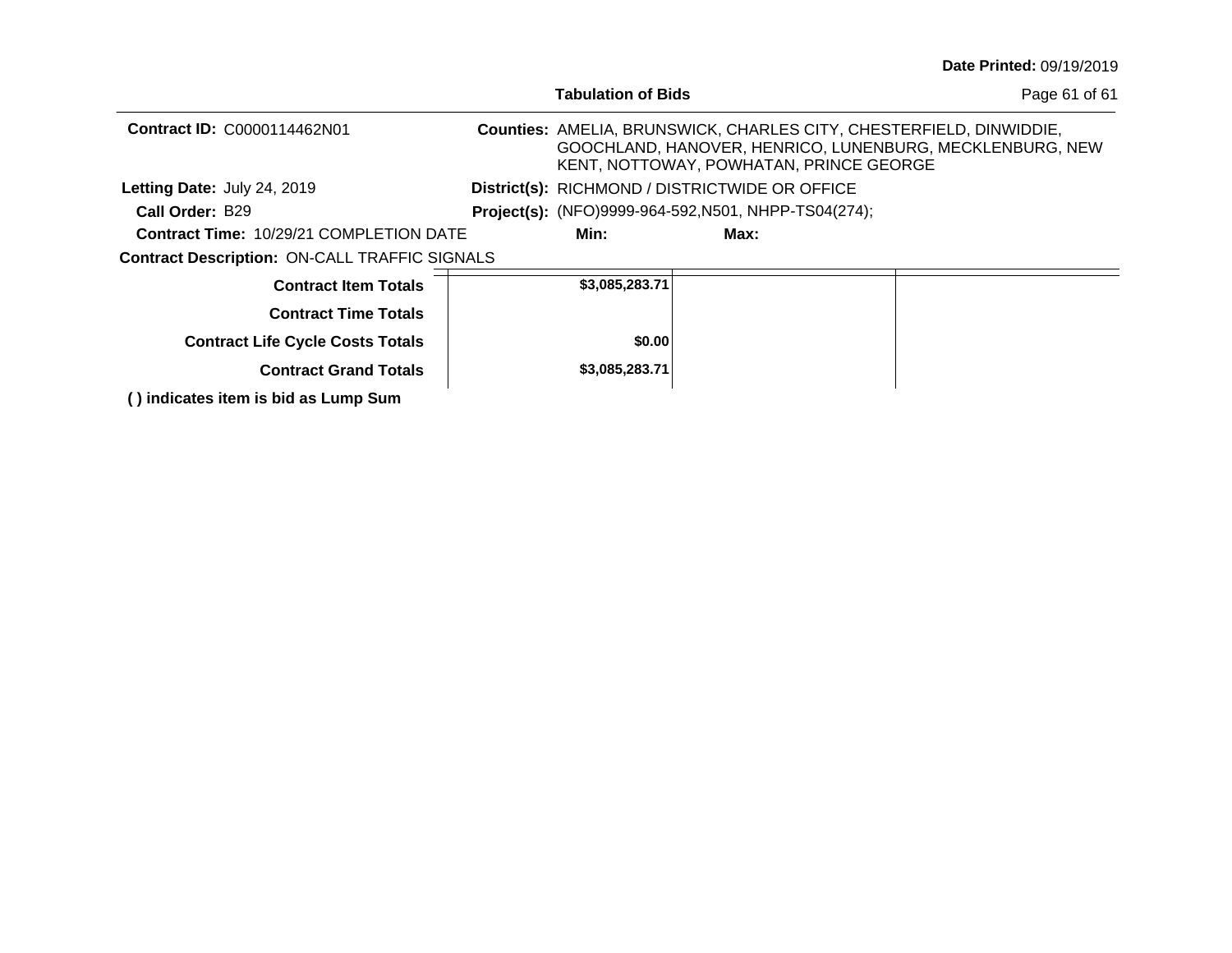| <b>Date Printed: 09/19/2019</b> |  |
|---------------------------------|--|
|---------------------------------|--|

|                     |                                                      |                  | <b>Vendor Ranking</b> |                                                      |                                                                                                                       | Page 1 of 1 |
|---------------------|------------------------------------------------------|------------------|-----------------------|------------------------------------------------------|-----------------------------------------------------------------------------------------------------------------------|-------------|
| <b>Contract ID:</b> | C0000114462N01                                       | <b>Counties:</b> |                       | KENT, NOTTOWAY, POWHATAN, PRINCE GEORGE              | AMELIA, BRUNSWICK, CHARLES CITY, CHESTERFIELD, DINWIDDIE,<br>GOOCHLAND, HANOVER, HENRICO, LUNENBURG, MECKLENBURG, NEW |             |
|                     | <b>Letting Date:</b> July 24, 2019 10:00 A.M.        |                  |                       | District(s): RICHMOND / DISTRICTWIDE OR OFFICE       |                                                                                                                       |             |
| <b>Call Order:</b>  | B <sub>29</sub>                                      |                  |                       | Project(s): (NFO)9999-964-592, N501, NHPP-TS04(274); |                                                                                                                       |             |
|                     | <b>Contract Time: 10/29/21 COMPLETION DATE</b>       |                  | Min:                  | Max:                                                 |                                                                                                                       |             |
|                     | <b>Contract Description: ON-CALL TRAFFIC SIGNALS</b> |                  |                       |                                                      |                                                                                                                       |             |

|   | Rank             | <b>Vendor ID/Name</b>                                           | <b>Total Bid</b> | <b>Percent Of Low</b><br><b>Bid</b> |
|---|------------------|-----------------------------------------------------------------|------------------|-------------------------------------|
|   | R <sub>009</sub> | RICHARDSON-WAYLAND ELECTRICAL CO. LLC                           | \$2,792,005.12   | 100.00%                             |
|   | <b>B969</b>      | B & B SIGNAL CO., L.L.C.                                        | \$2,818,736.00   | 100.96%                             |
|   | V <sub>941</sub> | VIRGINIA SIGN AND LIGHTING COMPANY,<br>DIVISION OF THE LANE CON | \$2,980,602.00   | 106.75%                             |
| 4 | S715             | ELITE CONTRACTING GROUP, INC.                                   | \$3,085,283.71   | 110.50%                             |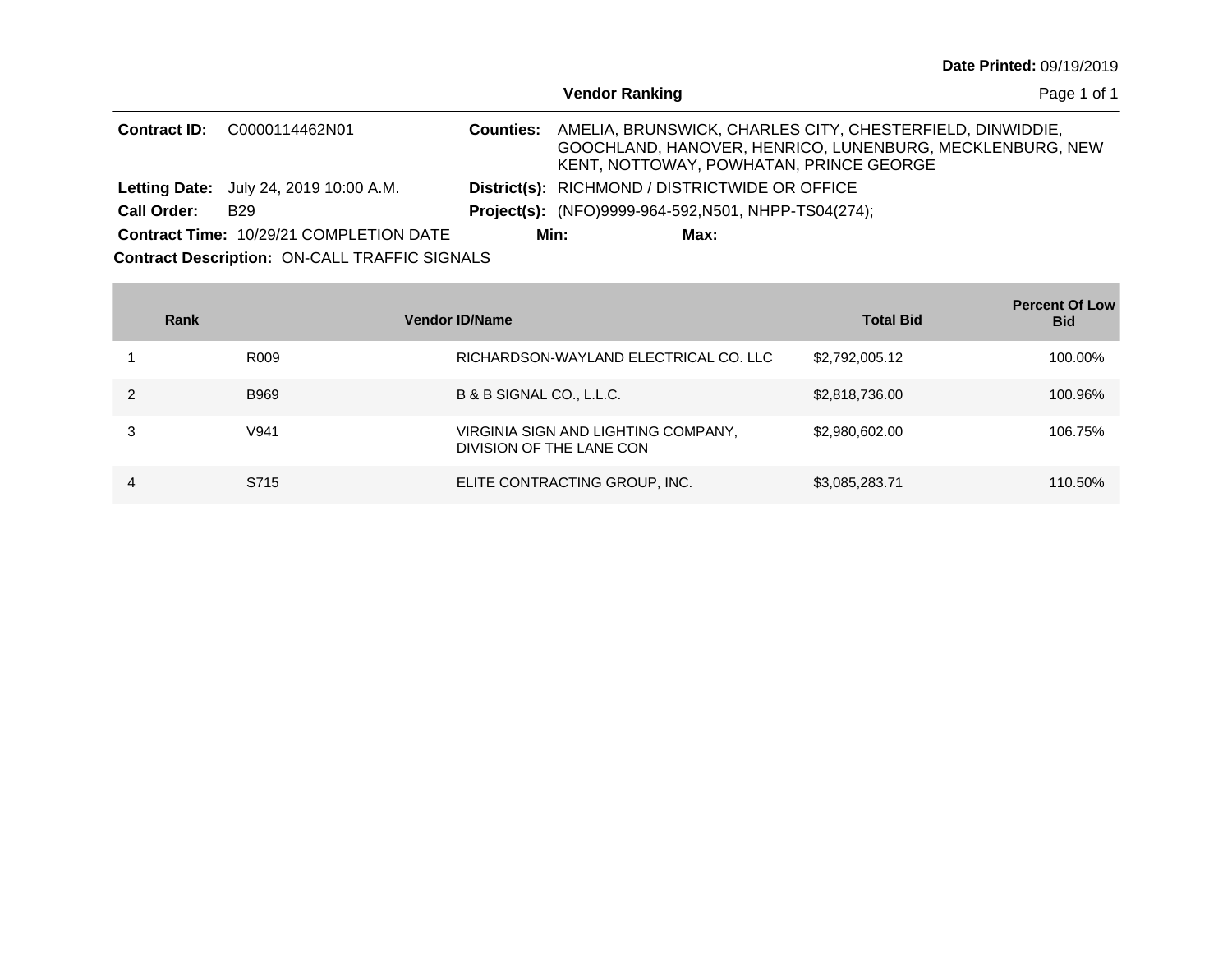|                                                                                                                                                                                        | <b>Tabulation of Bids</b>                                       |  |                           |                           |                                         |                                                    |                                         |                   | Page 1 of 5       |
|----------------------------------------------------------------------------------------------------------------------------------------------------------------------------------------|-----------------------------------------------------------------|--|---------------------------|---------------------------|-----------------------------------------|----------------------------------------------------|-----------------------------------------|-------------------|-------------------|
| <b>Contract ID: CM419PM5113400</b><br>Letting Date: July 24, 2019<br>Call Order: B32<br><b>Contract Time: 05/15/20 COMPLETION DATE</b><br><b>Contract Description: CORRIDOR PAVING</b> |                                                                 |  |                           | <b>Counties: NEW KENT</b> | District(s): RICHMOND / ASHLAND<br>Min: | Project(s): PM45-063-F19, P401, PM04(474);<br>Max: |                                         |                   |                   |
| Line No / Item ID<br><b>Item Description</b>                                                                                                                                           |                                                                 |  | (1) ALLAN MYERS VA, INC.  |                           | (2) BRANSCOME INC.                      |                                                    | (3) LEE HY PAVING<br><b>CORPORATION</b> |                   |                   |
|                                                                                                                                                                                        | Alt Set / Alt Member                                            |  | <b>Quantity and Units</b> | <b>Unit Price</b>         | <b>Ext Amount</b>                       | <b>Unit Price</b>                                  | <b>Ext Amount</b>                       | <b>Unit Price</b> | <b>Ext Amount</b> |
| <b>SECTION:</b>                                                                                                                                                                        | 0001                                                            |  | <b>REGULAR BID ITEMS</b>  |                           | Cat Alt Set:                            | <b>Cat Alt Member:</b>                             |                                         | LCC:              |                   |
| 0010                                                                                                                                                                                   | 10417                                                           |  | 12,617.000                | 0.01000                   | 126.17                                  | 2.24000                                            | 28,262.08                               | 2.25000           | 28,388.25         |
| <b>TACK COAT</b>                                                                                                                                                                       |                                                                 |  | GAL                       |                           |                                         |                                                    |                                         |                   |                   |
| 0020<br><b>MASTIC</b>                                                                                                                                                                  | 10497<br>NS PAVEMENT ASPHALT REPAIR                             |  | 24,000.000<br>LВ          | 0.75000                   | 18,000.00                               | 3.02000                                            | 72,480.00                               | 3.25000           | 78,000.00         |
| 0030                                                                                                                                                                                   | 11071                                                           |  | 5,402.000                 | 3.08000                   | 16,638.16                               | 10.57000                                           | 57,099.14                               | 6.00000           | 32,412.00         |
| <b>NS SAW-CUT</b>                                                                                                                                                                      | HYDR.CEM.CONC.PAVE. PCC<br>PAVEMENT (UP TO 9")                  |  | LF                        |                           |                                         |                                                    |                                         |                   |                   |
| 0040                                                                                                                                                                                   | 13268                                                           |  | 8.000                     | 200.00000                 | 1,600.00                                | 103.75000                                          | 830.00                                  | 220.00000         | 1,760.00          |
|                                                                                                                                                                                        | REMOVE EXISTING GUARDRAIL<br><b>TERMINAL GUARDRAIL TERMINAL</b> |  | EA                        |                           |                                         |                                                    |                                         |                   |                   |
| 0050                                                                                                                                                                                   | 13280                                                           |  | 1,964.000                 | 23.00000                  | 45,172.00                               | 18.68000                                           | 36,687.52                               | 25.30000          | 49,689.20         |
|                                                                                                                                                                                        | <b>GUARDRAIL GR-MGS1</b>                                        |  | LF                        |                           |                                         |                                                    |                                         |                   |                   |
| 0060                                                                                                                                                                                   | 13283                                                           |  | 208,000                   | 25.00000                  | 5,200.00                                | 20.75000                                           | 4,316.00                                | 27.50000          | 5,720.00          |
|                                                                                                                                                                                        | <b>RADIAL GUARDRAIL GR-MGS1</b>                                 |  | LF                        |                           |                                         |                                                    |                                         |                   |                   |
| 0070                                                                                                                                                                                   | 13286                                                           |  | 8.000                     | 2,675.00000               | 21,400.00                               | 2,780.56000                                        | 22,244.48                               | 2,942.50000       | 23,540.00         |
|                                                                                                                                                                                        | <b>GUARDRAIL TERMINAL GR-MGS2</b>                               |  | EA                        |                           |                                         |                                                    |                                         |                   |                   |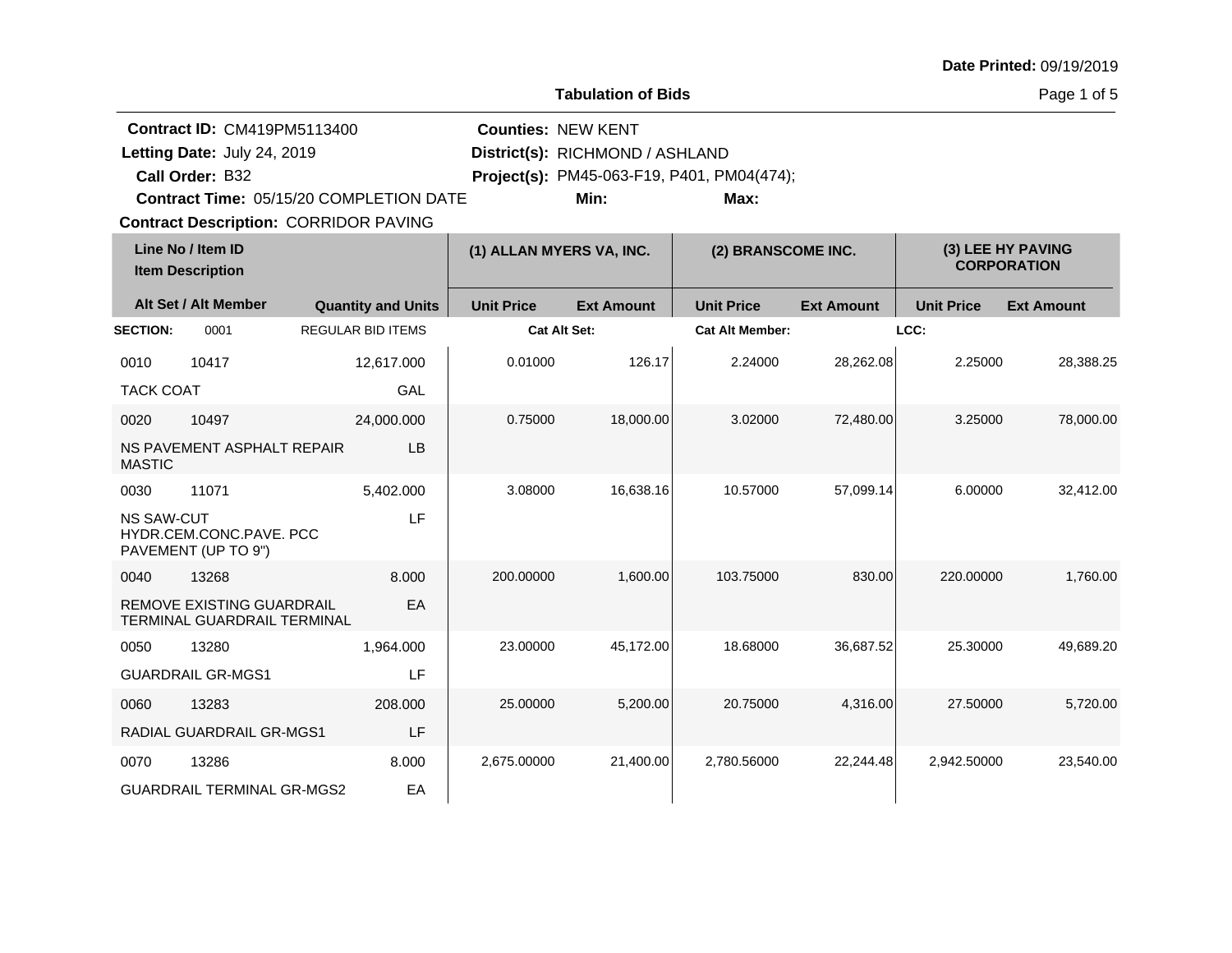|                          |                                                                                                                                                                                 |                           |                           | <b>Tabulation of Bids</b>               |                                                    |                   |                                         | Page 2 of 5       |
|--------------------------|---------------------------------------------------------------------------------------------------------------------------------------------------------------------------------|---------------------------|---------------------------|-----------------------------------------|----------------------------------------------------|-------------------|-----------------------------------------|-------------------|
|                          | <b>Contract ID: CM419PM5113400</b><br>Letting Date: July 24, 2019<br>Call Order: B32<br>Contract Time: 05/15/20 COMPLETION DATE<br><b>Contract Description: CORRIDOR PAVING</b> |                           | <b>Counties: NEW KENT</b> | District(s): RICHMOND / ASHLAND<br>Min: | Project(s): PM45-063-F19, P401, PM04(474);<br>Max: |                   |                                         |                   |
|                          | Line No / Item ID<br><b>Item Description</b>                                                                                                                                    |                           | (1) ALLAN MYERS VA, INC.  |                                         | (2) BRANSCOME INC.                                 |                   | (3) LEE HY PAVING<br><b>CORPORATION</b> |                   |
|                          | Alt Set / Alt Member                                                                                                                                                            | <b>Quantity and Units</b> | <b>Unit Price</b>         | <b>Ext Amount</b>                       | <b>Unit Price</b>                                  | <b>Ext Amount</b> | <b>Unit Price</b>                       | <b>Ext Amount</b> |
| <b>SECTION:</b>          | 0001                                                                                                                                                                            | <b>REGULAR BID ITEMS</b>  | <b>Cat Alt Set:</b>       |                                         | <b>Cat Alt Member:</b>                             |                   | LCC:                                    |                   |
| 0080<br>GR-MGS3          | 13287<br><b>GUARDRAIL END ANCHORAGE</b>                                                                                                                                         | 5.000<br>EA               | 1,050.00000               | 5,250.00                                | 892.27000                                          | 4,461.35          | 1,155.00000                             | 5,775.00          |
| 0090<br>GR-MGS4          | 13288<br><b>GUARDRAIL HEIGHT TRANSITION</b>                                                                                                                                     | 7.000<br>EA               | 825.00000                 | 5,775.00                                | 622.51000                                          | 4,357.57          | 907.50000                               | 6,352.50          |
| 0100                     | 13401<br>NS GUARDRAIL TERMINAL SITE<br>PREPARATION, MINOR                                                                                                                       | 8.000<br>EA               | 550.00000                 | 4,400.00                                | 726.27000                                          | 5,810.16          | 605.00000                               | 4,840.00          |
| 0110<br>(SAMI)           | 15309<br>NS PAVEMENT CRS-1P GLASS<br>FIBER REINF. SURF. TREAT.                                                                                                                  | 111,046.000<br>SY         | 2.70000                   | 299,824.20                              | 3.70000                                            | 410,870.20        | 4.50000                                 | 499,707.00        |
| 0120<br>21A OR 21B       | 16242<br>AGGR. BASE MATL. TY. I OR II NO.                                                                                                                                       | 2,461.950<br><b>TON</b>   | 29.00000                  | 71,396.55                               | 36.63000                                           | 90,181.23         | 33.00000                                | 81,244.35         |
| 0130<br>SM 12.5 (64E-22) | 16325<br>NS ASPHALT CONCRETE GTR<br><b>MODIFIED ASPHALT SURFACE</b><br>MIXTURE (DRY PROCESS), GTR-                                                                              | 14,555.070<br><b>TON</b>  | 100.00000                 | 1,455,507.00                            | 81.53000                                           | 1,186,674.86      | 84.45000                                | 1,229,175.66      |
| 0140                     | 16387                                                                                                                                                                           | 2.942.000                 | 0.22000                   | 647.24                                  | 3.11000                                            | 9,149.62          | 3.85000                                 | 11,326.70         |
|                          | MACHINING SHOULDERS                                                                                                                                                             | LF                        |                           |                                         |                                                    |                   |                                         |                   |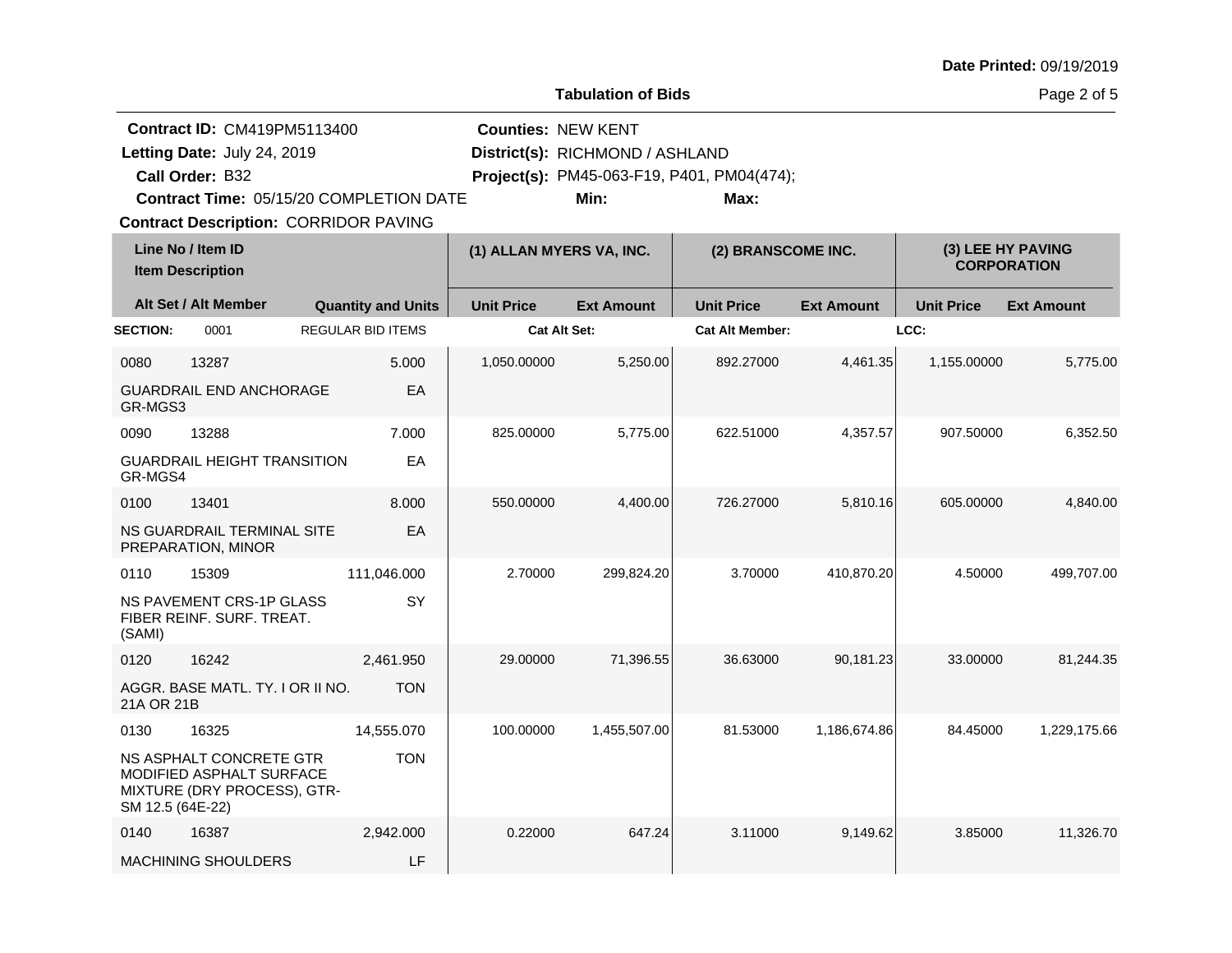| <b>Tabulation of Bids</b>                    |                                                                                                                                                                                 |                           |                           |                                         |                                                    |                                         |                   | Page 3 of 5       |  |  |
|----------------------------------------------|---------------------------------------------------------------------------------------------------------------------------------------------------------------------------------|---------------------------|---------------------------|-----------------------------------------|----------------------------------------------------|-----------------------------------------|-------------------|-------------------|--|--|
|                                              | <b>Contract ID: CM419PM5113400</b><br>Letting Date: July 24, 2019<br>Call Order: B32<br>Contract Time: 05/15/20 COMPLETION DATE<br><b>Contract Description: CORRIDOR PAVING</b> |                           | <b>Counties: NEW KENT</b> | District(s): RICHMOND / ASHLAND<br>Min: | Project(s): PM45-063-F19, P401, PM04(474);<br>Max: |                                         |                   |                   |  |  |
| Line No / Item ID<br><b>Item Description</b> |                                                                                                                                                                                 | (1) ALLAN MYERS VA, INC.  |                           | (2) BRANSCOME INC.                      |                                                    | (3) LEE HY PAVING<br><b>CORPORATION</b> |                   |                   |  |  |
|                                              | Alt Set / Alt Member                                                                                                                                                            | <b>Quantity and Units</b> | <b>Unit Price</b>         | <b>Ext Amount</b>                       | <b>Unit Price</b>                                  | <b>Ext Amount</b>                       | <b>Unit Price</b> | <b>Ext Amount</b> |  |  |
| <b>SECTION:</b>                              | 0001                                                                                                                                                                            | <b>REGULAR BID ITEMS</b>  | Cat Alt Set:              |                                         | <b>Cat Alt Member:</b>                             |                                         | LCC:              |                   |  |  |
| 0150                                         | 16414<br>NS ASPH. CONC. TY. BM- BM-<br>25.0D+0.4 (PCC PATCH UP TO 9")                                                                                                           | 1,130.000<br><b>TON</b>   | 162.00000                 | 183,060.00                              | 352.39000                                          | 398,200.70                              | 519.20000         | 586,696.00        |  |  |
| 0160<br>$0" - 2"$                            | 16516<br>FLEXIBLE PAVE. TIE-IN PLANING                                                                                                                                          | 3,731.200<br>SY           | 4.65000                   | 17,350.08                               | 7.83000                                            | 29,215.30                               | 8.30000           | 30.968.96         |  |  |
| 0170<br>$-2"$                                | 16522<br>FLEXIBLE PAVEMENT PLANING 0"                                                                                                                                           | 12,427.190<br>SY          | 1.26000                   | 15,658.26                               | 3.59000                                            | 44,613.61                               | 3.80000           | 47,223.32         |  |  |
| 0180<br>ABOVE 2" - 4"                        | 16523<br>FLEXIBLE PAVEMENT PLANING                                                                                                                                              | 1,906.660<br>SY           | 2.35000                   | 4,480.65                                | 1.58000                                            | 3,012.52                                | 1.68000           | 3,203.19          |  |  |
| 0190<br>$0" - 2"$                            | 16532<br>RIGID PAVEMENT TIE-IN PLANING                                                                                                                                          | 1,295.950<br>SY           | 5.72000                   | 7,412.83                                | 40.35000                                           | 52,291.58                               | 59.20000          | 76,720.24         |  |  |
| 0200<br><b>PM45</b>                          | 24265<br>NS MAINTENANCE OF TRAFFIC                                                                                                                                              | (1)<br><b>LS</b>          | 174,659.73000             | 174,659.73                              | 104,640.25000                                      | 104,640.25                              | 251,673.60000     | 251,673.60        |  |  |
| 0210                                         | 24600<br>REMOVE EXISTING GUARDRAIL                                                                                                                                              | 1,964.000<br>LF           | 1.60000                   | 3,142.40                                | 1.14000                                            | 2,238.96                                | 1.76000           | 3,456.64          |  |  |
| 0220<br>4"                                   | 54032<br>TYPE B CLASS I PVMT LINE MRKG                                                                                                                                          | 97,665.000<br>LF          | 0.47000                   | 45,902.55                               | 0.52000                                            | 50,785.80                               | 0.60000           | 58,599.00         |  |  |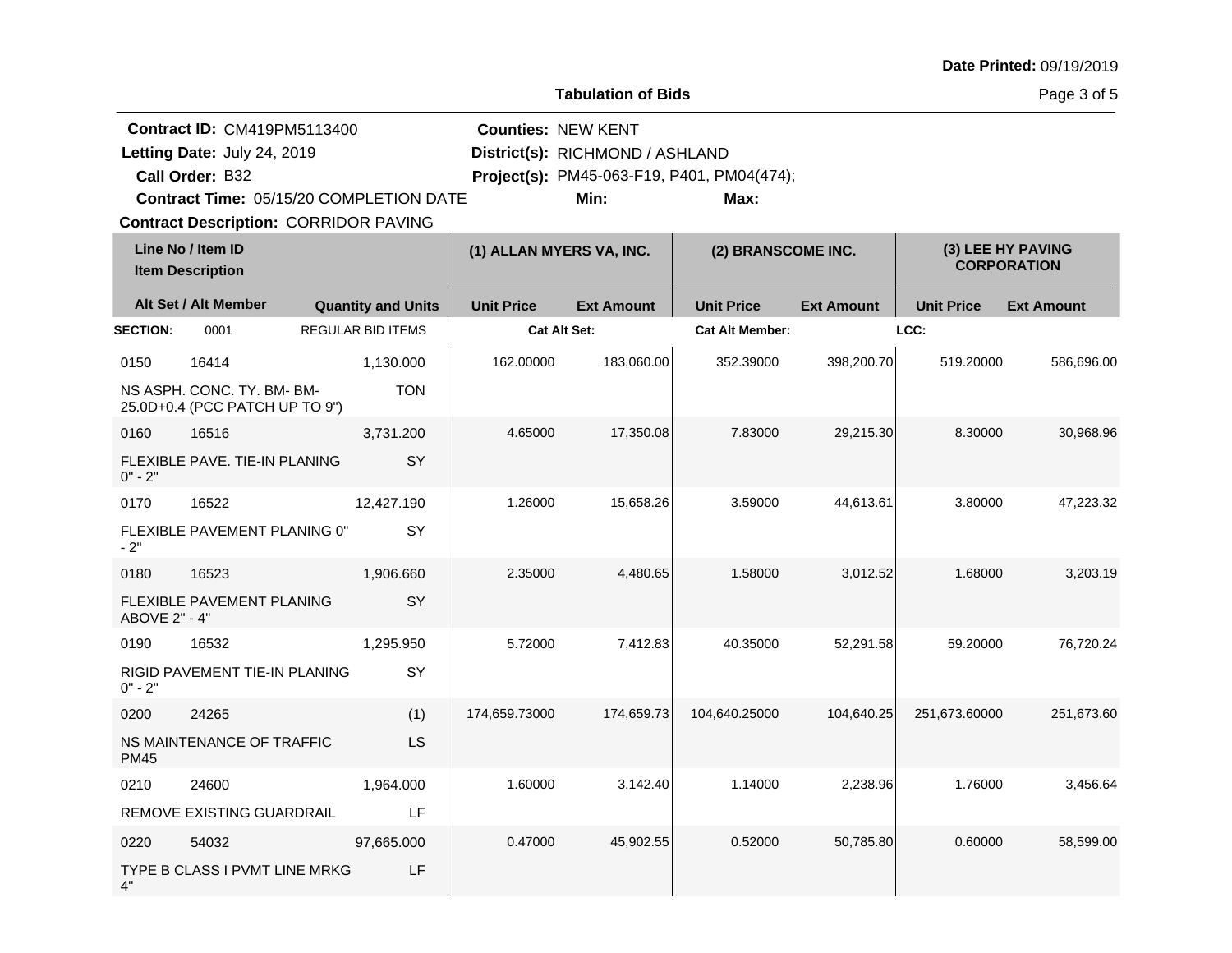|                    |                                                                                                                                                                                 |                           |                           | <b>Tabulation of Bids</b>               |                                                    |                   |                   | Page 4 of 5                             |
|--------------------|---------------------------------------------------------------------------------------------------------------------------------------------------------------------------------|---------------------------|---------------------------|-----------------------------------------|----------------------------------------------------|-------------------|-------------------|-----------------------------------------|
|                    | <b>Contract ID: CM419PM5113400</b><br>Letting Date: July 24, 2019<br>Call Order: B32<br>Contract Time: 05/15/20 COMPLETION DATE<br><b>Contract Description: CORRIDOR PAVING</b> |                           | <b>Counties: NEW KENT</b> | District(s): RICHMOND / ASHLAND<br>Min: | Project(s): PM45-063-F19, P401, PM04(474);<br>Max: |                   |                   |                                         |
|                    | Line No / Item ID<br><b>Item Description</b>                                                                                                                                    |                           | (1) ALLAN MYERS VA, INC.  |                                         | (2) BRANSCOME INC.                                 |                   |                   | (3) LEE HY PAVING<br><b>CORPORATION</b> |
|                    | Alt Set / Alt Member                                                                                                                                                            | <b>Quantity and Units</b> | <b>Unit Price</b>         | <b>Ext Amount</b>                       | <b>Unit Price</b>                                  | <b>Ext Amount</b> | <b>Unit Price</b> | <b>Ext Amount</b>                       |
| <b>SECTION:</b>    | 0001                                                                                                                                                                            | <b>REGULAR BID ITEMS</b>  | <b>Cat Alt Set:</b>       |                                         | <b>Cat Alt Member:</b>                             |                   | LCC:              |                                         |
| 0230               | 54042                                                                                                                                                                           | 341.000                   | 4.99000                   | 1,701.59                                | 4.15000                                            | 1,415.15          | 4.40000           | 1,500.40                                |
| <b>MARKING 24"</b> | TYPE B CLASS I PAVE. LINE                                                                                                                                                       | <b>LF</b>                 |                           |                                         |                                                    |                   |                   |                                         |
| 0240               | 54105                                                                                                                                                                           | 90,986.400                | 0.44000                   | 40,034.02                               | 0.38000                                            | 34,574.83         | 0.50000           | 45,493.20                               |
| <b>MARKING</b>     | ERADICATE EXIST. LINEAR PVMT                                                                                                                                                    | LF                        |                           |                                         |                                                    |                   |                   |                                         |
| 0250               | 54106                                                                                                                                                                           | 510.000                   | 2.49000                   | 1,269.90                                | 11.41000                                           | 5,819.10          | 12.10000          | 6,171.00                                |
| <b>PVMT MRKG</b>   | ERADICATE EXIST. NONLINEAR                                                                                                                                                      | <b>SF</b>                 |                           |                                         |                                                    |                   |                   |                                         |
| 0260               | 54217                                                                                                                                                                           | 485.000                   | 29.50000                  | 14,307.50                               | 30.09000                                           | 14,593.65         | 31.90000          | 15,471.50                               |
|                    | SNOW PLOW. RAISED PAVE.<br>MARKER ASPH.CONC                                                                                                                                     | EA                        |                           |                                         |                                                    |                   |                   |                                         |
| 0270               | 54428                                                                                                                                                                           | 27,821.000                | 0.19000                   | 5,285.99                                | 0.26000                                            | 7,233.46          | 0.27000           | 7,511.67                                |
|                    | TEMP. PVMT MRKG, TY. A, 4"                                                                                                                                                      | LF                        |                           |                                         |                                                    |                   |                   |                                         |
| 0280               | 54440                                                                                                                                                                           | 682.000                   | 0.99000                   | 675.18                                  | 3.11000                                            | 2,121.02          | 3.30000           | 2,250.60                                |
|                    | TEMP. PVMT MRKG, TY. A, 24"                                                                                                                                                     | LF                        |                           |                                         |                                                    |                   |                   |                                         |
| 0290               | 54574                                                                                                                                                                           | 15.000                    | 50.00000                  | 750.00                                  | 88.19000                                           | 1,322.85          | 93.50000          | 1,402.50                                |
|                    | <b>PVMT SYMB MRKG SGL TURN</b><br>ARROW TY B, CL I                                                                                                                              | EA                        |                           |                                         |                                                    |                   |                   |                                         |
| 0300               | 54577                                                                                                                                                                           | 2.000                     | 75.00000                  | 150.00                                  | 207.51000                                          | 415.02            | 220.00000         | 440.00                                  |
|                    | PVMT SYMB MRKG DBL TURN<br>ARROW THRU/LT OR RT TY B, CL I                                                                                                                       | EA                        |                           |                                         |                                                    |                   |                   |                                         |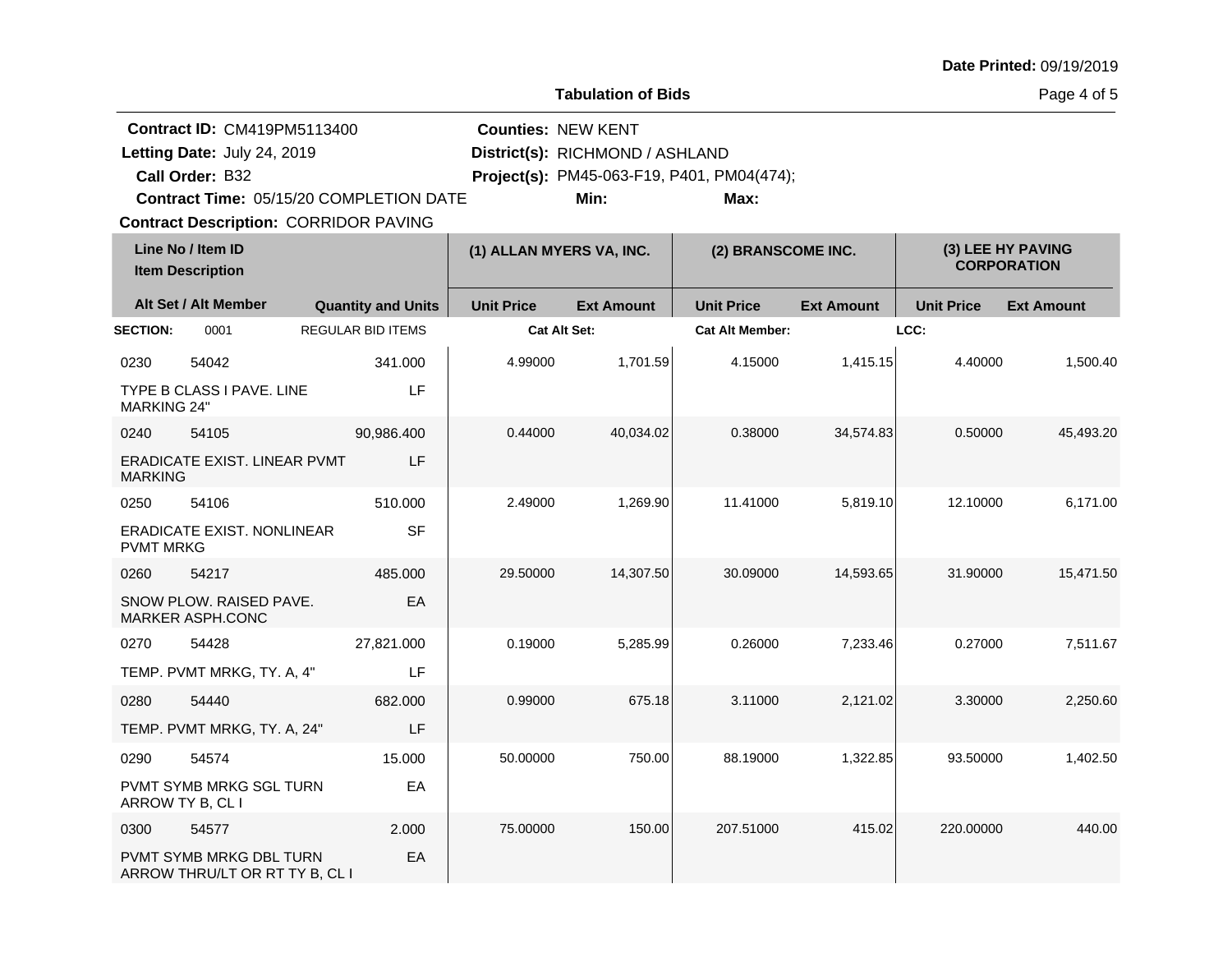|                                                   |                                         |                                 | Tabulation of Bids                                |                   |                    |                   | Page 5 of 5                             |
|---------------------------------------------------|-----------------------------------------|---------------------------------|---------------------------------------------------|-------------------|--------------------|-------------------|-----------------------------------------|
| <b>Contract ID: CM419PM5113400</b>                |                                         |                                 | <b>Counties: NEW KENT</b>                         |                   |                    |                   |                                         |
| Letting Date: July 24, 2019                       |                                         | District(s): RICHMOND / ASHLAND |                                                   |                   |                    |                   |                                         |
| Call Order: B32                                   |                                         |                                 | <b>Project(s): PM45-063-F19, P401, PM04(474);</b> |                   |                    |                   |                                         |
| <b>Contract Time: 05/15/20 COMPLETION DATE</b>    |                                         |                                 | Min:                                              | Max:              |                    |                   |                                         |
| <b>Contract Description: CORRIDOR PAVING</b>      |                                         |                                 |                                                   |                   |                    |                   |                                         |
| Line No / Item ID<br><b>Item Description</b>      |                                         |                                 | (1) ALLAN MYERS VA, INC.                          |                   | (2) BRANSCOME INC. |                   | (3) LEE HY PAVING<br><b>CORPORATION</b> |
| Alt Set / Alt Member                              | <b>Quantity and Units</b>               | <b>Unit Price</b>               | <b>Ext Amount</b>                                 | <b>Unit Price</b> | <b>Ext Amount</b>  | <b>Unit Price</b> | <b>Ext Amount</b>                       |
| <b>Section Totals:</b>                            |                                         |                                 | \$2,466,777.00                                    |                   | \$2,685,918.01     |                   | \$3,196,712.48                          |
| <b>Life Cycle Costs:</b>                          |                                         |                                 |                                                   |                   |                    |                   |                                         |
| <b>Section Total with LCC:</b>                    |                                         |                                 | \$2,466,777.00                                    |                   | \$2,685,918.01     |                   | \$3,196,712.48                          |
|                                                   | <b>Contract Item Totals</b>             |                                 | \$2,466,777.00                                    |                   | \$2,685,918.01     |                   | \$3,196,712.48                          |
|                                                   | <b>Contract Time Totals</b>             |                                 |                                                   |                   |                    |                   |                                         |
|                                                   | <b>Contract Life Cycle Costs Totals</b> |                                 | \$0.00                                            |                   | \$0.00             |                   | \$0.00                                  |
|                                                   | <b>Contract Grand Totals</b>            |                                 | \$2,466,777.00                                    |                   | \$2,685,918.01     |                   | 3,196,712.48                            |
| <u> 13 iu din stan itams in hidron Luman Arms</u> |                                         |                                 |                                                   |                   |                    |                   |                                         |

**( ) indicates item is bid as Lump Sum**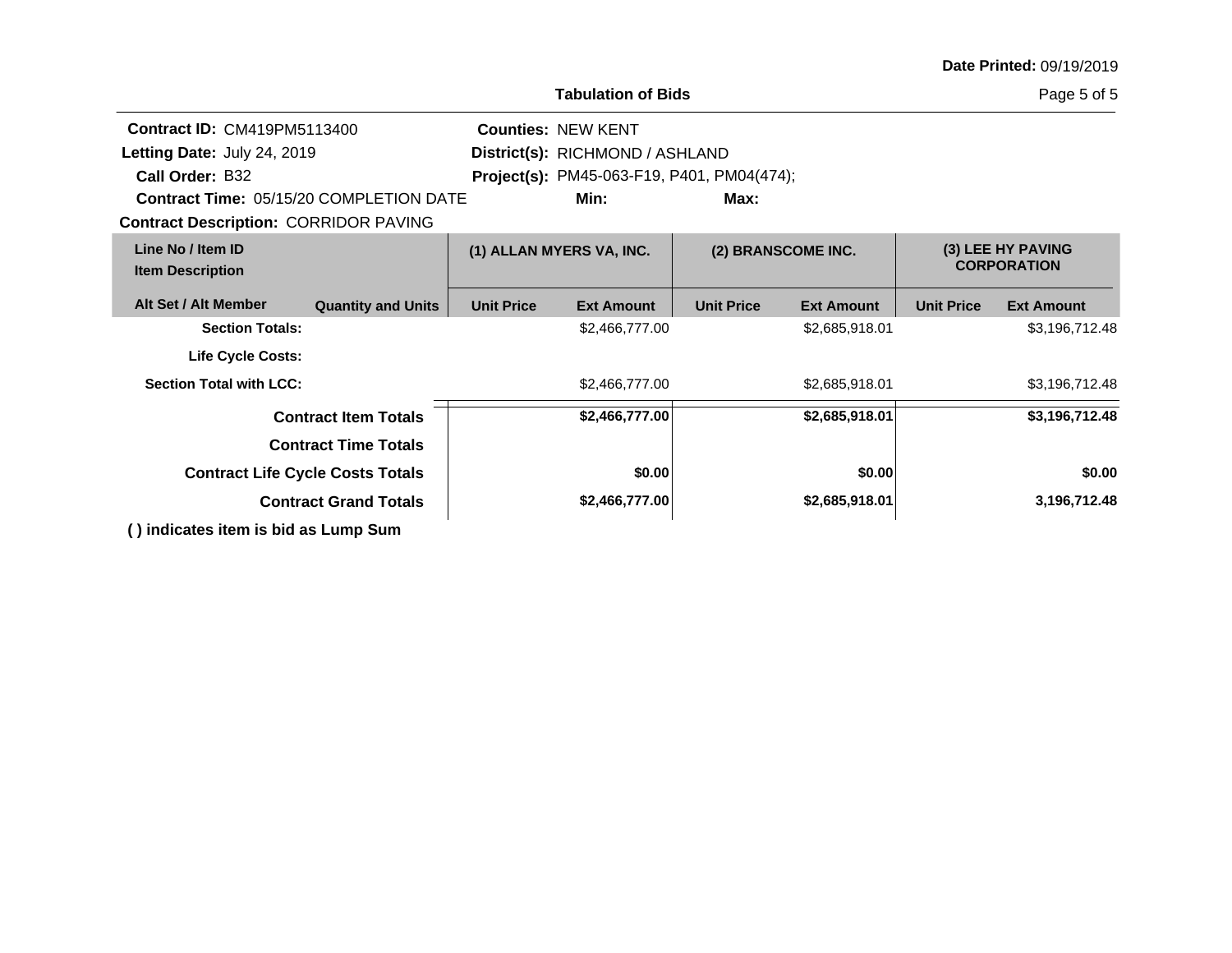Page 1 of 1

|                    | <b>Contract ID:</b> CM419PM5113400             | <b>Counties: NEW KENT</b>                         |
|--------------------|------------------------------------------------|---------------------------------------------------|
|                    | <b>Letting Date:</b> July 24, 2019 10:00 A.M.  | District(s): RICHMOND / ASHLAND                   |
| <b>Call Order:</b> | B32                                            | <b>Project(s):</b> PM45-063-F19, P401, PM04(474); |
|                    | <b>Contract Time: 05/15/20 COMPLETION DATE</b> | Min:<br>Max:                                      |
|                    | <b>Contract Description: CORRIDOR PAVING</b>   |                                                   |

| Rank        | <b>Vendor ID/Name</b>     | <b>Total Bid</b> | <b>Percent Of Low</b><br><b>Bid</b> |
|-------------|---------------------------|------------------|-------------------------------------|
| G303        | ALLAN MYERS VA, INC.      | \$2,466,777.00   | 100.00%                             |
| <b>B850</b> | <b>BRANSCOME INC.</b>     | \$2,685,918.01   | 108.88%                             |
| L015        | LEE HY PAVING CORPORATION | \$3,196,712.48   | 129.59%                             |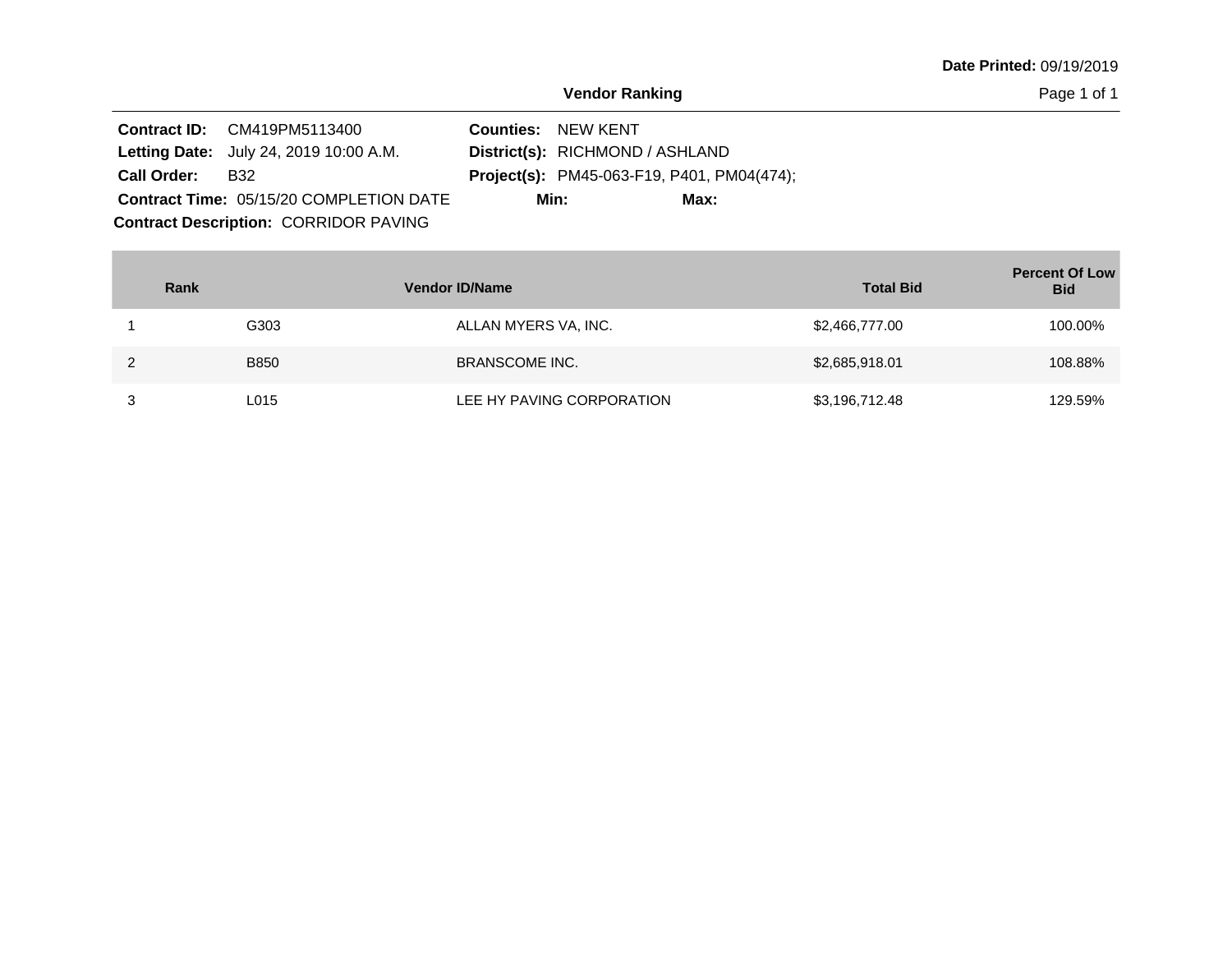**Call Order:**

Letting Date: July 24, 2019

**Letting Date:** July 24, 2019 **District(s):** STAUNTON / LEXINGTON

**Counties:** ALLEGHANY

B45 **Project(s):** (NFO)U000-105-101, HPP-5105(112);

**Contract Time:** 06/05/20 COMPLETION DATE

**Min: Max:**

|                      | Line No / Item ID<br><b>Item Description</b> |                           | (1) KICKIN ASPHALT PAVING<br><b>AND EXCAVATING, LLC</b> |                   | (2) HAMMOND - MITCHELL,<br>INC. |                   | (3) BORING CONTRACTORS,<br>INC. |                   |
|----------------------|----------------------------------------------|---------------------------|---------------------------------------------------------|-------------------|---------------------------------|-------------------|---------------------------------|-------------------|
|                      | Alt Set / Alt Member                         | <b>Quantity and Units</b> | <b>Unit Price</b>                                       | <b>Ext Amount</b> | <b>Unit Price</b>               | <b>Ext Amount</b> | <b>Unit Price</b>               | <b>Ext Amount</b> |
| <b>SECTION:</b>      | 0001                                         | <b>REGULAR BID ITEMS</b>  | <b>Cat Alt Set:</b>                                     |                   | <b>Cat Alt Member:</b>          |                   | LCC:                            |                   |
| 0010                 | 00100                                        | (1)                       | 30,000.00000                                            | 30,000.00         | 43,800.00000                    | 43,800.00         | 40,000.00000                    | 40,000.00         |
| <b>MOBILIZATION</b>  |                                              | LS                        |                                                         |                   |                                 |                   |                                 |                   |
| 0020                 | 00101                                        | (1)                       | 6,000.00000                                             | 6,000.00          | 7.200.00000                     | 7,200.00          | 25,000.00000                    | 25,000.00         |
| <b>CONSTRUCTION</b>  | <b>CONSTRUCTION SURVEYING</b>                | LS                        |                                                         |                   |                                 |                   |                                 |                   |
| 0030                 | 00125                                        | (1)                       | 63,000.00000                                            | 63,000.00         | 83.760.00000                    | 83.760.00         | 175.000.00000                   | 175,000.00        |
| <b>GRADING</b>       |                                              | LS                        |                                                         |                   |                                 |                   |                                 |                   |
| 0040                 | 00137                                        | 100.000                   | 65.00000                                                | 6,500.00          | 62.70000                        | 6,270.00          | 100.00000                       | 10,000.00         |
| <b>MINIMUM CBR-5</b> | <b>NS BORROW EXCAVATION</b>                  | CY                        |                                                         |                   |                                 |                   |                                 |                   |
| 0050                 | 10100                                        | 3,002.000                 | 34.00000                                                | 102,068.00        | 37.56000                        | 112,755.12        | 33.00000                        | 99,066.00         |
|                      | AGGR. MATL. NO. 21B                          | <b>TON</b>                |                                                         |                   |                                 |                   |                                 |                   |
| 0060                 | 10103                                        | 25,000                    | 77.00000                                                | 1,925.00          | 50.76000                        | 1,269.00          | 40.00000                        | 1,000.00          |
|                      | AGGR, MATL, NO. 25 OR 26                     | <b>TON</b>                |                                                         |                   |                                 |                   |                                 |                   |
| 0070                 | 10607                                        | 1,555.000                 | 124.50000                                               | 193,597.50        | 117.48000                       | 182,681.40        | 115,00000                       | 178,825.00        |
| 12.5A                | <b>ASPHALT CONCRETE TY, SM-</b>              | <b>TON</b>                |                                                         |                   |                                 |                   |                                 |                   |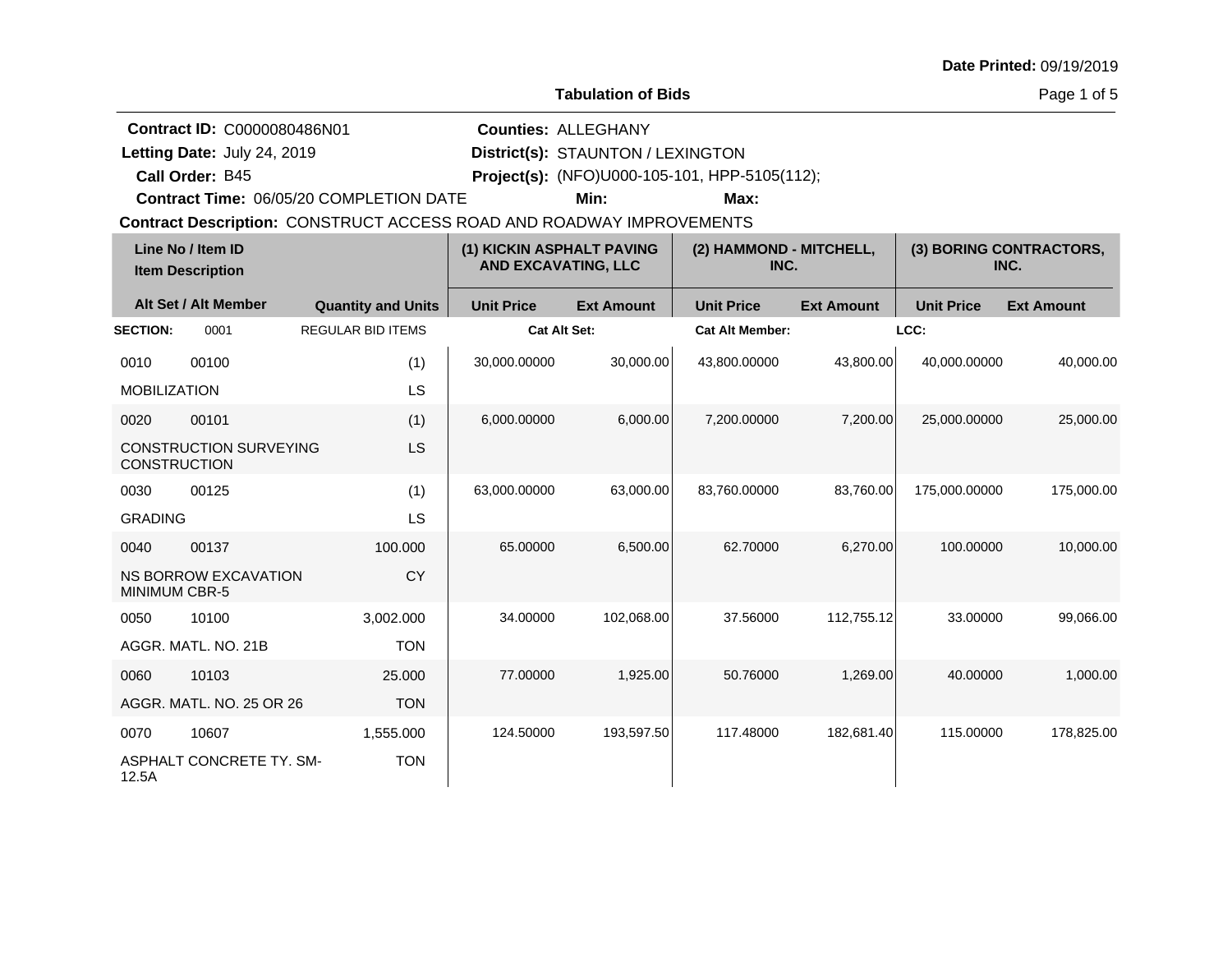| Date Printed: 09/19/2019 |  |
|--------------------------|--|
|--------------------------|--|

**Call Order:**

Letting Date: July 24, 2019

**Letting Date:** July 24, 2019 **District(s):** STAUNTON / LEXINGTON

**Counties:** ALLEGHANY

B45 **Project(s):** (NFO)U000-105-101, HPP-5105(112);

**Contract Time:** 06/05/20 COMPLETION DATE

**Min: Max:**

|                 | Line No / Item ID<br><b>Item Description</b> |                           | (1) KICKIN ASPHALT PAVING<br><b>AND EXCAVATING, LLC</b> |                   | (2) HAMMOND - MITCHELL,<br>INC. |                   |                   | (3) BORING CONTRACTORS,<br>INC. |
|-----------------|----------------------------------------------|---------------------------|---------------------------------------------------------|-------------------|---------------------------------|-------------------|-------------------|---------------------------------|
|                 | Alt Set / Alt Member                         | <b>Quantity and Units</b> | <b>Unit Price</b>                                       | <b>Ext Amount</b> | <b>Unit Price</b>               | <b>Ext Amount</b> | <b>Unit Price</b> | <b>Ext Amount</b>               |
| <b>SECTION:</b> | 0001                                         | <b>REGULAR BID ITEMS</b>  | Cat Alt Set:                                            |                   | <b>Cat Alt Member:</b>          |                   | LCC:              |                                 |
| 0080            | 10628                                        | 3,063.000                 | 2.60000                                                 | 7,963.80          | 2.82000                         | 8,637.66          | 2.10000           | 6,432.30                        |
| $-2"$           | FLEXIBLE PAVEMENT PLANING 0"                 | SY                        |                                                         |                   |                                 |                   |                   |                                 |
| 0090            | 10629                                        | 2,240.000                 | 0.01000                                                 | 22.40             | 2.82000                         | 6,316.80          | 2.30000           | 5,152.00                        |
| ABOVE 2" - 4"   | FLEXIBLE PAVEMENT PLANING                    | SY                        |                                                         |                   |                                 |                   |                   |                                 |
| 0100            | 10630                                        | 2,240.000                 | 3.20000                                                 | 7,168.00          | 2.82000                         | 6,316.80          | 3.00000           | 6,720.00                        |
| ABOVE 4"        | FLEXIBLE PAVEMENT PLANING                    | SY                        |                                                         |                   |                                 |                   |                   |                                 |
| 0110            | 10642                                        | 686.000                   | 107.00000                                               | 73,402.00         | 100.86000                       | 69,189.96         | 100.00000         | 68,600.00                       |
| 25.0A           | ASPHALT CONCRETE TY. BM-                     | <b>TON</b>                |                                                         |                   |                                 |                   |                   |                                 |
| 0120            | 24152                                        | 2.000                     | 425.00000                                               | 850.00            | 510.00000                       | 1,020.00          | 500.00000         | 1,000.00                        |
|                 | TYPE 3 BARRICADE 8'                          | EA                        |                                                         |                   |                                 |                   |                   |                                 |
| 0130            | 24160                                        | 256.000                   | 14.00000                                                | 3,584.00          | 62.40000                        | 15,974.40         | 25.00000          | 6,400.00                        |
| <b>SIGN</b>     | TEMPORARY (CONSTRUCTION)                     | <b>SF</b>                 |                                                         |                   |                                 |                   |                   |                                 |
| 0140            | 24278                                        | 318,000                   | 5.00000                                                 | 1,590.00          | 1.20000                         | 381.60            | 2.00000           | 636.00                          |
| <b>DEVICES</b>  | <b>GROUP 2 CHANNELIZING</b>                  | <b>DAY</b>                |                                                         |                   |                                 |                   |                   |                                 |
| 0150            | 24282                                        | 1,280.000                 | 22,00000                                                | 28,160.00         | 1.20000                         | 1,536.00          | 30.00000          | 38,400.00                       |
|                 | <b>FLAGGER SERVICE</b>                       | <b>HR</b>                 |                                                         |                   |                                 |                   |                   |                                 |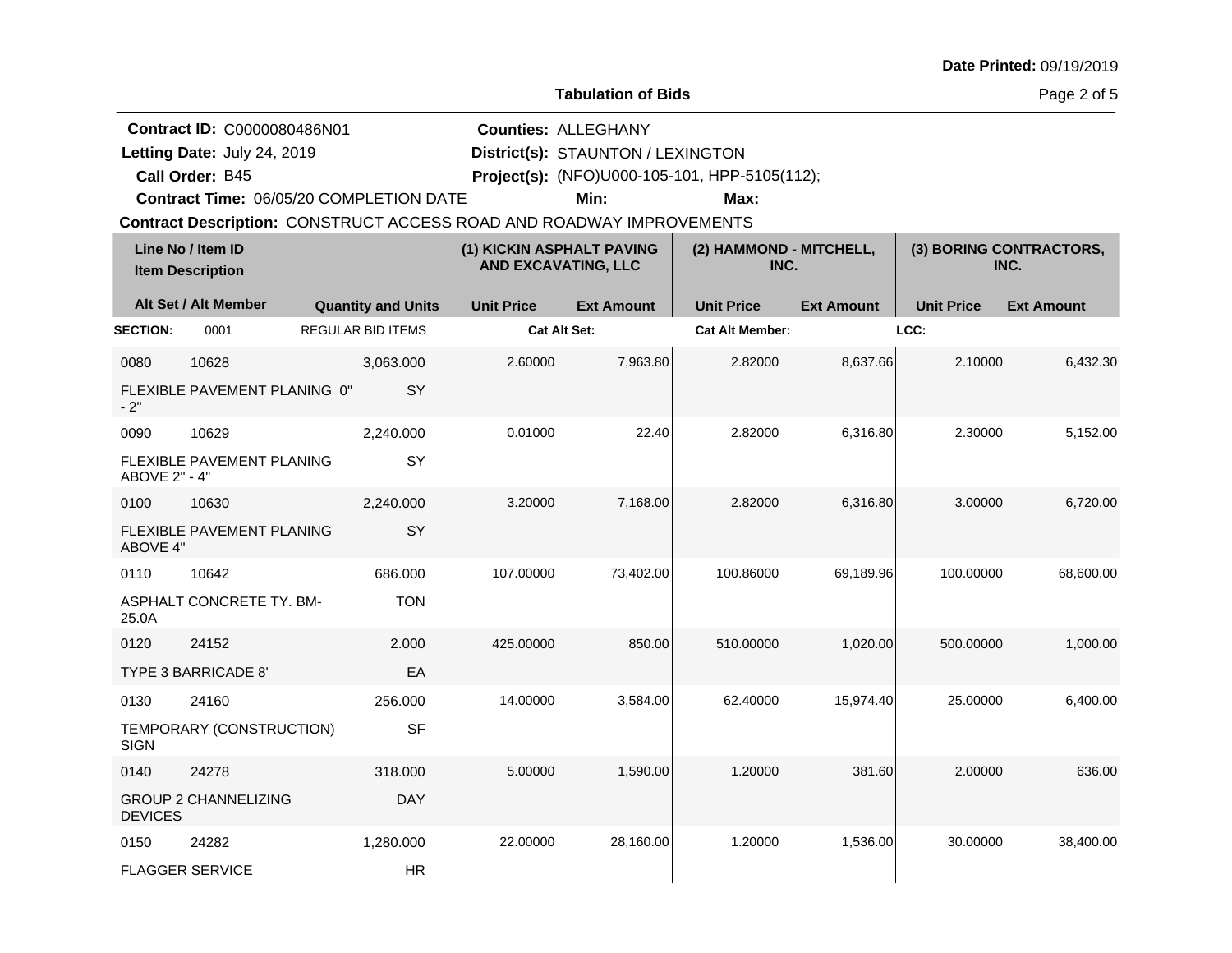Letting Date: July 24, 2019

**Call Order:**

**Letting Date:** July 24, 2019 **District(s):** STAUNTON / LEXINGTON

**Counties:** ALLEGHANY

B45 **Project(s):** (NFO)U000-105-101, HPP-5105(112);

**Contract Time:** 06/05/20 COMPLETION DATE

**Min: Max:**

| Line No / Item ID<br><b>Item Description</b> |                                  | (1) KICKIN ASPHALT PAVING<br><b>AND EXCAVATING, LLC</b> |                   | (2) HAMMOND - MITCHELL,<br>INC. |                        | (3) BORING CONTRACTORS,<br>INC. |                   |                   |
|----------------------------------------------|----------------------------------|---------------------------------------------------------|-------------------|---------------------------------|------------------------|---------------------------------|-------------------|-------------------|
|                                              | Alt Set / Alt Member             | <b>Quantity and Units</b>                               | <b>Unit Price</b> | <b>Ext Amount</b>               | <b>Unit Price</b>      | <b>Ext Amount</b>               | <b>Unit Price</b> | <b>Ext Amount</b> |
| <b>SECTION:</b>                              | 0001                             | <b>REGULAR BID ITEMS</b>                                | Cat Alt Set:      |                                 | <b>Cat Alt Member:</b> |                                 | LCC:              |                   |
| 0160                                         | 27024                            | 1.000                                                   | 10,000.00000      | 10,000.00                       | 19,800.00000           | 19,800.00                       | 10,000.00000      | 10,000.00         |
|                                              | NS TOPSOIL TYPE B, 3"            | <b>ACRE</b>                                             |                   |                                 |                        |                                 |                   |                   |
| 0170                                         | 27101                            | 100.000                                                 | 12.24000          | 1,224.00                        | 12.00000               | 1,200.00                        | 50.00000          | 5,000.00          |
|                                              | <b>TEMPORARY SEED</b>            | LB                                                      |                   |                                 |                        |                                 |                   |                   |
| 0180                                         | 27102                            | 275.000                                                 | 9.00000           | 2,475.00                        | 12.00000               | 3,300.00                        | 40.00000          | 11,000.00         |
| <b>REGULAR SEED</b>                          |                                  | LB                                                      |                   |                                 |                        |                                 |                   |                   |
| 0190                                         | 27103                            | 220.000                                                 | 4.02000           | 884.40                          | 12.00000               | 2,640.00                        | 30.00000          | 6,600.00          |
| OVERSEEDING                                  |                                  | LB                                                      |                   |                                 |                        |                                 |                   |                   |
| 0200                                         | 27110                            | 6.050.000                                               | 0.14000           | 847.00                          | 0.60000                | 3,630.00                        | 2.00000           | 12,100.00         |
| PRODUCT TYPE 1                               | <b>HYDRAULIC EROSION CONTROL</b> | SY                                                      |                   |                                 |                        |                                 |                   |                   |
| 0210                                         | 27112                            | 4,840.000                                               | 0.59000           | 2,855.60                        | 1.02000                | 4,936.80                        | 2.20000           | 10,648.00         |
| PRODUCT TYPE 3                               | HYDRAULIC EROSION CONTROL        | SY                                                      |                   |                                 |                        |                                 |                   |                   |
| 0220                                         | 27230                            | 83.000                                                  | 1.00000           | 83.00                           | 2.22000                | 184.26                          | 10.00000          | 830.00            |
|                                              | <b>FERTILIZER NITROGEN - N</b>   | LB                                                      |                   |                                 |                        |                                 |                   |                   |
| 0230                                         | 27231                            | 53.000                                                  | 1.00000           | 53.00                           | 2.22000                | 117.66                          | 10.00000          | 530.00            |
|                                              | FERTILIZER PHOSPHOROUS - P       | LB                                                      |                   |                                 |                        |                                 |                   |                   |
| 0240                                         | 27232                            | 53.000                                                  | 1.00000           | 53.00                           | 2.22000                | 117.66                          | 10.00000          | 530.00            |
|                                              | FERTILIZER POTASSIUM - K         | LB                                                      |                   |                                 |                        |                                 |                   |                   |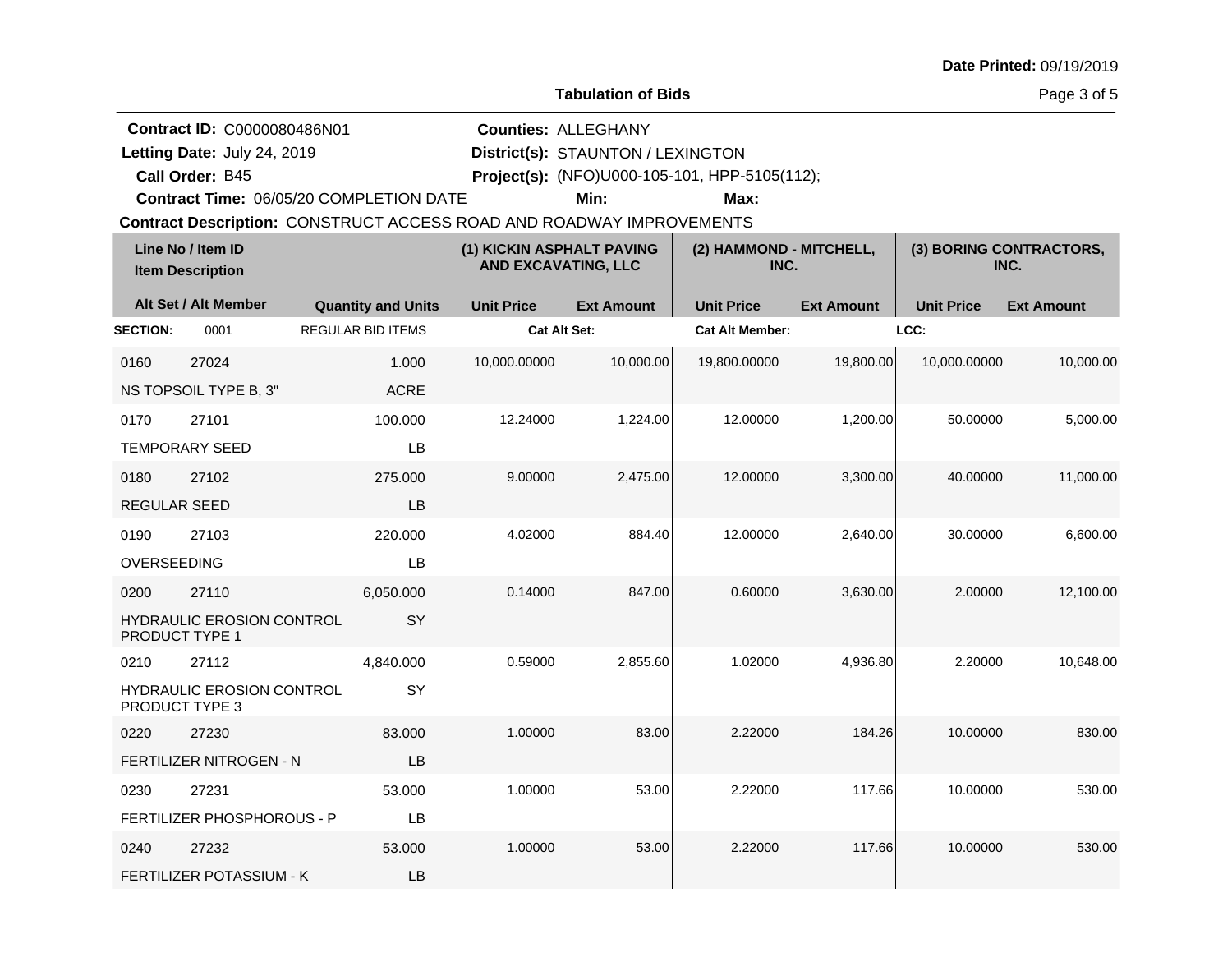Letting Date: July 24, 2019

**Call Order:**

**Letting Date:** July 24, 2019 **District(s):** STAUNTON / LEXINGTON

**Counties:** ALLEGHANY

B45 **Project(s):** (NFO)U000-105-101, HPP-5105(112);

**Contract Time:** 06/05/20 COMPLETION DATE

**Min: Max:**

|                    | Line No / Item ID<br><b>Item Description</b> |                           | (1) KICKIN ASPHALT PAVING<br><b>AND EXCAVATING, LLC</b> |                   | (2) HAMMOND - MITCHELL,<br>INC. |                   |                   | (3) BORING CONTRACTORS,<br>INC. |
|--------------------|----------------------------------------------|---------------------------|---------------------------------------------------------|-------------------|---------------------------------|-------------------|-------------------|---------------------------------|
|                    | Alt Set / Alt Member                         | <b>Quantity and Units</b> | <b>Unit Price</b>                                       | <b>Ext Amount</b> | <b>Unit Price</b>               | <b>Ext Amount</b> | <b>Unit Price</b> | <b>Ext Amount</b>               |
| <b>SECTION:</b>    | 0001                                         | <b>REGULAR BID ITEMS</b>  | <b>Cat Alt Set:</b>                                     |                   | <b>Cat Alt Member:</b>          |                   | LCC:              |                                 |
| 0250               | 27250                                        | 5.000                     | 182.00000                                               | 910.00            | 300.00000                       | 1,500.00          | 400.00000         | 2,000.00                        |
| <b>LIME</b>        |                                              | <b>TON</b>                |                                                         |                   |                                 |                   |                   |                                 |
| 0260               | 27430                                        | 170.000                   | 0.01000                                                 | 1.70              | 0.01000                         | 1.70              | 1.00000           | 170.00                          |
| <b>EXCAVATION</b>  | <b>SILTATION CONTROL</b>                     | CY                        |                                                         |                   |                                 |                   |                   |                                 |
| 0270               | 27505                                        | 1,000.000                 | 3.00000                                                 | 3,000.00          | 2.04000                         | 2,040.00          | 5.00000           | 5,000.00                        |
|                    | TEMP. SILT FENCE TYPE A                      | LF                        |                                                         |                   |                                 |                   |                   |                                 |
| 0280               | 50485                                        | 1.000                     | 500.00000                                               | 500.00            | 1,080.00000                     | 1,080.00          | 365.00000         | 365.00                          |
| STP-1, TYPE A      | CONCRETE SIGN FOUNDATION                     | EA                        |                                                         |                   |                                 |                   |                   |                                 |
| 0290               | 54020                                        | 300.000                   | 10.00000                                                | 3,000.00          | 12.00000                        | 3,600.00          | 13.00000          | 3,900.00                        |
|                    | TYPE A PVMT LINE MRKG 4"                     | LF                        |                                                         |                   |                                 |                   |                   |                                 |
| 0300               | 54042                                        | 24,000                    | 24.95000                                                | 598.80            | 29.94000                        | 718.56            | 30.00000          | 720.00                          |
| <b>MARKING 24"</b> | TYPE B CLASS I PAVE. LINE                    | LF                        |                                                         |                   |                                 |                   |                   |                                 |
| 0310               | 54440                                        | 24.000                    | 24.95000                                                | 598.80            | 29.94000                        | 718.56            | 30.00000          | 720.00                          |
|                    | TEMP. PVMT MRKG, TY. A, 24"                  | LF                        |                                                         |                   |                                 |                   |                   |                                 |
| 0320               | 54574                                        | 2.000                     | 495.00000                                               | 990.00            | 594.00000                       | 1,188.00          | 650.00000         | 1,300.00                        |
|                    | PVMT SYMB MRKG SGL TURN<br>ARROW TY B, CL I  | EA                        |                                                         |                   |                                 |                   |                   |                                 |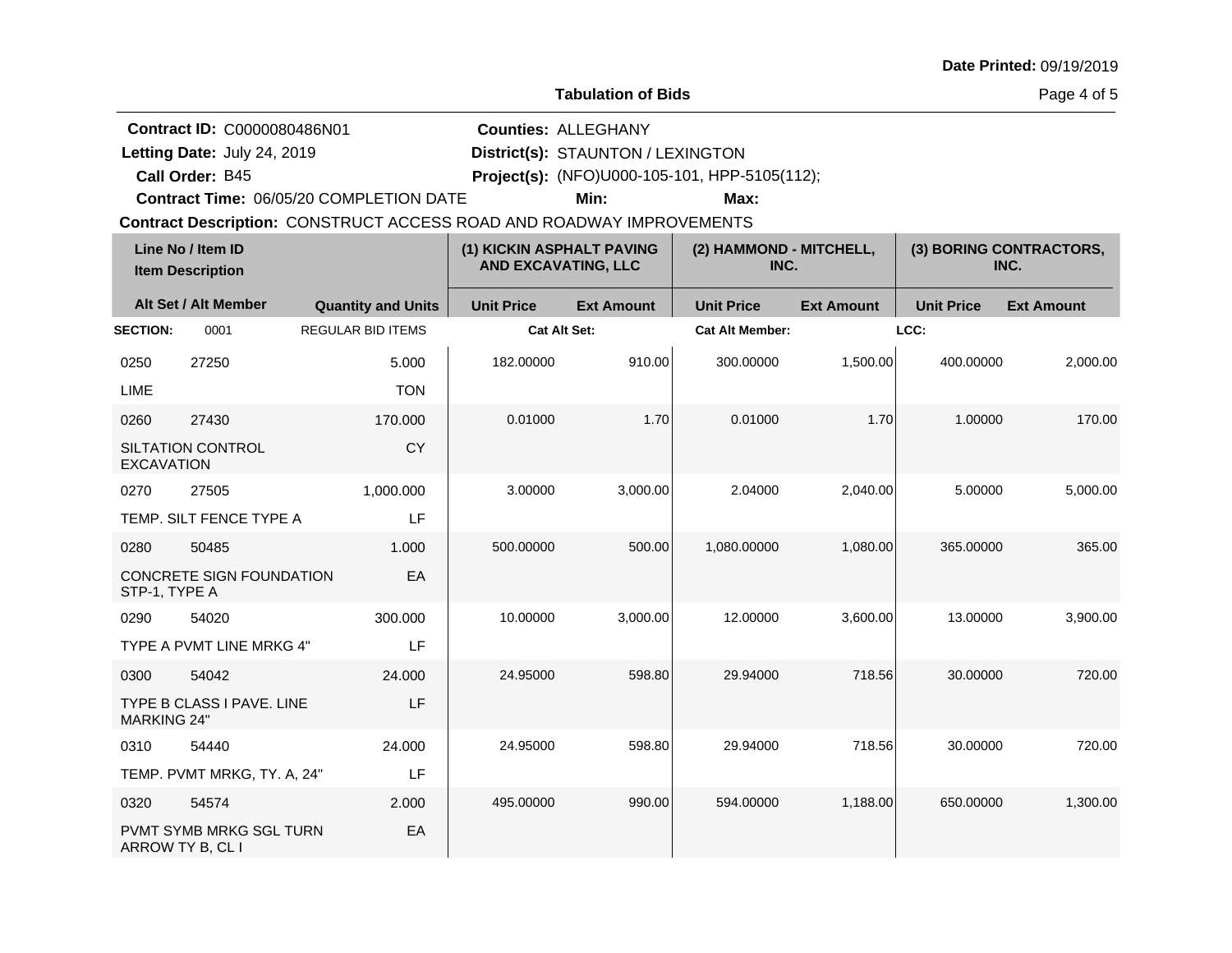|                                                                             |                                         |                   | <b>Tabulation of Bids</b>                               |                   |                                 |                   | Page 5 of 5                     |
|-----------------------------------------------------------------------------|-----------------------------------------|-------------------|---------------------------------------------------------|-------------------|---------------------------------|-------------------|---------------------------------|
| Contract ID: C0000080486N01                                                 |                                         |                   | <b>Counties: ALLEGHANY</b>                              |                   |                                 |                   |                                 |
| <b>Letting Date: July 24, 2019</b>                                          |                                         |                   | District(s): STAUNTON / LEXINGTON                       |                   |                                 |                   |                                 |
| Call Order: B45                                                             |                                         |                   | <b>Project(s):</b> (NFO)U000-105-101, HPP-5105(112);    |                   |                                 |                   |                                 |
| <b>Contract Time: 06/05/20 COMPLETION DATE</b><br>Min:<br>Max:              |                                         |                   |                                                         |                   |                                 |                   |                                 |
| <b>Contract Description: CONSTRUCT ACCESS ROAD AND ROADWAY IMPROVEMENTS</b> |                                         |                   |                                                         |                   |                                 |                   |                                 |
| Line No / Item ID<br><b>Item Description</b>                                |                                         |                   | (1) KICKIN ASPHALT PAVING<br><b>AND EXCAVATING, LLC</b> |                   | (2) HAMMOND - MITCHELL,<br>INC. |                   | (3) BORING CONTRACTORS,<br>INC. |
| Alt Set / Alt Member                                                        | <b>Quantity and Units</b>               | <b>Unit Price</b> | <b>Ext Amount</b>                                       | <b>Unit Price</b> | <b>Ext Amount</b>               | <b>Unit Price</b> | <b>Ext Amount</b>               |
| <b>Section Totals:</b>                                                      |                                         |                   | \$553,905.00                                            |                   | \$593,881.94                    |                   | \$733,644.30                    |
| <b>Life Cycle Costs:</b>                                                    |                                         |                   |                                                         |                   |                                 |                   |                                 |
| <b>Section Total with LCC:</b>                                              |                                         |                   | \$553,905.00                                            |                   | \$593,881.94                    |                   | \$733,644.30                    |
|                                                                             | <b>Contract Item Totals</b>             |                   | \$553,905.00                                            |                   | \$593,881.94                    |                   | \$733,644.30                    |
|                                                                             | <b>Contract Time Totals</b>             |                   |                                                         |                   |                                 |                   |                                 |
|                                                                             | <b>Contract Life Cycle Costs Totals</b> |                   | \$0.00                                                  |                   | \$0.00                          |                   | \$0.00                          |
|                                                                             | <b>Contract Grand Totals</b>            |                   | \$553,905.00                                            |                   | \$593,881.94                    |                   | 733,644.30                      |
| () indicates item is bid as Lump Sum                                        |                                         |                   |                                                         |                   |                                 |                   |                                 |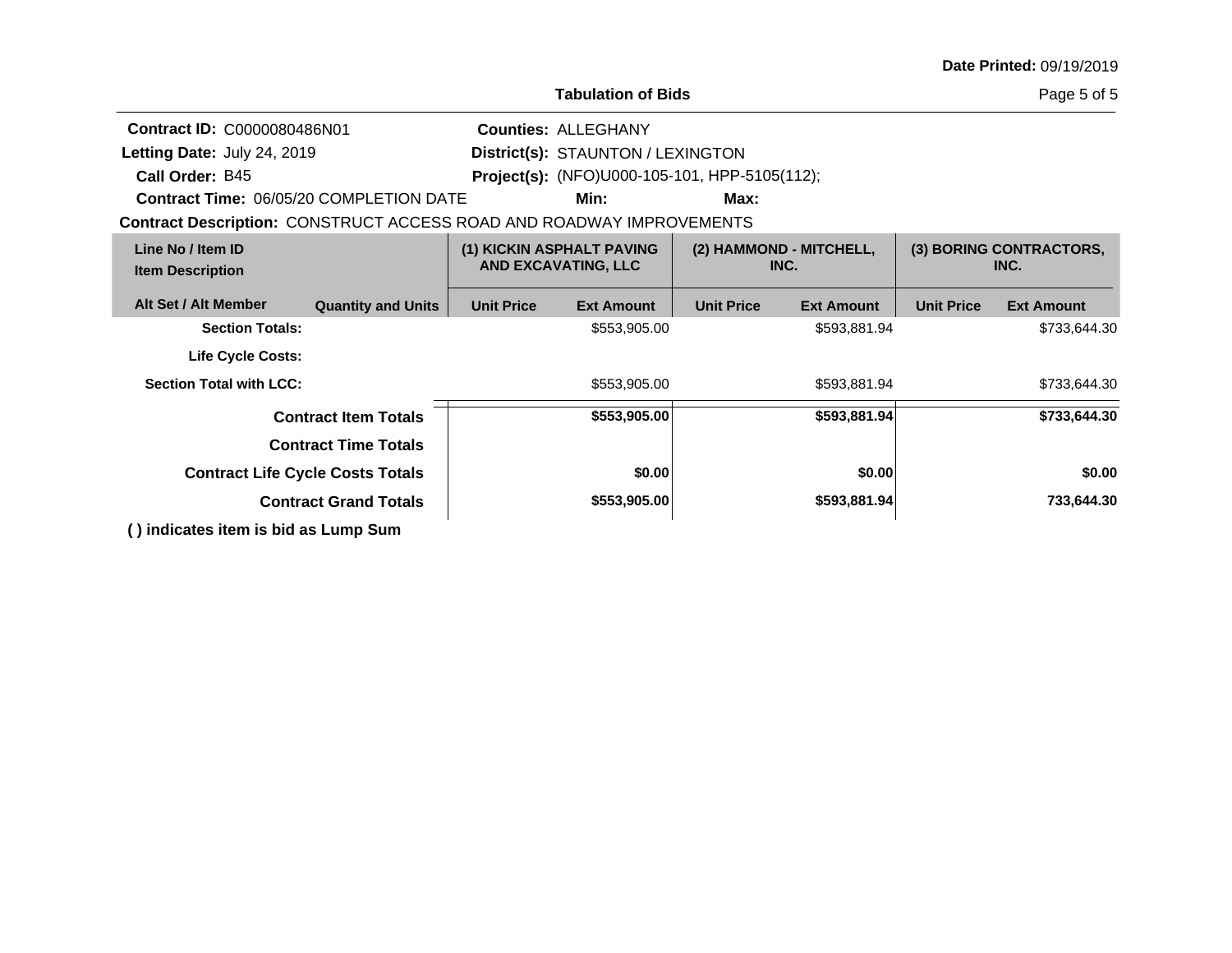Page 1 of 1

|                    | <b>Contract ID: C0000080486N01</b>                                   | <b>Counties: ALLEGHANY</b>                           |
|--------------------|----------------------------------------------------------------------|------------------------------------------------------|
|                    | <b>Letting Date:</b> July 24, 2019 10:00 A.M.                        | District(s): STAUNTON / LEXINGTON                    |
| <b>Call Order:</b> | B45                                                                  | <b>Project(s):</b> (NFO)U000-105-101, HPP-5105(112); |
|                    | <b>Contract Time: 06/05/20 COMPLETION DATE</b>                       | Max:<br>Min:                                         |
|                    | Contract Description: CONSTRUCT ACCESS ROAD AND ROADWAY IMPROVEMENTS |                                                      |

| Rank        | <b>Vendor ID/Name</b>                     | <b>Total Bid</b> | <b>Percent Of Low</b><br><b>Bid</b> |
|-------------|-------------------------------------------|------------------|-------------------------------------|
| K611        | KICKIN ASPHALT PAVING AND EXCAVATING, LLC | \$553,905.00     | 100.00%                             |
| H006        | HAMMOND - MITCHELL, INC.                  | \$593,881.94     | 107.22%                             |
| <b>B991</b> | BORING CONTRACTORS, INC.                  | \$733,644.30     | 132.45%                             |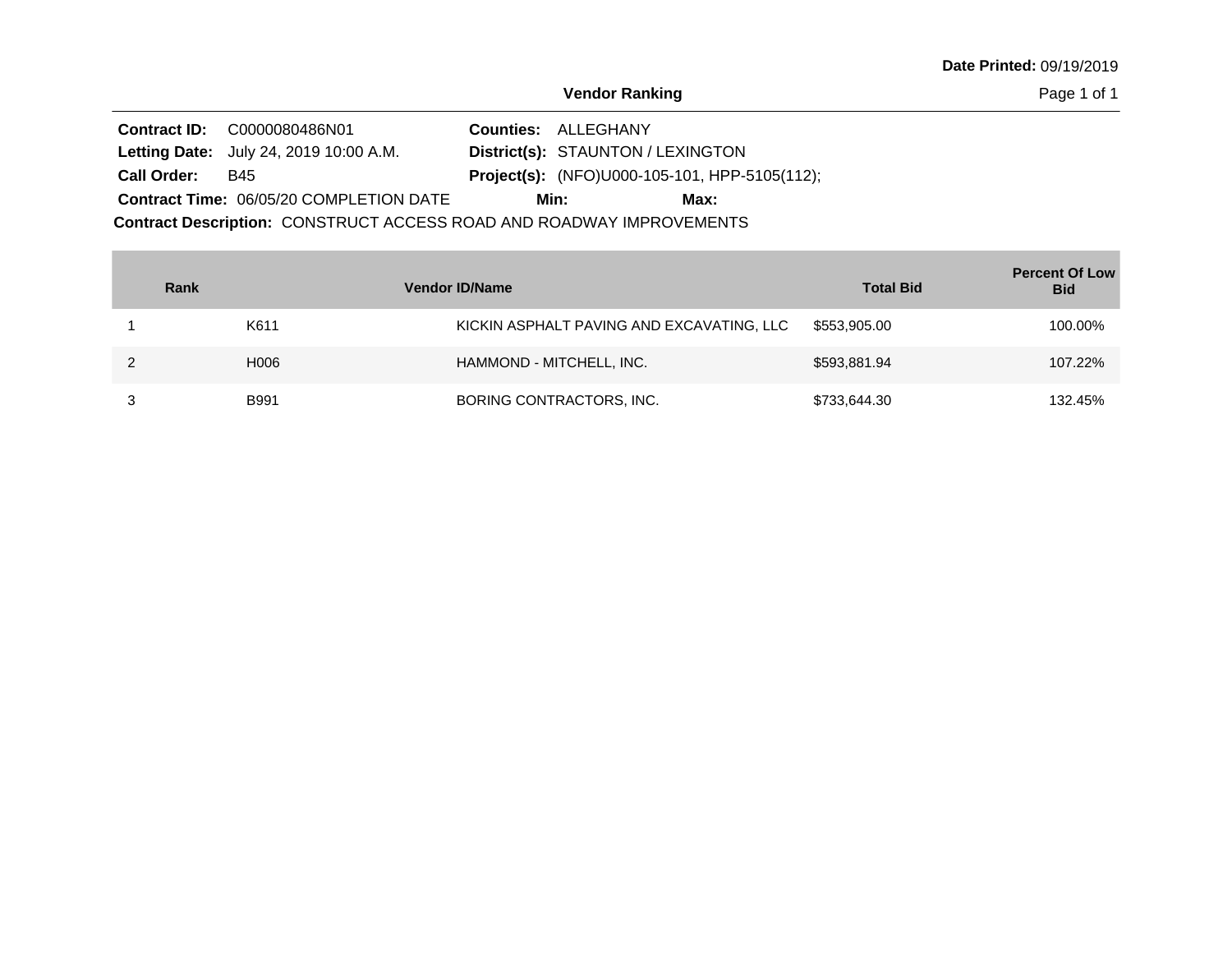| <b>Date Printed: 09/19/2019</b> |  |
|---------------------------------|--|
|---------------------------------|--|

| <b>Tabulation of Bids</b> |  |
|---------------------------|--|
|---------------------------|--|

Page 1 of 5

|                     | Contract ID: C0000107121N01                    |                      |                           | Counties: BLAND, BUCHANAN, DICKENSON, GRAYSON, LEE, RUSSELL, SCOTT,<br>SMYTH, TAZEWELL, WASHINGTON, WISE, WYTHE |                   |                                                       |                   |                   |                                                                         |
|---------------------|------------------------------------------------|----------------------|---------------------------|-----------------------------------------------------------------------------------------------------------------|-------------------|-------------------------------------------------------|-------------------|-------------------|-------------------------------------------------------------------------|
|                     | Letting Date: July 24, 2019                    |                      |                           | District(s): BRISTOL / DISTRICTWIDE OR OFFICE                                                                   |                   |                                                       |                   |                   |                                                                         |
|                     | Call Order: B46                                |                      |                           |                                                                                                                 |                   | Project(s): (NFO)9999-961-S71, N501, HSIP-961-1(110); |                   |                   |                                                                         |
|                     | <b>Contract Time: 08/21/20 COMPLETION DATE</b> |                      |                           |                                                                                                                 | Min:              | Max:                                                  |                   |                   |                                                                         |
|                     |                                                |                      |                           | <b>Contract Description: ROADWAY WARNING SIGNS AND CHEVRONS</b>                                                 |                   |                                                       |                   |                   |                                                                         |
|                     | Line No / Item ID<br><b>Item Description</b>   |                      |                           | (1) RAMIREZ CONTRACTING,<br>L.L.C.                                                                              |                   | (2) PERFORMANCE SIGNS,<br><b>LLC</b>                  |                   |                   | (3) GANNETT FLEMING<br><b>PROJECT DEVELOPMENT</b><br><b>CORPORATION</b> |
|                     | Alt Set / Alt Member                           |                      | <b>Quantity and Units</b> | <b>Unit Price</b>                                                                                               | <b>Ext Amount</b> | <b>Unit Price</b>                                     | <b>Ext Amount</b> | <b>Unit Price</b> | <b>Ext Amount</b>                                                       |
| <b>SECTION:</b>     | 0001                                           | <b>REGULAR ITEMS</b> |                           |                                                                                                                 | Cat Alt Set:      | <b>Cat Alt Member:</b>                                |                   | LCC:              |                                                                         |
| 0010                | 00100                                          |                      | (1)                       | 60,000.00000                                                                                                    | 60,000.00         | 108,014.70000                                         | 108,014.70        | 54.000.00000      | 54.000.00                                                               |
| <b>MOBILIZATION</b> |                                                |                      | LS                        |                                                                                                                 |                   |                                                       |                   |                   |                                                                         |
| 0020                | 24269                                          |                      | 8.000                     | 1,000.00000                                                                                                     | 8,000.00          | 1,824.33000                                           | 14.594.64         | 1,413.00000       | 11,304.00                                                               |
| <b>STRIP</b>        | PORTABLE TEMPORARY RUMBLE                      |                      | EA                        |                                                                                                                 |                   |                                                       |                   |                   |                                                                         |
| 0030                | 24272                                          |                      | 280.000                   | 35.00000                                                                                                        | 9,800.00          | 42.54000                                              | 11,911.20         | 50.00000          | 14,000.00                                                               |
|                     | TRUCK MOUNTED ATTENUATOR                       |                      | <b>HR</b>                 |                                                                                                                 |                   |                                                       |                   |                   |                                                                         |
| 0040                | 24281                                          |                      | 280,000                   | 3.00000                                                                                                         | 840.00            | 6.19000                                               | 1,733.20          | 2.83000           | 792.40                                                                  |
|                     | ELECTRONIC ARROW BOARD                         |                      | <b>HR</b>                 |                                                                                                                 |                   |                                                       |                   |                   |                                                                         |
| 0050                | 24282                                          |                      | 2,100.000                 | 15.00000                                                                                                        | 31,500.00         | 47.53000                                              | 99,813.00         | 46.00000          | 96,600.00                                                               |
|                     | <b>FLAGGER SERVICE</b>                         |                      | <b>HR</b>                 |                                                                                                                 |                   |                                                       |                   |                   |                                                                         |
| 0060                | 27505                                          |                      | 100.000                   | 3.00000                                                                                                         | 300.00            | 4.41000                                               | 441.00            | 3.00000           | 300.00                                                                  |
|                     | TEMP. SILT FENCE TYPE A                        |                      | LF                        |                                                                                                                 |                   |                                                       |                   |                   |                                                                         |
| 0070                | 50108                                          |                      | 15,094.000                | 20.00000                                                                                                        | 301,880.00        | 18.10000                                              | 273,201.40        | 15.75000          | 237,730.50                                                              |
| <b>SIGN PANEL</b>   |                                                |                      | <b>SF</b>                 |                                                                                                                 |                   |                                                       |                   |                   |                                                                         |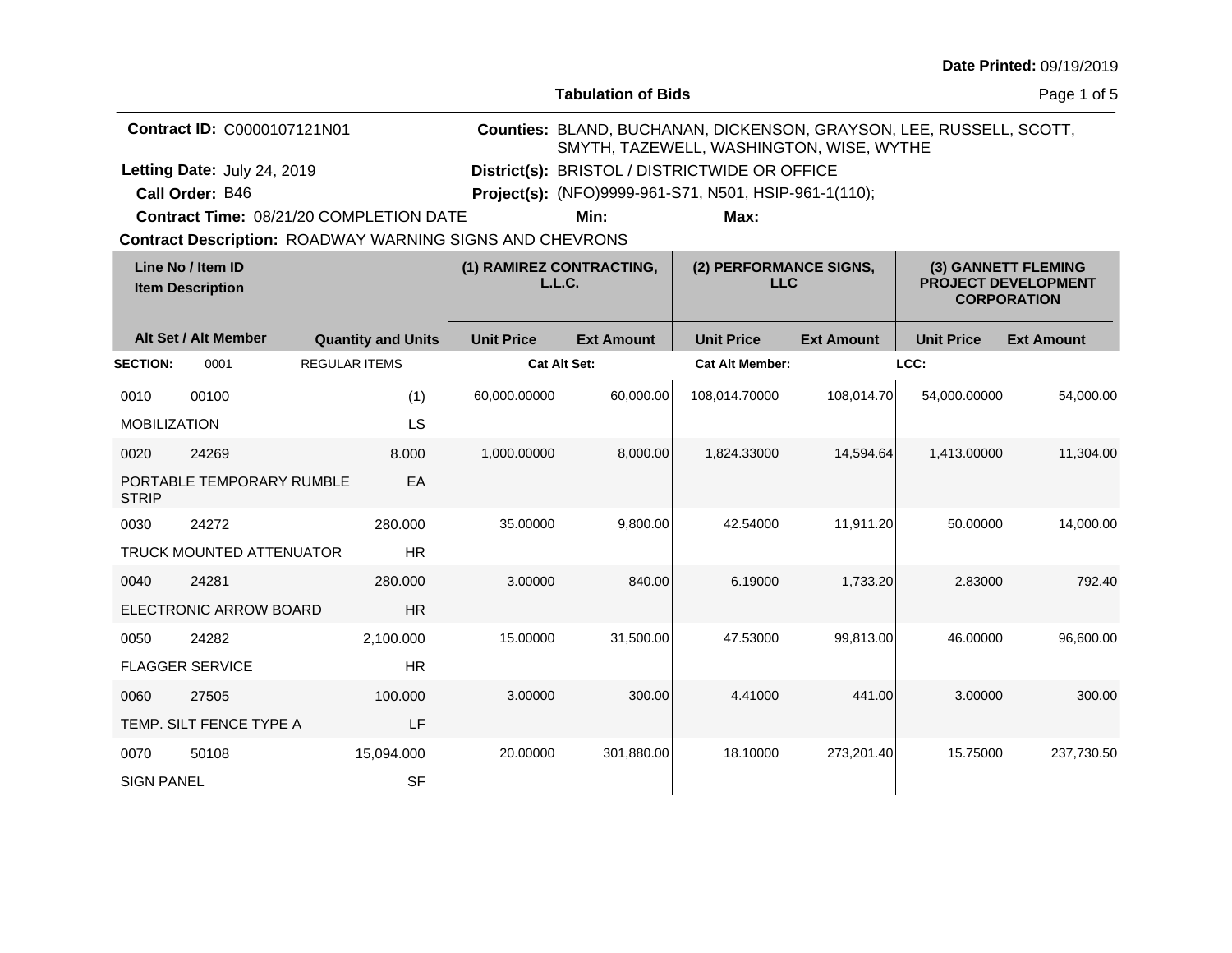| <b>Date Printed: 09/19/2019</b> |  |
|---------------------------------|--|
|---------------------------------|--|

|                                                                     | <b>Date Printed: 09/19/2019</b> |
|---------------------------------------------------------------------|---------------------------------|
| <b>Tabulation of Bids</b>                                           | Page 2 of 5                     |
| Counties: BLAND, BUCHANAN, DICKENSON, GRAYSON, LEE, RUSSELL, SCOTT, |                                 |

**Contract ID:** C0000107121N01

**Letting Date:** July 24, 2019 **District(s):** BRISTOL / DISTRICTWIDE OR OFFICE Letting Date: July 24, 2019

**Call Order:** B46 **Project(s):** (NFO)9999-961-S71, N501, HSIP-961-1(110);

**Contract Time:** 08/21/20 COMPLETION DATE

**Min: Max:**

SMYTH, TAZEWELL, WASHINGTON, WISE, WYTHE

**Contract Description: ROADWAY WARNING SIGNS AND CHEVRONS** 

|                  | Line No / Item ID<br><b>Item Description</b> |                             | (1) RAMIREZ CONTRACTING,<br>(2) PERFORMANCE SIGNS,<br>L.L.C.<br><b>LLC</b> |                   |                        | (3) GANNETT FLEMING<br><b>PROJECT DEVELOPMENT</b><br><b>CORPORATION</b> |                   |                   |
|------------------|----------------------------------------------|-----------------------------|----------------------------------------------------------------------------|-------------------|------------------------|-------------------------------------------------------------------------|-------------------|-------------------|
|                  | Alt Set / Alt Member                         | <b>Quantity and Units</b>   | <b>Unit Price</b>                                                          | <b>Ext Amount</b> | <b>Unit Price</b>      | <b>Ext Amount</b>                                                       | <b>Unit Price</b> | <b>Ext Amount</b> |
| <b>SECTION:</b>  | 0001                                         | <b>REGULAR ITEMS</b>        | <b>Cat Alt Set:</b>                                                        |                   | <b>Cat Alt Member:</b> |                                                                         | LCC:              |                   |
| 0080             | 50300                                        | 38.000                      | 70.00000                                                                   | 2,660.00          | 66.00000               | 2,508.00                                                                | 148.00000         | 5,624.00          |
| <b>STRUCTURE</b> | REMOVE EXISTING 1 POST SIGN                  | EA                          |                                                                            |                   |                        |                                                                         |                   |                   |
| 0090             | 50320                                        | 139.000                     | 50.00000                                                                   | 6,950.00          | 33.00000               | 4,587.00                                                                | 115.00000         | 15,985.00         |
| <b>PANEL</b>     | REMOVE EXISTING 1 POST SIGN                  | EA                          |                                                                            |                   |                        |                                                                         |                   |                   |
| 0100             | 50430                                        | 11,144.000                  | 16.00000                                                                   | 178,304.00        | 7.96000                | 88,706.24                                                               | 6.50000           | 72,436.00         |
|                  | SIGN POST STP-1, 2", 14 GAUGE                | LF                          |                                                                            |                   |                        |                                                                         |                   |                   |
| 0110             | 50436                                        | 5,265.000                   | 18.00000                                                                   | 94,770.00         | 9.65000                | 50,807.25                                                               | 8.70000           | 45,805.50         |
| <b>GAUGE</b>     | SIGN POST STP-1, 2 1/2", 12                  | LF                          |                                                                            |                   |                        |                                                                         |                   |                   |
| 0120             | 50485                                        | 2,077.000                   | 300.00000                                                                  | 623,100.00        | 343.99000              | 714,467.23                                                              | 431.00000         | 895,187.00        |
| STP-1, TYPE A    | CONCRETE SIGN FOUNDATION                     | EA                          |                                                                            |                   |                        |                                                                         |                   |                   |
|                  | <b>Section Totals:</b>                       |                             |                                                                            | \$1,318,104.00    |                        | \$1,370,784.86                                                          |                   | \$1,449,764.40    |
|                  | <b>Life Cycle Costs:</b>                     |                             |                                                                            |                   |                        |                                                                         |                   |                   |
|                  | <b>Section Total with LCC:</b>               |                             |                                                                            | \$1,318,104.00    |                        | \$1,370,784.86                                                          |                   | \$1,449,764.40    |
|                  |                                              | <b>Contract Item Totals</b> |                                                                            | \$1,318,104.00    |                        | \$1,370,784.86                                                          |                   | \$1,449,764.40    |
|                  |                                              | <b>Contract Time Totals</b> |                                                                            |                   |                        |                                                                         |                   |                   |
|                  | <b>Contract Life Cycle Costs Totals</b>      |                             |                                                                            | \$0.00            |                        | \$0.00                                                                  |                   | \$0.00            |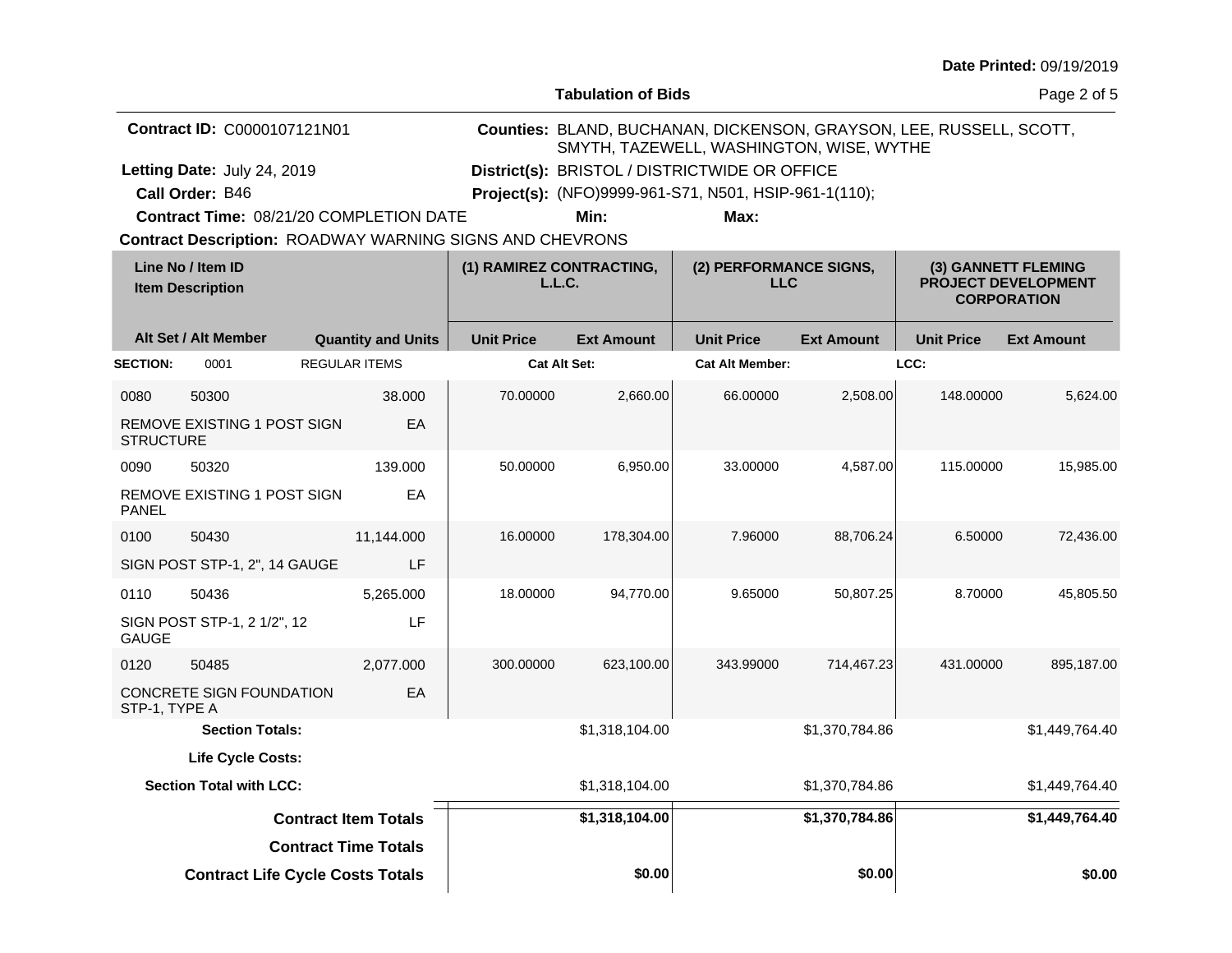|                                                                 | Tabulation of Bids |                                                                                                                 | Page 3 of 5  |
|-----------------------------------------------------------------|--------------------|-----------------------------------------------------------------------------------------------------------------|--------------|
| <b>Contract ID: C0000107121N01</b>                              |                    | Counties: BLAND, BUCHANAN, DICKENSON, GRAYSON, LEE, RUSSELL, SCOTT,<br>SMYTH, TAZEWELL, WASHINGTON, WISE, WYTHE |              |
| Letting Date: July 24, 2019                                     |                    | District(s): BRISTOL / DISTRICTWIDE OR OFFICE                                                                   |              |
| Call Order: B46                                                 |                    | Project(s): (NFO)9999-961-S71, N501, HSIP-961-1(110);                                                           |              |
| <b>Contract Time: 08/21/20 COMPLETION DATE</b>                  | Min:               | Max:                                                                                                            |              |
| <b>Contract Description: ROADWAY WARNING SIGNS AND CHEVRONS</b> |                    |                                                                                                                 |              |
| <b>Contract Grand Totals</b>                                    | \$1,318,104.00     | \$1,370,784.86                                                                                                  | 1,449,764.40 |
| () indicates item is bid as Lump Sum                            |                    |                                                                                                                 |              |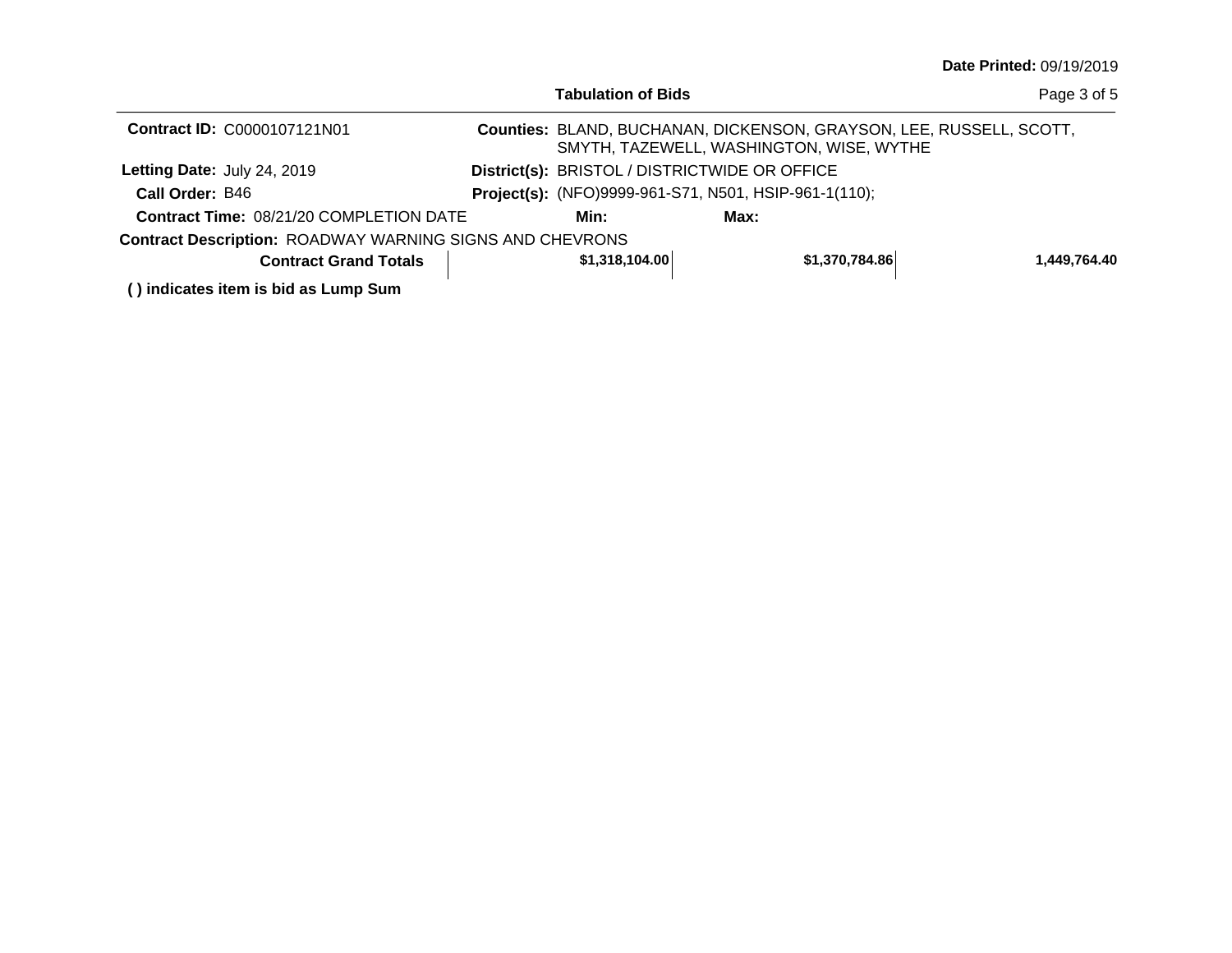| Date Printed: 09/19/2019 |  |  |  |  |
|--------------------------|--|--|--|--|
|--------------------------|--|--|--|--|

**Tabulation of Bids**

Page 4 of 5

| <b>Contract ID: C0000107121N01</b>      |                                               | Counties: BLAND, BUCHANAN, DICKENSON, GRAYSON, LEE, RUSSELL, SCOTT,<br>SMYTH, TAZEWELL, WASHINGTON, WISE, WYTHE |  |
|-----------------------------------------|-----------------------------------------------|-----------------------------------------------------------------------------------------------------------------|--|
| Letting Date: July 24, 2019             | District(s): BRISTOL / DISTRICTWIDE OR OFFICE |                                                                                                                 |  |
| Call Order: B46                         |                                               | <b>Project(s):</b> (NFO)9999-961-S71, N501, HSIP-961-1(110);                                                    |  |
| Contract Time: 08/21/20 COMPLETION DATE | Min:                                          | Max:                                                                                                            |  |

**Contract Time:** 08/21/20 COMPLETION DATE

**Contract Description: ROADWAY WARNING SIGNS AND CHEVRONS** 

|                     | Line No / Item ID<br><b>Item Description</b> |                           | (4) AREA WIDE PROTECTIVE,<br>INC. (USE N VA BY: AWP,<br>INC.) |                   | (5) MULLEN'S MARKINGS,<br>INC. |                   | (6) RICHARDSON-WAYLAND<br><b>ELECTRICAL CO. LLC</b> |                   |
|---------------------|----------------------------------------------|---------------------------|---------------------------------------------------------------|-------------------|--------------------------------|-------------------|-----------------------------------------------------|-------------------|
|                     | Alt Set / Alt Member                         | <b>Quantity and Units</b> | <b>Unit Price</b>                                             | <b>Ext Amount</b> | <b>Unit Price</b>              | <b>Ext Amount</b> | <b>Unit Price</b>                                   | <b>Ext Amount</b> |
| <b>SECTION:</b>     | 0001                                         | <b>REGULAR ITEMS</b>      | <b>Cat Alt Set:</b>                                           |                   | <b>Cat Alt Member:</b>         |                   | LCC:                                                |                   |
| 0010                | 00100                                        | (1)                       | 35,760.00000                                                  | 35,760.00         | 75,000.00000                   | 75,000.00         | 1,799.54000                                         | 1,799.54          |
| <b>MOBILIZATION</b> |                                              | LS                        |                                                               |                   |                                |                   |                                                     |                   |
| 0020                | 24269                                        | 8.000                     | 500.00000                                                     | 4,000.00          | 3,000.00000                    | 24,000.00         | 2,492.02000                                         | 19,936.16         |
| <b>STRIP</b>        | PORTABLE TEMPORARY RUMBLE                    | EA                        |                                                               |                   |                                |                   |                                                     |                   |
| 0030                | 24272                                        | 280,000                   | 65.00000                                                      | 18,200.00         | 45.00000                       | 12,600.00         | 14.40000                                            | 4,032.00          |
|                     | <b>TRUCK MOUNTED ATTENUATOR</b>              | <b>HR</b>                 |                                                               |                   |                                |                   |                                                     |                   |
| 0040                | 24281                                        | 280,000                   | 8.00000                                                       | 2,240.00          | 25.00000                       | 7,000.00          | 4.50000                                             | 1,260.00          |
|                     | ELECTRONIC ARROW BOARD                       | <b>HR</b>                 |                                                               |                   |                                |                   |                                                     |                   |
| 0050                | 24282                                        | 2,100.000                 | 35.00000                                                      | 73,500.00         | 35.00000                       | 73,500.00         | 40.00000                                            | 84,000.00         |
|                     | <b>FLAGGER SERVICE</b>                       | <b>HR</b>                 |                                                               |                   |                                |                   |                                                     |                   |
| 0060                | 27505                                        | 100.000                   | 3.50000                                                       | 350.00            | 20.00000                       | 2,000.00          | 4.32000                                             | 432.00            |
|                     | TEMP. SILT FENCE TYPE A                      | LF                        |                                                               |                   |                                |                   |                                                     |                   |
| 0070                | 50108                                        | 15,094.000                | 20.58000                                                      | 310,634.52        | 33.00000                       | 498,102.00        | 16.45000                                            | 248,296.30        |
| <b>SIGN PANEL</b>   |                                              | <b>SF</b>                 |                                                               |                   |                                |                   |                                                     |                   |
| 0080                | 50300                                        | 38,000                    | 153.30000                                                     | 5,825.40          | 275.00000                      | 10,450.00         | 209.98000                                           | 7,979.24          |
| <b>STRUCTURE</b>    | <b>REMOVE EXISTING 1 POST SIGN</b>           | EA                        |                                                               |                   |                                |                   |                                                     |                   |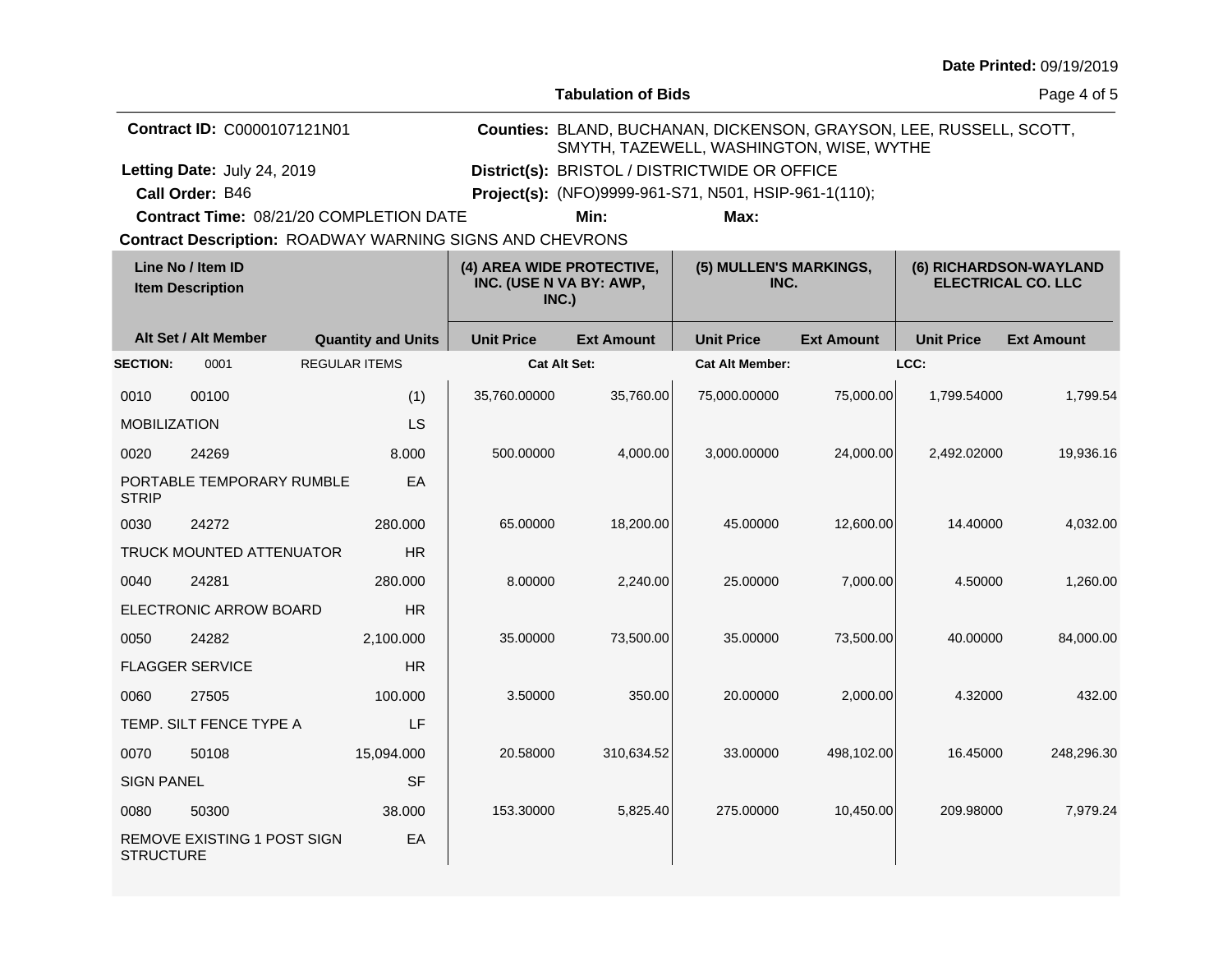| <b>Date Printed: 09/19/2019</b> |  |
|---------------------------------|--|
|---------------------------------|--|

**Tabulation of Bids**

Page 5 of 5

| <b>Contract ID: C0000107121N01</b>      |                                               | Counties: BLAND, BUCHANAN, DICKENSON, GRAYSON, LEE, RUSSELL, SCOTT,<br>SMYTH, TAZEWELL, WASHINGTON, WISE, WYTHE |
|-----------------------------------------|-----------------------------------------------|-----------------------------------------------------------------------------------------------------------------|
| Letting Date: July 24, 2019             | District(s): BRISTOL / DISTRICTWIDE OR OFFICE |                                                                                                                 |
| Call Order: B46                         |                                               | Project(s): (NFO)9999-961-S71, N501, HSIP-961-1(110);                                                           |
| Contract Time: 08/21/20 COMPLETION DATE | Min:                                          | Max:                                                                                                            |

**Contract Time:** 08/21/20 COMPLETION DATE

**Contract Description: ROADWAY WARNING SIGNS AND CHEVRONS** 

| Line No / Item ID<br><b>Item Description</b>    |                                      |                      | (4) AREA WIDE PROTECTIVE,<br>INC. (USE N VA BY: AWP,<br>INC.) |                     | (5) MULLEN'S MARKINGS,<br>INC. |                        | (6) RICHARDSON-WAYLAND<br><b>ELECTRICAL CO. LLC</b> |                   |                   |
|-------------------------------------------------|--------------------------------------|----------------------|---------------------------------------------------------------|---------------------|--------------------------------|------------------------|-----------------------------------------------------|-------------------|-------------------|
|                                                 | Alt Set / Alt Member                 |                      | <b>Quantity and Units</b>                                     | <b>Unit Price</b>   | <b>Ext Amount</b>              | <b>Unit Price</b>      | <b>Ext Amount</b>                                   | <b>Unit Price</b> | <b>Ext Amount</b> |
| <b>SECTION:</b>                                 | 0001                                 | <b>REGULAR ITEMS</b> |                                                               | <b>Cat Alt Set:</b> |                                | <b>Cat Alt Member:</b> |                                                     | LCC:              |                   |
| 0090                                            | 50320                                |                      | 139.000                                                       | 81.06000            | 11,267.34                      | 145.00000              | 20,155.00                                           | 209.98000         | 29,187.22         |
| REMOVE EXISTING 1 POST SIGN<br><b>PANEL</b>     |                                      | EA                   |                                                               |                     |                                |                        |                                                     |                   |                   |
| 0100                                            | 50430                                |                      | 11,144.000                                                    | 12.28000            | 136,848.32                     | 21.00000               | 234,024.00                                          | 18.60000          | 207,278.40        |
| LF<br>SIGN POST STP-1, 2", 14 GAUGE             |                                      |                      |                                                               |                     |                                |                        |                                                     |                   |                   |
| 0110                                            | 50436                                |                      | 5,265.000                                                     | 11.05000            | 58,178.25                      | 45.00000               | 236,925.00                                          | 19,80000          | 104,247.00        |
| <b>GAUGE</b>                                    | SIGN POST STP-1, 2 1/2", 12          |                      | LF                                                            |                     |                                |                        |                                                     |                   |                   |
| 0120                                            | 50485                                |                      | 2,077.000                                                     | 432.00000           | 897,264.00                     | 425.00000              | 882,725.00                                          | 678.27000         | 1,408,766.79      |
| CONCRETE SIGN FOUNDATION<br>EA<br>STP-1, TYPE A |                                      |                      |                                                               |                     |                                |                        |                                                     |                   |                   |
|                                                 | <b>Section Totals:</b>               |                      |                                                               |                     | \$1,554,067.83                 |                        | \$2,076,481.00                                      |                   | \$2,117,214.65    |
|                                                 | <b>Life Cycle Costs:</b>             |                      |                                                               |                     |                                |                        |                                                     |                   |                   |
|                                                 | <b>Section Total with LCC:</b>       |                      |                                                               |                     | \$1,554,067.83                 |                        | \$2,076,481.00                                      |                   | \$2,117,214.65    |
| <b>Contract Item Totals</b>                     |                                      |                      |                                                               | \$1,554,067.83      |                                | \$2,076,481.00         |                                                     | \$2,117,214.65    |                   |
| <b>Contract Time Totals</b>                     |                                      |                      |                                                               |                     |                                |                        |                                                     |                   |                   |
| <b>Contract Life Cycle Costs Totals</b>         |                                      |                      |                                                               | \$0.00              |                                | \$0.00                 |                                                     | \$0.00            |                   |
| <b>Contract Grand Totals</b>                    |                                      |                      |                                                               | \$1,554,067.83      |                                | \$2,076,481.00         |                                                     | 2,117,214.65      |                   |
|                                                 | () indicates item is bid as Lump Sum |                      |                                                               |                     |                                |                        |                                                     |                   |                   |